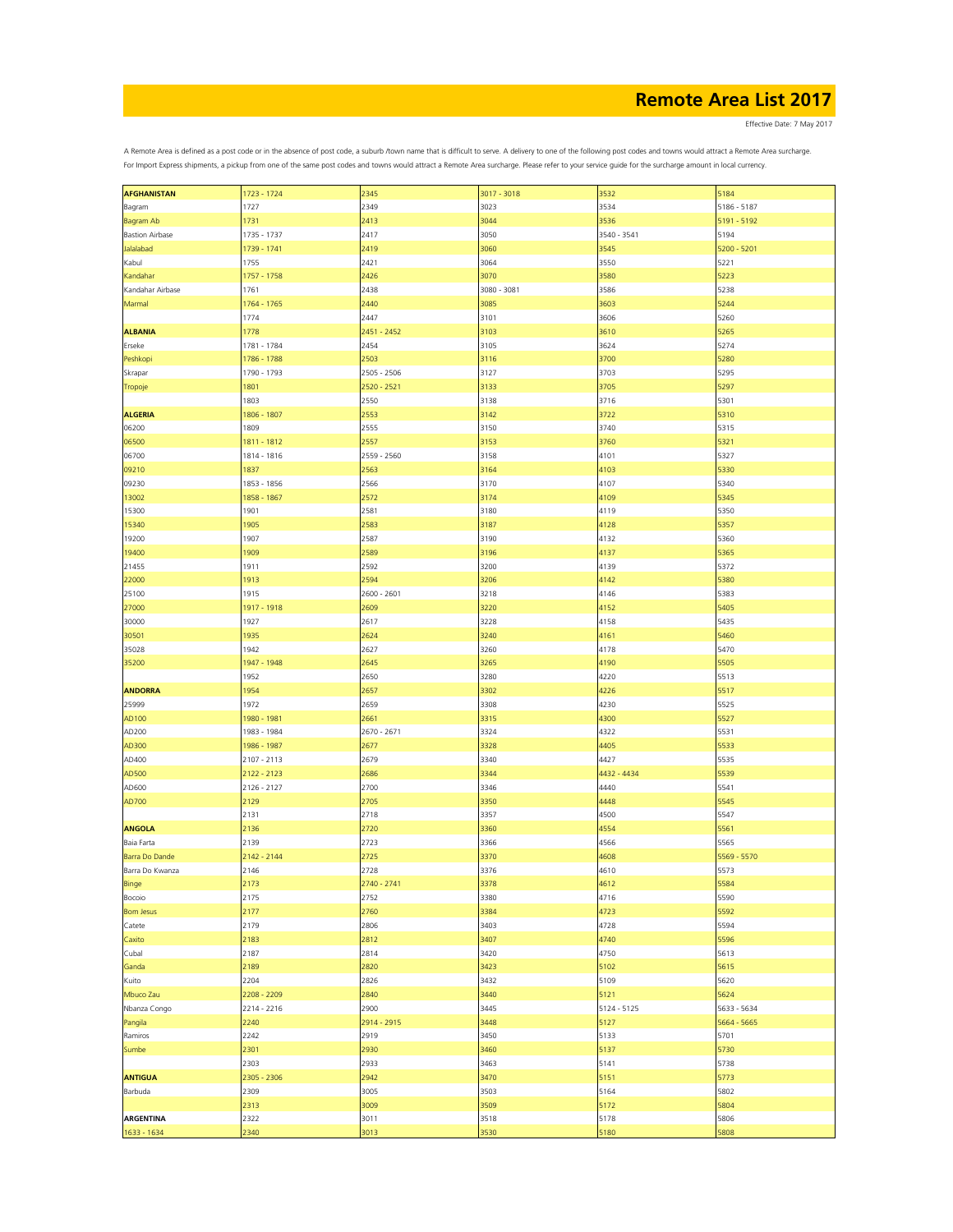Effective Date: 7 May 2017

| 5813          | 6400        | 7620 - 7621      | 0870 - 0872   | 3249        | 3546        |
|---------------|-------------|------------------|---------------|-------------|-------------|
|               |             |                  |               |             |             |
| 5815          | 6409        | 7630 - 7631      | 0880 - 0881   | 3260        | 3549        |
| 5817          | 6417        | 7635             | 0885 - 0886   | 3265        | 3552        |
| 5829          | 6430        | 7637             | 2310 - 2312   | 3267 - 3269 | 3556 - 3559 |
| 5841          | 6441        | 8105             | 2321          | 3277 - 3287 | 3561 - 3568 |
| 5843          | 6450        | 8111             | 2324 - 2326   | 3289        | 3570 - 3573 |
|               |             |                  |               |             |             |
| 5848          | 6455        | 8118             | 2328 - 2330   | 3292 - 3294 | 3575 - 3576 |
| 5853          | 6465        | 8126             | 2333 - 2348   | 3300 - 3301 | 3578 - 3581 |
| 5856          | 6469        | 8136             | 2350 - 2361   | 3303 - 3305 | 3583 - 3586 |
| 5870          | 6476        | 8138             | 2365          | 3309 - 3312 | 3588 - 3591 |
| 5881          | 6500        | 8146             | 2369 - 2372   | 3314 - 3315 | 3594 - 3597 |
| 5889          | 6530        | 8148             | 2379 - 2382   | 3317 - 3319 | 3599        |
|               |             |                  |               |             |             |
| 5903          | 6533        | 8150             | 2386 - 2388   | 3321 - 3325 | 3607 - 3608 |
| 5911          | 6550        | 8160             | 2390          | 3328 - 3335 | 3610        |
| 5913          | 6553        | 8164             | 2395 - 2406   | 3338        | 3612        |
| 5915          | 6555        | 8168             | 2408 - 2411   | 3340 - 3342 | 3614        |
| 5917          | 6560        | 8170             | 2415          | 3345        | 3616 - 3624 |
| 5919          | 6600        | 8180             | 2420 - 2431   | 3351 - 3354 | 3629 - 3641 |
| 5923          | 6605        | 8183             | 2439 - 2441   | 3357        | 3643 - 3644 |
|               |             |                  |               |             |             |
| 5929          | 6620        | 8200             | 2443 - 2450   | 3360 - 3361 | 3646 - 3647 |
| 5933          | 6640        | 8204             | 2452 - 2456   | 3363 - 3364 | 3649        |
| 5940          | 6660        | 8303             | 2460          | 3370 - 3371 | 3658 - 3666 |
| 5943          | 6663        | 8307             | 2462 - 2466   | 3373        | 3669 - 3673 |
| 5945          | 6706        | 8309             | 2469 - 2480   | 3375        | 3675 - 3678 |
|               |             |                  |               |             |             |
| 5947          | 6720        | 8315 - 8316      | 2482 - 2484   | 3377 - 3381 | 3682 - 3683 |
| 5963          | 6725        | 8318 - 8319      | 2487          | 3384 - 3385 | 3685        |
| 5965          | 6734        | 8322             | 2489          | 3387 - 3388 | 3687 - 3691 |
| 5968 - 5969   | 6740        | 8328             | 2527 - 2530   | 3390 - 3393 | 3694 - 3695 |
| 5974          | 7000        | 8332             | 2533 - 2541   | 3395 - 3396 | 3697 - 3701 |
| 5980          | 7003        | 8336             | 2545 - 2546   | 3399 - 3401 | 3704 - 3705 |
|               | 7011        | 8340             |               | 3407        | 3707 - 3709 |
| 5984          |             |                  | 2548 - 2551   |             |             |
| 5988          | 7020        | 8351             | 2575 - 2588   | 3409        | 3711 - 3715 |
| 5992          | 7033        | 8353             | 2590          | 3412 - 3415 | 3717 - 3720 |
| 6000          | 7100        | 8360             | 2594          | 3418 - 3420 | 3722 - 3728 |
| 6005          | 7107        | 8370             | 2621 - 2628   | 3422 - 3424 | 3730        |
| 6009          | 7109        | 8407             | 2630 - 2633   | 3432 - 3435 | 3732 - 3733 |
| 6015          | 7111        | 8430             | 2640 - 2653   | 3437 - 3438 | 3735 - 3741 |
|               |             |                  |               |             |             |
| 6030          | 7114        | 8500             | 2655 - 2656   | 3440 - 3442 | 3744        |
| 6034          | 7130        | 8503 - 8504      | 2658 - 2661   | 3444        | 3746 - 3747 |
| 6062          | 7150        | 8508             | 2663          | 3446 - 3448 | 3749 - 3751 |
| 6064          | 7160        | 8520             | 2665 - 2666   | 3450 - 3451 | 3753 - 3767 |
| 6070          | 7163        | 9011             | 2668 - 2669   | 3453        | 3770        |
| 6075          | 7165        | 9015             | 2671 - 2672   | 3458        | 3775        |
|               |             |                  |               |             |             |
| 6079          | 7167        | 9017             | 2675          | 3460 - 3463 | 3777 - 3779 |
| $6100 - 6101$ | 7172        | 9019 - 9020      | 2678          | 3465        | 3781 - 3782 |
| 6120          | 7174        | 9033             | 2680 - 2681   | 3467 - 3469 | 3797        |
| 6125          | 7200        | 9040             | 2700 - 2703   | 3472        | 3799        |
| 6127          | 7203        | 9050             | 2705 - 2707   | 3477 - 3478 | 3810        |
| 6132          | 7220        | 9103             | 2710 - 2717   | 3480        | 3812 - 3816 |
|               |             |                  |               |             |             |
| 6140          | 7223        | 9105             | $2720 - 2722$ | 3482 - 3483 | 3818        |
| 6200          | 7240        | 9107             | 2725 - 2727   | 3485        | 3820 - 3825 |
| 6205          | 7245        | 9200 - 9201      | 2729 - 2739   | 3487 - 3491 | 3831        |
| 6221          | 7260        | 9203             | 2785 - 2787   | 3494        | 3833        |
| 6230          | 7300        | 9210             | 2790 - 2795   | 3496        | 3841        |
| 6237          | 7303        | 9300             | 2797 - 2800   | 3498        | 3844        |
|               | 7400        | 9303             |               | 3500 - 3502 | 3850 - 3854 |
| 6270 - 6271   |             |                  | 2803 - 2810   |             |             |
| 6273          | 7406        | 9310 - 9311      | 2820 - 2821   | 3505 - 3507 | 3856 - 3860 |
| 6275          | 7414        | 9405             | 2823 - 2825   | 3509        | 3862        |
| 6303 - 6304   | 7500 - 7501 | 9407             | 2827 - 2836   | 3512        | 3864 - 3865 |
| 6307          | 7503        |                  | 2839 - 2840   | 3515 - 3518 | 3869 - 3871 |
| 6311          | 7509        | <b>AUSTRALIA</b> | 2842 - 2850   | 3520 - 3523 | 3873 - 3875 |
| 6313          | 7513        | 0822             | 2852          | 3525        | 3878        |
|               |             |                  |               |             |             |
| 6315          | 7521        | 0832             | 2864 - 2871   | 3527        | 3880        |
| 6319          | 7530        | 0835 - 0838      | 2873 - 2880   | 3529 - 3531 | 3882        |
| 6333          | 7540        | 0840 - 0841      | 2898 - 2899   | 3533        | 3885 - 3893 |
| 6339          | 7545        | 0845 - 0847      | 3222 - 3227   | 3537        | 3895 - 3896 |
| 6343          | 7607        | 0850             | 3230 - 3232   | 3539 - 3540 | 3898        |
| 6360          | 7609        | 0852 - 0854      | 3235 - 3241   | 3542        | 3900        |
|               |             |                  |               |             |             |
| 6380          | 7613        | 0860 - 0862      | 3243          | 3544        | 3902 - 3904 |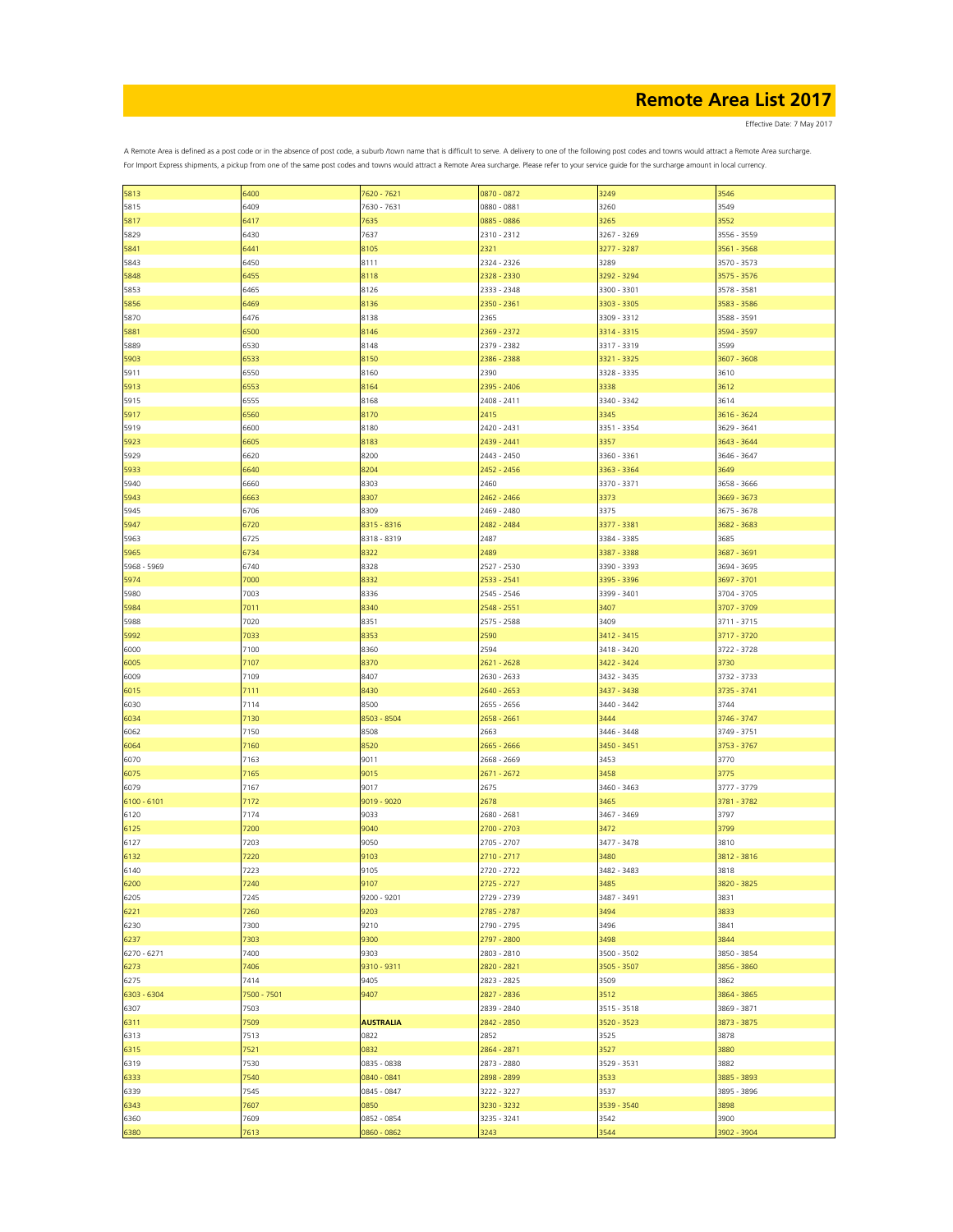Effective Date: 7 May 2017

| 3909        | 4865          | 6161          | 6562        | 7330 - 7331       | 2380        |
|-------------|---------------|---------------|-------------|-------------------|-------------|
| 3916        | 4872 - 4876   | 6207 - 6208   | 6564        | 7466 - 7470       | 2390        |
|             |               |               |             |                   |             |
| 3918 - 3923 | 4880          | $6213 - 6215$ | 6566 - 6569 |                   | 2400 - 2401 |
| 3925 - 3929 | 4882 - 4883   | 6218          | 6571 - 6572 | <b>BANGLADESH</b> | 2410 - 2412 |
|             |               |               |             |                   |             |
| 3944 - 3946 | 4885 - 4886   | 6220 - 6221   | 6574 - 6575 | 1211              | 2416 - 2417 |
| 3950 - 3951 | 4890 - 4891   | 6223 - 6233   | 6603        | 1310 - 1313       | 2420        |
|             |               |               | 6605 - 6606 |                   |             |
| 3953 - 3954 | 5174          | 6236 - 6237   |             | 1340 - 1348       | 2430        |
| 3956 - 3960 | 5202 - 5204   | 6239 - 6240   | 6608 - 6609 | 1360 - 1362       | 2440        |
| 3962        | $5210 - 5214$ | 6243 - 6244   | 6612 - 6614 | 1410 - 1414       | 2446        |
|             |               |               |             |                   |             |
| 3964 - 3967 | 5220 - 5223   | 6251 - 6256   | 6616        | 1420 - 1421       | 2450        |
| 3971        | 5235          | 6258          | 6618        | 1430              | 2456        |
|             |               |               |             |                   |             |
| 3979 - 3981 | 5237 - 5238   | 6260          | 6620        | 1440 - 1442       | 2460        |
| 3984        | 5253 - 5256   | 6262          | 6623        | 1450 - 1451       | 2462        |
|             |               |               |             |                   |             |
| 3987 - 3992 | 5259 - 5273   | 6271          | 6625        | 1460 - 1464       | 2470        |
| 3995 - 3996 | 5275 - 5280   | 6275          | 6627 - 6628 | 1611 - 1613       | 2480        |
|             |               |               |             |                   |             |
| 4287        | 5290 - 5291   | 6280 - 6282   | 6630 - 6632 | 1700 - 1704       | 2490        |
| 4352 - 4365 | 5301 - 5304   | 6284 - 6286   | 6635        | 1710 - 1712       | 3000 - 3002 |
|             |               |               |             |                   |             |
| 4370 - 4378 | 5306 - 5312   | 6288          | 6638 - 6640 | 1720 - 1723       | 3010        |
| 4380 - 4385 | 5320 - 5322   | 6290          | 6642        | 1730              | 3020        |
|             |               |               |             |                   |             |
| 4387 - 4388 | 5330 - 5333   | 6302          | 6646        | 1740 - 1745       | 3030        |
| 4390        | 5340 - 5346   | 6304          | 6701        | 1747 - 1748       | 3040 - 3041 |
|             |               |               |             |                   |             |
| 4400 - 4408 | 5350 - 5357   | 6306          | 6705        | 1750 - 1751       | 3050        |
| 4410 - 4413 | 5360          | 6308 - 6309   | 6707        | 1800 - 1804       | 3060 - 3065 |
|             |               |               |             |                   |             |
| 4415 - 4428 | 5371 - 5374   | 6311 - 6313   | 6710 - 6716 | 1810 - 1811       | 3070        |
| 4454 - 4455 | 5381          | 6315 - 6318   | 6718        | 1820 - 1822       | 3080 - 3088 |
|             |               |               |             |                   |             |
| 4461 - 4462 | 5400 - 5401   | 6320 - 6324   | 6720 - 6723 | 1830 - 1831       | 3101 - 3109 |
| 4465        | 5410 - 5422   | 6326 - 6328   | 6725 - 6726 | 1840              | 3111 - 3113 |
|             |               |               |             |                   |             |
| 4467 - 4468 | 5431 - 5434   | 6330 - 6331   | 6728        | 1850 - 1853       | 3116 - 3117 |
| 4470 - 4472 | 5440          | 6333          | 6731        | 1860              | 3120 - 3134 |
| 4474 - 4475 |               |               |             |                   |             |
|             | 5451 - 5455   | 6335 - 6338   | 6733        | 1900 - 1904       | 3140        |
| 4477 - 4482 | 5460 - 5462   | 6341          | 6740        | 1910 - 1915       | 3150 - 3152 |
|             |               |               |             |                   |             |
| 4486 - 4494 | 5464          | 6343          | 6743        | 1920              | 3156        |
| 4496 - 4498 | 5470 - 5473   | 6346          | 6751        | 1930              | 3160 - 3165 |
| 4568 - 4569 | 5480 - 5483   | 6348          | 6753 - 6754 | 1936 - 1938       | 3170 - 3175 |
|             |               |               |             |                   |             |
| 4571        | 5485          | 6350 - 6353   | 6758        | 1940 - 1945       | 3180 - 3183 |
| 4580 - 4581 | 5490 - 5491   | 6355 - 6359   | 6760 - 6762 | 1950 - 1951       | 3190 - 3191 |
|             |               |               |             |                   |             |
| 4600 - 4601 | 5493          | 6361          | 6765        | 1960              | 3333        |
| 4605 - 4606 | 5495          | 6363          | 6770        | 1970 - 1977       | 3350        |
|             |               |               |             |                   |             |
| 4608        | 5501 - 5502   | 6365          | 6798 - 6799 | 1980 - 1984       | 3400 - 3404 |
| 4610 - 4615 | 5510          | 6367 - 6370   | 6905        | 1990 - 1992       | 3410 - 3415 |
|             |               |               |             |                   |             |
| 4620 - 4621 | 5520 - 5523   | 6372 - 6373   | 6910        | 1996 - 1997       | 3417 - 3420 |
| 4625 - 4627 | 5540          | 6375          | 6952        | 2000 - 2002       | 3430 - 3432 |
|             |               |               |             |                   |             |
| 4630        | 5550          | 6383 - 6386   | 6983        | 2010 - 2013       | 3440 - 3441 |
| 4650        | 5552          | 6390 - 6398   | 7017 - 7027 | 2020 - 2022       | 3450 - 3452 |
|             |               |               |             |                   |             |
| 4655        | 5554 - 5556   | 6401          | 7030        | 2030 - 2031       | 3460 - 3464 |
| 4659 - 4660 | 5558          | 6403          | 7050 - 7055 | 2040 - 2041       | 3500 - 3504 |
|             |               |               |             |                   |             |
| 4662        | 5560          | 6405          | 7109        | $2050 - 2055$     | 3510 - 3511 |
| 4670 - 4671 | 5570 - 5573   | 6407          | 7112 - 7113 | 2200 - 2205       | 3516 - 3521 |
|             |               |               |             | 2210              |             |
| 4673 - 4674 | 5575 - 5577   | 6409 - 6415   | 7116 - 7117 |                   | 3526        |
| 4676 - 4678 | 5580 - 5583   | 6417 - 6440   | 7119 - 7120 | 2216              | 3530 - 3533 |
|             |               |               |             |                   |             |
| 4680        | 5600 - 5609   | 6442 - 6448   | 7139 - 7140 | 2220 - 2223       | 3540 - 3546 |
| 4694 - 4695 | 5630 - 5633   | 6450          | 7150        | 2230 - 2234       | 3550 - 3552 |
| 4697        | 5640 - 5642   | 6452          | 7155        | 2240              | 3560 - 3562 |
|             |               |               |             |                   |             |
| 4699 - 4707 | 5650 - 5655   | 6460 - 6468   | 7162 - 7163 | 2250 - 2252       | 3570 - 3572 |
| 4709        | 5660 - 5661   | 6470          | 7170 - 7180 | 2260 - 2262       | 3580 - 3583 |
|             |               |               |             |                   |             |
| 4712 - 4728 | 5670 - 5671   | 6472 - 6473   | 7182 - 7187 | 2270 - 2271       | 3600 - 3603 |
| 4730 - 4733 | 5680          | 6475 - 6477   | 7190        | 2280 - 2282       | 3610 - 3611 |
|             |               |               |             |                   |             |
| 4735 - 4746 | 5690          | 6479 - 6480   | 7209 - 7216 | 2290 - 2291       | 3620 - 3624 |
| 4750 - 4751 | 5700 - 5701   | 6484 - 6485   | 7248 - 7250 | 2300 - 2303       | 3630 - 3633 |
|             |               |               |             |                   |             |
| 4753 - 4754 | 5710          | 6487 - 6490   | 7252 - 7265 | 2310              | 3640 - 3642 |
| 4756 - 4757 | 5713          | 6501 - 6507   | 7267 - 7268 | 2316              | 3650 - 3655 |
|             |               |               |             |                   |             |
| 4798 - 4809 | 5715          | 6509 - 6519   | 7270        | 2320              | 3660 - 3661 |
| 4813        | 5717          | 6521 - 6522   | 7275 - 7277 | 2326              | 3800 - 3804 |
|             |               |               |             |                   |             |
| 4816        | 5719 - 5720   | 6525          | 7290 - 7292 | 2330 - 2331       | 3806 - 3809 |
| 4819 - 4825 | 5722 - 5725   | 6528          | 7300 - 7307 | 2336 - 2338       | 3811 - 3812 |
|             |               |               |             |                   |             |
| 4828 - 4830 | 5730 - 5734   | 6530          | 7310        | 2340 - 2341       | 3820 - 3825 |
| 4849 - 4850 | 6037          | 6532          | 7315 - 7316 | 2350              | 3827 - 3829 |
|             |               |               |             |                   |             |
| 4852        | 6041 - 6044   | 6535 - 6537   | 7320 - 7322 | 2360              | 3831 - 3835 |
| 4854 - 4861 | $6125 - 6126$ | 6560          | 7325        | 2370 - 2371       | 3837 - 3839 |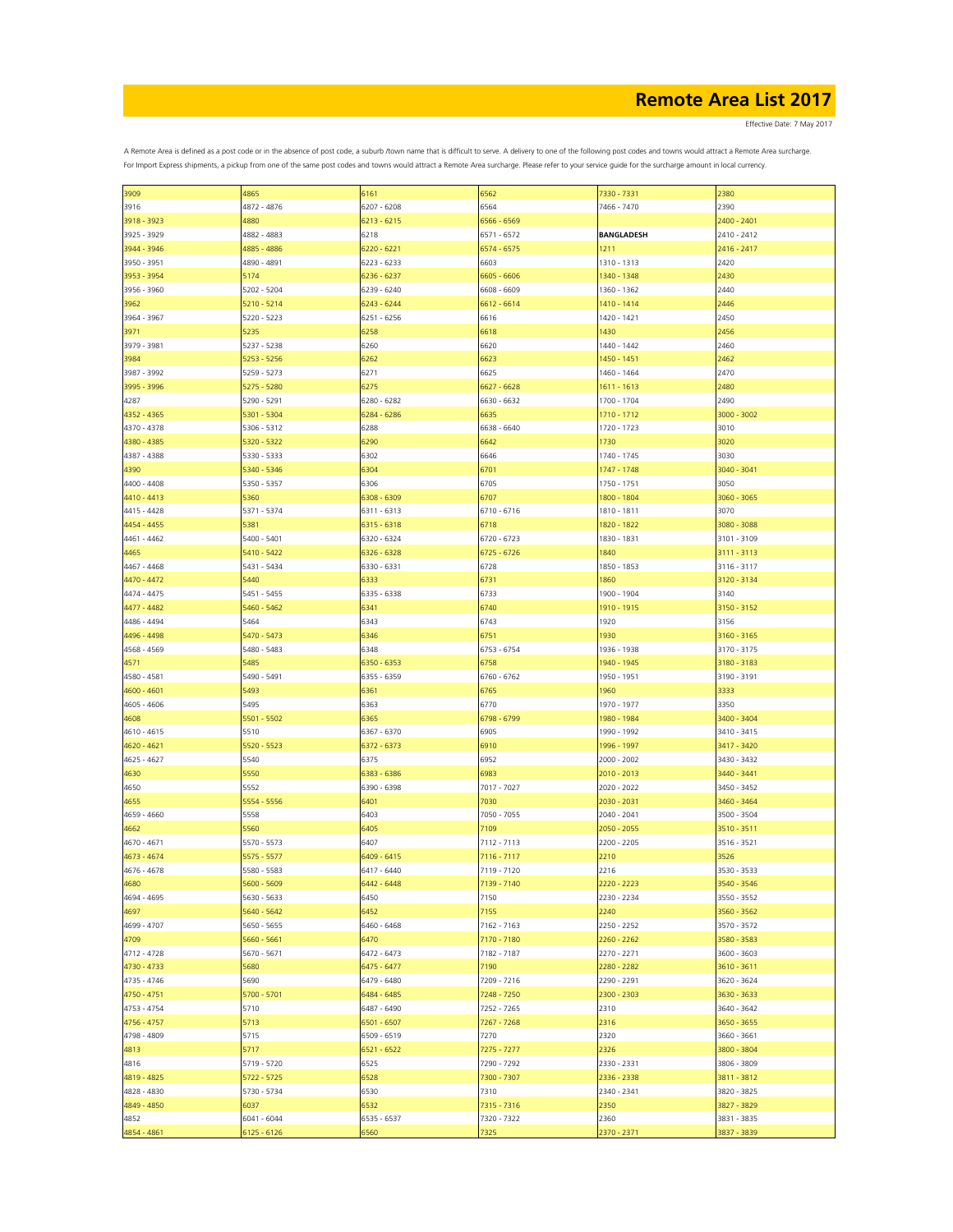Effective Date: 7 May 2017

| 3841 - 3845 | 5540 - 5542   | 7040 - 7042 | 9250 - 9253     | 213200          | 222660          |
|-------------|---------------|-------------|-----------------|-----------------|-----------------|
| 3847 - 3848 | 5700          | 7050 - 7052 | 9260 - 9261     | 213204          | 222666          |
|             |               |             |                 |                 |                 |
| 3850 - 3851 | 5710 - 5711   | 7100 - 7102 | 9270 - 9273     | 213206 - 213209 | 222712          |
| 3860 - 3865 | 5720 - 5721   | 7110        | 9280 - 9285     | 213240          | 222720          |
| 3870 - 3875 | 5730          | 7152        | 9290 - 9291     | 213245          | 222811          |
| 3877 - 3879 | 5740 - 5741   | 7200 - 7201 | 9300 - 9302     | 213312          | 222827          |
|             |               |             |                 |                 |                 |
| 3881 - 3883 | 5750 - 5751   | 7210 - 7211 | 9310 - 9311     | 213320          | 222830 - 222832 |
| 3890 - 3893 | 5760 - 5761   | 7220 - 7222 | 9320 - 9322     | 213333          | 222910          |
| 3900 - 3903 | 5800 - 5801   | 7230        | 9330            | 213352 - 213356 | 222927          |
|             |               |             |                 |                 |                 |
| 3910 - 3913 | 5810          | 7300 - 7301 | 9340 - 9343     | 213404          | 222931 - 222932 |
| 3920 - 3923 | 5820 - 5821   | 7310        | 9350 - 9351     | 213407 - 213410 | 223034          |
| 3930 - 3933 | 5826          | 7320 - 7321 | 9360 - 9361     | 213427          | 223036          |
| 3940 - 3943 | 5830 - 5831   | 7330        | 9370 - 9372     | 213452 - 213453 | 223110          |
|             |               |             |                 |                 |                 |
| 4310 - 4313 | 5840 - 5842   | 7340        | 9380 - 9385     | 213470          | 223141          |
| 4320 - 4325 | 5850 - 5851   | 7350 - 7351 |                 | 213472          | 223210          |
| 4327 - 4328 | 5860          | 7400 - 7407 | <b>BELARUS</b>  | 213491 - 213496 | 223232          |
|             | 5870          |             | 210000 - 210999 |                 |                 |
| 4330        |               | 7410        |                 | 213498          | 223400          |
| 4334 - 4335 | 5880 - 5881   | 7420        | 211030          | 213500          | 223411          |
| 4337 - 4355 | 5890 - 5892   | 7430 - 7433 | 211040          | 213530          | 223601 - 223605 |
| 4360 - 4361 | 5900          | 7440        | 211043          | 213533          | 223607          |
|             |               |             |                 |                 |                 |
| 4363 - 4370 | 5910          | 7450        | 211091 - 211092 | 213560 - 213561 | 223609 - 223610 |
| 4376 - 4378 | 5920          | 7460 - 7462 | 211099          | 213563          | 223700 - 223701 |
| 4380 - 4383 | 5930          | 7470 - 7471 | 211117          | 213600          | 223706 - 223707 |
|             |               |             |                 |                 |                 |
| 4386 - 4388 | 5940 - 5942   | 7700        | 211120          | 213626 - 213627 | 223709 - 223710 |
| 4390 - 4393 | 6000          | 7710 - 7711 | 211149 - 211150 | 213629          | 223810          |
| 4396 - 4398 | 6100          | 7720 - 7723 | 211172 - 211174 | 213632 - 213635 | 223812          |
| 4700 - 4702 | 6300 - 6303   | 7730 - 7731 | 211180          | 213640          | 224000 - 224999 |
|             |               |             |                 |                 |                 |
| 4710        | 6310 - 6311   | 7800 - 7804 | 211200          | 213652          | 225050          |
| 4720        | 6320 - 6321   | 7810        | 211207          | 213657          | 225101 - 225102 |
| 4730        | 6330          | 7820 - 7822 | 211220 - 211221 | 213660          | 225110          |
| 4740 - 4743 |               |             |                 |                 | 225130 - 225134 |
|             | 6340 - 6342   | 7830        | 211251          | 213666          |                 |
| 4750        | 6400 - 6403   | 7840 - 7841 | 211259 - 211260 | 213677 - 213678 | 225201 - 225203 |
| 4760 - 4762 | 6410          | 7850 - 7851 | 211287          | 213759 - 213761 | 225209 - 225210 |
| 5100 - 5103 | 6420 - 6422   | 7860 - 7861 | 211350          | 213763 - 213765 | 225250          |
|             |               |             |                 |                 |                 |
| 5110        | 6430 - 6432   | 7870        | 211361          | 213800 - 213807 | 225291 - 225295 |
| 5120 - 5121 | 6440          | 8200 - 8206 | 211381 - 211394 | 213809 - 213815 | 225301 - 225306 |
| 5130        | 6450          | 8210 - 8216 | 211396          | 213817 - 213819 | 225320          |
|             |               |             |                 |                 |                 |
| 5140 - 5141 | 6500          | 8220 - 8224 | 211400 - 211415 | 213822 - 213830 | 225370          |
| 5200 - 5201 | 6510 - 6512   | 8230 - 8233 | 211422          | 213860          | 225372          |
| 5210        | 6520          | 8240 - 8242 | 211440 - 211441 | 213879          | 225401 - 225402 |
|             | 6530          | 8250 - 8252 |                 | 213900          | 225404          |
| 5216        |               |             | 211443 - 211449 |                 |                 |
| 5220        | 6540          | 8260 - 8261 | 211460          | 213910 - 213912 | 225406 - 225411 |
| 5226        | 6550 - 6552   | 8270 - 8274 | 211480          | 213920          | 225413          |
| 5230 - 5231 | 6560 - 6561   | 8280 - 8284 | 211501          | 213931          | 225415 - 225417 |
|             |               |             |                 |                 |                 |
| 5240 - 5241 | 6570          | 8300 - 8301 | 211510          | 213940          | 225431 - 225432 |
| 5250        | 6580          | 8310 - 8311 | 211540          | 213970 - 213971 | 225440          |
| 5260        | 6590 - 6591   | 8320 - 8321 | 211573          | 222001 - 222002 | 225501          |
| 5266        | 6596 - 6597   | 8330 - 8332 | 211587          | 222010          | 225510          |
|             |               |             |                 |                 |                 |
| 5270        | 6610          | 8340 - 8342 | 211631          | 222120          | 225612 - 225613 |
| 5280 - 5282 | 6620 - 6623   | 8350        | 211720          | 222160 - 222169 | 225642 - 225644 |
| 5290 - 5291 | 6630          | 8360        | 211722          | 222201          | 225650          |
| 5300 - 5301 | 6640          | 8500 - 8502 | 211791 - 211793 | 222210          | 225700 - 225704 |
|             |               |             |                 |                 |                 |
| 5310 - 5311 | 6650          | 8510 - 8513 | 211800          | 222301 - 222304 | 225706 - 225710 |
| 5320        | 6660 - 6661   | 8520 - 8523 | 211840          | 222306 - 222307 | 225712 - 225716 |
| 5330        | 6670          | 8530 - 8531 | 211871          | 222310 - 222311 | 225745          |
|             |               | 8540 - 8541 |                 |                 |                 |
| 5340 - 5341 | 6680 - 6683   |             | 211873 - 211878 | 222340          | 225791 - 225793 |
| 5350 - 5351 | 6700 - 6702   | 8550 - 8552 | 211910          | 222357 - 222358 | 225799 - 225800 |
| 5400 - 5405 | 6710 - 6712   | 8560 - 8566 | 211930          | 222380          | 225830          |
| 5410        | $6720 - 6721$ | 8600 - 8603 | 211961          | 222397          | 225860          |
|             |               |             |                 |                 |                 |
| 5420        | 6730          | 8610        | 211969          | 222410          | 225901          |
| 5430 - 5431 | 6740 - 6742   | 8620 - 8624 | 212000 - 212999 | 222412          | 225903          |
| 5440 - 5441 | 6751 - 6752   | 8630        | 213001 - 213002 | 222416 - 222417 | 225910          |
| 5450        | 6760 - 6763   | 8640 - 8641 | 213004          | 222511 - 222521 | 230000 - 231000 |
|             |               |             |                 |                 |                 |
| 5460        | 6770 - 6773   | 8650 - 8651 | 213010          | 222523          | 231041 - 231042 |
| 5470        | 6780          | 9201 - 9208 | 213051          | 222525 - 222526 | 231044 - 231045 |
| 5500 - 5502 | 7000 - 7003   | 9210        | 213055          | 222531          | 231100          |
|             |               |             |                 |                 |                 |
| 5510        | 7010 - 7011   | 9220 - 9224 | 213160          | 222603          | 231103          |
| 5520        | 7020 - 7021   | 9230 - 9231 | 213180          | 222620          | 231210          |
| 5530        | 7030 - 7032   | 9240 - 9242 | 213188          | 222640          | 231241 - 231244 |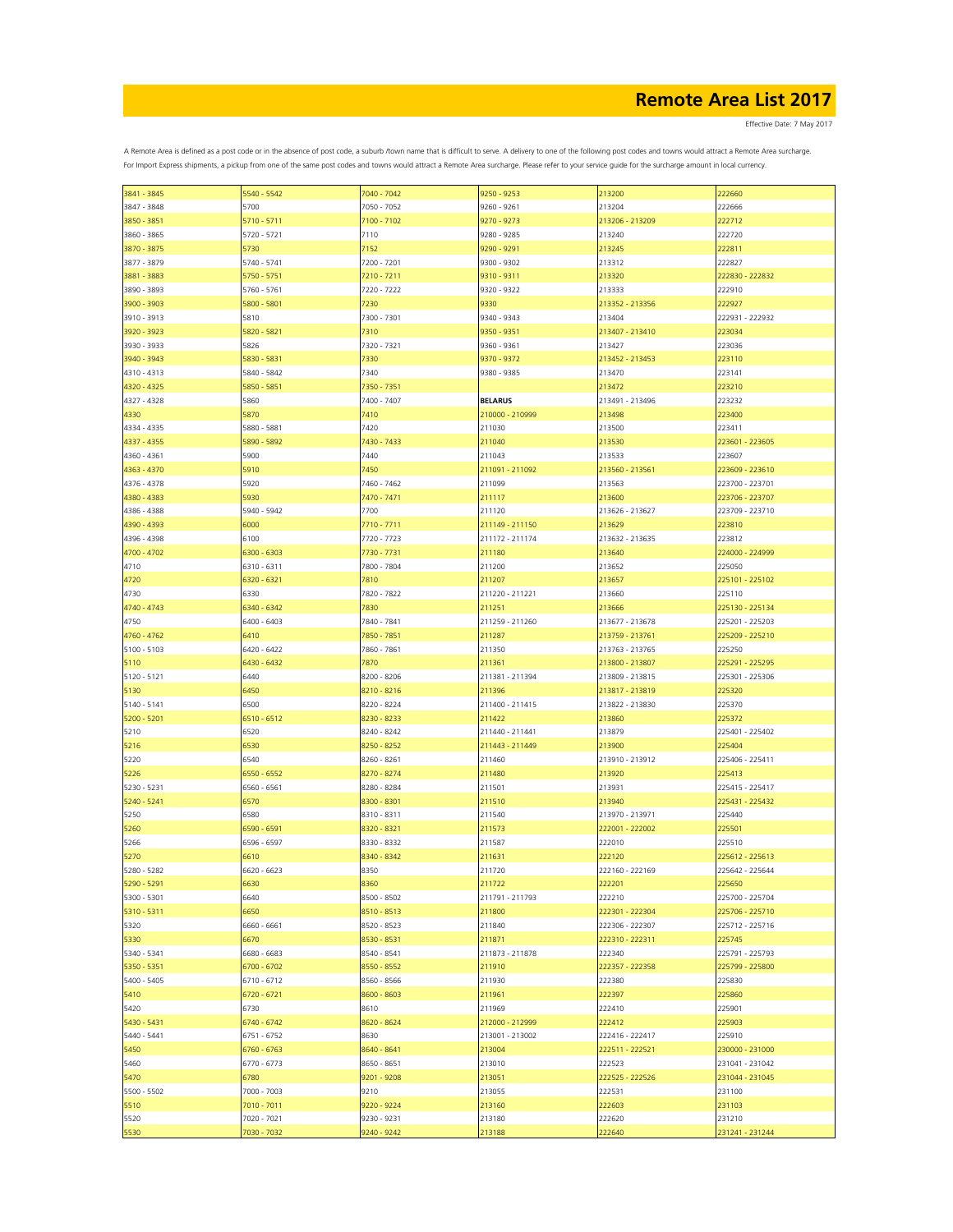Effective Date: 7 May 2017

| 231246          | 247820           | Yacuiba                       | Masunga       | 16603         | 29335         |
|-----------------|------------------|-------------------------------|---------------|---------------|---------------|
| 231281 - 231282 | 247831           |                               | Maun          | 16700         | 29338         |
| 231284          | 247839 - 247841  | <b>BOSNIA AND HERZEGOVINA</b> | Mochusi       | 16900 - 16914 | 29340         |
|                 |                  |                               |               |               |               |
| 231286          | 247872 - 247873  | 70270                         | Mokolodi      | 17000 - 17110 | 29345         |
| 231288          | 247911 - 247912  | 71230                         | Molepolole    | 17120         | 29349         |
| 231291          | 247940           | 71330                         | Moshupa       | 17160         | 29360         |
| 231300          | 247951 - 247953  |                               |               |               | 29365         |
|                 |                  | 71360                         | Nata          | 17180         |               |
| 231330          | 247960           | 72207                         | Oodi          | 17200 - 17220 | 29367         |
| 231337          |                  | 72236                         | Orapa         | 17230         | 29400         |
| 231370          | <b>BELIZE</b>    | 72282                         | Palapye       | 17240         | 29405         |
|                 |                  |                               |               |               | 29407         |
| 231391          | Belmopan         | 72293                         | Pandamatenge  | 17250         |               |
| 231400          | <b>Big Creek</b> | 72295                         | Ramotswa      | 17280         | 29410         |
| 231430          | Cayo             | 73225 - 73226                 | Selebi Phikwe | 17285         | 29440         |
| 231432          | Corozal          | 73245                         | Serowe        | 17288         | 29450         |
|                 |                  |                               |               |               |               |
| 231460          | Dangriga         | 73247                         | Shashe        | 17300         | 29455         |
| 231471          | Orange Walk      | 73249                         | Sowa Town     | 17340         | 29458         |
| 231510 - 231511 | Toledo           | 73263                         | Thamaga       | 17350         | 29480         |
| 231513          |                  | 73283                         | Toteng        | 17400 - 17439 | 29560         |
|                 |                  |                               |               |               |               |
| 231591 - 231594 | <b>BENIN</b>     | 73287                         | Tsabong       | 17450 - 17470 | 29615         |
| 231600          | Porto Novo       | 73305                         |               | 17500 - 17700 | 29617         |
| 231778          |                  | 73307                         | <b>BRAZIL</b> | 17730         | 29619 - 29620 |
| 231780          | <b>BHUTAN</b>    | 73311                         | 06300 - 06399 | 17830         | 29650         |
|                 |                  |                               |               |               |               |
| 231791 - 231800 | Bumthang         | 73319                         | 06550         | 17900         | 29662         |
| 231891 - 231893 | Chukha           | 74210                         | 06600 - 06699 | 18120         | 29665 - 29669 |
| 231895 - 231896 | Dagana           | 74276 - 74277                 | 06730         | 18123         | 29690         |
|                 |                  |                               | 06750 - 06775 |               |               |
| 231900          | Damphu           | 75265                         |               | 18125         | 29695         |
| 231930          | Deothang         | 75268                         | 06777 - 06812 | 18130 - 18140 | 29697         |
| 231940          | Gedu             | 75357                         | 06814 - 06818 | 18143         | 29699         |
| 231960          | Geylephu         | 75410 - 75411                 | 06821 - 06889 | 18145         | 29720         |
|                 |                  |                               |               |               |               |
| 231969          | Gomtu            | 75413                         | 06900 - 06901 | 18147         | 29723 - 29725 |
| 246000 - 246999 | Haa              | 76233                         | 07400         | 18150         | 29730         |
| 247050          | Kanglung         | 76235                         | 07500         | 18155         | 29735         |
| 247052 - 247054 | Khangma          | 76273                         | 08500 - 08889 | 18600 - 18619 | 29737         |
|                 |                  |                               |               |               |               |
| 247056          | Lhuntshe         | 77222                         | 09400 - 09450 | 18640         | 29740         |
| 247095          | Mongar           | 77230 - 77236                 | 11600         | 18650         | 29745         |
| 247100          | Punakha          | 77240 - 77246                 | 11620         | 18680 - 18687 | 29750         |
| 247120          | Samdrupjongkhar  | 77249 - 77250                 | 11630         | 18700 - 18709 | 29752         |
|                 |                  |                               |               |               |               |
| 247131          | Samtse           | 79224                         | 11660 - 11679 | 18800         | 29755         |
| 247150          | Sarpang          | 79280                         | 13560 - 13579 | 18950         | 29760         |
| 247152          | Trashigang       | 79290                         | 14540         | 19000 - 19110 | 29770         |
|                 |                  |                               |               |               |               |
| 247170          | Trongsa          | 80230                         | 14640         | 19140         | 29772         |
| 247191          | Tsirang          | 80260                         | 14790         | 19160         | 29776         |
| 247194 - 247200 | Wangdiphodrang   | 80270                         | 14940         | 19200         | 29778         |
| 247210          | Wangdue          | 80320                         | 15000 - 15100 | 19470         | 29785         |
|                 |                  |                               |               |               | 29790 - 29793 |
| 247250          | Zhemgang         | 88390                         | 15102         | 19570         |               |
| 247300          |                  | 88440                         | 15104 - 15105 | 19770 - 19779 | 29795         |
| 247319          | <b>BOLIVIA</b>   | 88443                         | 15110         | 19800 - 19819 | 29800         |
| 247350          | Bermejo          | 88446                         | 15115         | 19830 - 19839 | 29805         |
| 247355          | Camiri           | 89201                         | 15130         | 19880 - 19919 | 29807         |
|                 |                  |                               |               |               |               |
| 247400          | Caracollo        | 89204                         | 15150         | 19930         | 29810         |
| 247431 - 247436 | Chulumani        | 89208 - 89209                 | 15200         | 23890 - 23899 | 29812         |
| 247439          | Coroico          | 89230                         | 15440         | 25800 - 25829 | 29815         |
| 247482 - 247492 | Cotoca           | 89233                         | 15450         | 25950 - 25995 | 29817         |
|                 |                  |                               |               |               |               |
| 247496          | Guaqui           | 89240                         | 15480         | 28600 - 28636 | 29820         |
| 247500          | Montero          | 89243                         | 15500 - 15514 | 29185         | 29822 - 29824 |
| 247600 - 247601 | Patacamaya       | 89245                         | 15600         | 29188         | 29826         |
|                 | Portachuelo      |                               |               | 29200 - 29227 |               |
| 247618          |                  |                               | 15650         |               | 29845         |
| 247622 - 247624 | Puerto Suarez    | <b>BOTSWANA</b>               | 16000 - 16129 | 29230         | 29848         |
| 247630          | Quillacollo      | Charleshill                   | 16200 - 16210 | 29236         | 29850         |
| 247632 - 247633 | Riberalta        | Dukwi                         | 16260         | 29238         | 29930 - 29934 |
|                 |                  | Francistown                   |               |               |               |
| 247671 - 247673 | Samaipata        |                               | 16300         | 29240         | 29936 - 29938 |
| 247675          | Santa Ana        | Ghanzi                        | 16370         | 29280         | 29940 - 29949 |
| 247691 - 247695 | Sorata           | Goodhope                      | 16400 - 16419 | 29283         | 29960         |
| 247710          | Tupiza           | Jwaneng                       | 16430         | 29285         | 32450         |
|                 |                  |                               |               |               |               |
| 247760          | Uyuni            | Kanye                         | 16440         | 29287         | 32470         |
| 247770 - 247777 | Villamontes      | Kasane                        | 16450         | 29290         | 32900         |
| 247779 - 247780 | Villazon         | Labotse                       | 16480         | 29295 - 29321 | 32920         |
| 247782 - 247788 | Vinto            | Mahalapye                     | 16500         | 29323         | 33500         |
|                 |                  |                               |               |               |               |
| 247800 - 247802 | Warnes           | Mamabula                      | 16600         | 29325 - 29330 | 33600         |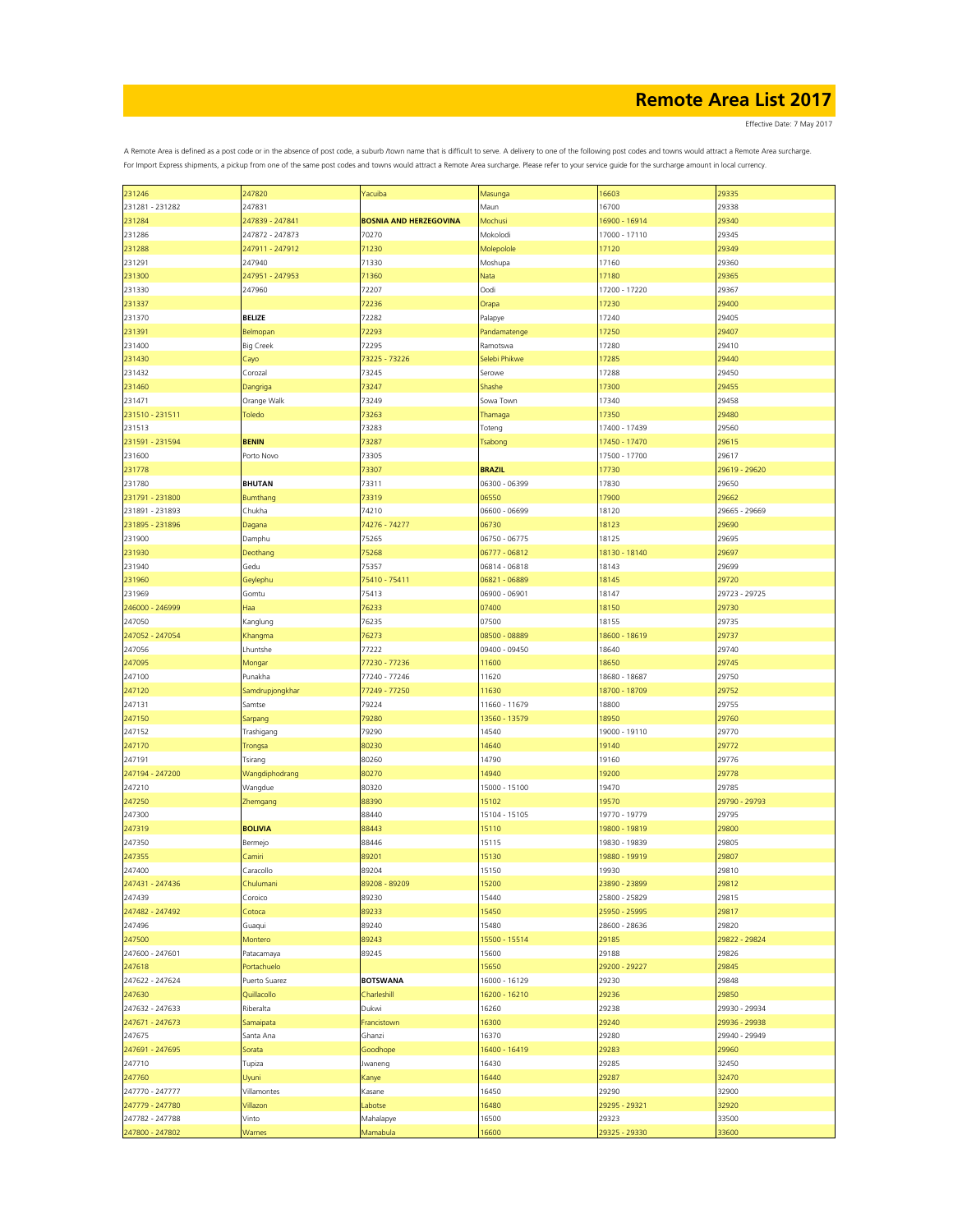Effective Date: 7 May 2017

| 33800 - 33979 | 36880         | 38950         | 53900         | 55810 - 55819 | 59190         |
|---------------|---------------|---------------|---------------|---------------|---------------|
| 34300         | 36891         | 38953         | 54700 - 54800 | 55825         | 59196         |
|               |               |               |               |               |               |
| 34500 - 34739 | 36900         | 38970         | 55000 - 55099 | 55870         | 59200         |
| 34800         | 36906         | 39100         | 55110         | 55875         | 59215         |
|               |               |               |               |               |               |
| 35000 - 35099 | 36908         | 39200         | 55130         | 55900         | 59255         |
| 35160 - 35164 | 36950         | 39202         | 55135         | 55905         | 59280         |
|               |               |               |               |               |               |
| 35170 - 35176 | 36980         | 39205         | 55150 - 55155 | 55908         | 59285         |
| 35180 - 35184 | 37000 - 37099 | 39260         | 55157 - 55158 | 55940         | 59290 - 59291 |
|               |               | 39270         |               | 56500 - 56519 |               |
| 35198         | 37120         |               | 55160         |               | 59300         |
| 35230         | 37130         | 39280         | 55165         | 57000 - 57100 | 59330         |
| 35300 - 35309 | 37150         | 39300         | 55190         | 57120         | 59380         |
|               |               |               |               |               |               |
| 35400         | 37170         | 39390         | 55200         | 57130         | 59507         |
| 35420         | 37190         | 39400 - 39409 | 55205         | 57150         | 59550         |
|               |               |               |               |               |               |
| 35450         | 37200         | 39440         | 55210         | 57160         | 59565         |
| 35460         | 37250         | 39480 - 39482 | 55215         | 57200         | 59570         |
|               |               |               |               |               |               |
| 35490         | 37270         | 39600         | 55220         | 57230         | 59575         |
| 35498         | 37400         | 39650         | 55225         | 57240         | 59580         |
|               |               |               |               |               |               |
| 35500 - 35504 | 37410         | 39800 - 39805 | 55290 - 55299 | 57250         | 59584         |
| 35514         | 37440         | 39860         | 55302 - 55303 | 57300 - 57316 | 59594         |
|               |               |               |               |               |               |
| 35519         | 37443         | 44000 - 44149 | 55380         | 57318 - 57319 | 59598         |
| 35530         | 37466         | 44230 - 44244 | 55383         | 57420         | 59600 - 59650 |
|               |               |               |               |               |               |
| 35540         | 37470         | 44246 - 44249 | 55385         | 57430         | 59655         |
| 35570         | 37476         | 44301 - 44319 | 55390         | 57442         | 61800 - 61879 |
|               |               |               |               |               |               |
| 35573 - 35574 | 37480         | 44330 - 44339 | 55400         | 57480         | 62850         |
| 35585         | 37490         | 44380 - 44399 | 55402         | 57580         | 62870         |
|               |               |               |               |               |               |
| 35588         | 37500 - 37506 | 44500 - 44519 | 55405         | 57600 - 57609 | 64000 - 64100 |
| 35590         | 37508         | 44570 - 44574 | 55408         | 57660         | 64105         |
|               |               |               |               |               |               |
| 35595         | 37510         | 44700 - 44709 | 55450         | 57670         | 64110         |
| 35600         | 37514         | 45000 - 45119 | 55470         | 57680         | 64160         |
|               |               |               |               |               |               |
| 35606         | 37520         | 45200 - 45214 | 55473         | 57690         | 64180         |
| 35610         | 37530         | 45545 - 45559 | 55475         | 57700         | 64190         |
|               |               |               |               |               | 64200 - 64220 |
| 35620         | 37540         | 45570 - 45579 | 55478         | 57770         |               |
| 35640         | 37548         | 45600 - 45609 | 55480         | 57780         | 64230         |
| 35645         | 37550         | 45615 - 45619 | 55485         | 57800         | 64238         |
|               |               |               |               |               |               |
| 35650         | 37564         | 45630 - 45637 | 55490         | 57820         | 64240         |
| 35669 - 35670 | 37570         | 45650 - 45659 | 55500         | 57830         | 64260         |
|               |               |               |               |               |               |
| 35675         | 37590         | 45672 - 45674 | 55505         | 57860         | 64265         |
| 35680 - 35684 | 37660         | 45680 - 45694 | 55510         | 57900         | 64270         |
|               |               |               |               |               |               |
| 35700 - 35704 | 37750         | 45700 - 45719 | 55515         | 57910         | 64278         |
| 35720         | 37757         | 45740 - 45749 | 55520         | 57920         | 64280         |
|               |               |               |               |               |               |
| 35740         | 37800         | 45810 - 45833 | 55522         | 57925         | 64290         |
| 35774         | 37810         | 45980 - 45999 | 55524         | 57935         | 64300         |
|               |               |               |               |               |               |
| 35790         | 37880         | 46430 - 46437 | 55530         | 57950         | 64325         |
| 35900 - 35904 | 37890         | 47800 - 47814 | 55540         | 57955         | 64390         |
|               |               |               |               |               |               |
| 35930 - 35934 | 37900 - 37905 | 47850 - 47899 | 55548         | 57990         | 64400         |
| 35940         | 37925         | 48000 - 48107 | 55550         | 57995         | 64430         |
|               |               |               |               |               |               |
| 35960         | 37930         | 48110 - 48129 | 55552         | 58000 - 58109 | 64450         |
| 35970         | 37950         | 48180 - 48279 | 55555         | 58200         | 64455         |
|               | 38000 - 38099 | 48281         | 55560         | 58205 - 58207 | 64460         |
| 35984         |               |               |               |               |               |
| 35995         | 38140         | 48283 - 48289 | 55565         | 58280         | 64535         |
| 36000 - 36099 | 38160         | 48430 - 48434 | 55570         | 58297         | 64540         |
|               |               |               |               |               |               |
| 36102         | 38170         | 48600 - 48609 | 55575         | 58300 - 58310 | 64600         |
| 36180         | 38180 - 38184 | 48900 - 48924 | 55578         | 58320         | 64770         |
|               |               |               |               |               |               |
| 36200 - 36205 | 38200         | 49000 - 49098 | 55585         | 58322         | 64800         |
| 36240         | 38300 - 38309 | 49100         | 55590         | 58328         | 65000 - 65099 |
|               |               |               |               |               |               |
| 36280         | 38400 - 38415 | 49120         | 55592         | 58330         | 65110         |
| 36285         | 38420         | 49140         | 55594 - 55595 | 58337 - 58338 | 65130         |
|               |               |               |               |               |               |
| 36300 - 36314 | 38430         | 49160         | 55600 - 55617 | 58340         | 65137         |
| 36400         | 38440 - 38447 | 49170         | 55640 - 55645 | 58350         | 65300 - 65309 |
|               |               |               |               |               |               |
| 36415         | 38500         | 49200         | 55655         | 58360         | 65400 - 65412 |
| 36417         | 38600         | 49300         | 55660 - 55662 | 58362         | 65415 - 65417 |
|               |               |               |               |               |               |
| 36420         | 38700 - 38709 | 49400         | 55680         | 58370         | 65630 - 65638 |
| 36500         | 38740         | 49740         | 55685         | 58400 - 58449 | 65700 - 65703 |
|               |               |               |               |               |               |
| 36512         | 38750         | 49760         | 55690         | 58919         | 65725 - 65726 |
| 36520         | 38770         | 49960         | 55700         | 59000 - 59162 | 65760 - 65761 |
|               |               |               |               |               |               |
| 36570         | 38780         | 49970         | 55705         | 59164 - 59165 | 65800 - 65804 |
| 36700         | 38800         | 53000 - 53399 | 55750         | 59170         | 65900 - 65919 |
|               | 38880         |               |               | 59173         |               |
| 36770 - 36774 |               | 53600 - 53659 | 55790         |               | 65930 - 65934 |
| 36800         | 38900         | 53700         | 55800         | 59182         | 68900 - 68909 |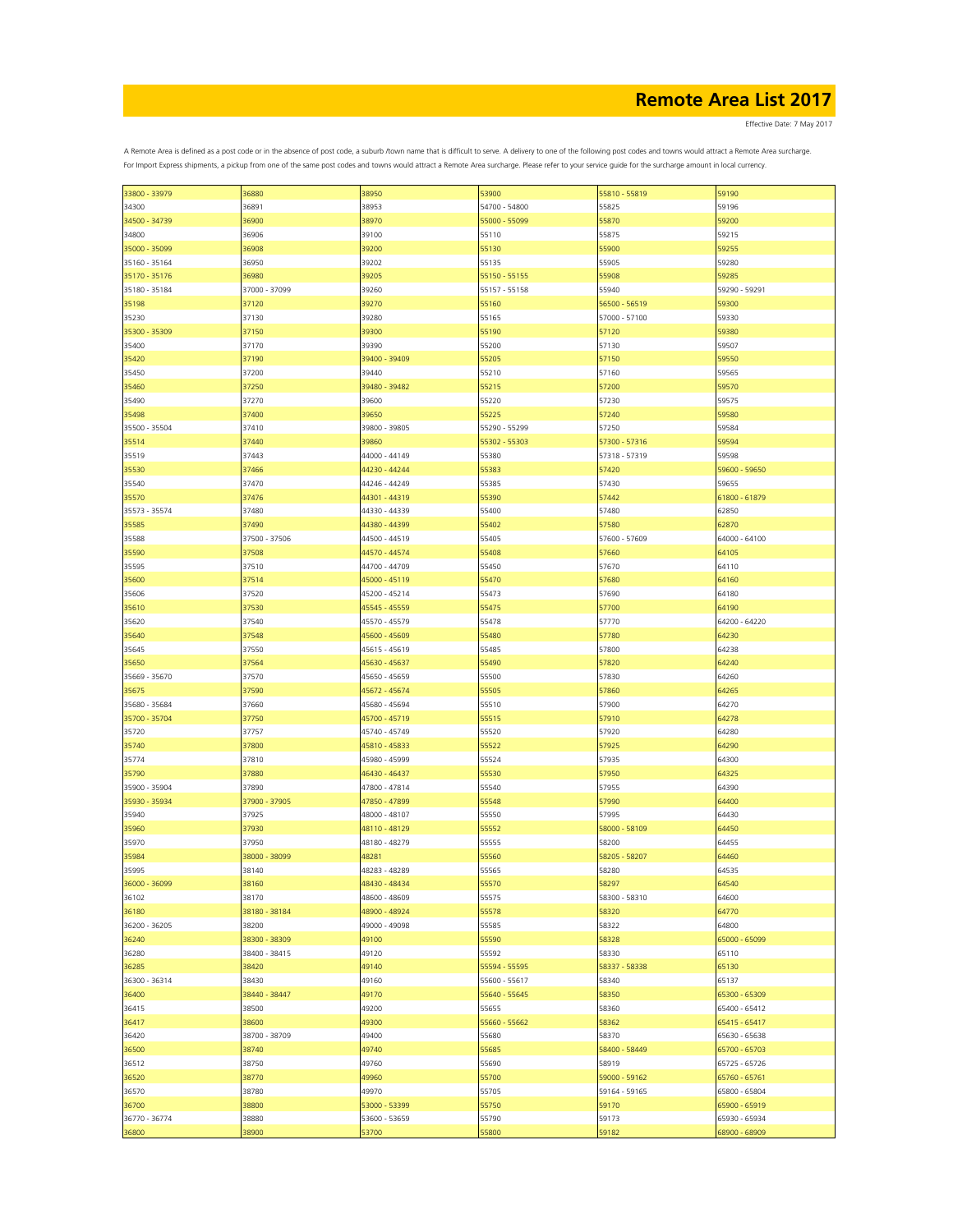Effective Date: 7 May 2017

|               | 76683         | 79380         | 84950         | 88000 - 88119 | 94400 - 94729 |
|---------------|---------------|---------------|---------------|---------------|---------------|
| 68911         |               |               |               |               |               |
| 69300 - 69339 | 76689         | 79390         | 84990         | 88122 - 88123 | 95190         |
| 69900 - 69920 | 76800 - 76834 | 79400         | 85000 - 85100 | 88130 - 88140 | 95200         |
| 72300 - 72499 | 76860         | 79410         | 85300 - 85319 | 88150         | 95227         |
| 72549         | 77000 - 77249 | 79420         | 85460         | 88160         | 95305         |
|               |               |               |               |               |               |
| 72940         | 78000 - 78099 | 79430         | 85500 - 85513 | 88180         | 95420         |
| 73000 - 73299 | 78105         | 79440         | 85555         | 88220         | 95520         |
| 73850         | 78110 - 78161 | 79450         | 85600 - 85606 | 88240         | 95544         |
| 74000 - 74894 | 78165         | 79460         | 85652         | 88490         | 95552         |
|               |               |               |               |               |               |
| 74900 - 74994 | 78175         | 79470         | 85660         | 88495         | 95555         |
| 75000 - 75149 | 78177         | 79472         | 85800 - 85820 | 88500 - 88529 | 95560         |
| 75151 - 75152 | 78180 - 78181 | 79490         | 85823         | 88535         | 95590         |
| 75154         | 78195         | 79500         | 85850 - 85871 | 88780         | 95690         |
|               |               |               |               |               |               |
| 75157         | 78200         | 79530         | 85884         | 88790         | 95735         |
| 75165         | 78233         | 79540         | 85900 - 85919 | 88860         | 95760         |
| 75169 - 75170 | 78250         | 79550         | 85935         | 88880         | 95770         |
| 75174 - 75175 | 78280         | 79560         | 85950         | 88890         | 95860         |
|               |               |               |               |               |               |
| 75179         | 78300         | 79570         | 85960         | 88900         | 95870         |
| 75200         | 78304         | 79600 - 79649 | 85978         | 88930         | 95880         |
| 75209         | 78360         | 79670         | 85980         | 88960         | 95885         |
|               |               |               | 86000 - 86099 | 89400         |               |
| 75250         | 78365         | 79680         |               |               | 95890         |
| 75259         | 78390         | 79700         | 86108 - 86109 | 89460         | 95895         |
| 75345         | 78393         | 79720         | 86180 - 86195 | 89490         | 95900         |
| 75349         | 78400         | 79730         | 86200         | 89500         | 95915         |
|               |               |               | 86210         |               |               |
| 75360         | 78403         | 79740         |               | 89515         | 95930         |
| 75370         | 78406         | 79745         | 86220         | 89520         | 95940         |
| 75374         | 78420         | 79750         | 86280         | 89540         | 95960         |
| 75380         | 78435         | 79760         | 86300         | 89550         | 96170         |
|               |               |               |               |               |               |
| 75384         | 78450         | 79770         | 86305         | 89558         | 96180         |
| 75400         | 78452         | 79780         | 86340         | 89560         | 96230         |
| 75409         | 78455         | 79785         | 86350         | 89570         | 96300         |
| 75420         | 78460 - 78461 | 79790         | 86355         | 89580         | 96400 - 96429 |
|               |               |               |               |               |               |
| 75429         | 78490         | 79800 - 79849 | 86360         | 89590         | 96450         |
| 75460         | 78500         | 79880         | 86380         | 89595         | 96460         |
| 75469         | 78520         | 79890         | 86400         | 89600         | 96490         |
| 75500 - 75545 | 78525         | 79900         | 86430         | 89609 - 89610 | 96500 - 96510 |
|               |               |               |               |               |               |
| 75600         | 78530         | 79908         | 86600         | 89613         | 96570         |
| 75660         | 78550 - 78553 | 79910         | 86607         | 89618         | 96760         |
| 75664         | 78555 - 78559 | 79920         | 86610         | 89620         | 96900         |
| 75690         | 78580         | 79925         | 86700 - 86714 | 89642         | 97000 - 97179 |
|               |               |               |               |               |               |
| 75694         | 78600         | 79930         | 86719         | 89650         | 97300         |
| 75700 - 75713 | 78700 - 78750 | 79940         | 86730         | 89654         | 97500 - 97514 |
| 75780         | 78780         | 79950         | 86750         | 89660         | 97535         |
|               |               |               |               |               |               |
| 75800 - 75807 | 78810         | 79955         | 86800 - 86815 | 89663         | 97541         |
| 75809         | 78820         | 79960         | 86870         | 89665         | 97560         |
| 75830         | 78840         | 79965         | 86890         | 89667         | 97570 - 97584 |
| 75834         | 78850         | 79970         | 86900         | 89669 - 89670 | 97590         |
|               |               |               |               |               |               |
| 75860         | 78870         | 79980         | 86905         | 89675         | 97650         |
| 75864         | 78890         | 79985         | 86945         | 89677         | 97670         |
| 75890         | 79000 - 79124 | 79990         | 86975         | 89680         | 97700         |
| 75899 - 75913 | 79130         | 79995         | 86990         | 89700         | 97800         |
|               | 79140         |               |               | 89735         | 97900         |
| 75920         |               | 83750 - 83751 | 87000 - 87099 |               |               |
| 75924         | 79150         | 83760         | 87103         | 89740         | 98000 - 98117 |
| 75960         | 79170         | 83770         | 87105         | 89744 - 89745 | 98170         |
| 76195         | 79174         | 83773         | 87110 - 87119 | 89750         | 98200         |
|               |               |               |               |               |               |
| 76199         | 79180         | 83900         | 87140         | 89760         | 98240         |
| 76270 - 76271 | 79190         | 83910         | 87145         | 89770         | 98280         |
| 76279         | 79200         | 83920         | 87160         | 89780         | 98300         |
| 76300         | 79210         | 83930         | 87170         | 89785         | 98315         |
|               |               |               |               |               |               |
| 76303         | 79215         | 84000 - 84099 | 87200         | 89790         | 98400         |
| 76350         | 79220         | 84120         | 87205         | 89800 - 89816 | 98600         |
| 76354         | 79222         | 84145         | 87208         | 89820         | 98640         |
| 76400         | 79230         | 84160 - 84184 | 87360         | 89832         | 98700         |
|               |               |               |               |               |               |
| 76409         | 79240         | 84200         | 87364         | 89850         | 98800 - 98824 |
| 76420         | 79260         | 84260 - 84274 | 87485         | 89870         | 98870         |
| 76439         | 79270         | 84430 - 84431 | 87500 - 87515 | 89890         | 98900         |
| 76550         | 79290         | 84500         | 87600         | 89900         | 98910         |
|               |               |               |               |               |               |
| 76554         | 79300 - 79349 | 84900 - 84919 | 87700 - 87720 | 89910         | 99000 - 99099 |
| 76680         | 79370         | 84940         | 87900         | 94380         | 99140         |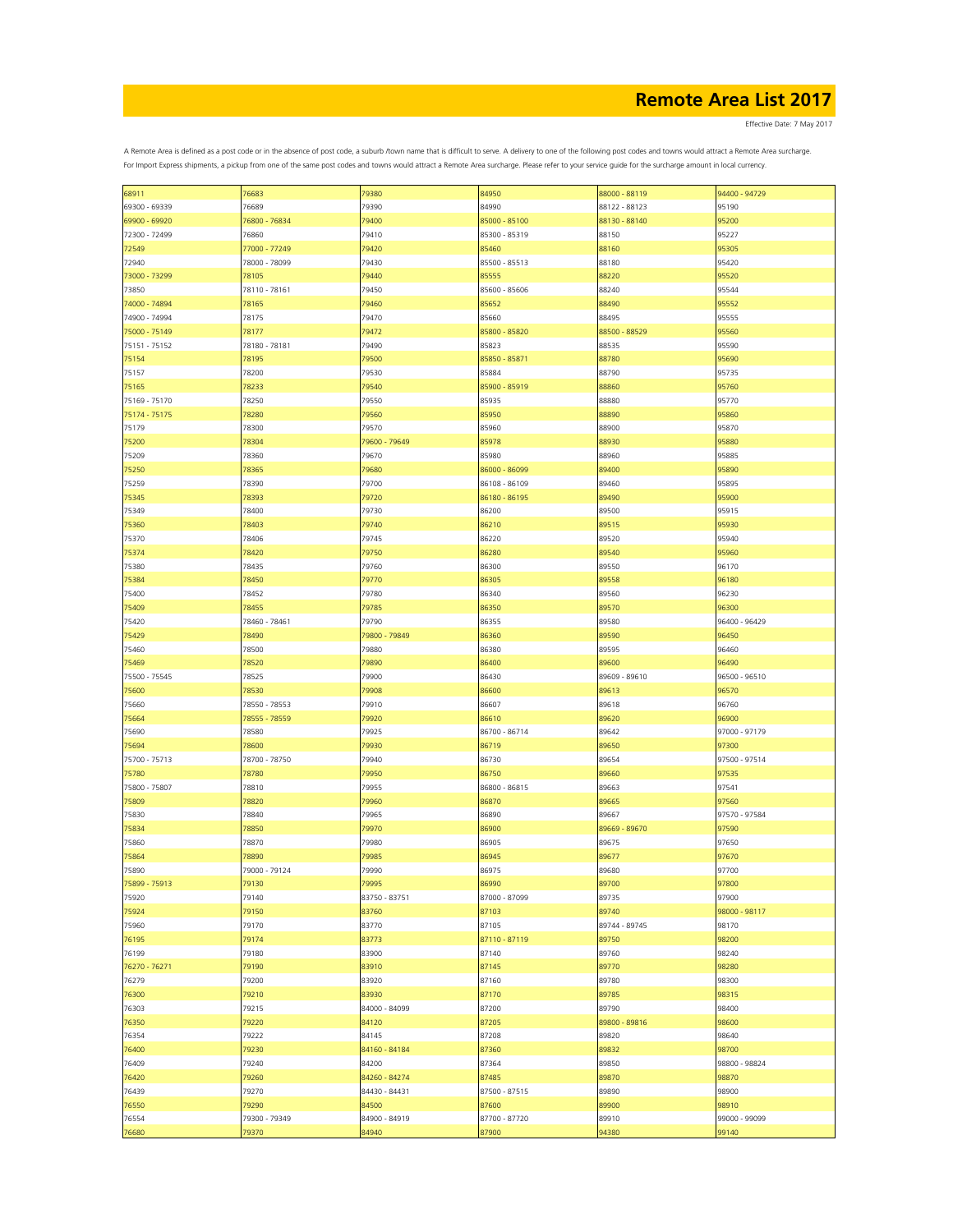Effective Date: 7 May 2017

| 99150            | PA2751           | TD1541                     | 2083 - 2086                | 2960 - 2965 | 3929 - 3940 |
|------------------|------------------|----------------------------|----------------------------|-------------|-------------|
| 99260            | PA3151           | TD1741                     | 2088                       | 2967 - 2972 | 3945 - 3955 |
| 99300            | PA3351           | TD1941                     | 2108                       | 3036        | 3957 - 3965 |
|                  |                  |                            |                            |             |             |
| 99400            | PA3551           | TD2341                     | 2111 - 2128                | 3038 - 3039 | 4102 - 4106 |
| 99500            | PA3751           | TD2541                     | 2132 - 2133                | 3041 - 3055 | 4111        |
| 99700            | PA3951           | TE1143                     | 2135                       | 3057 - 3059 | 4115 - 4121 |
| 99840            | PB1151           | TE1343                     | 2137 - 2138                | 3063 - 3065 | 4123        |
|                  |                  |                            |                            |             |             |
|                  | PB1351           | TE1743                     | 2143 - 2152                | 3067 - 3069 | 4125 - 4133 |
| <b>BRUNEI</b>    | PB1551           | TE1943                     | 2157 - 2159                | 3071 - 3075 | 4136 - 4139 |
| KC1135           | PB1751           | TE2143                     | 2162 - 2171                | 3077 - 3079 | 4143 - 4149 |
|                  |                  |                            |                            |             |             |
| KC1735           | PB1951           | <b>TE2343</b>              | 2182 - 2186                | 3126 - 3130 | 4151 - 4152 |
| KC2135           | PC1151           | TE2543                     | 2191 - 2193                | 3132 - 3145 | 4154 - 4172 |
| <b>KC2535</b>    | PC1351           | <b>TE2743</b>              | 2200                       | 3147 - 3155 | 4174 - 4179 |
| KC2935           | PC1551           | TF1147                     | 2204 - 2210                | 3158 - 3165 | 4181 - 4189 |
|                  |                  |                            |                            |             |             |
| <b>KC4138</b>    | PC1751           | TF1347                     | 2212 - 2213                | 3167 - 3171 | 4191 - 4197 |
| KC4338           | PC1951           | TF1547                     | 2215                       | 3240 - 3245 | 4200        |
| KD1332           | PC2151           | TF1747                     | 2218 - 2220                | 3247 - 3255 | 4206 - 4209 |
|                  |                  |                            |                            |             |             |
| KD1532           | PC2351           | TF1947                     | 2222 - 2223                | 3258 - 3259 | 4212 - 4214 |
| <b>KE1137</b>    | PC2551           | TF2147                     | 2225                       | 3264 - 3265 | 4219        |
| KE1337           | PC2751           | TF2347                     | 2228 - 2229                | 3267        | 4221 - 4224 |
| <b>KE1537</b>    | PC2951           | TF2547                     | 2234 - 2239                | 3300 - 3301 | 4226 - 4228 |
|                  |                  |                            |                            |             |             |
| KE1737           | PC3151           | TF2741                     | 2247 - 2255                | 3330        | 4233 - 4243 |
| <b>KE1937</b>    | PC3351           | TF2747                     | 2266 - 2299                | 3332 - 3333 | 4245 - 4249 |
| KE2137           | PC3551           | TF2943                     | 2340 - 2350                | 3340 - 3344 | 4251 - 4269 |
|                  |                  |                            |                            |             |             |
| <b>KE2337</b>    | PD1151           | TF3147                     | 2352 - 2360                | 3348 - 3349 | 4271        |
| KE2537           | PD1351           | TF3347                     | 2364 - 2367                | 3352 - 3353 | 4280 - 4285 |
| <b>KE2737</b>    | PD1551           | TF3547                     | 2369 - 2399                | 3359 - 3360 | 4287 - 4295 |
|                  |                  |                            |                            |             |             |
| KE2937           | PD1751           | TF3747                     | 2402                       | 3432        | 4297 - 4298 |
| <b>KE2938</b>    | PD1951           | TF3947                     | 2405 - 2460                | 3434 - 3435 | 4304        |
| KE3137           | PD2151           | TF4147                     | 2463 - 2497                | 3438 - 3439 | 4331        |
| <b>KE3337</b>    | PD2351           | TF4347                     | 2499                       | 3447 - 3452 | 4333 - 4335 |
|                  |                  |                            |                            |             |             |
| KE3537           | PD2551           | TF4547                     | 2534 - 2536                | 3454        | 4338 - 4343 |
| <b>KE3737</b>    | PD2751           | TF4747                     | 2539                       | 3457 - 3465 | 4347 - 4350 |
| KF1138           | PD2951           | TG1143                     | 2541 - 2542                | 3467 - 3485 | 4357 - 4359 |
|                  |                  |                            |                            |             |             |
| <b>KF1338</b>    | PD3151           | TG1343                     | 2547 - 2552                | 3487 - 3492 | 4361 - 4363 |
| KF1538           | PD3351           | TG1453                     | 2554 - 2572                | 3499        | 4365        |
| <b>KF1738</b>    | PD3551           | <b>TG1743</b>              | 2574                       | 3515 - 3525 | 4367 - 4369 |
|                  |                  |                            |                            |             |             |
| KF1938           | PE1151           | TG1749                     | 2576 - 2586                | 3527 - 3535 | 4408        |
| <b>KF2138</b>    | PE1351           | TG2343                     | 2588                       | 3537 - 3547 | 4411 - 4414 |
| KF2338           | PE1551           | TG2543                     | 2590 - 2594                | 3605        | 4416        |
| <b>KF2538</b>    | PE1751           | <b>TG2743</b>              | 2596 - 2598                | 3630 - 3635 | 4418 - 4422 |
|                  |                  |                            |                            |             |             |
| KF2738           | PE1951           | TG2943                     | 2617 - 2621                | 3637 - 3645 | 4441 - 4443 |
| KF3138           | PE2151           | TG3143                     | 2624 - 2633                | 3647 - 3650 | 4445        |
| KF3338           | PE2551           | TG3343                     | 2635 - 2639                | 3657 - 3659 | 4448 - 4449 |
|                  |                  |                            |                            |             |             |
| KF3538           | PE2751           | TH1119                     | 2641 - 2645                | 3663 - 3665 | 4451 - 4454 |
| KF3738           | PE2951           | TH1349                     | 2647                       | 3667 - 3670 | 4456        |
| KF3938           | PE3151           | TH1549                     | 2649 - 2671                | 3674 - 3675 | 4458 - 4459 |
|                  |                  |                            |                            |             |             |
| KF4138           | PE3351           | TH1949                     | 2675 - 2685                | 3677 - 3680 | 4461 - 4465 |
| <b>KF4338</b>    | PE3551           | TH2149                     | 2687 - 2691                | 3728 - 3729 | 4468 - 4469 |
| KF4538           | PE3751           | TH2349                     | 2722                       | 3731        | 4472        |
| <b>KF4738</b>    | PE4151           | TH2549                     | 2725                       | 3734        | 4474 - 4477 |
|                  |                  |                            |                            |             |             |
| KG1339           | PE4351           | TH2749                     | 2727 - 2729                | 3737 - 3739 | 4480 - 4484 |
| KG1539           | TA2741           | TH2949                     | 2733 - 2744                | 3741 - 3750 | 4487        |
| KG1739           | TA2941           | TH3349                     | 2746 - 2759                | 3752 - 3753 | 4489        |
| KG1939           | TB1141           | TH3549                     | 2768 - 2769                | 3755 - 3758 | 4491 - 4493 |
|                  |                  |                            |                            |             |             |
| KG2339           |                  |                            |                            |             |             |
|                  | TB1341           | TH3949                     | 2771 - 2776                | 3762 - 3763 | 4496 - 4498 |
| KG2539           | TB1541           | TH4149                     | 2779 - 2785                | 3767        | 4520        |
|                  |                  |                            |                            |             |             |
| KG2739           | TB1741           |                            | 2787 - 2799                | 3769 - 3775 | 4522 - 4525 |
| KH1139           | TB1941           | <b>BULGARIA</b>            | 2803                       | 3777 - 3785 | 4527 - 4532 |
| KH1339           | TB2141           | 1475                       | 2805 - 2812                | 3787 - 3788 | 4535        |
| KH1539           | TB2341           | 2003                       | 2814 - 2849                | 3790 - 3791 | 4537 - 4538 |
|                  |                  |                            |                            |             |             |
| PA1151           | TB2541           | 2007 - 2029                | 2858 - 2865                | 3794 - 3800 | 4571        |
| PA1351           | TB2741           | 2034                       | 2867 - 2876                | 3818 - 3825 | 4577        |
| PA1531           | TB3341           | 2036                       | 2878 - 2899                | 3827 - 3828 | 4579 - 4585 |
|                  |                  |                            |                            |             |             |
| PA1751           | TC1945           | 2043 - 2046                | 2904 - 2905                | 3830 - 3843 | 4587 - 4590 |
| PA1951           | TC2143           | 2048 - 2049                | 2914 - 2917                | 3845 - 3847 | 4618        |
| PA2131           | TC3145           | 2059 - 2069                | 2920 - 2923                | 3850 - 3854 | 4620 - 4622 |
|                  |                  |                            |                            | 3900        | 4629 - 4633 |
| PA2351<br>PA2551 | TD1141<br>TD1341 | 2072 - 2074<br>2076 - 2077 | 2925 - 2945<br>2947 - 2957 | 3912 - 3924 | 4636 - 4638 |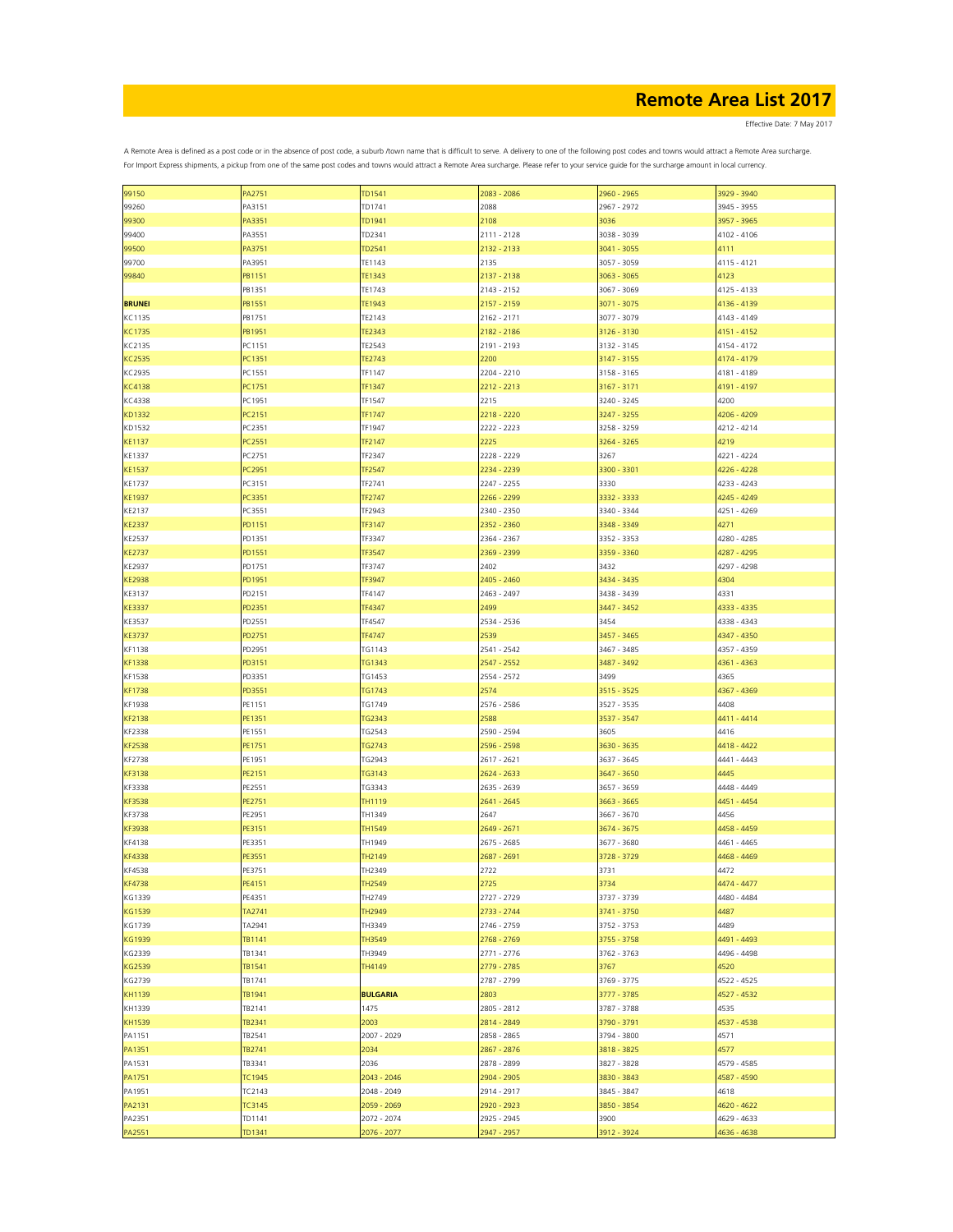Effective Date: 7 May 2017

| 4640 - 4645   | 5447          | 6215 - 6217   | 7119 - 7125 | 7938 - 7978 | 8970          |
|---------------|---------------|---------------|-------------|-------------|---------------|
| 4647 - 4657   | 5451 - 5455   | 6219 - 6232   | 7127 - 7135 | 7980        | 8980 - 8999   |
| 4710 - 4716   | 5458 - 5466   | 6234 - 6245   | 7137 - 7139 | 7983 - 7999 | 9100 - 9102   |
|               |               |               |             |             |               |
| 4723 - 4727   | 5468 - 5472   | $6247 - 6248$ | 7158 - 7165 | 8103        | 9104 - 9139   |
| 4729 - 4755   | 5508          | 6252 - 6255   | 7167 - 7173 | 8105 - 8123 | 9141 - 9142   |
| 4757 - 4763   | 5520 - 5522   | 6257          | 7177        | 8128 - 8129 | 9145 - 9150   |
|               |               |               |             |             |               |
| 4765          | 5524          | 6259          | 7217 - 7218 | 8143        | 9152 - 9153   |
| 4767 - 4801   | 5536          | 6262 - 6263   | 7221 - 7222 | 8145 - 8155 | 9155 - 9159   |
| 4810 - 4815   | 5538 - 5547   | 6266 - 6272   | 7238 - 7239 | 8157 - 8174 | 9169 - 9177   |
| 4817 - 4837   | 5549 - 5555   | 6274          | 7242 - 7245 | 8180        | 9179 - 9181   |
|               |               |               | 7247 - 7248 | 8182 - 8183 | 9216 - 9235   |
| 4849 - 4850   | 5557 - 5565   | 6276 - 6279   |             |             |               |
| 4855 - 4859   | 5569          | 6281 - 6284   | 7250 - 7252 | 8211 - 8216 | 9237 - 9247   |
| 4870 - 4872   | 5571 - 5573   | 6290          | 7261 - 7265 | 8218 - 8225 | $9250 - 9255$ |
| 4877 - 4878   | 5575 - 5583   | 6292 - 6293   | 7267 - 7268 | 8237        | 9257 - 9261   |
|               |               |               |             |             |               |
| 4889 - 4891   | 5614 - 5627   | 6295          | 7270        | 8239        | 9263          |
| 4900 - 4924   | 5631 - 5650   | 6297          | 7273 - 7275 | 8248 - 8255 | 9269          |
| 4926 - 4936   | 5654 - 5657   | 6313          | 7278 - 7285 | 8257        | 9273 - 9275   |
| 4938 - 4952   | 5659 - 5661   | 6330          | 7287 - 7293 | 8260        | 9277 - 9278   |
|               |               |               |             |             |               |
| 4954 - 4961   | 5663          | 6340 - 6346   | 7300 - 7301 | 8271 - 8275 | 9280 - 9285   |
| 4963 - 4980   | 5665          | 6349          | 7316 - 7319 | 8277 - 8283 | 9287 - 9295   |
| 4983 - 4992   | 5670 - 5673   | 6351 - 6352   | 7321 - 7327 | 8290        | 9297 - 9299   |
|               | 5700          |               | 7330 - 7335 | 8300        |               |
| 4994          |               | 6355 - 6359   |             |             | 9352          |
| 4996 - 4999   | 5720 - 5727   | 6361 - 6399   | 7337 - 7339 | 8313        | 9379 - 9382   |
| 5032          | 5729          | 6411 - 6412   | 7341 - 7344 | 8316 - 8325 | 9388 - 9389   |
| 5035 - 5039   | 5731 - 5745   | 6420 - 6425   | 7400        | 8327 - 8338 | 9391 - 9394   |
|               | 5747 - 5753   |               | 7419        |             |               |
| 5041 - 5048   |               | 6427 - 6435   |             | 8340 - 8345 | 9398 - 9399   |
| 5050 - 5059   | 5761 - 5768   | 6437 - 6440   | 7421 - 7423 | 8347 - 8348 | 9401 - 9405   |
| 5061          | 5780 - 5783   | 6442          | 7425        | 8427 - 8432 | 9407 - 9415   |
| $5063 - 5066$ | 5787 - 5788   | 6445 - 6446   | 7427 - 7435 | 8434 - 8435 | 9417 - 9424   |
|               |               |               |             |             |               |
| 5068 - 5070   | 5790 - 5792   | 6452 - 6497   | 7437 - 7445 | 8437 - 8450 | 9427          |
| 5075          | 5834          | 6499          | 7447 - 7460 | 8453        | 9429          |
| 5078 - 5085   | 5836 - 5837   | 6517 - 6519   | 7531 - 7534 | 8455 - 8459 | 9432          |
| 5087 - 5090   | 5840          | 6521 - 6531   | 7536 - 7537 | 8461 - 8475 | 9450          |
|               |               |               |             |             |               |
| 5093 - 5099   | 5842 - 5844   | 6533 - 6542   | 7541 - 7545 | 8477 - 8485 | 9469          |
| 5131 - 5136   | 5847 - 5849   | 6545 - 6547   | 7547 - 7555 | 8487 - 8493 | 9471 - 9475   |
| 5146 - 5148   | 5853          | 6551 - 6552   | 7557 - 7558 | 8517 - 8519 | 9477 - 9488   |
| 5156 - 5169   | 5857 - 5867   | 6554 - 6599   | 7560 - 7565 | 8522 - 8525 | 9490 - 9499   |
|               |               |               |             |             |               |
| 5171 - 5172   | 5869          | 6621 - 6622   | 7567 - 7575 | 8527 - 8532 | 9525          |
| 5174 - 5179   | 5871 - 5872   | 6624 - 6628   | 7577 - 7580 | 8534 - 8545 | 9527 - 9535   |
| 5185          | 5874 - 5881   | 6630          | 7582 - 7585 | 8547 - 8555 | 9537 - 9538   |
| 5187 - 5195   | 5883          | 6633 - 6648   | 7587 - 7590 |             | 9540 - 9541   |
|               |               |               |             | 8557 - 8565 |               |
| 5197 - 5198   | 5885 - 5899   | 6650 - 6698   | 7610 - 7615 | 8567 - 8575 | 9543 - 9549   |
| 5221 - 5235   | 5910 - 5911   | 6701 - 6711   | 7617 - 7625 | 8577 - 8582 | 9552 - 9555   |
| 5237 - 5242   | 5913 - 5915   | 6714 - 6718   | 7627 - 7628 | 8623 - 8625 | 9557          |
|               |               |               |             |             |               |
| 5280          | 5917          | 6720 - 6735   | 7630 - 7635 | 8627 - 8635 | 9560 - 9565   |
| 5282 - 5285   | 5920          | 6737 - 6750   | 7637 - 7645 | 8637 - 8647 | 9567          |
| 5287 - 5295   | 5924 - 5926   | 6759 - 6800   | 7647 - 7649 | 8649 - 8661 | 9644 - 9645   |
| 5311          | 5930          | 6809 - 6865   | 7651        | 8663 - 8665 | 9657 - 9675   |
| 5333          | 5932 - 5935   | 6867 - 6873   | 7656 - 7659 | 8667 - 8675 | 9677 - 9680   |
|               |               |               |             |             |               |
| 5335          | 5937          | 6875 - 6878   | 7664 - 7665 | 8677 - 8680 | 9684 - 9685   |
| 5340          | 5940          | 6880 - 6885   | 7667 - 7675 | 8683 - 8685 | 9687 - 9695   |
| 5342 - 5344   | 5948 - 5955   | 6887 - 6888   | 7677        | 8687 - 8695 | 9745 - 9748   |
| 5347          | 5957 - 5965   | 6890          | 7680 - 7684 | 8697 - 8700 | 9751 - 9754   |
|               |               |               |             |             |               |
| 5349          | 5967 - 5974   | 6892 - 6894   | 7689 - 7694 | 8717 - 8733 | 9756          |
| 5363 - 5365   | 5985 - 5995   | 6896 - 6900   | 7706 - 7707 | 8735 - 8758 | 9764 - 9765   |
| 5367          | 5998          | 6907 - 6910   | 7737 - 7755 | 8839        | 9767 - 9774   |
| 5374          | 6046          | 6912 - 6949   | 7757 - 7765 | 8841 - 8847 | 9777 - 9785   |
|               |               |               |             |             |               |
| 5377          | 6048          | 6952 - 6969   | 7767 - 7775 | 8849 - 8860 | 9787 - 9795   |
| 5380          | 6051 - 6056   | 7036 - 7037   | 7777 - 7787 | 8862 - 8863 | 9797 - 9799   |
| 5386          | 6064          | 7040 - 7044   | 7789        | 8866 - 8867 | 9801 - 9818   |
| 5388          | 6066 - 6070   | 7051 - 7055   | 7830 - 7835 | 8870 - 8876 | 9820 - 9821   |
|               |               |               |             |             |               |
| 5390 - 5392   | $6072 - 6075$ | 7061 - 7063   | 7837 - 7845 | 8878 - 8899 | 9823 - 9830   |
| 5397          | 6077          | 7067          | 7847 - 7865 | 8914 - 8921 | 9850 - 9853   |
| 5422 - 5424   | 6146 - 6149   | 7072 - 7074   | 7867 - 7869 | 8923        | 9859 - 9865   |
| 5427 - 5432   | $6151 - 6158$ | 7077          | 7877 - 7879 | 8928 - 8930 | 9867 - 9875   |
|               |               |               |             |             |               |
| 5435          | 6160 - 6166   | 7079 - 7085   | 7881        | 8933 - 8945 | 9877 - 9885   |
| 5437 - 5438   | 6168 - 6179   | 7087          | 7900        | 8947 - 8949 | 9887 - 9888   |
| 5441          | 6181          | 7089          | 7913 - 7917 | 8953        | 9917 - 9919   |
|               |               |               |             |             |               |
| 5445          | 6183 - 6199   | 7091          | 7919 - 7936 | 8958 - 8961 | 9921 - 9925   |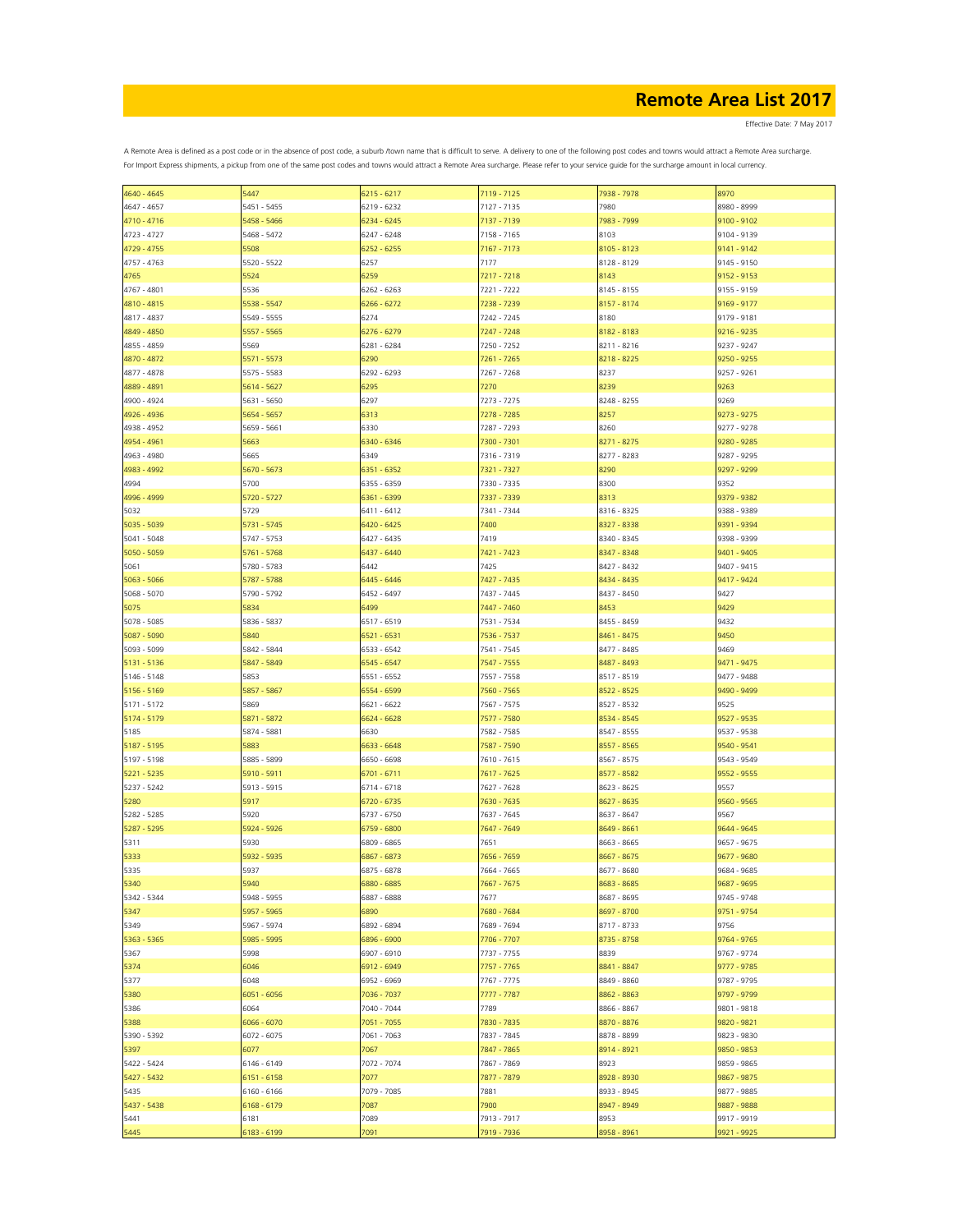Effective Date: 7 May 2017

| 9927 - 9929     | <b>A0B 2C0</b>     | A0K 4P0        | <b>A2V 1C4</b> | <b>A2V 1N3</b> | <b>A2V 1X9</b> |
|-----------------|--------------------|----------------|----------------|----------------|----------------|
| 9931 - 9932     | AOB 2EO            | A0K 4R0        | A2V 1C5        | A2V 1N4        | A2V 1Y1        |
|                 |                    |                |                |                |                |
| 9934 - 9935     | A0B 2J0            | AOK 5PO        | A2V 1C6        | <b>A2V 1N5</b> | <b>A2V 1Y2</b> |
| 9937 - 9945     | A0B 2K0            | A0K 5T0        | A2V 1C7        | A2V 1N6        | A2V 1Y3        |
| 9947 - 9955     | <b>AOB 2L0</b>     | <b>A0K 5Y0</b> | <b>A2V 1C8</b> |                | <b>A2V 1Y4</b> |
|                 |                    |                |                | <b>A2V 1N7</b> |                |
| 9957 - 9974     | A0B 2M0            | AOL 1AO        | A2V 1C9        | A2V 1N8        | A2V 1Y5        |
|                 | <b>AOB 2NO</b>     | <b>AOL 1BO</b> | A2V 1E1        | <b>A2V 1N9</b> | <b>A2V 1Y6</b> |
|                 |                    |                |                |                |                |
| <b>CAMBODIA</b> | AOB 2PO            | AOL 1B1        | <b>A2V 1E2</b> | A2V 1P1        | A2V 1Y7        |
| 02101 - 02757   | <b>AOB 2RO</b>     | <b>AOL 1EO</b> | A2V 1E3        | A2V 1P2        | <b>A2V 1Y8</b> |
| 20000 - 20455   | A0B 250            | AOL 1HO        | A2V 1E4        | A2V 1P3        | A2V 1Y9        |
|                 |                    |                |                |                |                |
|                 | <b>AOB 2TO</b>     | <b>AOL 1JO</b> | <b>A2V 1E5</b> | <b>A2V 1P4</b> | A2V 1Z1        |
| <b>CAMEROON</b> | A0B 2V0            | AOL 1L0        | A2V 1E6        | A2V 1P5        | A2V 1Z2        |
|                 |                    |                |                |                |                |
| Bafang          | A0B <sub>2W0</sub> | <b>A0M 1E0</b> | <b>A2V 1E7</b> | <b>A2V 1P6</b> | <b>A2V 1Z3</b> |
| Bafoussam       | A0B 2X0            | A0M 1H0        | <b>A2V 1E8</b> | A2V 1P7        | A2V 1Z4        |
| Bambili         | <b>A0B 2Z0</b>     | A0M 1J0        | A2V 1E9        | A2V 1P8        | <b>A2V 1Z5</b> |
|                 |                    |                |                |                |                |
| Bamenda         | A0B 3A0            | A0M 1L0        | A2V 1G1        | A2V 1P9        | A2V 1Z6        |
| Bangangte       | <b>AOB 3BO</b>     | A0M 1M0        | A2V 1G2        | A2V 1R1        | A2V 1Z7        |
| Belabo          | A0B 3C0            | A0M 1N0        | A2V 1G3        | A2V 1R2        | A2V 1Z8        |
|                 |                    |                |                |                |                |
| Bertoua         | <b>AOB 3E0</b>     | AOM 1PO        | A2V 1G4        | <b>A2V 1R3</b> | A2V 1Z9        |
| Buea            | A0B 3H0            | A0N 1A0        | A2V 1G5        | A2V 1R4        | A2V 2A1        |
|                 |                    |                |                |                |                |
| <b>Dschang</b>  | <b>A0B 3L0</b>     | <b>AON 1EO</b> | A2V 1G6        | <b>A2V 1R5</b> | <b>A2V 2A2</b> |
| Ebolowa         | A0B 3M0            | AON 1RO        | A2V 1G7        | A2V 1R6        | A2V 2A3        |
| Edea            | AOE 1MO            | <b>AON 1TO</b> | A2V 1G8        | <b>A2V 1R7</b> | <b>A2V 2A4</b> |
|                 |                    |                |                |                |                |
| Foumban         | AOE 2Z0            | <b>AON 1T1</b> | A2V 1G9        | A2V 1R8        | A2V 2A5        |
| Garoua          | <b>A0E 3A0</b>     | <b>AON 2GO</b> | <b>A2V 1H1</b> | <b>A2V 1R9</b> | <b>A2V 2A6</b> |
|                 |                    |                |                |                |                |
| Kousseri        | A0G 1A0            | <b>AON 2J0</b> | A2V 1H2        | A2V 1S1        | A2V 2A7        |
| Kribi           | <b>A0G 2C0</b>     | AON 2KO        | <b>A2V 1H3</b> | <b>A2V 1S2</b> | <b>A2V 2A8</b> |
| Kumba           | A0G 2N0            | <b>AON 2L0</b> | A2V 1H4        | A2V 1S3        | A2V 2A9        |
|                 |                    |                |                |                |                |
| Kumbo           | A0G 2Z0            | <b>AOP 1AO</b> | <b>A2V 1H5</b> | <b>A2V 1S4</b> | <b>A2V 2B1</b> |
| Limbe           | A0G 3P0            | AOP 1CO        | A2V 1H6        | A2V 1S5        | A2V 2B2        |
|                 | <b>A0H 1B0</b>     | AOP 1EO        | <b>A2V 1H7</b> | A2V 1S6        | <b>A2V 2B3</b> |
| Mamfe           |                    |                |                |                |                |
| Maroua          | A0H 1J0            | <b>AOP 1GO</b> | A2V 1H8        | A2V 1S7        | A2V 2B4        |
| Mbouda          | AOH 1KO            | <b>AOP 1JO</b> | <b>A2V 1H9</b> | <b>A2V 1S8</b> | <b>A2V 2B5</b> |
|                 |                    |                |                |                |                |
| Ndjombe         | <b>AOH 1L0</b>     | AOP 1LO        | A2V 1J1        | A2V 1S9        | A2V 2B6        |
| Ndop            | AOH 1M0            | AOP 1MO        | A2V 1J2        | <b>A2V 1T1</b> | <b>A2V 2B7</b> |
| Ngaoundere      | A0H 1N0            | AOP 1NO        | A2V 1J3        | A2V 1T2        | A2V 2B8        |
|                 |                    |                |                |                |                |
| Nkongsamba      | AOH 1PO            | AOP 1PO        | A2V 1J4        | <b>A2V 1T3</b> | <b>A2V 2B9</b> |
| Tiko            | AOH 1RO            | <b>AOP 1SO</b> | A2V 1J5        | A2V 1T4        | A2V 2C1        |
|                 |                    |                |                |                |                |
|                 | <b>A0H 1S0</b>     | <b>AOR 1AO</b> | A2V 1J6        | <b>A2V 1T5</b> | <b>A2V 2C2</b> |
| CANADA          | AOH 1TO            | AOR 1B0        | A2V 1J7        | A2V 1T6        | A2V 2C3        |
| <b>A0A 1E0</b>  | AOH 1W0            | <b>AOR 1B1</b> | A2V 1J8        | <b>A2V 1T7</b> | A2V 2C4        |
|                 |                    |                |                |                |                |
| A0A 1L0         | A0H 1Z0            | A2V 0A1        | A2V 1J9        | A2V 1T8        | A2V 2C5        |
| A0A 1M0         | <b>AOH 2BO</b>     | <b>A2V 0A2</b> | <b>A2V 1K1</b> | A2V 1T9        | A2V 2C6        |
|                 |                    | A2V 0A3        |                |                |                |
| A0A 1R0         | <b>A0H 2G0</b>     |                | A2V 1K2        | A2V 1V1        | A2V 2C7        |
| A0A 2L0         | A0H 2J0            | <b>A2V 0A4</b> | A2V 1K3        | <b>A2V 1V2</b> | A2V 2C8        |
| A0A 250         | AOJ 1AO            | A2V 0A5        | A2V 1K4        | A2V 1V3        | A2V 2C9        |
|                 |                    |                |                |                |                |
| A0A 2W0         | AOJ 1BO            | <b>A2V 0A6</b> | <b>A2V 1K5</b> | <b>A2V 1V4</b> | A2V 2E1        |
| A0A 3B0         | A0J 1M0            | A2V 0A7        | A2V 1K6        | A2V 1V5        | A2V 2E2        |
| <b>A0A 3E0</b>  | <b>A0J 1N0</b>     | <b>A2V 1A1</b> | <b>A2V 1K7</b> | <b>A2V 1V6</b> | <b>A2V 2E3</b> |
|                 |                    |                |                |                |                |
| A0A 3G0         | AOJ 1RO            | A2V 1A2        | A2V 1K9        | A2V 1V7        | <b>A2V 2E4</b> |
| A0A 3N0         | A0J 1V0            | <b>A2V 1A3</b> | A2V 1L1        | <b>A2V 1V8</b> | <b>A2V 2E5</b> |
| A0A 350         | AOK 1KO            | A2V 1A4        | A2V 1L3        | A2V 1V9        | A2V 2E6        |
|                 |                    |                |                |                |                |
| A0A 4J0         | <b>A0K 1T0</b>     | <b>A2V 1A5</b> | A2V 1L4        | <b>A2V 1W1</b> | <b>A2V 2E7</b> |
| AOB 1BO         | A0K 1V0            | A2V 1A6        | A2V 1L5        | A2V 1W2        | <b>A2V 2E8</b> |
|                 |                    |                |                |                |                |
| <b>A0B 1C0</b>  | AOK 2PO            | <b>A2V 1A7</b> | A2V 1L6        | <b>A2V 1W3</b> | <b>A2V 2E9</b> |
| AOB 1EO         | A0K 2T0            | A2V 1A8        | A2V 1L7        | A2V 1W4        | A2V 2G1        |
| <b>A0B 1H0</b>  | <b>A0K 2Y0</b>     | <b>A2V 1A9</b> | <b>A2V 1L8</b> | <b>A2V 1W5</b> | <b>A2V 2G2</b> |
|                 |                    |                |                |                |                |
| A0B 1J0         | <b>A0K 2Z0</b>     | A2V 1B1        | A2V 1L9        | A2V 1W6        | A2V 2G3        |
| <b>A0B 1K0</b>  | AOK 3EO            | <b>A2V 1B2</b> | A2V 1M1        | <b>A2V 1W7</b> | A2V 2G4        |
| A0B 1L0         | A0K 3H0            |                | A2V 1M2        | A2V 1W8        | A2V 2G5        |
|                 |                    | A2V 1B3        |                |                |                |
| <b>A0B 1M0</b>  | AOK 3KO            | <b>A2V 1B4</b> | A2V 1M3        | <b>A2V 1W9</b> | A2V 2G6        |
| AOB 1PO         | A0K 3L0            | A2V 1B5        | A2V 1M4        | A2V 1X1        | A2V 2G7        |
|                 |                    |                |                |                |                |
| <b>AOB 1RO</b>  | AOK 3NO            | A2V 1B6        | A2V 1M5        | <b>A2V 1X2</b> | <b>A2V 2G8</b> |
| A0B 1TO         | A0K 3P0            | A2V 1B7        | A2V 1M6        | A2V 1X3        | A2V 2G9        |
| <b>A0B 1X0</b>  | A0K 4B0            | <b>A2V 1B8</b> | A2V 1M7        | <b>A2V 1X4</b> | <b>A2V 2H1</b> |
|                 |                    |                |                |                |                |
| A0B 1Y0         | A0K 4E0            | A2V 1B9        | A2V 1M8        | A2V 1X5        | A2V 2H2        |
| <b>A0B 1Z0</b>  | <b>AOK 4JO</b>     | <b>A2V 1C1</b> | A2V 1M9        | <b>A2V 1X6</b> | A2V 2H3        |
|                 |                    |                |                |                |                |
| A0B 2A0         | A0K 4J1            | A2V 1C2        | A2V 1N1        | A2V 1X7        | A2V 2H4        |
| <b>A0B 2B0</b>  | AOK 4KO            | <b>A2V 1C3</b> | <b>A2V 1N2</b> | <b>A2V 1X8</b> | <b>A2V 2H5</b> |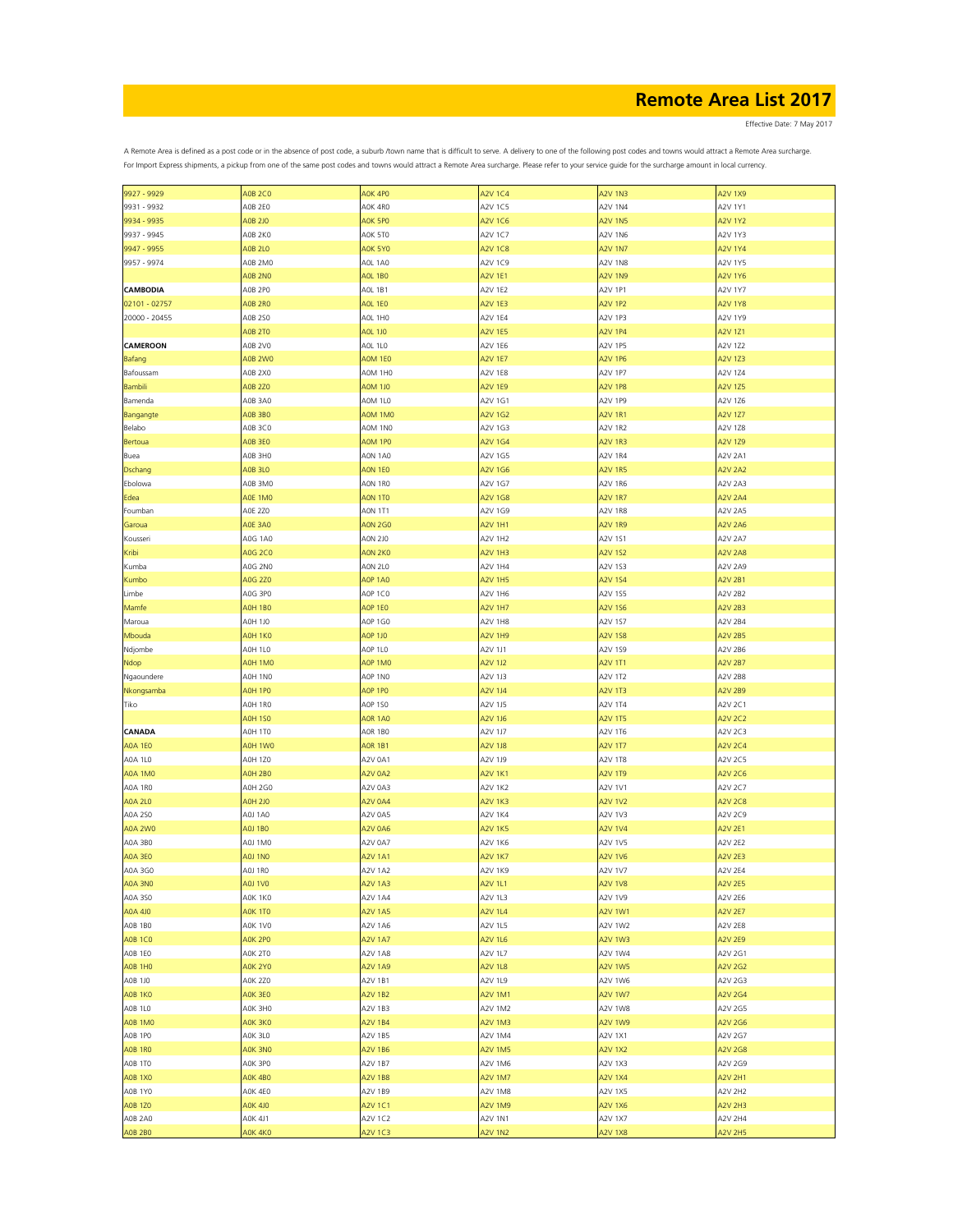Effective Date: 7 May 2017

| <b>A2V 2H6</b> | <b>A2V 2T3</b> | <b>B1W 1B2</b> | <b>E1X 2X8</b> | <b>E3A 8Z8</b> | <b>E4C 2C2</b> |
|----------------|----------------|----------------|----------------|----------------|----------------|
| A2V 2H7        | A2V 2T4        | B1W 1B3        | E1X 2X9        | E3A 8Z9        | E4C 2C3        |
|                |                |                |                |                |                |
| <b>A2V 2H8</b> | <b>A2V 2T5</b> | <b>B1W 1B4</b> | E1X 2Y1        | <b>E3A 9A1</b> | <b>E4C 2C4</b> |
| A2V 2H9        | A2V 2T6        | <b>B1W 1B5</b> | E1X 2Y2        | E3A 9A2        | E4C 2C5        |
| <b>A2V 2J1</b> | <b>A2V 2T7</b> | <b>B1W 1B6</b> | <b>E1X 2Y3</b> | E3A 9A9        | <b>E4C 2C6</b> |
| A2V 2J2        | A2V 2T8        | <b>B1W 1B7</b> | E1X 2Y4        | E3A 9B1        | E4C 2C7        |
|                |                |                |                |                |                |
| A2V 2J3        | <b>A2V 2T9</b> | <b>B1W 1B8</b> | <b>E1X 2Y5</b> | <b>E3A 9B2</b> | <b>E4C 2C8</b> |
| A2V 2J4        | A2V 2V2        | B1W 1B9        | E1X 2Y6        | E3A 9B3        | E4C 2C9        |
| A2V 2J5        | <b>A2V 2V3</b> | <b>B1W1C1</b>  | E1X 3G2        | E3A 9B4        | <b>E4C 2E1</b> |
|                |                |                |                |                |                |
| A2V 2J6        | A2V 2V4        | B1W 1C2        | E1X 3J3        | E3A 9B5        | E4C 2E2        |
| <b>A2V 2J7</b> | <b>A2V 2V5</b> | <b>B1W1C3</b>  | E1X 3J4        | E3A 9B6        | E4C 2E3        |
| A2V 2J8        | A2V 2V6        | <b>B1W1C4</b>  | E1X 3K2        | E3A 9B7        | E4C 2E4        |
| A2V 2J9        | <b>A2V 2V7</b> | <b>B1W1C5</b>  | <b>E1X 3K3</b> | <b>E3A 9B8</b> | <b>E4C 2E5</b> |
|                |                |                |                |                |                |
| A2V 2K1        | A2V 2V8        | <b>B1W 1C6</b> | E1X 3K4        | E3A 9B9        | <b>E4C 2E7</b> |
| <b>A2V 2K2</b> | A2V 2V9        | <b>COA 2JO</b> | <b>E1X 3M6</b> | <b>E3A 9C1</b> | <b>E4C 2E8</b> |
| A2V 2K3        | A2V 2W1        | <b>EOA 1BO</b> | <b>E2A 6W6</b> | E3A 9C2        | E4C 2E9        |
|                |                |                |                |                |                |
| <b>A2V 2K5</b> | <b>A2V 2W2</b> | <b>EOA 1HO</b> | <b>E2A 7P4</b> | <b>E3A 9C3</b> | E4C 2G1        |
| A2V 2K6        | A2V 2W3        | E0A 1P0        | <b>E2V 4C8</b> | E3A 9C4        | E4C 2G2        |
| <b>A2V 2K7</b> | A2V 2W4        | <b>EOC 1EO</b> | <b>E2V 4C9</b> | <b>E3A 9C5</b> | E4C 2G3        |
| A2V 2L3        | A2V 2W5        | EOE 1HO        | E2V 4E1        | E3A 9C6        | E4C 2G4        |
|                |                |                |                |                |                |
| <b>A2V 2L7</b> | <b>A2V 2W6</b> | EOE 1MO        | <b>E2V 4E2</b> | <b>E3A 9C7</b> | E4C 2G5        |
| A2V 2L8        | A2V 2W7        | <b>EOE 1SO</b> | E2V 4E3        | E3A 9C8        | E4C 2G6        |
| <b>A2V 2M1</b> | <b>A2V 2W8</b> | <b>EOG 1NO</b> | <b>E2V 4E4</b> | <b>E3A 9J8</b> | E4C 2G7        |
|                |                |                |                |                |                |
| A2V 2M2        | A2V 2W9        | E0G 1X0        | E2V 4E5        | E3A 9M2        | E4C 2G9        |
| A2V 2M3        | <b>A2V 2X1</b> | <b>EOG 1Y0</b> | <b>E2V 4E6</b> | <b>E3N 0A3</b> | <b>E4C 2H1</b> |
| A2V 2M4        | A2V 2X2        | <b>EOG 2A0</b> | E2V 4E7        | <b>E3N 0A4</b> | E4C 2H2        |
| A2V 2M5        | <b>A2V 2X3</b> | <b>EOG 2GO</b> | <b>E2V 4E8</b> | <b>E3N 4V1</b> | <b>E4C 2H3</b> |
|                |                |                |                |                |                |
| A2V 2M6        | A2V 2X4        | E0G 2J0        | <b>E2V 4E9</b> | E3N 4V2        | <b>E4C 2H4</b> |
| <b>A2V 2M7</b> | <b>A2V 2X5</b> | <b>EOG 3L0</b> | <b>E2V 4G1</b> | <b>E3N 5A7</b> | <b>E4C 2H5</b> |
| A2V 2M8        | A2V 2X6        | <b>EOG 3MO</b> | E2V 4G2        | <b>E3N 5A8</b> | E4C 2H6        |
|                |                |                |                |                |                |
| <b>A2V 2M9</b> | <b>A2V 2X7</b> | <b>EOH 1CO</b> | E2V 4G3        | <b>E3N 6G5</b> | <b>E4C 2H7</b> |
| A2V 2N1        | A2V 2X8        | EOH 1MO        | E2V 4G4        | E3N 6G6        | E4C 2H8        |
| <b>A2V 2N2</b> | <b>A2V 2X9</b> | <b>EOH 1VO</b> | <b>E2V 4G5</b> | <b>E3N 6G7</b> | <b>E4C 2H9</b> |
|                |                |                |                |                |                |
| A2V 2N3        | A2V 2Y1        | E0J 1J0        | E2V 4G6        | E3N 6G8        | E4C 2J1        |
| <b>A2V 2N4</b> | <b>A2V 2Y2</b> | <b>EOJ 1PO</b> | <b>E2V 4G7</b> | <b>E3N 6G9</b> | E4C 2J2        |
| A2V 2N5        | A2V 2Y3        | <b>EOK 1CO</b> | E2V 4G8        | E4B 1A1        | E4C 2J3        |
| <b>A2V 2N6</b> | <b>A2V 2Y4</b> | EOK 1HO        | <b>E2V 4G9</b> | E4B 1A2        | E4C 2J4        |
|                |                |                |                |                |                |
| <b>A2V 2N7</b> | A2V 2Y5        | <b>EOK 1JO</b> | <b>E2V 4H1</b> | E4B 1B7        | E4C 2J5        |
| <b>A2V 2N8</b> | <b>A2V 2Y6</b> | <b>EOL 1CO</b> | <b>E2V 4H2</b> | E4B 1B8        | E4C 2J6        |
| A2V 2N9        | A2V 2Y7        | E1X 2J2        | <b>E2V 4H3</b> | E4B 1B9        | E4C 2J7        |
| <b>A2V 2P1</b> |                |                |                |                |                |
|                | <b>A2V 2Y8</b> | E1X 2J3        | <b>E2V 4H4</b> | E4B 1C1        | E4C 2J8        |
| A2V 2P2        | A2V 2Y9        | E1X 2J4        | <b>E2V 4H5</b> | E4B 1C2        | E4C 2J9        |
| <b>A2V 2P3</b> | <b>A2V 2Z1</b> | E1X 2J5        | <b>E2V 4M3</b> | E4B 1C3        | <b>E4C 2K1</b> |
| A2V 2P4        | A2V 2Z2        | E1X 2J6        | <b>E3A 8W9</b> | E4B 1C4        | <b>E4C 2K2</b> |
|                |                |                |                |                |                |
| <b>A2V 2P5</b> | <b>BOA 1JO</b> | E1X 2J7        | <b>E3A 8X1</b> | E4B 1C5        | <b>E4C 2K3</b> |
| A2V 2P6        | <b>BOJ 3GO</b> | E1X 2J8        | <b>E3A 8X2</b> | E4B 1C6        | <b>E4C 2M5</b> |
| <b>A2V 2P7</b> | <b>BON 1GO</b> | E1X 2J9        | <b>E3A 8X3</b> | E4B 1C7        | <b>E4C 2M6</b> |
| <b>A2V 2P8</b> | BON 2KO        | E1X 2K1        | E3A 8X4        | E4B 1E3        | E4C 2M7        |
|                |                |                |                |                |                |
| <b>A2V 2P9</b> | <b>BOR 1EO</b> | <b>E1X 2K2</b> | <b>E3A 8X5</b> | E4B 1E4        | <b>E4C 2M8</b> |
| A2V 2R1        | <b>BOT 1EO</b> | E1X 2K3        | E3A 8X6        | E4B 1E5        | <b>E4C 2M9</b> |
| <b>A2V 2R2</b> | <b>BOT 1GO</b> | <b>E1X 2K4</b> | <b>E3A 8X7</b> | E4B 1E6        | <b>E4C 2N1</b> |
| A2V 2R3        | BOT 1X0        | E1X 2K5        | E3A 8X8        | E4B 1E7        | E4C 3J9        |
|                |                |                |                |                |                |
| A2V 2R4        | <b>B1L0A3</b>  | E1X 2K6        | <b>E3A 8X9</b> | E4B 1E8        | <b>E4C 3K1</b> |
| A2V 2R5        | B1L 1C9        | E1X 2K7        | E3A 8Y1        | E4B 1E9        | <b>E4C 3K2</b> |
| A2V 2R6        | <b>B1L1G3</b>  | E1X 2W1        | <b>E3A 8Y2</b> | E4B 1G1        | <b>E4C 3K3</b> |
|                |                |                |                |                |                |
| A2V 2R7        | <b>B1L 1G4</b> | E1X 2W2        | E3A 8Y3        | E4B 1G2        | E4C 3K4        |
| A2V 2R8        | <b>B1L 1G5</b> | E1X 2W3        | <b>E3A 8Y4</b> | E4B 1G3        | <b>E4C 3K6</b> |
| A2V 2R9        | <b>B1L 1G6</b> | E1X 2W4        | E3A 8Y5        | E4B 1G4        | <b>E4C 3K7</b> |
| A2V 2S1        | <b>B1L 1G7</b> | E1X 2W5        | <b>E3A 8Y6</b> | E4B 1T3        | <b>E4C 3K8</b> |
|                |                |                |                |                |                |
| A2V 2S2        | <b>B1W 1A1</b> | E1X 2W6        | E3A 8Y7        | E4B 1T4        | <b>E4C 3K9</b> |
| A2V 2S3        | <b>B1W1A2</b>  | E1X 2W7        | <b>E3A 8Y8</b> | E4B 1T5        | E4C 3L1        |
| A2V 2S4        | <b>B1W 1A3</b> | E1X 2W9        | E3A 8Y9        | E4B 1T6        | E4C 3L2        |
| <b>A2V 2S5</b> | <b>B1W 1A4</b> | E1X 2X1        | E3A 8Z1        | E4B 3V4        | E4C 3L3        |
|                |                |                |                |                |                |
| A2V 2S6        | <b>B1W 1A5</b> | E1X 2X2        | E3A 8Z2        | E4B 3X1        | E4C 3L4        |
| <b>A2V 2S7</b> | <b>B1W 1A6</b> | E1X 2X3        | E3A 8Z3        | E4B 3X9        | E4C 3L5        |
| A2V 258        | <b>B1W 1A7</b> | E1X 2X4        | E3A 8Z4        | E4B 4B8        | E4C 3L6        |
|                |                |                |                |                |                |
| A2V 2S9        | <b>B1W 1A8</b> | <b>E1X 2X5</b> | E3A 8Z5        | E4C 2B8        | E4C 3L7        |
| A2V 2T1        | <b>B1W 1A9</b> | E1X 2X6        | E3A 8Z6        | E4C 2B9        | E4C 3L8        |
| <b>A2V 2T2</b> | <b>B1W1B1</b>  | $51X$ 2X7      | <b>E3A 8Z7</b> | <b>E4C 2C1</b> | <b>E4C 3M1</b> |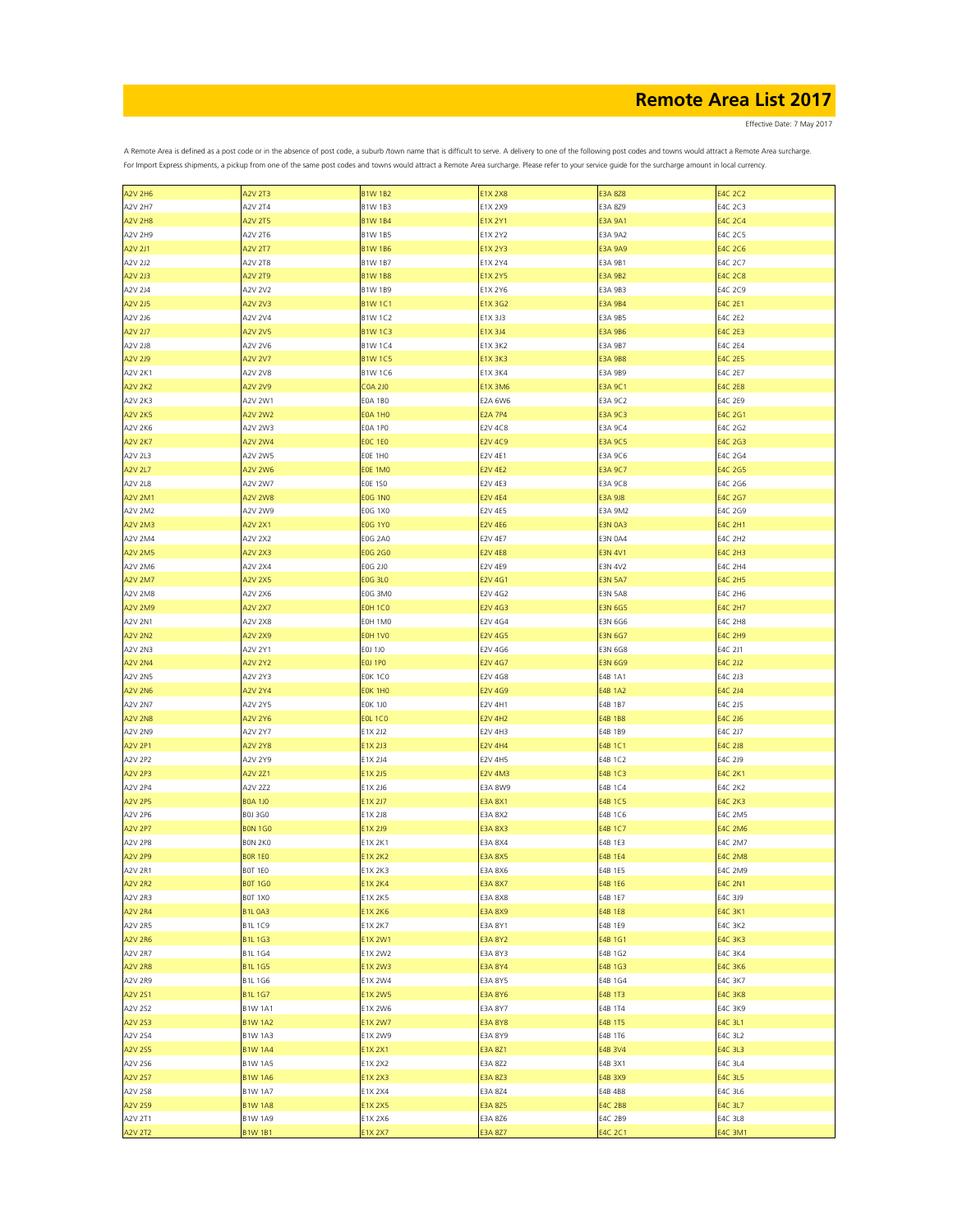Effective Date: 7 May 2017

| <b>E4C 3M2</b> | <b>E4E 3N9</b> | <b>E4H 1L6</b> | <b>E4H 3X7</b> | <b>E4H 4V8</b> | <b>E4M 1Y4</b> |
|----------------|----------------|----------------|----------------|----------------|----------------|
| E4C 3M3        | E4E 3P1        | E4H 1L7        | <b>E4H 3X8</b> | E4H 4V9        | <b>E4M 1Y5</b> |
|                |                |                |                |                |                |
| <b>E4C 3M4</b> | <b>E4E 3P2</b> | <b>E4H 1L8</b> | E4H 3X9        | E4H 4W1        | <b>E4M 1Y6</b> |
| <b>E4C 3M5</b> | E4E 3P3        | E4H 1L9        | E4H 3Y1        | E4H 4W2        | <b>E4M 1Y7</b> |
| <b>E4C 3M6</b> | <b>E4E 3P5</b> | <b>E4H 1M1</b> | <b>E4H 3Y2</b> | <b>E4H 4W4</b> | <b>E4M 1Y8</b> |
|                |                |                |                |                |                |
| <b>E4C 3M7</b> | <b>E4E 3R2</b> | E4H 1M2        | E4H 3Y3        | <b>E4H 4X2</b> | E4M 1Y9        |
| <b>E4C 3M8</b> | <b>E4E 5M7</b> | <b>E4H 1M3</b> | <b>E4H 3Y4</b> | <b>E4H 4X3</b> | E4M 1Z1        |
| <b>E4C 3M9</b> | E4E 5Y1        | E4H 1M4        | E4H 3Y5        | <b>E4H 4X4</b> | E4M 1Z2        |
|                |                |                |                |                |                |
| <b>E4C 3N1</b> | <b>E4E 5Y2</b> | <b>E4H 1M5</b> | <b>E4H 3Y6</b> | <b>E4H 4X6</b> | E4M 1Z3        |
| E4C 3N2        | E4E 5Y3        | E4H 1M6        | E4H 3Y7        | <b>E4H 4X7</b> | E4M 1Z4        |
| <b>E4C 3N3</b> | <b>E4E 5Y4</b> | <b>E4H 1M7</b> | <b>E4H 3Y8</b> | <b>E4H 4X8</b> | E4M 1Z5        |
|                |                |                |                |                |                |
| E4C 3N4        | E4E 5Y5        | <b>E4H 1M8</b> | E4H 3Y9        | E4H 4X9        | E4M 1Z6        |
| <b>E4C 3N5</b> | <b>E4E 5Y6</b> | <b>E4H 1M9</b> | <b>E4H 3Z1</b> | <b>E4H 4Y1</b> | <b>E4M 1Z7</b> |
| E4C 3N6        | E4E 5Y7        | <b>E4H 1N1</b> | E4H 3Z2        | E4H 4Y2        | E4M 1Z8        |
|                |                |                |                |                |                |
| <b>E4C 3N7</b> | <b>E4E 5Y8</b> | <b>E4H 1N2</b> | E4H 3Z3        | E4H 4Y3        | E4M 1Z9        |
| <b>E4C 3N8</b> | E4E 5Y9        | E4H 1N3        | E4H 3Z4        | E4H 4Y4        | <b>E4M 2A2</b> |
|                |                |                |                |                |                |
| <b>E4C 3N9</b> | <b>E4H 0A3</b> | <b>E4H 1N4</b> | <b>E4H 3Z5</b> | E4H 4Y7        | <b>E4M 2A3</b> |
| E4C 3P1        | <b>E4H 0A5</b> | <b>E4H 1N5</b> | E4H 3Z6        | <b>E4H 4Y8</b> | <b>E4M 2A4</b> |
| <b>E4C 3P2</b> | <b>E4H 1A5</b> | <b>E4H 1N6</b> | <b>E4H 3Z7</b> | <b>E4H 4Y9</b> | <b>E4M 2A5</b> |
|                |                |                |                |                |                |
| E4C 3P4        | E4H 1B4        | <b>E4H 1N7</b> | E4H 3Z8        | E4H 4Z3        | <b>E4M 2A6</b> |
| <b>E4C 3R5</b> | <b>E4H 1E1</b> | <b>E4H 1N8</b> | <b>E4H 3Z9</b> | E4M 1G2        | <b>E4M 2A8</b> |
| E4C 3R7        | E4H 1E2        | <b>E4H 1N9</b> | E4H 4A1        | E4M 1G3        | E4M 2A9        |
|                |                |                |                |                |                |
| <b>E4C 3R8</b> | <b>E4H 1E3</b> | <b>E4H 1P1</b> | <b>E4H 4A3</b> | E4M 1G4        | <b>E4M 2B1</b> |
| E4C 3X4        | E4H 1E4        | E4H 1P2        | <b>E4H 4A4</b> | E4M 1G5        | E4M 2B2        |
| <b>E4C 3X5</b> | <b>E4H 1E5</b> | <b>E4H 1P3</b> | <b>E4H 4A5</b> | <b>E4M 1G6</b> | <b>E4M 2B3</b> |
|                |                |                |                |                |                |
| E4C 3X6        | E4H 1E6        | E4H 1P4        | <b>E4H 4A6</b> | E4M 1G7        | E4M 2B5        |
| <b>E4C 3X7</b> | <b>E4H 1E7</b> | <b>E4H 1P5</b> | <b>E4H 4A7</b> | E4M 1G8        | <b>E4M 2B6</b> |
| <b>E4C 3X8</b> | E4H 1E8        | E4H 1P6        | <b>E4H 4A8</b> | E4M 1G9        | E4M 2B7        |
| <b>E4C 3X9</b> | <b>E4H 1E9</b> | <b>E4H 1P7</b> | <b>E4H 4A9</b> | <b>E4M 1H1</b> | <b>E4M 2B8</b> |
|                |                |                |                |                |                |
| E4C 3Y1        | E4H 1G1        | <b>E4H 1P8</b> | E4H 4B1        | E4M 1H2        | E4M 2C2        |
| <b>E4C 3Y2</b> | <b>E4H 1G2</b> | <b>E4H 1R2</b> | <b>E4H 4B2</b> | <b>E4M 1H3</b> | <b>E4M 2C3</b> |
| E4C 3Y3        | E4H 1G3        | E4H 1R3        | E4H 4B3        | E4M 1H4        | E4M 2C4        |
|                |                |                |                |                |                |
| <b>E4C 3Y4</b> | <b>E4H 1G4</b> | <b>E4H 1R4</b> | <b>E4H 4B4</b> | <b>E4M 1H5</b> | <b>E4M 2C5</b> |
| E4C 3Y5        | E4H 1G5        | <b>E4H 1R5</b> | E4H 4B5        | E4M 1H6        | E4M 2C6        |
| <b>E4C 3Y6</b> | <b>E4H 1G6</b> | <b>E4H 1R6</b> | <b>E4H 4B6</b> | <b>E4M 1H7</b> | <b>E4M 2C7</b> |
| E4C 3Y7        | E4H 1G7        | <b>E4H 1R7</b> | E4H 4B7        | <b>E4M 1H8</b> | E4M 2E2        |
|                |                |                |                |                |                |
| <b>E4C 3Y8</b> | <b>E4H 1G8</b> | <b>E4H 1R8</b> | <b>E4H 4B8</b> | <b>E4M 1H9</b> | <b>E4M 2E3</b> |
| E4C 3Y9        | E4H 1G9        | E4H 1S3        | E4H 4B9        | E4M 1J1        | E4M 2G5        |
| E4C 3Z1        | <b>E4H 1H1</b> | <b>E4H 1S4</b> | <b>E4H 4C1</b> | <b>E4M 1J2</b> | E4M 2G6        |
|                |                |                |                |                |                |
| E4C 3Z2        | E4H 1H2        | E4H 1S5        | E4H 4J6        | E4M 1J3        | E4M 2G7        |
| E4C 3Z3        | <b>E4H 1H3</b> | <b>E4H 1S6</b> | E4H 4J7        | E4M 1J4        | E4M 2G8        |
| E4C 3Z4        | E4H 1H4        | E4H 1S7        | E4H 4J8        | E4M 1J5        | E4M 2G9        |
|                |                |                |                |                |                |
| E4C 3Z5        | <b>E4H 1H5</b> | <b>E4H 1S8</b> | E4H 4J9        | E4M 1J6        | <b>E4M 2H4</b> |
| E4C 3Z6        | E4H 1H6        | E4H 1S9        | <b>E4H 4K1</b> | E4M 1J7        | E4M 2H5        |
| E4C 3Z7        | <b>E4H 1H7</b> | <b>E4H 1T1</b> | <b>E4H 4K2</b> | E4M 1J8        | <b>E4M 2H6</b> |
|                |                |                |                |                |                |
| E4C 3Z8        | <b>E4H 1H8</b> | E4H 1T2        | <b>E4H 4K3</b> | E4M 1J9        | E4M 2H7        |
| E4C 3Z9        | <b>E4H 1H9</b> | <b>E4H 1T3</b> | E4H 4K4        | <b>E4M 1K1</b> | <b>E4M 2H8</b> |
| E4C 4A1        | E4H 1J1        | <b>E4H 1T4</b> | <b>E4H 4K5</b> | <b>E4M 1K2</b> | E4M 2H9        |
| <b>E4C 4A2</b> | <b>E4H 1J3</b> | <b>E4H 1T5</b> | <b>E4H 4K6</b> | <b>E4M 1K3</b> | E4M 2J1        |
|                |                |                |                |                |                |
| E4C 4A3        | E4H 1J4        | E4H 1T6        | E4H 4S6        | <b>E4M 1K4</b> | E4M 2J3        |
| <b>E4C 4A4</b> | E4H 1J5        | <b>E4H 1T7</b> | <b>E4H 4S7</b> | <b>E4M 1K5</b> | <b>E4M 2J4</b> |
| E4C 4A5        | E4H 1J6        | E4H 1T8        | E4H 4S8        | E4M 1K6        | E4M 2J5        |
|                |                |                |                |                |                |
| E4C 4G8        | E4H 1J7        | <b>E4H 1V9</b> | E4H 4S9        | <b>E4M 1K7</b> | <b>E4M 2J6</b> |
| E4C 4L6        | E4H 1J8        | E4H 3L8        | E4H 4T1        | <b>E4M 1K8</b> | E4M 2J7        |
| E4C 4L7        | E4H 1J9        | <b>E4H 3V9</b> | <b>E4H 4T2</b> | <b>E4M 1K9</b> | E4M 2J9        |
|                |                |                |                |                |                |
| E4C 4L8        | <b>E4H 1K1</b> | E4H 3W1        | E4H 4T3        | E4M 1M9        | <b>E4M 2X4</b> |
| <b>E4C 4M9</b> | <b>E4H 1K2</b> | <b>E4H 3W2</b> | <b>E4H 4T4</b> | <b>E4M 1N1</b> | <b>E4M 2X5</b> |
| E4C 4N1        | E4H 1K3        | E4H 3W3        | E4H 4T5        | E4M 1N2        | E4M 2Y2        |
| <b>E4C 4N5</b> | <b>E4H 1K4</b> | <b>E4H 3W5</b> | <b>E4H 4T6</b> | <b>E4M 1N3</b> | <b>E4M 2Y3</b> |
|                |                |                |                |                |                |
| E4C 4N6        | <b>E4H 1K5</b> | E4H 3W6        | E4H 4T7        | E4M 1N4        | E4M 2Y4        |
| <b>E4C 4V7</b> | <b>E4H 1K6</b> | <b>E4H 3W7</b> | <b>E4H 4T8</b> | <b>E4M 1N5</b> | <b>E4M 2Y5</b> |
| E4C 6A6        | E4H 1K7        | E4H 3W8        | E4H 4T9        | <b>E4M 1N6</b> | E4M 2Y6        |
|                |                |                |                |                |                |
| E4C 6B2        | <b>E4H 1K8</b> | E4H 3W9        | <b>E4H 4V1</b> | <b>E4M 1N7</b> | <b>E4M 2Y7</b> |
| E4C 6B3        | E4H 1K9        | E4H 3X1        | E4H 4V2        | <b>E4M 1N8</b> | E4M 3V3        |
| <b>E4C 6E5</b> | E4H 1L1        | <b>E4H 3X2</b> | <b>E4H 4V3</b> | <b>E4M 1N9</b> | <b>E4M 3V4</b> |
|                |                |                |                |                |                |
| E4C 6W4        | E4H 1L2        | E4H 3X3        | E4H 4V4        | E4M 1T9        | E4M 3V7        |
| <b>E4E 3M6</b> | E4H 1L3        | <b>E4H 3X4</b> | <b>E4H 4V5</b> | <b>E4M 1X5</b> | E4M 3Z3        |
| E4E 3M7        | E4H 1L4        | E4H 3X5        | E4H 4V6        | E4M 1Y2        | E4M 3Z7        |
| <b>E4E 3M8</b> | E4H 1L5        | <b>E4H 3X6</b> | <b>E4H 4V7</b> | <b>E4M 1Y3</b> | <b>E4M 4A2</b> |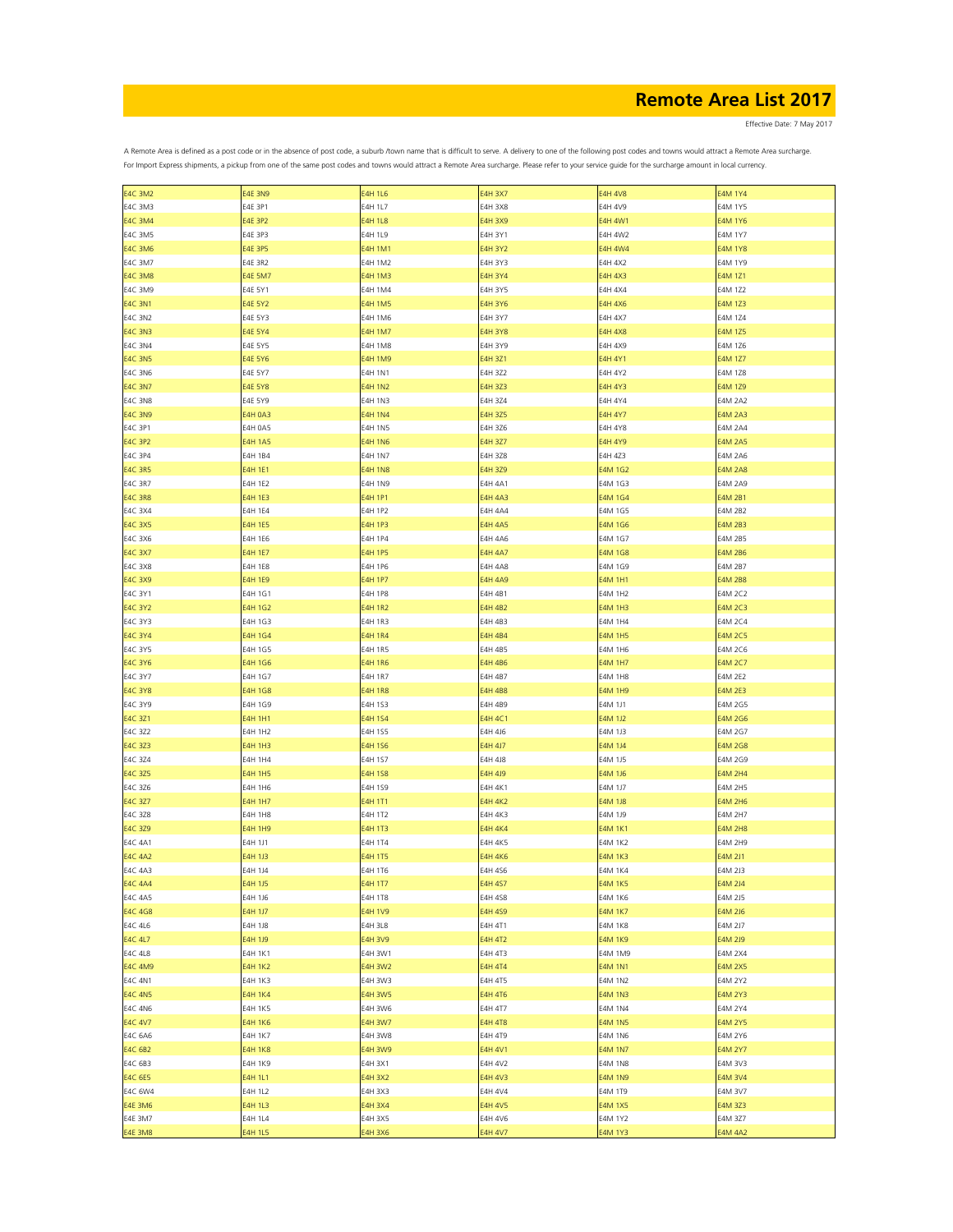Effective Date: 7 May 2017

| <b>E4M 4A4</b> | <b>E4Z 1P2</b> | <b>E4Z 2A9</b> | <b>E4Z 2N6</b> | <b>E4Z 6H9</b> | <b>E5E 1H8</b> |
|----------------|----------------|----------------|----------------|----------------|----------------|
| E4M 4B7        | E4Z 1P3        | E4Z 2B1        | E4Z 2N7        | E4Z 6J1        | <b>E5E 1H9</b> |
| <b>E4N 0A6</b> | <b>E4Z 1P4</b> | E4Z 2B2        | <b>E4Z 2N8</b> | <b>E4Z 6K8</b> | E5E 1J1        |
|                |                |                |                |                |                |
| <b>E4N 2M3</b> | E4Z 1P5        | E4Z 2B3        | E4Z 2N9        | E4Z 6K9        | E5E 1J2        |
| <b>E4N 2M4</b> | <b>E4Z 1P6</b> | E4Z 2B4        | E4Z 2P1        | E4Z 6L2        | E5E 1J3        |
| <b>E4N 2M5</b> | E4Z 1P7        | E4Z 2B5        | E4Z 2P2        | E4Z 6L3        | E5E 1J4        |
|                |                |                |                |                |                |
| <b>E4N 2M6</b> | E4Z 1P8        | E4Z 2B6        | E4Z 2P3        | E4Z 6L4        | E5E 1J5        |
| <b>E4N 2M7</b> | E4Z 1P9        | E4Z 2B7        | E4Z 2P4        | E4Z 6M4        | E5E 1J6        |
| <b>E4N 2M8</b> | E4Z 1R1        | E4Z 2B8        | <b>E4Z 2P5</b> | <b>E4Z 6M6</b> | <b>E5E 1J7</b> |
|                |                |                |                |                |                |
| <b>E4N 2M9</b> | E4Z 1R2        | E4Z 2B9        | E4Z 2P6        | E4Z 6M9        | E5E 1J8        |
| <b>E4N 2N1</b> | E4Z 1R3        | E4Z 2C1        | <b>E4Z 2P7</b> | <b>E4Z 6N1</b> | E5E 1J9        |
| <b>E4N 2N2</b> | E4Z 1R4        | E4Z 2C2        | E4Z 2P8        | E4Z 6N3        | E5E 1K1        |
| <b>E4N 2N3</b> | <b>E4Z 1R5</b> | E4Z 2C3        | <b>E4Z 2P9</b> | <b>E4Z 6N4</b> | <b>E5E 1K2</b> |
|                |                |                |                |                |                |
| <b>E4N 2N4</b> | E4Z 1R6        | E4Z 2C4        | E4Z 2R1        | E4Z 6N5        | E5E 1K3        |
| <b>E4N 2N5</b> | <b>E4Z 1R7</b> | E4Z 2C5        | <b>E4Z 2R2</b> | E4Z 6P1        | <b>E5E 1K4</b> |
| <b>E4N 2N6</b> | E4Z 1R8        | E4Z 2C6        | E4Z 2R3        | E4Z 6P4        | <b>E5E 1K5</b> |
|                |                |                |                |                |                |
| <b>E4N 2N7</b> | E4Z 1R9        | E4Z 2C7        | <b>E4Z 2R4</b> | <b>E5E 0A1</b> | <b>E5E 1K6</b> |
| <b>E4N 2N8</b> | E4Z 1S1        | E4Z 2C8        | E4Z 2R5        | <b>E5E 1A1</b> | <b>E5E 1K7</b> |
| <b>E4N 2N9</b> | E4Z 1S2        | E4Z 2G6        | <b>E4Z 2R6</b> | <b>E5E 1A2</b> | <b>E5E 1K8</b> |
|                |                |                |                |                | <b>E5E 1K9</b> |
| E4N 2P1        | E4Z 1S3        | E4Z 2G7        | E4Z 2R7        | <b>E5E 1A3</b> |                |
| <b>E4N 2P2</b> | E4Z 1S4        | E4Z 2G8        | <b>E4Z 2R9</b> | <b>E5E 1A4</b> | <b>ESE 1L1</b> |
| E4N 2P3        | E4Z 1S5        | E4Z 2G9        | E4Z 2S1        | <b>E5E 1A5</b> | <b>E5E 1L2</b> |
| <b>E4N 2P4</b> | E4Z 1S6        | E4Z 2H1        | E4Z 2S3        | <b>E5E 1A6</b> | <b>E5E 1L3</b> |
|                |                |                |                |                |                |
| E4N 2P5        | E4Z 1S9        | E4Z 2H2        | E4Z 2S4        | E5E 1A7        | E5E 1L4        |
| <b>E4N 2P6</b> | E4Z 1T1        | E4Z 2H3        | E4Z 2S5        | <b>E5E 1A8</b> | <b>E5E 1L5</b> |
| E4N 2P7        | E4Z 1T2        | E4Z 2H4        | E4Z 2S6        | E5E 1A9        | E5E 1L6        |
| <b>E4N 2P8</b> | E4Z 1T3        | <b>E4Z 2H5</b> | <b>E4Z 3K3</b> | <b>E5E 1B1</b> | <b>E5E 1L7</b> |
|                |                |                |                |                |                |
| E4N 2P9        | E4Z 1T4        | E4Z 2H6        | E4Z 3K4        | <b>E5E 1B2</b> | <b>E5E 1L8</b> |
| <b>E4N 2R1</b> | E4Z 1T5        | <b>E4Z 2H7</b> | <b>E4Z 3K6</b> | <b>E5E 1B3</b> | <b>E5E 1L9</b> |
| E4N 2R2        | E4Z 1T6        | E4Z 2H8        | E4Z 3K8        | E5E 1B4        | E5E 1M1        |
|                |                |                |                |                |                |
| <b>E4N 2R3</b> | E4Z 1T7        | <b>E4Z 2H9</b> | <b>E4Z 3K9</b> | <b>E5E 1B5</b> | <b>E5E 1M2</b> |
| <b>E4N 2R4</b> | E4Z 1T8        | E4Z 2J3        | E4Z 5W9        | E5E 1B6        | <b>E5E 1M3</b> |
| <b>E4N 2R5</b> | E4Z 1T9        | E4Z 2J4        | <b>E4Z 5X1</b> | <b>E5E 1B7</b> | <b>E5E 1M4</b> |
|                |                |                |                |                |                |
| <b>E4N 2R6</b> | E4Z 1V1        | E4Z 2J5        | E4Z 5X2        | <b>E5E 1B8</b> | E5E 1M5        |
| <b>E4N 2R7</b> | <b>E4Z 1V2</b> | E4Z 2J6        | E4Z 5X3        | <b>E5E 1B9</b> | <b>E5E 1M6</b> |
| <b>E4N 2R8</b> | E4Z 1V3        | E4Z 2J7        | E4Z 5X4        | E5E 1C1        | <b>E5E 1M7</b> |
| <b>E4N 2R9</b> | <b>E4Z 1V5</b> | E4Z 2J8        | <b>E4Z 5X5</b> | <b>E5E 1C2</b> | <b>E5E 1M8</b> |
|                |                |                |                |                |                |
| E4N 2S1        | E4Z 1V6        | E4Z 2J9        | E4Z 5X6        | E5E 1C3        | E5E 1M9        |
| <b>E4N 2S2</b> | E4Z 1V7        | <b>E4Z 2K1</b> | <b>E4Z 5X7</b> | <b>E5E 1C4</b> | <b>E5E 1N1</b> |
| E4N 2S3        | <b>E4Z 1V8</b> | E4Z 2K2        | E4Z 5X8        | <b>E5E 1C5</b> | <b>E5E 1N2</b> |
|                |                |                |                |                |                |
| <b>E4N 2S4</b> | E4Z 1V9        | <b>E4Z 2K3</b> | <b>E4Z 5X9</b> | <b>E5E 1C6</b> | <b>E5E 1N3</b> |
| E4N 2S5        | E4Z 1W1        | E4Z 2K4        | E4Z 5Y1        | E5E 1C7        | E5E 1N4        |
| <b>E4N 2S6</b> | <b>E4Z 1W2</b> | <b>E4Z 2K5</b> | E4Z 5Y2        | <b>E5E 1C8</b> | <b>E5E 1N5</b> |
|                |                |                | E4Z 5Y3        | E5E 1C9        |                |
| E4N 2S7        | E4Z 1W6        | E4Z 2K6        |                |                | E5E 1N6        |
| <b>E4N 3B4</b> | <b>E4Z 1W7</b> | <b>E4Z 2K7</b> | E4Z 5Y4        | <b>E5E 1E1</b> | <b>E5E 1N7</b> |
| E4N 3B7        | E4Z 1W8        | E4Z 2K8        | E4Z 5Y5        | E5E 1E2        | <b>E5E 1N8</b> |
| <b>E4N 3B9</b> | E4Z 1W9        | <b>E4Z 2K9</b> | E4Z 5Y6        | <b>E5E 1E3</b> | <b>E5E 1N9</b> |
|                |                |                |                |                |                |
| <b>E4Z 0A8</b> | E4Z 1X1        | E4Z 2L2        | E4Z 5Y7        | E5E 1E4        | E5E 1P1        |
| <b>E4Z 0B1</b> | <b>E4Z 1X2</b> | E4Z 2L3        | <b>E4Z 5Y8</b> | <b>E5E 1E5</b> | <b>E5E 1P2</b> |
| E4Z 0B2        | E4Z 1X3        | E4Z 2L4        | E4Z 5Y9        | E5E 1E6        | <b>E5E 1P3</b> |
| <b>E4Z 0B3</b> | E4Z 1X4        | E4Z 2L5        |                | <b>E5E 1E7</b> | <b>E5E 1P4</b> |
|                |                |                | E4Z 5Z1        |                |                |
| E4Z 0B4        | E4Z 1X5        | E4Z 2L6        | E4Z 5Z2        | E5E 1E8        | <b>E5E 1P5</b> |
| E4Z 0B5        | E4Z 1X6        | E4Z 2L7        | E4Z 5Z3        | <b>E5E 1E9</b> | <b>E5E 1P6</b> |
| E4Z 0B6        | E4Z 1X7        | E4Z 2L8        | E4Z 5Z4        | E5E 1G1        | <b>E5E 1P7</b> |
|                |                |                |                |                |                |
| E4Z 1H3        | E4Z 1Y1        | E4Z 2L9        | E4Z 6A9        | E5E 1G2        | <b>E5E 1P8</b> |
| E4Z 1H8        | E4Z 1Y2        | E4Z 2M1        | E4Z 6B1        | E5E 1G3        | E5E 1P9        |
| E4Z 1L4        | E4Z 1Y3        | E4Z 2M2        | E4Z 6B2        | <b>E5E 1G4</b> | <b>E5E 1R1</b> |
| E4Z 1L5        | E4Z 1Y6        | E4Z 2M3        | E4Z 6B3        | E5E 1G5        | <b>E5E 1R2</b> |
|                |                |                |                |                |                |
| E4Z 1L6        | E4Z 1Z2        | E4Z 2M4        | E4Z 6B4        | E5E 1G6        | <b>E5E 1R3</b> |
| E4Z 1L7        | E4Z 1Z3        | E4Z 2M5        | E4Z 6B5        | E5E 1G7        | E5E 1R4        |
| <b>E4Z 1M7</b> | E4Z 1Z4        | E4Z 2M6        | E4Z 6B6        | E5E 1G8        | <b>E5E 1R5</b> |
|                |                |                |                |                |                |
| E4Z 1M8        | E4Z 1Z5        | E4Z 2M7        | E4Z 6B7        | E5E 1G9        | E5E 1R6        |
| E4Z 1N1        | E4Z 1Z6        | <b>E4Z 2M8</b> | E4Z 6B8        | E5E 1H1        | <b>E5E 1R7</b> |
| E4Z 1N3        | E4Z 2A1        | E4Z 2M9        | E4Z 6B9        | E5E 1H2        | E5E 1R8        |
| <b>E4Z 1N6</b> | <b>E4Z 2A2</b> | E4Z 2N1        | E4Z 6G3        | <b>E5E 1H3</b> | <b>E5E 1R9</b> |
|                |                |                |                |                |                |
| E4Z 1N7        | E4Z 2A3        | E4Z 2N2        | E4Z 6G5        | E5E 1H4        | E5E 1S1        |
| <b>E4Z 1N8</b> | <b>E4Z 2A6</b> | <b>E4Z 2N3</b> | E4Z 6G7        | <b>E5E 1H5</b> | <b>E5E 1S2</b> |
| E4Z 1N9        | E4Z 2A7        | E4Z 2N4        | E4Z 6G8        | E5E 1H6        | E5E 1S3        |
|                |                |                |                |                |                |
| E4Z 1P1        | <b>E4Z 2A8</b> | <b>E4Z 2N5</b> | E4Z 6H2        | <b>E5E 1H7</b> | <b>E5E 1S4</b> |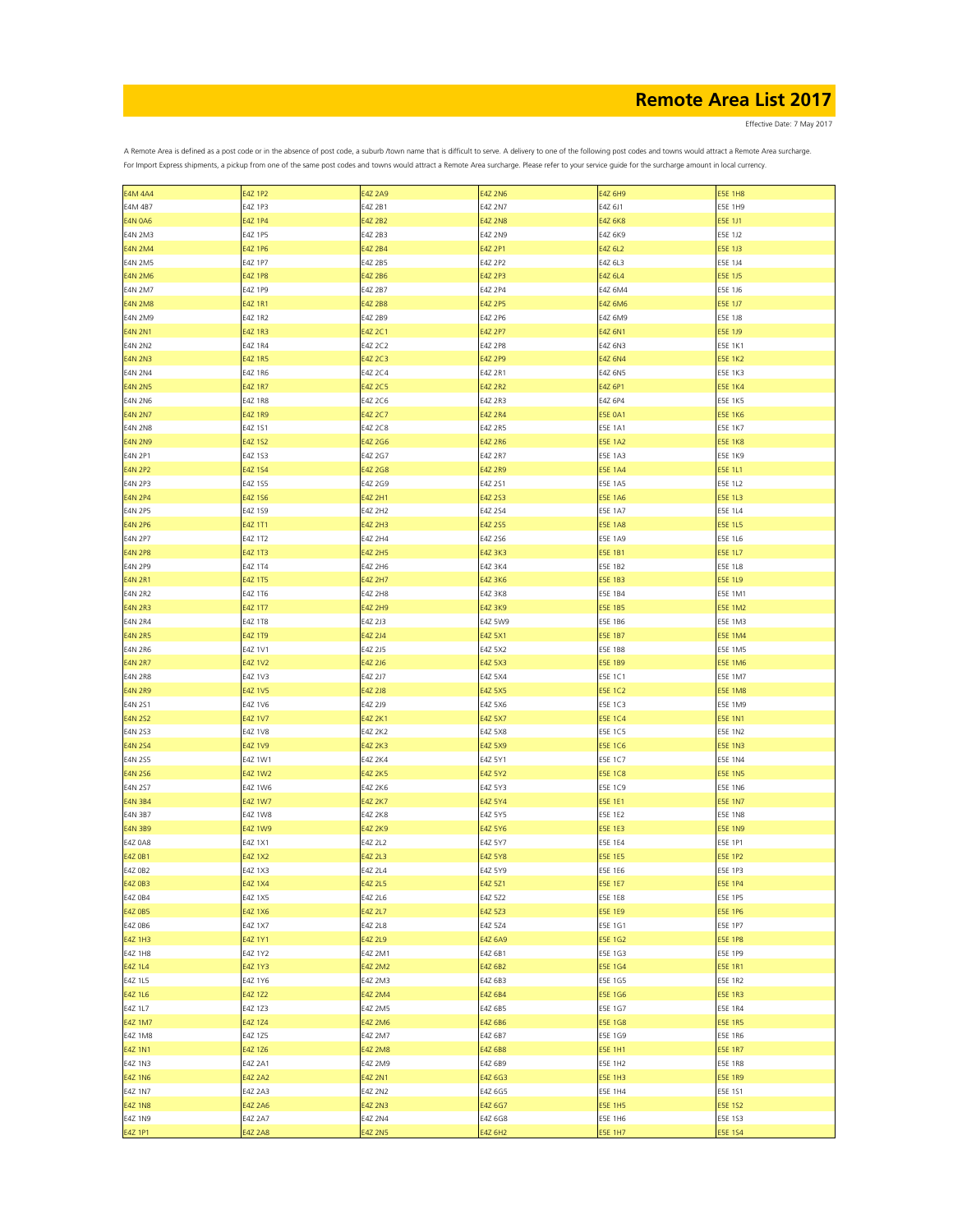Effective Date: 7 May 2017

| <b>E5E 1S5</b>            | <b>E5G 1A9</b>     | <b>E5G 1M6</b> | E5G 2J9        | <b>E5G 4A5</b>     | <b>E5G 4L4</b> |
|---------------------------|--------------------|----------------|----------------|--------------------|----------------|
| E5E 1S6                   | E5G 1B1            | E5G 1M7        | E5G 2M6        | E5G 4A6            | E5G 4L5        |
| <b>E5E 1S7</b>            | <b>E5G 1B2</b>     | <b>E5G 1M8</b> | <b>E5G 3A1</b> | <b>E5G 4A7</b>     | <b>E5G 4M1</b> |
| E5E 1S8                   | E5G 1B3            | E5G 1M9        | E5G 3A2        | E5G 4A8            | E5G 4M2        |
| <b>E5E 1S9</b>            | <b>E5G 1B4</b>     | <b>E5G 1N1</b> | <b>E5G 3A3</b> | <b>E5G 4A9</b>     | E5G 4M5        |
| E5E 1T1                   | E5G 1B5            | E5G 1N2        | E5G 3A4        | E5G 4B1            | E5G 4M7        |
| <b>E5E 1T2</b>            | <b>E5G 1B6</b>     | <b>E5G 1N3</b> | <b>E5G 3A5</b> | E5G 4B2            | E5G 4M9        |
| E5E 1T3                   | E5G 1B7            | E5G 1N4        | E5G 3A6        | E5G 4B3            | <b>E5L 2K6</b> |
| <b>E5E 1T4</b>            | <b>E5G 1B8</b>     | <b>E5G 2A1</b> | <b>E5G 3A7</b> | E5G 4B4            | <b>E5L 2K7</b> |
| E5E 1T5                   | E5G 1B9            | E5G 2A2        | E5G 3A8        | E5G 4B5            | <b>E5L 2K8</b> |
| <b>E5E 1T6</b>            | <b>E5G 1C1</b>     | <b>E5G 2A3</b> | <b>E5G 3A9</b> | E5G 4B6            | <b>E5L 2K9</b> |
| E5E 1T7                   | E5G 1C2            | E5G 2A4        | E5G 3B1        | E5G 4B7            | E5L 2L1        |
| <b>E5E 1T8</b>            | <b>E5G 1C3</b>     | <b>E5G 2A5</b> | <b>E5G 3B2</b> | <b>E5G 4B8</b>     | <b>E5L 2L2</b> |
| E5E 1T9                   | E5G 1C4            | E5G 2A6        | E5G 3B3        | E5G 4B9            | E5L 2L3        |
| <b>E5E 1V1</b>            | <b>E5G 1C5</b>     | <b>E5G 2A8</b> | <b>E5G 3B4</b> | E5G 4C1            | <b>ESL 2L4</b> |
| <b>E5E 1V2</b>            | E5G 1C6            | E5G 2A9        | E5G 3B5        | E5G 4C2            | E5L 2L5        |
| <b>E5E 1V3</b>            | <b>E5G 1C7</b>     | <b>E5G 2B1</b> | <b>E5G 3B6</b> | E5G 4C3            | <b>E5L 2L6</b> |
| E5E 1V4                   | E5G 1C8            | E5G 2B2        | E5G 3B7        | E5G 4C4            | E5L 2L7        |
| <b>E5E 1V5</b>            | E5G 1C9            | <b>E5G 2B3</b> | <b>E5G 3B8</b> | <b>E5G 4C5</b>     | <b>E5L 2L8</b> |
| E5E 1V6                   | E5G 1E1            | E5G 2B4        | E5G 3B9        | E5G 4C6            | E5L 2L9        |
| <b>E5E 1V7</b>            | <b>E5G 1E2</b>     | <b>E5G 2B5</b> | <b>E5G 3C1</b> | <b>E5G 4C7</b>     | <b>E5L 2M1</b> |
| E5E 1V8                   | E5G 1E3            | E5G 2B6        | E5G 3C2        | E5G 4C8            | E5L 2M2        |
| <b>E5E 1V9</b>            | <b>E5G 1E4</b>     | <b>E5G 2B7</b> | E5G 3C3        | E5G 4C9            | <b>E5L 2M3</b> |
| E5E 1W1                   | E5G 1E5            | E5G 2B8        | E5G 3C4        | E5G 4E1            | <b>E5L 2M4</b> |
| <b>E5E 1W2</b>            | <b>E5G 1E6</b>     | <b>E5G 2B9</b> | <b>E5G 3C5</b> | <b>E5G 4E2</b>     | <b>E5L 2M5</b> |
| E5E 1W3                   | E5G 1E7            | E5G 2C1        | E5G 3C6        | E5G 4E3            | E5L 2M6        |
| <b>E5E 1W4</b>            | <b>E5G 1E8</b>     | <b>E5G 2C2</b> | <b>E5G 3C7</b> | <b>E5G 4E4</b>     | <b>E5L 2M7</b> |
| <b>E5E 1W5</b>            | E5G 1E9            | E5G 2C3        | E5G 3C8        | E5G 4E5            | <b>E5L 2M8</b> |
| <b>E5E 1W6</b>            | E5G 1G1            | <b>E5G 2C4</b> | E5G 3C9        | <b>E5G 4E6</b>     | <b>E5L 2M9</b> |
| E5E 1W7                   | E5G 1G2            | E5G 2C5        | E5G 3E1        | E5G 4E7            | <b>E5L 2N1</b> |
| <b>E5E 1W8</b>            | E5G 1G3            | <b>E5G 2C6</b> | <b>E5G 3E2</b> | <b>E5G 4E8</b>     | <b>E5L 2N2</b> |
|                           |                    | E5G 2C7        | E5G 3E3        |                    | E5L 2N3        |
| E5E 1W9<br><b>E5E 1X1</b> | E5G 1G4<br>E5G 1G5 | <b>E5G 2C8</b> | <b>E5G 3E4</b> | E5G 4E9<br>E5G 4G1 | <b>E5L 2N4</b> |
|                           |                    |                |                |                    |                |
| <b>E5E 1X2</b>            | E5G 1G6            | E5G 2C9        | E5G 3E5        | E5G 4G2            | <b>E5L 2N5</b> |
| <b>E5E 1X3</b>            | E5G 1G7            | <b>E5G 2E1</b> | <b>E5G 3E6</b> | E5G 4G3            | <b>E5L 2N6</b> |
| E5E 1X4                   | E5G 1G8            | E5G 2E2        | E5G 3E7        | E5G 4G4            | <b>E5L 2N7</b> |
| <b>E5E 1X5</b>            | E5G 1G9            | <b>E5G 2E3</b> | <b>E5G 3E8</b> | E5G 4G5            | <b>E5L 2N8</b> |
| E5E 1X6                   | E5G 1H1            | E5G 2E4        | E5G 3E9        | E5G 4G6            | <b>E5L 2N9</b> |
| <b>E5E 1X7</b>            | <b>E5G 1H2</b>     | <b>E5G 2E5</b> | E5G 3G1        | E5G 4G7            | <b>E5L 2P1</b> |
| E5E 1X8                   | E5G 1H3            | E5G 2E6        | E5G 3G2        | E5G 4G8            | E5L 2P2        |
| <b>E5E 1X9</b>            | <b>E5G 1H4</b>     | <b>E5G 2E7</b> | E5G 3G3        | E5G 4G9            | <b>E5L 2P3</b> |
| E5E 1Y1                   | E5G 1H5            | E5G 2E8        | E5G 3G4        | E5G 4H1            | E5L 2P4        |
| <b>E5E 1Y2</b>            | <b>E5G 1H6</b>     | <b>E5G 2E9</b> | E5G 3G5        | <b>E5G 4H2</b>     | <b>E5L 2P5</b> |
| E5E 1Y3                   | E5G 1H7            | E5G 2G1        | E5G 3G6        | E5G 4H3            | E5L 2P6        |
| <b>E5E 1Y4</b>            | <b>E5G 1H8</b>     | <b>E5G 2G2</b> | E5G 3G7        | <b>E5G 4H4</b>     | <b>E5L 2P7</b> |
| E5E 1Y5                   | E5G 1H9            | E5G 2G3        | E5G 3G8        | E5G 4H5            | <b>E5L 2P8</b> |
| <b>E5E 1Y6</b>            | E5G 1J1            | E5G 2G4        | E5G 3G9        | <b>E5G 4H6</b>     | <b>E5L 2P9</b> |
| <b>E5E 1Y7</b>            | E5G 1J2            | E5G 2G5        | E5G 3H1        | E5G 4H8            | <b>E5L 2R1</b> |
| <b>E5E 1Y8</b>            | E5G 1J3            | <b>E5G 2G6</b> | <b>E5G 3H2</b> | <b>E5G 4H9</b>     | <b>E5L 2R2</b> |
| E5E 1Y9                   | E5G 1J4            | E5G 2G7        | E5G 3H3        | E5G 4J1            | <b>E5L 2T2</b> |
| <b>E5E 1Z1</b>            | E5G 1J5            | E5G 2G8        | E5G 3H4        | E5G 4J2            | <b>E5L 2T3</b> |
| E5E 1Z2                   | E5G 1J6            | E5G 2G9        | E5G 3H5        | E5G 4J3            | E5L 2T5        |
| <b>E5E 1Z3</b>            | E5G 1J7            | <b>E5G 2H1</b> | <b>E5G 3H6</b> | E5G 4J4            | <b>E5L 2T6</b> |
| E5E 1Z4                   | E5G 1J8            | E5G 2H2        | E5G 3H7        | E5G 4J5            | E5L 2T7        |
| <b>E5E 1Z5</b>            | E5G 1J9            | <b>E5G 2H3</b> | <b>E5G 3H8</b> | E5G 4J6            | <b>E5L 2T8</b> |
| E5E 1Z6                   | E5G 1L1            | E5G 2H4        | E5G 3H9        | E5G 4J7            | E5L 2T9        |
| <b>E5E 1Z7</b>            | E5G 1L2            | <b>E5G 2H5</b> | E5G 3J1        | E5G 4J8            | <b>E5L 2V1</b> |
| E5E 1Z8                   | E5G 1L3            | E5G 2H6        | E5G 3J2        | E5G 4J9            | E5L 2V3        |
| <b>E5G 0A1</b>            | E5G 1L4            | <b>E5G 2H7</b> | E5G 3J3        | E5G 4K1            | <b>E5L 2V6</b> |
| E5G 0A2                   | E5G 1L5            | E5G 2H8        | E5G 3J4        | E5G 4K2            | E5L 2V9        |
| <b>E5G 0A3</b>            | E5G 1L6            | <b>E5G 2H9</b> | E5G 3J5        | <b>E5G 4K3</b>     | <b>E5L 2W3</b> |
| E5G 1A1                   | E5G 1L7            | E5G 2J1        | E5G 3J6        | E5G 4K4            | <b>E5L 2W5</b> |
| <b>E5G 1A2</b>            | <b>E5G 1L8</b>     | E5G 2J2        | E5G 3J7        | <b>E5G 4K5</b>     | <b>E5M 2C7</b> |
| E5G 1A3                   | E5G 1L9            | E5G 2J3        | E5G 3J8        | E5G 4K6            | E5M 2C8        |
| <b>E5G 1A4</b>            | E5G 1M1            | <b>E5G 2J4</b> | E5G 3J9        | E5G 4K7            | <b>E5M 2C9</b> |
| E5G 1A5                   | E5G 1M2            | E5G 2J5        | E5G 4A1        | E5G 4K8            | E5M 2E1        |
| <b>E5G 1A6</b>            | <b>E5G 1M3</b>     | E5G 2J6        | <b>E5G 4A2</b> | E5G 4L1            | <b>E5M 2E2</b> |
| E5G 1A7                   | E5G 1M4            | E5G 2J7        | E5G 4A3        | E5G 4L2            | <b>E5M 2E3</b> |
| <b>E5G 1A8</b>            | <b>E5G 1M5</b>     | E5G 2J8        | <b>E5G 4A4</b> | E5G 4L3            | <b>E5M 2E4</b> |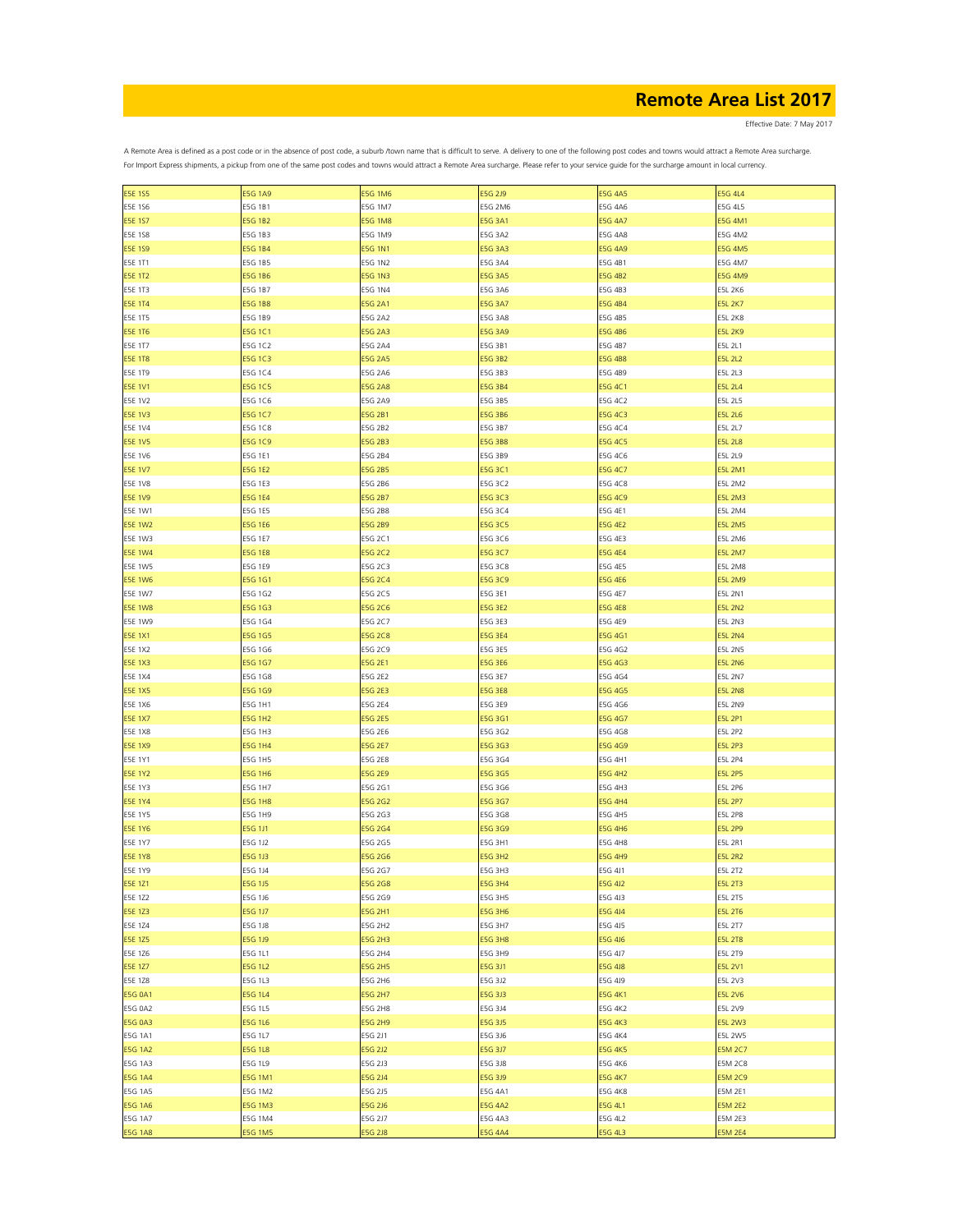Effective Date: 7 May 2017

| <b>E5M 2E5</b> | E5S 2G3        | <b>E5T 2V8</b> | <b>E5V 1P2</b> | <b>E6C 2C1</b> | <b>E6H 1N1</b> |
|----------------|----------------|----------------|----------------|----------------|----------------|
| <b>E5M 2E6</b> | E5S 2G4        | E5T 2V9        | E5V 1P3        | E6C 2C6        | <b>E6H 1N3</b> |
| <b>E5M 2E7</b> | <b>E5S 2G5</b> | <b>E5T 2W1</b> | <b>E5V 1P4</b> | <b>E6C 2C7</b> | <b>E6H 2C5</b> |
|                |                |                |                |                |                |
| <b>E5M 2E8</b> | E5S 2G6        | E5T 2W3        | E5V 1P5        | <b>E6C 2C8</b> | <b>E6H 2H7</b> |
| <b>E5M 2E9</b> | E5S 2G7        | <b>E5T 4A9</b> | <b>E5V 1P6</b> | <b>E6C 2E4</b> | <b>E6H 2H8</b> |
| E5M 2G1        | E5S 2G8        | E5T 4L5        | <b>E5V 1P7</b> | <b>E6C 2E5</b> | <b>E6H 2H9</b> |
| <b>E5M 2G2</b> | E5S 2G9        | <b>E5T 4N2</b> | <b>E5V 1P8</b> | <b>E6C 2E6</b> | E6H 2J1        |
| E5M 2G3        | E5S 2H1        | E5T 4Z3        | E5V 1P9        | E6C 2E7        | E6H 2J2        |
|                |                |                |                |                |                |
| <b>E5M 2G4</b> | <b>E5S 2H2</b> | <b>E5V 1A1</b> | <b>E5V 1R5</b> | <b>E6C 2E8</b> | <b>E6H 2J4</b> |
| E5M 2G5        | E5S 2H3        | E5V 1A6        | <b>E5V 1R6</b> | E6C 2E9        | E6H 2J5        |
| <b>E5M 2G6</b> | <b>E5S 2H4</b> | <b>E5V 1A8</b> | <b>E5V 1T1</b> | <b>E6C 2H1</b> | <b>E6H 2J6</b> |
| E5N 1Z3        | E5S 2H5        | E5V 1B2        | <b>E5V 1T2</b> | <b>E6C 2H2</b> | E6H 2J7        |
| <b>E5N 7V8</b> | <b>E5S 2H6</b> | <b>E5V 1B3</b> | <b>E5V 1T4</b> | <b>E6C 2H6</b> | <b>E6H 2J8</b> |
| <b>E5N 7V9</b> | E5S 2H7        | E5V 1B5        | E5V 1T5        | <b>E6C 2H7</b> | E6H 2J9        |
|                |                |                |                |                |                |
| <b>E5N 7W1</b> | <b>E5S 2H8</b> | <b>E5V 1B6</b> | <b>E5V 1T8</b> | <b>E6E 1N9</b> | <b>E6H 2K1</b> |
| <b>E5N 7W3</b> | <b>E5S 2H9</b> | <b>E5V 1B7</b> | E5V 1T9        | <b>E6E 1R9</b> | <b>E6H 2K2</b> |
| <b>E5N 7W4</b> | <b>E5S 2J1</b> | <b>E5V 1B8</b> | <b>E5V 1V1</b> | <b>E6E 1S5</b> | <b>E6H 2K3</b> |
| <b>E5N 7W5</b> | E5S 2J2        | E5V 1B9        | E5V 1V2        | E6E 1S6        | E6H 2K4        |
| <b>E5N 7W6</b> | E5S 2J3        | <b>E5V 1E5</b> | <b>E5V 1V4</b> | E6E 1S7        | <b>E6H 2K5</b> |
|                |                |                |                |                |                |
| <b>E5N 7W7</b> | E5S 2J4        | <b>E5V 1E8</b> | E5V 1V5        | E6E 1S8        | E6H 2K6        |
| <b>E5N 7W8</b> | E5S 2J5        | <b>E5V 1E9</b> | <b>E5V 1W2</b> | E6E 1S9        | <b>E6K 2B7</b> |
| E5N 7W9        | E5S 2J6        | E5V 1G1        | E5V 1W3        | E6E 1T1        | E6K 2B8        |
| <b>E5N 7Y8</b> | <b>E5S 2J7</b> | <b>E5V 1G2</b> | <b>E5V 1W4</b> | <b>E6E 1T2</b> | <b>E6K 2B9</b> |
|                |                |                | <b>E5V 1W6</b> | E6E 1X2        |                |
| E5N 7Y9        | E5S 2M6        | E5V 1G6        |                |                | E6K 2C1        |
| <b>E5N 7Z1</b> | <b>E5S 2N4</b> | <b>E5V 1G8</b> | <b>E6C 1A1</b> | <b>E6E 1X6</b> | <b>E6K 2C2</b> |
| <b>E5N 7Z2</b> | E5T 2N9        | E5V 1G9        | <b>E6C 1A2</b> | E6E 1X9        | E6K 2C3        |
| <b>E5N 7Z3</b> | <b>E5T 2P1</b> | <b>E5V 1H1</b> | <b>E6C 1P5</b> | <b>E6E 1Y1</b> | <b>E6K 2C4</b> |
| <b>E5N 7Z4</b> | E5T 2P2        | <b>E5V 1H2</b> | E6C 1P6        | E6E 1Y2        | E6K 2C5        |
|                |                |                |                |                |                |
| <b>E5N 7Z5</b> | <b>E5T 2P3</b> | <b>E5V 1H3</b> | <b>E6C 1P7</b> | <b>E6E 1Y3</b> | <b>E6K 3K4</b> |
| <b>E5S 1K5</b> | E5T 2P4        | E5V 1H4        | <b>E6C 1P8</b> | E6E 1Y4        | E7A 0A4        |
| <b>E5S 1N1</b> | <b>E5T 2P5</b> | <b>E5V 1H5</b> | <b>E6C 1P9</b> | <b>E6E 1Y5</b> | <b>E7A 1H4</b> |
| E5S 2A1        | E5T 2P6        | E5V 1H9        | E6C 1R7        | E6E 2B6        | <b>E7A 1H5</b> |
| <b>E5S 2A2</b> | <b>E5T 2P7</b> | <b>E5V 1J1</b> | <b>E6C 1T7</b> | <b>E6E 2B7</b> | <b>E7A 1H6</b> |
|                |                |                |                |                |                |
| E5S 2A3        | E5T 2P8        | E5V 1J2        | <b>E6C 1T8</b> | <b>E6E 2H4</b> | <b>E7A 1H7</b> |
| <b>E5S 2A4</b> | <b>E5T 2P9</b> | <b>E5V 1J3</b> | <b>E6C 1T9</b> | <b>E6E 2H5</b> | <b>E7A 1H8</b> |
| E5S 2A5        | E5T 2R1        | E5V 1J4        | E6C 1V1        | <b>E6E 2H6</b> | E7A 1H9        |
| <b>E5S 2A6</b> | <b>E5T 2R2</b> | <b>E5V 1J6</b> | <b>E6C 1V2</b> | <b>E6E 2H7</b> | <b>E7A 1J1</b> |
| E5S 2A7        | E5T 2R3        | E5V 1J7        | E6C 1V3        | <b>E6E 2H8</b> | E7A 1J2        |
|                |                |                |                |                |                |
| <b>E5S 2A8</b> | <b>E5T 2R4</b> | <b>E5V 1J8</b> | <b>E6C 1V5</b> | <b>E6E 2J8</b> | E7A 1J3        |
| E5S 2A9        | E5T 2R5        | E5V 1J9        | E6C 1V6        | E6E 2J9        | E7A 1J4        |
| <b>E5S 2B1</b> | <b>E5T 2R6</b> | <b>E5V 1K1</b> | <b>E6C 1V7</b> | <b>E6E 2L8</b> | <b>E7A 1J5</b> |
| E5S 2B2        | <b>E5T 2R7</b> | <b>E5V 1K2</b> | E6C 1V9        | <b>E6E 7L8</b> | E7A 1J6        |
| <b>E5S 2B3</b> | <b>E5T 2R8</b> | <b>E5V 1K3</b> | <b>E6C 1W1</b> | <b>E6H 1J8</b> | <b>E7A 1J7</b> |
|                |                |                |                |                |                |
| E5S 2B4        | E5T 2R9        | <b>E5V 1K4</b> | E6C 1W6        | E6H 1J9        | <b>E7A 1J8</b> |
| <b>E5S 2B5</b> | <b>E5T 2S1</b> | <b>E5V 1K6</b> | <b>E6C 1X8</b> | <b>E6H 1K1</b> | E7A 1J9        |
| E5S 2B6        | E5T 2S2        | <b>E5V 1K7</b> | E6C 1X9        | <b>E6H 1K2</b> | E7A 1K1        |
| <b>E5S 2B7</b> | E5T 2S3        | <b>E5V 1K8</b> | <b>E6C 1Y1</b> | <b>E6H 1K3</b> | <b>E7A 1K2</b> |
| E5S 2B8        | E5T 2S4        | <b>E5V 1K9</b> | E6C 1Y2        | <b>E6H 1K5</b> | <b>E7A 1K3</b> |
| <b>E5S 2B9</b> | <b>E5T 2S5</b> | <b>E5V 1L2</b> | <b>E6C 1Y3</b> | <b>E6H 1K6</b> | <b>E7A 1K4</b> |
|                |                |                |                |                |                |
| E5S 2C1        | E5T 2S6        | E5V 1L4        | E6C 1Y4        | <b>E6H 1K7</b> | <b>E7A 1K5</b> |
| <b>E5S 2C2</b> | <b>E5T 2S7</b> | <b>E5V 1L5</b> | E6C 1Y5        | <b>E6H 1K8</b> | <b>E7A 1K6</b> |
| E5S 2C3        | E5T 2S8        | E5V 1L6        | E6C 1Z5        | <b>E6H 1K9</b> | <b>E7A 1K7</b> |
| <b>E5S 2C4</b> | E5T 2S9        | <b>E5V 1L8</b> | E6C 1Z6        | <b>E6H 1L1</b> | <b>E7A 1K8</b> |
| E5S 2C5        | E5T 2T1        | E5V 1L9        | E6C 1Z7        | <b>E6H 1L2</b> | <b>E7A 1K9</b> |
|                |                |                |                |                |                |
| <b>E5S 2C6</b> | <b>E5T 2T2</b> | <b>E5V 1M1</b> | E6C 1Z8        | <b>E6H 1L3</b> | <b>E7A 1L1</b> |
| E5S 2C7        | E5T 2T3        | E5V 1M2        | E6C 1Z9        | E6H 1L4        | <b>E7A 1L2</b> |
| <b>E5S 2C8</b> | <b>E5T 2T4</b> | <b>E5V 1M3</b> | <b>E6C 2A1</b> | <b>E6H 1L5</b> | <b>E7A 1L3</b> |
| E5S 2C9        | E5T 2T5        | E5V 1M4        | <b>E6C 2A2</b> | <b>E6H 1L6</b> | <b>E7A 1L4</b> |
| <b>E5S 2E1</b> | <b>E5T 2T6</b> | <b>E5V 1M5</b> | <b>E6C 2A8</b> | <b>E6H 1L7</b> | <b>E7A 1L5</b> |
|                |                |                |                |                |                |
| E5S 2E2        | E5T 2T7        | E5V 1M6        | <b>E6C 2A9</b> | <b>E6H 1L8</b> | E7A 1L6        |
| <b>E5S 2E3</b> | <b>E5T 2T8</b> | <b>E5V 1M7</b> | <b>E6C 2B1</b> | <b>E6H 1L9</b> | <b>E7A 1L7</b> |
| E5S 2E4        | E5T 2T9        | E5V 1N3        | E6C 2B2        | <b>E6H 1M1</b> | E7A 1L8        |
| <b>E5S 2E5</b> | <b>E5T 2V1</b> | <b>E5V 1N4</b> | E6C 2B3        | <b>E6H 1M2</b> | <b>E7A 1L9</b> |
| E5S 2E6        | E5T 2V2        | E5V 1N5        | E6C 2B4        | <b>E6H 1M3</b> | E7A 1M1        |
|                |                |                |                |                |                |
| <b>E5S 2E7</b> | <b>E5T 2V3</b> | <b>E5V 1N6</b> | <b>E6C 2B5</b> | <b>E6H 1M4</b> | <b>E7A 1M2</b> |
| E5S 2E8        | E5T 2V4        | E5V 1N7        | E6C 2B6        | <b>E6H 1M5</b> | E7A 1M3        |
| <b>E5S 2E9</b> | <b>E5T 2V5</b> | <b>E5V 1N8</b> | <b>E6C 2B7</b> | <b>E6H 1M6</b> | <b>E7A 1M4</b> |
| E5S 2G1        | E5T 2V6        | E5V 1N9        | E6C 2B8        | <b>E6H 1M7</b> | <b>E7A 1M5</b> |
| <b>E5S 2G2</b> | <b>E5T 2V7</b> | <b>E5V 1P1</b> | <b>E6C 2B9</b> | <b>E6H 1M9</b> | <b>E7A 1M6</b> |
|                |                |                |                |                |                |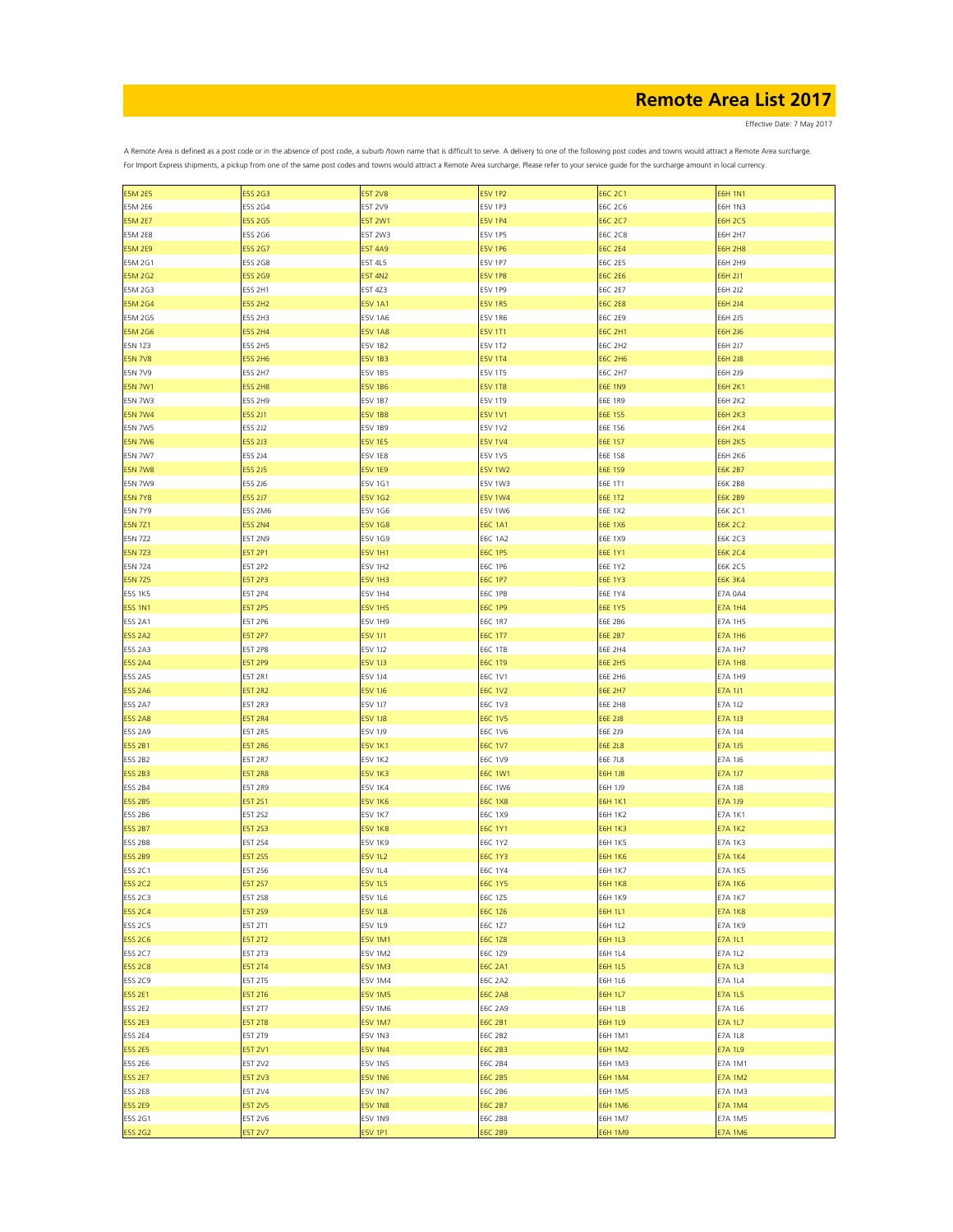Effective Date: 7 May 2017

| <b>E7A 1M7</b> | E7L 1J4        | <b>E8A 1H2</b> | <b>E8A 1R8</b> | <b>E8A 2A5</b> | <b>E8A 2L3</b> |
|----------------|----------------|----------------|----------------|----------------|----------------|
| <b>E7A 1M8</b> | E7L 1J5        | <b>E8A 1H3</b> | <b>E8A 1R9</b> | <b>E8A 2A6</b> | <b>E8A 2L4</b> |
| <b>E7A 1M9</b> | E7L 1J6        | <b>E8A 1H4</b> | E8A 1S1        | <b>E8A 2A7</b> | <b>E8A 2L5</b> |
|                |                |                |                |                |                |
| E7A 1N1        | E7L 1J7        | <b>E8A 1H5</b> | E8A 1S2        | <b>E8A 2A8</b> | <b>E8A 2L6</b> |
| <b>E7A 1N2</b> | <b>E7L 1J8</b> | <b>E8A 1H6</b> | <b>E8A 1S3</b> | <b>E8A 2A9</b> | <b>E8A 2L7</b> |
| <b>E7A 1N3</b> | E7L 1J9        | <b>E8A 1H7</b> | E8A 1S4        | E8A 2B1        | <b>E8A 2L8</b> |
| <b>E7A 1N4</b> | <b>E7L 1K1</b> | <b>E8A 1H8</b> | <b>E8A 1S5</b> | <b>E8A 2B2</b> | <b>E8A 2L9</b> |
| <b>E7A 1N5</b> | <b>E7L 1K2</b> | <b>E8A 1H9</b> | E8A 1S6        | E8A 2B3        | E8A 2M1        |
|                |                |                |                |                |                |
| <b>E7A 1N6</b> | <b>E7L 1K3</b> | <b>E8A 1J1</b> | <b>E8A 1S7</b> | <b>E8A 2B4</b> | <b>E8A 2M2</b> |
| <b>E7A 1N7</b> | <b>E7L 1K4</b> | E8A 1J2        | <b>E8A 1S8</b> | <b>E8A 2B5</b> | E8A 2M3        |
| <b>E7A 1N8</b> | <b>E7L 1K5</b> | <b>E8A 1J3</b> | <b>E8A 1S9</b> | <b>E8A 2B6</b> | <b>E8A 2M4</b> |
| <b>E7A 1N9</b> | <b>E7L 1W5</b> | E8A 1J4        | <b>E8A 1T1</b> | <b>E8A 2B7</b> | <b>E8A 2M5</b> |
| <b>E7A 2J8</b> | <b>E7L 1W6</b> | <b>E8A 1J5</b> | <b>E8A 1T2</b> | <b>E8A 2B8</b> | <b>E8A 2M6</b> |
|                |                |                |                |                |                |
| E7A 2J9        | E7L 1Y3        | E8A 1J6        | E8A 1T3        | E8A 2B9        | E8A 2M7        |
| <b>E7A 2K9</b> | <b>E7L 2H4</b> | <b>E8A 1J7</b> | <b>E8A 1T4</b> | E8A 2C1        | <b>E8A 2M8</b> |
| E7G 1C5        | E7L 2Z9        | <b>E8A 1J8</b> | <b>E8A 1T5</b> | <b>E8A 2C2</b> | E8A 2M9        |
| <b>E7G 1C6</b> | <b>E7L 4S4</b> | <b>E8A 1J9</b> | <b>E8A 1T6</b> | <b>E8A 2C3</b> | <b>E8A 2N1</b> |
| E7G 1G5        | E7L 4S5        | <b>E8A 1K1</b> | E8A 1T7        | E8A 2C4        | E8A 2N2        |
|                |                |                |                |                |                |
| <b>E7G 1K2</b> | <b>E7L 4S7</b> | <b>E8A 1K2</b> | <b>E8A 1T8</b> | <b>E8A 2C5</b> | <b>E8A 2N3</b> |
| E7G 1K3        | E7L 4S9        | <b>E8A 1K3</b> | E8A 1T9        | E8A 2C6        | <b>E8A 2N4</b> |
| <b>E7G 3C5</b> | <b>E8A 0A2</b> | <b>E8A 1K4</b> | <b>E8A 1V1</b> | <b>E8A 2C7</b> | <b>E8A 2N5</b> |
| E7G 3C6        | E8A 0A3        | E8A 1K5        | E8A 1V2        | E8A 2C8        | E8A 2N6        |
| <b>E7G 3C7</b> | <b>E8A 0A4</b> | <b>E8A 1K6</b> | <b>E8A 1V3</b> | <b>E8A 2C9</b> | <b>E8A 2N7</b> |
|                |                |                |                |                |                |
| E7G 3C8        | <b>E8A 1A1</b> | <b>E8A 1K7</b> | <b>E8A 1V4</b> | <b>E8A 2E1</b> | <b>E8A 2N8</b> |
| E7G 3C9        | <b>E8A 1A2</b> | <b>E8A 1K8</b> | <b>E8A 1V5</b> | <b>E8A 2E2</b> | <b>E8A 2N9</b> |
| E7G 3E4        | <b>E8A 1A3</b> | <b>E8A 1K9</b> | <b>E8A 1V6</b> | <b>E8A 2E3</b> | <b>E8A 2P1</b> |
| <b>E7G 3E5</b> | <b>E8A 1A4</b> | <b>E8A 1L1</b> | <b>E8A 1V7</b> | <b>E8A 2E4</b> | <b>E8A 2P2</b> |
| E7G 3E6        | <b>E8A 1A5</b> | E8A 1L2        | <b>E8A 1V8</b> | <b>E8A 2E5</b> | E8A 2P3        |
|                |                |                |                |                |                |
| <b>E7G 3E7</b> | <b>E8A 1A6</b> | <b>E8A 1L3</b> | <b>E8A 1V9</b> | <b>E8A 2E6</b> | <b>E8A 2P4</b> |
| E7G 3K3        | <b>E8A 1A7</b> | E8A 1L4        | E8A 1W1        | E8A 2E7        | <b>E8A 2P5</b> |
| <b>E7G 3K4</b> | <b>E8A 1A8</b> | <b>E8A 1L5</b> | <b>E8A 1W2</b> | <b>E8A 2E8</b> | <b>E8A 2P6</b> |
| <b>E7G 3K5</b> | E8A 1A9        | E8A 1L6        | <b>E8A 1W3</b> | <b>E8A 2E9</b> | <b>E8A 2P7</b> |
| <b>E7G 3K6</b> | <b>E8A 1B1</b> | <b>E8A 1L7</b> | <b>E8A 1W4</b> | E8A 2G1        | <b>E8A 2P8</b> |
|                |                |                |                |                |                |
| E7G 3L1        | <b>E8A 1B2</b> | <b>E8A 1L8</b> | <b>E8A 1W5</b> | E8A 2G2        | E8A 2P9        |
| <b>E7G 3L2</b> | <b>E8A 1B3</b> | <b>E8A 1L9</b> | <b>E8A 1W6</b> | <b>E8A 2G3</b> | <b>E8A 2R1</b> |
| E7G 3L3        | <b>E8A 1B4</b> | <b>E8A 1M1</b> | <b>E8A 1W7</b> | E8A 2G4        | <b>E8A 2R2</b> |
| E7G 4J7        | <b>E8A 1B5</b> | <b>E8A 1M2</b> | <b>E8A 1W8</b> | <b>E8A 2G5</b> | <b>E8A 2R3</b> |
| E7L 1C8        | <b>E8A 1B6</b> | E8A 1M3        | E8A 1W9        | E8A 2G6        | <b>E8A 2R4</b> |
|                |                |                |                |                |                |
| <b>E7L 1C9</b> | <b>E8A 1B7</b> | <b>E8A 1M4</b> | <b>E8A 1X1</b> | <b>E8A 2G7</b> | <b>E8A 2R5</b> |
| E7L 1E1        | <b>E8A 1B8</b> | E8A 1M5        | E8A 1X2        | E8A 2G8        | E8A 2R6        |
| <b>E7L 1E2</b> | <b>E8A 1B9</b> | <b>E8A 1M6</b> | <b>E8A 1X3</b> | <b>E8A 2G9</b> | <b>E8A 2R7</b> |
| E7L 1E3        | E8A 1C1        | <b>E8A 1M7</b> | E8A 1X4        | E8A 2H1        | <b>E8A 2R8</b> |
| <b>E7L 1E4</b> | <b>E8A 1C2</b> | <b>E8A 1M8</b> | E8A 1X5        | <b>E8A 2H2</b> | E8A 2R9        |
|                |                |                |                |                |                |
| E7L 1E5        | <b>E8A 1C3</b> | E8A 1M9        | <b>E8A 1X6</b> | <b>E8A 2H3</b> | E8A 2S1        |
| <b>E7L 1E6</b> | <b>E8A 1C4</b> | <b>E8A 1N1</b> | E8A 1X7        | <b>E8A 2H4</b> | E8A 2S2        |
| <b>E7L 1E7</b> | <b>E8A 1C5</b> | <b>E8A 1N2</b> | <b>E8A 1X8</b> | <b>E8A 2H5</b> | E8A 2S3        |
| <b>E7L 1E8</b> | <b>E8A 1C6</b> | E8A 1N3        | E8A 1X9        | <b>E8A 2H6</b> | E8A 2S4        |
| E7L 1E9        | <b>E8A 1C7</b> | <b>E8A 1N4</b> | E8A 1Y1        | <b>E8A 2H7</b> | E8A 2S5        |
|                |                |                |                |                |                |
| <b>E7L 1G1</b> | <b>E8A 1C8</b> | <b>E8A 1N5</b> | <b>E8A 1Y2</b> | <b>E8A 2H8</b> | <b>E8A 256</b> |
| E7L 1G2        | <b>E8A 1C9</b> | <b>E8A 1N6</b> | <b>E8A 1Y3</b> | <b>E8A 2H9</b> | E8A 257        |
| <b>E7L 1G3</b> | <b>E8A 1E1</b> | <b>E8A 1N7</b> | E8A 1Y4        | <b>E8A 2J1</b> | <b>E8A 258</b> |
| E7L 1G4        | E8A 1E2        | <b>E8A 1N8</b> | <b>E8A 1Y5</b> | <b>E8A 2J2</b> | <b>E8B 0A1</b> |
| <b>E7L 1G5</b> | <b>E8A 1E3</b> | <b>E8A 1N9</b> | <b>E8A 1Y6</b> | <b>E8A 2J3</b> | <b>E8B 0A2</b> |
|                |                |                |                |                |                |
| E7L 1G6        | <b>E8A 1E4</b> | <b>E8A 1P1</b> | E8A 1Y7        | <b>E8A 2J4</b> | E8B 0A3        |
| <b>E7L 1G7</b> | <b>E8A 1E5</b> | <b>E8A 1P2</b> | <b>E8A 1Y8</b> | <b>E8A 2J5</b> | <b>E8B 0A4</b> |
| E7L 1G8        | <b>E8A 1E6</b> | E8A 1P3        | E8A 1Y9        | E8A 2J6        | <b>E8B 1A1</b> |
| <b>E7L 1G9</b> | <b>E8A 1E7</b> | <b>E8A 1P4</b> | <b>E8A 1Z1</b> | <b>E8A 2J7</b> | <b>E8B 1A2</b> |
| E7L 1H1        | <b>E8A 1E8</b> | E8A 1P5        | E8A 1Z2        | <b>E8A 2J8</b> | E8B 1A3        |
| <b>E7L 1H2</b> | <b>E8A 1E9</b> | <b>E8A 1P6</b> | <b>E8A 1Z3</b> | <b>E8A 2K1</b> | <b>E8B 1A4</b> |
|                |                |                |                |                |                |
| E7L 1H3        | E8A 1G1        | <b>E8A 1P7</b> | E8A 1Z4        | <b>E8A 2K2</b> | E8B 1A5        |
| <b>E7L 1H4</b> | <b>E8A 1G2</b> | <b>E8A 1P8</b> | <b>E8A 1Z5</b> | <b>E8A 2K3</b> | <b>E8B 1A6</b> |
| <b>E7L 1H5</b> | E8A 1G3        | <b>E8A 1P9</b> | E8A 1Z6        | <b>E8A 2K4</b> | E8B 1A7        |
| <b>E7L 1H6</b> | E8A 1G4        | <b>E8A 1R1</b> | <b>E8A 1Z7</b> | <b>E8A 2K5</b> | <b>E8B 1A8</b> |
| E7L 1H7        | E8A 1G5        | <b>E8A 1R2</b> | E8A 1Z8        | <b>E8A 2K6</b> | E8B 1A9        |
|                |                |                |                |                |                |
| <b>E7L 1H8</b> | E8A 1G6        | <b>E8A 1R3</b> | <b>E8A 1Z9</b> | <b>E8A 2K7</b> | E8B 1B1        |
| E7L 1H9        | E8A 1G7        | <b>E8A 1R4</b> | E8A 2A1        | <b>E8A 2K8</b> | E8B 1B2        |
| E7L 1J1        | <b>E8A 1G8</b> | <b>E8A 1R5</b> | <b>E8A 2A2</b> | <b>E8A 2K9</b> | E8B 1B3        |
| E7L 1J2        | E8A 1G9        | <b>E8A 1R6</b> | <b>E8A 2A3</b> | E8A 2L1        | E8B 1B4        |
| <b>E7L 1J3</b> | <b>E8A 1H1</b> | <b>E8A 1R7</b> | <b>E8A 2A4</b> | <b>E8A 2L2</b> | <b>E8B 1B5</b> |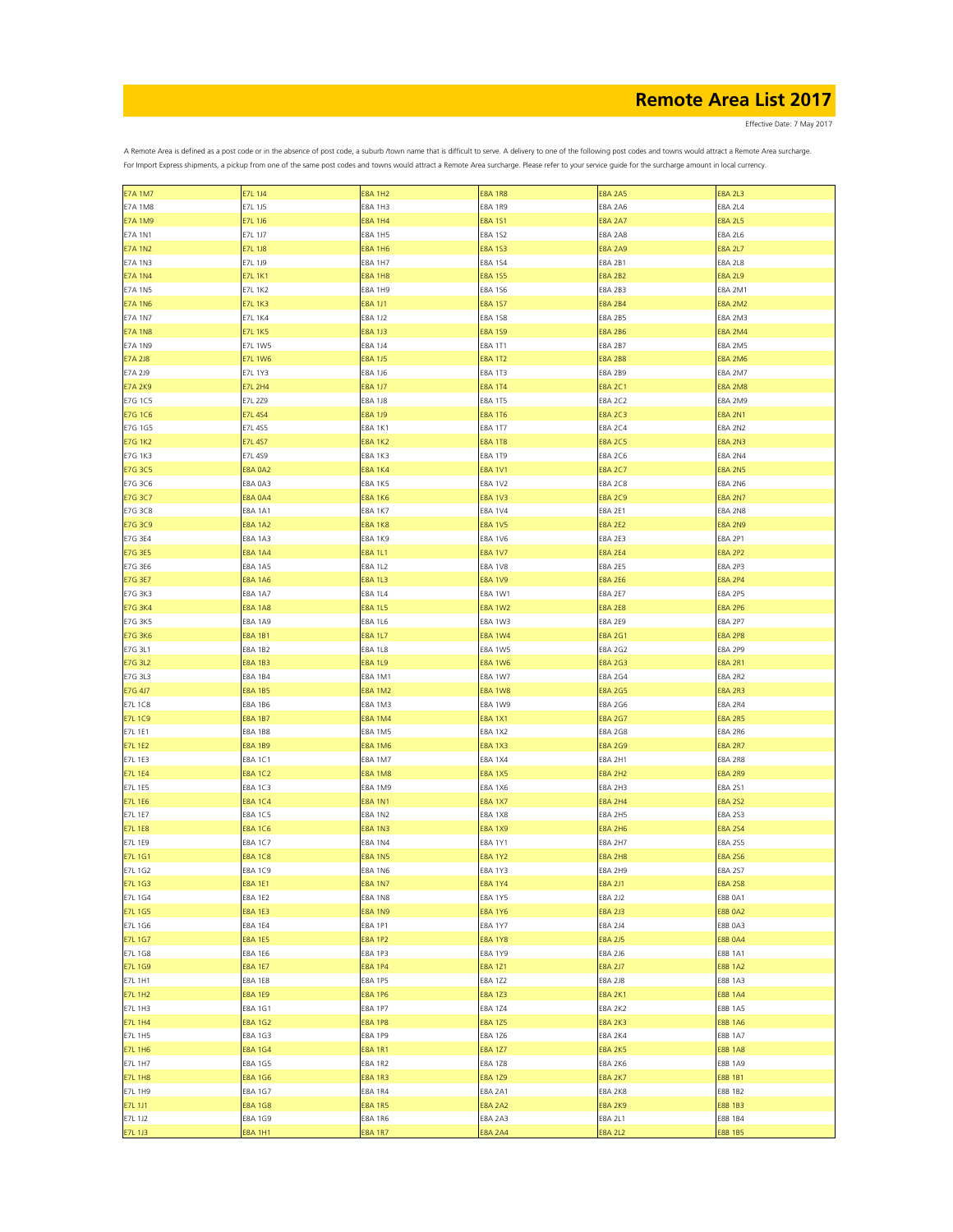Effective Date: 7 May 2017

| <b>E8B 1B6</b> | <b>E8B 1M3</b> | <b>E8B 1W9</b> | <b>E8R 1X7</b> | <b>E9H 1L9</b> | G4T 0A2        |
|----------------|----------------|----------------|----------------|----------------|----------------|
| <b>E8B 1B7</b> | E8B 1M4        | E8B 1X1        | <b>E8R 1X8</b> | E9H 1M1        | G4T 0A3        |
| <b>E8B 1B8</b> | <b>E8B 1M5</b> | <b>E8B 1X2</b> | <b>E8R 1X9</b> | <b>E9H 1M2</b> | G4T 0A4        |
| E8B 1B9        | E8B 1M6        | E8B 1X3        | <b>E8R 1Z1</b> | E9H 1M3        | G4T 0A5        |
|                |                |                |                |                |                |
| <b>E8B 1C1</b> | <b>E8B 1M7</b> | <b>E8B 1Z5</b> | <b>E8R 1Z2</b> | <b>E9H 1M4</b> | G4T 0A6        |
| E8B 1C2        | <b>E8B 1M8</b> | E8B 1Z6        | E8R 1Z3        | <b>E9H 1M5</b> | G4T 0A7        |
| <b>E8B 1C3</b> | <b>E8B 1M9</b> | <b>E8B 1Z7</b> | <b>E8R 1Z4</b> | <b>E9H 1M6</b> | G4T 0A8        |
| E8B 1C4        | <b>E8B 1N1</b> | E8B 1Z8        | E8R 1Z5        | <b>E9H 1M7</b> | G4T 0A9        |
| <b>E8B 1C5</b> | <b>E8B 1N2</b> | E8B 1Z9        | <b>E8R 1Z6</b> | <b>E9H 1M8</b> | G4T 0B1        |
| E8B 1C6        | E8B 1N3        | <b>E8B 2A2</b> | <b>E8R 1Z7</b> | <b>E9H 1M9</b> | G4T 0B2        |
|                | <b>E8B 1N4</b> |                | <b>E8R 1Z8</b> |                |                |
| <b>E8B 1C7</b> |                | <b>E8B 2A3</b> |                | <b>E9H 1N1</b> | G4T 0B3        |
| E8B 1C8        | <b>E8B 1N5</b> | <b>E8B 2A4</b> | E8R 1Z9        | <b>E9H 1N2</b> | G4T 0B4        |
| <b>E8B 1C9</b> | <b>E8B 1N6</b> | <b>E8B 2A5</b> | <b>E8R 2A1</b> | <b>E9H 1N3</b> | G4T 0B5        |
| E8B 1E1        | <b>E8B 1N7</b> | <b>E8B 2A6</b> | <b>E8R 2A2</b> | <b>E9H 1N4</b> | G4T 0B6        |
| <b>E8B 1E2</b> | <b>E8B 1N8</b> | <b>E8B 2A7</b> | <b>E8R 2A3</b> | <b>E9H 1N5</b> | G4T 0B7        |
| E8B 1E3        | <b>E8B 1N9</b> | <b>E8B 2A8</b> | <b>E8R 2A4</b> | <b>E9H 1N6</b> | G4T 0B8        |
| <b>E8B 1E4</b> | <b>E8B 1P1</b> | <b>E8B 2A9</b> | <b>E8R 2A5</b> | <b>E9H 1N7</b> | G4T 0B9        |
|                |                |                |                |                |                |
| E8B 1E5        | E8B 1P2        | E8B 2B1        | <b>E8R 2A6</b> | <b>E9H 1N8</b> | G4T 0C1        |
| <b>E8B 1E6</b> | <b>E8B 1P3</b> | <b>E8B 2B2</b> | <b>E8R 2A7</b> | <b>E9H 1Z6</b> | G4T 0C2        |
| E8B 1E7        | E8B 1P4        | E8B 2B3        | <b>E8R 2A8</b> | <b>E9H 2A6</b> | G4T 0C3        |
| <b>E8B 1E8</b> | <b>E8B 1P5</b> | <b>E8B 2B4</b> | <b>E9E 1N1</b> | <b>E9H 2A7</b> | G4T 0C4        |
| E8B 1E9        | <b>E8B 1P6</b> | E8B 2B5        | E9E 1N2        | <b>E9H 2A8</b> | G4T 0C5        |
| <b>E8B 1G1</b> | <b>E8B 1P7</b> | <b>E8B 2B6</b> | <b>E9E 1N3</b> | <b>E9H 2A9</b> | G4T 0C6        |
| E8B 1G2        | <b>E8B 1P8</b> | E8B 2B7        | <b>E9E 1N4</b> | E9H 2B1        | G4T 0C7        |
|                |                |                |                |                |                |
| <b>E8B 1G3</b> | <b>E8B 1P9</b> | <b>E8B 2B8</b> | <b>E9E 1N5</b> | <b>E9H 2B7</b> | G4T 0C8        |
| E8B 1G4        | E8B 1R1        | E8B 2B9        | E9E 1P6        | <b>E9H 2C1</b> | G4T 0C9        |
| <b>E8B 1G5</b> | <b>E8B 1R2</b> | <b>E8B 2C1</b> | <b>E9E 1P7</b> | <b>GOB 1A0</b> | G4T 0E1        |
| E8B 1G6        | E8B 1R3        | <b>E8B 2C2</b> | <b>E9E 1P8</b> | <b>GOB 1BO</b> | G4T 0E2        |
| <b>E8B 1G7</b> | <b>E8B 1R4</b> | <b>E8B 2C3</b> | <b>E9E 1P9</b> | <b>GOB 1CO</b> | G4T 0E3        |
| E8B 1G8        | E8B 1R5        | E8B 2C4        | E9E 1R1        | GOB 1EO        | G4T 0E4        |
| <b>E8B 1G9</b> | <b>E8B 1R6</b> | <b>E8B 2C5</b> | <b>E9E 1R2</b> | G0B 1G0        | G4T 0E5        |
|                |                |                |                |                |                |
| E8B 1H1        | <b>E8B 1R7</b> | E8B 2C6        | E9E 1R3        | G0B 1H0        | G4T 0E6        |
| <b>E8B 1H2</b> | <b>E8B 1R8</b> | <b>E8B 2C7</b> | <b>E9E 1R4</b> | G0B 1J0        | G4T 0E7        |
| E8B 1H3        | <b>E8B 1R9</b> | E8B 2C8        | E9E 1R5        | GOB 1KO        | G4T 0E8        |
| <b>E8B 1H4</b> | <b>E8B 1S1</b> | <b>E8B 2C9</b> | <b>E9E 2R7</b> | <b>GOB 1L0</b> | G4T 0E9        |
| <b>E8B 1H5</b> | E8B 1S2        | E8B 2E1        | E9E 2S1        | GOB 1MO        | G4T 0G1        |
| <b>E8B 1H6</b> | E8B 1S3        | <b>E8G 0A3</b> | <b>E9E 2T1</b> | <b>GOB 1PO</b> | G4T 0G2        |
|                |                |                |                |                |                |
| E8B 1H7        | E8B 1S4        | <b>E8G 1P8</b> | E9E 2T2        | G0G 1A0        | G4T 0G3        |
| <b>E8B 1H8</b> | <b>E8B 1S5</b> | <b>E8G 1P9</b> | <b>E9E 2T7</b> | GOG 1BO        | G4T 0G4        |
| E8B 1H9        | E8B 1S6        | E8G 1R1        | E9G 2P5        | G0G 1C0        | G4T 0G5        |
| E8B 1J1        | <b>E8B 1S7</b> | <b>E8G 1R2</b> | <b>E9G 2P6</b> | G0G 1E0        | G4T 0G6        |
| E8B 1J2        | E8B 1S8        | E8G 1R3        | E9G 2P7        | G0G 1G0        | G4T 0G7        |
| E8B 1J3        | <b>E8B 1S9</b> | <b>E8G 1R4</b> | E9G 2P8        | G0G 1J0        | G4T 0G8        |
| E8B 1J4        | E8B 1T1        | E8G 1R5        | E9G 2P9        | G0G 1M0        | G4T 0G9        |
|                |                |                |                |                |                |
| E8B 1J5        | <b>E8B 1T2</b> | <b>E8G 1R6</b> | E9G 2R1        | G0G 1N0        | G4T 0H1        |
| E8B 1J6        | E8B 1T3        | E8G 1R7        | E9G 2R2        | G0G 1P0        | G4T OH2        |
| <b>E8B 1J7</b> | <b>E8B 1T4</b> | <b>E8G 1R9</b> | E9G 2R3        | G0G 1R0        | G4T 0H3        |
| E8B 1J8        | E8B 1T5        | E8G 1S1        | E9G 2R4        | G0G 1S0        | G4T 0H4        |
| E8B 1J9        | <b>E8B 1T6</b> | <b>E8G 1S2</b> | <b>E9G 2R5</b> | G0G 1T0        | G4T 0H5        |
| <b>E8B 1K1</b> | E8B 1T7        | E8G 1S3        | <b>E9G 2R6</b> | G0G 1V0        | G4T 0H6        |
| <b>E8B 1K2</b> | <b>E8B 1T8</b> | <b>E8G 1S4</b> | E9G 2R7        | G0G 1W0        | G4T 0H7        |
|                |                |                |                |                |                |
| E8B 1K3        | E8B 1T9        | E8G 1S5        | E9G 2R8        | G0G 1X0        | G4T OH8        |
| <b>E8B 1K4</b> | <b>E8B 1V1</b> | <b>E8K 3G2</b> | E9G 2R9        | G0G 1Z0        | G4T OH9        |
| <b>E8B 1K5</b> | E8B 1V2        | E8K 3G3        | E9G 2S1        | G0G 2B0        | G4T 0J1        |
| <b>E8B 1K6</b> | <b>E8B 1V3</b> | <b>E8K 3G4</b> | E9G 2S2        | G0G 2C0        | G4T 0J2        |
| E8B 1K7        | E8B 1V4        | E8K 3G5        | E9G 2S3        | G0G 2E0        | G4T 0J3        |
| <b>E8B 1K8</b> | <b>E8B 1V5</b> | <b>E8K 3G6</b> | E9G 2S4        | G0G 2G0        | G4T 0J4        |
| <b>E8B 1K9</b> | E8B 1V6        | E8K 3G7        | E9H 1J9        | G0G 2L0        | G4T 0J5        |
|                | <b>E8B 1V7</b> |                |                |                |                |
| E8B 1L1        |                | <b>E8K 3G8</b> | <b>E9H 1K7</b> | <b>GOG 2NO</b> | G4T 0J6        |
| E8B 1L2        | E8B 1V8        | E8K 3G9        | <b>E9H 1K8</b> | G0G 2P0        | G4T 0J7        |
| E8B 1L3        | <b>E8B 1V9</b> | <b>E8K 3H1</b> | <b>E9H 1K9</b> | <b>GOG 2R0</b> | G4T 0J8        |
| E8B 1L4        | E8B 1W1        | <b>E8K 3H2</b> | E9H 1L1        | G0G 2T0        | G4T 0J9        |
| <b>E8B 1L5</b> | <b>E8B 1W2</b> | <b>E8K 3H3</b> | E9H 1L2        | G0G 2W0        | G4T 0K1        |
| E8B 1L6        | E8B 1W3        | <b>E8K 3H4</b> | E9H 1L3        | G0G 2Y0        | G4T OK2        |
| <b>E8B 1L7</b> | <b>E8B 1W4</b> | <b>E8R 0A1</b> | <b>E9H 1L4</b> | G0G 2Z0        | G4T OK3        |
|                |                |                |                |                |                |
| E8B 1L8        | E8B 1W5        | <b>E8R 1X3</b> | E9H 1L5        | GOW 3B0        | G4T 0K4        |
| <b>E8B 1L9</b> | <b>E8B 1W6</b> | <b>E8R 1X4</b> | <b>E9H 1L6</b> | GOX 3PO        | G4T OK5        |
| E8B 1M1        | E8B 1W7        | <b>E8R 1X5</b> | E9H 1L7        | GOX 3RO        | G4T 0K6        |
| <b>E8B 1M2</b> | <b>E8B 1W8</b> | <b>E8R 1X6</b> | <b>E9H 1L8</b> | G4T 0A1        | <b>G4T 0K7</b> |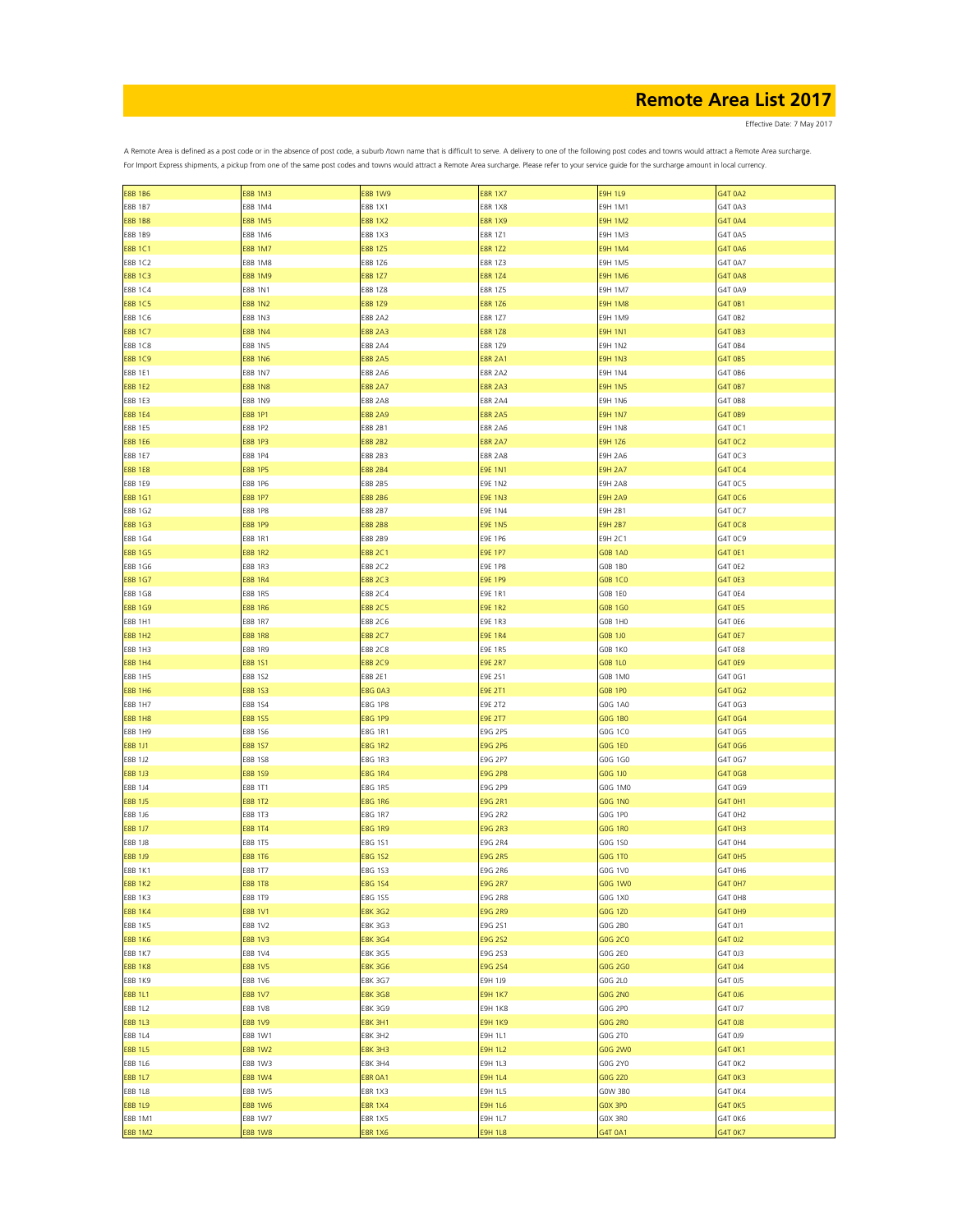Effective Date: 7 May 2017

| G4T 0K8        | G4T 1J7        | <b>G4T 2A7</b> | G4T 2L4        | G4T 2W1 | G4T 3K4        |
|----------------|----------------|----------------|----------------|---------|----------------|
| G4T OK9        | G4T 1J8        | <b>G4T 2A8</b> | G4T 2L5        | G4T 2W2 | G4T 3K5        |
| G4T 0L1        | G4T 1J9        | G4T 2A9        | G4T 2L6        | G4T 2W3 | G4T 3K6        |
|                |                |                |                |         |                |
| G4T OL2        | G4T 1K1        | G4T 2B1        | G4T 2L7        | G4T 3A1 | G4T 3K7        |
| G4T 0L3        | G4T 1K2        | G4T 2B2        | G4T 2L8        | G4T 3A2 | <b>G4T 3K8</b> |
| G4T OL4        | G4T 1K3        | G4T 2B3        | G4T 2L9        | G4T 3A3 | G4T 3K9        |
| G4T 0L5        | G4T 1K4        | G4T 2B4        | G4T 2M1        | G4T 3A4 | G4T 3L1        |
| G4T OL6        | G4T 1K5        | G4T 2B5        | G4T 2M2        | G4T 3A5 | G4T 3L2        |
|                |                |                |                |         |                |
| G4T 0L8        | G4T 1K6        | G4T 2B6        | G4T 2M3        | G4T 3A6 | G4T 3L3        |
| G4T 1A1        | G4T 1K7        | G4T 2B7        | G4T 2M4        | G4T 3A7 | G4T 3L4        |
| G4T 1A2        | <b>G4T1K8</b>  | G4T 2B8        | G4T 2M5        | G4T 3A8 | G4T 3L5        |
| G4T 1A3        | G4T 1K9        | G4T 2B9        | G4T 2M6        | G4T 3A9 | G4T 3L6        |
|                |                |                |                |         |                |
| <b>G4T 1A4</b> | G4T 1L1        | G4T 2C1        | G4T 2M7        | G4T 3B1 | G4T 3L7        |
| G4T 1A5        | G4T 1L2        | G4T 2C2        | G4T 2M8        | G4T 3B2 | G4T 3L8        |
| G4T 1A6        | G4T 1L3        | G4T 2C3        | G4T 2M9        | G4T 3B3 | G4T 3L9        |
| G4T 1A7        | G4T 1L4        | G4T 2C4        | G4T 2N1        | G4T 3B4 | G4T 3M1        |
| G4T 1A8        | G4T 1L5        | G4T 2C5        | G4T 2N2        | G4T 3B5 | G4T 3M2        |
|                |                |                |                |         |                |
| G4T 1A9        | G4T 1L6        | G4T 2C6        | G4T 2N3        | G4T 3B6 | G4T 3M3        |
| G4T 1B1        | G4T 1L7        | G4T 2C7        | G4T 2N4        | G4T 3B7 | G4T 3M4        |
| G4T 1B2        | G4T 1L8        | G4T 2C8        | G4T 2N5        | G4T 3B8 | G4T 3M5        |
| G4T 1B3        | G4T 1L9        | G4T 2C9        | G4T 2N6        | G4T 3B9 | G4T 3M6        |
|                |                |                |                |         |                |
| G4T 1B4        | G4T 1M1        | G4T 2E1        | G4T 2N7        | G4T 3C1 | G4T 3M7        |
| G4T 1B5        | G4T 1M2        | G4T 2E2        | <b>G4T 2N8</b> | G4T 3C2 | G4T 3M8        |
| G4T 1B6        | G4T 1M3        | G4T 2E3        | G4T 2N9        | G4T 3C3 | G4T 3M9        |
| G4T 1B7        | G4T 1M4        | <b>G4T 2E4</b> | G4T 2P1        | G4T 3C4 | G4T 3N1        |
| G4T 1B8        | G4T 1M5        | G4T 2E5        | G4T 2P2        | G4T 3C5 | G4T 3N2        |
|                |                |                |                |         |                |
| G4T 1B9        | G4T 1M6        | G4T 2E6        | G4T 2P3        | G4T 3C6 | G4T 3N3        |
| G4T 1C1        | G4T 1M7        | G4T 2E7        | G4T 2P4        | G4T 3C7 | G4T 3N4        |
| G4T 1C2        | G4T 1M8        | G4T 2E8        | G4T 2P5        | G4T 3C8 | G4T 3N5        |
| G4T 1C3        | G4T 1M9        | G4T 2E9        | G4T 2P6        | G4T 3C9 | G4T 3N6        |
|                |                |                |                |         |                |
| G4T 1C4        | <b>G4T 1N1</b> | G4T 2G1        | G4T 2P7        | G4T 3E1 | G4T 3N7        |
| G4T 1C5        | G4T 1N2        | G4T 2G2        | G4T 2P8        | G4T 3E2 | <b>G4T 3N8</b> |
| G4T 1C6        | <b>G4T 1N3</b> | G4T 2G3        | G4T 2P9        | G4T 3E3 | G4T 3N9        |
| G4T 1C7        | G4T 1N4        | G4T 2G4        | G4T 2R1        | G4T 3E4 | G4T 3P1        |
|                |                |                |                |         |                |
| G4T 1C8        | <b>G4T 1N5</b> | G4T 2G5        | G4T 2R2        | G4T 3E5 | G4T 3P2        |
| G4T 1C9        | G4T 1N6        | G4T 2G6        | G4T 2R3        | G4T 3E6 | G4T 3P3        |
| G4T 1E1        | <b>G4T 1N7</b> | G4T 2G7        | G4T 2R4        | G4T 3E7 | G4T 3P4        |
| G4T 1E2        | G4T 1N8        | G4T 2G8        | G4T 2R5        | G4T 3E8 | G4T 3P5        |
|                |                |                |                |         |                |
| G4T 1E3        | G4T 1N9        | G4T 2G9        | G4T 2R6        | G4T 3E9 | G4T 3P6        |
| G4T 1E4        | G4T 1P1        | G4T 2H1        | G4T 2R7        | G4T 3G1 | G4T 3P7        |
| G4T 1E5        | G4T 1P2        | G4T 2H2        | G4T 2R8        | G4T 3G2 | G4T 3P8        |
| G4T 1E6        | G4T 1P3        | G4T 2H3        | G4T 2R9        | G4T 3G3 | G4T 3P9        |
| G4T 1E7        | G4T 1P4        | G4T 2H4        |                | G4T 3G4 | G4T 3R1        |
|                |                |                | G4T 2S1        |         |                |
| G4T 1E8        | G4T 1P5        | G4T 2H5        | G4T 2S2        | G4T 3G5 | G4T 3R2        |
| G4T 1E9        | G4T 1P6        | G4T 2H6        | G4T 2S3        | G4T 3G6 | G4T 3R3        |
| G4T 1G1        | G4T 1P7        | G4T 2H7        | G4T 2S4        | G4T 3G7 | G4T 3R4        |
| G4T 1G2        | G4T 1P8        | <b>G4T 2H8</b> | G4T 2S5        | G4T 3G8 | G4T 3R5        |
|                |                |                |                |         |                |
| G4T 1G3        | G4T 1P9        | G4T 2H9        | G4T 2S6        | G4T 3G9 | G4T 3R6        |
| G4T 1G4        | <b>G4T 1R1</b> | G4T 2J1        | G4T 2S7        | G4T 3H1 | G4T 3R7        |
| G4T 1G5        | G4T 1R2        | G4T 2J2        | G4T 2S8        | G4T 3H2 | G4T 3R8        |
| G4T 1G6        | G4T 1R3        | G4T 2J3        | G4T 2S9        | G4T 3H3 | G4T 3R9        |
| G4T 1G7        | G4T 1R4        | G4T 2J4        | G4T 2T1        | G4T 3H4 | G4T 3S1        |
|                |                |                |                |         |                |
| G4T 1G8        | G4T 1R5        | G4T 2J5        | G4T 2T2        | G4T 3H5 | G4T 3S2        |
| G4T 1G9        | G4T 1R6        | G4T 2J6        | G4T 2T3        | G4T 3H6 | G4T 3S3        |
| G4T 1H1        | G4T 1R7        | G4T 2J7        | G4T 2T4        | G4T 3H7 | G4T 3S4        |
| G4T 1H2        | G4T 1R8        | G4T 2J8        | G4T 2T5        | G4T 3H8 | G4T 3S5        |
|                |                |                |                |         |                |
| G4T 1H3        | G4T 1R9        | G4T 2J9        | G4T 2T6        | G4T 3H9 | G4T 3S6        |
| G4T 1H4        | G4T 1S1        | G4T 2K1        | G4T 2T7        | G4T 3J1 | G4T 3S7        |
| G4T 1H5        | G4T 1S2        | G4T 2K2        | G4T 2T8        | G4T 3J2 | G4T 3S8        |
| G4T 1H6        | G4T 1S3        | G4T 2K3        | G4T 2T9        | G4T 3J3 | G4T 3S9        |
| G4T 1H7        |                |                | G4T 2V1        |         |                |
|                | G4T 1S4        | G4T 2K4        |                | G4T 3J4 | G4T 3T1        |
| G4T 1H8        | G4T 1S7        | G4T 2K5        | G4T 2V2        | G4T 3J5 | G4T 3T2        |
| G4T 1H9        | G4T 1Z1        | G4T 2K6        | G4T 2V3        | G4T 3J6 | G4T 3T3        |
| G4T 1J1        | G4T 2A1        | G4T 2K7        | G4T 2V4        | G4T 3J7 | G4T 3T4        |
| G4T 1J2        | G4T 2A2        | <b>G4T 2K8</b> | G4T 2V5        | G4T 3J8 | G4T 3T5        |
|                |                |                |                |         |                |
| G4T 1J3        | G4T 2A3        | G4T 2K9        | G4T 2V6        | G4T 3J9 | G4T 3T6        |
| G4T 1J4        | G4T 2A4        | G4T 2L1        | G4T 2V7        | G4T 3K1 | G4T 3T7        |
| G4T 1J5        | G4T 2A5        | G4T 2L2        | G4T 2V8        | G4T 3K2 | G4T 3T8        |
| G4T 1J6        | G4T 2A6        | G4T 2L3        | G4T 2V9        | G4T 3K3 | G4T 3T9        |
|                |                |                |                |         |                |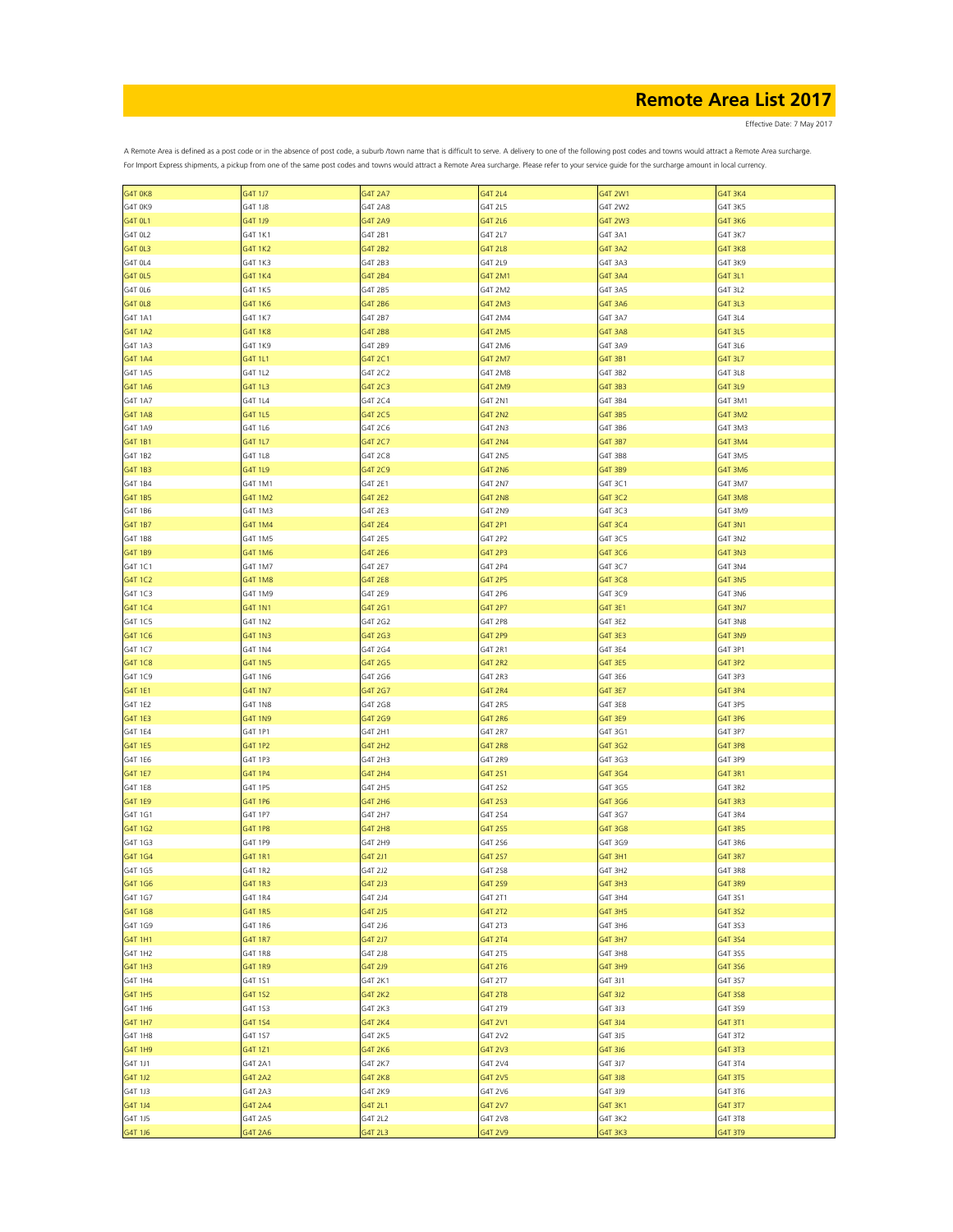Effective Date: 7 May 2017

| G4T 3V1        | G4T 5E1        | G4T 5N7        | G4T 8A4        | <b>G8P 0A4</b> | <b>G8P 1L9</b> |
|----------------|----------------|----------------|----------------|----------------|----------------|
| G4T 3V2        | G4T 5E2        | G4T 5N8        | G4T 8A5        | G8P 0A5        | G8P 1M1        |
| G4T 3V3        | G4T 5E3        | G4T 5N9        | G4T 8A6        | <b>G8P 1A1</b> | <b>G8P 1M2</b> |
|                |                |                |                |                |                |
| G4T 3V4        | G4T 5E4        | G4T 5P1        | G4T 8A7        | <b>G8P 1A2</b> | G8P 1M3        |
| G4T 3V5        | G4T 5E5        | G4T 5P2        | G4T 8A8        | G8P 1A3        | G8P 1M4        |
| G4T 3V6        | G4T 5E6        | G4T 5P3        | G4T 8A9        | G8P 1A4        | G8P 1M5        |
| G4T 3V7        | G4T 5E7        | G4T 5P4        | G4T 8B1        | G8P 1A5        | G8P 1M6        |
|                |                |                |                |                |                |
| G4T 3V8        | G4T 5E8        | G4T 5P5        | G4T 8B2        | G8P 1A6        | G8P 1M7        |
| G4T 3V9        | G4T 5E9        | G4T 6A1        | G4T 8B3        | G8P 1C1        | <b>G8P 1M8</b> |
| G4T 3W1        | G4T 5G1        | G4T 6A2        | G4T 8B4        | G8P 1C2        | G8P 1M9        |
| G4T 3W2        | G4T 5G2        | G4T 6A3        | G4T 9A1        | G8P 1C3        | <b>G8P 1N1</b> |
| G4T 3W3        | G4T 5G3        | G4T 6A4        | G4T 9A2        | G8P 1C4        | G8P 1N2        |
|                |                |                |                |                |                |
| G4T 3W4        | G4T 5G4        | G4T 6A5        | G4T 9A3        | G8P 1C5        | <b>G8P 1N3</b> |
| G4T 3W5        | G4T 5G5        | G4T 6A6        | G4T 9A4        | G8P 1C6        | G8P 1N4        |
| G4T 3W6        | G4T 5G6        | G4T 6A7        | G4T 9A5        | G8P 1C7        | <b>G8P 1N5</b> |
| G4T 3W7        | G4T 5G7        | G4T 6A8        | G4T 9A6        | G8P 1C8        | G8P 1N6        |
|                |                |                |                |                |                |
| <b>G4T 3W8</b> | G4T 5G8        | G4T 6A9        | G4T 9A7        | G8P 1C9        | <b>G8P 1N7</b> |
| G4T 3W9        | G4T 5G9        | G4T 6B1        | G4T 9A8        | G8P 1E1        | G8P 1N8        |
| G4T 3X1        | G4T 5H1        | G4T 6B2        | G4T 9B1        | G8P 1E2        | G8P 1N9        |
| G4T 3X2        | G4T 5H2        | G4T 6B3        | G4T 9B2        | G8P 1E3        | G8P 1P1        |
|                |                |                |                |                |                |
| G4T 3X3        | G4T 5H3        | G4T 6B4        | G4T 9B3        | G8P 1E4        | G8P 1P3        |
| G4T 3X4        | G4T 5H4        | G4T 6B5        | G4T 9B4        | G8P 1E5        | G8P 1P4        |
| G4T 3X5        | G4T 5H5        | G4T 6B6        | G4T 9B5        | G8P 1E6        | G8P 1P5        |
| G4T 3X6        | G4T 5H6        | G4T 6B7        | G4T 9B6        | G8P 1E7        | G8P 1P6        |
| G4T 3X7        | G4T 5H7        | G4T 6B8        | G4T 9B7        | <b>G8P 1E8</b> | G8P 1P7        |
|                |                |                |                |                |                |
| G4T 3X8        | G4T 5H8        | G4T 6B9        | G4T 9B8        | G8P 1E9        | <b>G8P 1P8</b> |
| G4T 3X9        | G4T 5H9        | G4T 6C1        | G4T 9B9        | G8P 1G1        | G8P 1P9        |
| G4T 3Y1        | G4T 5J1        | G4T 6C2        | G4T 9C1        | G8P 1G2        | G8P 1R1        |
| G4T 3Y2        | G4T 5J2        | G4T 6C3        | G4T 9C3        | G8P 1G3        | <b>G8P 1R2</b> |
|                |                |                |                |                |                |
| G4T 3Y3        | G4T 5J3        | G4T 6C4        | G4T 9C4        | G8P 1G4        | G8P 1R3        |
| G4T 3Y4        | G4T 5J4        | G4T 6C5        | G4T 9C5        | G8P 1G5        | G8P 1R4        |
| G4T 3Y5        | G4T 5J5        | G4T 6C6        | G4T 9C6        | G8P 1G6        | G8P 1R5        |
| G4T 3Y6        | G4T 5J6        | G4T 6C7        | G4T 9C7        | G8P 1G7        | <b>G8P 1R6</b> |
|                |                |                |                |                |                |
| G4T 3Y7        | G4T 5J7        | G4T 6C8        | G4T 9C8        | G8P 1G8        | G8P 1R7        |
| G4T 3Y8        | G4T 5J8        | G4T 6C9        | G4T 9C9        | G8P 1G9        | <b>G8P 1R8</b> |
| G4T 3Y9        | G4T 5J9        | G4T 6E1        | G4T 9E1        | G8P 1H1        | G8P 1R9        |
| G4T 3Z1        | G4T 5K1        | G4T 6E2        | G4T 9E2        | <b>G8P 1H2</b> | G8P 1S1        |
| G4T 3Z2        | G4T 5K2        | G4T 6E3        | G4T 9E3        | G8P 1H4        | G8P 1S3        |
|                |                |                |                |                |                |
| G4T 3Z3        | G4T 5K3        | G4T 6E4        | G4T 9E4        | <b>G8P 1H5</b> | G8P 1S4        |
| G4T 3Z4        | G4T 5K4        | G4T 6E5        | G4T 9E5        | G8P 1H6        | G8P 1S5        |
| G4T 3Z8        | <b>G4T 5K5</b> | G4T 6E6        | G4T 9E6        | <b>G8P 1H7</b> | G8P 1S6        |
| G4T 3Z9        | G4T 5K6        | G4T 7A1        | G4T 9E7        | G8P 1H8        | G8P 1S7        |
|                |                |                |                |                |                |
| G4T 5A1        | G4T 5K7        | G4T 7A2        | G4T 9E8        | G8P 1H9        | G8P 158        |
| G4T 5A2        | G4T 5K8        | G4T 7A3        | G4T 9E9        | G8P 1J1        | G8P 1S9        |
| G4T 5A3        | G4T 5K9        | G4T 7A4        | G4T 9G1        | G8P 1J2        | G8P 1T1        |
| G4T 5A4        | G4T 5L1        | G4T 7A5        | G4T 9G2        | G8P 1J3        | G8P 1T2        |
|                |                |                |                | G8P 1J4        |                |
| G4T 5A5        | G4T 5L2        | G4T 7A6        | G4T 9G3        |                | G8P 1T3        |
| G4T 5A6        | G4T 5L3        | G4T 7A7        | G4T 9G4        | G8P 1J5        | G8P 1T4        |
| G4T 5A7        | G4T 5L4        | <b>G4T 7A8</b> | G4T 9G5        | G8P 1J6        | G8P 1T5        |
| G4T 5A8        | G4T 5L5        | G4T 7A9        | G4T 9G6        | G8P 1J7        | G8P 1T6        |
| G4T 5A9        | G4T 5L6        | G4T 7B1        | G4T 9G7        | G8P 1J8        | G8P 1T7        |
|                |                |                |                |                |                |
| G4T 5B1        | G4T 5L7        | G4T 7B2        | G4T 9G8        | G8P 1J9        | <b>G8P 1T8</b> |
| G4T 5B2        | G4T 5L8        | G4T 7B3        | G4T 9G9        | <b>G8P 1K1</b> | G8P 1T9        |
| G4T 5B3        | G4T 5L9        | G4T 7B4        | G4T 9H2        | <b>G8P 1K2</b> | G8P 1V1        |
| G4T 5B4        | G4T 5M1        | G4T 7B5        | G4T 9H3        | G8P 1K3        | G8P 1V2        |
|                |                |                |                |                |                |
| G4T 5B5        | G4T 5M2        | G4T 7B6        | G4T 9H4        | G8P 1K4        | G8P 1V3        |
| G4T 5B6        | <b>G4T 5M3</b> | G4T 7B7        | G4T 9H5        | G8P 1K5        | G8P 1V4        |
| G4T 5B7        | G4T 5M4        | G4T 7B8        | G4T 9H6        | G8P 1K6        | G8P 1V5        |
| G4T 5B8        | G4T 5M5        | G4T 7B9        | G4T 9H7        | G8P 1K7        | G8P 1V6        |
| G4T 5B9        | G4T 5M6        | G4T 7C1        | G4T 9H8        | G8P 1K8        | G8P 1V8        |
|                |                |                |                |                |                |
| G4T 5C1        | G4T 5M7        | G4T 7C2        | G4T 9H9        | G8P 1K9        | G8P 1V9        |
| G4T 5C2        | G4T 5M8        | G4T 7C3        | G4T 9J1        | G8P 1L1        | G8P 1W1        |
| G4T 5C3        | G4T 5M9        | G4T 7C4        | G4T 9J2        | G8P 1L2        | G8P 1W2        |
| G4T 5C4        | G4T 5N1        | G4T 7C5        | G4T 9J3        | G8P 1L3        | G8P 1W3        |
|                |                |                |                |                |                |
| G4T 5C5        | G4T 5N2        | G4T 7C6        | G4T 9J4        | G8P 1L4        | <b>G8P 1W4</b> |
| G4T 5C6        | G4T 5N3        | G4T 7C7        | G4T 9L2        | G8P 1L5        | G8P 1W5        |
| G4T 5C7        | G4T 5N4        | G4T 8A1        | <b>G8P 0A1</b> | G8P 1L6        | <b>G8P 1W6</b> |
| G4T 5C8        | G4T 5N5        | G4T 8A2        | G8P 0A2        | G8P 1L7        | G8P 1W7        |
|                |                |                |                |                |                |
| G4T 5C9        | G4T 5N6        | G4T 8A3        | G8P 0A3        | G8P 1L8        | <b>G8P 1W8</b> |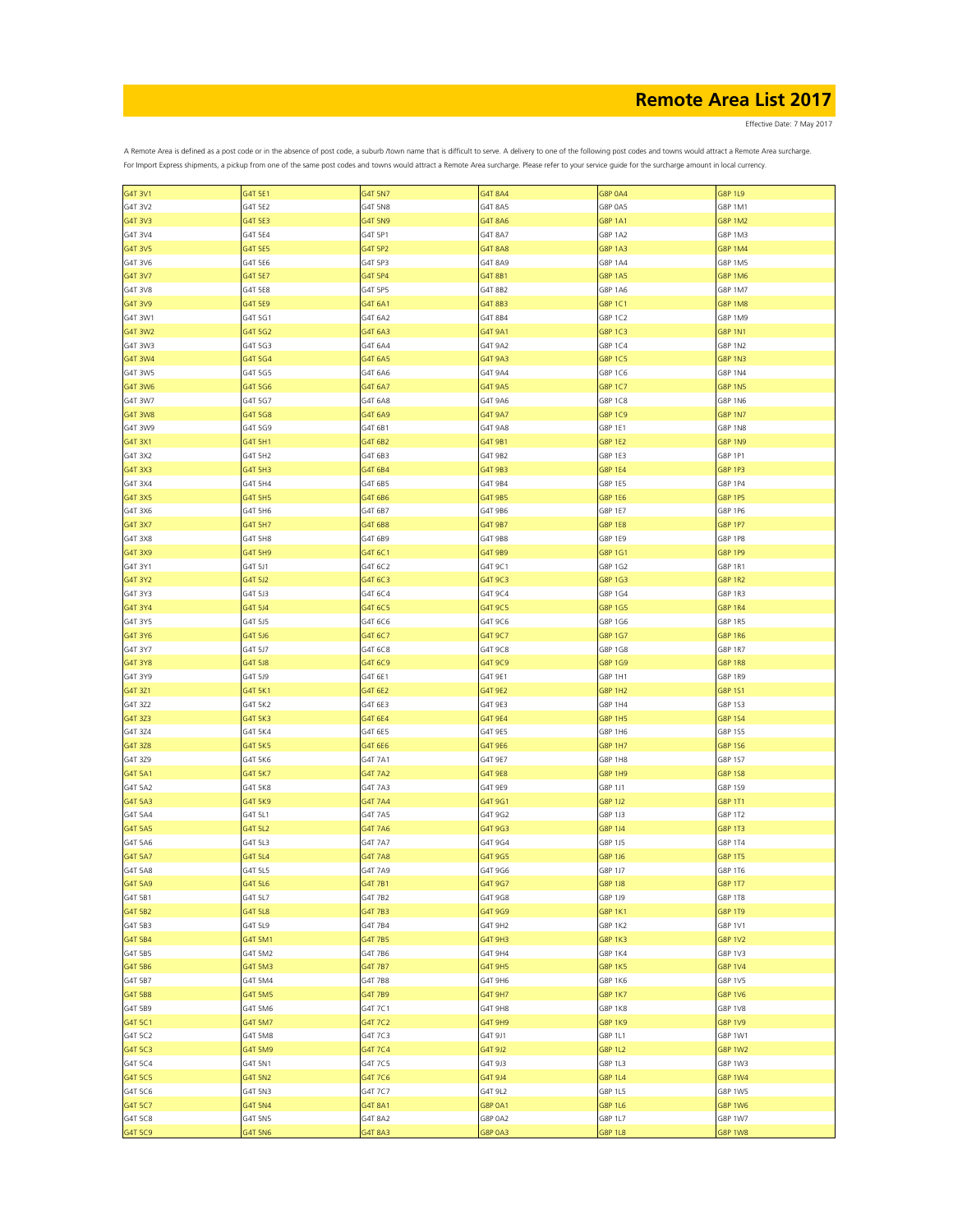Effective Date: 7 May 2017

| <b>G8P 1W9</b> | G8P 2H1        | G8P 2S1        | G8P 3B5        | <b>JOZ 1YO</b> | J9P 1C4        |
|----------------|----------------|----------------|----------------|----------------|----------------|
| G8P 1X1        | G8P 2H2        | G8P 2S2        | G8P 3B6        | JOZ 1Z0        | J9P 1C5        |
| <b>G8P 1X2</b> | G8P 2H3        | G8P 2S3        | G8P 3B7        | <b>JOZ 2A0</b> | J9P 1C6        |
|                |                |                |                |                |                |
| G8P 1X3        | G8P 2H4        | G8P 2S4        | G8P 3B8        | JOZ 2BO        | J9P 1C7        |
| <b>G8P 1X4</b> | G8P 2H5        | G8P 2S5        | G8P 3B9        | JOZ 2E0        | J9P 1C8        |
| G8P 1X5        | G8P 2H6        | G8P 2S6        | G8P 3C1        | J0Z 2G0        | J9P 1C9        |
| <b>G8P 1X6</b> | G8P 2H7        | G8P 2S7        | G8P 3C2        | <b>JOZ 2HO</b> | J9P 1E1        |
|                |                |                |                |                |                |
| G8P 1X7        | G8P 2H8        | G8P 2S8        | G8P 3C3        | J0Z 2J0        | J9P 1E2        |
| <b>G8P 1X8</b> | G8P 2H9        | G8P 2S9        | G8P 3C4        | <b>JOZ 2KO</b> | J9P 1E3        |
| G8P 1X9        | G8P 2J1        | G8P 2T1        | G8P 3C5        | J0Z 2L0        | J9P 1E4        |
|                |                |                |                |                |                |
| G8P 1Y1        | 58P 2J2        | G8P 2T2        | JOK 1MO        | <b>JOZ 2NO</b> | J9P 1E5        |
| G8P 1Y3        | G8P 2J3        | G8P 2T3        | JOM 1CO        | J0Z 2P0        | J9P 1E6        |
| <b>G8P 1Y4</b> | G8P 2J4        | G8P 2T4        | <b>JOM 1GO</b> | <b>JOZ 2RO</b> | J9P 1E7        |
| G8P 1Y5        | G8P 2J5        | G8P 2T5        | <b>JOM 1H0</b> | J0Z 2S0        | J9P 1E8        |
|                |                |                |                |                |                |
| G8P 1Y6        | G8P 2J6        | G8P 2T6        | JOM 1KO        | <b>JOZ 2TO</b> | J9P 1E9        |
| G8P 1Y7        | G8P 2J7        | G8P 2T7        | <b>JOM 1L0</b> | JOZ 2W0        | J9P 1G1        |
| <b>G8P 1Y8</b> | G8P 2J8        | <b>G8P 2T8</b> | JOM 1MO        | JOZ 2X0        | J9P 1G2        |
| G8P 1Y9        | G8P 2J9        | G8P 2T9        | JOM 1NO        | J0Z 2Y0        | J9P 1G3        |
|                |                |                |                |                |                |
| G8P 1Z1        | G8P 2K1        | <b>G8P 2V1</b> | JOM 1PO        | <b>JOZ 2Z0</b> | J9P 1G4        |
| G8P 1Z2        | G8P 2K2        | G8P 2V2        | <b>JOM 1SO</b> | JOZ 3A0        | J9P 1G5        |
| G8P 1Z3        | <b>G8P 2K3</b> | G8P 2V3        | JOM 1TO        | JOZ 3BO        | J9P 1G6        |
|                |                |                |                |                |                |
| G8P 1Z4        | G8P 2K4        | G8P 2V4        | <b>JOM 1V0</b> | J0Z 3C0        | J9P 1G7        |
| G8P 1Z5        | <b>G8P 2K5</b> | <b>G8P 2V5</b> | JOM 1WO        | <b>JOZ 3E0</b> | J9P 1G8        |
| G8P 1Z6        | <b>G8P 2K6</b> | G8P 2V6        | <b>JOM 1X0</b> | J0Z 3G0        | J9P 1G9        |
| G8P 1Z7        | G8P 2K7        | <b>G8P 2V7</b> | JOM 1YO        | JOZ 3HO        | J9P 1H1        |
|                |                |                |                |                |                |
| G8P 1Z9        | <b>G8P 2K8</b> | G8P 2V8        | <b>JOY 1A0</b> | JOZ 3J0        | J9P 1H2        |
| <b>G8P 2A1</b> | <b>G8P 2K9</b> | <b>G8P 2W1</b> | <b>JOY 1CO</b> | JOZ 3J5        | J9P 1H3        |
| <b>G8P 2A2</b> | G8P 2L1        | G8P 2W2        | JOY 1EO        | JOZ 3KO        | J9P 1H4        |
|                |                |                |                |                |                |
| <b>G8P 2A3</b> | G8P 2L3        | G8P 2W3        | JOY 1G0        | JOZ 3LO        | J9P 1H5        |
| G8P 2A4        | G8P 2L4        | G8P 2W4        | JOY 1HO        | JOZ 3MO        | J9P 1H6        |
| <b>G8P 2A6</b> | G8P 2L5        | <b>G8P 2W5</b> | <b>JOY 1JO</b> | JOZ 3NO        | J9P 1H7        |
| G8P 2A7        | G8P 2L6        | G8P 2W6        | JOY 1L0        | JOZ 3PO        | J9P 1H8        |
|                |                |                |                |                |                |
| <b>G8P 2A8</b> | G8P 2L7        | <b>G8P 2W7</b> | JOY 1RO        | JOZ 3RO        | J9P 1H9        |
| G8P 2A9        | G8P 2L8        | G8P 2W9        | J0Y 1S0        | J0Z 3S0        | J9P 1J1        |
| <b>G8P 2B1</b> | G8P 2L9        | <b>G8P 2X1</b> | <b>JOY 1TO</b> | JOZ 3TO        | J9P 1J2        |
| G8P 2B2        | G8P 2M1        | G8P 2X3        | JOY 1V0        | JOZ 3T2        | J9P 1J3        |
|                |                |                |                |                |                |
| <b>G8P 2B3</b> | G8P 2M2        | <b>G8P 2X4</b> | JOY 1WO        | J0Z 3V0        | J9P 1J4        |
| G8P 2B4        | G8P 2M3        | G8P 2X5        | <b>JOY 1X0</b> | JOZ 3WO        | J9P 1J5        |
| <b>G8P 2B5</b> | <b>G8P 2M4</b> | G8P 2X6        | <b>JOY 1Z0</b> | J2Y 2B8        | J9P 1J6        |
|                |                |                |                |                |                |
| G8P 2B6        | G8P 2M5        | G8P 2X7        | JOY 2A0        | J9P 0A1        | J9P 1J7        |
| <b>G8P 2B7</b> | G8P 2M6        | <b>G8P 2X8</b> | JOY 2B0        | J9P 0A2        | J9P 1J8        |
| G8P 2B8        | G8P 2M7        | G8P 2X9        | JOY 2EO        | J9P 0A3        | J9P 1J9        |
| <b>G8P 2B9</b> | <b>G8P 2M8</b> | G8P 2Y1        | JOY 2G0        | J9P 0A4        | J9P 1K1        |
|                |                |                |                |                |                |
| G8P 2C1        | G8P 2M9        | G8P 2Y2        | JOY 2HO        | J9P 0A5        | J9P 1K2        |
| G8P 2C2        | <b>G8P 2N1</b> | G8P 2Y3        | JOY 2JO        | <b>J9P 0A6</b> | J9P 1K3        |
| G8P 2C3        | G8P 2N2        | G8P 2Y4        | JOY 2KO        | J9P 0A7        | J9P 1K4        |
| G8P 2C4        | <b>G8P 2N3</b> | <b>G8P 2Y5</b> | <b>JOY 2LO</b> | <b>J9P 0A8</b> | J9P 1K5        |
|                |                |                |                |                |                |
| G8P 2C5        | G8P 2N4        | G8P 2Y6        | JOY 2MO        | J9P 0A9        | J9P 1K6        |
| G8P 2C6        | G8P 2N5        | G8P 2Y8        | JOY 2NO        | <b>J9P 1A1</b> | <b>I9P 1K7</b> |
| G8P 2C7        | G8P 2N6        | G8P 2Y9        | JOY 2RO        | J9P 1A2        | J9P 1K8        |
|                |                |                |                |                |                |
| G8P 2C8        | G8P 2N7        | G8P 2Z1        | JOY 250        | J9P 1A3        | J9P 1K9        |
| G8P 2C9        | G8P 2N8        | G8P 2Z3        | J0Y 2X0        | J9P 1A4        | J9P 1L1        |
| G8P 2E1        | <b>G8P 2N9</b> | G8P 2Z4        | JOY 3BO        | J9P 1A5        | J9P 1L2        |
| G8P 2E2        | G8P 2P1        | G8P 2Z5        | J0Y 3C0        | J9P 1A6        | J9P 1L3        |
| G8P 2E3        |                |                | <b>JOZ 1A0</b> |                | J9P 1L4        |
|                | G8P 2P2        | G8P 2Z6        |                | J9P 1A7        |                |
| G8P 2E4        | G8P 2P3        | G8P 2Z7        | JOZ 1BO        | <b>J9P 1A8</b> | J9P 1L5        |
| G8P 2E5        | G8P 2P4        | G8P 2Z8        | JOZ 1CO        | J9P 1A9        | J9P 1L6        |
| G8P 2E6        | G8P 2P5        | G8P 3A1        | J0Z 1G0        | J9P 1B1        | J9P 1L7        |
|                |                |                |                |                |                |
| <b>G8P 2E7</b> | <b>G8P 2P6</b> | <b>G8P 3A2</b> | <b>JOZ 1KO</b> | J9P 1B2        | J9P 1L8        |
| G8P 2E8        | G8P 2P7        | G8P 3A4        | JOZ 1LO        | J9P 1B3        | J9P 1M1        |
| G8P 2E9        | G8P 2P8        | G8P 3A5        | JOZ 1MO        | J9P 1B4        | J9P 1M2        |
| G8P 2G1        | G8P 2P9        | G8P 3A6        | JOZ 1NO        | J9P 1B5        | J9P 1M3        |
|                |                |                |                |                |                |
| G8P 2G2        | G8P 2R1        | G8P 3A7        | <b>JOZ 1PO</b> | J9P 1B6        | J9P 1M4        |
| G8P 2G3        | G8P 2R3        | G8P 3A8        | JOZ 1RO        | J9P 1B7        | J9P 1M5        |
| G8P 2G4        | <b>G8P 2R5</b> | G8P 3A9        | <b>JOZ 150</b> | J9P 1B8        | J9P 1M6        |
|                |                | G8P 3B1        | JOZ 1TO        | J9P 1B9        | J9P 1M7        |
| G8P 2G5        | G8P 2R6        |                |                |                |                |
| G8P 2G6        | <b>G8P 2R7</b> | G8P 3B2        | <b>JOZ 1VO</b> | J9P 1C1        | J9P 1M8        |
| G8P 2G7        | <b>G8P 2R8</b> | G8P 3B3        | JOZ 1W0        | J9P 1C2        | J9P 1N1        |
| G8P 2G9        | <b>G8P 2R9</b> | G8P 3B4        | <b>JOZ 1X0</b> | J9P 1C3        | <b>J9P 1N2</b> |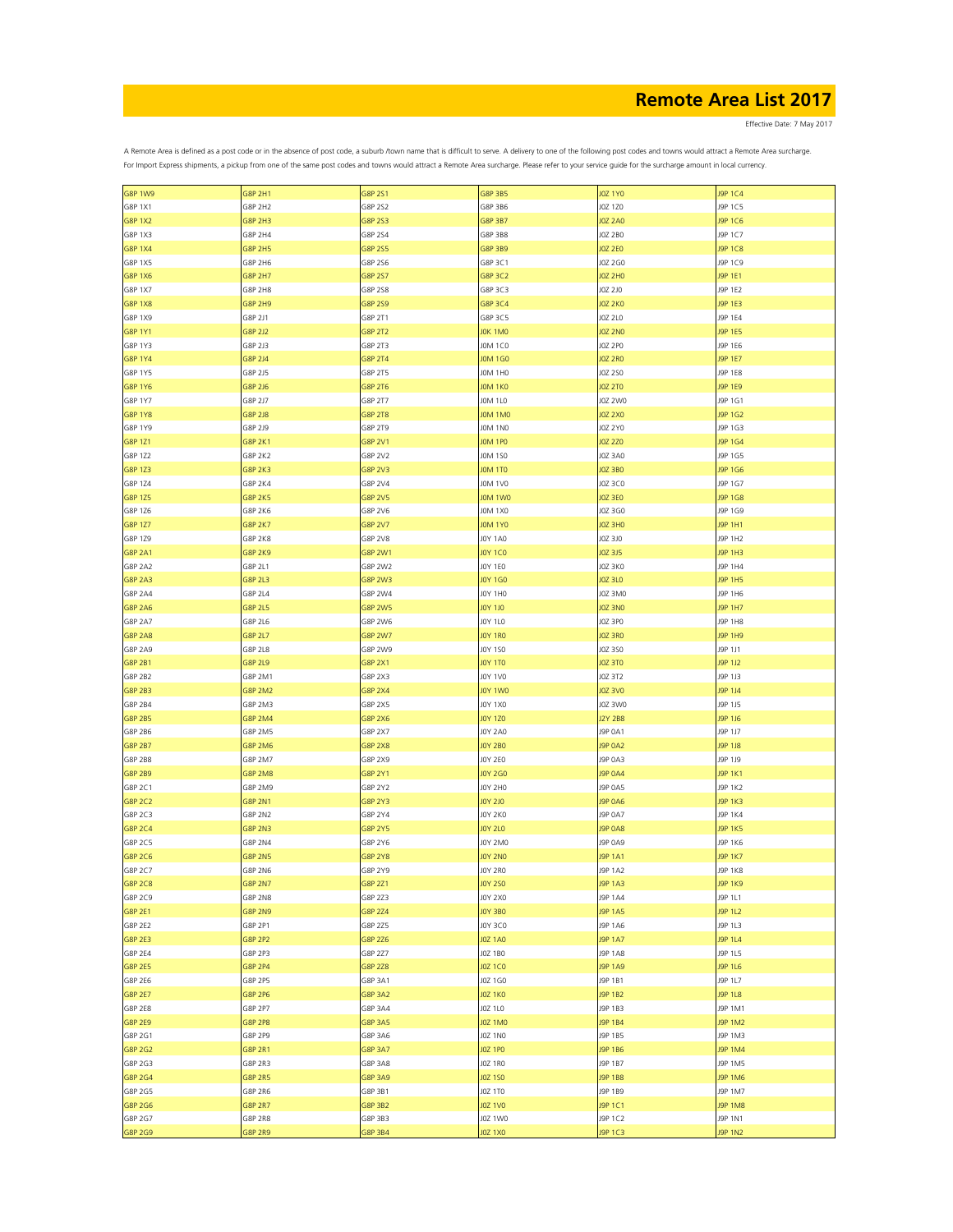Effective Date: 7 May 2017

| <b>J9P 1N4</b> | <b>J9P 1Y3</b> | J9P 2J1        | J9P 2S7        | J9P 3B6        | J9P 3M3        |
|----------------|----------------|----------------|----------------|----------------|----------------|
| J9P 1N5        | J9P 1Y4        | J9P 2J2        | J9P 2S8        | J9P 3B7        | J9P 3M4        |
| <b>J9P 1N6</b> | J9P 1Y5        | J9P 2J3        | J9P 2S9        | J9P 3B8        | <b>J9P 3M5</b> |
| J9P 1N7        | J9P 1Y6        | J9P 2J4        | J9P 2T1        | J9P 3B9        | J9P 3M6        |
|                |                |                |                |                |                |
| <b>J9P 1N8</b> | J9P 1Y7        | J9P 2J5        | J9P 2T2        | J9P 3C1        | J9P 3M7        |
| J9P 1P1        | J9P 1Y8        | J9P 2J6        | J9P 2T3        | J9P 3C2        | J9P 3M8        |
| J9P 1P2        | J9P 1Y9        | J9P 2J7        | J9P 2T4        | J9P 3C3        | J9P 3M9        |
|                |                |                |                |                |                |
| J9P 1P3        | J9P 1Z1        | J9P 2J8        | J9P 2T5        | J9P 3C4        | J9P 3N1        |
| J9P 1P4        | J9P 1Z2        | J9P 2J9        | J9P 2T6        | J9P 3C5        | J9P 3N2        |
| J9P 1P5        | J9P 1Z3        | J9P 2K1        | J9P 2T7        | J9P 3C6        | J9P 3N3        |
| J9P 1P6        | J9P 1Z4        | <b>J9P 2K2</b> | <b>J9P 2T8</b> | J9P 3C7        | <b>J9P 3N4</b> |
|                |                |                |                |                |                |
| J9P 1P7        | J9P 1Z5        | J9P 2K3        | J9P 2T9        | J9P 3C8        | J9P 3N5        |
| <b>J9P 1P8</b> | J9P 1Z6        | <b>J9P 2K4</b> | J9P 2V1        | J9P 3C9        | <b>J9P 3N6</b> |
| J9P 1P9        | J9P 1Z7        | J9P 2K5        | J9P 2V2        | J9P 3E1        | J9P 3N7        |
|                |                |                |                |                |                |
| J9P 1R1        | J9P 1Z8        | <b>J9P 2K6</b> | J9P 2V3        | J9P 3E2        | <b>J9P 3N9</b> |
| J9P 1R2        | J9P 1Z9        | J9P 2K7        | J9P 2V4        | J9P 3E3        | J9P 3P1        |
| J9P 1R3        | J9P 2A1        | <b>J9P 2K8</b> | J9P 2V5        | J9P 3E4        | J9P 3P2        |
|                |                |                |                |                |                |
| J9P 1R4        | J9P 2A2        | J9P 2K9        | J9P 2V6        | J9P 3E5        | J9P 3P3        |
| <b>J9P 1R5</b> | J9P 2A3        | J9P 2L1        | J9P 2V7        | J9P 3E6        | J9P 3P4        |
| J9P 1R6        | J9P 2A4        | J9P 2L2        | J9P 2V8        | J9P 3E7        | J9P 3P5        |
| <b>J9P 1R7</b> | <b>J9P 2A5</b> | J9P 2L3        | J9P 2V9        | <b>J9P 3E8</b> | J9P 3P6        |
|                |                |                |                |                |                |
| J9P 1R8        | J9P 2A6        | J9P 2L4        | J9P 2W1        | J9P 3E9        | J9P 3P7        |
| <b>J9P 1R9</b> | J9P 2A7        | J9P 2L5        | <b>J9P 2W2</b> | J9P 3G1        | J9P 3P8        |
| J9P 1S1        | J9P 2A8        | J9P 2L6        | J9P 2W3        | J9P 3G2        | J9P 3P9        |
|                |                |                |                |                |                |
| J9P 1S2        | <b>J9P 2A9</b> | J9P 2L7        | <b>J9P 2W4</b> | J9P 3G3        | J9P 3R1        |
| J9P 1S3        | J9P 2B1        | J9P 2L8        | J9P 2W5        | J9P 3G4        | J9P 3R2        |
| J9P 1S4        | J9P 2B2        | J9P 2L9        | <b>J9P 2W6</b> | J9P 3G5        | J9P 3R3        |
|                |                |                |                |                |                |
| J9P 1S5        | J9P 2B3        | J9P 2M1        | J9P 2W7        | J9P 3G6        | J9P 3R4        |
| J9P 1S6        | <b>J9P 2B4</b> | <b>J9P 2M2</b> | <b>J9P 2W8</b> | J9P 3G7        | <b>J9P 3R5</b> |
| J9P 1S7        | J9P 2B5        | J9P 2M3        | J9P 2W9        | J9P 3G8        | J9P 3R6        |
|                |                |                |                |                | <b>J9P 3R7</b> |
| J9P 1S8        | <b>J9P 2B6</b> | <b>J9P 2M4</b> | J9P 2X1        | J9P 3G9        |                |
| J9P 1S9        | J9P 2B7        | J9P 2M5        | J9P 2X2        | J9P 3H1        | J9P 3R8        |
| J9P 1T1        | <b>J9P 2B8</b> | <b>J9P 2M6</b> | <b>J9P 2X3</b> | <b>J9P 3H2</b> | <b>J9P 3R9</b> |
| J9P 1T2        | J9P 2B9        | J9P 2M7        | J9P 2X4        | J9P 3H3        | J9P 3S1        |
|                |                |                |                |                |                |
| J9P 1T3        | J9P 2C1        | <b>J9P 2M8</b> | J9P 2X5        | <b>J9P 3H4</b> | J9P 3S2        |
| J9P 1T4        | J9P 2C2        | J9P 2M9        | J9P 2X6        | J9P 3H5        | J9P 3S3        |
| J9P 1T5        | J9P 2C3        | <b>J9P 2N1</b> | <b>J9P 2X7</b> | J9P 3H6        | J9P 3S4        |
|                |                |                |                |                |                |
| J9P 1T6        | J9P 2C4        | J9P 2N2        | J9P 2X8        | J9P 3H7        | J9P 3S5        |
| J9P 1T7        | J9P 2C5        | <b>J9P 2N3</b> | J9P 2X9        | <b>J9P 3H8</b> | J9P 3S6        |
| J9P 1T8        | J9P 2C6        | J9P 2N4        | J9P 2Y1        | J9P 3H9        | J9P 3S7        |
|                |                |                |                |                |                |
| J9P 1T9        | J9P 2C7        | <b>J9P 2N5</b> | J9P 2Y2        | J9P 3J1        | J9P 3S8        |
| J9P 1V1        | J9P 2C8        | J9P 2N6        | J9P 2Y3        | J9P 3J2        | J9P 3S9        |
| J9P 1V2        | J9P 2C9        | <b>J9P 2N7</b> | J9P 2Y4        | J9P 3J3        | J9P 3T1        |
| J9P 1V3        | J9P 2E1        | <b>J9P 2N8</b> | J9P 2Y5        | J9P 3J4        | J9P 3T2        |
|                |                |                |                |                |                |
| <b>J9P 1V4</b> | <b>J9P 2E2</b> | <b>J9P 2N9</b> | J9P 2Y6        | J9P 3J5        | J9P 3T3        |
| J9P 1V5        | J9P 2E3        | J9P 2P1        | J9P 2Y7        | J9P 3J6        | J9P 3T4        |
| <b>J9P 1V6</b> | <b>J9P 2E4</b> | <b>J9P 2P2</b> | <b>J9P 2Y8</b> | J9P 3J7        | J9P 3T5        |
|                |                |                |                |                |                |
| J9P 1V7        | J9P 2E6        | J9P 2P3        | J9P 2Y9        | J9P 3J8        | J9P 3T6        |
| <b>J9P 1V8</b> | J9P 2E7        | <b>J9P 2P4</b> | J9P 2Z1        | J9P 3J9        | J9P 3T7        |
| J9P 1V9        | J9P 2E8        | J9P 2P5        | J9P 2Z2        | J9P 3K1        | J9P 3T8        |
|                |                |                |                |                |                |
| J9P 1W1        | J9P 2E9        | J9P 2P6        | J9P 2Z3        | <b>J9P 3K2</b> | <b>J9P 3T9</b> |
| J9P 1W2        | J9P 2G1        | J9P 2P7        | J9P 2Z4        | J9P 3K3        | J9P 3V1        |
| <b>J9P 1W3</b> | J9P 2G2        | <b>J9P 2P8</b> | J9P 2Z5        | <b>J9P 3K4</b> | J9P 3V2        |
| J9P 1W4        | J9P 2G3        | J9P 2P9        | J9P 2Z6        | J9P 3K5        | J9P 3V3        |
|                |                |                |                |                |                |
| <b>J9P 1W5</b> | J9P 2G4        | <b>J9P 2R1</b> | J9P 2Z8        | <b>J9P 3K6</b> | J9P 3V4        |
| J9P 1W7        | J9P 2G5        | J9P 2R2        | J9P 2Z9        | J9P 3K7        | J9P 3V5        |
| <b>J9P 1W8</b> | J9P 2G6        | <b>J9P 2R3</b> | J9P 3A1        | <b>J9P 3K8</b> | <b>J9P 3V6</b> |
|                |                |                |                |                |                |
| J9P 1W9        | J9P 2G7        | J9P 2R4        | J9P 3A2        | J9P 3K9        | J9P 3V7        |
| J9P 1X1        | J9P 2G8        | <b>J9P 2R5</b> | J9P 3A4        | J9P 3L1        | <b>J9P 3V8</b> |
| J9P 1X2        | J9P 2G9        | J9P 2R6        | J9P 3A5        | J9P 3L2        | J9P 3V9        |
|                |                |                |                |                |                |
| J9P 1X3        | J9P 2H1        | <b>J9P 2R7</b> | <b>J9P 3A6</b> | J9P 3L3        | <b>J9P 3W1</b> |
| J9P 1X4        | J9P 2H2        | J9P 2R8        | J9P 3A7        | J9P 3L4        | J9P 3W2        |
| <b>J9P 1X5</b> | J9P 2H3        | <b>J9P 2R9</b> | <b>J9P 3A8</b> | J9P 3L5        | J9P 3W3        |
| J9P 1X6        | J9P 2H4        | J9P 2S1        | J9P 3A9        | J9P 3L6        | J9P 3W4        |
|                |                |                |                |                |                |
| <b>J9P 1X7</b> | <b>J9P 2H5</b> | J9P 2S2        | J9P 3B1        | J9P 3L7        | J9P 3W5        |
| J9P 1X8        | J9P 2H6        | J9P 2S3        | J9P 3B2        | J9P 3L8        | J9P 3W6        |
| J9P 1X9        | <b>J9P 2H7</b> | J9P 2S4        | J9P 3B3        | J9P 3L9        | J9P 3W8        |
|                |                |                |                |                |                |
| J9P 1Y1        | J9P 2H8        | J9P 2S5        | J9P 3B4        | J9P 3M1        | J9P 3W9        |
| <b>J9P 1Y2</b> | J9P 2H9        | J9P 2S6        | J9P 3B5        | J9P 3M2        | J9P 3X1        |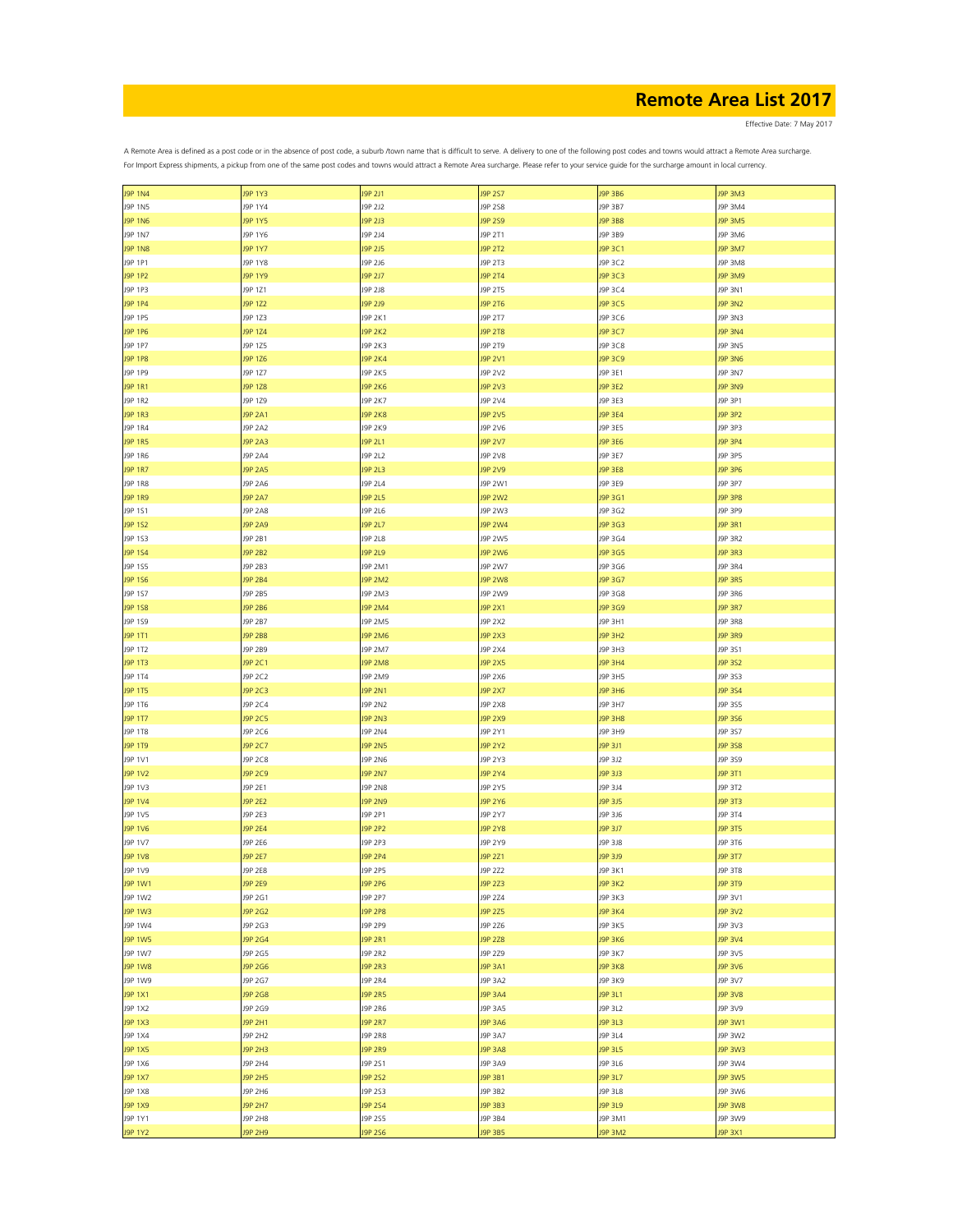Effective Date: 7 May 2017

| <b>J9P 3X2</b> | <b>J9P 4H3</b> | J9P 4S9        | J9P 5B9        | <b>J9P 5M9</b> | J9P 5Y2        |
|----------------|----------------|----------------|----------------|----------------|----------------|
| J9P 3X3        | J9P 4H4        | J9P 4T2        | J9P 5C1        | J9P 5N1        | J9P 5Y3        |
| J9P 3X4        | J9P 4H5        | J9P 4T3        | J9P 5C2        | J9P 5N2        | J9P 5Y4        |
| J9P 3X5        | J9P 4H6        | J9P 4T4        | J9P 5C3        | J9P 5N3        | J9P 5Y5        |
|                |                |                |                |                |                |
| J9P 3X6        | J9P 4H7        | <b>J9P 4T5</b> | J9P 5C5        | <b>J9P 5N4</b> | J9P 5Y6        |
| J9P 3X7        | J9P 4H8        | J9P 4T6        | J9P 5C6        | J9P 5N5        | J9P 5Y8        |
| <b>J9P 3X8</b> | J9P 4H9        | J9P 4T7        | J9P 5C7        | <b>J9P 5N6</b> | J9P 5Y9        |
|                |                |                |                |                |                |
| J9P 3X9        | J9P 4J3        | J9P 4T8        | J9P 5C8        | J9P 5N7        | J9P 5Z1        |
| J9P 3Y1        | J9P 4J4        | J9P 4T9        | J9P 5C9        | <b>J9P 5N8</b> | J9P 5Z2        |
| J9P 3Y2        | J9P 4J5        | J9P 4V1        | J9P 5E1        | J9P 5N9        | J9P 5Z3        |
| J9P 3Y3        | J9P 4J6        | <b>J9P 4V2</b> | J9P 5E2        | J9P 5P1        | J9P 5Z4        |
|                |                |                |                |                |                |
| J9P 3Y4        | J9P 4J7        | J9P 4V3        | J9P 5E3        | J9P 5P2        | J9P 5Z5        |
| J9P 3Y5        | J9P 4J8        | <b>J9P 4V4</b> | J9P 5E4        | J9P 5P3        | J9P 5Z6        |
| J9P 3Y6        | J9P 4J9        | J9P 4V5        | J9P 5E5        | J9P 5P4        | J9P 5Z7        |
|                |                |                |                |                |                |
| J9P 3Y7        | <b>J9P 4K4</b> | <b>J9P 4V6</b> | J9P 5E6        | J9P 5P5        | J9P 5Z8        |
| J9P 3Y8        | J9P 4K5        | J9P 4V7        | J9P 5E7        | J9P 5P6        | J9P 5Z9        |
| J9P 3Y9        | <b>J9P 4K6</b> | <b>J9P 4V8</b> | J9P 5E8        | J9P 5P7        | J9P 6A2        |
|                |                |                |                |                |                |
| J9P 3Z1        | J9P 4K7        | J9P 4V9        | J9P 5E9        | J9P 5P8        | J9P 6A3        |
| J9P 3Z2        | <b>J9P 4K8</b> | J9P 4W1        | J9P 5G1        | J9P 5P9        | J9P 6A4        |
| J9P 3Z3        | J9P 4K9        | J9P 4W2        | J9P 5G2        | J9P 5R1        | J9P 6A5        |
| J9P 3Z4        | J9P 4L1        | <b>J9P 4W3</b> | J9P 5G3        | <b>J9P 5R2</b> | J9P 6A6        |
|                |                |                |                |                |                |
| J9P 3Z5        | J9P 4L2        | J9P 4W4        | J9P 5G4        | J9P 5R3        | J9P 6A7        |
| J9P 3Z6        | J9P 4L3        | <b>J9P 4W5</b> | J9P 5G5        | <b>J9P 5R4</b> | <b>J9P 6A8</b> |
| J9P 3Z7        | J9P 4L4        | J9P 4W6        | J9P 5G6        | J9P 5R8        | J9P 6A9        |
|                |                |                |                |                |                |
| J9P 3Z8        | J9P 4L5        | J9P 4W7        | J9P 5G7        | <b>J9P 5R9</b> | J9P 6B1        |
| J9P 3Z9        | J9P 4L6        | J9P 4W8        | J9P 5G8        | J9P 5S1        | J9P 6B2        |
| J9P 4A1        | J9P 4L7        | <b>J9P 4W9</b> | J9P 5G9        | J9P 5S2        | J9P 6B3        |
|                |                |                |                |                |                |
| J9P 4A3        | J9P 4L8        | J9P 4X1        | J9P 5H1        | J9P 5S3        | J9P 6B4        |
| <b>J9P 4A4</b> | J9P 4L9        | <b>J9P 4X2</b> | <b>J9P 5H2</b> | J9P 5S4        | J9P 6B5        |
| J9P 4A5        | J9P 4M1        | J9P 4X3        | J9P 5H3        | J9P 5S5        | J9P 6B6        |
|                |                |                | <b>J9P 5H4</b> | J9P 5S6        | J9P 6B7        |
| <b>J9P 4A6</b> | <b>J9P 4M2</b> | <b>J9P 4X4</b> |                |                |                |
| J9P 4A7        | J9P 4M3        | J9P 4X5        | J9P 5H5        | J9P 5S7        | J9P 6B8        |
| <b>J9P 4A8</b> | J9P 4M4        | <b>J9P 4X7</b> | <b>J9P 5H6</b> | <b>J9P 5S8</b> | J9P 6B9        |
| J9P 4A9        | J9P 4M5        | J9P 4X8        | J9P 5H7        | J9P 5S9        | J9P 6C1        |
|                |                |                |                |                |                |
| J9P 4B1        | <b>J9P 4M6</b> | <b>J9P 4X9</b> | <b>J9P 5H8</b> | J9P 5T1        | J9P 6C2        |
| J9P 4B2        | J9P 4M7        | J9P 4Y1        | J9P 5H9        | J9P 5T2        | J9P 6C3        |
| J9P 4B3        | <b>J9P 4M8</b> | <b>J9P 4Y2</b> | J9P 5J1        | J9P 5T3        | J9P 6C4        |
|                |                |                |                |                |                |
| J9P 4B4        | J9P 4M9        | J9P 4Y3        | J9P 5J2        | J9P 5T4        | J9P 6C5        |
| J9P 4B5        | <b>J9P 4N1</b> | <b>J9P 4Y4</b> | J9P 5J3        | J9P 5T5        | J9P 6C6        |
| J9P 4B6        | J9P 4N2        | J9P 4Y5        | J9P 5J4        | J9P 5T6        | J9P 6C7        |
|                |                |                |                |                |                |
| J9P 4B7        | <b>J9P 4N5</b> | J9P 4Y6        | J9P 5J5        | J9P 5T7        | J9P 6C8        |
| J9P 4B8        | J9P 4N6        | J9P 4Y7        | J9P 5J6        | J9P 5T8        | J9P 6C9        |
| <b>J9P 4B9</b> | <b>J9P 4N7</b> | <b>J9P 4Y8</b> | J9P 5J7        | <b>J9P 5T9</b> | J9P 6E1        |
| J9P 4C1        | J9P 4N8        | J9P 4Y9        | J9P 5J8        | J9P 5V1        | J9P 6E2        |
|                |                |                |                |                |                |
| J9P 4C2        | <b>J9P 4N9</b> | J9P 4Z1        | J9P 5J9        | <b>J9P 5V2</b> | J9P 6E3        |
| J9P 4C3        | J9P 4P1        | J9P 4Z2        | J9P 5K1        | J9P 5V3        | J9P 6E4        |
| <b>J9P 4C4</b> | <b>J9P 4P2</b> | J9P 4Z3        | <b>J9P 5K2</b> | <b>J9P 5V4</b> | J9P 6E5        |
|                |                |                |                |                |                |
| J9P 4C5        | J9P 4P3        | J9P 4Z4        | J9P 5K3        | J9P 5V5        | J9P 6E6        |
| <b>J9P 4C6</b> | J9P 4P4        | J9P 4Z5        | <b>J9P 5K4</b> | <b>J9P 5V6</b> | J9P 6E7        |
| J9P 4C7        | J9P 4P5        | J9P 4Z6        | J9P 5K5        | J9P 5V7        | J9P 6E8        |
| J9P 4C8        |                | J9P 4Z7        |                |                |                |
|                | J9P 4P6        |                | <b>J9P 5K6</b> | <b>J9P 5V8</b> | J9P 6E9        |
| J9P 4C9        | J9P 4P7        | J9P 4Z8        | J9P 5K7        | J9P 5V9        | J9P 6G1        |
| J9P 4E1        | <b>J9P 4P8</b> | J9P 4Z9        | <b>J9P 5K8</b> | J9P 5W1        | J9P 6G2        |
| J9P 4E2        | J9P 4R2        | J9P 5A1        | J9P 5L1        | J9P 5W2        | J9P 6G3        |
|                |                |                |                |                |                |
| <b>J9P 4E3</b> | <b>J9P 4R3</b> | <b>J9P 5A2</b> | J9P 5L2        | J9P 5W3        | J9P 6G4        |
| J9P 4E4        | J9P 4R4        | J9P 5A3        | J9P 5L3        | J9P 5W5        | J9P 6G5        |
| J9P 4E5        | <b>J9P 4R5</b> | <b>J9P 5A4</b> | J9P 5L4        | <b>J9P 5W6</b> | J9P 6G6        |
|                |                |                |                |                |                |
| J9P 4E6        | J9P 4R6        | J9P 5A5        | J9P 5L5        | J9P 5W7        | J9P 6G7        |
| J9P 4E7        | J9P 4R7        | <b>J9P 5A6</b> | J9P 5L6        | <b>J9P 5W8</b> | J9P 6G8        |
| J9P 4E8        | J9P 4R8        | J9P 5A8        | J9P 5L8        | J9P 5W9        | J9P 6G9        |
| <b>J9P 4E9</b> | <b>J9P 4R9</b> | J9P 5A9        | J9P 5L9        | J9P 5X1        | J9P 6H1        |
|                |                |                |                |                |                |
| J9P 4G1        | J9P 4S1        | J9P 5B1        | J9P 5M1        | J9P 5X2        | J9P 6H2        |
| J9P 4G2        | J9P 4S2        | J9P 5B2        | <b>J9P 5M2</b> | J9P 5X3        | J9P 6H3        |
| J9P 4G3        | J9P 4S3        | J9P 5B3        | J9P 5M3        | J9P 5X4        | J9P 6H4        |
|                |                |                |                |                |                |
| J9P 4G7        | J9P 4S4        | J9P 5B4        | J9P 5M4        | <b>J9P 5X5</b> | J9P 6H5        |
| J9P 4G8        | J9P 4S5        | J9P 5B5        | J9P 5M5        | J9P 5X7        | J9P 6H6        |
| J9P 4G9        | J9P 4S6        | J9P 5B6        | <b>J9P 5M6</b> | <b>J9P 5X8</b> | J9P 6H7        |
|                |                |                |                |                |                |
| J9P 4H1        | J9P 4S7        | J9P 5B7        | J9P 5M7        | J9P 5X9        | J9P 6H8        |
| J9P 4H2        | J9P 458        | J9P 5B8        | <b>J9P 5M8</b> | J9P 5Y1        | J9P 6H9        |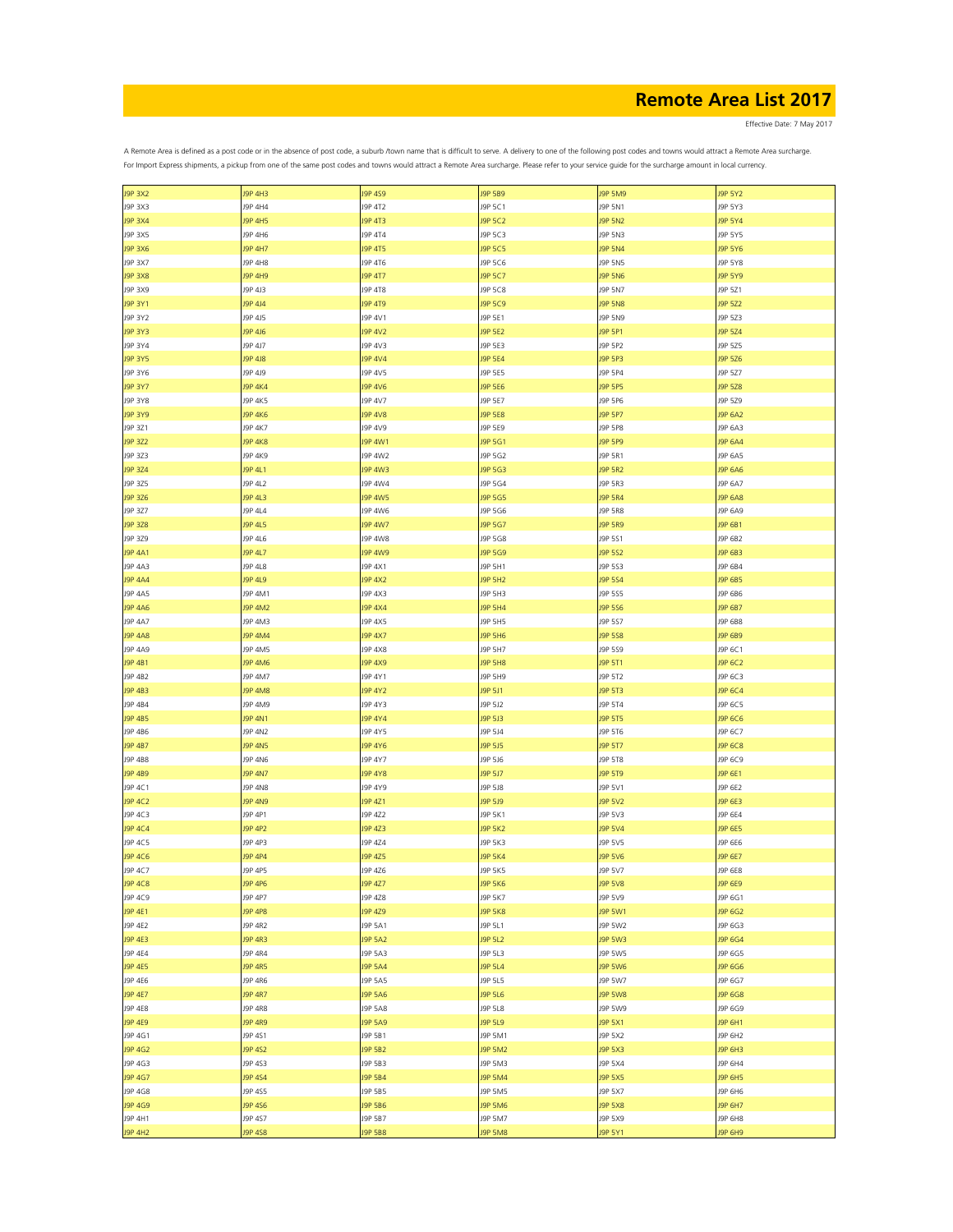Effective Date: 7 May 2017

| J9P 6J1        | J9P 6V1        | J9P 7C8        | J9T 1G5        | <b>J9T 1R4</b> | <b>J9T 2A2</b> |
|----------------|----------------|----------------|----------------|----------------|----------------|
| J9P 6J2        | J9P 6V2        | J9P 7C9        | J9T 1G7        | J9T 1R5        | J9T 2A3        |
| J9P 6J3        | J9P 6V3        | J9P 7E1        | J9T 1G8        | J9T 1R6        | <b>J9T 2A4</b> |
| J9P 6J4        | J9P 6V4        | J9P 7E2        | J9T 1G9        | J9T 1R7        | J9T 2A5        |
| J9P 6J5        | J9P 6V5        | J9P 7E3        | J9T 1H1        | <b>J9T 1R8</b> | <b>J9T 2A6</b> |
| J9P 6J7        | J9P 6V6        | J9P 7E4        | J9T 1H2        | J9T 1R9        | J9T 2A7        |
|                |                |                |                |                |                |
| J9P 6J8        | J9P 6V7        | J9P 7E5        | J9T 1H3        | J9T 1S1        | <b>J9T 2A8</b> |
| J9P 6J9        | J9P 6V8        | J9P 7E6        | J9T 1H4        | J9T 1S2        | J9T 2A9        |
| J9P 6K1        | J9P 6V9        | J9P 7E7        | J9T 1H5        | J9T 1S3        | <b>J9T 2B1</b> |
| J9P 6K3        | J9P 6W1        | J9P 7E8        | J9T 1H6        | J9T 1S4        | J9T 2B2        |
| <b>J9P 6K4</b> | J9P 6W2        | J9P 7E9        | J9T 1H7        | J9T 1S5        | J9T 2B3        |
| J9P 6K5        | J9P 6W3        | J9P 7G1        | J9T 1H8        | J9T 1S6        | J9T 2B4        |
| <b>J9P 6K6</b> | J9P 6W4        | J9P 7G2        | J9T 1H9        | J9T 1S7        | J9T 2B5        |
|                |                |                |                |                |                |
| J9P 6K7        | J9P 6W5        | J9P 7G3        | J9T 1J1        | J9T 1S8        | J9T 2B6        |
| <b>J9P 6K8</b> | <b>J9P 6W6</b> | J9P 7G4        | J9T 1J2        | J9T 1S9        | J9T 2B7        |
| J9P 6K9        | J9P 6W7        | J9P 7G5        | J9T 1J3        | J9T 1T1        | J9T 2B8        |
| J9P 6L1        | <b>J9P 6W8</b> | J9P 7G6        | J9T 1J5        | J9T 1T2        | J9T 2B9        |
| J9P 6L2        | J9P 6W9        | J9P 7G7        | J9T 1J6        | J9T 1T3        | J9T 2C1        |
| J9P 6L3        | J9P 6X1        | J9P 7G8        | J9T 1J7        | J9T 1T4        | J9T 2C2        |
| J9P 6L4        | J9P 6X2        | J9P 7G9        | J9T 1J8        | J9T 1T5        | J9T 2C3        |
|                |                |                |                |                |                |
| J9P 6L5        | J9P 6X3        | J9P 7H1        | J9T 1J9        | <b>J9T 1T6</b> | <b>J9T 2C4</b> |
| J9P 6L6        | J9P 6X4        | J9P 7H2        | J9T 1K1        | J9T 1T7        | J9T 2C5        |
| J9P 6L8        | J9P 6X5        | <b>J9P 7H3</b> | <b>J9T 1K2</b> | <b>J9T 1T8</b> | J9T 2C6        |
| J9P 6L9        | J9P 6X6        | J9P 7H4        | J9T 1K3        | J9T 1T9        | J9T 2C7        |
| J9P 6M1        | J9P 6X7        | <b>J9P 7H5</b> | <b>J9T 1K4</b> | <b>J9T 1V1</b> | <b>J9T 2C8</b> |
| J9P 6M2        | J9P 6X8        | J9P 7H6        | J9T 1K5        | J9T 1V2        | J9T 2C9        |
|                |                |                |                |                |                |
| J9P 6M3        | J9P 6X9        | <b>J9P 7H7</b> | <b>J9T 1K6</b> | <b>J9T 1V3</b> | J9T 2E1        |
| J9P 6M4        | J9P 6Y1        | J9P 7H8        | J9T 1K7        | J9T 1V4        | J9T 2E2        |
| J9P 6M5        | J9P 6Y2        | <b>J9T 0A1</b> | <b>J9T 1K8</b> | J9T 1V5        | <b>J9T 2E3</b> |
| J9P 6M6        | J9P 6Y3        | J9T 1A1        | J9T 1K9        | J9T 1V6        | J9T 2E4        |
| <b>J9P 6M8</b> | J9P 6Y4        | <b>J9T 1A2</b> | J9T 1L1        | J9T 1V7        | <b>J9T 2E5</b> |
| J9P 6M9        | J9P 6Y5        | J9T 1A3        | J9T 1L2        | <b>J9T 1V8</b> | J9T 2E6        |
| J9P 6N1        | J9P 6Y6        | <b>J9T 1A4</b> | J9T 1L3        | <b>J9T 1V9</b> | <b>J9T 2E7</b> |
|                |                |                |                |                |                |
| J9P 6N2        | J9P 6Y7        | J9T 1A5        | J9T 1L4        | J9T 1W1        | <b>J9T 2E8</b> |
| J9P 6N3        | <b>J9P 6Y8</b> | <b>J9T 1A6</b> | J9T 1L5        | <b>J9T 1W2</b> | <b>J9T 2E9</b> |
| J9P 6N4        | J9P 6Y9        | J9T 1A7        | J9T 1L6        | J9T 1W3        | J9T 2G1        |
| <b>J9P 6N6</b> | J9P 6Z1        | <b>J9T 1A8</b> | J9T 1L7        | <b>J9T 1W4</b> | J9T 2G2        |
| J9P 6N7        | J9P 6Z2        | J9T 1A9        | J9T 1L8        | J9T 1W5        | J9T 2G3        |
| <b>J9P 6N8</b> | J9P 6Z3        | J9T 1B1        | J9T 1L9        | <b>J9T 1W6</b> | J9T 2G4        |
|                |                |                |                |                |                |
| J9P 6P2        | J9P 6Z4        | J9T 1B2        | J9T 1M1        | J9T 1W7        | J9T 2G5        |
| J9P 6P3        | J9P 6Z6        | <b>J9T 1B3</b> | <b>J9T 1M2</b> | <b>J9T 1W8</b> | J9T 2G6        |
| J9P 6P4        | J9P 6Z7        | J9T 1B4        | J9T 1M3        | J9T 1W9        | J9T 2G7        |
| J9P 6P5        | J9P 6Z8        | <b>J9T 1B5</b> | <b>J9T 1M4</b> | J9T 1X1        | J9T 2G8        |
| J9P 6P6        | J9P 6Z9        | J9T 1B6        | J9T 1M5        | J9T 1X2        | J9T 2G9        |
| J9P 6P7        | J9P 7A1        | <b>J9T 1B7</b> | J9T 1M6        | J9T 1X3        | J9T 2H1        |
| J9P 6P8        | J9P 7A2        | J9T 1B8        | J9T 1M7        | J9T 1X4        | J9T 2H3        |
|                |                |                |                |                |                |
| J9P 6P9        | J9P 7A3        | <b>J9T 1B9</b> | <b>J9T 1M8</b> | <b>J9T 1X5</b> | <b>J9T 2H4</b> |
| J9P 6R2        | J9P 7A4        | J9T 1C1        | J9T 1M9        | J9T 1X6        | J9T 2H5        |
| J9P 6R3        | <b>J9P 7A5</b> | J9T 1C2        | J9T 1N1        | <b>J9T 1X7</b> | J9T 2H6        |
| J9P 6R4        | J9P 7A6        | J9T 1C3        | J9T 1N2        | J9T 1X8        | J9T 2H7        |
| <b>J9P 6R6</b> | J9P 7A7        | <b>J9T 1C4</b> | <b>J9T 1N3</b> | <b>J9T 1X9</b> | <b>J9T 2H8</b> |
| J9P 6R7        | J9P 7A8        | J9T 1C5        | J9T 1N4        | J9T 1Y1        | J9T 2H9        |
| <b>J9P 6R8</b> | <b>J9P 7A9</b> | <b>J9T 1C6</b> | <b>J9T 1N5</b> | <b>J9T 1Y2</b> | <b>J9T 2J1</b> |
| J9P 6S3        | J9P 7B1        | J9T 1C7        | J9T 1N6        | J9T 1Y3        | J9T 2J2        |
|                |                |                |                |                |                |
| J9P 6S4        | J9P 7B2        | <b>J9T 1C8</b> | <b>J9T 1N7</b> | J9T 1Y4        | J9T 2J3        |
| J9P 6S5        | J9P 7B3        | J9T 1C9        | <b>J9T 1N8</b> | J9T 1Y5        | J9T 2J4        |
| J9P 6S6        | <b>J9P 7B4</b> | J9T 1E1        | J9T 1N9        | J9T 1Y6        | <b>J9T 2J5</b> |
| J9P 6S7        | J9P 7B5        | J9T 1E2        | J9T 1P1        | J9T 1Y7        | J9T 2J6        |
| J9P 6S8        | <b>J9P 7B6</b> | <b>J9T 1E3</b> | J9T 1P2        | <b>J9T 1Y9</b> | <b>J9T 2J7</b> |
| J9P 6S9        | J9P 7B7        | <b>J9T 1E4</b> | J9T 1P3        | J9T 1Z1        | <b>J9T 2J8</b> |
|                |                |                | J9T 1P4        |                |                |
| J9P 6T1        | J9P 7B8        | <b>J9T 1E5</b> |                | <b>J9T 1Z2</b> | <b>J9T 2J9</b> |
| J9P 6T2        | J9P 7B9        | J9T 1E6        | J9T 1P5        | J9T 1Z3        | J9T 2K1        |
| J9P 6T3        | J9P 7C1        | <b>J9T 1E7</b> | J9T 1P6        | J9T 1Z4        | <b>J9T 2K2</b> |
| J9P 6T4        | J9P 7C2        | J9T 1E8        | J9T 1P7        | J9T 1Z5        | J9T 2K3        |
| J9P 6T5        | J9P 7C3        | <b>J9T 1E9</b> | J9T 1P8        | J9T 1Z6        | <b>J9T 2K4</b> |
| J9P 6T6        | J9P 7C4        | J9T 1G1        | J9T 1P9        | J9T 1Z7        | J9T 2K5        |
| J9P 6T7        | J9P 7C5        | J9T 1G2        | J9T 1R1        | J9T 1Z8        | <b>J9T 2K6</b> |
|                |                |                |                |                |                |
| J9P 6T8        | J9P 7C6        | J9T 1G3        | J9T 1R2        | J9T 1Z9        | J9T 2K7        |
| J9P 6T9        | J9P 7C7        | J9T 1G4        | J9T 1R3        | <b>J9T 2A1</b> | J9T 2K8        |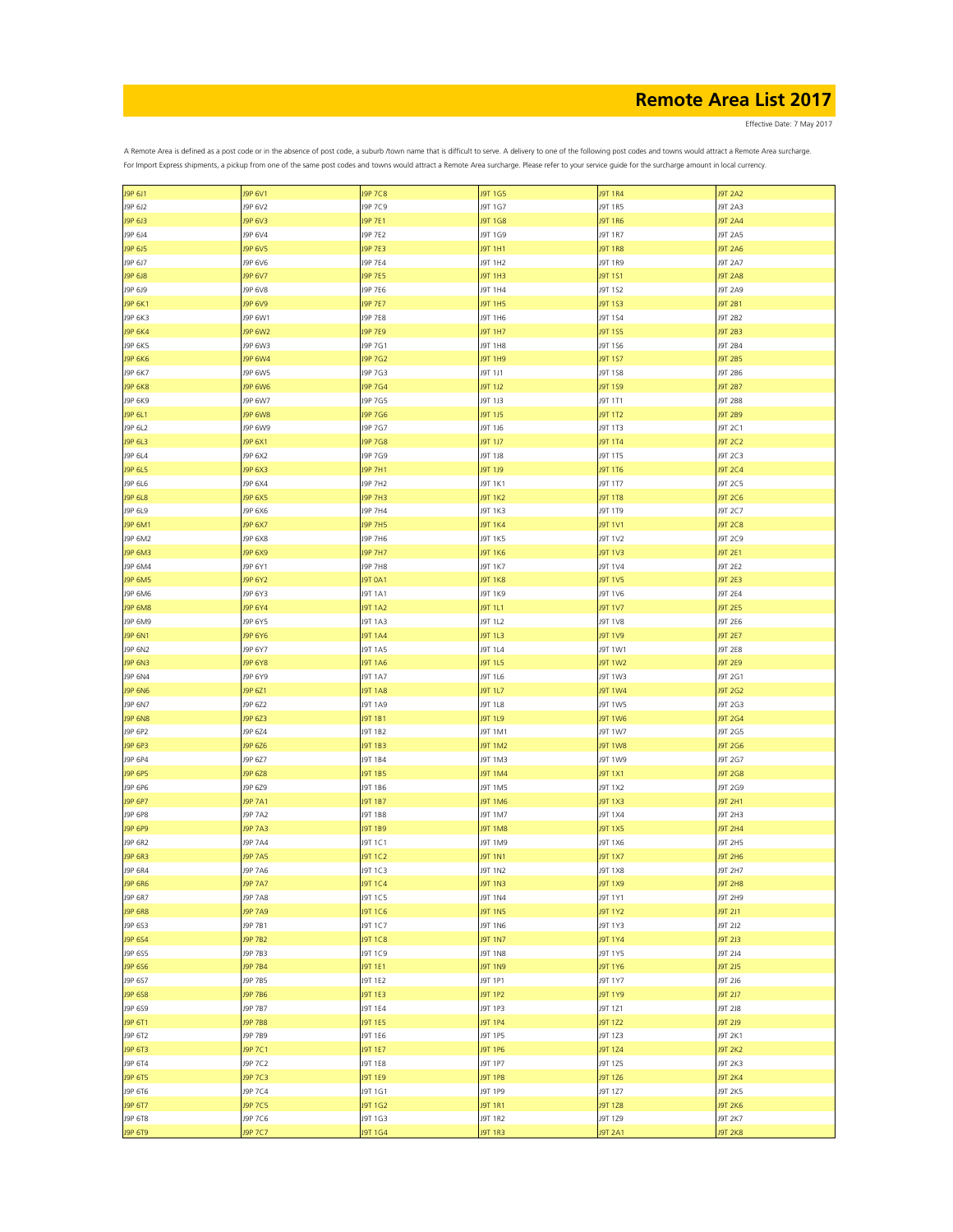Effective Date: 7 May 2017

| J9T 2L1        | <b>J9T 2V9</b> | J9T 3G1         | <b>J9T 3P8</b> | J9T 3Z5        | <b>J9T 4K7</b> |
|----------------|----------------|-----------------|----------------|----------------|----------------|
| J9T 2L2        | J9T 2W1        | J9T 3G2         | J9T 3P9        | J9T 3Z6        | J9T 4K9        |
|                |                |                 |                |                |                |
| J9T 2L3        | <b>J9T 2W2</b> | J9T 3G3         | J9T 3R1        | J9T 3Z7        | J9T 4L1        |
| J9T 2L4        | J9T 2W3        | J9T 3G4         | J9T 3R2        | J9T 3Z8        | J9T 4L2        |
| <b>J9T 2L5</b> | <b>J9T 2W4</b> | J9T 3G5         | <b>J9T 3R3</b> | J9T 3Z9        | J9T 4L3        |
|                |                |                 |                |                |                |
| J9T 2L6        | J9T 2W5        | J9T 3G6         | J9T 3R4        | J9T 4A1        | J9T 4L4        |
| <b>J9T 2L7</b> | <b>J9T 2W6</b> | J9T 3G7         | <b>J9T 3R5</b> | <b>J9T 4A2</b> | J9T 4L5        |
|                |                |                 |                |                |                |
| J9T 2L8        | J9T 2W7        | J9T 3G8         | J9T 3R6        | J9T 4A3        | J9T 4L6        |
| <b>J9T 2L9</b> | <b>J9T 2W8</b> | J9T 3G9         | <b>J9T 3R7</b> | <b>J9T 4A4</b> | J9T 4L7        |
|                |                |                 |                |                |                |
| J9T 2M1        | J9T 2W9        | J9T 3H1         | <b>J9T 3R8</b> | J9T 4A5        | J9T 4L8        |
| <b>J9T 2M2</b> | J9T 2X1        | J9T 3H2         | <b>J9T 3R9</b> | <b>J9T 4A6</b> | J9T 4L9        |
|                |                |                 |                |                |                |
| J9T 2M3        | J9T 2X2        | J9T 3H3         | J9T 3S1        | J9T 4A7        | J9T 4M1        |
| <b>J9T 2M4</b> | J9T 2X3        | J9T 3H4         | J9T 3S2        | <b>J9T 4A8</b> | <b>J9T 4M2</b> |
| J9T 2M5        | J9T 2X4        | J9T 3H5         | J9T 3S3        | J9T 4A9        | J9T 4M3        |
|                |                |                 |                |                |                |
| <b>J9T 2M6</b> | <b>J9T 2X5</b> | <b>J9T 3H6</b>  | J9T 3S4        | J9T 4B1        | <b>J9T 4M4</b> |
| J9T 2M7        | J9T 2X6        | J9T 3H7         | J9T 3S5        | J9T 4B2        | J9T 4M5        |
|                |                |                 |                |                |                |
| <b>J9T 2M8</b> | J9T 2X7        | J9T 3H8         | J9T 3S6        | J9T 4B3        | <b>J9T 4M6</b> |
| J9T 2M9        | J9T 2X8        | J9T 3H9         | J9T 3S7        | J9T 4B4        | J9T 4M7        |
|                |                |                 |                |                |                |
| <b>J9T 2N1</b> | <b>J9T 2X9</b> | <b>J9T 3J1</b>  | <b>J9T 3S8</b> | <b>J9T 4B5</b> | <b>J9T 4M8</b> |
| J9T 2N2        | J9T 2Y1        | J9T 3J2         | J9T 3S9        | J9T 4B6        | J9T 4M9        |
| <b>J9T 2N3</b> | <b>J9T 2Y2</b> | J9T 3J3         | J9T 3T1        | <b>J9T 4B7</b> | <b>J9T 4N1</b> |
|                |                |                 |                |                |                |
| <b>J9T 2N4</b> | J9T 2Y3        | J9T 3J5         | J9T 3T2        | J9T 4B9        | J9T 4N2        |
| <b>J9T 2N5</b> | J9T 2Y4        | <b>J9T 3J6</b>  | J9T 3T3        | J9T 4C1        | <b>J9T 4N4</b> |
|                |                |                 |                |                |                |
| <b>J9T 2N6</b> | J9T 2Y5        | J9T 3J7         | J9T 3T4        | J9T 4C3        | J9T 4N5        |
| <b>J9T 2N7</b> | <b>J9T 2Y6</b> | <b>J9T 3J8</b>  | J9T 3T5        | <b>J9T 4C4</b> | <b>J9T 4N6</b> |
|                |                |                 |                |                |                |
| <b>J9T 2N8</b> | J9T 2Y7        | J9T 3J9         | J9T 3T6        | J9T 4C5        | J9T 4N7        |
| <b>J9T 2N9</b> | <b>J9T 2Y8</b> | <b>J9T 3K1</b>  | J9T 3T7        | J9T 4C6        | <b>J9T 4N8</b> |
|                |                |                 |                |                |                |
| J9T 2P1        | J9T 2Y9        | J9T 3K2         | <b>J9T 3T8</b> | J9T 4C7        | J9T 4N9        |
| <b>J9T 2P2</b> | J9T 2Z1        | <b>J9T 3K3</b>  | J9T 3T9        | <b>J9T 4C9</b> | J9T 4P1        |
|                |                |                 |                |                |                |
| J9T 2P3        | J9T 2Z2        | J9T 3K4         | J9T 3V1        | J9T 4E1        | J9V 1A1        |
| <b>J9T 2P4</b> | J9T 2Z3        | <b>J9T 3K5</b>  | J9T 3V2        | <b>J9T 4E2</b> | <b>J9V 1A2</b> |
|                |                |                 |                |                |                |
| J9T 2P5        | J9T 2Z4        | J9T 3K6         | J9T 3V3        | J9T 4E3        | J9V 1A3        |
| J9T 2P6        | J9T 2Z5        | <b>J9T 3K7</b>  | <b>J9T 3V4</b> | <b>J9T 4E4</b> | <b>J9V 1A4</b> |
| J9T 2P7        | J9T 2Z6        | <b>J9T 3K8</b>  | J9T 3V5        | J9T 4E5        | J9V 1A5        |
|                |                |                 |                |                |                |
| <b>J9T 2P8</b> | J9T 2Z7        | <b>J9T 3K9</b>  | <b>J9T 3V6</b> | <b>J9T 4E6</b> | <b>J9V 1A6</b> |
| J9T 2P9        | J9T 2Z9        | J9T 3L1         | J9T 3V7        | J9T 4E7        | <b>J9V 1A7</b> |
|                |                |                 |                |                |                |
| J9T 2R1        | J9T 3A1        | <b>J9T 3L2</b>  | <b>J9T 3V8</b> | <b>J9T 4E8</b> | <b>J9V 1A8</b> |
| J9T 2R2        | J9T 3A2        | J9T 3L3         | J9T 3V9        | J9T 4E9        | J9V 1A9        |
|                |                |                 |                |                |                |
| <b>J9T 2R4</b> | J9T 3A3        | <b>J9T 3L4</b>  | J9T 3W1        | J9T 4G1        | J9V 1B1        |
| J9T 2R5        | J9T 3A4        | J9T 3L5         | J9T 3W2        | J9T 4G2        | J9V 1B2        |
|                |                |                 |                |                |                |
| <b>J9T 2R6</b> | J9T 3A5        | <b>J9T 3L6</b>  | <b>J9T 3W3</b> | <b>J9T 4G3</b> | J9V 1B3        |
| J9T 2R7        | J9T 3A6        | J9T 3L7         | J9T 3W4        | J9T 4G4        | J9V 1B4        |
|                |                |                 |                |                |                |
| <b>J9T 2R8</b> | <b>J9T 3A7</b> | <b>J9T 3L8</b>  | <b>J9T 3W5</b> | <b>J9T 4G5</b> | J9V 1B5        |
| J9T 2R9        | J9T 3A8        | J9T 3L9         | J9T 3W6        | J9T 4G6        | J9V 1B6        |
| J9T 2S1        | J9T 3A9        | <b>J9T 3M1</b>  | <b>J9T 3W7</b> | <b>J9T 4G8</b> | J9V 1B7        |
|                |                |                 |                |                |                |
| J9T 2S2        | J9T 3B1        | J9T 3M2         | <b>J9T 3W8</b> | J9T 4G9        | <b>J9V 1B8</b> |
| <b>J9T 2S3</b> | J9T 3B2        | J9T 3M3         | <b>PWE TPL</b> | <b>J9T 4H1</b> | J9V 1B9        |
|                |                |                 |                |                |                |
| J9T 2S4        | J9T 3B3        | J9T 3M4         | J9T 3X1        | J9T 4H2        | J9V 1C1        |
| <b>J9T 2S6</b> | J9T 3B4        | <b>J9T 3M5</b>  | <b>J9T 3X2</b> | J9T 4H3        | J9V 1C2        |
|                |                | J9T 3M6         |                |                |                |
| J9T 2S7        | J9T 3B5        |                 | J9T 3X3        | J9T 4H4        | J9V 1C3        |
| <b>J9T 2S8</b> | J9T 3B6        | <b>J9T 3M7</b>  | <b>J9T 3X4</b> | <b>J9T 4H6</b> | <b>J9V 1C4</b> |
| J9T 2S9        | J9T 3B7        | <b>BME TPL</b>  | J9T 3X5        | J9T 4H7        | J9V 1C5        |
|                |                |                 |                |                |                |
| J9T 2T1        | <b>9T 3B8</b>  | <b>PMETPL</b>   | <b>BXE TPL</b> | <b>J9T 4H8</b> | <b>J9V 1C6</b> |
| J9T 2T2        | J9T 3B9        | J9T 3N1         | J9T 3X7        | J9T 4H9        | J9V 1C7        |
|                |                |                 |                |                |                |
| <b>J9T 2T3</b> | J9T 3C1        | J9T 3N2         | <b>8XE TPL</b> | J9T 4J1        | <b>J9V 1C8</b> |
| <b>J9T 2T4</b> | J9T 3C4        | <b>EVE TPL</b>  | <b>97 3X9</b>  | J9T 4J2        | J9V 1C9        |
|                |                |                 |                | J9T 4J3        |                |
| <b>J9T 2T5</b> | J9T 3C5        | <b>J9T 3N4</b>  | J9T 3Y1        |                | <b>J9V 1E1</b> |
| J9T 2T6        | J9T 3C6        | J9T 3N5         | J9T 3Y2        | J9T 4J4        | J9V 1E2        |
| <b>J9T 2T7</b> | J9T 3C7        | J9T 3N6         | J9T 3Y3        | <b>J9T 4J5</b> | <b>J9V 1E3</b> |
|                |                |                 |                |                |                |
| <b>J9T 2T8</b> | J9T 3C8        | J9T 3N7         | J9T 3Y4        | J9T 4J6        | <b>J9V 1E4</b> |
| <b>J9T 2T9</b> | J9T 3C9        | <b>BIAE TPL</b> | <b>J9T 3Y5</b> | <b>J9T 4J7</b> | <b>J9V 1E5</b> |
|                |                |                 |                |                |                |
| J9T 2V1        | J9T 3E1        | J9T 3N9         | J9T 3Y6        | J9T 4J8        | J9V 1E6        |
| <b>J9T 2V2</b> | J9T 3E3        | <b>J9T 3P1</b>  | <b>J9T 3Y7</b> | J9T 4J9        | <b>J9V 1E7</b> |
|                |                |                 |                |                |                |
| J9T 2V3        | J9T 3E4        | J9T 3P2         | J9T 3Y8        | J9T 4K1        | <b>J9V 1E8</b> |
| <b>J9T 2V4</b> | J9T 3E5        | J9T 3P3         | <b>PYE TPL</b> | <b>J9T 4K2</b> | <b>J9V 1E9</b> |
|                |                |                 |                |                |                |
| J9T 2V5        | J9T 3E6        | J9T 3P4         | J9T 3Z1        | J9T 4K3        | J9V 1G1        |
| <b>J9T 2V6</b> | J9T 3E7        | <b>J9T 3P5</b>  | J9T 3Z2        | <b>J9T 4K4</b> | <b>J9V 1G2</b> |
| J9T 2V7        | J9T 3E8        | J9T 3P6         | J9T 3Z3        | J9T 4K5        | J9V 1G3        |
|                |                |                 |                |                |                |
| <b>J9T 2V8</b> | J9T 3E9        | J9T 3P7         | J9T 3Z4        | <b>J9T 4K6</b> | J9V 1G4        |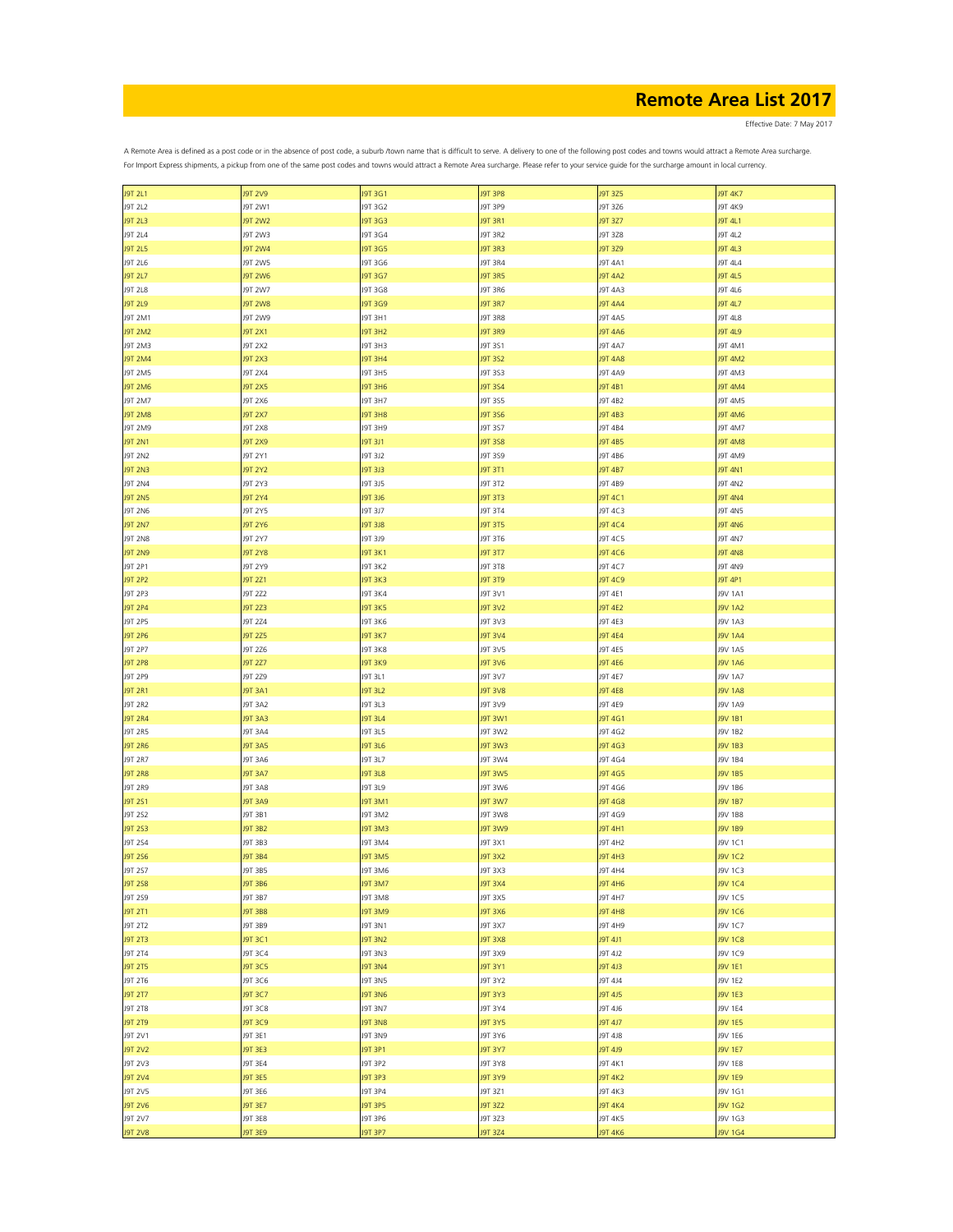Effective Date: 7 May 2017

| <b>J9V 1G5</b> | <b>J9V 1R2</b> | <b>J9V 1Z8</b> | J9X 1E1        | J9X 1P1        | J9X 1Z1        |
|----------------|----------------|----------------|----------------|----------------|----------------|
| J9V 1G6        | J9V 1R3        | J9V 1Z9        | J9X 1E2        | J9X 1P2        | J9X 1Z2        |
| J9V 1G7        | <b>J9V 1R4</b> | <b>J9V 2A1</b> | J9X 1E3        | <b>J9X 1P3</b> | <b>J9X 1Z3</b> |
|                |                |                |                |                |                |
| J9V 1G8        | J9V 1R5        | <b>J9V 2A2</b> | J9X 1E4        | <b>J9X 1P4</b> | J9X 1Z4        |
| J9V 1G9        | <b>J9V 1R6</b> | <b>J9V 2A3</b> | J9X 1E5        | <b>J9X 1P7</b> | <b>J9X 1Z5</b> |
| J9V 1H1        | J9V 1R7        | <b>J9V 2A4</b> | J9X 1E6        | <b>J9X 1P8</b> | J9X 1Z6        |
| <b>J9V 1H2</b> | <b>J9V 1R8</b> | <b>J9V 2A5</b> | J9X 1E7        | J9X 1P9        | J9X 1Z7        |
| J9V 1H3        | J9V 1R9        | <b>J9V 2A6</b> | J9X 1E8        | J9X 1R1        | J9X 1Z8        |
|                |                |                |                |                |                |
| J9V 1H4        | J9V 1S1        | <b>J9V 2A7</b> | J9X 1E9        | <b>J9X 1R2</b> | J9X 1Z9        |
| J9V 1H5        | J9V 1S2        | <b>J9V 2A8</b> | J9X 1G1        | J9X 1R3        | J9X 2A1        |
| J9V 1H6        | J9V 1S3        | <b>J9V 2A9</b> | J9X 1G2        | <b>J9X 1R4</b> | <b>J9X 2A2</b> |
| J9V 1H7        | J9V 1S4        | J9V 2B1        | J9X 1G3        | J9X 1R5        | J9X 2A3        |
|                |                |                |                |                |                |
| <b>J9V 1H8</b> | J9V 1S5        | <b>J9V 2B2</b> | J9X 1G5        | <b>J9X 1R6</b> | <b>J9X 2A4</b> |
| J9V 1H9        | J9V 1S6        | J9V 2B3        | J9X 1G6        | J9X 1R7        | <b>J9X 2A5</b> |
| <b>J9V 1J1</b> | J9V 1S7        | <b>J9V 2B4</b> | J9X 1G7        | <b>J9X 1R8</b> | <b>J9X 2A6</b> |
| J9V 1J2        | J9V 1S8        | J9V 2B5        | J9X 1G8        | J9X 1R9        | <b>J9X 2A7</b> |
| J9V 1J3        | <b>J9V 1S9</b> | <b>J9V 2B6</b> | J9X 1G9        | <b>J9X 1S1</b> | <b>J9X 2A8</b> |
|                |                |                |                |                |                |
| J9V 1J4        | J9V 1T1        | <b>J9V 2B7</b> | J9X 1H1        | J9X 152        | J9X 2A9        |
| <b>J9V 1J5</b> | <b>J9V 1T2</b> | <b>J9V 2B8</b> | <b>J9X 1H2</b> | <b>J9X 1S3</b> | <b>J9X 2B2</b> |
| J9V 1J6        | J9V 1T3        | J9V 2B9        | J9X 1H3        | J9X 154        | J9X 2B3        |
| <b>J9V 1J7</b> | <b>J9V 1T4</b> | <b>J9V 2C1</b> | <b>J9X 1H4</b> | <b>J9X 1S5</b> | <b>J9X 2B4</b> |
| <b>J9V 1J8</b> | J9V 1T5        | J9V 2C2        | <b>J9X 1H5</b> | J9X 1S6        | J9X 2B5        |
|                |                |                |                |                |                |
| J9V 1J9        | <b>J9V 1T6</b> | <b>J9V 2C3</b> | <b>J9X 1H6</b> | <b>J9X 1S7</b> | <b>J9X 2B6</b> |
| J9V 1K1        | J9V 1T7        | J9V 2C4        | J9X 1H7        | J9X 1S8        | J9X 2B7        |
| <b>J9V 1K2</b> | <b>J9V 1T8</b> | <b>J9V 2C5</b> | <b>J9X 1H8</b> | <b>J9X 1S9</b> | <b>J9X 2B8</b> |
| J9V 1K3        | J9V 1T9        | J9V 2C6        | J9X 1H9        | J9X 1T1        | J9X 2B9        |
|                |                |                |                |                |                |
| <b>J9V 1K4</b> | <b>J9V 1V1</b> | <b>J9V 2C7</b> | <b>J9X 1J2</b> | <b>J9X 1T2</b> | J9X 2C1        |
| J9V 1K5        | J9V 1V2        | J9V 2C8        | J9X 1J3        | J9X 1T3        | J9X 2C2        |
| <b>J9V 1K6</b> | <b>J9V 1V3</b> | <b>J9V 2C9</b> | <b>J9X 1J4</b> | <b>J9X 1T4</b> | J9X 2C3        |
| <b>J9V 1K7</b> | J9V 1V4        | J9V 2E1        | J9X 1J5        | J9X 1T5        | J9X 2C4        |
| <b>J9V 1K8</b> | <b>J9V 1V5</b> | <b>J9V 2E2</b> | J9X 1J6        | <b>J9X 1T6</b> | <b>J9X 2C5</b> |
|                |                |                |                |                |                |
| <b>J9V 1K9</b> | J9V 1V6        | J9V 2E3        | J9X 1J7        | J9X 1T7        | J9X 2C6        |
| J9V 1L1        | <b>J9V 1V7</b> | <b>J9V 2E4</b> | <b>J9X 1J8</b> | <b>J9X 1T8</b> | <b>J9X 2C7</b> |
| J9V 1L2        | <b>J9V 1V8</b> | <b>J9V 2E5</b> | J9X 1J9        | J9X 1T9        | J9X 2C8        |
| J9V 1L3        | <b>J9V 1V9</b> | <b>J9V 2E6</b> | <b>J9X 1K1</b> | <b>J9X 1V2</b> | J9X 2C9        |
|                |                |                |                |                |                |
| J9V 1L4        | <b>J9V 1W1</b> | J9V 2E7        | <b>J9X 1K2</b> | J9X 1V3        | J9X 2E1        |
| <b>J9V 1L5</b> | <b>J9V 1W2</b> | <b>J9V 2E8</b> | <b>J9X 1K3</b> | <b>J9X 1V4</b> | <b>J9X 2E2</b> |
| J9V 1L6        | <b>J9V 1W3</b> | J9V 2E9        | J9X 1K4        | J9X 1V5        | J9X 2E3        |
| <b>J9V 1L7</b> | <b>J9V 1W4</b> | <b>J9V 2G1</b> | <b>J9X 1K5</b> | <b>J9X 1V6</b> | <b>J9X 2E4</b> |
| <b>J9V 1L8</b> | J9V 1W5        |                | J9X 1K6        | J9X 1V7        | J9X 2E6        |
|                |                | J9V 2G2        |                |                |                |
| J9V 1L9        | <b>J9V 1W6</b> | <b>J9X 0A1</b> | J9X 1K7        | <b>J9X 1V8</b> | <b>J9X 2E7</b> |
| J9V 1M1        | J9V 1W7        | J9X 0A2        | <b>J9X 1K8</b> | J9X 1V9        | <b>J9X 2E8</b> |
| <b>J9V 1M2</b> | <b>J9V 1W8</b> | <b>J9X 1A1</b> | <b>J9X 1K9</b> | <b>J9X 1W1</b> | <b>J9X 2E9</b> |
| J9V 1M3        | J9V 1W9        | <b>J9X 1A2</b> | J9X 1L1        | J9X 1W2        | J9X 2G1        |
|                |                |                |                |                |                |
| <b>J9V 1M4</b> | <b>J9V 1X1</b> | <b>J9X 1A3</b> | J9X 1L2        | <b>J9X 1W3</b> | J9X 2G2        |
| J9V 1M5        | J9V 1X2        | <b>J9X 1A4</b> | J9X 1L3        | J9X 1W4        | J9X 2G4        |
| <b>J9V 1M6</b> | <b>J9V 1X3</b> | <b>J9X 1A5</b> | <b>J9X 1L4</b> | <b>J9X 1W5</b> | J9X 2G5        |
| J9V 1M7        | <b>J9V 1X4</b> | J9X 1A6        | J9X 1L5        | J9X 1W6        | J9X 2G6        |
| <b>J9V 1M8</b> | <b>J9V 1X5</b> | <b>J9X 1A7</b> | J9X 1L6        | J9X 1W7        | J9X 2G7        |
|                |                |                |                |                |                |
| J9V 1M9        | J9V 1X6        | <b>J9X 1A8</b> | J9X 1L7        | <b>J9X 1W8</b> | J9X 2G8        |
| <b>J9V 1N1</b> | J9V 1X7        | J9X 1A9        | J9X 1L8        | <b>J9X 1W9</b> | J9X 2G9        |
| J9V 1N2        | <b>J9V 1X8</b> | J9X 1B1        | J9X 1L9        | J9X 1X1        | J9X 2H1        |
| <b>J9V 1N3</b> | <b>J9V 1X9</b> | <b>J9X 1B2</b> | J9X 1M1        | <b>J9X 1X2</b> | <b>J9X 2H2</b> |
| J9V 1N4        | J9V 1Y1        | J9X 1B3        | J9X 1M2        | J9X 1X3        | J9X 2H3        |
|                |                |                |                |                |                |
| <b>J9V 1N5</b> | J9V 1Y2        | <b>J9X 1B4</b> | J9X 1M3        | <b>J9X 1X4</b> | <b>J9X 2H4</b> |
| <b>J9V 1N6</b> | J9V 1Y3        | J9X 1B5        | J9X 1M4        | J9X 1X5        | <b>J9X 2H5</b> |
| <b>J9V 1N7</b> | J9V 1Y4        | <b>J9X 1B6</b> | <b>J9X 1M5</b> | <b>J9X 1X6</b> | <b>J9X 2H6</b> |
| <b>J9V 1N8</b> | J9V 1Y5        | J9X 1B7        | J9X 1M6        | <b>J9X 1X7</b> | <b>J9X 2H8</b> |
| <b>J9V 1N9</b> | J9V 1Y6        | <b>J9X 1B8</b> | <b>J9X 1M7</b> | <b>J9X 1X8</b> | <b>J9X 2H9</b> |
|                |                |                |                |                |                |
| J9V 1P1        | J9V 1Y7        | J9X 1B9        | <b>J9X 1M8</b> | J9X 1X9        | J9X 2J1        |
| <b>J9V 1P2</b> | <b>J9V 1Y8</b> | J9X 1C1        | J9X 1M9        | <b>J9X 1Y1</b> | J9X 2J2        |
| J9V 1P3        | J9V 1Y9        | J9X 1C2        | <b>J9X 1N1</b> | J9X 1Y2        | J9X 2J3        |
| <b>J9V 1P4</b> | J9V 1Z1        | J9X 1C3        | <b>J9X 1N2</b> | <b>J9X 1Y3</b> | J9X 2J4        |
|                |                |                |                |                |                |
| J9V 1P5        | J9V 1Z2        | J9X 1C4        | <b>J9X 1N3</b> | J9X 1Y4        | J9X 2J5        |
| <b>J9V 1P6</b> | J9V 1Z3        | <b>J9X 1C5</b> | <b>J9X 1N4</b> | <b>J9X 1Y5</b> | J9X 2J6        |
| <b>J9V 1P7</b> | J9V 1Z4        | J9X 1C6        | <b>J9X 1N5</b> | J9X 1Y6        | J9X 2J7        |
| <b>J9V 1P8</b> | <b>J9V 1Z5</b> | J9X 1C7        | <b>J9X 1N6</b> | <b>J9X 1Y7</b> | <b>J9X 2J8</b> |
| J9V 1P9        | J9V 1Z6        | J9X 1C8        | <b>J9X 1N7</b> | J9X 1Y8        | J9X 2J9        |
|                |                |                |                |                |                |
| <b>J9V 1R1</b> | J9V 1Z7        | J9X 1C9        | <b>J9X 1N9</b> | <b>J9X 1Y9</b> | J9X 2K1        |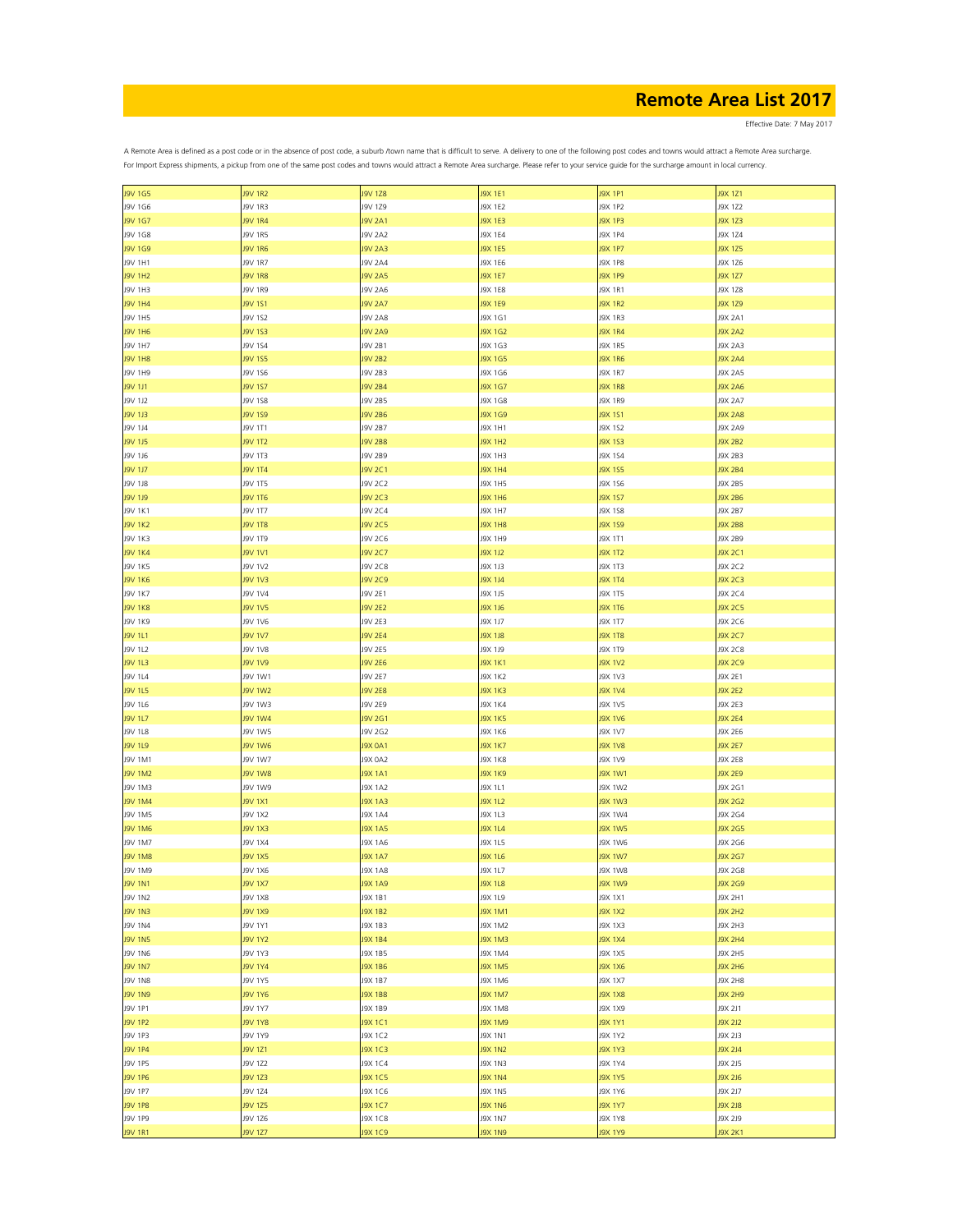Effective Date: 7 May 2017

| <b>J9X 2K2</b> | <b>J9X 2V7</b> | <b>J9X 3E4</b> | J9X 3P3        | J9X 3Z5        | <b>J9X 4K3</b> |
|----------------|----------------|----------------|----------------|----------------|----------------|
| J9X 2K3        | <b>J9X 2V8</b> | J9X 3E5        | J9X 3P4        | J9X 3Z6        | <b>J9X 4K4</b> |
| <b>J9X 2K4</b> | J9X 2V9        | <b>J9X 3E6</b> | J9X 3P5        | <b>J9X 3Z7</b> | <b>J9X 4K5</b> |
|                |                |                |                |                |                |
| J9X 2K5        | J9X 2W1        | J9X 3E7        | J9X 3P6        | J9X 3Z8        | J9X 4K6        |
| <b>J9X 2K6</b> | <b>J9X 2W2</b> | <b>J9X 3E8</b> | J9X 3P7        | J9X 3Z9        | <b>J9X 4K8</b> |
| J9X 2K7        | J9X 2W3        | J9X 3E9        | J9X 3P8        | <b>J9X 4A1</b> | J9X 4K9        |
|                |                |                |                |                |                |
| <b>J9X 2K8</b> | <b>J9X 2W4</b> | <b>J9X 3G1</b> | J9X 3P9        | <b>J9X 4A2</b> | J9X 4L1        |
| J9X 2K9        | J9X 2W5        | J9X 3G2        | J9X 3R1        | J9X 4A3        | J9X 4L2        |
| <b>J9X 2L1</b> | <b>J9X 2W6</b> | J9X 3G3        | <b>J9X 3R2</b> | <b>J9X 4A4</b> | J9X 4L3        |
|                |                |                |                |                |                |
| J9X 2L2        | J9X 2W7        | J9X 3G4        | <b>J9X 3R3</b> | <b>J9X 4A5</b> | <b>J9X 4L4</b> |
| J9X 2L3        | <b>J9X 2W8</b> | J9X 3G5        | <b>J9X 3R4</b> | <b>J9X 4A6</b> | J9X 4L5        |
| J9X 2L4        | J9X 2W9        | J9X 3G6        | J9X 3R5        | <b>J9X 4A7</b> | J9X 4L6        |
| J9X 2L5        | J9X 2X1        | J9X 3G7        | <b>J9X 3R6</b> | <b>J9X 4A8</b> | J9X 4L7        |
|                |                |                |                |                |                |
| J9X 2L6        | J9X 2X2        | J9X 3G8        | J9X 3R8        | J9X 4A9        | J9X 4L8        |
| J9X 2L7        | J9X 2X3        | J9X 3G9        | <b>J9X 3R9</b> | J9X 4B1        | J9X 4L9        |
| J9X 2L8        | J9X 2X4        | J9X 3H1        | J9X 3S1        | J9X 4B2        | J9X 4M1        |
|                |                |                |                |                |                |
| J9X 2L9        | <b>J9X 2X5</b> | <b>J9X 3H2</b> | J9X 3S2        | J9X 4B3        | J9X 4M2        |
| J9X 2M1        | J9X 2X6        | J9X 3H3        | J9X 353        | J9X 4B4        | J9X 4M3        |
| <b>J9X 2M2</b> | J9X 2X7        | <b>J9X 3H4</b> | J9X 354        | J9X 4B5        | <b>J9X 4M4</b> |
|                |                | J9X 3H5        |                | J9X 4B6        |                |
| J9X 2M3        | J9X 2X8        |                | J9X 355        |                | J9X 4M7        |
| <b>J9X 2M5</b> | <b>J9X 2X9</b> | <b>J9X 3H6</b> | J9X 356        | <b>J9X 4B7</b> | <b>J9X 4M8</b> |
| J9X 2M6        | J9X 2Y1        | J9X 3H7        | J9X 357        | <b>J9X 4B8</b> | J9X 4M9        |
| <b>J9X 2M7</b> | J9X 2Y2        | <b>J9X 3H8</b> | J9X 358        | <b>J9X 4B9</b> | <b>J9X 4N1</b> |
|                |                |                |                |                |                |
| <b>J9X 2M8</b> | J9X 2Y3        | J9X 3H9        | J9X 3T1        | J9X 4C1        | <b>J9X 4N2</b> |
| J9X 2M9        | <b>J9X 2Y4</b> | <b>J9X 3J1</b> | <b>J9X 3T2</b> | J9X 4C2        | <b>J9X 4N3</b> |
| J9X 2N1        | J9X 2Y5        | J9X 3J2        | J9X 3T3        | J9X 4C3        | <b>J9X 4N4</b> |
|                |                |                |                |                |                |
| <b>J9X 2N2</b> | <b>J9X 2Y6</b> | <b>J9X 3J3</b> | J9X 3T4        | <b>J9X 4C4</b> | <b>J9X 4N5</b> |
| J9X 2N3        | J9X 2Y7        | J9X 3J4        | J9X 3T5        | J9X 4C5        | <b>J9X 4N6</b> |
| <b>J9X 2N4</b> | <b>J9X 2Y8</b> | <b>J9X 3J5</b> | J9X 3T6        | J9X 4C6        | <b>J9X 4N7</b> |
|                | J9X 2Y9        |                |                |                |                |
| J9X 2N5        |                | J9X 3J6        | J9X 3T7        | J9X 4C7        | <b>J9X 4N8</b> |
| <b>J9X 2N6</b> | J9X 2Z1        | <b>J9X 3J7</b> | <b>J9X 3T8</b> | <b>J9X 4C8</b> | <b>J9X 4N9</b> |
| J9X 2N7        | J9X 2Z2        | J9X 3J8        | J9X 3T9        | J9X 4C9        | J9X 4P1        |
| <b>J9X 2N8</b> | J9X 2Z3        | <b>J9X 3J9</b> | J9X 3V1        | <b>J9X 4E1</b> | <b>J9X 4P2</b> |
|                |                |                |                |                |                |
| J9X 2N9        | J9X 2Z4        | <b>J9X 3K1</b> | J9X 3V3        | <b>J9X 4E2</b> | J9X 4P3        |
| <b>J9X 2P1</b> | J9X 2Z5        | <b>J9X 3K2</b> | J9X 3V4        | <b>J9X 4E3</b> | <b>J9X 4P5</b> |
| J9X 2P2        | J9X 2Z6        | J9X 3K3        | J9X 3V5        | J9X 4E4        | J9X 4P6        |
|                |                |                |                |                |                |
| J9X 2P3        | J9X 2Z7        | <b>J9X 3K4</b> | <b>J9X 3V6</b> | <b>J9X 4E5</b> | J9X 4P7        |
| J9X 2P4        | J9X 2Z8        | <b>J9X 3K5</b> | J9X 3V7        | J9X 4E6        | J9X 4P8        |
| <b>J9X 2P5</b> | <b>J9X 2Z9</b> | <b>J9X 3K6</b> | <b>J9X 3V8</b> | <b>J9X 4E7</b> | J9X 4P9        |
| J9X 2P7        | J9X 3A1        | J9X 3K7        | J9X 3V9        | J9X 4E8        | J9X 4R1        |
|                |                |                |                |                |                |
| <b>J9X 2R2</b> | <b>J9X 3A2</b> | <b>J9X 3K8</b> | <b>J9X 3W1</b> | <b>J9X 4E9</b> | <b>J9X 4R2</b> |
| J9X 2R3        | J9X 3A3        | J9X 3K9        | J9X 3W2        | J9X 4G1        | J9X 4R3        |
| <b>J9X 2R4</b> | <b>J9X 3A4</b> | <b>J9X 3L1</b> | <b>J9X 3W3</b> | <b>J9X 4G2</b> | <b>J9X 4R4</b> |
|                |                |                |                |                |                |
| J9X 2R5        | J9X 3A5        | J9X 3L2        | J9X 3W4        | J9X 4G3        | J9X 4R5        |
| <b>J9X 2R6</b> | <b>J9X 3A6</b> | <b>J9X 3L3</b> | J9X 3W5        | <b>J9X 4G4</b> | <b>J9X 4R6</b> |
| <b>J9X 2R7</b> | J9X 3A7        | <b>J9X 3L4</b> | J9X 3W6        | J9X 4G6        | <b>J9X 4R7</b> |
|                |                |                |                |                |                |
| <b>J9X 2R8</b> | <b>J9X 3A8</b> | J9X 3L5        | <b>J9X 3W8</b> | <b>J9X 4G7</b> | <b>J9X 4R8</b> |
| <b>J9X 2R9</b> | <b>J9X 3A9</b> | J9X 3L6        | J9X 3W9        | J9X 4G8        | <b>J9X 4R9</b> |
| <b>J9X 2S4</b> | J9X 3B1        | <b>J9X 3L7</b> | J9X 3X1        | J9X 4G9        | J9X 451        |
| J9X 2S5        | J9X 3B2        | J9X 3L8        | J9X 3X2        | J9X 4H1        | J9X 4S2        |
|                |                |                |                |                |                |
| <b>J9X 2S6</b> | J9X 3B3        | J9X 3L9        | <b>J9X 3X3</b> | <b>J9X 4H2</b> | <b>J9X 4S3</b> |
| J9X 257        | J9X 3B4        | J9X 3M1        | J9X 3X4        | J9X 4H3        | J9X 4S4        |
| <b>J9X 2S8</b> | J9X 3B5        | J9X 3M3        | <b>J9X 3X5</b> | <b>J9X 4H4</b> | <b>J9X 4S6</b> |
| J9X 2S9        | J9X 3B6        | <b>J9X 3M4</b> | J9X 3X6        | J9X 4H5        | J9X 4S7        |
|                |                |                |                |                |                |
| <b>J9X 2T1</b> | <b>J9X 3B7</b> | <b>J9X 3M5</b> | J9X 3X7        | <b>J9X 4H6</b> | <b>J9X 4S8</b> |
| <b>J9X 2T2</b> | J9X 3B8        | J9X 3M6        | J9X 3X8        | J9X 4H7        | J9X 4T2        |
| <b>J9X 2T3</b> | J9X 3B9        | <b>J9X 3M7</b> | <b>PXE XPL</b> | <b>J9X 4H8</b> | <b>J9X 4T3</b> |
|                |                |                |                |                |                |
| <b>J9X 2T4</b> | J9X 3C1        | J9X 3M8        | J9X 3Y1        | J9X 4H9        | <b>J9X 4T4</b> |
| <b>J9X 2T5</b> | J9X 3C2        | J9X 3M9        | J9X 3Y3        | J9X 4J1        | <b>J9X 4T5</b> |
| J9X 2T6        | J9X 3C3        | <b>J9X 3N1</b> | J9X 3Y4        | J9X 4J2        | J9X 4T6        |
| <b>J9X 2T7</b> | J9X 3C4        | <b>J9X 3N2</b> | <b>J9X 3Y5</b> | <b>J9X 4J3</b> | <b>J9X 4T8</b> |
|                |                |                |                |                |                |
| J9X 2T8        | J9X 3C5        | <b>J9X 3N3</b> | J9X 3Y6        | J9X 4J4        | J9X 4T9        |
| <b>J9X 2T9</b> | J9X 3C6        | <b>J9X 3N4</b> | J9X 3Y7        | J9X 4J5        | J9X 4V1        |
| J9X 2V1        | J9X 3C7        | <b>J9X 3N5</b> | J9X 3Y8        | J9X 4J6        | J9X 4V2        |
|                | <b>J9X3C8</b>  |                |                |                | J9X 4V3        |
| <b>J9X 2V2</b> |                | J9X 3N6        | J9X 3Y9        | J9X 4J7        |                |
| J9X 2V3        | J9X 3C9        | <b>J9X 3N7</b> | J9X 3Z1        | J9X 4J8        | J9X 4V4        |
| <b>J9X 2V4</b> | J9X 3E1        | J9X 3N8        | J9X 3Z2        | J9X 4J9        | <b>J9X 4V5</b> |
| J9X 2V5        | J9X 3E2        | J9X 3N9        | J9X 3Z3        | J9X 4K1        | J9X 4V7        |
|                |                |                |                |                |                |
| <b>J9X 2V6</b> | J9X 3E3        | J9X 3P1        | J9X 3Z4        | <b>J9X 4K2</b> | <b>J9X 4V8</b> |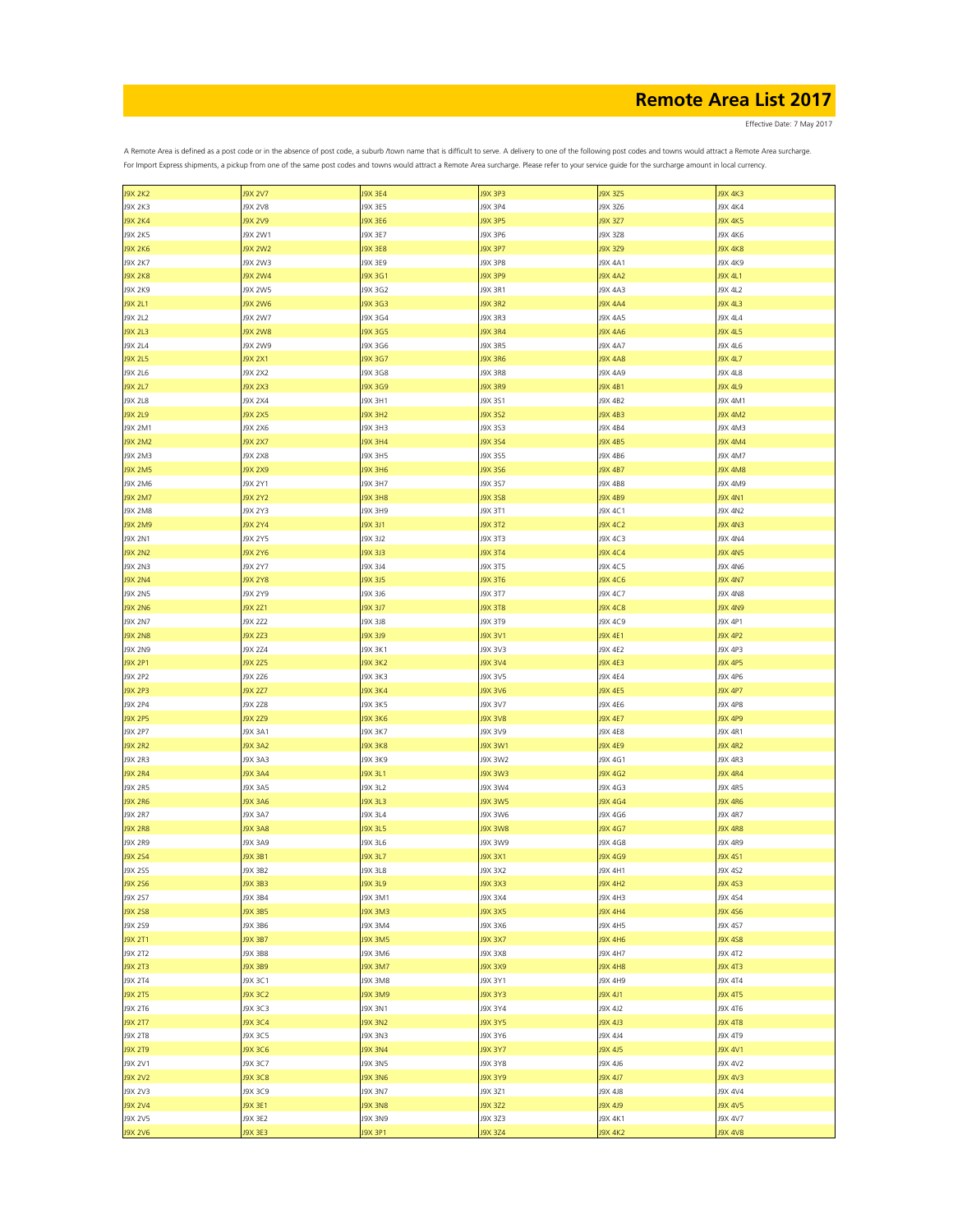Effective Date: 7 May 2017

| <b>J9X 4V9</b> | <b>J9X 5H2</b> | <b>J9X 5S6</b> | J9X 6B7        | J9X 6M8        | J9X 6Y5        |
|----------------|----------------|----------------|----------------|----------------|----------------|
| J9X 4W1        | J9X 5H3        | J9X 557        | J9X 6B8        | J9X 6M9        | J9X 6Y7        |
| <b>J9X 4W2</b> | J9X 5H4        | <b>J9X 5S8</b> | J9X 6B9        | <b>J9X 6N1</b> | <b>J9X 6Y8</b> |
| J9X 4W3        | J9X 5H5        | J9X 559        | J9X 6C1        | J9X 6N2        | J9X 6Y9        |
|                |                |                |                |                |                |
| <b>J9X 4W4</b> | <b>J9X 5H6</b> | <b>J9X 5T1</b> | J9X 6C2        | <b>J9X 6N3</b> | J9X 6Z1        |
| J9X 4W7        | J9X 5H7        | J9X 5T2        | J9X 6C3        | J9X 6N4        | J9X 6Z2        |
| <b>J9X 4W8</b> | <b>J9X 5H8</b> | <b>J9X 5T3</b> | J9X 6C4        | <b>J9X 6N5</b> | J9X 6Z3        |
|                |                |                |                |                |                |
| J9X 4X2        | J9X 5H9        | J9X 5T4        | J9X 6C5        | <b>J9X 6N6</b> | J9X 6Z4        |
| <b>J9X 4X3</b> | J9X 5J1        | <b>J9X 5T5</b> | J9X 6C6        | <b>J9X 6N7</b> | J9X 6Z5        |
| J9X 4X4        | J9X 5J2        | J9X 5T6        | J9X 6C7        | <b>J9X 6N8</b> | J9X 6Z6        |
| J9X 4X5        | J9X 5J3        | J9X 5T7        | J9X 6C8        | <b>J9X 6N9</b> | J9X 6Z7        |
|                |                |                |                |                |                |
| J9X 4X6        | J9X 5J4        | J9X 5T8        | J9X 6C9        | J9X 6P1        | J9X 6Z8        |
| <b>J9X 4X7</b> | J9X 5J5        | <b>J9X 5T9</b> | J9X 6E1        | J9X 6P2        | J9X 6Z9        |
| J9X 4X8        | J9X 5J6        | J9X 5V1        | J9X 6E2        | J9X 6P3        | J9X 7A1        |
|                |                |                |                |                |                |
| J9X 4X9        | J9X 5J7        | <b>J9X 5V2</b> | J9X 6E3        | J9X 6P4        | <b>J9X 7A2</b> |
| J9X 4Y1        | J9X 5J8        | J9X 5V3        | J9X 6E4        | J9X 6P5        | J9X 7A3        |
| J9X 4Y3        | J9X 5J9        | <b>J9X 5V4</b> | J9X 6E5        | J9X 6P6        | <b>J9X 7A4</b> |
| J9X 4Y4        |                | J9X 5V5        |                | J9X 6P7        |                |
|                | J9X 5K1        |                | J9X 6E6        |                | <b>J9X 7A5</b> |
| <b>J9X 4Y5</b> | <b>J9X 5K2</b> | <b>J9X 5V6</b> | J9X 6E7        | <b>J9X 6P8</b> | <b>J9X 7A6</b> |
| J9X 4Y7        | J9X 5K3        | J9X 5V7        | J9X 6E8        | J9X 6P9        | <b>J9X 7A7</b> |
| <b>J9X 4Y8</b> | J9X 5K4        | <b>J9X 5V8</b> | J9X 6E9        | <b>J9X 6R1</b> | <b>J9X 7A8</b> |
|                |                |                |                |                |                |
| J9X 4Y9        | J9X 5K5        | J9X 5V9        | J9X 6G1        | <b>J9X 6R2</b> | <b>J9X 7A9</b> |
| J9X 4Z1        | J9X 5K6        | <b>J9X 5W1</b> | J9X 6G2        | <b>J9X 6R3</b> | J9X 7B1        |
| J9X 4Z2        | J9X 5K7        | J9X 5W2        | J9X 6G3        | <b>J9X 6R4</b> | J9X 7B2        |
|                |                |                |                |                |                |
| J9X 4Z3        | <b>J9X 5K8</b> | <b>J9X 5W3</b> | J9X 6G4        | <b>J9X 6R5</b> | <b>J9X 7B3</b> |
| J9X 4Z5        | J9X 5K9        | J9X 5W4        | J9X 6G5        | <b>J9X 6R6</b> | J9X 7B4        |
| J9X 4Z7        | <b>J9X 5L1</b> | <b>J9X 5W5</b> | J9X 6G6        | <b>J9X 6R7</b> | J9X 7B5        |
| J9X 4Z8        | J9X 5L2        | J9X 5W6        | J9X 6G7        | <b>J9X 6R8</b> | J9X 7B6        |
|                |                |                |                |                |                |
| <b>J9X 5A1</b> | <b>J9X 5L3</b> | <b>J9X 5W7</b> | J9X 6G8        | J9X 6S1        | J9X 7B7        |
| J9X 5A2        | <b>J9X 5L8</b> | <b>J9X 5W8</b> | J9X 6G9        | J9X 6S2        | <b>J9X 7B8</b> |
| <b>J9X 5A3</b> | <b>J9X 5L9</b> | <b>J9X 5W9</b> | J9X 6H1        | J9X 6S3        | <b>J9X 7B9</b> |
|                |                |                |                |                |                |
| J9X 5A4        | J9X 5M1        | J9X 5X1        | J9X 6H2        | J9X 6S4        | J9X 7C1        |
| <b>J9X 5A5</b> | <b>J9X 5M2</b> | <b>J9X 5X2</b> | J9X 6H3        | <b>J9X 6S5</b> | J9X 7C2        |
| J9X 5A6        | J9X 5M3        | J9X 5X3        | J9X 6H4        | J9X 6S8        | J9X 7C3        |
| <b>J9X 5A7</b> | <b>J9X 5M4</b> | <b>J9X 5X4</b> | J9X 6H5        | <b>J9X 6S9</b> | J9X 7C4        |
|                |                |                |                |                |                |
| <b>J9X 5A8</b> | J9X 5M5        | J9X 5X5        | J9X 6H7        | J9X 6T2        | J9X 7C5        |
| J9X 5A9        | <b>J9X 5M7</b> | <b>J9X 5X6</b> | <b>J9X 6H8</b> | J9X 6T3        | J9X 7C6        |
| J9X 5B1        | <b>J9X 5M8</b> | J9X 5X7        | J9X 6H9        | J9X 6T4        | J9X 7C7        |
|                |                |                |                |                |                |
| J9X 5B3        | <b>J9X 5M9</b> | <b>J9X 5X8</b> | J9X 6J1        | J9X 6T5        | J9X 7C8        |
| J9X 5B4        | J9X 5N1        | J9X 5X9        | J9X 6J2        | J9X 6T6        | J9X 7C9        |
| <b>J9X 5B5</b> | <b>J9X 5N2</b> | J9X 5Y1        | J9X 6J3        | J9X 6T7        | J9X 7E1        |
|                |                |                |                |                |                |
| J9X 5B6        | J9X 5N3        | J9X 5Y2        | J9X 6J4        | J9X 6T8        | J9X 7E2        |
| <b>J9X 5B7</b> | <b>J9X 5N4</b> | <b>J9X 5Y3</b> | J9X 6J5        | <b>J9X 6T9</b> | J9X 7E3        |
| J9X 5B9        | J9X 5N6        | J9X 5Y4        | J9X 6J6        | J9X 6V4        | J9X 7E4        |
| J9X 5C1        | <b>J9X 5N7</b> | <b>J9X 5Y5</b> | J9X 6J7        | <b>J9X 6V5</b> | <b>J9X 7E5</b> |
|                |                |                |                |                |                |
| J9X 5C2        | <b>J9X 5N8</b> | J9X 5Y6        | J9X 6J8        | J9X 6V6        | J9X 7E6        |
| J9X 5C3        | <b>J9X 5N9</b> | <b>J9X 5Y7</b> | <b>PIS XPL</b> | J9X 6V7        | <b>J9X 7E7</b> |
| J9X 5C4        | J9X 5P1        | J9X 5Y9        | J9X 6K3        | J9X 6V9        | <b>J9X 7E8</b> |
| <b>J9X 5C5</b> | J9X 5P2        | J9X 5Z2        | J9X 6K4        | J9X 6W1        | J9X 7E9        |
|                |                |                |                |                |                |
| J9X 5C6        | J9X 5P3        | J9X 5Z3        | J9X 6K5        | J9X 6W2        | J9X 7G1        |
| <b>J9X 5C7</b> | J9X 5P4        | <b>J9X 5Z4</b> | <b>J9X 6K6</b> | <b>J9X 6W3</b> | J9X 7G2        |
| J9X 5C8        | J9X 5P5        | J9X 5Z5        | J9X 6K7        | J9X 6W4        | J9X 7G3        |
|                |                |                |                |                |                |
| <b>J9X 5C9</b> | J9X 5P6        | J9X 5Z6        | <b>J9X 6K8</b> | <b>J9X 6W5</b> | <b>J9X 7G4</b> |
| J9X 5E1        | J9X 5P7        | J9X 5Z7        | J9X 6K9        | J9X 6W6        | J9X 7G5        |
| <b>J9X 5E4</b> | <b>J9X 5P8</b> | <b>J9X 5Z8</b> | J9X 6L1        | <b>J9X 6W7</b> | J9X 7G6        |
| J9X 5E5        | J9X 5P9        | J9X 6A1        | J9X 6L2        | <b>J9X 6W8</b> | J9X 7G7        |
|                |                |                |                |                |                |
| <b>J9X 5E7</b> | J9X 5R1        | <b>J9X 6A2</b> | J9X 6L3        | <b>J9X 6W9</b> | <b>J9X7G8</b>  |
| J9X 5E8        | <b>J9X 5R2</b> | J9X 6A3        | J9X 6L4        | J9X 6X1        | J9X 7G9        |
| <b>J9X 5E9</b> | <b>J9X 5R3</b> | <b>J9X 6A4</b> | J9X 6L5        | <b>J9X 6X2</b> | <b>J9X 7H1</b> |
|                |                |                |                |                |                |
| J9X 5G1        | <b>J9X 5R4</b> | J9X 6A5        | J9X 6L6        | J9X 6X3        | <b>J9X 7H2</b> |
| J9X 5G2        | <b>J9X 5R5</b> | <b>J9X 6A6</b> | J9X 6L7        | <b>J9X 6X5</b> | <b>J9X 7H3</b> |
| J9X 5G3        | <b>J9X 5R7</b> | J9X 6A7        | J9X 6L8        | J9X 6X6        | <b>J9X 7H4</b> |
| J9X 5G4        | <b>J9X 5R8</b> | <b>J9X 6A8</b> | J9X 6L9        | J9X 6X7        | <b>J9Y 1A1</b> |
|                |                |                |                |                |                |
| J9X 5G5        | J9X 5R9        | J9X 6A9        | J9X 6M1        | J9X 6X8        | J9Y 1A2        |
| J9X 5G6        | J9X 5S1        | J9X 6B1        | J9X 6M2        | J9X 6X9        | J9Y 1A3        |
| J9X 5G7        | J9X 552        | J9X 6B2        | J9X 6M3        | J9X 6Y1        | <b>J9Y 1A4</b> |
|                |                |                |                |                |                |
| <b>J9X 5G8</b> | J9X 553        | J9X 6B4        | J9X 6M5        | J9X 6Y2        | J9Y 1A5        |
| J9X 5G9        | J9X 5S4        | J9X 6B5        | J9X 6M6        | J9X 6Y3        | J9Y 1A6        |
| <b>J9X 5H1</b> | J9X 5S5        | J9X 6B6        | J9X 6M7        | J9X 6Y4        | J9Y 1A7        |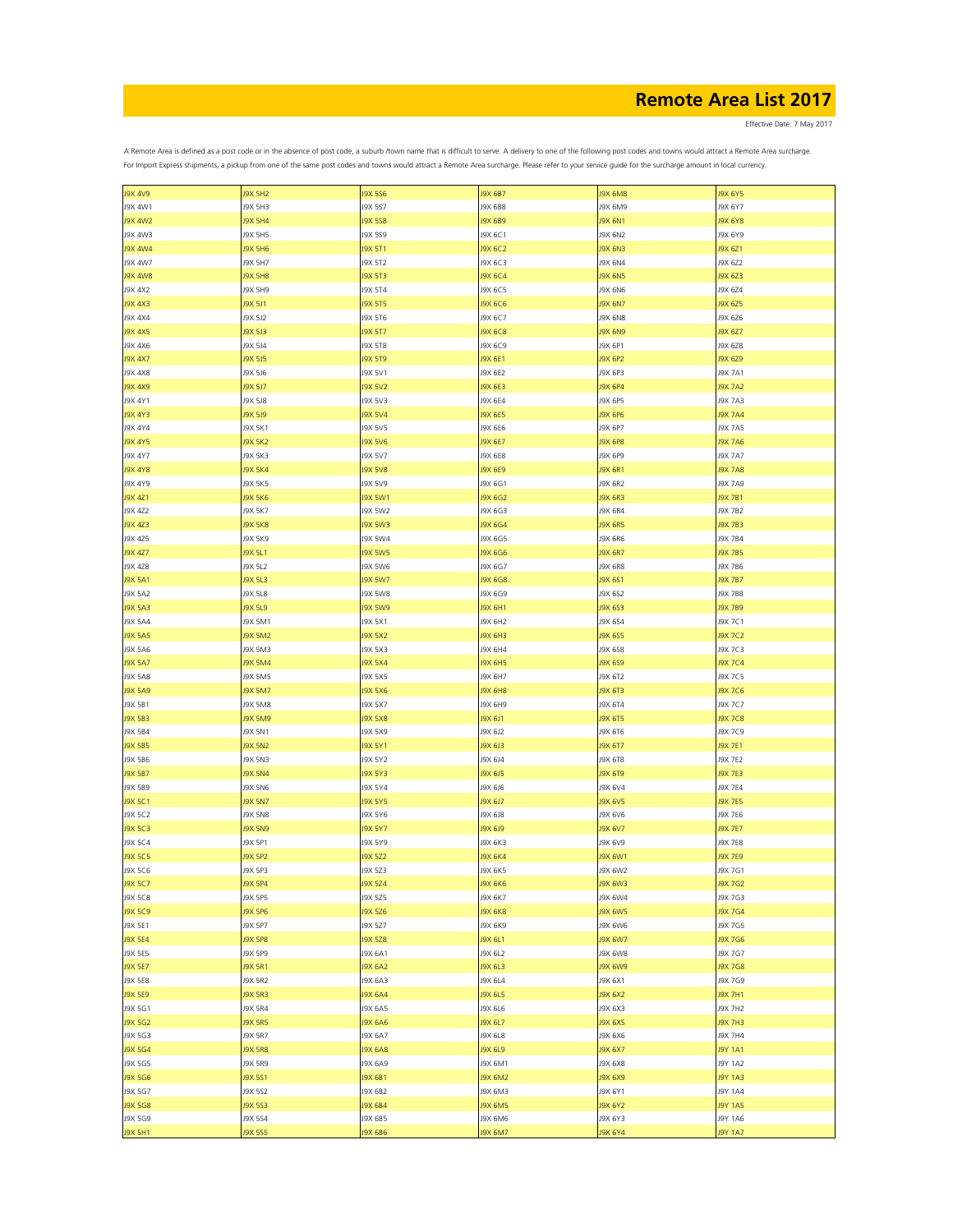Effective Date: 7 May 2017

| <b>J9Y 1A8</b> | J9Y 1L5        | J9Z 1B7        | <b>J9Z 1M4</b> | <b>J9Z 1X5</b> | <b>J9Z 2H8</b> |
|----------------|----------------|----------------|----------------|----------------|----------------|
| J9Y 1A9        | J9Y 1L6        | J9Z 1B8        | J9Z 1M5        | J9Z 1X6        | J9Z 2J1        |
|                |                |                |                |                |                |
| J9Y 1B1        | J9Y 1L7        | J9Z 1B9        | J9Z 1M6        | J9Z 1X7        | J9Z 2J2        |
| J9Y 1B2        | J9Y 1L8        | J9Z 1C1        | J9Z 1M7        | J9Z 1X8        | J9Z 2J3        |
|                |                |                |                |                |                |
| J9Y 1B3        | J9Y 1L9        | J9Z 1C2        | <b>J9Z 1M8</b> | J9Z 1X9        | J9Z 2J4        |
| J9Y 1B4        | J9Y 1M1        | J9Z 1C3        | J9Z 1M9        | J9Z 1Y1        | J9Z 2J5        |
| J9Y 1B5        | J9Y 1M2        | J9Z 1C4        | J9Z 1N1        | J9Z 1Y2        | J9Z 2J6        |
|                |                |                |                |                |                |
| J9Y 1B6        | J9Y 1M3        | J9Z 1C5        | J9Z 1N2        | J9Z 1Y3        | J9Z 2J7        |
| J9Y 1B7        | J9Y 1M4        | J9Z 1C6        | J9Z 1N3        | J9Z 1Y4        | J9Z 2J8        |
| J9Y 1B8        | J9Y 1M5        | J9Z 1C7        | J9Z 1N4        | J9Z 1Y5        | J9Z 2J9        |
|                |                |                |                |                |                |
| J9Y 1B9        | J9Y 1M6        | J9Z 1C8        | J9Z 1N5        | J9Z 1Y6        | J9Z 2K1        |
| J9Y 1C1        | J9Y 1M7        | J9Z 1C9        | J9Z 1N6        | J9Z 1Y7        | J9Z 2K2        |
| J9Y 1C2        | <b>J9Y 1M8</b> | J9Z 1E1        | <b>J9Z 1N7</b> | J9Z 1Y8        | <b>J9Z 2K3</b> |
|                |                |                |                |                |                |
| J9Y 1C3        | J9Y 1M9        | J9Z 1E2        | J9Z 1N8        | J9Z 1Z1        | J9Z 2K6        |
| J9Y 1C4        | J9Y 1N1        | J9Z 1E3        | J9Z 1N9        | J9Z 1Z2        | <b>J9Z 2K7</b> |
|                | <b>J9Y 1N2</b> |                |                |                |                |
| J9Y 1C5        |                | J9Z 1E4        | J9Z 1P1        | J9Z 1Z4        | J9Z 2K8        |
| J9Y 1C6        | J9Y 1N3        | J9Z 1E5        | J9Z 1P2        | J9Z 1Z5        | <b>J9Z 2K9</b> |
| J9Y 1C7        | J9Y 1N4        | J9Z 1E6        | J9Z 1P3        | J9Z 1Z6        | J9Z 2L1        |
|                |                |                |                |                |                |
| <b>J9Y 1C8</b> | <b>J9Y 1N5</b> | J9Z 1E7        | J9Z 1P5        | J9Z 1Z7        | J9Z 2L2        |
| J9Y 1C9        | J9Y 1N6        | J9Z 1E8        | J9Z 1P6        | J9Z 1Z8        | J9Z 2L3        |
| J9Y 1E1        | <b>J9Y 1N7</b> | J9Z 1E9        | J9Z 1P7        | J9Z 1Z9        | J9Z 2L4        |
|                |                |                |                |                |                |
| J9Y 1E2        | <b>J9Y 1N8</b> | J9Z 1G1        | J9Z 1P8        | J9Z 2A1        | J9Z 2L5        |
| <b>J9Y 1E3</b> | <b>J9Y 1N9</b> | J9Z 1G2        | J9Z 1P9        | <b>J9Z 2A2</b> | <b>J9Z 2L6</b> |
| J9Y 1E4        | J9Y 1P1        | J9Z 1G3        | J9Z 1R1        | J9Z 2A3        | J9Z 2L7        |
|                |                |                |                |                |                |
| J9Y 1E5        | J9Y 1P2        | J9Z 1G4        | J9Z 1R2        | <b>J9Z 2A4</b> | <b>J9Z 2L8</b> |
| J9Y 1E6        | J9Y 1P3        | J9Z 1G5        | J9Z 1R3        | J9Z 2A5        | J9Z 2L9        |
|                |                |                |                |                |                |
| J9Y 1E7        | <b>J9Y 1P4</b> | J9Z 1G6        | <b>J9Z 1R4</b> | <b>J9Z 2A6</b> | <b>J9Z 2M1</b> |
| J9Y 1E8        | J9Y 1P5        | J9Z 1G7        | J9Z 1R5        | J9Z 2A7        | J9Z 2M2        |
| J9Y 1E9        | J9Y 1P6        | J9Z 1G8        | <b>J9Z 1R6</b> | <b>J9Z 2A8</b> | <b>J9Z 2M3</b> |
|                |                |                |                |                |                |
| J9Y 1G1        | J9Y 1P7        | J9Z 1G9        | J9Z 1R7        | J9Z 2A9        | J9Z 2M4        |
| J9Y 1G2        | <b>J9Y 1P8</b> | J9Z 1H1        | <b>J9Z 1R8</b> | J9Z 2B1        | <b>J9Z 2M5</b> |
|                |                |                |                |                | J9Z 2M6        |
| J9Y 1G3        | J9Y 1P9        | J9Z 1H2        | J9Z 1R9        | J9Z 2B2        |                |
| J9Y 1G4        | J9Y 1R1        | J9Z 1H3        | J9Z 1S1        | J9Z 2B3        | <b>J9Z 2M7</b> |
| J9Y 1G5        | J9Y 1R2        | J9Z 1H4        | J9Z 1S2        | J9Z 2B4        | J9Z 2M8        |
|                |                |                |                |                |                |
| J9Y 1G6        | <b>J9Y 1R3</b> | J9Z 1H5        | J9Z 1S3        | J9Z 2B7        | <b>J9Z 2M9</b> |
| J9Y 1G7        | J9Y 1R4        | J9Z 1H6        | J9Z 1S4        | J9Z 2B8        | J9Z 2N1        |
| J9Y 1G8        | J9Y 1R5        | J9Z 1H7        | J9Z 1S5        | J9Z 2B9        | <b>J9Z 2N2</b> |
|                |                |                |                |                |                |
| J9Y 1G9        | J9Y 1R6        | J9Z 1H8        | J9Z 1S6        | J9Z 2C1        | J9Z 2N3        |
| J9Y 1H1        | <b>J9Y 1R7</b> | <b>J9Z 1H9</b> | J9Z 1S7        | J9Z 2C2        | <b>J9Z 2N4</b> |
| J9Y 1H2        | J9Y 1R8        | J9Z 1J1        | J9Z 1T2        | J9Z 2C3        | J9Z 2N5        |
|                |                |                |                |                |                |
| J9Y 1H3        | <b>J9Y 1R9</b> | J9Z 1J2        | J9Z 1T3        | J9Z 2C4        | <b>J9Z 2N6</b> |
| J9Y 1H4        | J9Y 1S1        | J9Z 1J3        | J9Z 1T4        | J9Z 2C5        | J9Z 2N7        |
|                |                |                |                |                |                |
| <b>J9Y 1H5</b> | <b>J9Y 1S2</b> | J9Z 1J4        | J9Z 1T5        | J9Z 2C6        | <b>J9Z 2N8</b> |
| J9Y 1H6        | J9Y 1S3        | J9Z 1J5        | J9Z 1T6        | J9Z 2C7        | J9Z 2N9        |
| <b>J9Y 1H7</b> | J9Y 1S4        | J9Z 1J6        | J9Z 1T7        | J9Z 2C8        | J9Z 2P1        |
|                |                |                |                |                |                |
| <b>J9Y 1H8</b> | J9Y 1S5        | J9Z 1J7        | J9Z 1T8        | J9Z 2C9        | J9Z 2P2        |
| <b>J9Y 1H9</b> | <b>J9Y 1S6</b> | J9Z 1J8        | J9Z 1T9        | J9Z 2E1        | J9Z 2P3        |
| J9Y 1J1        | J9Y 1S7        | J9Z 1J9        | J9Z 1V1        | J9Z 2E2        | J9Z 2P4        |
|                |                |                |                |                |                |
| J9Y 1J2        | <b>J9Y 1S8</b> | J9Z 1K1        | <b>J9Z 1V2</b> | J9Z 2E3        | J9Z 2P5        |
| J9Y 1J3        | J9Y 1S9        | J9Z 1K2        | J9Z 1V3        | J9Z 2E4        | J9Z 2P6        |
| J9Y 1J4        | J9Y 1T1        | <b>J9Z 1K3</b> | J9Z 1V4        | <b>J9Z 2E5</b> | <b>J9Z 2P7</b> |
|                |                |                |                |                |                |
| J9Y 1J5        | J9Y 1T2        | J9Z 1K4        | J9Z 1V5        | J9Z 2E6        | J9Z 2P8        |
| <b>J9Y 1J6</b> | <b>J9Z 0A1</b> | <b>J9Z 1K5</b> | J9Z 1V6        | <b>J9Z 2E7</b> | J9Z 2P9        |
| J9Y 1J7        | J9Z 0A2        | J9Z 1K6        | J9Z 1V7        | J9Z 2E8        | J9Z 2R1        |
|                |                |                |                |                |                |
| <b>J9Y 1J8</b> | J9Z 1A1        | <b>J9Z 1K7</b> | J9Z 1V8        | <b>J9Z 2E9</b> | <b>J9Z 2R2</b> |
| J9Y 1J9        | J9Z 1A2        | J9Z 1K8        | J9Z 1V9        | J9Z 2G1        | J9Z 2R3        |
| <b>J9Y 1K1</b> | J9Z 1A3        | <b>J9Z 1K9</b> | J9Z 1W1        | J9Z 2G3        | <b>J9Z 2R4</b> |
|                |                |                |                |                |                |
| J9Y 1K2        | J9Z 1A4        | J9Z 1L1        | J9Z 1W2        | J9Z 2G4        | J9Z 2R5        |
| <b>J9Y 1K3</b> | J9Z 1A5        | <b>J9Z 1L2</b> | J9Z 1W3        | J9Z 2G5        | <b>J9Z 2R6</b> |
| <b>J9Y 1K4</b> | J9Z 1A6        | J9Z 1L3        | J9Z 1W4        | J9Z 2G6        | J9Z 2R7        |
|                |                |                |                |                |                |
| <b>J9Y 1K5</b> | J9Z 1A7        | <b>J9Z 1L4</b> | J9Z 1W5        | J9Z 2G7        | <b>J9Z 2R8</b> |
| J9Y 1K6        | J9Z 1A8        | J9Z 1L5        | J9Z 1W6        | J9Z 2G8        | J9Z 2R9        |
|                |                |                |                |                |                |
| <b>J9Y 1K7</b> | J9Z 1A9        | J9Z 1L6        | J9Z 1W7        | J9Z 2G9        | J9Z 2S1        |
| <b>J9Y 1K8</b> | J9Z 1B1        | J9Z 1L7        | J9Z 1W8        | J9Z 2H1        | J9Z 2S2        |
| <b>J9Y 1K9</b> | J9Z 1B2        | J9Z 1L8        | J9Z 1W9        | J9Z 2H2        | J9Z 2S3        |
|                |                |                |                |                |                |
| J9Y 1L1        | J9Z 1B3        | J9Z 1L9        | J9Z 1X1        | J9Z 2H4        | J9Z 2S4        |
| <b>J9Y 1L2</b> | J9Z 1B4        | J9Z 1M1        | <b>J9Z 1X2</b> | <b>J9Z 2H5</b> | J9Z 2S5        |
| J9Y 1L3        | J9Z 1B5        | J9Z 1M2        | J9Z 1X3        | J9Z 2H6        | J9Z 2S6        |
|                |                |                |                |                |                |
| <b>J9Y 1L4</b> | J9Z 1B6        | J9Z 1M3        | J9Z 1X4        | J9Z 2H7        | J9Z 257        |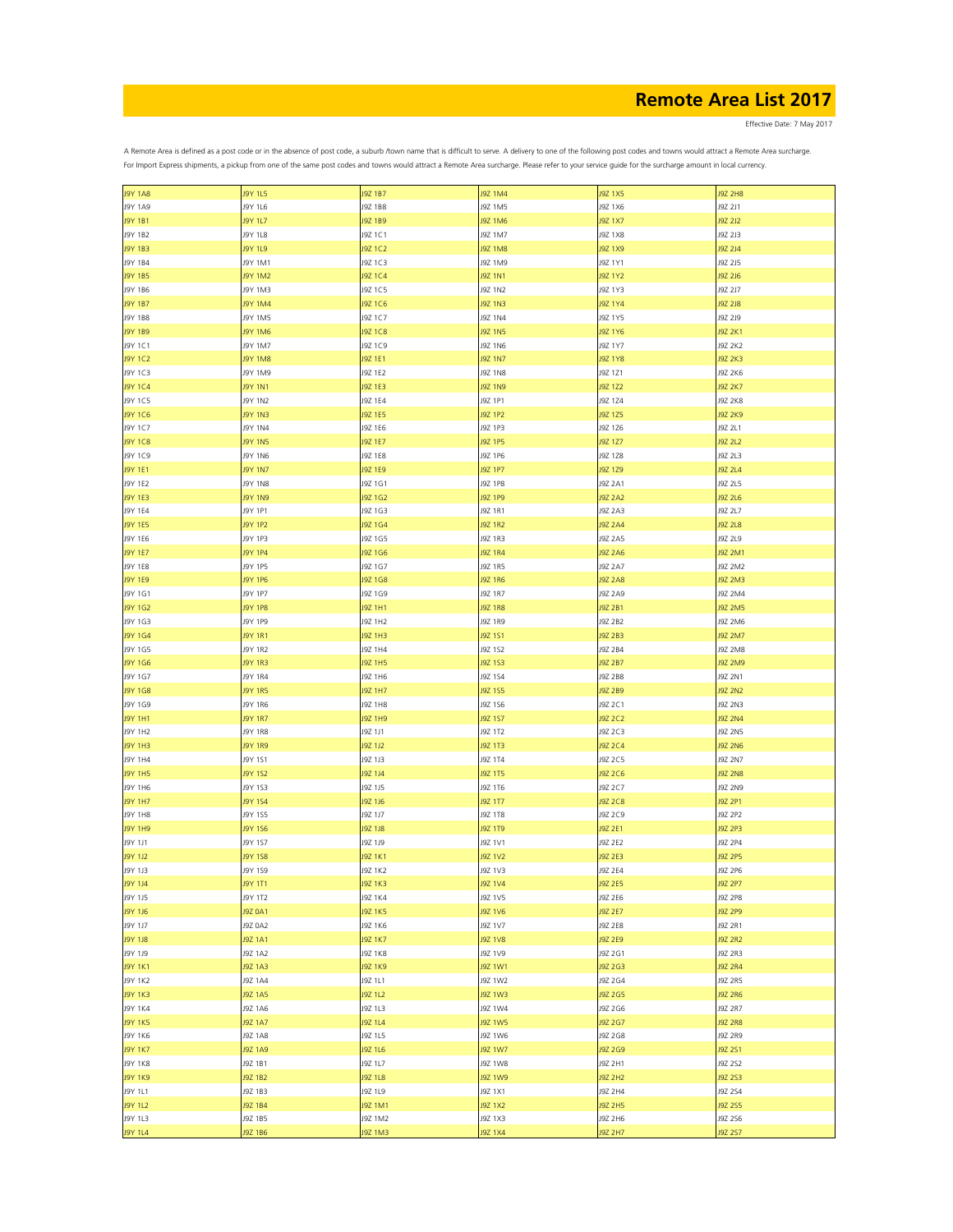Effective Date: 7 May 2017

| <b>J9Z 2S8</b> | J9Z 3B7        | <b>J9Z 3M6</b>     | POJ 1KO        | <b>POP 2JO</b>     | <b>P8T 1B4</b> |
|----------------|----------------|--------------------|----------------|--------------------|----------------|
| J9Z 2S9        | J9Z 3B8        | J9Z 3M7            | POJ 1LO        | <b>POR 1GO</b>     | P8T 1B5        |
| J9Z 2T1        | J9Z 3B9        | <b>J9Z 3M8</b>     | <b>POJ 1MO</b> | <b>POR 1JO</b>     | P8T 1B6        |
| J9Z 2T2        | J9Z 3C1        | J9Z 3N1            | POJ 1NO        | <b>POS 1A0</b>     | P8T 1B7        |
|                |                |                    |                |                    |                |
| J9Z 2T3        | J9Z 3C2        | <b>J9Z 3N4</b>     | <b>POJ 1SO</b> | <b>POS 1CO</b>     | <b>P8T 1B8</b> |
| J9Z 2T4        | J9Z 3C3        | J9Z 3N6            | POK 1BO        | <b>POS 1EO</b>     | P8T 1B9        |
| J9Z 2T5        | J9Z 3C4        | <b>J9Z 3N7</b>     | <b>POK 1CO</b> | <b>POS 1GO</b>     | <b>P8T 1C1</b> |
| J9Z 2T6        | J9Z 3C5        | <b>J9Z 3N8</b>     | POK 1EO        | POS 1HO            | P8T 1C2        |
| J9Z 2T7        | J9Z 3C6        | <b>J9Z 3N9</b>     | POK 1HO        |                    | <b>P8T 1C3</b> |
|                |                |                    |                | <b>POS 1JO</b>     |                |
| J9Z 2T8        | J9Z 3C7        | J9Z 3P1            | <b>POK 1JO</b> | <b>POT 1A0</b>     | P8T 1C4        |
| J9Z 2T9        | J9Z 3C8        | J9Z 3P2            | <b>POK 1LO</b> | <b>POT 1BO</b>     | <b>P8T 1C5</b> |
| J9Z 2V1        | J9Z 3C9        | J9Z 3P3            | POK 1MO        | P0T 1G0            | P8T 1C6        |
| J9Z 2V2        | J9Z 3E1        | J9Z 3P4            | POK 1NO        | POT 1MO            | <b>P8T 1C7</b> |
| J9Z 2V3        | J9Z 3E2        | J9Z 3P5            | POK 1RO        | POT 1TO            | P8T 1C8        |
|                |                |                    |                |                    |                |
| J9Z 2V4        | J9Z 3E3        | J9Z 3P6            | <b>POK 150</b> | POT 1VO            | P8T 1C9        |
| J9Z 2V5        | J9Z 3E4        | J9Z 3P7            | POK 1TO        | POT 1X0            | P8T 1E1        |
| J9Z 2V6        | J9Z 3E5        | <b>J9Z 3P8</b>     | <b>POK 1VO</b> | <b>POT 2A0</b>     | <b>P8T 1E2</b> |
| J9Z 2V7        | J9Z 3E6        | J9Z 3P9            | POK 1WO        | <b>POT 2BO</b>     | P8T 1E3        |
| <b>J9Z 2V8</b> | J9Z 3E7        | J9Z 3R1            | <b>POK 1X0</b> | POT 2KO            | <b>P8T 1E4</b> |
|                |                |                    |                |                    |                |
| J9Z 2V9        | J9Z 3E8        | J9Z 3R2            | POL 1BO        | POT 2NO            | P8T 1E5        |
| J9Z 2W1        | J9Z 3E9        | J9Z 3R3            | <b>POL 1CO</b> | <b>POT 2VO</b>     | <b>P8T 1E6</b> |
| J9Z 2W2        | J9Z 3G1        | J9Z 3R4            | POL 1EO        | <b>POT 2YO</b>     | P8T 1E7        |
| J9Z 2W3        | J9Z 3G2        | <b>J9Z 3R5</b>     | <b>POL 1HO</b> | <b>POV 1CO</b>     | <b>P8T 1E8</b> |
| J9Z 2W4        | J9Z 3G3        | J9Z 3R6            | POL 1KO        | <b>POV 1L0</b>     | P8T 1E9        |
|                |                |                    |                |                    |                |
| <b>J9Z 2W5</b> | J9Z 3G5        | <b>J9Z 3R7</b>     | <b>POL 1LO</b> | POV <sub>1NO</sub> | P8T 1G1        |
| J9Z 2W6        | J9Z 3G6        | J9Z 3R8            | POL 1L1        | POV 1TO            | P8T 1G2        |
| J9Z 2W7        | J9Z 3G7        | <b>J9Z 3R9</b>     | POL 1MO        | <b>POV 1VO</b>     | P8T 1G3        |
| J9Z 2W8        | J9Z 3G8        | J9Z 3S1            | POL 1PO        | POV 1W0            | P8T 1G4        |
| J9Z 2W9        | J9Z 3G9        | J9Z 3S2            | POL 1RO        | <b>POV 1X0</b>     | <b>P8T 1G5</b> |
|                |                |                    |                |                    |                |
| J9Z 2X1        | J9Z 3H1        | J9Z 3S3            | POL 1TO        | POV 2A0            | P8T 1G6        |
| <b>J9Z 2X2</b> | J9Z 3H2        | J9Z 3S4            | POL 1WO        | <b>POV 2B0</b>     | <b>P8T 1G7</b> |
| J9Z 2X3        | J9Z 3H3        | J9Z 3S5            | POL 1YO        | POV 2E0            | P8T 1G8        |
| <b>J9Z 2X4</b> | J9Z 3H4        | J9Z 3S6            | <b>POL 1Z0</b> | POV <sub>2H0</sub> | P8T 1G9        |
| J9Z 2X5        | J9Z 3H5        | J9Z 3S7            | POL 2EO        | <b>POV 2J0</b>     | P8T 1H1        |
|                |                |                    |                |                    |                |
| <b>J9Z 2X6</b> | J9Z 3H6        | NOP 2EO            | <b>POL 2GO</b> | POV 2MO            | <b>P8T 1H2</b> |
| J9Z 2X7        | J9Z 3H7        | <b>POG 1A0</b>     | POM 1A0        | <b>POV 2SO</b>     | P8T 1H3        |
| <b>J9Z 2X8</b> | J9Z 3H8        | <b>POG 1BO</b>     | <b>POM 1JO</b> | POV 2TO            | <b>P8T 1H4</b> |
| J9Z 2X9        | J9Z 3H9        | <b>POG 1KO</b>     | POM 1TO        | <b>POV 2V0</b>     | P8T 1H5        |
| J9Z 2Y1        | J9Z 3J1        | <b>POH 1A0</b>     | POM 1WO        | POV 2WO            | <b>P8T 1H6</b> |
|                |                |                    |                |                    |                |
| J9Z 2Y2        | J9Z 3J2        | POH 1EO            | POM 1X0        | POV 3A0            | P8T 1H7        |
| J9Z 2Y3        | J9Z 3J3        | POH 1HO            | <b>POM 1Z0</b> | POV 3BO            | <b>P8T 1H8</b> |
| J9Z 2Y4        | J9Z 3J4        | POH 1JO            | POM 2A0        | POV 3HO            | P8T 1H9        |
| J9Z 2Y5        | J9Z 3J5        | POH <sub>1KO</sub> | <b>POM 2G0</b> | <b>POW 1A0</b>     | P8T 1J1        |
| J9Z 2Y6        | J9Z 3J6        | <b>POH 1LO</b>     | POM 2HO        | POW 1CO            | P8T 1J2        |
|                |                |                    |                |                    |                |
| J9Z 2Y7        | J9Z 3J7        | POH 1MO            | POM 2NO        | POW 1HO            | P8T 1J3        |
| J9Z 2Y9        | J9Z 3J8        | POH 1NO            | <b>POM 2SO</b> | POW 1J0            | P8T 1J4        |
| J9Z 2Z1        | J9Z 3J9        | POH 1RO            | POM 2WO        | POW 1KO            | P8T 1J5        |
| J9Z 2Z2        | J9Z 3K1        | <b>POH 1SO</b>     | POM 2X0        | POW 1M0            | P8T 1J6        |
| J9Z 2Z3        | <b>J9Z 3K2</b> | POH <sub>1TO</sub> | <b>POM 2Z0</b> | POW 1NO            | <b>P8T 1J7</b> |
|                |                |                    |                |                    |                |
| J9Z 2Z4        | J9Z 3K3        | POH 1VO            | POM 3CO        | POX 1BO            | P8T 1J8        |
| J9Z 2Z5        | J9Z 3K4        | POH 1WO            | <b>POM 3GO</b> | POX 1HO            | P8T 1J9        |
| J9Z 2Z6        | J9Z 3K5        | POH 1YO            | PON 1CO        | POX 1J0            | <b>P8T 1K1</b> |
| J9Z 2Z7        | <b>J9Z 3K6</b> | <b>POH 2A0</b>     | PON 1EO        | POX 1KO            | <b>P8T 1K2</b> |
| J9Z 2Z8        | J9Z 3K7        | <b>POH 2CO</b>     | <b>PON 1GO</b> | <b>POX 1L0</b>     | <b>P8T 1K5</b> |
| J9Z 2Z9        | <b>J9Z 3K8</b> | <b>POH 2E0</b>     | <b>PON 1JO</b> | POX 1NO            | <b>P8T 1K6</b> |
|                |                |                    |                |                    |                |
| J9Z 3A1        | J9Z 3K9        | POH 2HO            | POP 1EO        | P8T 0A1            | <b>P8T 1K8</b> |
| <b>J9Z 3A2</b> | J9Z 3L1        | <b>POH 2JO</b>     | <b>POP 1HO</b> | <b>P8T 0A2</b>     | <b>P8T 1K9</b> |
| J9Z 3A4        | J9Z 3L2        | POH 2KO            | POP 1LO        | P8T 1A1            | P8T 1L1        |
| <b>J9Z 3A5</b> | J9Z 3L3        | <b>POH 2LO</b>     | <b>POP 1MO</b> | <b>P8T 1A2</b>     | <b>P8T 1L2</b> |
| J9Z 3A6        | J9Z 3L4        | POH 2MO            | POP 1NO        | P8T 1A3            | P8T 1L3        |
|                |                |                    |                |                    |                |
| <b>J9Z 3A7</b> | J9Z 3L5        | POH 2NO            | POP 1RO        | <b>P8T 1A4</b>     | <b>P8T 1L4</b> |
| J9Z 3A8        | J9Z 3L6        | POH 2RO            | POP 1SO        | P8T 1A5            | P8T 1L5        |
| J9Z 3A9        | J9Z 3L7        | <b>POH 250</b>     | POP 1WO        | <b>P8T 1A6</b>     | ROA OBO        |
| J9Z 3B1        | J9Z 3L8        | <b>POH 2VO</b>     | POP 1X0        | P8T 1A7            | R0A 0G0        |
| J9Z 3B2        | J9Z 3L9        | <b>POJ 1A0</b>     | <b>POP 1YO</b> | <b>P8T 1A8</b>     | ROA OHO        |
|                |                |                    |                |                    |                |
| J9Z 3B3        | J9Z 3M2        | <b>POJ 1BO</b>     | POP 1Z0        | P8T 1A9            | ROA OLO        |
| J9Z 3B4        | J9Z 3M3        | <b>POJ 1CO</b>     | <b>POP 2BO</b> | P8T 1B1            | <b>ROA 0S0</b> |
| J9Z 3B5        | J9Z 3M4        | P0J 1G0            | POP 2CO        | P8T 1B2            | <b>ROA 1A0</b> |
| J9Z 3B6        | <b>J9Z 3M5</b> | POJ 1JO            | POP 2HO        | <b>P8T 1B3</b>     | <b>ROA 1BO</b> |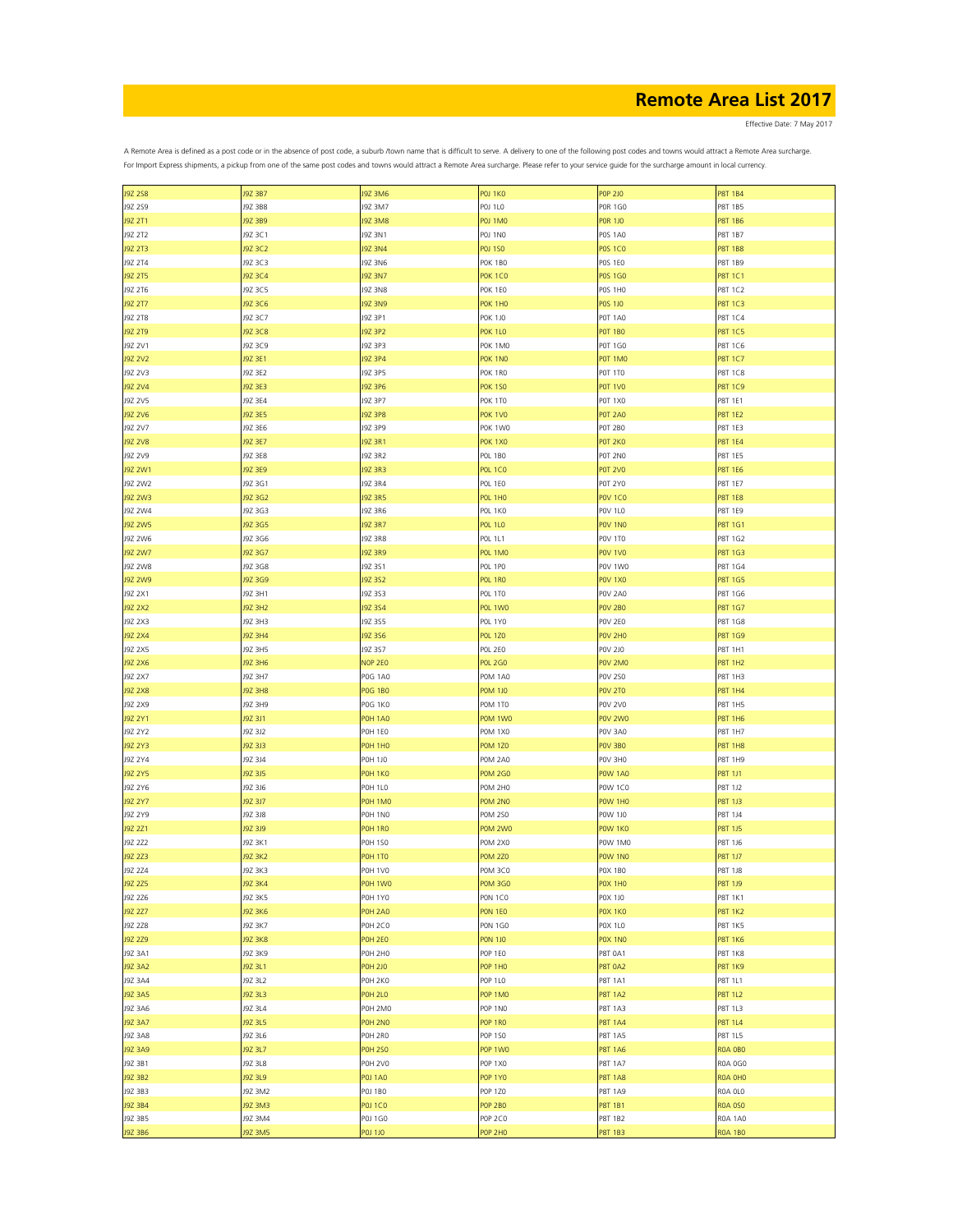Effective Date: 7 May 2017

| <b>ROA 1CO</b>     | <b>ROC 2A0</b> | <b>ROL 2KO</b> | <b>SOG 4E0</b> | SOK OVO        | SOP OEO        |
|--------------------|----------------|----------------|----------------|----------------|----------------|
| ROA 1KO            | ROC 2H0        | ROM 0G0        | SOG 4H0        | SOK OWO        | SOP OGO        |
| <b>ROA 1LO</b>     | ROC 2KO        | ROM 0Y0        | SOG 4L0        | SOK OXO        | SOP OHO        |
|                    |                |                |                |                |                |
| ROA 1MO            | ROC 2PO        | <b>ROM 1G0</b> | SOG 4SO        | <b>SOK 1CO</b> | <b>SOP 0J0</b> |
| <b>ROA 1NO</b>     | <b>ROC 2TO</b> | <b>ROM 1JO</b> | <b>SOG 5E0</b> | <b>SOK 1Y0</b> | <b>S2V 1A1</b> |
| ROA 1PO            | ROC 2YO        | ROM 2BO        | SOG 5KO        | SOK 3EO        | <b>S2V 1A2</b> |
| <b>ROA 1WO</b>     | <b>ROC 3CO</b> | <b>R1N 3X6</b> | SOH OEO        | SOK 3NO        | <b>S2V 1A3</b> |
|                    |                |                |                |                |                |
| <b>ROA 1X0</b>     | ROC 3J0        | R3X 0B9        | SOH OPO        | SOK 3SO        | <b>S2V 1A4</b> |
| <b>ROA 1YO</b>     | <b>ROE 0JO</b> | <b>R3X 1W4</b> | SOH ORO        | SOK 3WO        | <b>S2V 1A5</b> |
| <b>ROA 1Z0</b>     | ROE OXO        | R3X 1W5        | <b>SOH 0SO</b> | <b>SOK 4B0</b> | <b>S2V 1A6</b> |
| <b>ROA 2BO</b>     | <b>ROE 0Z0</b> | <b>R3X 1W9</b> | SOH OWO        | <b>SOK 4KO</b> | <b>S2V 1A7</b> |
|                    |                |                |                |                |                |
| <b>ROA 2CO</b>     | ROE 1EO        | R3X 1X1        | SOH OXO        | SOL OBO        | <b>S2V 1A8</b> |
| <b>ROA 2E0</b>     | ROE 1NO        | <b>R3X 1X2</b> | <b>SOH 1A0</b> | <b>SOL 0G0</b> | <b>S2V 1A9</b> |
| <b>ROA 2GO</b>     | ROE 1RO        | R3X 1X4        | SOH 1BO        | <b>SOL 0J0</b> | <b>S2V 1B1</b> |
| <b>ROA 2JO</b>     | <b>ROE 1TO</b> | <b>R3X 1X5</b> | SOH 1GO        | <b>SOL 1BO</b> | <b>S2V 1B2</b> |
| ROA 2RO            | ROE 1VO        | R3X 1X6        |                | SOL 1MO        | <b>S2V 1B3</b> |
|                    |                |                | SOH 1HO        |                |                |
| <b>ROB OAO</b>     | ROE 1WO        | <b>R3X 1X7</b> | SOH 1MO        | <b>SOL 1PO</b> | <b>S2V 1B4</b> |
| ROB OBO            | <b>ROE 1Z0</b> | R3X 1Z6        | SOH 1NO        | <b>SOL 1V0</b> | S2V 1C1        |
| ROB OCO            | <b>ROE 2A0</b> | <b>R3X 2A1</b> | <b>SOH 1PO</b> | <b>SOL 1Y0</b> | <b>S2V 1C2</b> |
|                    | <b>ROE 2GO</b> | SOA OBO        |                | <b>SOL 2SO</b> |                |
| ROB OEO            |                |                | SOH 1RO        |                | S2V 1C3        |
| <b>ROB 0G0</b>     | <b>ROG 0A0</b> | <b>SOA OCO</b> | <b>SOH 1TO</b> | <b>SOL 2TO</b> | TOA OPO        |
| ROB OHO            | ROG OCO        | <b>SOA 0E0</b> | SOH 1WO        | <b>SOL 2Y0</b> | <b>TOB 3Z0</b> |
| <b>ROB 0J0</b>     | <b>ROG 0G0</b> | <b>SOA 0G0</b> | <b>SOH 1ZO</b> | SOL 3HO        | <b>TOB 4E0</b> |
| ROB OLO            | ROG OVO        | SOA OKO        | SOH 2E0        | <b>SOL 3L0</b> | <b>TOC 2K0</b> |
|                    |                |                |                |                |                |
| ROB OMO            | <b>ROG 1EO</b> | SOA OPO        | <b>SOH 2JO</b> | <b>SOM 0A0</b> | TOE OHO        |
| ROB ONO            | ROG 1HO        | <b>SOA 0SO</b> | <b>SOH 2VO</b> | SOM OCO        | TOE OLO        |
| <b>ROB OPO</b>     | <b>ROG 2E0</b> | SOA OWO        | <b>SOH 2X0</b> | <b>SOM 0G0</b> | TOE OVO        |
| <b>ROB 0S0</b>     | <b>ROG 2KO</b> | <b>SOA 0Y0</b> | SOH 3EO        | SOM OHO        | TOE 1HO        |
|                    |                |                |                |                |                |
| <b>ROB OTO</b>     | <b>ROG 2L0</b> | <b>SOA 1CO</b> | SOH 3HO        | <b>SOM 0J0</b> | <b>TOE 1ZO</b> |
| ROB OVO            | ROG 2RO        | S0A 1G0        | SOH 3KO        | SOM OKO        | T0G 0J0        |
| ROB OWO            | <b>ROG 250</b> | <b>SOA 1H0</b> | <b>SOH 3LO</b> | SOM OMO        | TOG OKO        |
| ROB OYO            | ROG 2W0        | <b>SOA 1RO</b> | SOH 3MO        | <b>SOM 0SO</b> | T0G 0T0        |
| <b>ROB 0Z0</b>     | ROH 0A0        | <b>SOA 2KO</b> | <b>SOH 3TO</b> | <b>SOM 0S3</b> | <b>TOG 1M0</b> |
|                    |                |                |                |                |                |
| ROB <sub>1A0</sub> | ROH OBO        | <b>SOA 2LO</b> | SOH 3VO        | SOM OTO        | <b>TOG 1X0</b> |
| <b>ROB 1BO</b>     | ROH OMO        | <b>SOA 2YO</b> | SOH 3WO        | <b>SOM 0Z0</b> | TOG 2K0        |
| ROB 1CO            | ROH ONO        | <b>SOA 3KO</b> | SOH 3X0        | <b>SOM 1A0</b> | TOH OSO        |
| <b>ROB 1EO</b>     | ROH OPO        | <b>SOA 3NO</b> | <b>SOH 4A0</b> | <b>SOM 1BO</b> | TOH 1RO        |
|                    |                |                |                |                |                |
| <b>ROB 1GO</b>     | ROH 0SO        | S0A 3Z0        | SOH 4CO        | SOM 1CO        | <b>TOH 2PO</b> |
| <b>ROB 1HO</b>     | ROH 0Z0        | <b>SOA 4BO</b> | <b>SOH 4LO</b> | <b>SOM 1E0</b> | <b>TOH 2YO</b> |
| <b>ROB 1JO</b>     | ROH 1CO        | S0A 4E0        | SOH 4M0        | SOM 1G0        | TOH 4EO        |
| ROB <sub>1KO</sub> | <b>ROH 1GO</b> | <b>SOA 4K0</b> | 50J 0A0        | <b>SOM 1JO</b> | TOJ OEO        |
|                    |                |                |                |                |                |
| <b>ROB 1LO</b>     | ROH 1LO        | <b>SOA 4M0</b> | SOJ 0H0        | <b>SOM 1K0</b> | TOJ OKO        |
| ROB <sub>1MO</sub> | ROH 1MO        | <b>SOA 4PO</b> | <b>SOJ OLO</b> | <b>SOM 1NO</b> | TOJ OLO        |
| ROB 1NO            | ROH 1RO        | S0A 4S0        | 50J 0N0        | <b>SOM 1SO</b> | T0J 0X0        |
| ROB <sub>1PO</sub> | ROJ OKO        | SOC OEO        | <b>SOJ OWO</b> | <b>SOM 1W0</b> | <b>TOJ 1BO</b> |
| ROB 1RO            | ROJ OVO        | SOC OVO        | SOJ 1CO        | <b>SOM 2A0</b> | TOJ 1LO        |
|                    |                |                |                |                |                |
| <b>ROB 150</b>     | <b>ROJ 0Z0</b> | SOC OWO        | <b>SOJ 1KO</b> | <b>SOM 2E0</b> | TOJ 1MO        |
| ROB 1TO            | ROJ 1KO        | SOC 1G0        | SOJ 1LO        | SOM 2HO        | <b>TOJ 1TO</b> |
| ROB <sub>1WO</sub> | <b>ROJ 1RO</b> | SOC 1J0        | <b>SOJ 1SO</b> | SOM 2KO        | <b>TOJ 1VO</b> |
| ROB 1ZO            | <b>ROJ 2G0</b> | <b>SOC 1KO</b> | <b>SOJ 1W0</b> | <b>SOM 2L0</b> | <b>TOJ 2E0</b> |
|                    |                |                |                |                |                |
| <b>ROB 2BO</b>     | ROK OTO        | <b>SOC 1VO</b> | SOJ 1YO        | SOM 2MO        | <b>TOJ 2LO</b> |
| <b>ROB 2CO</b>     | ROK OVO        | <b>SOC 2E0</b> | SOJ 1Z0        | SOM 3BO        | T0J 2M0        |
| <b>ROB 2E0</b>     | ROK OYO        | <b>SOC 2PO</b> | <b>SOJ 2BO</b> | <b>SOM 3E0</b> | <b>TOJ 2X0</b> |
| <b>ROB 2G0</b>     | ROK 2EO        | SOE 0G0        | <b>SOJ 2L0</b> | SOM 3G0        | TOJ 3J0        |
| <b>ROB 2HO</b>     | ROK 2HO        | <b>SOE 0S0</b> | <b>SOJ 2NO</b> | SOM 3HO        | <b>TOJ 3L0</b> |
|                    |                |                |                |                |                |
| <b>ROB 2JO</b>     | ROL OBO        | SOE OTO        | <b>SOJ 2PO</b> | SON OCO        | OME LOT        |
| ROC OBO            | <b>ROL 0G0</b> | SOE OXO        | <b>SOJ 2RO</b> | SON OHO        | TOK 0SO        |
| ROC 0J0            | ROL OMO        | SOE 1GO        | <b>SOJ 2SO</b> | SON OMO        | <b>TOK 1EO</b> |
| ROC ONO            | ROL ONO        | <b>SOG 0A0</b> | <b>SOJ 2TO</b> | SON OXO        | <b>TOK 1NO</b> |
|                    |                |                |                |                |                |
| ROC 0S0            | <b>ROL 1BO</b> | SOG 0SO        | <b>SOJ 2W0</b> | SON OYO        | <b>TOK 1Y0</b> |
| ROC OVO            | <b>ROL 1EO</b> | <b>SOG OTO</b> | <b>SOJ 2X0</b> | <b>SON 1CO</b> | <b>TOK 2HO</b> |
| ROC OXO            | ROL 1HO        | SOG 0W0        | SOJ 2Y0        | <b>SON 1MO</b> | <b>TOK 2J0</b> |
| ROC OYO            | <b>ROL 1LO</b> | <b>SOG 1KO</b> | <b>SOJ 3CO</b> | <b>SON 1SO</b> | <b>TOK 2MO</b> |
|                    |                |                |                |                |                |
| ROC 1EO            | ROL 1RO        | SOG 1PO        | SOJ 3E0        | <b>SON 2NO</b> | <b>TOK 2RO</b> |
| <b>ROC 1JO</b>     | <b>ROL 1X0</b> | <b>SOG 1RO</b> | <b>SOJ 3GO</b> | <b>SON 2VO</b> | <b>TOL 1GO</b> |
| ROC 1KO            | ROL 1Y0        | SOG 2A0        | SOJ 3HO        | <b>SON 2Y0</b> | <b>TOL 1HO</b> |
| <b>ROC 1LO</b>     | <b>ROL 2A0</b> | <b>SOG 2MO</b> | SOK OEO        | <b>SOP 0A0</b> | <b>TOL 1KO</b> |
|                    |                |                |                |                |                |
| ROC 1PO            | <b>ROL 2BO</b> | S0G 2Y0        | SOK OHO        | SOP OBO        | <b>TOL 1W0</b> |
| <b>ROC 150</b>     | <b>ROL 2CO</b> | <b>SOG 4CO</b> | SOK OTO        | SOP OCO        | <b>TOL 1Y0</b> |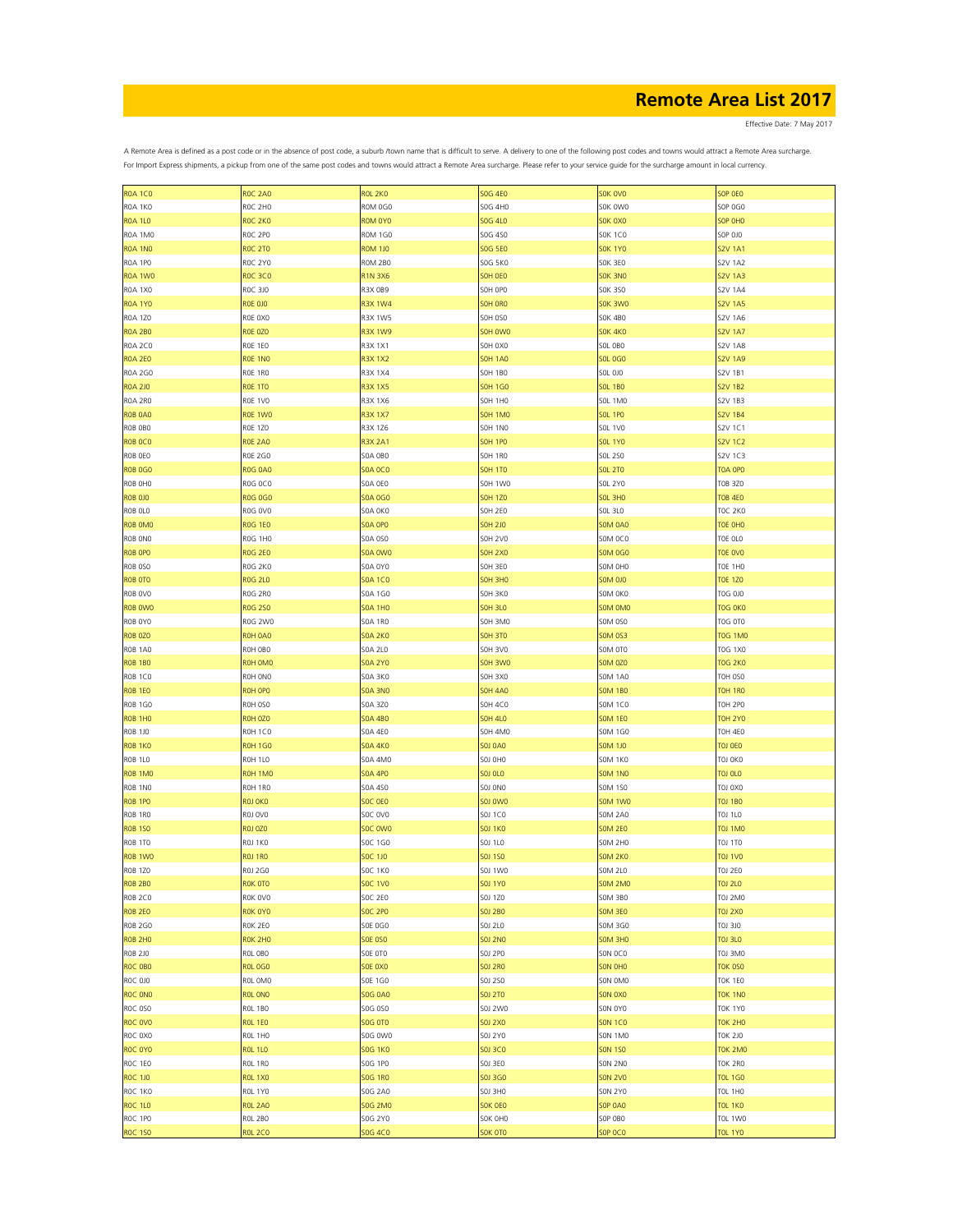Effective Date: 7 May 2017

| <b>TOM OTO</b> |                |                |                |                |                |
|----------------|----------------|----------------|----------------|----------------|----------------|
|                | <b>VOT 1LO</b> | XOE OR8        | X1A 1J8        | X1A 1W6        | X1A 2H5        |
| <b>TOM 1GO</b> | V0T 1M0        | XOE OR9        | X1A 1J9        | X1A 1W7        | X1A 2H7        |
| <b>TOM 1L0</b> | <b>VOT 1PO</b> | <b>XOE 0SO</b> | X1A 1K3        | <b>X1A1W8</b>  | <b>X1A 2H8</b> |
| <b>TOM 1Y0</b> | VOT 1RO        | XOE OTO        | X1A 1K5        | X1A 1W9        | X1A 2H9        |
| <b>TOM 2E0</b> | <b>VOT 1SO</b> | XOE OVO        | X1A 1K6        | <b>X1A1X1</b>  |                |
|                |                |                |                |                | X1A 2J1        |
| <b>TOP 1BO</b> | <b>VOT 1S1</b> | XOE OYO        | X1A 1K7        | X1A 1X2        | X1A 2J4        |
| <b>TOP 1CO</b> | <b>VOT 1TO</b> | XOE 0Z0        | X1A 1K8        | X1A 1X3        | X1A 2J5        |
| <b>TOP 1GO</b> | VOT 1VO        | <b>XOE 1A0</b> | X1A 1K9        | X1A 1X4        | X1A 2J6        |
| <b>TOP 1HO</b> | VOT 1WO        | XOE 1BO        | X1A 1L1        | X1A 1X5        | X1A 2J7        |
|                |                |                |                |                |                |
| <b>TOP 1JO</b> | <b>V0T 1Y0</b> | <b>XOE 1CO</b> | X1A 1L2        | X1A 1X6        | X1A 2J8        |
| <b>VOB 2NO</b> | <b>VOT 1Z0</b> | <b>XOE 1EO</b> | X1A 1L3        | <b>X1A 1X7</b> | X1A 2J9        |
| <b>VOC 1E0</b> | <b>VOV 1A0</b> | X0E 1G1        | X1A 1L4        | X1A 1X8        | X1A 2K1        |
| <b>VOC 1L0</b> | <b>VOV 1B0</b> | <b>XOE 1G2</b> | X1A 1L5        | X1A 1X9        | <b>X1A 2K2</b> |
| <b>VOC 1RO</b> | <b>VOV 1C0</b> | X0E 1G3        | X1A 1L6        | X1A 1Y1        | X1A 2K3        |
| <b>V0C 1W0</b> | <b>VOV 1E0</b> | <b>XOE 1G4</b> | X1A 1L7        | <b>X1A 1Y2</b> | <b>X1A 2K4</b> |
|                |                |                |                |                |                |
| V0C 1W1        | VOV 1H0        | X0E 1G5        | X1A 1L8        | X1A 1Y3        | X1A 2K5        |
| <b>VOC 1Z0</b> | <b>V0W 1A0</b> | <b>XOE 1G6</b> | X1A 1L9        | <b>X1A 1Y4</b> | <b>X1A 2K6</b> |
| <b>VOC 2X0</b> | VOX 1RO        | <b>XOE 1JO</b> | X1A 1M1        | X1A 1Y5        | X1A 2K7        |
| <b>VOC 2Z0</b> | X0A 0A0        | XOE 1KO        | X1A 1M2        | X1A 1Y6        | <b>X1A 2K8</b> |
| <b>VOE 1CO</b> | X0A 0B0        | XOE 1LO        | X1A 1M3        | X1A 1Y7        | X1A 2K9        |
|                |                |                |                |                |                |
| <b>VOE 1JO</b> | <b>X0A 0C0</b> | XOE 1NO        | X1A 1M4        | <b>X1A1Y8</b>  | <b>X1A 2L1</b> |
| VOE 1WO        | X0A 0E0        | XOE 1PO        | X1A 1M5        | X1A 1Y9        | X1A 2L2        |
| <b>VOE 2Z0</b> | X0A 0G0        | <b>XOE 1RO</b> | X1A 1N1        | X1A 1Z1        | X1A 2L3        |
| <b>V0H 1A0</b> | X0A 0H0        | XOE 1WO        | X1A 1N2        | X1A 1Z2        | X1A 2L5        |
|                |                |                |                |                |                |
| <b>VOJ 1J0</b> | <b>OLO AOX</b> | <b>XOE 1ZO</b> | X1A 1N3        | X1A 1Z3        | X1A 2L6        |
| VOJ 1KO        | X0A OKO        | XOE 2A0        | X1A 1N4        | X1A 1Z4        | X1A 2L7        |
| <b>V0J 1W0</b> | XOA OLO        | <b>X0G 0A0</b> | X1A 1N5        | X1A 1Z5        | <b>X1A 2L8</b> |
| <b>V0J 2A0</b> | X0A ONO        | X1A 0A1        | X1A 1N6        | X1A 1Z7        | X1A 2L9        |
| <b>VOJ 2E0</b> | XOA OPO        | <b>X1A1A3</b>  | X1A 1N7        | X1A 1Z8        | <b>X1A 2M1</b> |
|                |                |                |                |                |                |
| VOJ 2W0        | X0A ORO        | X1A 1A4        | X1A 1N9        | X1A 1Z9        | X1A 2M2        |
| VOJ 350        | X0A 0S0        | <b>X1A1A5</b>  | X1A 1P3        | <b>X1A 2A1</b> | <b>X1A 2M3</b> |
| VOK 1PO        | XOA OVO        | X1A 1A6        | X1A 1P5        | X1A 2A3        | X1A 2M4        |
| <b>VOK 150</b> | XOA OWO        | X1A 1A7        | X1A 1P7        | <b>X1A 2A4</b> | X1A 2M5        |
| <b>VOK 1S1</b> | X0A 0X0        | X1A 1B1        | X1A 1P8        | X1A 2A5        | X1A 2M6        |
|                |                |                |                |                |                |
| <b>VOL 1A0</b> | XOA OYO        | X1A 1B2        | X1A 1P9        | X1A 2A6        | X1A 2M7        |
| <b>VOL 1CO</b> | X0A 1H0        | X1A 1B3        | X1A 1R1        | X1A 2A7        | X1A 2M8        |
| <b>VOL 1HO</b> | XOB OCO        | X1A 1B4        | X1A 1R2        | <b>X1A 2A8</b> | X1A 2M9        |
| VOL 1KO        | XOB OEO        | X1A 1B5        | X1A 1R3        | X1A 2A9        | X1A 2N1        |
| <b>VOL 1MO</b> | <b>XOB 1BO</b> | <b>X1A 1B7</b> | <b>X1A 1R6</b> | <b>X1A2B1</b>  | <b>X1A 2N2</b> |
|                |                |                |                |                |                |
| VOL 1NO        | X0B 1J0        | X1A 1B9        | X1A 1R7        | X1A 2B2        | X1A 2N3        |
| <b>VOL 1RO</b> | <b>XOB 1KO</b> | X1A1C4         | X1A 1S1        | <b>X1A 2B3</b> | <b>X1A 2N4</b> |
| <b>VOL 1SO</b> | XOB 2A0        | X1A 1E1        | X1A 1S2        | X1A 2B4        | X1A 2N5        |
| <b>VOL 1TO</b> | XOC 0A0        | <b>X1A 1E2</b> | X1A 1S3        | <b>X1A 2B5</b> | <b>X1A 2N6</b> |
| <b>VOL 1VO</b> | XOC OBO        | X1A 1E3        | X1A 1S5        | X1A 2B6        | X1A 2N7        |
|                |                |                |                |                |                |
| <b>VOL 1W0</b> | XOC OCO        | <b>X1A1E4</b>  | X1A 1S6        | <b>X1A 2B7</b> | <b>X1A 2N8</b> |
| <b>VON 1A0</b> | XOC OEO        | X1A 1E5        | X1A 1S7        | X1A 2B9        | X1A 2N9        |
| <b>VON 1GO</b> | XOC 0G0        | X1A 1E6        | X1A 158        | <b>X1A 2C1</b> | <b>X1A 2P1</b> |
| VON 1PO        | XOC OHO        | X1A 1E7        | X1A 1S9        | X1A 2C2        | X1A 2P2        |
| <b>VON 1Z0</b> | XOC 0JO        | <b>X1A1E8</b>  | X1A 1T1        | X1A 2C3        | <b>X1A 2P3</b> |
|                | XOE 0A0        |                |                |                | X1A 2P4        |
| <b>VON 2J0</b> |                | X1A 1E9        | X1A 1T3        | X1A 2C4        |                |
| VON 2MO        | XOE OBO        | X1A 1G1        | X1A 1T4        | <b>X1A 2C5</b> | X1A 2P5        |
| <b>VON 2M1</b> | XOE OCO        | X1A 1G2        | X1A 1T5        | X1A 2C6        | X1A 2P6        |
| <b>VON 2M2</b> | XOE OEO        | X1A 1G3        | X1A 1T6        | X1A 2C7        | X1A 2P7        |
| VON 2M3        | XOE OGO        | X1A 1G4        | X1A 1T7        | X1A 2C8        | X1A 2P8        |
| <b>VON 2Y0</b> | XOE OHO        | X1A 1G5        | X1A 1T8        | X1A 2C9        | X1A 2P9        |
|                |                |                |                |                |                |
| VON 3BO        | XOE 0JO        | X1A 1G6        | X1A 1T9        | X1A 2E1        | X1A 2R1        |
| <b>VON 3CO</b> | XOE OKO        | X1A 1G7        | X1A 1V1        | <b>X1A 2E2</b> | <b>X1A 2R2</b> |
| VON 3E0        | XOE OLO        | X1A 1H1        | X1A 1V2        | X1A 2E5        | X1A 2R3        |
| <b>VON 3L0</b> | XOE OMO        | <b>X1A 1H2</b> | X1A 1V3        | <b>X1A 2E6</b> | <b>X1A 2R4</b> |
| <b>VOP 1X0</b> | XOE ONO        |                |                |                |                |
|                |                | X1A 1H3        | X1A 1V4        | X1A 2E8        | X1A 2R5        |
| <b>VOP 2A0</b> | XOE OPO        | X1A 1H4        | X1A 1V5        | X1A 2E9        | <b>X1A 2R6</b> |
| <b>VOR 1BO</b> | XOE ORO        | X1A 1H5        | X1A 1V6        | X1A 2G4        | X1A 2R7        |
| <b>VOR 1TO</b> | XOE OR1        | <b>X1A 1H6</b> | X1A 1V7        | X1A 2G5        | <b>X1A 2R8</b> |
| <b>VOR 1Z0</b> | XOE OR2        | X1A 1H7        | X1A 1V8        | X1A 2G6        | X1A 2R9        |
|                |                |                |                |                |                |
| <b>VOR 2BO</b> | XOE OR3        | <b>X1A 1H8</b> | X1A 1V9        | X1A 2G9        | X1A 2S4        |
| <b>VOT 1BO</b> | XOE OR4        | X1A 1H9        | X1A 1W1        | X1A 2H1        | X1A 256        |
| <b>VOT 1CO</b> | XOE OR5        | X1A 1J4        | <b>X1A 1W2</b> | <b>X1A 2H2</b> | X1A 2S7        |
| VOT 1HO        | XOE OR6        | X1A 1J5        | X1A 1W3        | X1A 2H3        | X1A 2S8        |
| <b>VOT 1JO</b> | XOE OR7        | X1A 1J7        | <b>X1A 1W5</b> | <b>X1A 2H4</b> | X1A 2S9        |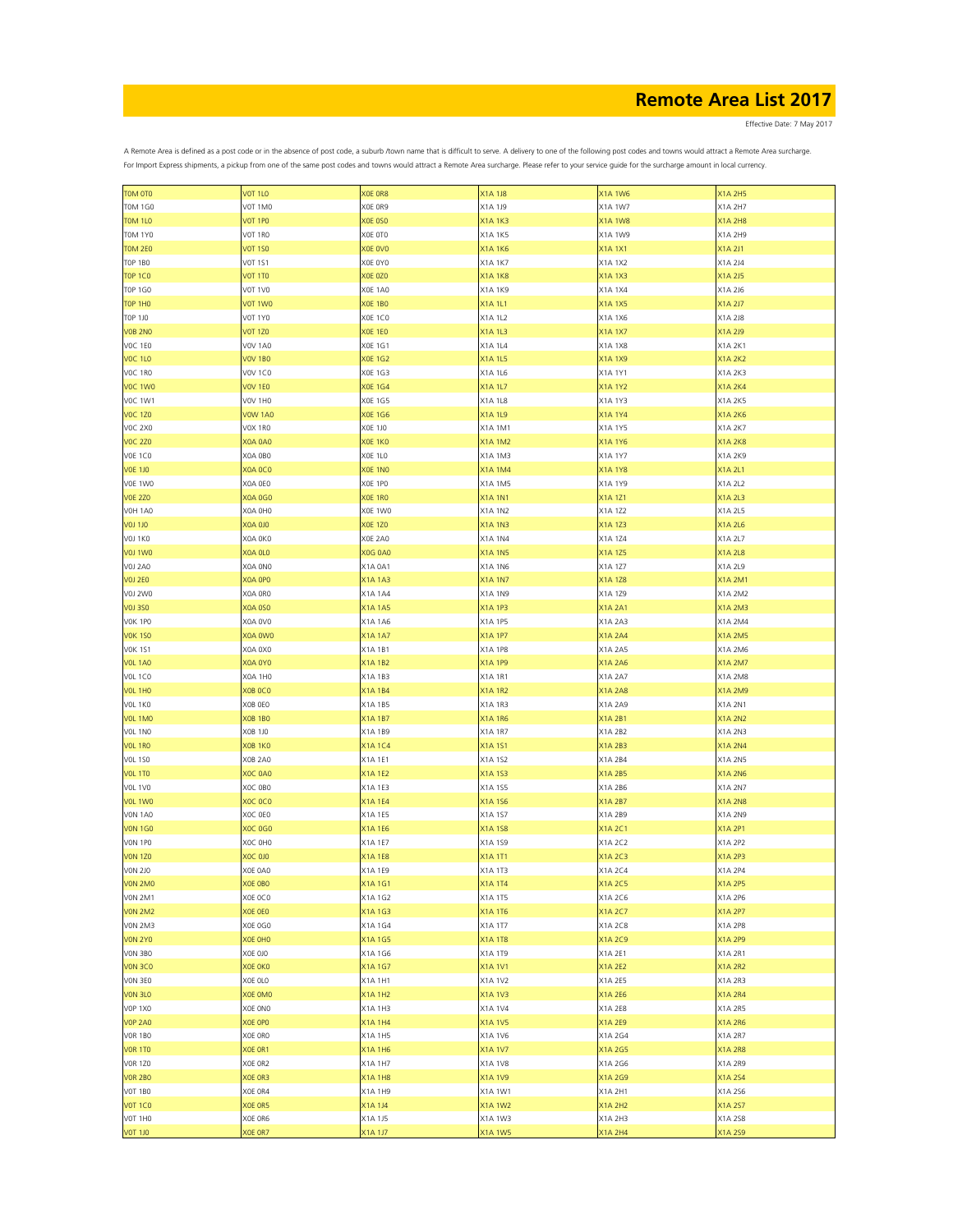Effective Date: 7 May 2017

| <b>X1A 2T2</b> | X1A 3C9        | <b>X1A 3N6</b> | X1A 3Y3        | <b>Y1A1B8</b>  | <b>Y1A 1N1</b> |
|----------------|----------------|----------------|----------------|----------------|----------------|
| X1A 2T4        | X1A 3E1        | X1A 3N7        | X1A 3Y4        | Y1A 1B9        | <b>Y1A 1N2</b> |
| <b>X1A 2T5</b> | X1A 3E2        | <b>X1A 3N8</b> | X1A 3Y5        | <b>Y1A1C1</b>  | <b>Y1A 1N3</b> |
|                |                | X1A 3N9        |                |                | Y1A 1N4        |
| X1A 2T6        | X1A 3E3        |                | X1A 3Y6        | Y1A 1C2        |                |
| <b>X1A 2T7</b> | X1A 3E4        | X1A 3P1        | X1A 3Y7        | <b>Y1A1C3</b>  | <b>Y1A 1N5</b> |
| X1A 2T8        | X1A 3E5        | X1A 3P2        | X1A 3Y8        | Y1A 1C4        | Y1A 1N6        |
| <b>X1A 2T9</b> | X1A 3E6        | X1A 3P3        | X1A 3Y9        | <b>Y1A1C5</b>  | <b>Y1A 1N7</b> |
| X1A 2V1        | X1A 3E7        | X1A 3P4        | X1A 3Z1        | Y1A 1C6        | <b>Y1A 1N8</b> |
| <b>X1A 2V2</b> |                |                |                |                |                |
|                | X1A 3E8        | X1A 3P5        | X1A 3Z2        | <b>Y1A1C7</b>  | <b>Y1A 1N9</b> |
| X1A 2V3        | X1A 3E9        | X1A 3P6        | X1A 3Z3        | Y1A 1C8        | Y1A 1P1        |
| <b>X1A 2V4</b> | X1A 3G1        | X1A 3P7        | X1A 3Z4        | <b>Y1A1C9</b>  | <b>Y1A 1P2</b> |
| X1A 2V5        | X1A 3G2        | X1A 3P8        | X1A 3Z5        | Y1A 1E1        | Y1A 1P4        |
| X1A 2V6        | X1A 3G3        | X1A 3P9        | X1A 3Z6        | <b>Y1A 1E2</b> | <b>Y1A 1P5</b> |
| X1A 2V7        | X1A 3G4        | X1A 3R1        | Y0A 1B0        | Y1A 1E3        | Y1A 1P6        |
|                |                |                |                |                |                |
| <b>X1A 2V8</b> | X1A 3G5        | <b>X1A 3R2</b> | Y0A 1C0        | <b>Y1A 1E4</b> | <b>Y1A 1P7</b> |
| X1A 2V9        | X1A 3G6        | X1A 3R3        | Y0B 1A0        | Y1A 1E5        | Y1A 1P8        |
| X1A 2W1        | X1A 3G7        | X1A 3R4        | Y0B 1B0        | <b>Y1A 1E6</b> | <b>Y1A 1P9</b> |
| X1A 2W2        | X1A 3G8        | X1A 3R5        | Y0B 1C0        | Y1A 1E7        | Y1A 1R1        |
| <b>X1A 2W3</b> | X1A 3G9        | <b>X1A 3R6</b> | <b>YOB 1C1</b> | <b>Y1A 1E9</b> | <b>Y1A 1R2</b> |
|                |                |                |                |                |                |
| X1A 2W4        | X1A 3H1        | X1A 3R7        | Y0B 1G0        | Y1A 1G1        | Y1A 1R3        |
| <b>X1A 2W5</b> | <b>X1A 3H2</b> | <b>X1A 3R8</b> | <b>YOB 1HO</b> | <b>Y1A1G2</b>  | <b>Y1A 1R4</b> |
| X1A 2W6        | X1A 3H3        | X1A 3R9        | Y0B 1J0        | Y1A 1G3        | Y1A 1R5        |
| <b>X1A 2W7</b> | X1A 3H4        | X1A 3S1        | <b>YOB 1KO</b> | Y1A 1G4        | <b>Y1A 1R6</b> |
| X1A 2W8        | X1A 3H5        | X1A 3S2        | <b>YOB 1LO</b> | Y1A 1G5        | Y1A 1R7        |
|                |                |                |                |                |                |
| <b>X1A 2W9</b> | X1A 3H6        | X1A 3S3        | <b>YOB 1L1</b> | <b>Y1A1G6</b>  | <b>Y1A 1R8</b> |
| X1A 2X1        | X1A 3H7        | X1A 3S4        | Y0B 1M0        | Y1A 1G7        | Y1A 1R9        |
| <b>X1A 2X2</b> | <b>X1A 3H8</b> | X1A 3S5        | <b>YOB 1NO</b> | <b>Y1A1G8</b>  | <b>Y1A 1S2</b> |
| X1A 2X3        | X1A 3H9        | X1A 356        | Y0B 1P0        | Y1A 1G9        | Y1A 1S3        |
| <b>X1A 2X4</b> | X1A 3J1        | X1A 3S7        | <b>YOB 1SO</b> | <b>Y1A 1H1</b> | <b>Y1A 1S4</b> |
|                |                |                |                |                |                |
| X1A 2X5        | X1A 3J2        | X1A 3S8        | Y0B 1T0        | Y1A 1H2        | Y1A 1S5        |
| <b>X1A 2X6</b> | X1A 3J3        | X1A 3S9        | <b>YOB 1VO</b> | <b>Y1A 1H3</b> | <b>Y1A 1S6</b> |
| X1A 2X7        | X1A 3J4        | X1A 3T1        | Y0B 1Y0        | Y1A 1H4        | Y1A 1S7        |
| <b>X1A 2X8</b> | X1A 3J5        | X1A 3T2        | <b>YOB 1Y1</b> | <b>Y1A 1H5</b> | <b>Y1A158</b>  |
| X1A 2X9        | X1A 3J6        | X1A 3T3        | Y0B 1Y2        | Y1A 1H6        | Y1A 1S9        |
|                |                |                |                |                |                |
| <b>X1A 2Y1</b> | X1A 3J7        | X1A 3T4        | Y1A 0A1        | <b>Y1A 1H7</b> | <b>Y1A 1T1</b> |
| X1A 2Y2        | X1A 3J8        | X1A 3T5        | Y1A 0A2        | <b>Y1A 1H8</b> | Y1A 1T2        |
| <b>X1A 2Y3</b> | X1A 3J9        | X1A 3T6        | Y1A 0A3        | <b>Y1A 1H9</b> | <b>Y1A 1T3</b> |
| X1A 2Y4        | X1A 3K1        | X1A 3T7        | Y1A 0A4        | Y1A 1J1        | Y1A 1T4        |
| <b>X1A 2Y5</b> | <b>X1A 3K2</b> | X1A 3T8        | Y1A 0A5        | <b>Y1A 1J2</b> | <b>Y1A 1T5</b> |
|                |                |                |                |                |                |
| X1A 2Y6        | X1A 3K3        | X1A 3T9        | Y1A 0A6        | Y1A 1J3        | Y1A 1T6        |
| <b>X1A 2Y7</b> | X1A 3K4        | X1A 3V1        | Y1A 0A7        | <b>Y1A 1J5</b> | <b>Y1A 1T7</b> |
| X1A 2Y8        | X1A 3K5        | X1A 3V2        | Y1A 0A8        | Y1A 1J6        | Y1A 1T8        |
| X1A 2Y9        | X1A 3K6        | X1A 3V3        | Y1A 0A9        | <b>Y1A 1J7</b> | <b>Y1A 1T9</b> |
| X1A 2Z1        | X1A 3K7        | X1A 3V4        | Y1A 0B1        | Y1A 1J8        | Y1A 1V1        |
|                |                |                |                |                |                |
| X1A 2Z2        | X1A 3K8        | X1A 3V5        | Y1A 0B2        | <b>Y1A 1K1</b> | <b>Y1A 1V2</b> |
| X1A 2Z3        | X1A 3K9        | X1A 3V6        | Y1A 0B3        | Y1A 1K2        | Y1A 1V3        |
| <b>X1A 2Z4</b> | X1A 3L1        | X1A 3V7        | Y1A 0B4        | Y1A 1K4        | <b>Y1A 1V4</b> |
| X1A 3A3        | X1A 3L2        | X1A 3V8        | Y1A 0B5        | Y1A 1K5        | Y1A 1V7        |
| <b>X1A 3A4</b> | X1A 3L3        | X1A 3V9        | <b>Y1A 0B6</b> | <b>Y1A1K6</b>  | <b>Y1A1V8</b>  |
|                |                | X1A 3W1        |                |                |                |
| X1A 3A5        | X1A 3L4        |                | Y1A 0B7        | Y1A 1K7        | Y1A 1V9        |
| X1A 3A6        | X1A 3L5        | X1A 3W2        | Y1A 0B8        | <b>Y1A1K8</b>  | <b>Y1A 1W1</b> |
| X1A 3A8        | X1A 3L6        | X1A 3W3        | Y1A 0B9        | Y1A 1K9        | Y1A 1W2        |
| <b>X1A 3A9</b> | X1A 3L7        | X1A 3W4        | Y1A 0C1        | <b>Y1A1L1</b>  | <b>Y1A 1W3</b> |
| X1A 3B1        | X1A 3L8        | X1A 3W5        | Y1A 0C2        | Y1A 1L2        | Y1A 1W4        |
|                |                |                |                |                |                |
| <b>X1A 3B2</b> | X1A 3L9        | X1A 3W6        | Y1A 0C3        | <b>Y1A 1L3</b> | <b>Y1A 1W5</b> |
| X1A 3B3        | X1A 3M1        | X1A 3W7        | Y1A 1A1        | Y1A 1L4        | Y1A 1W6        |
| <b>X1A 3B4</b> | X1A 3M2        | X1A 3W8        | Y1A 1A3        | <b>Y1A 1L5</b> | <b>Y1A 1W7</b> |
| X1A 3B5        | X1A 3M3        | X1A 3W9        | Y1A 1A4        | Y1A 1L6        | Y1A 1W8        |
| X1A 3B6        | X1A 3M4        | X1A 3X1        | Y1A 1A6        | <b>Y1A 1L7</b> | <b>Y1A 1W9</b> |
| X1A 3B7        |                |                |                |                | Y1A 1X1        |
|                | X1A 3M5        | X1A 3X2        | Y1A 1A7        | Y1A 1L8        |                |
| <b>X1A 3B8</b> | X1A 3M6        | X1A 3X3        | Y1A 1A8        | Y1A 1L9        | <b>Y1A 1X2</b> |
| X1A 3B9        | X1A 3M7        | X1A 3X4        | Y1A 1A9        | Y1A 1M2        | Y1A 1X3        |
| X1A3C1         | X1A 3M8        | X1A 3X5        | Y1A 1B1        | <b>Y1A 1M3</b> | <b>Y1A1X4</b>  |
| X1A 3C2        | X1A 3M9        | X1A 3X6        | Y1A 1B2        | Y1A 1M4        | Y1A 1X5        |
|                |                |                |                |                |                |
| X1A 3C3        | X1A 3N1        | X1A 3X7        | Y1A 1B3        | <b>Y1A 1M5</b> | <b>Y1A1X6</b>  |
| X1A 3C5        | X1A 3N2        | X1A 3X8        | Y1A 1B4        | Y1A 1M6        | Y1A 1X7        |
| X1A 3C6        | X1A 3N3        | X1A 3X9        | Y1A 1B5        | <b>Y1A 1M7</b> | <b>Y1A1X8</b>  |
| X1A 3C7        | X1A 3N4        | X1A 3Y1        | Y1A 1B6        | Y1A 1M8        | Y1A 1X9        |
| <b>X1A3C8</b>  | <b>X1A 3N5</b> | X1A 3Y2        | <b>Y1A 1B7</b> | <b>Y1A 1M9</b> | <b>Y1A 1Y1</b> |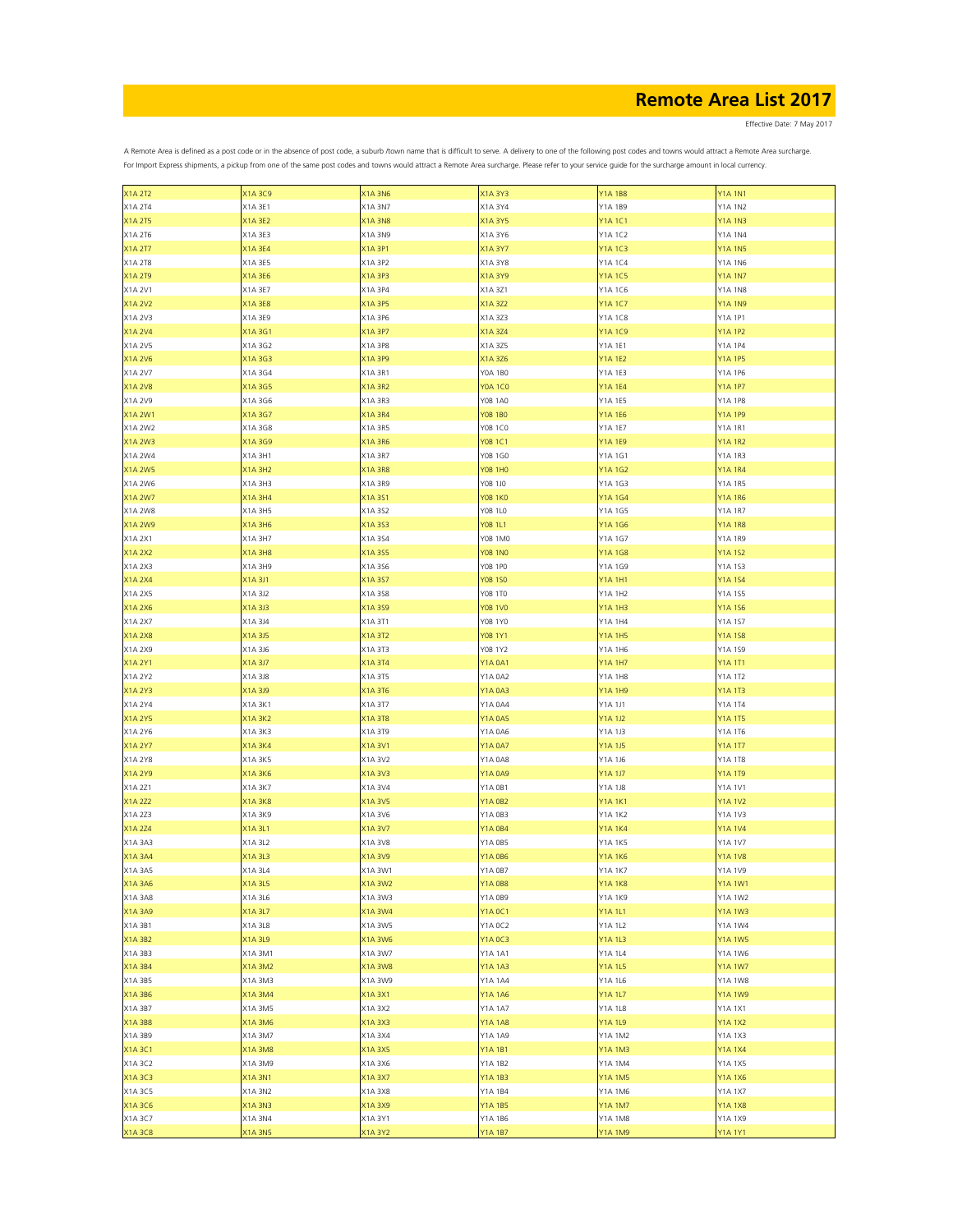Effective Date: 7 May 2017

| <b>Y1A 1Y3</b> | <b>Y1A 2J5</b> | <b>Y1A 2T2</b> | <b>Y1A 3E3</b> | <b>Y1A 3N9</b> | <b>Y1A 3Y7</b> |
|----------------|----------------|----------------|----------------|----------------|----------------|
| Y1A 1Y4        | Y1A 2J6        | Y1A 2T3        | Y1A 3E4        | Y1A 3P1        | Y1A 3Y8        |
| <b>Y1A 1Y5</b> | Y1A 2J7        | Y1A 2T4        | Y1A 3E5        | <b>Y1A 3P2</b> | <b>Y1A 3Y9</b> |
|                |                |                |                |                |                |
| Y1A 1Y6        | Y1A 2J8        | Y1A 2T5        | Y1A 3E6        | Y1A 3P3        | Y1A 3Z1        |
| <b>Y1A 1Y7</b> | Y1A 2J9        | <b>Y1A 2T6</b> | Y1A 3E7        | <b>Y1A 3P4</b> | <b>Y1A 3Z2</b> |
| <b>Y1A 1Y8</b> | Y1A 2K1        | Y1A 2T7        | Y1A 3E8        | Y1A 3P5        | Y1A 3Z3        |
|                |                |                |                |                |                |
| <b>Y1A 1Y9</b> | <b>Y1A 2K2</b> | <b>Y1A 2T8</b> | Y1A 3E9        | <b>Y1A 3P6</b> | <b>Y1A 3Z4</b> |
| Y1A 1Z1        | Y1A 2K3        | Y1A 2T9        | Y1A 3G1        | Y1A 3P7        | Y1A 3Z5        |
| <b>Y1A 1Z2</b> | Y1A 2K4        | <b>Y1A 2V1</b> | Y1A 3G2        | <b>Y1A 3P8</b> | Y1A 3Z6        |
|                |                |                |                |                |                |
| Y1A 1Z3        | Y1A 2K5        | Y1A 2V2        | Y1A 3G3        | Y1A 3P9        | Y1A 3Z7        |
| <b>Y1A 1Z4</b> | Y1A 2K6        | <b>Y1A 2V3</b> | Y1A 3G4        | <b>Y1A 3R1</b> | <b>Y1A 3Z8</b> |
| Y1A 1Z5        | Y1A 2K7        | Y1A 2V4        | Y1A 3G5        | <b>Y1A 3R2</b> | Y1A 3Z9        |
| Y1A 1Z6        | <b>Y1A 2K8</b> | <b>Y1A 2V5</b> | Y1A 3G6        | <b>Y1A 3R3</b> | <b>Y1A 4A1</b> |
|                |                |                |                |                |                |
| Y1A 1Z7        | Y1A 2K9        | Y1A 2V7        | Y1A 3G7        | Y1A 3R4        | Y1A 4A2        |
| <b>Y1A 1Z8</b> | Y1A 2L1        | <b>Y1A 2V8</b> | Y1A 3G8        | <b>Y1A 3R5</b> | <b>Y1A 4A3</b> |
| Y1A 1Z9        | Y1A 2L2        | Y1A 2V9        | Y1A 3G9        | Y1A 3R6        | Y1A 4A4        |
|                |                |                |                |                |                |
| <b>Y1A 2A1</b> | Y1A 2L3        | <b>Y1A 2W2</b> | Y1A 3H1        | <b>Y1A 3R7</b> | <b>Y1A 4A5</b> |
| Y1A 2A2        | Y1A 2L4        | Y1A 2W3        | Y1A 3H2        | Y1A 3R8        | Y1A 4A6        |
| <b>Y1A 2A4</b> | <b>Y1A 2L5</b> | <b>Y1A 2W4</b> | Y1A 3H3        | <b>Y1A 3R9</b> | <b>Y1A 4A7</b> |
| Y1A 2A5        | Y1A 2L6        | Y1A 2W6        | Y1A 3H4        | Y1A 3S1        | Y1A 4A8        |
|                |                |                |                |                |                |
| <b>Y1A 2A6</b> | Y1A 2L7        | <b>Y1A 2W7</b> | Y1A 3H5        | <b>Y1A 3S2</b> | Y1A 4A9        |
| Y1A 2A7        | Y1A 2L8        | Y1A 2W9        | Y1A 3H6        | Y1A 3S3        | Y1A 4B1        |
| <b>Y1A 2A8</b> | Y1A 2L9        | <b>Y1A 2X1</b> | Y1A 3H7        | Y1A 3S4        | <b>Y1A 4B2</b> |
|                |                |                |                |                |                |
| Y1A 2A9        | Y1A 2M1        | Y1A 2X3        | Y1A 3H8        | Y1A 3S5        | Y1A 4B3        |
| <b>Y1A 2B1</b> | <b>Y1A 2M2</b> | <b>Y1A 2X4</b> | <b>Y1A 3H9</b> | Y1A 3S7        | <b>Y1A 4B4</b> |
| Y1A 2B2        | Y1A 2M3        | Y1A 2X6        | Y1A 3J1        | Y1A 3S8        | Y1A 4B5        |
| <b>Y1A 2B3</b> | <b>Y1A 2M4</b> | <b>Y1A 2X7</b> | Y1A 3J2        | Y1A 3S9        | Y1A 4B6        |
|                |                |                |                |                |                |
| Y1A 2B4        | Y1A 2M5        | Y1A 2X9        | Y1A 3J3        | Y1A 3T1        | Y1A 4B7        |
| <b>Y1A 2B5</b> | <b>Y1A 2M6</b> | <b>Y1A 2Y1</b> | Y1A 3J4        | <b>Y1A 3T2</b> | <b>Y1A 4B8</b> |
| Y1A 2B6        | Y1A 2M7        | Y1A 2Y4        | Y1A 3J5        | Y1A 3T3        | Y1A 4B9        |
|                |                |                |                |                |                |
| <b>Y1A 2B7</b> | <b>Y1A 2M8</b> | <b>Y1A 2Y6</b> | Y1A 3J6        | <b>Y1A 3T4</b> | Y1A 4C1        |
| Y1A 2B8        | Y1A 2M9        | Y1A 2Y8        | Y1A 3J7        | Y1A 3T5        | Y1A 4C2        |
| <b>Y1A 2B9</b> | <b>Y1A 2N1</b> | Y1A 2Y9        | Y1A 3J8        | <b>Y1A 3T6</b> | Y1A 4C3        |
|                |                |                |                |                |                |
| Y1A 2C1        | <b>Y1A 2N2</b> | Y1A 2Z1        | Y1A 3J9        | Y1A 3T7        | Y1A 4C4        |
| <b>Y1A 2C3</b> | <b>Y1A 2N3</b> | Y1A 2Z3        | Y1A 3K1        | <b>Y1A 3T8</b> | Y1A 4C5        |
| <b>Y1A 2C4</b> | Y1A 2N4        | Y1A 2Z4        | Y1A 3K2        | Y1A 3T9        | Y1A 4C6        |
| <b>Y1A 2C5</b> | <b>Y1A 2N5</b> | <b>Y1A 2Z5</b> |                |                | <b>Y1A 4C7</b> |
|                |                |                | Y1A 3K3        | <b>Y1A 3V1</b> |                |
| Y1A 2C6        | Y1A 2N6        | Y1A 2Z6        | Y1A 3K4        | Y1A 3V2        | Y1A 4C8        |
| <b>Y1A 2C7</b> | <b>Y1A 2N7</b> | <b>Y1A 2Z7</b> | Y1A 3K5        | <b>Y1A 3V3</b> | Y1A 4C9        |
| Y1A 2C8        | <b>Y1A 2N8</b> | Y1A 2Z8        | Y1A 3K6        | Y1A 3V4        | Y1A 4E1        |
|                |                |                |                |                |                |
| <b>Y1A 2C9</b> | <b>Y1A 2N9</b> | Y1A 2Z9        | Y1A 3K7        | <b>Y1A 3V5</b> | <b>Y1A 4E2</b> |
| Y1A 2E1        | Y1A 2P1        | Y1A 3A1        | Y1A 3K8        | Y1A 3V6        | Y1A 4E3        |
| <b>Y1A 2E3</b> | <b>Y1A 2P2</b> | <b>Y1A 3A2</b> | Y1A 3K9        | <b>Y1A 3V7</b> | <b>Y1A 4E4</b> |
|                |                |                |                |                |                |
| Y1A 2E4        | Y1A 2P3        | Y1A 3A3        | Y1A 3L1        | Y1A 3V8        | Y1A 4E5        |
| <b>Y1A 2E6</b> | Y1A 2P4        | Y1A 3A4        | Y1A 3L2        | <b>Y1A 3V9</b> | Y1A 4E6        |
| Y1A 2E7        | Y1A 2P5        | Y1A 3A5        | Y1A 3L3        | Y1A 3W1        | Y1A 4E7        |
| <b>Y1A 2E8</b> | Y1A 2P6        | Y1A 3A7        | Y1A 3L4        | Y1A 3W2        | <b>Y1A 4E8</b> |
|                |                |                |                |                |                |
| Y1A 2E9        | Y1A 2P7        | Y1A 3A8        | Y1A 3L5        | Y1A 3W3        | Y1A 4E9        |
| <b>Y1A2G1</b>  | <b>Y1A 2P8</b> | Y1A 3A9        | Y1A 3L6        | <b>Y1A 3W4</b> | Y1A4G1         |
| Y1A 2G2        | Y1A 2P9        | Y1A 3B1        | Y1A 3L7        | Y1A 3W5        | Y1A 4G2        |
|                |                |                |                | <b>Y1A 3W6</b> |                |
| <b>Y1A 2G3</b> | Y1A 2R1        | Y1A 3B2        | Y1A 3L8        |                | Y1A 4G3        |
| Y1A 2G4        | <b>Y1A 2R2</b> | Y1A 3B3        | Y1A 3L9        | Y1A 3W7        | Y1A 4G4        |
| <b>Y1A 2G5</b> | <b>Y1A 2R3</b> | Y1A 3B4        | Y1A 3M1        | <b>Y1A 3W8</b> | Y1A 4G5        |
| Y1A 2G6        | Y1A 2R4        | Y1A 3B5        | Y1A 3M2        | Y1A 3W9        | Y1A 4G6        |
|                |                |                |                |                |                |
| <b>Y1A 2G7</b> | <b>Y1A 2R5</b> | Y1A 3B6        | Y1A 3M3        | <b>Y1A 3X1</b> | Y1A 4G7        |
| Y1A 2G8        | Y1A 2R6        | Y1A 3B7        | Y1A 3M4        | Y1A 3X2        | Y1A 4G9        |
| <b>Y1A 2H1</b> | <b>Y1A 2R7</b> | <b>Y1A 3B8</b> | Y1A 3M5        | <b>Y1A 3X3</b> | Y1A 4H1        |
| Y1A 2H2        | <b>Y1A 2R8</b> | Y1A 3B9        | Y1A 3M6        | Y1A 3X4        | Y1A 4H2        |
|                |                |                |                |                |                |
| <b>Y1A 2H3</b> | <b>Y1A 2R9</b> | Y1A 3C1        | Y1A 3M7        | <b>Y1A 3X5</b> | <b>Y1A 4H3</b> |
| Y1A 2H4        | Y1A 2S1        | Y1A 3C2        | Y1A 3M8        | Y1A 3X6        | Y1A 4H4        |
| <b>Y1A 2H5</b> | Y1A 2S2        | Y1A 3C3        | Y1A 3M9        | <b>Y1A 3X7</b> | <b>Y1A 4H5</b> |
|                |                |                |                |                |                |
| Y1A 2H6        | Y1A 2S3        | Y1A 3C4        | Y1A 3N1        | Y1A 3X8        | Y1A 4H6        |
| <b>Y1A 2H7</b> | Y1A 2S4        | Y1A 3C5        | Y1A 3N2        | Y1A 3X9        | <b>Y1A 4H7</b> |
| <b>Y1A 2H8</b> | Y1A 2S5        | Y1A 3C6        | Y1A 3N3        | Y1A 3Y1        | Y1A 4H8        |
|                |                |                |                |                | Y1A 4H9        |
| <b>Y1A 2H9</b> | Y1A 2S6        | Y1A 3C7        | Y1A 3N4        | <b>Y1A 3Y2</b> |                |
| Y1A 2J1        | Y1A 2S7        | Y1A 3C8        | Y1A 3N5        | Y1A 3Y3        | Y1A 4J1        |
| <b>Y1A 2J2</b> | Y1A 2S8        | Y1A 3C9        | Y1A 3N6        | Y1A 3Y4        | Y1A 4J2        |
| Y1A 2J3        | Y1A 2S9        | Y1A 3E1        | Y1A 3N7        | Y1A 3Y5        | Y1A 4J3        |
|                |                |                |                |                |                |
| <b>Y1A 2J4</b> | <b>Y1A 2T1</b> | Y1A 3E2        | Y1A 3N8        | Y1A 3Y6        | Y1A 4J4        |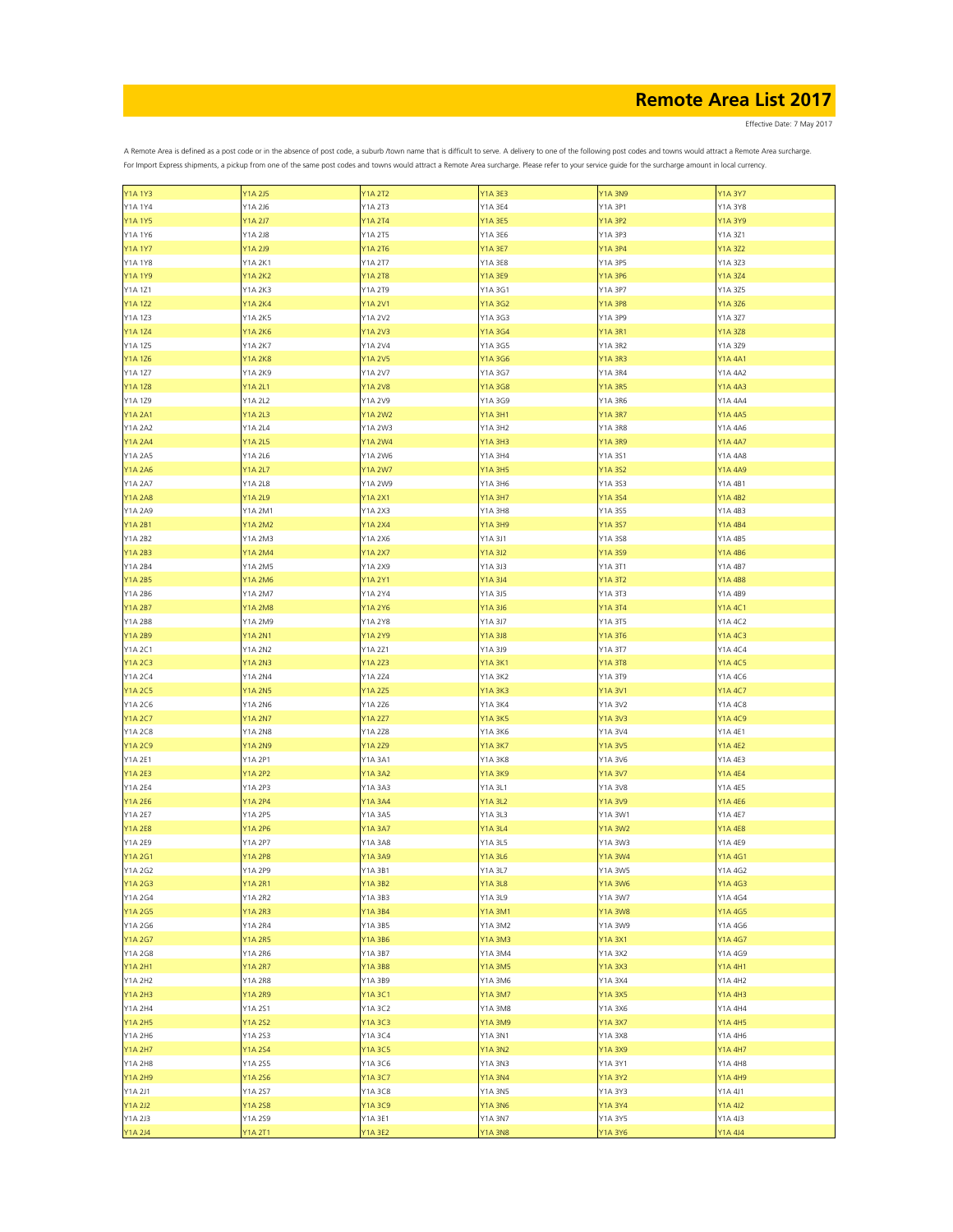Effective Date: 7 May 2017

| Y1A 4J5        | Y1A 4T6        | <b>Y1A 5E2</b> | <b>Y1A 5P8</b> | Y1A 5Z6        | Y1A 6L1        |
|----------------|----------------|----------------|----------------|----------------|----------------|
| Y1A 4J6        | Y1A 4T7        | Y1A 5E3        | Y1A 5P9        | Y1A 5Z7        | Y1A 6L2        |
| <b>Y1A 4J7</b> | <b>Y1A 4T8</b> | <b>Y1A 5E4</b> | <b>Y1A 5R1</b> | <b>Y1A 5Z8</b> | Y1A 6L3        |
|                |                |                |                |                |                |
| Y1A 4J8        | Y1A 4T9        | Y1A 5E5        | Y1A 5R2        | Y1A 5Z9        | Y1A 6L4        |
| Y1A 4J9        | <b>Y1A 4V1</b> | Y1A 5E6        | <b>Y1A 5R3</b> | Y1A 6A1        | Y1A 6L5        |
| Y1A 4K1        | Y1A 4V2        | Y1A 5E7        | Y1A 5R4        | Y1A 6A2        | Y1A 6L6        |
| <b>Y1A 4K2</b> | Y1A 4V4        | <b>Y1A 5E8</b> | <b>Y1A 5R5</b> | Y1A 6A3        | Y1A 6L7        |
|                |                |                |                |                |                |
| Y1A 4K3        | Y1A 4V5        | Y1A 5E9        | Y1A 5R6        | Y1A 6A4        | Y1A 6L8        |
| <b>Y1A 4K4</b> | Y1A 4V6        | Y1A 5G1        | <b>Y1A 5R7</b> | Y1A 6A5        | Y1A 6L9        |
| Y1A 4K5        | Y1A 4V7        | Y1A 5G2        | Y1A 5R8        | Y1A 6A6        | Y1A 6M1        |
|                |                |                |                |                |                |
| Y1A 4K6        | <b>Y1A 4W2</b> | Y1A 5G3        | <b>Y1A 5R9</b> | Y1A 6A7        | <b>Y1A 6M2</b> |
| Y1A 4K7        | Y1A 4W3        | Y1A 5G4        | Y1A 5S1        | Y1A 6A8        | Y1A 6M3        |
| <b>Y1A 4K8</b> | Y1A 4W4        | Y1A 5G5        | Y1A 5S2        | Y1A 6A9        | <b>Y1A 6M4</b> |
| Y1A 4K9        | Y1A 4W5        | Y1A 5G6        | Y1A 5S3        | Y1A 6B1        | Y1A 6M5        |
|                |                |                |                |                |                |
| <b>Y1A 4L1</b> | Y1A 4W6        | Y1A 5G7        | Y1A 5S4        | Y1A 6B2        | <b>Y1A 6M6</b> |
| Y1A 4L2        | Y1A 4W7        | Y1A 5G8        | Y1A 5S5        | Y1A 6B3        | Y1A 6M7        |
| <b>Y1A 4L3</b> | Y1A 4W8        | Y1A 5G9        | Y1A 556        | <b>Y1A 6B4</b> | <b>Y1A 6M8</b> |
|                |                |                |                |                |                |
| Y1A 4L4        | Y1A 4X1        | Y1A 5H1        | Y1A 5S7        | Y1A 6B5        | Y1A 6M9        |
| <b>Y1A 4L5</b> | <b>Y1A 4X2</b> | Y1A 5H4        | Y1A 558        | <b>Y1A 6B6</b> | <b>Y1A 6N1</b> |
| Y1A 4L7        | Y1A 4X3        | Y1A 5H5        | Y1A 5S9        | Y1A 6B7        | Y1A 6N2        |
| <b>Y1A 4L8</b> | <b>Y1A 4X4</b> | Y1A 5H6        | Y1A 5T1        | <b>Y1A 6B8</b> | <b>Y1A 6N3</b> |
|                |                |                |                |                |                |
| Y1A 4L9        | Y1A 4X5        | Y1A 5H7        | Y1A 5T2        | Y1A 6B9        | Y1A 6N4        |
| <b>Y1A 4M1</b> | Y1A 4X6        | <b>Y1A 5H8</b> | Y1A 5T3        | Y1A 6C2        | <b>Y1A 6N5</b> |
| Y1A 4M2        | Y1A 4X7        | Y1A 5H9        | Y1A 5T4        | Y1A 6C3        | Y1A 6N6        |
|                |                |                |                |                |                |
| Y1A 4M4        | <b>Y1A 4X8</b> | Y1A 5J1        | Y1A 5T5        | <b>Y1A 6C4</b> | <b>Y1A 6N7</b> |
| Y1A 4M5        | Y1A 4X9        | Y1A 5J2        | Y1A 5T6        | Y1A 6C5        | Y1A 6N8        |
| <b>Y1A 4M6</b> | <b>Y1A 4Y1</b> | <b>Y1A 5J3</b> | Y1A 5T7        | <b>Y1A 6C6</b> | <b>Y1A 6N9</b> |
|                |                |                |                |                |                |
| Y1A 4M7        | Y1A 4Y2        | Y1A 5J4        | Y1A 5T8        | Y1A 6C7        | Y1A 6P1        |
| <b>Y1A 4M8</b> | <b>Y1A 4Y3</b> | <b>Y1A 5J5</b> | Y1A 5T9        | <b>Y1A 6C8</b> | <b>Y1A 6P2</b> |
| Y1A 4M9        | Y1A 4Y4        | Y1A 5J7        | Y1A 5V1        | Y1A 6C9        | Y1A 6P3        |
| <b>Y1A 4N1</b> | <b>Y1A 4Y5</b> | <b>Y1A 5J8</b> | <b>Y1A 5V2</b> | <b>Y1A 6E1</b> | <b>Y1A 6P4</b> |
|                |                |                |                |                |                |
| <b>Y1A 4N2</b> | Y1A 4Y6        | Y1A 5J9        | Y1A 5V3        | Y1A 6E2        | Y1A 6P5        |
| <b>Y1A 4N3</b> | Y1A 4Y7        | <b>Y1A 5K1</b> | Y1A 5V4        | <b>Y1A 6E3</b> | Y1A 6P6        |
| Y1A 4N4        | Y1A 4Y9        | Y1A 5K2        | Y1A 5V5        | Y1A 6E4        | Y1A 6P7        |
|                |                |                |                |                |                |
| <b>Y1A 4N6</b> | Y1A 4Z1        | Y1A 5K3        | Y1A 5V6        | Y1A 6E6        | <b>Y1A 6P8</b> |
| <b>Y1A 4N7</b> | Y1A 4Z2        | Y1A 5K4        | Y1A 5V7        | Y1A 6E7        | Y1A 6P9        |
| <b>Y1A 4N8</b> | Y1A 4Z3        | <b>Y1A 5K5</b> | <b>Y1A 5V8</b> | Y1A 6G2        | <b>Y1A 6R1</b> |
| Y1A 4N9        |                |                | Y1A 5V9        |                |                |
|                | Y1A 4Z4        | Y1A 5K6        |                | Y1A 6G3        | Y1A 6R2        |
| <b>Y1A 4P1</b> | <b>Y1A 4Z5</b> | <b>Y1A 5K7</b> | Y1A 5W1        | Y1A 6G4        | <b>Y1A 6R3</b> |
| Y1A 4P2        | Y1A 4Z6        | Y1A 5K8        | Y1A 5W2        | Y1A 6G6        | Y1A 6R4        |
| <b>Y1A 4P3</b> | <b>Y1A 4Z7</b> | <b>Y1A 5K9</b> | Y1A 5W3        | Y1A 6G7        | <b>Y1A 6R5</b> |
|                |                |                |                |                |                |
| Y1A 4P4        | Y1A 4Z8        | Y1A 5L1        | Y1A 5W4        | Y1A 6G8        | Y1A 6R6        |
| <b>Y1A 4P5</b> | Y1A 5A1        | <b>Y1A 5L3</b> | Y1A 5W5        | Y1A 6G9        | <b>Y1A 6R7</b> |
| Y1A 4P6        | Y1A 5A3        | Y1A 5L4        | Y1A 5W6        | Y1A 6H1        | Y1A 6R8        |
|                |                |                |                |                |                |
| <b>Y1A 4P7</b> | Y1A 5A4        | <b>Y1A 5L5</b> | Y1A 5W7        | Y1A 6H2        | <b>Y1A 6R9</b> |
| Y1A 4P8        | Y1A 5A5        | Y1A 5L6        | Y1A 5W8        | Y1A 6H4        | Y1A 6S1        |
| <b>Y1A 4P9</b> | Y1A 5A6        | Y1A 5L7        | Y1A 5W9        | Y1A 6H5        | Y1A 6S2        |
| Y1A 4R1        | Y1A 5A7        | Y1A 5L8        | Y1A 5X1        | Y1A 6H6        | Y1A 6S3        |
|                |                |                |                |                |                |
| <b>Y1A 4R2</b> | <b>Y1A 5A8</b> | Y1A 5L9        | <b>Y1A 5X2</b> | Y1A 6H7        | Y1A 6S4        |
| Y1A 4R3        | Y1A 5A9        | Y1A 5M1        | Y1A 5X3        | Y1A 6H8        | Y1A 6S7        |
| <b>Y1A 4R4</b> | Y1A 5B1        | Y1A 5M2        | Y1A 5X4        | Y1A 6H9        | Y1A 658        |
| Y1A 4R5        | Y1A 5B2        | Y1A 5M3        | Y1A 5X5        | Y1A 6J1        | Y1A 6S9        |
|                |                |                |                |                |                |
| <b>Y1A 4R6</b> | Y1A 5B3        | <b>Y1A 5M4</b> | Y1A 5X6        | Y1A 6J2        | Y1A 6T1        |
| Y1A 4R7        | Y1A 5B4        | Y1A 5M5        | Y1A 5X7        | Y1A 6J3        | Y1A 6T2        |
| <b>Y1A 4R8</b> | Y1A 5B5        | Y1A 5M6        | Y1A 5X8        | Y1A 6J4        | Y1A 6T3        |
|                |                |                |                |                |                |
| Y1A 4R9        | Y1A 5B6        | Y1A 5M7        | Y1A 5X9        | Y1A 6J5        | Y1A 6T4        |
| <b>Y1A 4S1</b> | <b>Y1A 5B7</b> | <b>Y1A 5M8</b> | Y1A 5Y1        | Y1A 6J6        | Y1A 6T5        |
| Y1A 4S2        | Y1A 5B8        | Y1A 5M9        | Y1A 5Y2        | Y1A 6J7        | Y1A 6T6        |
| Y1A 4S3        | Y1A 5B9        | <b>Y1A 5N1</b> | Y1A 5Y4        | Y1A 6J8        | Y1A 6T7        |
|                |                |                |                |                |                |
| Y1A 4S4        | Y1A 5C1        | Y1A 5N2        | Y1A 5Y5        | Y1A 6J9        | Y1A 6T8        |
| Y1A 4S5        | Y1A 5C2        | <b>Y1A 5N3</b> | Y1A 5Y6        | Y1A 6K1        | Y1A 6T9        |
| Y1A 4S6        | Y1A 5C3        | Y1A 5N4        | Y1A 5Y7        | Y1A 6K2        | Y1A 6V1        |
|                |                |                |                |                |                |
| <b>Y1A 4S7</b> | Y1A 5C4        | <b>Y1A 5N5</b> | Y1A 5Y8        | Y1A 6K3        | <b>Y1A 6V2</b> |
| Y1A 4S9        | Y1A 5C5        | Y1A 5N6        | Y1A 5Y9        | Y1A 6K4        | Y1A 6V3        |
| <b>Y1A 4T1</b> | Y1A 5C6        | <b>Y1A 5N8</b> | Y1A 5Z1        | Y1A 6K5        | Y1A 6V4        |
|                |                |                |                |                |                |
| Y1A 4T2        | Y1A 5C7        | Y1A 5N9        | Y1A 5Z2        | Y1A 6K6        | Y1A 6V5        |
| Y1A 4T3        | Y1A 5C8        | <b>Y1A 5P1</b> | Y1A 5Z3        | <b>Y1A 6K7</b> | <b>Y1A 6V6</b> |
| Y1A 4T4        | Y1A 5C9        | Y1A 5P5        | Y1A 5Z4        | Y1A 6K8        | Y1A 6V7        |
| <b>Y1A 4T5</b> | Y1A 5E1        | Y1A 5P7        | Y1A 5Z5        | Y1A 6K9        | <b>Y1A 6V8</b> |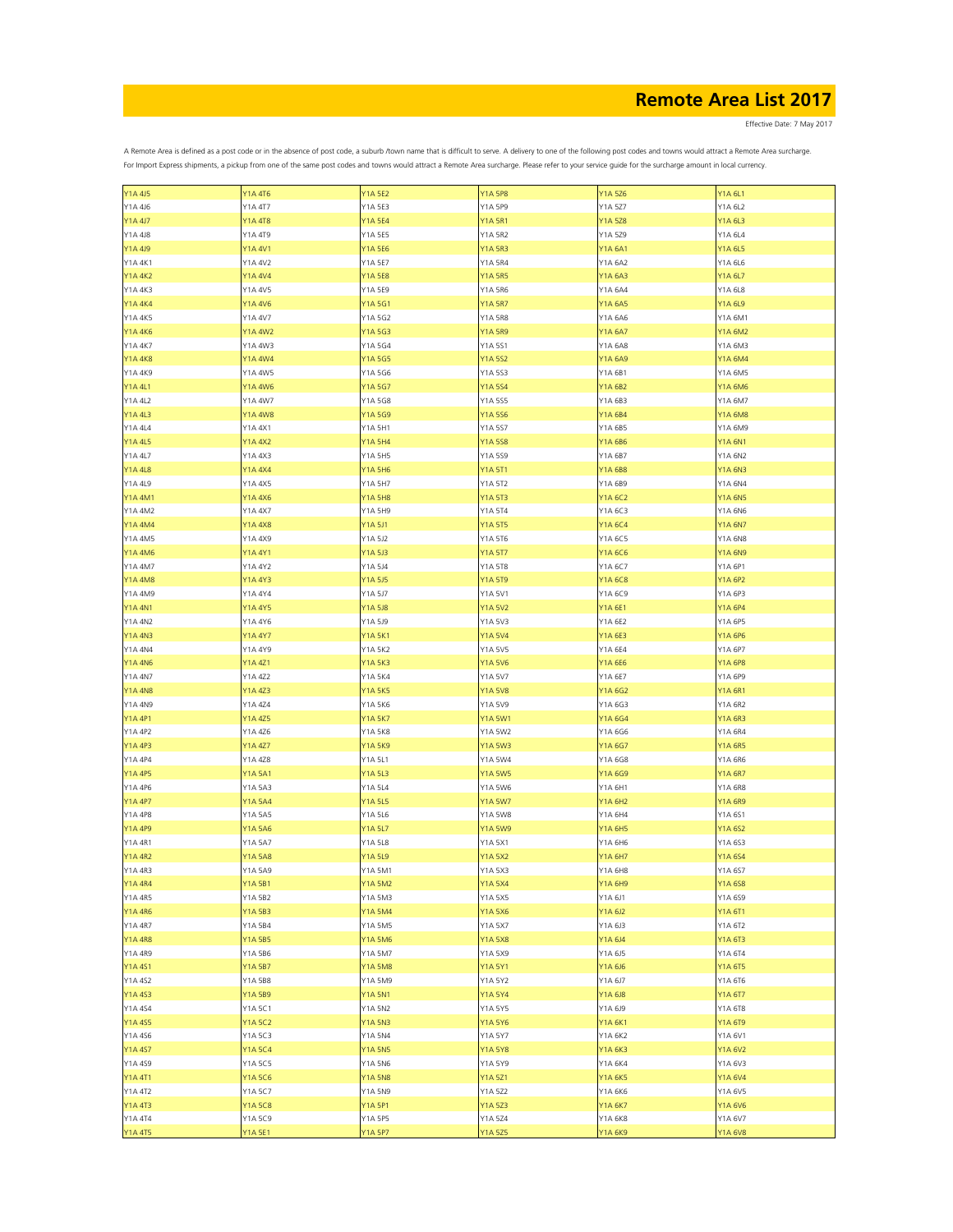Effective Date: 7 May 2017

| <b>Y1A 6V9</b>             |                   |                    |                       |                       |                       |
|----------------------------|-------------------|--------------------|-----------------------|-----------------------|-----------------------|
|                            | 38852             | Chiloe             | Guaitecas             | Lota                  | Parral                |
| Y1A 6W1                    | 38860             | Chimbarongo        | Guanaqueros           | Lumaco                | Pelarco               |
| Y1A 7A1                    | 38869 - 38870     | Cholchol           | Hornopiren            | Mafil                 | Pelequen              |
| Y1A 7A2                    | 38879             | Chonchi            | Hospital              | Maitencillo           | Pelluhue              |
| <b>Y1A 7A3</b>             | 38890 - 38892     | Choshuenco         | Hualaihue             | Malalhue              | Pemuco                |
|                            | 38900             |                    | Hualane               | Malihue               | Penaflor              |
|                            |                   | Chuquicamata       |                       |                       |                       |
| <b>CANARY ISLANDS, THE</b> | 38910 - 38917     | Cisnes             | Hualpen               | Malloa                | Pencahue              |
| 35100                      |                   | Cochamo            | Hualpin               | Malloco               | Peralillo             |
| 35106 - 35109              | <b>CAPE VERDE</b> | Codegua            | Hualqui               | Mamina                | Perquenco             |
| 35118 - 35120              | Mindelo           | Coelemu            | Huara                 | Maquehue              | Petorca               |
|                            |                   |                    |                       |                       |                       |
| 35128 - 35130              |                   | Coihueco           | Huasco                | Marchigue             | Petrohue              |
| 35138 - 35140              | <b>CHILE</b>      | Coinco             | Huasco Bajo           | Maria Elena           | Peumo                 |
| 35149                      | Achao             | <b>Colbun</b>      | Huepil                | Maria Elena Soguimich | Pica                  |
| 35190 - 35200              | Algarrobo         | Colina             | Huidif                | Maria Pinto           | Pichidangui           |
| 35210 - 35220              | Alto Del Carmen   | Collahuasi         | <b>Illapel</b>        | Mariquina             | Pichidegua            |
|                            |                   |                    |                       |                       |                       |
| 35229                      | Alto Hospicio     | Collipulli         | Iloca                 | Matilla               | Pichilemu             |
| 35240                      | Ancud             | Coltauco           | Inca De Oro           | Maule                 | Pichoy                |
| 35250                      | Andacollo         | Combarbala         | Isla De Maipo         | Maullin               | Pillanlelbun          |
| 35259 - 35260              | Angol             | Conaripe           | <b>Isla De Pascua</b> | Mehuin                | Pinto                 |
|                            |                   |                    |                       |                       |                       |
| 35270                      | Antartica         | Constitucion       | Isla Navarino         | Mejillones            | Pirque                |
| 35280                      | Antilahue         | Contulmo           | <b>Isla Negra</b>     | Melinka               | Pisagua               |
| 35290                      | Antuco            | Corral             | Isla Santa Maria      | Melipeuco             | Pisco Elqui           |
| 35299 - 35300              | Arauco            | Costa Azul         | La Dormida            | Melipilla             | Poconchile            |
| 35307 - 35310              | Arica             |                    | La Escondida          | Metrenco              | Polpaico              |
|                            |                   | Coya               |                       |                       |                       |
| 35319 - 35320              | Aysen             | Coyhaique          | La Estrella           | Mina Candelaria       | Pomaire               |
| 35328 - 35330              | Azapa             | Cucao              | La Higuera            | Mina Cerro Dominador  | Portezuelo            |
| 35333                      | Bahia Inglesa     | Cumpeo             | La Huaica             | Mina El Abra          | Porvenir              |
| 35338 - 35340              | Balmaceda         | Cunaco             | La Junta              | Mina El Litio         | Potrerillos           |
|                            |                   |                    |                       |                       |                       |
| 35349 - 35350              | Baquedano         | Cunco              | La Laja               | Mina Faride           | Pozo Almonte          |
| 35360                      | Batuco            | Curacautin         | La Ligua              | Mina Gaby             | Primavera             |
| 35368 - 35369              | Bucalemu          | Curacavi           | La Punta              | Mina Lomas Bayas      | Puchuncavi            |
| 35400                      | Buin              | Curaco De Velez    | La Silla              | Mina Michila          | Pucon                 |
|                            |                   |                    |                       |                       |                       |
| 35411 - 35415              | <b>Bulnes</b>     | Curanilahue        | La Tirana             | Mina Radomiro Tomic   | Puerto Aguirre        |
| 35420 - 35423              | Cabeza De Mar     | Curanipe           | La Union              | Mina San Antonio      | Puerto Aysen          |
| 35430 - 35432              | Cabildo           | Curarrehue         | Labranza              | Mininco               | Puerto Bertrand       |
| 35450                      | Cabo De Hornos    | Curepto            | Lago Cochrane         | Mirasol               | Puerto Chacabuco      |
| 35457 - 35460              |                   | Curico             |                       | Molco                 | <b>Puerto Cisnes</b>  |
|                            | Cachagua          |                    | Lago Ranco            |                       |                       |
| 35468 - 35470              | Calbuco           | Curinanco          | Lago Verde            | Molina                | Puerto Coloso         |
| 35478 - 35480              | Caldera           | Cuya               | Laguna Blanca         | Montandon             | Puerto Guadal         |
| 35488 - 35489              | Calera De Tango   | Cuz Cuz            | Laguna Verde          | Monte Aguila          | Puerto Ibanez         |
| 35507 - 35509              | Caleta Tortel     | Dalcahue           | Laja                  | Monte Patria          | <b>Puerto Natales</b> |
|                            |                   |                    |                       |                       |                       |
| 35518 - 35520              | Caletones         | Dichato            | Lambert               | Morro Chico           | Puerto Octay          |
| 35530                      | Calle Larga       | Diego De Almagro   | Lanco                 | Mulchen               | Puerto Saavedra       |
| 35539 - 35544              | Camarico          | Domeyko            | Laraquete             | Nacimiento            | Puerto Williams       |
| 35558 - 35562              | Camarones         | Donihue            | Las Cabras            | Nancagua              | Punitaqui             |
|                            |                   |                    |                       |                       |                       |
| 35570 - 35572              | Camina            | Duao               | Las Cruces            | Navidad               | Puqueldon             |
| 35580                      | Canela            | El Carmen          | Las Tacas             | Negrete               | Puren                 |
| 35610 - 35613              | Canela Baja       | El Melon           | Lebu                  | Neltume               | Putaendo              |
| 35626 - 35630              | Canete            | El Monte           | Lican Ray             | Niebla                | Putre                 |
| 35637 - 35640              | Capitan Pastene   | El Paico           | Licanten              | Ninhue                | Puyehue               |
|                            |                   |                    |                       |                       |                       |
| 35649 - 35650              | Carahue           | El Palqui          | Linares               | Niquen                | Puyuhuapi             |
| 35660                      | Carampangue       | El Quisco          | Litueche              | Nueva Braunau         | Queilen               |
| 38489                      | Carelmapu         | El Salado          | Llanta                | Nueva Imperial        | Quellon               |
| 38690                      | Caren             | El Salvador        | Llay Llay             | Olivar                | Quemchi               |
| 38710 - 38715              | Castro            | El Tabo            | Llifen                | Ollague               |                       |
|                            |                   |                    |                       |                       | Quepe                 |
| 38720                      | Catapilco         | El Tepual          | Lolol                 | Ovalle                | Quilaco               |
| 38726 - 38730              | Catemu            | Empedrado          | Loncoche              | Padre Hurtado         | Quilleco              |
| 38738 - 38740              | Cauquenes         | Ensenada           | Longavi               | Paihuano              | Quillon               |
| 38749 - 38750              | Cerro La Silla    | <b>Entre Lagos</b> | Lonquimay             | Paillaco              | Quinchao              |
|                            |                   |                    |                       |                       |                       |
| 38758 - 38760              | Cerro Paranal     | Ercilla            | Lontue                | Paine                 | Quinta De Tilcoco     |
| 38767 - 38770              | Cerro Sombrero    | Farellones         | Los Alamos            | Paipote               | Quintay               |
| 38779 - 38780              | Chacabuco         | Florida            | Los Andes             | Palena                | Quirihue              |
| 38787 - 38789              | Chacao            | Freirina           | Los Chilcos           | Palmilla              | Quiriquina            |
|                            |                   |                    |                       |                       |                       |
| 38800 - 38801              | Chaiten           | Fresia             | Los Lagos             | Panguipulli           | Ranguelmo             |
| 38810 - 38813              | Chanaral          | Futaleufu          | Los Molinos           | Panimavida            | Ranquil               |
| 38820                      | Chanaral Alto     | Futrono            | Los Molles            | Papudo                | Rapel                 |
| 38829 - 38830              | Chanco            | Galvarino          | Los Muermos           | Paranal               | Rauco                 |
|                            |                   |                    |                       |                       |                       |
| 38840                      | Chepica           | General Lagos      | Los Sauces            | Paredones             | Renaico               |
| 38849 - 38850              | Chile Chico       | Gorbea             | Los Vilos             | Pargua                | Rengo                 |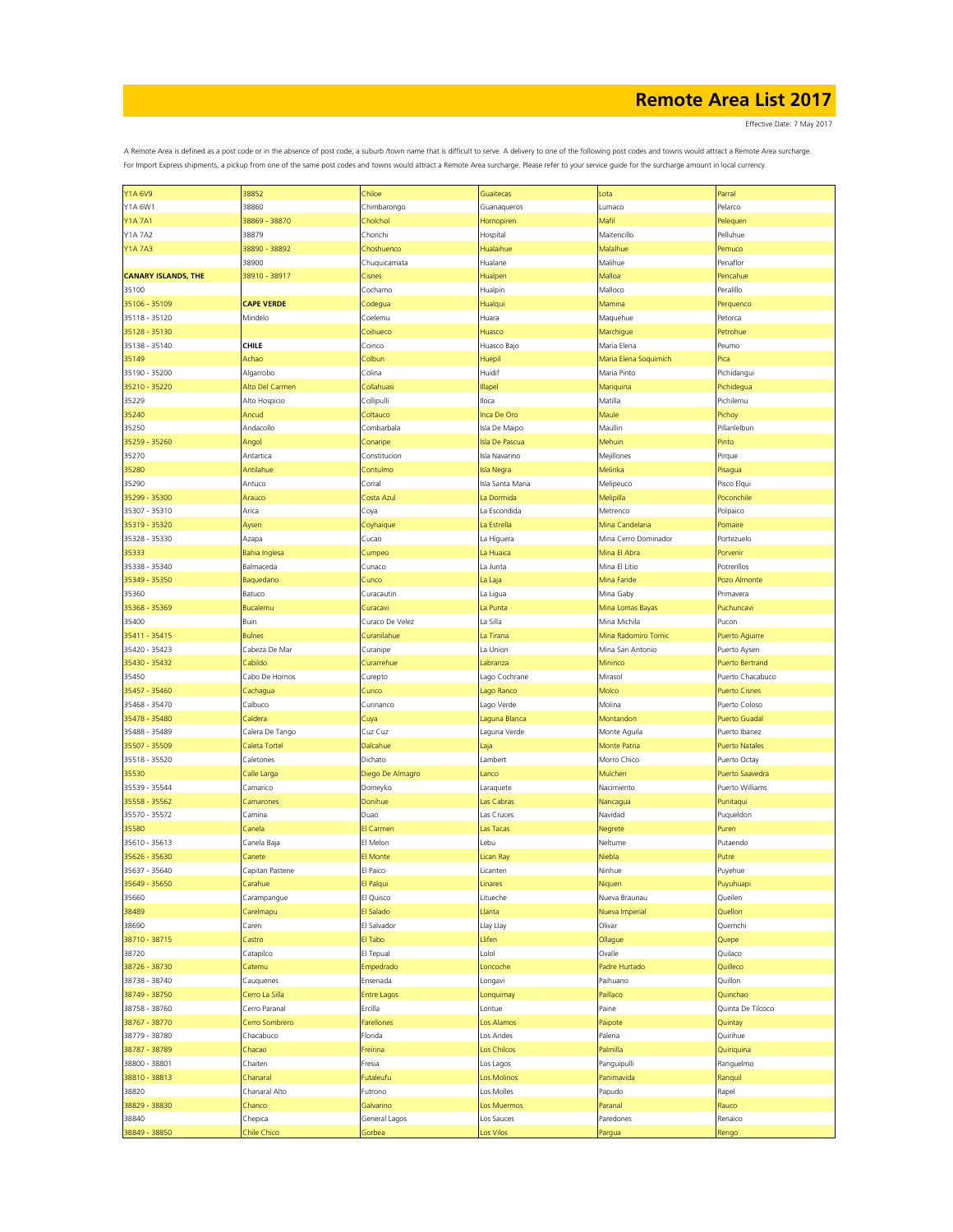| Requegua                   | Victoria                       | 102400 - 102409 | 125003 - 125005 | 253299 - 253300 | 262724 - 262726 |
|----------------------------|--------------------------------|-----------------|-----------------|-----------------|-----------------|
| Requinoa                   | Vicuna                         | 102411 - 102419 | 125010 - 125100 | 253316          | 262734 - 262737 |
| Retiro                     | Vilcun                         | 102421          | 132001 - 132002 | 253399 - 253400 | 262799          |
|                            |                                |                 |                 |                 |                 |
| Reumen                     | Villa Alegre                   | 102500          | 132011 - 132012 | 253424          | 264212          |
| Rinconada                  | Villa Manihuales               | 102502 - 102503 | 133000 - 133002 | 253499 - 253502 | 264300          |
| Rio Bueno                  | Villa O Higgins                | 110143 - 110144 | 136000          | 253599 - 253600 | 264308 - 264309 |
| <b>Rio Claro</b>           | Villarrica                     | 110162 - 110163 | 213212 - 213215 | 253699 - 253701 | 264311          |
| Rio Hurtado                | Yerbas Buenas                  | 110165 - 110166 | 213221 - 213225 | 253799          | 264315 - 264318 |
| Rio Ibanez                 | Yumbel                         | 110171          | 213231 - 213235 | 255129          | 264323          |
|                            |                                |                 |                 |                 |                 |
| Rio Negro                  | Zapallar                       | 110300          | 213241 - 213245 | 255200          | 264325 - 264327 |
| <b>Rio Verde</b>           | Zapallar De Chillan            | 111000 - 111008 | 213251 - 213255 | 255202          | 264329          |
| Romeral                    |                                | 113001          | 215107          | 255215          | 264399          |
| Rosario                    | <b>CHINA, PEOPLES REPUBLIC</b> | 113004          | 215112          | 255299          | 264500          |
| Sagrada Familia            | 014011 - 014013                | 113006 - 113008 | 215423 - 215424 | 256100          | 264506          |
|                            |                                |                 | 215426 - 215428 |                 |                 |
| Saladillo                  | 014015 - 014018                | 114001          |                 | 256120          | 264599          |
| Salamanca                  | 015000                         | 114003 - 114005 | 215434          | 256199 - 256200 | 265100          |
| San Carlos Puren           | 015200                         | 114011          | 215535          | 256205 - 256206 | 265106          |
| San Clemente               | 017000                         | 114013 - 114014 | 215538 - 215539 | 256209          | 265110          |
| San Felipe                 | 021400                         | 114031          | 215552          | 256219          | 265114          |
|                            |                                |                 |                 |                 |                 |
| San Gregorio               | 030041                         | 114033          | 215619          | 256299 - 256301 | 265116          |
| San Ignacio                | 030044                         | 114041 - 114042 | 215623          | 256405          | 265118          |
| San Javier                 | 030052 - 030054                | 114044          | 215639          | 256500          | 265120          |
| San Jose De La Mariquina   | 030056                         | 114200 - 114204 | 250111 - 250115 | 256509 - 256510 | 265199 - 265200 |
| San Jose De Maipo          | 030062 - 030063                | 114206 - 114207 | 250119          | 256599          | 265209          |
| San Jose De Marchihue      | 050012                         | 114215 - 114216 | 250121 - 250122 | 261300 - 261304 | 265299 - 265300 |
|                            |                                |                 |                 |                 |                 |
| San Jose De Mariquina      | 050035                         | 114219          | 251100          | 261306 - 261309 | 265307          |
| San Juan De La Costa       | 050037                         | 114221          | 251102 - 251104 | 261313 - 261318 | 265309          |
| San Marcos                 | 050066                         | 114225          | 251106          | 261321          | 265323          |
| <b>San Nicolas</b>         | 050091                         | 114229          | 251109 - 251110 | 261326          | 265399 - 265400 |
| San Pablo                  | 050700                         | 115001 - 115007 | 251114 - 251115 | 261399 - 261400 | 265499          |
|                            |                                |                 |                 |                 |                 |
| San Pedro De Atacama       | 050800                         | 115100          | 251121          | 261408          | 265600          |
| San Rafael                 | 051130                         | 116041          | 251199 - 251200 | 261425          | 265607 - 265609 |
| San Rosendo                | 051430                         | 116200 - 116201 | 251203 - 251206 | 261499          | 265699 - 265709 |
| San Sebastian              | 052160 - 052164                | 116203 - 116209 | 251208 - 251211 | 261513 - 261519 | 265711 - 265713 |
| San Vicente                | 052166 - 052167                | 116212 - 116219 | 251215          | 261526 - 261527 | 265715 - 265718 |
|                            |                                |                 |                 |                 |                 |
| San Vicente De Tagua Tagua | 052260                         | 116221 - 116222 | 251221          | 261532          | 265724          |
| Santa Barbara              | 052300                         | 116224 - 116225 | 251299          | 262100          | 265799          |
| Santa Clara                | 052360                         | 116300 - 116308 | 251400 - 251409 | 262102          | 265899          |
| Santa Cruz                 | 052560                         | 116400          | 251411 - 251412 | 262106 - 262107 | 266600 - 266609 |
| Santa Fe                   | 053000                         | 117000          | 251414 - 251415 | 262109          | 266611 - 266619 |
|                            |                                |                 |                 |                 |                 |
| Santa Juana                | 053600                         | 117002 - 117009 | 251418          | 262113          | 266621 - 266624 |
| Sarmiento                  | 054000 - 054001                | 117011          | 251499 - 251500 | 262115          | 266699          |
| Selva Oscura               | 054500                         | 117013 - 117014 | 251502          | 262119          | 271000 - 271002 |
| Sewell                     | 054600                         | 117016 - 117017 | 251507          | 262122 - 262123 | 271021          |
| Sierra Gorda               | 054800                         | 117019          | 251599 - 251600 | 262126 - 262127 | 271024 - 271026 |
|                            |                                |                 |                 |                 | 271031          |
| Sotaqui                    | 055550                         | 117021 - 117022 | 251700 - 251702 | 262129          |                 |
| <b>Tal Tal</b>             | 056700                         | 118000 - 118003 | 251706          | 262199 - 262201 | 271039          |
| Talagante                  | 061000 - 061001                | 118005 - 118009 | 251708 - 251712 | 262203          | 271043          |
| Teno                       | 061100                         | 118011          | 251714 - 251718 | 262212          | 271099 - 271100 |
| Teodoro Schmidt            | 062550 - 062551                | 118100 - 118101 | 251799          | 262214          | 271104          |
| <b>Tierra Amarilla</b>     | 065201                         | 118103          | 251900          | 262216          | 271113          |
|                            |                                |                 | 252000 - 252004 |                 |                 |
| Til Til                    | 065701                         | 118105 - 118109 |                 | 262218          | 271199 - 271200 |
| Timaukel                   | 067000                         | 118111 - 118117 | 252019          | 262233 - 262234 | 271202          |
| Tirua                      | 075000 - 075002                | 118119          | 252100          | 262299 - 262301 | 271208          |
| Toconao                    | 100074                         | 118121 - 118127 | 252199 - 252200 | 262313          | 271212          |
| Tocopilla                  | 101200                         | 118200 - 118207 | 252299 - 252300 | 262399 - 262400 | 271219          |
| Tolten                     | 101204                         | 118209          | 252399 - 252400 | 262404 - 262406 | 271221          |
|                            |                                |                 |                 |                 |                 |
| Tome                       | 101206                         | 118211 - 118219 | 252499 - 252500 | 262408 - 262409 | 271228 - 271229 |
| Tongoy                     | 101213                         | 118221 - 118225 | 252599 - 252600 | 262411          | 271299          |
| Torres Del Paine           | 101400                         | 118300          | 252699          | 262415          | 271400          |
| Totoralillo                | 101407                         | 121000 - 121019 | 252800          | 262499          | 271411          |
| Traiguen                   | 101411 - 101414                | 122001 - 122003 | 252899          | 262600          | 271499 - 271500 |
|                            |                                |                 |                 |                 |                 |
| Trehuaco                   | 101500 - 101501                | 122005 - 122006 | 253000 - 253058 | 262602          | 271502          |
| Trumao                     | 101503 - 101504                | 122008          | 253071 - 253080 | 262609 - 262612 | 271509 - 271510 |
| Tucapel                    | 101506 - 101508                | 123000          | 253084 - 253085 | 262619          | 271512 - 271516 |
| Valle Hermoso              | 101513                         | 123002 - 123003 | 253099 - 253100 | 262699 - 262700 | 271599 - 271600 |
| Vallenar                   | 101515 - 101516                | 123005 - 123006 | 253115          | 262702 - 262705 | 271699          |
|                            |                                |                 |                 |                 |                 |
| Vergara                    | 102301 - 102309                | 124000          | 253199 - 253200 | 262712          | 272101          |
| Vichuquen                  | 102311                         | 125000 - 125001 | 253203 - 253204 | 262714 - 262716 | 272108 - 272109 |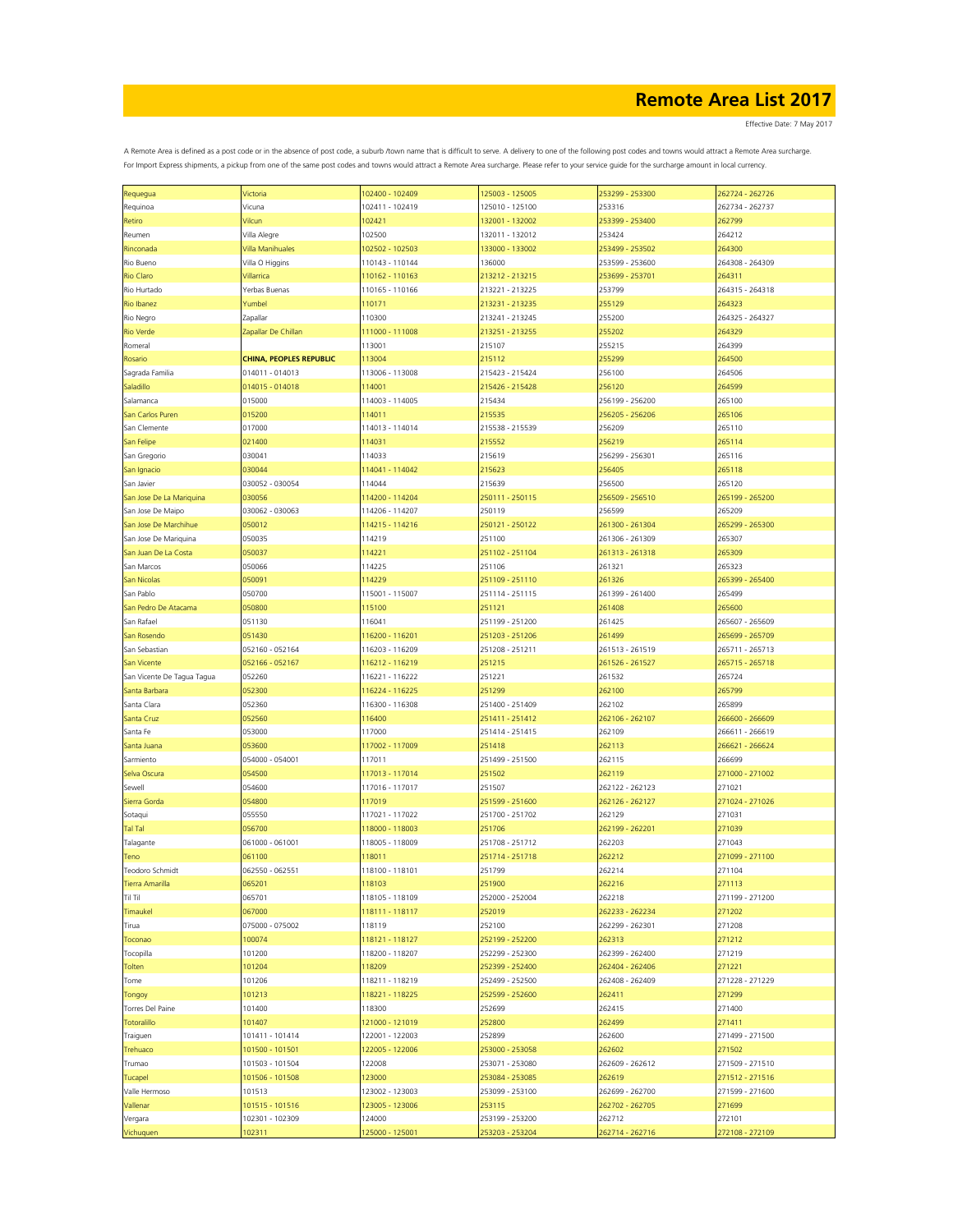| 272111 - 272117 | 276626 - 276629 | 301821 - 301830 | 317206 - 317207 | 330822          | 350306          |
|-----------------|-----------------|-----------------|-----------------|-----------------|-----------------|
| 272200 - 272209 | 276631          | 311306 - 311314 | 317210          | 331100          | 350309          |
| 272211 - 272213 | 276636          | 311321 - 311326 | 317300          | 331700          | 350311          |
|                 |                 |                 |                 |                 |                 |
| 272299          | 276699 - 276700 | 311331 - 311333 | 317502 - 317503 | 331722          | 350315 - 350319 |
| 272400 - 272409 | 276702 - 276703 | 311509          | 317507 - 317508 | 332000          | 350321 - 350322 |
| 272411 - 272415 | 276706 - 276707 | 311515 - 311516 | 317511          | 332004 - 332009 | 350324          |
| 272499          | 276712 - 276717 | 311521 - 311524 | 317513          | 333000          | 350327 - 350329 |
|                 |                 |                 |                 |                 |                 |
| 273100          | 276722          | 311700 - 311701 | 317515 - 317516 | 333002 - 333006 | 350400 - 350409 |
| 273105          | 276806 - 276809 | 311703          | 317607          | 333011 - 333014 | 350411 - 350415 |
| 273110          | 276811 - 276812 | 311705 - 311709 | 317609 - 317610 | 333016          | 350502 - 350517 |
|                 |                 |                 |                 | 333021 - 333026 |                 |
| 273115          | 277000          | 311711          | 321110 - 321111 |                 | 350601 - 350610 |
| 273120          | 277011 - 277016 | 311713 - 311717 | 321114 - 321118 | 333028 - 333029 | 350700 - 350709 |
| 273125          | 277020 - 277022 | 311719          | 321211          | 333031 - 333032 | 350711 - 350718 |
| 273130          | 277099          | 311721 - 311722 | 321400          | 333034 - 333036 | 350801 - 350809 |
|                 |                 |                 |                 |                 |                 |
| 273135          | 277101 - 277103 | 311724          | 323300 - 323302 | 334000 - 334009 | 350811 - 350819 |
| 273140          | 277116 - 277119 | 311802 - 311803 | 323304 - 323309 | 335000 - 335008 | 350821          |
| 273145          | 277121 - 277122 | 311805 - 311810 | 323311 - 323312 | 336000 - 336008 | 351123          |
|                 | 277128          |                 |                 |                 | 351125          |
| 273150          |                 | 311813          | 323400          | 336011 - 336019 |                 |
| 273155          | 277132 - 277133 | 311815 - 311820 | 323500          | 336021 - 336027 | 351127          |
| 273160          | 277136          | 311823 - 311824 | 323502 - 323504 | 336400          | 351129          |
| 273165          | 277200          | 311827 - 311834 | 323507 - 323508 | 337000          | 351152          |
|                 |                 |                 |                 |                 |                 |
| 273199 - 273209 | 277217 - 277218 | 312002          | 323600          | 337014          | 351162          |
| 273211 - 273215 | 277222 - 277223 | 312005          | 323604 - 323607 | 337017          | 351164          |
| 273299 - 273307 | 277299 - 277300 | 312007          | 323700 - 323709 | 337019          | 351166          |
|                 |                 |                 |                 |                 |                 |
| 273331          | 277311 - 277319 | 312009          | 323711 - 323718 | 337024          | 351168          |
| 273400          | 277321 - 277324 | 312013          | 323721 - 323729 | 337026          | 351172          |
| 273500 - 273509 | 277399 - 277400 | 312017          | 323800 - 323805 | 337029          | 351174          |
| 273511 - 273519 | 277411 - 277417 | 312019          | 323807 - 323809 | 337034          | 351252          |
|                 |                 |                 |                 |                 |                 |
| 273521 - 273523 | 277419          | 312023          | 323811 - 323813 | 337036          | 351255          |
| 273599          | 277499 - 277501 | 312037          | 323900 - 323905 | 337042          | 351257 - 351259 |
| 274100 - 274109 | 277511 - 277519 | 312039          | 323907 - 323909 | 338000 - 338002 | 351261 - 351268 |
|                 |                 |                 |                 |                 |                 |
| 274111 - 274114 | 277521 - 277527 | 312041          | 323911 - 323913 | 338004 - 338009 | 352102 - 352109 |
| 274117          | 277531 - 277534 | 312051 - 312053 | 324400          | 338011 - 338019 | 352111 - 352114 |
| 274199 - 274200 | 277599          | 312055 - 312056 | 325022 - 325023 | 338021          | 352251          |
| 274299 - 274300 | 277700          | 312451          | 325106 - 325109 | 338023 - 338025 | 352253 - 352259 |
|                 |                 |                 |                 |                 |                 |
| 274399 - 274409 | 300272 - 300277 | 312453 - 312459 | 325112 - 325117 | 338027          | 352261 - 352268 |
| 274411 - 274419 | 300280          | 312461 - 312468 | 325208 - 325209 | 338031          | 352300 - 352309 |
| 274422          | 300282 - 300283 | 312471 - 312476 | 325211 - 325213 | 338033          | 355002 - 355009 |
|                 |                 |                 |                 |                 |                 |
| 274499 - 274500 | 300302 - 300304 | 312513          | 325215 - 325216 | 341000 - 341005 | 355011 - 355016 |
| 274512          | 300356 - 300357 | 312521 - 312522 | 325300          | 341008          | 355101 - 355109 |
| 274599 - 274606 | 300386          | 312524 - 312527 | 325302 - 325309 | 341700          | 355111 - 355116 |
| 274609          | 300403 - 300408 | 312529 - 312532 | 325311          | 343005          | 355201 - 355208 |
|                 |                 |                 |                 |                 |                 |
| 274611 - 274612 | 300453          | 312540          | 325401 - 325411 | 343008          | 355211 - 355215 |
| 274617          | 300458          | 312550 - 312551 | 325500 - 325506 | 343011          | 355300 - 355304 |
| 274700          | 300463          | 312561 - 312562 | 325508 - 325509 | 343013          | 355306          |
|                 |                 |                 |                 |                 |                 |
| 274799          | 300480 - 300489 | 312570 - 312571 | 325609          | 343015          | 355400 - 355408 |
| 274900          | 301480          | 312580          | 325611 - 325616 | 343060          | 355500 - 355509 |
| 274999          | 301500 - 301510 | 312590          | 325618          | 343062          | 355511 - 355513 |
| 276100          | 301514          | 313207          | 325700 - 325706 | 343064          | 362102 - 362103 |
|                 |                 |                 |                 |                 |                 |
| 276200          | 301516          | 313305          | 325803 - 325809 | 344000          | 362131 - 362133 |
| 276299 - 276300 | 301600 - 301609 | 314301 - 314303 | 330004          | 344101          | 362141 - 362143 |
| 276305          | 301611          | 315601 - 315603 | 330007          | 344103          | 362800 - 362808 |
| 276307          | 301613 - 301615 | 315606 - 315607 | 330033 - 330034 | 344106          | 363100 - 363106 |
|                 |                 |                 |                 |                 |                 |
| 276309          | 301617          | 315612          | 330041 - 330044 | 344109          | 363108 - 363109 |
| 276311          | 301619 - 301620 | 315614          | 330048 - 330049 | 344112          | 363111          |
| 276399 - 276428 | 301625 - 301626 | 315731 - 315736 | 330084          | 344114          | 363300 - 363309 |
|                 | 301640          |                 |                 | 344117          |                 |
| 276499 - 276500 |                 | 315813          | 330086          |                 | 363400 - 363403 |
| 276511 - 276512 | 301646          | 316200          | 330095 - 330096 | 344119          | 363500 - 363509 |
| 276514          | 301702 - 301709 | 316211          | 330204          | 344122          | 363511          |
| 276517 - 276518 | 301711 - 301718 | 316215 - 316218 | 330209          | 344124          | 363602 - 363609 |
|                 |                 |                 |                 |                 |                 |
| 276521 - 276522 | 301722 - 301725 | 316251          | 330214          | 344126          | 363700 - 363709 |
| 276526          | 301727          | 316261          | 330216          | 344129          | 363711 - 363714 |
| 276535          | 301729          | 316281          | 330218          | 350016 - 350017 | 363800 - 363809 |
| 276599 - 276600 | 301731          | 316289          | 330223          | 350021 - 350024 | 363811 - 363812 |
|                 |                 |                 |                 |                 |                 |
| 276612 - 276613 | 301735          | 316291          | 330225          | 350103 - 350107 | 363903 - 363905 |
| 276615 - 276617 | 301737 - 301739 | 316295          | 330804 - 330806 | 350109          | 366201 - 366209 |
| 276619          | 301741          | 317100 - 317102 | 330808          | 350111          | 366211 - 366215 |
|                 |                 |                 |                 |                 |                 |
| 276621 - 276622 | 301800 - 301809 | 317200          | 330812          | 350114 - 350118 | 366301 - 366304 |
| 276624          | 301811 - 301819 | 317203          | 330815          | 350120          | 366306 - 366309 |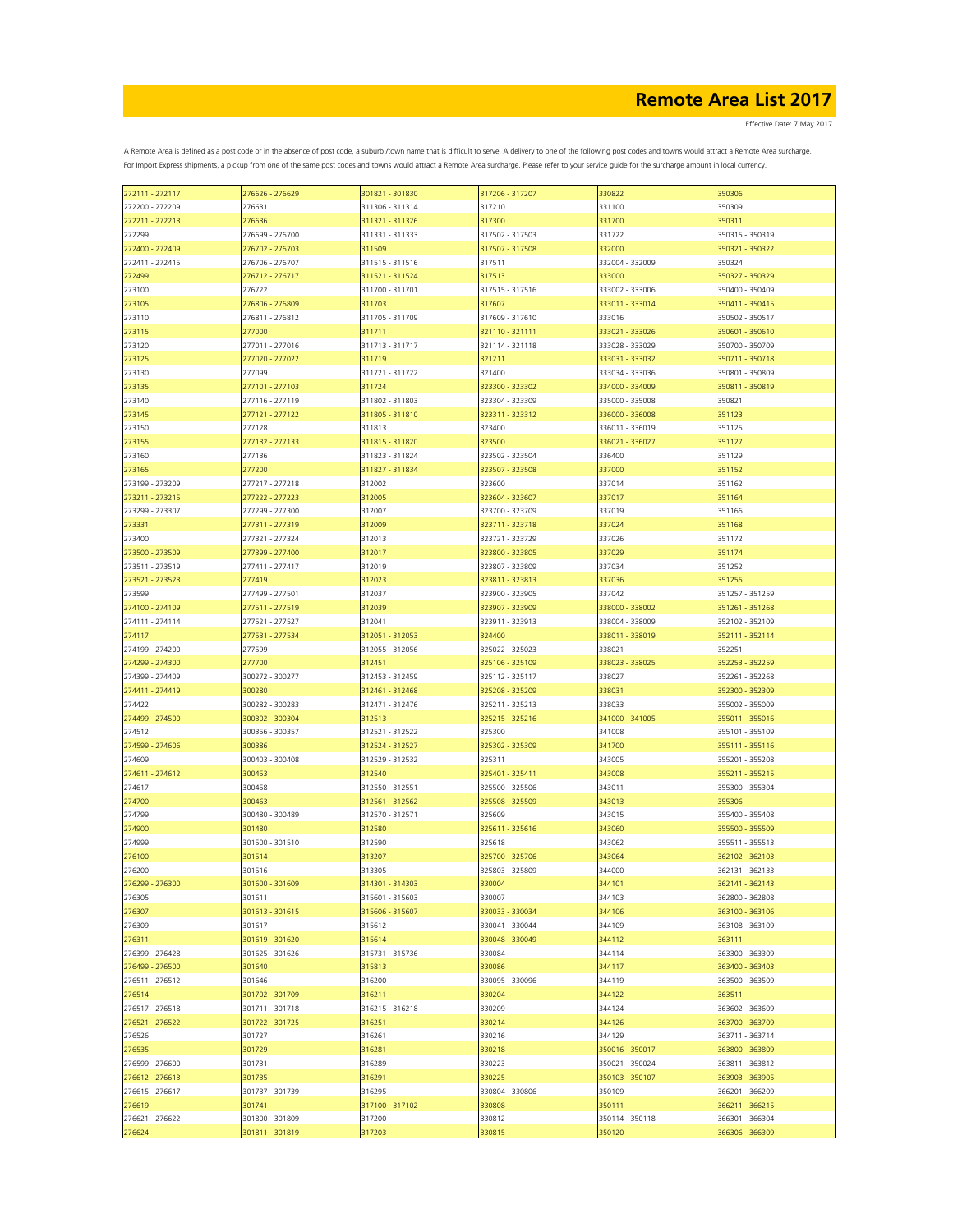Effective Date: 7 May 2017

| 366311 - 366316 | 462600 - 462601 | 465111 - 465118 | 511176          | 511887          | 513200          |
|-----------------|-----------------|-----------------|-----------------|-----------------|-----------------|
| 400083          | 462611 - 462613 | 465121 - 465127 | 511180          | 511890          | 513221 - 513229 |
| 400702          | 462621          | 465131 - 465132 | 511190          | 511893          | 513231 - 513232 |
|                 |                 |                 |                 |                 |                 |
| 400704 - 400705 | 462631          | 465141          | 511300          | 511895          | 513300          |
| 400708          | 462641          | 465150          | 511380          | 512000          | 513321 - 513323 |
| 401123          | 463003 - 463004 | 465152          | 511385          | 512008          | 513325          |
|                 | 463100          | 465211 - 465216 | 511390          |                 | 513327 - 513328 |
| 401220 - 401221 |                 |                 |                 | 512023 - 512024 |                 |
| 401322          | 463131 - 463133 | 465221 - 465228 | 511396          | 512026          | 513331 - 513334 |
| 401324 - 401325 | 463141 - 463146 | 465231 - 465237 | 511464          | 512028 - 512029 | 513400          |
| 401328          | 463200 - 463217 | 465241          | 511500          | 512031          | 513402 - 513403 |
|                 |                 |                 |                 |                 |                 |
| 401333 - 401335 | 463300          | 465243 - 465245 | 511510          | 512100          | 513421 - 513424 |
| 401346          | 463308          | 465250          | 511515          | 512123 - 512124 | 513428          |
| 401520          | 463310 - 463311 | 465311 - 465316 | 511522 - 511523 | 512127          | 513431 - 513439 |
| 402761          | 463321 - 463325 | 465321 - 465324 | 511525          | 512129          | 513441 - 513442 |
|                 |                 |                 |                 |                 |                 |
| 404001          | 463331 - 463337 | 465331 - 465335 | 511527          | 512131          | 513444 - 513445 |
| 404003 - 404007 | 463341 - 463344 | 465341 - 465342 | 511533          | 512133 - 512139 | 524100          |
| 404100          | 463400 - 463401 | 465344 - 465345 | 511535          | 512141 - 512144 | 524131 - 524139 |
|                 |                 |                 |                 |                 | 524143          |
| 410200          | 463414          | 465350          | 511538          | 512147          |                 |
| 410300          | 463446          | 465421 - 465426 | 511540          | 512149          | 524145 - 524149 |
| 410600          | 463500          | 465431 - 465438 | 511542          | 512153 - 512159 | 524151          |
| 411400          | 463502 - 463504 | 465441 - 465444 | 511545          | 512161 - 512162 | 524155          |
|                 |                 |                 |                 |                 |                 |
| 412200          | 463511 - 463512 | 465450          | 511548          | 512200          | 524200          |
| 413000 - 413002 | 463514          | 465511 - 465514 | 511550          | 512212          | 524231          |
| 414000 - 414004 | 463521 - 463523 | 465521 - 465523 | 511553          | 512219          | 524239          |
|                 | 463531 - 463533 | 465531 - 465533 |                 | 512221 - 512223 | 524241 - 524243 |
| 414006          |                 |                 | 511555          |                 |                 |
| 414008 - 414009 | 463541 - 463545 | 465541 - 465545 | 511557          | 512225 - 512226 | 524254 - 524256 |
| 414011 - 414015 | 463547          | 465550          | 511560          | 512228 - 512229 | 524265 - 524266 |
| 415000 - 415004 | 463549          | 466001 - 466002 | 511565          | 512231 - 512232 | 524268          |
|                 |                 |                 |                 |                 |                 |
| 417000 - 417009 | 463600 - 463621 | 467001          | 511567          | 512234 - 512239 | 524300          |
| 421000 - 421009 | 463700 - 463701 | 467011 - 467013 | 511570          | 512241 - 512244 | 524335          |
| 422000 - 422008 | 463711 - 463719 | 467021          | 511573          | 512300          | 524338          |
|                 |                 |                 |                 |                 |                 |
| 422800          | 463721          | 467031 - 467032 | 511575          | 512321 - 512322 | 524345          |
| 453011          | 463731          | 467041 - 467047 | 511578          | 512324 - 512328 | 524348          |
| 454150 - 454152 | 463741 - 463746 | 467091 - 467093 | 511580          | 512331 - 512332 | 524357          |
| 454171 - 454173 | 463800 - 463801 | 467098          | 511583          | 512400          | 524359          |
|                 |                 |                 |                 |                 |                 |
| 454191          | 463811 - 463816 | 470004          | 511585          | 512421 - 512429 | 524364          |
| 455003          | 463831          | 472011 - 472012 | 511587          | 512432 - 512439 | 524369          |
| 455005          | 463900 - 463901 | 472021 - 472022 | 511590          | 512441 - 512445 | 524373          |
|                 |                 |                 |                 |                 |                 |
| 455111          | 463911          | 473001 - 473002 | 511593          | 512500          | 524376          |
| 455113          | 463921          | 473005          | 511600          | 512521 - 512524 | 524379          |
| 455131 - 455132 | 463923          | 473007          | 511630          | 512526          | 524382          |
| 455134 - 455136 | 463931          | 473009          | 511640          | 512528 - 512529 | 524386          |
|                 |                 |                 |                 |                 |                 |
| 455141 - 455143 | 463941 - 463943 | 473011 - 473014 | 511650          | 512532 - 512535 | 524389          |
| 456150          | 464011          | 473017          | 511670          | 512600          | 524391          |
| 456750          | 464031          | 473031 - 473035 | 511675          | 512621 - 512629 | 524394          |
| 457001 - 457003 | 464100          | 473052          | 511685          | 512631 - 512633 | 524396          |
|                 |                 |                 |                 |                 |                 |
| 457005 - 457007 | 464111 - 464117 | 473055 - 473062 | 511690          | 512635 - 512639 | 524400          |
| 457062 - 457063 | 464131 - 464132 | 473081 - 473085 | 511800          | 512642          | 524431 - 524432 |
| 457071          | 464136 - 464137 | 473101          | 511821          | 512700          | 524441 - 524444 |
| 457073 - 457078 | 464141 - 464145 | 473111 - 473114 | 511823          | 512711          | 524446 - 524449 |
|                 |                 |                 |                 |                 |                 |
| 457081 - 457083 | 464181          | 473121 - 473124 | 511825          | 512721 - 512725 | 524455 - 524459 |
| 457100          | 464194          | 473126          | 511827          | 512728 - 512729 | 524461 - 524462 |
| 460002          | 464200 - 464201 | 473131 - 473143 | 511830          | 512731 - 512733 | 524469          |
|                 |                 |                 |                 |                 |                 |
| 461101          | 464211          | 475001 - 475004 | 511848          | 512735 - 512739 | 524471          |
| 461111 - 461114 | 464221 - 464224 | 476100          | 511850          | 513000          | 524490 - 524491 |
| 461131 - 461132 | 464231 - 464238 | 476111 - 476115 | 511853          | 513021          | 524500 - 524505 |
| 461141 - 461144 | 464241          | 476121          | 511855          | 513023 - 513029 | 524531          |
|                 |                 |                 |                 |                 |                 |
| 461700          | 464300          | 476123 - 476124 | 511857          | 513031 - 513037 | 524533          |
| 462300          | 464311 - 464317 | 476126 - 476127 | 511860          | 513039          | 524541          |
| 462311 - 462314 | 464321 - 464323 | 476131 - 476135 | 511863          | 513041          | 524543          |
|                 | 464325 - 464328 |                 |                 |                 |                 |
| 462321 - 462324 |                 | 476141          | 511865          | 513043          | 524545          |
| 462331 - 462333 | 464341 - 464343 | 476143 - 476146 | 511867          | 513046 - 513047 | 524552          |
| 462341 - 462344 | 464361 - 464363 | 511100          | 511870          | 513049          | 524557          |
| 462400 - 462401 | 464400          | 511120          | 511873          | 513051 - 513059 | 524559          |
|                 |                 |                 |                 |                 |                 |
| 462411 - 462416 | 464411 - 464412 | 511130          | 511875          | 513061 - 513062 | 524563          |
| 462512 - 462513 | 464421 - 464422 | 511140          | 511878          | 513100          | 524565          |
| 462521          | 464431 - 464436 | 511150          | 511880          | 513121 - 513129 | 524568          |
| 462531 - 462532 | 464441 - 464442 | 511160          | 511883          | 513131 - 513139 | 524571          |
|                 |                 |                 |                 |                 |                 |
| 462541          | 464444 - 464446 | 511170          | 511885          | 513141          | 524573          |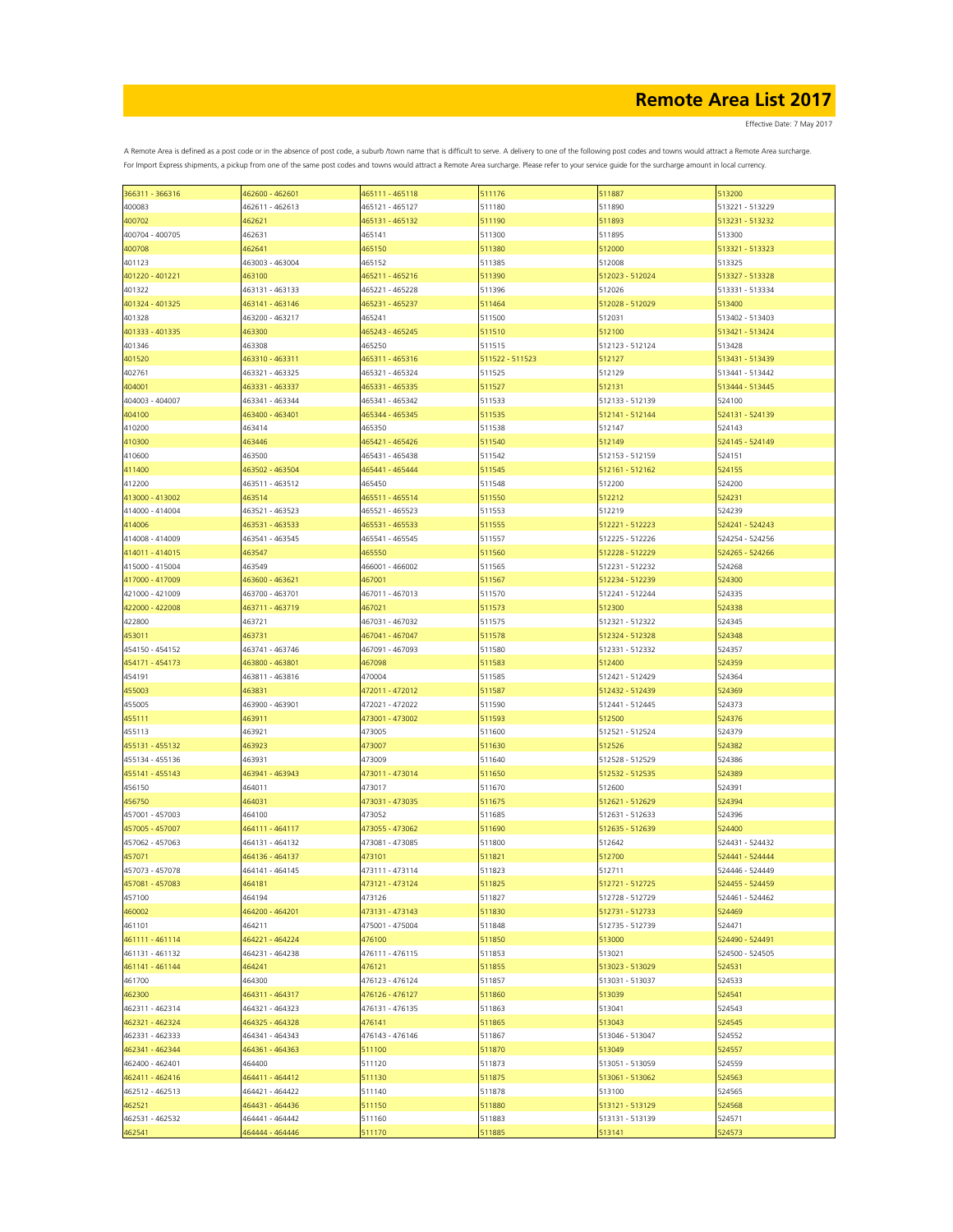| 524575          | 529264 - 529267 | 530231          | 533421 - 533423 | 537426          | 545111 - 545113 |
|-----------------|-----------------|-----------------|-----------------|-----------------|-----------------|
| 526105          | 529333          | 530233          | 533500 - 533509 | 537500 - 537506 | 545200 - 545203 |
| 526107          | 529335          | 530300 - 530309 | 533511          | 537509          | 545205 - 545206 |
|                 |                 |                 |                 |                 |                 |
| 526109          | 529339          | 530311 - 530319 | 533600 - 533609 | 537512 - 537519 | 545208          |
| 526112 - 526115 | 529343          | 530321 - 530323 | 533611 - 533618 | 537600 - 537602 | 545211 - 545212 |
| 526117          | 529346          | 530325          | 533700 - 533709 | 537605 - 537606 | 545214          |
|                 |                 |                 |                 |                 |                 |
| 526119          | 529348          | 530400 - 530408 | 533711 - 533718 | 537608 - 537609 | 545216 - 545219 |
| 526122 - 526127 | 529351          | 530411 - 530418 | 533801 - 533809 | 537612          | 545300 - 545309 |
| 526232 - 526236 | 529353          | 530421 - 530422 | 533811 - 533819 | 537614 - 537615 | 545311 - 545317 |
| 526243          | 529355          | 530500 - 530509 | 533821 - 533826 | 537617 - 537619 | 545320 - 545321 |
|                 |                 |                 |                 |                 |                 |
| 526245 - 526246 | 529361          | 530511 - 530512 | 533900 - 533909 | 537622 - 537629 | 545400 - 545409 |
| 526251 - 526253 | 529363          | 530600 - 530604 | 533911 - 533912 | 537633 - 537638 | 545411 - 545419 |
| 526300          | 529365          | 530606 - 530607 | 535000          | 537700          | 545421          |
|                 |                 |                 |                 |                 |                 |
| 526331 - 526339 | 529371          | 530609          | 535011 - 535019 | 537711 - 537719 | 545500 - 545509 |
| 526342          | 529373          | 530611 - 530617 | 535021 - 535029 | 537721 - 537726 | 545511 - 545515 |
| 526344 - 526349 | 529375          | 530700          | 535032 - 535039 | 537800          | 545600          |
| 526351 - 526352 | 529377          | 530705 - 530709 | 535300          | 538002 - 538003 | 545602 - 545606 |
|                 |                 |                 |                 |                 |                 |
| 526400          | 529379          | 530711          | 535311 - 535319 | 538022 - 538025 | 545609          |
| 526431 - 526435 | 529381          | 530713          | 535321 - 535328 | 538027 - 538029 | 545612 - 545613 |
| 526437 - 526439 | 529385 - 529386 | 530715          | 535400          | 538031 - 538034 | 545616 - 545618 |
|                 |                 |                 |                 |                 |                 |
| 526442          | 529388          | 530728 - 530729 | 535411 - 535419 | 538036 - 538039 | 545621 - 545623 |
| 526444 - 526449 | 529391          | 530731 - 530733 | 535421 - 535429 | 538101 - 538102 | 545625 - 545629 |
| 526451          | 529421          | 530735          | 535500 - 535501 | 541004 - 541007 | 545631          |
|                 |                 |                 |                 |                 |                 |
| 526453 - 526456 | 529424          | 530737 - 530738 | 535511 - 535519 | 541100 - 541109 | 545700 - 545709 |
| 526500          | 529427          | 530800          | 535521 - 535522 | 541111 - 541114 | 545711 - 545712 |
| 526512          | 529431          | 530802 - 530809 | 535600 - 535603 | 541200          | 545800 - 545801 |
| 526531 - 526534 |                 |                 |                 |                 |                 |
|                 | 529434          | 530811 - 530819 | 535623 - 535629 | 541202 - 541209 | 545803 - 545809 |
| 526536 - 526539 | 529437          | 531400 - 531409 | 535632 - 535639 | 541211 - 541212 | 545811 - 545812 |
| 526541 - 526543 | 529444          | 531411 - 531414 | 535651 - 535652 | 541214 - 541218 | 545900 - 545909 |
|                 |                 | 531500 - 531509 | 536001 - 536006 | 541300 - 541306 | 545911          |
| 526545 - 526547 | 529447          |                 |                 |                 |                 |
| 526551 - 526552 | 529449          | 531511 - 531514 | 536100 - 536102 | 541308 - 541309 | 546100 - 546103 |
| 526600          | 529451          | 532100 - 532103 | 536111 - 536119 | 541311 - 541317 | 546106 - 546109 |
| 527100          | 529454          | 532105 - 532106 | 536121 - 536129 | 541400          | 546111 - 546114 |
|                 |                 |                 |                 |                 |                 |
| 527121 - 527129 | 529456 - 529458 | 532108          | 536131 - 536137 | 541402 - 541407 | 546117 - 546119 |
| 527131 - 527137 | 529461          | 532112 - 532115 | 537005          | 541500 - 541507 | 546121 - 546129 |
| 527139          | 529463 - 529464 | 532200 - 532208 | 537011 - 537019 | 541509          | 546132 - 546134 |
|                 |                 |                 |                 |                 |                 |
| 527200          | 529467          | 532300 - 532305 | 537021 - 537026 | 541511 - 541519 | 546200 - 546209 |
| 527217 - 527219 | 529471          | 532308 - 532309 | 537028 - 537029 | 541521 - 541522 | 546211 - 546213 |
| 527221 - 527229 | 529500          | 532311 - 532315 | 537031          | 541600 - 541608 | 546300          |
|                 | 529532 - 529533 |                 | 537033 - 537035 |                 | 546302 - 546307 |
| 527231 - 527239 |                 | 532317          |                 | 541700 - 541709 |                 |
| 527245          | 529535 - 529536 | 532400 - 532401 | 537100          | 541800 - 541809 | 546311 - 546319 |
| 527300          | 529547          | 532403 - 532409 | 537106 - 537109 | 541812          | 546321 - 546323 |
| 527322          | 529549          | 532411 - 532415 | 537111 - 537119 | 541900 - 541904 | 546325          |
|                 |                 |                 |                 |                 |                 |
| 527324          | 529552 - 529554 | 532500 - 532504 | 537121 - 537129 | 541906 - 541908 | 546327          |
| 527326          | 529556 - 529558 | 532506 - 532509 | 537131 - 537138 | 542400 - 542409 | 546400          |
| 527328 - 527329 | 529561 - 529566 | 532511 - 532515 | 537200 - 537202 | 542411 - 542412 | 546402 - 546409 |
|                 |                 |                 |                 |                 |                 |
| 527331          | 529600          | 532518 - 532519 | 537204 - 537207 | 542500 - 542509 | 546411 - 546417 |
| 527333 - 527339 | 529612 - 529619 | 532600          | 537209          | 542511          | 546500          |
| 527341          | 529621 - 529625 | 532602 - 532605 | 537211 - 537216 | 542600 - 542609 | 546503 - 546505 |
| 527343 - 527344 | 529627          | 532700 - 532708 | 537218 - 537219 | 542611 - 542618 | 546507          |
|                 |                 |                 |                 |                 |                 |
| 527400          | 529629          | 532712 - 532715 | 537221 - 537222 | 542700 - 542711 | 546600 - 546609 |
| 527421 - 527426 | 529631 - 529636 | 532800 - 532809 | 537224          | 542713          | 546611 - 546613 |
| 527428          | 529733 - 529734 | 532811 - 532812 | 537226 - 537227 | 542800 - 542809 | 546700 - 546707 |
|                 |                 |                 |                 |                 |                 |
| 527431 - 527435 | 529800          | 533000          | 537229          | 542811 - 542819 | 546800 - 546816 |
| 527438 - 527439 | 529821 - 529828 | 533005          | 537231          | 542821 - 542826 | 547000 - 547009 |
| 527500          | 529933 - 529934 | 533011 - 533013 | 537234          | 543000          | 547011 - 547017 |
| 528100 - 528136 | 529938 - 529939 |                 |                 | 543004 - 543006 |                 |
|                 |                 | 533021          | 537300          |                 | 547100 - 547106 |
| 528138 - 528199 | 529941 - 529943 | 533023 - 533024 | 537303 - 537309 | 543100 - 543109 | 547108 - 547110 |
| 528500 - 528599 | 529948 - 529949 | 533031 - 533033 | 537311 - 537315 | 543111 - 543118 | 547114 - 547117 |
| 529147 - 529149 | 530008          | 533041 - 533045 | 537317 - 537319 | 543200 - 543207 | 547200 - 547204 |
|                 |                 |                 |                 |                 |                 |
| 529151 - 529152 | 530024          | 533049          | 537321 - 537323 | 543209          | 547206          |
| 529155          | 530041 - 530048 | 533051 - 533053 | 537400 - 537401 | 543211 - 543218 | 547208 - 547209 |
| 529158          | 530100 - 530109 | 533100 - 533109 | 537403 - 537406 | 543300 - 543309 | 547211 - 547219 |
|                 |                 |                 |                 |                 |                 |
| 529223 - 529229 | 530111 - 530115 | 533200 - 533209 | 537408 - 537409 | 543311 - 543319 | 547221          |
| 529232 - 529239 | 530200 - 530209 | 533300 - 533309 | 537411 - 537413 | 543321          | 547300 - 547303 |
| 529241 - 529249 | 530211 - 530216 | 533311 - 533319 | 537415 - 537417 | 545005          | 547305 - 547309 |
|                 |                 |                 |                 |                 |                 |
| 529251          | 530218          | 533321          | 537419          | 545007 - 545009 | 547311          |
| 529254 - 529255 | 530225          | 533400 - 533409 | 537421          | 545011 - 545013 | 547400 - 547409 |
| 529257 - 529258 | 530228 - 530229 | 533411 - 533419 | 537423 - 537424 | 545100 - 545109 | 547500          |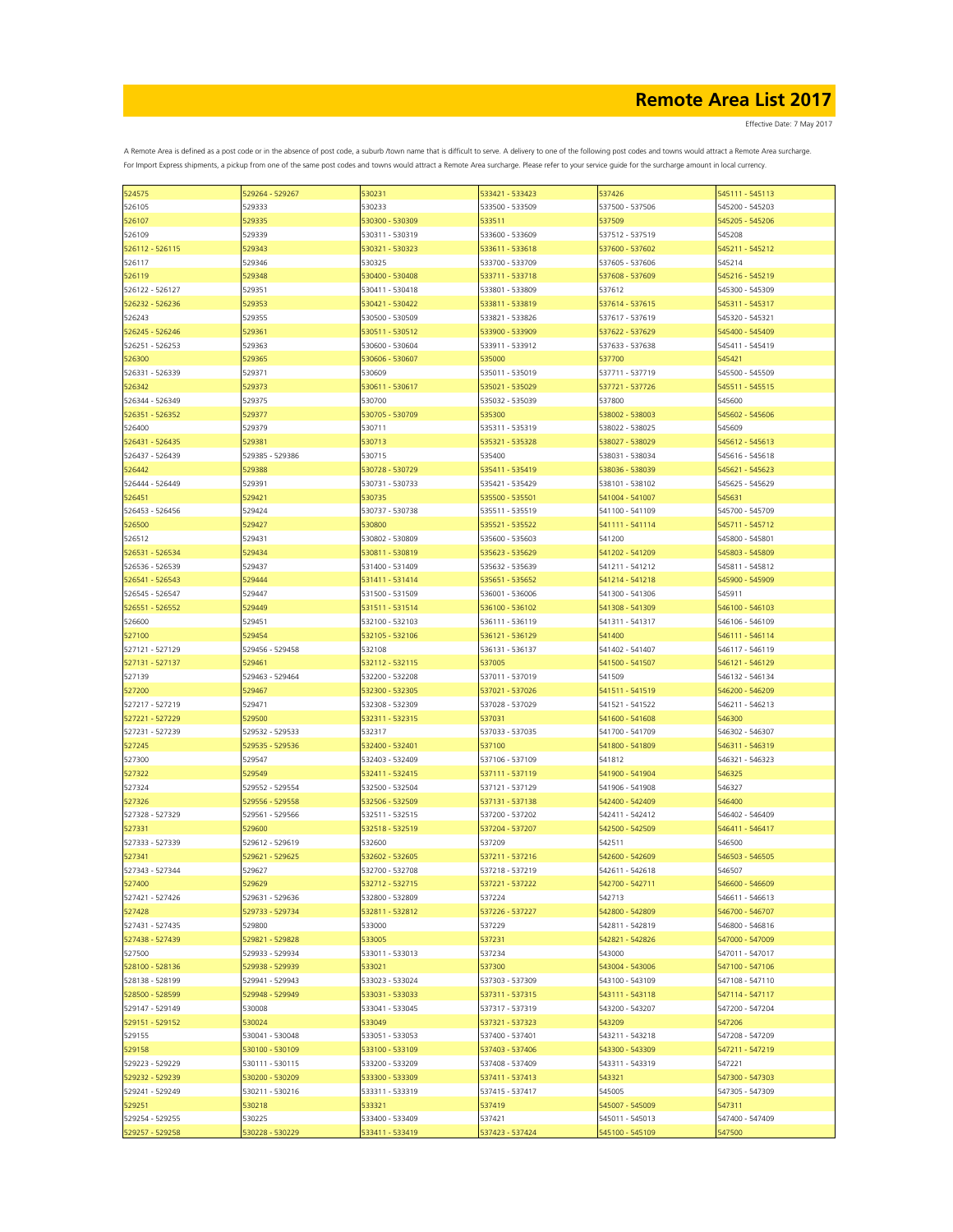| 547502 - 547506 | 711600 - 711609 | 718005          | 724400 - 724409 | 730326          | 735001          |
|-----------------|-----------------|-----------------|-----------------|-----------------|-----------------|
| 547508 - 547509 | 711700 - 711709 | 718100 - 718101 | 724791          | 730331 - 730332 | 735003 - 735005 |
| 547511 - 547512 | 711711 - 711712 | 718103 - 718105 | 725000 - 725009 | 730400 - 730401 | 735007          |
| 547600          | 712023          | 718107 - 718109 | 725011 - 725019 | 730403 - 730409 | 735011          |
| 547602 - 547609 | 712025          | 718111 - 718112 | 725021 - 725022 | 730501 - 730503 | 735013          |
|                 |                 | 718200 - 718209 |                 | 730511 - 730519 |                 |
| 547611 - 547614 | 712028          |                 | 725100 - 725109 |                 | 735015 - 735017 |
| 550014          | 712031          | 718300 - 718309 | 725200          | 730531 - 730533 | 735100          |
| 550025          | 712033 - 712035 | 718311 - 718317 | 725211          | 730535          | 735104          |
| 550029          | 712037 - 712039 | 718400 - 718409 | 725214          | 730600          | 735106          |
| 550058          | 712044          | 718411          | 725221          | 730604 - 730606 | 735108          |
| 550061          | 712046          | 718500 - 718508 | 725231          | 730608          | 735201          |
| 572000 - 572033 | 712100 - 712101 | 718600 - 718609 | 725241          | 730611 - 730616 | 735207 - 735209 |
| 611130          | 712201 - 712202 | 718611 - 718616 | 725251          | 730618 - 730619 | 735211          |
| 650300          | 713101          | 719000 - 719009 | 725261          | 730700          | 735213          |
|                 |                 |                 |                 |                 |                 |
| 651500          | 713103 - 713104 | 719011 - 719015 | 725271          | 730710 - 730719 | 735215 - 735216 |
| 652300          | 713200 - 713209 | 719100 - 719109 | 725281          | 730721 - 730728 | 735218 - 735219 |
| 652600          | 713211 - 713212 | 719111 - 719114 | 725300 - 725309 | 730900          | 735300 - 735306 |
| 654300          | 713300 - 713309 | 719200 - 719209 | 725311 - 725315 | 730910 - 730917 | 736000          |
| 655500          | 713311 - 713314 | 719211 - 719212 | 725400 - 725409 | 731102          | 736103          |
| 657000 - 657009 | 713400 - 713409 | 719300 - 719304 | 725411          | 731108          | 736105          |
| 657012 - 657015 | 713411 - 713415 | 719306 - 719309 | 725500 - 725509 | 731200          | 736107 - 736108 |
|                 |                 |                 |                 |                 | 736111 - 736113 |
| 661000          | 713500 - 713509 | 719311 - 719319 | 725600 - 725605 | 731204 - 731207 |                 |
| 661100          | 713511          | 719400 - 719401 | 725700          | 731300 - 731302 | 736115          |
| 661600          | 713600 - 713605 | 719403 - 719409 | 725711 - 725713 | 731400 - 731402 | 736200 - 736204 |
| 663000          | 713700 - 713708 | 719411          | 725721 - 725723 | 731404 - 731408 | 736300 - 736303 |
| 663100          | 713800 - 713801 | 721000 - 721001 | 725731          | 731500          | 736400 - 736401 |
| 663200          | 713803 - 713809 | 721004          | 725741 - 725742 | 731503          | 736403 - 736404 |
| 665000 - 665005 | 713811 - 713813 | 721006          | 725751          | 731505 - 731506 | 737000          |
| 666100          | 714000 - 714009 | 721008          | 725761          | 731509          | 737100          |
|                 |                 |                 |                 |                 |                 |
| 671000 - 671001 | 714011 - 714019 | 721013          | 725771 - 725772 | 731511          | 737103 - 737104 |
| 671003 - 671008 | 714021 - 714022 | 721100 - 721106 | 725781          | 731515 - 731516 | 737106 - 737107 |
| 671600          | 714100 - 714105 | 721200          | 725791 - 725792 | 731556          | 737109          |
| 677000          | 714107 - 714108 | 721300 - 721306 | 725800 - 725807 | 731600 - 731601 | 737200 - 737201 |
| 678000 - 678002 | 714200 - 714201 | 721308 - 721309 | 726000 - 726009 | 731603 - 731609 | 737204 - 737205 |
| 678004 - 678007 | 714204 - 714205 | 721311 - 721319 | 726011 - 726014 | 731611          | 737207 - 737209 |
| 678009          | 714208          | 721321 - 721323 | 726016          | 731700 - 731707 | 741000 - 741018 |
| 678011          | 714300 - 714302 | 721400 - 721406 | 726100 - 726109 | 731800 - 731808 | 741022 - 741039 |
|                 |                 |                 |                 |                 |                 |
| 678013 - 678014 | 715100 - 715109 | 721500 - 721505 | 726111          | 733002 - 733004 | 741200          |
| 678016 - 678019 | 715111 - 715114 | 721600 - 721603 | 726114 - 726116 | 733008          | 741202 - 741203 |
| 678022          | 715200 - 715206 | 721605 - 721608 | 726200 - 726209 | 733011 - 733019 | 741205 - 741209 |
| 678024          | 715208 - 715209 | 721700          | 726300 - 726309 | 733021 - 733022 | 741211 - 741212 |
| 678028          | 715211          | 721702 - 721709 | 726400 - 726409 | 733024 - 733026 | 741300          |
| 678031          | 715300 - 715308 | 721711          | 726411 - 726413 | 733100 - 733110 | 741306 - 741309 |
| 678300          | 715311 - 715316 | 722109          | 727001 - 727008 | 733200 - 733209 | 741313 - 741315 |
|                 | 715400 - 715409 | 722200 - 722207 | 727012          | 733211 - 733212 | 741317 - 741319 |
| 679100          |                 |                 |                 |                 |                 |
| 700506          | 715411 - 715414 | 722300 - 722307 | 727014 - 727015 | 733300          | 741400          |
| 710089          | 715416          | 722309          | 727017 - 727018 | 733302 - 733309 | 741403          |
| 710101 - 710107 | 715500 - 715501 | 722311 - 722312 | 727021 - 727023 | 734000          | 741405 - 741409 |
| 710109          | 715503 - 715509 | 722400 - 722407 | 727027          | 734012 - 734013 | 741411 - 741416 |
| 710111 - 710118 | 715511 - 715518 | 723002 - 723003 | 727100 - 727108 | 734016 - 734019 | 741500 - 741501 |
| 710200 - 710203 | 715600 - 715604 | 723005 - 723007 | 727200 - 727204 | 734021 - 734023 | 741503 - 741509 |
| 710300 - 710305 | 715607 - 715608 | 723100 - 723109 | 727300 - 727304 | 734026          | 741600          |
| 710307 - 710309 | 715700 - 715709 | 723111 - 723113 | 727306 - 727309 | 734028 - 734029 | 741604 - 741605 |
|                 |                 |                 |                 |                 |                 |
| 710311 - 710312 | 716000 - 716008 | 723200 - 723209 | 727400 - 727406 | 734100          | 741607 - 741609 |
| 710400 - 710409 | 716100          | 723211 - 723215 | 727500 - 727509 | 734103 - 734104 | 741611 - 741619 |
| 710411 - 710412 | 716102 - 716103 | 723300 - 723309 | 727512          | 734113 - 734118 | 742100 - 742109 |
| 710500 - 710508 | 716105 - 716106 | 723311 - 723314 | 730059          | 734200 - 734201 | 742111 - 742113 |
| 710511 - 710519 | 716200 - 716206 | 723400 - 723407 | 730101 - 730106 | 734203 - 734205 | 742115 - 742116 |
| 710521 - 710523 | 717100 - 717109 | 723500 - 723509 | 730109          | 734207 - 734208 | 742200 - 742209 |
| 710600          | 717112 - 717114 | 723511 - 723512 | 730111 - 730119 | 734300          | 742211 - 742219 |
| 710603 - 710609 | 717200 - 717209 | 723600 - 723609 | 730121          | 734303 - 734304 | 742221          |
|                 |                 |                 |                 |                 |                 |
| 710611          | 717211          | 723611 - 723613 | 730200          | 734306 - 734309 | 742300 - 742309 |
| 710613          | 717300 - 717309 | 724100 - 724107 | 730203          | 734311 - 734312 | 742311 - 742314 |
| 711200 - 711208 | 717311          | 724200 - 724209 | 730205 - 730209 | 734400          | 742400 - 742406 |
| 711300 - 711307 | 717400 - 717408 | 724211 - 724215 | 730301 - 730304 | 734404 - 734405 | 742500          |
| 711309          | 717500 - 717507 | 724300          | 730311          | 734500          | 742503 - 742509 |
| 711400 - 711406 | 717600 - 717609 | 724302 - 724309 | 730314 - 730315 | 734502 - 734506 | 742511          |
| 711500 - 711509 | 717611 - 717613 | 724311 - 724312 | 730317          | 734508 - 734509 | 742513          |
| 711511 - 711512 | 718001 - 718003 | 724314          | 730322 - 730324 | 734511          | 742705          |
|                 |                 |                 |                 |                 |                 |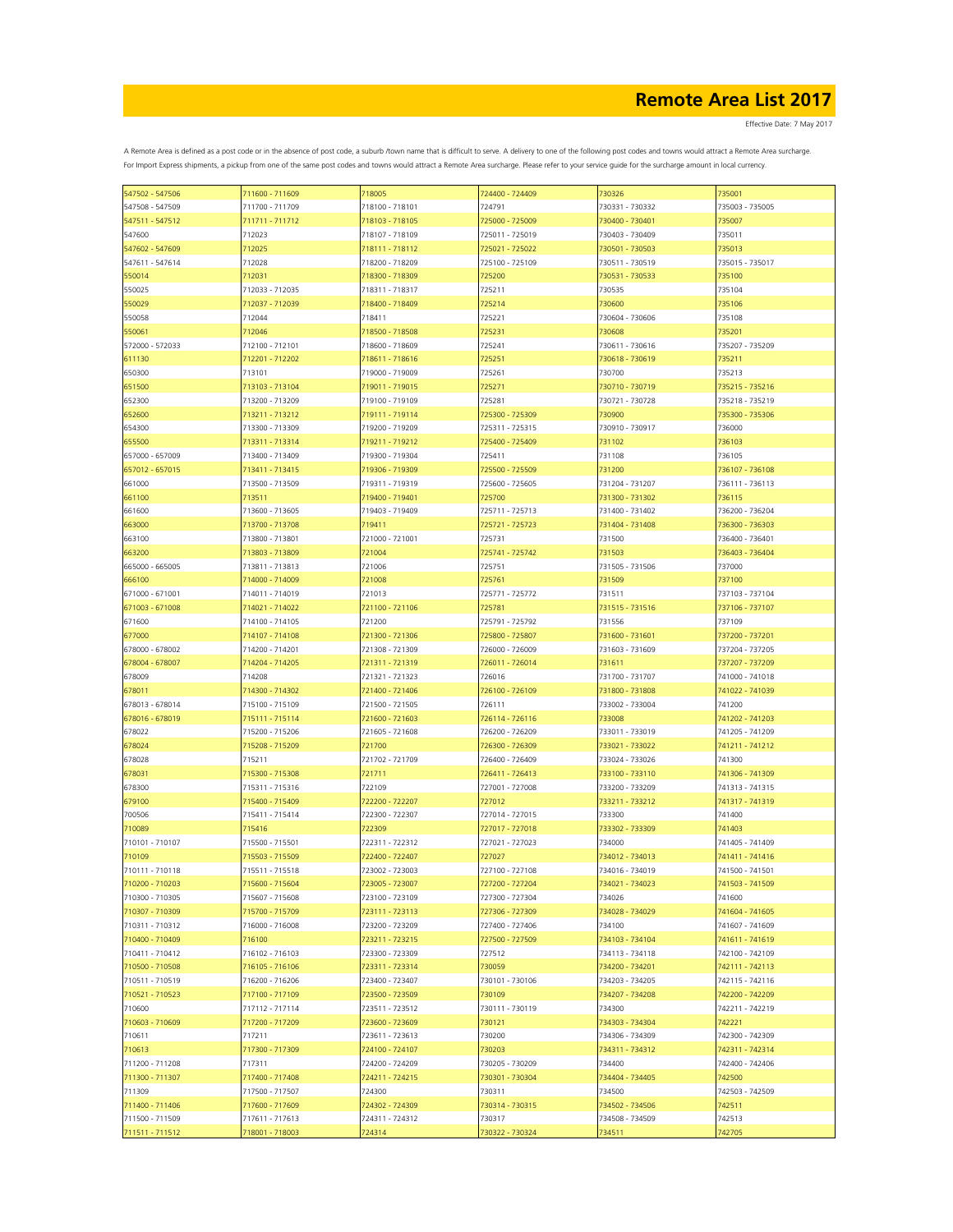| 743000          | 746400 - 746402 | 831803 - 831804 | 835011          | 841005 - 841006 | 844511 - 844512 |
|-----------------|-----------------|-----------------|-----------------|-----------------|-----------------|
| 743010 - 743011 | 746404 - 746405 | 831806 - 831807 | 835013 - 835014 | 841008          | 844600 - 844604 |
| 743015 - 743017 | 746407 - 746413 | 831809          | 835100 - 835109 | 841011          | 844607 - 844608 |
|                 |                 |                 |                 |                 |                 |
| 743019          | 746500 - 746511 | 831811 - 831816 | 835111 - 835115 | 841016          | 844611 - 844613 |
| 743021 - 743027 | 747000 - 747002 | 831900 - 831907 | 835117          | 841018          | 844615 - 844616 |
| 743300          | 747005 - 747006 | 832000          | 835119          | 841021          | 844700 - 844709 |
| 743305 - 743309 | 747100 - 747106 | 832011 - 832013 | 835121 - 835123 | 841023          | 844711 - 844718 |
|                 |                 |                 |                 |                 |                 |
| 743311 - 743319 | 747200 - 747205 | 832015 - 832016 | 835200 - 835204 | 841100          | 844800 - 844804 |
| 743321 - 743324 | 747300          | 832021 - 832029 | 835206 - 835209 | 841102 - 841109 | 844900 - 844908 |
| 743400          | 747303          | 832031 - 832036 | 835211 - 835218 | 841111          | 844911 - 844914 |
|                 |                 |                 |                 |                 |                 |
| 743403 - 743409 | 747305          | 832042 - 832049 | 835221 - 835222 | 841113          | 844916          |
| 743411 - 743419 | 747307 - 747309 | 832051 - 832052 | 835300          | 841115          | 845150 - 845155 |
| 743421          | 747312          | 832055 - 832057 | 835302 - 835303 | 841200 - 841203 | 845157          |
|                 |                 |                 |                 |                 |                 |
| 744000          | 747400          | 832061 - 832062 | 835305 - 835306 | 841205          | 845250 - 845251 |
| 744015          | 747402 - 747406 | 832064 - 832068 | 835308 - 835309 | 841300 - 841301 | 845253 - 845254 |
| 744018 - 744019 | 747409          | 832100 - 832101 | 835311 - 835312 | 841303 - 841306 | 845350 - 845357 |
| 744021 - 744022 | 747500 - 747506 | 832103 - 832105 | 835314 - 835315 | 841308 - 841309 | 845450 - 845451 |
|                 |                 |                 |                 |                 |                 |
| 744024          | 747600 - 747609 | 832107 - 832109 | 835400 - 835406 | 841312 - 841314 | 845453 - 845459 |
| 744026 - 744029 | 748000          | 832111          | 835408          | 841400 - 841404 | 845461 - 845462 |
| 744031          | 748100 - 748109 | 832114          | 835500 - 835508 | 841500 - 841506 | 845550 - 845552 |
|                 |                 |                 |                 |                 |                 |
| 744100 - 744106 | 748111 - 748113 | 832116 - 832117 | 835600 - 835609 | 841600 - 841603 | 845554 - 845559 |
| 744108 - 744109 | 748200 - 748209 | 832200 - 832203 | 835612 - 835618 | 841605          | 845561          |
| 744111 - 744112 | 748211 - 748213 | 832205          | 835700          | 841700          | 848000          |
|                 |                 |                 |                 |                 |                 |
| 744200 - 744202 | 748300 - 748308 | 832207          | 835702 - 835704 | 841800 - 841801 | 848002          |
| 744204 - 744209 | 748400 - 748409 | 832213          | 835706 - 835709 | 841803          | 848004 - 848009 |
| 744300          | 748411 - 748414 | 832216 - 832218 | 835711 - 835713 | 841900 - 841904 | 848011 - 848016 |
|                 |                 |                 |                 |                 | 848100 - 848107 |
| 744304 - 744309 | 748500 - 748508 | 833000 - 833008 | 835715          | 842000 - 842004 |                 |
| 744311          | 750001 - 750002 | 833011 - 833015 | 835717          | 842006 - 842008 | 848109          |
| 744315 - 744319 | 750004          | 833017          | 835800 - 835805 | 842011 - 842016 | 848111          |
|                 |                 |                 | 835807 - 835809 |                 |                 |
| 744321          | 750006 - 750007 | 833019          |                 | 842018          | 848113 - 848115 |
| 744400 - 744409 | 750011          | 833200 - 833202 | 835811 - 835816 | 842100 - 842105 | 848200 - 848201 |
| 744411 - 744414 | 750014          | 833206          | 835818 - 835819 | 842200 - 842202 | 848203 - 848209 |
| 744500 - 744501 | 750021          | 833208 - 833209 | 835821 - 835823 | 842204 - 842207 | 848300 - 848307 |
|                 |                 |                 |                 |                 |                 |
| 744504 - 744509 | 750400          | 833211          | 836000 - 836001 | 842209          | 848400 - 848406 |
| 744511 - 744515 | 755000          | 833214          | 836004          | 842300          | 848408 - 848409 |
| 744517 - 744519 | 810000 - 810001 | 833300 - 833305 | 836007 - 836009 | 842303 - 842309 | 848500 - 848504 |
|                 |                 |                 |                 |                 |                 |
| 744521 - 744522 | 810003          | 833307 - 833308 | 836100 - 836106 | 842311 - 842314 | 939119          |
| 744600          | 810005 - 810008 | 833400          | 836200 - 836205 | 843001          |                 |
| 744602 - 744603 | 825401          | 833403 - 833409 | 836300          | 843003 - 843004 | <b>COLOMBIA</b> |
|                 |                 |                 |                 |                 |                 |
| 744608          | 830013 - 830019 | 833412 - 833415 | 836302 - 836303 | 843006 - 843007 | 050003 - 050006 |
| 744612 - 744614 | 830021 - 830024 | 833417          | 836400 - 836402 | 843009          | 050011          |
| 745000 - 745004 | 830028 - 830029 | 833500 - 833503 | 836404          | 843011 - 843012 | 050013 - 050014 |
|                 |                 |                 |                 |                 |                 |
| 745100          | 830031          | 833505 - 833506 | 836406          | 843014          | 050020          |
| 745102          | 830033 - 830034 | 833600          | 836500 - 836509 | 843018          | 050033          |
| 745106 - 745115 | 830036 - 830037 | 834000 - 834004 | 836600 - 836604 | 843100 - 843101 | 050035 - 050036 |
|                 | 830039          |                 |                 | 843103 - 843109 | 050041          |
| 745200 - 745209 |                 | 834007 - 834009 | 836700 - 836707 |                 |                 |
| 745211 - 745217 | 830049          | 834011 - 834013 | 836800 - 836801 | 843200 - 843206 | 050043 - 050044 |
| 745300 - 745309 | 830057          | 834017 - 834018 | 836803 - 836806 | 843300          | 050047          |
| 745400 - 745404 | 830063          | 834021          | 838000 - 838002 | 843302          | 051010          |
|                 |                 |                 |                 |                 |                 |
| 745407 - 745409 | 830065          | 834024          | 838004 - 838006 | 843305          | 051017          |
| 745412 - 745414 | 830076          | 834026 - 834028 | 838008 - 838009 | 843400 - 843407 | 051020          |
| 745600          | 830078          | 834400          | 838011 - 838014 | 843500 - 843505 | 051027 - 051028 |
|                 |                 |                 |                 |                 | 051030          |
| 745602 - 745609 | 830081          | 834402 - 834406 | 838100 - 838106 | 843600 - 843601 |                 |
| 745611 - 745615 | 831100 - 831104 | 834408 - 834409 | 838200          | 843800 - 843809 | 051037 - 051038 |
| 745700 - 745704 | 831108 - 831109 | 834411          | 838202          | 843811 - 843812 | 051047 - 051048 |
| 745706 - 745709 | 831113          | 834500 - 834506 | 838204 - 838206 | 843814 - 843819 | 051050 - 051051 |
|                 |                 |                 |                 |                 |                 |
| 745712 - 745718 | 831116          | 834600          | 838300          | 843821 - 843823 | 051053 - 051054 |
| 746000          | 831200 - 831201 | 834602 - 834604 | 839000 - 839001 | 844000 - 844009 | 051057 - 051059 |
| 746005          | 831204 - 831208 | 834606          | 839003          | 844011 - 844012 | 051070          |
|                 |                 |                 |                 |                 |                 |
| 746010          | 831212          | 834608 - 834609 | 839101          | 844014 - 844019 | 051077          |
| 746013          | 831215 - 831216 | 834611 - 834615 | 839104 - 839106 | 844100 - 844109 | 051410          |
| 746021 - 746024 | 831300          | 834619          | 839108          | 844112 - 844116 | 051417          |
|                 |                 |                 |                 |                 |                 |
| 746031 - 746033 | 831400 - 831404 | 834700          | 839114 - 839119 | 844200          | 051420          |
| 746041 - 746043 | 831407          | 834702 - 834708 | 839121 - 839126 | 844202 - 844209 | 051427          |
| 746051 - 746055 | 831500 - 831504 | 834711 - 834712 | 839200 - 839201 | 844300 - 844308 | 051430          |
| 746300 - 746303 | 831506          | 834714          | 839203 - 839209 | 844311 - 844314 | 051437          |
|                 |                 |                 |                 |                 |                 |
| 746305 - 746309 | 831508 - 831509 | 834800 - 834808 | 839211          | 844400 - 844407 | 051440          |
| 746312 - 746313 | 831700 - 831707 | 835000 - 835006 | 839300 - 839305 | 844409          | 051447 - 051448 |
| 746318          | 831800 - 831801 | 835009          | 841000 - 841001 | 844500 - 844509 | 051450          |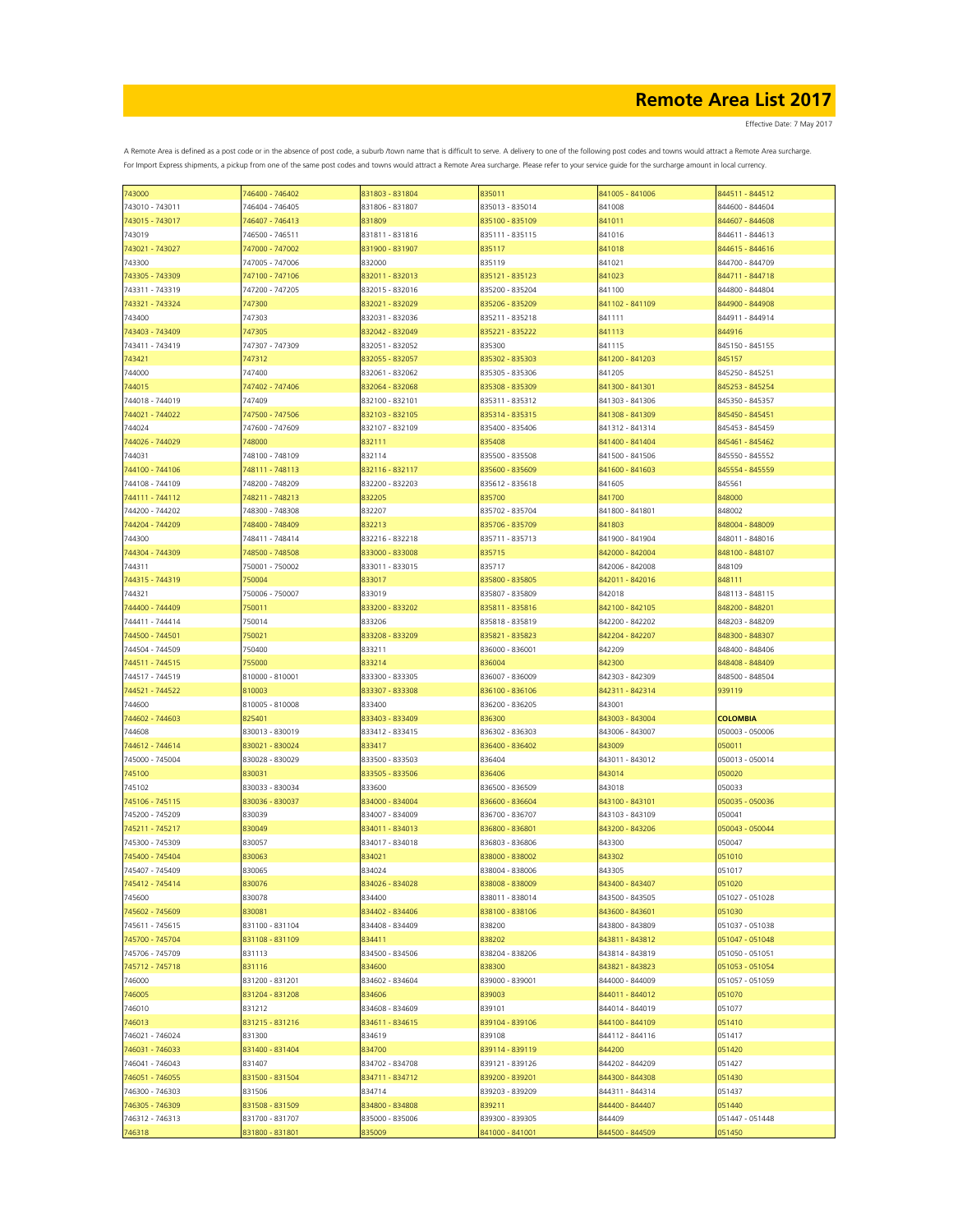Effective Date: 7 May 2017

| 051457          | 053450          | 055857 - 055858 | 057820          | 110881          | 133001          |
|-----------------|-----------------|-----------------|-----------------|-----------------|-----------------|
| 051460          | 053457          | 055860          | 057827 - 057830 | 111821          | 133007 - 133008 |
| 051467 - 051468 | 053460          | 055867          | 057837 - 057841 | 111831          | 133020          |
|                 |                 |                 |                 |                 |                 |
| 051810          | 053467          | 056010          | 057847          | 111841          | 133027 - 133028 |
| 051817 - 051818 | 053810          | 056017          | 057850          | 111911          | 133040          |
| 051820          | 053817          | 056020          | 057857 - 057858 | 111921          | 133047 - 133049 |
| 051827          | 053820          | 056027 - 056028 | 057860          | 111931          | 133501          |
|                 |                 |                 |                 |                 |                 |
| 051830          | 053827          | 056030          | 057867 - 057870 | 111941          | 133507 - 133508 |
| 051837 - 051838 | 053830          | 056037          | 057877 - 057878 | 111951          | 133510          |
| 051840          | 053837 - 053838 | 056040          | 081001          | 111961          | 133517 - 133518 |
|                 | 053840          | 056047          | 081008          | 111971          | 133530          |
| 051847          |                 |                 |                 |                 |                 |
| 051850          | 053847          | 056050          | 081020          | 111981          | 133537 - 133538 |
| 051857 - 051858 | 053850          | 056057          | 081027 - 081028 | 112011          | 133550          |
| 051860          | 053857          | 056060          | 081040          | 112021          | 133557 - 133558 |
|                 | 054010          |                 |                 |                 |                 |
| 051867 - 051868 |                 | 056067 - 056068 | 081047 - 081048 | 112031          | 133560          |
| 052010          | 054017 - 054018 | 056070          | 081060          | 112041          | 133567          |
| 052017 - 052018 | 054020          | 056077          | 081067          | 130006 - 130008 | 134001          |
| 052020          | 054027 - 054028 | 056410          | 082001          | 130017 - 130019 | 134007 - 134008 |
|                 |                 |                 |                 |                 |                 |
| 052027          | 054030          | 056417          | 082007          | 130027          | 134020          |
| 052030          | 054037 - 054038 | 056420          | 082020          | 130501          | 134027 - 134028 |
| 052037 - 052038 | 054047 - 054048 | 056427          | 082027 - 082028 | 130507 - 130508 | 134040          |
| 052040          | 054410          | 056430          | 082040          | 130510          | 134047 - 134048 |
|                 |                 |                 |                 |                 |                 |
| 052047          | 054417          | 056437 - 056438 | 082047          | 130517          | 134060          |
| 052050          | 054420          | 056440          | 082060          | 130520          | 134067 - 134068 |
| 052057          | 054427 - 054428 | 056447          | 082067          | 130527 - 130528 | 134070          |
| 052060          | 054430          | 056450          | 083040          | 130530          | 134077          |
|                 |                 |                 |                 |                 |                 |
| 052067 - 052068 | 054437 - 054438 | 056457          | 083047          | 130537          | 134501          |
| 052070          | 054440          | 056460          | 083060          | 130540          | 134507          |
| 052077 - 052079 | 054447 - 054448 | 056467 - 056468 | 083067          | 130547          | 134510          |
| 052410          | 054450          | 056470          | 083080          | 131001          | 134517          |
|                 |                 |                 |                 |                 |                 |
| 052417 - 052418 | 054457          | 056477 - 056478 | 083087          | 131007 - 131008 | 134520          |
| 052420          | 054810          | 056810          | 084001          | 131010          | 134527          |
| 052427 - 052428 | 054817 - 054818 | 056817 - 056818 | 084007 - 084008 | 131017          | 134540          |
|                 |                 |                 |                 |                 |                 |
| 052430          | 054820          | 056820          | 084020          | 131020          | 134547 - 134548 |
| 052437 - 052438 | 054827 - 054830 | 056827 - 056828 | 084027          | 131027 - 131029 | 135001          |
| 052440          | 054837 - 054838 | 056830          | 084040          | 131040          | 135007 - 135008 |
| 052447 - 052448 | 054840          | 056837 - 056838 | 084047          | 131047 - 131048 | 135020          |
|                 |                 |                 |                 |                 |                 |
| 052450          | 054847 - 054848 | 056840          | 084060          | 131060          | 135027 - 135028 |
| 052457 - 052458 | 055010          | 056847          | 084067          | 131067 - 131069 | 135040          |
| 052460          | 055017 - 055018 | 056850          | 084080          | 131077          | 135047 - 135048 |
| 052467 - 052468 | 055020          | 056857 - 056858 | 084087          | 131501          | 135060          |
|                 |                 |                 |                 |                 |                 |
| 052810          | 055027 - 055028 | 056860          | 085001          | 131507          | 135067          |
| 052817 - 052818 | 055030          | 056867 - 056868 | 085007 - 085009 | 131520          | 150201          |
| 052820          | 055037 - 055038 | 057010          | 085020          | 131527          | 150207 - 150208 |
| 052827 - 052828 | 055040          | 057017 - 057018 | 085027          | 131540          | 150220          |
|                 |                 |                 |                 |                 |                 |
| 052830          | 055047 - 055048 | 057020          | 085040          | 131547 - 131548 | 150227          |
| 052837          | 055050          | 057027 - 057028 | 085047 - 085048 | 131560          | 150240          |
| 052840          | 055057 - 055058 | 057030          | 085060          | 131567          | 150247          |
| 052847 - 052848 | 055060          | 057037 - 057038 | 085067 - 085068 | 132001          | 150260          |
|                 |                 |                 |                 |                 |                 |
| 052850          | 055067 - 055068 | 057040          | 110211          | 132007          | 150267 - 150268 |
| 052857          | 055070          | 057047          | 110411          | 132010          | 150401          |
| 053010          | 055077 - 055078 | 057050          | 110421          | 132017 - 132018 | 150407 - 150408 |
| 053017          | 055412          | 057057 - 057058 | 110431          | 132030          | 150420          |
|                 |                 |                 |                 |                 |                 |
| 053020          | 055417          | 057060          | 110441          | 132037          | 150427 - 150428 |
| 053027 - 053028 | 055430          | 057067 - 057068 | 110511          | 132040          | 150440          |
| 053030          | 055437 - 055438 | 057410          | 110521          | 132047          | 150447 - 150449 |
| 053037          | 055447 - 055448 | 057417 - 057418 | 110531          | 132050          | 150461 - 150462 |
|                 |                 |                 |                 |                 |                 |
| 053040          | 055457          | 057420          | 110541          | 132057 - 132059 | 150467 - 150469 |
| 053047 - 053048 | 055460          | 057427 - 057428 | 110551          | 132501          | 150477          |
| 053050          | 055467 - 055468 | 057430          | 110561          | 132507 - 132508 | 150480          |
| 053057          | 055810          | 057437 - 057438 | 110571          | 132511 - 132512 | 150487 - 150488 |
|                 |                 |                 |                 |                 |                 |
| 053410          | 055817 - 055818 | 057440          | 110711          | 132517 - 132519 | 150601          |
| 053417 - 053418 | 055820          | 057447          | 110721          | 132527          | 150607          |
| 053420          | 055827          | 057450          | 110731          | 132540          | 150610          |
| 053427 - 053428 | 055830          | 057457 - 057458 | 110741          | 132547 - 132548 | 150617          |
|                 |                 |                 |                 |                 |                 |
| 053430          | 055837          | 057460          | 110811          | 132550          | 150620          |
| 053437          | 055840          | 057467          | 110851          | 132557          | 150627          |
| 053440          | 055847 - 055848 | 057810          | 110861          | 132560          | 150640          |
| 053447 - 053448 | 055850          | 057817          | 110871          | 132567 - 132568 | 150647          |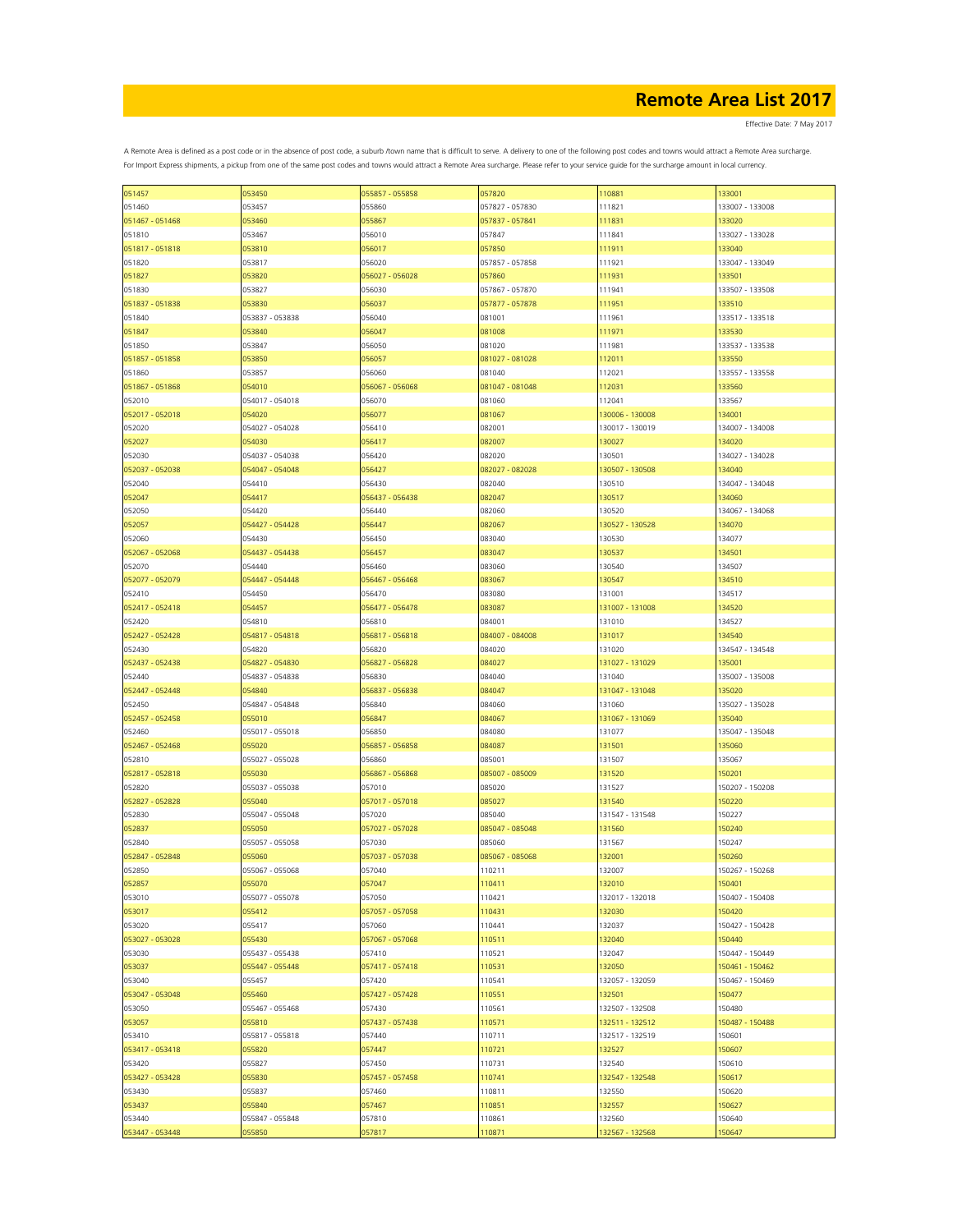| 150660          | 152247          | 153480          | 154880          | 181010          | 192057          |
|-----------------|-----------------|-----------------|-----------------|-----------------|-----------------|
| 150667          | 152250          | 153487          | 154887          | 181017 - 181019 | 192070          |
| 150680          | 152257          | 153601          | 155001          | 181030          | 192077 - 192079 |
| 150687          | 152260          | 153607 - 153608 | 155007          | 181037 - 181039 | 192087          |
|                 |                 |                 |                 |                 |                 |
| 150801          | 152267 - 152268 | 153610          | 155020          | 181050          | 192501          |
| 150807          | 152280          | 153617          | 155027 - 155028 | 181057 - 181059 | 192507 - 192509 |
| 150820          | 152287 - 152288 | 153620          | 155040          | 181067          | 192517 - 192518 |
|                 |                 |                 |                 |                 |                 |
| 150827          | 152401          | 153627          | 155047 - 155048 | 182010          | 192531          |
| 150840          | 152407          | 153630          | 155060          | 182017 - 182019 | 192537 - 192539 |
| 150847          | 152420          | 153637          | 155067 - 155068 | 182050          | 192547 - 192548 |
| 150860          | 152427 - 152429 | 153640          | 155201          | 182057 - 182059 | 192570          |
|                 |                 |                 |                 |                 |                 |
| 150867          | 152440          | 153647 - 153649 | 155207 - 155209 | 183010          | 192577 - 192579 |
| 150880          | 152447 - 152448 | 153660          | 155217 - 155219 | 183017 - 183019 | 193001          |
| 150887          | 152460          | 153667 - 153668 | 171001          | 183027          | 193007 - 193009 |
|                 |                 |                 |                 |                 |                 |
| 151001          | 152467 - 152469 | 153801          | 171007 - 171008 | 184010          | 193501          |
| 151007          | 152601          | 153807 - 153809 | 171020          | 184017 - 184019 | 193507 - 193508 |
| 151020          | 152607          | 153820          | 171027 - 171028 | 185010          | 193520          |
| 151027          | 152610          | 153827          | 171040          | 185017 - 185018 | 193527 - 193529 |
|                 |                 |                 |                 |                 |                 |
| 151040          | 152617          | 153840          | 171047          | 185030          | 193537          |
| 151047          | 152620          | 153847          | 172001          | 185037 - 185038 | 193550          |
| 151060          | 152627          | 153860          | 172007 - 172009 | 185050          | 193557 - 193558 |
|                 |                 |                 |                 |                 |                 |
| 151067          | 152640          | 153867          | 172020          | 185057 - 185058 | 193570          |
| 151201          | 152647          | 153880          | 172027 - 172029 | 185070          | 193577 - 193579 |
| 151207          | 152660          | 153887          | 172040          | 185077 - 185078 | 193587 - 193589 |
|                 |                 |                 |                 |                 |                 |
| 151220          | 152667          | 154001          | 172047 - 172048 | 186010          | 193597          |
| 151227          | 152680          | 154007          | 172060          | 186017 - 186018 | 194001          |
| 151240          | 152687          | 154020          | 172067          | 186030          | 194007 - 194008 |
| 151247          | 152801          | 154027          | 173001          | 186037 - 186038 | 194020          |
|                 |                 |                 |                 |                 |                 |
| 151260          | 152807          | 154040          | 173007          | 186050          | 194027 - 194029 |
| 151267          | 152820          | 154047          | 173020          | 186057 - 186059 | 194037 - 194038 |
| 151280          | 152827          | 154060          | 173027 - 173028 | 186070          | 194060          |
|                 |                 |                 |                 |                 |                 |
| 151287          | 152840          | 154067          | 173040          | 186077 - 186078 | 194067 - 194068 |
| 151401          | 152847          | 154080          | 173047 - 173048 | 190501          | 194080          |
| 151407          | 152860          | 154087          | 173060          | 190507 - 190509 | 194087 - 194089 |
| 151420          | 152867          | 154201          | 173067 - 173069 | 190517 - 190518 | 194501          |
|                 |                 |                 |                 |                 |                 |
| 151427          | 153001          | 154207          | 174001          | 190530          | 194507 - 194509 |
| 151440          | 153007          | 154220          | 174007 - 174009 | 190537 - 190539 | 194520          |
| 151447 - 151448 | 153020          | 154227          | 174030          | 190547 - 190548 | 194527 - 194528 |
|                 |                 |                 |                 |                 |                 |
| 151601          | 153027          | 154240          | 174037 - 174038 | 190550          | 194550          |
| 151607 - 151609 | 153030          | 154247          | 175001          | 190557 - 190559 | 194557 - 194558 |
| 151620          | 153037          | 154260          | 175007          | 190567          | 195001          |
|                 |                 |                 |                 |                 |                 |
| 151627 - 151628 | 153040          | 154267 - 154269 | 175030 - 175031 | 190580          | 195007 - 195009 |
| 151640          | 153047          | 154401          | 175037 - 175038 | 190587 - 190589 | 195017 - 195019 |
| 151647          | 153050          | 154407          | 176001          | 190597          | 195040          |
| 151660          | 153057          | 154420          | 176007 - 176008 | 191001          | 195047          |
|                 |                 |                 |                 |                 |                 |
| 151667          | 153060          | 154427 - 154428 | 176020          | 191007 - 191009 | 195060          |
| 151801          | 153067          | 154440          | 176027 - 176028 | 191017          | 195067 - 195069 |
| 151807          | 153201          | 154447 - 154448 | 176040          | 191030          | 195501          |
| 151820          | 153207          | 154460          | 176047 - 176048 | 191037 - 191039 | 195507 - 195509 |
|                 |                 |                 |                 |                 |                 |
| 151827          | 153210          | 154467          | 177001          | 191047 - 191049 | 195530          |
| 151840          | 153217          | 154601          | 177007          | 191060          | 195537 - 195539 |
| 151847          | 153220          | 154607 - 154609 | 177020          | 191067          | 195547          |
|                 |                 |                 |                 |                 |                 |
| 152001          | 153227          | 154617          | 177027          | 191070          | 195560          |
| 152007          | 153240          | 154640          | 177040          | 191077 - 191079 | 195567          |
| 152020          | 153247 - 153248 | 154647 - 154648 | 177047          | 191087 - 191088 | 196001          |
| 152027          | 153260          | 154660          | 177060          | 191501          | 196007 - 196009 |
|                 |                 |                 |                 |                 |                 |
| 152040          | 153267 - 153268 | 154667          | 177067 - 177068 | 191507          | 196030          |
| 152047          | 153280          | 154670          | 177080          | 191520          | 196037 - 196038 |
| 152060          | 153287          | 154677          | 177087 - 177089 | 191527 - 191529 | 196060          |
|                 |                 |                 |                 |                 |                 |
| 152067          | 153401          | 154680          | 178001          | 191540          | 196067 - 196068 |
| 152080          | 153407 - 153408 | 154687          | 178007          | 191547          | 201001          |
| 152087          | 153420          | 154801          | 178020          | 191560          | 201007 - 201008 |
| 152201          | 153427          | 154807 - 154808 | 178027 - 178028 | 191567 - 191569 | 201010          |
|                 |                 |                 |                 |                 |                 |
| 152207          | 153440          | 154820          | 178040          | 192001          | 201017 - 201018 |
| 152210 - 152211 | 153447          | 154827 - 154828 | 178047 - 178049 | 192007 - 192009 | 201020          |
| 152217 - 152219 | 153450          | 154840          | 178057          | 192020          | 201027          |
|                 |                 |                 |                 |                 |                 |
| 152230          | 153457          | 154847 - 154848 | 180001 - 180002 | 192027 - 192029 | 201030          |
| 152237          | 153460          | 154860          | 180007 - 180009 | 192040          | 201037 - 201038 |
| 152240          | 153467 - 153468 | 154867          | 180017          | 192047 - 192049 | 201040          |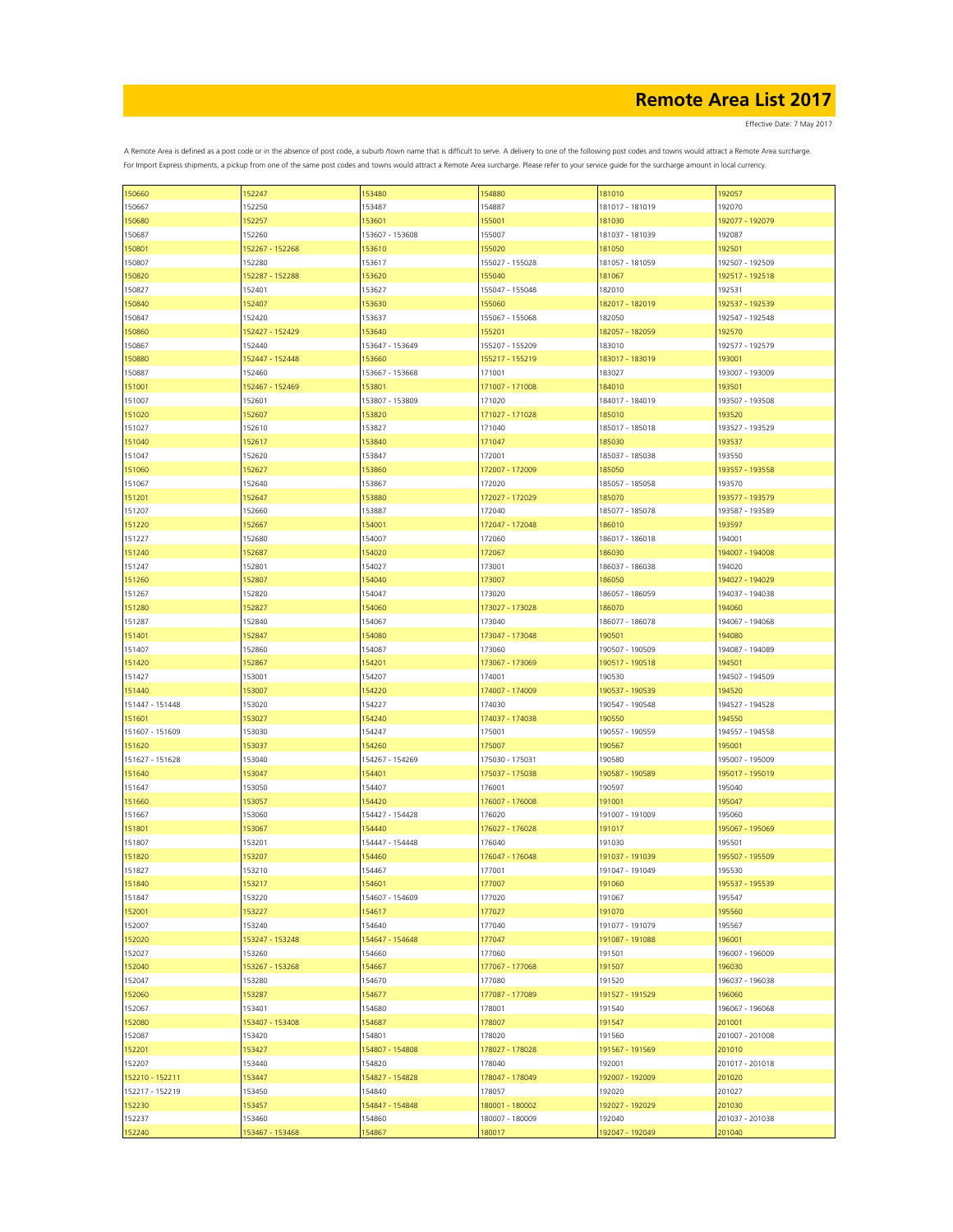| 201047 - 201048 | 232507 - 232509 | 250627          | 252020          | 253250          | 272057 - 272058 |
|-----------------|-----------------|-----------------|-----------------|-----------------|-----------------|
| 201050          | 232517          | 250630          | 252027 - 252028 | 253257 - 253258 | 273010          |
| 201057 - 201058 | 232520          | 250637          | 252030          | 253260          | 273017          |
|                 |                 |                 |                 |                 |                 |
| 202001          | 232527 - 232529 | 250640          | 252037          | 253267          | 273030          |
| 202007          | 232537 - 232538 | 250647          | 252040          | 253401          | 273037 - 273038 |
| 202010          | 232540          | 250801          | 252047          | 253407 - 253408 | 273050          |
|                 |                 |                 |                 |                 |                 |
| 202017 - 202018 | 232547 - 232549 | 250807 - 250808 | 252201          | 253410          | 273057 - 273058 |
| 202030          | 232557 - 232559 | 250810          | 252207 - 252208 | 253417 - 253418 | 273070          |
| 202037 - 202038 | 233001          | 250817 - 250818 | 252211 - 252212 | 253420          | 273077 - 273078 |
|                 |                 |                 |                 |                 |                 |
| 202050          | 233007 - 233009 | 250820          | 252217 - 252219 | 253427          | 274010          |
| 202057 - 202058 | 233020          | 250827          | 252230          | 253430          | 274017 - 274019 |
| 203001          | 233027 - 233028 | 250830          | 252237          | 253437          | 274030          |
| 203007          | 233040          | 250837          | 252240          | 253440          | 274037 - 274039 |
|                 |                 |                 |                 |                 |                 |
| 203020          | 233047 - 233049 | 250840          | 252247 - 252248 | 253447 - 253449 | 274050          |
| 203027          | 233057          | 250847 - 250848 | 252250          | 253460          | 274057 - 274058 |
| 203040          | 233501          | 251007 - 251008 | 252257          | 253467 - 253468 | 275010          |
|                 |                 |                 |                 |                 |                 |
| 203047 - 203048 | 233507          | 251017          | 252401          | 253480          | 275017 - 275018 |
| 203060          | 233530          | 251020          | 252407 - 252408 | 253487          | 275030          |
| 203067          | 233537 - 233539 | 251027          | 252410          | 253601          | 275037 - 275038 |
|                 |                 |                 |                 |                 |                 |
| 204001          | 234001          | 251030          | 252417          | 253607 - 253608 | 275050          |
| 204007          | 234007 - 234008 | 251037 - 251038 | 252431 - 252432 | 253610          | 275057 - 275058 |
| 204020          | 234010          | 251040          | 252437          | 253617 - 253618 | 276010          |
| 204027 - 204028 | 234017          | 251047 - 251048 | 252601          | 253620          | 276017 - 276019 |
|                 |                 |                 |                 |                 |                 |
| 204040          | 234030          | 251050          | 252607 - 252608 | 253627          | 276030          |
| 204047          | 234037 - 234039 | 251057 - 251058 | 252610          | 253630          | 276037 - 276038 |
| 204060          | 234501          | 251060          | 252617          | 253637          | 276050          |
| 204067 - 204068 |                 |                 |                 |                 |                 |
|                 | 234507 - 234509 | 251067          | 252620          | 253640          | 276057 - 276058 |
| 205001          | 234517 - 234518 | 251201          | 252627          | 253647 - 253648 | 276070          |
| 205007 - 205008 | 234530          | 251207 - 251208 | 252630          | 253650          | 276077 - 276078 |
|                 | 234537 - 234539 | 251210          | 252637 - 252638 | 253657 - 253658 | 277010          |
| 205010          |                 |                 |                 |                 |                 |
| 205017 - 205018 | 235001          | 251217 - 251218 | 252640          | 253660          | 277017 - 277018 |
| 205030          | 235007 - 235008 | 251220          | 252647 - 252648 | 253667          | 277030          |
| 205037          | 235020          | 251227          | 252650          | 253801          | 277037 - 277038 |
|                 |                 |                 |                 |                 |                 |
| 205040          | 235027 - 235028 | 251230          | 252657          | 253807 - 253808 | 277050          |
| 205047 - 205048 | 235040          | 251237 - 251238 | 252660          | 253820          | 277057          |
| 205050          | 235047 - 235048 | 251240          | 252667 - 252668 | 253827          | 278010          |
|                 |                 |                 |                 |                 |                 |
| 205057 - 205059 | 250037 - 250038 | 251247          | 252801          | 253840          | 278017 - 278018 |
| 205070          | 250040          | 251250          | 252807          | 253847 - 253848 | 278030          |
| 205077 - 205078 | 250047          | 251257          | 252810          | 254001          | 278037 - 278038 |
| 230501          | 250051 - 250055 | 251260          | 252817          | 254007 - 254008 | 278050          |
|                 |                 |                 |                 |                 |                 |
| 230507          | 250057 - 250058 | 251267 - 251268 | 252820          | 254020          | 278057 - 278058 |
| 230520          | 250070          | 251401          | 252827          | 254027          | 411001          |
| 230527 - 230529 | 250077 - 250078 | 251407          | 252830          | 254030          | 411007 - 411008 |
|                 |                 |                 |                 |                 |                 |
| 230537 - 230538 | 250201          | 251420          | 252837          | 254037          | 411020          |
| 230550          | 250207 - 250208 | 251427 - 251428 | 252840          | 254040          | 411027 - 411028 |
| 230557 - 230559 | 250210          | 251601          | 252847 - 252848 | 254047          | 411040          |
| 231001          | 250217          | 251607          | 252850          | 254050          | 411047 - 411048 |
|                 |                 |                 |                 |                 |                 |
| 231007 - 231008 | 250220          | 251620          | 252857          | 254057          | 411060          |
| 231020          | 250227 - 250228 | 251627 - 251628 | 253001          | 270001 - 270002 | 411067          |
| 231027 - 231029 | 250230          | 251640          | 253007          | 270007 - 270009 | 411080          |
|                 |                 |                 |                 |                 |                 |
| 231037 - 231039 | 250237          | 251647 - 251648 | 253010          | 270070          | 411087 - 411088 |
| 231047 - 231048 | 250257          | 251801          | 253017          | 270077 - 270078 | 412001          |
| 231501          | 250401          | 251807 - 251808 | 253020          | 271010          | 412007 - 412008 |
| 231507 - 231509 | 250407 - 250408 | 251810          | 253027          | 271017 - 271018 | 412020          |
|                 |                 |                 |                 |                 |                 |
| 231520          | 250410          | 251817          | 253030          | 271030          | 412027          |
| 231527 - 231528 | 250417 - 250418 | 251820          | 253037          | 271037          | 412040          |
| 231540          | 250420          | 251827          | 253040          | 271050          | 412047          |
|                 |                 |                 |                 |                 |                 |
| 231547          | 250427 - 250428 | 251830          | 253047 - 253048 | 271057 - 271058 | 412060          |
| 232001          | 250430          | 251837          | 253057 - 253058 | 271070          | 412067 - 412068 |
| 232007 - 232008 | 250437          | 251840          | 253201          | 271077          | 412080          |
| 232010          | 250440          | 251847          | 253207          | 272010          | 412087          |
|                 |                 |                 |                 |                 |                 |
| 232017 - 232018 | 250447          | 251850          | 253210          | 272017 - 272018 | 413001          |
| 232020          | 250450          | 251857          | 253217          | 272020          | 413007 - 413008 |
| 232027          | 250457          | 251860          | 253220          | 272027          | 413020          |
|                 |                 |                 |                 |                 |                 |
| 232030          | 250601          | 251867          | 253227          | 272030          | 413027 - 413028 |
| 232038 - 232039 | 250607 - 250608 | 252001          | 253230          | 272037          | 413040          |
| 232050          | 250610          | 252007 - 252008 | 253237          | 272040          | 413047 - 413048 |
| 232057 - 232059 | 250617 - 250618 | 252010          | 253240          | 272047 - 272048 | 413060          |
|                 |                 |                 |                 |                 |                 |
| 232501          | 250620          | 252017          | 253247          | 272050          | 413067          |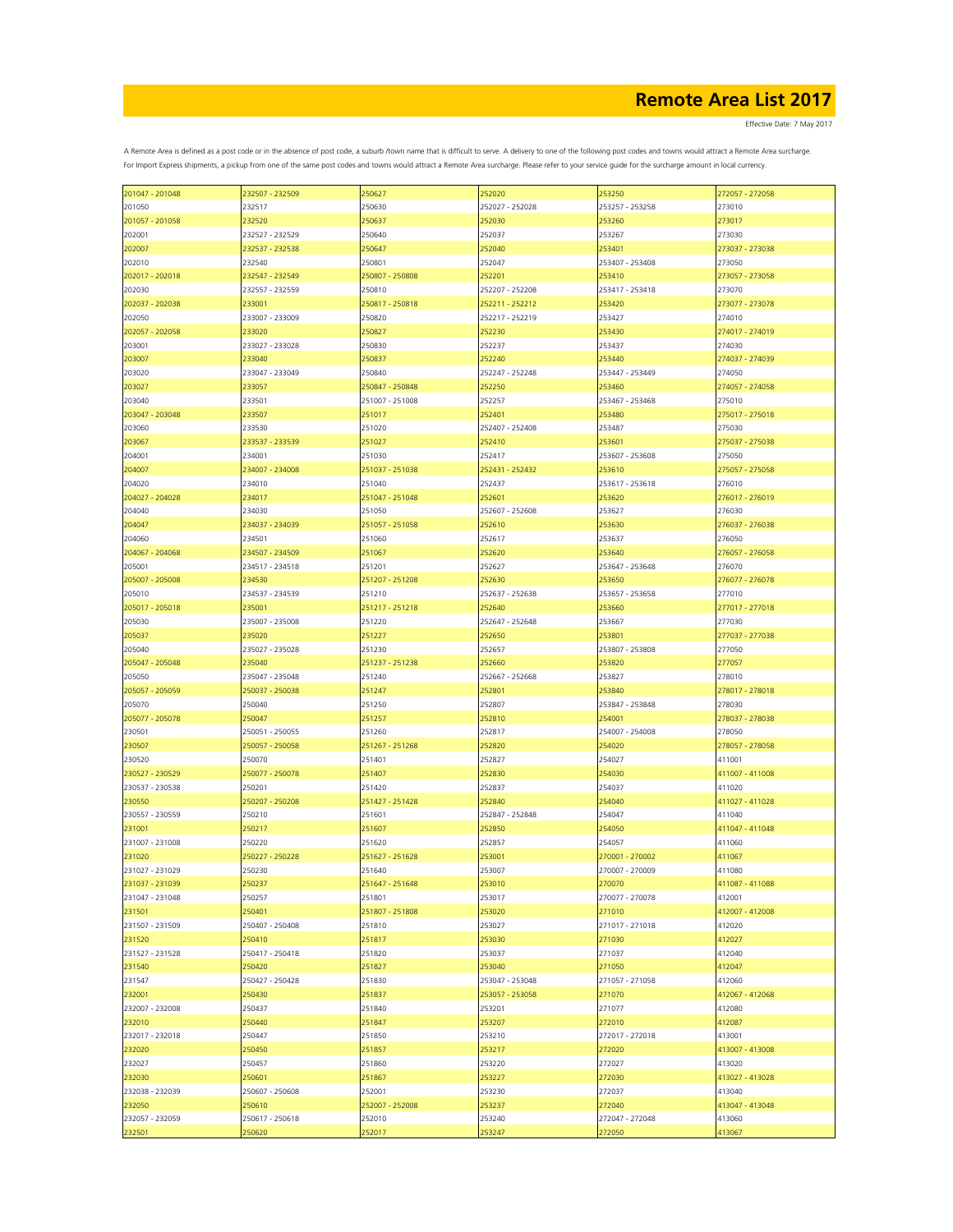Effective Date: 7 May 2017

| 414001          | 444007 - 444008 | 478027 - 478029 | 520530          | 524560          | 541038          |
|-----------------|-----------------|-----------------|-----------------|-----------------|-----------------|
| 414007 - 414009 | 444010          | 478037          | 520537 - 520539 | 524567          | 541050          |
|                 |                 |                 |                 |                 |                 |
| 414020          | 444017 - 444018 | 478040          | 520557          | 524580          | 541057          |
| 414027 - 414029 | 444030          | 478047 - 478048 | 520570          | 524587 - 524588 | 541070          |
|                 |                 |                 |                 |                 |                 |
| 414040          | 444037 - 444038 | 478060          | 520577 - 520578 | 525001          | 541077          |
| 414047          | 444050          | 478067          | 521001          | 525007 - 525009 | 542010          |
|                 | 444057          | 501001          | 521007          | 525030          | 542017 - 542018 |
| 414060          |                 |                 |                 |                 |                 |
| 414067 - 414068 | 445001          | 501007          | 521020          | 525037 - 525039 | 542030          |
| 415001          | 445007 - 445008 | 501011          | 521027 - 521028 | 525047          | 542037 - 542038 |
|                 |                 |                 |                 |                 |                 |
| 415007 - 415008 | 445020          | 501017 - 501018 | 521040          | 525060          | 542050          |
| 415020          | 445027          | 501021          | 521047 - 521048 | 525067 - 525069 | 542057 - 542058 |
|                 |                 |                 |                 |                 |                 |
| 415027          | 445040          | 501027 - 501028 | 521050          | 525501          | 543010          |
| 415040          | 445047          | 501031          | 521060          | 525507 - 525508 | 543017 - 543018 |
|                 |                 |                 |                 |                 |                 |
| 415047          | 446001          | 501037 - 501038 | 521067          | 525520          | 543030          |
| 415060          | 446007 - 446009 | 501041          | 521080          | 525527 - 525529 | 543037 - 543038 |
|                 |                 |                 | 521087          |                 |                 |
| 415068 - 415069 | 446017          | 501047          |                 | 525537          | 543050          |
| 415077 - 415078 | 470009          | 501051          | 521501          | 525550          | 543057 - 543058 |
| 415080          | 470017          | 501057          | 521507 - 521508 | 525557 - 525558 | 544010          |
|                 |                 |                 |                 |                 |                 |
| 415087 - 415088 | 472001          | 502001          | 521520          | 525570          | 544017          |
| 416001          | 472007 - 472008 | 502007 - 502009 | 521527 - 521529 | 525577 - 525579 | 544030          |
|                 |                 |                 |                 |                 |                 |
| 416007          | 472020          | 502041          | 521540          | 526001          | 544037 - 544038 |
| 416020          | 472027 - 472028 | 502047 - 502049 | 521547 - 521549 | 526007          | 544050          |
|                 |                 |                 |                 |                 |                 |
| 416027          | 472040          | 502057 - 502059 | 521560          | 526020          | 544057 - 544058 |
| 416040          | 472047          | 503001          | 521567 - 521569 | 526027          | 544070          |
|                 |                 |                 |                 |                 |                 |
| 416047 - 416048 | 473001          | 503007 - 503008 | 522001          | 526040          | 544077          |
| 416067          | 473007 - 473008 | 503021          | 522007          | 526047 - 526049 | 544510          |
|                 |                 |                 |                 |                 |                 |
| 416080          | 473020          | 503027 - 503029 | 522020          | 526057 - 526058 | 544517          |
| 416087 - 416089 | 473027 - 473029 | 503037          | 522027          | 526501          | 544520          |
|                 |                 |                 |                 |                 |                 |
| 417001          | 473040          | 503041          | 522040          | 526507          | 544527 - 544529 |
| 417007          | 473047 - 473049 | 503047          | 522047 - 522048 | 526520          | 544550          |
|                 |                 |                 |                 |                 |                 |
| 417010          | 474001          | 503061          | 522060          | 526527 - 526529 | 544557 - 544558 |
| 417017 - 417018 | 474007          | 503067 - 503068 | 522067 - 522068 | 526560          | 544570          |
|                 |                 |                 |                 |                 |                 |
| 417030          | 474020          | 504001          | 522080          | 526567 - 526568 | 544577 - 544578 |
| 417037 - 417039 | 474027 - 474028 | 504007 - 504008 | 522087 - 522088 | 527001          | 545010          |
|                 |                 |                 |                 |                 |                 |
| 417047 - 417048 | 474040          | 504021          | 522501          | 527007 - 527009 | 545017          |
| 417060          | 474047 - 474048 | 504027 - 504028 | 522507 - 522508 | 527030          | 545030          |
| 417067          | 474060          | 504041          | 522520          | 527037 - 527039 | 545037          |
|                 |                 |                 |                 |                 |                 |
| 417070          | 474067 - 474068 | 504047 - 504048 | 522527          | 527060          | 545050          |
| 417077 - 417079 | 475001          | 504061          | 522540          | 527067 - 527068 | 545057          |
|                 |                 |                 |                 |                 |                 |
| 417087 - 417088 | 475007 - 475008 | 504067 - 504068 | 522547 - 522548 | 527501          | 545070          |
| 418001          | 475010          | 505001          | 523001          | 527507 - 527508 | 545077          |
|                 |                 |                 |                 |                 |                 |
| 418007 - 418008 | 475017 - 475020 | 505007 - 505008 | 523007 - 523008 | 527520          | 545510          |
| 418020          | 475027 - 475028 | 505021          | 523020          | 527527 - 527529 | 545517 - 545518 |
|                 |                 |                 |                 |                 |                 |
| 418027 - 418028 | 475030          | 505027 - 505028 | 523027 - 523028 | 527537          | 545530          |
| 418040          | 475037 - 475038 | 505041          | 523040          | 527540          | 545537 - 545539 |
|                 |                 |                 |                 |                 |                 |
| 418047 - 418049 | 475050          | 505047 - 505048 | 523047          | 527547 - 527548 | 545550          |
| 418060          | 475057          | 506001          | 523060          | 527560          | 545557 - 545558 |
|                 |                 |                 |                 |                 |                 |
| 418067 - 418069 | 476001          | 506007 - 506008 | 523067 - 523068 | 527567 - 527569 | 546010          |
| 418077          | 476007 - 476008 | 506021          | 523080          | 527580          | 546017          |
|                 |                 |                 |                 |                 |                 |
| 440001 - 440003 | 476020          | 506027          | 523087          | 527587 - 527589 | 546030          |
| 440007 - 440009 | 476027          | 506041          | 523501          | 528001          | 546037 - 546038 |
| 440017          | 476030          | 506047 - 506048 | 523507 - 523508 | 528007 - 528009 | 546050          |
|                 |                 |                 |                 |                 |                 |
| 441001          | 476037          | 506061          | 523520          | 528017          | 546057 - 546058 |
| 441007 - 441009 | 476040          | 506067 - 506068 | 523527 - 523528 | 528030          | 546070          |
|                 |                 |                 |                 |                 |                 |
| 441017 - 441018 | 476047 - 476048 | 507001          | 523540          | 528037 - 528039 | 546077 - 546079 |
| 441020          | 476050          | 507007 - 507009 | 523547 - 523548 | 528047          | 546510          |
|                 |                 |                 |                 |                 |                 |
| 441027 - 441029 | 476057 - 476058 | 507011          | 524001          | 528060          | 546517          |
| 441037 - 441039 | 476060          | 507017          | 524007 - 524009 | 528067 - 528069 | 546530          |
|                 |                 |                 |                 |                 |                 |
| 441047 - 441049 | 476067 - 476068 | 507019          | 524030          | 528077 - 528078 | 546537          |
| 441057 - 441059 | 477001          | 507021          | 524037 - 524039 | 528501 - 528503 | 546551 - 546552 |
|                 |                 |                 |                 |                 |                 |
| 442001          | 477007 - 477009 | 507027 - 507029 | 524060 - 524061 | 528507 - 528509 | 546557 - 546559 |
| 442007 - 442009 | 477020          | 507037          | 524067 - 524069 | 528517 - 528519 | 547010          |
|                 |                 |                 |                 |                 |                 |
| 443001          | 477027          | 507041          | 524077 - 524078 | 528527 - 528529 | 547017 - 547018 |
| 443007 - 443009 | 477040          | 507047 - 507048 | 524501          | 528537 - 528539 | 547030          |
|                 |                 |                 |                 |                 |                 |
| 443020          | 477047          | 507051          | 524507          | 528560          | 547037 - 547039 |
| 443027 - 443028 | 477050          | 507057 - 507058 | 524520          | 528567 - 528568 | 547050          |
|                 |                 |                 |                 |                 |                 |
| 443040          | 477057 - 477058 | 520501          | 524527 - 524528 | 541010          | 547057 - 547059 |
| 443047 - 443049 | 478007 - 478008 | 520507 - 520509 | 524540          | 541017 - 541018 | 547070          |
|                 |                 |                 |                 |                 |                 |
| 444001          | 478020          | 520517 - 520518 | 524547          | 541030          | 547077 - 547079 |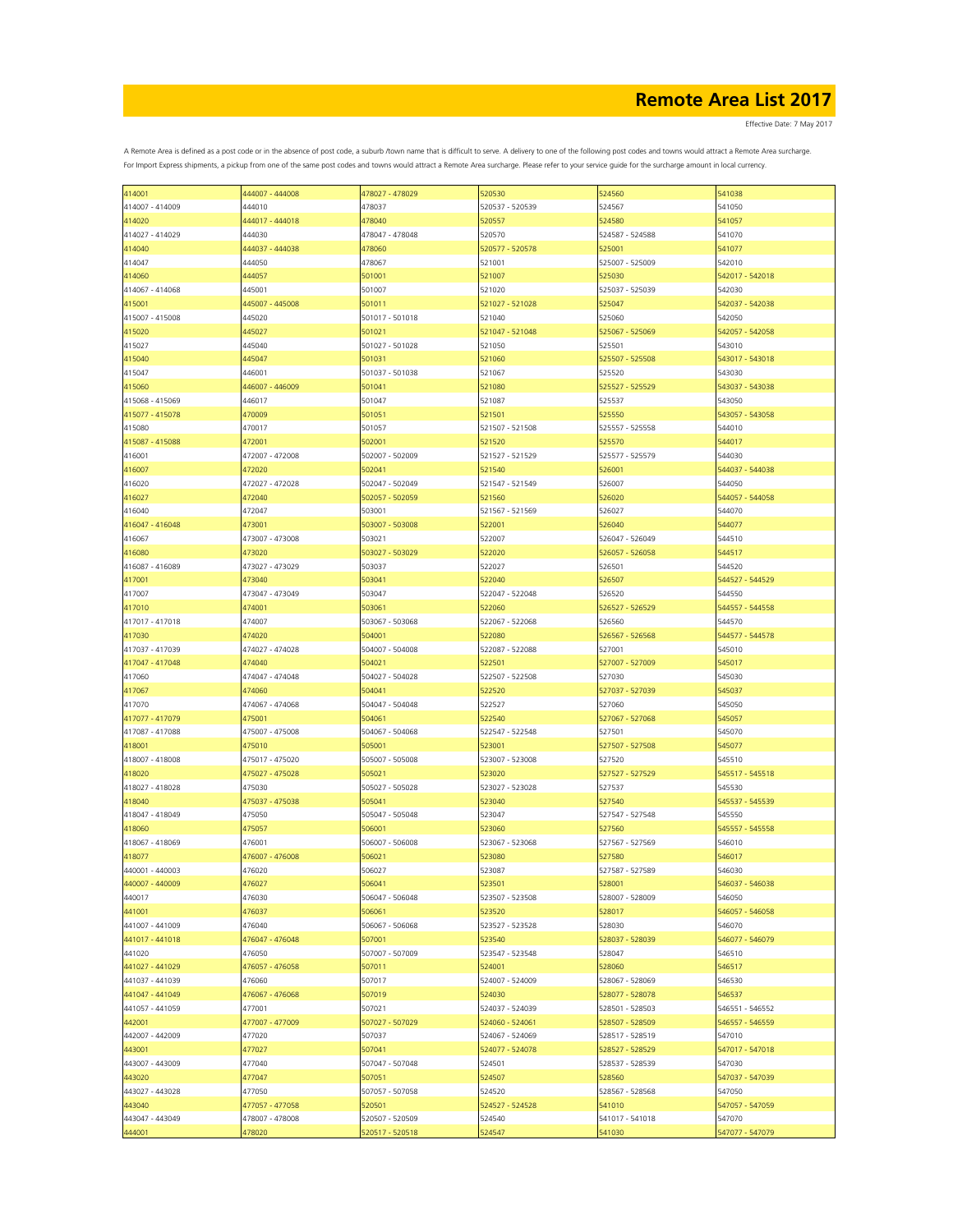Effective Date: 7 May 2017

| 548010          | 681537 - 681538 | 683571          | 687031 - 687033 | 730527 - 730528 | 734547          |
|-----------------|-----------------|-----------------|-----------------|-----------------|-----------------|
| 548017 - 548018 | 681541          | 683577 - 683578 | 687037 - 687039 | 730540          | 734560          |
|                 |                 |                 |                 |                 |                 |
| 548030          | 681547 - 681548 | 683581          | 687047          | 730547 - 730548 | 734567          |
| 548037          | 681551          | 683587          | 687061          | 730560          | 735001          |
|                 |                 |                 |                 |                 |                 |
| 548050          | 681557          | 684001          | 687067 - 687069 | 730567 - 730568 | 735007 - 735008 |
| 548057 - 548058 | 681561          | 684007 - 684009 | 687501          | 730580          | 735020          |
|                 | 681567          |                 | 687507 - 687509 | 730587 - 730588 | 735027 - 735029 |
| 632020          |                 | 684011          |                 |                 |                 |
| 632027          | 682001          | 684017          | 687511          | 731001          | 735037          |
| 632040          | 682007 - 682009 | 684021          | 687517 - 687519 | 731007          | 735050          |
|                 |                 |                 |                 |                 |                 |
| 632047          | 682011          | 684027 - 684028 | 687527          | 731020          | 735057 - 735058 |
| 632060          | 682017 - 682018 | 684031          | 687542          | 731027          | 735070          |
|                 |                 |                 |                 |                 |                 |
| 632067          | 682021          | 684037 - 684039 | 687548 - 687549 | 731040          | 735077 - 735078 |
| 632080          | 682027          | 684041          | 687557          | 731047 - 731048 | 735501          |
|                 |                 |                 |                 |                 |                 |
| 632087          | 682031          | 684047 - 684048 | 687571          | 731060          | 735507 - 735509 |
| 634001          | 682037 - 682038 | 684051          | 687577 - 687579 | 731067          | 735517          |
|                 |                 |                 |                 |                 |                 |
| 634007 - 634008 | 682041          | 684057 - 684058 | 687587          | 731501          | 735530          |
| 634020          | 682047 - 682048 | 684061          | 701010          | 731507 - 731508 | 735537 - 735538 |
| 634027          | 682051          | 684067 - 684069 | 701017          | 731520          | 735550          |
|                 |                 |                 |                 |                 |                 |
| 661020          | 682057 - 682058 | 684501          | 701030          | 731527 - 731528 | 735557          |
| 661027 - 661028 | 682061          | 684507          | 701037 - 701038 | 731540          | 735560          |
|                 |                 |                 |                 |                 |                 |
| 661040          | 682067          | 684511          | 701050          | 731547 - 731548 | 735567 - 735569 |
| 661047 - 661048 | 682501          | 684517          | 701057 - 701058 | 731560          | 735580          |
|                 |                 |                 |                 |                 |                 |
| 662001          | 682507 - 682509 | 684521          | 701070          | 731567 - 731568 | 735587 - 735589 |
| 662007          | 682511          | 684527          | 701077 - 701078 | 731580          | 760510          |
|                 |                 |                 |                 |                 |                 |
| 662010          | 682517          | 684531          | 702010          | 731587          | 760517 - 760518 |
| 662017          | 682519          | 684537          | 702017 - 702018 | 732001          | 760520          |
|                 |                 |                 |                 |                 |                 |
| 662030          | 682521          | 684541          | 702030          | 732007 - 732008 | 760527 - 760530 |
| 662037          | 682527 - 682529 | 684547          | 702037          | 732020          | 760537 - 760538 |
|                 |                 |                 |                 |                 |                 |
| 663001          | 682531          | 684551          | 702050          | 732027 - 732028 | 760540          |
| 663007 - 663008 | 682537 - 682539 | 684557          | 702057          | 732040          | 760547 - 760548 |
|                 |                 |                 |                 |                 |                 |
| 663011          | 682541          | 685001          | 702070          | 732047 - 732048 | 760550          |
| 663017 - 663018 | 682547 - 682549 | 685007 - 685009 | 702077 - 702078 | 732060          | 760557          |
|                 |                 |                 |                 |                 |                 |
| 663030          | 682551          | 685021          | 703010          | 732067 - 732068 | 761001          |
| 663037 - 663038 | 682557 - 682559 | 685027          | 703017 - 703018 | 732501          | 761007 - 761008 |
|                 |                 |                 |                 |                 |                 |
| 664001          | 682561          | 685041          | 703030          | 732507 - 732508 | 761020          |
| 664007 - 664008 | 682567 - 682568 | 685047 - 685049 | 703037 - 703038 | 733001          | 761027 - 761028 |
|                 |                 |                 |                 |                 |                 |
| 664010          | 682571          | 685061          | 703050          | 733007 - 733008 | 761030          |
| 664017 - 664018 | 682577 - 682578 | 685067          | 703057 - 703058 | 733020          | 761037 - 761038 |
|                 |                 |                 |                 |                 |                 |
| 664020          | 683001          | 685501          | 703070          | 733027          | 761040          |
| 664027 - 664028 | 683007          | 685507          | 703077 - 703078 | 733040          | 761047 - 761048 |
|                 |                 |                 |                 |                 |                 |
| 664040          | 683011          | 685511          | 704010          | 733047 - 733048 | 761501          |
| 664047 - 664048 | 683017          | 685517 - 685518 | 704017 - 704018 | 733501          | 761507 - 761508 |
| 680001          | 683019          | 685521          | 704030          | 733507 - 733508 | 761510          |
|                 |                 |                 |                 |                 |                 |
| 680007 - 680008 | 683021          | 685527          | 704037 - 704038 | 733510          | 761517          |
|                 | 683027 - 683029 |                 |                 |                 |                 |
| 680011          |                 | 685531          | 704050          | 733517          | 761520          |
| 680501          | 683031          | 685537          | 704057          | 733520          | 761527 - 761528 |
| 680507          | 683037 - 683039 | 685541          | 705010          | 733527 - 733529 | 761530          |
|                 |                 |                 |                 |                 |                 |
| 680511          | 683041          | 685547          | 705017 - 705018 | 733540          | 761537          |
| 680517          | 683047 - 683049 | 685551          | 705030          | 733547 - 733549 | 761540          |
|                 |                 |                 |                 |                 |                 |
| 680527          | 683051          | 685557          | 705037 - 705039 | 733557 - 733558 | 761547 - 761548 |
| 680531          | 683057          | 685561          | 705050          | 733570          | 761550          |
|                 |                 |                 |                 |                 |                 |
| 680541          | 683061          | 685567 - 685569 | 705057 - 705058 | 733577 - 733578 | 761557 - 761558 |
| 680547 - 680548 | 683067          | 686001          | 705070          | 733580          | 761560          |
|                 |                 |                 |                 |                 |                 |
| 680551          | 683071          | 686007 - 686008 | 705077 - 705079 | 733587 - 733588 | 761567          |
| 680557          | 683077          | 686021          | 706010          | 733590          | 762001          |
|                 |                 |                 |                 |                 |                 |
| 680561          | 683501          | 686027 - 686029 | 706017 - 706018 | 733597          | 762007 - 762008 |
| 680567 - 680568 | 683507          | 686041          | 706030          | 734001          | 762010          |
|                 |                 |                 |                 |                 |                 |
| 681021          | 683511          | 686047 - 686049 | 706037          | 734007          | 762017 - 762018 |
| 681027          | 683517 - 683518 | 686057 - 686058 | 706050          | 734020          | 762030          |
|                 |                 |                 |                 |                 | 762037          |
| 681031          | 683521          | 686501          | 706057          | 734027 - 734028 |                 |
| 681037 - 681038 | 683527 - 683528 | 686507 - 686508 | 707010          | 734040          | 762040          |
| 681047 - 681048 | 683531          | 686531          | 707017 - 707018 | 734047 - 734048 | 762047          |
|                 |                 |                 |                 |                 |                 |
| 681501          | 683537          | 686537 - 686539 | 707030          | 734060          | 762501          |
| 681507 - 681509 | 683541          | 686547          | 707037          | 734067 - 734068 | 762507          |
|                 |                 |                 |                 |                 |                 |
| 681511          | 683547          | 686561          | 707050          | 734501          | 762510          |
| 681517 - 681519 | 683551          | 686567 - 686569 | 707057          | 734507 - 734509 | 762517          |
|                 |                 |                 |                 |                 |                 |
| 681521          | 683557 - 683558 | 686577          | 730501          | 734520          | 762520          |
| 681527 - 681529 | 683561          | 687001          | 730507          | 734527 - 734528 | 762527 - 762528 |
|                 |                 |                 |                 |                 |                 |
| 681531          | 683567 - 683569 | 687007 - 687008 | 730520          | 734540          | 762530          |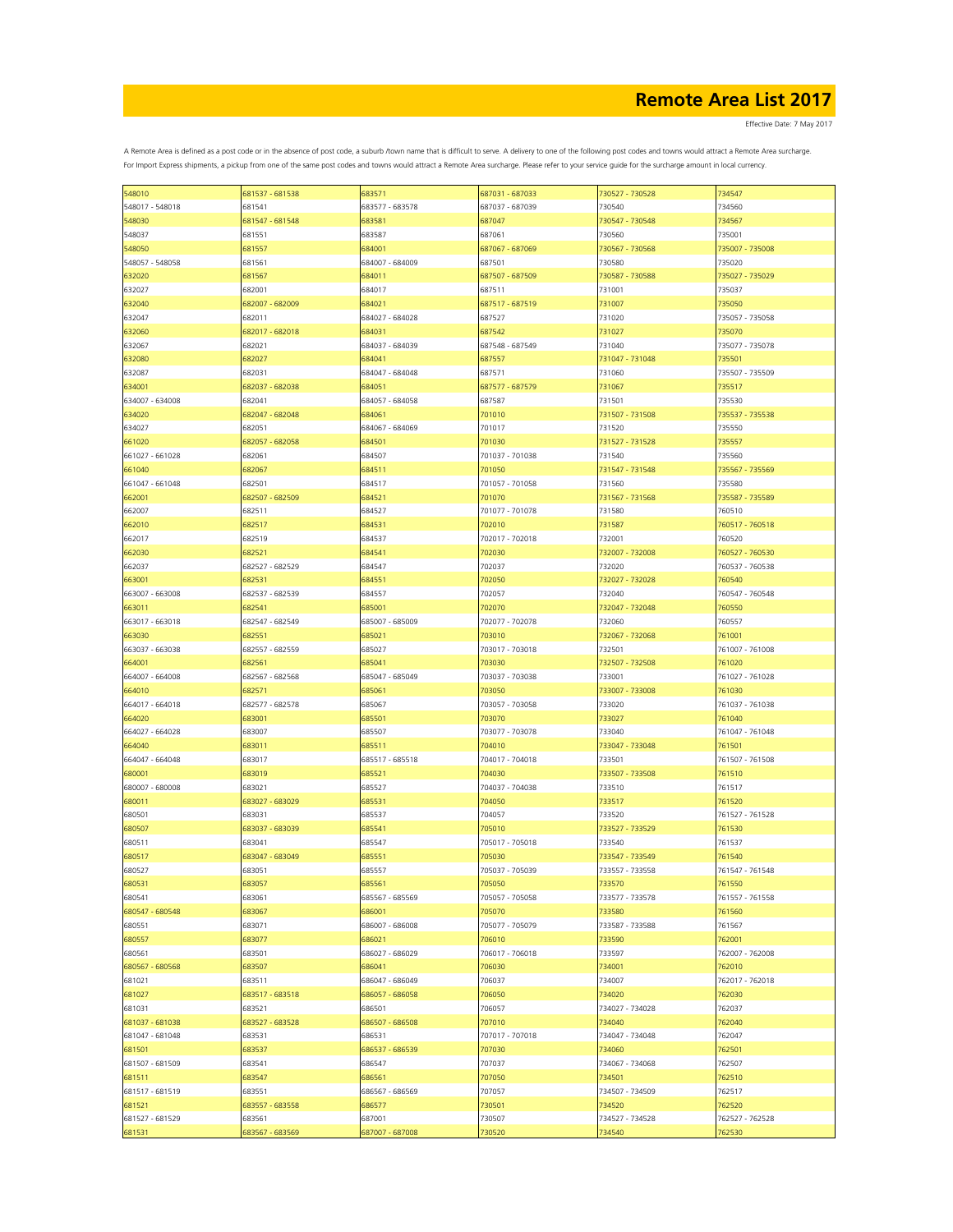Effective Date: 7 May 2017

| 762537 - 762538           |                           |                                           |                     |                            |                           |
|---------------------------|---------------------------|-------------------------------------------|---------------------|----------------------------|---------------------------|
|                           | 856037 - 856038           | 950007 - 950009                           | Guiglo              | 4640                       | 517 56 - 517 57           |
| 762540                    | 856050                    | 951001                                    | Issia               | 5280 - 5297                | 517 64                    |
|                           |                           |                                           |                     |                            |                           |
| 762547 - 762548           | 856057 - 856058           | 951007 - 951009                           | Korhogo             | 5320                       | 51783                     |
| 763001                    | 860001                    | 951017                                    | Man                 | 5330                       | 51793                     |
|                           |                           |                                           |                     |                            |                           |
| 763007 - 763008           | 860007 - 860008           | 952001                                    | Odienne             | 5350                       | 533 64                    |
| 763010                    | 861001                    | 952007 - 952009                           | San Pedro           | 5370                       | 538 41                    |
| 763017                    | 861007 - 861008           | 952017                                    | Sassandra           | 5380                       | 538 45                    |
|                           |                           |                                           |                     |                            |                           |
| 763021 - 763023           | 861020                    | 953001                                    | Sinfra              | 5390                       | 539 52                    |
| 763027 - 763030           | 861027                    | 953007 - 953009                           | Soubre              | 5510                       | 539 57                    |
|                           |                           |                                           |                     |                            |                           |
| 763037 - 763038           | 861040                    | 953017 - 953018                           | Tiassale            | 7510                       | 542 11                    |
| 763041 - 763042           | 861047                    | 970001                                    | Toumodi             | 7520                       | 542 91                    |
|                           |                           |                                           |                     |                            |                           |
| 763047 - 763049           | 861060                    | 970007 - 970009                           | Vavoua              | 8250                       | 544 62                    |
| 763501                    | 861067 - 861068           | 971007 - 971008                           | Yabayo              | 8280                       | 549 11 - 549 12           |
|                           |                           |                                           |                     |                            |                           |
| 763507 - 763508           | 861080                    | 972007 - 972008                           | Yamoussoukro        | 8560                       | 549 21 - 549 22           |
| 763510                    | 861087 - 861088           | 972040                                    | Zuenoula            | 8574 - 8575                | 549 32                    |
|                           |                           |                                           |                     |                            |                           |
| 763517 - 763518           | 862001                    | 972047 - 972048                           |                     | 8820                       | 549 34                    |
| 763520                    | 862007 - 862008           | 973001                                    | <b>CROATIA</b>      | 8840                       | 549 37                    |
|                           |                           |                                           |                     |                            |                           |
| 763527 - 763528           | 862020                    | 973007 - 973008                           | 20221 - 20226       |                            | 549 46                    |
| 763570                    | 862027 - 862028           | 973047 - 973048                           | 20240               | <b>CZECH REPUBLIC, THE</b> | 549 52                    |
|                           |                           |                                           |                     |                            |                           |
| 763577 - 763579           | 862040                    | 990001                                    | 20242 - 20248       | 334 53                     | 549 56                    |
| 764001                    | 862047                    | 990007 - 990009                           | 20250               | 378 07 - 378 08            | 549 63 - 549 64           |
|                           |                           |                                           |                     |                            |                           |
| 764007 - 764008           | 862060                    | 990017 - 990018                           | 20260               | 378 10                     | 549 71                    |
| 810001                    | 862067 - 862069           | 991001                                    | 20264               | 378 16                     | 549 81                    |
| 810007 - 810009           |                           | 991007 - 991009                           |                     | 378 46                     | 549 84                    |
|                           | 862080                    |                                           | 20267               |                            |                           |
| 812010                    | 862087                    | 991017 - 991019                           | 20269 - 20271       | 378 52                     | 561 24                    |
| 812017 - 812019           | 863001                    | 991027 - 991029                           | 20273 - 20275       | 378 91                     | 561 31                    |
|                           |                           |                                           |                     |                            |                           |
| 813010                    | 863007 - 863008           | 991037 - 991039                           | 20290               | 382 18                     | 561 55                    |
| 813017 - 813018           | 864001                    | 991047 - 991049                           | 21225               | 382 21 - 382 22            | 561 68                    |
|                           |                           |                                           |                     |                            |                           |
| 814010                    | 864007 - 864009           | 991057 - 991059                           | 21400               | 38278                      | 56181                     |
| 814017 - 814018           | 880020                    | 992001                                    | 21404 - 21405       | 382 81 - 382 83            | 569 34 - 569 35           |
|                           |                           |                                           |                     |                            |                           |
| 814050                    | 880027 - 880028           | 992007 - 992009                           | 21410               | 382 91 - 382 93            | 582 23 - 582 24           |
| 814057 - 814058           | 910001                    | 992017 - 992018                           | 21412 - 21413       | 384 02                     | 582 34                    |
|                           |                           |                                           |                     |                            |                           |
| 815010                    | 910007 - 910008           | 992050                                    | 21420               | 384 27                     | 582 43                    |
| 815017 - 815018           | 911010                    | 995007 - 995009                           | 21424 - 21425       | 384 43                     | 582 45                    |
|                           |                           |                                           |                     |                            |                           |
| 816010                    | 911017 - 911018           |                                           | 21430               | 38471                      | 582 54                    |
| 816017 - 816019           | 911030                    | <b>CONGO</b>                              | 21450               | 387 31                     | 582 77                    |
|                           |                           |                                           |                     |                            |                           |
| 851010                    | 911037 - 911039           | <b>Dolisie</b>                            | 21454               | 387 36                     | 582 86                    |
|                           |                           |                                           |                     |                            |                           |
|                           |                           |                                           |                     |                            |                           |
| 851017                    | 912010                    |                                           | 21460               | 387 51                     | 588 24 - 588 25           |
| 851030                    | 912017 - 912019           | CONGO, THE DEMOCRATIC REPUI 21465 - 21467 |                     | 387 56                     | 588 64                    |
|                           |                           |                                           |                     |                            |                           |
| 851037 - 851038           | 913010                    | Beni                                      | 21469               | 391 18                     | 588 67                    |
| 851050                    | 913017 - 913019           | Boma                                      | 21480               | 39172                      | 594 61                    |
|                           |                           |                                           |                     |                            |                           |
| 851057 - 851058           | 913050                    | Bunia                                     | 21483               | 394 11 - 394 12            | 67101                     |
| 851070                    | 913057                    | Butembo                                   | 21485               | 394 15                     | 67103                     |
| 851077 - 851078           | 914050                    |                                           | 22232 - 22236       | 394 28                     | 671 06                    |
|                           |                           | Kananga                                   |                     |                            |                           |
| 852010                    | 914057                    | Kisangani                                 | 22240               | 394 52                     | 671 26                    |
| 852017 - 852019           | 915010                    | Kolwezi                                   | 22243               | 394 91                     | 671 29                    |
|                           |                           |                                           |                     |                            |                           |
| 852030                    | 915017 - 915019           | Likasi                                    | 23212               | 394 95                     | 671 56                    |
| 852037 - 852039           | 916017                    | Matadi                                    | 23250               | 398 17                     | 675 04                    |
|                           |                           |                                           |                     |                            |                           |
| 852050                    | 916057 - 916058           | Mbuji Mayi                                | 23262 - 23264       | 398 34                     | 675 25                    |
| 852057 - 852058           | 917010                    | Muanda                                    | 23273               | 398 47                     | 675 33                    |
|                           |                           |                                           |                     |                            |                           |
| 853010                    | 917017 - 917018           |                                           | 23281 - 23287       | 398 58 - 398 59            | 675 43                    |
| 853017 - 853019           | 940001                    | <b>COOK ISLANDS</b>                       | 23291 - 23296       | 403 01                     | 675 59 - 675 60           |
|                           |                           |                                           |                     |                            |                           |
| 853030                    | 940007 - 940009           | Aitutaki                                  | 51280 - 51281       | 407 41                     | 675 76                    |
| 853037 - 853039           | 940017 - 940019           | Atiu Island                               | 51500               | 407 79                     | 675 78                    |
|                           | 940027 - 940028           |                                           | 51511               | 41185                      | 679 14                    |
| 853050                    |                           | Mangaia Island                            |                     |                            |                           |
| 853057 - 853059           | 941010                    | Mauke Island                              | 51517               | 41781                      | 687 05                    |
|                           | 941017 - 941018           | Mitiaro                                   | 51522 - 51523       | 431 21                     | 687 38                    |
| 854010                    |                           |                                           |                     |                            |                           |
| 854017 - 854019           | 941037 - 941039           |                                           | 51550 - 51552       | 431 32                     | 687 42                    |
| 854030                    | 941047                    | <b>COSTA RICA</b>                         | 51554               | 431 83 - 431 84            | 687 52 - 687 53           |
|                           |                           |                                           |                     |                            |                           |
| 854037 - 854039           | 942010                    | Guanacaste                                | 51556 - 51557       | 43186                      | 687 55                    |
| 855010                    | 942017 - 942018           | Perez Zeledon                             | 51561 - 51562       | 43191                      | 687 63                    |
|                           |                           |                                           |                     |                            |                           |
| 855017 - 855018           | 942057                    |                                           | 51564               | 435 45 - 435 47            | 74786                     |
| 855030                    | 943017 - 943019           | <b>COTE D IVOIRE</b>                      | 53291               | 439 05 - 439 06            | 751 18                    |
|                           |                           |                                           |                     |                            |                           |
| 855037 - 855039           | 943057 - 943059           | Bingerville                               | 53294               | 439 14                     | 751 22                    |
| 855050                    | 943067                    | Bouake                                    | 53296               | 503 57                     | 751 44                    |
|                           |                           |                                           |                     |                            |                           |
| 855057 - 855058           | 944010                    | Dabou                                     |                     | 503 62                     | 753 55                    |
| 856010                    | 944017 - 944019           | Daloa                                     | <b>CYPRUS</b>       | 507 04                     | 753 63                    |
|                           |                           |                                           |                     |                            |                           |
| 856017 - 856019<br>856030 | 944057 - 944059<br>950001 | Gagnoa<br><b>Grand Bassam</b>             | 2450 - 2460<br>4620 | 507 53 - 507 54<br>507 58  | 753 67<br>756 01 - 756 02 |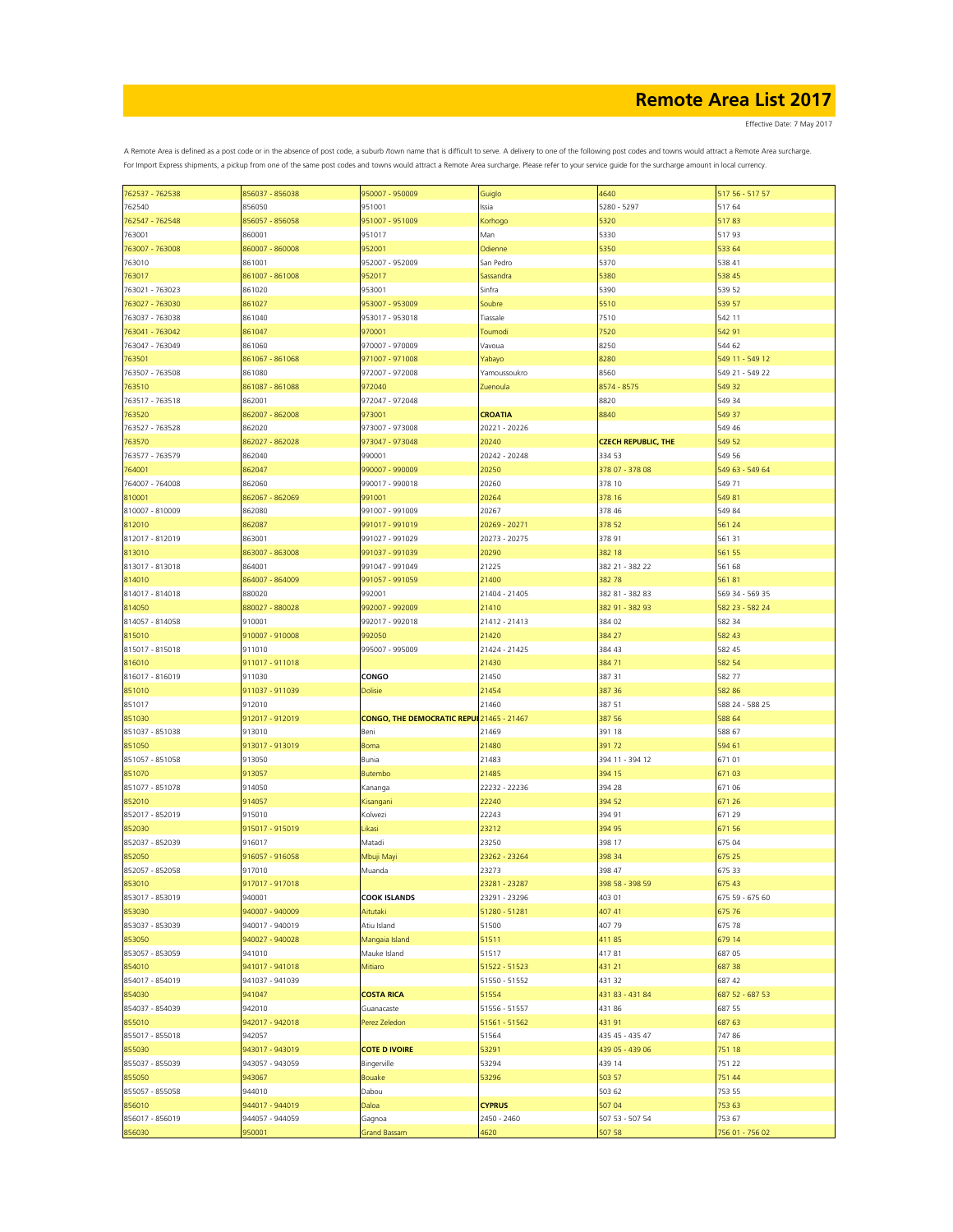Effective Date: 7 May 2017

| 756 04 - 756 07 | 7660                      | Hato Mayor Del Rey           | <b>Vicente Noble</b> | Al Bagour              | Kafr Sakr          |
|-----------------|---------------------------|------------------------------|----------------------|------------------------|--------------------|
| 768 01          | 7673                      | Hondo Valle                  | Villa Fundacion      | Al Balana              | Kalyoub            |
| 768 03 - 768 04 | 7680                      | Independencia                | Villa Jaragua        | Al Edwy                | Kasfaret           |
|                 |                           |                              |                      |                        |                    |
| 768 23          | 7741 - 7742               | Jamao Al Norte               | Villa Los Almacigos  | Al Fashn               | Kelen              |
| 768 42          | 7752                      | Jimani                       | Villa Riva           | Al Fath                | Khanka             |
| 768 71 - 768 72 | 7755                      | Jose Contreras               | Villa Tapia          | Al Ferdan              | Klabsha            |
| 783 05 - 783 06 | 7760                      | Juan De Herrera              | Villa Vasquez        | Al Ghanaim             | Kom Hamada         |
| 789 64          | 7770                      | Juan Santiago                | Yamasa               | Al Hamoul              | Koumumbo           |
|                 |                           |                              |                      |                        |                    |
| 790 01          | 7790                      | La Altagracia                |                      | Al Housania            | Maghagha           |
| 790 03          | 7884                      | La Cienaga                   | <b>EAST TIMOR</b>    | Al Kassasien           | Mallawy            |
| 790 27          | 7950                      | La Cueva                     | Hera                 | Al Korimat             | Manflout           |
| 790 52 - 790 53 | 7960                      | La Descubierta               | Liquisa              | Al Kosia               | Mankbad            |
| 790 55          | 7970                      | La Mata                      |                      | Al Kousier             | Manzala            |
|                 |                           |                              | <b>ECUADOR</b>       |                        |                    |
| 790 58          | 7980                      | La Otra Banda                |                      | Al Lahon               | Marsa Allam        |
| 790 61          | 7990                      | Laguna Salada                | 020101               | Al Nouba               | Marsa Matrouh      |
| 790 63          | 8305                      | Las Charcas                  | 030101 - 030102      | Al Noubariah           | Mashtoul Al Souk   |
| 790 85          | 8592                      | Las Guaranas                 | 040101 - 040102      | Al Riadh               | Matariah           |
| 793 36          | 9330                      | Las Lagunas De Nisibon       | 050101 - 050102      | Al Salhia Al Gedidah   | Menia Al Kamh      |
| 793 74          | 9340                      | Las Matas De Farfan          |                      | Al Salhia Al Kadimah   | Menia Al Nasi      |
|                 |                           |                              | 060101 - 060107      |                        |                    |
| 793 76 - 793 77 | 9352                      | Las Matas De Santa Cruz      | 070201 - 070206      | Al Santa               | Menouf             |
| 798 06          | 9362                      | Las Salinas                  | 070213 - 070214      | Al Shouhda             | Met Ghamr          |
| 798 25          | 9370                      | Las Terrenas                 | 070401 - 070402      | Al Soukhna             | Metobas            |
| 798 28 - 798 29 | 9740                      | Las Yayas De Viajama         | 070502               | Al Toor                | Modriayt Al Tahrir |
| 798 53          | 9750                      | Loma De Cabrera              | 070601               | Al Wady Al Gadid       |                    |
|                 |                           |                              |                      |                        | Mostorod           |
| 798 58          | 9760                      | Los Cacaos                   | 080101               | Al Wahat Al Dakhla     | Mtay               |
|                 | 9830                      | Los Rios                     | 091701               | Al Wahat Al Kharga     | Nabaroh            |
| <b>DENMARK</b>  | 9850                      | Mella                        | 092401 - 092411      | Al Wasta               | Naga Hamady        |
| 3700            | 9870                      | Miches                       | 100101               | Ashmoun                | Nagada             |
| 3720            | 9881                      | Monte Plata                  | 100205               | Awlad Sakı             | North Coast        |
|                 |                           |                              |                      |                        |                    |
| 3730            | 9940                      | Nagua                        | 110101 - 110102      | Badrasheen             | Nuebaa             |
| 3740            | 9970                      | Neiba                        | 120101 - 120103      | <b>Balteem</b>         | Qantara Ghareb     |
| 3751            | 9981 - 9982               | Nisibon                      | 120301               | Banha                  | Qantara Sharek     |
| 3760            | 9990                      | Otra Banda                   | 130101 - 130103      | <b>Bani Mazar</b>      | Qeft               |
| 3770            |                           | Oviedo                       | 130106               | Basioun                | Qotour             |
|                 |                           |                              |                      |                        |                    |
| 3782            | <b>DOMINICAN REPUBLIC</b> | Padre Las Casas              | 130222               | Beba                   | Qous               |
|                 |                           |                              |                      |                        |                    |
| 3790            | Arenoso                   | Paraiso                      | 130315               | Bela                   | Qousna             |
| 4592            | Azua De Compostela        | Partido                      | 130701               | <b>Belbes</b>          | Rafah              |
|                 |                           |                              |                      |                        |                    |
| 4791 - 4793     | Banica                    | Pedernales                   | 131101               | Belkas                 | Ras Ghareb         |
| 4840            | Barahona                  | Pedro Santana                | 140101               | Berkat Al Sabaa        | Ras Sidi           |
| 4850            | Bayaguana                 | Pepillo Salcedo              | 150101 - 150102      | Bush                   | Rashid             |
| 4862 - 4863     | <b>Bohechio</b>           | Peralta                      | 171001 - 171002      | Dahab                  | Safaga             |
| 4871 - 4874     | Cabral                    | Piedra Blanca                | 171004 - 171006      | Dar Al Salam           | Samalout           |
|                 | Cabrera                   |                              |                      |                        |                    |
| 4880            |                           | Pimentel                     | 171107 - 171108      | <b>Dekrnes</b>         | Samanoud           |
| 4891 - 4892     | Castanuela                | Polo                         | 180101               | Deshna                 | Sanoures           |
| 4894 - 4895     | Castillo                  | Poster Rio                   | 180103 - 180104      | Desouk                 | Sant Katrine       |
| 4900            | Cayetano Germosen         | Rancho Arriba                | 180201 - 180202      | Diarb Nigm             | Sedfat             |
| 4912 - 4913     | Cevicos                   | Restauracion                 | 200101               | Dir Al Abd             | Sedy Salem         |
| 4920            | Comendador                | Rio San Juan                 | 210201 - 210202      | Dir Mawas              | Semblaween         |
|                 |                           |                              |                      |                        | Shak Elthobaan     |
| 4941            | Cotui                     | Sabana Buey                  | 220201               | <b>Dlingat</b>         |                    |
| 4943 - 4944     | Dajabon                   | Sabana De La Mar             | 230101 - 230102      | Dyrout                 | Shaloufa           |
| 4951 - 4953     | Don Juan                  | Sabana Grande De Boya        | 230104 - 230107      | Ebshway                | Shatanouf          |
| 4960            | Duverge                   | Sabana Larga                 | 240101 - 240102      | Edfou                  | Sherben            |
| 4970            | El Cercado                | Sabana Yegua                 | 240201 - 240204      | <b>Eitay Al Baroud</b> | Shoubra Alkheima   |
| 4983            | El Factor                 | Salcedo                      |                      | Enshas                 | Soklta             |
|                 |                           |                              | 240206 - 240210      |                        |                    |
| 4990            | El Llano                  | Samana                       |                      | Esna                   | Taba               |
| 5900            | El Penon                  | San Fernando De Monte Cristi | <b>EGYPT</b>         | Eyoun Moussa           | Tahta              |
| 5932            | El Pino                   | San Ignacio De Sabaneta      | Abou Hamad           | Fakous                 | Tala               |
| 5935            | El Valle                  | San Jose De Ocoa             | Abou Homus           | Faraskour              | Talkha             |
| 5953            | Enriquillo                | San Juan De La Maguana       | Abou Korkas          | Farshout               | Tama               |
|                 |                           |                              |                      |                        |                    |
| 5960            | Esperalvillo              | San Rafael Del Yuma          | Abou Simbel          | Fayed                  | Tema               |
| 5970            | Estebania                 | San Victor                   | <b>Abou Souer</b>    | Gamasa                 | Tokh               |
| 5985            | Eugenio Maria De Hostos   | Sanchez                      | Abou Sultan          | Geneva                 | Tora               |
| 6430            | Fantino                   | Santa Barbara De Samana      | Abou Tesht           | Girga                  | Toshka             |
| 6440            | Fundacion                 | Santa Cruz De Barahona       | Abou Tig             | Hawamdeya              | Wady Al Natroun    |
|                 |                           |                              |                      |                        |                    |
| 6470            | Galvan                    | Santa Cruz Del Seibo         | Abu Zabaal           | Helwan                 | Wady Al Rian       |
| 6720            | Gaspar Hernandez          | Tabara Arriba                | Aga                  | Kabret                 | Zefta              |
| 6792            | Guayabal                  | Tamayo                       | Al Alameen           | Kafr Al Batekh         |                    |
| 6960            | Guayubin                  | Tenares                      | Al Arish             | Kafr Al Zayat          | <b>EL SALVADOR</b> |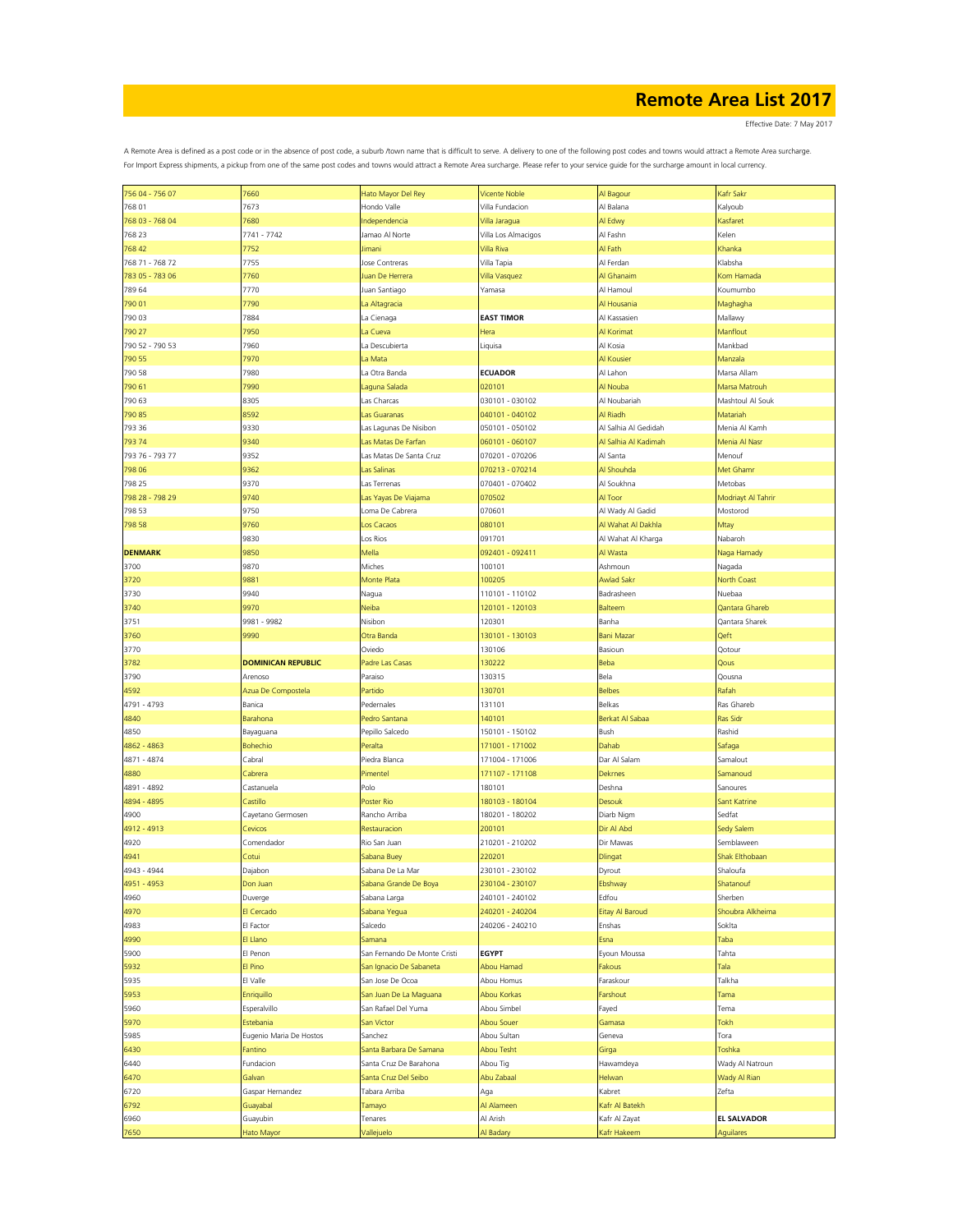Effective Date: 7 May 2017

| Ahuachapan            | 41507         | 49001 - 49014 | 65113 - 65126 | 69501 - 69522 | 75291         |
|-----------------------|---------------|---------------|---------------|---------------|---------------|
| Apopa                 | 41517         | 49101         | 65128 - 65201 | 69601 - 69614 | 75293         |
|                       | 41541         | 49103 - 49127 | 65203 - 65210 | 69617 - 69620 | 75327         |
| Cabana                |               |               |               |               |               |
| Chalatenango          | 41543 - 41558 | 49201 - 49213 | 65212 - 65260 | 69680 - 69683 | 75329         |
| Chalchuapa            | 41568 - 41569 | 49216 - 49228 | 65300 - 65350 | 69701 - 69739 | 76201 - 76203 |
| Ciudad Arce           | 41571         | 49302 - 49324 | 65352 - 65391 | 69750         | 78001         |
|                       |               |               |               |               |               |
| <b>Ciudad Barrios</b> | 41701 - 41702 | 49401         | 65401 - 65415 | 69799         | 78003 - 78004 |
| Cojutepeque           | 41712 - 41718 | 49403 - 49423 | 65502 - 65527 | 70100 - 70123 | 78011 - 78034 |
| Comasagua             | 41726         | 49425 - 49426 | 65529 - 65538 | 70180 - 70182 | 78091         |
|                       |               |               |               |               |               |
| Cuscatlan             | 41770         | 49501 - 49509 | 65540 - 65555 | 70199         | 78101 - 78103 |
| Huizucar              | 42000 - 42007 | 49601         | 65565 - 65566 | 70201 - 70204 | 78111 - 78122 |
| Ilobasco              | 42101 - 42104 | 60101         | 65601         | 70211         | 78192         |
|                       | 42106 - 42122 | 60103         |               | 70300 - 70304 | 78201 - 78207 |
| Jayaque               |               |               | 65620         |               |               |
| Jicalapa              | 42130         | 60201 - 60232 | 65622         | 70306 - 70318 | 78211 - 78261 |
| La Palma              | 42202 - 42211 | 60301 - 60306 | 66002 - 66018 | 70400 - 70415 | 78263         |
| La Paz                | 42213         | 60402 - 60428 | 66100 - 66118 | 70480 - 70482 | 78301         |
|                       |               |               |               |               |               |
| La Union              | 42301 - 42324 | 60431 - 60432 | 66120         | 70500 - 70509 | 78304         |
| Metapan               | 43001         | 60500         | 66200         | 70511         | 78311 - 78318 |
| Morazan               | 43003 - 43006 | 60502 - 60543 | 66205 - 66211 | 70600         | 78391         |
|                       |               |               |               |               |               |
| Puerto De La Libertad | 43037         | 60545 - 60549 | 66213 - 66299 | 70605 - 70609 | 78401 - 78423 |
| Quezaltepeque         | 43101         | 60602 - 60606 | 66301 - 66309 | 71023 - 71024 | 78493         |
| Sacacoyo              | 43121         | 60608         | 66403         | 71052 - 71076 | 79001 - 79006 |
| San Francisco Gotera  | 43124 - 43125 | 61001 - 61017 | 66407 - 66412 | 71080 - 71081 | 79008 - 79023 |
|                       |               |               |               |               |               |
| San Jose Villanueva   | 43131 - 43138 | 61102 - 61120 | 66414 - 66425 | 71101 - 71126 | 79050 - 79054 |
| San Martin            | 43199         | 61201 - 61217 | 66504 - 66519 | 71180 - 71183 | 79060 - 79073 |
| San Miguel            | 43201         | 61301 - 61309 | 66601 - 66604 | 71188         | 79091 - 79092 |
|                       |               |               |               |               |               |
| San Pablo Tacachico   | 43221         | 61311 - 61319 | 66613 - 66629 | 71200 - 71211 | 79101         |
| San Vicente           | 43225         | 61321         | 66631 - 66642 | 71280         | 79110 - 79112 |
| Santa Ana             | 43299         | 61401 - 61412 | 66701 - 66712 | 71301 - 71310 | 79191         |
|                       |               |               |               |               |               |
| Santa Rosa De Lima    | 43301 - 43311 | 61501         | 67001         | 71401 - 71412 | 79201         |
| Santiago De Maria     | 43321         | 61503         | 67003 - 67007 | 71480         | 79211 - 79218 |
| Sensuntepeque         | 43331         | 61603 - 61622 | 67009 - 67013 | 71500 - 71508 | 79221         |
|                       | 43400 - 43408 |               |               |               | 79291         |
| Sonsonate             |               | 61701 - 61706 | 67101 - 67109 | 71510 - 71513 |               |
| Talnique              | 44001 - 44035 | 61708 - 61713 | 67111         | 72001 - 72007 | 79301 - 79303 |
| Tamanique             | 44037         | 62001         | 67201         | 72009 - 72011 | 79312 - 79314 |
| Teotepeque            | 44101         | 62004 - 62034 | 67203 - 67217 | 72101 - 72103 | 79320 - 79325 |
|                       |               |               |               |               |               |
| Tepecoyo              | 44105 - 44109 | 62103 - 62122 | 67301 - 67311 | 72230 - 72234 | 79333         |
| Usulutan              | 45101 - 45102 | 62202 - 62222 | 67401         | 72240 - 72246 | 79391         |
| Zacatecoluca          | 45106         | 62303 - 62318 | 67406 - 67412 | 72301 - 72313 | 79401         |
|                       |               |               |               |               |               |
| Zaragoza              | 45201 - 45240 | 62401 - 62402 | 67414 - 67418 | 72401 - 72413 | 79403 - 79411 |
|                       | 45294         | 62404 - 62414 | 67501 - 67516 | 72501 - 72516 | 79520 - 79532 |
| <b>ESTONIA</b>        | 45301 - 45322 | 62502 - 62511 | 68001         | 72601 - 72615 | 79540 - 79544 |
| 20103 - 20105         | 45401 - 45451 | 63002 - 63012 | 68004 - 68016 | 72751 - 72763 | 79601 - 79608 |
|                       |               |               |               |               |               |
| 20201                 | 45453         | 63100 - 63103 | 68103 - 68116 | 72801 - 72807 | 79610 - 79611 |
| 20203 - 20207         | 45501         | 63105 - 63124 | 68194         | 72811 - 72815 | 79613 - 79623 |
| 20303 - 20309         | 45601         | 63201 - 63229 | 68201         | 73001 - 73028 | 79630 - 79634 |
|                       |               |               |               |               |               |
| 20501                 | 46001 - 46030 | 63301         | 68217 - 68219 | 73101 - 73113 | 79640 - 79644 |
| 20601                 | 46101         | 63399         | 68221 - 68224 | 73201 - 73213 | 79651 - 79658 |
| 20603 - 20609         | 46105 - 46108 | 63401         | 68229         | 73215         | 79661         |
| 21001                 | 46201 - 46235 | 63404 - 63419 | 68299         | 73301 - 73311 | 79691         |
|                       |               |               |               |               |               |
| 21003 - 21008         | 46237         | 63502 - 63514 | 68301         | 73401 - 73417 | 79701 - 79718 |
| 21020                 | 46241         | 63600 - 63611 | 68304 - 68316 | 73420         | 79722 - 79723 |
| 29002                 | 46301 - 46326 | 63701 - 63710 | 68401 - 68405 | 73501 - 73508 | 79726 - 79730 |
| 29021 - 29026         |               |               |               |               |               |
|                       | 46328 - 46333 | 64000         | 68407 - 68411 | 73510 - 73516 | 79734         |
| 30103                 | 46401         | 64004 - 64037 | 68501         | 73601 - 73602 | 79736 - 79737 |
| 30331 - 30333         | 46501 - 46520 | 64100 - 64119 | 68504 - 68508 | 74122         | 79739 - 79745 |
| 30623 - 30626         | 46601 - 46642 | 64121 - 64131 | 68511         | 74201 - 74203 | 79748         |
|                       |               |               |               |               |               |
| 32102                 | 46644 - 46646 | 64201         | 68513         | 74211 - 74219 | 79801         |
| 40101 - 40119         | 46701 - 46715 | 64203 - 64229 | 68601         | 74223         | 85001 - 85011 |
| 40201                 | 48001 - 48032 | 64231 - 64233 | 68604 - 68608 | 74225 - 74227 | 86001 - 86021 |
|                       |               |               |               |               |               |
| 40241                 | 48101         | 64301 - 64309 | 68611 - 68619 | 74291         | 86026         |
| 41001 - 41014         | 48201 - 48224 | 64311 - 64319 | 68699         | 74293         | 86100 - 86109 |
| 41100 - 41107         | 48302         | 64401 - 64428 | 68703 - 68716 | 74301         | 86200         |
|                       | 48403 - 48407 |               | 69001 - 69005 |               |               |
| 41109 - 41114         |               | 64503         |               | 74406         | 86203 - 86216 |
| 41200 - 41215         | 48409 - 48441 | 64601         | 69101 - 69115 | 74412         | 86301         |
| 41300 - 41302         | 48443 - 48446 | 64604 - 64618 | 69180         | 74416         | 86399 - 86411 |
| 41304 - 41312         | 48501 - 48503 | 65001 - 65010 | 69200 - 69202 | 74501 - 74503 | 86500 - 86509 |
|                       |               |               |               |               |               |
| 41314 - 41315         | 48505 - 48526 | 65012 - 65045 | 69300 - 69310 | 74808 - 74816 | 86600 - 86606 |
| 41317 - 41324         | 18599         | 65101 - 65111 | 69400 - 69412 | 75001 - 75002 | 86701         |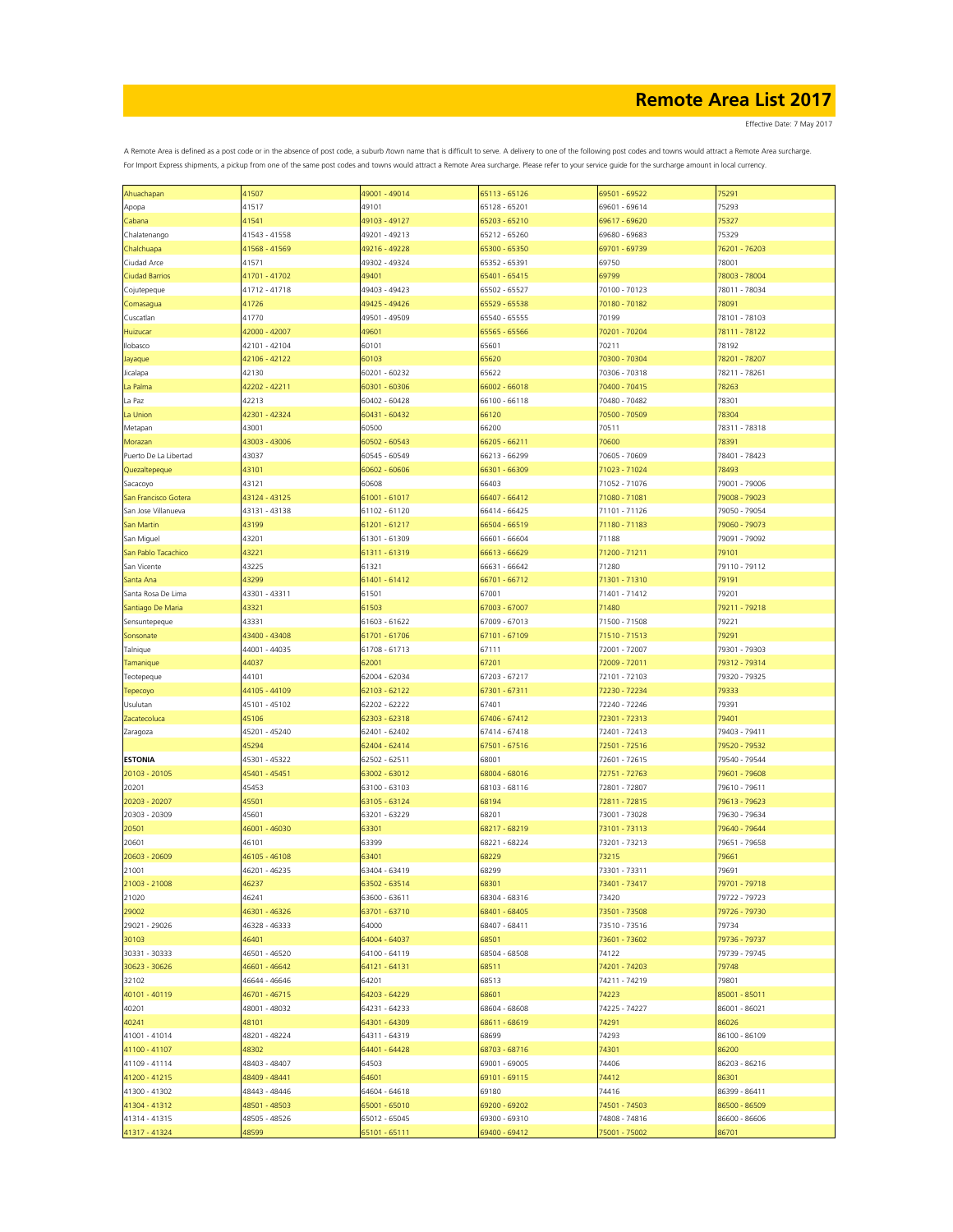Effective Date: 7 May 2017

| 86707         | 92111 - 92118 | 94261 - 94265        | Levuka          | 39920 | 42660 |
|---------------|---------------|----------------------|-----------------|-------|-------|
| 86800 - 86821 | 92121 - 92138 | 94271 - 94274        | Savusavu        | 39930 | 42700 |
|               |               |                      |                 |       |       |
| 86894         | 92141         | 94292                | <b>Sigatoka</b> | 39940 | 42720 |
| 87000         | 92161 - 92166 | 94301 - 94302        | Taveuni         | 39960 | 42800 |
| 87101         | 92171 - 92179 | 94311 - 94323        |                 | 39965 | 42820 |
|               |               |                      |                 |       |       |
| 87200 - 87243 | 92191         | 94331 - 94348        | <b>FINLAND</b>  | 39980 | 42830 |
| 87300 - 87312 | 92201 - 92202 | 94401                | 21130           | 39990 | 42840 |
|               |               |                      |                 |       |       |
| 87400 - 87407 | 92211 - 92238 | 94411 - 94426        | 21140           | 40900 | 42850 |
| 87500         | 92241 - 92261 | 94431 - 94435        | 21150           | 40930 | 42870 |
|               |               |                      |                 |       |       |
| 87601 - 87636 | 92263 - 92270 | 94441 - 94443        | 21160           | 40950 | 42910 |
| 87700         | 92301 - 92302 | 94501                | 21180           | 41120 | 42930 |
|               |               |                      |                 | 41140 | 43100 |
| 88002 - 88005 | 92311 - 92323 | 94511 - 94513        | 21195           |       |       |
| 88101 - 88120 | 92331 - 92351 | 94515                | 21600           | 41160 | 43130 |
| 88200 - 88240 | 92361 - 92370 | 94517 - 94523        | 21610           | 41180 | 43170 |
|               |               |                      |                 |       |       |
| 88300 - 88326 | 92402         | 94531 - 94545        | 21620           | 41210 | 43220 |
| 88399 - 88442 | 92411 - 92414 | 94551 - 94553        | 21630           | 41220 | 43240 |
|               |               |                      |                 |       |       |
| 90101 - 90118 | 92420 - 92424 | 94601                | 21650           | 41230 | 43250 |
| 90120 - 90128 | 93101         | 94611 - 94613        | 21660           | 41240 | 43270 |
|               |               |                      |                 |       |       |
| 90130 - 90132 | 93111 - 93115 | 94621 - 94642        | 21670           | 41260 | 43300 |
| 90192         | 93121 - 93122 | 94651 - 94661        | 21680           | 41270 | 43340 |
|               |               |                      |                 |       |       |
| 90201 - 90202 | 93201         | 94691                | 21710           | 41290 | 43390 |
| 90205 - 90208 | 93211 - 93224 | 94701 - 94702        | 21720           | 41310 | 43420 |
|               |               |                      |                 |       |       |
| 90211 - 90215 | 93231 - 93251 | 94711 - 94734        | 21740           | 41325 | 43430 |
| 90219 - 90228 | 93260 - 93261 | 94741 - 94766        | 21750           | 41330 | 43440 |
| 90230 - 90233 | 93271         |                      | 21760           | 41340 | 43480 |
|               |               |                      |                 |       |       |
| 90291         | 93291         | <b>ETHIOPIA</b>      | 21770           | 41350 | 43490 |
| 90301         | 93301         | Adwa                 | 22100           | 41360 | 43500 |
|               |               |                      |                 |       |       |
| 90401 - 90428 | 93311 - 93331 | Ambo                 | 22110           | 41370 | 43520 |
| 90430 - 90448 | 93341 - 93343 | Arbaminch            | 22120           | 41390 | 43540 |
|               |               |                      |                 |       |       |
| 90450 - 90463 | 93401         | Assossa              | 22130           | 41400 | 43560 |
| 90471 - 90476 | 93411 - 93417 | Axum                 | 22140           | 41410 | 43610 |
|               |               |                      |                 |       |       |
| 90480 - 90481 | 93421         | Bahir Dar            | 22150           | 41440 | 43640 |
| 90491         | 93431 - 93456 | Debrebirhan          | 22160           | 41450 | 43660 |
|               |               |                      |                 |       |       |
| 90501 - 90510 | 93461 - 93472 | Debremarkos          | 22220           | 41490 | 43700 |
| 90601 - 90602 | 93491         | Debretabor           | 22240           | 41500 | 43720 |
|               |               |                      |                 |       |       |
| 90605 - 90606 | 93501         | Debreziet            | 22270           | 41520 | 43800 |
| 90612 - 90617 | 93511 - 93512 | <b>Desse</b>         | 22310           | 41530 | 43840 |
|               |               |                      |                 |       |       |
| 90620 - 90632 | 93520 - 93530 | Dire Dawa            | 22320           | 41540 | 43900 |
| 90634 - 90636 | 93551         | Gambella             | 22330           | 41550 | 43940 |
|               |               |                      |                 |       |       |
| 90640 - 90647 | 93561 - 93562 | Gode                 | 22340           | 41560 | 43960 |
| 90651         | 93591         | Gonder               | 22410           | 41580 | 44100 |
|               |               |                      |                 |       |       |
| 90692         | 93601         | Harar                | 22430           | 41630 | 44120 |
| 90701 - 90704 | 93611 - 93617 | Hawasa               | 22520           | 41660 | 44150 |
|               |               |                      |                 |       |       |
| 90710 - 90720 | 93621 - 93623 | Jijiga               | 22530           | 41710 | 44160 |
| 90791         | 93631 - 93635 | Jimma                | 22550           | 41730 | 44170 |
| 90801 - 90802 | 93641 - 93647 | Kombolicha           | 22610           | 41750 | 44190 |
|               |               |                      |                 |       |       |
| 90804 - 90808 | 93691         | Lalibela             | 22630           | 41770 | 44200 |
| 90811 - 90820 | 93701         | Mekele               | 22710           | 41800 | 44220 |
|               |               |                      |                 |       |       |
| 90892         | 93711 - 93717 | Semera               | 22720           | 41820 | 44250 |
| 90901 - 90904 | 93721 - 93725 | Shashemene           | 22730           | 41840 | 44260 |
|               |               |                      |                 |       |       |
| 90911         | 93731 - 93735 | <b>Shire</b>         | 22810           | 41860 | 44280 |
| 90991         | 93741 - 93746 | Shireendasellasie    | 22820           | 41870 | 44300 |
| 91001 - 91008 | 93751 - 93756 | Woldia               | 22830           | 41880 | 44320 |
|               |               |                      |                 |       |       |
| 91011 - 91018 | 93801 - 93802 | Wolenchiti           | 22840           | 41900 | 44330 |
| 91020         | 93810 - 93820 |                      | 22910           | 41920 | 44350 |
|               |               |                      |                 |       |       |
| 91091         | 93826         | <b>FAROE ISLANDS</b> | 22920           | 41925 | 44370 |
| 91101 - 91106 | 93831 - 93848 | 100                  | 22930           | 41930 | 44400 |
|               |               |                      |                 |       |       |
| 91112         | 93851 - 93861 | 230                  | 22940           | 41940 | 44420 |
| 91114 - 91115 | 93871 - 93877 | 350                  | 22950           | 41970 | 44440 |
|               |               |                      |                 |       |       |
| 91191         | 93880 - 93891 | 380                  | 23360           | 41980 | 44460 |
| 91201 - 91208 | 94101 - 94102 | 600                  | 23390           | 42100 | 44480 |
|               |               |                      |                 |       |       |
| 91211 - 91221 | 94111 - 94131 | 700                  | 25860           | 42140 | 44500 |
| 91230 - 91233 | 94141 - 94155 | 800                  | 25870           | 42220 | 44530 |
| 91291         | 94161 - 94162 | 825                  | 25900           | 42300 | 44580 |
|               |               |                      |                 |       |       |
| 91301 - 91314 | 94171         | 900                  | 25910           | 42330 | 44590 |
| 92001 - 92003 | 94201 - 94202 |                      | 25930           | 42440 | 44610 |
|               |               |                      |                 |       |       |
| 92011 - 92030 | 94211 - 94219 | <b>FIJI</b>          | 25940           | 42520 | 44630 |
| 92041 - 92060 | 94221 - 94225 | Korolevu             | 25950           | 42560 | 44640 |
|               |               |                      |                 |       |       |
| 92101 - 92102 | 94231 - 94259 | Labasa               | 25960           | 42600 | 44670 |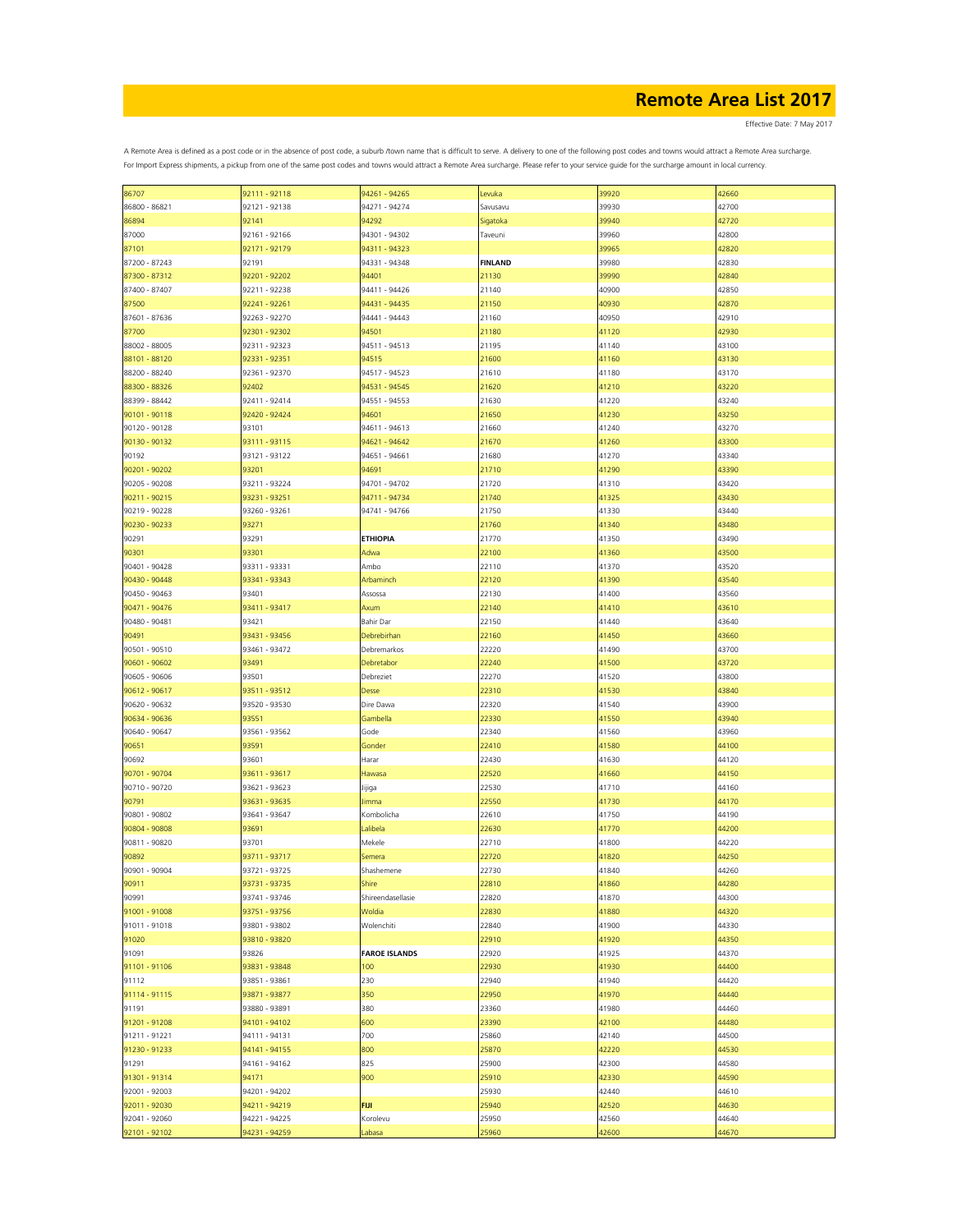Effective Date: 7 May 2017

| 44680 | 52830 | 57120 | 60550 | 62190 | 63410 |
|-------|-------|-------|-------|-------|-------|
| 44730 | 52850 | 57130 | 60560 | 62200 | 63430 |
| 44740 | 52890 | 57170 | 60640 | 62220 | 63450 |
| 44760 | 52920 | 57200 | 60720 | 62230 | 63500 |
| 44770 | 52960 | 57210 | 60760 | 62240 | 63510 |
| 44790 | 52970 | 57220 | 60800 | 62260 | 63530 |
| 44800 | 52980 | 57230 | 61100 | 62280 | 63540 |
|       |       |       |       |       |       |
| 44860 | 54100 | 57310 | 61110 | 62290 | 63600 |
| 44880 | 54110 | 57510 | 61120 | 62295 | 63610 |
| 44910 | 54120 | 57600 | 61140 | 62300 | 63640 |
| 44920 | 54190 | 57710 | 61150 | 62310 | 63660 |
| 44950 | 54230 | 57810 | 61160 | 62340 | 63680 |
| 44970 | 54250 | 58130 | 61170 | 62350 | 63700 |
| 51130 | 54270 | 58140 | 61180 | 62370 | 63770 |
| 51200 | 54310 | 58150 | 61220 |       | 63780 |
|       |       |       |       | 62375 |       |
| 51260 | 54330 | 58160 | 61230 | 62380 | 63800 |
| 51270 | 54390 | 58170 | 61250 | 62395 | 63830 |
| 51310 | 54410 | 58175 | 61270 | 62410 | 63880 |
| 51335 | 54430 | 58180 | 61280 | 62420 | 63890 |
| 51340 | 54460 | 58200 | 61290 | 62430 | 63900 |
| 51360 | 54490 | 58220 | 61300 | 62435 | 63910 |
| 51380 | 54500 | 58260 | 61310 | 62440 | 63920 |
|       |       |       |       |       |       |
| 51420 | 54510 | 58300 | 61330 | 62470 | 63950 |
| 51430 | 54530 | 58320 | 61340 | 62500 | 64100 |
| 51440 | 54550 | 58350 | 61350 | 62510 | 64140 |
| 51450 | 54580 | 58360 | 61360 | 62520 | 64200 |
| 51460 | 54590 | 58390 | 61370 | 62540 | 64210 |
| 51520 | 54710 | 58410 | 61380 | 62570 | 64220 |
| 51540 | 54720 | 58420 | 61400 | 62600 | 64230 |
| 51600 | 54750 | 58430 | 61410 | 62610 | 64240 |
| 51620 | 54770 | 58450 | 61430 | 62620 | 64250 |
| 51670 | 54800 | 58500 | 61440 | 62630 | 64260 |
|       |       |       |       |       |       |
| 51720 | 54820 | 58520 | 61450 | 62640 | 64300 |
| 51740 | 54850 | 58550 | 61460 | 62660 | 64320 |
| 51760 | 54915 | 58570 | 61470 | 62710 | 64350 |
| 51780 | 54920 | 58580 | 61500 | 62720 | 64370 |
| 51810 | 54930 | 58610 | 61520 | 62730 | 64440 |
| 51820 | 54940 | 58620 | 61550 | 62740 | 64450 |
| 51850 | 54950 | 58650 | 61560 | 62750 | 64460 |
| 51860 | 54960 | 58680 | 61600 | 62760 | 64480 |
| 51880 | 55100 | 58690 | 61630 | 62800 | 64490 |
| 51890 | 55120 | 58700 | 61640 | 62810 | 64510 |
| 51900 | 55300 | 58720 | 61650 | 62830 | 64530 |
|       |       |       |       |       |       |
| 51930 | 55320 | 58770 | 61680 | 62840 | 64550 |
| 51940 | 55330 | 58810 | 61710 | 62860 | 64610 |
| 51980 | 55400 | 58830 | 61720 | 62870 | 64700 |
| 52100 | 55420 | 58850 | 61730 | 62880 | 64720 |
| 52110 | 55510 | 58900 | 61760 | 62900 | 64740 |
| 52150 | 55610 | 58910 | 61800 | 62920 | 64760 |
| 52200 | 55700 | 58920 | 61810 | 62940 | 64770 |
| 52230 | 55800 | 58940 | 61820 | 62950 | 64810 |
| 52270 | 55910 | 59100 | 61840 | 62990 | 64820 |
| 52300 | 56100 | 59130 | 61850 | 63100 | 64830 |
| 52320 | 56120 | 59210 | 61860 | 63120 | 64840 |
|       |       |       |       |       |       |
| 52330 | 56140 | 59310 | 61880 | 63130 | 64850 |
| 52340 | 56210 | 59320 | 61910 | 63150 | 64900 |
| 52360 | 56310 | 59410 | 61920 | 63160 | 64930 |
| 52420 | 56330 | 59510 | 61940 | 63210 | 65410 |
| 52510 | 56350 | 59520 | 61950 | 63230 | 65450 |
| 52520 | 56410 | 59530 | 61960 | 63250 | 65460 |
| 52550 | 56440 | 59610 | 61980 | 63300 | 65470 |
| 52610 | 56510 | 59710 | 62100 | 63320 | 65480 |
| 52620 | 56550 | 59720 | 62130 | 63330 | 65520 |
| 52700 | 56610 | 59730 | 62150 | 63340 | 65610 |
| 52720 | 56640 | 59800 |       | 63350 | 65630 |
|       |       |       | 62160 |       |       |
| 52730 | 56710 | 59810 | 62165 | 63355 | 65650 |
| 52740 | 56730 | 59820 | 62170 | 63360 | 65710 |
| 52760 | 56800 | 60450 | 62175 | 63370 | 65730 |
| 52780 | 57100 | 60510 | 62185 | 63400 | 65760 |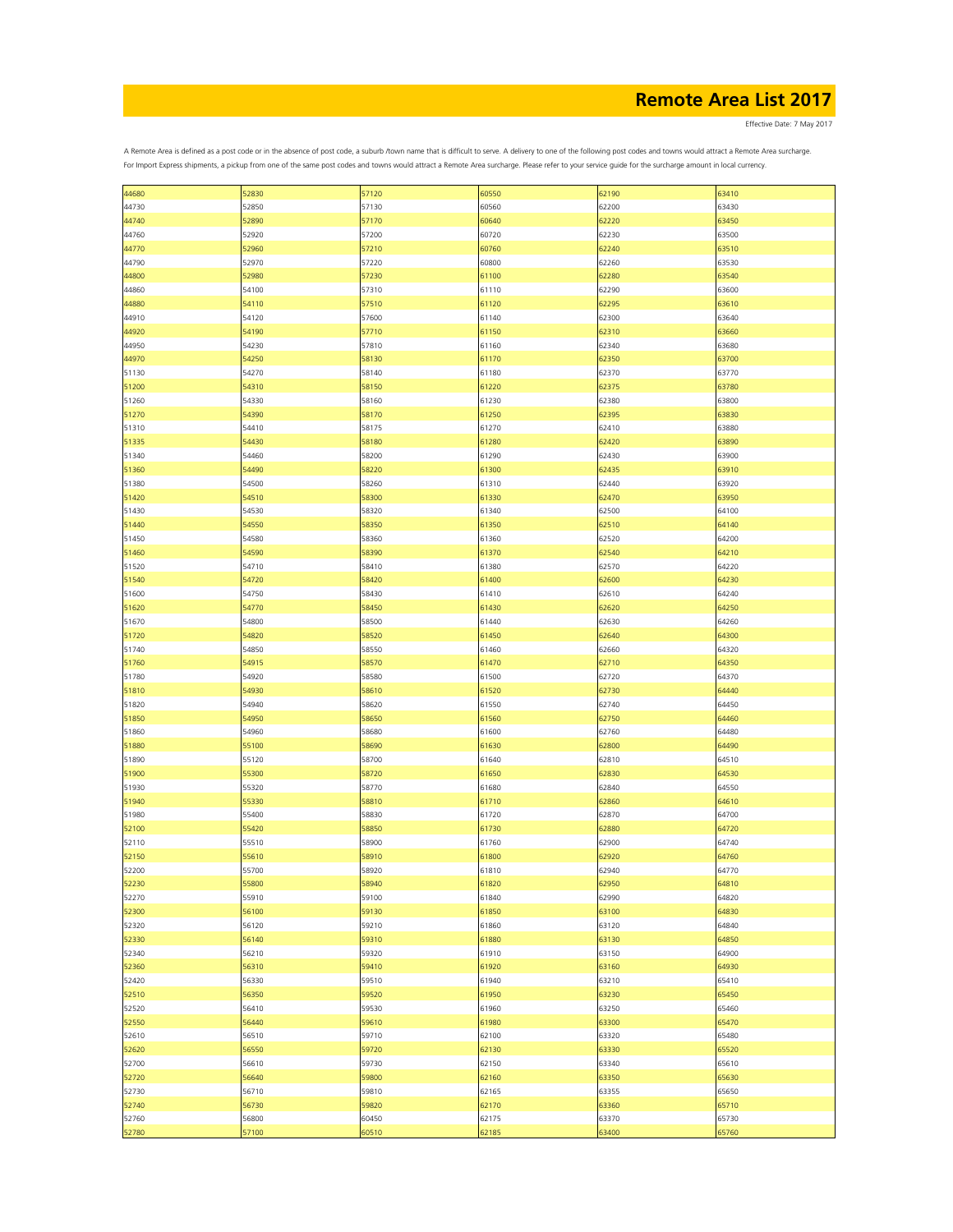Effective Date: 7 May 2017

|       | 68100 |       |       |       | 79230 |
|-------|-------|-------|-------|-------|-------|
| 65800 |       | 71130 | 73100 | 75500 |       |
| 65870 | 68150 | 71150 | 73110 | 75530 | 79255 |
| 65920 | 68210 | 71160 | 73120 | 75650 | 79265 |
| 65930 | 68220 | 71170 | 73200 | 75680 | 79330 |
| 65970 | 68230 | 71200 | 73230 | 75700 | 79350 |
| 66100 | 68240 | 71210 | 73250 | 75710 | 79410 |
| 66140 | 68300 | 71240 | 73300 | 75740 | 79480 |
|       |       |       |       |       |       |
| 66160 | 68320 | 71260 | 73310 | 75770 | 79520 |
| 66200 | 68370 | 71280 | 73320 | 75790 | 79600 |
| 66210 | 68380 | 71310 | 73350 | 75840 | 79620 |
| 66220 | 68390 | 71330 | 73360 | 75890 | 79630 |
| 66230 | 68410 | 71360 | 73410 | 75930 | 79660 |
| 66240 | 68500 | 71380 | 73460 | 75940 | 79680 |
| 66260 | 68530 | 71460 | 73470 | 75970 | 79690 |
|       | 68550 | 71470 | 73500 | 75990 | 79700 |
| 66270 |       |       |       |       |       |
| 66280 | 68555 | 71480 | 73600 | 76100 | 79810 |
| 66290 | 68560 | 71490 | 73620 | 76120 | 79820 |
| 66295 | 68570 | 71520 | 73640 | 76130 | 79830 |
| 66300 | 68580 | 71570 | 73645 | 76150 | 79850 |
| 66320 | 68600 | 71610 | 73670 | 76280 | 79860 |
| 66330 | 68620 | 71640 | 73710 | 76620 | 79885 |
| 66340 | 68630 | 71650 | 73730 | 76780 | 79895 |
|       |       |       |       |       |       |
| 66350 | 68660 | 71660 | 73770 | 76850 | 79910 |
| 66360 | 68690 | 71670 | 73810 | 76940 | 79940 |
| 66370 | 68700 | 71680 | 73830 | 77110 | 80330 |
| 66400 | 68750 | 71690 | 73850 | 77120 | 80400 |
| 66420 | 68800 | 71720 | 73860 | 77140 | 80510 |
| 66430 | 68810 | 71730 | 73900 | 77220 | 80710 |
| 66440 | 68820 | 71740 | 73970 | 77240 | 80770 |
| 66450 | 68830 | 71745 | 73990 | 77320 | 80780 |
| 66460 | 68840 | 71750 | 74100 | 77330 | 80790 |
| 66470 | 68870 | 71760 | 74120 | 77350 | 80850 |
|       |       | 71775 | 74130 |       |       |
| 66500 | 68910 |       |       | 77380 | 80910 |
| 66510 | 68920 | 71800 | 74140 | 77430 | 81100 |
| 66520 | 68930 | 71820 | 74150 | 77460 | 81120 |
| 66530 | 68940 | 71840 | 74160 | 77480 | 81160 |
| 66540 | 68970 | 71850 | 74170 | 77520 | 81200 |
| 66550 | 68999 | 71870 | 74200 | 77570 | 81210 |
| 66560 | 69100 | 71890 | 74230 | 77580 | 81220 |
| 66580 | 69150 | 71910 | 74240 | 77600 | 81230 |
| 66590 | 69170 | 71920 | 74250 | 77630 | 81235 |
| 66600 | 69300 | 71950 | 74270 | 77690 | 81260 |
| 66640 | 69310 | 71960 | 74300 | 77700 | 81270 |
|       | 69330 |       | 74340 | 77770 |       |
| 66660 |       | 72100 |       |       | 81280 |
| 66680 | 69340 | 72140 | 74345 | 77800 | 81290 |
| 66710 | 69410 | 72210 | 74360 | 77910 | 81295 |
| 66730 | 69420 | 72220 | 74380 | 77930 | 81320 |
| 66800 | 69440 | 72300 | 74390 | 77960 | 81330 |
| 66810 | 69450 | 72310 | 74420 | 78200 | 81350 |
| 66820 | 69510 | 72330 | 74470 | 78210 | 81360 |
| 66830 | 69550 | 72350 | 74490 | 78250 | 81390 |
| 66840 | 69570 | 72360 | 74510 | 78300 | 81420 |
| 66850 | 69600 | 72380 | 74520 | 78310 | 81430 |
| 66900 | 69660 | 72400 | 74540 | 78400 | 81450 |
| 66910 | 69700 | 72430 | 74550 | 78480 | 81460 |
|       |       |       |       |       |       |
| 66930 | 69730 | 72490 | 74590 | 78500 | 81470 |
| 66950 | 69750 | 72510 | 74595 | 78610 | 81560 |
| 66970 | 69820 | 72530 | 74610 | 78710 | 81570 |
| 66980 | 69830 | 72550 | 74630 | 78850 | 81590 |
| 67100 | 69850 | 72570 | 74640 | 78870 | 81650 |
| 67200 | 69910 | 72600 | 74670 | 78880 | 81660 |
| 67300 | 69920 | 72630 | 74680 | 78900 | 81700 |
| 67400 | 69950 | 72710 | 74700 | 79100 | 81720 |
| 67410 | 69970 | 72740 | 74720 | 79130 | 81750 |
| 67500 | 69980 | 72810 | 74740 | 79140 | 81810 |
|       |       |       |       |       |       |
| 67600 | 70870 | 72840 | 74770 | 79150 | 81820 |
| 67700 | 70900 | 72930 | 74840 | 79160 | 81850 |
| 67800 | 70910 | 72950 | 74940 | 79180 | 81860 |
| 67900 | 70940 | 72980 | 74980 | 79190 | 81950 |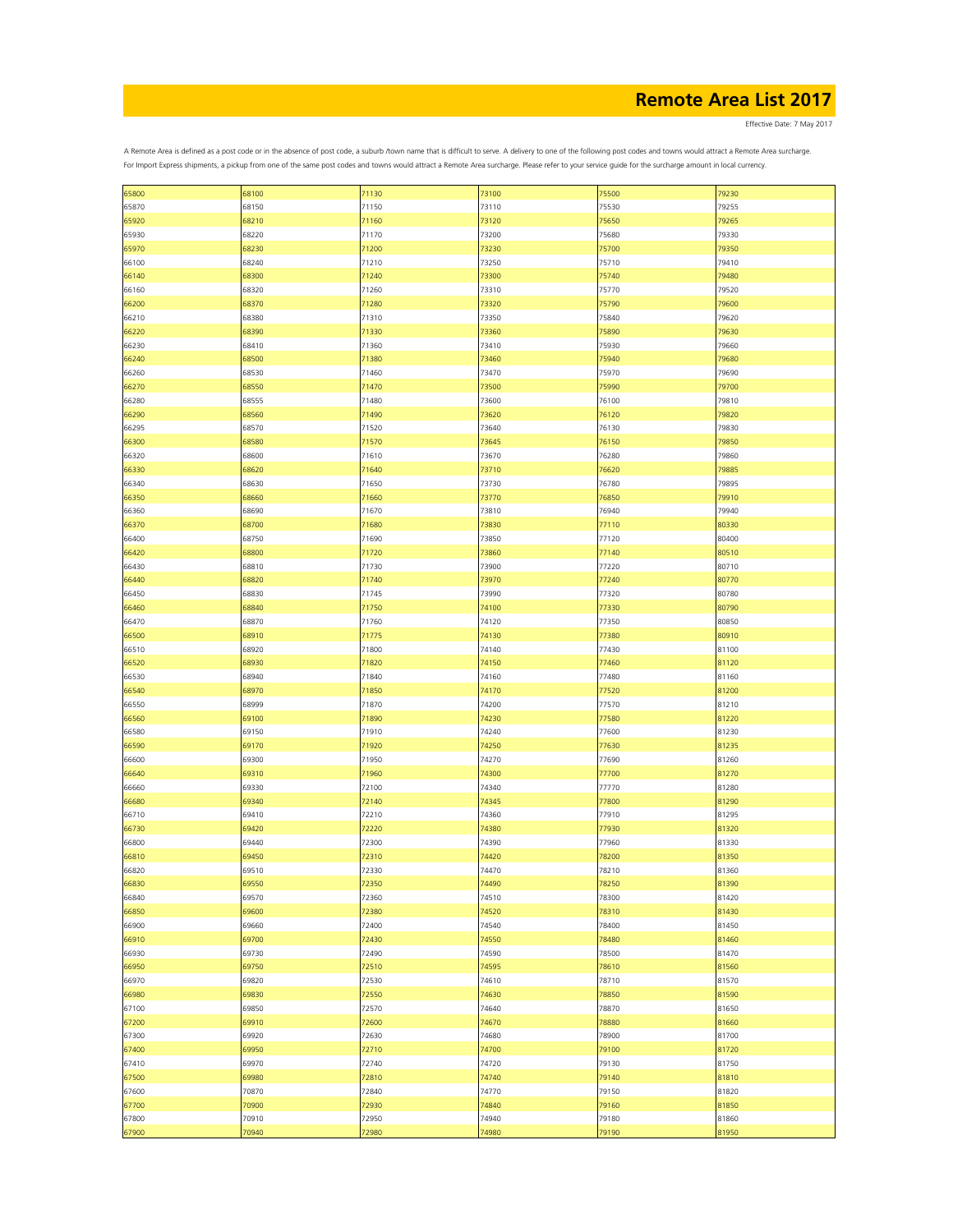Effective Date: 7 May 2017

| 81970 | 83760 | 86470         | 89430 | 92100 | 93940 |
|-------|-------|---------------|-------|-------|-------|
| 82110 | 83780 | 86480         | 89440 | 92120 | 93990 |
|       |       |               |       |       |       |
| 82120 | 83825 | 86510         | 89540 | 92130 | 93999 |
| 82140 | 83830 | 86530         | 89560 | 92140 | 94100 |
| 82160 | 83835 | 86550         | 89600 | 92150 | 94200 |
| 82170 | 83840 | 86600         | 89610 | 92160 | 94300 |
| 82180 | 83855 | 86650         | 89640 | 92180 | 94400 |
| 82200 | 83870 | 86680         | 89660 | 92210 | 94430 |
| 82210 | 83880 | 86690         | 89670 | 92220 | 94450 |
| 82220 | 83900 | 86710         | 89680 | 92230 | 94460 |
|       | 83910 | 86790         | 89730 | 92240 | 94500 |
| 82290 |       |               |       |       |       |
| 82300 | 83915 | 86800         | 89740 | 92260 | 94600 |
| 82310 | 83940 | 86810         | 89760 | 92320 | 94700 |
| 82335 | 83950 | 86850         | 89770 | 92330 | 94720 |
| 82350 | 83960 | 86870         | 89780 | 92350 | 94800 |
| 82360 | 83985 | 86900         | 89800 | 92400 | 94830 |
| 82380 | 84100 | 86980         | 89830 | 92430 | 94900 |
| 82395 | 84460 | 87070         | 89840 | 92440 | 95100 |
| 82430 | 84540 | 87100 - 87101 | 89920 | 92450 | 95110 |
| 82460 | 84650 | 87150         | 90440 | 92470 | 95130 |
|       |       |               |       | 92500 | 95160 |
| 82490 | 84770 | 87200         | 90450 |       |       |
| 82500 | 84880 | 87250         | 90460 | 92520 | 95200 |
| 82510 | 85100 | 87300         | 90470 | 92530 | 95210 |
| 82580 | 85120 | 87400         | 90480 | 92600 | 95220 |
| 82590 | 85140 | 87500         | 90810 | 92610 | 95225 |
| 82600 | 85150 | 87700         | 90820 | 92620 | 95230 |
| 82655 | 85160 | 87800         | 90830 | 92640 | 95255 |
| 82660 | 85180 | 87830         | 90840 | 92650 | 95260 |
| 82670 | 85200 | 87850         | 90850 | 92700 | 95270 |
| 82675 | 85210 | 87900         | 90860 |       | 95300 |
|       |       |               |       | 92810 |       |
| 82685 | 85230 | 87910         | 90900 | 92830 | 95310 |
| 82710 | 85310 | 87930         | 90910 | 92910 | 95315 |
| 82730 | 85320 | 87950         | 90940 | 92920 | 95325 |
| 82750 | 85340 | 87970         | 91100 | 92930 | 95330 |
| 82760 | 85410 | 88120         | 91110 | 93100 | 95340 |
| 82770 | 85430 | 88200         | 91140 | 93140 | 95350 |
| 82815 | 85450 | 88270         | 91150 | 93160 | 95355 |
| 82820 | 85470 | 88300         | 91200 | 93170 | 95365 |
|       | 85500 |               | 91210 |       | 95370 |
| 82830 |       | 88310         |       | 93180 |       |
| 82840 | 85540 | 88340         | 91240 | 93187 | 95375 |
| 82850 | 85560 | 88350         | 91260 | 93190 | 95400 |
| 82865 | 85580 | 88380         | 91300 | 93195 | 95410 |
| 82870 | 85620 | 88400         | 91310 | 93220 | 95420 |
| 82880 | 85630 | 88440         | 91410 | 93225 | 95430 |
| 82900 | 85640 | 88460         | 91430 | 93240 | 95440 |
| 82915 | 85660 | 88470         | 91500 | 93250 | 95450 |
| 82960 | 85710 | 88490         | 91510 | 93270 | 95460 |
|       |       |               |       |       |       |
| 82967 | 85730 | 88530         | 91560 | 93277 | 95470 |
| 82980 | 85800 | 88600         | 91600 | 93280 | 95490 |
| 83100 | 85820 | 88610         | 91620 | 93290 | 95500 |
| 83130 | 85840 | 88615         | 91630 | 93350 | 95520 |
| 83140 | 85900 | 88620         | 91640 | 93390 | 95530 |
| 83150 | 85930 | 88640         | 91660 | 93400 | 95540 |
| 83160 | 85940 | 88670         | 91670 | 93420 | 95560 |
| 83320 | 85980 | 88690         | 91700 | 93440 | 95590 |
| 83330 | 86100 | 88730         | 91710 | 93470 | 95600 |
| 83340 | 86110 | 88740         | 91720 | 93540 | 95610 |
| 83400 | 86160 | 88760         | 91730 | 93590 | 95615 |
|       |       |               |       |       |       |
| 83430 | 86170 | 88820         | 91740 | 93600 | 95620 |
| 83450 | 86210 | 88900         | 91750 | 93630 | 95630 |
| 83460 | 86220 | 88930         | 91760 | 93680 | 95635 |
| 83480 | 86230 | 88940         | 91780 | 93730 | 95640 |
| 83500 | 86240 | 89110         | 91790 | 93760 | 95645 |
| 83550 | 86300 | 89140         | 91800 | 93780 | 95655 |
| 83630 | 86350 | 89200         | 91900 | 93820 | 95660 |
| 83660 | 86360 | 89210         | 91910 | 93825 | 95670 |
| 83700 | 86400 | 89320         | 91930 | 93840 | 95675 |
|       |       |               |       |       |       |
| 83720 | 86440 | 89330         | 91950 | 93850 | 95680 |
| 83750 | 86460 | 89400         | 91980 | 93920 | 95690 |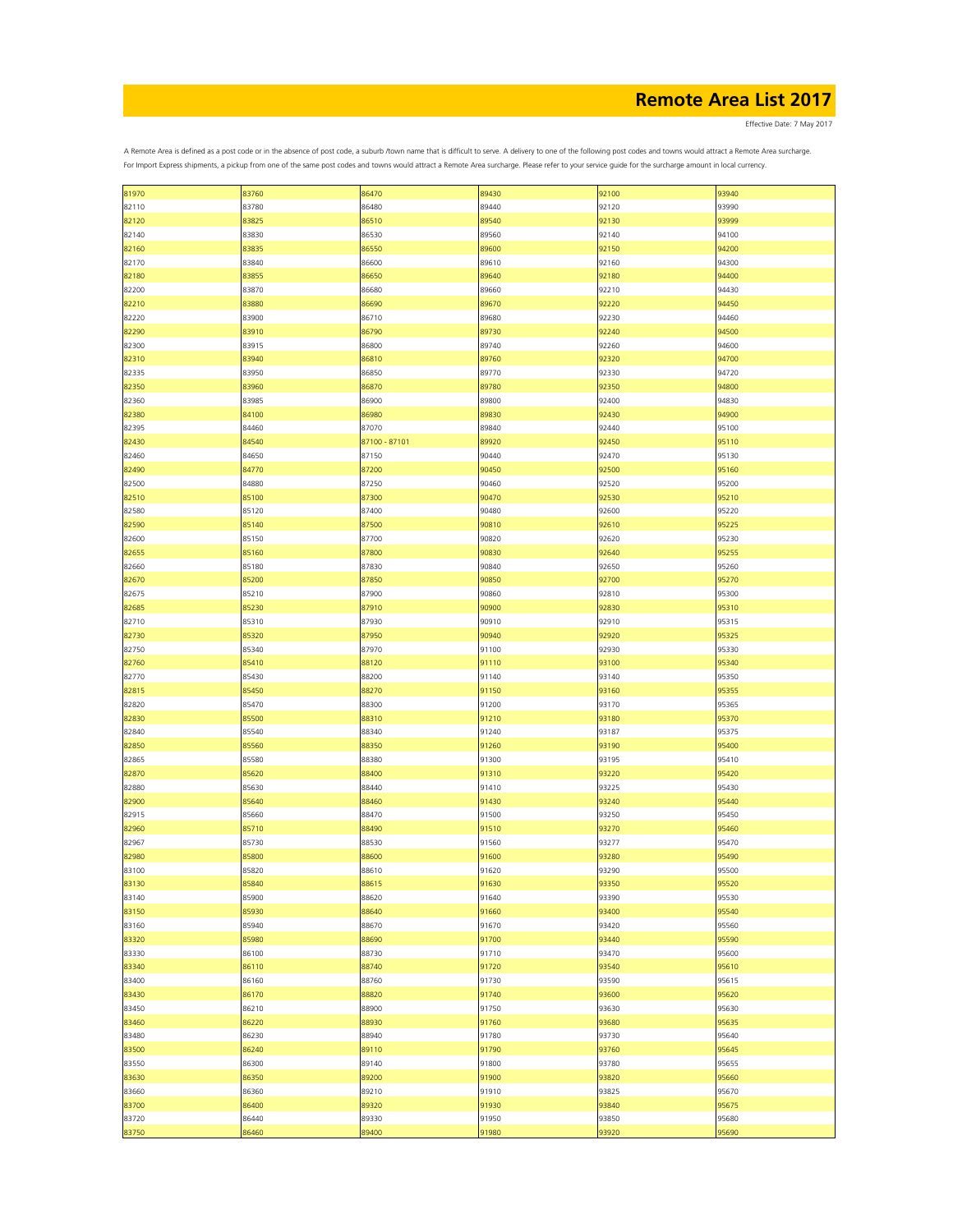Effective Date: 7 May 2017

| 95700 | 97630 | 98840 | 99800         | 17550         | 56590 |
|-------|-------|-------|---------------|---------------|-------|
|       |       |       |               |               |       |
| 95710 | 97635 | 98850 | 99830         | 17580         | 56780 |
| 95720 | 97645 | 98900 | 99860         | 17590         | 56840 |
| 95750 | 97650 | 98920 | 99870         | 17630         | 63113 |
| 95760 | 97655 | 98930 | 99885         | 17650         | 63240 |
| 95770 | 97665 | 98950 | 99910         | 17670         | 63610 |
| 95780 | 97670 | 98960 | 99930         | 17740         | 63680 |
| 95790 | 97675 | 98970 | 99940         | 17880         | 63850 |
| 95800 | 97680 | 98980 | 99950         | 17940         | 64440 |
| 95830 | 97685 | 98995 | 99970         | 20000         | 64570 |
|       |       |       |               |               | 65110 |
| 95840 | 97690 | 98999 | 99980         | 20090         |       |
| 95850 | 97700 | 99100 | 99990         | 20100         | 65120 |
| 95860 | 97715 | 99110 | 99999         | 20110 - 20119 | 65170 |
| 95900 | 97720 | 99120 |               | 20121 - 20148 | 65240 |
| 95920 | 97760 | 99130 | <b>FRANCE</b> | 20150 - 20153 | 65260 |
| 95930 | 97765 | 99135 | 04260         | 20157         | 66120 |
| 95940 | 97770 | 99140 | 04530         | 20160         | 66210 |
| 95950 | 97780 | 99150 | 04850         | 20163 - 20173 | 66230 |
| 95970 | 97785 | 99160 | 05100         | 20190         | 66260 |
|       |       |       |               | 20200         |       |
| 95980 | 97810 | 99170 | 05120         |               | 66300 |
| 95990 | 97815 | 99180 | 05150         | 20212 - 20215 | 66320 |
| 96100 | 97820 | 99190 | 05170         | 20217 - 20222 | 66340 |
| 96190 | 97840 | 99195 | 05200         | 20224 - 20240 | 66360 |
| 96200 | 97850 | 99230 | 05220         | 20242 - 20248 | 66400 |
| 96300 | 97870 | 99240 | 05240         | 20250 - 20253 | 66480 |
| 96320 | 97880 | 99250 | 05250         | 20256         | 66500 |
| 96400 | 97890 | 99270 | 05260         | 20259 - 20260 | 66720 |
| 96440 | 97895 | 99280 | 05290         | 20270         | 66730 |
| 96460 | 97900 | 99290 | 05320         | 20272         | 66760 |
|       | 97920 |       |               |               |       |
| 96500 |       | 99300 | 05330         | 20275 - 20276 | 66800 |
| 96600 | 97925 | 99310 | 05340         | 20279         | 66820 |
| 96700 | 97940 | 99320 | 05350         | 20287         | 70440 |
| 96800 | 97950 | 99330 | 05460         | 20290         | 73120 |
| 96900 | 97960 | 99340 | 05470         | 20600         | 73140 |
| 96910 | 97965 | 99360 | 05500         | 20620         | 73150 |
| 96930 | 97970 | 99400 | 05560         | 22870         | 73170 |
| 96960 | 97980 | 99410 | 05600         | 25160         | 73270 |
| 97110 | 97999 | 99420 | 05800         | 25190         | 73340 |
| 97130 | 98100 | 99430 | 06260         | 25240         | 73350 |
|       |       |       |               |               |       |
| 97140 | 98120 | 99440 | 06380         | 25370         | 73390 |
| 97145 | 98230 | 99450 | 06390         | 25380         | 73440 |
| 97160 | 98310 | 99460 | 06420         | 25430         | 73450 |
| 97170 | 98350 | 99470 | 06430         | 25470         | 73480 |
| 97220 | 98360 | 99490 | 06440         | 29242         | 73500 |
| 97240 | 98400 | 99510 | 06450         | 29253         | 73530 |
| 97250 | 98420 | 99520 | 06460         | 29259         | 73550 |
| 97280 | 98440 | 99530 | 06470         | 29980         | 73590 |
| 97290 | 98450 | 99540 | 06540         | 29990         | 73610 |
| 97310 | 98500 | 99550 | 06620         | 38112         | 73620 |
|       |       |       |               |               |       |
| 97320 | 98510 | 99555 | 06660         | 38114         | 73630 |
| 97330 | 98530 | 99560 | 06710         | 38142         | 73640 |
| 97335 | 98550 | 99600 | 06750         | 38250         | 73700 |
| 97340 | 98560 | 99610 | 06790         | 38520         | 73710 |
| 97370 | 98570 | 99620 | 06830         | 38580         | 73720 |
| 97380 | 98580 | 99640 | 06850         | 38650         | 73730 |
| 97390 | 98600 | 99645 | 06910         | 38680         | 73870 |
| 97420 | 98620 | 99650 | 09110         | 38710         | 74110 |
| 97430 | 98630 | 99655 | 09220         | 38730         | 74120 |
| 97470 | 98660 | 99660 | 09230         | 38740         | 74170 |
|       |       |       |               |               |       |
| 97510 | 98710 | 99665 | 09390         | 38750         | 74190 |
| 97520 | 98720 | 99670 | 15140         | 38770         | 74220 |
| 97530 | 98760 | 99690 | 15300         | 38860         | 74260 |
| 97540 | 98770 | 99695 | 17111         | 38880         | 74310 |
| 97580 | 98780 | 99710 | 17123         | 38930         | 74340 |
| 97590 | 98790 | 99720 | 17190         | 38970         | 74360 |
| 97610 | 98800 | 99740 | 17310         | 39220         | 74390 |
| 97615 | 98810 | 99750 | 17370         | 39310         | 74400 |
| 97620 | 98820 | 99760 | 17410         | 39400         | 74420 |
|       |       |       |               |               |       |
| 97625 | 98830 | 99770 | 17480         | 56360         | 74430 |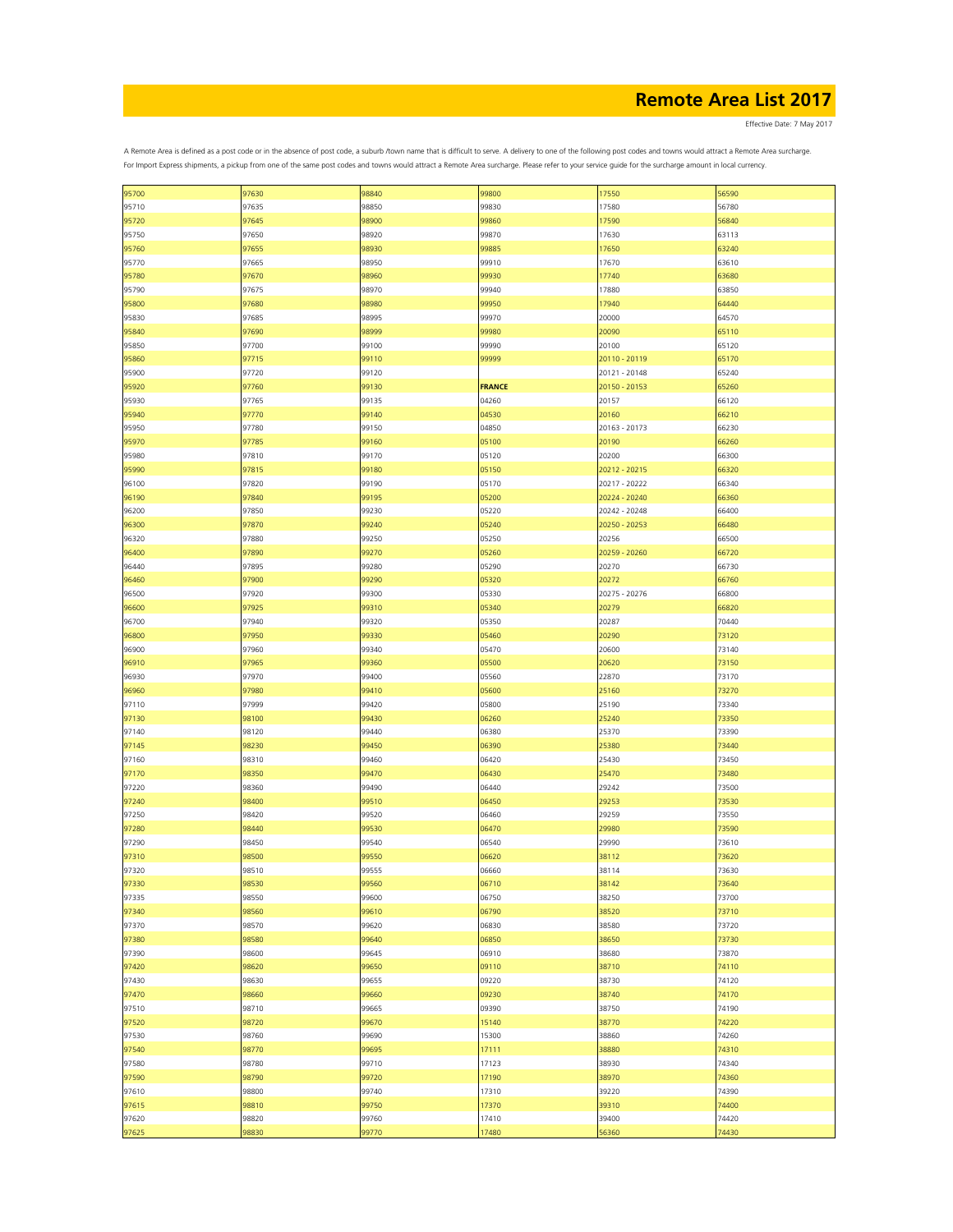Effective Date: 7 May 2017

| 74440                | 26579             | Mankessim       | 403 00          | 680 11                    | Zacapa                   |
|----------------------|-------------------|-----------------|-----------------|---------------------------|--------------------------|
| 74450                | 26757             | Mim-ahafo       | 421 00          | 681 00                    |                          |
| 74470                | 27498 - 27499     | Mpraseo         | 422 00          | 68200                     | <b>GUERNSEY</b>          |
| 74480                |                   | Nkawkaw         | 430 60          | 68300                     | GY10                     |
| 74490                | <b>GHANA</b>      | Nkoranza        | 431 00          | 684 00                    | GY9                      |
|                      |                   |                 |                 |                           |                          |
| 74560                | Abgozume          | Nsawam          | 432 00          | 685 00                    |                          |
| 74660                | Aburi             | Nyakrom         | 433 00          | 691 00 - 691 01           | <b>GUINEA REPUBLIC</b>   |
| 74740                | Acherensua        | Prestea         | 460 30          | 692 00                    | Kamsar                   |
| 74920                | Adukrom           | Salaga          | 461 00          | 69300                     | Kankan                   |
| 85330                | Afidwase          | Sampa           | 462 00          | 694 00                    | Kindia                   |
| 85350                | Aflao             | Sogakope        | 463 00          | 720 53                    | abe                      |
| 85630                | Aiyinase          | Somanya         | 471 00          | 721 00                    | Mamou                    |
| 85680                | Ajumako           | Suhum           | 481 00          | 72200                     |                          |
| 85740                | Akatsi            | Swedru          | 491 00          | 723 00                    | <b>GUINEA-EQUATORIAL</b> |
|                      |                   |                 |                 |                           |                          |
| 88340                | Akim Oda          | Tafo            | 500 01 - 500 07 | 731 00                    | <b>Bata</b>              |
| 88400                | Akim Swedru       | Tumu            | 500 09 - 500 10 | 731 31 - 731 36           | Ebebiyin                 |
|                      | Akosombo          | Twifo           | 501 00          | 732 00                    | Mongomo                  |
| <b>FRENCH GUYANA</b> | Akropong Akw      | Walewale        | 502 00          | 740 52 - 740 57           | Oyala                    |
| 97311                | Akuse             | Wamfie          | 503 00          | 741 00                    |                          |
| 97315                | Akwatia           | Wassa Akropong  | 504 00          | 811 00                    | <b>HONDURAS</b>          |
| 97318                | Akyem Abirem      | Wenchi          | 505 00          | 81400                     | Campamento               |
| 97320                | Akyempim          | Winneba         | 510 30 - 510 32 | 821 00                    | Catacamas                |
|                      |                   |                 |                 |                           |                          |
| 97350                | Anloga            | Yeji            | 51100           | 831 00                    | Ceguaca                  |
| 97356                | Anyinam           | Yendi           | 512 00          | 833 00                    | Ceiba                    |
| 97360                | Apam              |                 | 520 50 - 520 53 | 841 00                    | Colon                    |
|                      | Asamankese        | <b>GREECE</b>   | 520 55 - 520 57 | 843 00                    | Copan Ruinas             |
| <b>GABON</b>         | Asankragwa        | 180 20          | 520 59          | 844 00                    | El Zamorano              |
| Franceville          | Assin Fosu        | 190 05          | 520 97          | 846 00                    | Gracias A Dios           |
|                      | Atebubu           | 190 07          | 521 00          | 84700                     | Guaimaca                 |
| <b>GAMBIA</b>        | Axim              | 190 13          | 522 00          | 847 02                    | Intibuca                 |
| Kanilai              | Bawku             | 195 00          | 530 70 - 530 71 | 848 00                    | <b>Islas De La Bahia</b> |
|                      |                   |                 |                 |                           |                          |
|                      | Begoro            | 211 00          | 53073           | 851 00                    | Islas Guanaja            |
| <b>GERMANY</b>       | Bimbillah         | 21200           | 53075           | 852 00                    | Juticalpa                |
| 17406                | Bogoso            | 220 12 - 220 16 | 530 77 - 530 78 | 853 00                    | La Entrada               |
| 17419                | <b>Bole</b>       | 221 00          | 531 00          | 85700                     | La Esperanza             |
| 17424                | Bremang-asikuma   | 231 00          | 532 00          |                           | La Paz                   |
| 17429                | <b>Bunso</b>      | 232 00          | 534 38          | <b>GREENLAND</b>          | Marcala                  |
| 17440                | Cape Three Points | 251 00          | 570 02 - 570 04 | 3900                      | Nacaome                  |
| 17449                | Damongo           | 270 52          | 570 06 - 570 07 | 3910                      | Ocotepeque               |
| 17454                | Denu              | 271 00 - 271 01 | 570 11 - 570 12 | 3930                      | Ojojona                  |
| 17459                | Donkorkrom        | 272 00          | 570 14 - 570 18 | 3950 - 3952               | Omoa                     |
|                      |                   |                 |                 |                           |                          |
| 18528                | Dorma-ahenkro     | 280 80 - 280 84 | 570 20 - 570 21 | 3955                      | Pespire                  |
| 18546                | Drobo             | 281 00          | 57100           |                           | Potrerillos              |
| 18551                | Dzodze            | 282 00          | 573 00          | <b>GUATEMALA</b>          | Puerto Cortes            |
| 18556                | Ellubo            | 28300           | 590 31 - 590 33 | Chimaltenango             | <b>Rio Hondo</b>         |
| 18565                | Enchi             | 291 00          | 600 62 - 600 66 | Chinautla                 | Roatan                   |
| 18569                | Esiama            | 301 00          | 601 00          | Chiquimula                | Sabana Grande            |
| 18573 - 18574        | Goaso             | 302 00          | 602 00          | Chiquimulilla             | San Antonio De Flores    |
| 18581                | Gyapekrom         | 303 00          | 603 00          | Chuarrancho               | San Lorenzo              |
| 18586                | Hohoe             | 305 00          | 610 02 - 610 03 | Coatepeque                | San Marcos De Colon      |
|                      |                   |                 |                 |                           |                          |
| 18609                | Hwidiem           | 31100           | 610 05 - 610 07 | Coban                     | Santa Ana                |
| 23769                | Jasikan           | 320 01 - 320 04 | 621 00          | El Progreso               | Santa Barbara            |
| 23999                | Jirapa            | 330 54          | 622 00          | Escuintla                 | Santa Rosa De Copan      |
| 25849                | Juabeso           | 331 00          | 623 00          | Huehuetenango             | Siguatepeque             |
| 25859                | Kade              | 332 00          | 624 00          | Jalapa                    | Talanga                  |
| 25863                | Kadjebi           | 340 02          | 630 71 - 630 83 | Jutiapa                   | Tatumbla                 |
| 25867                | Kasoa             | 341 00          | 63085           | Mazatenango               | Tela                     |
| 25869                | Keta              | 346 00          | 630 88          | Palencia                  | Trujillo                 |
| 25938                | Kibi              | 350 01 - 350 03 | 63100           | Panajachel                | Utila                    |
| 25946                | Kojo Beedu        | 350 07 - 350 12 | 632 00          | Puerto Barrios            | Valle De Angeles         |
| 25980                | Kpando            | 350 16 - 350 17 | 640 04 - 640 05 | Quetzaltenango            | Villa San Francisco      |
|                      |                   |                 |                 |                           |                          |
| 25992                | Kpetoe            | 351 00          | 640 10          | Sacatepequez              | Yojoa                    |
| 25996 - 25997        | Krobo Odumasi     | 352 00          | 670 61 - 670 64 | San Marcos                | Yoro                     |
| 25999                | Kukurantumi       | 353 00          | 671 00          | San Pedro Ayampuc         |                          |
| 26465                | Kwanyako          | 361 00          | 671 31 - 671 33 | San Pedro Sacatepequez    | <b>HUNGARY</b>           |
| 26474                | Larteh            | 370 02          | 672 00          | Santa Lucia Cotzumalguapa | 2615 - 2616              |
| 26486                | Lawra             | 400 03          | 67300           | Solola                    | 2619                     |
| 26548                | Mamfe             | 401 00          | 680 02          | Totonicapan               | 2625                     |
|                      | Mampong Akw       | 402 00          | 680 06 - 680 08 | <b>Villa Canales</b>      | 2629                     |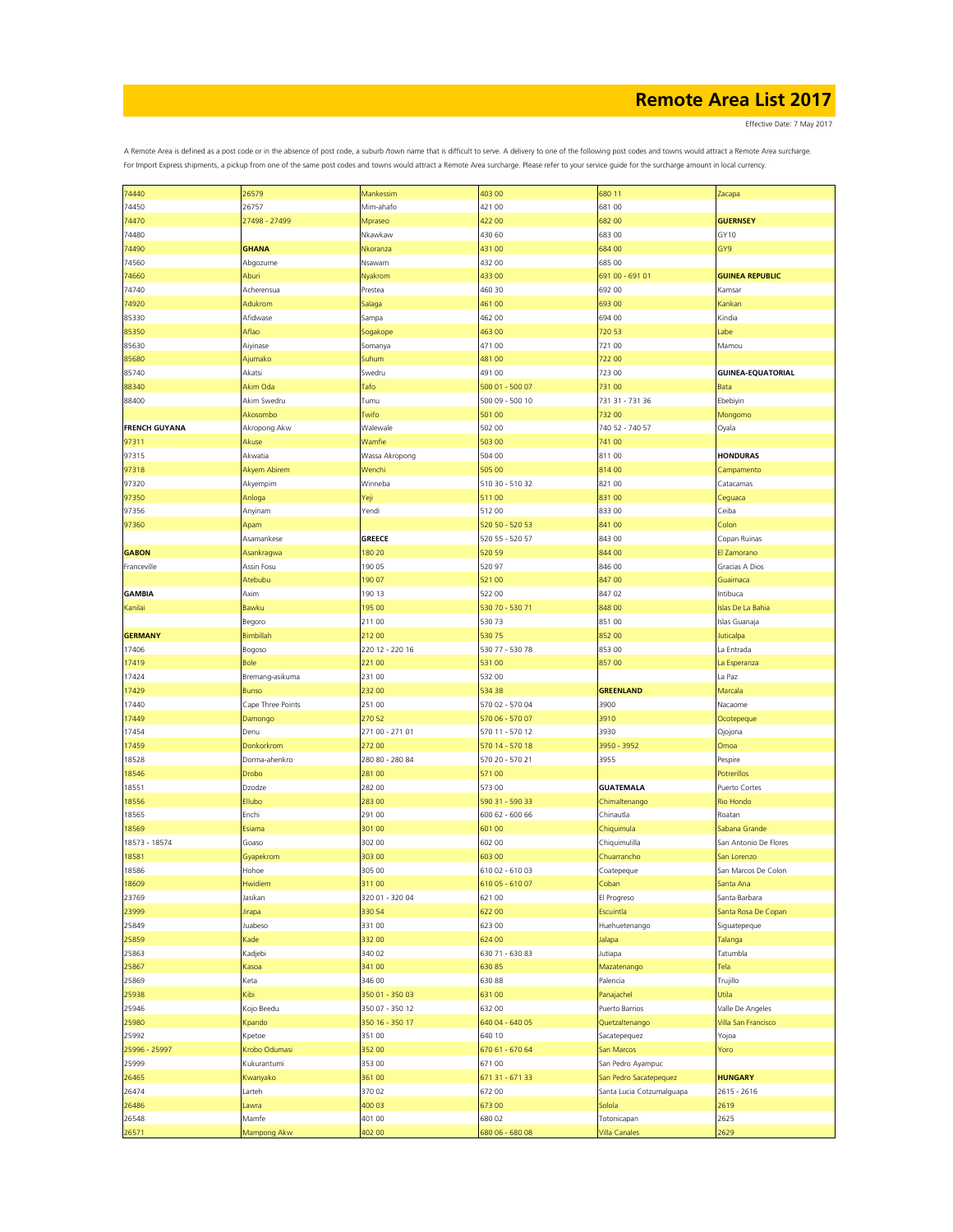Effective Date: 7 May 2017

| 2634        |             |             |                |                 |                 |
|-------------|-------------|-------------|----------------|-----------------|-----------------|
|             | 3935 - 3937 | 4741 - 4743 | 8751 - 8754    | 580             | 124404          |
| 2637 - 2640 | 3941 - 3943 | 4745 - 4746 | 8756           | $600 - 603$     | 124406          |
|             |             |             |                |                 |                 |
| 2643 - 2644 | 3945        | 4751        | 8761 - 8762    | $610 - 611$     | 124411 - 124413 |
| 2648 - 2649 | 3954 - 3959 | 4754        | 8764 - 8765    | $620 - 621$     | 124416          |
|             |             |             |                |                 |                 |
| 2652 - 2653 | 3961 - 3965 | 4756        | 8767           | 625             | 124501          |
| 2655 - 2658 | 3967        | 4761 - 4767 | 8773 - 8774    | 630             | 124504 - 124507 |
| 2668        | 3971 - 3974 | 4811 - 4813 | 8776           | 640 - 650       | 124513 - 124514 |
|             |             |             |                |                 |                 |
| 3123 - 3126 | 3976 - 3978 | 4821 - 4824 | 8778           | 660             | 124524          |
| 3132 - 3135 | 3985        | 4826        | 8782           | $670 - 671$     | 125006          |
|             |             |             |                | 675             |                 |
| 3138        | 3987        | 4831 - 4836 | 8784 - 8785    |                 | 125011          |
| 3183 - 3187 | 3989        | 4841 - 4845 | 8788 - 8789    | 680 - 681       | 125033          |
| 3252 - 3254 | 3991 - 3999 | 4911 - 4914 | 8792 - 8793    | 685             | 125037 - 125039 |
|             |             |             |                |                 |                 |
| 3256        | 4065 - 4067 | 4921 - 4922 | 8795 - 8799    | 690             | 125042          |
| 3371        | 4069        | 4931 - 4937 | 8808 - 8809    | 700 - 705       | 125047 - 125049 |
| 3378 - 3379 | 4074        | 4941 - 4948 | 8821 - 8822    | 710             | 125051 - 125054 |
|             |             |             |                |                 |                 |
| 3384        | 4096 - 4097 | 4951 - 4956 | 8824 - 8825    | 715             | 125058          |
| 3411 - 3414 | 4110        | 4961 - 4969 | 8827           | 720             | 125060          |
|             |             |             |                |                 |                 |
| 3416 - 3418 | 4114 - 4119 | 4971 - 4977 | 8831 - 8832    | 730             | 125075 - 125078 |
| 3423 - 3426 | 4121 - 4128 | 5061        | 8834 - 8835    | 735             | 125101 - 125104 |
| 3441 - 3444 | 4132 - 4138 | 5232 - 5235 | 8840           | 740             | 125106          |
|             |             |             |                |                 |                 |
| 3450        | 4141 - 4146 | 5241        | 8849           | 750             | 125110 - 125113 |
| 3458 - 3459 | 4161 - 4164 | 5243 - 5244 | 8851 - 8853    | 755             | 125120 - 125121 |
|             |             |             |                |                 |                 |
| 3461 - 3467 | 4171 - 4177 | 5321 - 5324 | 8855 - 8856    | 760             | 125133          |
| 3559        | 4184        | 5340        | 8858           | 765             | 125201          |
| 3588 - 3589 | 4212        | 5349        | 8861 - 8866    | 780 - 785       | 126101          |
|             |             |             |                |                 |                 |
| 3594        | 4224        | 5358 - 5359 | 8868           | $800 - 802$     | 126110 - 126116 |
| 3597        | 4231 - 4235 | 5361 - 5363 | 8872 - 8874    | 810             | 126121          |
|             |             |             | 8876 - 8879    |                 |                 |
| 3608        | 4245 - 4246 | 5510        |                | $815 - 816$     | 126152          |
| 3622 - 3623 | 4251 - 4254 | 5527        | 8881 - 8883    | 820             | 127022          |
| 3626 - 3627 | 4262 - 4264 | 5530        | 8885 - 8888    | 825             | 127025 - 127032 |
|             |             |             |                |                 |                 |
| 3630        | 4266 - 4267 | 5534        | 8891           | 840             | 127035          |
| 3635 - 3636 | 4271 - 4275 | 5536 - 5539 | 8893           | 845             | 127040 - 127043 |
|             |             |             |                |                 |                 |
| 3641 - 3648 | 4281        | 5609        | 8895 - 8897    | 850 - 851       | 127045 - 127046 |
| 3652 - 3659 | 4283 - 4288 | 5622        | 9434 - 9435    | 860 - 861       | 127110 - 127111 |
| 3663 - 3664 | 4311        | 5624        | 9462           | 870 - 871       | 127114          |
|             |             |             |                |                 |                 |
| 3671 - 3672 | 4325        | 5641        | 9464           | 880             | 127201          |
| 3716 - 3718 | 4332 - 4336 | 5643        | 9471           | 900             | 127306 - 127310 |
| 3720 - 3724 | 4341 - 4343 | 5664        | 9475           |                 | 131001          |
|             |             |             |                |                 |                 |
| 3726        | 4351 - 4354 | 5667 - 5668 |                | <b>INDIA</b>    | 131022 - 131024 |
|             |             |             |                |                 |                 |
|             |             |             |                |                 |                 |
| 3728 - 3729 | 4356        | 5675        | <b>ICELAND</b> | 110039          | 131039          |
| 3731 - 3735 | 4361 - 4363 | 5712        | $300 - 301$    | 121011 - 121012 | 131101 - 131103 |
| 3741 - 3743 | 4371 - 4376 | 5725 - 5727 | $310 - 311$    | 121101 - 121103 | 131301 - 131302 |
|             |             |             |                |                 |                 |
| 3751 - 3759 | 4446        | 5731 - 5732 | 320            | 121105 - 121107 | 131304 - 131306 |
| 3761 - 3765 | 4455 - 4456 | 5734        | 340            | 122052          | 131310          |
|             |             |             |                |                 |                 |
| 3767 - 3769 | 4463 - 4464 | 5741 - 5745 | 350            | 122102          | 131402 - 131403 |
| 3780        | 4466        | 5747        | 355            | 122106          | 131407 - 131409 |
| 3786 - 3787 | 4468        | 5751 - 5752 | 360            | 122108          | 132022 - 132024 |
|             |             |             |                |                 |                 |
| 3795        | 4471 - 4472 | 5811        | 370 - 371      | 122413 - 122414 | 132036          |
| 3800        | 4474 - 4475 | 5836 - 5838 | $400 - 401$    | 122502 - 122506 | 132039 - 132040 |
| 3809        | 4483        | 6238        | 410            | 122508          | 132046          |
|             |             |             |                |                 |                 |
| 3811 - 3817 | 4501 - 4503 | 6328        | 415            | 123001          | 132054          |
| 3821        | 4511        | 6331 - 6335 | 420            | 123021          | 132101 - 132102 |
|             | 4515        | 6424        | 425            | 123023          | 132104 - 132105 |
| 3825 - 3826 |             |             |                |                 |                 |
| 3831 - 3834 | 4517        | 6435        | 430            | 123027 - 123029 | 132107 - 132108 |
| 3836 - 3837 | 4522 - 4525 | 6444        | $450 - 451$    | 123034 - 123035 | 132113 - 132115 |
|             |             |             |                |                 |                 |
| 3841 - 3844 | 4532 - 4533 | 6451 - 6456 | 460            | 123101 - 123103 | 132122          |
| 3846 - 3849 | 4535 - 4537 | 6911 - 6917 | 465            | 123110          | 132145          |
| 3851 - 3855 | 4541 - 4545 | 6921 - 6923 | 470 - 471      | 123204          | 132157          |
|             |             |             |                |                 |                 |
| 3860        | 4547        | 6931 - 6933 | 500            | 123301 - 123303 | 133021          |
| 3863 - 3866 | 4554        | 7535 - 7536 | $510 - 512$    | 123401          | 133101 - 133105 |
|             |             |             |                |                 |                 |
| 3871 - 3877 | 4556 - 4558 | 7555        | 520            | 123411 - 123412 | 133201 - 133206 |
| 3881 - 3882 | 4563 - 4567 | 7584        | 524            | 124021 - 124022 | 133301          |
| 3884 - 3888 | 4611        | 8626        | $530 - 531$    | 124102 - 124109 | 134011 - 134012 |
|             |             |             |                |                 |                 |
| 3891 - 3899 | 4628        | 8647 - 8649 | $540 - 541$    | 124111 - 124112 | 134103 - 134104 |
| 3903 - 3909 | 4631 - 4635 | 8710 - 8711 | 545            | 124142          | 134107          |
| 3915        | 4641 - 4646 | 8731        | $550 - 551$    | 124146          | 134111          |
|             |             |             |                |                 |                 |
| 3917 - 3918 | 4721        | 8736        | 560            | 124201 - 124202 | 134114          |
| 3921 - 3929 | 4732 - 4735 | 8741 - 8747 | 565 - 566      | 124303          | 134117 - 134118 |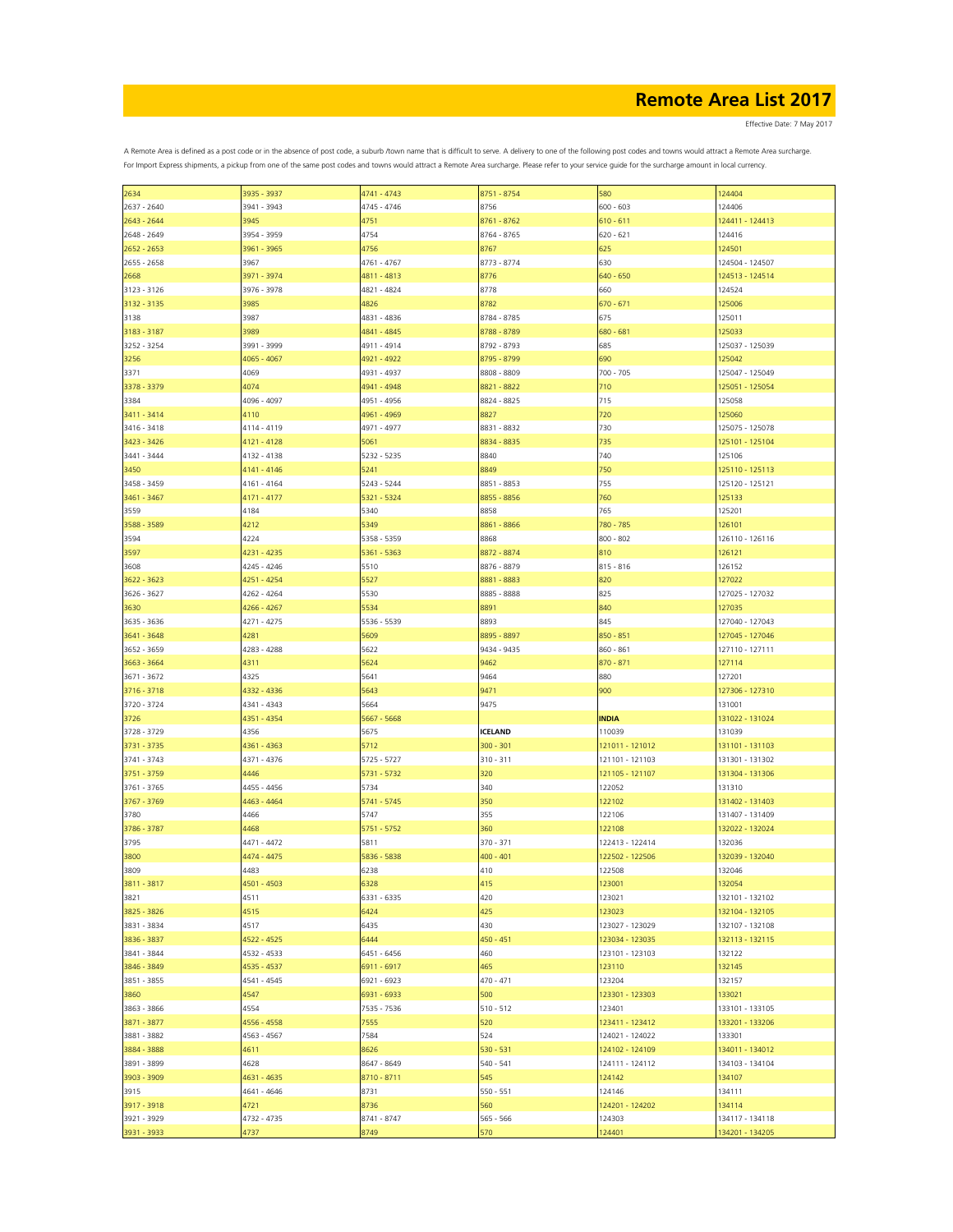| 135001          | 174011 - 174013 | 180019          | 203132          | 209831          | 223221 - 223223 |
|-----------------|-----------------|-----------------|-----------------|-----------------|-----------------|
| 135003          | 174015          | 181101 - 181102 | 203135          | 209841          | 223225 - 223226 |
|                 |                 |                 |                 |                 |                 |
| 135021          | 174017          | 181121 - 181124 | 203141          | 209856          | 224121 - 224122 |
| 135101 - 135103 | 174021          | 181132          | 203150          | 210120 - 210121 | 224125 - 224127 |
|                 | 174023 - 174024 |                 |                 | 210123          | 224129          |
| 135105 - 135106 |                 | 181143          | 203155          |                 |                 |
| 135133          | 174026 - 174036 | 181201 - 181206 | 203201 - 203203 | 210125 - 210126 | 224132          |
| 136020 - 136021 | 174101 - 174102 | 181221          | 203205          | 210128 - 210129 | 224137          |
|                 |                 |                 |                 |                 |                 |
| 136026          | 174201          | 182101          | 203209          | 210201 - 210209 | 224139          |
| 136030          | 174301 - 174302 | 182121          | 204102          | 210301 - 210302 | 224141          |
|                 |                 |                 |                 |                 |                 |
| 136033 - 136035 | 174304 - 174312 | 182125          | 204211 - 204216 | 210421 - 210433 | 224143          |
| 136038          | 174314          | 182143          | 205001          | 210501          | 224145 - 224147 |
|                 |                 |                 |                 |                 |                 |
| 136042 - 136044 | 174316 - 174317 | 182202          | 205119          | 210504 - 210507 | 224149          |
| 136117          | 174319 - 174321 | 182301          | 205121          | 211013          | 224151 - 224153 |
| 136129 - 136130 |                 | 182311          | 205124          | 211016 - 211018 | 224155          |
|                 | 174401 - 174403 |                 |                 |                 |                 |
| 136132          | 174405          | 184101 - 184102 | 205126          | 211503          | 224157 - 224159 |
| 136135 - 136136 | 174503          | 184104          | 205130          | 212103 - 212110 | 224161          |
|                 |                 |                 |                 |                 |                 |
| 136156          | 174505          | 184120 - 184121 | 205135          | 212201 - 212208 | 224164          |
| 140001          | 175002 - 175008 | 184141 - 184142 | 205141 - 205142 | 212212 - 212218 | 224166          |
|                 |                 |                 |                 |                 |                 |
| 140105          | 175021          | 184144          | 205145          | 212301 - 212308 | 224168          |
| 140118          | 175023 - 175040 | 184152          | 205147          | 212401 - 212405 | 224171 - 224172 |
|                 |                 |                 |                 |                 |                 |
| 140124 - 140126 | 175042          | 185101 - 185102 | 205151 - 205152 | 212501 - 212504 | 224176          |
| 140133          | 175045 - 175052 | 185111          | 205247          | 212507          | 224181 - 224183 |
|                 |                 |                 |                 |                 |                 |
| 140301          | 175101 - 175106 | 185121          | 205261 - 205265 | 212601          | 224186          |
| 140406 - 140407 | 175121 - 175126 | 185131 - 185132 | 205267 - 205268 | 212620 - 212623 | 224188 - 224190 |
|                 |                 |                 |                 |                 |                 |
| 140601          | 175128 - 175134 | 185135          | 206001          | 212631          | 224195          |
| 141016          | 175136 - 175143 | 185151 - 185156 | 206003          | 212635          | 224202 - 224210 |
| 141120          | 176001 - 176002 | 185201 - 185202 | 206120 - 206124 | 212641          | 224216          |
|                 |                 |                 |                 |                 |                 |
| 143008          | 176021 - 176033 | 185212          | 206126 - 206129 | 212645          | 224221          |
|                 | 176036 - 176045 | 185233          | 206131          | 212650 - 212661 | 224225          |
| 143022          |                 |                 |                 |                 |                 |
| 143036          | 176047 - 176049 | 190018          | 206151          | 212663 - 212666 | 224227 - 224232 |
| 143112          | 176051 - 176056 | 190021          | 206241 - 206250 | 220133          | 224234 - 224235 |
|                 |                 |                 |                 |                 |                 |
| 143115          | 176058 - 176066 | 191101 - 191102 | 206252 - 206253 | 221008 - 221009 | 224238          |
| 143401          | 176071 - 176073 | 191104          | 206255          | 221011          | 224284          |
|                 |                 |                 |                 |                 |                 |
| 144012 - 144014 | 176075 - 176077 | 191111          | 206301 - 206303 | 221101 - 221102 | 225001          |
| 144025          | 176081 - 176098 | 191115          | 206451          | 221104          | 225003          |
|                 |                 |                 |                 |                 |                 |
| 144205          | 176101 - 176103 | 191123          | 207120 - 207125 | 221106 - 221108 | 225119 - 225123 |
| 144602          | 176107 - 176111 | 191201          | 207202          | 221110 - 221113 | 225201 - 225208 |
|                 |                 |                 |                 |                 |                 |
| 144801          | 176115          | 192101 - 192102 | 207241 - 207250 | 221115 - 221116 | 225301 - 225306 |
| 147001          | 176120 - 176123 | 192121 - 192122 | 207302          | 221201 - 221202 | 225401 - 225409 |
|                 |                 |                 |                 |                 |                 |
| 147021          | 176125 - 176128 | 192124 - 192125 | 207401 - 207403 | 221204 - 221210 | 225411 - 225416 |
| 147103          | 176200 - 176211 | 192210          | 207501 - 207505 | 221301 - 221311 | 227005          |
|                 |                 |                 |                 |                 |                 |
| 151212          | 176213 - 176214 | 192301          | 209101          | 221313 - 221314 | 227101          |
| 152003 - 152005 | 176217          | 192303 - 192305 | 209111 - 209112 | 221402 - 221407 | 227107          |
|                 |                 |                 |                 |                 |                 |
| 171006 - 171008 | 176222 - 176223 | 192308          | 209115          | 221409          | 227111          |
| 171010 - 171012 | 176225 - 176226 | 193101          | 209121          | 221502 - 221505 | 227115 - 227116 |
| 171018 - 171019 | 176301 - 176306 | 193103          | 209202          | 221507 - 221508 | 227120          |
|                 |                 |                 |                 |                 |                 |
| 171102 - 171103 | 176308 - 176321 | 193121          | 209204 - 209206 | 221601 - 221603 | 227125          |
| 171201 - 171217 | 176323 - 176325 | 193123          | 209209          | 221701          | 227131          |
|                 |                 |                 |                 |                 |                 |
| 171220 - 171226 | 176401 - 176404 | 193125          | 209214          | 221705 - 221706 | 227202          |
| 171301 - 171304 | 176501 - 176502 | 193201 - 193202 | 209217          | 221709          | 227207          |
|                 |                 |                 |                 |                 |                 |
| 172001 - 172002 | 176601          | 193222          | 209291          | 221711 - 221719 | 227301 - 227302 |
| 172021 - 172034 | 177001          | 193302          | 209293          | 221721 - 221722 | 227304 - 227305 |
|                 |                 |                 |                 |                 |                 |
| 172101 - 172118 | 177005 - 177007 | 194101          | 209302 - 209306 | 222002          | 227308 - 227309 |
| 172201          | 177020 - 177034 | 201201          | 209310 - 209311 | 222101 - 222103 | 227405 - 227409 |
| 173001          | 177038 - 177046 | 201311          | 209318          | 222105          | 227411 - 227413 |
|                 |                 |                 |                 |                 |                 |
| 173020 - 173030 | 177048          | 202001 - 202002 | 209401 - 209402 | 222107 - 222113 | 227801          |
| 173101          | 177101          | 202121 - 202143 | 209502          | 222125          | 227805 - 227806 |
|                 |                 |                 |                 |                 |                 |
| 173104          | 177103 - 177114 | 202145          | 209506          | 222127 - 222133 | 227808 - 227809 |
| 173201 - 173202 | 177116 - 177119 | 202150          | 209720 - 209721 | 222135 - 222139 | 227811 - 227817 |
|                 |                 |                 |                 |                 |                 |
| 173204          | 177201 - 177213 | 202155          | 209723 - 209724 | 222141 - 222146 | 228118 - 228121 |
| 173206 - 173211 | 177219 - 177220 | 202165          | 209728 - 209729 | 222148 - 222149 | 228125          |
|                 |                 |                 |                 |                 |                 |
| 173215 - 173219 | 177301          | 202170          | 209731          | 222161 - 222162 | 228131 - 228132 |
| 173221          | 177401          | 202280 - 202282 | 209733          | 222165          | 228141 - 228142 |
|                 |                 |                 |                 |                 |                 |
| 173223          | 177501          | 202389 - 202399 | 209739          | 222170 - 222171 | 228145          |
| 173225          | 177601          | 202410 - 202414 | 209743          | 222175          | 228151          |
|                 |                 |                 |                 |                 |                 |
| 173227          | 180005 - 180007 | 202421          | 209745          | 222180 - 222181 | 228155          |
| 173229 - 173230 | 180010          | 202520 - 202527 | 209749          | 222201 - 222204 | 228159          |
|                 |                 |                 |                 |                 |                 |
| 173233          | 180012 - 180013 | 203002          | 209825          | 222301 - 222303 | 228161          |
| 174001 - 174005 | 180015 - 180017 | 203129          | 209827          | 223101 - 223107 | 228171          |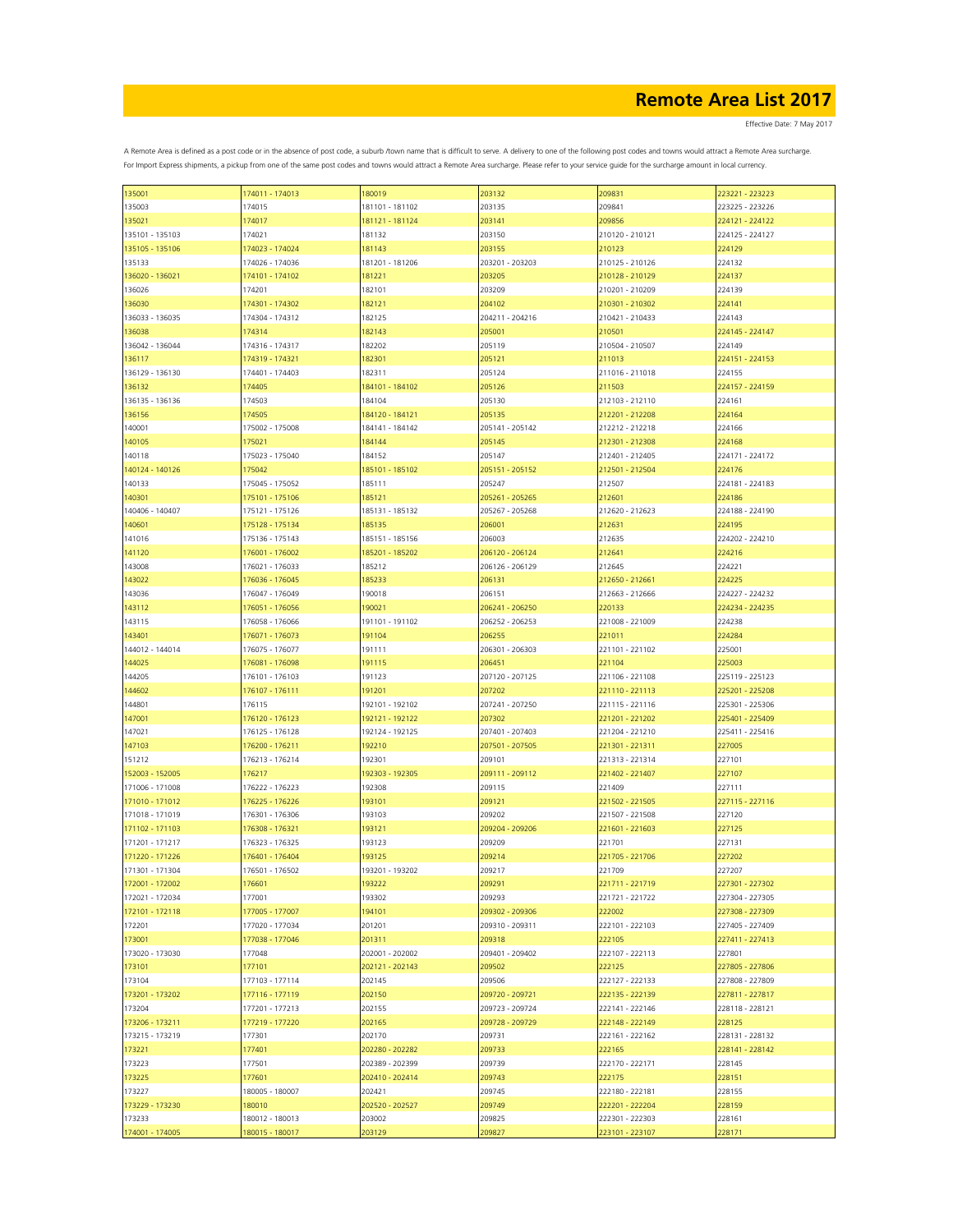| 229103          | 243401 - 243403 | 248198          | 271201 - 271210 | 274801 - 274802 | 302031 - 302032 |
|-----------------|-----------------|-----------------|-----------------|-----------------|-----------------|
| 229121 - 229130 | 243501 - 243506 | 249001          | 271301 - 271310 | 275101 - 275102 | 302034 - 302035 |
| 229135          | 243601          | 250101          | 271312 - 271313 | 275105          | 302037          |
| 229201 - 229209 | 243621          | 250104          | 271319          | 275201 - 275205 | 303001 - 303009 |
| 229211          | 243630 - 243642 | 250106          | 271401 - 271403 | 275207 - 275208 | 303012          |
| 229215 - 229216 | 243701          | 250205          | 271502 - 271504 | 275301 - 275307 | 303101 - 303110 |
|                 |                 |                 |                 |                 |                 |
| 229242          | 244102 - 244103 | 250221 - 250223 | 271601          | 276121 - 276122 | 303119          |
| 229301 - 229311 | 244222 - 244226 | 250341 - 250342 | 271603 - 271604 | 276124 - 276129 | 303301 - 303305 |
| 229316          | 244231          | 250344 - 250345 | 271609          | 276131          | 303313          |
| 229401 - 229404 | 244235 - 244236 | 250401 - 250402 | 271701          | 276135 - 276139 | 303315          |
| 229406          | 244241 - 244242 | 250404          | 271801 - 271803 | 276141 - 276142 | 303323          |
| 229408          | 244245          | 250406          | 271821          | 276201 - 276208 | 303325 - 303329 |
| 229410 - 229413 | 244251          | 250501 - 250502 | 271824 - 271825 | 276288          | 303338          |
| 229415 - 229419 | 244255          | 250601          | 271830 - 271831 | 276301 - 276305 | 303348          |
| 229502 - 229504 | 244301 - 244304 | 250606          | 271835          | 276401 - 276406 | 303501 - 303511 |
|                 |                 |                 |                 |                 |                 |
| 229801 - 229802 | 244401 - 244402 | 250609          | 271840 - 271841 | 277121 - 277124 | 303601 - 303604 |
| 229881          | 244415          | 250611          | 271851          | 277201 - 277205 | 303701          |
| 230002          | 244501 - 244502 | 250615          | 271861          | 277207 - 277214 | 303704          |
| 230101          | 244601 - 244602 | 250617          | 271865          | 277216          | 303706          |
| 230122 - 230129 | 244715          | 250619 - 250623 | 271870 - 271872 | 277218 - 277219 | 303712          |
| 230131 - 230132 | 244901          | 250625 - 250626 | 271875          | 277301 - 277307 | 303801          |
| 230134 - 230146 | 244921 - 244924 | 251201 - 251203 | 271881 - 271882 | 277401 - 277403 | 303803 - 303807 |
| 230202          | 244926 - 244928 | 251210          | 271885          | 277405          | 303901          |
| 230204          | 245201          | 251301          | 271901 - 271904 | 277501 - 277504 | 303903 - 303905 |
|                 |                 |                 |                 |                 |                 |
| 230301 - 230306 | 245205 - 245206 | 251305 - 251308 | 272001 - 272003 | 277506          | 303908          |
| 230401 - 230402 | 245208          | 251311          | 272123 - 272132 | 281001          | 304001          |
| 230404 - 230406 | 245301          | 251314 - 251316 | 272135          | 281003          | 304022          |
| 230501 - 230503 | 245304          | 251318 - 251320 | 272141          | 281006          | 305008 - 305009 |
| 231205 - 231211 | 245401 - 245403 | 251327          | 272148 - 272154 | 281122 - 281124 | 305012          |
| 231213          | 245405          | 252305          | 272161 - 272162 | 281201 - 281206 | 305024          |
| 231215 - 231216 | 245407 - 245409 | 258127          | 272164 - 272165 | 281301 - 281309 | 305404          |
| 231218 - 231223 | 245411 - 245412 | 261121          | 272170 - 272173 | 281401          | 305601          |
|                 |                 |                 |                 |                 |                 |
| 231225          | 246001          | 261125          | 272175 - 272177 | 281403 - 281409 | 305624          |
| 231301 - 231307 | 246149          | 261135 - 261136 | 272179          | 281501 - 281504 | 305816          |
| 231309 - 231310 | 246155          | 261141          | 272181          | 283101 - 283105 | 307001          |
| 231312 - 231314 | 246171          | 261145          | 272189 - 272196 | 283110 - 283115 | 307026          |
| 231501          | 246174          | 261151          | 272199          | 283119          | 307501          |
| 232102 - 232111 | 246401          | 261201 - 261208 | 272201 - 272208 | 283121 - 283126 | 311001          |
| 232114 - 232116 | 246701          | 261301 - 261303 | 272270 - 272272 | 283201          | 311802          |
| 232118 - 232120 | 246721 - 246727 | 261331          | 272301 - 272302 | 283204 - 283205 | 312601          |
|                 | 246729          |                 |                 |                 |                 |
| 232221          |                 | 261401 - 261405 | 273002          | 284119          | 312622          |
| 232325 - 232333 | 246731 - 246738 | 261501 - 261502 | 273007          | 284121 - 284126 | 313022          |
| 232336          | 246745 - 246749 | 261505 - 261506 | 273011          | 284129          | 313024          |
| 232338 - 232340 | 246751          | 262001          | 273014          | 284135 - 284136 | 313026          |
| 233221 - 233234 | 246760 - 246765 | 262121 - 262122 | 273151 - 273152 | 284201 - 284206 | 313203          |
| 233236          | 247001 - 247002 | 262201 - 262203 | 273155          | 284301 - 284306 | 313205          |
| 233301 - 233308 | 247120 - 247122 | 262302          | 273157 - 273158 | 284401 - 284406 | 313324 - 313326 |
| 233310 - 233311 | 247129          | 262305          | 273161 - 273165 | 284427          | 313334          |
| 241121 - 241127 | 247231 - 247232 | 262308          | 273201 - 273203 | 284501          | 313703          |
| 241201 - 241204 | 247340 - 247343 | 262401 - 262402 | 273209          | 285121 - 285131 | 313706          |
|                 |                 |                 |                 |                 |                 |
| 241301 - 241305 | 247451 - 247453 | 262406 - 262407 | 273211 - 273213 | 285134          | 314001          |
| 241402 - 241407 | 247551          | 262501          | 273224          | 285196          | 321021          |
| 241501          | 247554          | 262702          | 273227          | 285201 - 285206 | 321025 - 321026 |
| 241503 - 241504 | 247662          | 262721 - 262728 | 273301 - 273307 | 285211          | 321303          |
| 242042          | 247664          | 262801          | 273401 - 273409 | 285223          | 321401 - 321405 |
| 242123          | 247669          | 262803 - 262805 | 273411 - 273413 | 285231          | 321408          |
| 242127          | 247772 - 247778 | 262901          | 274001          | 285251          | 321411          |
| 242220 - 242221 | 248001          | 262903 - 262905 | 274121          | 301002          | 321418          |
| 242223          | 248005          | 262907          | 274182          | 301018 - 301028 | 321605 - 321613 |
|                 |                 |                 |                 |                 |                 |
| 242226          | 248007          | 263002          | 274201 - 274208 | 301035          | 321633          |
| 242301          | 248010          | 263141          | 274249          | 301401 - 301414 | 322001          |
| 242303          | 248102          | 263145          | 274301 - 274304 | 301418          | 322021          |
| 242305 - 242307 | 248115          | 263148          | 274306          | 301427          | 322023 - 322025 |
| 242401          | 248121          | 263601          | 274401 - 274409 | 301604          | 322028          |
| 242405 - 242407 | 248123          | 263642          | 274501 - 274502 | 301702          | 322030          |
| 243002          | 248126          | 263645          | 274505 - 274506 | 301708 - 301709 | 322201 - 322203 |
| 243123          | 248140 - 248141 | 271001 - 271003 | 274508 - 274509 | 301712 - 301713 | 322211          |
|                 |                 |                 |                 |                 |                 |
| 243201 - 243203 | 248161          | 271122 - 271126 | 274601 - 274603 | 302024          | 322213 - 322215 |
| 243301 - 243303 | 248195          | 271129          | 274702 - 274705 | 302026 - 302027 | 322218 - 322220 |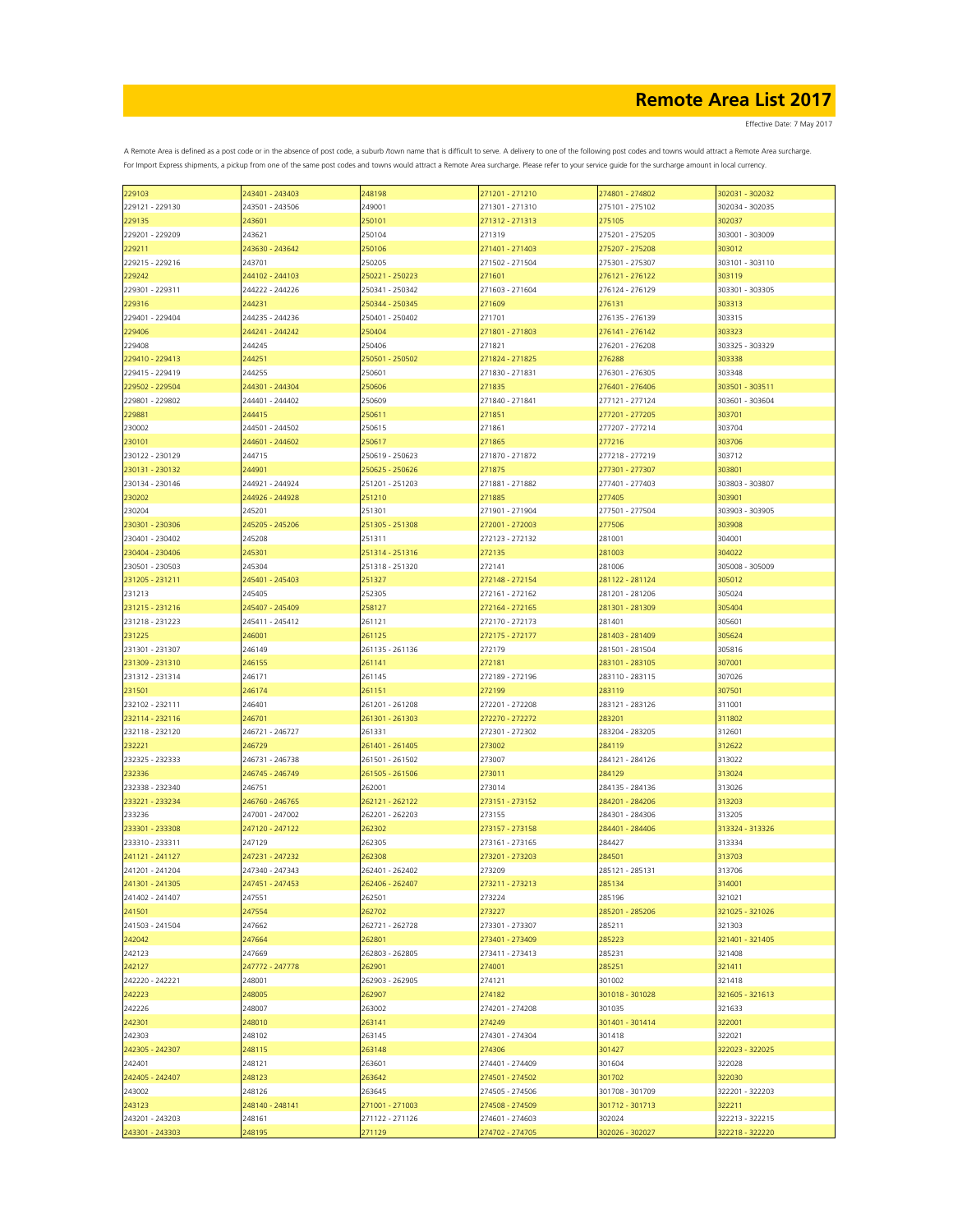| 322230          | 343001          | 410101 - 410102 | 415724          | 423301 - 423303 | 441501 - 441502 |
|-----------------|-----------------|-----------------|-----------------|-----------------|-----------------|
| 322236          | 343029          | 410201          | 415726 - 415730 | 423401 - 423403 | 441602          |
| 322240          | 343040 - 343041 | 410204 - 410205 | 415801 - 415807 | 423501 - 423502 | 441701 - 441702 |
|                 |                 |                 |                 |                 |                 |
| 322243          | 343044          | 410219          | 416013          | 423701 - 423703 | 441801 - 441807 |
| 322252          | 344021 - 344022 | 410221 - 410222 | 416102          | 424004 - 424006 | 441809          |
| 322254          | 344024 - 344025 | 410502 - 410504 | 416104 - 416108 | 424102 - 424109 | 441811          |
| 322702          | 344031 - 344034 | 410508 - 410513 | 416110 - 416112 | 424202 - 424207 | 441901 - 441904 |
| 323001          | 344501 - 344502 | 410515 - 410516 | 416116 - 416118 | 424209          | 441906 - 441916 |
|                 | 344701 - 344702 | 412102 - 412104 | 416120          | 424301 - 424311 | 441924          |
| 324001          |                 |                 |                 |                 |                 |
| 325001          | 344704          | 412107          | 416129          | 424318          | 442101          |
| 325205          | 345001          | 412110          | 416143 - 416145 | 425001          | 442104 - 442106 |
| 325215          | 345021 - 345023 | 412114          | 416201 - 416216 | 425101 - 425104 | 442111          |
| 326001          | 345025 - 345028 | 412202 - 412204 | 416218 - 416221 | 425108 - 425116 | 442201 - 442203 |
| 326034          | 361002          | 412210 - 412212 | 416223          | 425301 - 425311 | 442301 - 442307 |
|                 |                 |                 |                 |                 |                 |
| 326037          | 362265          | 412214 - 412215 | 416229 - 416232 | 425327          | 442406          |
| 326512          | 362269          | 412218 - 412219 | 416235          | 425402 - 425424 | 442501 - 442507 |
| 326517          | 362520          | 412304 - 412306 | 416302 - 416307 | 425426 - 425428 | 442603 - 442606 |
| 328001          | 363641          | 412311 - 412312 | 416311          | 425432          | 442702 - 442707 |
| 328020 - 328023 | 370465          | 412401 - 412406 | 416313 - 416316 | 425442          | 442709          |
|                 |                 |                 |                 |                 |                 |
| 328025 - 328026 | 373016          | 412408 - 412412 | 416401 - 416405 | 425444          | 442903 - 442904 |
| 328028          | 382845          | 412805          | 416407 - 416409 | 425452          | 442906          |
| 328030 - 328031 | 382870          | 413103 - 413104 | 416411 - 416414 | 425501 - 425505 | 442908          |
| 328041          | 383205          | 413106          | 416418 - 416420 | 425507 - 425508 | 442910          |
| 330301          | 383315          | 413110          | 416501 - 416509 | 425524          | 442912          |
|                 | 383325          | 413114 - 413116 |                 | 431008          | 442914          |
| 331001          |                 |                 | 416511 - 416519 |                 |                 |
| 331022 - 331023 | 384003          | 413120          | 416521 - 416529 | 431103 - 431104 | 442916          |
| 331025          | 384240          | 413130          | 416531          | 431106 - 431107 | 443001          |
| 331027 - 331029 | 384265          | 413132          | 416534          | 431109 - 431118 | 443101          |
| 331031          | 384315          | 413207          | 416549 - 416552 | 431120 - 431132 | 443103 - 443105 |
| 331301 - 331305 | 385340          | 413229          | 416601          | 431134 - 431135 | 443112          |
|                 |                 |                 |                 |                 |                 |
| 331403          | 389151          | 413249          | 416603 - 416606 | 431137          | 443201 - 443204 |
| 331411          | 389230          | 413304          | 416608 - 416616 | 431142 - 431143 | 443206          |
| 331501 - 331507 | 390112          | 413405          | 416620          | 431147          | 443209          |
| 331517 - 331518 | 391110          | 413502 - 413511 | 416623          | 431150 - 431151 | 443301 - 443306 |
| 331701          | 392001 - 392002 | 413513 - 413518 | 416626          | 431202          | 443308          |
|                 |                 |                 |                 |                 |                 |
| 331802          | 393001 - 393003 | 413520 - 413530 | 416628          | 431204 - 431209 | 443401 - 443406 |
| 332025          | 393145          | 413532          | 416630          | 431211 - 431213 | 444006          |
| 332311          | 394120          | 413534          | 416632          | 431402          | 444102 - 444103 |
| 332404          | 394540          | 413544          | 416701 - 416705 | 431503          | 444105 - 444110 |
| 332602          | 394650 - 394651 | 413580          | 416707          | 431505 - 431506 | 444115          |
|                 |                 |                 |                 |                 |                 |
| 332709          | 394660          | 413601 - 413608 | 416709          | 431508 - 431523 | 444117          |
| 332713          | 394670          | 413623 - 413624 | 416712 - 416713 | 431530          | 444122          |
| 332715          | 394710          | 413713          | 416801          | 431536 - 431537 | 444126          |
| 333001          | 395013          | 413801          | 416803 - 416807 | 431540 - 431542 | 444129          |
| 333042          | 395210          | 414202 - 414205 | 416810 - 416812 | 431701 - 431705 | 444201          |
| 333302          | 395220          | 414208          | 421101          |                 | 444204          |
|                 |                 |                 |                 | 431708 - 431710 |                 |
| 333306 - 333307 | 400609          | 415101          | 421603          | 431712          | 444301          |
| 333702          | 400615          | 415202 - 415203 | 422012          | 431714          | 444304          |
| 333704 - 333705 | 401104          | 415208          | 422103 - 422104 | 431717          | 444307          |
| 333707          | 401204          | 415213 - 415214 | 422112          | 431720 - 431721 | 444311 - 444312 |
| 335041          | 401207          | 415301 - 415310 | 422201 - 422202 | 431801 - 431802 | 444401 - 444404 |
|                 |                 |                 |                 |                 |                 |
| 335051          | 401301 - 401302 | 415313          | 422204 - 422205 | 431804          | 444407          |
| 335073          | 401502 - 401503 | 415315          | 422208          | 431806          | 444501 - 444504 |
| 335501          | 402101          | 415401 - 415408 | 422210 - 422215 | 431809          | 444506 - 444507 |
| 335523          | 402103 - 402106 | 415410 - 415415 | 422221 - 422222 | 431815          | 444510 - 444512 |
| 335701          | 402108 - 402115 | 415522          | 422301 - 422306 | 440034 - 440035 | 444609          |
|                 |                 |                 |                 | 441002          |                 |
| 335704          | 402117 - 402118 | 415601 - 415604 | 422308          |                 | 444702          |
| 335803 - 335804 | 402120          | 415606 - 415611 | 422402          | 441101          | 444704 - 444711 |
| 341001          | 402122          | 415613 - 415617 | 422501 - 422502 | 441103 - 441107 | 444713          |
| 341023          | 402125 - 402126 | 415619 - 415621 | 422606          | 441109          | 444716 - 444720 |
| 341303          | 402201 - 402204 | 415626          | 422608          | 441111 - 441113 | 444723          |
| 341306          | 402207 - 402209 | 415628 - 415629 | 423101 - 423102 | 441202 - 441210 | 444726 - 444728 |
|                 |                 |                 |                 |                 |                 |
| 341503          | 402301 - 402308 | 415637          | 423104 - 423106 | 441212          | 444801 - 444814 |
| 341505          | 402401 - 402406 | 415639 - 415641 | 423108          | 441214 - 441215 | 444818 - 444819 |
| 341508          | 403110          | 415643          | 423110 - 423111 | 441217          | 444827          |
| 341510 - 341512 | 403114          | 415701 - 415703 | 423117          | 441222 - 441227 | 444902 - 444911 |
| 342001 - 342011 | 403401 - 403402 | 415705 - 415706 | 423201 - 423206 | 441301 - 441306 | 444913 - 444915 |
|                 |                 |                 |                 |                 |                 |
| 342304          | 403404 - 403405 | 415708          | 423208          | 441401          | 444917          |
| 342902          | 403407          | 415710 - 415720 | 423212 - 423213 | 441404          | 444921          |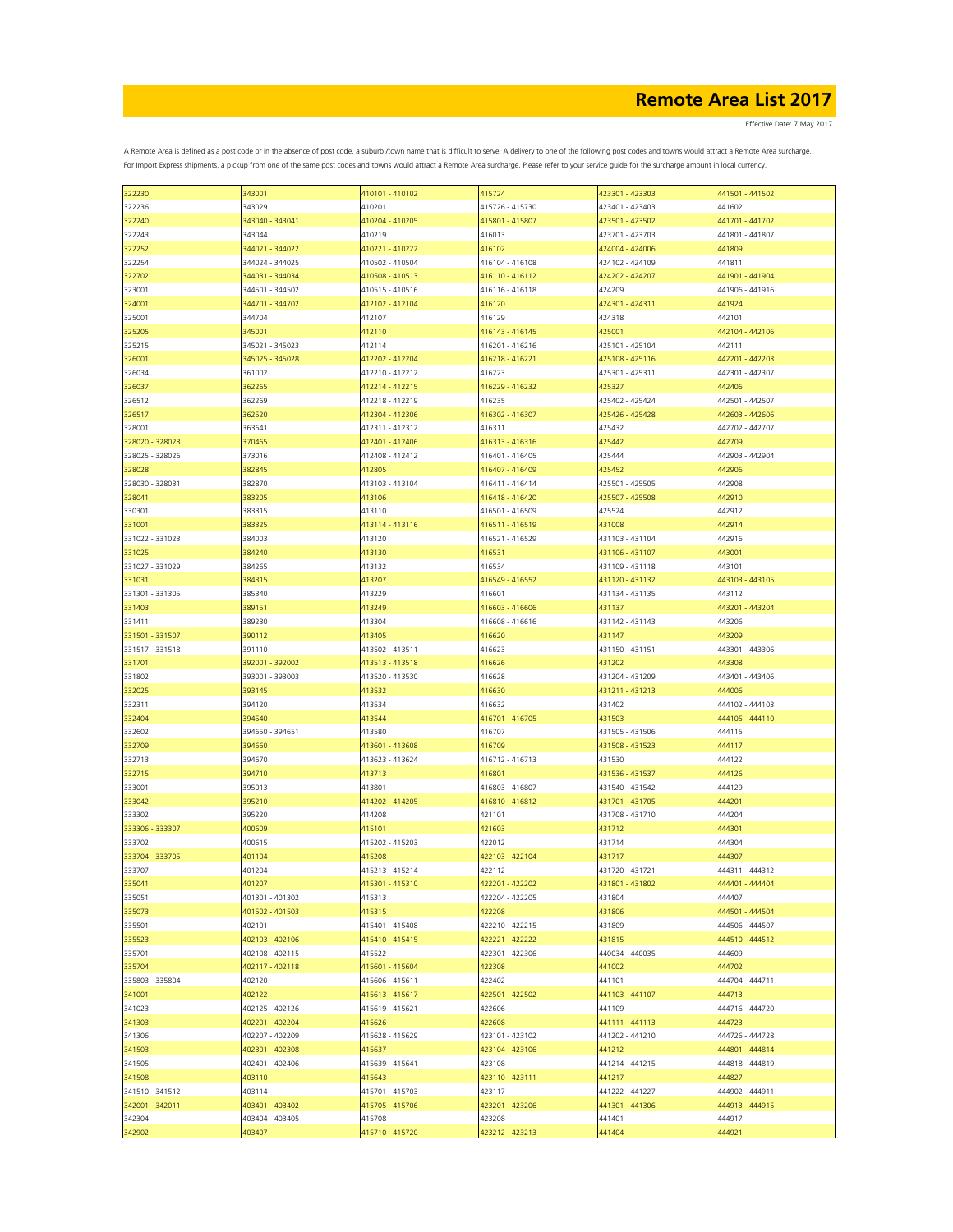Effective Date: 7 May 2017

| 445101 - 445103 | 490025          | 497555          | 515413 - 515415 | 516329          | 518122 - 518124 |
|-----------------|-----------------|-----------------|-----------------|-----------------|-----------------|
| 445105 - 445106 | 490042          | 497557          | 515425          | 516339          | 518134 - 518135 |
| 445109 - 445110 | 491226          | 497559          | 515434          | 516349 - 516350 | 518145          |
|                 |                 |                 |                 |                 |                 |
| 445201 - 445203 | 491335          | 497773          | 515445          | 516355          | 518155          |
| 445205 - 445207 | 491441          | 500043          | 515455          | 516359          | 518165 - 518166 |
| 445209 - 445211 | 491445          | 500178          | 515465          | 516362          | 518176          |
| 445215          | 491881          | 501218          | 515468          | 516380          | 518186          |
| 445230          | 491995          | 501301          | 515501          | 516390          | 518196          |
|                 |                 |                 |                 |                 |                 |
| 445301 - 445308 | 492002          | 501401          | 515511          | 516396          | 518206          |
| 445323          | 492015          | 501507          | 515521          | 516401          | 518216 - 518218 |
| 445401 - 445402 | 492099          | 501511 - 501512 | 515531          | 516411          | 518220 - 518222 |
| 450110          | 493118          | 502001          | 515541          | 516421          | 518225          |
| 450112          | 493332          | 502103          | 515551          | 516431 - 516434 | 518302          |
|                 |                 |                 |                 |                 |                 |
| 450221          | 493445          | 502110          | 515556          | 516439          | 518308          |
| 450337          | 493558          | 502205          | 515561          | 516444          | 518313          |
| 450881          | 493773          | 502220          | 515571          | 516454          | 518319          |
| 450991          | 494001          | 502273          | 515581          | 516464          | 518323          |
| 451551          | 494005          | 502295          | 515591          | 516474          | 518333          |
|                 | 494010          | 502307          | 515601          |                 | 518343 - 518348 |
| 451666          |                 |                 |                 | 516484          |                 |
| 455111          | 494111          | 502312 - 502313 | 515611          | 516501 - 516505 | 518350          |
| 455115 - 455116 | 494114          | 502325          | 515621          | 517101 - 517102 | 518360          |
| 455118          | 494122          | 502329          | 515631          | 517112 - 517113 | 518380          |
| 455221          | 494221 - 494224 | 503001 - 503003 | 515641          | 517123 - 517132 | 518385          |
|                 |                 |                 |                 |                 |                 |
| 455223          | 494226          | 503111          | 515651          | 517152          | 518390          |
| 455227          | 494228 - 494230 | 503185          | 515661          | 517167          | 518395 - 518397 |
| 455332          | 494331          | 503224          | 515671 - 515672 | 517172          | 518401          |
| 455336          | 494333 - 494337 | 505172          | 515701          | 517192 - 517194 | 518405          |
| 455339          | 494347          | 505302          | 515711          | 517213 - 517214 | 518411 - 518412 |
|                 |                 |                 |                 |                 |                 |
| 455440          | 494441 - 494442 | 506011          | 515721 - 515722 | 517234 - 517237 | 518422          |
| 455459          | 494444          | 506101          | 515741          | 517247          | 518432          |
| 456006          | 494446 - 494449 | 506142          | 515751          | 517257          | 518442          |
| 456221 - 456222 | 494551 - 494553 | 506164          | 515761          | 517277          | 518452          |
| 456224          | 494556          | 506166 - 506167 | 515763          | 517280          | 518462 - 518468 |
|                 |                 |                 |                 |                 |                 |
| 456313          | 494635          | 506330          | 515765 - 515767 | 517291          | 518502          |
| 456331          | 494661          | 506370 - 506371 | 515774 - 515775 | 517299          | 518508          |
| 456337          | 494665          | 507002          | 515787          | 517305          | 518510 - 518513 |
| 456440 - 456441 | 494670          | 507111          | 515803          | 517319          | 518523          |
|                 | 494771          |                 |                 |                 |                 |
| 456443          |                 | 507303          | 515812          | 517325 - 517326 | 518533          |
| 456550          | 494776 - 494777 | 508116          | 515822          | 517330          | 518543          |
| 456661          | 495009          | 508206          | 515832          | 517350 - 517351 | 518553          |
| 456664 - 456665 | 495117          | 515005          | 515842          | 517370          | 518563          |
| 456668          | 495450          | 515101          | 515863          | 517390 - 517391 | 518573          |
| 456770 - 456771 | 495452          | 515110          | 515865          | 517401          | 518583          |
|                 |                 |                 |                 |                 |                 |
| 456776          | 495455          | 515122 - 515124 | 515867          | 517403          | 518593 - 518594 |
| 465681          | 495668          | 515133 - 515134 | 515870 - 515872 | 517408          | 518598 - 518599 |
| 465689          | 495671          | 515144          | 516101          | 517414 - 517419 | 518673          |
| 466116          | 495677 - 495678 | 515154          | 516104 - 516105 | 517421 - 517423 | 521002          |
|                 |                 |                 |                 |                 |                 |
| 466665          | 495682 - 495684 | 515159          | 516107 - 516108 | 517425          | 522503          |
| 470004          | 495689          | 515164          | 516110          | 517429          | 523305          |
| 470117          | 496001          | 515201          | 516115          | 517432          | 523315 - 523316 |
| 470775          | 496005          | 515211 - 515212 | 516126 - 516130 | 517504          | 523320          |
| 474001          | 496100          | 515231          | 516150 - 516152 | 517526          | 523326 - 523336 |
| 474012          | 496107          | 515241          | 516162 - 516163 | 517536          | 523345 - 523346 |
|                 |                 |                 |                 |                 |                 |
| 475005          | 496118          | 515261          | 516172 - 516173 | 517551          | 523356 - 523357 |
| 475110          | 496330 - 496331 | 515271          | 516175          | 517561          | 523367 - 523373 |
| 475661          | 496336          | 515281          | 516193          | 517569          | 532005          |
| 481001          | 496338          | 515286          | 516203          | 517571          | 532185          |
| 482021          | 496440          | 515291          | 516213 - 516218 | 517581 - 517584 | 532201          |
|                 |                 |                 |                 |                 |                 |
| 482051          | 496445          | 515301          | 516227 - 516228 | 517586 - 517587 | 533242          |
| 482056          | 496551          | 515303          | 516233          | 517589 - 517592 | 533255          |
| 483001          | 496554          | 515305          | 516237          | 517597          | 533341          |
| 483110          | 496661          | 515311          | 516247          | 517599          | 534007          |
| 483113          | 496669          | 515321          | 516257          | 517619 - 517620 | 534447          |
|                 |                 |                 |                 |                 |                 |
| 483119          | 497001          | 515331          | 516259          | 517640          | 535558          |
| 483220          | 497335          | 515341          | 516267 - 516270 | 517642 - 517644 | 562125          |
| 485446          | 497442          | 515401 - 515402 | 516289          | 518006          | 571201          |
| 485771          | 497446 - 497449 | 515405          | 516293          | 518010          | 571404          |
| 486002 - 486003 | 497451          | 515408          | 516309 - 516312 | 518102          | 573202          |
|                 |                 |                 |                 |                 |                 |
| 486005          | 497553          | 515411          | 516321          | 518112          | 574142          |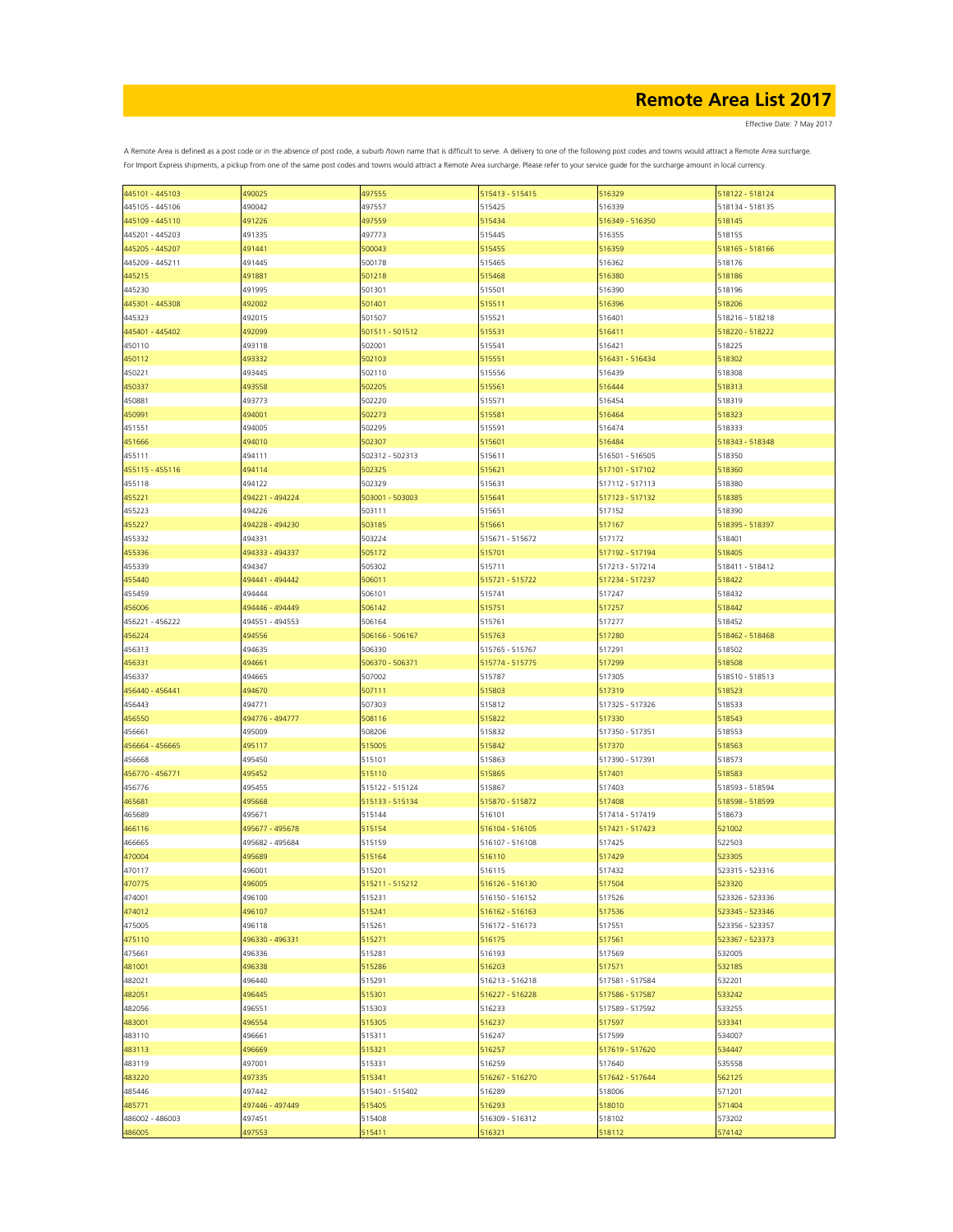Effective Date: 7 May 2017

| 574153          | 586201 - 586217 | 625218          | 637401 - 637407 | 673104 - 673106 | 712705          |
|-----------------|-----------------|-----------------|-----------------|-----------------|-----------------|
| 574160          | 586245          | 625402          | 637409 - 637412 | 673121 - 673123 | 713104          |
|                 |                 |                 |                 |                 |                 |
| 574173          | 587112 - 587122 | 625512          | 637503          | 673305          | 713121 - 713131 |
| 574175          | 587124 - 587125 | 625516          | 638012          | 673601          | 713140 - 713154 |
| 574197          | 587154 - 587155 | 625532 - 625533 | 638054 - 638055 | 673631 - 673633 | 713166          |
|                 |                 |                 |                 |                 |                 |
| 574199          | 587201 - 587207 | 625601          | 638057          | 673635          | 713315          |
| 574213          | 587311 - 587316 | 625703          | 638101          | 673638          | 713321 - 713324 |
|                 |                 |                 |                 |                 |                 |
| 575022 - 575023 | 591101          | 626102          | 638103 - 638104 | 676102          | 713330 - 713340 |
| 575027          | 591107          | 626106          | 638107          | 676104 - 676105 | 713342 - 713344 |
|                 |                 |                 |                 |                 |                 |
| 576106          | 591122          | 626117          | 638109 - 638110 | 676107          | 713346 - 713347 |
| 577006          | 591136          | 626124          | 638112          | 678541          | 713357          |
| 577302          | 591201          | 626129          | 638115          | 679101 - 679104 | 713359 - 713363 |
|                 |                 |                 |                 |                 |                 |
| 577502          | 591211 - 591236 | 626203          | 638151 - 638154 | 679301 - 679302 | 713365          |
| 580026          | 591238 - 591244 | 627108          | 638181          | 679521 - 679522 | 713369 - 713371 |
| 581104          | 591246 - 591248 | 627111          | 638311 - 638316 | 679577          | 713373          |
|                 |                 |                 |                 |                 |                 |
| 581106          | 591254          | 627757          | 638455          | 680010          | 713376          |
| 581111          | 591263          | 627851          | 638457          | 680012          | 713378          |
|                 |                 |                 |                 |                 |                 |
| 581113          | 591265          | 628401          | 638459 - 638462 | 680026 - 680027 | 713381          |
| 581118          | 591287          | 628507          | 638501 - 638502 | 680311          | 713384          |
|                 |                 |                 |                 |                 |                 |
| 581204 - 581205 | 591303 - 591306 | 628601          | 638504 - 638506 | 680503          | 713401 - 713409 |
| 581306 - 581308 | 591308 - 591309 | 628704          | 638751 - 638752 | 680566          | 713419 - 713424 |
| 581314 - 581321 | 591311 - 591317 | 629163          | 638812          | 680582          | 713426 - 713428 |
|                 |                 |                 |                 |                 |                 |
| 581323 - 581324 | 591340          | 629175          | 639104          | 680618          | 713502          |
| 581326 - 581328 | 591344          | 629852          | 641101          | 680631          | 713512 - 713515 |
|                 |                 |                 |                 |                 |                 |
| 581330 - 581336 | 600052          | 630211          | 641110 - 641111 | 680687          | 713519          |
| 581338 - 581348 | 600057          | 630302          | 641113          | 680732          | 721101 - 721102 |
| 581350 - 581355 | 600065 - 600069 | 630561          | 641201 - 641202 | 682555          | 721121 - 721122 |
|                 |                 |                 |                 |                 |                 |
| 581357 - 581362 | 600103          | 630606          | 641305          | 685508          | 721124          |
| 581384          | 600120          | 630611          | 641401          | 685605          | 721126 - 721127 |
|                 |                 |                 |                 |                 |                 |
| 581396          | 601204          | 630702          | 641655          | 686005          | 721129 - 721132 |
| 581400          | 602026          | 631207          | 641658          | 686008          | 721134          |
|                 |                 |                 |                 |                 |                 |
| 581403          | 602107          | 631605          | 641662 - 641663 | 686016          | 721136 - 721137 |
| 581421          | 603104 - 603105 | 632014          | 641665          | 686567          | 721139 - 721140 |
| 581423          | 603109          | 635102          | 641667          | 689115          | 721144 - 721158 |
|                 |                 |                 |                 |                 |                 |
| 581440          | 603302          | 635104 - 635108 | 641669 - 641671 | 691003          | 721160 - 721161 |
| 581450          | 603306          | 635111 - 635113 | 641697          | 691015          | 721166          |
|                 |                 |                 |                 |                 |                 |
| 582103          | 603310          | 635115 - 635124 | 642001 - 642002 | 691305          | 721171 - 721172 |
| 582111 - 582120 | 603319          | 635201 - 635207 | 642101 - 642102 | 700177          | 721201          |
|                 | 603406          |                 |                 | 711109 - 711112 | 721211 - 721212 |
| 582202 - 582211 |                 | 635301 - 635307 | 642105 - 642108 |                 |                 |
| 583111 - 583122 | 604202          | 636101          | 642111 - 642113 | 711201 - 711204 | 721222          |
| 583124 - 583126 | 604407 - 604408 | 636103 - 636105 | 642117          | 711226          | 721228          |
|                 |                 |                 |                 |                 |                 |
| 583128 - 583132 | 605109          | 636107 - 636119 | 642122          | 711301          | 721232          |
| 583134 - 583137 | 605757          | 636121 - 636122 | 642124 - 642125 | 711314          | 721242          |
|                 |                 |                 |                 |                 |                 |
| 583152          | 606107          | 636138 - 636139 | 642127          | 711317          | 721253          |
| 583211 - 583226 | 606701          | 636202 - 636204 | 642130 - 642134 | 711324          | 721260          |
| 583228 - 583230 | 606803          | 636301          | 642153          | 711326          | 721303          |
|                 |                 |                 |                 |                 |                 |
| 583232 - 583239 | 608301          | 636303 - 636307 | 642201 - 642207 | 711404          | 721420          |
| 583268          | 609110          | 636309          | 643002 - 643007 | 711408          | 721422 - 721449 |
|                 |                 |                 |                 |                 |                 |
| 583276          | 613009          | 636351 - 636352 | 643201 - 643207 | 711410          | 721451 - 721458 |
| 584103          | 613204          | 636354          | 643209          | 711412 - 711414 | 721463          |
| 584111 - 584112 | 614601 - 614602 | 636404          | 643211 - 643221 | 712104 - 712105 | 721467          |
|                 |                 |                 |                 |                 |                 |
| 584114 - 584115 | 614625          | 636406          | 643223          | 712121 - 712123 | 721501          |
| 584119          | 614713          | 636452 - 636458 | 643225 - 643226 | 712134 - 712135 | 721503 - 721507 |
|                 |                 |                 |                 |                 |                 |
| 584121 - 584123 | 614810          | 636501 - 636503 | 643228          | 712146 - 712149 | 721513 - 721518 |
| 584130 - 584131 | 620022          | 636601 - 636602 | 643231          | 712301 - 712303 | 721601          |
| 584166          | 620026          | 636801          | 643233          | 712305          | 721603          |
|                 |                 |                 |                 |                 |                 |
| 584170          | 621010          | 636803 - 636805 | 643236 - 643238 | 712308          | 721625 - 721629 |
| 585106          | 621211 - 621212 | 636807 - 636813 | 643240 - 643243 | 712401 - 712402 | 721631 - 721633 |
|                 |                 |                 |                 |                 |                 |
| 585201 - 585202 | 621306          | 636902 - 636906 | 643253          | 712404          | 721635          |
| 585211          | 621601          | 637002 - 637003 | 643259          | 712406          | 721638          |
|                 |                 |                 |                 |                 |                 |
| 585214          | 621704          | 637013 - 637015 | 643282          | 712408          | 721641 - 721654 |
| 585222 - 585225 | 623407          | 637019 - 637021 | 670101 - 670103 | 712410          | 721656 - 721659 |
| 585228 - 585229 | 623526          | 637101 - 637105 | 670307          | 712412 - 712415 | 722101 - 722102 |
|                 |                 |                 |                 |                 |                 |
| 585292          | 623603          | 637107          | 673002          | 712417          | 722121 - 722122 |
| 585301 - 585302 | 623703 - 623704 | 637201          | 673004 - 673012 | 712501 - 712504 | 722132 - 722137 |
|                 |                 |                 |                 |                 |                 |
| 585307          | 624208          | 637203 - 637208 | 673014          | 712512 - 712515 | 722139 - 722144 |
| 585317          | 624401          | 637210          | 673018 - 673019 | 712601 - 712602 | 722146 - 722157 |
|                 |                 |                 |                 | 712611 - 712614 | 722160 - 722162 |
| 586109          | 624619          | 637212 - 637215 | 673021          |                 |                 |
| 586111 - 586130 | 624710          | 637304          | 673102          | 712616 - 712617 | 722164          |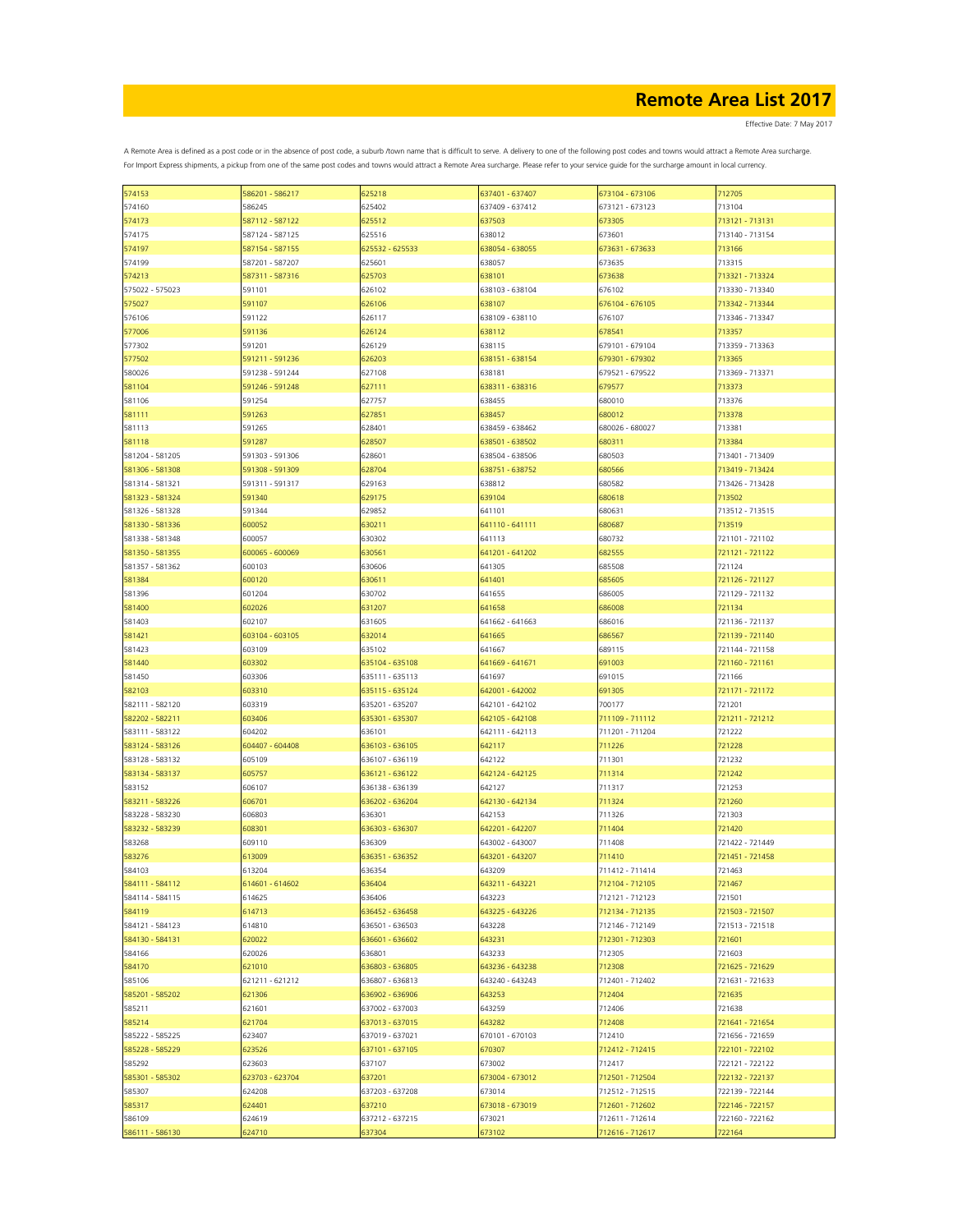| 722173          | 736179          | 743289 - 743294 | 756001          | 762100 - 762107 | 781337          |
|-----------------|-----------------|-----------------|-----------------|-----------------|-----------------|
| 722178          | 736201 - 736208 | 743297          | 756003          | 762109 - 762110 | 781341          |
| 722183          | 737102 - 737103 | 743312          | 756021          | 762112          | 781353 - 781354 |
|                 |                 |                 |                 |                 |                 |
| 722201 - 722204 | 737107          | 743337 - 743338 | 756025 - 756030 | 764001 - 764006 | 781364 - 781366 |
| 722206 - 722208 | 737111          | 743345          | 756032          | 764020 - 764021 | 781376          |
| 723101 - 723104 | 737113          | 743348 - 743349 | 756035 - 756036 | 764045          | 781380 - 781382 |
|                 |                 |                 |                 |                 |                 |
| 723121          | 737116          | 743351 - 743352 | 756040          | 764048          | 782101          |
| 723126 - 723133 | 737120 - 737121 | 743354 - 743357 | 756042 - 756043 | 764059          | 782103          |
| 723143 - 723149 | 737126          | 743363          | 756045 - 756047 | 764063          | 782105          |
| 723151 - 723156 | 737128          | 743368          | 756056          | 766001          | 782121 - 782127 |
|                 |                 |                 |                 |                 |                 |
| 723201 - 723202 | 737131          | 743371          | 756060          | 766105          | 782136 - 782138 |
| 723212 - 723213 | 737134          | 743374 - 743376 | 756084 - 756085 | 767001 - 767002 | 782140 - 782143 |
| 723215          | 737139 - 737140 | 743378          | 756100 - 756101 | 767016 - 767030 | 782401 - 782403 |
| 731101 - 731104 | 741102 - 741103 | 743383          | 756111 - 756135 | 767032 - 767033 | 782410          |
|                 |                 |                 |                 |                 |                 |
| 731121          | 741121 - 741127 | 743389          | 756137 - 756139 | 767035          | 782413          |
| 731123 - 731127 | 741137 - 741140 | 743395          | 756142          | 767037 - 767042 | 782425          |
| 731129 - 731130 | 741150 - 741167 | 743401          | 756144          | 767045 - 767046 | 782440          |
| 731132          | 741181          | 743405          | 756162 - 756168 | 767048          | 782445          |
|                 |                 |                 |                 |                 |                 |
| 731201 - 731202 | 741201          | 743411 - 743412 | 756171          | 767062          | 782460          |
| 731213 - 731216 | 741208          | 743422 - 743423 | 756181 - 756182 | 767065 - 767068 | 783101          |
| 731219 - 731224 | 741221          | 743425 - 743429 | 757001 - 757003 | 767070 - 767071 | 783120 - 783121 |
|                 |                 |                 |                 |                 |                 |
| 731233 - 731238 | 741223          | 743434 - 743435 | 757014          | 768004 - 768006 | 783129 - 783130 |
| 731240 - 731245 | 741232 - 741234 | 743438 - 743439 | 757016 - 757032 | 768012 - 768020 | 783301          |
| 731302 - 731303 | 741246 - 741249 | 743442          | 757040 - 757041 | 768025 - 768040 | 783321          |
| 732121 - 732128 | 741251 - 741257 | 743445 - 743446 | 757049          | 768042          | 783323 - 783325 |
|                 |                 |                 |                 |                 |                 |
| 732138 - 732142 | 741316 - 741317 | 743456          | 757051 - 757052 | 768045          | 783331          |
| 732144          | 741319          | 743486          | 757055          | 768048 - 768050 | 784028          |
| 732201 - 732210 | 741401          | 743609 - 743611 | 757072 - 757075 | 768052          | 784101          |
|                 |                 |                 | 757077          |                 |                 |
| 732215 - 732216 | 741501          | 743613          |                 | 768106 - 768110 | 784114 - 784116 |
| 733102 - 733103 | 741503 - 741509 | 743701 - 743702 | 757079          | 768112 - 768113 | 784125          |
| 733121          | 742101 - 742104 | 743704          | 757081 - 757087 | 768115          | 784144 - 784146 |
| 733123 - 733130 | 742109          | 743710 - 743711 | 757092 - 757093 | 768118 - 768119 | 784168          |
|                 |                 |                 |                 |                 |                 |
| 733132 - 733133 | 742113          | 744105 - 744107 | 757100 - 757107 | 768121          | 784176          |
| 733140 - 733143 | 742121 - 742123 | 744201 - 744207 | 758001 - 758002 | 768200          | 784180          |
| 733145          | 742132 - 742138 | 744209 - 744211 | 758013 - 758023 | 768211 - 768217 | 784509          |
| 733156          | 742140          | 744301 - 744304 | 758025 - 758032 | 768219 - 768222 | 784514          |
|                 |                 |                 |                 |                 |                 |
| 733158          | 742147 - 742149 | 751019          | 758034 - 758038 | 768224 - 768228 | 784521          |
| 733201          | 742151          | 751025          | 758041 - 758047 | 768230          | 784525          |
| 733207 - 733210 | 742157          | 751031          | 758052          | 768233 - 768234 | 785112          |
| 733215          | 742160 - 742161 | 752002 - 752003 | 758072          | 769013          | 785609 - 785610 |
|                 |                 |                 |                 |                 |                 |
| 734102 - 734105 | 742163 - 742166 | 752011 - 752028 | 758076          | 769016          | 785612          |
| 734122 - 734123 | 742168          | 752030 - 752035 | 758078 - 758083 | 769043          | 785614          |
| 734201 - 734202 | 742174 - 742175 | 752037          | 759001          | 770001 - 770002 | 785618 - 785619 |
|                 |                 |                 |                 |                 |                 |
| 734213 - 734214 | 742181          | 752040          | 759013 - 759028 | 770011 - 770024 | 785662          |
| 734216 - 734217 | 742187          | 752045          | 759037          | 770031 - 770044 | 785664 - 785665 |
| 734220 - 734224 | 742201 - 742202 | 752054 - 752057 | 759039 - 759040 | 770046          | 785673          |
| 734311 - 734312 | 742212 - 742213 | 752060 - 752066 | 759100 - 759104 | 770048          | 785675 - 785676 |
|                 |                 |                 |                 |                 |                 |
| 734314 - 734316 | 742223 - 742227 | 752068          | 759106 - 759107 | 770051 - 770052 | 785680 - 785681 |
| 734421          | 742235 - 742237 | 752070          | 759116 - 759117 | 770070          | 785683          |
| 734429          | 742301 - 742306 | 752077 - 752085 | 759119 - 759121 | 770072 - 770076 | 785697          |
| 734503          | 742308          | 752087          | 759123 - 759130 | 781004          | 785699 - 785701 |
| 735122          | 742401 - 742402 | 752089 - 752094 | 759132          | 781010          | 785703 - 785704 |
|                 |                 |                 |                 |                 |                 |
| 735134          | 742404 - 742406 | 752100 - 752116 | 759141          | 781015          | 785720          |
| 735205 - 735206 | 743123          | 752118 - 752121 | 759146 - 759148 | 781017          | 786007          |
| 735208          | 743129 - 743130 | 753011          | 761013          | 781023          | 786010          |
|                 |                 |                 |                 |                 |                 |
| 735212 - 735220 | 743133 - 743135 | 753014          | 761020          | 781027          | 786012          |
| 735222 - 735223 | 743166          | 754029          | 761101 - 761104 | 781030          | 786101 - 786103 |
| 735225          | 743193 - 743194 | 754103          | 761106 - 761111 | 781032 - 781036 | 786126          |
| 735227 - 735232 | 743221          | 754141          | 761114 - 761126 | 781101 - 781104 | 786148          |
|                 |                 |                 |                 |                 |                 |
| 735234          | 743223          | 754145          | 761128          | 781120 - 781125 | 786154          |
| 735238          | 743232 - 743235 | 754211 - 754212 | 761131 - 761133 | 781127 - 781129 | 786184          |
| 735301 - 735305 | 743245          | 755004          | 761140 - 761141 | 781131 - 781134 | 786190          |
| 736131          | 743247          | 755011 - 755014 | 761143 - 761144 | 781136 - 781137 | 786192          |
|                 |                 |                 |                 |                 |                 |
| 736133 - 736134 | 743249          | 755016 - 755018 | 761146          | 781141          | 786630          |
| 736145 - 736146 | 743251 - 743252 | 755022 - 755025 | 761151          | 781150          | 787032          |
| 736157 - 736158 | 743262          | 755027 - 755028 | 761200 - 761201 | 781171          | 787052          |
| 736160          | 743268          | 755036          | 762001 - 762002 | 781301          | 787057          |
|                 |                 |                 |                 |                 |                 |
| 736167 - 736172 | 743270 - 743273 | 755044          | 762010 - 762024 | 781314          | 788009 - 788011 |
| 736176          | 743286 - 743287 | 755061          | 762026 - 762030 | 781334 - 781335 | 788013 - 788015 |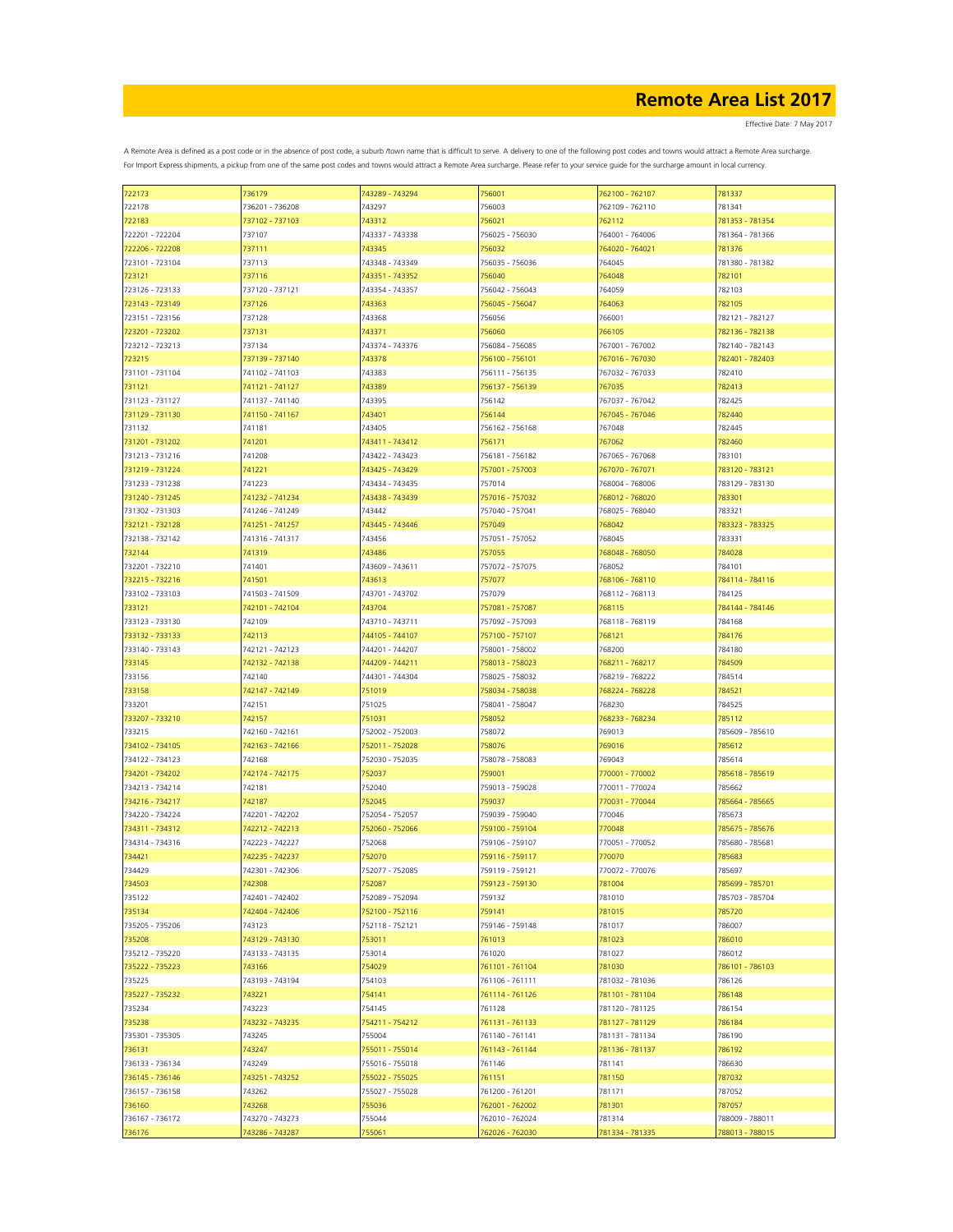| 788025 - 788026 | 796701          | 811213          | 828115 - 828117 | 845101           | 20551 - 20553 |
|-----------------|-----------------|-----------------|-----------------|------------------|---------------|
| 788030 - 788031 | 796891          | 811307 - 811308 | 828119 - 828121 | 845105 - 845106  | 20611 - 20618 |
| 788098 - 788099 | 796901          | 811311          | 828123          | 845305           | 20621 - 20628 |
|                 |                 |                 |                 |                  |               |
| 788101 - 788104 | 797002          | 813101 - 813102 | 828125 - 828135 | 845401           | 20631 - 20636 |
| 788106          | 797005          | 813104 - 813105 | 828201 - 828207 | 845411 - 845412  | 20651         |
| 788108 - 788121 | 797101          | 813203          | 828301 - 828309 | 845418           | 20691 - 20697 |
| 788123          | 797107 - 797108 | 813206          | 828401 - 828404 | 845426           | 20711 - 20715 |
|                 |                 |                 |                 |                  |               |
| 788126 - 788127 | 797111          | 813208 - 813209 | 829101 - 829119 | 845433 - 845434  | 20719         |
| 788150 - 788152 | 797117          | 813213          | 829121 - 829134 | 845437           | 20721 - 20726 |
| 788155 - 788156 | 798601          | 813221          | 829149 - 829150 | 845454 - 845455  | 20741 - 20747 |
|                 |                 |                 |                 |                  |               |
| 788160 - 788168 | 798604          | 814101 - 814103 | 829201 - 829210 | 846003           | 20761 - 20762 |
| 788701 - 788702 | 798612          | 814110 - 814111 | 829301          | 847101           | 20811 - 20815 |
| 788706          | 798620 - 798621 | 814113 - 814116 | 831015 - 831016 | 847103           | 20851 - 20859 |
| 788709 - 788713 | 799007          | 814118 - 814120 | 832101 - 832106 | 847105           | 20881 - 20882 |
|                 |                 |                 |                 |                  |               |
| 788719 - 788728 | 799009          | 814133          | 832301 - 832304 | 847121           | 21211 - 21219 |
| 788733 - 788737 | 799014          | 814141 - 814158 | 832401 - 832404 | 847201           | 21221 - 21229 |
| 788781          | 799035          | 814160          | 833102 - 833106 | 847203           | 21251         |
|                 |                 |                 |                 |                  |               |
| 788801 - 788806 | 799102          | 814165 - 814166 | 833201          | 847211           | 21253 - 21256 |
| 788815 - 788816 | 799111          | 815311 - 815315 | 833212 - 833223 | 847223           | 21258         |
| 788818 - 788820 | 799120          | 815317 - 815318 | 833233          | 847225 - 847226  | 21261 - 21264 |
|                 |                 |                 | 834003          |                  |               |
| 788830 - 788832 | 799250          | 815351          |                 | 847228           | 21271 - 21274 |
| 788834          | 799277          | 815353 - 815355 | 834006          | 847235           | 21311 - 21316 |
| 788931          | 799289          | 815357          | 834010          | 847301           | 21321 - 21325 |
| 790001          | 800002 - 800023 | 815359          | 835101 - 835103 | 847304           | 21331 - 21335 |
|                 |                 |                 |                 |                  |               |
| 790102          | 801104 - 801105 | 815552          | 835201 - 835223 | 847337           | 21341 - 21345 |
| 790104          | 801108 - 801110 | 816101 - 816110 | 835225 - 835235 | 847402 - 847404  | 21351         |
| 791001          | 801113          | 816115 - 816118 | 835301 - 835303 | 847407 - 847408  | 21361 - 21369 |
|                 |                 |                 |                 |                  |               |
| 791102          | 801301 - 801303 | 816120          | 835324 - 835325 | 847434           | 21381         |
| 791112          | 801503          | 816129          | 841101          | 847452           | 22211 - 22219 |
| 791120          | 801505          | 819143          | 841205          | 848114           | 22251 - 22254 |
|                 |                 |                 | 841207 - 841208 |                  | 22261 - 22263 |
| 791123          | 802101          | 821101          |                 | 848125           |               |
| 793004 - 793009 | 802112          | 821105          | 841219 - 841221 | 848132           | 22271 - 22272 |
| 793011          | 802119          | 821108 - 821109 | 841231 - 841233 | 848201           | 22281 - 22283 |
| 793014          | 802152          | 821115          | 841238 - 841239 | 848206           | 22311 - 22314 |
|                 |                 |                 |                 |                  |               |
| 793016 - 793017 | 802158          | 821307          | 841241          | 848210 - 848211  | 22411 - 22419 |
| 793022          | 802161          | 821310          | 841245          | 848503 - 848504  | 22451 - 22458 |
| 793101          | 802164 - 802165 | 822101 - 822102 | 841311          | 851126 - 851127  | 22461         |
|                 |                 |                 |                 |                  |               |
| 793103          | 802203          | 822110 - 822111 | 841403          | 851129           | 22463         |
| 793108          | 802207          | 822113 - 822129 | 841405 - 841406 | 851203 - 851204  | 22465         |
| 793111          | 802212          | 823005          | 841412          | 851211           | 22471 - 22476 |
|                 | 802215          |                 |                 | 851214           |               |
| 793119 - 793121 |                 | 823311          | 841417 - 841418 |                  | 22511 - 22514 |
| 793150          | 802301          | 824101          | 841424          | 851217           | 22521 - 22524 |
| 794001          | 802312          | 824119          | 841436          | 852101           | 22531 - 22538 |
| 795002 - 795003 | 803101          | 824124 - 824125 | 841438          | 852106           | 22562 - 22565 |
|                 |                 |                 |                 |                  |               |
| 795005          | 803107          | 824143          | 841442          | 852111           | 22611 - 22618 |
| 795008          | 803110 - 803111 | 824202          | 841504          | 852113           | 22651         |
| 795010          | 803114          | 824211          | 842101          | 852122           | 22654         |
|                 |                 |                 |                 |                  |               |
| 795103          | 803116 - 803118 | 824233 - 824234 | 842315          | 852124           | 22811 - 22817 |
| 795106          | 803123          | 824236          | 843101          | 852127 - 852128  | 22851 - 22857 |
| 795113          | 803201 - 803203 | 824252          | 843105          | 852131           | 22861 - 22867 |
| 795124          | 803212          | 824301          | 843109          | 853201           | 22871 - 22876 |
|                 |                 |                 |                 |                  |               |
| 795126 - 795129 | 803214          | 824505          | 843111          | 853204           | 22881 - 22882 |
| 795132 - 795134 | 803302 - 803303 | 825101 - 825103 | 843119 - 843120 | 854104 - 854105  | 22911 - 22919 |
| 795136          | 804401          | 825108 - 825109 | 843125          | 854113           | 22951         |
|                 | 804403          |                 |                 |                  | 22976         |
| 795138          |                 | 825167          | 843301 - 843302 | 854202           |               |
| 795140 - 795142 | 804408          | 825301          | 843311          | 854204           | 22978         |
| 796009          | 804422          | 825311 - 825313 | 843313 - 843314 | 854311           | 22983         |
| 796012          | 804428          | 825316 - 825326 | 843316          | 854315           | 22987 - 22989 |
|                 |                 |                 |                 |                  |               |
| 796014          | 804451 - 804453 | 825329 - 825330 | 843320          | 854317           | 22994         |
| 796017          | 805103          | 825336          | 843324          | 854328           | 22998         |
| 796075          | 805105          | 825401 - 825402 | 843327 - 843329 | 854330           | 23611 - 23618 |
|                 |                 | 825404          |                 |                  | 23651 - 23657 |
| 796081          | 805110          |                 | 843331 - 843334 | 854340           |               |
| 796161          | 805124          | 825406 - 825414 | 844101          | 855101           | 23661 - 23662 |
| 796181          | 805130 - 805131 | 826124          | 844114          | 855107 - 855108  | 23671 - 23672 |
| 796261          | 811101          | 827011          | 844118          | 855116           | 23681 - 23683 |
|                 |                 |                 |                 |                  |               |
| 796310          | 811105 - 811106 | 828101          | 844121 - 844123 | 900056           | 23691 - 23695 |
| 796321          | 811112          | 828103 - 828105 | 844125          | 900099           | 23711 - 23718 |
| 796441          | 811201          | 828107 - 828110 | 844502          | <b>INDONESIA</b> | 23751 - 23758 |
|                 |                 |                 |                 |                  |               |
| 796571          | 811211          | 828112 - 828113 | 844504 - 844506 | 20511 - 20518    | 23761 - 23766 |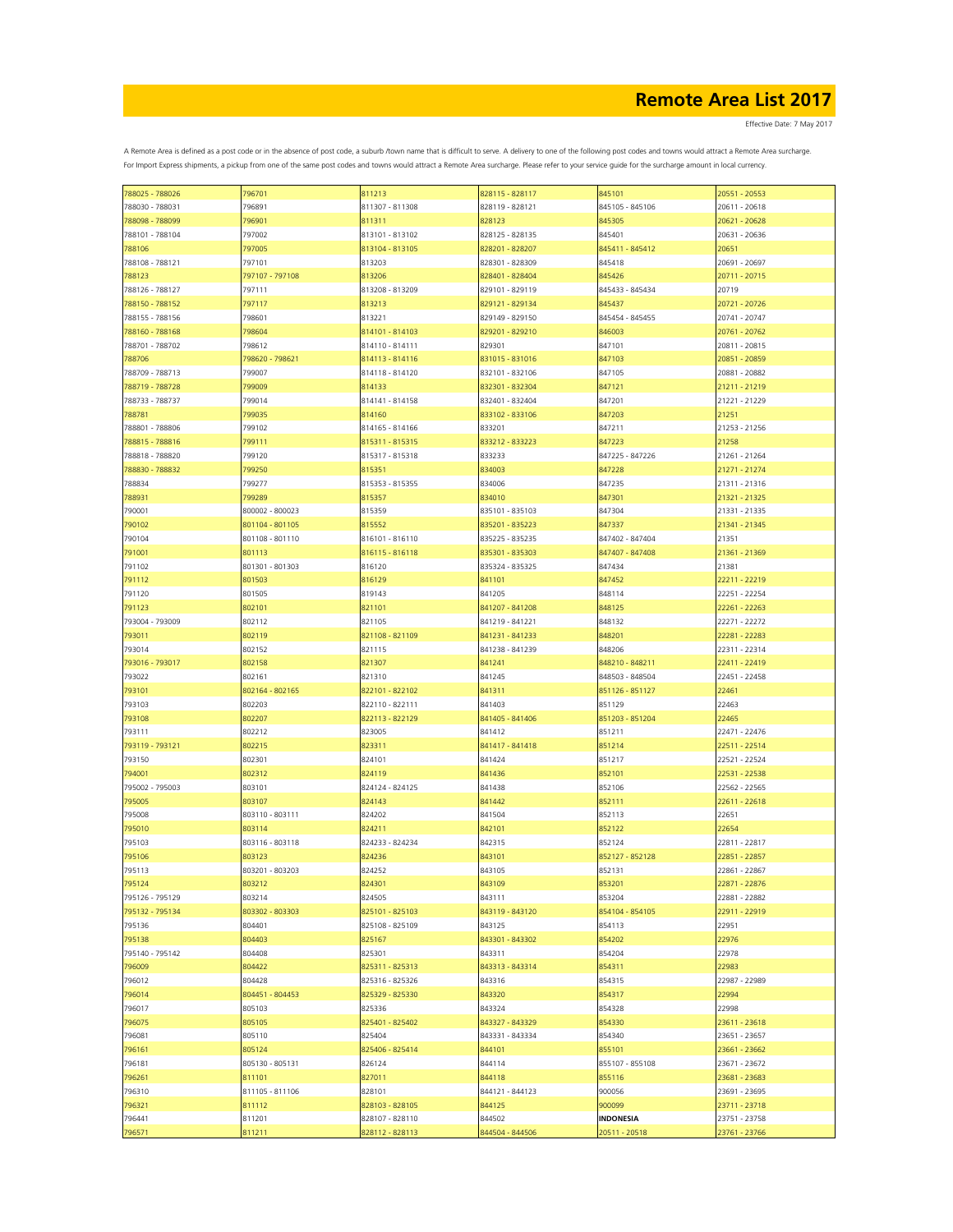Effective Date: 7 May 2017

| 23771 - 23776 | 28900 - 28999 | 52471 - 52473 | 66163         | 71381         | 86261 - 86262 |
|---------------|---------------|---------------|---------------|---------------|---------------|
| 23782 - 23783 | 29154 - 29155 | 54200 - 54499 | 66171 - 66174 | 71391         | 86271 - 86272 |
| 23785         | 29161         | 58100 - 58110 | 66181 - 66184 | 71411 - 71419 | 86283 - 86284 |
| 23791         | 29200 - 29397 | 58115 - 58150 | 66186 - 66187 | 71451 - 71455 | 86291 - 86292 |
|               |               |               |               |               |               |
| 24111 - 24113 | 29634         | 58155 - 58160 | 66191 - 66194 | 71462 - 71466 | 86311 - 86319 |
| 24115 - 24119 | 29661 - 29663 | 58168 - 58170 | 66211 - 66219 | 71471         | 86351 - 86352 |
| 24151 - 24153 | 30611 - 30618 | 58173 - 58180 | 66221 - 66229 | 73221         | 86361         |
| 24161 - 24163 | 30651 - 30655 | 58184 - 58190 | 66231 - 66235 | 73611 - 73617 | 86371 - 86372 |
| 24171 - 24174 | 30661 - 30662 | 58194 - 58299 | 66252 - 66254 | 73651 - 73653 | 86381         |
| 24181 - 24188 | 30664 - 30665 | 58371 - 58372 | 66261 - 66263 | 73661         | 86400 - 86464 |
| 24211         | 30671 - 30672 | 58381 - 58384 | 66271 - 66275 | 73671         | 86471 - 86473 |
| 24219         | 30681         | 59211 - 59219 | 66281         | 73681         | 86511 - 86519 |
| 24251         | 30711         | 59251 - 59255 | 66283 - 66284 | 73911 - 73913 | 86551 - 86554 |
|               |               |               |               | 73961         | 86556 - 86557 |
| 24261 - 24264 | 30751 - 30753 | 59261 - 59265 | 66291 - 66293 |               |               |
| 24382         | 30755 - 30756 | 59271 - 59274 | 67355         | 73971         | 86561         |
| 24511 - 24519 | 30761 - 30762 | 62111 - 62119 | 68211 - 68219 | 73981         | 86571 - 86572 |
| 24551 - 24553 | 30771         | 62151 - 62155 | 68251 - 68253 | 78911 - 78912 | 86581 - 86584 |
| 24561 - 24563 | 31111 - 31117 | 62161 - 62162 | 68261 - 68263 | 78917         | 86591 - 86592 |
| 24571         | 31121 - 31127 | 62164 - 62168 | 68271 - 68272 | 83511 - 83519 | 87111 - 87116 |
| 24581 - 24582 | 31131 - 31135 | 62171 - 62172 | 68281 - 68288 | 83521 - 83523 | 87120         |
| 25511 - 25519 | 31141 - 31147 | 62181 - 62184 | 68291         | 83551 - 83555 | 87151 - 87153 |
| 25521 - 25529 | 31171 - 31173 | 62191 - 62195 | 68311 - 68316 | 83561 - 83562 | 87161 - 87163 |
| 25531 - 25539 | 31211 - 31214 | 62211 - 62218 | 68321 - 68323 | 83571 - 83573 | 87171         |
|               | 31251         |               |               |               | 87181 - 87182 |
| 25552 - 25553 |               | 62251 - 62257 | 68351 - 68359 | 83581 - 83582 |               |
| 25561 - 25564 | 31411 - 31419 | 62261 - 62265 | 68361 - 68363 | 83611 - 83619 | 87211 - 87217 |
| 25571 - 25574 | 31451 - 31453 | 62271 - 62276 | 68371 - 68374 | 83651 - 83654 | 87251 - 87258 |
| 25581 - 25584 | 31461 - 31462 | 62281 - 62284 | 68432         | 83656         | 87261 - 87263 |
| 25586         | 31471         | 62291 - 62293 | 68453 - 68455 | 83661 - 83663 | 87271 - 87272 |
| 25611 - 25613 | 34111 - 34114 | 62311 - 62319 | 68461 - 68468 | 83671 - 83672 | 87282 - 87284 |
| 25651 - 25654 | 34117 - 34119 | 62351 - 62357 | 68471 - 68472 | 84111 - 84119 | 90651         |
| 25661 - 25663 | 34121 - 34125 | 62361 - 62366 | 69111 - 69119 | 84151 - 84152 | 90653         |
| 25665 - 25666 | 34151 - 34153 | 62371 - 62372 | 69121         | 84161 - 84162 | 90711 - 90712 |
| 25668         | 34155 - 34159 | 62381 - 62383 | 69151 - 69156 | 84171 - 84173 | 91121 - 91123 |
|               |               |               |               |               |               |
| 25672 - 25674 | 34161         | 62391         | 69161 - 69166 | 84181 - 84182 | 91211 - 91213 |
| 26111 - 26117 | 34163 - 34164 | 63211 - 63218 | 69171 - 69175 | 84191         | 91311         |
| 26121 - 26129 | 34166 - 34169 | 63251 - 63254 | 69211 - 69216 | 84211 - 84219 | 91411         |
| 26131 - 26138 | 34171 - 34175 | 63256 - 63257 | 69251 - 69254 | 84251 - 84252 | 91511         |
| 26151 - 26153 | 34177 - 34179 | 63261 - 63264 | 69261 - 69263 | 84261         | 91711 - 91712 |
| 26161 - 26162 | 34184         | 63271         | 69271 - 69273 | 84271         | 91811 - 91814 |
| 26164         | 34192         | 63281 - 63285 | 69281         | 85351         | 91831         |
| 26181 - 26182 | 34194         | 63311 - 63319 | 69291         | 85353         | 91911 - 91913 |
| 26191 - 26192 | 34197         | 63351 - 63352 | 69313 - 69317 | 85361 - 85365 | 92211 - 92213 |
| 26211 - 26219 | 34551         | 63361 - 63362 | 69321 - 69323 | 85367 - 85369 | 92311 - 92316 |
| 26221 - 26229 | 35511 - 35513 | 63371 - 63372 | 69351 - 69356 | 85371 - 85374 | 92411         |
|               |               |               |               |               |               |
| 26231 - 26237 | 35551 - 35552 | 63382 - 63384 | 69361 - 69363 | 85381 - 85382 | 92511 - 92512 |
| 26251 - 26257 | 35592         | 63391 - 63392 | 69371         | 85391 - 85393 | 92611 - 92612 |
| 26261         | 35594         | 63394 - 63395 | 69381 - 69383 | 85511 - 85519 | 92711 - 92714 |
| 26263         | 35596 - 35597 | 63411 - 63419 | 69411 - 69417 | 85551 - 85552 | 92984         |
| 26271 - 26273 | 37300 - 37399 | 63451         | 69451 - 69457 | 85561 - 85563 | 93511 - 93513 |
| 26275         | 38364 - 38365 | 63453 - 63456 | 69461 - 69463 | 85571 - 85575 | 93611 - 93618 |
| 27311 - 27317 | 38511 - 38518 | 63461 - 63464 | 69465 - 69467 | 85611 - 85617 | 93711 - 93719 |
| 27321 - 27326 | 38551 - 38553 | 63471 - 63475 | 69471 - 69474 | 85651 - 85652 | 94371         |
| 27351 - 27353 | 38555 - 38556 | 63481 - 63482 | 69481 - 69485 | 85661         | 94711 - 94716 |
| 27355 - 27356 | 38561 - 38565 | 63491 - 63493 | 69491 - 69493 | 85671 - 85672 | 95611         |
| 27361 - 27367 | 38571 - 38577 | 63511 - 63518 | 70811 - 70815 | 85681 - 85683 | 95616 - 95617 |
|               |               |               |               |               |               |
| 27371 - 27379 | 38600 - 38699 | 63551 - 63554 | 70851 - 70854 | 85700 - 85799 | 95811 - 95818 |
| 27381 - 27388 | 39111 - 39119 | 63561         | 70861         | 85811 - 85819 | 95851 - 95858 |
| 27511 - 27515 | 39121 - 39125 | 63571 - 63573 | 70871         | 85851         | 96111 - 96119 |
| 27551 - 27553 | 39151 - 39153 | 63581 - 63584 | 70881 - 70883 | 85861         | 96121 - 96129 |
| 27561 - 27564 | 39161 - 39165 | 64311 - 64315 | 71211 - 71217 | 85871 - 85872 | 96131 - 96139 |
| 27571 - 27573 | 39171 - 39174 | 64351         | 71252 - 71253 | 85881         | 97464         |
| 27578         | 39182 - 39183 | 64391 - 64395 | 71261 - 71262 | 86111 - 86118 | 97511         |
| 27581         | 52211 - 52222 | 64411 - 64419 | 71271         | 86151 - 86153 | 97712 - 97715 |
| 27584         | 52251 - 52255 | 65168         | 71281 - 71282 | 86161         | 97721 - 97729 |
| 28400 - 28477 | 52261 - 52266 | 66111 - 66117 | 71291 - 71292 | 86171         | 98211 - 98212 |
|               |               |               |               |               |               |
| 28479 - 28486 | 52271 - 52276 | 66121 - 66126 | 71311 - 71315 | 86181         | 98311 - 98313 |
| 28488 - 28499 | 52410 - 52419 | 66131 - 66137 | 71351 - 71352 | 86183         | 98457         |
| 28700 - 28771 | 52451         | 66151 - 66155 | 71361 - 71363 | 86211 - 86219 | 98471 - 98473 |
| 28773 - 28799 | 52461 - 52466 | 66161         | 71371 - 71372 | 86251 - 86253 | 98611         |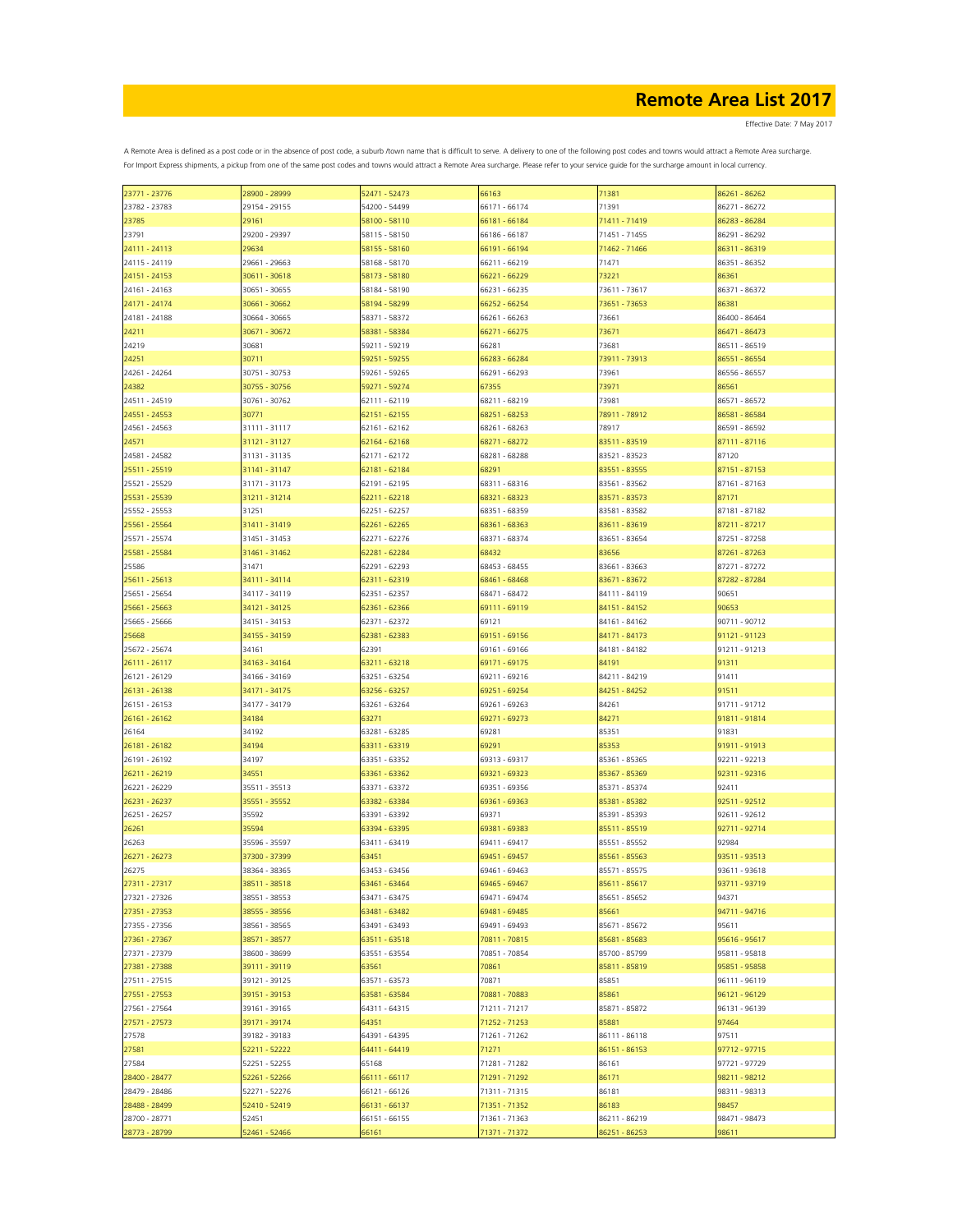Effective Date: 7 May 2017

| 98811 - 98814                     | 19122   | 4483900 | 8510600 | 86980   | 9063400 |
|-----------------------------------|---------|---------|---------|---------|---------|
| 98911                             | 1912200 | 44851   | 85110   | 8698000 | 90636   |
| 99373                             | 20102   | 4485100 | 8511000 | 86983   | 9063600 |
|                                   |         |         |         |         |         |
| 99511                             | 2010200 | 44852   | 85147   | 8698300 | 90638   |
| 99551 - 99552                     | 20126   | 4485200 | 8514700 | 88805   | 9063800 |
| 99611 - 99616                     | 2012600 | 44855   | 85151   | 8880500 | 90641   |
| 99672 - 99678                     | 20186   | 4485500 | 8515100 | 88812   | 9064100 |
|                                   | 2018600 | 44856   | 85155   | 8881200 | 90642   |
|                                   |         |         |         |         |         |
| <b>IRAN (ISLAMIC REPUBLIC OF)</b> | 20200   | 4485600 | 8515500 | 88820   | 9064200 |
| Arak                              | 2020000 | 44858   | 85161   | 8882000 | 90645   |
| <b>Bandar Abbas</b>               | 20296   | 4485800 | 8516100 | 88825   | 9064500 |
| Bandar Emam Khomeini              | 2029600 | 44861   | 85280   | 8882500 | 90651   |
|                                   |         |         |         |         |         |
| <b>Bushehr</b>                    | 22870   | 4486100 | 8528000 | 88840   | 9065100 |
| Hamedan                           | 2287000 | 44915   | 85322   | 8884000 | 90654   |
| Ilam                              | 24805   | 4491500 | 8532200 | 88850   | 9065400 |
| Kerman                            | 2480500 | 45850   | 85330   | 8885000 | 90656   |
|                                   |         |         |         |         |         |
| Khorramabad                       | 24810   | 4585000 | 8533000 | 88855   | 9065600 |
| Rasht                             | 2481000 | 60195   | 85336   | 8885500 | 90665   |
| Sanandaj                          | 25123   | 6019500 | 8533600 | 88865   | 9066500 |
| Sari                              | 2512300 | 71935   | 85380   | 8886500 | 90666   |
|                                   |         |         |         |         |         |
| Semnan                            | 30010   | 7193500 | 8538000 | 88874   | 9066600 |
| Yazd                              | 3001000 | 71938   | 85390   | 8887400 | 90668   |
| Zahedan                           | 3002600 | 7193800 | 8539000 | 90100   | 9066800 |
| Zanjan                            | 30027   | 71939   | 85430   | 9010000 | 90669   |
|                                   |         |         |         | 90117   |         |
|                                   | 3002700 | 7193900 | 8543000 |         | 9066900 |
| <b>IRELAND, REPUBLIC OF</b>       | 30075   | 71940   | 85450   | 9011700 | 90670   |
| Annascaul                         | 3007500 | 7194000 | 8545000 | 9020000 | 9067000 |
| Ballinskelligs                    | 30091   | 71945   | 85460   | 9025900 | 90674   |
| Ballydavid                        | 3009100 | 7194500 | 8546000 | 90400   | 9067400 |
|                                   |         |         |         |         |         |
| Ballyheigue                       | 30100   | 71947   | 85482   | 9040000 | 90676   |
| <b>Brandon</b>                    | 3010000 | 7194700 | 8548200 | 90401   | 9067600 |
| Caher By Inveran                  | 30862   | 71948   | 85487   | 9040100 | 90680   |
| Caherdaniel                       | 3086200 | 7194800 | 8548700 | 90403   | 9068000 |
|                                   |         |         |         |         |         |
| Castlegregory                     | 30920   | 73134   | 85490   | 9040300 | 90682   |
| Causeway                          | 3092000 | 7313400 | 8549000 | 90404   | 9068200 |
| Cromane                           | 36000   | 73135   | 85492   | 9040400 | 90685   |
| Dunloe                            | 3600000 | 7313500 | 8549200 | 90406   | 9068500 |
|                                   |         |         |         |         |         |
| Faha                              | 36003   | 76803   | 85511   | 9040600 | 90687   |
| Feohanagh                         | 3600300 | 7680300 | 8551100 | 90407   | 9068700 |
| Glenbeigh                         | 37858   | 76888   | 85514   | 9040700 | 90690   |
| Kilgobnet                         | 3785800 | 7688800 | 8551400 | 90408   | 9069000 |
|                                   | 37910   |         |         |         | 90692   |
| Milltown Near Dingle              |         | 80600   | 85735   | 9040800 |         |
| Parknasilla                       | 3791000 | 8060000 | 8573500 | 90409   | 9069200 |
| Teeranearagh                      | 40400   | 84800   | 85740   | 9040900 | 90694   |
| Valentia Island                   | 42835   | 8480000 | 8574000 | 90410   | 9069400 |
| Ventry                            | 4283500 | 84911   | 86810   | 9041000 | 90696   |
|                                   |         |         |         |         |         |
|                                   | 42842   | 84913   | 8681000 | 90411   | 9069600 |
| <b>ISRAEL</b>                     | 4284200 | 8491300 | 86815   | 9041100 | 90697   |
| 12432                             | 44810   | 84915   | 8681500 | 90420   | 9069700 |
| 1243200                           | 4481000 | 8491500 | 86820   | 9042000 | 90698   |
|                                   |         |         |         |         |         |
| 12927                             | 44814   | 84928   | 8682000 | 90430   | 9069800 |
| 1292700                           | 4481400 | 8492800 | 86830   | 9043000 | 90804   |
| 13835                             | 44816   | 84939   | 8683000 | 90433   | 9080400 |
| 1383500                           | 4481600 | 8493900 | 86835   | 9043300 | 90838   |
| 15115                             | 44820   | 84941   | 8683500 | 90435   | 9083800 |
|                                   |         |         |         |         |         |
| 1511500                           | 4482000 | 8494100 | 86840   | 9043500 | 90840   |
| 15244                             | 44828   | 84942   | 8684000 | 90612   | 9084000 |
| 1524400                           | 4482800 | 8494200 | 86902   | 9061200 | 90907   |
| 15263                             | 44829   | 84970   | 8690200 | 90622   | 9090700 |
|                                   |         |         |         |         |         |
| 1526300                           | 4482900 | 8497000 | 86905   | 9062200 | 90908   |
| 16000                             | 44830   | 84975   | 8690500 | 90624   | 9090800 |
| 1600000                           | 4483000 | 8497500 | 86910   | 9062400 | 90909   |
| 16815                             | 44833   | 84982   | 8691000 | 90627   | 9090900 |
|                                   | 4483300 |         |         |         |         |
| 1681500                           |         | 8498200 | 86930   | 9062700 | 90912   |
| 17902                             | 44834   | 84989   | 8693000 | 90628   | 9091200 |
| 1790200                           | 4483400 | 8498900 | 86935   | 9062800 | 90915   |
| 17945                             | 44835   | 84991   | 8693500 | 90631   | 9091500 |
| 1794500                           | 4483500 | 8499100 | 86950   | 9063100 | 90916   |
|                                   |         |         |         |         |         |
| 1911800                           | 44839   | 85106   | 8695000 | 90634   | 9091600 |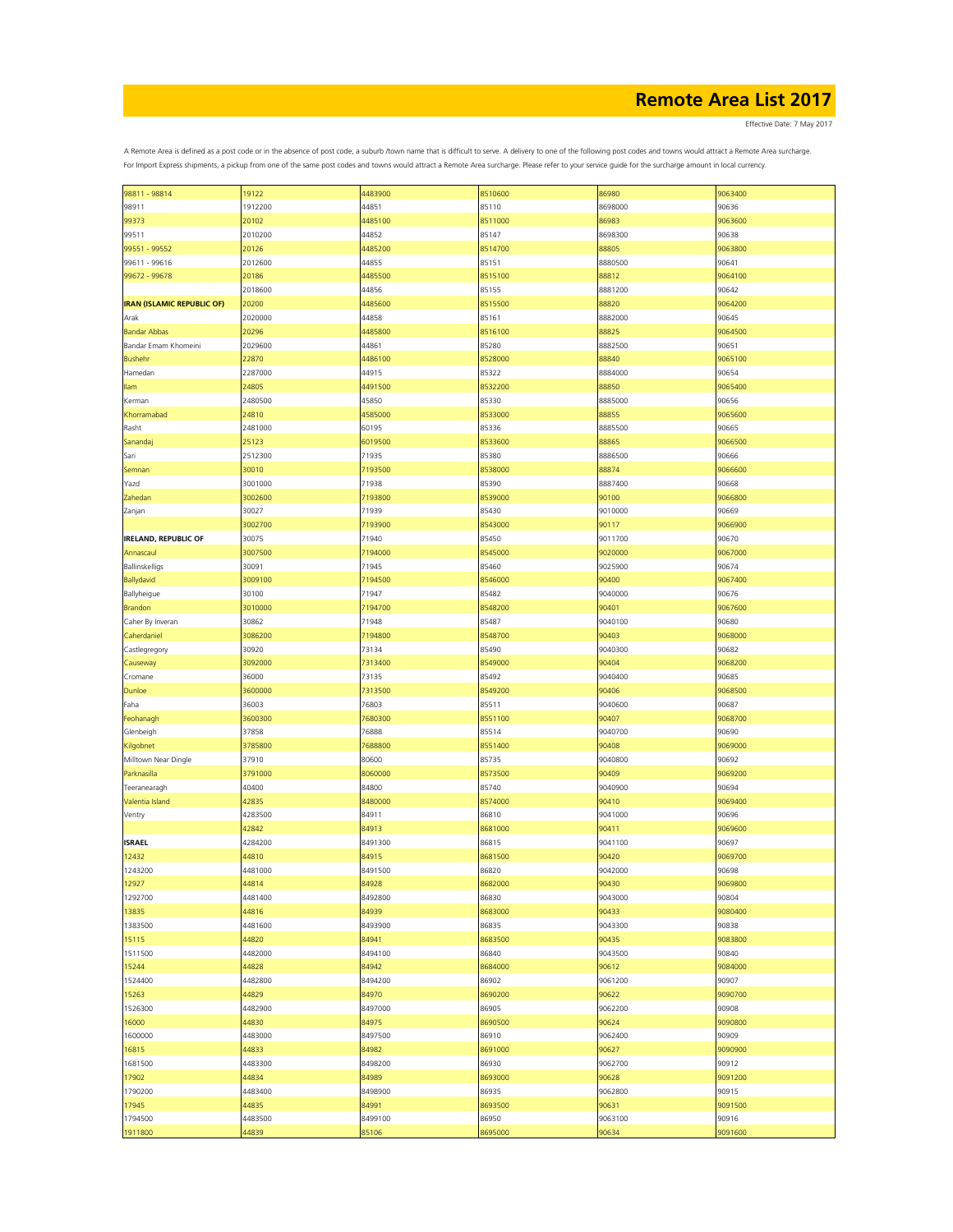Effective Date: 7 May 2017

| 90935         | 9990400 | 99939         | 05039         | 10086         | 17056 - 17058 |
|---------------|---------|---------------|---------------|---------------|---------------|
| 9093500       | 99905   | 9993900       | 06010         | 10094         | 18010 - 18011 |
| 90938         | 9990500 | 99940         | 06013         | 11020         | 18013 - 18014 |
|               |         |               |               |               |               |
| 9093800       | 99906   | 9994000       | 06017         | 11025         | 18016 - 18019 |
| 90942         | 9990600 | 99941         | 06020         | 12010         | 18021         |
| 9094200       | 99907   | 9994100       | 06027 - 06028 | 12014         | 18023 - 18027 |
|               |         |               |               |               |               |
| 90965         | 9990700 | 99942         | 06030 - 06032 | 12020         | 18030         |
| 9096500       | 99908   | 9994200       | 06037         | 12023         | 18032 - 18039 |
| 90966         | 9990800 | 99943         | 06040         | 12041         | 19010         |
|               |         |               |               |               |               |
| 9096600       | 99909   | 9994300       | 06042 - 06043 | 12046 - 12047 | 19013         |
| 95821 - 95823 | 9990900 | 99944         | 06046 - 06047 | 12050         | 19015         |
| 95826 - 95827 | 99910   | 9994400       | 06049 - 06050 | 12053 - 12055 | 19018         |
|               |         |               |               |               |               |
| 95829         | 9991000 | 99945         | 06052         | 12058         | 19020         |
| 95831 - 95832 | 99911   | 9994500       | 06058         | 12061         | 19022         |
| 95835         | 9991100 |               | 06060 - 06061 | 12068         | 19025         |
| 95837         | 99912   | <b>ITALY</b>  | 06064         | 12070         | 19028         |
|               |         |               |               |               |               |
| 95907         | 9991200 | 00017 - 00018 | 06068 - 06069 | 12074 - 12076 | 19030         |
| 95910 - 95912 | 99913   | 00020 - 00021 | 06071 - 06072 | 12078         | 19033         |
|               | 9991300 | 00023         | 06075 - 06076 | 12088         | 19035 - 19036 |
| 95914         |         |               |               |               |               |
| 97114         | 99914   | 00027 - 00028 | 06084 - 06085 | 13028         | 21021         |
| 97200         | 9991400 | 00031 - 00033 | 07010 - 07011 | 13030 - 13031 | 21035         |
| 97300         | 99915   | 00035         | 07014 - 07018 | 13034         | 21038         |
|               |         |               |               |               |               |
| 97400         | 9991500 | 00037         | 07020         | 13038         | 22010         |
| 97415         | 99916   | 00051         | 07022 - 07024 | 13041         | 22020         |
| 97500         | 9991600 | 00059         |               |               | 22022 - 22023 |
|               |         |               | 07028 - 07031 | 13044 - 13046 |               |
| 97503         | 99917   | 00066         | 07037 - 07040 | 13872         | 22025         |
| 97600         | 9991700 | 00069         | 07047         | 13884         | 22028         |
|               |         |               |               |               |               |
| 97606 - 97607 | 99918   | 01010 - 01022 | 08011 - 08013 | 14010 - 14017 | 22033         |
| 97628 - 97629 | 9991800 | 01024         | 08015         | 14020         | 22041         |
| 97800         | 99919   | 01026 - 01028 | 08020         | 14022 - 14025 | 23010 - 23014 |
|               |         |               |               |               |               |
| 97907 - 97908 | 9991900 | 01032         | 08022 - 08030 | 14034 - 14035 | 23018 - 23020 |
| 97910 - 97911 | 99920   | 01035         | 08032 - 08034 | 14045         | 23022 - 23023 |
| 97915         | 9992000 | 02012 - 02013 | 08038 - 08042 | 14052         | 23025         |
|               |         |               |               |               |               |
| 97917         | 99921   | 02018 - 02019 | 08044 - 08045 | 15020         | 23027         |
| 97955         | 9992100 | 02021         | 08048 - 08049 | 15025         | 23030 - 23036 |
| 97960         | 99922   | 02023         | 08100         | 15030         | 23039         |
|               |         |               |               |               |               |
| 99745         | 9992200 | 02030 - 02031 | 09010 - 09014 | 15032         | 23801 - 23802 |
| 9974500       | 99923   | 02033 - 02034 | 09016 - 09021 | 15035         | 23806         |
| 99755         | 9992300 | 02036 - 02037 | 09025         | 15039 - 15040 | 23808         |
| 9975500       | 99924   | 02040         | 09027         | 15042         | 23813         |
|               |         |               |               |               |               |
| 99780         | 9992400 | 02043 - 02044 | 09030 - 09031 | 15044 - 15045 | 23821 - 23823 |
| 9978000       | 99925   | 02046 - 02047 | 09036 - 09038 | 15049         | 23832         |
|               |         |               |               | 15054         |               |
| 99785         | 9992500 | 03010         | 09040         |               | 23846         |
| 9978500       | 99926   | 03015         | 09043         | 15056         | 23849         |
| 99792         | 9992600 | 03018         | 09046         | 15058 - 15059 | 23856 - 23857 |
|               | 99927   |               | 09048 - 09049 | 15063         | 23884         |
| 9979200       |         | 03020 - 03022 |               |               |               |
| 99835         | 9992700 | 03025         | 09070         | 15065 - 15066 | 23893         |
| 9983500       | 99928   | 03027         | 09072         | 15074         | 24012 - 24014 |
| 99840         | 9992800 | 03029 - 03031 | 09074         | 15077         | 24017         |
|               |         |               |               |               |               |
| 9984000       | 99929   | 03033 - 03035 | 09078         | 15079         | 24062 - 24063 |
| 99845         | 9992900 | 03038         | 09080 - 09081 | 16010         | 24065         |
| 9984500       | 99930   | 03040         | 09086         | 16013 - 16018 | 25042         |
|               |         |               |               |               |               |
| 99850         | 9993000 | 03042         | 09088         | 16021 - 16023 | 25044         |
| 9985000       | 99931   | 03044         | 09090 - 09091 | 16026         | 25048         |
| 99860         | 9993100 | 03046 - 03047 | 09095 - 09096 | 16032 - 16034 | 25051 - 25053 |
|               |         |               |               |               |               |
| 9986000       | 99932   | 03049         | 10018 - 10019 | 16036 - 16040 | 25056         |
| 99865         | 9993200 | 04015         | 10035         | 16042         | 25059         |
| 9986500       | 99933   | 04019 - 04021 | 10038         | 16047 - 16049 | 25070         |
|               |         |               |               |               |               |
| 99870         | 9993300 | 04023         | 10045         | 17010 - 17013 | 25074         |
| 9987000       | 99934   | 04025 - 04029 | 10050         | 17015         | 25083         |
| 99878         | 9993400 | 05010         | 10052         | 17017         | 26031         |
|               |         |               |               |               |               |
| 9987800       | 99935   | 05012         | 10055 - 10056 | 17019 - 17032 | 26044 - 26046 |
| 99900         | 9993500 | 05014 - 05016 | 10058 - 10063 | 17035         | 26048 - 26049 |
| 9990000       | 99936   | 05020 - 05022 | 10065 - 10068 | 17037         | 26814         |
|               |         |               |               |               |               |
| 99902         | 9993600 | 05024         | 10070         | 17041         | 26832         |
| 9990200       | 99937   | 05026         | 10074         | 17043         | 26839         |
| 99903         | 9993700 | 05028         | 10076         | 17045         | 26847         |
|               |         |               |               |               |               |
| 9990300       | 99938   | 05030 - 05032 | 10080 - 10081 | 17048         | 26849         |
| 99904         | 9993800 | 05034         | 10083 - 10084 | 17051 - 17054 | 26861         |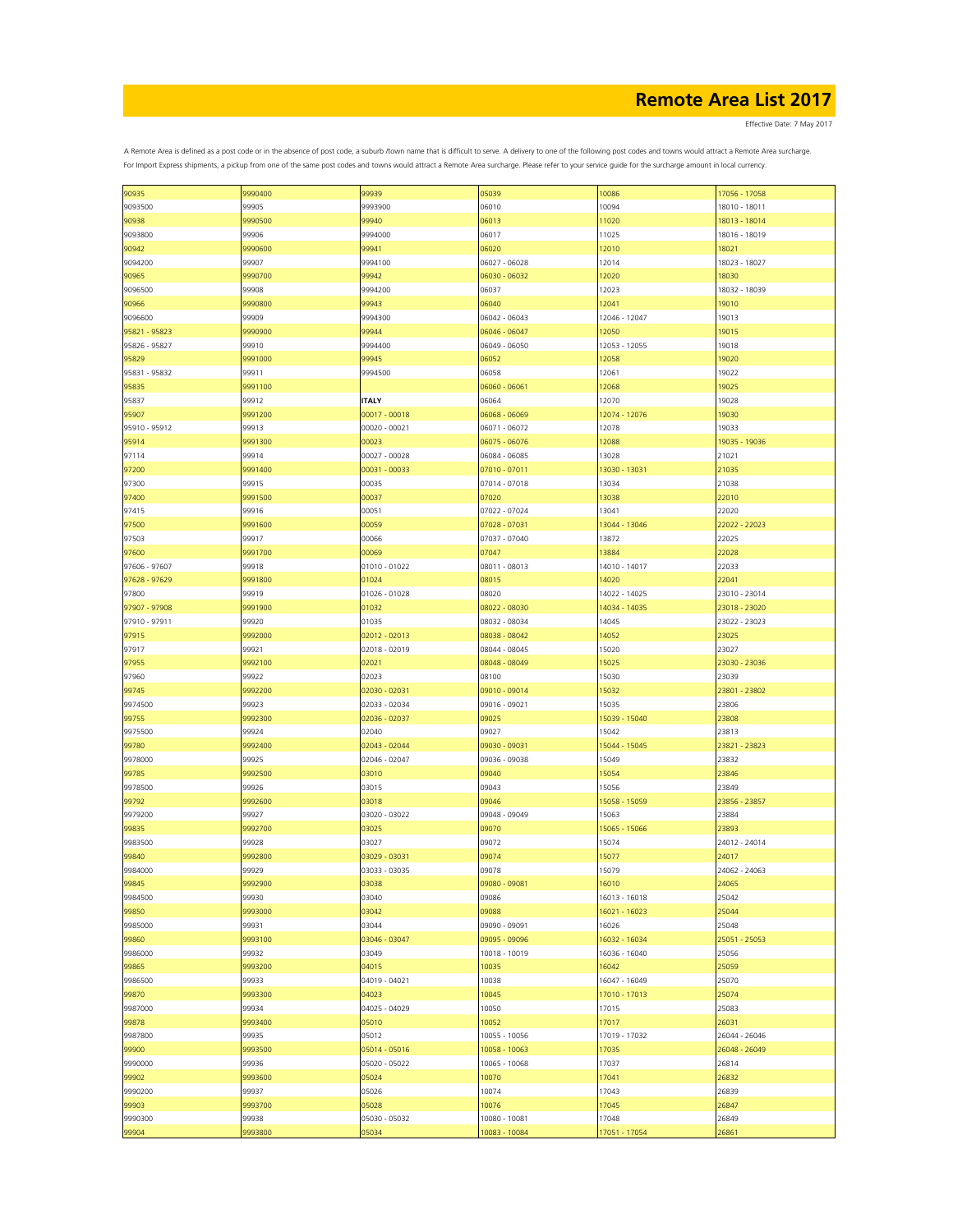Effective Date: 7 May 2017

| 27018         | 39040         | 50030         | 58040         | 71017 - 71020 | 83059         |
|---------------|---------------|---------------|---------------|---------------|---------------|
| 27020 - 27021 | 39042 - 39046 | 50033 - 50035 | 58043         | 71022 - 71024 | 84010 - 84011 |
|               |               |               |               |               |               |
| 27023 - 27025 | 39048 - 39050 | 50038 - 50039 | 58050 - 58051 | 71026         | 84013         |
| 27031 - 27032 | 39052 - 39053 | 50052         | 58054         | 71029         | 84020 - 84022 |
|               |               |               |               |               |               |
| 27034 - 27035 | 39057 - 39058 | 50060 - 50061 | 59015         | 71031 - 71032 | 84024 - 84025 |
| 27037 - 27039 | 40017         | 50064         | 59023         | 71037         | 84027         |
|               |               |               |               |               |               |
| 27057         | 40020         | 50066 - 50068 | 60036         | 71040 - 71041 | 84029 - 84037 |
| 28011         | 40022         | 51010 - 51012 | 60040         | 71047 - 71048 | 84039 - 84045 |
|               |               |               |               |               |               |
| 28014         | 40025         | 51014         | 61010 - 61011 | 72010 - 72015 | 84047 - 84053 |
| 28030         | 40032         | 51020 - 51028 | 61014         | 72017 - 72023 | 84056         |
|               |               |               |               |               |               |
| 28046         | 40034 - 40036 | 51035         | 61020 - 61021 | 72025 - 72029 | 84059 - 84060 |
| 28064         | 40038         | 52010 - 52013 | 61023         | 73010 - 73012 | 84062 - 84064 |
|               | 40040 - 40041 |               | 61028 - 61029 |               |               |
| 28075         |               | 52015         |               | 73015 - 73023 | 84066 - 84067 |
| 28831         | 40043         | 52021 - 52022 | 61044 - 61045 | 73025 - 73026 | 84070         |
| 28838         | 40045 - 40048 | 52030 - 52032 | 61047 - 61048 | 73028 - 73041 | 84072 - 84073 |
|               |               |               |               |               |               |
| 28859         | 40063         | 52034         | 62011         | 73043 - 73045 | 84078         |
|               |               |               |               |               | 84080 - 84088 |
| 28862         | 41016 - 41017 | 52036         | 62020 - 62022 | 73047         |               |
| 28886         | 41020 - 41021 | 52038         | 62025         | 73049 - 73055 | 84090         |
|               |               |               |               |               |               |
| 29010 - 29011 | 41023 - 41024 | 52040         | 62030         | 73057 - 73059 | 84092 - 84093 |
| 29014         | 41026         | 52042 - 52046 | 63011         | 74010 - 74014 | 84095 - 84096 |
|               |               |               |               |               |               |
| 29016         | 41028 - 41029 | 52048         | 63030         | 74017 - 74018 | 84099         |
| 29022         | 41034 - 41035 | 53010 - 53011 | 63040         | 74020         | 85010 - 85011 |
|               |               |               |               |               |               |
| 29025         | 41038         | 53013 - 53014 | 63047         | 74022         | 85015 - 85016 |
| 29029         | 41044 - 41045 | 53016 - 53027 | 63064 - 63065 | 74025 - 74026 | 85020 - 85027 |
|               |               |               |               |               |               |
| 30126         | 41050         | 53031 - 53032 | 63067 - 63069 | 74028 - 74029 | 85029 - 85030 |
| 30141         | 41052         | 53037 - 53038 | 63071 - 63072 | 75010 - 75012 | 85033 - 85034 |
|               |               |               |               |               |               |
| 31053         | 41054         | 53040 - 53042 | 63075 - 63079 | 75016 - 75020 | 85036 - 85038 |
| 32010         | 41059         | 53044 - 53045 | 63081         | 75022 - 75026 | 85040         |
|               |               |               |               |               |               |
| 32040         | 42030 - 42031 | 53048 - 53049 | 63083 - 63085 | 75028         | 85042 - 85044 |
| 32046         | 42033 - 42035 | 54010 - 54012 | 63091 - 63094 | 76014         | 85046         |
|               |               |               |               |               |               |
| 36011 - 36012 | 43024         | 54015 - 54017 | 63823 - 63826 | 80042         | 85048         |
| 36032         | 43028         | 54019 - 54020 | 63828         | 80050 - 80051 | 85050         |
|               |               |               |               |               |               |
| 36046         | 43032         | 54023         | 63838         | 80054         | 85052         |
| 36052         | 43040 - 43041 | 54027 - 54030 | 63841 - 63843 | 80060 - 80061 | 85054 - 85057 |
|               |               |               |               |               |               |
| 36076         | 43043         | 54035         | 63845 - 63848 | 80069 - 80071 | 85059         |
| 37020         | 43049         | 55010         | 63851 - 63853 | 80073 - 80077 | 86010         |
|               |               |               |               |               |               |
| 37028         | 43051         | 55017         | 63856         | 80079         | 86013 - 86014 |
| 37039         | 43053         | 55020 - 55024 | 64022         | 81010 - 81011 | 86016 - 86017 |
|               |               |               |               |               |               |
| 38010 - 38011 | 44010         | 55026 - 55028 | 64031         | 81013         | 86019 - 86021 |
| 38013         | 44013 - 44016 | 55030 - 55032 | 64034         | 81016         | 86025 - 86026 |
|               |               |               |               |               |               |
| 38019 - 38020 | 44020 - 44024 | 55035         | 64037         | 81027         | 86028 - 86034 |
| 38024         | 44026 - 44030 | 55037         | 64043         | 81035         | 86036         |
|               |               |               |               |               |               |
| 38027         | 44033         | 55040         | 64046         | 81037         | 86040 - 86043 |
| 38029 - 38030 | 44035 - 44036 | 55044         | 64048 - 64049 | 81040         | 86070         |
|               |               |               |               |               |               |
| 38033         | 44038 - 44039 | 55047         | 65021         | 81042         | 86075         |
| 38035         | 44041         | 55050 - 55053 | 66019         | 81044         | 86077         |
|               |               |               |               |               |               |
| 38037 - 38038 | 44046 - 44047 | 55055 - 55057 | 66032         | 81049 - 81050 | 86079         |
| 38040         | 45010         | 55060         | 66038         | 81053         | 86081         |
|               |               |               |               |               |               |
| 38042         | 45014         | 55062         | 66040         | 81056 - 81057 | 86086         |
| 38046         | 45020         | 55064         | 66044         | 81059         | 86090         |
|               |               |               |               |               |               |
| 38050         | 45031 - 45032 | 55067         | 66051         | 82010 - 82011 | 86095         |
| 38052         | 46013         | 56011         | 67010         | 82013         | 86170         |
|               |               |               |               |               |               |
| 38054         | 46023         | 56021         | 67014         | 82015 - 82016 | 87010 - 87014 |
| 38057 - 38058 | 47010         | 56026         | 67017 - 67020 | 82018 - 82020 | 87016 - 87018 |
|               |               |               |               |               |               |
| 38060         | 47014 - 47018 | 56030         | 67027         | 82024         | 87020 - 87022 |
| 38065         | 47022         | 56032 - 56037 | 67030 - 67031 | 82026         | 87024         |
|               |               |               |               |               |               |
| 38067         | 47025 - 47026 | 56040 - 56041 | 67035 - 67037 | 82028         | 87026 - 87030 |
| 38070 - 38071 | 47028         | 56043 - 56046 | 67039 - 67041 | 82030 - 82034 | 87032         |
|               |               |               |               |               |               |
| 38074         | 47826         | 56048         | 67043         | 82036 - 82037 | 87036 - 87037 |
| 38077         | 47834         | 57020 - 57021 | 67045 - 67046 | 83010 - 83013 | 87040 - 87041 |
|               |               |               |               |               |               |
| 38079 - 38081 | 47836 - 47837 | 57030 - 57034 | 67049 - 67050 | 83016 - 83017 | 87043         |
| 38084 - 38086 | 47861 - 47867 | 57036 - 57039 | 67053 - 67054 | 83020 - 83025 | 87045 - 87046 |
|               |               |               |               |               |               |
| 38089         | 48013         | 58010         | 67057 - 67060 | 83028         | 87050 - 87051 |
| 39010 - 39015 | 48017         | 58012 - 58020 | 67062         | 83030 - 83031 | 87053 - 87055 |
|               |               |               |               |               |               |
| 39018 - 39022 | 48025         | 58024 - 58025 | 70025         | 83034 - 83040 | 87060 - 87061 |
| 39025         | 48027 - 48028 | 58027         | 70040         | 83043 - 83045 | 87064         |
|               |               |               |               |               |               |
| 39028         | 50020 - 50022 | 58031         | 70050         | 83047 - 83048 | 87067 - 87070 |
| 39030 - 39036 | 50025         | 58033         | 71010 - 71012 | 83050 - 83053 | 87074 - 87075 |
|               |               |               |               |               | 88010         |
| 39038         | 50027         | 58035         | 71014 - 71015 | 83057         |               |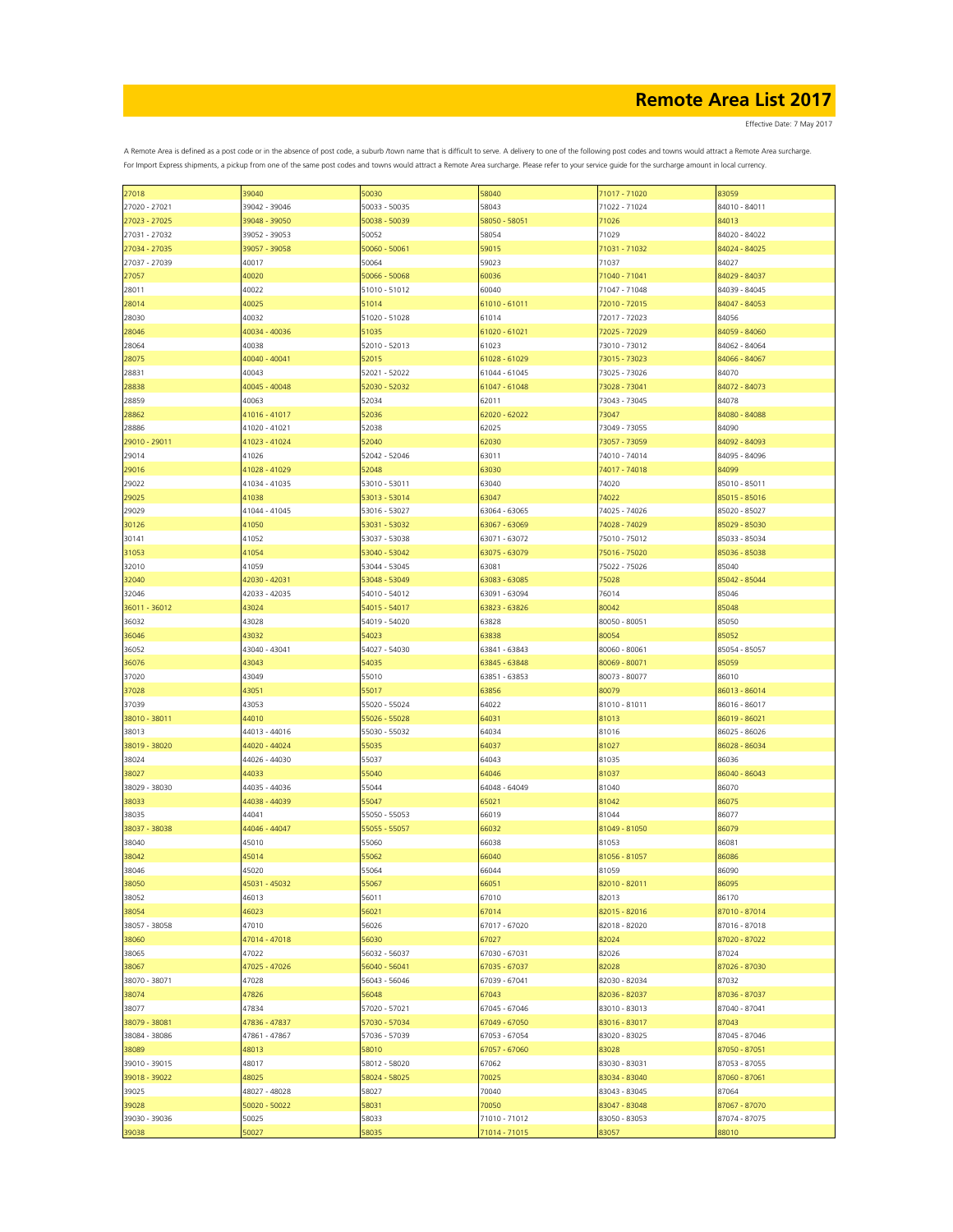Effective Date: 7 May 2017

| 88020 - 88022 | <b>JAMAICA</b>      | 010-1351 - 010-1352 | 012-0831 - 012-0838 | 014-0111 - 014-0114 | 015-8555            |
|---------------|---------------------|---------------------|---------------------|---------------------|---------------------|
| 88024         | <b>Black River</b>  | 010-1401 - 010-1408 | 012-0841 - 012-0845 | 014-0201 - 014-0207 | 015-8558            |
| 88040         | Mandeville          | 010-1411 - 010-1419 | 012-0851 - 012-0857 | 014-0292            | 015-8567            |
| 88042 - 88043 | Maypen              | 010-1421 - 010-1429 | 012-0861 - 012-0869 | 014-0300 - 014-0303 | 015-8585            |
|               |                     |                     |                     |                     |                     |
| 88045 - 88048 | Morant Bay          | 010-1431 - 010-1437 | 012-1100 - 012-1106 | 014-0311 - 014-0313 | 015-8601 - 015-8602 |
| 88050         | Ocho Rios           | 010-1492 - 010-1493 | 012-1111 - 012-1116 | 014-0315 - 014-0318 | 015-8611            |
| 88054         | Port Antonio        | 010-1501 - 010-1506 | 012-1121 - 012-1126 | 014-0321 - 014-0328 | 015-8622            |
| 88056         | Portland            | 010-1601 - 010-1608 | 012-1131 - 012-1137 | 014-0331 - 014-0337 | 015-8630            |
| 88060         | Portmore            | 010-1611 - 010-1618 | 012-1241 - 012-1243 | 014-0341 - 014-0347 | 015-8642            |
|               |                     |                     |                     |                     |                     |
| 88063 - 88064 | St. Andrew          | 010-1621 - 010-1623 | 012-1351 - 012-1353 | 014-0351 - 014-0359 | 015-8666            |
| 88067 - 88070 | St. Catherine       | 010-1631 - 010-1638 | 012-8501 - 012-8502 | 014-0361 - 014-0369 | 015-8686            |
| 88078         | St. Elizabeth       | 010-1641 - 010-1645 | 012-8511            | 014-0371 - 014-0379 | 015-8688            |
| 88815 - 88816 |                     | 010-1651 - 010-1654 | 012-8601            | 014-0392 - 014-0394 | 016-0000 - 016-0005 |
| 88818         | JAPAN               | 010-8501 - 010-8502 | 012-8604            | 014-0511 - 014-0516 | 016-0011 - 016-0017 |
| 88821         | 002-8089            | 010-8504 - 010-8507 | 012-8651            | 014-0592            | 016-0101 - 016-0104 |
|               |                     |                     |                     |                     |                     |
| 88831         | 010-0000 - 010-0006 | 010-8511            | 013-0000 - 013-0008 | 014-0601 - 014-0602 | 016-0111 - 016-0116 |
| 88837 - 88838 | 010-0011 - 010-0014 | 010-8515            | 013-0011 - 013-0019 | 014-0711 - 014-0714 | 016-0121 - 016-0123 |
| 88841 - 88842 | 010-0021 - 010-0029 | 010-8518            | 013-0021 - 013-0028 | 014-0801 - 014-0805 | 016-0131 - 016-0139 |
| 89010 - 89016 | 010-0031 - 010-0038 | 010-8520            | 013-0031 - 013-0038 | 014-1111 - 014-1116 | 016-0141 - 016-0149 |
| 89018         | 010-0041 - 010-0044 | 010-8525            | 013-0041 - 013-0048 | 014-1192            | 016-0151 - 016-0157 |
|               |                     |                     |                     |                     |                     |
| 89020 - 89026 | 010-0051 - 010-0059 | 010-8530            | 013-0051 - 013-0056 | 014-1201 - 014-1205 | 016-0161 - 016-0169 |
| 89029 - 89032 | 010-0061 - 010-0066 | 010-8533            | 013-0060 - 013-0066 | 014-1298            | 016-0171 - 016-0179 |
| 89034 - 89036 | 010-0101            | 010-8543            | 013-0068 - 013-0069 | 014-1411 - 014-1413 | 016-0181 - 016-0188 |
| 89038         | 010-0111 - 010-0116 | 010-8550            | 013-0071 - 013-0076 | 014-8501            | 016-0801 - 016-0808 |
|               | 010-0121 - 010-0126 | 010-8555            | 013-0101 - 013-0107 | 014-8601            | 016-0811 - 016-0817 |
| 89040 - 89044 |                     |                     |                     |                     |                     |
| 89046 - 89053 | 010-0131 - 010-0138 | 010-8558            | 013-0201 - 013-0208 | 014-8611            | 016-0821 - 016-0825 |
| 89055         | 010-0141 - 010-0146 | 010-8560            | 013-0211 - 013-0218 | 015-0000            | 016-0831 - 016-0839 |
| 89058         | 010-0195            | 010-8564 - 010-8565 | 013-0301 - 013-0309 | 015-0011 - 015-0014 | 016-0841 - 016-0846 |
| 89060 - 89063 | 010-0201 - 010-0202 | 010-8570            | 013-0311 - 013-0319 | 015-0021 - 015-0025 | 016-0851 - 016-0857 |
| 89065 - 89068 | 010-0341 - 010-0347 | 010-8572            | 013-0321 - 013-0327 | 015-0031 - 015-0035 | 016-0861 - 016-0865 |
|               |                     |                     |                     |                     |                     |
| 89811         | 010-0351 - 010-0355 | 010-8574            | 013-0331 - 013-0339 | 015-0041 - 015-0047 | 016-0871 - 016-0879 |
| 89813         | 010-0400 - 010-0401 | 010-8577            | 013-0341 - 013-0349 | 015-0051 - 015-0055 | 016-0881 - 016-0884 |
| 89817         | 010-0411 - 010-0413 | 010-8580            | 013-0351 - 013-0359 | 015-0061 - 015-0069 | 016-0891 - 016-0897 |
| 89821 - 89823 | 010-0421 - 010-0423 | 010-8588            | 013-0361 - 013-0365 | 015-0071 - 015-0079 | 016-8501            |
| 89831         | 010-0431            | 010-8601            | 013-0371 - 013-0379 | 015-0081 - 015-0089 | 016-8555            |
|               |                     |                     |                     |                     |                     |
| 89841         | 010-0441 - 010-0445 | 010-8611            | 013-0381 - 013-0385 | 015-0091 - 015-0094 | 016-8601 - 016-8602 |
| 89843 - 89844 | 010-0451 - 010-0456 | 010-8622            | 013-0402            | 015-0201 - 015-0202 | 017-0000 - 017-0005 |
| 89851 - 89852 | 010-0492 - 010-0494 | 010-8633            | 013-0404 - 013-0409 | 015-0211            | 017-0011 - 017-0012 |
| 89861         | 010-0500 - 010-0503 | 010-8655            | 013-0411 - 013-0419 | 015-0221            | 017-0014 - 017-0015 |
| 89865         | 010-0511            | 010-8668            | 013-0421 - 013-0429 | 015-0231 - 015-0232 | 017-0021 - 017-0026 |
|               |                     |                     |                     |                     |                     |
| 89900         | 010-0521 - 010-0523 | 010-8677 - 010-8678 | 013-0431 - 013-0439 | 015-0241 - 015-0243 | 017-0031 - 017-0037 |
| 90010         | 010-0531 - 010-0535 | 010-8794            | 013-0441 - 013-0448 | 015-0295            | 017-0041 - 017-0046 |
| 90012 - 90020 | 010-0595            | 011-0901 - 011-0909 | 013-0451 - 013-0459 | 015-0301 - 015-0304 | 017-0051 - 017-0057 |
| 90022         | 010-0661 - 010-0665 | 011-0911 - 011-0917 | 013-0461 - 013-0468 | 015-0311 - 015-0314 | 017-0200 - 017-0205 |
| 90024         | 010-0671 - 010-0676 | 011-0921 - 011-0928 | 013-0471 - 013-0477 | 015-0321 - 015-0324 | 017-0292 - 017-0293 |
| 90027         | 010-0681 - 010-0688 | 011-0931 - 011-0939 | 013-0481 - 013-0488 | 015-0331 - 015-0333 | 017-0801 - 017-0806 |
|               |                     |                     |                     |                     |                     |
| 90029 - 90030 | 010-0802 - 010-0804 | 011-0941 - 011-0949 | 013-0498            | 015-0341            | 017-0811 - 017-0817 |
| 90032 - 90035 | 010-0811 - 010-0817 | 011-0951            | 013-0501 - 013-0503 | 015-0351 - 015-0353 | 017-0821 - 017-0828 |
| 90038         | 010-0821 - 010-0826 | 011-8501            | 013-0511 - 013-0519 | 015-0361 - 015-0364 | 017-0831 - 017-0839 |
| 90046         | 010-0831 - 010-0834 | 011-8510 - 011-8511 | 013-0521 - 013-0526 | 015-0401 - 015-0404 | 017-0841 - 017-0847 |
| 90048 - 90049 | 010-0841 - 010-0845 | 011-8520            | 013-0531 - 013-0536 | 015-0411 - 015-0418 | 017-0851 - 017-0855 |
|               | 010-0851 - 010-0854 | 011-8555            | 013-0541 - 013-0546 |                     |                     |
| 91010         |                     |                     |                     | 015-0501 - 015-0505 | 017-0857            |
| 91013         | 010-0861 - 010-0865 | 011-8577            | 013-0551 - 013-0552 | 015-0511 - 015-0516 | 017-0861 - 017-0868 |
| 91017         | 010-0871 - 010-0877 | 011-8585            | 013-0561 - 013-0562 | 015-0721 - 015-0722 | 017-0871 - 017-0878 |
| 91020         | 010-0901 - 010-0905 | 011-8605            | 013-0811 - 013-0814 | 015-0801 - 015-0804 | 017-0881 - 017-0888 |
| 91023         | 010-0911 - 010-0918 | 011-8611            | 013-0821 - 013-0826 | 015-0807 - 015-0809 | 017-0891 - 017-0897 |
| 92010         | 010-0921 - 010-0925 | 011-8686            | 013-8501 - 013-8504 | 015-0811 - 015-0817 | 017-8510            |
|               |                     |                     |                     |                     |                     |
| 92015         | 010-0931 - 010-0935 | 012-0000 - 012-0008 | 013-8592            | 015-0821 - 015-0827 | 017-8550            |
| 92020 - 92021 | 010-0941 - 010-0948 | 012-0011 - 012-0017 | 013-8601 - 013-8602 | 015-0831 - 015-0843 | 017-8555            |
| 92025 - 92027 | 010-0951 - 010-0956 | 012-0021 - 012-0026 | 013-8609            | 015-0851 - 015-0858 | 017-8567            |
| 92029         | 010-0961 - 010-0967 | 012-0031 - 012-0037 | 014-0000 - 014-0006 | 015-0861 - 015-0869 | 017-8585            |
| 93010         | 010-0971 - 010-0977 | 012-0041 - 012-0045 | 014-0011 - 014-0017 | 015-0871 - 015-0878 | 017-8686            |
|               |                     |                     |                     |                     |                     |
| 93013 - 93019 | 010-1101 - 010-1106 | 012-0051 - 012-0057 | 014-0021 - 014-0027 | 015-0881 - 015-0892 | 018-0101 - 018-0109 |
| 94010 - 94019 | 010-1201 - 010-1203 | 012-0061 - 012-0062 | 014-0031 - 014-0034 | 015-8501            | 018-0111 - 018-0119 |
| 95040 - 95044 | 010-1211 - 010-1212 | 012-0104 - 012-0107 | 014-0041 - 014-0048 | 015-8505            | 018-0121 - 018-0129 |
| 95046 - 95048 | 010-1221 - 010-1225 | 012-0183            | 014-0051 - 014-0057 | 015-8510 - 015-8511 | 018-0131 - 018-0136 |
| 98049 - 98050 | 010-1231 - 010-1233 | 012-0801 - 012-0804 | 014-0061 - 014-0068 | 015-8515            | 018-0141 - 018-0148 |
|               |                     |                     |                     |                     |                     |
| 98055         | 010-1292            | 012-0811 - 012-0815 | 014-0071 - 014-0073 | 015-8530            | 018-0151 - 018-0158 |
| 98077         | 010-1341 - 010-1344 | 012-0821 - 012-0827 | 014-0101 - 014-0104 | 015-8543            | 018-0161 - 018-0167 |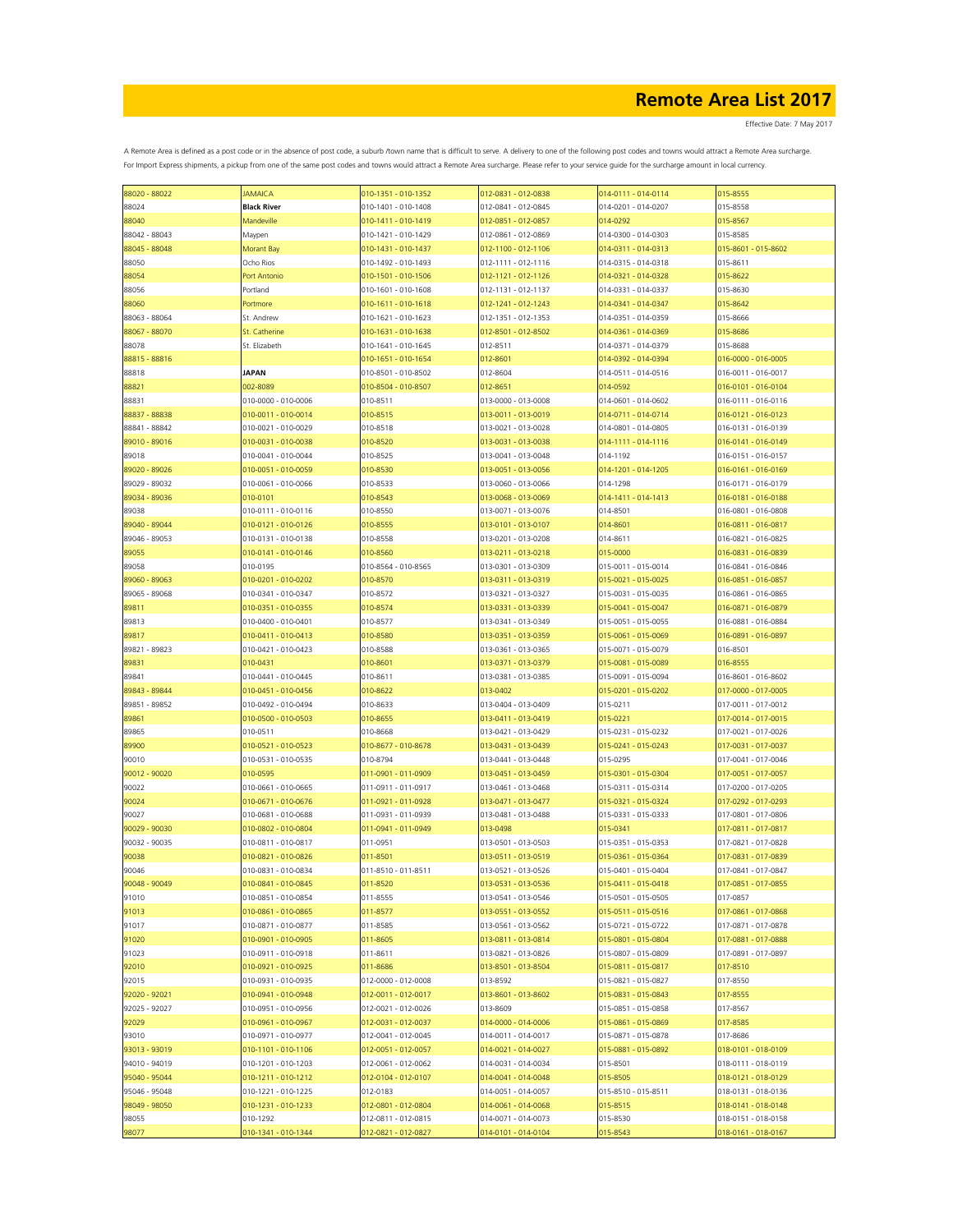Effective Date: 7 May 2017

| 018-0171 - 018-0176                        | 018-3331 - 018-3333             | 019-1541 - 019-1542                        | 020-0520 - 020-0525                        | 020-8655                                   | 023-0881 - 023-0889                        |
|--------------------------------------------|---------------------------------|--------------------------------------------|--------------------------------------------|--------------------------------------------|--------------------------------------------|
| 018-0181 - 018-0188                        | 018-3341 - 018-3343             | 019-1601 - 019-1605                        | 020-0527 - 020-0539                        | 020-8661                                   | 023-0891 - 023-0898                        |
| 018-0192                                   | 018-3392 - 018-3393             | 019-1611 - 019-1616                        | 020-0541 - 020-0547                        | 020-8666 - 020-8667                        | 023-1101 - 023-1105                        |
| 018-0301 - 018-0302                        | 018-3451 - 018-3454             | 019-1692                                   | 020-0551 - 020-0559                        | 020-8672                                   | 023-1111 - 023-1118                        |
| 018-0311                                   | 018-3501 - 018-3506             | 019-1701 - 019-1702                        | 020-0571 - 020-0574                        | 020-8677 - 020-8678                        | 023-1121 - 023-1125                        |
| 018-0321 - 018-0322                        | 018-3592 - 018-3593             | 019-1801 - 019-1808                        | 020-0581 - 020-0585                        | 020-8686                                   | 023-1131 - 023-1134                        |
| 018-0400 - 018-0404                        | 018-3595 - 018-3596             | 019-1811 - 019-1817                        | 020-0592 - 020-0593                        | 020-8688                                   | 023-1192                                   |
| 018-0411 - 018-0414                        | 018-4201 - 018-4203             | 019-1822                                   | 020-0595 - 020-0596                        | 020-8794                                   | 023-1341                                   |
| 018-0421 - 018-0422                        | 018-4211                        | 019-1824 - 019-1827                        | 020-0600 - 020-0609                        | 021-0000 - 021-0008                        | 023-1551                                   |
| 018-0431 - 018-0436                        | 018-4221                        | 019-1831 - 019-1832                        | 020-0611 - 020-0619                        | 021-0011 - 021-0014                        | 023-1761 - 023-1762                        |
| 018-0492 - 018-0493                        | 018-4231                        | 019-1834 - 019-1835                        | 020-0621 - 020-0627                        | 021-0021 - 021-0027                        | 023-8501                                   |
| 018-0601 - 018-0604                        | 018-4241                        | 019-1841 - 019-1843                        | 020-0631 - 020-0638                        | 021-0031 - 021-0036                        | 024-0000 - 024-0004                        |
| 018-0692                                   | 018-4251                        | 019-1846 - 019-1848                        | 020-0641 - 020-0646                        | 021-0041                                   | 024-0011 - 024-0014                        |
| 018-0711                                   | 018-4261 - 018-4263             | 019-1851 - 019-1853                        | 020-0651 - 020-0659                        | 021-0051 - 021-0056                        | 024-0021 - 024-0025                        |
| 018-0721 - 018-0726                        | 018-4271 - 018-4273             | 019-1855 - 019-1858                        | 020-0661 - 020-0668                        | 021-0061 - 021-0064                        | 024-0031 - 024-0035                        |
| 018-0731 - 018-0734                        | 018-4281 - 018-4282             | 019-1861 - 019-1866                        | 020-0671 - 020-0678                        | 021-0101 - 021-0102                        | 024-0041 - 024-0045                        |
| 018-0795                                   | 018-4301 - 018-4303             | 019-1868                                   | 020-0681 - 020-0688                        | 021-0221                                   | 024-0051 - 024-0058                        |
| 018-0841 - 018-0845                        | 018-4392                        | 019-1871 - 019-1878                        | 020-0690 - 020-0694                        | 021-0801 - 021-0807                        | 024-0061 - 024-0064                        |
| 018-0851 - 018-0855                        | 018-4400 - 018-4401             | 019-1881 - 019-1888                        | 020-0698                                   | 021-0811 - 021-0815                        | 024-0071 - 024-0076                        |
| 018-0901 - 018-0907                        | 018-4411 - 018-4413             | 019-1901 - 019-1909                        | 020-0701 - 020-0719                        | 021-0821 - 021-0822                        | 024-0081 - 024-0084                        |
| 018-1211 - 018-1218                        | 018-4421 - 018-4423             | 019-1911 - 019-1918                        | 020-0721 - 020-0728                        | 021-0831 - 021-0836                        | 024-0091 - 024-0095                        |
| 018-1221 - 018-1226                        | 018-4431 - 018-4432             | 019-1921 - 019-1929                        | 020-0731 - 020-0738                        | 021-0841 - 021-0844                        | 024-0101 - 024-0105                        |
| 018-1301 - 018-1305                        | 018-4494                        | 019-1931 - 019-1939                        | 020-0741 - 020-0746                        | 021-0851 - 021-0854                        | 024-0192 - 024-0195                        |
| 018-1392 - 018-1393                        | 018-4511 - 018-4516             | 019-1941 - 019-1949                        | 020-0751 - 020-0758                        | 021-0861 - 021-0867                        | 024-0211                                   |
| 018-1400 - 018-1403                        | 018-4601 - 018-4604             | 019-1951 - 019-1958                        | 020-0761 - 020-0769                        | 021-0871 - 021-0877                        | 024-0321 - 024-0326                        |
| 018-1411 - 018-1416                        | 018-4611 - 018-4613             | 019-1961 - 019-1963                        | 020-0771 - 020-0779                        | 021-0881 - 021-0885                        | 024-0331 - 024-0335                        |
| 018-1500 - 018-1504                        | 018-4621 - 018-4624             | 019-2103                                   | 020-0801 - 020-0807                        | 021-0891 - 021-0894                        | 024-0341                                   |
| 018-1511 - 018-1516                        | 018-4692 - 018-4693             | 019-2111 - 019-2112                        | 020-0811 - 020-0817                        | 021-0901 - 021-0902                        | 024-0392                                   |
| 018-1521 - 018-1528                        | 018-4731 - 018-4735             | 019-2121 - 019-2123                        | 020-0821 - 020-0828                        | 021-8501 - 021-8504                        | 024-8501                                   |
| 018-1595 - 018-1596                        | 018-4741 - 018-4746             | 019-2192                                   | 020-0831 - 020-0839                        | 021-8506                                   | 024-8505                                   |
| 018-1600 - 018-1606                        | 018-5141                        | 019-2201 - 019-2202                        | 020-0841 - 020-0846                        | 021-8511                                   | 024-8507                                   |
| 018-1611 - 018-1618                        | 018-5200 - 018-5202             | 019-2204 - 019-2205                        | 020-0851 - 020-0857                        | 021-8544                                   | 024-8510 - 024-8511                        |
| 018-1621 - 018-1629                        | 018-5292                        | 019-2331 - 019-2335                        | 020-0861 - 020-0866                        | 021-8555                                   | 024-8513                                   |
| 018-1631 - 018-1635                        | 018-5331 - 018-5337             | 019-2401 - 019-2402                        | 020-0871 - 020-0878                        | 021-8566                                   | 024-8518                                   |
| 018-1692                                   | 018-5421 - 018-5422             | 019-2411 - 019-2413                        | 020-0881 - 020-0887                        | 021-8577                                   | 024-8520                                   |
| 018-1700 - 018-1706                        | 018-5501                        | 019-2431                                   | 020-0891                                   | 021-8604                                   | 024-8650                                   |
| 018-1711 - 018-1714                        | 018-5511                        | 019-2441 - 019-2443                        | 020-8501 - 020-8502                        | 021-8611                                   | 025-0000 - 025-0008                        |
| 018-1721 - 018-1725                        | 018-5601 - 018-5606             | 019-2492                                   | 020-8505                                   | 021-8633                                   | 025-0011 - 025-0016                        |
| 018-1731 - 018-1735                        | 018-5701                        | 019-2521                                   | 020-8507 - 020-8508                        | 021-8687                                   | 025-0021 - 025-0026                        |
| 018-1741 - 018-1747                        | 018-5711 - 018-5712             | 019-2601                                   | 020-8510 - 020-8513                        | 022-0000 - 022-0007                        | 025-0031 - 025-0039                        |
| 018-1792 - 018-1793                        | 018-5721 - 018-5722             | 019-2611 - 019-2614                        | 020-8515                                   | 022-0101 - 022-0102                        | 025-0041 - 025-0046                        |
| 018-1851 - 018-1857                        | 018-5731 - 018-5732             | 019-2621 - 019-2625                        | 020-8518                                   | 022-0211                                   | 025-0051 - 025-0058                        |
| 018-2101 - 018-2104                        | 018-5741 - 018-5745             | 019-2631 - 019-2632                        | 020-8520 - 020-8523                        | 022-8501 - 022-8505                        | 025-0061 - 025-0068                        |
| 018-2301 - 018-2305                        | 018-5751 - 018-5756             | 019-2692                                   | 020-8525                                   | 022-8507 - 022-8508                        | 025-0071 - 025-0079                        |
| 018-2400 - 018-2407                        | 018-5792 - 018-5793             | 019-2741 - 019-2742                        | 020-8530 - 020-8533                        | 022-8512                                   | 025-0081 - 025-0089                        |
| 018-2498                                   | 018-5851                        | 020-0000 - 020-0005                        | 020-8538                                   | 022-8602                                   | 025-0091 - 025-0098                        |
| 018-2500 - 018-2509                        | 019-0111 - 019-0113             | 020-0011 - 020-0016                        | 020-8540                                   | 023-0000 - 023-0003                        | 025-0131 - 025-0137                        |
| 018-2511 - 018-2512                        | 019-0201 - 019-0205             | 020-0021 - 020-0026                        | 020-8543 - 020-8544                        | 023-0011 - 023-0019                        | 025-0244                                   |
| 018-2601 - 018-2609                        | 019-0321                        | 020-0031 - 020-0034                        | 020-8550 - 020-8551                        | 023-0021 - 023-0027                        | 025-0251 - 025-0253                        |
| 018-2611 - 018-2619                        | 019-0401 - 019-0404             | 020-0041 - 020-0045                        | 020-8553                                   | 023-0031 - 023-0037                        | 025-0301 - 025-0305                        |
| 018-2621 - 018-2628                        | 019-0481                        | 020-0051 - 020-0055                        | 020-8555                                   | 023-0041 - 023-0047                        | 025-0311 - 025-0315                        |
| 018-2631 - 018-2638                        | 019-0501 - 019-0503             | 020-0061 - 020-0066                        | 020-8557 - 020-8558                        | 023-0051 - 023-0058                        | 025-0321 - 025-0324                        |
| 018-2641 - 018-2648                        | 019-0505 - 019-0509             | 020-0101 - 020-0108                        | 020-8560 - 020-8561                        | 023-0061 - 023-0067                        | 025-0392 - 025-0395                        |
| 018-2651 - 018-2656                        | 019-0511 - 019-0518             | 020-0111 - 020-0117                        | 020-8566 - 020-8567                        | 023-0071 - 023-0077                        | 025-8601 - 025-8602                        |
| 018-2661 - 018-2667                        | 019-0521 - 019-0529             | 020-0121 - 020-0127                        | 020-8570                                   | 023-0081 - 023-0087                        | 026-0000 - 026-0004                        |
| 018-2671 - 018-2678                        | 019-0531 - 019-0533             | 020-0131 - 020-0137                        | 020-8573                                   | 023-0091 - 023-0096                        | 026-0011 - 026-0015                        |
| 018-2801 - 018-2806                        | 019-0701 - 019-0705             | 020-0141 - 020-0148                        | 020-8575                                   | 023-0101 - 023-0108                        | 026-0021 - 026-0026                        |
| 018-2811 - 018-2815                        | 019-0711 - 019-0715             | 020-0182                                   | 020-8577                                   | 023-0132                                   | 026-0031 - 026-0035                        |
| 018-3101 - 018-3107                        | 019-0792 - 019-0793             | 020-0184 - 020-0185                        | 020-8580                                   | 023-0171                                   | 026-0041 - 026-0046                        |
| 018-3111 - 018-3119                        | 019-0800 - 019-0803             | 020-0187                                   | 020-8584 - 020-8586                        | 023-0401 - 023-0403                        | 026-0051 - 026-0055                        |
| 018-3121 - 018-3129                        | 019-1101 - 019-1109             | 020-0196                                   | 020-8588                                   | 023-0492 - 023-0493                        | 026-0061                                   |
| 018-3131 - 018-3135                        | 019-1231 - 019-1237             | 020-0198                                   | 020-8601 - 020-8602                        | 023-0801 - 023-0808                        | 026-0121                                   |
| 018-3141 - 018-3148                        | 019-1301 - 019-1302<br>019-1397 | 020-0201 - 020-0204<br>020-0311 - 020-0313 | 020-8605 - 020-8606<br>020-8610 - 020-8612 | 023-0811 - 023-0818<br>023-0821 - 023-0829 | 026-0301 - 026-0304<br>026-0411 - 026-0412 |
| 018-3151 - 018-3157<br>018-3192            | 019-1400 - 019-1404             | 020-0401 - 020-0404                        | 020-8620                                   |                                            | 026-8550                                   |
|                                            | 019-1501 - 019-1502             |                                            |                                            | 023-0831 - 023-0833<br>023-0841 - 023-0842 |                                            |
| 018-3200 - 018-3205<br>018-3300 - 018-3302 | 019-1511 - 019-1512             | 020-0495 - 020-0496<br>020-0500 - 020-0507 | 020-8622<br>020-8633                       | 023-0851 - 023-0857                        | 026-8567                                   |
| 018-3311 - 018-3316                        | 019-1521 - 019-1522             | 020-0511 - 020-0515                        | 020-8641                                   | 023-0861 - 023-0867                        | 026-8686<br>027-0000 - 027-0009            |
| 018-3321 - 018-3325                        | 019-1531 - 019-1533             | 020-0517                                   | 020-8650                                   | 023-0871 - 023-0877                        | 027-0021 - 027-0029                        |
|                                            |                                 |                                            |                                            |                                            |                                            |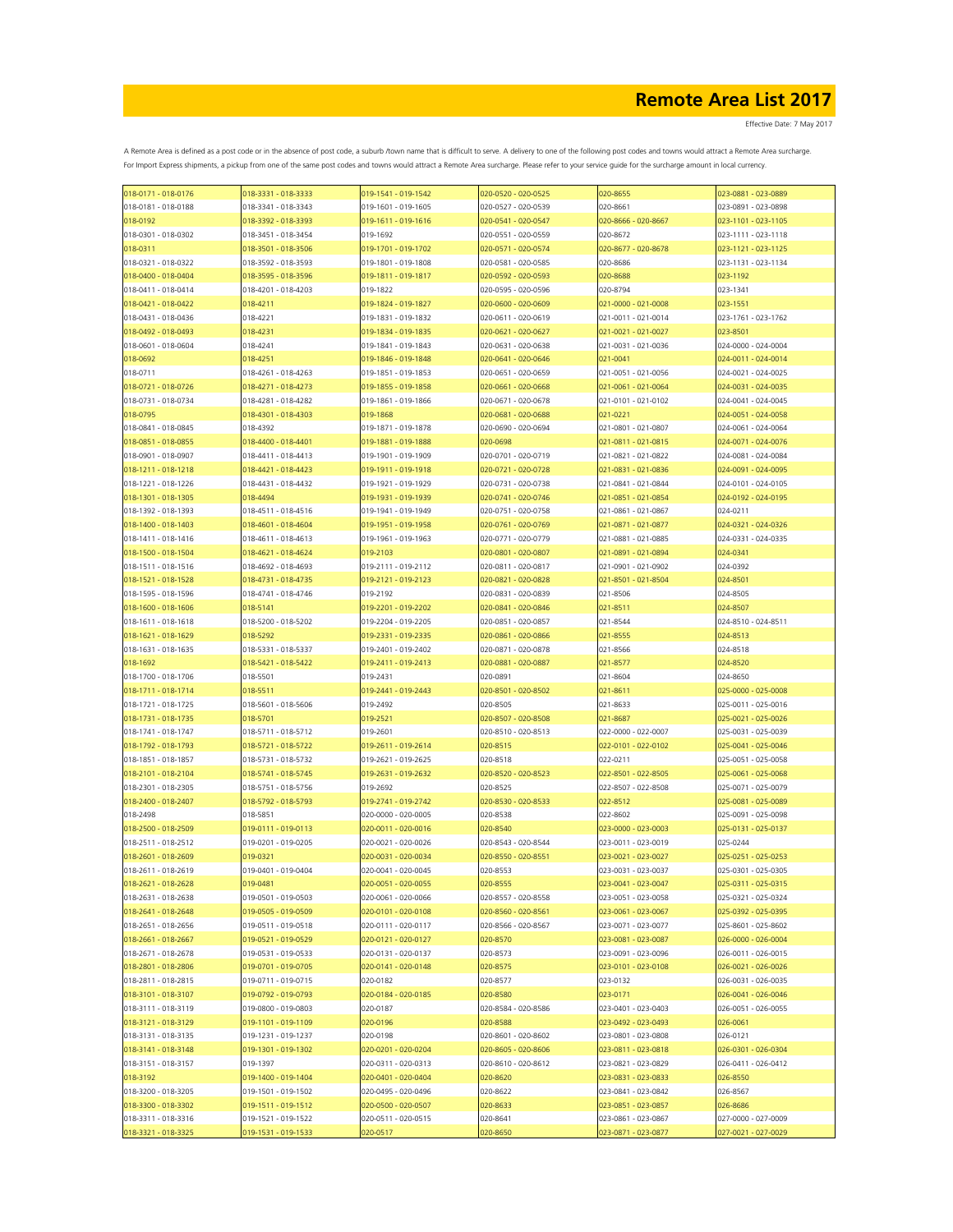| 027-0031 - 027-0039 | 028-2301 - 028-2304 | 028-6892            | 029-2292 - 029-2293 | 030-1261 - 030-1262 | 031-8538            |
|---------------------|---------------------|---------------------|---------------------|---------------------|---------------------|
| 027-0041 - 027-0048 | 028-2402            | 028-6901 - 028-6908 | 029-2300            | 030-1271 - 030-1273 | 031-8543 - 031-8545 |
| 027-0051 - 027-0056 | 028-2421 - 028-2422 | 028-6911 - 028-6919 | 029-2311            | 030-1301 - 030-1309 | 031-8550 - 031-8551 |
| 027-0058            | 028-2504            | 028-6921 - 028-6929 | 029-2396            | 030-1311            | 031-8555            |
|                     |                     |                     |                     |                     |                     |
| 027-0061 - 027-0067 | 028-2511 - 028-2513 | 028-6931 - 028-6939 | 029-2501 - 029-2502 | 030-1393            | 031-8558            |
| 027-0071 - 027-0078 | 028-2631 - 028-2633 | 028-6941 - 028-6949 | 029-3101 - 029-3105 | 030-1400            | 031-8570            |
| 027-0081 - 027-0089 | 028-2711            | 028-6951 - 028-6958 | 029-3205 - 029-3207 | 030-1402 - 030-1405 | 031-8577            |
| 027-0091 - 027-0097 | 028-3101 - 028-3102 | 028-6961 - 028-6969 | 029-3311            | 030-1411 - 030-1413 | 031-8585            |
| 027-0111 - 027-0112 | 028-3111            | 028-6971 - 028-6979 | 029-3401 - 029-3406 | 030-1415 - 030-1416 | 031-8588            |
|                     |                     |                     |                     |                     |                     |
| 027-0201 - 027-0203 | 028-3121 - 028-3122 | 028-6981 - 028-6985 | 029-3521 - 029-3522 | 030-1492            | 031-8601            |
| 027-0301 - 027-0307 | 028-3131 - 028-3133 | 028-7100            | 029-4100 - 029-4102 | 030-1496            | 031-8608            |
| 027-0311 - 027-0313 | 028-3141 - 028-3142 | 028-7111 - 028-7113 | 029-4192            | 030-1500 - 030-1505 | 031-8611 - 031-8612 |
| 027-0321 - 027-0325 | 028-3151 - 028-3153 | 028-7192            | 029-4194 - 029-4195 | 030-1511 - 030-1515 | 031-8617            |
| 027-0331 - 027-0333 | 028-3161 - 028-3163 | 028-7301 - 028-7306 | 029-4201 - 029-4209 | 030-1701            | 031-8655            |
| 027-0341 - 027-0347 | 028-3171 - 028-3172 | 028-7392 - 028-7397 | 029-4211            | 030-1711 - 030-1729 | 031-8686            |
|                     |                     |                     |                     |                     |                     |
| 027-0351 - 027-0359 | 028-3181 - 028-3185 | 028-7401 - 028-7406 | 029-4292 - 029-4293 | 030-1731 - 030-1737 | 033-0000 - 033-0001 |
| 027-0361 - 027-0367 | 028-3201 - 028-3204 | 028-7501 - 028-7506 | 029-4303 - 029-4308 | 030-1798            | 033-0011 - 033-0012 |
| 027-0371 - 027-0379 | 028-3300 - 028-3318 | 028-7511 - 028-7516 | 029-4311 - 029-4317 | 030-8502 - 030-8503 | 033-0021 - 033-0024 |
| 027-0381 - 027-0388 | 028-3321 - 028-3326 | 028-7521 - 028-7527 | 029-4321 - 029-4329 | 030-8505            | 033-0031 - 033-0037 |
| 027-0421 - 027-0424 | 028-3392            | 028-7531 - 028-7537 | 029-4331 - 029-4334 | 030-8510 - 030-8511 | 033-0041 - 033-0045 |
|                     |                     |                     |                     |                     |                     |
| 027-0500 - 027-0508 | 028-3441 - 028-3448 | 028-7541 - 028-7545 | 029-4341 - 029-4348 | 030-8513            | 033-0051 - 033-0053 |
| 027-0595            | 028-3451 - 028-3453 | 028-7551 - 028-7557 | 029-4351 - 029-4355 | 030-8515            | 033-0061 - 033-0063 |
| 027-0611            | 028-3531 - 028-3536 | 028-7561 - 028-7567 | 029-4361 - 029-4365 | 030-8520 - 030-8524 | 033-0071 - 033-0074 |
| 027-8501 - 027-8503 | 028-3600 - 028-3608 | 028-7592            | 029-4371 - 029-4378 | 030-8530            | 033-0101 - 033-0105 |
| 028-0000 - 028-0001 | 028-3611 - 028-3617 | 028-7601 - 028-7608 | 029-4381 - 029-4389 | 030-8533            | 033-0111 - 033-0113 |
|                     |                     |                     |                     |                     |                     |
| 028-0011 - 028-0015 | 028-3621 - 028-3627 | 028-7611 - 028-7619 | 029-4401 - 029-4408 | 030-8540 - 030-8541 | 033-0123            |
| 028-0021 - 028-0024 | 028-3692            | 028-7621 - 028-7629 | 029-4411 - 029-4419 | 030-8543            | 033-0131 - 033-0134 |
| 028-0031 - 028-0035 | 028-3694            | 028-7631 - 028-7638 | 029-4421 - 029-4427 | 030-8545            | 033-0141 - 033-0143 |
| 028-0041            | 028-3697            | 028-7641 - 028-7645 | 029-4431 - 029-4439 | 030-8550            | 033-0151 - 033-0155 |
| 028-0051 - 028-0056 | 028-4121 - 028-4125 | 028-7651 - 028-7657 | 029-4441 - 029-4446 | 030-8552 - 030-8558 | 033-0161 - 033-0167 |
|                     |                     |                     |                     |                     |                     |
| 028-0061 - 028-0066 | 028-4131 - 028-4136 | 028-7661 - 028-7664 | 029-4451 - 029-4456 | 030-8560            | 033-8604            |
| 028-0071            | 028-4193            | 028-7671 - 028-7679 | 029-4461 - 029-4465 | 030-8566 - 030-8567 | 033-8666            |
| 028-0081 - 028-0083 | 028-4195            | 028-7801            | 029-4471 - 029-4475 | 030-8570            | 033-8688            |
| 028-0091            | 028-4211            | 028-7900 - 028-7906 | 029-4481 - 029-4488 | 030-8574            | 034-0000 - 034-0005 |
| 028-0101 - 028-0107 | 028-4300 - 028-4307 | 028-7911 - 028-7918 | 029-4491 - 029-4497 | 030-8577            | 034-0011 - 034-0017 |
|                     |                     |                     |                     |                     |                     |
| 028-0111 - 028-0116 | 028-4393            | 028-7995            | 029-4500 - 029-4505 | 030-8580            | 034-0021 - 034-0024 |
| 028-0121 - 028-0123 | 028-4395            | 028-8030 - 028-8031 | 029-4592 - 029-4593 | 030-8585            | 034-0031 - 034-0038 |
| 028-0131 - 028-0136 | 028-4398            | 028-8040            | 029-5500 - 029-5507 | 030-8588            | 034-0041            |
| 028-0141 - 028-0144 | 028-4421 - 028-4426 | 028-8042            | 029-5511 - 029-5514 | 030-8604            | 034-0051 - 034-0052 |
| 028-0151 - 028-0156 | 028-5102            | 028-8111            | 029-5521 - 029-5523 | 030-8610 - 030-8611 | 034-0061            |
|                     |                     |                     |                     |                     |                     |
| 028-0192            | 028-5131 - 028-5134 | 028-8200 - 028-8202 | 029-5611 - 029-5619 | 030-8622            | 034-0071            |
| 028-0301 - 028-0305 | 028-5221 - 028-5224 | 028-8300 - 028-8303 | 029-5621            | 030-8633            | 034-0081 - 034-0089 |
| 028-0392            | 028-5233            | 028-8311 - 028-8313 | 029-5692            | 030-8649            | 034-0091 - 034-0095 |
| 028-0481            | 028-5300 - 028-5306 | 028-8321 - 028-8323 | 029-5701 - 029-5703 | 030-8655            | 034-0101 - 034-0107 |
| 028-0500 - 028-0503 | 028-5311 - 028-5316 | 028-8331 - 028-8336 | 030-0111 - 030-0113 | 030-8667 - 030-8668 | 034-0211 - 034-0213 |
| 028-0511 - 028-0517 | 028-5400 - 028-5403 | 028-8341 - 028-8345 |                     |                     |                     |
|                     |                     |                     | 030-0121 - 030-0125 | 030-8677            | 034-0301 - 034-0303 |
| 028-0521 - 028-0527 | 028-5495            | 028-8351 - 028-8353 | 030-0131 - 030-0137 | 030-8686            | 034-0392 - 034-0393 |
| 028-0531 - 028-0534 | 028-5633            | 028-8361 - 028-8368 | 030-0141 - 030-0145 | 031-0000 - 031-0004 | 034-0398            |
| 028-0541 - 028-0545 | 028-5641 - 028-5643 | 028-8392            | 030-0151 - 030-0155 | 031-0007            | 034-8565            |
| 028-0551 - 028-0555 | 028-5702            | 028-8400 - 028-8407 | 030-0180 - 030-0181 | 031-0011 - 031-0013 | 034-8578            |
| 028-0592            | 028-5711 - 028-5713 | 028-8521            | 030-0183 - 030-0186 | 031-0021 - 031-0023 | 034-8605            |
|                     |                     |                     |                     |                     |                     |
| 028-0661 - 028-0664 | 028-6100 - 028-6108 | 028-8601 - 028-8605 | 030-0188            | 031-0031 - 031-0039 | 034-8613            |
| 028-0771 - 028-0776 | 028-6192 - 028-6193 | 028-8696            | 030-0192            | 031-0041 - 031-0047 | 034-8615            |
| 028-1100 - 028-1105 | 028-6195 - 028-6196 | 028-8711 - 028-8713 | 030-0196 - 030-0198 | 031-0051 - 031-0058 | 034-8618            |
| 028-1111 - 028-1117 | 028-6198            | 028-8801 - 028-8805 | 030-0801 - 030-0803 | 031-0071 - 031-0077 | 034-8628            |
| 028-1121 - 028-1122 | 028-6221 - 028-6223 | 029-0131 - 029-0132 | 030-0811 - 030-0813 | 031-0081 - 031-0089 | 035-0000 - 035-0005 |
|                     | 028-6300 - 028-6304 |                     | 030-0821 - 030-0823 | 031-0111 - 031-0115 |                     |
| 028-1131 - 028-1133 |                     | 029-0192            |                     |                     | 035-0011 - 035-0012 |
| 028-1192            | 028-6411 - 028-6413 | 029-0201 - 029-0202 | 030-0841 - 030-0847 | 031-0201 - 031-0202 | 035-0021 - 035-0022 |
| 028-1300 - 028-1303 | 028-6500 - 028-6507 | 029-0211            | 030-0851 - 030-0856 | 031-0801 - 031-0804 | 035-0031 - 035-0036 |
| 028-1311            | 028-6611 - 028-6612 | 029-0301 - 029-0303 | 030-0861 - 030-0862 | 031-0811 - 031-0816 | 035-0041 - 035-0046 |
| 028-1321            | 028-6721 - 028-6724 | 029-0431            | 030-0901 - 030-0904 | 031-0821 - 031-0824 | 035-0051 - 035-0055 |
| 028-1331 - 028-1333 | 028-6811 - 028-6819 | 029-0521 - 029-0523 | 030-0911 - 030-0919 | 031-0831 - 031-0834 | 035-0061 - 035-0068 |
|                     |                     |                     |                     |                     |                     |
| 028-1341 - 028-1343 | 028-6821 - 028-6826 | 029-0601 - 029-0603 | 030-0921 - 030-0925 | 031-0841 - 031-0844 | 035-0071 - 035-0079 |
| 028-1351 - 028-1352 | 028-6831 - 028-6838 | 029-0711            | 030-0931 - 030-0937 | 031-8501            | 035-0081 - 035-0086 |
| 028-1361            | 028-6841 - 028-6849 | 029-0801 - 029-0804 | 030-0941 - 030-0948 | 031-8504 - 031-8505 | 035-0091 - 035-0096 |
| 028-1371            | 028-6851 - 028-6857 | 029-1111            | 030-0951 - 030-0958 | 031-8507            | 035-0103 - 035-0104 |
| 028-1392            | 028-6861 - 028-6868 | 029-1201 - 029-1202 | 030-0961 - 030-0966 | 031-8510 - 031-8511 | 035-0111 - 035-0113 |
|                     |                     |                     |                     |                     |                     |
| 028-2101 - 028-2105 | 028-6871 - 028-6879 | 029-1211            | 030-1200 - 030-1203 | 031-8520            | 035-8686            |
| 028-2231 - 028-2233 | 028-6881 - 028-6885 | 029-2200 - 029-2208 | 030-1211 - 030-1214 | 031-8533            | 036-0000            |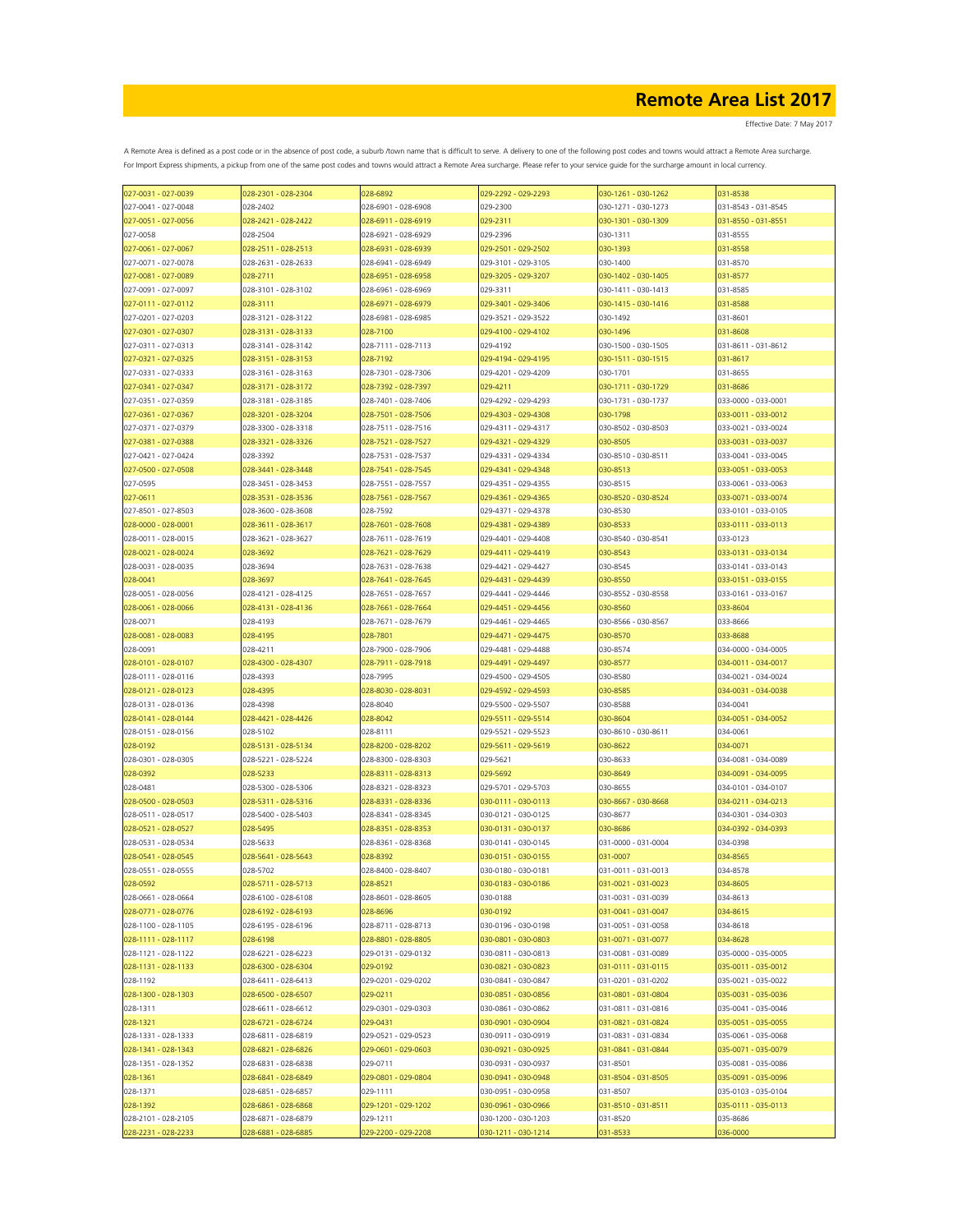| 036-0100 - 036-0104 | 036-8201 - 036-8207 | 038-0006                                   | 038-3671 - 038-3673 | 039-2289                        | 039-4100 - 039-4106 |
|---------------------|---------------------|--------------------------------------------|---------------------|---------------------------------|---------------------|
| 036-0111 - 036-0115 | 036-8211 - 036-8217 | 038-0011 - 038-0015                        | 038-3681 - 038-3685 | 039-2292 - 039-2293             | 039-4111 - 039-4117 |
| 036-0121 - 036-0122 | 036-8221 - 036-8228 | 038-0021 - 038-0024                        | 038-3692            | 039-2300                        | 039-4121 - 039-4124 |
| 036-0131 - 036-0132 | 036-8231 - 036-8234 | 038-0031 - 038-0032                        | 038-3800 - 038-3806 | 039-2302                        | 039-4131 - 039-4138 |
| 036-0141 - 036-0146 | 036-8241 - 036-8247 | 038-0041 - 038-0046                        | 038-3811 - 038-3814 | 039-2311 - 039-2315             | 039-4141 - 039-4145 |
| 036-0151 - 036-0155 | 036-8251 - 036-8255 | 038-0051 - 038-0059                        | 038-3821            | 039-2371 - 039-2372             | 039-4151 - 039-4157 |
| 036-0161 - 036-0165 | 036-8261 - 036-8266 | 038-0101 - 038-0103                        | 038-3831 - 038-3837 | 039-2392                        | 039-4221 - 039-4224 |
| 036-0171 - 036-0173 | 036-8271 - 036-8279 | 038-0192                                   | 038-3874            | 039-2401 - 039-2407             | 039-4292 - 039-4293 |
| 036-0201 - 036-0203 | 036-8301 - 036-8303 | 038-0194                                   | 038-3892            | 039-2492 - 039-2493             | 039-4301            |
| 036-0211 - 036-0213 | 036-8311 - 036-8319 | 038-0200 - 038-0204                        |                     | 039-2500 - 039-2508             | 039-4401 - 039-4402 |
|                     |                     |                                            | 038-8505            |                                 |                     |
| 036-0221 - 036-0223 | 036-8321            | 038-0211 - 038-0212                        | 038-8550            | 039-2511 - 039-2518             | 039-4495            |
| 036-0231 - 036-0233 | 036-8323 - 036-8326 | 038-0221 - 038-0223                        | 038-8560            | 039-2521 - 039-2527             | 039-4500 - 039-4503 |
| 036-0241 - 036-0243 | 036-8331 - 036-8336 | 038-0231 - 038-0233                        | 038-8585            | 039-2531 - 039-2539             | 039-4600 - 039-4602 |
| 036-0300 - 036-0308 | 036-8341 - 036-8346 | 038-0241 - 038-0243                        | 039-0100 - 039-0106 | 039-2541 - 039-2549             | 039-4692            |
| 036-0311 - 036-0318 | 036-8351 - 036-8357 | 038-0292                                   | 039-0111 - 039-0113 | 039-2551 - 039-2559             | 039-4700 - 039-4701 |
| 036-0321 - 036-0326 | 036-8361 - 036-8368 | 038-1100 - 038-1104                        | 039-0121 - 039-0122 | 039-2561 - 039-2569             | 039-4711 - 039-4712 |
| 036-0331 - 036-0339 | 036-8371 - 036-8375 | 038-1111 - 038-1113                        | 039-0131 - 039-0135 | 039-2571 - 039-2579             | 039-5201 - 039-5204 |
| 036-0341 - 036-0345 | 036-8381 - 036-8385 | 038-1121 - 038-1123                        | 039-0141 - 039-0144 | 039-2581 - 039-2589             | 039-5304            |
| 036-0351 - 036-0357 | 036-8501 - 036-8503 | 038-1131 - 038-1134                        | 039-0195            | 039-2592 - 039-2595             | 039-5321 - 039-5327 |
| 036-0361 - 036-0368 | 036-8511            | 038-1141 - 038-1145                        | 039-0198            | 039-2597 - 039-2598             | 039-5331 - 039-5337 |
| 036-0371 - 036-0378 | 036-8522            | 038-1201 - 038-1207                        | 039-0200 - 039-0202 | 039-2600 - 039-2607             | 039-5341 - 039-5346 |
| 036-0381 - 036-0389 | 036-8530            | 038-1211 - 038-1216                        | 039-0292            | 039-2611 - 039-2617             | 040-0000 - 040-0005 |
| 036-0392            | 036-8533            | 038-1301 - 038-1306                        | 039-0311 - 039-0317 | 039-2621 - 039-2627             | 040-0011 - 040-0015 |
| 036-0396            | 036-8538            | 038-1311 - 038-1313                        | 039-0451 - 039-0453 | 039-2631 - 039-2636             | 040-0021 - 040-0025 |
| 036-0401 - 036-0405 | 036-8545            | 038-1321 - 038-1325                        | 039-0501 - 039-0507 | 039-2641 - 039-2648             | 040-0031 - 040-0037 |
| 036-0411 - 036-0415 | 036-8550 - 036-8551 | 038-1331 - 038-1333                        | 039-0595            | 039-2651 - 039-2657             | 040-0041 - 040-0046 |
| 036-0501 - 036-0507 | 036-8555            | 038-1341 - 038-1345                        | 039-0606            | 039-2661 - 039-2668             | 040-0051 - 040-0057 |
| 036-0511 - 036-0517 | 036-8558            | 038-1392 - 038-1393                        | 039-0611 - 039-0614 | 039-2671 - 039-2678             | 040-0061 - 040-0065 |
|                     |                     |                                            |                     |                                 | 040-0071 - 040-0078 |
| 036-0521 - 036-0524 | 036-8560 - 036-8564 | 038-2201 - 038-2208                        | 039-0801 - 039-0805 | 039-2681 - 039-2688             |                     |
| 036-0531 - 036-0539 | 036-8567            | 038-2300                                   | 039-0811 - 039-0815 | 039-2696                        | 040-0081 - 040-0084 |
| 036-0541 - 036-0542 | 036-8577            | 038-2321 - 038-2327                        | 039-0892            | 039-2711 - 039-2717             | 040-8501 - 040-8502 |
| 036-1201 - 036-1206 | 036-8585            | 038-2411 - 038-2413                        | 039-1101 - 039-1109 | 039-2721 - 039-2726             | 040-8505            |
| 036-1301 - 036-1304 | 036-8588            | 038-2501 - 038-2505                        | 039-1111 - 039-1114 | 039-2731 - 039-2733             | 040-8510 - 040-8512 |
| 036-1311 - 036-1314 | 036-8601            | 038-2700 - 038-2705                        | 039-1121            | 039-2741 - 039-2748             | 040-8520            |
| 036-1321 - 036-1325 | 036-8642            | 038-2711 - 038-2715                        | 039-1160 - 039-1169 | 039-2751 - 039-2757             | 040-8522            |
| 036-1331 - 036-1334 | 036-8655            | 038-2721 - 038-2725                        | 039-1180 - 039-1181 | 039-2761 - 039-2763             | 040-8530            |
| 036-1341 - 036-1345 | 036-8666            | 038-2731 - 038-2735                        | 039-1185            | 039-2771 - 039-2779             | 040-8533            |
| 036-1361            | 036-8686            | 038-2741 - 038-2747                        | 039-1192 - 039-1193 | 039-2781 - 039-2786             | 040-8541            |
| 036-1393            | 036-8688 - 036-8689 | 038-2751 - 038-2754                        | 039-1197            | 039-2792 - 039-2793             | 040-8543            |
| 036-1400            | 036-8788            | 038-2761                                   | 039-1200 - 039-1208 | 039-2801 - 039-2805             | 040-8550 - 040-8552 |
| 036-1411 - 036-1415 | 037-0000 - 037-0006 | 038-2792 - 038-2793                        | 039-1211 - 039-1212 | 039-2811 - 039-2816             | 040-8555            |
| 036-1421 - 036-1424 | 037-0011 - 037-0017 | 038-2801                                   | 039-1500 - 039-1508 | 039-2821 - 039-2828             | 040-8558            |
| 036-1431 - 036-1435 | 037-0021 - 037-0025 | 038-2803 - 038-2808                        | 039-1511 - 039-1519 | 039-2831 - 039-2835             | 040-8560 - 040-8561 |
| 036-1441 - 036-1443 | 037-0032 - 037-0036 | 038-2811 - 038-2818                        | 039-1521 - 039-1529 | 039-2841 - 039-2846             | 040-8567            |
| 036-1451 - 036-1453 | 037-0041 - 037-0046 | 038-3100 - 038-3107                        | 039-1531 - 039-1539 | 039-2851 - 039-2857             | 040-8577            |
| 036-1492            | 037-0051 - 037-0058 | 038-3111 - 038-3115                        | 039-1541 - 039-1548 | 039-2861 - 039-2866             | 040-8580 - 040-8581 |
| 036-1501 - 036-1506 | 037-0061 - 037-0069 | 038-3121 - 038-3128                        | 039-1551 - 039-1559 | 039-2871 - 039-2877             | 040-8585            |
| 036-1511 - 036-1516 | 037-0071 - 037-0076 | 038-3131 - 038-3139                        | 039-1561 - 039-1569 | 039-3100 - 039-3109             | 040-8588            |
| 036-1592 - 036-1593 | 037-0081 - 037-0089 | 038-3141 - 038-3146                        | 039-1701 - 039-1703 | 039-3111 - 039-3118             | 040-8601 - 040-8603 |
| 036-8001 - 036-8006 | 037-0091 - 037-0097 | 038-3151 - 038-3159                        | 039-1800 - 039-1802 | 039-3121 - 039-3129             | 040-8605            |
|                     |                     |                                            |                     |                                 |                     |
| 036-8011 - 036-8018 | 037-0101 - 037-0109 | 038-3161 - 038-3167<br>038-3192 - 038-3195 | 039-2102            | 039-3131<br>039-3141 - 039-3148 | 040-8609 - 040-8611 |
| 036-8021 - 036-8026 | 037-0201 - 037-0208 |                                            | 039-2111 - 039-2118 |                                 | 040-8616            |
| 036-8031 - 036-8036 | 037-0300 - 037-0309 | 038-3271 - 038-3278                        | 039-2121 - 039-2129 | 039-3151 - 039-3159             | 040-8631 - 040-8632 |
| 036-8041 - 036-8046 | 037-0311 - 037-0318 | 038-3281 - 038-3288                        | 039-2131 - 039-2136 | 039-3161 - 039-3168             | 040-8640            |
| 036-8051 - 036-8057 | 037-0392            | 038-3301 - 038-3306                        | 039-2141 - 039-2147 | 039-3171 - 039-3179             | 040-8642            |
| 036-8061 - 036-8066 | 037-0401 - 037-0405 | 038-3392 - 038-3394                        | 039-2151 - 039-2158 | 039-3200                        | 040-8655            |
| 036-8071 - 036-8076 | 037-0511 - 037-0514 | 038-3500 - 038-3503                        | 039-2161 - 039-2165 | 039-3211 - 039-3215             | 040-8660            |
| 036-8081 - 036-8087 | 037-0521 - 037-0525 | 038-3511 - 038-3515                        | 039-2171 - 039-2173 | 039-3300 - 039-3303             | 040-8666            |
| 036-8091 - 036-8097 | 037-0531 - 037-0538 | 038-3521 - 038-3525                        | 039-2180 - 039-2189 | 039-3311 - 039-3315             | 040-8668            |
| 036-8101 - 036-8104 | 037-0541 - 037-0543 | 038-3531 - 038-3532                        | 039-2192            | 039-3321                        | 040-8670            |
| 036-8111 - 036-8115 | 037-0601 - 037-0602 | 038-3541 - 038-3543                        | 039-2200 - 039-2206 | 039-3331 - 039-3333             | 040-8680            |
| 036-8121 - 036-8127 | 037-0611 - 037-0614 | 038-3595                                   | 039-2211 - 039-2217 | 039-3341 - 039-3343             | 040-8686            |
| 036-8131 - 036-8134 | 037-0621 - 037-0623 | 038-3600                                   | 039-2221 - 039-2226 | 039-3351 - 039-3353             | 040-8688            |
| 036-8141 - 036-8144 | 037-0631 - 037-0632 | 038-3611 - 038-3615                        | 039-2231 - 039-2236 | 039-3361 - 039-3364             | 040-8710            |
| 036-8151 - 036-8155 | 037-0641 - 037-0642 | 038-3621 - 038-3625                        | 039-2241 - 039-2243 | 039-3371 - 039-3373             | 040-8717            |
| 036-8161 - 036-8164 | 037-8601            | 038-3631 - 038-3636                        | 039-2245 - 039-2246 | 039-3381 - 039-3382             | 040-8720            |
| 036-8171 - 036-8175 | 037-8655            | 038-3641 - 038-3645                        | 039-2251 - 039-2255 | 039-3393                        | 040-8727            |
| 036-8181 - 036-8188 | 037-8686            | 038-3651                                   | 039-2280 - 039-2283 | 039-3501 - 039-3507             | 041-0251 - 041-0253 |
| 036-8191 - 036-8198 | 038-0000 - 038-0004 | 038-3661 - 038-3662                        | 039-2285 - 039-2287 | 039-3524                        | 041-0261 - 041-0265 |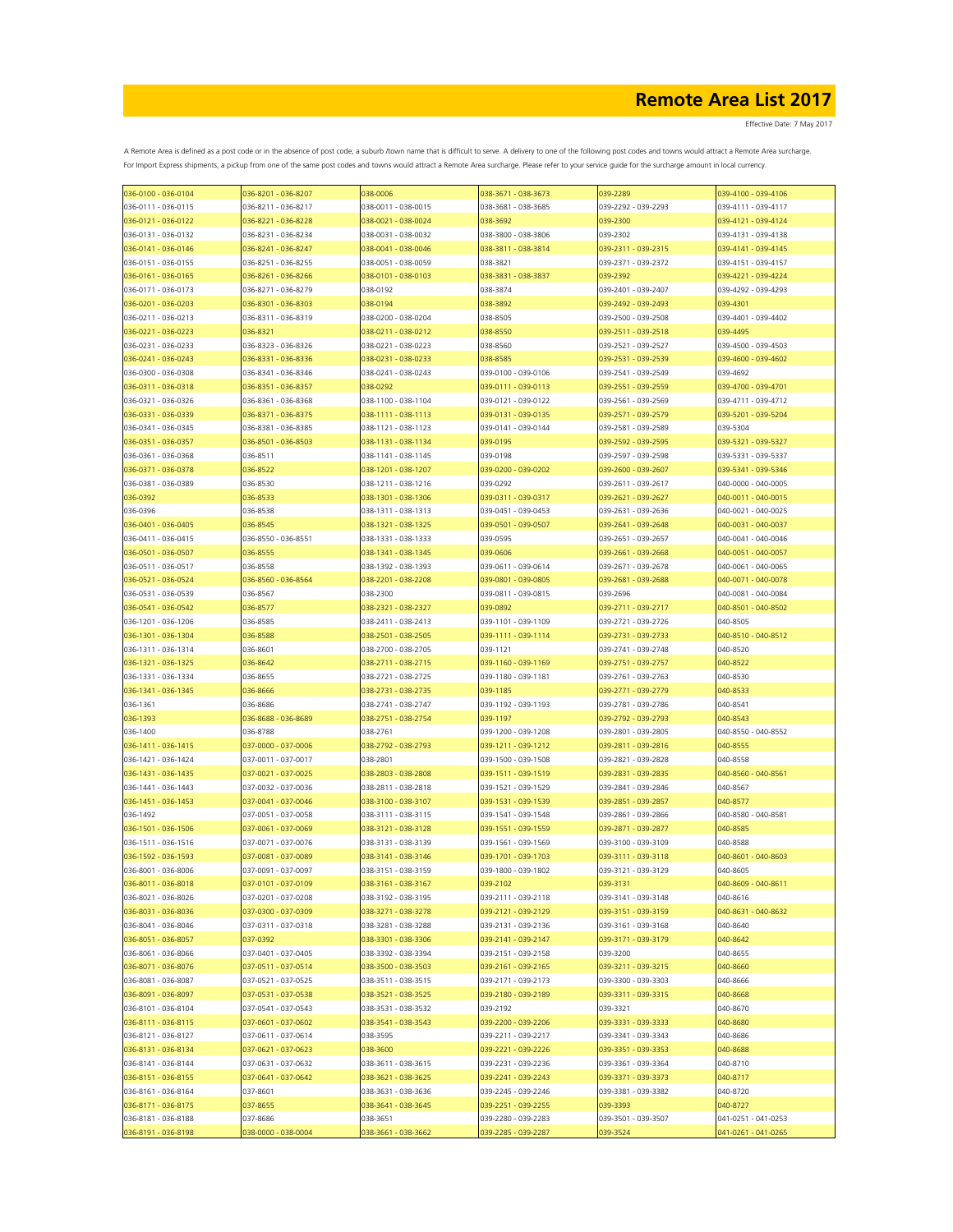| 041-0301 - 041-0306 | 043-0041 - 043-0046 | 046-0292            | 048-1621 - 048-1624 | 049-3121 - 049-3128 | 052-0000 - 052-0008 |
|---------------------|---------------------|---------------------|---------------------|---------------------|---------------------|
| 041-0311 - 041-0313 | 043-0051 - 043-0057 | 046-0321 - 046-0328 | 048-1631            | 049-3192            | 052-0011 - 052-0016 |
| 041-0401 - 041-0408 | 043-0061 - 043-0066 | 046-0500 - 046-0501 | 048-1700            | 049-3197 - 049-3198 | 052-0021 - 052-0027 |
| 041-0521 - 041-0526 | 043-0100 - 043-0104 | 046-0511 - 046-0512 | 048-1711 - 048-1712 | 049-3341 - 049-3342 | 052-0031 - 052-0036 |
| 041-0601 - 041-0606 | 043-0111 - 043-0117 | 046-0521            | 048-1721 - 048-1724 | 049-3461 - 049-3465 | 052-0100 - 052-0107 |
| 041-0611 - 041-0613 | 043-0231 - 043-0234 | 046-0531 - 046-0532 | 048-1731            | 049-3500 - 049-3504 | 052-0111 - 052-0116 |
| 041-0801 - 041-0808 | 043-0331 - 043-0335 | 046-0541 - 046-0542 | 048-1741            | 049-3511 - 049-3519 | 052-0301 - 052-0303 |
| 041-0811 - 041-0813 | 043-0401 - 043-0405 | 046-0551 - 046-0552 | 048-1751 - 048-1752 | 049-3521            | 052-0311 - 052-0317 |
| 041-0821 - 041-0824 | 043-0415 - 043-0419 | 046-0561            | 048-2141 - 048-2143 | 049-3592            | 052-8511            |
| 041-0831 - 041-0837 | 043-0421            | 046-0571            | 048-2200 - 048-2202 | 049-4151 - 049-4157 | 052-8585 - 052-8586 |
| 041-0841            | 043-0495            | 046-0592 - 046-0594 | 048-2292            | 049-4300 - 049-4308 | 052-8650            |
| 041-0843 - 041-0844 | 043-0501 - 043-0505 | 046-8546            | 048-2331 - 048-2335 | 049-4311 - 049-4318 | 052-8666            |
| 041-0851 - 041-0853 | 043-0511 - 043-0515 | 046-8555            | 048-2400 - 048-2406 | 049-4321 - 049-4327 | 052-8686            |
| 041-1100 - 041-1105 | 043-0595            | 046-8686            | 048-2411 - 048-2413 | 049-4331 - 049-4337 | 053-0000 - 053-0007 |
|                     |                     |                     |                     |                     |                     |
| 041-1111 - 041-1112 | 043-1100 - 043-1104 | 047-0000 - 047-0008 | 048-2492 - 048-2493 | 049-4393            | 053-0011 - 053-0018 |
| 041-1121 - 041-1122 | 043-1111 - 043-1118 | 047-0011 - 047-0017 | 048-2561 - 048-2562 | 049-4397            | 053-0021 - 053-0027 |
| 041-1131 - 041-1136 | 043-1231 - 043-1238 | 047-0021 - 047-0028 | 048-2671 - 048-2673 | 049-4431 - 049-4434 | 053-0031 - 053-0035 |
| 041-1192 - 041-1196 | 043-1351            | 047-0031 - 047-0039 | 049-0100 - 049-0101 | 049-4500 - 049-4501 | 053-0041 - 053-0047 |
| 041-1201            | 043-1361 - 043-1368 | 047-0041 - 047-0048 | 049-0111            | 049-4511 - 049-4518 | 053-0051 - 053-0056 |
| 041-1211 - 041-1215 | 043-1400 - 043-1406 | 047-0151 - 047-0157 | 049-0121 - 049-0122 | 049-4592            | 053-0801 - 053-0807 |
| 041-1221 - 041-1226 | 043-1498            | 047-0192            | 049-0131 - 049-0136 | 049-4595            | 053-0811 - 053-0816 |
| 041-1231            | 043-1521 - 043-1525 | 047-0261 - 047-0266 | 049-0141 - 049-0143 | 049-4751 - 049-4755 | 053-0821 - 053-0823 |
| 041-1241 - 041-1244 | 043-8558            | 047-0292            | 049-0151 - 049-0158 | 049-4801 - 049-4805 | 053-0831 - 053-0833 |
| 041-1251            | 043-8560            | 047-0298            | 049-0161 - 049-0162 | 049-4811 - 049-4816 | 053-0841 - 053-0845 |
| 041-1351 - 041-1355 | 043-8609            | 047-8501 - 047-8503 | 049-0171            | 049-4821 - 049-4828 | 053-0851 - 053-0855 |
| 041-1392            | 043-8651            | 047-8519 - 047-8520 | 049-0192 - 049-0193 | 049-5141            | 053-8505 - 053-8506 |
| 041-1400 - 041-1405 | 044-0000 - 044-0007 | 047-8555            | 049-0281 - 049-0286 | 049-5331 - 049-5333 | 053-8511            |
| 041-1496 - 041-1498 | 044-0011 - 044-0016 | 047-8558            | 049-0400 - 049-0408 | 049-5400 - 049-5408 | 053-8522            |
| 041-1601 - 041-1603 | 044-0021 - 044-0025 | 047-8560            | 049-0411 - 049-0412 | 049-5411 - 049-5416 | 053-8533            |
| 041-1611 - 041-1613 | 044-0031 - 044-0036 | 047-8585            | 049-0421 - 049-0422 | 049-5492            | 053-8540 - 053-8541 |
| 041-1621 - 041-1624 | 044-0041 - 044-0045 | 047-8601            | 049-0431            | 049-5600 - 049-5605 | 053-8555            |
| 041-1692            | 044-0051 - 044-0057 | 047-8609            | 049-0441            | 049-5611 - 049-5616 | 053-8570            |
| 041-8501            | 044-0061 - 044-0068 | 047-8660            | 049-0451 - 049-0455 | 049-5692            | 053-8588            |
| 041-8510 - 041-8512 | 044-0071 - 044-0078 | 047-8663            | 049-0561 - 049-0564 | 049-5721 - 049-5724 | 053-8609            |
| 041-8515            | 044-0081 - 044-0085 | 047-8666            | 049-0600 - 049-0608 | 049-5731            | 053-8611            |
| 041-8522 - 041-8523 | 044-0100 - 044-0101 | 047-8677            | 049-0611 - 049-0613 | 049-5801 - 049-5802 | 053-8619            |
| 041-8540            | 044-0111 - 044-0113 | 047-8686            | 049-0621 - 049-0627 | 049-5811 - 049-5814 | 053-8653 - 053-8654 |
| 041-8551 - 041-8558 | 044-0121 - 044-0125 | 047-8794            | 049-0692 - 049-0693 | 049-5821 - 049-5822 | 053-8666            |
|                     |                     |                     |                     |                     |                     |
| 041-8560            | 044-0131 - 044-0132 | 048-0100 - 048-0101 | 049-0695            | 049-5831 - 049-5833 | 053-8711            |
| 041-8567            | 044-0200 - 044-0201 | 048-0111 - 048-0117 | 049-0697 - 049-0698 | 049-5892            | 053-8722            |
| 041-8577            | 044-0211 - 044-0215 | 048-0121 - 048-0127 | 049-0741 - 049-0744 | 050-0000            | 054-0000 - 054-0005 |
| 041-8588 - 041-8589 | 044-0221 - 044-0225 | 048-0131 - 048-0137 | 049-1100 - 049-1107 | 050-0051 - 050-0055 | 054-0011 - 054-0016 |
| 041-8610 - 041-8611 | 044-0292            | 048-0141 - 048-0145 | 049-1221            | 050-0061 - 050-0067 | 054-0021 - 054-0023 |
| 041-8623            | 044-0295 - 044-0296 | 048-0192            | 049-1300 - 049-1302 | 050-0071 - 050-0077 | 054-0031 - 054-0032 |
| 041-8633            | 044-0441 - 044-0444 | 048-0351            | 049-1311 - 049-1312 | 050-0081 - 050-0087 | 054-0041 - 054-0042 |
| 041-8648            | 044-0451 - 044-0454 | 048-0400 - 048-0406 | 049-1321 - 049-1325 | 050-8510 - 050-8511 | 054-0051 - 054-0052 |
| 041-8655            | 044-0461 - 044-0463 | 048-0411 - 048-0415 | 049-1331 - 049-1332 | 050-8518            | 054-0061 - 054-0064 |
| 041-8680            | 044-8544            | 048-0600 - 048-0604 | 049-1392            | 050-8550            | 054-0141 - 054-0144 |
| 041-8711            | 044-8588            | 048-0611 - 048-0614 | 049-1451 - 049-1456 | 050-8570            | 054-0201 - 054-0204 |
| 042-0901 - 042-0908 | 045-0000 - 045-0003 | 048-0621 - 048-0623 | 049-1500 - 049-1507 | 050-8582            | 054-0211            |
| 042-0911 - 042-0918 | 045-0011 - 045-0013 | 048-0631 - 048-0634 | 049-1511 - 049-1517 | 050-8585            | 054-0361 - 054-0364 |
| 042-0921 - 042-0924 | 045-0021 - 045-0026 | 048-1251 - 048-1254 | 049-1521 - 049-1524 | 050-8588            | 054-8660            |
| 042-0931 - 042-0935 | 045-0031 - 045-0032 | 048-1261 - 048-1265 | 049-1592 - 049-1594 | 050-8725            | 055-0000 - 055-0008 |
| 042-0941 - 042-0944 | 045-0121 - 045-0123 | 048-1300 - 048-1307 | 049-1641 - 049-1645 | 051-0001 - 051-0006 | 055-0100 - 055-0107 |
| 042-0951 - 042-0958 | 045-0200 - 045-0205 | 048-1311 - 048-1316 | 049-1761 - 049-1764 | 051-0011 - 051-0016 | 055-0192 - 055-0193 |
| 042-8501            | 045-0300 - 045-0303 | 048-1321 - 048-1327 | 049-1771            | 051-0021 - 051-0028 | 055-0195            |
| 042-8511            | 045-8555            | 048-1341            | 049-1781 - 049-1784 | 051-0031 - 051-0036 | 055-0321 - 055-0325 |
| 042-8550            | 045-8609            | 048-1392 - 048-1396 | 049-2141 - 049-2142 | 051-8501            | 055-0411 - 055-0415 |
| 042-8555            | 046-0000 - 046-0004 | 048-1500 - 048-1502 | 049-2192            | 051-8505            | 055-2301 - 055-2309 |
| 042-8567            | 046-0011 - 046-0015 | 048-1511 - 048-1512 | 049-2221 - 049-2223 | 051-8511 - 051-8512 | 055-2311 - 055-2316 |
| 042-8585            | 046-0021 - 046-0025 | 048-1521 - 048-1522 | 049-2300 - 049-2308 | 051-8524            | 056-0000 - 056-0007 |
| 042-8588            | 046-0031 - 046-0033 | 048-1531            | 049-2311 - 049-2313 | 051-8530            | 056-0011            |
| 042-8639            | 046-0100 - 046-0104 | 048-1541 - 048-1544 | 049-2321 - 049-2327 | 051-8546            | 056-0013 - 056-0019 |
| 042-8642            | 046-0111 - 046-0113 | 048-1551 - 048-1554 | 049-2392 - 049-2394 | 051-8550            | 056-0021 - 056-0028 |
| 042-8678            | 046-0121            | 048-1561 - 048-1563 | 049-2461 - 049-2465 | 051-8555            | 056-0141 - 056-0146 |
| 043-0000            | 046-0131 - 046-0133 | 048-1592            | 049-2561 - 049-2566 | 051-8558            | 056-8650            |
| 043-0011 - 043-0017 | 046-0192            | 048-1595            | 049-2671 - 049-2675 | 051-8585            | 057-0000 - 057-0007 |
| 043-0021 - 043-0026 | 046-0194            | 048-1600 - 048-1605 | 049-3100 - 049-3107 | 051-8588            | 057-0011 - 057-0015 |
| 043-0031 - 043-0036 | 046-0200 - 046-0202 | 048-1611 - 048-1615 | 049-3111 - 049-3118 | 051-8650            | 057-0021 - 057-0027 |
|                     |                     |                     |                     |                     |                     |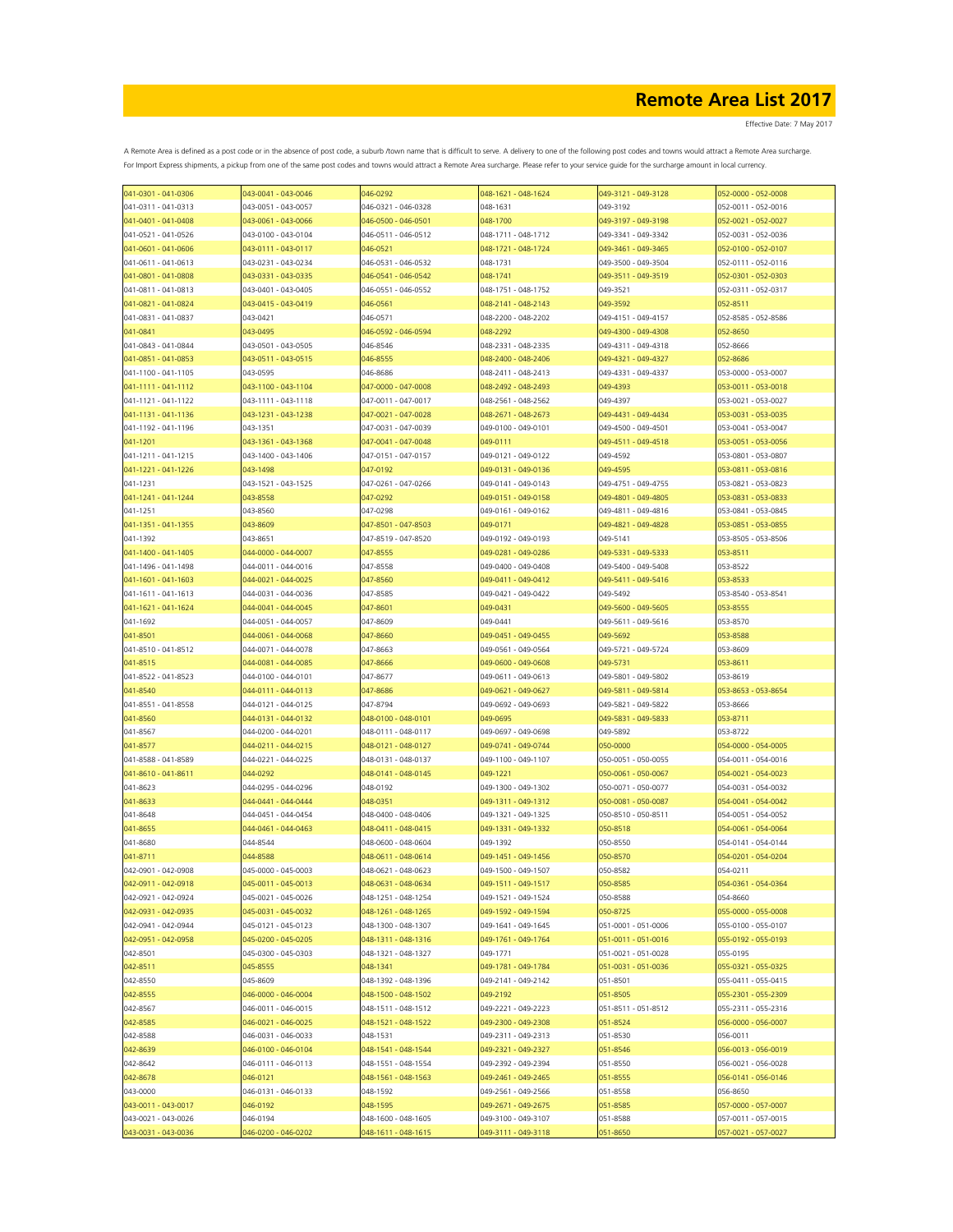Effective Date: 7 May 2017

| 057-0031 - 057-0036 | 059-2561 - 059-2566 | 067-0031 - 067-0034 | 068-8660            | 070-8515            | 071-1221 - 071-1225 |
|---------------------|---------------------|---------------------|---------------------|---------------------|---------------------|
| 057-0171 - 057-0174 | 059-2571            | 067-0041 - 067-0042 | 068-8666            | 070-8520 - 070-8521 | 071-1231 - 071-1235 |
| 057-8511            | 059-2598            | 067-0051 - 067-0059 | 068-8668            | 070-8525            | 071-1247 - 071-1267 |
| 057-8558            | 059-3101 - 059-3108 | 067-0061 - 067-0066 | 068-8686            | 070-8530            | 071-1292 - 071-1293 |
| 058-0000 - 058-0004 | 059-3111 - 059-3112 | 067-0071 - 067-0075 | 068-8688            | 070-8540 - 070-8541 | 071-1295            |
|                     |                     |                     |                     |                     | 071-1298            |
| 058-0011 - 058-0015 | 059-3195            | 067-8501            | 069-0200            | 070-8550            |                     |
| 058-0021 - 058-0027 | 059-3231 - 059-3233 | 067-8547            | 069-0207 - 069-0221 | 070-8560            | 071-1400            |
| 058-0031 - 058-0033 | 059-3351 - 059-3355 | 067-8551            | 069-0231 - 069-0239 | 070-8567            | 071-1402 - 071-1412 |
| 058-0041            | 059-3451            | 067-8564 - 067-8565 | 069-0292 - 069-0293 | 070-8601            | 071-1422 - 071-1426 |
| 058-0200 - 058-0207 | 059-3453 - 059-3454 | 067-8585            | 069-0351            | 070-8610 - 070-8612 | 071-1431 - 071-1442 |
| 058-0292            | 059-3461 - 059-3463 | 067-8674            | 069-0361 - 069-0366 | 070-8616            | 071-1451 - 071-1467 |
| 058-0341 - 058-0343 | 059-8601            | 068-0000 - 068-0016 | 069-0371 - 069-0376 | 070-8621            | 071-1471 - 071-1474 |
| 058-0421 - 058-0422 | 059-8701            | 068-0021 - 068-0035 | 069-0381 - 069-0384 | 070-8630            | 071-1492 - 071-1497 |
| 058-8501            | 061-0200 - 061-0208 | 068-0041 - 068-0048 | 069-0801 - 069-0806 | 070-8636            | 071-1500 - 071-1505 |
| 059-0000 - 059-0005 | 061-0211 - 061-0218 | 068-0051 - 068-0058 | 069-0811 - 069-0817 | 070-8639 - 070-8642 | 071-1511 - 071-1515 |
| 059-0011 - 059-0017 | 061-0221 - 061-0228 | 068-0061            | 069-0821 - 069-0826 | 070-8644            | 071-1521 - 071-1525 |
|                     |                     |                     |                     |                     |                     |
| 059-0021 - 059-0028 | 061-0231 - 061-0235 | 068-0101 - 068-0106 | 069-0831 - 069-0836 | 070-8650 - 070-8651 | 071-1533 - 071-1557 |
| 059-0031 - 059-0036 | 061-0251 - 061-0254 | 068-0111 - 068-0115 | 069-0841 - 069-0847 | 070-8653            | 071-1560 - 071-1565 |
| 059-0151 - 059-0157 | 061-0292 - 061-0293 | 068-0121 - 068-0127 | 069-0851 - 069-0855 | 070-8660            | 071-1570 - 071-1575 |
| 059-0271 - 059-0275 | 061-0295 - 061-0296 | 068-0131 - 068-0136 | 069-0861 - 069-0867 | 070-8666            | 071-1577            |
| 059-0461 - 059-0466 | 061-0500 - 061-0508 | 068-0194            | 069-1131 - 069-1136 | 070-8670            | 071-1581 - 071-1582 |
| 059-0492 - 059-0493 | 061-0511 - 061-0518 | 068-0351 - 068-0358 | 069-1141 - 069-1144 | 070-8676            | 071-1592 - 071-1593 |
| 059-0496            | 061-0521 - 061-0529 | 068-0361 - 068-0363 | 069-1200 - 069-1208 | 070-8678            | 071-1596            |
| 059-0551 - 059-0553 | 061-0592            | 068-0400 - 068-0409 | 069-1211 - 069-1219 | 070-8680            | 071-8101 - 071-8104 |
| 059-0592            | 061-0595            | 068-0411 - 068-0414 | 069-1292 - 069-1293 | 070-8686            | 071-8111 - 071-8114 |
| 059-0595 - 059-0596 | 061-0600 - 061-0603 | 068-0421 - 068-0426 | 069-1296 - 069-1298 | 070-8688            | 071-8121 - 071-8123 |
| 059-0598            | 061-0611 - 061-0618 | 068-0492            | 069-1300 - 069-1318 | 070-8701            | 071-8131 - 071-8138 |
|                     |                     |                     |                     |                     |                     |
| 059-0641 - 059-0642 | 061-0621 - 061-0623 | 068-0531 - 068-0536 | 069-1320 - 069-1322 | 070-8710 - 070-8711 | 071-8141 - 071-8145 |
| 059-0900 - 059-0908 | 061-0692            | 068-0540 - 068-0549 | 069-1329            | 070-8720            | 071-8151 - 071-8166 |
| 059-0911 - 059-0916 | 061-1100 - 061-1106 | 068-0661 - 068-0665 | 069-1331 - 069-1336 | 070-8722            | 071-8171            |
| 059-0921 - 059-0923 | 061-1111 - 061-1115 | 068-0671 - 068-0675 | 069-1341 - 069-1347 | 071-0171 - 071-0174 | 072-0000 - 072-0009 |
| 059-0993            | 061-1121 - 061-1127 | 068-0751 - 068-0756 | 069-1392 - 069-1395 | 071-0184 - 071-0186 | 072-0011 - 072-0017 |
| 059-0995            | 061-1131 - 061-1137 | 068-0801 - 068-0818 | 069-1451 - 069-1464 | 071-0192            | 072-0021 - 072-0028 |
| 059-0997 - 059-0998 | 061-1141 - 061-1148 | 068-0820 - 068-0837 | 069-1471 - 069-1485 | 071-0198            | 072-0031 - 072-0038 |
| 059-1261 - 059-1265 | 061-1151 - 061-1154 | 068-0841 - 068-0847 | 069-1500 - 069-1508 | 071-0200 - 071-0209 | 072-0041 - 072-0047 |
| 059-1271 - 059-1276 | 061-1192            | 068-0851 - 068-0855 | 069-1511 - 069-1513 | 071-0211 - 071-0219 | 072-0051 - 072-0059 |
| 059-1292            | 061-1195 - 061-1196 | 068-1100 - 068-1105 | 069-1521 - 069-1526 | 071-0221 - 071-0229 | 072-0801 - 072-0808 |
|                     |                     |                     |                     |                     |                     |
| 059-1301 - 059-1307 | 061-1261            | 068-1111 - 068-1116 | 069-8501            | 071-0231 - 071-0249 | 072-0811 - 072-0819 |
| 059-1361 - 059-1366 | 061-1264 - 061-1279 | 068-1121 - 068-1127 | 069-8511            | 071-0251            | 072-0821 - 072-0828 |
| 059-1371 - 059-1375 | 061-1281            | 068-1131 - 068-1138 | 069-8533            | 071-0261            | 072-0831 - 072-0835 |
| 059-1392 - 059-1396 | 061-3101 - 061-3109 | 068-1141 - 068-1146 | 069-8555            | 071-0292            | 072-0841 - 072-0844 |
| 059-1431 - 059-1434 | 061-3111 - 061-3113 | 068-1151 - 068-1153 | 069-8585            | 071-0298            | 072-0851 - 072-0857 |
| 059-1500 - 059-1506 | 061-3151            | 068-1161            | 070-0000 - 070-0003 | 071-0351 - 071-0353 | 072-8660            |
| 059-1511 - 059-1513 | 061-3197            | 068-1192 - 068-1195 | 070-0010 - 070-0014 | 071-0355            | 073-0000 - 073-0006 |
| 059-1592 - 059-1596 | 061-3200 - 061-3223 | 068-1201 - 068-1205 | 070-0021 - 070-0044 | 071-0461 - 071-0462 | 073-0011 - 073-0018 |
| 059-1600 - 059-1606 | 061-3230 - 061-3232 | 068-1211 - 068-1215 | 070-0052 - 070-0059 | 071-0471 - 071-0479 | 073-0021 - 073-0027 |
| 059-1611 - 059-1616 | 061-3241 - 061-3245 | 068-1231            | 070-0061 - 070-0063 | 071-0500 - 071-0517 | 073-0031 - 073-0036 |
|                     |                     |                     |                     |                     |                     |
| 059-1621 - 059-1625 | 061-3248            | 068-1292            | 070-0072 - 070-0073 | 071-0520 - 071-0534 | 073-0041 - 073-0046 |
| 059-1692 - 059-1693 | 061-3251            | 068-2100 - 068-2108 | 070-0081 - 070-0083 | 071-0541 - 071-0549 | 073-0085            |
| 059-1741 - 059-1749 | 061-3253 - 061-3259 | 068-2111 - 068-2118 | 070-0810 - 070-0817 | 071-0551 - 071-0555 | 073-0100 - 073-0108 |
| 059-1751 - 059-1754 | 061-3261 - 061-3262 | 068-2121 - 068-2128 | 070-0821 - 070-0825 | 071-0561 - 071-0566 | 073-0111 - 073-0118 |
| 059-1911            | 061-3271            | 068-2131 - 068-2137 | 070-0831 - 070-0832 | 071-0571 - 071-0579 | 073-0121 - 073-0127 |
| 059-1921            | 061-3281 - 061-3284 | 068-2141 - 068-2148 | 070-0841 - 070-0843 | 071-0583            | 073-0131 - 073-0138 |
| 059-1931            | 061-3292 - 061-3296 | 068-2151 - 068-2158 | 070-0864 - 070-0867 | 071-0596 - 071-0597 | 073-0141 - 073-0148 |
| 059-1941 - 059-1942 | 061-3331 - 061-3332 | 068-2161 - 068-2168 | 070-0871 - 070-0877 | 071-0700            | 073-0151 - 073-0159 |
| 059-1951            | 061-3361 - 061-3363 | 068-2181            | 070-0901 - 070-0902 | 071-0704 - 071-0707 | 073-0161 - 073-0168 |
| 059-1961            | 061-3365 - 061-3368 | 068-2192 - 068-2194 | 070-0971 - 070-0973 | 071-0711            | 073-0171 - 073-0178 |
| 059-1971            | 061-3371 - 061-3378 | 068-3151 - 068-3159 | 070-8001 - 070-8007 | 071-0714            | 073-0181            |
| 059-1982 - 059-1987 | 061-3441            | 068-3161 - 068-3165 | 070-8011 - 070-8019 | 071-0726            | 073-0192            |
|                     |                     |                     |                     |                     |                     |
| 059-2121 - 059-2127 | 061-3480 - 061-3484 | 068-3171 - 068-3183 | 070-8021 - 070-8028 | 071-0731 - 071-0737 | 073-0195 - 073-0198 |
| 059-2192            | 061-3521 - 061-3523 | 068-3185 - 068-3188 | 070-8031 - 070-8034 | 071-0742            | 073-0200 - 073-0206 |
| 059-2241 - 059-2245 | 061-3601 - 061-3603 | 068-8550            | 070-8041 - 070-8049 | 071-0751 - 071-0755 | 073-0211 - 073-0213 |
| 059-2251 - 059-2253 | 061-3605 - 061-3606 | 068-8555            | 070-8051 - 070-8053 | 071-0761 - 071-0762 | 073-0221 - 073-0222 |
| 059-2331 - 059-2332 | 061-3692            | 068-8558            | 070-8061            | 071-0770 - 071-0781 | 073-0292            |
| 059-2341 - 059-2344 | 061-3771 - 061-3779 | 068-8588            | 070-8071 - 070-8074 | 071-0795            | 073-0400 - 073-0407 |
| 059-2400 - 059-2404 | 066-0271            | 068-8609            | 070-8502 - 070-8503 | 071-0798            | 073-0492            |
| 059-2411 - 059-2418 | 067-0000 - 067-0005 | 068-8639            | 070-8505            | 071-1171 - 071-1177 | 073-1100 - 073-1107 |
| 059-2421 - 059-2427 | 067-0011 - 067-0018 | 068-8642            | 070-8507            | 071-1200 - 071-1202 | 073-1321 - 073-1323 |
| 059-2492            | 067-0021 - 067-0028 | 068-8650            | 070-8510            | 071-1211            | 073-8501 - 073-8502 |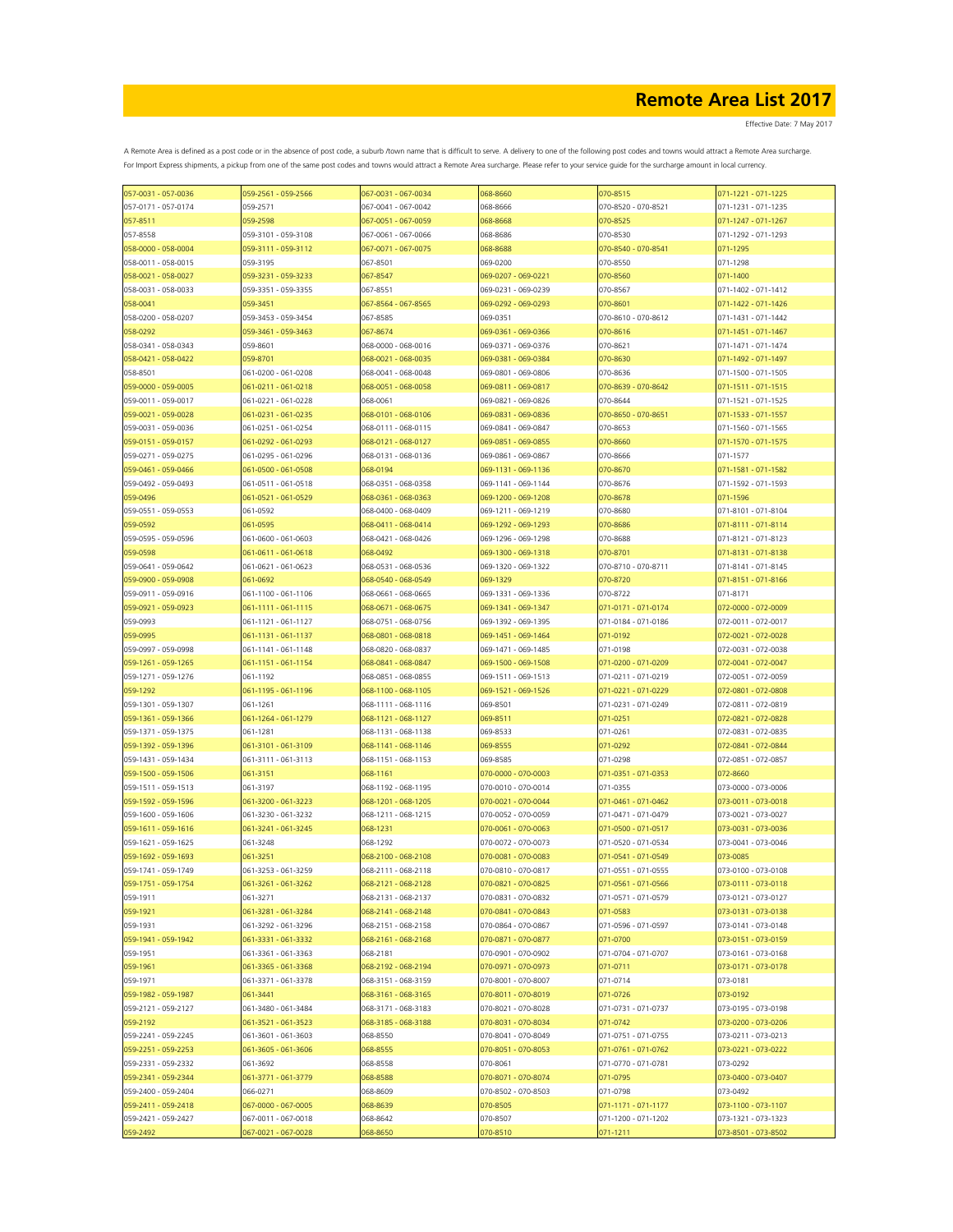Effective Date: 7 May 2017

| 073-8510 - 073-8511 | 078-0321 - 078-0335 | 078-4492            | 079-8516            | 080-8601            | 085-0292 - 085-0293 |
|---------------------|---------------------|---------------------|---------------------|---------------------|---------------------|
| 073-8585            | 078-0341 - 078-0349 | 078-8201 - 078-8208 | 079-8518 - 079-8519 | 080-8609            | 085-0467 - 085-0468 |
| 073-8686            | 078-0392            | 078-8211 - 078-8221 | 079-8550            | 080-8623            | 085-0801 - 085-0807 |
| 073-8688            | 078-0397            | 078-8231 - 078-8246 | 079-8555            | 080-8639            | 085-0811 - 085-0816 |
| 074-0000 - 074-0009 | 078-1271 - 078-1274 | 078-8251 - 078-8253 | 079-8585            | 080-8642            | 085-0821 - 085-0826 |
| 074-0011 - 074-0016 | 078-1300            | 078-8261 - 078-8262 | 079-8588            | 080-8655            | 085-0831 - 085-0837 |
|                     |                     |                     |                     |                     |                     |
| 074-0021 - 074-0028 | 078-1303 - 078-1306 | 078-8271 - 078-8275 | 079-8610 - 079-8613 | 080-8660            | 085-0841 - 085-0847 |
| 074-0031            | 078-1313 - 078-1316 | 078-8301 - 078-8305 | 079-8650 - 079-8652 | 080-8666            | 085-1131 - 085-1134 |
| 074-0141 - 074-0147 | 078-1324            | 078-8308            | 079-8655 - 079-8656 | 080-8670            | 085-1141 - 085-1147 |
| 074-0400 - 074-0405 | 078-1331 - 078-1335 | 078-8311 - 078-8327 | 080-0000            | 080-8677            | 085-1200 - 085-1207 |
| 074-0411 - 074-0415 | 078-1337            | 078-8330 - 078-8368 | 080-0010 - 080-0048 | 080-8680            | 085-1211 - 085-1213 |
| 074-0421 - 074-0427 | 078-1341            | 078-8371 - 078-8373 | 080-0050 - 080-0058 | 080-8686            | 085-1261 - 085-1262 |
| 074-0492 - 074-0495 | 078-1393            | 078-8381 - 078-8383 | 080-0100 - 080-0106 | 080-8688            | 085-2271 - 085-2273 |
|                     |                     |                     | 080-0111 - 080-0112 |                     |                     |
| 074-0741 - 074-0747 | 078-1395            | 078-8391 - 078-8392 |                     | 080-8701            | 085-8501 - 085-8502 |
| 074-1161 - 074-1164 | 078-1400 - 078-1405 | 078-8501 - 078-8507 | 080-0121 - 080-0123 | 080-8708            | 085-8505            |
| 074-1181 - 074-1182 | 078-1411 - 078-1415 | 078-8510 - 078-8511 | 080-0131 - 080-0139 | 080-8711            | 085-8510 - 085-8512 |
| 074-1271 - 074-1276 | 078-1492 - 078-1493 | 078-8513            | 080-0141 - 080-0146 | 080-8718            | 085-8515            |
| 074-8585            | 078-1495            | 078-8555            | 080-0151            | 081-0000 - 081-0003 | 085-8522            |
| 074-8650            | 078-1651 - 078-1654 | 078-8801 - 078-8805 | 080-0161 - 080-0163 | 081-0005 - 081-0008 | 085-8527            |
| 074-8686            | 078-1700 - 078-1701 | 078-8811 - 078-8815 | 080-0196 - 080-0198 | 081-0011 - 081-0015 | 085-8533            |
| 075-0000 - 075-0007 | 078-1711 - 078-1712 | 078-8821 - 078-8825 | 080-0261 - 080-0263 | 081-0021 - 081-0023 | 085-8535            |
|                     |                     |                     |                     |                     |                     |
| 075-0011 - 075-0019 | 078-1721 - 078-1722 | 079-0161 - 079-0162 | 080-0271 - 080-0272 | 081-0031 - 081-0039 | 085-8550 - 085-8551 |
| 075-0021            | 078-1731 - 078-1733 | 079-0164 - 079-0167 | 080-0301 - 080-0309 | 081-0151 - 081-0156 | 085-8555            |
| 075-0031 - 075-0036 | 078-1741 - 078-1744 | 079-0171 - 079-0177 | 080-0311 - 080-0318 | 081-0161 - 081-0164 | 085-8557 - 085-8558 |
| 075-0041            | 078-1751 - 078-1753 | 079-0181 - 079-0183 | 080-0321 - 080-0327 | 081-0200 - 081-0205 | 085-8567            |
| 075-0161 - 075-0167 | 078-1761 - 078-1763 | 079-0192            | 080-0330 - 080-0335 | 081-0211 - 081-0218 | 085-8580 - 085-8581 |
| 075-0251 - 075-0254 | 078-1771 - 078-1775 | 079-0197 - 079-0198 | 080-0341 - 080-0345 | 081-0221 - 081-0228 | 085-8585 - 085-8586 |
| 075-8501            | 078-1792 - 078-1793 | 079-0261 - 079-0267 | 080-0351            | 081-0292 - 081-0295 | 085-8588            |
|                     |                     |                     |                     |                     |                     |
| 075-8711            | 078-1795 - 078-1797 | 079-0271 - 079-0274 | 080-0361 - 080-0363 | 081-0341 - 081-0346 | 085-8639            |
| 076-0000 - 076-0008 | 078-2100 - 078-2109 | 079-0300 - 079-0306 | 080-0561 - 080-0568 | 081-8501            | 085-8649 - 085-8650 |
| 076-0011 - 076-0018 | 078-2111 - 078-2112 | 079-0311 - 079-0317 | 080-0571 - 080-0578 | 082-0000 - 082-0022 | 085-8655            |
| 076-0021 - 076-0028 | 078-2121 - 078-2124 | 079-0392 - 079-0394 | 080-0801 - 080-0817 | 082-0030 - 082-0044 | 085-8660            |
| 076-0031 - 076-0039 | 078-2192 - 078-2193 | 079-0397            | 080-0821 - 080-0824 | 082-0051 - 082-0054 | 085-8668            |
| 076-0041 - 076-0048 | 078-2200 - 078-2206 | 079-0461 - 079-0463 | 080-0831 - 080-0838 | 082-0056 - 082-0057 | 085-8677            |
| 076-0050 - 076-0059 | 078-2211 - 078-2214 | 079-0500 - 079-0511 | 080-0841 - 080-0848 | 082-0060 - 082-0064 | 086-0061 - 086-0065 |
| 076-0081            |                     |                     |                     |                     |                     |
|                     | 078-2221 - 078-2225 | 079-0592 - 079-0593 | 080-0856 - 080-0857 | 082-0071 - 082-0079 | 086-0071 - 086-0076 |
| 076-0161 - 076-0165 | 078-2500 - 078-2503 | 079-0595            | 080-0861 - 080-0862 | 082-0081 - 082-0087 | 086-0081            |
| 076-0171 - 076-0176 | 078-2511 - 078-2516 | 079-1100 - 079-1102 | 080-0871 - 080-0872 | 082-0381 - 082-0385 | 086-0131            |
| 076-0181 - 076-0184 | 078-2531            | 079-1111 - 079-1114 | 080-1189            | 082-0801 - 082-0803 | 086-0200 - 086-0205 |
| 076-0201 - 076-0204 | 078-2600            | 079-1121 - 079-1124 | 080-1200 - 080-1204 | 082-0811 - 082-0813 | 086-0211 - 086-0216 |
| 076-8511            | 078-2631 - 078-2639 | 079-1131 - 079-1136 | 080-1211 - 080-1217 | 082-8650 - 082-8651 | 086-0341 - 086-0346 |
| 076-8555            | 078-2641 - 078-2642 | 079-1141 - 079-1144 | 080-1221 - 080-1227 | 083-0000 - 083-0004 | 086-0521 - 086-0523 |
|                     |                     |                     |                     |                     | 086-0651 - 086-0657 |
| 076-8609            | 078-2651            | 079-1151 - 079-1156 | 080-1231 - 080-1236 | 083-0020 - 083-0023 |                     |
| 076-8666            | 078-2692            | 079-1181            | 080-1241 - 080-1248 | 083-0031 - 083-0034 | 086-1001 - 086-1039 |
| 076-8765            | 078-3161 - 078-3168 | 079-1192            | 080-1251 - 080-1257 | 083-0041 - 083-0047 | 086-1041 - 086-1083 |
| 077-0000 - 077-0007 | 078-3300 - 078-3309 | 079-1261 - 079-1268 | 080-1261 - 080-1267 | 083-0090 - 083-0092 | 086-1100 - 086-1112 |
| 077-0011 - 077-0016 | 078-3311 - 078-3313 | 079-1271 - 079-1274 | 080-1271 - 080-1278 | 083-8585            | 086-1121 - 086-1137 |
| 077-0021 - 077-0028 | 078-3392 - 078-3394 | 079-1281 - 079-1287 | 080-1281 - 080-1288 | 083-8650            | 086-1139            |
| 077-0031 - 077-0038 | 078-3441 - 078-3442 | 079-1371 - 079-1372 | 080-1400 - 080-1408 | 084-0901 - 084-0918 | 086-1141 - 086-1148 |
| 077-0041 - 077-0048 | 078-3451 - 078-3457 | 079-1393            | 080-1492 - 080-1493 | 084-0921 - 084-0929 | 086-1150 - 086-1153 |
|                     |                     |                     |                     |                     |                     |
| 077-0131 - 077-0134 | 078-3541            | 079-1396 - 079-1397 | 080-2101 - 080-2106 | 084-8501            | 086-1156 - 086-1157 |
| 077-0200 - 077-0209 | 078-3621            | 079-1562 - 079-1566 | 080-2111 - 080-2117 | 084-8511            | 086-1159 - 086-1160 |
| 077-0211 - 077-0218 | 078-3631 - 078-3638 | 079-1571 - 079-1573 | 080-2121 - 080-2124 | 084-8555            | 086-1163 - 086-1166 |
| 077-0221 - 077-0225 | 078-3700 - 078-3702 | 079-1581 - 079-1582 | 080-2331 - 080-2337 | 084-8567            | 086-1197            |
| 077-0292 - 077-0293 | 078-3711 - 078-3717 | 079-2131 - 079-2133 | 080-2459 - 080-2465 | 084-8670            | 086-1271 - 086-1273 |
| 077-0295 - 077-0296 | 078-3792            | 079-2200 - 079-2207 | 080-2469 - 080-2476 | 084-8686            | 086-1451            |
| 077-0341            | 078-3871            | 079-2400 - 079-2404 | 080-2492 - 080-2493 | 085-0000 - 085-0008 | 086-1600 - 086-1602 |
| 077-0344 - 077-0345 | 078-3951 - 078-3955 | 079-2411 - 079-2412 | 080-2495 - 080-2498 | 085-0011 - 085-0018 | 086-1621 - 086-1623 |
|                     |                     |                     |                     |                     |                     |
| 077-0351            | 078-4100 - 078-4108 | 079-2551 - 079-2552 | 080-8501 - 080-8503 | 085-0021 - 085-0027 | 086-1625 - 086-1626 |
| 077-0461 - 077-0466 | 078-4110 - 078-4123 | 079-8401 - 079-8403 | 080-8510 - 080-8511 | 085-0031 - 085-0038 | 086-1630 - 086-1639 |
| 077-8501            | 078-4130 - 078-4134 | 079-8411 - 079-8424 | 080-8518            | 085-0041 - 085-0048 | 086-1641 - 086-1645 |
| 077-8511            | 078-4140 - 078-4145 | 079-8431            | 080-8531            | 085-0051 - 085-0058 | 086-1651 - 086-1658 |
| 077-8601            | 078-4193 - 078-4194 | 079-8441 - 079-8444 | 080-8538            | 085-0061 - 085-0065 | 086-1731 - 086-1733 |
| 077-8660            | 078-4196            | 079-8451 - 079-8454 | 080-8550            | 085-0201 - 085-0206 | 086-1751 - 086-1752 |
| 077-8686            | 078-4198            | 079-8501 - 079-8503 | 080-8555            | 085-0211 - 085-0218 | 086-1800 - 086-1806 |
|                     |                     |                     |                     |                     |                     |
| 078-0151 - 078-0154 | 078-4400            | 079-8505            | 080-8560            | 085-0220 - 085-0225 | 086-1811 - 086-1816 |
| 078-0185 - 078-0186 | 078-4411 - 078-4412 | 079-8507 - 079-8509 | 080-8570            | 085-0231 - 085-0238 | 086-1821 - 086-1823 |
| 078-0300            | 078-4421 - 078-4422 | 079-8511            | 080-8585            | 085-0241 - 085-0245 | 086-1831 - 086-1836 |
| 078-0310 - 078-0311 | 078-4431 - 078-4433 | 079-8513 - 079-8514 | 080-8588            | 085-0251 - 085-0252 | 086-1841 - 086-1844 |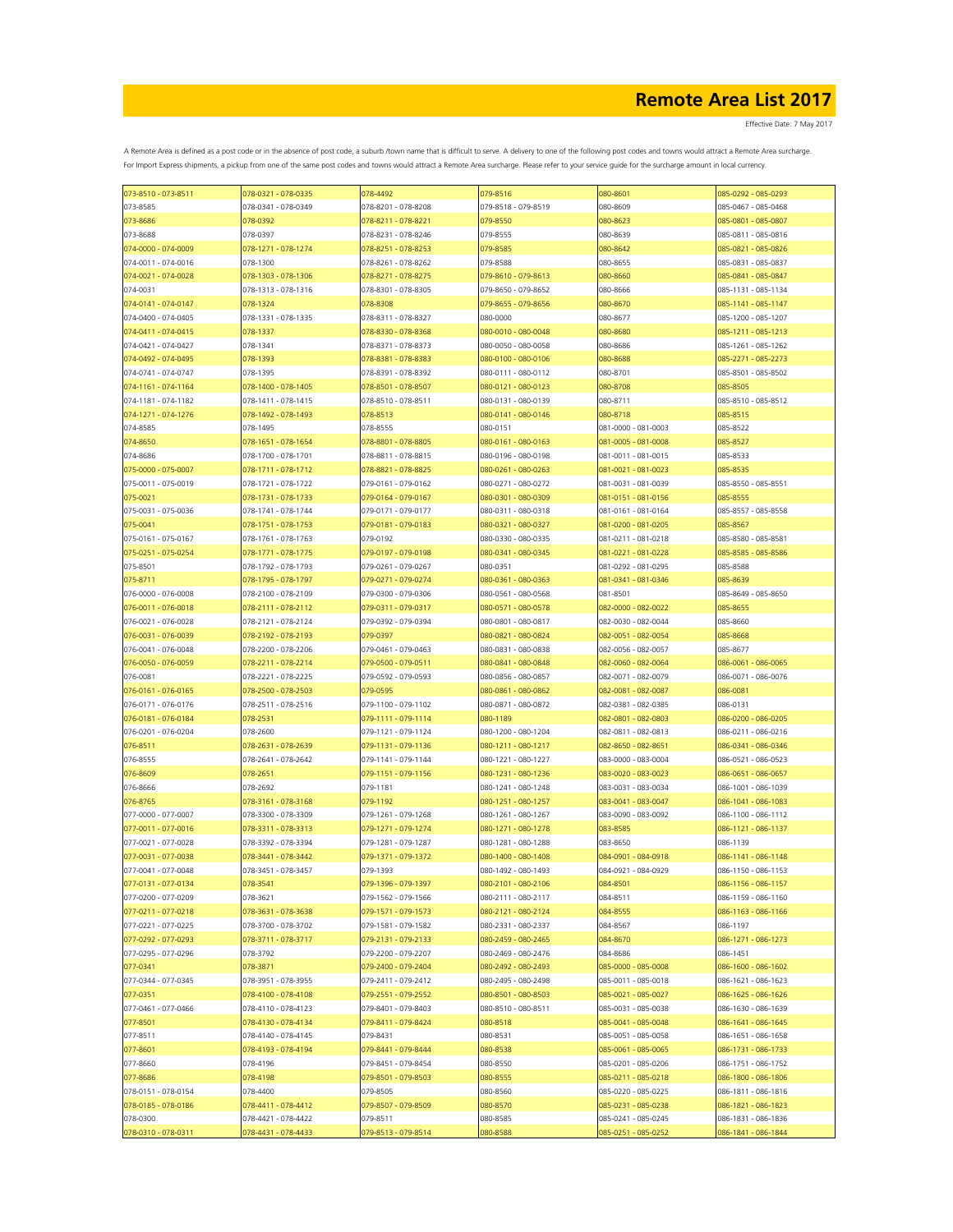| 086-1892 - 086-1893 | 088-2261 - 088-2266 | 089-1531 - 089-1532 | 089-4351 - 089-4357 | 092-0030 - 092-0033 | 095-0371            |
|---------------------|---------------------|---------------------|---------------------|---------------------|---------------------|
| 087-0000 - 087-0012 | 088-2271 - 088-2275 | 089-1541 - 089-1543 | 089-5231 - 089-5235 | 092-0041 - 092-0044 | 095-0401 - 095-0406 |
| 087-0014 - 087-0019 | 088-2300 - 088-2305 | 089-1551 - 089-1553 | 089-5241 - 089-5247 | 092-0050 - 092-0053 | 095-0492            |
| 087-0021 - 087-0028 | 088-2311 - 088-2314 | 089-1561 - 089-1563 | 089-5300 - 089-5309 | 092-0061 - 092-0069 | 095-8609            |
| 087-0031 - 087-0037 | 088-2321 - 088-2324 | 089-1571 - 089-1573 | 089-5311 - 089-5315 | 092-0171            | 095-8686            |
| 087-0041 - 087-0049 | 088-2331 - 088-2339 | 089-1581 - 089-1583 | 089-5392 - 089-5393 | 092-0173 - 092-0176 | 096-0000 - 096-0025 |
|                     |                     |                     |                     |                     |                     |
| 087-0051 - 087-0055 | 088-2380 - 088-2382 | 089-1592            | 089-5461 - 089-5466 | 092-0181            | 096-0030 - 096-0043 |
| 087-0161 - 087-0167 | 088-2388 - 088-2389 | 089-1595            | 089-5541 - 089-5548 | 092-0183 - 092-0184 | 096-0051 - 096-0056 |
| 087-0192            | 088-2461 - 088-2465 | 089-1701            | 089-5551 - 089-5558 | 092-0200 - 092-0201 | 096-0061 - 096-0066 |
| 087-8555            | 088-2561 - 088-2566 | 089-1703            | 089-5600 - 089-5608 | 092-0203            | 096-0071 - 096-0078 |
| 087-8588            | 088-2571 - 088-2578 | 089-1705            | 089-5611 - 089-5615 | 092-0205 - 092-0207 | 096-8501            |
| 087-8609            | 088-2592 - 088-2593 | 089-1707            | 089-5617            | 092-0211 - 092-0218 | 096-8508            |
| 087-8686            | 088-2601 - 088-2602 | 089-1709            | 089-5621 - 089-5622 | 092-0221 - 092-0225 | 096-8511            |
| 087-8711            | 088-2681 - 088-2686 | 089-1711            | 089-5631 - 089-5638 | 092-0231 - 092-0236 | 096-8555            |
| 088-0101 - 088-0109 | 088-2721 - 088-2725 | 089-1714 - 089-1717 | 089-5692            | 092-0292            | 096-8558            |
| 088-0111 - 088-0118 | 088-3141 - 088-3149 | 089-1721            | 089-5695            | 092-0351 - 092-0358 | 096-8584 - 096-8585 |
| 088-0121 - 088-0126 | 088-3151 - 088-3157 | 089-1724 - 089-1729 | 089-5865 - 089-5869 | 092-0361 - 092-0362 | 096-8609            |
|                     |                     |                     |                     |                     |                     |
| 088-0131 - 088-0135 | 088-3200 - 088-3204 | 089-1731            | 090-0000 - 090-0008 | 092-8501            | 096-8641            |
| 088-0181            | 088-3211 - 088-3215 | 089-1795            | 090-0011 - 090-0037 | 092-8650 - 092-8651 | 096-8666            |
| 088-0192 - 088-0193 | 088-3221 - 088-3228 | 089-1871            | 090-0040 - 090-0048 | 093-0000 - 093-0024 | 096-8686            |
| 088-0300 - 088-0305 | 088-3271            | 089-1881 - 089-1882 | 090-0051 - 090-0058 | 093-0031 - 093-0035 | 097-0000 - 097-0007 |
| 088-0311 - 088-0312 | 088-3292 - 088-3293 | 089-2100 - 089-2107 | 090-0061            | 093-0041 - 093-0046 | 097-0011 - 097-0017 |
| 088-0321 - 088-0324 | 088-3331 - 088-3332 | 089-2111 - 089-2117 | 090-0063 - 090-0070 | 093-0051 - 093-0062 | 097-0021 - 097-0027 |
| 088-0331 - 088-0333 | 088-3341            | 089-2121 - 089-2127 | 090-0801 - 090-0808 | 093-0071 - 093-0090 | 097-0035 - 097-0037 |
| 088-0341 - 088-0344 | 088-3351            | 089-2131 - 089-2138 | 090-0810 - 090-0818 | 093-0131 - 093-0136 | 097-0100 - 097-0101 |
| 088-0351 - 088-0353 | 088-3395            | 089-2140 - 089-2143 | 090-0821 - 090-0827 | 093-0202            | 097-0211            |
| 088-0392 - 088-0395 | 088-3461 - 088-3465 | 089-2145 - 089-2148 | 090-0831 - 090-0838 | 093-0210            | 097-0311            |
|                     |                     |                     |                     |                     |                     |
| 088-0561 - 088-0568 | 089-0100 - 089-0107 | 089-2151 - 089-2156 | 090-8501 - 090-8503 | 093-0213 - 093-0216 | 097-0400 - 097-0401 |
| 088-0571 - 088-0574 | 089-0111 - 089-0118 | 089-2195            | 090-8507            | 093-0241            | 097-1111            |
| 088-0581 - 088-0587 | 089-0121 - 089-0127 | 089-2261 - 089-2263 | 090-8509            | 093-0292            | 097-1200 - 097-1202 |
| 088-0592            | 089-0131 - 089-0138 | 089-2271 - 089-2273 | 090-8511            | 093-0331 - 093-0336 | 097-8510            |
| 088-0595            | 089-0192            | 089-2445 - 089-2448 | 090-8518 - 090-8519 | 093-0421 - 093-0424 | 097-8525            |
| 088-0598            | 089-0195            | 089-2455            | 090-8532 - 090-8533 | 093-0500 - 093-0508 | 097-8527            |
| 088-0600 - 088-0609 | 089-0198            | 089-2492            | 090-8540            | 093-0532            | 097-8555            |
| 088-0611 - 088-0618 | 089-0241 - 089-0243 | 089-2561 - 089-2564 | 090-8550            | 093-0592 - 093-0594 | 097-8558            |
| 088-0621 - 088-0628 | 089-0351 - 089-0357 | 089-2600 - 089-2605 | 090-8555            | 093-0651 - 093-0652 | 097-8585            |
| 088-0692            | 089-0361 - 089-0363 | 089-2611 - 089-2616 | 090-8558            | 093-0731 - 093-0735 | 097-8609            |
| 088-0771            | 089-0371 - 089-0378 | 089-2621 - 089-2628 | 090-8560            | 093-8544            | 097-8639            |
|                     |                     |                     |                     |                     |                     |
| 088-0831 - 088-0835 | 089-0531 - 089-0538 | 089-2631 - 089-2638 | 090-8567            | 093-8555            | 097-8666            |
| 088-0871 - 088-0878 | 089-0541 - 089-0546 | 089-2692 - 089-2693 | 090-8580            | 093-8585            | 097-8686            |
| 088-1100 - 088-1108 | 089-0551 - 089-0554 | 089-2695 - 089-2697 | 090-8585            | 093-8609            | 098-0100 - 098-0104 |
| 088-1111 - 088-1120 | 089-0561 - 089-0567 | 089-2771 - 089-2776 | 090-8588            | 093-8619            | 098-0111 - 098-0115 |
| 088-1124 - 088-1126 | 089-0571 - 089-0578 | 089-3151 - 089-3156 | 090-8610            | 093-8650            | 098-0121 - 098-0126 |
| 088-1128 - 088-1149 | 089-0592            | 089-3281 - 089-3284 | 090-8642            | 093-8670            | 098-0131 - 098-0135 |
| 088-1151            | 089-0595            | 089-3300 - 089-3308 | 090-8650            | 093-8680            | 098-0192            |
| 088-1192 - 088-1193 | 089-0598            | 089-3311 - 089-3314 | 090-8652            | 093-8686            | 098-0300            |
| 088-1195            | 089-0600 - 089-0605 | 089-3321 - 089-3327 | 090-8655            | 093-8710 - 093-8711 | 098-0331 - 098-0339 |
| 088-1301 - 088-1304 | 089-0611 - 089-0616 | 089-3331 - 089-3334 | 090-8666            | 093-8728            | 098-0341 - 098-0342 |
| 088-1306            | 089-0621 - 089-0628 | 089-3392            | 090-8680            | 094-0000 - 094-0007 | 098-0392            |
| 088-1360 - 088-1371 | 089-0692 - 089-0693 | 089-3442 - 089-3443 | 090-8710 - 090-8711 | 094-0011 - 094-0015 | 098-0475            |
|                     |                     |                     |                     |                     |                     |
| 088-1389            | 089-0781 - 089-0788 | 089-3571 - 089-3578 | 090-8722 - 090-8723 | 094-0021 - 094-0027 | 098-0501 - 098-0509 |
| 088-1401 - 088-1409 | 089-1181 - 089-1184 | 089-3585 - 089-3587 | 090-8729            | 094-0031            | 098-0511 - 098-0516 |
| 088-1412            | 089-1192            | 089-3661 - 089-3666 | 091-0001 - 091-0004 | 094-8551            | 098-0631 - 098-0632 |
| 088-1485 - 088-1487 | 089-1198            | 089-3671 - 089-3677 | 091-0007 - 091-0008 | 094-8553 - 094-8554 | 098-1200 - 098-1207 |
| 088-1500            | 089-1241 - 089-1247 | 089-3700 - 089-3708 | 091-0011            | 094-8601 - 094-8602 | 098-1211 - 098-1216 |
| 088-1511 - 088-1514 | 089-1251 - 089-1252 | 089-3711 - 089-3718 | 091-0016 - 091-0018 | 094-8609            | 098-1331 - 098-1332 |
| 088-1522            | 089-1300            | 089-3721 - 089-3727 | 091-0021 - 091-0029 | 094-8641 - 094-8646 | 098-1421 - 098-1424 |
| 088-1524 - 088-1528 | 089-1310 - 089-1313 | 089-3731 - 089-3737 | 091-0031 - 091-0033 | 094-8701 - 094-8710 | 098-1500 - 098-1506 |
| 088-1531 - 088-1532 | 089-1321 - 089-1325 | 089-3797            | 091-0151            | 094-8712 - 094-8717 | 098-1600 - 098-1607 |
| 088-1534 - 088-1538 | 089-1330 - 089-1332 | 089-3871 - 089-3875 | 091-0153 - 091-0157 | 095-0000 - 095-0008 | 098-1611 - 098-1616 |
| 088-1551 - 088-1554 | 089-1341 - 089-1345 | 089-3961 - 089-3966 | 091-0161 - 091-0163 | 095-0011 - 095-0019 | 098-1621 - 098-1624 |
|                     |                     |                     |                     | 095-0021 - 095-0025 |                     |
| 088-1561            | 089-1351 - 089-1356 | 089-4141 - 089-4144 | 091-0170            |                     | 098-1692 - 098-1693 |
| 088-1571            | 089-1361 - 089-1368 | 089-4251 - 089-4252 | 091-0192 - 091-0194 | 095-0029            | 098-1700 - 098-1708 |
| 088-1592            | 089-1371 - 089-1374 | 089-4261 - 089-4262 | 091-0471 - 091-0473 | 095-0031 - 095-0035 | 098-1792            |
| 088-1641            | 089-1392            | 089-4300 - 089-4308 | 091-0551 - 091-0558 | 095-0039            | 098-1821            |
| 088-1643 - 088-1649 | 089-1395            | 089-4311 - 089-4316 | 091-8666            | 095-0041 - 095-0048 | 098-1941 - 098-1944 |
| 088-1781 - 088-1785 | 089-1500 - 089-1502 | 089-4321 - 089-4326 | 092-0000 - 092-0007 | 095-0051 - 095-0056 | 098-2181            |
| 088-2140 - 088-2148 | 089-1511 - 089-1513 | 089-4331 - 089-4337 | 092-0011 - 092-0018 | 095-0061 - 095-0064 | 098-2200 - 098-2208 |
| 088-2151 - 088-2157 | 089-1521 - 089-1522 | 089-4341 - 089-4346 | 092-0021 - 092-0027 | 095-0181 - 095-0183 | 098-2211 - 098-2214 |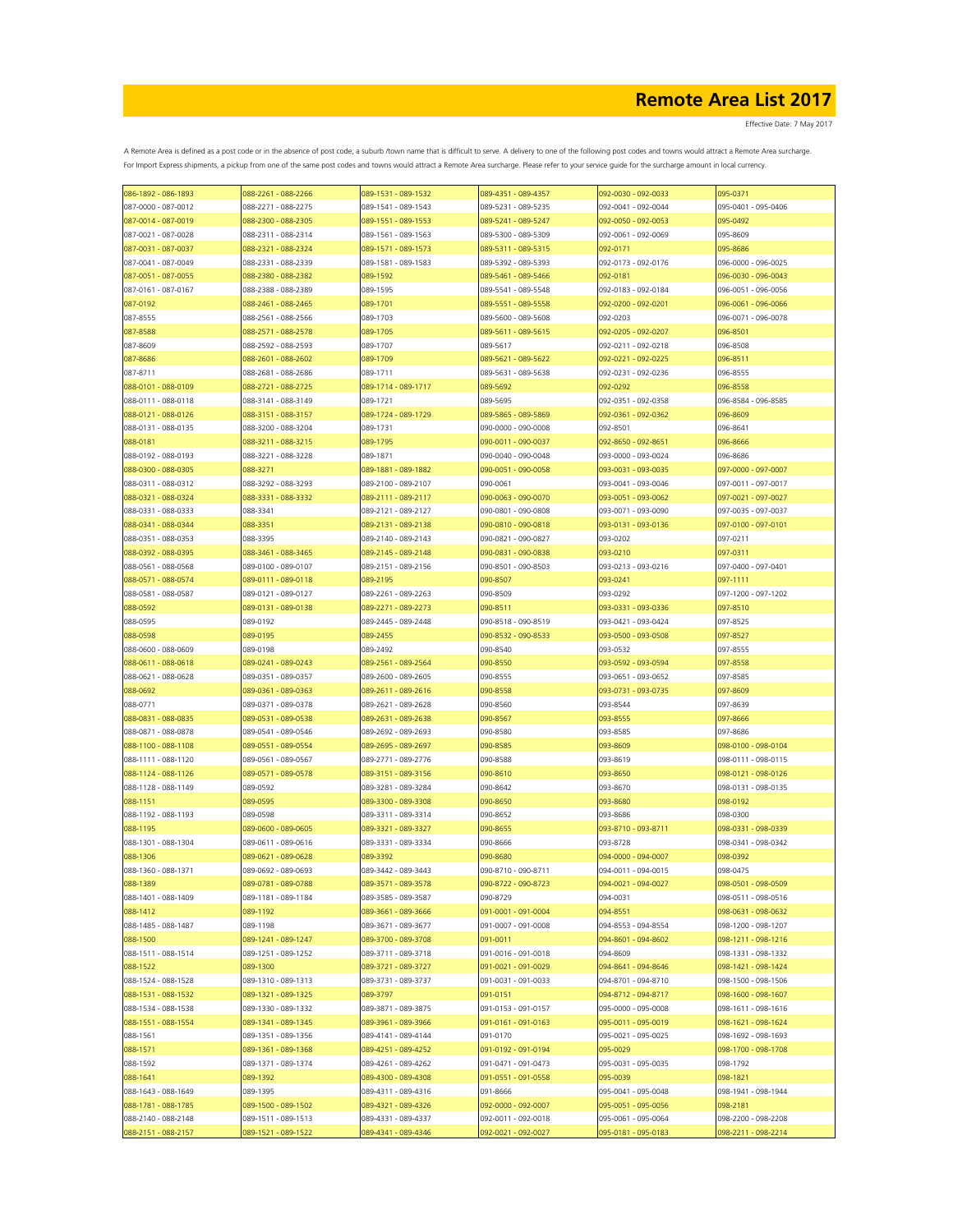Effective Date: 7 May 2017

| 098-2220 - 098-2227                        | 098-6292                                   | 099-4111 - 099-4118             | 238-0241 - 238-0246  | 264-0031 - 264-0037                        | 270-2301 - 270-2308                        |
|--------------------------------------------|--------------------------------------------|---------------------------------|----------------------|--------------------------------------------|--------------------------------------------|
| 098-2230 - 098-2238                        | 098-6341                                   | 099-4121 - 099-4127             | 238-0292             | 264-8501                                   | 270-2311 - 270-2319                        |
| 098-2241 - 098-2243                        | 098-6384 - 098-6385                        | 099-4131 - 099-4135             | 238-0298             | 264-8505                                   | 270-2321 - 270-2329                        |
| 098-2251 - 098-2253                        | 098-6561 - 098-6565                        | 099-4141 - 099-4147             | 238-0311 - 238-0317  | 264-8510                                   | 270-2331                                   |
| 098-2361 - 098-2368                        | 098-6571 - 098-6576                        | 099-4192                        | 238-8510 - 238-8511  | 264-8530                                   | 270-2392 - 270-2393                        |
| 098-2500 - 098-2502                        | 098-6642 - 098-6645                        | 099-4195 - 099-4196             | 238-8513             | 264-8550                                   | 273-0100 - 273-0107                        |
| 098-2621 - 098-2626                        | 098-6751                                   | 099-4351 - 099-4357             | 238-8520             | 264-8582                                   | 273-0111 - 273-0119                        |
| 098-2800 - 098-2806                        | 098-6754 - 098-6758                        | 099-4400 - 099-4407             | 238-8522             | 264-8585                                   | 273-0121 - 273-0128                        |
| 098-2892                                   | 099-0101 - 099-0102                        | 099-4492                        | 238-8533             | 264-8733                                   | 273-0131 - 273-0137                        |
| 098-2941 - 098-2943                        | 099-0111                                   | 099-4521 - 099-4526             | 238-8535 - 238-8536  | 265-0041 - 265-0046                        | 273-0192 - 273-0193                        |
| 098-2951                                   | 099-0121 - 099-0127                        | 099-5171 - 099-5175             | 238-8540             | 265-0051 - 265-0053                        | 273-0195                                   |
| 098-3131 - 098-3135                        | 099-0201 - 099-0207                        | 099-5351 - 099-5355             | 238-8550             | 265-0061 - 265-0067                        | 273-0197                                   |
| 098-3141 - 098-3144                        | 099-0211 - 099-0216                        | 099-5361 - 099-5365             | 238-8558             | 265-0071 - 265-0077                        | 277-0901 - 277-0903                        |
| 098-3151                                   | 099-0341 - 099-0347                        | 099-5541 - 099-5544             | 238-8565             | 265-8501                                   | 277-0911 - 277-0913                        |
| 098-3200 - 098-3207                        | 099-0400 - 099-0408                        | 099-5551 - 099-5553             | 238-8567             | 266-0000 - 266-0007                        | 277-0921 - 277-0924                        |
| 098-3211 - 098-3217                        | 099-0410 - 099-0418                        | 099-5600 - 099-5606             | 238-8580             | 266-0011                                   | 277-0931 - 277-0932                        |
| 098-3221 - 098-3228                        | 099-0421 - 099-0428                        | 099-5611 - 099-5614             | 238-8585             | 266-0014 - 266-0016                        | 277-0941 - 277-0945                        |
| 098-3300 - 098-3306                        | 099-0492                                   | 099-5692                        | 238-8588             | 266-0021 - 266-0026                        | 277-8503                                   |
| 098-3311 - 098-3316                        | 099-0494 - 099-0495                        | 099-6131 - 099-6133             | 238-8616             | 266-0031 - 266-0034                        | 277-8585                                   |
| 098-3361                                   | 099-0621 - 099-0624                        | 099-6241 - 099-6242             | 238-8686             | 266-8550                                   | 277-8661                                   |
| 098-3392 - 098-3393                        | 099-0701 - 099-0705                        | 099-6271 - 099-6272             | 239-0801 - 239-0808  | 266-8733                                   | 278-0000 - 278-0007                        |
| 098-3395 - 098-3396                        | 099-0871 - 099-0879                        | 099-6321 - 099-6323             | 239-0811 - 239-0815  | 267-0051 - 267-0057                        | 278-0011 - 278-0014                        |
| 098-3398                                   | 099-1100 - 099-1106                        | 099-6325 - 099-6329             | 239-0820 - 239-0829  | 267-0061 - 267-0067<br>270-0201 - 270-0206 | 278-0016 - 278-0017                        |
| 098-3500 - 098-3504                        | 099-1112 - 099-1118<br>099-1121 - 099-1124 | 099-6400 - 099-6404             | 239-0831 - 239-0837  |                                            | 278-0021 - 278-0029                        |
| 098-3511 - 098-3512                        | 099-1131 - 099-1138                        | 099-6411 - 099-6415<br>099-6501 | 239-0841 - 239-0847  | 270-0211 - 270-0217<br>270-0221 - 270-0228 | 278-0031 - 278-0038<br>278-0041 - 278-0048 |
| 098-3521 - 098-3523<br>098-3531 - 098-3534 | 099-1197 - 099-1198                        | 099-6503 - 099-6509             | 239-8501<br>239-8528 | 270-0231 - 270-0239                        | 278-0051 - 278-0057                        |
| 098-3541 - 098-3543                        | 099-1251 - 099-1254                        | 099-6592                        | 239-8550             | 270-1100 - 270-1108                        | 278-8501                                   |
| 098-4100 - 098-4107                        | 099-1361 - 099-1367                        | 100-0100 - 100-0104             | 239-8558             | 270-1111 - 270-1119                        | 278-8510                                   |
| 098-4110 - 098-4117                        | 099-1400 - 099-1407                        | 100-0211 - 100-0212             | 239-8560             | 270-1121 - 270-1128                        | 278-8521                                   |
| 098-4121 - 098-4126                        | 099-1411 - 099-1418                        | 100-0301                        | 239-8585             | 270-1131 - 270-1138                        | 278-8533                                   |
| 098-4131 - 098-4141                        | 099-1421 - 099-1427                        | 100-0400 - 100-0402             | 239-8588             | 270-1141 - 270-1147                        | 278-8550                                   |
| 098-4451                                   | 099-1431 - 099-1437                        | 100-0511                        | 239-8686             | 270-1151 - 270-1158                        | 278-8555                                   |
| 098-4455 - 098-4457                        | 099-1492                                   | 100-0601                        | 239-8688             | 270-1161 - 270-1168                        | 278-8577                                   |
| 098-4461 - 098-4468                        | 099-1495 - 099-1496                        | 100-1100 - 100-1103             | 240-0100 - 240-0108  | 270-1171 - 270-1178                        | 278-8601                                   |
| 098-4581 - 098-4582                        | 099-1498                                   | 100-1211 - 100-1213             | 240-0111 - 240-0116  | 270-1192                                   | 278-8686                                   |
| 098-5101 - 098-5103                        | 099-1581 - 099-1587                        | 100-1301                        | 240-0192 - 240-0193  | 270-1194                                   | 282-0031                                   |
| 098-5111 - 098-5113                        | 099-1595                                   | 100-1400 - 100-1401             | 240-0195 - 240-0198  | 270-1196                                   | 283-0100 - 283-0107                        |
| 098-5201 - 098-5207                        | 099-2101 - 099-2107                        | 100-1492                        | 249-0000 - 249-0008  | 270-1198                                   | 283-0111 - 283-0117                        |
| 098-5211 - 098-5213                        | 099-2111 - 099-2112                        | 100-1498                        | 249-8510             | 270-1300                                   | 283-0195                                   |
| 098-5221                                   | 099-2192 - 099-2198                        | 100-1511                        | 249-8686             | 270-1313                                   | 285-0900 - 285-0907                        |
| 098-5298                                   | 099-2231                                   | 100-1621 - 100-1623             | 250-0311 - 250-0315  | 270-1315 - 270-1316                        | 285-0911 - 285-0914                        |
| 098-5441 - 098-5445                        | 099-2300 - 099-2306                        | 100-1701                        | 250-0392             | 270-1318                                   | 285-0921 - 285-0928                        |
| 098-5500                                   | 099-2310 - 099-2312                        | 100-2100 - 100-2101             | 250-0398             | 270-1321 - 270-1328                        | 285-8509 - 285-8510                        |
| 098-5551 - 098-5555                        | 099-2321 - 099-2327                        | 100-2211                        | 250-0401 - 250-0408  | 270-1331 - 270-1369                        | 285-8586                                   |
| 098-5561 - 098-5565                        | 099-2351                                   | 190-0200 - 190-0205             | 250-0493             | 270-1381 - 270-1383                        | 286-0200 - 286-0205                        |
| 098-5595                                   | 099-2354 - 099-2356                        | 190-0211 - 190-0214             | 250-0500             | 270-1385                                   | 286-0211 - 286-0216                        |
| 098-5700 - 098-5705                        | 099-2361 - 099-2362                        | 190-0221 - 190-0223             | 250-0521 - 250-0523  | 270-1387                                   | 286-0221 - 286-0225                        |
| 098-5711 - 098-5714                        | 099-2371 - 099-2373                        | 198-0101 - 198-0107             | 250-0592             | 270-1392 - 270-1393                        | 286-0292                                   |
| 098-5717                                   | 099-2381 - 099-2383                        | 198-0211 - 198-0213             | 250-0631             | 270-1395 - 270-1396                        | 287-0000 - 287-0006                        |
| 098-5721 - 098-5723                        | 099-2392                                   | 198-0221 - 198-0225             | 252-0151 - 252-0153  | 270-1398                                   | 287-0011 - 287-0018                        |
| 098-5725                                   | 099-2421 - 099-2424                        | 237-0063 - 237-0068             | 252-0155 - 252-0159  | 270-1400 - 270-1408                        | 287-0021 - 287-0027                        |
| 098-5734                                   | 099-2492 - 099-2493                        | 237-0071 - 237-0075             | 252-0161 - 252-0162  | 270-1411 - 270-1416                        | 287-0031 - 287-0038                        |
| 098-5738 - 098-5739                        | 099-2495                                   | 237-0077 - 237-0079             | 252-0171 - 252-0176  | 270-1421 - 270-1426                        | 287-0041 - 287-0048                        |
| 098-5741 - 098-5745                        | 099-3111 - 099-3119                        | 237-8515                        | 252-0181 - 252-0188  | 270-1431 - 270-1439                        | 287-0051 - 287-0056                        |
| 098-5751 - 098-5755                        | 099-3201 - 099-3202                        | 237-8523                        | 252-5152             | 270-1441 - 270-1447                        | 287-0061 - 287-0067                        |
| 098-5761 - 098-5765                        | 099-3211 - 099-3214                        | 237-8585                        | 252-5162             | 270-1451 - 270-1457                        | 287-0101 - 287-0107                        |
| 098-5792                                   | 099-3221 - 099-3225                        | 238-0000                        | 252-5172             | 270-1461 - 270-1466                        | 287-0801 - 287-0806                        |
| 098-5800 - 098-5808                        | 099-3231 - 099-3234                        | 238-0002 - 238-0008             | 259-0200 - 259-0202  | 270-1492 - 270-1493                        | 287-0811 - 287-0816                        |
| 098-5814 - 098-5816                        | 099-3243 - 099-3244                        | 238-0011 - 238-0019             | 259-0300 - 259-0305  | 270-1495 - 270-1496                        | 287-0821 - 287-0826                        |
| 098-5821 - 098-5827                        | 099-3292 - 099-3293                        | 238-0021 - 238-0026             | 259-0311 - 259-0314  | 270-1500 - 270-1506                        | 287-8501 - 287-8503                        |
| 098-5892                                   | 099-3451 - 099-3454                        | 238-0031 - 238-0036             | 259-0316 - 259-0318  | 270-1511 - 270-1517                        | 287-8510                                   |
| 098-5951 - 098-5955                        | 099-3501 - 099-3504                        | 238-0042 - 238-0048             | 259-0392 - 259-0393  | 270-1521 - 270-1527                        | 287-8555                                   |
| 098-6101 - 098-6106                        | 099-3600 - 099-3605                        | 238-0051 - 238-0056             | 259-0395 - 259-0396  | 270-1531 - 270-1536                        | 287-8585                                   |
| 098-6200                                   | 099-3611 - 099-3616                        | 238-0101 - 238-0105             | 264-0000 - 264-0007  | 270-1541 - 270-1546                        | 287-8601                                   |
| 098-6222                                   | 099-3621 - 099-3628                        | 238-0111 - 238-0115             | 264-0011 - 264-0017  | 270-1592                                   | 288-0000 - 288-0007                        |
| 098-6225 - 098-6226                        | 099-3631 - 099-3637                        | 238-0200                        | 264-0020 - 264-0021  | 270-1601 - 270-1609                        | 288-0011 - 288-0016                        |
| 098-6228                                   | 099-3697 - 099-3698                        | 238-0221 - 238-0225             | 264-0023 - 264-0024  | 270-1611 - 270-1618                        | 288-0021 - 288-0027                        |
| 098-6231 - 098-6234                        | 099-4100                                   | 238-0231 - 238-0237             | 264-0026 - 264-0029  | 270-1693 - 270-1695                        | 288-0031 - 288-0038                        |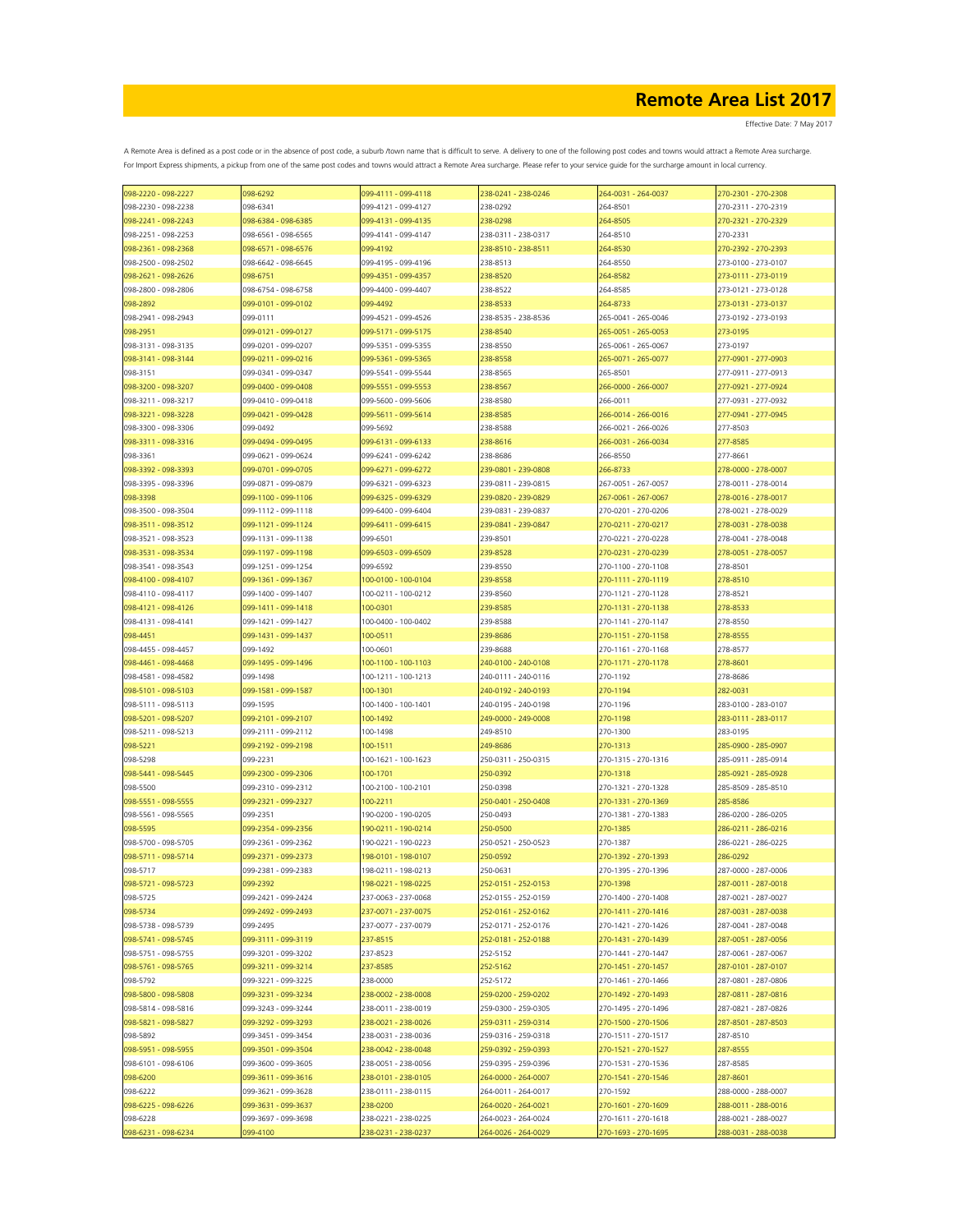| 288-0041 - 288-0048 | 289-2121 - 289-2125 | 292-0511 - 292-0516 | 297-0121 - 297-0125 | 299-2511 - 299-2517 | 300-1311 - 300-1316 |
|---------------------|---------------------|---------------------|---------------------|---------------------|---------------------|
| 288-0051 - 288-0056 | 289-2131 - 289-2136 | 292-0521 - 292-0527 | 297-0131 - 297-0138 | 299-2521 - 299-2526 | 300-1321 - 300-1327 |
| 288-0061 - 288-0068 | 289-2141 - 289-2149 | 292-0531 - 292-0537 | 297-0141 - 297-0145 | 299-2592            | 300-1331 - 300-1337 |
| 288-0071 - 288-0077 | 289-2151 - 289-2157 | 292-0801 - 292-0807 | 297-0151 - 297-0155 | 299-2701 - 299-2705 | 300-1392            |
| 288-0801 - 288-0805 | 289-2161 - 289-2169 | 292-0811 - 292-0819 | 297-0192 - 297-0198 | 299-2711 - 299-2716 | 300-1401 - 300-1406 |
| 288-0811 - 288-0817 | 289-2171 - 289-2179 | 292-0821 - 292-0827 | 297-0200 - 297-0207 | 299-2721 - 299-2728 | 300-1411 - 300-1417 |
|                     |                     |                     |                     | 299-2792            |                     |
| 288-0821 - 288-0825 | 289-2192            | 292-0831 - 292-0839 | 297-0211 - 297-0218 |                     | 300-1421 - 300-1427 |
| 288-0831 - 288-0837 | 289-2197 - 289-2198 | 292-1140 - 292-1149 | 297-0221 - 297-0226 | 299-2795            | 300-1492            |
| 288-0841 - 288-0846 | 289-2200            | 292-1151 - 292-1158 | 297-0231 - 297-0235 | 299-2841 - 299-2847 | 300-1600 - 300-1606 |
| 288-0851 - 288-0858 | 289-2231 - 289-2236 | 292-1161 - 292-1168 | 297-0292            | 299-2851 - 299-2858 | 300-1611 - 300-1616 |
| 288-0861 - 288-0868 | 289-2241 - 289-2247 | 292-1171 - 292-1179 | 297-0298            | 299-2861 - 299-2867 | 300-1621 - 300-1626 |
| 288-0871 - 288-0877 | 289-2251 - 289-2257 | 292-8501            | 298-0000 - 298-0005 | 299-3200 - 299-3203 | 300-1631 - 300-1636 |
| 288-8601            | 289-2292            | 292-8510 - 292-8511 | 298-0011 - 298-0018 | 299-3211 - 299-3219 | 300-1696            |
| 289-0100            | 289-2301 - 289-2306 | 292-8520            | 298-0021 - 298-0029 | 299-3221 - 299-3223 | 300-4101 - 300-4108 |
| 289-0201 - 289-0205 | 289-2311 - 289-2317 | 292-8522            | 298-0101 - 298-0106 | 299-3231 - 299-3237 | 300-4111 - 300-4118 |
| 289-0211 - 289-0217 | 289-2321 - 289-2325 | 292-8525            | 298-0111 - 298-0117 | 299-3241 - 299-3249 | 300-4192 - 300-4193 |
|                     | 289-2500 - 289-2505 | 292-8530            | 298-0121 - 298-0126 | 299-3251 - 299-3256 | 300-4401 - 300-4408 |
| 289-0221 - 289-0226 | 289-2511 - 289-2516 |                     |                     | 299-3261 - 299-3268 | 300-4411 - 300-4417 |
| 289-0292            |                     | 292-8533            | 298-0131 - 298-0135 |                     |                     |
| 289-0301 - 289-0308 | 289-2521 - 289-2525 | 292-8535            | 298-0200 - 298-0207 | 299-4200 - 299-4206 | 300-4421 - 300-4429 |
| 289-0311 - 289-0314 | 289-2531 - 289-2535 | 292-8539            | 298-0211 - 298-0217 | 299-4211 - 299-4218 | 300-4495            |
| 289-0321 - 289-0329 | 289-2595            | 292-8550            | 298-0221 - 298-0228 | 299-4292            | 301-0901 - 301-0902 |
| 289-0331 - 289-0338 | 289-2601 - 289-2607 | 292-8555            | 298-0231 - 298-0238 | 299-4300 - 299-4306 | 306-0300 - 306-0307 |
| 289-0341 - 289-0349 | 289-2611 - 289-2616 | 292-8565            | 298-0241 - 298-0246 | 299-4311 - 299-4316 | 306-0311 - 306-0317 |
| 289-0392 - 289-0393 | 289-2701 - 289-2708 | 292-8568            | 298-0251 - 298-0256 | 299-4321 - 299-4328 | 306-0392            |
| 289-0401 - 289-0408 | 289-2711 - 289-2715 | 292-8611            | 298-0261 - 298-0267 | 299-4331 - 299-4333 | 309-1101 - 309-1108 |
| 289-0411 - 289-0414 | 289-3181 - 289-3186 | 292-8686            | 298-0271 - 298-0279 | 299-4335 - 299-4338 | 309-1111 - 309-1117 |
| 289-0421 - 289-0426 | 290-0000 - 290-0008 | 293-0000 - 293-0006 | 298-0292            | 299-4341 - 299-4347 | 309-1121 - 309-1127 |
|                     |                     | 293-0011 - 293-0013 | 298-0295 - 298-0297 |                     | 309-1192            |
| 289-0492            | 290-0011 - 290-0013 |                     |                     | 299-4392            |                     |
| 289-0501 - 289-0507 | 290-0016            | 293-0021 - 293-0024 | 298-8501            | 299-4394            | 309-1195            |
| 289-0511 - 289-0518 | 290-0021 - 290-0026 | 293-0031 - 293-0036 | 299-0121 - 299-0123 | 299-4396            | 309-1200 - 309-1205 |
| 289-0592            | 290-0050            | 293-0041 - 293-0046 | 299-0126            | 299-4400 - 299-4406 | 309-1211 - 309-1217 |
| 289-0600 - 289-0602 | 290-0071 - 290-0075 | 293-0051 - 293-0058 | 299-0200 - 299-0205 | 299-4411 - 299-4415 | 309-1221 - 309-1227 |
| 289-0611 - 289-0619 | 290-0141 - 290-0143 | 293-8506            | 299-0211 - 299-0217 | 299-4421 - 299-4425 | 309-1231 - 309-1234 |
| 289-0621 - 289-0627 | 290-0151 - 290-0157 | 293-8511            | 299-0221 - 299-0226 | 299-4492 - 299-4493 | 309-1241 - 309-1246 |
| 289-0631 - 289-0637 | 290-0161 - 290-0168 | 294-0000 - 294-0009 | 299-0231 - 299-0237 | 299-4501 - 299-4508 | 309-1292 - 309-1297 |
| 289-0692            | 290-0170 - 290-0179 | 294-0011 - 294-0018 | 299-0242 - 299-0247 | 299-4611 - 299-4616 | 309-1331 - 309-1337 |
| 289-1100 - 289-1108 | 290-0192 - 290-0194 | 294-0021 - 294-0029 | 299-0251 - 299-0257 | 299-4621 - 299-4625 | 309-1341 - 309-1347 |
|                     |                     |                     |                     |                     |                     |
| 289-1111 - 289-1116 | 290-0201 - 290-0209 | 294-0031 - 294-0038 | 299-0261 - 299-0264 | 299-4692            | 309-1451 - 309-1458 |
| 289-1121 - 289-1126 | 290-0211 - 290-0217 | 294-0041 - 294-0048 | 299-0271            | 299-5100 - 299-5107 | 309-1461 - 309-1466 |
| 289-1131 - 289-1138 | 290-0221 - 290-0229 | 294-0051 - 294-0058 | 299-0292 - 299-0293 | 299-5111 - 299-5114 | 309-1600 - 309-1607 |
| 289-1141 - 289-1145 | 290-0231 - 290-0236 | 294-0221 - 294-0226 | 299-0298            | 299-5192            | 309-1611 - 309-1616 |
| 289-1192            | 290-0241 - 290-0244 | 294-0231 - 294-0235 | 299-1100 - 299-1108 | 299-5200 - 299-5206 | 309-1621 - 309-1626 |
| 289-1201 - 289-1206 | 290-0251 - 290-0259 | 294-0301 - 294-0308 | 299-1111 - 299-1117 | 299-5211 - 299-5219 | 309-1631 - 309-1637 |
| 289-1211 - 289-1218 | 290-0261 - 290-0265 | 294-0311 - 294-0316 | 299-1121 - 299-1127 | 299-5221 - 299-5228 | 309-1698            |
| 289-1221 - 289-1226 | 290-0267 - 290-0269 | 294-0801 - 294-0806 | 299-1131 - 299-1138 | 299-5231 - 299-5235 | 309-1701 - 309-1706 |
| 289-1297 - 289-1298 | 290-0501 - 290-0509 | 294-0811 - 294-0817 | 299-1141 - 299-1146 | 299-5241 - 299-5246 | 309-1711 - 309-1717 |
| 289-1300 - 289-1306 | 290-0511 - 290-0518 | 294-0821 - 294-0826 | 299-1151 - 299-1154 | 299-5251 - 299-5256 | 309-1721 - 309-1726 |
| 289-1311 - 289-1318 | 290-0521 - 290-0529 | 294-8501 - 294-8503 | 299-1161 - 299-1166 | 299-5261 - 299-5267 | 309-1731 - 309-1738 |
| 289-1321 - 289-1328 | 290-0531 - 290-0539 | 294-8601            | 299-1171 - 299-1176 | 299-5271 - 299-5274 | 309-1792 - 309-1793 |
| 289-1331 - 289-1335 | 290-0541 - 290-0549 | 294-8701            | 299-1192            | 299-5292            | 311-0135            |
|                     |                     |                     |                     |                     |                     |
| 289-1341 - 289-1345 | 290-0551 - 290-0559 | 295-0001 - 295-0006 | 299-1601 - 299-1609 | 299-5295            | 311-0301            |
| 289-1392            | 290-8501            | 295-0011 - 295-0014 | 299-1611 - 299-1618 | 299-5501 - 299-5506 | 311-0311 - 311-0314 |
| 289-1501 - 289-1507 | 292-0000 - 292-0009 | 295-0021 - 295-0027 | 299-1621 - 299-1622 | 300-0122 - 300-0127 | 311-0321 - 311-0325 |
| 289-1511 - 289-1517 | 292-0011 - 292-0016 | 295-0101 - 295-0104 | 299-1731 - 299-1737 | 300-0131 - 300-0136 | 311-0501 - 311-0509 |
| 289-1521 - 289-1527 | 292-0021 - 292-0027 | 295-0192            | 299-1741 - 299-1747 | 300-0192 - 300-0193 | 311-1300 - 311-1307 |
| 289-1531 - 289-1537 | 292-0031 - 292-0038 | 295-8601            | 299-1751 - 299-1759 | 300-0201 - 300-0205 | 311-1311 - 311-1313 |
| 289-1592 - 289-1594 | 292-0041 - 292-0045 | 296-0000 - 296-0004 | 299-1861            | 300-0211 - 300-0214 | 311-1392 - 311-1393 |
| 289-1700 - 289-1708 | 292-0051 - 292-0057 | 296-0011 - 296-0016 | 299-1901 - 299-1909 | 300-0400 - 300-0428 | 311-1401 - 311-1406 |
| 289-1711 - 289-1717 | 292-0061 - 292-0067 | 296-0021 - 296-0025 | 299-2100            | 300-0431 - 300-0437 | 311-1411 - 311-1416 |
| 289-1721 - 289-1727 | 292-0071            | 296-0031 - 296-0035 | 299-2111 - 299-2118 | 300-0492            | 311-1421 - 311-1427 |
|                     |                     | 296-0041 - 296-0045 | 299-2192            |                     |                     |
| 289-1731 - 289-1739 | 292-0201 - 292-0207 |                     |                     | 300-0496            | 311-1492 - 311-1493 |
| 289-1741 - 289-1749 | 292-0211 - 292-0217 | 296-0101 - 296-0106 | 299-2201 - 299-2206 | 300-0500            | 311-1500 - 311-1506 |
| 289-1751 - 289-1757 | 292-0401 - 292-0404 | 296-0111 - 296-0115 | 299-2211 - 299-2216 | 300-0601 - 300-0607 | 311-1511 - 311-1518 |
| 289-1792 - 289-1793 | 292-0411 - 292-0416 | 296-0121 - 296-0126 | 299-2221 - 299-2226 | 300-0611 - 300-0617 | 311-1521 - 311-1528 |
| 289-1801 - 289-1806 | 292-0421 - 292-0423 | 296-0197            | 299-2292            | 300-0721 - 300-0727 | 311-1531 - 311-1537 |
| 289-1892            | 292-0431 - 292-0435 | 296-0231 - 296-0237 | 299-2400 - 299-2404 | 300-0731 - 300-0737 | 311-1592 - 311-1593 |
| 289-2100            | 292-0441 - 292-0445 | 296-8601 - 296-8602 | 299-2411 - 299-2418 | 300-0741 - 300-0749 | 311-1701 - 311-1705 |
| 289-2102 - 289-2108 | 292-0451 - 292-0455 | 297-0100 - 297-0105 | 299-2492            | 300-0792            | 311-1711 - 311-1716 |
| 289-2111 - 289-2115 | 292-0501 - 292-0503 | 297-0111 - 297-0115 | 299-2501 - 299-2508 | 300-1300            | 311-1721 - 311-1724 |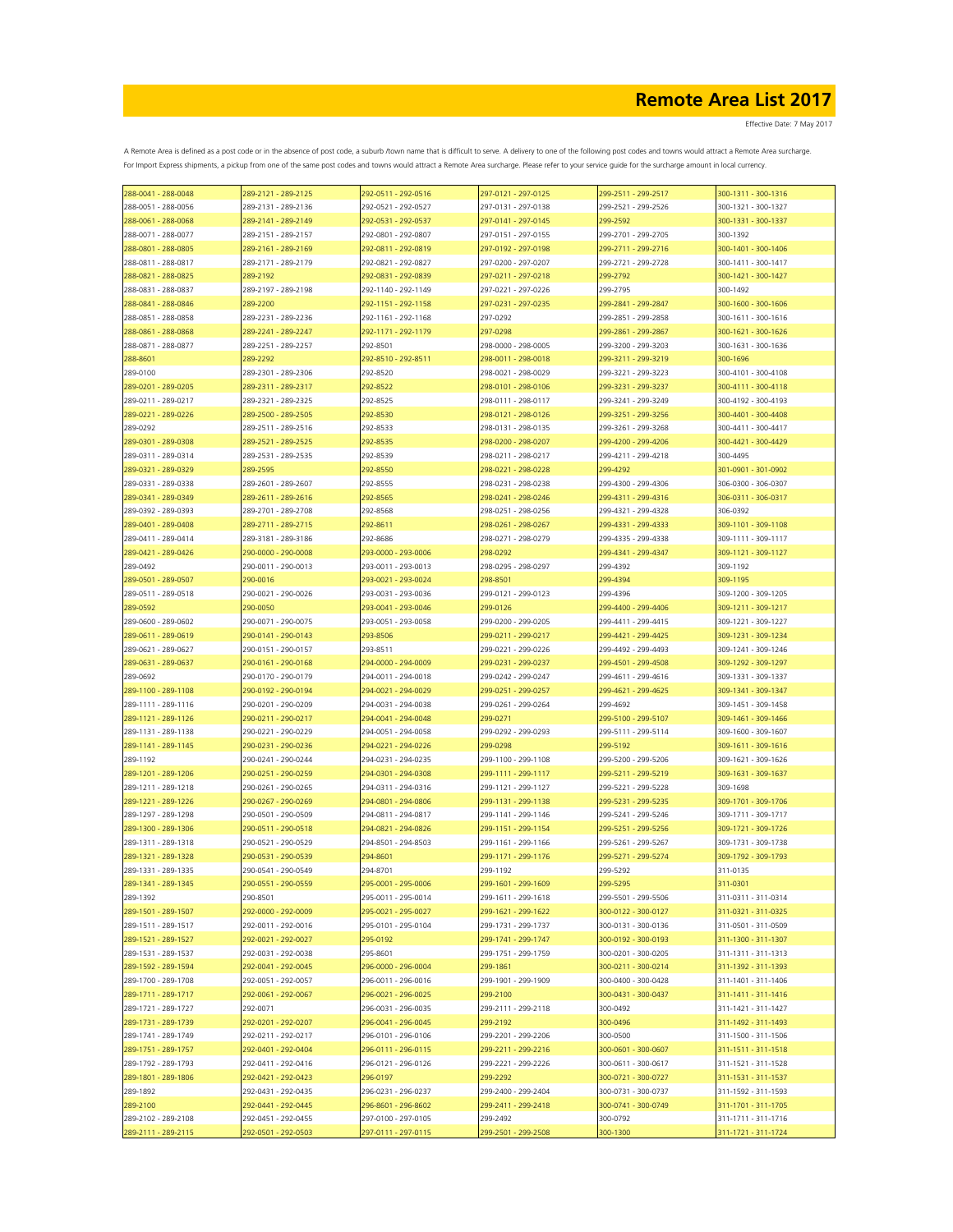| 311-1792                                   | 315-0161 - 315-0167             | 321-0621 - 321-0629                        | 321-4401 - 321-4406                        | 328-0101 - 328-0107                        | 329-2742 - 329-2748                        |
|--------------------------------------------|---------------------------------|--------------------------------------------|--------------------------------------------|--------------------------------------------|--------------------------------------------|
| 311-2101 - 311-2105                        | 315-0195                        | 321-0631 - 321-0636                        | 321-4411 - 321-4416                        | 328-0111 - 328-0114                        | 329-2751 - 329-2756                        |
| 311-2111 - 311-2118                        | 318-0000 - 318-0005             | 321-0692                                   | 321-4501 - 321-4508                        | 328-0121 - 328-0125                        | 329-2761 - 329-2764                        |
| 311-2400 - 311-2410                        | 318-0011 - 318-0014             | 321-1101 - 321-1108                        | 321-4511 - 321-4517                        | 328-0131 - 328-0135                        | 329-2792 - 329-2793                        |
| 311-2412                                   | 318-0021 - 318-0025             | 321-1261 - 321-1266                        | 321-4521 - 321-4523                        | 328-0192                                   | 329-2801 - 329-2807                        |
| 311-2415 - 311-2419                        | 318-0031 - 318-0034             | 321-1271 - 321-1277                        | 321-4531 - 321-4539                        | 328-0201 - 328-0206                        | 329-2811 - 329-2816                        |
| 311-2421 - 311-2426                        | 318-0101 - 318-0106             | 321-1292 - 321-1293                        | 321-4541 - 321-4547                        | 328-8501 - 328-8505                        | 329-2921 - 329-2924                        |
| 311-2431 - 311-2437                        | 318-8501                        | 321-1351 - 321-1356                        | 321-4551                                   | 328-8533                                   | 329-2992 - 329-2993                        |
| 311-2440 - 311-2449                        | 318-8511                        | 321-1400 - 321-1407                        | 322-0601 - 322-0602                        | 328-8550                                   | 329-3121 - 329-3127                        |
| 311-2492 - 311-2493                        | 319-0100 - 319-0108             | 321-1411 - 321-1415                        | 322-0604 - 322-0606                        | 328-8555 - 328-8556                        | 329-3131 - 329-3136                        |
| 311-2495                                   | 319-0111 - 319-0116             | 321-1421 - 321-1426                        | 322-0692                                   | 328-8558                                   | 329-3141 - 329-3147                        |
| 311-3100 - 311-3108                        | 319-0121 - 319-0126             | 321-1431 - 321-1436                        | 323-0101 - 323-0107                        | 328-8585 - 328-8586                        | 329-3151 - 329-3157                        |
| 311-3111 - 311-3117                        | 319-0131 - 319-0137             | 321-1441 - 321-1449                        | 323-0111 - 323-0116                        | 328-8588                                   | 329-3200                                   |
| 311-3121 - 311-3125                        | 319-0192                        | 321-1492 - 321-1493                        | 323-0192                                   | 328-8666                                   | 329-3211 - 329-3215                        |
| 311-3131 - 311-3138                        | 319-0198                        | 321-1501 - 321-1508                        | 323-0194                                   | 328-8668                                   | 329-3221 - 329-3225                        |
| 311-3141 - 311-3147                        | 319-0201 - 319-0209             | 321-1511 - 321-1515                        | 323-1101 - 323-1108                        | 328-8686                                   | 329-3292                                   |
| 311-3151 - 311-3157                        | 319-0292 - 319-0295             | 321-1521 - 321-1524                        | 323-1192                                   | 329-0100 - 329-0105                        | 329-3431 - 329-3437                        |
| 311-3192 - 311-3195                        | 319-0301 - 319-0307             | 321-1661 - 321-1662                        | 324-0000 - 324-0006                        | 329-0111 - 329-0115                        | 329-3441 - 329-3447                        |
| 311-3197                                   | 319-0311 - 319-0317             | 321-2331 - 321-2336                        | 324-0012 - 324-0018                        | 329-0195                                   | 329-4301 - 329-4309                        |
| 311-3401 - 311-3406                        | 319-0321 - 319-0325             | 321-2341 - 321-2345                        | 324-0021 - 324-0028                        | 329-0311 - 329-0319                        | 329-4311 - 329-4316                        |
| 311-3411 - 311-3417                        | 319-0393 - 319-0395             | 321-2351 - 321-2356                        | 324-0031 - 324-0038                        | 329-0400 - 329-0403                        | 329-4392                                   |
| 311-3421 - 311-3426                        | 319-0397                        | 321-2401 - 321-2405                        | 324-0042 - 324-0047                        | 329-0411 - 329-0415                        | 329-4401 - 329-4403                        |
| 311-3431 - 311-3437                        | 319-1500                        | 321-2411 - 321-2414                        | 324-0051 - 324-0058                        | 329-0417 - 329-0418                        | 329-4405 - 329-4407                        |
| 311-3492 - 311-3494                        | 319-1531 - 319-1538             | 321-2421 - 321-2427                        | 324-0061 - 324-0066                        | 329-0421 - 329-0425                        | 329-4411 - 329-4415                        |
| 311-3497 - 311-3498                        | 319-1541 - 319-1547             | 321-2492 - 321-2493                        | 324-0201 - 324-0208                        | 329-0431 - 329-0434                        | 329-4421 - 329-4425                        |
| 311-3501 - 311-3508                        | 319-1551 - 319-1559             | 321-2501                                   | 324-0211 - 324-0215                        | 329-0492                                   | 329-4498                                   |
| 311-3511 - 311-3518                        | 319-1592 - 319-1593             | 321-2521 - 321-2526                        | 324-0221 - 324-0224                        | 329-0498                                   | 339-0000 - 339-0009                        |
| 311-3800 - 311-3807                        | 319-1701 - 319-1704             | 321-2592 - 321-2593                        | 324-0231 - 324-0236                        | 329-0501 - 329-0507                        | 339-0011 - 339-0018                        |
| 311-3811 - 311-3817                        | 319-1711 - 319-1715             | 321-2595 - 321-2596                        | 324-0241 - 324-0246                        | 329-0511 - 329-0519                        | 339-0021 - 339-0027                        |
| 311-3821 - 311-3827                        | 319-1721 - 319-1727             | 321-2598                                   | 324-0292 - 324-0293                        | 329-0521 - 329-0530                        | 339-0031 - 339-0036                        |
| 311-3831 - 311-3836                        | 319-2102 - 319-2107             | 321-2601 - 321-2604                        | 324-0401 - 324-0405                        | 329-0595 - 329-0596                        | 339-0041 - 339-0047                        |
| 311-3880                                   | 319-2131 - 319-2136             | 321-2611 - 321-2616                        | 324-0411 - 324-0415                        | 329-0598                                   | 339-0051 - 339-0056                        |
| 311-3892 - 311-3894                        | 319-2141 - 319-2145             | 321-2711 - 321-2718                        | 324-0492                                   | 329-0600 - 329-0608                        | 339-0058                                   |
| 311-4300 - 311-4306                        | 319-2200 - 319-2205             | 321-2792                                   | 324-0501 - 324-0506                        | 329-0611 - 329-0618                        | 339-0061 - 339-0069                        |
| 311-4311 - 311-4317                        | 319-2211 - 319-2214             | 321-2801 - 321-2806                        | 324-0511 - 324-0516                        | 329-0692                                   | 339-0071 - 339-0072                        |
| 311-4321 - 311-4325                        | 319-2221 - 319-2227             | 321-3300 - 321-3307                        | 324-0592 - 324-0596                        | 329-0696                                   | 339-0074 - 339-0078                        |
| 311-4331 - 311-4335                        | 319-2251 - 319-2256             | 321-3311 - 321-3316                        | 324-0600 - 324-0608                        | 329-1200 - 329-1207                        | 339-0081 - 339-0082                        |
| 311-4341 - 311-4344                        | 319-2261 - 319-2266             | 321-3321 - 321-3324                        | 324-0611 - 324-0618                        | 329-1211 - 329-1217                        | 339-8511                                   |
| 311-4391 - 311-4393                        | 319-2401 - 319-2405             | 321-3392                                   | 324-0692 - 324-0693                        | 329-1221 - 329-1223                        | 339-8539                                   |
| 311-4401 - 311-4407                        | 319-2411 - 319-2418             | 321-3400 - 321-3406                        | 324-8510                                   | 329-1225 - 329-1226                        | 339-8551                                   |
| 311-4411                                   | 319-2511 - 319-2513             | 321-3411 - 321-3415                        | 324-8516                                   | 329-1231 - 329-1235                        | 339-8558                                   |
| 311-4501 - 311-4503                        | 319-2601 - 319-2603             | 321-3421 - 321-3426                        | 324-8550 - 324-8551                        | 329-1292                                   | 339-8566                                   |
| 311-4592                                   | 319-2692                        | 321-3493                                   | 324-8555                                   | 329-1300 - 329-1306                        | 339-8601                                   |
| 311-4595                                   | 319-3101 - 319-3107             | 321-3497 - 321-3498                        | 324-8585                                   | 329-1312 - 329-1316                        | 339-8686                                   |
| 311-4611 - 311-4618                        | 319-3111 - 319-3117             | 321-3500                                   | 324-8625                                   | 329-1321 - 329-1327                        | 340-0100 - 340-0105                        |
| 313-0000 - 313-0008                        | 319-3361 - 319-3366             | 321-3531 - 321-3536                        | 324-8642                                   | 329-1331 - 329-1334                        | 340-0111 - 340-0116                        |
| 313-0011 - 313-0016                        | 319-3500                        | 321-3541 - 321-3547                        | 324-8686                                   | 329-1401 - 329-1406                        | 340-0121 - 340-0126                        |
| 313-0021 - 313-0027                        | 319-3511 - 319-3515             |                                            | 325-0000 - 325-0003                        |                                            | 340-0131 - 340-0136                        |
| 313-0031 - 313-0038                        | 319-3521 - 319-3526             | 321-3551 - 321-3557<br>321-3561 - 321-3566 | 325-0011 - 325-0017                        | 329-1411<br>329-1413 - 329-1417            | 340-0141 - 340-0146                        |
| 313-0041 - 313-0049                        | 319-3531 - 319-3538             | 321-3595                                   | 325-0021 - 325-0027                        | 329-1571 - 329-1579                        | 340-0151 - 340-0156                        |
|                                            | 319-3541 - 319-3544             |                                            |                                            |                                            | 340-0161 - 340-0164                        |
| 313-0051 - 313-0056<br>313-0061 - 313-0064 | 319-3551 - 319-3556             | 321-3597 - 321-3598<br>321-3621 - 321-3628 | 325-0031 - 325-0039<br>325-0041 - 325-0048 | 329-2100<br>329-2121 - 329-2124            | 340-0192 - 340-0193                        |
|                                            |                                 |                                            |                                            |                                            |                                            |
| 313-0101 - 313-0106                        | 319-3595                        | 321-3701 - 321-3707<br>321-4101 - 321-4107 | 325-0051 - 325-0058                        | 329-2131 - 329-2136<br>329-2141 - 329-2145 | 340-0201 - 340-0206                        |
| 313-0111 - 313-0117                        | 319-3701 - 319-3705             |                                            | 325-0061 - 325-0067                        |                                            | 340-0211 - 340-0218                        |
| 313-0121 - 313-0126<br>313-0131 - 313-0135 | 321-0200 - 321-0201             | 321-4200<br>321-4211 - 321-4218            | 325-0071 - 325-0076<br>325-0101 - 325-0108 | 329-2151 - 329-2156                        | 340-0295                                   |
|                                            | 321-0203 - 321-0207             | 321-4221 - 321-4227                        |                                            | 329-2161 - 329-2165                        | 340-0800 - 340-0808                        |
| 313-0211 - 313-0215                        | 321-0211 - 321-0219             |                                            | 325-0111 - 325-0118                        | 329-2192 - 329-2193                        | 340-0811 - 340-0816                        |
| 313-0221 - 313-0225<br>313-0351 - 313-0353 | 321-0221 - 321-0228             | 321-4292 - 321-4293<br>321-4295            | 325-0301 - 325-0304                        | 329-2200                                   | 340-0821 - 340-0826<br>340-0832 - 340-0835 |
|                                            | 321-0231 - 321-0238             |                                            | 325-0392 - 325-0393                        | 329-2211 - 329-2216                        |                                            |
| 313-8511                                   | 321-0292 - 321-0293<br>321-0295 | 321-4300 - 321-4309<br>321-4311 - 321-4316 | 325-0395<br>325-0397 - 325-0398            | 329-2221 - 329-2226<br>329-2292            | 341-0000 - 341-0009<br>341-0011 - 341-0018 |
| 313-8611                                   | 321-0501 - 321-0505             |                                            |                                            |                                            |                                            |
| 313-8666                                   |                                 | 321-4321 - 321-4326                        | 328-0000 - 328-0007                        | 329-2331 - 329-2339                        | 341-0021 - 341-0028                        |
| 313-8686                                   | 321-0511 - 321-0517             | 321-4331 - 321-4338                        | 328-0011 - 328-0017                        | 329-2441 - 329-2442                        | 341-0031 - 341-0038                        |
| 315-0101 - 315-0105                        | 321-0521 - 321-0528             | 321-4341 - 321-4347                        | 328-0021 - 328-0027                        | 329-2501 - 329-2506                        | 341-0041 - 341-0046                        |
| 315-0111 - 315-0118                        | 321-0531 - 321-0535             | 321-4351 - 321-4357                        | 328-0031 - 328-0037                        | 329-2511 - 329-2514                        | 341-0050 - 341-0059                        |
| 315-0121 - 315-0125                        | 321-0592 - 321-0593             | 321-4361 - 321-4369                        | 328-0041 - 328-0045                        | 329-2701 - 329-2707                        | 341-8501                                   |
| 315-0131 - 315-0138                        | 321-0595                        | 321-4392 - 321-4393                        | 328-0051 - 328-0054                        | 329-2711 - 329-2713                        | 341-8526 - 341-8527                        |
| 315-0141 - 315-0148                        | 321-0600 - 321-0605             | 321-4395 - 321-4396                        | 328-0061 - 328-0068                        | 329-2721 - 329-2728                        | 341-8550                                   |
| 315-0151 - 315-0157                        | 321-0611 - 321-0618             | 321-4398                                   | 328-0071 - 328-0075                        | 329-2731 - 329-2735                        | 341-8555                                   |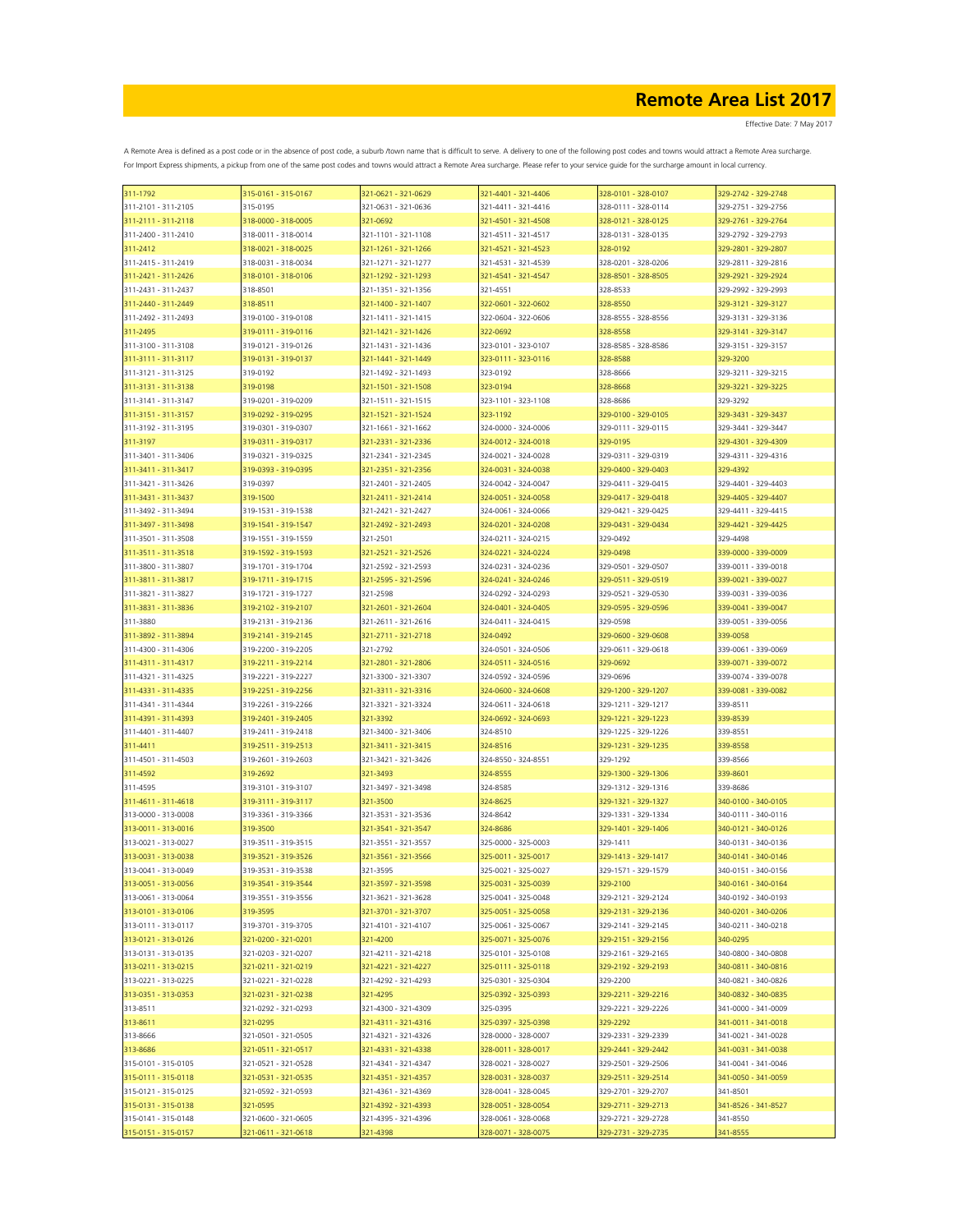Effective Date: 7 May 2017

| 341-8558            | 347-0021 - 347-0028 | 350-0200 - 350-0209 | 355-0200 - 355-0206 | 359-8550            | 363-0027 - 363-0028 |
|---------------------|---------------------|---------------------|---------------------|---------------------|---------------------|
| 342-0000 - 342-0008 | 347-0031 - 347-0034 | 350-0211 - 350-0213 | 355-0211 - 355-0216 | 359-8555            | 363-8509            |
| 342-0011 - 342-0017 | 347-0041 - 347-0047 | 350-0215            | 355-0221 - 355-0227 | 359-8560            | 363-8555            |
| 342-0021 - 342-0027 | 347-0051 - 347-0058 | 350-0217 - 350-0218 | 355-0292            | 359-8570            | 363-8558            |
| 342-0031 - 342-0038 | 347-0061 - 347-0067 | 350-0221 - 350-0229 | 355-0300 - 355-0306 | 359-8580            | 363-8601            |
| 342-0041 - 342-0047 | 347-0101 - 347-0108 | 350-0231 - 350-0239 | 355-0311 - 355-0318 | 359-8585            | 364-0000 - 364-0007 |
|                     |                     |                     |                     |                     |                     |
| 342-0050 - 342-0059 | 347-0111 - 347-0117 | 350-0241 - 350-0248 | 355-0321 - 355-0328 | 359-8601            | 364-0011 - 364-0014 |
| 342-8501 - 342-8502 | 347-0121 - 347-0126 | 350-0251 - 350-0258 | 355-0331 - 355-0337 | 359-8648            | 364-0021            |
| 342-8505            | 347-0192            | 350-0261 - 350-0269 | 355-0341 - 355-0344 | 359-8686            | 364-0023 - 364-0028 |
| 342-8601            | 347-0195            | 350-0271 - 350-0278 | 355-0351 - 355-0359 | 360-0000 - 360-0006 | 364-0031 - 364-0035 |
| 343-0100 - 343-0106 | 347-8501 - 347-8504 | 350-0283            | 355-0361            | 360-0011 - 360-0018 | 364-8501            |
| 343-0111 - 343-0117 | 347-8510            | 350-0285            | 355-0363 - 355-0366 | 360-0021 - 360-0027 | 364-8511            |
| 343-0192 - 343-0193 | 347-8513            | 350-0295            | 355-0371 - 355-0377 | 360-0031 - 360-0037 | 364-8555            |
| 344-0000 - 344-0007 | 347-8550            | 350-0300 - 350-0307 | 355-0380            | 360-0041 - 360-0047 | 364-8585            |
| 344-0011 - 344-0016 | 347-8555            | 350-0311 - 350-0314 | 355-0392            | 360-0101 - 360-0107 | 364-8633            |
| 344-0021 - 344-0026 | 347-8567            | 350-0321 - 350-0324 | 355-0395            | 360-0111 - 360-0117 | 365-0000 - 365-0005 |
| 344-0031 - 344-0038 | 347-8585            | 350-0392 - 350-0396 | 355-0800 - 355-0808 | 360-0121 - 360-0125 | 365-0011 - 365-0014 |
|                     |                     |                     |                     |                     |                     |
| 344-0041 - 344-0048 | 348-0000 - 348-0006 | 350-0400 - 350-0407 | 355-0811 - 355-0815 | 360-0131 - 360-0136 | 365-0021 - 365-0028 |
| 344-0051 - 344-0059 | 348-0011 - 348-0017 | 350-0411 - 350-0417 | 355-8501            | 360-0161 - 360-0164 | 365-0031 - 365-0039 |
| 344-0061 - 344-0067 | 348-0021 - 348-0028 | 350-0421 - 350-0425 | 355-8585            | 360-0192 - 360-0197 | 365-0041 - 365-0047 |
| 344-0101 - 344-0107 | 348-0031 - 348-0039 | 350-0431 - 350-0439 | 355-8601 - 355-8606 | 360-0201 - 360-0204 | 365-0051 - 365-0059 |
| 344-0111 - 344-0117 | 348-0041 - 348-0048 | 350-0441 - 350-0446 | 357-0000 - 357-0006 | 360-0211 - 360-0218 | 365-0061 - 365-0068 |
| 344-0121 - 344-0127 | 348-0051            | 350-0451 - 350-0456 | 357-0011 - 357-0016 | 360-0221 - 360-0225 | 365-0071 - 365-0078 |
| 344-0131 - 344-0136 | 348-0053            | 350-0461 - 350-0467 | 357-0021            | 360-0231 - 360-0238 | 365-8501 - 365-8503 |
| 344-8506            | 348-0055 - 348-0058 | 350-0493 - 350-0496 | 357-0023 - 357-0025 | 360-0241 - 360-0245 | 365-8505 - 365-8506 |
| 344-8508            | 348-0061 - 348-0065 | 350-1195            | 357-0031 - 357-0038 | 360-0801 - 360-0806 | 365-8508            |
|                     | 348-0071            | 350-1200 - 350-1206 | 357-0041 - 357-0049 | 360-0811 - 360-0817 |                     |
| 344-8511            |                     |                     |                     |                     | 365-8512            |
| 344-8521 - 344-8522 | 348-8502 - 348-8503 | 350-1211            | 357-0051 - 357-0056 | 360-0821 - 360-0826 | 365-8514            |
| 344-8533            | 348-8505 - 348-8507 | 350-1213 - 350-1215 | 357-0061 - 357-0069 | 360-0831 - 360-0837 | 365-8555            |
| 344-8535            | 348-8512            | 350-1221 - 350-1227 | 357-0111 - 357-0112 | 360-0841 - 360-0847 | 365-8585            |
| 344-8540            | 348-8525            | 350-1231 - 350-1237 | 357-0121 - 357-0128 | 360-0851 - 360-0857 | 365-8601            |
| 344-8555            | 348-8530            | 350-1241 - 350-1249 | 357-0201 - 357-0206 | 360-8501 - 360-8502 | 365-8603            |
| 344-8566            | 348-8540            | 350-1251 - 350-1255 | 357-0211 - 357-0218 | 360-8512            | 366-0000 - 366-0019 |
| 344-8577 - 344-8578 | 348-8549            | 350-1257            | 357-8501            | 360-8515            | 366-0021 - 366-0029 |
| 344-8585            | 348-8555            | 350-1292            | 357-8510            | 360-8520 - 360-8523 | 366-0031 - 366-0035 |
| 344-8588            | 348-8585            | 350-1295 - 350-1296 | 357-8527            | 360-8532            | 366-0041 - 366-0042 |
|                     |                     |                     |                     |                     |                     |
| 344-8686            | 349-0100 - 349-0104 | 350-1298            | 357-8550            | 360-8543            | 366-0051 - 366-0054 |
| 345-0000 - 345-0005 | 349-0111 - 349-0115 | 350-1300            | 357-8555            | 360-8555            | 366-0061 - 366-0062 |
| 345-0011 - 345-0015 | 349-0121 - 349-0128 | 350-1302 - 350-1308 | 357-8558            | 360-8558 - 360-8559 | 366-0801 - 366-0802 |
| 345-0021 - 345-0025 | 349-0131 - 349-0137 | 350-1311 - 350-1317 | 357-8585            | 360-8567            | 366-0810 - 366-0819 |
| 345-0031 - 345-0037 | 349-0141 - 349-0145 | 350-1319            | 357-8588            | 360-8577            | 366-0821 - 366-0829 |
| 345-0041 - 345-0047 | 349-0192 - 349-0193 | 350-1322 - 350-1326 | 359-0000 - 359-0007 | 360-8580            | 366-0831 - 366-0839 |
| 345-0801 - 345-0804 | 349-0195 - 349-0196 | 350-1332 - 350-1334 | 359-0012 - 359-0016 | 360-8585            | 366-8501 - 366-8502 |
| 345-0811 - 345-0817 | 349-0198            | 350-1336            | 359-0022 - 359-0027 | 360-8601            | 366-8510 - 366-8511 |
| 345-0821 - 345-0827 | 349-0200 - 349-0205 | 350-1380            | 359-0031            | 360-8608            | 366-8515            |
| 345-0831 - 345-0836 | 349-0211 - 349-0219 | 350-1388            | 359-0033 - 359-0038 | 360-8611            | 366-8567            |
|                     | 349-0221 - 349-0226 |                     |                     |                     |                     |
| 345-8501 - 345-8502 |                     | 350-1398            | 359-0041 - 359-0047 | 360-8620            | 366-8581            |
| 345-8504            | 349-0292 - 349-0294 | 350-2200            | 359-1101 - 359-1106 | 361-0000 - 361-0007 | 367-0000 - 367-0007 |
| 345-8508            | 349-1101 - 349-1106 | 350-2202 - 350-2206 | 359-1111 - 359-1112 | 361-0011 - 361-0015 | 367-0011 - 367-0018 |
| 346-0000 - 346-0007 | 349-1111 - 349-1117 | 350-2211 - 350-2219 | 359-1114 - 359-1118 | 361-0017            | 367-0021 - 367-0027 |
| 346-0011 - 346-0016 | 349-1121 - 349-1125 | 350-2221 - 350-2227 | 359-1121 - 359-1128 | 361-0021 - 361-0026 | 367-0031 - 367-0039 |
| 346-0021 - 346-0029 | 349-1131 - 349-1135 | 350-2280 - 350-2282 | 359-1131 - 359-1133 | 361-0031 - 361-0038 | 367-0041 - 367-0048 |
| 346-0031 - 346-0038 | 349-1141 - 349-1147 | 350-2292            | 359-1141 - 359-1144 | 361-0041 - 361-0047 | 367-0051 - 367-0056 |
| 346-0101 - 346-0106 | 349-1151 - 349-1158 | 355-0000 - 355-0008 | 359-1146            | 361-0051 - 361-0057 | 367-0061 - 367-0064 |
| 346-0111 - 346-0115 | 349-1192 - 349-1193 | 355-0011 - 355-0019 | 359-1148            | 361-0061 - 361-0067 | 367-0071 - 367-0075 |
| 346-0181            | 349-1201 - 349-1205 | 355-0021 - 355-0028 | 359-1151 - 359-1152 | 361-0071 - 361-0078 | 367-0100 - 367-0108 |
| 346-0183            | 349-1211 - 349-1216 | 355-0031 - 355-0037 | 359-1154 - 359-1156 | 361-0081 - 361-0084 | 367-0111 - 367-0119 |
| 346-0185            | 349-1221            | 355-0041 - 355-0048 | 359-1161 - 359-1166 | 361-8503 - 361-8505 | 367-0192            |
|                     |                     |                     |                     |                     |                     |
| 346-0192 - 346-0196 | 349-1292            | 355-0051 - 355-0055 | 359-1180            | 361-8510 - 361-8511 | 367-0194            |
| 346-0198            | 350-0100 - 350-0107 | 355-0061 - 355-0067 | 359-1188 - 359-1189 | 361-8513            | 367-0198            |
| 346-8501            | 350-0111 - 350-0117 | 355-0071 - 355-0077 | 359-1192 - 359-1193 | 361-8539            | 367-0200 - 367-0207 |
| 346-8506            | 350-0121 - 350-0128 | 355-0100 - 355-0106 | 359-1195 - 359-1196 | 361-8601 - 361-8604 | 367-0211 - 367-0218 |
| 346-8516            | 350-0131 - 350-0138 | 355-0110 - 355-0119 | 359-8501            | 362-0800 - 362-0805 | 367-0221 - 367-0226 |
| 346-8524            | 350-0141 - 350-0147 | 355-0121 - 355-0127 | 359-8505            | 362-0807 - 362-0808 | 367-0231 - 367-0238 |
| 346-8530            | 350-0151 - 350-0158 | 355-0131 - 355-0137 | 359-8510 - 359-8511 | 362-0811 - 362-0813 | 367-0241 - 367-0248 |
| 346-8540            | 350-0161 - 350-0168 | 355-0151 - 355-0157 | 359-8513            | 363-0000 - 363-0009 | 367-0251 - 367-0254 |
| 346-8685 - 346-8686 | 350-0192 - 350-0193 | 355-0161 - 355-0167 | 359-8520            | 363-0011            | 367-0292            |
| 347-0000 - 347-0003 | 350-0195            |                     | 359-8533            | 363-0013 - 363-0017 | 367-0296 - 367-0298 |
|                     |                     | 355-0192 - 355-0193 |                     |                     |                     |
| 347-0005 - 347-0019 | 350-0197            | 355-0195            | 359-8542            | 363-0022 - 363-0025 | 367-0301            |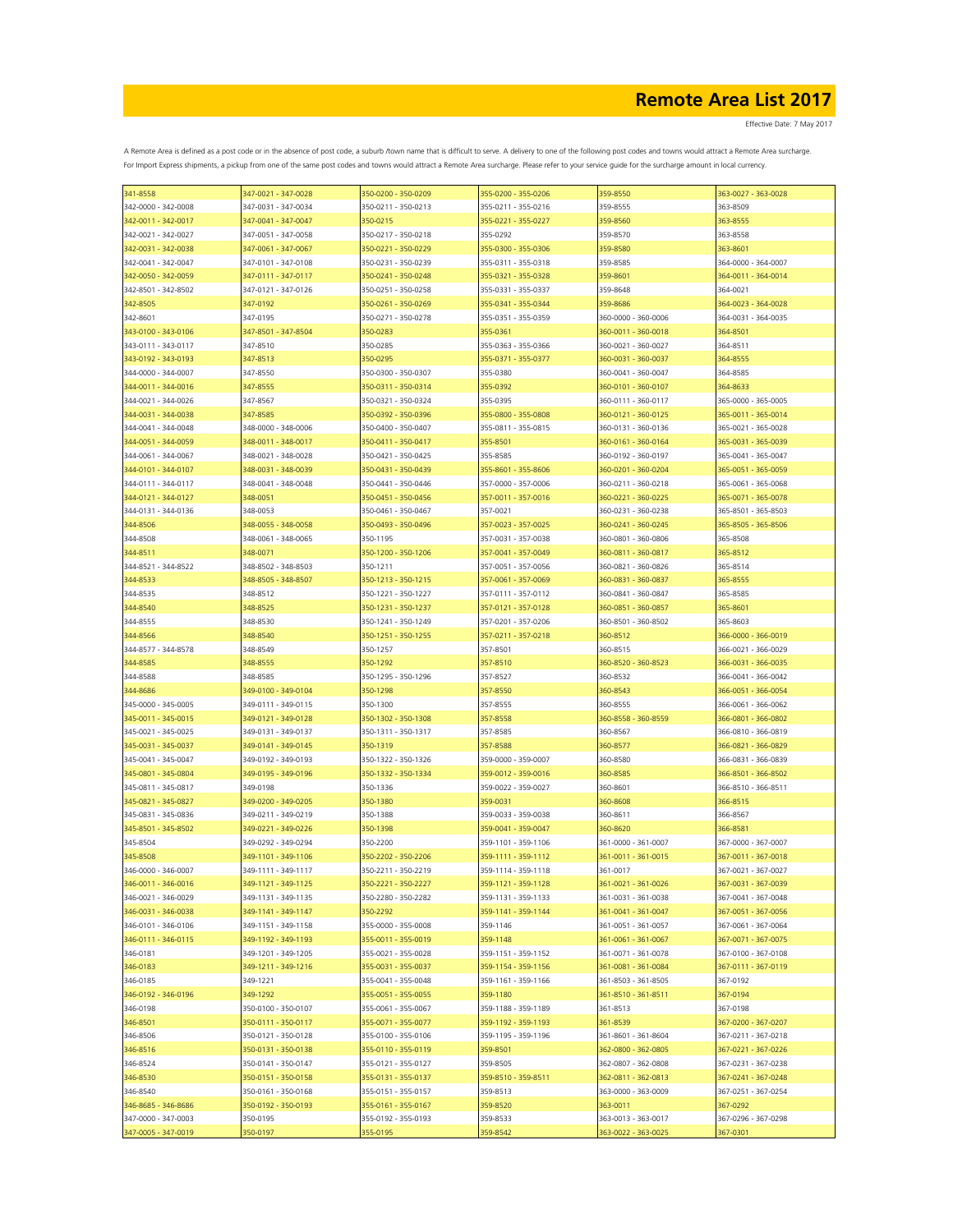Effective Date: 7 May 2017

| 367-0311 - 367-0313 | 370-1501 - 370-1506 | 377-0792            | 379-1498            | 386-1600 - 386-1607 | 395-8501 - 395-8503 |
|---------------------|---------------------|---------------------|---------------------|---------------------|---------------------|
| 367-8501            | 370-1511 - 370-1515 | 377-0800 - 377-0807 | 379-1601            | 386-2201 - 386-2204 | 395-8505            |
| 367-8686            | 370-1592            | 377-0811 - 377-0816 | 379-1611 - 379-1619 | 386-2292            | 395-8511            |
| 368-0000 - 368-0005 | 370-1600 - 370-1604 | 377-0882 - 377-0883 | 379-1692            | 389-0100 - 389-0104 | 395-8515            |
| 368-0011 - 368-0016 | 370-1611 - 370-1617 | 377-0892 - 377-0894 | 379-1721 - 379-1728 | 389-0111 - 389-0115 | 395-8520            |
| 368-0021 - 368-0026 | 370-2411 - 370-2413 | 377-0896 - 377-0898 | 381-0200 - 381-0209 | 389-0121            | 395-8522            |
| 368-0031 - 368-0035 | 370-2600 - 370-2606 | 377-0931 - 377-0935 | 381-0211 - 381-0212 | 389-0192 - 389-0198 | 395-8528            |
|                     |                     |                     |                     |                     |                     |
| 368-0041 - 368-0046 | 370-2611 - 370-2616 | 377-1300 - 377-1312 | 381-0292 - 381-0293 | 389-0401 - 389-0407 | 395-8533            |
| 368-0051 - 368-0056 | 370-2621 - 370-2627 | 377-1392 - 377-1393 | 381-0295            | 389-1101 - 389-1107 | 395-8543            |
| 368-0061 - 368-0067 | 370-2800 - 370-2806 | 377-1395            | 381-0297 - 381-0298 | 389-1192            | 395-8555 - 395-8556 |
| 368-0071 - 368-0072 | 370-2811 - 370-2816 | 377-1401 - 377-1405 | 381-0400 - 381-0405 | 389-1195 - 389-1196 | 395-8558            |
| 368-0100 - 368-0105 | 370-3102 - 370-3107 | 377-1411 - 377-1412 | 381-0497 - 381-0498 | 389-1200 - 389-1206 | 395-8566 - 395-8567 |
| 368-0111 - 368-0115 | 370-3111 - 370-3117 | 377-1500            | 381-2401 - 381-2407 | 389-1211 - 389-1215 | 395-8577            |
| 368-0192 - 368-0193 | 370-3192            | 377-1512            | 381-2411 - 381-2416 | 389-1221 - 389-1227 | 395-8585            |
| 368-0195            | 370-3311            | 377-1521 - 377-1528 | 381-2421 - 381-2424 | 389-1293            | 395-8588            |
| 368-0201 - 368-0202 | 370-3321 - 370-3322 | 377-1593 - 377-1595 | 381-2701 - 381-2705 | 389-1300 - 389-1306 | 395-8609            |
| 368-0292            | 370-3331 - 370-3338 | 377-1611 - 377-1617 | 381-3201 - 381-3205 | 389-1311 - 389-1316 | 395-8611            |
| 368-8501 - 368-8502 | 370-3341 - 370-3348 | 377-1692 - 377-1693 | 381-3300 - 381-3304 | 389-1392            | 395-8622            |
| 368-8505            | 370-3392 - 370-3393 | 377-1695            | 381-4101 - 381-4104 | 389-2101 - 389-2104 | 395-8646            |
| 368-8666            | 370-3401 - 370-3405 | 377-1700 - 377-1704 | 381-4192 - 381-4193 | 389-2192            | 395-8655            |
|                     | 370-3492            |                     |                     |                     |                     |
| 368-8680            |                     | 377-1711 - 377-1712 | 381-4301 - 381-4303 | 389-2200            | 395-8682            |
| 368-8686            | 370-3500 - 370-3505 | 377-1792 - 377-1797 | 381-4393            | 389-2231 - 389-2235 | 395-8688            |
| 369-0101 - 369-0108 | 370-3593 - 370-3594 | 377-8501 - 377-8503 | 382-0800 - 382-0806 | 389-2241 - 389-2244 | 396-0401 - 396-0407 |
| 369-0111 - 369-0116 | 370-3600 - 370-3608 | 377-8508            | 382-0811            | 389-2251 - 389-2258 | 397-0000 - 397-0003 |
| 369-0121 - 369-0124 | 370-3692            | 377-8510 - 377-8511 | 382-0813 - 382-0817 | 389-2261            | 397-0101            |
| 369-0131 - 369-0137 | 371-0101 - 371-0107 | 377-8513            | 382-0821 - 382-0827 | 389-2292            | 397-0201            |
| 369-0192            | 371-0111 - 371-0117 | 377-8520            | 382-0831 - 382-0837 | 389-2298            | 397-0292            |
| 369-0195            | 371-0192            | 377-8533            | 383-0000 - 383-0008 | 389-2300 - 389-2303 | 397-0301 - 397-0302 |
| 369-0198            | 371-0201 - 371-0207 | 377-8555            | 383-0011 - 383-0015 | 389-2321 - 389-2322 | 397-0392            |
| 369-0201 - 369-0203 | 371-0211 - 371-0218 | 377-8567            | 383-0021 - 383-0025 | 389-2371            | 397-8550            |
| 369-0211 - 369-0217 | 371-0221 - 371-0224 | 377-8577            | 383-0031 - 383-0037 | 389-2392            | 397-8555            |
| 369-0221 - 369-0225 | 371-0231 - 371-0235 | 377-8585            | 383-0041 - 383-0046 | 389-2411 - 389-2418 | 397-8567            |
| 369-0292 - 369-0293 | 371-0241 - 371-0247 | 377-8588            | 383-0051 - 383-0057 | 389-2500 - 389-2503 | 397-8571            |
|                     | 371-0292 - 371-0294 |                     | 383-0061 - 383-0066 | 389-2592            |                     |
| 369-0295            |                     | 377-8616            |                     |                     | 397-8585            |
| 369-0297            | 375-0046 - 375-0047 | 378-0000 - 378-0005 | 383-8501            | 389-2601 - 389-2602 | 397-8588            |
| 369-0300 - 369-0308 | 376-0100 - 376-0104 | 378-0011 - 378-0018 | 383-8505            | 389-2611 - 389-2614 | 397-8602            |
| 369-0311 - 369-0318 | 376-0111 - 376-0116 | 378-0021 - 378-0026 | 383-8511            | 389-2700 - 389-2703 | 397-8609            |
| 369-0392 - 369-0393 | 376-0121 - 376-0125 | 378-0031 - 378-0035 | 383-8515            | 389-2792            | 398-0000 - 398-0004 |
| 369-0395            | 376-0131 - 376-0137 | 378-0041 - 378-0048 | 383-8555            | 390-1100 - 390-1104 | 398-8501            |
| 369-1101 - 369-1109 | 376-0141 - 376-0145 | 378-0051 - 378-0056 | 383-8567            | 390-1501 - 390-1504 | 398-8601 - 398-8602 |
| 369-1111            | 376-0192 - 376-0194 | 378-0061 - 378-0068 | 383-8581            | 390-1506 - 390-1507 | 398-8686            |
| 369-1192 - 369-1193 | 376-0301 - 376-0308 | 378-0071 - 378-0078 | 383-8585            | 390-1511 - 390-1516 | 399-1200 - 399-1203 |
| 369-1195            | 376-0392            | 378-0100 - 378-0105 | 383-8588            | 390-1520            | 399-1221            |
| 369-1200 - 369-1205 | 376-0397            | 378-0111 - 378-0115 | 383-8614            | 390-1592            | 399-1311 - 399-1313 |
| 369-1211 - 369-1217 | 377-0000            | 378-0121 - 378-0127 | 383-8686            | 390-1611            | 399-1392            |
| 369-1221 - 369-1225 | 377-0002 - 377-0008 | 378-0301 - 378-0307 | 384-0097            | 391-0321            | 399-1401            |
| 369-1231 - 369-1236 | 377-0024 - 377-0027 | 378-0311 - 378-0317 | 384-0501 - 384-0503 | 395-0000 - 395-0004 | 399-1403            |
|                     | 377-0031            |                     | 384-0600            |                     | 399-1500 - 399-1505 |
| 369-1241 - 369-1247 |                     | 378-0321 - 378-0326 |                     | 395-0011 - 395-0018 |                     |
| 369-1292 - 369-1293 | 377-0051 - 377-0055 | 378-0400 - 378-0409 | 384-0611 - 384-0614 | 395-0021 - 395-0029 | 399-1511            |
| 369-1295            | 377-0061 - 377-0065 | 378-0411 - 378-0415 | 384-0692            | 395-0031 - 395-0037 | 399-1601            |
| 369-1298            | 377-0101 - 377-0103 | 378-0498            | 384-0695            | 395-0041 - 395-0046 | 399-1611 - 399-1612 |
| 369-1300 - 369-1305 | 377-0192 - 377-0193 | 378-8501            | 384-0697 - 384-0698 | 395-0048            | 399-1689            |
| 369-1311 - 369-1313 | 377-0195            | 379-0201 - 379-0209 | 384-0701 - 384-0704 | 395-0051 - 395-0056 | 399-1801            |
| 369-1392            | 377-0201 - 377-0206 | 379-0211 - 379-0217 | 384-0798            | 395-0061 - 395-0068 | 399-1895            |
| 369-1400            | 377-0280            | 379-0221 - 379-0226 | 384-1100 - 384-1105 | 395-0071 - 395-0077 | 399-2100 - 399-2102 |
| 369-1411 - 369-1413 | 377-0292 - 377-0294 | 379-0292            | 384-1192            | 395-0081 - 395-0086 | 399-2221 - 399-2223 |
| 369-1492            | 377-0301 - 377-0305 | 379-0301 - 379-0307 | 384-1201            | 395-0151 - 395-0157 | 399-2431 - 399-2434 |
| 369-1501 - 369-1506 | 377-0311 - 377-0312 | 379-1101 - 379-1105 | 384-1211            | 395-0192 - 395-0193 | 399-2561 - 399-2566 |
| 369-1592 - 369-1593 | 377-0392            | 379-1111 - 379-1116 | 384-1300 - 384-1306 | 395-0195 - 395-0196 | 399-2601 - 399-2607 |
| 369-1596            | 377-0395            | 379-1121 - 379-1127 | 384-1400 - 384-1408 | 395-0241 - 395-0245 | 399-2611 - 399-2612 |
| 369-1601            | 377-0400            | 379-1192            | 384-2101 - 384-2107 | 395-0300 - 395-0305 | 399-3100 - 399-3107 |
| 369-1621 - 369-1626 | 377-0411 - 377-0417 | 379-1200 - 379-1207 | 384-2201 - 384-2206 | 395-0401            | 399-3192 - 399-3193 |
| 369-1801 - 369-1804 | 377-0421 - 377-0425 | 379-1297 - 379-1298 | 384-2211            | 395-0501            | 399-3200 - 399-3202 |
| 369-1871 - 369-1874 |                     |                     |                     |                     |                     |
|                     | 377-0431 - 377-0434 | 379-1300 - 379-1308 | 384-2292            | 395-0601            | 399-3295            |
| 369-1892 - 369-1895 | 377-0492            | 379-1311 - 379-1315 | 384-2300 - 384-2309 | 395-0701            | 399-3300 - 399-3304 |
| 369-1901 - 369-1903 | 377-0494            | 379-1393            | 386-0501 - 386-0508 | 395-0801 - 395-0808 | 399-3311            |
| 369-1911 - 369-1912 | 377-0541 - 377-0544 | 379-1401 - 379-1404 | 386-0592            | 395-0811 - 395-0817 | 399-3500 - 399-3502 |
| 369-1998            | 377-0601            | 379-1409            | 386-0600 - 386-0603 | 395-0821 - 395-0826 | 399-3700 - 399-3705 |
| 370-1401 - 370-1406 | 377-0700 - 377-0702 | 379-1411 - 379-1418 | 386-0701            | 395-1100 - 395-1108 | 399-3797            |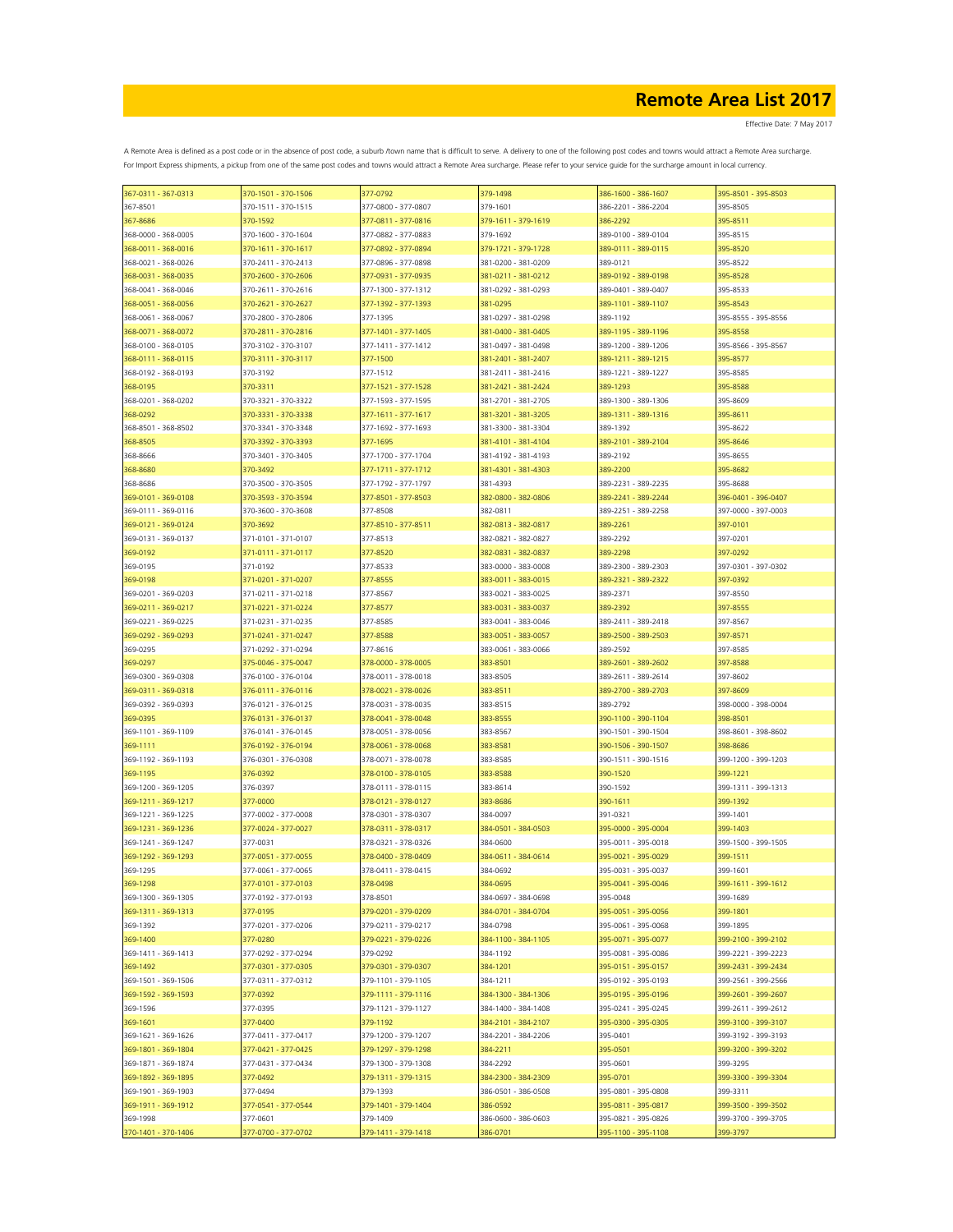| 399-3800 - 399-3804 | 400-0692 - 400-0693             | 402-0221 - 402-0228                        | 408-0031 - 408-0037                        | 409-3611 - 409-3612                        | 410-3600 - 410-3607 |
|---------------------|---------------------------------|--------------------------------------------|--------------------------------------------|--------------------------------------------|---------------------|
| 399-3892            | 400-0695                        | 402-8501                                   | 408-0041 - 408-0044                        | 409-3621 - 409-3626                        | 410-3611 - 410-3618 |
| 399-5300 - 399-5303 | 400-0801 - 400-0808             | 402-8555                                   | 408-0101 - 408-0105                        | 409-3692                                   | 410-3621 - 410-3627 |
| 399-5500 - 399-5504 | 400-0811 - 400-0815             | 402-8580                                   | 408-0111 - 408-0117                        | 409-3701 - 409-3704                        | 410-3693            |
| 399-5600 - 399-5609 | 400-0821 - 400-0828             | 403-0000                                   | 408-0188                                   | 409-3711 - 409-3712                        | 410-3696            |
| 399-6101            | 400-0831 - 400-0836             | 403-0003 - 403-0009                        | 408-0192                                   | 409-3792 - 409-3793                        | 411-0001            |
| 399-6200 - 399-6203 | 400-0841 - 400-0845             | 403-0011 - 403-0017                        | 408-0201 - 408-0207                        | 409-3800 - 409-3804                        | 412-0006            |
| 399-6301 - 399-6303 | 400-0851 - 400-0858             | 403-0022 - 403-0023                        | 408-0301 - 408-0307                        | 409-3811 - 409-3812                        | 412-8550            |
| 399-7101 - 399-7105 | 400-0861 - 400-0867             | 403-8522                                   | 408-0311 - 408-0319                        | 409-3814 - 409-3815                        | 413-0000 - 413-0006 |
| 399-7192            | 400-1111 - 400-1117             | 403-8555                                   | 408-8511                                   | 409-3821 - 409-3823                        | 413-0011 - 413-0019 |
| 399-7194            | 400-1121 - 400-1127             | 403-8601                                   | 408-8515                                   | 409-3831 - 409-3835                        | 413-0021 - 413-0029 |
| 399-7200 - 399-7202 | 400-1131                        | 404-0000 - 404-0007                        | 408-8522                                   | 409-3841 - 409-3845                        | 413-0031 - 413-0039 |
| 399-7301 - 399-7302 | 400-1211 - 400-1219             | 404-0011 - 404-0016                        | 408-8533                                   | 409-3851 - 409-3854                        | 413-0041 - 413-0042 |
| 399-7311            | 400-1501 - 400-1508             | 404-0021 - 404-0026                        | 408-8550                                   | 409-3862 - 409-3867                        | 413-0101 - 413-0103 |
| 399-7401 - 399-7405 | 400-1511 - 400-1515             | 404-0031 - 404-0037                        | 408-8555                                   | 409-3880 - 409-3881                        | 413-0111            |
| 399-7411 - 399-7418 | 400-1592 - 400-1594             | 404-0041 - 404-0047                        | 408-8585                                   | 409-3885                                   | 413-0196            |
| 399-7500 - 399-7504 | 400-1597 - 400-1598             | 404-0051 - 404-0056                        | 409-0100                                   | 409-3887 - 409-3889                        | 413-0231 - 413-0235 |
| 399-7601            | 400-8501 - 400-8502             | 404-0201 - 404-0206                        | 409-0111                                   | 409-3892 - 409-3894                        | 413-0292 - 413-0293 |
| 399-9101            | 400-8505 - 400-8506             | 404-0211                                   | 409-0113 - 409-0115                        | 409-3897 - 409-3898                        | 413-0298            |
| 399-9192            | 400-8508                        | 404-8501                                   | 409-0121 - 409-0126                        | 410-0000                                   | 413-0300 - 413-0304 |
| 399-9211            | 400-8510 - 400-8512             | 404-8601                                   | 409-0131 - 409-0132                        | 410-0007                                   | 413-0411            |
| 399-9300 - 399-9301 | 400-8515                        | 405-0000 - 405-0007                        | 409-0134 - 409-0138                        | 410-0102                                   | 413-0492 - 413-0493 |
| 399-9393            | 400-8521                        | 405-0011 - 405-0018                        | 409-0141 - 409-0142                        | 410-0195                                   | 413-0500 - 413-0509 |
| 399-9400            | 400-8525                        | 405-0021 - 405-0025                        | 409-0200                                   | 410-0221 - 410-0225                        | 413-0511 - 413-0516 |
| 399-9421 - 399-9422 | 400-8531                        | 405-0031 - 405-0036                        | 409-0211                                   | 410-0231 - 410-0235                        | 413-0701 - 413-0705 |
|                     |                                 |                                            |                                            |                                            |                     |
| 399-9494            | 400-8533                        | 405-0041 - 405-0048<br>405-0051 - 405-0059 | 409-0300 - 409-0306<br>409-0311 - 409-0318 | 410-0241 - 410-0244<br>410-0301 - 410-0309 | 413-0711 - 413-0716 |
| 399-9511            | 400-8535 - 400-8536<br>400-8540 | 405-0061 - 405-0069                        |                                            |                                            | 413-8502            |
| 399-9601            |                                 |                                            | 409-0501 - 409-0506                        | 410-0311 - 410-0319                        | 413-8505            |
| 400-0000 - 400-0008 | 400-8543 - 400-8545             | 405-0071 - 405-0079                        | 409-0611 - 409-0618                        | 410-0321                                   | 413-8510 - 413-8511 |
| 400-0011 - 400-0017 | 400-8550                        | 405-8501                                   | 409-0621 - 409-0627                        | 410-0395 - 410-0396                        | 413-8530            |
| 400-0021 - 400-0028 | 400-8552                        | 405-8555                                   | 409-1201 - 409-1205                        | 410-0398                                   | 413-8550            |
| 400-0031 - 400-0035 | 400-8555 - 400-8556             | 405-8577                                   | 409-1211 - 409-1213                        | 410-0872 - 410-0876                        | 413-8555            |
| 400-0041 - 400-0049 | 400-8559                        | 405-8585                                   | 409-1298                                   | 410-1100 - 410-1109                        | 413-8558            |
| 400-0051 - 400-0056 | 400-8565 - 400-8566             | 406-0000 - 406-0005                        | 409-1301 - 409-1306                        | 410-1111 - 410-1118                        | 413-8560            |
| 400-0058            | 400-8570 - 400-8571             | 406-0011 - 406-0015                        | 409-1311 - 409-1316                        | 410-1121 - 410-1126                        | 413-8566 - 413-8567 |
| 400-0061 - 400-0069 | 400-8575                        | 406-0021 - 406-0028                        | 409-1321                                   | 410-1128                                   | 413-8585            |
| 400-0071 - 400-0075 | 400-8577 - 400-8578             | 406-0031 - 406-0036                        | 409-1392                                   | 410-1192 - 410-1196                        | 413-8589            |
| 400-0081 - 400-0083 | 400-8585 - 400-8586             | 406-0041 - 406-0046                        | 409-1501 - 409-1502                        | 410-1301 - 410-1305                        | 413-8611            |
| 400-0100 - 400-0108 | 400-8588                        | 406-0801 - 406-0808                        | 409-2100 - 409-2103                        | 410-1395                                   | 413-8618            |
| 400-0111 - 400-0118 | 400-8601                        | 406-0811 - 406-0818                        | 409-2192 - 409-2196                        | 410-1431 - 410-1432                        | 413-8626            |
| 400-0121 - 400-0128 | 400-8610                        | 406-0821 - 406-0825                        | 409-2211 - 409-2217                        | 410-2101 - 410-2103                        | 413-8678            |
| 400-0192 - 400-0196 | 400-8633                        | 406-0831 - 406-0835                        | 409-2301 - 409-2305                        | 410-2111 - 410-2114                        | 414-0000 - 414-0006 |
| 400-0201 - 400-0204 | 400-8666                        | 406-0841 - 406-0846                        | 409-2398                                   | 410-2121 - 410-2124                        | 414-0011 - 414-0018 |
| 400-0206            | 400-8794                        | 406-0851 - 406-0855                        | 409-2401 - 409-2406                        | 410-2131 - 410-2133                        | 414-0021 - 414-0028 |
| 400-0211            | 401-0000 - 401-0006             | 406-8505                                   | 409-2411 - 409-2415                        | 410-2141 - 410-2144                        | 414-0031 - 414-0038 |
| 400-0213 - 400-0215 | 401-0011 - 401-0016             | 406-8510                                   | 409-2500                                   | 410-2192 - 410-2195                        | 414-0041 - 414-0046 |
| 400-0221 - 400-0226 | 401-0021 - 401-0025             | 406-8555                                   | 409-2521 - 409-2524                        | 410-2200 - 410-2205                        | 414-0051 - 414-0055 |
| 400-0231 - 400-0234 | 401-0201                        | 406-8558                                   | 409-2531 - 409-2539                        | 410-2211 - 410-2214                        | 414-8511            |
| 400-0241 - 400-0242 | 401-0292                        | 406-8601                                   | 409-2592 - 409-2593                        | 410-2221                                   | 414-8550            |
| 400-0280            | 401-0300                        | 407-0000 - 407-0007                        | 409-2597 - 409-2598                        | 410-2223                                   | 414-8555            |
| 400-0292 - 400-0293 | 401-0302 - 401-0305             | 407-0011 - 407-0015                        | 409-2700 - 409-2705                        | 410-2292                                   | 415-0000 - 415-0001 |
| 400-0301 - 400-0306 | 401-0320                        | 407-0021 - 407-0025                        | 409-2711 - 409-2715                        | 410-2295                                   | 415-0011 - 415-0018 |
| 400-0308            | 401-0331 - 401-0338             | 407-0031 - 407-0037                        | 409-2721 - 409-2727                        | 410-2297                                   | 415-0021 - 415-0029 |
| 400-0311 - 400-0319 | 401-0380                        | 407-0041 - 407-0046                        | 409-2731 - 409-2734                        | 410-2301 - 410-2304                        | 415-0031 - 415-0039 |
| 400-0331 - 400-0337 | 401-0397 - 401-0398             | 407-0051 - 407-0055                        | 409-2931 - 409-2938                        | 410-2311 - 410-2318                        | 415-0151 - 415-0156 |
| 400-0393            | 401-0500 - 401-0502             | 407-0057 - 407-0058                        | 409-2941 - 409-2947                        | 410-2321 - 410-2325                        | 415-0192 - 415-0194 |
| 400-0395            | 401-0512                        | 407-0171 - 407-0176                        | 409-2992                                   | 410-2392 - 410-2396                        | 415-0300 - 415-0306 |
| 400-0398            | 401-0595                        | 407-0192                                   | 409-3101 - 409-3107                        | 410-2400 - 410-2407                        | 415-0311 - 415-0314 |
| 400-0400 - 400-0405 | 401-8501                        | 407-0261 - 407-0263                        | 409-3111 - 409-3118                        | 410-2411 - 410-2418                        | 415-0321 - 415-0327 |
| 400-0411 - 400-0417 | 401-8601                        | 407-0301 - 407-0302                        | 409-3121 - 409-3126                        | 410-2501 - 410-2509                        | 415-0392            |
| 400-0421 - 400-0426 | 402-0000 - 402-0006             | 407-0311                                   | 409-3231 - 409-3234                        | 410-2511 - 410-2519                        | 415-0531 - 415-0533 |
| 400-0492 - 400-0493 | 402-0011 - 402-0015             | 407-0321 - 407-0322                        | 409-3241 - 409-3245                        | 410-2592                                   | 415-8501 - 415-8502 |
| 400-0495            | 402-0021 - 402-0025             | 407-8501 - 407-8502                        | 409-3293                                   | 410-3201 - 410-3209                        | 415-8505 - 415-8518 |
| 400-0498            | 402-0031                        | 407-8511                                   | 409-3301 - 409-3307                        | 410-3211 - 410-3217                        | 415-8520 - 415-8528 |
| 400-0500 - 400-0506 | 402-0033 - 402-0035             | 407-8549                                   | 409-3311 - 409-3313                        | 410-3292                                   | 415-8530            |
| 400-0511 - 400-0515 | 402-0041 - 402-0046             | 407-8555                                   | 409-3392 - 409-3393                        | 410-3301 - 410-3304                        | 415-8602 - 415-8603 |
| 400-0592 - 400-0593 | 402-0051 - 402-0056             | 408-0000 - 408-0004                        | 409-3421 - 409-3424                        | 410-3401 - 410-3402                        | 415-8611            |
| 400-0598            | 402-0200 - 402-0209             | 408-0011 - 408-0019                        | 409-3431 - 409-3437                        | 410-3500 - 410-3502                        | 416-0901 - 416-0909 |
| 400-0601 - 400-0608 | 402-0211 - 402-0219             | 408-0021 - 408-0026                        | 409-3600 - 409-3607                        | 410-3511 - 410-3515                        | 416-0911 - 416-0919 |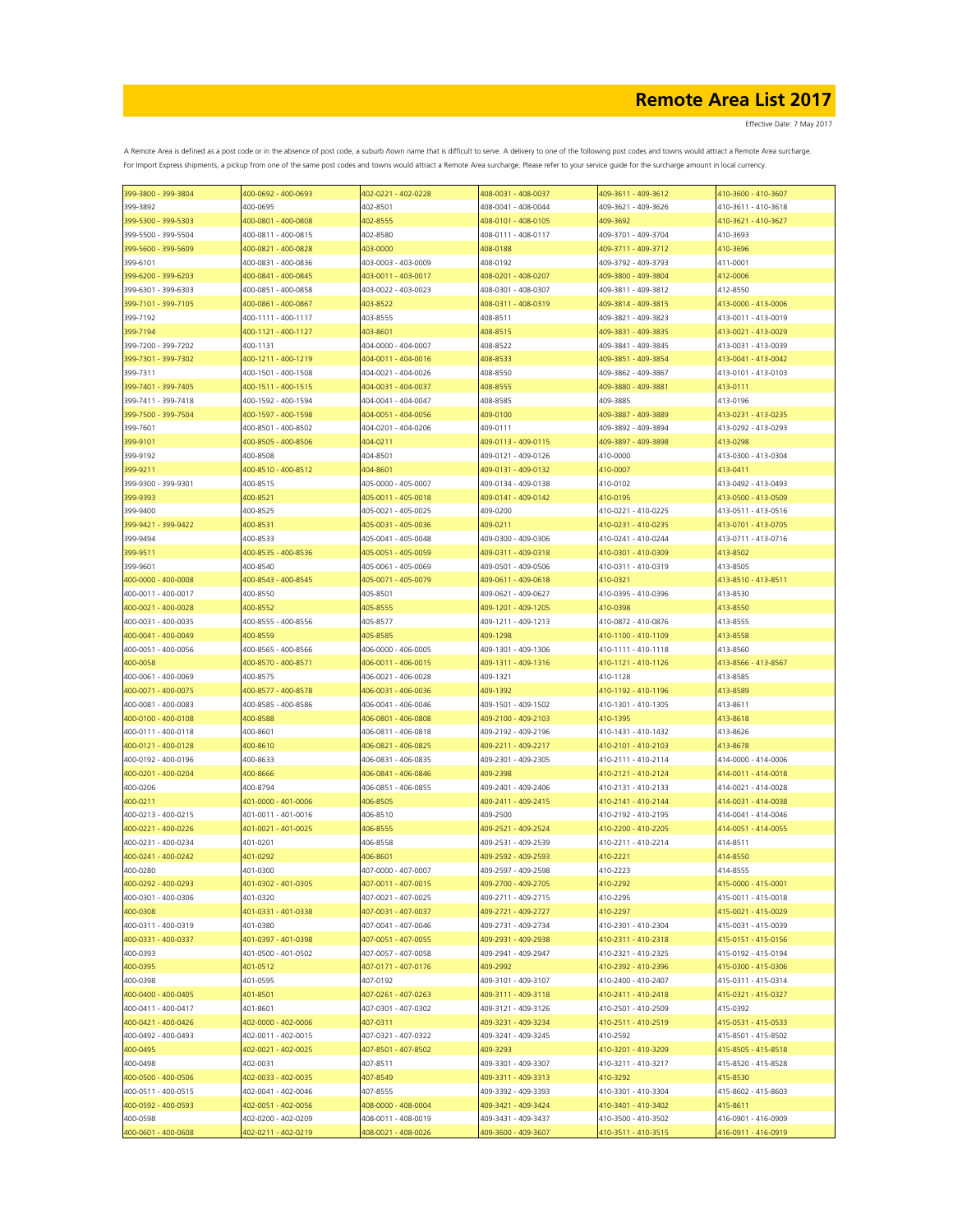Effective Date: 7 May 2017

| 416-0921 - 416-0924 | 418-0192            | 425-8522            | 441-1636            | 444-3261 - 444-3262 | 482-8510 - 482-8511 |
|---------------------|---------------------|---------------------|---------------------|---------------------|---------------------|
| 416-0931 - 416-0939 | 418-8601            | 425-8533            | 441-1692 - 441-1693 | 444-3264 - 444-3265 | 482-8555            |
| 416-0941 - 416-0949 | 418-8666            | 425-8555            | 441-1941 - 441-1946 | 444-3431 - 444-3437 | 482-8651 - 482-8652 |
| 416-0951 - 416-0955 | 418-8686            | 425-8560            | 441-1951 - 441-1956 | 444-3441 - 444-3449 | 482-8686            |
| 416-8501            | 419-0100 - 419-0107 | 425-8570            | 441-2221 - 441-2224 | 444-3601 - 444-3605 | 483-0000            |
|                     | 419-0111 - 419-0116 | 425-8585            | 441-2300 - 441-2303 | 444-3611 - 444-3617 | 483-8001 - 483-8008 |
| 416-8521            |                     |                     |                     |                     |                     |
| 416-8530            | 419-0121 - 419-0125 | 425-8611            | 441-2311 - 441-2317 | 444-3621 - 444-3626 | 483-8011 - 483-8018 |
| 416-8533            | 419-0192 - 419-0193 | 425-8680            | 441-2431 - 441-2434 | 444-3692            | 483-8021 - 483-8029 |
| 416-8540            | 419-0201 - 419-0205 | 425-8686            | 441-2511 - 441-2517 | 444-3695 - 444-3696 | 483-8031 - 483-8038 |
| 416-8544            | 419-0293            | 425-8701            | 441-2521 - 441-2526 | 444-3698            | 483-8041 - 483-8048 |
| 416-8555            | 419-0295            | 425-8708            | 441-2531            | 449-0200 - 449-0206 | 483-8051 - 483-8058 |
| 416-8558            | 419-0301 - 419-0305 | 425-8711            | 441-2601            | 449-0211 - 449-0216 | 483-8061 - 483-8069 |
| 416-8577            | 419-0311 - 419-0317 | 428-0101 - 428-0106 | 441-3400 - 441-3409 | 449-0292 - 449-0293 | 483-8071 - 483-8072 |
| 416-8650            | 419-0392            | 428-0192            | 441-3411 - 441-3419 | 449-0400 - 449-0405 | 483-8074 - 483-8077 |
|                     |                     |                     |                     | 470-0501 - 470-0506 |                     |
| 416-8654 - 416-8656 | 420-0904            | 428-0211 - 428-0212 | 441-3421 - 441-3427 |                     | 483-8081 - 483-8088 |
| 416-8659 - 416-8660 | 420-0949            | 428-0300 - 428-0306 | 441-3431 - 441-3436 | 470-0511 - 470-0516 | 483-8101 - 483-8109 |
| 417-0000 - 417-0004 | 420-0951            | 428-0311 - 428-0315 | 441-3492            | 470-0521 - 470-0526 | 483-8111 - 483-8118 |
| 417-0011 - 417-0015 | 420-0961            | 428-0401 - 428-0402 | 441-3501 - 441-3505 | 470-0531 - 470-0535 | 483-8121 - 483-8128 |
| 417-0021 - 417-0026 | 420-0965            | 428-0411 - 428-0418 | 441-3601 - 441-3609 | 470-0541 - 470-0545 | 483-8131 - 483-8138 |
| 417-0031 - 417-0037 | 420-0967 - 420-0968 | 428-0501 - 428-0505 | 441-3611 - 441-3619 | 470-0551 - 470-0555 | 483-8141 - 483-8149 |
| 417-0041 - 417-0049 | 421-1101 - 421-1103 | 431-1401 - 431-1407 | 441-3621 - 441-3627 | 470-0561 - 470-0565 | 483-8151 - 483-8159 |
| 417-0051 - 417-0058 | 421-1111 - 421-1115 | 431-1411 - 431-1417 | 441-3695            | 470-0571 - 470-0575 | 483-8161 - 483-8168 |
|                     |                     |                     |                     |                     |                     |
| 417-0061 - 417-0065 | 421-1121 - 421-1124 | 431-1421 - 431-1425 | 444-0100 - 444-0104 | 470-0592            | 483-8171 - 483-8177 |
| 417-0071 - 417-0073 | 421-1131 - 421-1132 | 431-1495 - 431-1497 | 444-0111            | 470-2100 - 470-2101 | 483-8181 - 483-8188 |
| 417-0801 - 417-0809 | 421-1226            | 431-2104            | 444-0113 - 444-0117 | 470-2103 - 470-2105 | 483-8201 - 483-8208 |
| 417-0811 - 417-0817 | 421-1301 - 421-1309 | 431-2201 - 431-2207 | 444-0121 - 444-0128 | 470-2191            | 483-8211 - 483-8217 |
| 417-0821 - 417-0826 | 421-1311 - 421-1314 | 431-2211 - 431-2216 | 444-0192 - 444-0193 | 470-2195            | 483-8221 - 483-8228 |
| 417-0831 - 417-0835 | 421-1316            | 431-2221 - 431-2226 | 444-0401 - 444-0407 | 470-2197 - 470-2198 | 483-8231 - 483-8239 |
| 417-0841 - 417-0848 | 421-1392            | 431-2295            | 444-0411 - 444-0416 | 470-2200 - 470-2207 | 483-8241 - 483-8249 |
|                     |                     |                     |                     |                     |                     |
| 417-0851 - 417-0855 | 421-1401 - 421-1409 | 431-2531 - 431-2537 | 444-0421 - 444-0429 | 470-2211 - 470-2217 | 483-8251 - 483-8259 |
| 417-0861 - 417-0864 | 421-2101 - 421-2109 | 431-3301 - 431-3306 | 444-0492 - 444-0496 | 470-2292            | 483-8262 - 483-8269 |
| 417-8501            | 421-2111 - 421-2112 | 431-3311 - 431-3315 | 444-0501 - 444-0504 | 470-2296 - 470-2298 | 483-8271 - 483-8279 |
| 417-8503            | 421-2115            | 431-3392 - 431-3393 | 444-0511 - 444-0514 | 470-2401 - 470-2409 | 483-8301 - 483-8308 |
| 417-8505 - 417-8508 | 421-2117            | 431-3421 - 431-3428 | 444-0516 - 444-0517 | 470-2411 - 470-2414 | 483-8311 - 483-8319 |
| 417-8510 - 417-8512 | 421-2121 - 421-2125 | 431-3492            | 444-0521 - 444-0526 | 470-2492 - 470-2493 | 483-8321 - 483-8328 |
| 417-8519 - 417-8520 | 421-2201 - 421-2203 | 431-3531 - 431-3536 | 444-0531 - 444-0537 | 470-3200            | 483-8331 - 483-8339 |
| 417-8522            | 421-2211 - 421-2217 | 431-3641 - 431-3643 | 444-0593            | 470-3231 - 470-3236 | 483-8341 - 483-8349 |
|                     |                     |                     |                     |                     |                     |
| 417-8529 - 417-8531 | 421-2221 - 421-2227 | 431-3751 - 431-3756 | 444-0595 - 444-0596 | 470-3295 - 470-3296 | 483-8351 - 483-8359 |
| 417-8533            | 421-2301 - 421-2309 | 431-3761 - 431-3764 | 444-0701 - 444-0704 | 470-3300            | 483-8361 - 483-8369 |
| 417-8535            | 421-3101 - 421-3107 | 431-3801 - 431-3804 | 444-0798            | 470-3321 - 470-3322 | 483-8371 - 483-8379 |
| 417-8538            | 421-3111 - 421-3112 | 431-3901 - 431-3908 | 444-2301 - 444-2303 | 470-3411 - 470-3412 | 483-8381 - 483-8389 |
| 417-8540            | 421-3114 - 421-3115 | 431-4101 - 431-4103 | 444-2311 - 444-2314 | 470-3495            | 483-8401 - 483-8409 |
| 417-8543            | 421-3201 - 421-3203 | 431-4111 - 431-4112 | 444-2321            | 470-3501 - 470-3505 | 483-8411 - 483-8419 |
| 417-8545            | 421-3211 - 421-3215 | 431-4121            | 444-2324 - 444-2325 | 478-0000 - 478-0006 | 483-8421 - 483-8429 |
| 417-8550            | 421-3292            | 431-4195            | 444-2331 - 444-2337 | 478-0011 - 478-0018 | 483-8431 - 483-8433 |
| 417-8555            | 421-3295 - 421-3297 | 432-0000            | 444-2342 - 444-2343 | 478-0021 - 478-0028 | 483-8502            |
|                     |                     |                     |                     |                     |                     |
| 417-8560            | 421-3301 - 421-3306 | 437-0601 - 437-0608 | 444-2351            | 478-0031 - 478-0037 | 483-8505            |
| 417-8565 - 417-8567 | 424-0101            | 437-0611 - 437-0618 | 444-2401 - 444-2407 | 478-0041 - 478-0045 | 483-8507            |
| 417-8570 - 417-8571 | 424-0106 - 424-0107 | 437-0621 - 437-0626 | 444-2409            | 478-0047            | 483-8555            |
| 417-8575            | 424-0111 - 424-0112 | 437-0692 - 437-0693 | 444-2411 - 444-2419 | 478-0051 - 478-0069 | 483-8701            |
| 417-8577            | 424-0201            | 441-1300 - 441-1307 | 444-2423 - 444-2424 | 478-8555            | 483-8704            |
| 417-8580            | 424-0211            | 441-1311 - 441-1318 | 444-2451            | 478-8601            | 483-8714            |
| 417-8585            | 424-0301 - 424-0306 | 441-1321 - 441-1329 | 444-2501 - 444-2506 | 478-8640 - 478-8641 | 484-0000 - 484-0009 |
| 417-8588            | 424-0401 - 424-0406 | 441-1331 - 441-1338 | 444-2511 - 444-2517 | 480-0100 - 480-0107 | 484-0011 - 484-0029 |
| 417-8601            | 424-0411 - 424-0415 | 441-1341 - 441-1348 | 444-2521 - 444-2528 | 480-0121 - 480-0127 | 484-0031 - 484-0038 |
|                     |                     |                     |                     |                     |                     |
| 417-8609 - 417-8610 | 425-0000 - 425-0007 | 441-1351 - 441-1355 | 444-2531 - 444-2533 | 480-0131 - 480-0139 | 484-0041 - 484-0049 |
| 417-8632            | 425-0011 - 425-0017 | 441-1361 - 441-1368 | 444-2601 - 444-2608 | 480-0141            | 484-0051 - 484-0059 |
| 417-8650            | 425-0021 - 425-0028 | 441-1371 - 441-1378 | 444-2802 - 444-2808 | 480-0143 - 480-0146 | 484-0061 - 484-0066 |
| 417-8686            | 425-0031 - 425-0036 | 441-1381 - 441-1388 | 444-2811 - 444-2817 | 480-0148 - 480-0149 | 484-0071 - 484-0079 |
| 418-0000 - 418-0007 | 425-0041 - 425-0046 | 441-1392            | 444-2821 - 444-2827 | 480-0151            | 484-0081 - 484-0087 |
| 418-0011 - 418-0019 | 425-0051 - 425-0058 | 441-1401 - 441-1404 | 444-2831 - 444-2838 | 480-0193            | 484-0091 - 484-0099 |
| 418-0021 - 418-0026 | 425-0061 - 425-0069 | 441-1411 - 441-1414 | 444-2841 - 444-2847 | 480-0195            | 484-0801 - 484-0807 |
| 418-0031 - 418-0039 | 425-0071 - 425-0077 | 441-1421 - 441-1424 | 444-2892            | 480-0198            | 484-0811 - 484-0819 |
| 418-0041 - 418-0048 | 425-0081 - 425-0088 | 441-1492            | 444-3201 - 444-3203 | 482-0000 - 482-0007 | 484-0821 - 484-0828 |
|                     |                     |                     |                     |                     |                     |
| 418-0051 - 418-0058 | 425-0091 - 425-0092 | 441-1531 - 441-1536 | 444-3205 - 444-3208 | 482-0011 - 482-0018 | 484-0831 - 484-0839 |
| 418-0061 - 418-0068 | 425-8501 - 425-8503 | 441-1601 - 441-1605 | 444-3212 - 444-3213 | 482-0021 - 482-0026 | 484-0841 - 484-0846 |
| 418-0071 - 418-0078 | 425-8505            | 441-1611 - 441-1616 | 444-3221 - 444-3223 | 482-0031 - 482-0036 | 484-0851 - 484-0858 |
| 418-0101 - 418-0109 | 425-8508            | 441-1621 - 441-1624 | 444-3231            | 482-0041 - 482-0046 | 484-0861 - 484-0869 |
| 418-0111 - 418-0117 | 425-8511            | 441-1631 - 441-1634 | 444-3251 - 444-3252 | 482-8501            | 484-0871 - 484-0879 |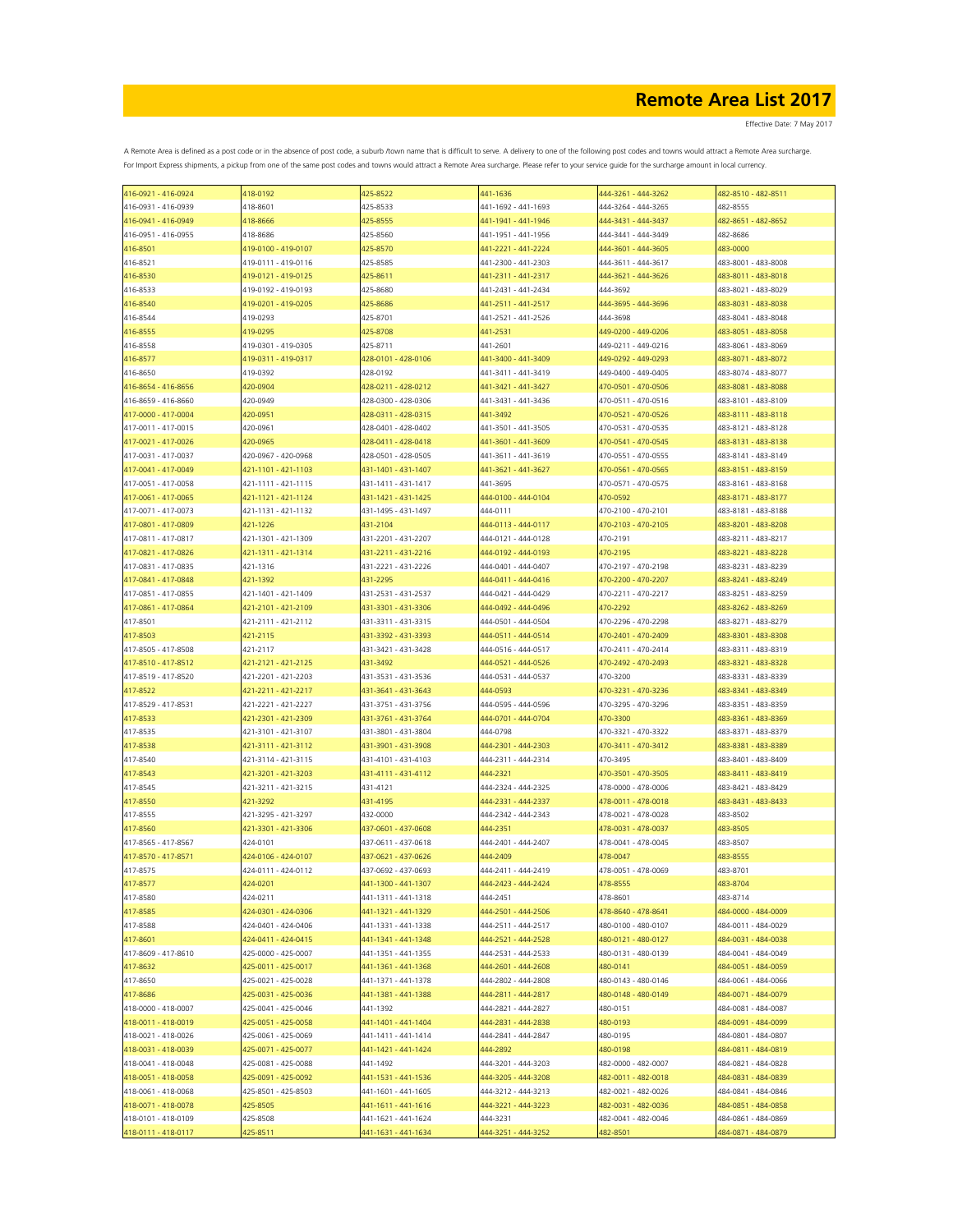| 484-0881 - 484-0889                        | 501-0621 - 501-0628                        | 501-4501 - 501-4518                        | 503-2492 - 503-2495                        | 506-1211 - 506-1217                        | 509-1492                                   |
|--------------------------------------------|--------------------------------------------|--------------------------------------------|--------------------------------------------|--------------------------------------------|--------------------------------------------|
| 484-0891 - 484-0899                        | 501-0631 - 501-0635                        | 501-4592                                   | 503-2501 - 503-2506                        | 506-1301 - 506-1308                        | 509-1601 - 509-1607                        |
| 484-0901 - 484-0908                        | 501-0692 - 501-0697                        | 501-4595                                   | 504-0000 - 504-0009                        | 506-1311 - 506-1319                        | 509-1611 - 509-1616                        |
| 484-0911 - 484-0919                        | 501-0701 - 501-0708                        | 501-4601 - 501-4608                        | 504-0011 - 504-0018                        | 506-1392                                   | 509-1621 - 509-1624                        |
| 484-0921 - 484-0928                        | 501-0797 - 501-0798                        | 501-4610 - 501-4619                        | 504-0021 - 504-0026                        | 506-1421 - 506-1429                        | 509-1692                                   |
| 484-0931 - 484-0937                        | 501-0802 - 501-0805                        | 501-5101 - 501-5105                        | 504-0031 - 504-0038                        | 506-1431 - 506-1434                        | 509-1695                                   |
| 484-0941 - 484-0948                        | 501-0811 - 501-0817                        | 501-5111 - 501-5116                        | 504-0041 - 504-0047                        | 506-1492 - 506-1493                        | 509-2131 - 509-2138                        |
| 484-0951 - 484-0959                        | 501-0901 - 501-0903                        | 501-5121 - 501-5126                        | 504-0801 - 504-0809                        | 506-1495 - 506-1496                        | 509-2200 - 509-2207                        |
| 484-0961 - 484-0966                        | 501-1201 - 501-1203                        | 501-5192                                   | 504-0811 - 504-0816                        | 506-1498                                   | 509-2292 - 509-2293                        |
| 484-8501                                   | 501-1205                                   | 501-5231                                   | 504-0821 - 504-0829                        | 506-2101                                   | 509-2295                                   |
| 484-8503 - 484-8508                        | 501-1231 - 501-1236                        | 501-5301 - 501-5305                        | 504-0831 - 504-0839                        | 506-2103 - 506-2106                        | 509-2311 - 509-2314                        |
| 484-8510 - 484-8511                        | 501-1292                                   | 501-5393                                   | 504-0841 - 504-0847                        | 506-2111 - 506-2118                        | 509-2421 - 509-2424                        |
| 484-8609                                   | 501-1301 - 501-1303                        | 501-5401 - 501-5406                        | 504-0851 - 504-0856                        | 506-2121 - 506-2125                        | 509-2501 - 509-2508                        |
| 485-0026                                   | 501-1311 - 501-1317                        | 501-5411 - 501-5417                        | 504-0861                                   | 506-2131 - 506-2135                        | 509-2511 - 509-2519                        |
| 485-0061 - 485-0069                        | 501-1392 - 501-1393                        | 501-5421 - 501-5426                        | 504-0901 - 504-0909                        | 506-2192                                   | 509-2592 - 509-2593                        |
| 485-0074                                   | 501-1501 - 501-1507                        | 501-5492                                   | 504-0911 - 504-0916                        | 506-2251 - 506-2258                        | 509-2595                                   |
| 485-0801 - 485-0806                        | 501-1511 - 501-1518                        | 501-5501 - 501-5507                        | 504-0921 - 504-0928                        | 506-8502                                   | 509-2598                                   |
| 485-0811 - 485-0815                        | 501-1521 - 501-1529                        | 501-5600                                   | 504-0931 - 504-0935                        | 506-8506                                   | 509-2601 - 509-2604                        |
| 485-8533                                   | 501-1531 - 501-1536                        | 501-5620 - 501-5629                        | 504-0941 - 504-0945                        | 506-8550                                   | 509-2611 - 509-2615                        |
| 485-8555                                   | 501-1592                                   | 501-5692                                   | 504-0951 - 504-0959                        | 506-8555                                   | 509-2701 - 509-2702                        |
| 485-8563                                   | 501-2100 - 501-2105                        | 501-6021 - 501-6029                        | 504-0961 - 504-0968                        | 506-8577                                   | 509-3101 - 509-3107                        |
| 485-8565                                   | 501-2111 - 501-2115                        | 501-6198                                   | 504-0971                                   | 506-8585                                   | 509-3111 - 509-3115                        |
| 490-1301 - 490-1305                        | 501-2121 - 501-2125                        | 503-0301 - 503-0307                        | 504-8501                                   | 506-8601                                   | 509-3195                                   |
| 490-1311 - 490-1315                        | 501-2131 - 501-2135                        | 503-0311 - 503-0314                        | 504-8504                                   | 506-8603                                   | 509-3201 - 509-3207                        |
| 490-1321 - 490-1323                        | 501-2192                                   | 503-0321 - 503-0323                        | 504-8511                                   | 506-8666                                   | 509-3211 - 509-3218                        |
| 490-1392                                   | 501-2251 - 501-2259                        | 503-0392                                   | 504-8545                                   | 506-8678                                   | 509-3292                                   |
| 493-0001 - 493-0007                        | 501-2292                                   | 503-0401 - 503-0408                        | 504-8551                                   | 506-8686 - 506-8688                        | 509-3301 - 509-3306                        |
| 494-0001 - 494-0008                        | 501-2301 - 501-2303                        | 503-0411 - 503-0415                        | 504-8555                                   | 506-8690                                   | 509-3311 - 509-3317                        |
| 494-0011 - 494-0019                        | 501-2311 - 501-2315                        | 503-0495                                   | 504-8585                                   | 507-0901                                   | 509-3321 - 509-3327                        |
| 494-8501 - 494-8502                        | 501-2321                                   | 503-0531 - 503-0536                        | 504-8601                                   | 508-0000 - 508-0007                        | 509-3401 - 509-3405                        |
| 494-8505                                   | 501-2331                                   | 503-0600 - 503-0606                        | 504-8642                                   | 508-0011 - 508-0015                        | 509-3411 - 509-3419                        |
| 494-8507                                   | 501-2601 - 501-2607                        | 503-0608                                   | 504-8701 - 504-8702                        | 508-0021 - 508-0024                        | 509-3505                                   |
| 494-8511                                   | 501-2695                                   | 503-0611 - 503-0618                        | 504-8710                                   | 508-0031 - 508-0038                        | 509-4101 - 509-4108                        |
| 494-8516                                   | 501-2697 - 501-2698                        | 503-0621 - 503-0629                        | 505-0071 - 505-0077                        | 508-0041 - 508-0045                        | 509-4111 - 509-4117                        |
| 494-8601                                   | 501-2801 - 501-2803                        | 503-0631 - 503-0638                        | 505-0100 - 505-0108                        | 508-0101                                   | 509-4119                                   |
| 494-8611                                   | 501-2805 - 501-2809                        | 503-0641                                   | 505-0111 - 505-0116                        | 508-0111                                   | 509-4121 - 509-4126                        |
| 494-8686                                   | 501-2811 - 501-2812                        | 503-0643 - 503-0648                        | 505-0121 - 505-0126                        | 508-0201 - 508-0204                        | 509-4192                                   |
| 495-0001 - 495-0002                        | 501-2814 - 501-2817                        | 503-0651 - 503-0655                        | 505-0300 - 505-0307                        | 508-0292                                   | 509-4201 - 509-4205                        |
| 495-0011 - 495-0015                        | 501-2892                                   | 503-0695                                   | 505-0392                                   | 508-0351                                   | 509-4211 - 509-4215                        |
| 495-0021 - 495-0025                        | 501-2901                                   | 503-1241 - 503-1245                        | 505-0421 - 505-0423                        | 508-0421                                   | 509-4221 - 509-4225                        |
| 495-0031 - 495-0037                        | 501-3300 - 501-3307                        | 503-1251 - 503-1256                        | 505-0531 - 505-0532                        | 508-0494                                   | 509-4231 - 509-4237                        |
| 495-8501                                   |                                            | 503-1261 - 503-1268                        | 505-8501                                   | 508-0501 - 508-0502                        | 509-4241 - 509-4245                        |
| 495-8505                                   | 501-3392 - 501-3393                        |                                            |                                            |                                            |                                            |
| 495-8510 - 495-8511                        | 501-3395                                   | 503-1271 - 503-1278                        | 506-0000 - 506-0009                        | 508-8500 - 508-8502                        | 509-4251 - 509-4256                        |
| 495-8517                                   | 501-3501                                   | 503-1300 - 503-1303                        | 506-0011 - 506-0017                        | 508-8511                                   | 509-4261 - 509-4265                        |
|                                            | 501-3511                                   | 503-1305 - 503-1306                        | 506-0021 - 506-0026                        | 508-8555                                   | 509-4271 - 509-4275                        |
| 495-8531                                   | 501-3521                                   | 503-1311 - 503-1313                        | 506-0031 - 506-0035                        | 508-8585                                   | 509-4292                                   |
| 495-8601                                   | 501-3601                                   | 503-1315 - 503-1317                        | 506-0041 - 506-0048                        | 508-8611                                   | 509-4301 - 509-4306                        |
| 498-0801 - 498-0808                        | 501-3700 - 501-3706<br>501-3711 - 501-3717 | 503-1321 - 503-1325<br>503-1331 - 503-1339 | 506-0051 - 506-0059<br>506-0101 - 506-0107 | 508-8666                                   | 509-4311 - 509-4318                        |
| 498-0811 - 498-0819                        |                                            |                                            |                                            | 508-8686                                   | 509-4392                                   |
| 498-0821 - 498-0823                        | 501-3721 - 501-3729                        | 503-1381 - 503-1385                        | 506-0192                                   | 509-0101 - 509-0109                        | 509-4401 - 509-4406                        |
| 498-8503<br>501-0400 - 501-0407            | 501-3731 - 501-3732                        | 503-1394 - 503-1396                        | 506-0194<br>506-0199                       | 509-0111 - 509-0117                        | 509-4411 - 509-4415<br>509-4421 - 509-4424 |
| 501-0410 - 501-0419                        | 501-3734 - 501-3737<br>501-3741 - 501-3746 | 503-1500<br>503-1511 - 503-1515            | 506-0201 - 506-0207                        | 509-0121 - 509-0127<br>509-0131 - 509-0136 | 509-4531 - 509-4535                        |
|                                            |                                            |                                            |                                            |                                            |                                            |
| 501-0421 - 501-0428<br>501-0431 - 501-0439 | 501-3751 - 501-3756                        | 503-1521 - 503-1524<br>503-1531 - 503-1532 | 506-0271<br>506-0801 - 506-0808            | 509-0141 - 509-0147<br>509-0192            | 509-4541 - 509-4545                        |
|                                            | 501-3761 - 501-3764                        |                                            |                                            |                                            | 509-6100 - 509-6108                        |
| 501-0441 - 501-0446                        | 501-3771 - 501-3773                        | 503-1541 - 503-1545                        | 506-0811 - 506-0818                        | 509-0197 - 509-0198                        | 509-6111                                   |
| 501-0451 - 501-0458                        | 501-3781 - 501-3788                        | 503-1601 - 503-1602                        | 506-0821 - 506-0825                        | 509-0300 - 509-0307                        | 509-6113 - 509-6116                        |
| 501-0461 - 501-0466                        | 501-3792                                   | 503-1611 - 503-1614                        | 506-0831 - 506-0838                        | 509-0311 - 509-0315                        | 509-6121 - 509-6128                        |
| 501-0471 - 501-0476                        | 501-4101 - 501-4107                        | 503-1621 - 503-1626                        | 506-0841 - 506-0847                        | 509-0393                                   | 509-6131 - 509-6135                        |
| 501-0492 - 501-0498                        | 501-4192 - 501-4193                        | 503-1631 - 503-1638                        | 506-0851 - 506-0858                        | 509-0400 - 509-0403                        | 509-6192 - 509-6196                        |
| 501-0500 - 501-0504                        | 501-4200 - 501-4207                        | 503-1696                                   | 506-1100 - 506-1108                        | 509-0492                                   | 509-6251                                   |
| 501-0511 - 501-0515                        | 501-4211 - 501-4219                        | 503-2100 - 503-2109                        | 506-1111 - 506-1114                        | 509-0511                                   | 509-6361 - 509-6363                        |
| 501-0521 - 501-0525                        | 501-4221 - 501-4228                        | 503-2111 - 503-2114                        | 506-1121 - 506-1126                        | 509-1100 - 509-1108                        | 509-6471 - 509-6472                        |
| 501-0531 - 501-0535                        | 501-4231 - 501-4238                        | 503-2121                                   | 506-1131 - 506-1133                        | 509-1111 - 509-1113                        | 509-7121 - 509-7126                        |
| 501-0551 - 501-0556                        | 501-4241                                   | 503-2123 - 503-2125                        | 506-1141 - 506-1149                        | 509-1192 - 509-1193                        | 509-7200 - 509-7209                        |
| 501-0561 - 501-0565                        | 501-4292                                   | 503-2192 - 503-2193                        | 506-1151 - 506-1158                        | 509-1221 - 509-1222                        | 509-7211                                   |
| 501-0592                                   | 501-4297 - 501-4298                        | 503-2400 - 503-2409                        | 506-1161 - 506-1162                        | 509-1300 - 509-1303                        | 509-7292                                   |
| 501-0600 - 501-0607                        | 501-4301 - 501-4307                        | 503-2411 - 503-2419                        | 506-1195 - 506-1196                        | 509-1392 - 509-1396                        | 509-7321 - 509-7322                        |
| 501-0611 - 501-0619                        | 501-4451 - 501-4455                        | 503-2421 - 503-2429                        | 506-1201 - 506-1206                        | 509-1431                                   | 509-7401 - 509-7403                        |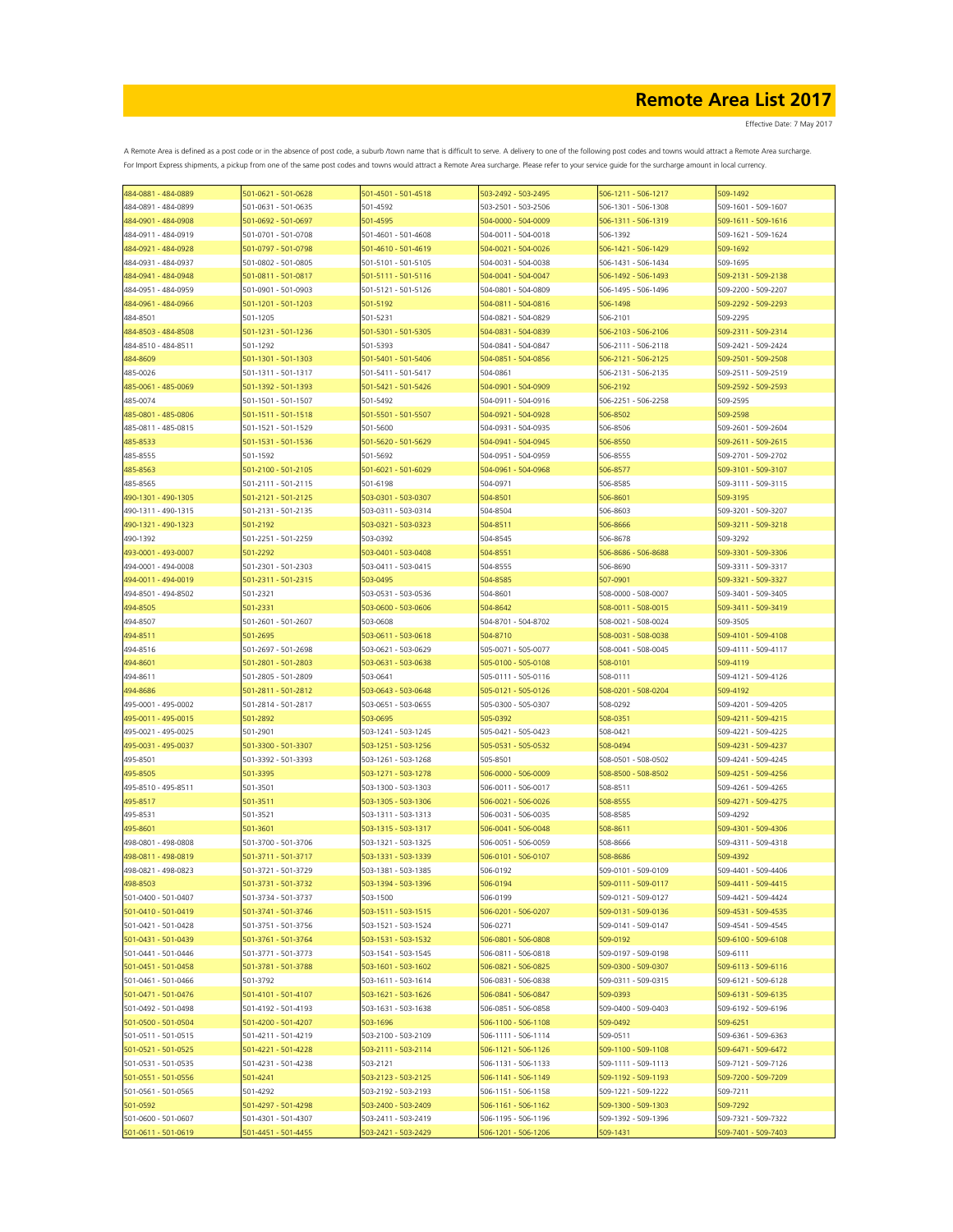| 509-7492 - 509-7493 | 514-0311 - 514-0315 | 517-0000 - 517-0005 | 518-1416 - 518-1417 | 519-3811 - 519-3814 | 520-3431 - 520-3436 |
|---------------------|---------------------|---------------------|---------------------|---------------------|---------------------|
| 509-7501 - 509-7507 | 514-0321            | 517-0011 - 517-0015 | 518-1421 - 518-1422 | 519-3921 - 519-3924 | 520-3492 - 520-3493 |
| 509-7511 - 509-7513 | 514-0323 - 514-0326 | 517-0021 - 517-0026 | 518-1424 - 518-1429 | 519-4201 - 519-4207 | 521-0000 - 521-0004 |
| 509-7521            | 514-0392            | 517-0031 - 517-0035 | 518-8501            | 519-4300            | 521-0011 - 521-0016 |
| 509-7592            | 514-2101 - 514-2107 | 517-0041 - 517-0047 | 518-8518            | 519-4321 - 519-4327 | 521-0021 - 521-0025 |
| 509-7601 - 509-7608 | 514-2111 - 514-2115 | 517-0201 - 517-0209 | 518-8533            | 519-4392 - 519-4396 | 521-0031 - 521-0035 |
|                     |                     |                     |                     | 519-4441 - 519-4449 |                     |
| 509-7692 - 509-7693 | 514-2192            | 517-0211 - 517-0218 | 519-0400 - 519-0408 |                     | 521-0061 - 521-0064 |
| 509-7701 - 509-7708 | 514-2201 - 514-2208 | 517-0292            | 519-0411 - 519-0413 | 519-4561 - 519-4566 | 521-0071 - 521-0074 |
| 509-7711 - 509-7718 | 514-2211 - 514-2214 | 517-0401 - 517-0405 | 519-0415 - 519-0417 | 519-4671 - 519-4675 | 521-0081 - 521-0084 |
| 509-7721 - 509-7726 | 514-2292            | 517-0494            | 519-0421 - 519-0424 | 519-5200 - 519-5206 | 521-0091 - 521-0093 |
| 509-7731            | 514-2301 - 514-2308 | 517-0500 - 517-0507 | 519-0426 - 519-0428 | 519-5211            | 521-0201 - 521-0203 |
| 509-7792 - 509-7793 | 514-2311 - 514-2318 | 517-0592 - 517-0593 | 519-0431 - 519-0433 | 519-5292 - 519-5293 | 521-0211 - 521-0219 |
| 509-7795            | 514-2321 - 514-2328 | 517-0601 - 517-0604 | 519-0435 - 519-0438 | 519-5321 - 519-5327 | 521-0221 - 521-0227 |
| 509-7797            | 514-2392 - 514-2393 | 517-0701 - 517-0705 | 519-0495            | 519-5401 - 519-5406 | 521-0231 - 521-0236 |
| 509-7801 - 509-7806 | 514-2395 - 514-2396 | 517-8501            | 519-0497            | 519-5411 - 519-5417 | 521-0241 - 521-0245 |
| 509-7811 - 509-7816 | 514-2398            | 517-8511            | 519-0502 - 519-0507 | 519-5700 - 519-5701 | 521-0292            |
| 509-7821 - 509-7826 | 515-0000            | 517-8517            | 519-0592 - 519-0595 | 519-5711 - 519-5718 | 521-0301 - 521-0308 |
| 509-7831            | 515-0300 - 515-0303 | 518-0000 - 518-0008 | 519-0601 - 519-0609 | 519-5831 - 519-5835 | 521-0311 - 521-0314 |
| 509-7892            | 515-0311 - 515-0317 | 518-0011 - 518-0017 | 519-0611            | 520-0501 - 520-0503 | 521-0321 - 521-0327 |
|                     |                     |                     |                     |                     |                     |
| 509-8231 - 509-8232 | 515-0321 - 515-0325 | 518-0021 - 518-0027 | 519-0696            | 520-0511 - 520-0516 | 521-0392            |
| 509-8301            | 515-0331 - 515-0334 | 518-0031 - 518-0036 | 519-1401 - 519-1406 | 520-0521 - 520-0529 | 521-8501            |
| 509-8392            | 515-0341 - 515-0349 | 518-0101 - 518-0108 | 519-1411 - 519-1416 | 520-0531 - 520-0533 | 521-8511            |
| 509-9131 - 509-9132 | 515-0351 - 515-0354 | 518-0111 - 518-0116 | 519-1421 - 519-1426 | 520-0580            | 521-8601            |
| 509-9192            | 515-0521            | 518-0121 - 518-0127 | 519-1701 - 519-1708 | 520-0588            | 522-0200            |
| 509-9195            | 515-1301 - 515-1304 | 518-0131            | 519-1711            | 520-1100 - 520-1103 | 522-0241            |
| 509-9201            | 515-1411 - 515-1413 | 518-0192            | 519-2100            | 520-1111 - 520-1112 | 522-0243 - 522-0244 |
| 509-9231 - 509-9232 | 515-1501 - 515-1506 | 518-0201 - 518-0206 | 519-2151 - 519-2159 | 520-1121 - 520-1123 | 522-0251 - 522-0254 |
| 509-9292 - 509-9293 | 515-1611 - 515-1618 | 518-0211 - 518-0219 | 519-2161 - 519-2167 | 520-1131 - 520-1133 | 522-0261 - 522-0263 |
| 509-9295 - 509-9296 | 515-1721 - 515-1727 | 518-0221 - 518-0227 | 519-2171 - 519-2179 | 520-1141 - 520-1144 | 522-0271            |
| 509-9298            | 515-1731 - 515-1734 | 518-0292 - 518-0296 | 519-2181 - 519-2189 | 520-1188            | 522-0300 - 522-0306 |
| 510-0301 - 510-0302 | 515-2101 - 515-2109 | 518-0400 - 518-0409 | 519-2201 - 519-2204 | 520-1192            | 522-0311 - 522-0319 |
| 510-0304 - 510-0308 | 515-2111 - 515-2115 | 518-0411 - 518-0419 | 519-2211 - 519-2216 | 520-1201 - 520-1205 | 522-0321 - 522-0327 |
|                     |                     | 518-0421 - 518-0428 | 519-2400 - 519-2405 |                     | 522-0331 - 522-0338 |
| 510-0311 - 510-0318 | 515-2121 - 515-2124 |                     |                     | 520-1211 - 520-1217 |                     |
| 510-0392            | 515-2301 - 515-2305 | 518-0430 - 518-0439 | 519-2411 - 519-2413 | 520-1221 - 520-1224 | 522-0341 - 522-0343 |
| 510-1200            | 515-2311 - 515-2317 | 518-0441 - 518-0446 | 519-2421 - 519-2429 | 520-1231 - 520-1235 | 522-0351 - 522-0356 |
| 510-1221 - 510-1226 | 515-2321 - 515-2325 | 518-0453 - 518-0459 | 519-2501 - 519-2507 | 520-1292            | 526-0101 - 526-0103 |
| 510-1231 - 510-1236 | 515-2331 - 515-2335 | 518-0461 - 518-0469 | 519-2511 - 519-2518 | 520-1401            | 526-0106 - 526-0108 |
| 510-1241 - 510-1246 | 515-2351 - 515-2357 | 518-0471 - 518-0479 | 519-2521 - 519-2525 | 520-1411 - 520-1415 | 526-0113            |
| 510-1251 - 510-1253 | 515-2401 - 515-2409 | 518-0481 - 518-0486 | 519-2592 - 519-2593 | 520-1421 - 520-1425 | 526-0115 - 526-0116 |
| 510-1292            | 515-2501 - 515-2505 | 518-0492 - 518-0496 | 519-2631 - 519-2634 | 520-1431 - 520-1433 | 526-0121 - 526-0126 |
| 510-1311 - 510-1312 | 515-2511 - 515-2517 | 518-0501 - 518-0505 | 519-2700 - 519-2704 | 520-1441 - 520-1444 | 526-0131 - 526-0135 |
| 510-1321 - 510-1328 | 515-2521 - 515-2526 | 518-0601 - 518-0619 | 519-2731 - 519-2736 | 520-1451 - 520-1455 | 526-0201 - 526-0203 |
| 511-0200 - 511-0208 | 515-2592            | 518-0621 - 518-0628 | 519-2792            | 520-1492            | 526-0205 - 526-0209 |
| 511-0211 - 511-0217 | 515-2601 - 515-2605 | 518-0631 - 518-0634 | 519-2801 - 519-2802 | 520-1495            | 526-0211 - 526-0217 |
| 511-0221 - 511-0225 | 515-2611 - 515-2617 | 518-0641 - 518-0647 | 519-2911            | 520-1501 - 520-1503 | 526-0221            |
| 511-0231 - 511-0233 | 515-2621 - 515-2624 | 518-0701 - 518-0705 | 519-3111            | 520-1511 - 520-1512 | 526-0223 - 526-0227 |
|                     | 515-2692 - 515-2693 | 518-0710 - 518-0719 | 519-3201 - 519-3209 | 520-1521 - 520-1522 | 526-0231 - 526-0236 |
| 511-0241 - 511-0245 |                     |                     |                     |                     |                     |
| 511-0251 - 511-0257 | 515-3131 - 515-3139 | 518-0721 - 518-0729 | 519-3292            | 520-1531 - 520-1533 | 526-0242            |
| 511-0261 - 511-0267 | 515-3201 - 515-3203 | 518-0731 - 518-0749 | 519-3400 - 519-3408 | 520-1592            | 526-0244 - 526-0245 |
| 511-0271 - 511-0276 | 515-3311 - 515-3313 | 518-0751 - 518-0756 | 519-3411 - 519-3415 | 520-1601 - 520-1605 | 526-0251 - 526-0257 |
| 511-0281 - 511-0287 | 515-3421            | 518-0761 - 518-0763 | 519-3421            | 520-1611 - 520-1614 | 526-0261 - 526-0267 |
| 511-0292 - 511-0296 | 515-3531 - 515-3536 | 518-0771 - 518-0775 | 519-3492            | 520-1621 - 520-1623 | 526-0271 - 526-0277 |
| 511-0298            | 516-0000            | 518-0801 - 518-0802 | 519-3600 - 519-3602 | 520-1631 - 520-1636 | 526-0292 - 526-0293 |
| 511-0401 - 511-0406 | 516-0100 - 516-0109 | 518-0804            | 519-3604 - 519-3606 | 520-1641 - 520-1648 | 528-0000            |
| 511-0411 - 511-0418 | 516-0111 - 516-0118 | 518-0807 - 518-0818 | 519-3609 - 519-3621 | 520-1651 - 520-1655 | 528-0201 - 528-0208 |
| 511-0421 - 511-0428 | 516-0192 - 516-0194 | 518-0820 - 518-0849 | 519-3623            | 520-1692            | 528-0211 - 528-0213 |
| 511-0431 - 511-0438 | 516-0198            | 518-0851 - 518-0859 | 519-3625 - 519-3626 | 520-1801 - 520-1806 | 528-0221 - 528-0224 |
| 511-0492            | 516-0221 - 516-0222 | 518-0861 - 518-0869 | 519-3634            | 520-1811 - 520-1814 | 528-0231 - 528-0235 |
| 511-0501 - 511-0508 | 516-0801 - 516-0806 | 518-0871 - 518-0875 | 519-3637 - 519-3640 | 520-1821 - 520-1826 | 529-0101 - 529-0103 |
| 511-0511 - 511-0519 | 516-1231 - 516-1238 | 518-0877 - 518-0878 | 519-3642 - 519-3643 | 520-1831 - 520-1837 | 529-0113            |
| 511-0521 - 511-0524 | 516-1241 - 516-1247 | 518-1141 - 518-1147 | 519-3646 - 519-3648 | 520-1892            | 529-0121 - 529-0123 |
| 511-0592 - 511-0593 | 516-1301 - 516-1309 |                     | 519-3651 - 519-3653 | 520-3301 - 520-3308 | 529-0131 - 529-0133 |
|                     |                     | 518-1151 - 518-1155 |                     |                     |                     |
| 511-1101 - 511-1109 | 516-1421 - 516-1423 | 518-1301 - 518-1307 | 519-3656            | 520-3311 - 520-3316 | 529-0141            |
| 511-1111 - 511-1116 | 516-1492            | 518-1311 - 518-1319 | 519-3658 - 519-3659 | 520-3321 - 520-3326 | 529-0143 - 529-0144 |
| 511-1121 - 511-1128 | 516-1531 - 516-1536 | 518-1321 - 518-1326 | 519-3663 - 519-3664 | 520-3331 - 520-3333 | 529-0201 - 529-0205 |
| 511-1131 - 511-1137 | 516-2100 - 516-2108 | 518-1401            | 519-3666 - 519-3667 | 520-3393            | 529-0211 - 529-0215 |
| 511-1141 - 511-1149 | 516-2111 - 516-2119 | 518-1403 - 518-1408 | 519-3671 - 519-3674 | 520-3401 - 520-3405 | 529-0221 - 529-0223 |
| 511-1192            | 516-2195            | 518-1412            | 519-3692 - 519-3696 | 520-3411 - 520-3415 | 529-0231 - 529-0234 |
| 514-0000            | 516-8501            | 518-1414            | 519-3701 - 519-3702 | 520-3421 - 520-3427 | 529-0251 - 529-0253 |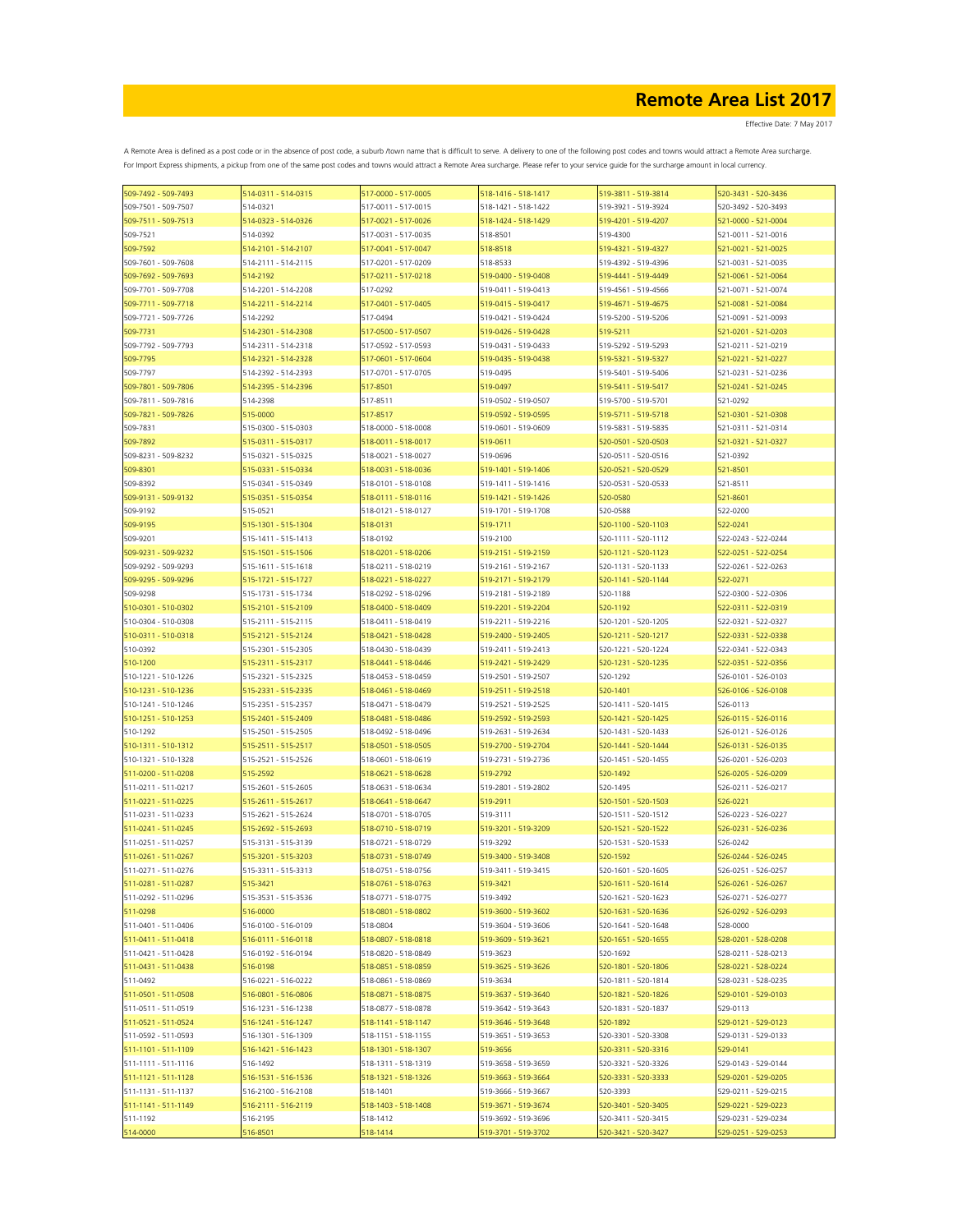| 529-0261 - 529-0265 | 619-1151 - 619-1154 | 621-0241 - 621-0243 | 624-8686            | 529-0331 - 629-0335 | 630-2192            |
|---------------------|---------------------|---------------------|---------------------|---------------------|---------------------|
| 529-0271 - 529-0275 | 619-1195            | 621-0251 - 621-0255 | 625-0000 - 625-0007 | 629-0341            | 630-2201 - 630-2205 |
| 529-0302 - 529-0303 | 619-1200 - 619-1205 | 621-0261 - 621-0263 | 625-0010 - 625-0016 | 629-0392            | 630-2211 - 630-2212 |
| 529-0313 - 529-0317 | 619-1211 - 619-1213 | 621-0801 - 621-0805 | 625-0020 - 625-0027 | 629-0398            | 630-2221 - 630-2225 |
| 529-0321 - 529-0322 | 619-1221 - 619-1226 | 621-0811 - 621-0819 | 625-0030 - 625-0037 | 629-1101 - 629-1108 | 630-2231 - 630-2234 |
| 529-0331 - 529-0335 | 619-1295            | 621-0821 - 621-0829 | 625-0040 - 625-0045 | 629-1111 - 629-1117 | 630-2301 - 630-2306 |
| 529-0341 - 529-0346 | 619-1300 - 619-1304 | 621-0831 - 621-0835 | 625-0050 - 625-0058 | 629-1121 - 629-1122 | 630-2341 - 630-2346 |
| 529-0351 - 529-0354 | 619-1393            | 621-0841 - 621-0847 | 625-0060 - 625-0067 | 629-1131 - 629-1135 | 630-2351 - 630-2357 |
| 529-0361 - 529-0367 | 619-1400 - 619-1402 | 621-0851 - 621-0856 | 625-0070 - 625-0078 | 629-1141 - 629-1145 | 630-8001 - 630-8003 |
| 529-0401 - 529-0404 | 619-1411 - 619-1412 | 621-0861 - 621-0869 | 625-0080 - 625-0087 | 629-1192            | 630-8011 - 630-8016 |
| 529-0411 - 529-0415 | 619-1421 - 619-1422 | 621-8501            | 625-0131 - 625-0137 | 529-1241 - 629-1245 | 630-8021 - 630-8025 |
| 529-0421 - 529-0426 | 620-0000 - 620-0005 | 621-8555            | 625-0141 - 625-0147 | 629-1251 - 629-1257 | 630-8031 - 630-8037 |
| 529-0431 - 529-0437 | 620-0011 - 620-0017 | 621-8585            | 625-0151 - 625-0158 | 529-1261 - 629-1264 | 630-8041 - 630-8045 |
|                     | 620-0021 - 620-0029 | 621-8686            | 625-8501 - 625-8503 | 629-1271 - 629-1274 | 630-8051 - 630-8054 |
| 529-0492 - 529-0493 |                     |                     | 625-8510 - 625-8511 | 629-1301 - 629-1305 |                     |
| 529-0498            | 620-0031 - 620-0039 | 622-0000 - 622-0004 |                     |                     | 630-8101 - 630-8108 |
| 529-0501 - 529-0506 | 620-0041 - 620-0047 | 622-0012 - 622-0017 | 625-8555            | 629-1311 - 629-1315 | 630-8111 - 630-8115 |
| 529-0511 - 529-0515 | 620-0051 - 620-0059 | 622-0021 - 622-0025 | 625-8585            | 629-1321 - 629-1323 | 630-8121 - 630-8127 |
| 529-0521 - 529-0527 | 620-0061 - 620-0066 | 622-0031 - 622-0036 | 625-8666            | 629-2200            | 630-8131 - 630-8137 |
| 529-0531 - 529-0537 | 620-0071 - 620-0078 | 622-0041 - 622-0047 | 626-0000 - 626-0008 | 629-2231 - 629-2234 | 630-8142 - 630-8146 |
| 529-0541            | 620-0201            | 622-0051 - 622-0059 | 626-0011 - 626-0029 | 629-2241 - 629-2244 | 630-8201 - 630-8208 |
| 529-0701 - 529-0708 | 620-0211 - 620-0214 | 622-0061 - 622-0066 | 626-0031 - 626-0037 | 629-2251            | 630-8211 - 630-8218 |
| 529-0711 - 529-0715 | 620-0221            | 622-0200 - 622-0203 | 626-0041 - 626-0047 | 629-2261 - 629-2263 | 630-8221 - 630-8228 |
| 529-0721 - 529-0726 | 620-0301 - 620-0305 | 622-0211 - 622-0214 | 626-0051 - 626-0055 | 629-2292            | 630-8231 - 630-8238 |
| 529-0792            | 620-0311 - 620-0314 | 622-0221 - 622-0224 | 626-0061 - 626-0068 | 629-2301 - 629-2303 | 630-8241 - 630-8248 |
| 529-1100            | 520-0321 - 620-0327 | 622-0232 - 622-0236 | 626-0071 - 626-0077 | 529-2311 - 629-2314 | 530-8251 - 630-8258 |
| 529-1161 - 529-1169 | 620-0331 - 620-0334 | 622-0292            | 626-0201 - 626-0206 | 629-2401 - 629-2404 | 630-8261 - 630-8268 |
| 529-1171 - 529-1177 | 620-0341 - 620-0342 | 622-0301 - 622-0304 | 626-0211 - 626-0213 | 529-2411 - 629-2413 | 630-8271 - 630-8277 |
| 529-1801 - 529-1804 | 620-0351 - 620-0356 | 622-0311 - 622-0316 | 626-0221 - 626-0227 | 629-2421 - 629-2423 | 630-8281 - 630-8288 |
| 529-1811 - 529-1814 | 620-0801 - 620-0808 | 622-0321 - 622-0325 | 626-0400 - 626-0405 | 629-2498            | 630-8291 - 630-8297 |
| 529-1821            | 620-0811 - 620-0817 | 622-0331 - 622-0332 | 626-0411 - 626-0417 | 629-2501 - 629-2504 | 630-8301 - 630-8307 |
| 529-1831 - 529-1836 | 620-0821 - 620-0828 | 622-0441 - 622-0445 | 626-0421 - 626-0425 | 629-2511 - 629-2515 | 630-8311 - 630-8318 |
| 529-1841 - 529-1843 | 620-0831 - 620-0839 | 622-0451 - 622-0453 | 626-0431 - 626-0433 | 629-2521 - 629-2523 | 630-8321 - 630-8328 |
| 529-1851            | 620-0841 - 620-0849 | 622-8651            | 626-0493            | 629-2531 - 629-2534 | 630-8331 - 630-8338 |
| 529-1892            | 620-0851 - 620-0852 | 623-0000 - 623-0002 | 626-8501            | 629-3101 - 629-3104 | 630-8341 - 630-8348 |
| 601-0701 - 601-0705 | 620-0854 - 620-0859 | 623-0004 - 623-0008 | 626-8510            | 629-3111 - 629-3113 | 630-8351 - 630-8357 |
| 601-0711 - 601-0716 | 620-0861 - 620-0867 | 623-0012 - 623-0016 | 626-8571            | 629-3121 - 629-3122 | 630-8361 - 630-8365 |
| 601-0721 - 601-0724 | 620-0871 - 620-0879 | 623-0021 - 623-0026 | 627-0000 - 627-0007 | 629-3131 - 629-3136 | 630-8371 - 630-8374 |
| 601-0731 - 601-0735 | 620-0881 - 620-0888 | 623-0032 - 623-0037 | 627-0011 - 627-0014 | 629-3241 - 629-3246 | 630-8381 - 630-8385 |
|                     |                     |                     |                     |                     |                     |
| 601-0741 - 601-0744 | 620-0891 - 620-0895 | 623-0042 - 623-0046 | 627-0021 - 627-0027 | 629-3401 - 629-3416 | 630-8391 - 630-8394 |
| 601-0751 - 601-0755 | 620-0901 - 620-0909 | 623-0051 - 623-0053 | 627-0031 - 627-0038 | 629-3421 - 629-3424 | 630-8401 - 630-8405 |
| 601-0761 - 601-0765 | 620-0911 - 620-0918 | 623-0061 - 623-0066 | 627-0041 - 627-0045 | 629-3431 - 629-3438 | 630-8411 - 630-8414 |
| 601-0771 - 601-0778 | 620-0920 - 620-0928 | 623-0101 - 623-0104 | 627-0051 - 627-0054 | 629-3441 - 629-3449 | 630-8421 - 630-8425 |
| 601-0797            | 620-0931 - 620-0940 | 623-0106 - 623-0108 | 627-0101 - 627-0102 | 629-3551 - 629-3559 | 630-8431 - 630-8435 |
| 610-0200            | 620-0943 - 620-0949 | 623-0111 - 623-0117 | 627-0111 - 627-0112 | 629-3561 - 629-3566 | 630-8441 - 630-8445 |
| 610-0202            | 620-0951 - 620-0958 | 623-0221 - 623-0226 | 627-0121 - 627-0123 | 629-3570 - 629-3579 | 630-8451 - 630-8453 |
| 610-0211            | 620-0961 - 620-0969 | 623-0231 - 623-0236 | 627-0131 - 627-0133 | 630-0000            | 630-8501 - 630-8503 |
| 610-0221            | 620-0971 - 620-0974 | 623-0341 - 623-0346 | 627-0141 - 627-0145 | 630-0101            | 630-8505 - 630-8506 |
| 610-0241            | 620-0981 - 620-0989 | 623-0351 - 623-0353 | 627-0201 - 627-0202 | 630-0111 - 630-0116 | 630-8508            |
| 610-0251 - 610-0255 | 620-1301 - 620-1302 | 523-0361 - 623-0364 | 627-0211 - 627-0216 | 530-0121 - 630-0123 | 630-8510            |
| 610-0261            | 620-1311 - 620-1314 | 623-1121 - 623-1124 | 627-0221 - 627-0228 | 630-0131 - 630-0138 | 630-8512            |
| 610-0281            | 620-1421 - 620-1425 | 623-1131 - 623-1134 | 627-0231 - 627-0239 | 630-0141 - 630-0142 | 630-8518            |
| 610-0287            | 620-1431 - 620-1435 | 623-8501            | 627-0241 - 627-0249 | 630-0192            | 630-8522            |
| 610-0289            | 620-1441 - 620-1445 | 624-0101 - 624-0103 | 627-8555            | 630-0200 - 630-0203 | 630-8528 - 630-8530 |
| 610-0300 - 610-0303 | 620-1492 - 620-1493 | 624-0111 - 624-0118 | 627-8567            | 630-0211 - 630-0215 | 630-8533            |
| 610-0396            | 620-8501 - 620-8508 | 624-0121 - 624-0125 | 627-8570            | 630-0221 - 630-0228 | 630-8535 - 630-8536 |
| 619-0200 - 619-0206 | 621-0000            | 624-0801 - 624-0806 | 627-8688            | 630-0231 - 630-0239 | 630-8540            |
| 619-0211 - 619-0218 | 621-0002 - 621-0008 | 624-0811 - 624-0816 | 629-0101 - 629-0104 | 630-0241 - 630-0248 | 630-8543            |
| 619-0221 - 619-0225 | 621-0012            | 624-0821 - 624-0826 | 629-0111 - 629-0115 | 630-0251 - 630-0258 | 630-8548            |
| 619-0231 - 619-0238 | 621-0014 - 621-0016 | 624-0831 - 624-0836 | 629-0121 - 629-0122 | 630-0261 - 630-0267 | 630-8550            |
| 619-0240 - 619-0246 | 621-0018            | 624-0841 - 624-0843 | 629-0131 - 629-0134 | 630-0288            | 630-8552            |
| 619-0280            | 621-0021 - 621-0029 | 624-0851 - 624-0855 | 629-0141            | 630-0292 - 630-0293 | 630-8555            |
| 619-0282 - 619-0289 | 621-0031 - 621-0037 | 624-0901 - 624-0909 | 629-0151 - 629-0154 | 630-1101 - 630-1105 | 630-8558            |
| 619-0292            | 621-0041            | 624-0911 - 624-0914 | 629-0161 - 629-0166 | 630-1111 - 630-1113 | 630-8563            |
|                     | 621-0043 - 621-0046 | 624-0921 - 624-0929 |                     |                     | 630-8566 - 630-8567 |
| 619-0294 - 619-0295 |                     |                     | 629-0192            | 630-1121 - 630-1126 |                     |
| 619-1101 - 619-1107 | 621-0051 - 621-0054 | 524-0931 - 624-0937 | 629-0196 - 629-0198 | 630-1231 - 630-1237 | 630-8570            |
| 619-1111 - 619-1113 | 621-0101 - 621-0104 | 624-0941 - 624-0946 | 629-0271            | 630-1241 - 630-1245 | 630-8575            |
| 619-1121 - 619-1127 | 621-0111 - 621-0115 | 624-0951 - 624-0956 | 629-0301 - 629-0302 | 630-2151 - 630-2153 | 630-8577 - 630-8578 |
| 619-1131 - 619-1136 | 621-0121 - 621-0127 | 624-0961 - 624-0968 | 629-0311 - 629-0313 | 630-2161 - 630-2168 | 630-8580            |
| 619-1141 - 619-1144 | 621-0231 - 621-0235 | 524-8555            | 629-0321 - 629-0323 | 630-2171 - 630-2178 | 630-8585 - 630-8587 |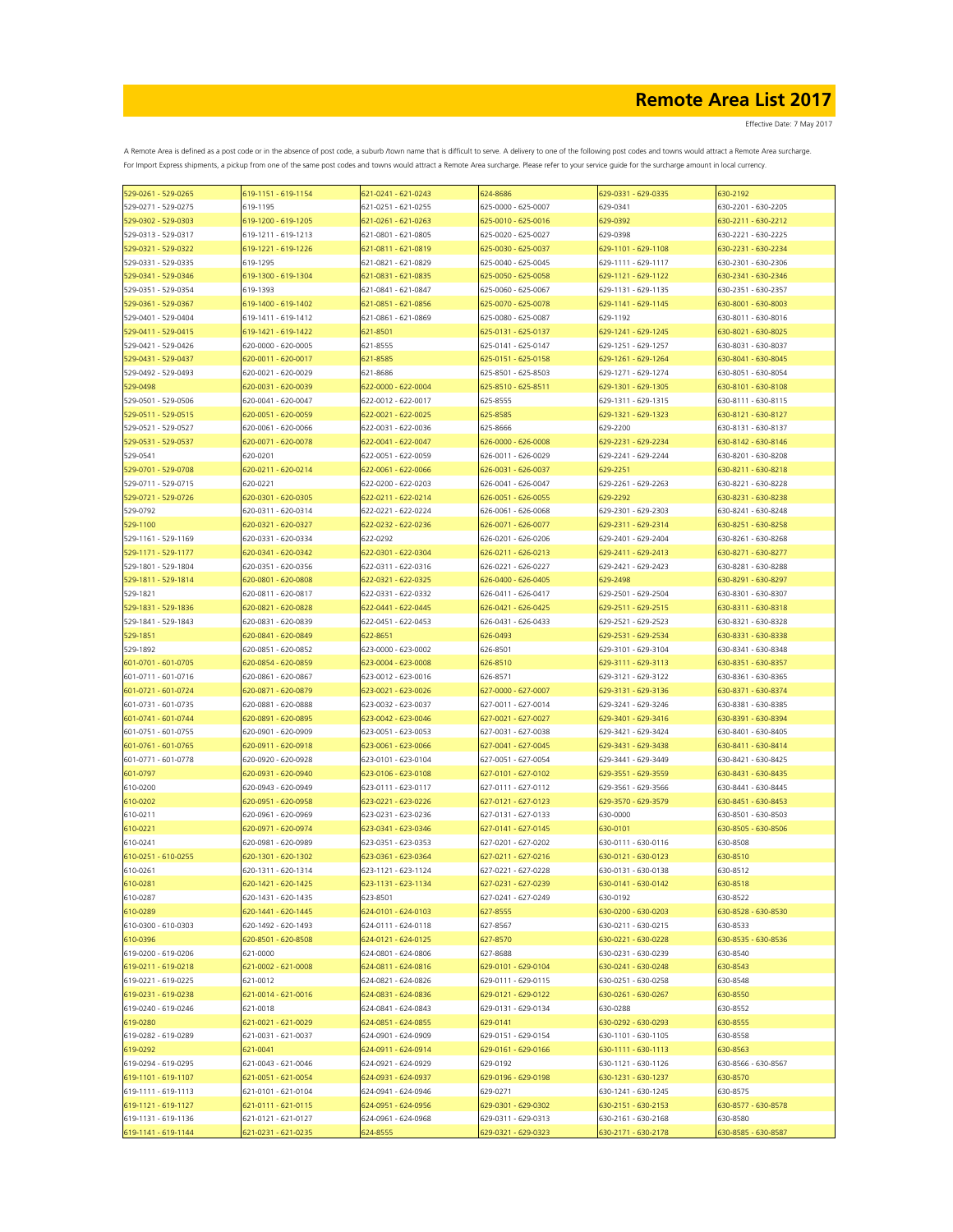| 630-8651            | 633-0200 - 633-0208 | 635-0031 - 635-0037 | 636-8535            | 639-0241 - 639-0245 | 640-1121            |
|---------------------|---------------------|---------------------|---------------------|---------------------|---------------------|
| 630-8655            | 633-0211 - 633-0218 | 635-0041 - 635-0047 | 636-8555            | 639-0251 - 639-0256 | 640-1131            |
| 630-8666            | 633-0221 - 633-0228 | 635-0051 - 635-0059 | 636-8585            | 639-0261 - 639-0266 | 640-1141            |
| 630-8668            | 633-0231 - 633-0236 | 635-0061 - 635-0067 | 636-8798            | 639-0271 - 639-0276 | 640-1161 - 640-1167 |
|                     |                     |                     |                     |                     |                     |
| 630-8677            | 633-0241 - 633-0246 | 635-0071 - 635-0077 | 637-0000 - 637-0006 | 639-0292 - 639-0293 | 640-1171 - 640-1175 |
| 630-8686            | 633-0251 - 633-0257 | 635-0081 - 635-0087 | 637-0011 - 637-0029 | 639-0298            | 640-1196            |
| 631-0001 - 631-0008 | 633-0292            | 635-0091 - 635-0097 | 637-0031 - 637-0038 | 639-1061 - 639-1066 | 640-1201 - 640-1207 |
| 631-0011 - 631-0016 | 633-0298            | 635-0100 - 635-0104 | 637-0041 - 637-0043 | 639-1095            | 640-1211 - 640-1215 |
| 631-0021 - 631-0027 | 633-0311 - 633-0317 | 635-0111 - 635-0113 | 637-0051 - 637-0054 | 639-1100            | 640-1221 - 640-1223 |
|                     |                     |                     |                     |                     |                     |
| 631-0031 - 631-0036 | 633-0392            | 635-0121 - 635-0123 | 637-0060 - 637-0069 | 639-2100 - 639-2103 | 640-1231 - 640-1235 |
| 631-0041 - 631-0046 | 633-0398            | 635-0131 - 635-0136 | 637-0071 - 637-0078 | 639-2111 - 639-2113 | 640-1241 - 640-1244 |
| 631-0051 - 631-0056 | 633-0421 - 633-0425 | 635-0141 - 635-0144 | 637-0081 - 637-0084 | 639-2121 - 639-2127 | 640-1251 - 640-1255 |
| 631-0061 - 631-0066 | 633-1200 - 633-1203 | 635-0151 - 635-0154 | 637-0091 - 637-0093 | 639-2131 - 639-2138 | 640-1331 - 640-1333 |
| 631-0071 - 631-0078 | 633-1211 - 633-1216 | 635-0801 - 635-0805 | 637-0101 - 637-0105 | 639-2141 - 639-2147 | 640-1351 - 640-1354 |
| 631-0801 - 631-0806 | 633-1300 - 633-1304 | 535-0811 - 635-0818 | 637-0111 - 637-0117 | 539-2151 - 639-2155 | 640-1361 - 640-1366 |
|                     |                     |                     |                     |                     |                     |
| 631-0811 - 631-0818 | 633-2101 - 633-2108 | 635-0821 - 635-0825 | 637-0221 - 637-0227 | 639-2161 - 639-2164 | 640-1471 - 640-1476 |
| 631-0821 - 631-0828 | 633-2111 - 633-2117 | 635-0831 - 635-0835 | 637-0230 - 637-0239 | 639-2195            | 640-1481            |
| 631-0831 - 631-0837 | 633-2121 - 633-2126 | 635-8501 - 635-8502 | 637-0401 - 637-0409 | 639-2197 - 639-2198 | 640-8071 - 640-8072 |
| 631-0841 - 631-0846 | 633-2131 - 633-2139 | 635-8508            | 637-0411 - 637-0417 | 639-2200 - 639-2207 | 640-8078            |
| 631-8501 - 631-8503 | 633-2141 - 633-2144 | 635-8511            | 637-0419            | 639-2211 - 639-2217 | 640-8136            |
|                     |                     |                     |                     |                     |                     |
| 631-8505            | 633-2151 - 633-2156 | 635-8515            | 637-0421 - 637-0425 | 639-2221 - 639-2229 | 640-8264 - 640-8266 |
| 631-8511            | 633-2161 - 633-2166 | 635-8520            | 637-1101 - 637-1108 | 639-2231 - 639-2239 | 640-8272            |
| 631-8522 - 631-8524 | 633-2170 - 633-2179 | 635-8528            | 637-1211 - 637-1217 | 639-2241 - 639-2248 | 640-8287            |
| 631-8555            | 633-2192            | 635-8530            | 637-1221 - 637-1225 | 639-2251 - 639-2258 | 640-8301 - 640-8306 |
| 631-8585            | 633-2201 - 633-2205 | 635-8585            | 637-1331 - 637-1336 | 639-2261 - 639-2268 | 640-8311 - 640-8316 |
|                     |                     |                     |                     |                     |                     |
| 632-0000 - 632-0007 | 633-2211 - 633-2215 | 635-8787            | 637-1441 - 637-1446 | 639-2271 - 639-2279 | 640-8318            |
| 632-0011 - 632-0018 | 633-2221 - 633-2227 | 636-0000 - 636-0003 | 637-1500            | 639-2292            | 640-8320 - 640-8322 |
| 632-0021 - 632-0025 | 633-2301 - 633-2304 | 636-0011 - 636-0015 | 637-1551 - 637-1559 | 639-2295            | 640-8345            |
| 632-0031 - 632-0036 | 633-2311 - 633-2314 | 636-0021 - 636-0023 | 637-1661 - 637-1668 | 639-2298            | 640-8390 - 640-8391 |
| 632-0041 - 632-0048 | 633-2400            | 636-0051 - 636-0057 | 637-8501            | 639-2301 - 639-2306 | 640-8401 - 640-8403 |
| 632-0051 - 632-0058 | 633-2421 - 633-2424 | 636-0061 - 636-0063 | 637-8511            | 639-2311 - 639-2318 | 640-8411 - 640-8416 |
|                     |                     |                     |                     |                     |                     |
| 632-0061 - 632-0069 | 633-2431 - 633-2433 | 636-0071 - 636-0073 | 638-0000 - 638-0003 | 639-2321 - 639-2328 | 640-8421 - 640-8425 |
| 632-0071 - 632-0078 | 633-2441 - 633-2444 | 636-0081 - 636-0082 | 638-0011 - 638-0015 | 639-2331 - 639-2337 | 640-8431 - 640-8435 |
| 632-0081 - 632-0088 | 633-2492            | 636-0091 - 636-0093 | 638-0021 - 638-0026 | 639-2341 - 639-2346 | 640-8441 - 640-8444 |
| 632-0091 - 632-0098 | 633-8501            | 636-0100 - 636-0106 | 638-0031 - 638-0035 | 639-3100 - 639-3108 | 640-8451            |
| 632-0101 - 632-0103 | 633-8538            | 636-0111 - 636-0116 | 638-0041 - 638-0045 | 639-3111 - 639-3118 | 640-8453            |
|                     |                     |                     |                     |                     |                     |
| 632-0111 - 632-0113 | 633-8585            | 636-0121 - 636-0124 | 638-0200 - 638-0203 | 639-3121 - 639-3128 | 640-8461 - 640-8464 |
| 632-0121 - 632-0123 | 633-8686            | 636-0131 - 636-0133 | 638-0211            | 639-3192            | 640-8471 - 640-8472 |
| 632-0201 - 632-0207 | 634-0000 - 634-0009 | 636-0141 - 636-0144 | 638-0221            | 639-3321 - 639-3325 | 640-8481 - 640-8483 |
| 632-0221            | 634-0011 - 634-0014 | 636-0151 - 636-0154 | 638-0231 - 638-0233 | 639-3431 - 639-3437 | 640-8505            |
| 632-0231 - 632-0232 | 634-0021 - 634-0029 | 636-0192 - 636-0193 | 638-0241 - 638-0243 | 639-3441 - 639-3446 | 640-8507            |
|                     | 634-0031 - 634-0034 | 636-0198            | 638-0251            | 639-3500            |                     |
| 632-0241 - 632-0247 |                     |                     |                     |                     | 640-8510            |
| 632-0251            | 634-0041 - 634-0046 | 636-0201 - 636-0205 | 638-0292            | 639-3541 - 639-3543 | 640-8513            |
| 632-0292            | 634-0051 - 634-0052 | 636-0211 - 636-0217 | 638-0300 - 638-0305 | 639-3551 - 639-3558 | 640-8515            |
| 632-8510            | 634-0061 - 634-0065 | 636-0221 - 636-0226 | 638-0311 - 638-0315 | 639-3594            | 640-8524            |
| 632-8540            | 634-0071 - 634-0078 | 636-0231 - 636-0237 | 638-0321 - 638-0322 | 639-3601 - 639-3604 | 640-8533            |
| 632-8552            | 634-0100 - 634-0108 | 636-0241 - 636-0248 | 638-0392            | 639-3611 - 639-3613 | 640-8535            |
|                     | 634-0111 - 634-0118 |                     |                     |                     |                     |
| 632-8555            |                     | 636-0292 - 636-0294 | 638-0431            | 639-3621 - 639-3623 | 640-8544            |
| 632-8558            | 634-0121 - 634-0125 | 636-0298            | 638-0541 - 638-0543 | 639-3631 - 639-3635 | 641-0001 - 641-0002 |
| 632-8567            | 634-0131 - 634-0138 | 636-0300 - 636-0307 | 638-0551 - 638-0553 | 639-3700 - 639-3705 | 641-0004 - 641-0008 |
| 632-8577            | 634-0141 - 634-0145 | 636-0311 - 636-0317 | 638-0561 - 638-0564 | 639-3800 - 639-3809 | 641-0011 - 641-0015 |
| 632-8585            | 634-0801 - 634-0805 | 636-0321 - 636-0329 | 638-0641 - 638-0644 | 640-0000            | 641-0021 - 641-0025 |
| 632-8587 - 632-8588 | 634-0811 - 634-0817 | 636-0331 - 636-0339 | 638-0651 - 638-0657 | 640-0101 - 640-0103 | 641-0031 - 641-0036 |
|                     |                     |                     |                     |                     |                     |
| 632-8679            | 634-0821 - 634-0829 | 636-0341 - 636-0347 | 638-0661 - 638-0663 | 640-0111 - 640-0115 | 641-0041 - 641-0045 |
| 632-8688            | 634-0831 - 634-0837 | 636-0351 - 636-0355 | 638-0801 - 638-0803 | 640-0301 - 640-0307 | 641-0051 - 641-0056 |
| 633-0000 - 633-0007 | 634-0841 - 634-0847 | 636-0392 - 636-0393 | 638-0811 - 638-0812 | 640-0311 - 640-0316 | 641-0061 - 641-0062 |
| 633-0011 - 633-0018 | 634-8501 - 634-8503 | 636-0398            | 638-0821            | 640-0321 - 640-0324 | 641-8501            |
| 633-0021 - 633-0028 | 634-8505 - 634-8507 | 636-0801 - 636-0805 | 638-0831 - 638-0833 | 640-0331 - 640-0333 | 641-8508 - 641-8510 |
| 633-0031 - 633-0036 | 634-8510 - 634-8511 | 636-0811 - 636-0815 | 638-0841 - 638-0843 | 640-0341 - 640-0345 | 641-8770            |
|                     |                     |                     |                     |                     |                     |
| 633-0041 - 633-0048 | 634-8521 - 634-8524 | 636-0821 - 636-0824 | 638-0851 - 638-0853 | 640-0351 - 640-0353 | 642-0000 - 642-0004 |
| 633-0051 - 633-0055 | 634-8550 - 634-8551 | 636-0831 - 636-0834 | 638-8501            | 640-0361 - 640-0364 | 642-0011 - 642-0019 |
| 633-0061 - 633-0068 | 634-8555            | 636-0901 - 636-0906 | 638-8510            | 640-0401 - 640-0406 | 642-0021 - 642-0029 |
| 633-0071 - 633-0079 | 634-8560 - 634-8561 | 636-0911 - 636-0916 | 638-8521            | 640-0411 - 640-0416 | 642-0031 - 642-0035 |
| 633-0081 - 633-0087 | 634-8567            | 636-0921 - 636-0925 | 638-8551            | 640-0421 - 640-0424 | 642-8501            |
|                     |                     |                     |                     |                     |                     |
| 633-0091            | 634-8580            | 636-0931 - 636-0938 | 638-8561            | 640-0441 - 640-0443 | 643-0000 - 643-0007 |
| 633-0101 - 633-0108 | 634-8585 - 634-8586 | 636-0941 - 636-0945 | 639-0200 - 639-0206 | 640-0451 - 640-0454 | 643-0021 - 643-0026 |
| 633-0111 - 633-0112 | 635-0000 - 635-0004 | 636-8501            | 639-0211 - 639-0218 | 640-0492            | 643-0031 - 643-0034 |
| 633-0121 - 633-0122 | 635-0011 - 635-0017 | 636-8503            | 639-0221 - 639-0227 | 640-1100 - 640-1103 | 643-0051 - 643-0055 |
| 633-0131 - 633-0133 | 635-0021 - 635-0026 | 636-8511            | 639-0231 - 639-0237 | 640-1111 - 640-1115 | 643-0061 - 643-0066 |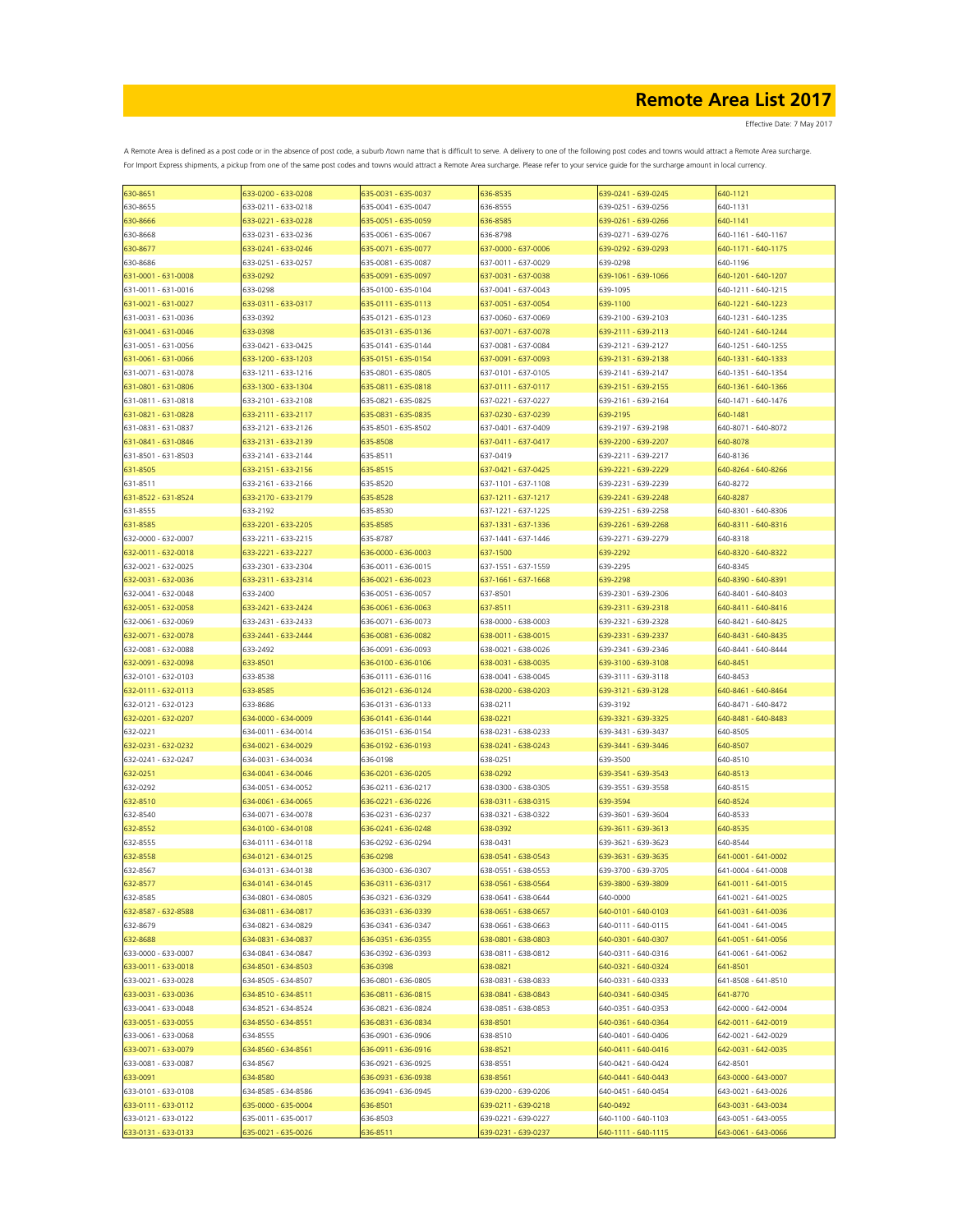| 643-0071 - 643-0075 | 646-1321 - 646-1326 | 648-0292 - 648-0298 | 649-5131 - 649-5137 | 651-1201 - 651-1206 | 654-0195            |
|---------------------|---------------------|---------------------|---------------------|---------------------|---------------------|
| 643-0121 - 643-0129 | 646-1331 - 646-1339 | 648-0300 - 648-0309 | 649-5141 - 649-5148 | 651-1211 - 651-1214 | 654-8570            |
| 643-0131 - 643-0137 | 646-1401 - 646-1402 | 648-0392            | 649-5171 - 649-5172 | 651-1221 - 651-1223 | 654-8585            |
| 643-0141 - 643-0144 | 646-1411 - 646-1417 | 648-0401 - 648-0405 | 649-5300 - 649-5304 | 651-1231 - 651-1233 | 655-0000 - 655-0009 |
| 643-0151 - 643-0153 | 646-1421            | 648-8541            | 649-5311 - 649-5314 | 651-1241 - 651-1246 | 655-0011 - 655-0018 |
|                     |                     |                     |                     |                     |                     |
| 643-0161 - 643-0166 | 646-1431 - 646-1439 | 648-8585            | 649-5331 - 649-5339 | 651-1251 - 651-1255 | 655-0021 - 655-0029 |
| 643-0171 - 643-0176 | 646-1492            | 649-0101            | 649-5371            | 651-1261 - 651-1264 | 655-0031 - 655-0039 |
| 643-0311 - 643-0314 | 646-8501            | 649-0111 - 649-0112 | 649-5451 - 649-5454 | 651-1301 - 651-1306 | 655-0041 - 655-0049 |
| 643-0361 - 643-0366 | 646-8511            | 649-0121 - 649-0123 | 649-5461 - 649-5466 | 651-1311 - 651-1313 | 655-0051 - 655-0052 |
| 643-0511 - 643-0515 | 646-8544 - 646-8545 | 649-0131 - 649-0133 | 649-6101 - 649-6105 | 651-1321 - 651-1322 | 655-0851 - 655-0854 |
| 643-0521 - 643-0522 | 646-8550            | 649-0141 - 649-0147 | 649-6111 - 649-6112 | 651-1331 - 651-1334 | 655-0861 - 655-0865 |
| 643-0531 - 643-0533 | 646-8558            | 649-0151 - 649-0156 | 649-6121 - 649-6125 | 651-1341 - 651-1345 | 655-0871 - 655-0874 |
|                     | 646-8580            | 649-0161 - 649-0164 | 649-6161 - 649-6162 |                     | 655-0881 - 655-0886 |
| 643-0541 - 643-0544 |                     |                     |                     | 651-1351 - 651-1354 |                     |
| 643-0551            | 646-8585            | 649-0192            | 649-6192            | 651-1401            | 655-0891 - 655-0896 |
| 643-0601 - 643-0605 | 646-8588            | 649-0300 - 649-0307 | 649-6200 - 649-6208 | 651-1412 - 651-1413 | 655-8570            |
| 643-0611 - 643-0614 | 646-8660            | 649-0311 - 649-0317 | 649-6211 - 649-6219 | 651-1421 - 651-1424 | 656-0000 - 656-0006 |
| 643-0801 - 643-0803 | 647-0000 - 647-0008 | 649-0421 - 649-0422 | 649-6221 - 649-6228 | 651-1432 - 651-1433 | 656-0011 - 656-0016 |
| 643-0811 - 643-0813 | 647-0011 - 647-0025 | 649-0431 - 649-0437 | 649-6231 - 649-6236 | 651-1501 - 651-1505 | 656-0018            |
| 643-0841 - 643-0848 | 647-0031 - 647-0034 | 649-1100 - 649-1104 | 649-6241 - 649-6246 | 651-1511 - 651-1516 | 656-0021 - 656-0027 |
|                     |                     |                     |                     |                     |                     |
| 643-0851 - 643-0855 | 647-0041 - 647-0045 | 649-1111 - 649-1113 | 649-6248            | 651-1521 - 651-1526 | 656-0031            |
| 643-8501            | 647-0051 - 647-0054 | 649-1121 - 649-1123 | 649-6251 - 649-6258 | 651-1596            | 656-0041 - 656-0046 |
| 644-0000 - 644-0005 | 647-0061            | 649-1131 - 649-1134 | 649-6261 - 649-6264 | 651-1601 - 651-1604 | 656-0051 - 656-0055 |
| 644-0011 - 644-0015 | 647-0071 - 647-0073 | 649-1200 - 649-1203 | 649-6271 - 649-6275 | 651-1611 - 651-1616 | 656-0101            |
| 644-0021 - 644-0025 | 647-0081            | 649-1211 - 649-1213 | 649-6292            | 651-1621 - 651-1623 | 656-0111            |
| 644-0031 - 644-0034 | 647-1101 - 647-1103 | 649-1221 - 649-1225 | 649-6301 - 649-6308 | 651-2101 - 651-2109 | 656-0121 - 656-0122 |
| 644-0041 - 644-0045 | 647-1201 - 647-1207 | 649-1231 - 649-1234 | 649-6311 - 649-6318 | 651-2111 - 651-2116 | 656-0131            |
| 644-0201 - 644-0202 | 647-1211 - 647-1216 | 649-1300            | 649-6321 - 649-6326 | 651-2120 - 651-2129 | 656-0141 - 656-0143 |
|                     |                     |                     |                     |                     |                     |
| 644-0211 - 644-0218 | 647-1221 - 647-1223 | 649-1311 - 649-1316 | 649-6331 - 649-6339 | 651-2131 - 651-2138 | 656-0151 - 656-0154 |
| 644-1101            | 647-1231 - 647-1235 | 649-1321 - 649-1325 | 649-6400 - 649-6407 | 651-2141 - 651-2148 | 656-0161            |
| 644-1111            | 647-1271            | 649-1331 - 649-1332 | 649-6411 - 649-6418 | 651-2180 - 651-2181 | 656-0301 - 656-0308 |
| 644-1121 - 644-1123 | 647-1294            | 649-1341 - 649-1342 | 649-6421 - 649-6428 | 651-2187 - 651-2188 | 656-0311 - 656-0315 |
| 644-1131 - 644-1134 | 647-1321 - 647-1325 | 649-1441 - 649-1444 | 649-6431 - 649-6435 | 651-2194 - 651-2197 | 656-0321 - 656-0327 |
| 644-1141 - 644-1143 | 647-1581 - 647-1584 | 649-1500            | 649-6441 - 649-6447 | 651-2201 - 651-2207 | 656-0331 - 656-0332 |
| 644-1151 - 644-1152 | 647-1600 - 647-1605 | 649-1521 - 649-1528 | 649-6451 - 649-6452 | 651-2211 - 651-2217 | 656-0341            |
|                     |                     |                     |                     |                     |                     |
| 644-1161 - 644-1164 | 647-1701 - 647-1705 | 649-1531 - 649-1537 | 649-6492 - 649-6494 | 651-2221 - 651-2227 | 656-0400            |
| 644-1201            | 647-1711 - 647-1717 | 649-2100 - 649-2108 | 649-6501 - 649-6504 | 651-2231 - 651-2238 | 656-0411 - 656-0413 |
| 644-1211 - 644-1214 | 647-1721 - 647-1726 | 649-2192 - 649-2193 | 649-6511 - 649-6514 | 651-2242 - 651-2244 | 656-0421 - 656-0428 |
| 644-1221 - 644-1222 | 647-1731 - 647-1736 | 649-2195            | 649-6521 - 649-6526 | 651-2251 - 651-2257 | 656-0431 - 656-0436 |
| 644-1231            | 647-1741 - 647-1744 | 649-2198            | 649-6531 - 649-6532 | 651-2261 - 651-2268 | 656-0441 - 656-0446 |
| 644-1241 - 644-1244 | 647-1751 - 647-1753 | 649-2200 - 649-2201 | 649-6541 - 649-6542 | 651-2272 - 651-2277 | 656-0451 - 656-0457 |
| 644-1292            | 647-1792            | 649-2211            | 649-6551 - 649-6555 | 651-2301 - 651-2304 | 656-0461 - 656-0462 |
|                     |                     |                     |                     |                     |                     |
| 644-8655            | 647-8551            | 649-2321 - 649-2326 | 649-6561 - 649-6565 | 651-2311 - 651-2313 | 656-0471 - 656-0478 |
| 644-8686            | 647-8555            | 649-2331 - 649-2334 | 649-6571 - 649-6573 | 651-2321            | 656-0481 - 656-0484 |
| 645-0000 - 645-0006 | 648-0000 - 648-0007 | 649-2511            | 649-6592 - 649-6593 | 651-2331 - 651-2334 | 656-0492            |
| 645-0011 - 645-0014 | 648-0011 - 648-0019 | 649-2521 - 649-2525 | 649-6595            | 651-2401 - 651-2405 | 656-0501 - 656-0503 |
| 645-0021 - 645-0028 | 648-0021 - 648-0025 | 649-2531 - 649-2539 | 649-6601 - 649-6606 | 651-2412            | 656-0511 - 656-0518 |
| 645-0201 - 645-0208 | 648-0031 - 648-0038 | 649-2600 - 649-2604 | 649-6611 - 649-6616 | 651-2414            | 656-0521            |
| 645-0301 - 645-0303 | 648-0041 - 648-0044 | 649-2611 - 649-2612 | 649-6621 - 649-6624 | 651-2492            | 656-0531 - 656-0534 |
| 645-0411 - 645-0417 | 648-0051 - 648-0054 | 649-2621            | 649-6631            | 651-2494            | 656-0541 - 656-0546 |
|                     |                     |                     |                     |                     |                     |
| 645-0521 - 645-0525 | 648-0061 - 648-0066 | 649-2631            | 649-6692            | 652-0071            | 656-0551            |
| 645-0551            | 648-0071 - 648-0075 | 649-3141 - 649-3143 | 649-7100 - 649-7104 | 654-0000 - 654-0009 | 656-0595            |
| 645-8501            | 648-0081 - 648-0088 | 649-3151 - 649-3153 | 649-7111 - 649-7115 | 654-0011 - 654-0018 | 656-0651            |
| 645-8511            | 648-0091 - 648-0101 | 649-3161 - 649-3169 | 649-7121 - 649-7123 | 654-0021 - 654-0022 | 656-0661 - 656-0663 |
| 646-0000 - 646-0005 | 648-0111            | 649-3500 - 649-3503 | 649-7131 - 649-7137 | 654-0024            | 656-0961            |
| 646-0011 - 646-0015 | 648-0121            | 649-3510 - 649-3518 | 649-7141 - 649-7146 | 654-0026            | 656-1301 - 656-1304 |
| 646-0021 - 646-0029 | 648-0131 - 648-0133 | 649-3521 - 649-3524 | 649-7151 - 649-7155 | 654-0031 - 654-0034 | 656-1311 - 656-1318 |
|                     |                     |                     |                     | 654-0036 - 654-0039 | 656-1321 - 656-1327 |
| 646-0031 - 646-0038 | 648-0141 - 648-0145 | 649-3592            | 649-7161 - 649-7167 |                     |                     |
| 646-0041 - 646-0048 | 648-0151            | 649-3631 - 649-3633 | 649-7171 - 649-7175 | 654-0041 - 654-0049 | 656-1331 - 656-1337 |
| 646-0050 - 646-0054 | 648-0161            | 649-4100 - 649-4106 | 649-7192            | 654-0051 - 654-0055 | 656-1341 - 656-1344 |
| 646-0056 - 646-0059 | 648-0171            | 649-4111 - 649-4117 | 649-7194 - 649-7195 | 654-0061 - 654-0068 | 656-1395            |
| 646-0061 - 646-0063 | 648-0198            | 649-4121 - 649-4126 | 649-7201 - 649-7207 | 654-0071 - 654-0076 | 656-1501 - 656-1503 |
| 646-0101 - 646-0102 | 648-0200 - 648-0202 | 649-4192            | 649-7211 - 649-7216 | 654-0081            | 656-1511 - 656-1512 |
| 646-0211 - 646-0217 | 648-0211            | 649-4211 - 649-4217 | 650-0000            | 654-0101 - 654-0103 | 656-1521 - 656-1526 |
| 646-0292            | 648-0221 - 648-0227 | 649-4221 - 649-4227 | 651-1100 - 651-1105 | 654-0111 - 654-0114 |                     |
|                     |                     |                     |                     |                     | 656-1531            |
| 646-0301 - 646-0305 | 648-0231            | 649-4231 - 649-4236 | 651-1111 - 651-1114 | 654-0121 - 654-0123 | 656-1541            |
| 646-0311 - 646-0314 | 648-0241            | 649-4441 - 649-4444 | 651-1121 - 651-1125 | 654-0131 - 654-0134 | 656-1551 - 656-1558 |
| 646-1101            | 648-0251            | 649-4451 - 649-4455 | 651-1131 - 651-1133 | 654-0141 - 654-0143 | 656-1592            |
| 646-1192            | 648-0261 - 648-0263 | 649-4561 - 649-4565 | 651-1141 - 651-1147 | 654-0151 - 654-0155 | 656-1598            |
| 646-1211 - 646-1214 | 648-0280 - 648-0289 | 549-5100            | 651-1195            | 654-0162 - 654-0163 | 656-1601 - 656-1606 |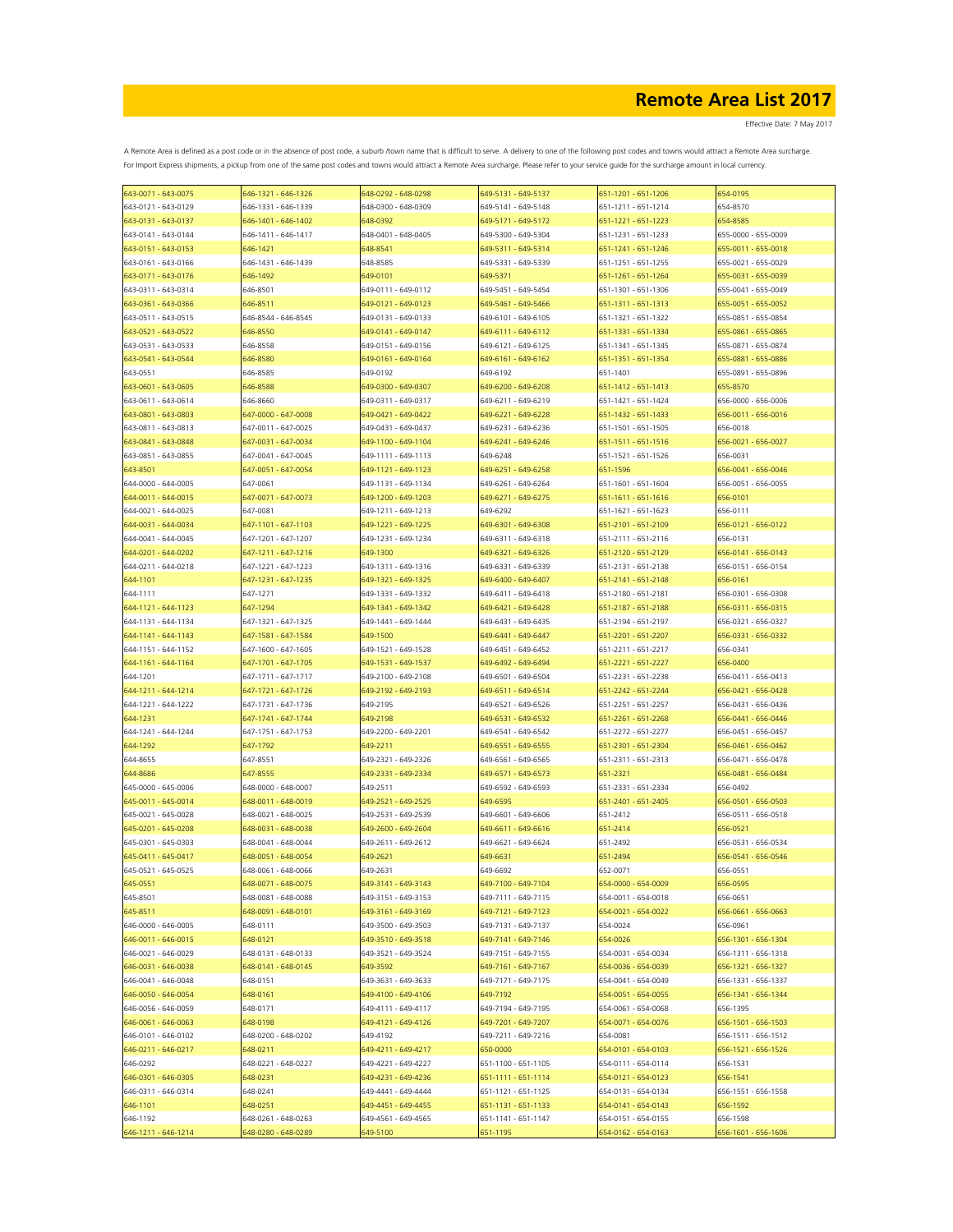Effective Date: 7 May 2017

| 656-1711 - 656-1712 | 665-8555            | 668-0221 - 668-0225 | 669-2300 - 669-2309 | 669-4311 - 669-4317 | 670-0000 - 670-0009 |
|---------------------|---------------------|---------------------|---------------------|---------------------|---------------------|
| 656-1721 - 656-1727 | 665-8567            | 668-0231 - 668-0238 | 669-2311 - 669-2318 | 669-4321 - 669-4325 | 670-0011 - 670-0017 |
| 656-1731 - 656-1736 | 665-8585            | 668-0241 - 668-0246 | 669-2321 - 669-2326 | 669-4331 - 669-4337 | 670-0021 - 670-0029 |
| 656-1741 - 656-1743 | 665-8588            | 668-0251 - 668-0257 | 669-2331 - 669-2337 | 669-4341 - 669-4345 | 670-0031 - 670-0038 |
| 656-1792            | 665-8665            | 668-0261 - 668-0266 | 669-2341 - 669-2346 | 669-4392            | 670-0041 - 670-0049 |
| 656-2100            | 666-0000 - 666-0007 | 668-0271 - 668-0279 | 669-2351 - 669-2357 | 669-5101 - 669-5104 | 670-0051 - 670-0058 |
|                     |                     |                     |                     |                     |                     |
| 656-2121 - 656-2126 | 666-0011 - 666-0017 | 668-0292 - 668-0293 | 669-2361 - 669-2369 | 669-5111 - 669-5115 | 670-0061 - 670-0062 |
| 656-2131 - 656-2132 | 666-0021 - 666-0026 | 668-0298            | 669-2397            | 669-5121 - 669-5125 | 670-0064 - 670-0066 |
| 656-2141 - 656-2144 | 666-0031 - 666-0037 | 668-0301 - 668-0304 | 669-2401 - 669-2408 | 669-5131 - 669-5136 | 670-0071 - 670-0075 |
| 656-2151 - 656-2156 | 666-0101 - 666-0107 | 668-0311 - 668-0317 | 669-2411 - 669-2418 | 669-5141 - 669-5143 | 670-0081 - 670-0086 |
| 656-2161 - 656-2163 | 666-0111 - 666-0117 | 568-0321 - 668-0325 | 669-2421 - 669-2425 | 669-5151 - 669-5153 | 670-0091 - 670-0096 |
| 656-2193            | 666-0121 - 666-0129 | 668-0331 - 668-0337 | 669-2431 - 669-2439 | 669-5192 - 669-5193 | 670-0801 - 670-0808 |
| 656-2211 - 656-2214 | 666-0131 - 666-0138 | 568-0341 - 668-0345 | 669-2441 - 669-2447 | 669-5197 - 669-5198 | 670-0811 - 670-0817 |
| 656-2221 - 656-2225 | 666-0141 - 666-0148 | 668-0351 - 668-0354 | 669-2451 - 669-2455 | 669-5200 - 669-5204 | 670-0821 - 670-0827 |
| 656-2292            | 666-0151 - 666-0158 | 668-0361 - 668-0364 | 669-2461 - 669-2465 | 669-5211 - 669-5216 | 570-0831 - 670-0837 |
| 656-2301 - 656-2302 | 666-0161 - 666-0162 | 668-0371 - 668-0376 | 669-2501 - 669-2505 | 669-5220 - 669-5229 | 670-0841 - 670-0849 |
| 656-2304 - 656-2307 | 666-0200 - 666-0204 | 668-0393            | 669-2511 - 669-2513 | 669-5231 - 669-5238 | 570-0851 - 670-0857 |
| 656-2311            | 666-0211 - 666-0215 | 668-0801 - 668-0807 | 669-2521 - 669-2527 | 669-5241 - 669-5246 | 670-0861 - 670-0868 |
| 656-2321 - 656-2323 | 666-0221 - 666-0227 |                     |                     | 669-5251 - 669-5258 | 670-0871 - 670-0877 |
|                     |                     | 668-0811 - 668-0817 | 669-2531 - 669-2535 |                     |                     |
| 656-2331 - 656-2334 | 666-0231 - 666-0238 | 668-0821 - 668-0824 | 669-2541 - 669-2545 | 669-5261 - 669-5268 | 670-0881 - 670-0887 |
| 656-2392            | 666-0241 - 666-0246 | 668-0831 - 668-0834 | 669-2551 - 669-2554 | 669-5292            | 670-0891 - 670-0898 |
| 656-2401            | 666-0251 - 666-0257 | 668-0841 - 668-0844 | 669-2601 - 669-2605 | 669-5301 - 669-5307 | 670-0901 - 670-0906 |
| 656-2451            | 666-0261 - 666-0262 | 668-0851 - 668-0855 | 669-2611 - 669-2616 | 669-5311 - 669-5315 | 670-0911 - 670-0917 |
| 656-2492            | 666-0292            | 668-0861 - 668-0866 | 669-2701 - 669-2704 | 669-5321 - 669-5328 | 670-0921 - 670-0927 |
| 656-2531 - 656-2533 | 666-8501            | 568-0871 - 668-0875 | 669-2711 - 669-2718 | 669-5331 - 669-5339 | 670-0931 - 670-0937 |
| 656-2541 - 656-2543 | 667-0000 - 667-0005 | 668-8501            | 669-2721 - 669-2728 | 669-5341 - 669-5346 | 670-0940 - 670-0949 |
| 656-8656            | 667-0011 - 667-0016 | 668-8650            | 669-2731 - 669-2737 | 669-5351 - 669-5359 | 670-0951 - 670-0955 |
| 656-8666            | 667-0021 - 667-0024 | 668-8655            | 669-2801 - 669-2805 | 669-5361 - 669-5369 | 670-0961 - 670-0962 |
| 656-8686            | 667-0031 - 667-0032 | 668-8666            | 669-2811 - 669-2815 | 669-5371 - 669-5379 | 670-0966            |
| 662-0000 - 662-0006 | 667-0041 - 667-0045 | 669-1101 - 669-1104 | 669-2821 - 669-2827 | 669-5392            | 670-0972 - 670-0976 |
|                     |                     |                     |                     |                     |                     |
| 662-0011 - 662-0018 | 667-0051 - 667-0053 | 669-1111 - 669-1112 | 669-3101 - 669-3105 | 669-5395            | 670-0981 - 670-0987 |
| 662-0021 - 662-0027 | 667-0101 - 667-0107 | 669-1121 - 669-1122 | 669-3111 - 669-3113 | 669-5398            | 670-0989            |
| 662-0031 - 662-0037 | 667-0111 - 667-0115 | 669-1131 - 669-1136 | 669-3121 - 669-3128 | 669-6101 - 669-6103 | 670-0991 - 670-0992 |
| 662-0061 - 662-0067 | 667-0121 - 667-0126 | 669-1141 - 669-1149 | 669-3131 - 669-3132 | 669-6111 - 669-6116 | 670-0994 - 670-0996 |
| 662-0071 - 662-0078 | 667-0131 - 667-0136 | 669-1161 - 669-1162 | 669-3141 - 669-3148 | 669-6121 - 669-6127 | 670-8501 - 670-8503 |
| 662-0081 - 662-0088 | 667-0141 - 667-0145 | 669-1201 - 669-1205 | 669-3151 - 669-3159 | 669-6192            | 670-8505 - 670-8506 |
| 662-0091 - 662-0099 | 667-0198            | 669-1211            | 669-3161 - 669-3168 | 669-6195            | 670-8510 - 670-8511 |
| 662-0811 - 662-0815 | 667-0301 - 667-0306 | 669-1221 - 669-1222 | 669-3192            | 669-6201 - 669-6203 | 670-8517            |
| 662-0822 - 662-0828 | 667-0311 - 667-0315 | 669-1231            | 669-3198            | 669-6211 - 669-6218 | 670-8520            |
| 662-0862            | 667-0321 - 667-0325 | 669-1241            | 669-3300 - 669-3309 | 669-6221 - 669-6229 | 670-8522            |
| 662-0865 - 662-0868 | 667-0431 - 667-0436 | 669-1251            | 669-3311 - 669-3316 | 669-6292            | 670-8524            |
|                     |                     |                     | 669-3392            |                     |                     |
| 662-0871 - 662-0875 | 667-1101 - 667-1105 | 669-1300 - 669-1304 |                     | 669-6331 - 669-6335 | 670-8530            |
| 662-0881 - 662-0886 | 667-1111 - 667-1119 | 669-1311 - 669-1317 | 669-3394 - 669-3396 | 669-6341 - 669-6344 | 670-8533            |
| 662-0891 - 662-0896 | 667-1121 - 667-1128 | 669-1321 - 669-1325 | 669-3401 - 669-3404 | 669-6351 - 669-6355 | 670-8543            |
| 662-8501            | 667-1301 - 667-1304 | 669-1331 - 669-1338 | 669-3411 - 669-3416 | 669-6401 - 669-6404 | 670-8550            |
| 662-8505            | 667-1311 - 667-1317 | 669-1341 - 669-1349 | 669-3461 - 669-3467 | 669-6411 - 669-6416 | 670-8554 - 670-8555 |
| 662-8555            | 667-1321 - 667-1326 | 669-1351 - 669-1358 | 669-3571 - 669-3575 | 669-6421 - 669-6426 | 670-8558            |
| 663-8001 - 663-8006 | 667-1331 - 667-1337 | 669-1401 - 669-1407 | 669-3581 - 669-3583 | 669-6431 - 669-6433 | 670-8566            |
| 665-0000 - 665-0007 | 667-1341 - 667-1347 | 569-1411 - 669-1417 | 669-3601 - 669-3606 | 669-6500            | 670-8570            |
| 665-0011 - 665-0017 | 667-1351 - 667-1354 | 669-1501 - 669-1507 | 669-3611 - 669-3614 | 669-6541 - 669-6546 | 670-8575            |
| 665-0021 - 665-0025 | 667-1361 - 667-1368 | 669-1511 - 669-1517 | 669-3621 - 669-3626 | 669-6551 - 669-6559 | 670-8577            |
| 665-0031 - 665-0035 | 667-1501 - 667-1503 | 669-1521 - 669-1529 | 669-3631 - 669-3634 | 669-6561 - 669-6564 | 670-8580            |
| 665-0041 - 665-0047 | 667-1511 - 667-1515 | 669-1531 - 669-1537 | 669-3641 - 669-3646 | 669-6592            | 670-8585            |
| 665-0051            | 667-1521 - 667-1523 | 669-1541 - 669-1548 | 669-3651 - 669-3654 | 669-6671 - 669-6672 | 670-8588            |
| 665-0053 - 665-0057 | 667-1531 - 667-1533 | 669-1592            | 669-3692 - 669-3693 | 669-6700 - 669-6702 | 670-8652            |
|                     |                     |                     |                     |                     |                     |
| 665-0061 - 665-0067 | 667-1541 - 667-1545 | 669-1595            | 669-3801 - 669-3804 | 669-6711 - 669-6716 | 670-8655            |
| 665-0071 - 665-0076 | 667-8555            | 669-2101 - 669-2106 | 669-3811 - 669-3812 | 669-6721 - 669-6728 | 670-8660            |
| 665-0801 - 665-0808 | 667-8651            | 669-2111 - 669-2114 | 669-3821 - 669-3827 | 669-6731 - 669-6732 | 670-8666            |
| 665-0811 - 665-0817 | 668-0000 - 668-0006 | 669-2121 - 669-2125 | 669-3831 - 669-3834 | 669-6741 - 669-6747 | 670-8668            |
| 665-0821 - 665-0827 | 668-0011 - 668-0016 | 669-2131 - 669-2135 | 669-3841 - 669-3843 | 669-6751 - 669-6753 | 670-8675            |
| 665-0831 - 665-0837 | 668-0021 - 668-0027 | 669-2141 - 669-2145 | 669-3892            | 669-6761            | 670-8680            |
| 665-0841 - 665-0848 | 668-0031 - 668-0033 | 669-2151 - 669-2156 | 669-4121 - 669-4125 | 669-6792            | 670-8682            |
| 665-0851 - 665-0856 | 668-0041 - 668-0047 | 669-2161 - 669-2163 | 669-4131 - 669-4135 | 669-6801 - 669-6808 | 670-8689            |
| 665-0861 - 665-0868 | 668-0051 - 668-0057 | 669-2192            | 669-4141            | 669-6811 - 669-6815 | 671-0101 - 671-0103 |
| 665-0871 - 665-0877 | 668-0061 - 668-0065 | 669-2201 - 669-2206 | 669-4192            | 669-6821 - 669-6822 | 671-0111 - 671-0112 |
| 665-0881 - 665-0887 | 668-0071 - 668-0078 | 669-2211 - 669-2214 | 669-4251 - 669-4253 | 669-6831 - 669-6833 | 671-0201 - 671-0205 |
|                     |                     |                     |                     |                     |                     |
| 665-0891            | 668-0081 - 668-0085 | 669-2221 - 669-2224 | 669-4261 - 669-4265 | 669-6892            | 671-0207 - 671-0209 |
| 665-8501            | 668-0201 - 668-0209 | 669-2231            | 669-4271 - 669-4274 | 669-6941 - 669-6946 | 671-0211 - 671-0212 |
| 665-8543            | 668-0211 - 668-0218 | 569-2292            | 669-4301 - 669-4302 | 669-6951 - 669-6954 | 671-0214 - 671-0219 |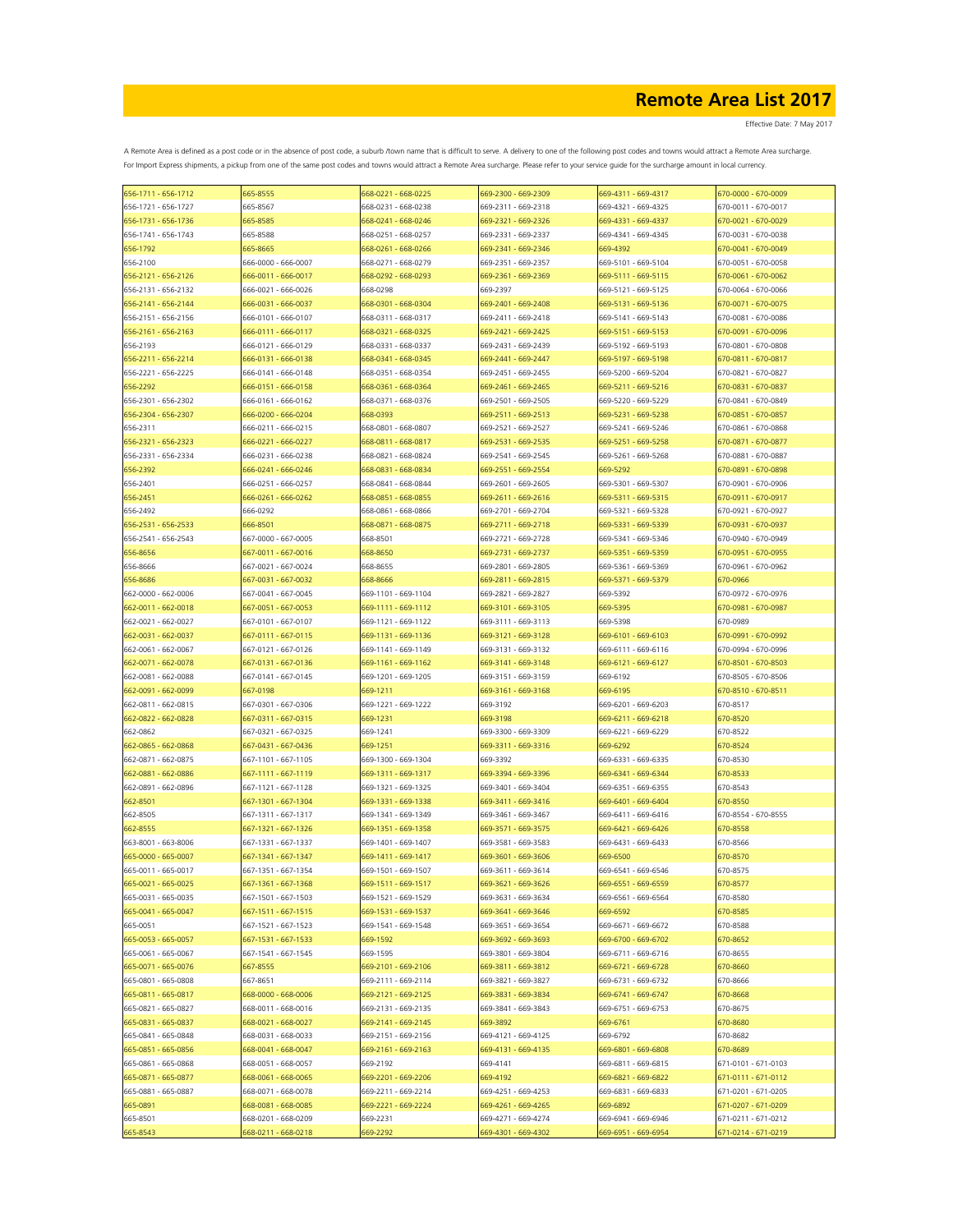| 671-0221 - 671-0223             | 671-2401                                   | 673-1101 - 673-1108                        | 677-0111 - 677-0114                        | 679-2211 - 679-2218                        | 679-5501 - 679-5505                        |
|---------------------------------|--------------------------------------------|--------------------------------------------|--------------------------------------------|--------------------------------------------|--------------------------------------------|
| 671-0225 - 671-0226             | 671-2411 - 671-2416                        | 673-1111 - 673-1119                        | 677-0121 - 677-0122                        | 679-2280 - 679-2285                        | 679-5511 - 679-5514                        |
| 671-0231 - 671-0234             | 671-2421 - 671-2426                        | 673-1121 - 673-1129                        | 677-0131 - 677-0132                        | 679-2288 - 679-2289                        | 679-5521 - 679-5525                        |
| 671-0241 - 671-0247             | 671-2500 - 671-2508                        | 673-1192                                   | 677-8510 - 677-8511                        | 679-2295                                   | 679-5531 - 679-5535                        |
| 671-0251 - 671-0256             | 671-2511 - 671-2519                        | 673-1231 - 673-1236                        | 678-0000 - 678-0008                        | 679-2300 - 679-2304                        | 679-5595                                   |
| 671-0295                        | 671-2521 - 671-2528                        | 673-1241 - 673-1244                        | 678-0011 - 678-0012                        | 679-2311 - 679-2318                        | 679-5641 - 679-5646                        |
| 671-1101 - 671-1108             | 671-2531 - 671-2536                        | 673-1301 - 673-1304                        | 678-0021 - 678-0025                        | 679-2321 - 679-2327                        | 679-5651 - 679-5654                        |
| 671-1111 - 671-1115             | 671-2541 - 671-2545                        | 673-1311 - 673-1314                        | 678-0031                                   | 679-2331 - 679-2337                        | 680-0000 - 680-0008                        |
| 671-1121 - 671-1122             | 671-2551 - 671-2558                        | 673-1321 - 673-1325                        | 678-0041 - 678-0044                        | 679-2392                                   | 680-0011 - 680-0017                        |
| 671-1125<br>671-1131 - 671-1132 | 671-2560 - 671-2579<br>671-2593            | 673-1331 - 673-1338<br>673-1341            | 678-0051 - 678-0056<br>678-0061 - 678-0067 | 679-2401 - 679-2405<br>679-2411 - 679-2415 | 680-0021 - 680-0024<br>680-0031 - 680-0037 |
| 671-1134 - 671-1136             | 671-2595                                   | 673-1395                                   | 678-0071 - 678-0074                        | 679-2421 - 679-2425                        | 680-0041 - 680-0047                        |
| 671-1141 - 671-1146             | 671-2598                                   | 673-1400 - 673-1404                        | 678-0081 - 678-0082                        | 679-2431 - 679-2434                        | 680-0051 - 680-0056                        |
| 671-1151 - 671-1156             | 671-3201 - 671-3202                        | 673-1411 - 673-1416                        | 678-0091 - 678-0092                        | 679-2493                                   | 680-0061 - 680-0062                        |
| 671-1188                        | 671-3211 - 671-3212                        | 673-1421 - 673-1425                        | 678-0141                                   | 679-3100 - 679-3104                        | 680-0071 - 680-0074                        |
| 671-1201 - 671-1205             | 671-3221 - 671-3225                        | 673-1431 - 673-1434                        | 678-0161 - 678-0166                        | 679-3111 - 679-3116                        | 680-0081                                   |
| 671-1211 - 671-1214             | 671-3231 - 671-3233                        | 673-1441 - 673-1447                        | 678-0171 - 678-0176                        | 679-3121 - 679-3125                        | 680-0131 - 680-0136                        |
| 671-1221 - 671-1228             | 671-4101 - 671-4108                        | 673-1451 - 673-1456                        | 678-0192 - 678-0193                        | 679-3301 - 679-3302                        | 680-0141 - 680-0146                        |
| 671-1231 - 671-1236             | 671-4111 - 671-4115                        | 673-1461 - 673-1465                        | 678-0195                                   | 679-3311                                   | 680-0151 - 680-0156                        |
| 671-1251 - 671-1257             | 671-4121 - 671-4125                        | 673-1471 - 673-1475                        | 678-0200 - 678-0208                        | 679-3321 - 679-3326                        | 680-0197                                   |
| 671-1261 - 671-1263             | 671-4131 - 671-4139                        | 673-1493 - 673-1495                        | 678-0211 - 678-0217                        | 679-3331 - 679-3332                        | 680-0201 - 680-0208                        |
| 671-1281                        | 671-4141 - 671-4144                        | 675-0000 - 675-0004                        | 678-0221 - 678-0229                        | 679-3341                                   | 680-0211 - 680-0216                        |
| 671-1283                        | 671-4192 - 671-4193                        | 675-0006 - 675-0009                        | 678-0231 - 678-0239                        | 679-3392 - 679-3393                        | 680-0221 - 680-0226                        |
| 671-1285 - 671-1286             | 671-4201 - 671-4204                        | 675-0041 - 675-0044                        | 678-0241 - 678-0259                        | 679-3401 - 679-3403                        | 680-0301 - 680-0307                        |
| 671-1288 - 671-1289             | 671-4211 - 671-4216                        | 675-0046 - 675-0047                        | 678-0292                                   | 679-3411 - 679-3414                        | 680-0311 - 680-0316                        |
| 671-1293                        | 671-4221                                   | 675-0051                                   | 678-1181 - 678-1186                        | 679-3421 - 679-3424                        | 680-0400 - 680-0408                        |
| 671-1295                        | 671-4231 - 671-4232                        | 675-0058                                   | 678-1195                                   | 579-3431 - 679-3433                        | 580-0411 - 680-0416                        |
| 671-1301                        | 671-4241 - 671-4245                        | 675-0061                                   | 678-1198                                   | 679-3441 - 679-3442                        | 680-0421 - 680-0427                        |
| 671-1311 - 671-1312             | 672-0101 - 672-0103                        | 675-0068                                   | 678-1200 - 678-1205                        | 579-3451 - 679-3453                        | 580-0431 - 680-0438                        |
| 671-1321                        | 672-8001 - 672-8004                        | 675-0141 - 675-0144                        | 678-1211 - 678-1219                        | 679-4001 - 679-4008                        | 680-0441 - 680-0445                        |
| 671-1331 - 671-1332             | 672-8011 - 672-8019                        | 675-0147 - 675-0148                        | 678-1221 - 678-1226                        | 679-4011 - 679-4017                        | 680-0451 - 680-0457                        |
| 671-1341 - 671-1342             | 672-8021 - 672-8025                        | 675-0150 - 675-0151                        | 678-1231 - 678-1233                        | 679-4021 - 679-4027                        | 680-0461 - 680-0463                        |
| 671-1392 - 671-1393             | 672-8030 - 672-8041                        | 675-0154<br>675-0156 - 675-0160            | 678-1241 - 678-1244                        | 679-4100 - 679-4109                        | 680-0471 - 680-0474                        |
| 671-1500 - 671-1504<br>671-1511 | 672-8044 - 672-8049<br>672-8051 - 672-8056 | 675-0162                                   | 678-1251 - 678-1256<br>678-1261 - 678-1262 | 679-4111 - 679-4116<br>679-4121 - 679-4139 | 680-0492 - 680-0493<br>680-0495            |
| 671-1521 - 671-1524             | 672-8058 - 672-8059                        | 675-0182                                   | 678-1271 - 678-1278                        | 679-4141 - 679-4146                        | 680-0521 - 680-0527                        |
| 671-1531 - 671-1535             | 672-8061 - 672-8063                        | 675-0301 - 675-0306                        | 678-1292                                   | 679-4151 - 679-4156                        | 680-0531 - 680-0537                        |
| 671-1541                        | 672-8069 - 672-8075                        | 675-0311 - 675-0314                        | 678-1295                                   | 679-4161 - 679-4179                        | 680-0541 - 680-0545                        |
| 671-1543 - 671-1545             | 672-8077 - 672-8098                        | 675-0321                                   | 678-1297                                   | 679-4192 - 679-4193                        | 680-0601 - 680-0607                        |
| 671-1551 - 671-1557             | 672-8501                                   | 675-0331 - 675-0336                        | 678-8543                                   | 679-4195                                   | 680-0611 - 680-0614                        |
| 671-1561                        | 672-8550                                   | 675-0341 - 675-0347                        | 678-8585                                   | 679-4201 - 679-4206                        | 680-0700 - 680-0701                        |
| 671-1571 - 671-1576             | 672-8555                                   | 675-1100 - 675-1105                        | 679-0201 - 679-0204                        | 679-4211 - 679-4215                        | 680-0711 - 680-0715                        |
| 671-1592 - 671-1593             | 672-8558                                   | 675-1111 - 675-1112                        | 679-0206 - 679-0207                        | 679-4221 - 679-4223                        | 680-0721 - 680-0728                        |
| 671-1595                        | 672-8585                                   | 675-1114 - 675-1116                        | 679-0211 - 679-0213                        | 679-4231 - 679-4233                        | 680-0731 - 680-0735                        |
| 671-1601 - 671-1603             | 672-8588                                   | 675-1121 - 675-1127                        | 679-0221 - 679-0223                        | 679-4298                                   | 680-0741 - 680-0746                        |
| 671-1611 - 671-1613             | 672-8655                                   | 675-1192                                   | 679-0292                                   | 679-4301 - 679-4305                        | 680-0792                                   |
| 671-1621                        | 672-8666                                   | 675-1203 - 675-1206                        | 679-0295                                   | 679-4311 - 679-4316                        | 680-0801 - 680-0806                        |
| 671-1631 - 671-1632             | 672-8677                                   | 675-1211 - 675-1218                        | 679-0301 - 679-0304                        | 679-4321 - 679-4327                        | 680-0811 - 680-0814                        |
| 671-1641 - 671-1643             | 673-0400 - 673-0405                        | 675-1221 - 675-1226                        | 679-0311 - 679-0316                        | 679-4331 - 679-4333                        | 680-0821 - 680-0824                        |
| 671-1651                        | 673-0411 - 673-0415                        | 675-1231                                   | 679-0321 - 679-0324                        | 679-4341 - 679-4346                        | 680-0831 - 680-0835                        |
| 671-1661 - 671-1665             | 673-0421 - 673-0425                        | 675-1233 - 675-1236                        | 679-1100 - 679-1107                        | 679-4392 - 679-4393                        | 680-0841 - 680-0847                        |
| 671-1680 - 671-1682             | 673-0431 - 673-0436                        | 675-1300 - 675-1309                        | 679-1111 - 679-1115                        | 679-4395                                   | 680-0851 - 680-0855                        |
| 671-1684                        | 673-0441 - 673-0442                        | 675-1311 - 675-1318                        | 679-1121 - 679-1124                        | 679-5131 - 679-5137                        | 680-0861 - 680-0865                        |
| 671-1688                        | 673-0444 - 673-0446                        | 675-1321 - 675-1328<br>675-1331 - 675-1338 | 679-1131 - 679-1135                        | 679-5141 - 679-5148                        | 680-0871 - 680-0875                        |
| 671-1692<br>671-2101 - 671-2103 | 673-0451 - 673-0456<br>673-0492            | 675-1341 - 675-1346                        | 679-1192<br>679-1201 - 679-1205            | 679-5151 - 679-5155<br>679-5161 - 679-5165 | 680-0901 - 680-0909<br>680-0911 - 680-0915 |
| 671-2105 - 671-2106             | 673-0501 - 673-0506                        | 675-1350 - 675-1369                        | 679-1211 - 679-1215                        | 679-5192                                   | 680-0921 - 680-0924                        |
| 671-2111 - 671-2117             | 673-0511 - 673-0516                        | 675-1371 - 675-1380                        | 679-1292                                   | 679-5198                                   | 680-0931 - 680-0935                        |
| 671-2121 - 671-2124             | 673-0521                                   | 675-1392                                   | 679-1321 - 679-1327                        | 679-5201 - 679-5207                        | 680-0941 - 680-0947                        |
| 671-2131 - 671-2137             | 673-0531 - 673-0534                        | 675-1395                                   | 679-1331 - 679-1338                        | 679-5211 - 679-5215                        | 680-1131 - 680-1133                        |
| 671-2192 - 671-2193             | 673-0541                                   | 675-8555                                   | 679-2101                                   | 679-5221 - 679-5227                        | 680-1141 - 680-1146                        |
| 671-2198                        | 673-0551 - 673-0553                        | 677-0000 - 677-0006                        | 679-2111 - 679-2115                        | 679-5292                                   | 680-1151 - 680-1157                        |
| 671-2201 - 671-2203             | 673-0592                                   | 677-0011 - 677-0018                        | 679-2121                                   | 679-5300 - 679-5307                        | 680-1161 - 680-1167                        |
| 671-2211 - 671-2217             | 673-0701 - 673-0704                        | 677-0021 - 677-0026                        | 679-2123 - 679-2124                        | 679-5311 - 679-5319                        | 680-1171 - 680-1177                        |
| 671-2221 - 671-2224             | 673-0711 - 673-0715                        | 677-0031 - 677-0039                        | 679-2131 - 679-2132                        | 679-5321 - 679-5325                        | 680-1192                                   |
| 671-2231 - 671-2234             | 673-0721 - 673-0724                        | 677-0041 - 677-0044                        | 679-2141 - 679-2144                        | 679-5331 - 679-5335                        | 680-1201 - 680-1209                        |
| 671-2241 - 671-2247             | 673-0731 - 673-0736                        | 677-0051 - 677-0057                        | 679-2151 - 679-2155                        | 679-5341 - 679-5346                        | 680-1211 - 680-1216                        |
| 671-2280                        | 673-0741 - 673-0743                        | 677-0061 - 677-0069                        | 679-2161 - 679-2167                        | 679-5380 - 679-5383                        | 680-1221 - 680-1225                        |
| 671-2288                        | 673-0751 - 673-0758                        | 677-0101 - 677-0105                        | 679-2200 - 679-2205                        | 679-5392                                   | 680-1231 - 680-1234                        |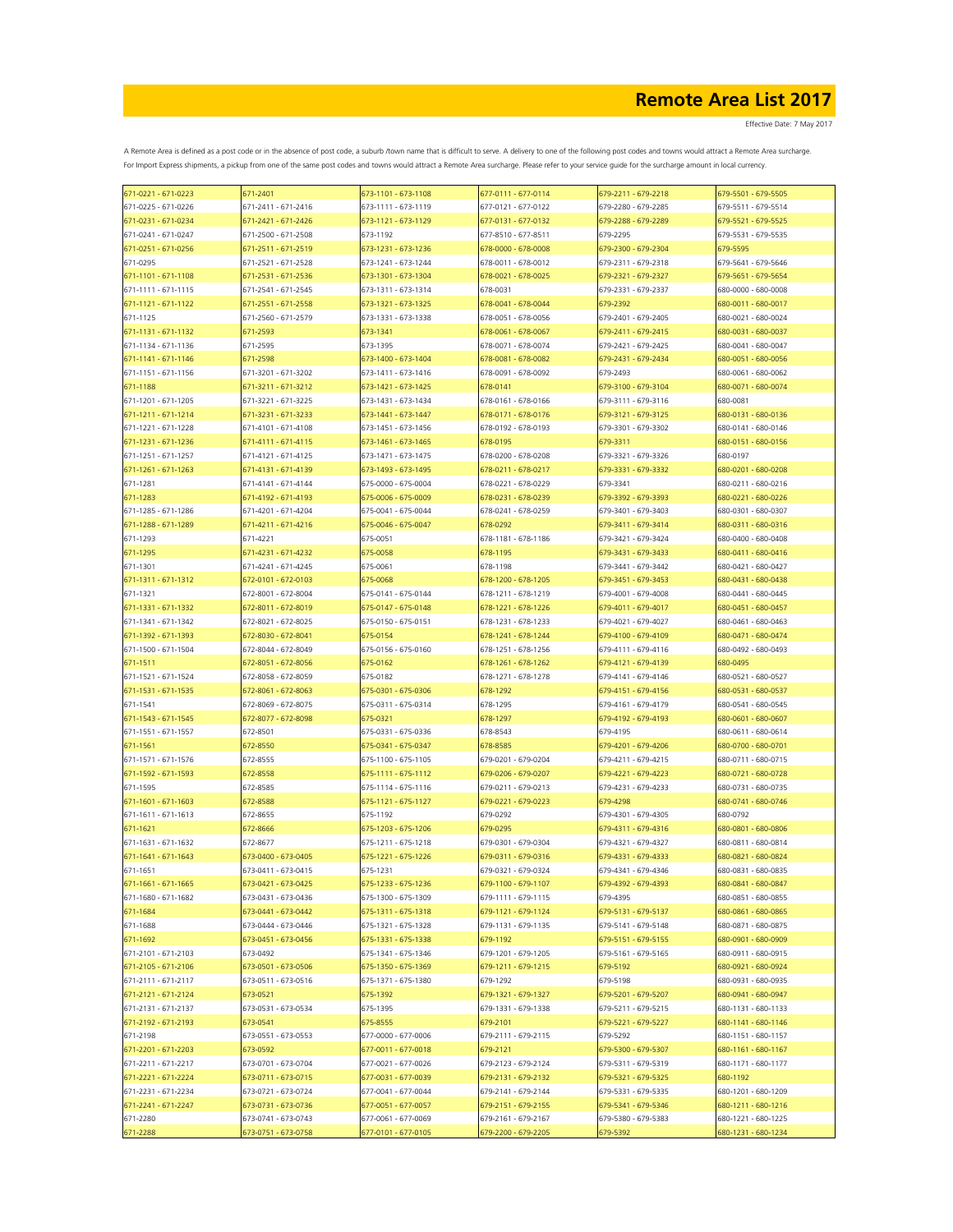Effective Date: 7 May 2017

| 680-1241 - 680-1246 | 682-0621 - 682-0626 | 684-0071 - 684-0076 | 689-2223 - 689-2224 | 690-0021 - 690-0027 | 690-8677            |
|---------------------|---------------------|---------------------|---------------------|---------------------|---------------------|
| 680-1251 - 680-1254 | 682-0631 - 682-0635 | 684-0100 - 684-0107 | 689-2292 - 689-2293 | 690-0031 - 690-0038 | 690-8686            |
| 680-1411 - 680-1418 | 682-0641 - 682-0645 | 684-0211            | 689-2295            | 690-0041 - 690-0049 | 690-8688            |
| 680-1421 - 680-1428 | 682-0700 - 682-0704 | 684-0300 - 684-0303 | 689-2298            | 690-0051 - 690-0058 | 690-8794            |
| 680-1431 - 680-1439 | 682-0711 - 682-0715 | 684-0400 - 684-0404 | 689-2300 - 689-2306 | 690-0061 - 690-0065 | 691-0001 - 691-0004 |
|                     |                     |                     |                     |                     |                     |
| 680-1441 - 680-1444 | 682-0721 - 682-0724 | 684-0411 - 684-0413 | 689-2311 - 689-2316 | 690-0121 - 690-0122 | 691-0011 - 691-0015 |
| 680-8021 - 680-8022 | 682-0801 - 682-0807 | 684-8501            | 689-2321 - 689-2326 | 690-0131 - 690-0133 | 691-0021 - 691-0025 |
| 680-8062 - 680-8066 | 682-0811 - 682-0817 | 684-8511            | 689-2331 - 689-2336 | 690-0141 - 690-0142 | 691-0031 - 691-0034 |
| 680-8501 - 680-8502 | 682-0821 - 682-0826 | 684-8555            | 689-2341 - 689-2346 | 690-0151            | 691-0041 - 691-0045 |
| 680-8510 - 680-8511 | 682-0831 - 682-0837 | 684-8585            | 689-2351 - 689-2356 | 690-0261 - 690-0266 | 691-0051 - 691-0053 |
| 680-8517            | 682-0841 - 682-0847 | 684-8601            | 689-2392 - 689-2393 | 690-0321 - 690-0324 | 691-0061 - 691-0066 |
| 680-8520            | 682-0851 - 682-0857 | 684-8686            | 689-2395            | 690-0331 - 690-0333 | 691-0071 - 691-0076 |
| 680-8522            | 682-0861 - 682-0867 | 685-0000 - 685-0007 | 689-2501 - 689-2503 | 690-0393            | 691-8601 - 691-8602 |
| 680-8531            | 682-0871 - 682-0875 | 685-0011 - 685-0017 | 689-2511 - 689-2513 | 690-0396            | 692-0000 - 692-0007 |
| 680-8533            | 582-0881 - 682-0887 | 685-0021 - 685-0027 | 689-2521 - 689-2525 | 690-0401 - 690-0402 | 692-0011 - 692-0017 |
|                     |                     |                     |                     |                     |                     |
| 680-8541            | 682-0901 - 682-0905 | 685-0101 - 685-0106 | 689-2531 - 689-2535 | 690-0411            | 692-0021 - 692-0028 |
| 680-8550 - 680-8555 | 682-0911 - 682-0915 | 685-0301 - 685-0306 | 689-2541 - 689-2544 | 690-0801 - 690-0804 | 692-0031 - 692-0037 |
| 680-8560 - 680-8561 | 682-0921 - 682-0926 | 685-0311 - 685-0314 | 689-3101 - 689-3106 | 690-0811 - 690-0816 | 692-0041 - 692-0047 |
| 680-8566            | 582-0931 - 682-0934 | 585-0411 - 685-0413 | 689-3111 - 689-3115 | 690-0821 - 690-0826 | 692-0051 - 692-0058 |
| 680-8570 - 680-8572 | 682-0941 - 682-0948 | 685-0431 - 685-0435 | 689-3121 - 689-3125 | 690-0831 - 690-0835 | 692-0061 - 692-0067 |
| 680-8575            | 682-0951 - 682-0954 | 685-8512            | 689-3132 - 689-3136 | 690-0841 - 690-0848 | 692-0071 - 692-0075 |
| 680-8577 - 680-8578 | 682-8501            | 685-8555            | 689-3200 - 689-3205 | 690-0851 - 690-0852 | 692-0077            |
| 680-8585            | 682-8505            | 685-8585            | 689-3211 - 689-3214 | 690-0854 - 690-0856 | 692-0201 - 692-0207 |
| 680-8588            | 682-8522            | 685-8601            | 689-3221 - 689-3226 | 690-0859 - 690-0869 | 692-0211 - 692-0218 |
|                     |                     |                     |                     |                     | 692-0321 - 692-0326 |
| 680-8601            | 682-8555            | 685-8666            | 689-3301 - 689-3309 | 690-0871 - 690-0878 |                     |
| 680-8611            | 682-8585            | 689-0101 - 689-0106 | 689-3311 - 689-3319 | 690-0881 - 690-0888 | 692-0401 - 692-0405 |
| 680-8622            | 682-8601            | 689-0111 - 689-0117 | 689-3321 - 689-3327 | 690-1101 - 690-1104 | 692-0411 - 692-0413 |
| 680-8634            | 682-8611            | 689-0201 - 689-0207 | 689-3331 - 689-3336 | 690-1111 - 690-1115 | 692-0621 - 692-0625 |
| 680-8644            | 683-0000 - 683-0009 | 689-0211 - 689-0217 | 689-3401 - 689-3403 | 690-1211 - 690-1213 | 692-0731 - 692-0733 |
| 680-8678            | 683-0011 - 683-0017 | 689-0221 - 689-0226 | 689-3411 - 689-3418 | 690-1221 - 690-1223 | 692-8506            |
| 680-8686            | 683-0021 - 683-0027 | 689-0331 - 689-0334 | 689-3421 - 689-3425 | 690-1311 - 690-1315 | 692-8510            |
| 680-8688            | 683-0031 - 683-0037 | 689-0341 - 689-0345 | 689-3492            | 690-1401 - 690-1408 | 692-8550            |
| 680-8701            | 683-0041 - 683-0047 | 689-0351 - 689-0357 | 689-3500            | 690-1492            | 692-8601            |
|                     |                     |                     |                     |                     |                     |
| 681-0000 - 681-0003 | 683-0051 - 683-0055 | 689-0401 - 689-0405 | 689-3511 - 689-3515 | 690-1501 - 690-1505 | 692-8606            |
| 681-0011 - 681-0014 | 683-0061 - 683-0067 | 689-0411 - 689-0413 | 689-3521 - 689-3524 | 690-2101 - 690-2105 | 692-8686            |
| 681-0021 - 681-0025 | 683-0101 - 683-0105 | 689-0421 - 689-0426 | 689-3531 - 689-3537 | 690-2192            | 693-0000 - 693-0008 |
| 681-0031 - 681-0036 | 683-0201 - 683-0204 | 689-0501            | 689-3541 - 689-3547 | 690-2198            | 693-0011 - 693-0015 |
| 681-0041 - 681-0047 | 683-0211 - 683-0218 | 689-0511 - 689-0519 | 689-3551 - 689-3553 | 690-2311 - 690-2314 | 693-0017            |
| 681-0051 - 681-0056 | 683-0221 - 683-0227 | 689-0521 - 689-0529 | 689-3592            | 690-2400 - 690-2406 | 693-0021 - 693-0029 |
| 681-0061 - 681-0065 | 683-0251 - 683-0257 | 689-0531 - 689-0537 | 689-4100 - 689-4108 | 690-2511 - 690-2513 | 693-0031 - 693-0037 |
| 681-0071 - 681-0074 | 683-0300 - 683-0302 | 689-0592            | 689-4111 - 689-4115 | 690-2521 - 690-2525 | 693-0041 - 693-0046 |
| 681-8501            | 683-0311 - 683-0312 | 689-0595            | 689-4121 - 689-4123 | 690-2625            | 693-0051 - 693-0058 |
| 682-0000 - 682-0006 | 683-0321 - 683-0323 | 589-0601 - 689-0607 | 689-4131 - 689-4136 | 690-2631 - 690-2634 | 693-0061 - 693-0068 |
|                     |                     |                     |                     |                     | 693-0071 - 693-0074 |
| 682-0011 - 682-0018 | 683-0331 - 683-0337 | 689-0701 - 689-0707 | 689-4201 - 689-4207 | 690-2701 - 690-2706 |                     |
| 682-0021 - 682-0025 | 683-0341 - 683-0345 | 589-0711 - 689-0715 | 689-4211 - 689-4217 | 690-2801 - 690-2802 | 693-0081 - 693-0082 |
| 682-0031 - 682-0036 | 683-0351 - 683-0356 | 689-0721 - 689-0729 | 689-4221 - 689-4226 | 690-3200            | 693-0101 - 693-0106 |
| 682-0041 - 682-0045 | 683-0361 - 683-0367 | 689-0731 - 689-0737 | 689-4231 - 689-4237 | 690-3203 - 690-3207 | 693-0211 - 693-0216 |
| 682-0100            | 683-0801 - 683-0805 | 689-1101 - 689-1107 | 689-4241 - 689-4246 | 690-3311 - 690-3314 | 693-0501 - 693-0506 |
| 682-0121 - 682-0125 | 683-0811 - 683-0816 | 689-1111 - 689-1117 | 689-4292            | 690-3401 - 690-3405 | 693-0511 - 693-0512 |
| 682-0131 - 682-0136 | 683-0821 - 683-0826 | 689-1121 - 689-1126 | 689-4400 - 689-4403 | 690-3511 - 690-3516 | 693-0521 - 693-0526 |
| 682-0141 - 682-0146 | 683-0831 - 683-0836 | 689-1192 - 689-1193 | 689-4411 - 689-4414 | 690-8501 - 690-8523 | 693-8501            |
| 682-0151 - 682-0159 | 683-0841 - 683-0846 | 689-1201            | 689-4421 - 689-4426 | 690-8525 - 690-8528 | 693-8510 - 693-8511 |
| 682-0161 - 682-0163 | 683-0851 - 683-0855 | 689-1211 - 689-1215 | 689-4431 - 689-4435 | 690-8530 - 690-8531 | 693-8523            |
| 682-0171 - 682-0173 | 683-8502 - 683-8506 |                     | 689-4500 - 689-4505 | 690-8533            | 693-8530 - 693-8531 |
|                     |                     | 689-1221 - 689-1229 |                     |                     |                     |
| 682-0176 - 682-0178 | 683-8508            | 689-1301 - 689-1307 | 689-4511 - 689-4517 | 690-8535 - 690-8536 | 693-8533            |
| 682-0192 - 682-0193 | 683-8510 - 683-8512 | 689-1311 - 689-1316 | 689-4521 - 689-4527 | 690-8539 - 690-8540 | 693-8550            |
| 682-0195            | 683-8516            | 689-1321 - 689-1326 | 689-5131 - 689-5137 | 690-8550 - 690-8556 | 693-8555            |
| 682-0197            | 683-8518            | 689-1400 - 689-1404 | 689-5200            | 690-8558            | 693-8566            |
| 682-0301 - 682-0303 | 683-8520            | 689-1411 - 689-1417 | 689-5211 - 689-5216 | 690-8560            | 693-8585            |
| 682-0311 - 682-0317 | 683-8601 - 683-8605 | 689-1421 - 689-1426 | 689-5221 - 689-5226 | 690-8567            | 693-8587            |
| 682-0374 - 682-0375 | 683-8670            | 689-1431 - 689-1437 | 689-5292            | 690-8577            | 693-8601            |
| 682-0401 - 682-0404 | 683-8686            | 689-1441 - 689-1445 | 689-5531 - 689-5534 | 690-8580            | 693-8614            |
| 682-0411 - 682-0413 | 684-0000 - 684-0006 | 689-1451 - 689-1455 | 689-5541 - 689-5545 | 690-8588            | 693-8686            |
| 682-0421 - 682-0423 | 684-0011 - 684-0017 | 689-1461 - 689-1468 | 689-5551 - 689-5552 | 690-8601            | 694-0000 - 694-0004 |
|                     |                     |                     |                     |                     |                     |
| 682-0431 - 682-0434 | 684-0021 - 684-0027 | 689-2101 - 689-2106 | 689-5661 - 689-5666 | 690-8611            | 694-0011 - 694-0013 |
| 682-0498            | 684-0031 - 684-0034 | 689-2111 - 689-2115 | 689-5671 - 689-5673 | 690-8660            | 694-0021 - 694-0025 |
| 682-0601 - 682-0607 | 684-0041 - 684-0046 | 689-2200 - 689-2208 | 690-0000 - 690-0007 | 690-8666            | 694-0031 - 694-0035 |
| 682-0611 - 682-0613 | 684-0051 - 684-0056 | 689-2211 - 689-2216 | 690-0011 - 690-0015 | 690-8668            | 694-0041 - 694-0044 |
| 682-0615            | 584-0061 - 684-0066 | 589-2221            | 690-0017            | 690-8670            | 694-0051 - 694-0054 |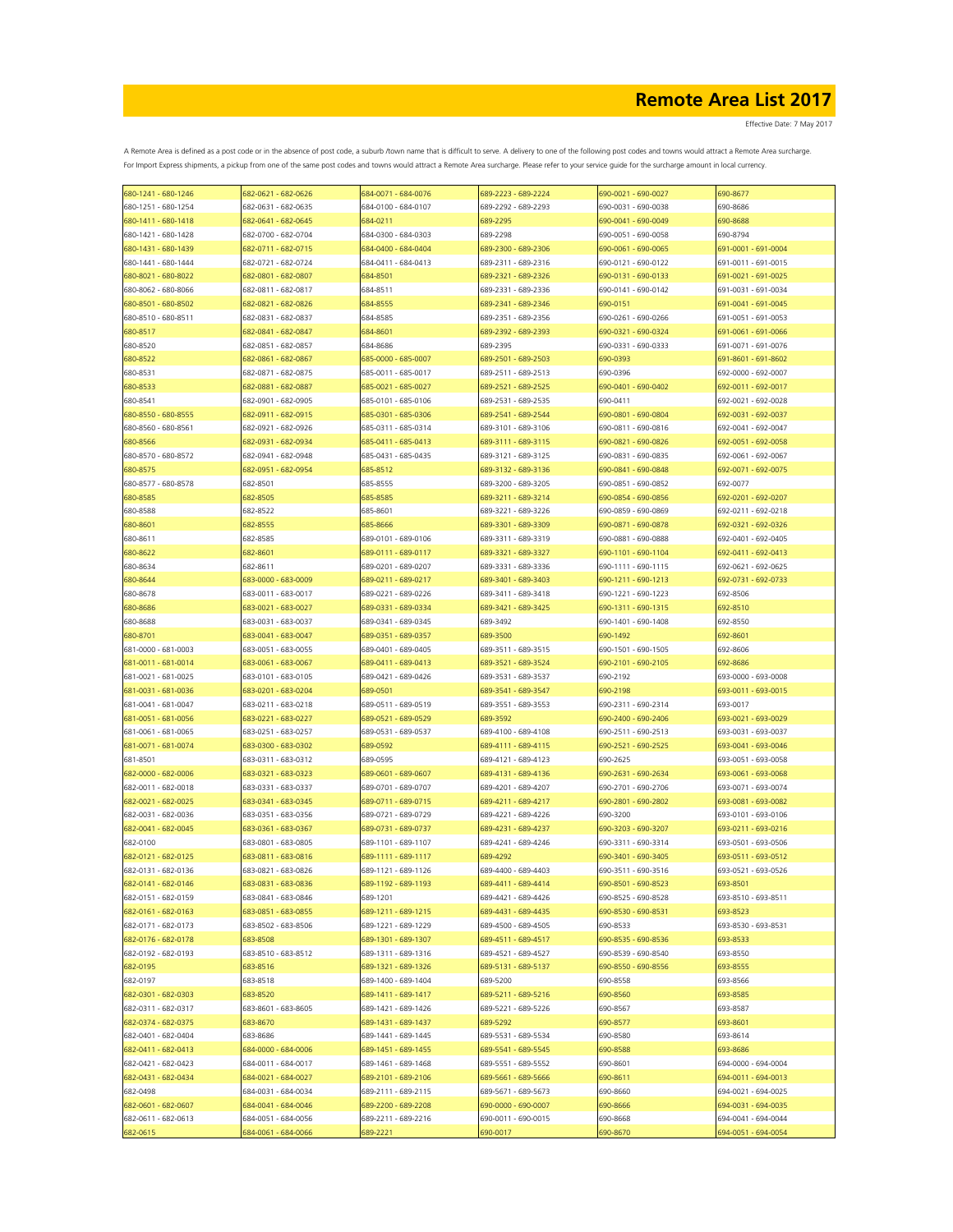| 694-0061 - 694-0064                        | 698-0411 - 698-0414                        | 699-2511 - 699-2516                        | 701-2501 - 701-2504                        | 706-0311 - 706-0317                        | 708-1511 - 708-1516                        |
|--------------------------------------------|--------------------------------------------|--------------------------------------------|--------------------------------------------|--------------------------------------------|--------------------------------------------|
| 694-0221 - 694-0224                        | 698-1201                                   | 699-2598                                   | 701-2511 - 701-2515                        | 706-8510 - 706-8511                        | 708-1521 - 708-1527                        |
| 694-0301 - 694-0305                        | 698-1211 - 698-1213                        | 699-2831 - 699-2837                        | 701-2521 - 701-2525                        | 706-8531                                   | 708-1531 - 708-1536                        |
| 694-0431 - 694-0433                        | 698-1221 - 698-1223                        | 699-2841 - 699-2842                        | 701-2595                                   | 706-8533                                   | 708-1541 - 708-1547                        |
| 694-8501 - 694-8502                        | 698-2141 - 698-2146                        | 699-3161 - 699-3162                        | 701-2601 - 701-2606                        | 706-8555                                   | 708-8501 - 708-8503                        |
| 695-0000 - 695-0007                        | 698-2251 - 698-2255                        | 699-3211 - 699-3217                        | 701-2611 - 701-2616                        | 706-8655                                   | 708-8505 - 708-8507                        |
| 695-0011 - 695-0017                        | 698-8501                                   | 699-3221 - 699-3226                        | 701-2621 - 701-2625                        | 707-0000 - 707-0005                        | 708-8509 - 708-8512                        |
| 695-0021 - 695-0024                        | 698-8503 - 698-8505                        | 699-3301 - 699-3303                        | 701-3201 - 701-3204                        | 707-0011 - 707-0016                        | 708-8515 - 708-8520                        |
| 695-0101 - 695-0103                        | 698-8650 - 698-8651                        | 599-3501 - 699-3506                        | 701-3292 - 701-3293                        | 707-0021 - 707-0025                        | 708-8609                                   |
| 695-0151 - 695-0156                        | 699-0101 - 699-0112                        | 699-3671 - 699-3676                        | 701-4200                                   | 707-0031 - 707-0037                        | 708-8652 - 708-8654                        |
| 695-8501 - 695-8502                        | 699-0192 - 699-0193                        | 699-3761 - 699-3766                        | 701-4211 - 701-4216                        | 707-0041 - 707-0046                        | 708-8657                                   |
| 695-8505                                   | 699-0195                                   | 699-4111                                   | 701-4221 - 701-4224                        | 707-0051 - 707-0057                        | 709-0211 - 709-0214                        |
| 695-8577                                   | 699-0201 - 699-0205                        | 699-4221 - 699-4226                        | 701-4231 - 701-4234                        | 707-0061 - 707-0067                        | 709-0221 - 709-0226                        |
| 695-8585                                   | 699-0292 - 699-0293                        | 699-4292                                   | 701-4241                                   | 707-0111 - 707-0113                        | 709-0292                                   |
| 696-0000 - 696-0007                        | 699-0401 - 699-0408                        | 699-4298                                   | 701-4243 - 701-4248                        | 707-0121 - 707-0124                        | 709-0301 - 709-0304                        |
| 696-0011 - 696-0013                        | 699-0492                                   | 699-4311                                   | 701-4251 - 701-4254                        | 707-0131 - 707-0134                        | 709-0400 - 709-0404                        |
| 696-0100 - 696-0104                        | 699-0496                                   | 699-4431 - 699-4432                        | 701-4261 - 701-4265                        | 707-0201 - 707-0206                        | 709-0411 - 709-0414                        |
| 696-0131                                   | 699-0501 - 699-0505                        | 699-4501 - 699-4505                        | 701-4271 - 701-4276                        | 707-0401 - 707-0407                        | 709-0421 - 709-0422                        |
| 696-0192 - 696-0193                        | 699-0551 - 699-0555                        | 699-4600                                   | 701-4292 - 701-4293                        | 707-0411 - 707-0417                        | 709-0431 - 709-0432                        |
| 696-0195                                   | 699-0588                                   | 699-4605                                   | 701-4301 - 701-4304                        | 707-0421 - 707-0427                        | 709-0441 - 709-0442                        |
| 696-0198                                   | 699-0592 - 699-0593                        | 599-4621 - 699-4627                        | 701-4392                                   | 707-0431 - 707-0437                        | 709-0451 - 709-0452                        |
| 696-0221 - 696-0225                        | 699-0611 - 699-0615                        | 699-4631 - 699-4633                        | 701-4394                                   | 707-0500 - 707-0506                        | 709-0461 - 709-0464                        |
| 696-0311 - 696-0317                        | 699-0621 - 699-0624                        | 599-4692                                   | 701-4398                                   | 707-8501 - 707-8502                        | 709-0492                                   |
| 696-0393                                   | 699-0631                                   | 699-4701 - 699-4704                        | 701-4501 - 701-4502                        | 707-8585                                   | 709-0494 - 709-0498                        |
| 696-0401 - 696-0407                        | 699-0641 - 699-0644                        | 699-4706 - 699-4707                        | 701-4592 - 701-4593                        | 708-0000 - 708-0007                        | 709-0501 - 709-0506                        |
| 696-0501 - 696-0506                        | 699-0696 - 699-0697                        | 699-4711 - 699-4715                        | 702-8011 - 702-8016                        | 708-0011 - 708-0016                        | 709-0511 - 709-0516                        |
| 696-0601 - 696-0603                        | 699-0701 - 699-0702                        | 699-5121 - 699-5127                        | 703-8201 - 703-8207                        | 708-0021 - 708-0024                        | 709-0521 - 709-0526                        |
| 696-0692                                   | 699-0711                                   | 699-5131 - 699-5134                        | 703-8211 - 703-8213                        | 708-0031 - 708-0037                        | 709-0601 - 709-0607                        |
| 696-0701 - 696-0706                        | 699-0721 - 699-0722                        | 699-5201 - 699-5207                        | 703-8216 - 703-8217                        | 708-0041 - 708-0047                        | 709-0612 - 709-0613                        |
| 696-0711 - 696-0713                        | 699-0731 - 699-0733                        | 699-5211 - 699-5217                        | 703-8251                                   | 708-0051 - 708-0053                        | 709-0615                                   |
| 696-1131 - 696-1137                        | 699-0741                                   | 699-5221                                   | 703-8510                                   | 708-0061 - 708-0067                        | 709-0626                                   |
| 696-1141 - 696-1145                        | 699-0751                                   | 699-5292                                   | 703-8555                                   | 708-0071 - 708-0077                        | 709-0633 - 709-0636                        |
| 696-1221 - 696-1226                        | 699-0761 - 699-0764                        | 699-5301 - 699-5307                        | 703-8558                                   | 708-0300 - 708-0305                        | 709-0701 - 709-0706                        |
| 696-8510                                   | 699-0792                                   | 699-5500 - 699-5507                        | 703-8560                                   | 708-0311 - 708-0317                        | 709-0711 - 709-0719                        |
| 697-0000 - 697-0007                        | 699-0811 - 699-0817                        | 699-5511 - 699-5517                        | 703-8570                                   | 708-0321 - 708-0325                        | 709-0721                                   |
| 697-0011 - 697-0017                        | 699-0821 - 699-0825                        | 699-5521 - 699-5525                        | 704-8101 - 704-8102                        | 708-0331 - 708-0335                        | 709-0731 - 709-0736                        |
| 697-0021 - 697-0027                        | 699-0901 - 699-0906                        | 699-5600 - 699-5607                        | 704-8104 - 704-8107                        | 708-0341 - 708-0345                        | 709-0792                                   |
| 697-0031 - 697-0037                        | 699-1101 - 699-1106                        | 699-5611 - 699-5617                        | 704-8121                                   | 708-0351 - 708-0353                        | 709-0800 - 709-0807                        |
| 697-0041 - 697-0047                        | 699-1111 - 699-1115                        | 699-5621 - 699-5622                        | 704-8123                                   | 708-0361 - 708-0366                        | 709-0811 - 709-0817                        |
| 697-0051 - 697-0057                        | 699-1121 - 699-1125                        | 699-5631 - 699-5637                        | 704-8131 - 704-8138                        | 708-0392 - 708-0393                        | 709-0821 - 709-0827                        |
| 697-0061 - 697-0065                        | 699-1201 - 699-1206                        | 699-5695                                   | 704-8141 - 704-8149                        | 708-0421 - 708-0427                        | 709-0831 - 709-0838                        |
| 697-0121 - 697-0123                        | 699-1211 - 699-1216                        | 700-0000 - 700-0002                        | 704-8151 - 704-8155                        | 708-0431 - 708-0435                        | 709-0841 - 709-0846                        |
| 697-0211 - 697-0213                        | 699-1221 - 699-1224                        | 701-0162                                   | 704-8171                                   | 708-0501 - 708-0504                        | 709-0851 - 709-0856                        |
|                                            |                                            |                                            | 704-8182                                   |                                            |                                            |
| 697-0301 - 697-0305<br>697-0311 - 697-0312 | 699-1231 - 699-1234                        | 701-1131 - 701-1134                        |                                            | 708-0511 - 708-0512                        | 709-0861 - 709-0865                        |
|                                            | 699-1241 - 699-1245                        | 701-1141 - 701-1145                        | 705-0000 - 705-0003                        | 708-0601                                   | 709-0871 - 709-0876                        |
| 697-0421 - 697-0427<br>697-0431            | 699-1251 - 699-1253                        | 701-1151 - 701-1154                        | 705-0011 - 705-0016                        | 708-0698                                   | 709-0892                                   |
|                                            | 699-1261 - 699-1264                        | 701-1192                                   | 705-0021 - 705-0026                        | 708-0701 - 708-0705                        | 709-0895                                   |
| 697-0492                                   | 699-1292 - 699-1293                        | 701-1195                                   | 705-0031 - 705-0036<br>705-0131 - 705-0133 | 708-0801 - 708-0807<br>708-0811 - 708-0815 | 709-0897 - 709-0898<br>709-1201 - 709-1204 |
| 697-0511 - 697-0514                        | 699-1311 - 699-1312                        | 701-1201 - 701-1205                        | 705-8501 - 705-8502                        |                                            |                                            |
| 697-0631                                   | 699-1321 - 699-1324                        | 701-1211 - 701-1214                        |                                            | 708-0821 - 708-0825                        | 709-1211 - 709-1216                        |
| 697-1121 - 697-1123<br>697-1201 - 697-1204 | 699-1331 - 699-1334<br>699-1341 - 699-1343 | 701-1221 - 701-1226<br>701-1292            | 705-8507<br>705-8510                       | 708-0831 - 708-0837<br>708-0841 - 708-0845 | 709-1292<br>709-2101 - 709-2107            |
|                                            |                                            |                                            | 705-8555                                   |                                            |                                            |
| 697-1211 - 697-1215                        | 699-1392 - 699-1396<br>699-1401            | 701-1296<br>701-1331 - 701-1337            |                                            | 708-0851 - 708-0857<br>708-0861 - 708-0866 | 709-2111 - 709-2117                        |
| 697-1321 - 697-1327<br>697-1331 - 697-1338 | 699-1431 - 699-1434                        |                                            | 705-8558                                   | 708-0871 - 708-0876                        | 709-2121 - 709-2126<br>709-2131 - 709-2137 |
|                                            |                                            | 701-1341 - 701-1346<br>701-1351 - 701-1357 | 705-8575                                   | 708-0881 - 708-0886                        |                                            |
| 697-8501                                   | 699-1500<br>699-1511 - 699-1517            | 701-1461 - 701-1465                        | 705-8577<br>705-8585                       | 708-1101 - 708-1105                        | 709-2192<br>709-2196                       |
| 697-8511 - 697-8512                        |                                            |                                            |                                            |                                            | 709-2198                                   |
| 697-8585                                   | 699-1592                                   | 701-1521 - 701-1527                        | 705-8588                                   | 708-1111 - 708-1117                        |                                            |
| 697-8686                                   | 699-1621 - 699-1622                        | 701-1601 - 701-1605                        | 705-8602 - 705-8603                        | 708-1121 - 708-1126                        | 709-2331 - 709-2334                        |
| 697-8789                                   | 699-1701 - 699-1703<br>699-1801 - 699-1802 | 701-1611 - 701-1613                        | 705-8614 - 705-8615<br>706-0000 - 706-0002 | 708-1193                                   | 709-2341 - 709-2345                        |
| 698-0000 - 698-0007                        |                                            | 701-2141 - 701-2144                        |                                            | 708-1198                                   | 709-2393                                   |
| 698-0011 - 698-0017                        | 699-1811 - 699-1812                        | 701-2151 - 701-2153                        | 706-0011                                   | 708-1201 - 708-1206                        | 709-2398                                   |
| 698-0021 - 698-0027                        | 699-1821 - 699-1822                        | 701-2155                                   | 706-0013                                   | 708-1211 - 708-1216                        | 709-2401 - 709-2404                        |
| 698-0031 - 698-0037                        | 699-1831 - 699-1832                        | 701-2201 - 701-2205                        | 706-0022 - 706-0028                        | 708-1221 - 708-1226                        | 709-2411 - 709-2413                        |
| 698-0041 - 698-0047                        | 699-1898                                   | 701-2211 - 701-2216                        | 706-0131 - 706-0134                        | 708-1300 - 708-1307                        | 709-2421 - 709-2422                        |
| 698-0051                                   | 699-1941 - 699-1942                        | 701-2221 - 701-2226                        | 706-0141 - 706-0144                        | 708-1311 - 708-1315                        | 709-2551 - 709-2554                        |
| 698-0201 - 698-0207                        | 699-2211 - 699-2216                        | 701-2292                                   | 706-0151 - 706-0154                        | 708-1321 - 708-1326                        | 709-2661 - 709-2664                        |
| 698-0211 - 698-0214                        | 699-2301 - 699-2305                        | 701-2431 - 701-2437                        | 706-0221 - 706-0226                        | 708-1392 - 708-1393                        | 709-2671 - 709-2676                        |
| 698-0292                                   | 699-2501 - 699-2507                        | 701-2441 - 701-2446                        | 706-0301 - 706-0306                        | 708-1501 - 708-1507                        | 709-3101 - 709-3105                        |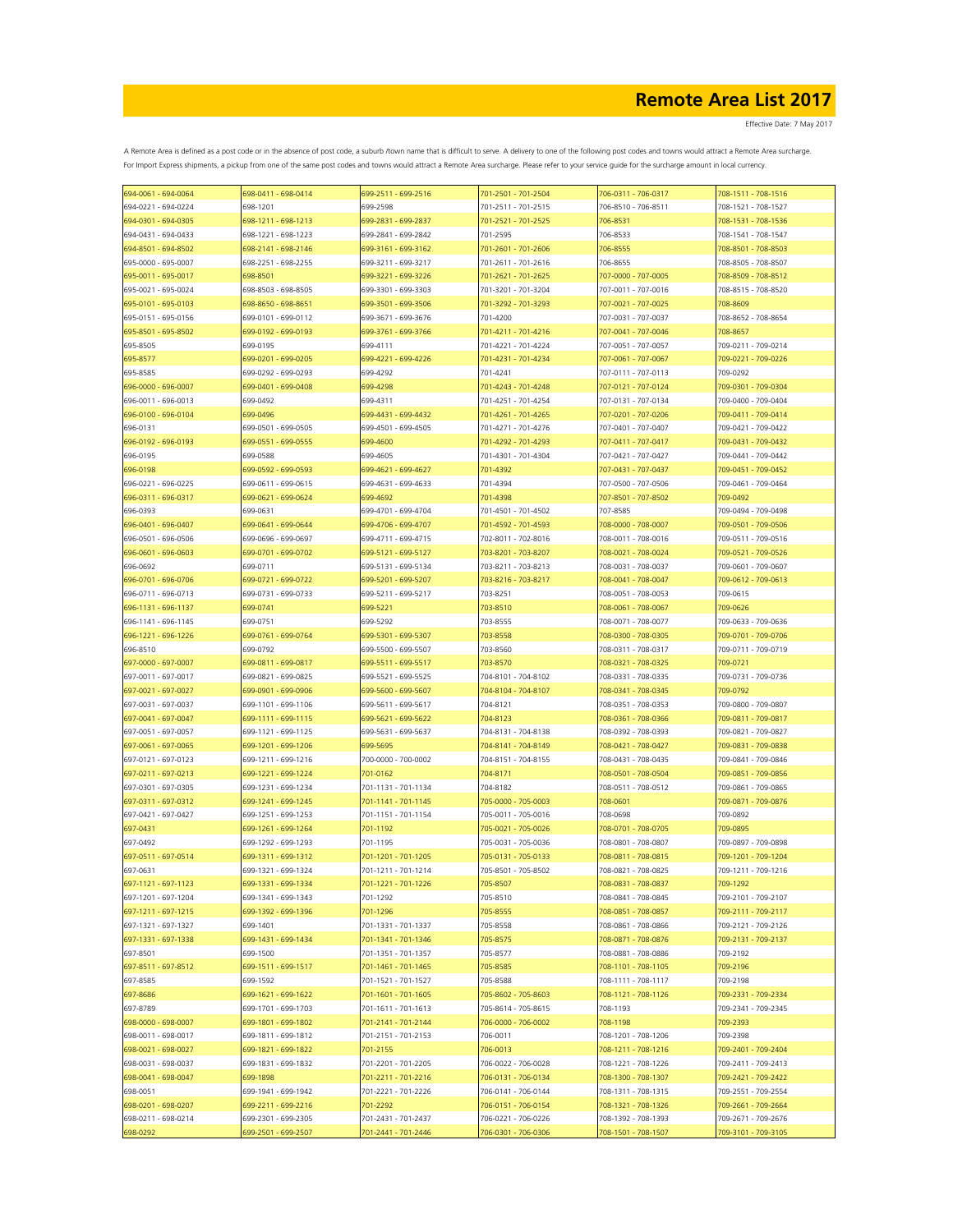| 709-3111 - 709-3114 | 715-0000 - 715-0002 | 718-8585            | 720-1521 - 720-1525 | 722-2492 - 722-2494 | 729-0141 - 729-0142 |
|---------------------|---------------------|---------------------|---------------------|---------------------|---------------------|
| 709-3121 - 709-3124 | 715-0005            | 719-0101 - 719-0106 | 720-1601 - 720-1604 | 722-2631 - 722-2633 | 729-0251 - 729-0252 |
| 709-3131 - 709-3134 | 715-0011 - 715-0013 | 719-0111 - 719-0113 | 720-1621 - 720-1624 | 722-2641            | 729-0292            |
| 709-3141 - 709-3145 | 715-0015 - 715-0018 | 719-0192            | 720-1701 - 720-1705 | 722-8501 - 722-8503 | 729-0321 - 729-0324 |
| 709-3198            | 716-0000 - 716-0009 | 719-0195            | 720-1800            | 722-8505 - 722-8508 | 729-0329            |
|                     |                     |                     |                     |                     |                     |
| 709-3401 - 709-3407 | 716-0011 - 716-0019 | 719-0200            | 720-1811 - 720-1812 | 722-8510            | 729-0393            |
| 709-3411 - 709-3417 | 716-0021 - 716-0029 | 719-0221            | 720-1901 - 720-1902 | 722-8601 - 722-8602 | 729-0411 - 729-0419 |
| 709-3494            | 716-0031 - 716-0039 | 719-0231 - 719-0234 | 720-2101            | 722-8604 - 722-8605 | 729-0471 - 729-0475 |
| 709-3497 - 709-3498 | 716-0041 - 716-0047 | 719-0241 - 719-0244 | 720-2111 - 720-2112 | 723-0000 - 723-0007 | 729-0492            |
| 709-3600 - 709-3606 | 716-0051 - 716-0054 | 719-0251 - 719-0254 | 720-2114 - 720-2116 | 723-0011 - 723-0017 | 729-0495            |
| 709-3611 - 709-3617 | 716-0061 - 716-0068 | 719-0295            | 720-2410            | 723-0021 - 723-0022 | 729-1211 - 729-1213 |
| 709-3621 - 709-3627 | 716-0101 - 716-0102 | 719-0300 - 719-0304 | 720-2412 - 720-2419 | 723-0031 - 723-0035 | 729-1321 - 729-1323 |
|                     | 716-0111 - 716-0113 |                     | 720-2521 - 720-2525 |                     | 729-1331 - 729-1333 |
| 709-3631 - 709-3636 |                     | 719-0392 - 719-0393 |                     | 723-0041 - 723-0047 |                     |
| 709-3700 - 709-3707 | 716-0121 - 716-0122 | 719-0398            | 720-2601 - 720-2602 | 723-0051 - 723-0054 | 729-1401 - 729-1406 |
| 709-3711 - 709-3717 | 716-0192            | 719-1100 - 719-1106 | 720-8502            | 723-0061 - 723-0066 | 729-1492 - 729-1493 |
| 709-3721 - 709-3726 | 716-0201 - 716-0207 | 719-1111 - 719-1117 | 720-8507            | 723-0131 - 723-0134 | 729-2251 - 729-2253 |
| 709-3901 - 709-3908 | 716-0211 - 716-0212 | 719-1121 - 719-1126 | 721-0906            | 723-0141 - 723-0148 | 729-2292            |
| 709-3911 - 709-3915 | 716-0221 - 716-0223 | 719-1131 - 719-1136 | 721-0912            | 723-8501            | 729-2311 - 729-2317 |
| 709-3921 - 709-3924 | 716-0295            | 719-1141 - 719-1146 | 721-0915            | 723-8510 - 723-8512 | 729-2361            |
| 709-3931 - 709-3935 | 716-0301 - 716-0304 | 719-1151 - 719-1156 | 721-0921            | 723-8515            | 729-2392 - 729-2394 |
|                     |                     |                     |                     |                     |                     |
| 709-3951            | 716-0311            | 719-1161 - 719-1165 | 721-0925            | 723-8520            | 729-3107            |
| 709-4201 - 709-4205 | 716-0321 - 716-0323 | 719-1171 - 719-1176 | 721-0931            | 723-8555            | 729-3111 - 729-3112 |
| 709-4211 - 709-4216 | 716-0331 - 716-0335 | 719-1192 - 719-1193 | 722-0000 - 722-0008 | 723-8601            | 729-3201 - 729-3202 |
| 709-4221 - 709-4227 | 716-0396            | 719-1195            | 722-0011 - 722-0018 | 723-8610 - 723-8611 | 729-3211 - 729-3212 |
| 709-4231 - 709-4236 | 716-1100 - 716-1102 | 719-1197 - 719-1198 | 722-0021 - 722-0026 | 723-8686            | 729-3221 - 729-3222 |
| 709-4241 - 709-4247 | 716-1111 - 716-1112 | 719-1311 - 719-1316 | 722-0031 - 722-0038 | 725-0000 - 725-0005 | 729-3301 - 729-3307 |
| 709-4251 - 709-4257 | 716-1121 - 716-1122 | 719-1321 - 719-1324 | 722-0041 - 722-0047 | 725-0011 - 725-0013 | 729-3401 - 729-3405 |
| 709-4292            | 716-1131            | 719-2121 - 719-2123 | 722-0051 - 722-0055 | 725-0021 - 725-0026 | 729-3411 - 729-3415 |
|                     |                     |                     |                     |                     |                     |
| 709-4300 - 709-4307 | 716-1192            | 719-2231 - 719-2234 | 722-0061 - 722-0062 | 725-0200            | 729-3421 - 729-3424 |
| 709-4311 - 709-4316 | 716-1241 - 716-1242 | 719-2341 - 719-2343 | 722-0071 - 722-0073 | 725-0231            | 729-3431            |
| 709-4321 - 709-4324 | 716-1311            | 719-2401 - 719-2402 | 722-0201 - 722-0202 | 725-0301 - 725-0303 | 729-3492            |
| 709-4331 - 709-4335 | 716-1321 - 716-1322 | 719-2551 - 719-2552 | 722-0211 - 722-0215 | 725-0401 - 725-0403 | 729-3497 - 729-3498 |
| 709-4392            | 716-1392            | 719-2641 - 719-2643 | 722-0221            | 725-8666            | 729-3511 - 729-3516 |
| 709-4601 - 709-4606 | 716-1401 - 716-1403 | 719-2721 - 719-2723 | 722-0231 - 722-0235 | 725-8686            | 729-3592            |
| 709-4611 - 709-4616 | 716-1411            | 719-2731 - 719-2732 | 722-0311            | 726-0006            | 729-3601 - 729-3602 |
|                     |                     |                     |                     |                     |                     |
| 709-4621 - 709-4626 | 716-1421 - 716-1422 | 719-2801 - 719-2802 | 722-0313 - 722-0316 | 726-0021 - 726-0022 | 729-3701 - 729-3703 |
| 709-4631 - 709-4635 | 716-1431 - 716-1433 | 719-3100 - 719-3107 | 722-0321 - 722-0326 | 726-0024 - 726-0027 | 729-3711 - 729-3713 |
| 710-0151            | 716-1551 - 716-1554 | 719-3111 - 719-3117 | 722-0331 - 722-0336 | 726-0031 - 726-0032 | 729-3721 - 729-3722 |
| 710-0261 - 710-0263 | 716-8501            | 719-3121 - 719-3126 | 722-0341 - 722-0345 | 726-0034 - 726-0036 | 729-4101 - 729-4106 |
| 710-1201 - 710-1203 | 716-8508            | 719-3131 - 719-3136 | 722-0351 - 722-0355 | 726-8502            | 729-4111 - 729-4113 |
| 710-1301 - 710-1306 | 716-8511            | 719-3141 - 719-3146 | 722-0392 - 722-0393 | 727-0000 - 727-0008 | 729-4201 - 729-4208 |
| 710-1311 - 710-1315 | 716-8585            | 719-3151 - 719-3157 | 722-0401 - 722-0403 | 727-0011 - 727-0017 | 729-4211            |
| 710-1398            | 716-8601            | 719-3192 - 719-3195 | 722-0411            | 727-0021 - 727-0026 | 729-4221 - 729-4227 |
|                     |                     |                     |                     |                     |                     |
| 714-0000 - 714-0007 | 717-0001 - 717-0007 | 719-3197            | 722-0431 - 722-0432 | 727-0111 - 727-0114 | 729-4295            |
| 714-0011 - 714-0014 | 717-0011 - 717-0017 | 719-3201 - 719-3206 | 722-1100            | 727-0201 - 727-0203 | 729-4301 - 729-4308 |
| 714-0021 - 714-0025 | 717-0021 - 717-0027 | 719-3211 - 719-3214 | 722-1111 - 722-1117 | 727-0301 - 727-0302 | 729-5111 - 729-5112 |
| 714-0031 - 714-0038 | 717-0101 - 717-0105 | 719-3221 - 719-3228 | 722-1121 - 722-1123 | 727-0311 - 727-0312 | 729-5121 - 729-5128 |
| 714-0041 - 714-0048 | 717-0201            | 719-3292            | 722-1192 - 722-1193 | 727-0321            | 729-5131 - 729-5132 |
| 714-0051 - 714-0057 | 717-0401 - 717-0406 | 719-3501 - 719-3507 | 722-1201 - 722-1204 | 727-0401 - 727-0403 | 729-5241 - 729-5244 |
| 714-0061 - 714-0066 | 717-0411 - 717-0416 | 719-3611 - 719-3612 | 722-1301 - 722-1304 | 727-0411 - 727-0413 | 729-5451 - 729-5456 |
|                     |                     |                     |                     |                     |                     |
| 714-0071 - 714-0078 | 717-0421 - 717-0426 | 719-3701 - 719-3702 | 722-1401            | 727-0421 - 727-0425 | 729-5501 - 729-5506 |
| 714-0081 - 714-0088 | 717-0501 - 717-0507 | 719-3811 - 719-3814 | 722-1411 - 722-1417 | 727-0621 - 727-0624 | 729-5601 - 729-5603 |
| 714-0091 - 714-0098 | 717-0511 - 717-0515 | 720-0004            | 722-1492            | 727-8501            | 729-5611 - 729-5613 |
| 714-0101            | 717-0601 - 717-0604 | 720-0014 - 720-0016 | 722-1501            | 728-0000 - 728-0007 | 729-5721 - 729-5723 |
| 714-0192            | 717-0611 - 717-0613 | 720-0093            | 722-1511 - 722-1516 | 728-0011 - 728-0017 | 729-5731 - 729-5733 |
| 714-0301 - 714-0302 | 717-0731 - 717-0737 | 720-0201 - 720-0204 | 722-1561 - 722-1565 | 728-0021 - 728-0027 | 729-5741 - 729-5745 |
| 714-1200 - 714-1206 | 717-0741 - 717-0746 | 720-0311 - 720-0313 | 722-1621 - 722-1627 | 728-0101            | 729-5792            |
| 714-1211 - 714-1215 | 717-8501            | 720-0392            | 722-1701 - 722-1702 | 728-0111 - 728-0115 | 729-5811 - 729-5813 |
|                     |                     | 720-0397 - 720-0398 | 722-1731 - 722-1732 |                     |                     |
| 714-1221 - 714-1227 | 718-0000 - 718-0007 |                     |                     | 728-0121 - 728-0125 | 729-6131 - 729-6134 |
| 714-1297 - 714-1298 | 718-0011 - 718-0017 | 720-0401 - 720-0403 | 722-1792            | 728-0131 - 728-0133 | 729-6141 - 729-6144 |
| 714-1401 - 714-1407 | 718-0101 - 718-0104 | 720-0411            | 722-2101 - 722-2102 | 728-0201 - 728-0203 | 729-6201 - 729-6205 |
| 714-1411 - 714-1415 | 718-0211            | 720-0541 - 720-0543 | 722-2192 - 722-2193 | 728-0211            | 729-6211 - 729-6216 |
| 714-2101 - 714-2104 | 718-0301 - 718-0307 | 720-0551            | 722-2198            | 728-0401 - 728-0407 | 729-6331 - 729-6335 |
| 714-2111 - 714-2114 | 718-0311 - 718-0313 | 720-0836 - 720-0837 | 722-2211 - 722-2213 | 728-0501 - 728-0504 | 729-6611 - 729-6616 |
| 714-2121 - 714-2125 | 718-0392            | 720-0843 - 720-0845 | 722-2321 - 722-2324 | 728-0621 - 728-0625 | 729-6701 - 729-6702 |
|                     | 718-8501            | 720-1134 - 720-1135 | 722-2392 - 722-2393 | 728-8501 - 728-8503 | 729-6711 - 729-6716 |
| 714-2231 - 714-2234 |                     |                     |                     |                     |                     |
| 714-2341            | 718-8510            | 720-1145 - 720-1147 | 722-2401 - 722-2405 | 728-8511            | 731-0100 - 731-0103 |
| 714-8585            | 718-8530            | 720-1261 - 720-1265 | 722-2411 - 722-2417 | 729-0113            | 731-0111 - 731-0113 |
| 714-8601            | 718-8550            | 720-1410 - 720-1416 | 722-2431 - 722-2432 | 729-0115            | 731-0121 - 731-0126 |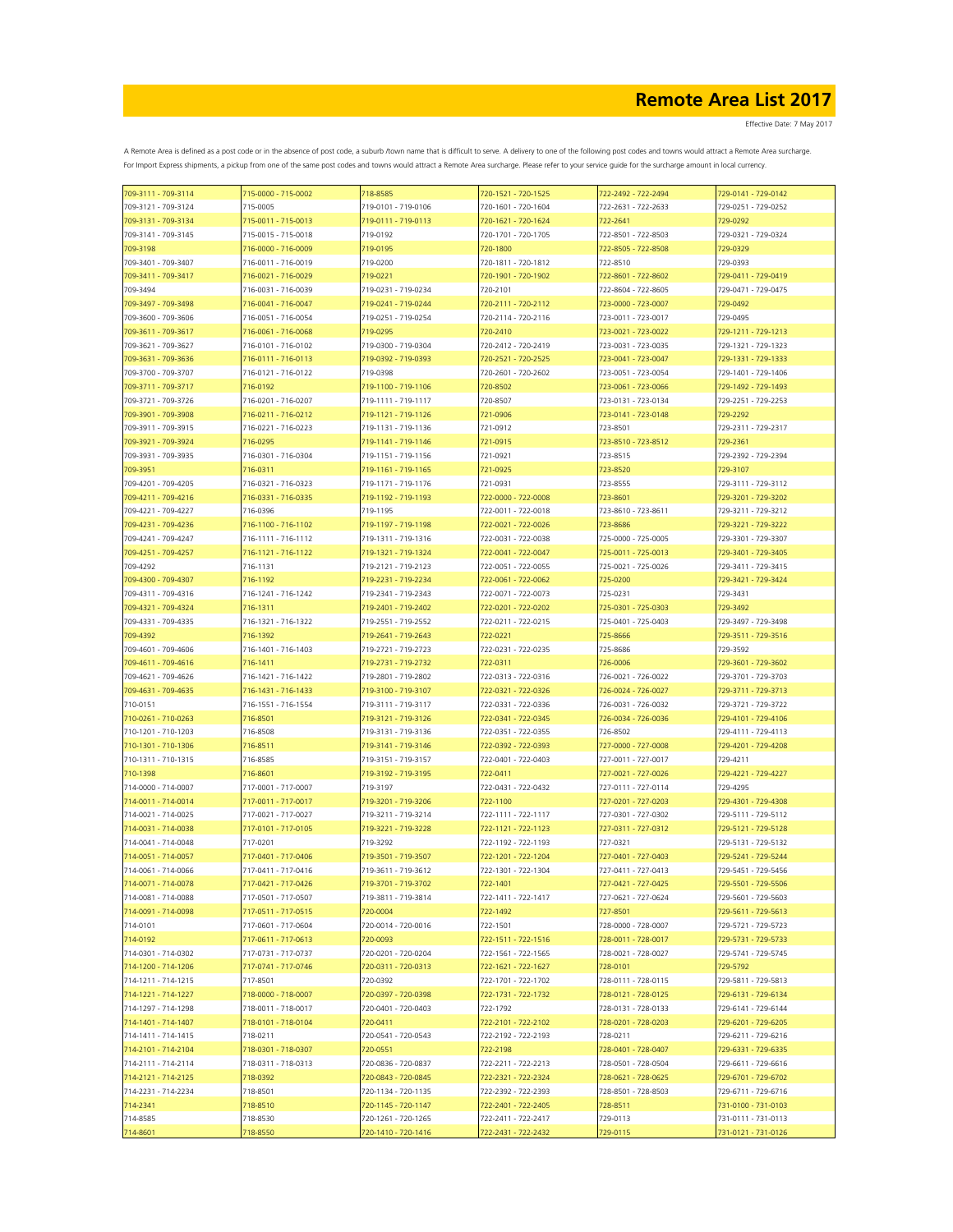| 731-0136 - 731-0137                        | 731-3842 - 731-3845             | 737-0862                                   | 739-0471 - 739-0479             | 740-0311 - 740-0317  | 742-2801 - 742-2807             |
|--------------------------------------------|---------------------------------|--------------------------------------------|---------------------------------|----------------------|---------------------------------|
| 731-0139                                   | 731-4200                        | 737-0871 - 737-0878                        | 739-0481                        | 740-0321 - 740-0327  | 742-2921 - 742-2924             |
| 731-0141 - 731-0144                        | 731-4211 - 731-4215             | 737-0881 - 737-0885                        | 739-0488                        | 740-0501 - 740-0505  | 742-8510 - 742-8511             |
| 731-0151 - 731-0154                        | 731-4221 - 731-4229             | 737-0901 - 737-0908                        | 739-0492                        | 740-0601 - 740-0605  | 742-8555                        |
| 731-0192 - 731-0197                        | 731-4231                        | 737-0911 - 737-0915                        | 739-0494 - 739-0497             | 740-0721 - 740-0725  | 742-8576                        |
| 731-0201 - 731-0202                        | 731-4292 - 731-4294             | 737-0921 - 737-0924                        | 739-0501 - 739-0507             | 740-0811 - 740-0812  | 742-8605                        |
| 731-0211 - 731-0217                        | 731-4300 - 731-4301             | 737-0931 - 737-0936                        | 739-0511 - 739-0518             | 740-0901 - 740-0904  | 742-8608                        |
| 731-0221 - 731-0225                        | 731-4311 - 731-4314             | 737-1201 - 737-1207                        | 739-0521 - 739-0525             | 740-1201 - 740-1202  | 742-8622                        |
| 731-0231 - 731-0236                        | 731-4321 - 731-4325             | 737-1211 - 737-1217                        | 739-0531 - 739-0536             | 740-1211 - 740-1219  | 742-8625                        |
| 731-0292 - 731-0293                        | 731-4331                        | 737-1377                                   | 739-0541 - 739-0543             | 740-1221 - 740-1225  | 742-8645 - 742-8646             |
| 731-0295                                   | 731-4392 - 731-4393             | 737-2100 - 737-2101                        | 739-0550 - 739-0559             | 740-1231 - 740-1232  | 742-8666                        |
| 731-0301 - 731-0306                        | 731-4396                        | 737-2111 - 737-2113                        | 739-0588                        | 740-1241 - 740-1242  | 742-8669                        |
| 731-0500 - 731-0502                        | 731-4398                        | 737-2121 - 737-2126                        | 739-0592                        | 740-1401 - 740-1407  | 742-8688                        |
| 731-0511 - 731-0513                        | 731-5100 - 731-5107             | 737-2131 - 737-2133                        | 739-0595                        | 740-1411 - 740-1413  | 742-8714                        |
| 731-0521 - 731-0525                        | 731-5109                        | 737-2193                                   | 739-0600 - 739-0607             | 740-1424 - 740-1426  | 742-8787                        |
| 731-0531 - 731-0535                        | 731-5111 - 731-5117             | 737-2195                                   | 739-0611 - 739-0616             | 740-1428             | 743-0000 - 743-0009             |
| 731-0541 - 731-0544                        | 731-5121 - 731-5128             | 737-2211 - 737-2215                        | 739-0621 - 739-0628             | 740-1431 - 740-1432  | 743-0011 - 743-0013             |
| 731-0592 - 731-0593                        | 731-5131 - 731-5138             | 737-2292 - 737-2293                        | 739-0631 - 739-0637             | 740-1441             | 743-0021 - 743-0023             |
| 731-0595                                   | 731-5141 - 731-5147             | 737-2295                                   | 739-0641 - 739-0646             | 740-1451 - 740-1452  | 743-0031                        |
| 731-0611 - 731-0612                        | 731-5151 - 731-5157             | 737-2297                                   | 739-0651 - 739-0657             | 740-1454 - 740-1455  | 743-0041 - 743-0048             |
| 731-0692                                   | 731-5161 - 731-5162             | 737-2301 - 737-2303                        | 739-0661                        | 740-1488             | 743-0051 - 743-0052             |
| 731-0701 - 731-0703                        | 731-5193                        | 737-2311 - 737-2316                        | 739-0663 - 739-0665             | 740-8501             | 743-0061 - 743-0065             |
| 731-1141 - 731-1142                        | 731-5195                        | 737-2392 - 737-2393                        | 739-0667                        | 740-8510 - 740-8511  | 743-0071 - 743-0075             |
| 731-1171                                   | 732-0000                        | 737-2397                                   | 739-0692 - 739-0693             | 740-8516             | 743-0101 - 743-0105             |
| 731-1221 - 731-1223                        | 732-0029                        | 737-2501 - 737-2509                        | 739-0695 - 739-0696             | 740-8535             | 743-0192 - 743-0193             |
| 731-1500 - 731-1506<br>731-1511 - 731-1516 | 732-0031<br>732-0035 - 732-0036 | 737-2511 - 737-2519<br>737-2601 - 737-2609 | 739-0698<br>739-1101 - 739-1108 | 740-8555<br>740-8567 | 743-8501 - 743-8502<br>743-8510 |
| 731-1521 - 731-1526                        | 734-0016 - 734-0017             | 737-2614 - 737-2617                        | 739-1192                        | 740-8585             | 743-8550                        |
| 731-1531 - 731-1535                        | 734-0101 - 734-0103             | 737-2631 - 737-2637                        | 739-1195                        | 740-8611             | 743-8577                        |
| 731-1595                                   | 734-0301 - 734-0304             | 737-8506 - 737-8507                        | 739-1201 - 739-1205             | 740-8639             | 744-0000 - 744-0008             |
| 731-1597                                   | 735-0000 - 735-0009             | 738-0000 - 738-0007                        | 739-1292 - 739-1293             | 740-8642             | 744-0011 - 744-0015             |
| 731-1701 - 731-1706                        | 735-0011 - 735-0017             | 738-0011 - 738-0017                        | 739-1301 - 739-1303             | 740-8646             | 744-0017 - 744-0019             |
| 731-1711 - 731-1714                        | 735-0021 - 735-0027             | 738-0021 - 738-0027                        | 739-1411 - 739-1414             | 740-8686             | 744-0021 - 744-0025             |
| 731-1795                                   | 735-0029                        | 738-0031 - 738-0039                        | 739-1521                        | 741-0061 - 741-0063  | 744-0027 - 744-0029             |
| 731-2101 - 731-2107                        | 735-8510                        | 738-0041 - 738-0043                        | 739-1700                        | 741-0071 - 741-0075  | 744-0031 - 744-0033             |
| 731-2195                                   | 735-8555                        | 738-0051 - 738-0056                        | 739-1731 - 739-1732             | 741-0081 - 741-0085  | 744-0041 - 744-0043             |
| 731-2198                                   | 735-8577                        | 738-0060                                   | 739-1734                        | 741-0091 - 741-0094  | 744-0051 - 744-0053             |
| 731-2201 - 731-2206                        | 735-8588                        | 738-0201 - 738-0205                        | 739-1741 - 739-1743             | 741-8585             | 744-0061 - 744-0063             |
| 731-2311 - 731-2317                        | 735-8686                        | 738-0221 - 738-0226                        | 739-1751 - 739-1754             | 742-0000 - 742-0012  | 744-0065                        |
| 731-2321 - 731-2324                        | 736-0000 - 736-0005             | 738-0281 - 738-0282                        | 739-1792                        | 742-0021 - 742-0024  | 744-0071 - 744-0075             |
| 731-2431 - 731-2437                        | 736-0011 - 736-0014             | 738-0292                                   | 739-1794                        | 742-0031 - 742-0036  | 744-0271 - 744-0276             |
| 731-2441 - 731-2442                        | 736-0021 - 736-0026             | 738-0301                                   | 739-1801 - 739-1807             | 742-0041             | 744-8521                        |
| 731-2551 - 731-2552                        | 736-0031 - 736-0035             | 738-0511 - 738-0514                        | 739-2101 - 739-2106             | 742-0111             | 744-8585                        |
| 731-3161                                   | 736-0041 - 736-0046             | 738-0601 - 738-0603                        | 739-2111 - 739-2117             | 742-0201             | 744-8601                        |
| 731-3163 - 731-3169                        | 736-0051 - 736-0056             | 738-0721 - 738-0722                        | 739-2121 - 739-2125             | 742-0301             | 744-8611                        |
| 731-3171 - 731-3175                        | 736-0061 - 736-0068             | 738-8501 - 738-8509                        | 739-2201 - 739-2209             | 742-0311 - 742-0315  | 745-0000 - 745-0007             |
| 731-3192 - 731-3196                        | 736-0071                        | 738-8512                                   | 739-2211                        | 742-0321 - 742-0326  | 745-0011 - 745-0017             |
| 731-3198                                   | 736-0081 - 736-0089             | 738-8601 - 738-8603                        | 739-2301 - 739-2304             | 742-0331 - 742-0338  | 745-0021 - 745-0027             |
| 731-3271 - 731-3272                        | 736-8501 - 736-8502             | 739-0022 - 739-0023                        | 739-2311 - 739-2318             | 742-0341 - 742-0344  | 745-0031 - 745-0037             |
| 731-3351 - 731-3355                        | 736-8504 - 736-8509             | 739-0026                                   | 739-2401 - 739-2405             | 742-0392             | 745-0041 - 745-0047             |
| 731-3361                                   | 736-8555                        | 739-0031 - 739-0032                        | 739-2492                        | 742-0411 - 742-0417  | 745-0051 - 745-0057             |
| 731-3363                                   | 736-8601                        | 739-0131 - 739-0132                        | 739-2494                        | 742-0421 - 742-0427  | 745-0061 - 745-0066             |
| 731-3393                                   | 737-0004                        | 739-0145                                   | 739-2498                        | 742-0492             | 745-0071 - 745-0076             |
| 731-3395                                   | 737-0011 - 737-0014             | 739-0147                                   | 739-2501 - 739-2504             | 742-1100 - 742-1107  | 745-0121 - 745-0125             |
| 731-3398                                   | 737-0021 - 737-0022             | 739-0151                                   | 739-2611 - 739-2619             | 742-1111 - 742-1114  | 745-0241 - 745-0242             |
| 731-3411 - 731-3412                        | 737-0024 - 737-0026             | 739-0261 - 739-0269                        | 739-2621 - 739-2629             | 742-1192 - 742-1196  | 745-0301 - 745-0304             |
| 731-3500 - 731-3503                        | 737-0031 - 737-0035             | 739-0301 - 739-0303                        | 739-2631                        | 742-1351 - 742-1353  | 745-0401 - 745-0402             |
| 731-3551 - 731-3552                        | 737-0041 - 737-0044             | 739-0311 - 739-0315                        | 739-2692 - 739-2693             | 742-1398             | 745-0501                        |
| 731-3561                                   | 737-0074                        | 739-0321 - 739-0324                        | 739-2695                        | 742-1400 - 742-1404  | 745-0511 - 745-0512             |
| 731-3595                                   | 737-0145 - 737-0146             | 739-0401 - 739-0408                        | 739-2731 - 739-2732             | 742-1500 - 742-1504  | 745-0611 - 745-0618             |
| 731-3621 - 731-3622                        | 737-0151 - 737-0157             | 739-0411 - 739-0414                        | 740-0000 - 740-0004             | 742-1511 - 742-1517  | 745-0621 - 745-0623             |
| 731-3664                                   | 737-0161 - 737-0163             | 739-0421 - 739-0426                        | 740-0011 - 740-0019             | 742-1592             | 745-0631 - 745-0632             |
| 731-3701 - 731-3702                        | 737-0182                        | 739-0432 - 739-0434                        | 740-0021 - 740-0024             | 742-1598             | 745-0641 - 745-0643             |
| 731-3801                                   | 737-0301 - 737-0303             | 739-0437                                   | 740-0026 - 740-0028             | 742-2100 - 742-2108  | 745-0651 - 745-0654             |
| 731-3810                                   | 737-0311                        | 739-0441 - 739-0446                        | 740-0031 - 740-0037             | 742-2192 - 742-2193  | 745-0661 - 745-0663             |
| 731-3812 - 731-3813                        | 737-0401 - 737-0403             | 739-0452                                   | 740-0041 - 740-0045             | 742-2301 - 742-2302  | 745-0696                        |
| 731-3821                                   | 737-0807                        | 739-0454 - 739-0459                        | 740-0051                        | 742-2511 - 742-2518  | 745-0698                        |
| 731-3824                                   | 737-0846                        | 739-0461 - 739-0464                        | 740-0061 - 740-0063             | 742-2601 - 742-2602  | 745-0801 - 745-0808             |
| 731-3831 - 731-3835                        | 737-0854                        | 739-0466 - 739-0467                        | 740-0301 - 740-0306             | 742-2711 - 742-2716  | 745-0811 - 745-0817             |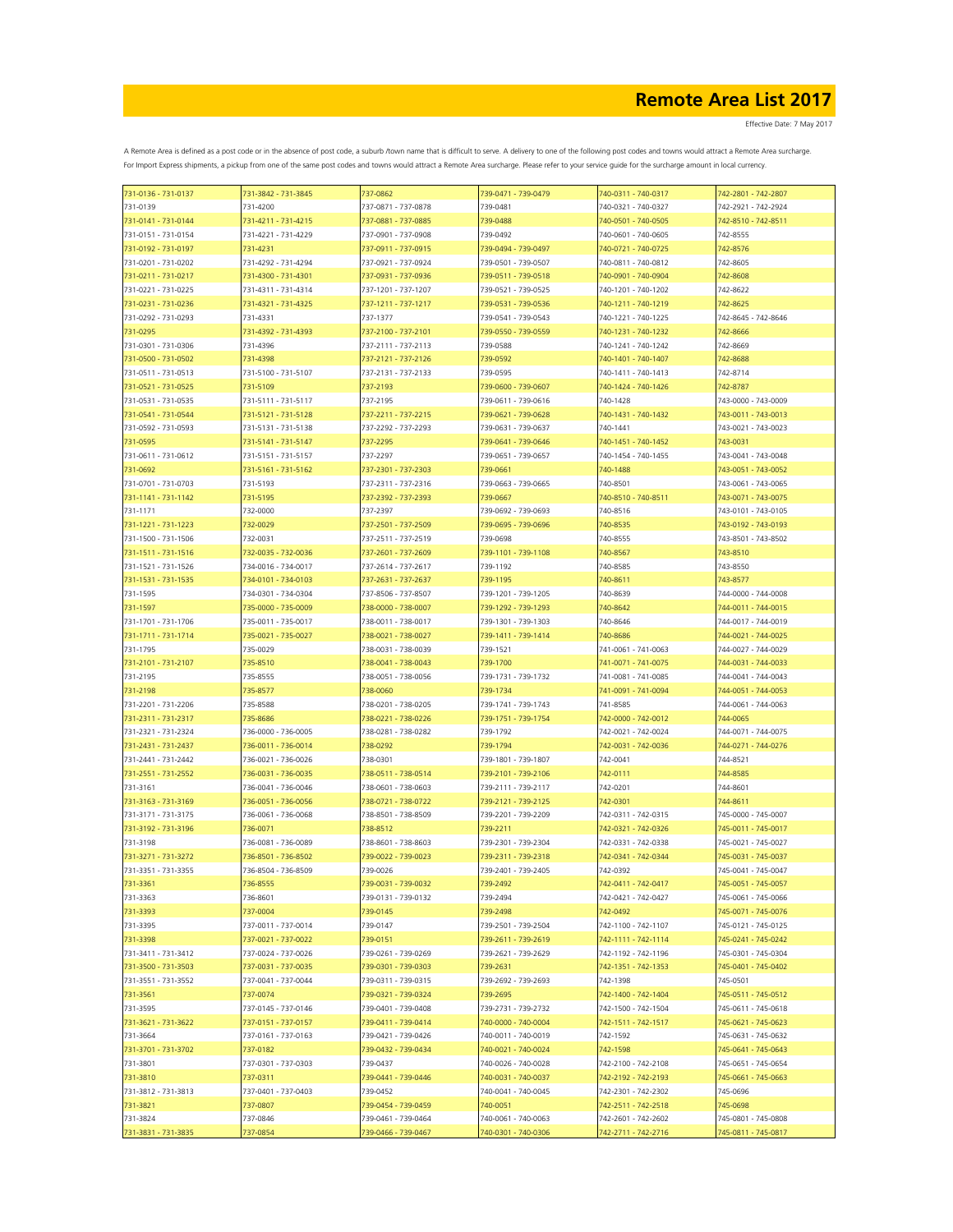Effective Date: 7 May 2017

| 745-0821 - 745-0827 | 750-0000 - 750-0001 | 753-0000 - 753-0001 | 755-0021 - 755-0029 | 758-0021 - 758-0027 | 759-6531 - 759-6534 |
|---------------------|---------------------|---------------------|---------------------|---------------------|---------------------|
| 745-0831 - 745-0837 | 750-0003 - 750-0004 | 753-0011 - 753-0012 | 755-0031 - 755-0039 | 758-0031 - 758-0037 | 759-6541 - 759-6542 |
| 745-0841 - 745-0847 | 750-0007 - 750-0009 | 753-0015 - 753-0018 | 755-0041 - 755-0049 | 758-0041 - 758-0047 | 759-6592            |
| 745-0851 - 745-0858 | 750-0011            | 753-0021 - 753-0025 | 755-0051 - 755-0058 | 758-0051 - 758-0057 | 759-6595            |
| 745-0861 - 745-0869 | 750-0019            | 753-0031 - 753-0038 | 755-0061 - 755-0068 | 758-0061 - 758-0063 | 759-6601 - 759-6604 |
|                     |                     |                     |                     |                     | 759-6611 - 759-6614 |
| 745-0871 - 745-0878 | 750-0021 - 750-0024 | 753-0041 - 753-0048 | 755-0071 - 755-0078 | 758-0071 - 758-0074 |                     |
| 745-0881 - 745-0887 | 750-0026 - 750-0029 | 753-0051 - 753-0058 | 755-0081 - 755-0086 | 758-0076 - 758-0077 | 760-0091 - 760-0092 |
| 745-1131 - 745-1132 | 750-0031 - 750-0035 | 753-0061 - 753-0068 | 755-0091 - 755-0097 | 758-0141            | 761-0121 - 761-0123 |
| 745-8510            | 750-0041 - 750-0049 | 753-0070 - 753-0079 | 755-0151 - 755-0155 | 758-0211 - 758-0213 | 761-0130            |
| 745-8522            | 750-0051 - 750-0059 | 753-0081 - 753-0089 | 755-0192            | 758-0301 - 758-0305 | 761-0611 - 761-0612 |
| 745-8529            | 750-0061 - 750-0065 | 753-0091 - 753-0095 | 755-0195            | 758-0501            | 761-0614 - 761-0615 |
| 745-8547            | 750-0071 - 750-0078 | 753-0101            | 755-0241            | 758-0611 - 758-0613 | 761-0692            |
| 745-8566 - 745-8567 | 750-0081 - 750-0087 | 753-0211 - 753-0215 | 755-0801 - 755-0810 | 758-0701            | 761-0700 - 761-0705 |
| 745-8585            | 750-0091 - 750-0095 | 753-0221 - 753-0222 | 755-8501 - 755-8502 | 758-8555            | 761-0793            |
|                     | 750-0251 - 750-0253 |                     |                     |                     |                     |
| 745-8601            |                     | 753-0231            | 755-8505            | 758-8570            | 761-0795            |
| 745-8611            | 750-0301 - 750-0307 | 753-0241 - 753-0243 | 755-8510 - 755-8511 | 758-8585            | 761-0821 - 761-0823 |
| 745-8613            | 750-0311 - 750-0317 | 753-0292 - 753-0293 | 755-8522            | 758-8615            | 761-1501 - 761-1504 |
| 745-8622            | 750-0321 - 750-0325 | 753-0301 - 753-0303 | 755-8543            | 758-8645            | 761-1592            |
| 745-8648            | 750-0401 - 750-0405 | 753-0801            | 755-8550            | 758-8648            | 761-1611 - 761-1615 |
| 745-8655 - 745-8656 | 750-0411 - 750-0416 | 753-0811 - 753-0818 | 755-8554 - 755-8555 | 758-8686            | 761-2101 - 761-2103 |
| 745-8666            | 750-0421 - 750-0425 | 753-0821 - 753-0826 | 755-8557            | 759-0121 - 759-0124 | 761-2201 - 761-2208 |
| 745-8686            | 750-0431 - 750-0433 | 753-0831            | 755-8560            | 759-0131 - 759-0136 | 761-2300            |
|                     |                     |                     |                     |                     |                     |
| 746-0001 - 746-0009 | 750-0441 - 750-0446 | 753-0841            | 755-8566 - 755-8567 | 759-0201 - 759-0209 | 761-2304 - 761-2308 |
| 746-0011 - 746-0019 | 750-0451 - 750-0455 | 753-0851            | 755-8580            | 759-0211 - 759-0213 | 761-2392 - 761-2393 |
| 746-0021 - 746-0029 | 750-0601 - 750-0606 | 753-0861            | 755-8585            | 759-0292 - 759-0293 | 761-2395 - 761-2396 |
| 746-0031 - 746-0038 | 750-0692 - 750-0693 | 753-0871 - 753-0872 | 755-8588            | 759-0295            | 761-2401 - 761-2408 |
| 746-0041 - 746-0045 | 750-1101 - 750-1102 | 753-0891            | 755-8601            | 759-0297            | 761-2492 - 761-2493 |
| 746-0051 - 746-0056 | 750-1111 - 750-1116 | 753-8501 - 753-8504 | 755-8609 - 755-8611 | 759-1231 - 759-1232 | 761-3110            |
| 746-0061 - 746-0065 | 750-1121 - 750-1124 | 753-8506            | 755-8622            | 759-1341 - 759-1343 | 761-4100 - 761-4106 |
| 746-0081 - 746-0084 | 750-1131 - 750-1137 | 753-8508 - 753-8515 | 755-8625            | 759-1421 - 759-1422 | 761-4111 - 761-4115 |
| 746-0101 - 746-0105 | 750-1141 - 750-1147 | 753-8517 - 753-8522 | 755-8633            | 759-1511 - 759-1513 | 761-4121 - 761-4122 |
|                     |                     |                     |                     |                     |                     |
| 746-8501            | 750-1151 - 750-1156 | 753-8525 - 753-8526 | 755-8642            | 759-1601 - 759-1602 | 761-4131 - 761-4134 |
| 746-8601            | 750-1161 - 750-1164 | 753-8528 - 753-8531 | 756-0000 - 756-0001 | 759-2131            | 761-4141 - 761-4146 |
| 746-8666            | 750-1171            | 753-8533 - 753-8538 | 756-0003 - 756-0005 | 759-2141 - 759-2142 | 761-4151 - 761-4155 |
| 747-0000 - 747-0006 | 750-1192 - 750-1193 | 753-8540            | 756-0007 - 756-0019 | 759-2151 - 759-2152 | 761-4192 - 761-4194 |
| 747-0011 - 747-0014 | 750-8501            | 753-8555            | 756-0021 - 756-0039 | 759-2200            | 761-4300 - 761-4308 |
| 747-0021 - 747-0029 | 750-8505            | 753-8558            | 756-0041 - 756-0049 | 759-2211 - 759-2214 | 761-4388            |
| 747-0031 - 747-0037 | 750-8507 - 750-8508 | 753-8570            | 756-0051 - 756-0057 | 759-2221 - 759-2223 | 761-4392 - 761-4393 |
| 747-0041 - 747-0047 | 750-8510 - 750-8511 | 753-8577            | 756-0060            | 759-2292            | 761-4395 - 761-4398 |
|                     |                     |                     |                     |                     |                     |
| 747-0051 - 747-0056 | 750-8520            | 753-8588            | 756-0063            | 759-2301 - 759-2302 | 761-4401 - 761-4405 |
| 747-0061 - 747-0067 | 750-8524 - 750-8525 | 753-8650            | 756-0067            | 759-3111 - 759-3113 | 761-4411 - 761-4412 |
| 747-0101 - 747-0107 | 750-8607            | 753-8653 - 753-8654 | 756-0071 - 756-0077 | 759-3201 - 759-3204 | 761-4421 - 761-4426 |
| 747-0231 - 747-0235 | 751-0801 - 751-0809 | 754-0001 - 754-0008 | 756-0080            | 759-3301 - 759-3303 | 761-4431 - 761-4434 |
| 747-0292            | 751-0811 - 751-0815 | 754-0011 - 754-0015 | 756-0086 - 756-0088 | 759-3411            | 761-4489            |
| 747-0341 - 747-0344 | 751-0817 - 751-0839 | 754-0020 - 754-0029 | 756-0091 - 756-0095 | 759-3501 - 759-3502 | 761-4492 - 761-4498 |
| 747-0401 - 747-0402 | 751-0841 - 751-0849 | 754-0031 - 754-0033 | 756-0801 - 756-0809 | 759-3600            | 761-4661 - 761-4664 |
| 747-0521 - 747-0524 | 751-0851 - 751-0859 | 754-0121 - 754-0123 | 756-0811 - 756-0817 | 759-3611            | 762-0024            |
|                     |                     |                     |                     |                     |                     |
| 747-0611 - 747-0612 | 751-0861 - 751-0869 | 754-0211 - 754-0214 | 756-0821 - 756-0825 | 759-3621 - 759-3622 | 762-0071 - 762-0073 |
| 747-0621            | 751-0871 - 751-0879 | 754-0291            | 756-0831 - 756-0837 | 759-3721            | 762-0081 - 762-0087 |
| 747-0801 - 747-0809 | 751-0881 - 751-0888 | 754-0301 - 754-0302 | 756-0841 - 756-0848 | 759-3801 - 759-3803 | 762-8502            |
| 747-0811 - 747-0819 | 751-8503            | 754-0411            | 756-0851 - 756-0857 | 759-4100 - 759-4107 | 762-8515            |
| 747-0821 - 747-0825 | 751-8508            | 754-0511 - 754-0514 | 756-0861 - 756-0866 | 759-4192            | 763-0091 - 763-0092 |
| 747-0831 - 747-0836 | 751-8510            | 754-0601 - 754-0603 | 756-0871 - 756-0878 | 759-4194            | 763-0095            |
| 747-0841 - 747-0849 | 752-0901 - 752-0907 | 754-0891 - 754-0897 | 756-0881 - 756-0889 | 759-4196            | 763-0101 - 763-0108 |
| 747-1111            | 752-0911 - 752-0916 | 754-1101 - 754-1102 | 756-8501 - 756-8502 | 759-4198            | 763-0111            |
| 747-1221            | 752-0921 - 752-0926 | 754-1192 - 754-1193 | 756-8585            | 759-4211            | 763-0221 - 763-0228 |
| 747-1231 - 747-1232 | 752-0928            | 754-1277            | 756-8601 - 756-8602 | 759-4401 - 759-4405 | 763-0231            |
|                     |                     |                     |                     |                     |                     |
| 747-8501            | 752-0931 - 752-0937 | 754-1292            | 757-0001 - 757-0006 | 759-4501 - 759-4505 | 764-0000 - 764-0006 |
| 747-8509            | 752-0941 - 752-0948 | 754-1311 - 754-1315 | 757-0011 - 757-0013 | 759-4621 - 759-4623 | 764-0011 - 764-0018 |
| 747-8522            | 752-0951 - 752-0952 | 754-8501            | 757-0211 - 757-0217 | 759-4711 - 759-4713 | 764-0021 - 764-0028 |
| 747-8555            | 752-0954 - 752-0959 | 754-8511            | 757-0292            | 759-5101            | 764-0031 - 764-0038 |
| 747-8567            | 752-0961 - 752-0968 | 754-8522            | 757-0298            | 759-5241            | 764-0040            |
| 747-8585            | 752-0970 - 752-0989 | 754-8535            | 757-0401 - 757-0402 | 759-5331 - 759-5332 | 764-0050            |
| 747-8588            | 752-0991 - 752-0998 | 754-8555            | 757-8511            | 759-5511 - 759-5513 | 764-8501 - 764-8503 |
| 747-8611            | 752-8510 - 752-8511 | 754-8585            | 757-8585            | 759-5592            | 764-8505            |
|                     |                     |                     |                     |                     |                     |
| 747-8622            | 752-8558            | 754-8601            | 757-8634            | 759-6121 - 759-6122 | 764-8507 - 764-8508 |
| 747-8686            | 752-8585            | 754-8610 - 754-8611 | 757-8686            | 759-6302 - 759-6303 | 764-8510 - 764-8511 |
| 749-0101 - 749-0103 | 752-8601            | 755-0000 - 755-0009 | 758-0000 - 758-0004 | 759-6311 - 759-6317 | 764-8520            |
| 749-0195            | 752-8609            | 755-0011 - 755-0019 | 758-0011            | 759-6521 - 759-6525 | 765-0000 - 765-0004 |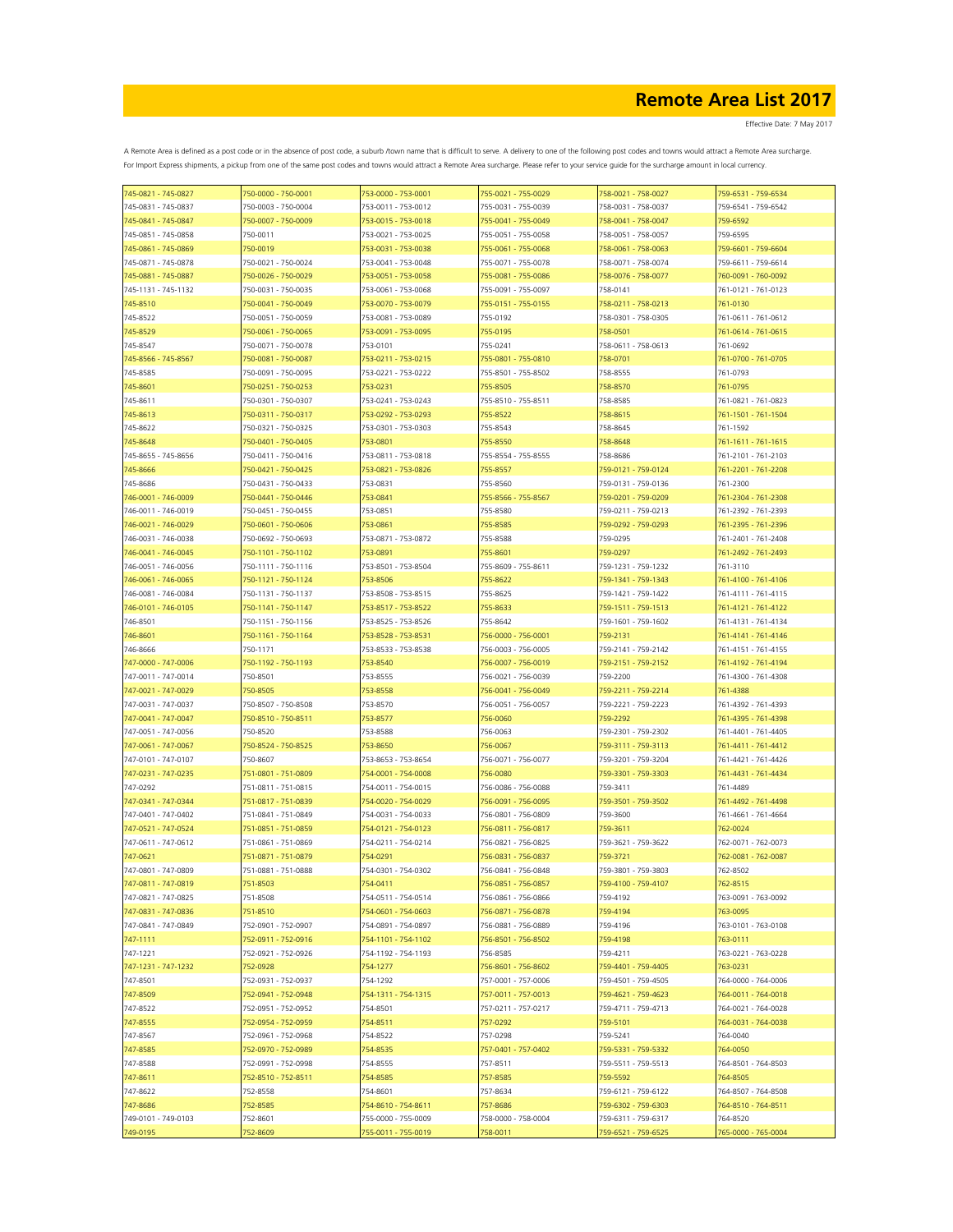| 765-0011 - 765-0014                        | 770-0061 - 770-0064                        | 771-1220 - 771-1224                        | 772-8501 - 772-8503             | 779-1111 - 779-1119                        | 780-0801 - 780-0806                        |
|--------------------------------------------|--------------------------------------------|--------------------------------------------|---------------------------------|--------------------------------------------|--------------------------------------------|
| 765-0021 - 765-0022                        | 770-0801 - 770-0808                        | 771-1230 - 771-1232                        | 772-8508                        | 779-1121 - 779-1123                        | 780-0811 - 780-0818                        |
| 765-0031 - 765-0033                        | 770-0811 - 770-0816                        | 771-1240                                   | 772-8510 - 772-8511             | 779-1195                                   | 780-0821 - 780-0825                        |
| 765-0040                                   | 770-0821 - 770-0824                        | 771-1250 - 771-1253                        | 772-8515                        | 779-1198                                   | 780-0831 - 780-0834                        |
| 765-0051 - 765-0053                        | 770-0831 - 770-0835                        | 771-1260 - 771-1262                        | 772-8520                        | 779-1231 - 779-1236                        | 780-0841 - 780-0844                        |
| 765-0061 - 765-0062                        | 770-0841 - 770-0847                        | 771-1264 - 771-1267                        | 772-8601                        | 779-1241 - 779-1246                        | 780-0850                                   |
| 765-0071 - 765-0073                        | 770-0851 - 770-0856                        | 771-1270 - 771-1273                        | 773-0000 - 773-0025             | 779-1292 - 779-1293                        | 780-0861 - 780-0864                        |
| 765-8501 - 765-8503                        | 770-0861 - 770-0868                        | 771-1289                                   | 773-0031                        | 779-1295                                   | 780-0870                                   |
| 765-8505 - 765-8508                        | 770-0872 - 770-0874                        | 771-1292                                   | 773-0070                        | 779-1401 - 779-1404                        | 780-0901 - 780-0904                        |
| 766-0000 - 766-0007                        | 770-0901 - 770-0909                        | 771-1294 - 771-1295                        | 773-8501 - 773-8502             | 779-1510                                   | 780-0911 - 780-0916                        |
| 766-0011 - 766-0017                        | 770-0911 - 770-0918                        | 771-1297 - 771-1298                        | 773-8504                        | 779-1620                                   | 780-0921 - 780-0929                        |
| 766-0021 - 766-0027                        | 770-0921 - 770-0929                        | 771-1300 - 771-1302                        | 773-8601                        | 779-1630 - 779-1631                        | 780-0931 - 780-0938                        |
| 766-0201 - 766-0204                        | 770-0931 - 770-0939                        | 771-1310 - 771-1311                        | 774-0000                        | 779-1740                                   | 780-0941 - 780-0949                        |
| 766-8501 - 766-8502                        | 770-0941 - 770-0944                        | 771-1320                                   | 774-0002 - 774-0009             | 779-1750                                   | 780-0951 - 780-0957                        |
| 767-0000 - 767-0004                        | 770-8001 - 770-8008                        | 771-1330                                   | 774-0011 - 774-0017             | 779-2101 - 779-2109                        | 780-0961 - 780-0967                        |
| 767-0011 - 767-0014                        | 770-8011 - 770-8012                        | 771-1341 - 771-1347                        | 774-0021 - 774-0023             | 779-2195                                   | 780-0971 - 780-0977                        |
| 767-0021 - 767-0022                        | 770-8021 - 770-8025                        | 771-1350                                   | 774-0030                        | 779-2300 - 779-2307                        | 780-0981 - 780-0985                        |
| 767-0031 - 767-0033                        | 770-8031 - 770-8033                        | 771-1392                                   | 774-0041 - 774-0043             | 779-2395                                   | 780-0991 - 780-0996                        |
| 767-8507                                   | 770-8040 - 770-8041                        | 771-1401 - 771-1403                        | 774-0045 - 774-0049             | 779-3101 - 779-3106                        | 780-8001 - 780-8008                        |
| 767-8510 - 767-8513                        | 770-8051 - 770-8056                        | 771-1492 - 771-1494                        | 774-1760                        | 779-3111 - 779-3128                        | 780-8010 - 780-8019                        |
| 767-8585                                   | 770-8061                                   | 771-1498                                   | 774-8501                        | 779-3131 - 779-3133                        | 780-8021 - 780-8028                        |
| 768-0000 - 768-0002                        | 770-8063 - 770-8064                        | 771-1501 - 771-1509                        | 775-0000 - 775-0007             | 779-3200 - 779-3208                        | 780-8031 - 780-8040                        |
| 768-0011 - 768-0014                        | 770-8070 - 770-8079                        | 771-1592                                   | 775-0010 - 775-0013             | 779-3211 - 779-3215                        | 780-8050 - 780-8052                        |
| 768-0021 - 768-0024                        | 770-8081 - 770-8084                        | 771-1601 - 771-1604                        | 775-0101                        | 779-3221 - 779-3226                        | 780-8061 - 780-8066                        |
| 768-0031 - 768-0033                        | 770-8501 - 770-8516                        | 771-1610 - 771-1616                        | 775-0200                        | 779-3231 - 779-3236                        | 780-8071 - 780-8077                        |
| 768-0040                                   | 770-8518                                   | 771-1621 - 771-1627                        | 775-0202 - 775-0206             | 779-3241 - 779-3245                        | 780-8081 - 780-8090                        |
| 768-0051 - 768-0052                        | 770-8520 - 770-8526                        | 771-1695                                   | 775-0295                        | 779-3295                                   | 780-8501 - 780-8523                        |
| 768-0060 - 768-0076                        | 770-8528 - 770-8533                        | 771-1700 - 771-1706                        | 775-0301 - 775-0310             | 779-3298                                   | 780-8525 - 780-8530                        |
| 768-0101 - 768-0105                        | 770-8535 - 770-8541                        | 771-1714                                   | 775-0395                        | 779-3301 - 779-3307                        | 780-8532 - 780-8541                        |
| 768-0192                                   | 770-8544                                   | 771-1792                                   | 775-0411 - 775-0415             | 779-3393 - 779-3395                        | 780-8544 - 780-8545                        |
| 768-0195                                   | 770-8546 - 770-8548                        | 771-2101 - 771-2107                        | 775-0501 - 775-0513             | 779-3401 - 779-3407                        | 780-8548                                   |
| 768-8501 - 768-8502                        | 770-8550 - 770-8552                        | 771-2195                                   | 775-0595                        | 779-3495                                   | 780-8550                                   |
| 768-8601 - 768-8602                        | 770-8555                                   | 771-2301 - 771-2306                        | 775-8570                        | 779-3501 - 779-3505                        | 780-8553 - 780-8556                        |
| 769-0200 - 769-0213                        | 770-8558                                   | 771-2395                                   | 776-0000 - 776-0007             | 779-3595                                   | 780-8558 - 780-8562                        |
| 769-0221 - 769-0228                        | 770-8560                                   | 771-2501 - 771-2503                        | 776-0010 - 776-0015             | 779-3600 - 779-3604                        | 780-8565 - 780-8568                        |
| 769-0292 - 769-0293                        | 770-8563                                   | 771-2595                                   | 776-0020                        | 779-3610                                   | 780-8570 - 780-8572                        |
| 769-0295 - 769-0296                        | 770-8565                                   | 771-3200 - 771-3203                        | 776-0031 - 776-0037             | 779-3620                                   | 780-8577                                   |
| 769-0301 - 769-0303                        | 770-8567                                   | 771-3310 - 771-3311                        | 776-8501                        | 779-3625                                   | 780-8601 - 780-8602                        |
| 769-0311 - 769-0319                        | 770-8570 - 770-8573                        | 771-3395                                   | 776-8511                        | 779-3631 - 779-3639                        | 780-8605                                   |
| 769-0401 - 769-0402                        | 770-8585                                   | 771-3421 - 771-3422                        | 776-8555                        | 779-3695                                   | 780-8660 - 780-8662                        |
| 769-1101 - 769-1109                        | 770-8588                                   | 771-4100 - 771-4102                        | 776-8582 - 776-8583             | 779-3741 - 779-3745                        | 780-8665 - 780-8666                        |
| 769-1192                                   | 770-8601                                   | 771-4195                                   | 776-8585                        | 779-4100 - 779-4109                        | 780-8668                                   |
| 769-1401 - 769-1408                        | 770-8605                                   | 771-4261 - 771-4267                        | 776-8588                        | 779-4193                                   | 780-8670                                   |
|                                            |                                            | 771-4300 - 771-4308                        | 776-8611                        |                                            | 780-8675 - 780-8677                        |
| 769-1410                                   | 770-8610                                   | 771-4395                                   |                                 | 779-4195                                   | 780-8680 - 780-8689                        |
| 769-1501 - 769-1508                        | 770-8648                                   |                                            | 776-8686<br>777-0001 - 777-0007 | 779-4301 - 779-4307                        |                                            |
| 769-1593                                   | 770-8787                                   | 771-4500 - 771-4505<br>771-5170 - 771-5179 |                                 | 779-4401 - 779-4407<br>779-4495            | 780-8787                                   |
| 769-1601 - 769-1604                        | 770-8794                                   |                                            | 777-0301 - 777-0303             |                                            | 781-0010 - 781-0015                        |
| 769-1611 - 769-1617<br>769-1621 - 769-1625 | 770-8798<br>771-0101 - 771-0106            | 771-5200 - 771-5209<br>771-5295            | 777-0395<br>778-0000 - 778-0014 | 779-4700 - 779-4707<br>779-4795            | 781-0111 - 781-0114<br>781-0240 - 781-0245 |
|                                            |                                            |                                            |                                 |                                            |                                            |
| 769-1689                                   | 771-0111 - 771-0117                        | 771-5320 - 771-5329                        | 778-0020                        | 779-4801 - 779-4807                        | 781-0250 - 781-0253                        |
| 769-1694 - 769-1696                        | 771-0121 - 771-0139                        | 771-5401 - 771-5413                        | 778-0031 - 778-0032             | 779-4895                                   | 781-0261 - 781-0262                        |
| 769-1698<br>769-2511 - 769-2521            | 771-0141 - 771-0144<br>771-0182 - 771-0183 | 771-5495<br>771-5501 - 771-5508            | 778-0040<br>778-0101 - 778-0105 | 779-5161 - 779-5166<br>779-5171 - 779-5173 | 781-0270 - 781-0271<br>781-0301 - 781-0304 |
|                                            |                                            |                                            |                                 |                                            |                                            |
| 769-2601 - 769-2606                        | 771-0185 - 771-0189                        | 771-5511 - 771-5518                        | 778-0165                        | 779-5301 - 779-5307                        | 781-0311 - 781-0316<br>781-0321 - 781-0325 |
| 769-2692 - 769-2693                        | 771-0192 - 771-0196                        | 771-5531 - 771-5532                        | 778-0195                        | 779-5311 - 779-5316<br>779-5321 - 779-5328 |                                            |
| 769-2695 - 769-2696                        | 771-0198                                   | 771-6101 - 771-6107                        | 778-0201 - 778-0206             |                                            | 781-0392                                   |
| 769-2700 - 769-2705<br>769-2711 - 769-2715 | 771-0200 - 771-0201                        | 771-6111 - 771-6118<br>771-6192            | 778-0295<br>778-5251 - 778-5254 | 779-5331 - 779-5337                        | 781-1100 - 781-1105                        |
|                                            | 771-0203 - 771-0207                        |                                            |                                 | 779-5341 - 779-5347                        | 781-1111 - 781-1114                        |
| 769-2788                                   | 771-0211 - 771-0220                        | 771-6321 - 771-6328                        | 778-8501                        | 779-5395                                   | 781-1121 - 781-1125                        |
| 769-2792                                   | 771-0285                                   | 771-6401 - 771-6405                        | 778-8503 - 778-8507             | 779-5422                                   | 781-1131 - 781-1136                        |
| 769-2794 - 769-2797                        | 771-0288 - 771-0289                        | 771-6495                                   | 779-0100 - 779-0108             | 779-5451 - 779-5453                        | 781-1141 - 781-1143                        |
| 769-2901 - 769-2908                        | 771-0292 - 771-0296                        | 771-6511 - 771-6512                        | 779-0111 - 779-0119             | 780-0000 - 780-0004                        | 781-1151 - 781-1154                        |
| 769-2992                                   | 771-0298                                   | 772-0000 - 772-0004                        | 779-0192 - 779-0195             | 780-0021 - 780-0027                        | 781-1161 - 781-1165                        |
| 770-0000 - 770-0006                        | 771-0360 - 771-0369                        | 772-0011 - 772-0017                        | 779-0221 - 779-0225             | 780-0031 - 780-0034                        | 781-1192                                   |
| 770-0011 - 770-0012                        | 771-0371 - 771-0378                        | 772-0021 - 772-0022                        | 779-0230 - 779-0238             | 780-0041 - 780-0048                        | 781-1300 - 781-1308                        |
| 770-0021 - 770-0028                        | 771-1151 - 771-1156                        | 772-0031 - 772-0035                        | 779-0301 - 779-0305             | 780-0051 - 780-0056                        | 781-1311 - 781-1315                        |
| 770-0031 - 770-0039                        | 771-1192 - 771-1193                        | 772-0041 - 772-0044                        | 779-0311                        | 780-0061 - 780-0066                        | 781-1321 - 781-1328                        |
| 770-0041 - 770-0048                        | 771-1200 - 771-1203                        | 772-0051 - 772-0053                        | 779-0313 - 779-0315             | 780-0071 - 780-0074                        | 781-1331 - 781-1338                        |
| 770-0051 - 770-0053                        | 771-1210 - 771-1212                        | 772-0060                                   | 779-1101 - 779-1109             | 780-0081 - 780-0088                        | 781-1500 - 781-1506                        |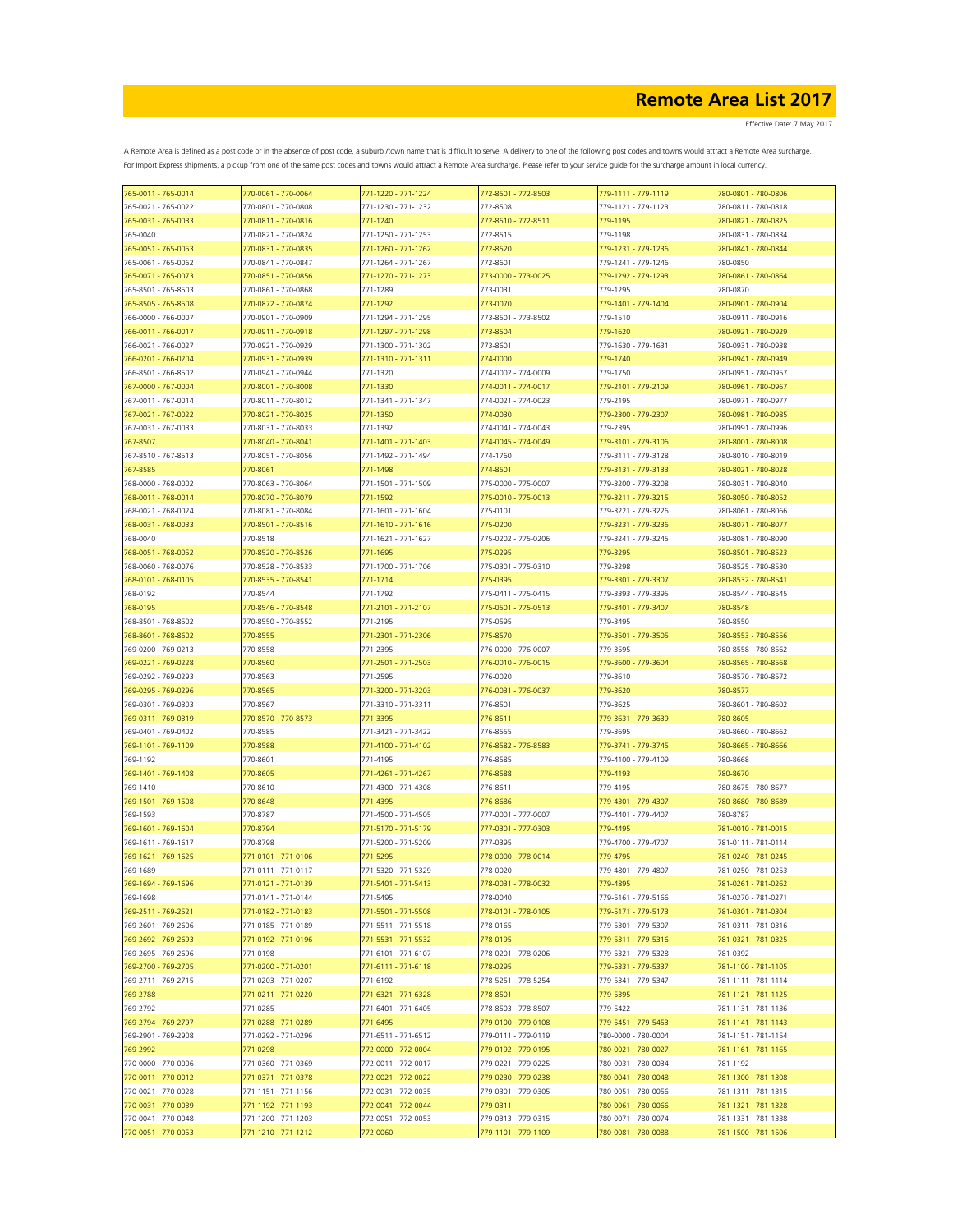Effective Date: 7 May 2017

| 781-1511 - 781-1518             | 781-5611 - 781-5616 | 785-0171 - 785-0174             | 787-8501            | 790-8505            | 791-1701 - 791-1710 |
|---------------------------------|---------------------|---------------------------------|---------------------|---------------------|---------------------|
| 781-1520 - 781-1524             | 781-5621 - 781-5622 | 785-0195                        | 788-0000 - 788-0015 | 790-8508 - 790-8514 | 791-1792            |
| 781-1531 - 781-1535             | 781-5700 - 781-5708 | 785-0200 - 785-0219             | 788-0021 - 788-0028 | 790-8516            | 791-1801 - 791-1803 |
| 781-1592                        | 781-5792 - 781-5793 | 785-0411 - 785-0413             | 788-0030 - 788-0039 | 790-8519 - 790-8520 | 791-2100 - 791-2103 |
| 781-1601 - 781-1628             | 781-6200 - 781-6202 | 785-0501 - 785-0505             | 788-0041 - 788-0049 | 790-8524 - 790-8525 | 791-2111 - 791-2117 |
| 781-1741 - 781-1746             | 781-6400 - 781-6403 | 785-0595                        | 788-0051 - 788-0054 | 790-8528 - 790-8537 | 791-2120 - 791-2126 |
| 781-1751 - 781-1758             | 781-6410            | 785-0600 - 785-0608             | 788-0261 - 788-0268 | 790-8539 - 790-8543 | 791-2131 - 791-2135 |
| 781-1761 - 781-1766             | 781-6421 - 781-6427 | 785-0610 - 785-0613             | 788-0271 - 788-0274 | 790-8545 - 790-8546 | 791-2141 - 791-2145 |
| 781-1801 - 781-1804             | 781-6430 - 781-6439 | 785-0621 - 785-0627             | 788-0300            | 790-8551            | 791-2191            |
| 781-1892                        | 781-6441 - 781-6460 | 785-0631 - 785-0636             | 788-0302            | 790-8553 - 790-8557 | 791-2193            |
| 781-1911 - 781-1915             | 781-6741 - 781-6742 | 785-0641 - 785-0648             | 788-0311 - 788-0315 | 790-8560 - 790-8561 | 791-2195            |
| 781-2100 - 781-2108             | 781-6831 - 781-6833 | 785-0651 - 785-0658             | 788-0321 - 788-0325 | 790-8565 - 790-8567 | 791-2201 - 791-2207 |
| 781-2110 - 781-2124             | 781-7100 - 781-7109 | 785-0661 - 785-0666             | 788-0331 - 788-0335 | 790-8570 - 790-8571 | 791-3100 - 791-3102 |
| 781-2126 - 781-2128             | 781-7185            | 785-0695                        | 788-0341 - 788-0343 | 790-8573 - 790-8575 | 791-3110            |
| 781-2131 - 781-2136             | 781-7220            | 785-0771 - 785-0776             | 788-0351 - 788-0353 | 790-8577 - 790-8578 | 791-3120            |
| 781-2141 - 781-2146             | 781-7300 - 781-7304 | 785-8501                        | 788-0361 - 788-0363 | 790-8580 - 790-8581 | 791-3131 - 791-3134 |
| 781-2151 - 781-2155             | 781-7411 - 781-7414 | 785-8511                        | 788-0677 - 788-0679 | 790-8583 - 790-8590 | 791-3141 - 791-3143 |
| 781-2161 - 781-2167             | 781-8101 - 781-8105 | 785-8520                        | 788-0781 - 788-0786 | 790-8595            | 791-3151 - 791-3155 |
| 781-2192 - 781-2194             | 781-8111 - 781-8114 | 785-8533                        | 788-8501            | 790-8601            | 791-3161 - 791-3164 |
| 781-2321 - 781-2325             | 781-8121 - 781-8126 | 785-8550                        | 788-8686            | 790-8632            | 791-3192 - 791-3198 |
| 781-2331 - 781-2335             | 781-8130 - 781-8136 | 785-8560                        | 789-0156 - 789-0174 | 790-8650 - 790-8653 | 791-3201 - 791-3206 |
| 781-2401 - 781-2402             | 781-8510 - 781-8511 | 785-8570                        | 789-0231 - 789-0237 | 790-8655 - 790-8656 | 791-3292 - 791-3293 |
|                                 | 781-8515            |                                 | 789-0241 - 789-0248 | 790-8658 - 790-8661 | 791-3295            |
| 781-2492<br>781-2511 - 781-2512 | 781-8521            | 785-8574 - 785-8578<br>785-8585 | 789-0250 - 789-0255 | 790-8665 - 790-8667 | 791-3300 - 791-3301 |
|                                 |                     |                                 |                     |                     |                     |
| 781-2601 - 781-2605             | 781-8543            | 785-8601                        | 789-0300 - 789-0307 | 790-8677 - 790-8678 | 791-3310            |
| 781-2611 - 781-2616             | 781-8551 - 781-8552 | 785-8650                        | 789-0311 - 789-0316 | 790-8686            | 791-3321 - 791-3322 |
| 781-3101 - 781-3108             | 781-8555            | 786-0000 - 786-0008             | 789-0321 - 789-0325 | 790-8688            | 791-3331 - 791-3332 |
| 781-3111 - 781-3115             | 781-8557            | 786-0010 - 786-0018             | 789-0392            | 790-8787            | 791-3341 - 791-3343 |
| 781-3121 - 781-3125             | 781-8560            | 786-0021 - 786-0028             | 789-0426 - 789-0428 | 790-8791            | 791-3351 - 791-3352 |
| 781-3201 - 781-3203             | 781-8588            | 786-0031 - 786-0038             | 789-0581 - 789-0587 | 790-8793            | 791-3360 - 791-3364 |
| 781-3211 - 781-3214             | 782-0000 - 782-0019 | 786-0041 - 786-0049             | 789-1200 - 789-1205 | 790-8795 - 790-8798 | 791-3392            |
| 781-3221 - 781-3223             | 782-0021 - 782-0025 | 786-0051 - 786-0058             | 789-1211 - 789-1218 | 791-0000            | 791-3501 - 791-3506 |
| 781-3331 - 781-3337             | 782-0031 - 782-0039 | 786-0061 - 786-0068             | 789-1221 - 789-1225 | 791-0101 - 791-0105 | 791-3511 - 791-3514 |
| 781-3400 - 781-3409             | 782-0041 - 782-0047 | 786-0071 - 786-0078             | 789-1231 - 789-1235 | 791-0111 - 791-0114 | 791-3521 - 791-3524 |
| 781-3492 - 781-3493             | 782-0051            | 786-0081 - 786-0088             | 789-1292            | 791-0120 - 791-0129 | 791-3592            |
| 781-3521 - 781-3526             | 782-0054 - 782-0059 | 786-0091 - 786-0098             | 789-1300 - 789-1304 | 791-0131 - 791-0135 | 791-4321 - 791-4324 |
| 781-3600 - 781-3615             | 782-0061 - 782-0064 | 786-0301 - 786-0308             | 789-1401 - 789-1419 | 791-0150            | 791-4431 - 791-4432 |
| 781-3617 - 781-3624             | 782-0071 - 782-0079 | 786-0311 - 786-0316             | 789-1701 - 789-1708 | 791-0200 - 791-0205 | 791-4501 - 791-4511 |
| 781-3692                        | 782-8502            | 786-0321 - 786-0327             | 789-1711 - 789-1716 | 791-0211 - 791-0216 | 791-4592            |
| 781-3700 - 781-3705             | 783-0000 - 783-0008 | 786-0393                        | 789-1720 - 789-1725 | 791-0221 - 791-0223 | 791-8001 - 791-8007 |
| 781-3711 - 781-3717             | 783-0011 - 783-0014 | 786-0501 - 786-0504             | 789-1795            | 791-0241 - 791-0245 | 791-8011 - 791-8019 |
| 781-3721 - 781-3725             | 783-0021 - 783-0029 | 786-0511 - 786-0517             | 789-1900 - 789-1905 | 791-0280 - 791-0281 | 791-8021 - 791-8027 |
| 781-3741 - 781-3742             | 783-0031 - 783-0037 | 786-0521 - 786-0525             | 789-1911 - 789-1913 | 791-0288            | 791-8031 - 791-8032 |
| 781-4201 - 781-4208             | 783-0040 - 783-0049 | 786-0531 - 786-0535             | 789-1921 - 789-1925 | 791-0292            | 791-8034 - 791-8036 |
| 781-4211 - 781-4217             | 783-0051 - 783-0058 | 786-8501                        | 789-1931 - 789-1936 | 791-0295            | 791-8042 - 791-8044 |
| 781-4221 - 781-4227             | 783-0060 - 783-0068 | 787-0000 - 787-0038             | 789-1992            | 791-0297            | 791-8051 - 791-8058 |
| 781-4231 - 781-4236             | 783-0071 - 783-0078 | 787-0050 - 787-0052             | 790-0001 - 790-0008 | 791-0301 - 791-0303 | 791-8060 - 791-8069 |
| 781-4241 - 781-4247             | 783-0081 - 783-0087 | 787-0150 - 787-0163             | 790-0011 - 790-0014 | 791-0311 - 791-0315 | 791-8071 - 791-8079 |
| 781-4292                        | 783-0091 - 783-0096 | 787-0240 - 787-0244             | 790-0021 - 790-0026 | 791-0321 - 791-0323 | 791-8081 - 791-8087 |
| 781-4401 - 781-4406             | 783-8501 - 783-8502 | 787-0300 - 787-0308             | 790-0031 - 790-0038 | 791-0385            | 791-8091 - 791-8093 |
| 781-4411 - 781-4415             | 783-8505 - 783-8509 | 787-0310 - 787-0318             | 790-0041 - 790-0048 | 791-0392 - 791-0395 | 791-8501 - 791-8502 |
| 781-4521 - 781-4531             | 783-8555            | 787-0320 - 787-0328             | 790-0051 - 790-0056 | 791-0397 - 791-0398 | 791-8505 - 791-8508 |
| 781-4641 - 781-4645             | 784-0000 - 784-0008 | 787-0331 - 787-0339             | 790-0061 - 790-0067 | 791-0501 - 791-0508 | 791-8510 - 791-8512 |
| 781-5101 - 781-5108             | 784-0010            | 787-0392                        | 790-0801 - 790-0808 | 791-0510            | 791-8516 - 791-8518 |
| 781-5192 - 781-5193             | 784-0020 - 784-0029 | 787-0445 - 787-0447             | 790-0811 - 790-0814 | 791-0521 - 791-0527 | 791-8523 - 791-8524 |
| 781-5195                        | 784-0031 - 784-0034 | 787-0450 - 787-0453             | 790-0821 - 790-0827 | 791-0531 - 791-0538 | 791-8527 - 791-8528 |
| 781-5200 - 781-5206             | 784-0041 - 784-0046 | 787-0556 - 787-0563             | 790-0831 - 790-0838 | 791-0541 - 791-0543 | 791-8531            |
| 781-5211 - 781-5213             | 784-0051 - 784-0058 | 787-0665 - 787-0669             | 790-0841 - 790-0848 | 791-0562            | 791-8535 - 791-8536 |
| 781-5221 - 781-5224             | 784-0061 - 784-0065 | 787-0771 - 787-0776             | 790-0851 - 790-0858 | 791-0593 - 791-0594 | 791-8538            |
| 781-5231 - 781-5235             | 784-0271 - 784-0278 | 787-0800 - 787-0807             | 790-0861 - 790-0867 | 791-1101 - 791-1106 | 791-8551            |
| 781-5241 - 781-5242             | 784-8501            | 787-0811 - 787-0816             | 790-0871 - 790-0878 | 791-1111 - 791-1116 | 791-8555            |
| 781-5292                        | 784-8503            | 787-0892                        | 790-0901 - 790-0905 | 791-1121 - 791-1126 | 791-8603 - 791-8604 |
| 781-5295                        | 784-8505            | 787-1101 - 787-1109             | 790-0911 - 790-0916 | 791-1131 - 791-1136 | 791-8671 - 791-8672 |
| 781-5310                        | 785-0000 - 785-0018 | 787-1220 - 787-1229             | 790-0921 - 790-0925 | 791-1192            | 791-8675            |
| 781-5331 - 781-5332             | 785-0021 - 785-0028 | 787-1321 - 787-1326             | 790-0931 - 790-0934 | 791-1200 - 791-1207 | 791-8677            |
| 781-5451 - 781-5455             | 785-0030 - 785-0037 | 787-1441 - 787-1444             | 790-0941 - 790-0948 | 791-1211 - 791-1213 | 792-0000            |
| 781-5461 - 781-5469             | 785-0041 - 785-0047 | 787-1550 - 787-1559             | 790-0951 - 790-0952 | 791-1221 - 791-1223 | 792-0002 - 792-0009 |
| 781-5495                        | 785-0051 - 785-0059 | 787-1601 - 787-1607             | 790-0961 - 790-0967 | 791-1501 - 791-1505 | 792-0011 - 792-0017 |
| 781-5601 - 781-5606             | 785-0161 - 785-0167 | 787-1611 - 787-1618             | 790-8501 - 790-8503 | 791-1511 - 791-1515 | 792-0021 - 792-0026 |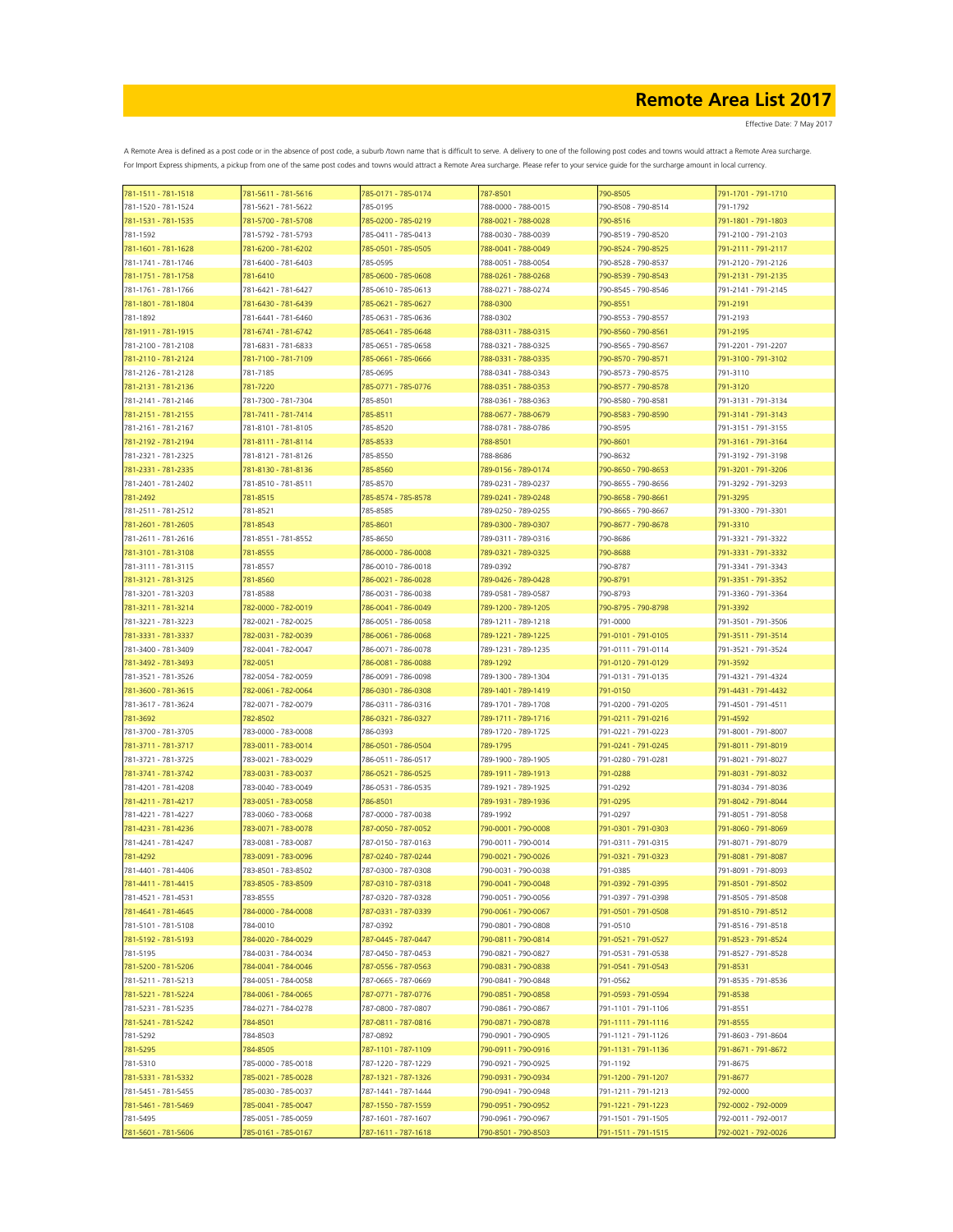| 792-0031 - 792-0035 | 794-1192                                   | 796-8010 - 796-8011 | 798-3361 - 798-3364 | 799-2410 - 799-2419 | 808-0101 - 808-0106                        |
|---------------------|--------------------------------------------|---------------------|---------------------|---------------------|--------------------------------------------|
| 792-0041 - 792-0047 | 794-1301 - 794-1309                        | 796-8015            | 798-3392 - 798-3393 | 799-2421 - 799-2426 | 808-0108 - 808-0109                        |
| 792-0050            | 794-1392 - 794-1393                        | 796-8020            | 798-3701 - 798-3708 | 799-2430 - 799-2439 | 808-0111 - 808-0113                        |
| 792-0060            | 794-1401 - 794-1404                        | 796-8025            | 798-3792            | 799-2441 - 799-2447 | 808-0121 - 808-0124                        |
| 792-0071 - 792-0072 | 794-1497                                   | 796-8030            | 798-4100 - 798-4105 | 799-2451 - 799-2458 | 808-0131 - 808-0134                        |
| 792-0080            | 794-2101 - 794-2104                        | 796-8035 - 796-8041 | 798-4110            | 799-2460 - 799-2469 | 808-0136 - 808-0139                        |
|                     |                                            | 796-8050 - 796-8054 | 798-4121 - 798-4126 | 799-2492 - 799-2493 | 808-0141 - 808-0148                        |
| 792-0801 - 792-0805 | 794-2110 - 794-2119                        |                     |                     |                     |                                            |
| 792-0811 - 792-0815 | 794-2192                                   | 796-8060            | 798-4131 - 798-4136 | 799-2495 - 799-2496 | 808-0175                                   |
| 792-0821 - 792-0829 | 794-2201 - 794-2204                        | 796-8501 - 796-8502 | 798-4192 - 798-4197 | 799-2641 - 799-2649 | 808-0196                                   |
| 792-0831 - 792-0837 | 794-2292                                   | 797-0000 - 797-0008 | 798-4201 - 798-4209 | 799-2652 - 799-2656 | 808-8588                                   |
| 792-0841 - 792-0848 | 794-2301 - 794-2305                        | 797-0010 - 797-0018 | 798-4211 - 798-4219 | 799-2661 - 799-2662 | 808-8606                                   |
| 792-0851 - 792-0857 | 794-2392                                   | 797-0020 - 797-0037 | 798-4292            | 799-2692            | 810-0013 - 810-0018                        |
| 792-0861 - 792-0868 | 794-2395                                   | 797-0041 - 797-0046 | 798-4341 - 798-4349 | 799-3100 - 799-3105 | 810-0022 - 810-0029                        |
| 792-0871 - 792-0874 | 794-2410                                   | 797-0111 - 797-0113 | 798-4351 - 798-4353 | 799-3111 - 799-3115 | 810-0031 - 810-0037                        |
| 792-0881 - 792-0888 | 794-2492                                   | 797-0201 - 797-0203 | 798-4401 - 798-4408 | 799-3121 - 799-3128 | 810-0043 - 810-0045                        |
| 792-0890 - 792-0898 | 794-2500 - 794-2513                        | 797-0292            | 798-4495            | 799-3131 - 799-3136 | 810-0051                                   |
| 792-8501            | 794-2520                                   | 797-1101 - 797-1107 | 798-8510 - 798-8511 | 799-3192 - 799-3196 | 810-0053 - 810-0055                        |
|                     |                                            |                     |                     | 799-3198            |                                            |
| 792-8510 - 792-8511 | 794-2530                                   | 797-1211 - 797-1217 | 798-8601            |                     | 810-0063                                   |
| 792-8518            | 794-2540 - 794-2542                        | 797-1292            | 798-8611            | 799-3201 - 799-3202 | 810-8501                                   |
| 792-8520            | 794-2550                                   | 797-1321 - 797-1328 | 798-8614            | 799-3207            | 810-8506                                   |
| 792-8543            | 794-2592 - 794-2593                        | 797-1431 - 797-1434 | 799-0101 - 799-0103 | 799-3292            | 810-8514                                   |
| 792-8550            | 794-8508                                   | 797-1501 - 797-1508 | 799-0111 - 799-0113 | 799-3311 - 799-3314 | 810-8523                                   |
| 792-8555            | 794-8511                                   | 797-1592            | 799-0121 - 799-0128 | 799-3401 - 799-3407 | 810-8530                                   |
| 792-8567            | 794-8518                                   | 797-1601 - 797-1608 | 799-0192 - 799-0197 | 799-3411 - 799-3413 | 810-8541                                   |
| 792-8580            | 794-8582                                   | 797-1701 - 797-1705 | 799-0301 - 799-0304 | 799-3421 - 799-3422 | 810-8545                                   |
| 792-8585 - 792-8586 | 794-8601 - 794-8602                        | 797-1711 - 797-1717 | 799-0400 - 799-0405 | 799-3431 - 799-3433 | 810-8560                                   |
| 792-8614            | 794-8611                                   | 797-1792            | 799-0411 - 799-0413 | 799-3441 - 799-3444 | 810-8577                                   |
|                     |                                            |                     |                     |                     |                                            |
| 792-8670            | 794-8614                                   | 797-8501            | 799-0421 - 799-0423 | 799-3451 - 799-3456 | 810-8606                                   |
| 792-8686            | 795-0000 - 795-0009                        | 797-8511            | 799-0431 - 799-0436 | 799-3461 - 799-3464 | 810-8608                                   |
| 793-0000 - 793-0007 | 795-0011 - 795-0013                        | 798-0000 - 798-0007 | 799-0492 - 799-0493 | 799-3470            | 810-8633                                   |
| 793-0010            | 795-0021 - 795-0025                        | 798-0010 - 798-0017 | 799-0495 - 799-0498 | 799-3701 - 799-3707 | 810-8636                                   |
| 793-0016 - 793-0017 | 795-0031 - 795-0032                        | 798-0020 - 798-0027 | 799-0641 - 799-0645 | 799-3710            | 810-8653 - 810-8654                        |
| 793-0021 - 793-0028 | 795-0041 - 795-0046                        | 798-0030 - 798-0045 | 799-0650            | 799-3720            | 810-8716                                   |
| 793-0030            | 795-0051 - 795-0054                        | 798-0050 - 798-0054 | 799-0701 - 799-0705 | 799-3730            | 810-8798                                   |
| 793-0034 - 793-0039 | 795-0061 - 795-0065                        | 798-0060 - 798-0068 | 799-0711 - 799-0714 | 799-3741 - 799-3743 | 811-0100 - 811-0104                        |
| 793-0041 - 793-0046 | 795-0069 - 795-0078                        | 798-0070 - 798-0078 | 799-0721 - 799-0724 | 799-3751 - 799-3752 | 811-0110 - 811-0123                        |
| 793-0051 - 793-0057 | 795-0081 - 795-0089                        | 798-0080 - 798-0088 | 799-1101 - 799-1108 | 799-3761 - 799-3763 | 811-0192 - 811-0193                        |
|                     |                                            |                     |                     |                     |                                            |
| 793-0061 - 793-0067 | 795-0301 - 795-0309                        | 798-0090 - 798-0099 | 799-1111 - 799-1112 | 799-3771 - 799-3772 | 811-0195 - 811-0196                        |
| 793-0071 - 793-0075 | 795-0392                                   | 798-0101 - 798-0104 | 799-1198            | 799-3792 - 799-3793 | 811-0201 - 811-0206                        |
| 793-0101 - 793-0103 | 795-8501 - 795-8502                        | 798-0211 - 798-0212 | 799-1301 - 799-1304 | 800-0300            | 811-0211 - 811-0216                        |
| 793-0211 - 793-0216 | 795-8504 - 795-8508                        | 798-1101 - 798-1105 | 799-1311 - 799-1317 | 800-0302 - 800-0303 | 811-0295                                   |
| 793-8501            | 795-8510 - 795-8511                        | 798-1111 - 798-1116 | 799-1321 - 799-1325 | 800-0312            | 811-0321 - 811-0325                        |
| 793-8509 - 793-8510 | 795-8601 - 795-8603                        | 798-1121 - 798-1125 | 799-1331 - 799-1336 | 800-0322 - 800-0324 | 811-1101 - 811-1103                        |
| 793-8515 - 793-8516 | 796-0000 - 796-0005                        | 798-1131 - 798-1139 | 799-1341 - 799-1345 | 800-0331 - 800-0338 | 811-1111 - 811-1114                        |
| 793-8555            | 796-0010 - 796-0014                        | 798-1141 - 798-1143 | 799-1351 - 799-1354 | 800-0341 - 800-0345 | 811-1121 - 811-1124                        |
| 793-8585            | 796-0021 - 796-0029                        | 798-1192            | 799-1361            | 800-0351 - 800-0357 | 811-1131 - 811-1134                        |
| 793-8601            | 796-0031 - 796-0037                        | 798-1300 - 798-1303 | 799-1363 - 799-1364 | 800-0361 - 800-0366 | 811-1200 - 811-1204                        |
| 794-0000 - 794-0007 |                                            |                     |                     |                     |                                            |
|                     | 796-0041 - 796-0048<br>796-0051 - 796-0056 | 798-1311 - 798-1314 | 799-1371 - 799-1372 | 800-0392            | 811-1211 - 811-1216<br>811-1221 - 811-1224 |
| 794-0011 - 794-0018 |                                            | 798-1321 - 798-1324 | 799-1392            | 800-0394            |                                            |
| 794-0021 - 794-0028 | 796-0061 - 796-0069                        | 798-1331 - 798-1333 | 799-1394            | 807-0100 - 807-0102 | 811-1231 - 811-1236                        |
| 794-0031 - 794-0038 | 796-0071 - 796-0078                        | 798-1341 - 798-1345 | 799-1501 - 799-1507 | 807-0111 - 807-0113 | 811-1241 - 811-1246                        |
| 794-0041            | 796-0081 - 796-0088                        | 798-1351 - 798-1356 | 799-1511 - 799-1514 | 807-0121 - 807-0123 | 811-1251 - 811-1256                        |
| 794-0043 - 794-0044 | 796-0111 - 796-0112                        | 798-1361 - 798-1367 | 799-1521 - 799-1527 | 807-0131 - 807-0133 | 811-1292                                   |
| 794-0051 - 794-0059 | 796-0170                                   | 798-1371 - 798-1375 | 799-1531 - 799-1537 | 807-0141 - 807-0143 | 811-1298                                   |
| 794-0061 - 794-0069 | 796-0201 - 796-0205                        | 798-1392 - 798-1393 | 799-1581 - 799-1582 | 807-0192            | 811-1302 - 811-1303                        |
| 794-0071 - 794-0074 | 796-0292 - 796-0293                        | 798-1395            | 799-1588            | 807-0198            | 811-1311 - 811-1314                        |
| 794-0081 - 794-0087 | 796-0295                                   | 798-1397            | 799-1592 - 799-1596 | 807-1300 - 807-1308 | 811-1321 - 811-1324                        |
| 794-0101 - 794-0109 | 796-0300 - 796-0308                        | 798-1501 - 798-1507 | 799-1598            | 807-1311 - 807-1315 | 811-1343 - 811-1347                        |
| 794-0111 - 794-0117 | 796-0311 - 796-0313                        | 798-2100 - 798-2106 | 799-1601 - 799-1608 | 807-1392            | 811-1351 - 811-1356                        |
|                     |                                            |                     | 799-1692            | 808-0000 - 808-0008 |                                            |
| 794-0121 - 794-0125 | 796-0421 - 796-0422                        | 798-2111 - 798-2113 |                     |                     | 811-1361 - 811-1362                        |
| 794-0192 - 794-0193 | 796-0495                                   | 798-2146            | 799-2101 - 799-2118 | 808-0011 - 808-0017 | 811-1364 - 811-1365                        |
| 794-0801 - 794-0805 | 796-0501 - 796-0506                        | 798-2192            | 799-2121 - 799-2123 | 808-0021 - 808-0022 | 811-1392 - 811-1395                        |
| 794-0811 - 794-0815 | 796-0611 - 796-0615                        | 798-3271 - 798-3272 | 799-2192            | 808-0031 - 808-0033 | 811-2100 - 811-2109                        |
| 794-0821 - 794-0827 | 796-0801 - 796-0805                        | 798-3301 - 798-3303 | 799-2195            | 808-0035 - 808-0036 | 811-2111 - 811-2115                        |
| 794-0831 - 794-0832 | 796-0811 - 796-0816                        | 798-3311 - 798-3313 | 799-2201 - 799-2209 | 808-0041 - 808-0047 | 811-2121 - 811-2129                        |
| 794-0840            | 796-0821 - 796-0823                        | 798-3321 - 798-3323 | 799-2292 - 799-2294 | 808-0051 - 808-0053 | 811-2131 - 811-2132                        |
| 794-0850            | 796-0892                                   | 798-3331 - 798-3338 | 799-2301 - 799-2312 | 808-0055            | 811-2192 - 811-2195                        |
| 794-0861 - 794-0863 | 796-0901 - 796-0915                        | 798-3341 - 798-3346 | 799-2392 - 799-2393 | 808-0061 - 808-0066 | 811-2200 - 811-2209                        |
| 794-1101 - 794-1103 | 796-8001 - 796-8008                        | 798-3351 - 798-3358 | 799-2401 - 799-2408 | 808-0071 - 808-0077 | 811-2221                                   |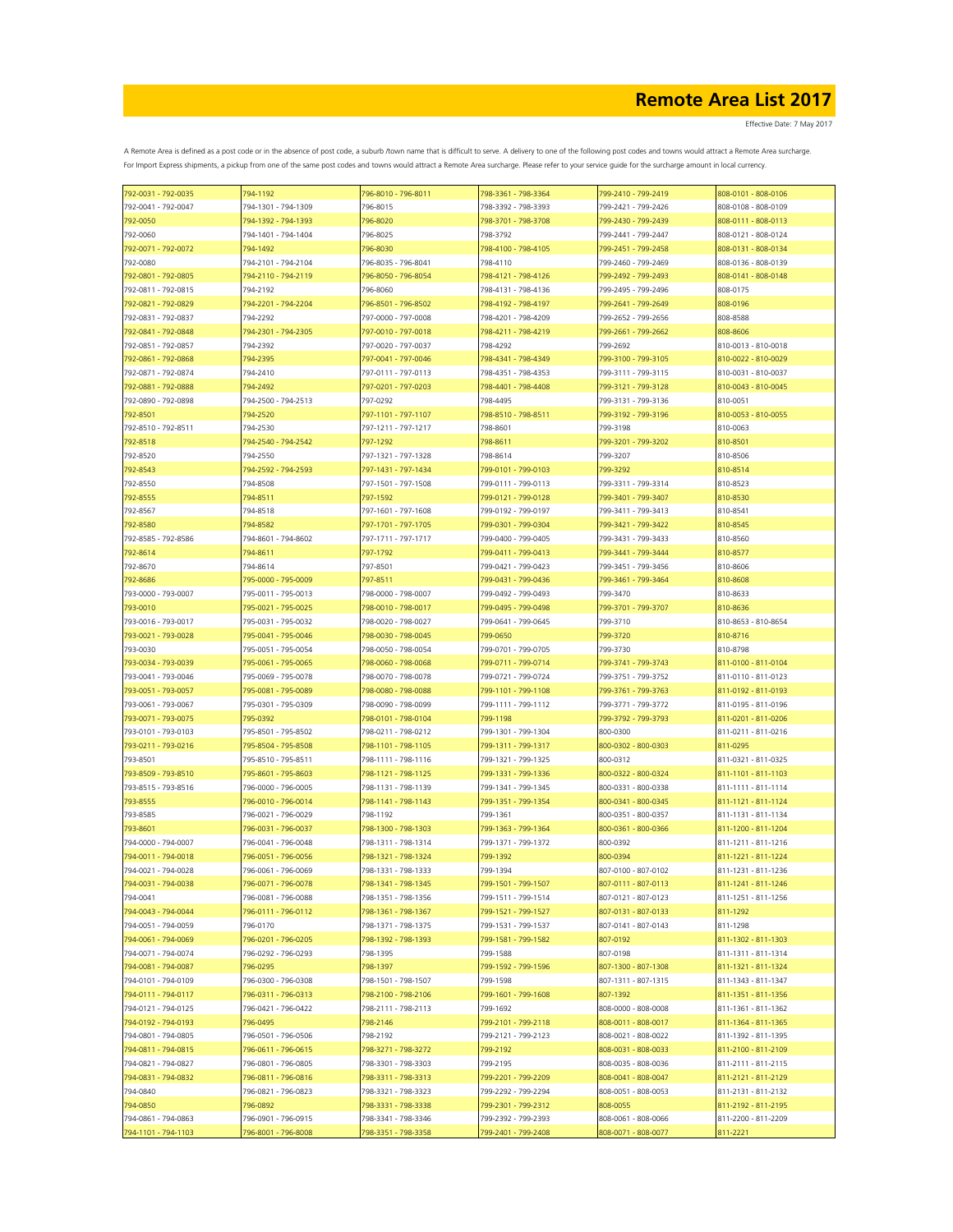| 811-2231 - 811-2233 | 811-5501            | 815-8550            | 818-0000 - 818-0007 | 819-8501 - 819-8502 | 822-1300 - 822-1307 |
|---------------------|---------------------|---------------------|---------------------|---------------------|---------------------|
| 811-2241 - 811-2248 | 811-5511 - 811-5513 | 815-8555            | 818-0011 - 818-0014 | 819-8504            | 822-1311 - 822-1318 |
| 811-2292 - 811-2295 | 811-5521 - 811-5523 | 815-8588            | 818-0021 - 818-0026 | 819-8511            | 822-1321 - 822-1326 |
| 811-2297 - 811-2298 | 811-5531 - 811-5533 | 815-8601            | 818-0031 - 818-0034 | 819-8533            | 822-1400 - 822-1406 |
| 811-2300 - 811-2318 | 811-5541 - 811-5546 | 815-8666            | 818-0036            | 819-8550 - 819-8552 | 822-1492            |
|                     |                     |                     |                     | 819-8555            |                     |
| 811-2392            | 811-5551 - 811-5556 | 815-8686            | 818-0041 - 818-0047 |                     | 822-8501            |
| 811-2395            | 811-5731 - 811-5734 | 816-0000            | 818-0051 - 818-0059 | 819-8558            | 822-8555            |
| 811-2398            | 811-5741 - 811-5744 | 816-0801 - 816-0807 | 818-0061            | 819-8585            | 822-8585            |
| 811-2400 - 811-2405 | 811-5751 - 811-5757 | 816-0811 - 816-0814 | 818-0063 - 818-0068 | 820-0000 - 820-0005 | 822-8666            |
| 811-2411 - 811-2416 | 812-0000            | 816-0821 - 816-0826 | 818-0071 - 818-0074 | 820-0011 - 820-0018 | 823-0000 - 823-0005 |
| 811-2492            | 812-8792            | 816-0831 - 816-0833 | 818-0081 - 818-0085 | 820-0021 - 820-0022 | 823-0011 - 823-0017 |
| 811-2495 - 811-2496 | 813-0000 - 813-0005 | 816-0841 - 816-0849 | 818-0100 - 818-0105 | 820-0031 - 820-0033 | 823-8555            |
| 811-2500 - 811-2503 | 813-0008            | 816-0851 - 816-0855 | 818-0110 - 818-0111 | 820-0040 - 820-0049 | 824-0000 - 824-0008 |
| 811-2592            | 813-0011 - 813-0017 | 816-0861 - 816-0864 | 818-0114 - 818-0115 | 820-0051 - 820-0054 | 824-0011 - 824-0018 |
|                     |                     |                     |                     |                     |                     |
| 811-3100 - 811-3107 | 813-0019            | 816-0871 - 816-0874 | 818-0117 - 818-0119 | 820-0061 - 820-0079 | 824-0021 - 824-0028 |
| 811-3111 - 811-3118 | 813-0021            | 816-0901 - 816-0906 | 818-0121 - 818-0125 | 820-0081 - 820-0089 | 824-0032 - 824-0038 |
| 811-3121 - 811-3127 | 813-0023 - 813-0025 | 816-0911 - 816-0912 | 818-0131 - 818-0139 | 820-0101 - 820-0106 | 824-0041 - 824-0049 |
| 811-3131 - 811-3137 | 813-0031 - 813-0033 | 816-0921 - 816-0924 | 818-0192 - 818-0195 | 820-0111 - 820-0116 | 824-0051 - 824-0058 |
| 811-3192 - 811-3193 | 813-0035 - 813-0036 | 816-0931 - 816-0935 | 818-0197 - 818-0198 | 820-0200 - 820-0207 | 824-0061 - 824-0068 |
| 811-3195            | 813-0041 - 813-0042 | 816-0941 - 816-0943 | 818-8501 - 818-8503 | 820-0292            | 824-0071 - 824-0079 |
| 811-3197 - 811-3198 | 813-0044 - 813-0045 | 816-0951 - 816-0956 | 818-8516            | 820-0301 - 820-0306 | 824-0101 - 824-0107 |
| 811-3200 - 811-3209 | 813-8501            | 816-0961 - 816-0964 |                     | 820-0311 - 820-0314 | 824-0111 - 824-0115 |
|                     |                     |                     | 818-8540            |                     |                     |
| 811-3211 - 811-3229 | 813-8503            | 816-0971 - 816-0973 | 818-8549            | 820-0321 - 820-0323 | 824-0121 - 824-0125 |
| 811-3293            | 813-8529            | 816-0981 - 816-0983 | 818-8555            | 820-0331 - 820-0337 | 824-0192            |
| 811-3295 - 811-3296 | 813-8577            | 816-8501            | 818-8567            | 820-0392            | 824-0201 - 824-0207 |
| 811-3298            | 813-8585            | 816-8510 - 816-8511 | 818-8571            | 820-0501 - 820-0506 | 824-0211 - 824-0217 |
| 811-3301 - 811-3309 | 813-8588            | 816-8530            | 818-8577 - 818-8578 | 820-0592            | 824-0221 - 824-0226 |
| 811-3311 - 811-3312 | 813-8681            | 816-8550            | 818-8585            | 820-0600 - 820-0609 | 824-0231 - 824-0235 |
| 811-3400 - 811-3408 | 814-0000            | 816-8555            | 818-8588            | 820-0693            | 824-0241 - 824-0244 |
|                     |                     |                     |                     |                     |                     |
| 811-3411 - 811-3416 | 814-0002 - 814-0006 | 816-8567            | 818-8642            | 820-0696            | 824-0251 - 824-0254 |
| 811-3421 - 811-3425 | 814-0011 - 814-0015 | 816-8577            | 818-8666            | 820-0701 - 820-0709 | 824-0292            |
| 811-3430 - 811-3440 | 814-0021 - 814-0023 | 816-8580            | 818-8668            | 820-0711 - 820-0713 | 824-0400            |
| 811-3492            | 814-0031 - 814-0035 | 816-8585            | 818-8686            | 820-0792            | 824-0411            |
| 811-3501 - 811-3507 | 814-0100 - 814-0106 | 816-8666            | 819-0000 - 819-0002 | 820-1100 - 820-1106 | 824-0431 - 824-0432 |
| 811-3511 - 811-3516 | 814-0111 - 814-0114 | 817-0000 - 817-0003 | 819-0005 - 819-0007 | 820-1111 - 820-1114 | 824-0500            |
| 811-3521 - 811-3522 | 814-0121 - 814-0123 | 817-0005 - 817-0006 | 819-0011 - 819-0015 | 820-1192 - 820-1193 | 824-0511 - 824-0512 |
| 811-3598            | 814-0131 - 814-0134 | 817-0011 - 817-0016 | 819-0021 - 819-0025 | 820-8501 - 820-8502 | 824-0600 - 824-0604 |
|                     |                     |                     |                     |                     |                     |
| 811-3701            | 814-0141 - 814-0144 | 817-0021 - 817-0024 | 819-0030 - 819-0039 | 820-8505 - 820-8508 | 824-0721 - 824-0723 |
| 811-4113            | 814-0151 - 814-0155 | 817-0031 - 817-0035 | 819-0041 - 819-0046 | 820-8510            | 824-0800 - 824-0802 |
| 811-4141 - 811-4143 | 814-0161 - 814-0165 | 817-0151 - 817-0157 | 819-0051 - 819-0055 | 820-8512 - 820-8513 | 824-0811 - 824-0818 |
| 811-4145 - 811-4148 | 814-0171 - 814-0177 | 817-0241 - 817-0248 | 819-0161 - 819-0169 | 820-8516 - 820-8517 | 824-0821 - 824-0822 |
| 811-4151 - 811-4157 | 814-0180            | 817-0321 - 817-0326 | 819-0192 - 819-0193 | 820-8520            | 824-0892            |
| 811-4161 - 811-4166 | 814-0192 - 814-0193 | 817-0431 - 817-0435 | 819-0201 - 819-0205 | 820-8533            | 824-8510            |
| 811-4171 - 811-4177 | 814-0198            | 817-0511 - 817-0514 | 819-0366 - 819-0367 | 820-8540            | 824-8555            |
| 811-4181 - 811-4185 | 814-8501            | 817-1101 - 817-1107 | 819-0371 - 819-0379 | 820-8550            | 824-8601            |
| 811-4192 - 811-4193 | 814-8503            | 817-1201 - 817-1202 | 819-0381 - 819-0388 | 820-8555            | 824-8611            |
|                     |                     |                     |                     |                     |                     |
| 811-4195            | 814-8505            | 817-1212 - 817-1214 | 819-0395            | 820-8601 - 820-8603 | 825-0000 - 825-0005 |
| 811-4198            | 814-8510 - 814-8511 | 817-1223            | 819-1100 - 819-1108 | 820-8605            | 825-0011 - 825-0018 |
| 811-4200 - 811-4205 | 814-8520            | 817-1231 - 817-1234 | 819-1111 - 819-1119 | 820-8607            | 825-8501            |
| 811-4211 - 811-4218 | 814-8522            | 817-1241            | 819-1121 - 819-1129 | 821-0002            | 825-8567            |
| 811-4220 - 811-4229 | 814-8525            | 817-1245 - 817-1246 | 819-1131 - 819-1139 | 821-0004            | 825-8577            |
| 811-4231 - 811-4239 | 814-8602            | 817-1251 - 817-1257 | 819-1141 - 819-1147 | 821-0011 - 821-0014 | 825-8585            |
| 811-4241 - 811-4242 | 814-8798            | 817-1292            | 819-1151 - 819-1156 | 821-8501            | 825-8588            |
| 811-4292            | 815-0000 - 815-0001 | 817-1301 - 817-1307 | 819-1192 - 819-1193 | 822-0000 - 822-0008 | 825-8601            |
| 811-5100 - 811-5107 | 815-0004            | 817-1411 - 817-1413 | 819-1195            | 822-0011 - 822-0017 | 826-0002            |
|                     |                     |                     |                     |                     |                     |
| 811-5111 - 811-5117 | 815-0031 - 815-0038 | 817-1511 - 817-1513 | 819-1301 - 819-1306 | 822-0021 - 822-0027 | 826-0021 - 826-0027 |
| 811-5121 - 811-5125 | 815-0041 - 815-0042 | 817-1521 - 817-1525 | 819-1311 - 819-1315 | 822-0031 - 822-0034 | 826-0031 - 826-0033 |
| 811-5131 - 811-5136 | 815-0048            | 817-1531 - 817-1533 | 819-1321 - 819-1325 | 822-0101            | 826-0041 - 826-0045 |
| 811-5141 - 811-5144 | 815-0063            | 817-1601 - 817-1603 | 819-1331 - 819-1336 | 822-0111 - 822-0113 | 826-8529            |
| 811-5151 - 811-5155 | 815-0071 - 815-0075 | 817-1692            | 819-1392            | 822-0121 - 822-0124 | 826-8555            |
| 811-5161 - 811-5163 | 815-0081 - 815-0084 | 817-1701 - 817-1704 | 819-1561 - 819-1564 | 822-0131 - 822-0134 | 826-8567            |
| 811-5192            | 815-8501            | 817-1711 - 817-1715 | 819-1571 - 819-1575 | 822-0141 - 822-0146 | 826-8585            |
|                     |                     |                     |                     |                     |                     |
| 811-5201 - 811-5204 | 815-8503            | 817-1721 - 817-1725 | 819-1581 - 819-1583 | 822-0151 - 822-0153 | 826-8609            |
| 811-5211 - 811-5215 | 815-8511            | 817-1797            | 819-1601            | 822-1101 - 822-1103 | 827-0000 - 827-0004 |
| 811-5221 - 811-5226 | 815-8520            | 817-2241 - 817-2243 | 819-1611 - 819-1616 | 822-1192 - 822-1193 | 827-8501            |
| 811-5301            | 815-8529            | 817-2331 - 817-2333 | 819-1621 - 819-1627 | 822-1200 - 822-1202 | 828-0000 - 828-0005 |
| 811-5311 - 811-5316 | 815-8533            | 817-8510            | 819-1631            | 822-1211 - 822-1212 | 828-0011 - 828-0013 |
| 811-5321 - 811-5326 | 815-8540            | 817-8517            | 819-1641 - 819-1642 | 822-1292 - 822-1293 | 828-0021 - 828-0028 |
| 811-5461 - 811-5468 | 815-8546            | 817-8520            | 819-1692            | 822-1296            | 828-0031 - 828-0036 |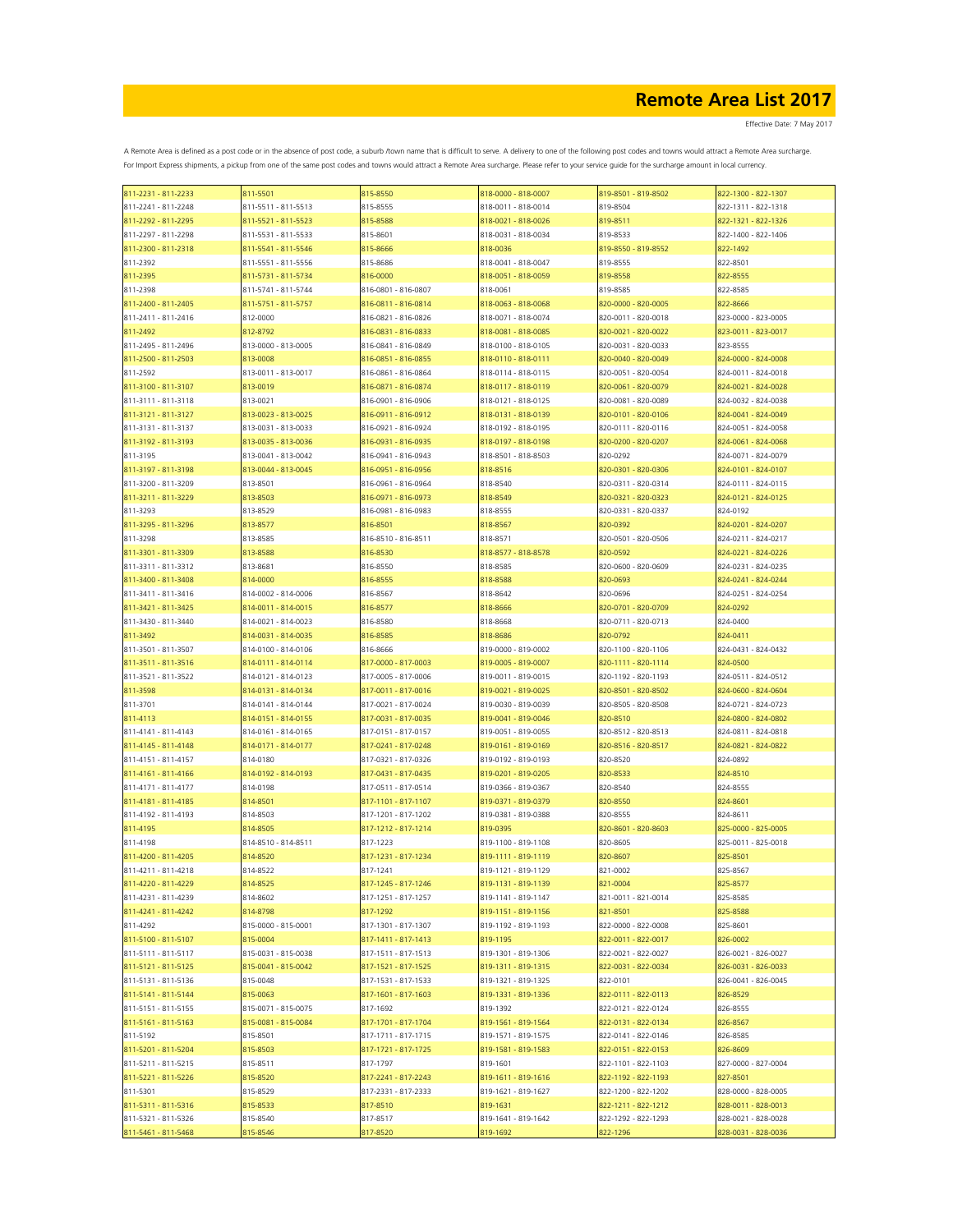| 828-0041 - 828-0049 | 830-8688            | 836-0031 - 836-0037 | 838-8601 - 838-8602 | 840-2201 - 840-2205 | 846-0011 - 846-0014 |
|---------------------|---------------------|---------------------|---------------------|---------------------|---------------------|
| 828-0051 - 828-0056 | 831-0000 - 831-0008 | 836-0041 - 836-0047 | 838-8666            | 840-2211 - 840-2214 | 846-0021 - 846-0025 |
| 828-0061 - 828-0066 | 831-0011 - 831-0017 | 836-0051 - 836-0057 | 838-8677            | 840-2221 - 840-2223 | 846-0031            |
| 828-0071 - 828-0077 | 831-0021 - 831-0028 | 836-0061 - 836-0067 | 838-8686            | 840-2295            | 846-0041            |
|                     |                     |                     |                     |                     |                     |
| 828-0081 - 828-0086 | 831-0031 - 831-0035 | 836-0071 - 836-0077 | 839-0000            | 840-8501 - 840-8502 | 846-8501            |
| 828-8501            | 831-0041 - 831-0045 | 836-0081 - 836-0087 | 839-0201 - 839-0205 | 840-8511            | 847-0000 - 847-0005 |
| 829-0100 - 829-0108 | 831-8501            | 836-0091 - 836-0097 | 839-0211 - 839-0215 | 840-8520            | 847-0011 - 847-0017 |
| 829-0111 - 829-0117 | 831-8601            | 836-0801 - 836-0807 | 839-0221 - 839-0225 | 840-8540            | 847-0021 - 847-0028 |
| 829-0121 - 829-0125 | 831-8686            | 836-0811 - 836-0817 | 839-0241 - 839-0244 | 840-8550 - 840-8552 | 847-0031 - 847-0034 |
| 829-0151            | 832-0000 - 832-0007 | 836-0821 - 836-0827 | 839-0251 - 839-0254 | 840-8555            | 847-0041 - 847-0047 |
|                     |                     |                     |                     |                     |                     |
| 829-0301 - 829-0305 | 832-0011 - 832-0018 | 836-0831 - 836-0837 | 839-0261 - 839-0264 | 840-8558            | 847-0051 - 847-0056 |
| 829-0311 - 829-0315 | 832-0021 - 832-0029 | 836-0841 - 836-0847 | 839-0292 - 839-0293 | 840-8560            | 847-0061 - 847-0067 |
| 829-0321 - 829-0323 | 832-0031 - 832-0037 | 836-0851 - 836-0857 | 839-0295            | 840-8570 - 840-8571 | 847-0071 - 847-0075 |
| 829-0331 - 829-0335 | 832-0041 - 832-0046 | 836-0861 - 836-0867 | 839-0801 - 839-0809 | 840-8580            | 847-0081 - 847-0085 |
| 829-0341 - 829-0343 | 832-0050 - 832-0059 | 836-0871 - 836-0877 | 839-0811 - 839-0817 | 840-8585            | 847-0101 - 847-0104 |
| 829-0392 - 829-0393 | 832-0061 - 832-0069 | 836-0881 - 836-0886 | 839-0821 - 839-0827 | 840-8588            | 847-0111 - 847-0115 |
|                     |                     |                     |                     |                     |                     |
| 830-0001 - 830-0006 | 832-0071 - 832-0077 | 836-0891 - 836-0897 | 839-0831 - 839-0837 | 840-8601 - 840-8602 | 847-0121 - 847-0124 |
| 830-0011 - 830-0018 | 832-0081 - 832-0089 | 836-8502            | 839-0841 - 839-0843 | 840-8611            | 847-0131 - 847-0136 |
| 830-0021 - 830-0028 | 832-0801 - 832-0807 | 836-8505            | 839-0851 - 839-0853 | 840-8627            | 847-0192 - 847-0193 |
| 830-0031 - 830-0039 | 832-0811 - 832-0816 | 836-8512            | 839-0861 - 839-0865 | 840-8666            | 847-0301 - 847-0306 |
| 830-0042 - 830-0049 | 832-0821 - 832-0828 | 836-8531            | 839-1201 - 839-1206 | 840-8686            | 847-0311 - 847-0317 |
| 830-0051 - 830-0059 | 832-8555            | 836-8533            | 839-1211 - 839-1216 | 840-8688 - 840-8689 | 847-0321 - 847-0327 |
|                     |                     |                     |                     |                     |                     |
| 830-0061 - 830-0066 | 832-8601            | 836-8566 - 836-8567 | 839-1221 - 839-1228 | 841-0200 - 841-0205 | 847-0392 - 847-0393 |
| 830-0070 - 830-0079 | 833-0000 - 833-0007 | 836-8577            | 839-1231 - 839-1234 | 842-0000 - 842-0007 | 847-0401 - 847-0406 |
| 830-0101 - 830-0105 | 833-0011 - 833-0015 | 836-8585            | 839-1298            | 842-0011 - 842-0015 | 847-0801 - 847-0804 |
| 830-0111 - 830-0116 | 833-0017            | 836-8588            | 839-1301 - 839-1308 | 842-0034            | 847-0811 - 847-0817 |
| 830-0192            | 833-0021 - 833-0027 | 836-8610            | 839-1311 - 839-1312 | 842-0051 - 842-0056 | 847-0821 - 847-0825 |
| 830-0201 - 830-0207 | 833-0031 - 833-0037 | 836-8666            | 839-1321            | 842-0061 - 842-0068 | 847-0831 - 847-0834 |
|                     |                     |                     |                     |                     |                     |
| 830-0211 - 830-0216 | 833-0041 - 833-0047 | 836-8686            | 839-1331 - 839-1333 | 842-0101 - 842-0102 | 847-0841 - 847-0844 |
| 830-0221 - 830-0226 | 833-0051 - 833-0054 | 837-0901 - 837-0907 | 839-1341 - 839-1344 | 842-0104            | 847-0851 - 847-0855 |
| 830-0292            | 833-0056            | 837-0910 - 837-0917 | 839-1393 - 839-1396 | 842-0107            | 847-0861 - 847-0863 |
| 830-0400 - 830-0406 | 833-8601            | 837-0921 - 837-0928 | 839-1400 - 839-1408 | 842-0121 - 842-0123 | 847-0871 - 847-0876 |
| 830-0411 - 830-0417 | 834-0000 - 834-0006 | 837-8501            | 839-1411 - 839-1415 | 842-0192 - 842-0193 | 847-0881 - 847-0885 |
| 830-0421 - 830-0425 | 834-0011 - 834-0016 | 838-0000 - 838-0005 | 839-1421            | 842-0201 - 842-0203 | 847-1101 - 847-1108 |
|                     |                     |                     |                     |                     |                     |
| 830-1101 - 830-1107 | 834-0021 - 834-0026 | 838-0011 - 838-0029 | 839-1493            | 842-0292 - 842-0293 | 847-1201 - 847-1203 |
| 830-1111 - 830-1117 | 834-0031 - 834-0034 | 838-0031 - 838-0039 | 839-1497 - 839-1498 | 842-0301 - 842-0303 | 847-1211 - 847-1214 |
| 830-1121 - 830-1127 | 834-0041 - 834-0047 | 838-0041 - 838-0048 | 839-8501 - 839-8502 | 842-8502            | 847-1221 - 847-1225 |
| 830-1192 - 830-1193 | 834-0051 - 834-0055 | 838-0051 - 838-0059 | 839-8505 - 839-8506 | 842-8585            | 847-1292            |
| 830-1195 - 830-1196 | 834-0061 - 834-0067 | 838-0061 - 838-0069 | 839-8508            | 842-8601            | 847-1400 - 847-1405 |
|                     | 834-0071 - 834-0075 | 838-0071 - 838-0072 | 839-8540            | 843-0000 - 843-0003 | 847-1411 - 847-1416 |
| 830-1200 - 830-1206 |                     |                     |                     |                     |                     |
| 830-1211 - 830-1214 | 834-0081 - 834-0085 | 838-0100 - 838-0105 | 840-0001 - 840-0008 | 843-0011 - 843-0014 | 847-1421 - 847-1425 |
| 830-1221 - 830-1226 | 834-0100 - 834-0105 | 838-0107 - 838-0109 | 840-0011 - 840-0013 | 843-0021 - 843-0024 | 847-1431 - 847-1435 |
| 830-1298            | 834-0111 - 834-0115 | 838-0111 - 838-0116 | 840-0015 - 840-0017 | 843-0151 - 843-0153 | 847-1441 - 847-1446 |
| 830-6528            | 834-0121 - 834-0123 | 838-0121 - 838-0128 | 840-0021 - 840-0027 | 843-0231 - 843-0234 | 847-1501 - 847-1507 |
| 830-6587            | 834-0192 - 834-0196 | 838-0131 - 838-0136 | 840-0031 - 840-0037 | 843-0300 - 843-0305 | 847-1511 - 847-1517 |
| 830-8501            | 834-0198            | 838-0138            | 840-0041 - 840-0047 | 843-0392 - 843-0394 | 847-1521 - 847-1527 |
|                     |                     |                     |                     |                     |                     |
| 830-8503            | 834-0201            | 838-0143 - 838-0144 | 840-0051 - 840-0056 | 843-8501            | 847-8511            |
| 830-8505            | 834-0292            | 838-0197            | 840-0201 - 840-0205 | 843-8550            | 847-8588            |
| 830-8510 - 830-8512 | 834-1101 - 834-1104 | 838-0201 - 838-0207 | 840-0211 - 840-0215 | 843-8555            | 847-8601            |
| 830-8515            | 834-1201 - 834-1205 | 838-0211 - 838-0215 | 840-0292            | 843-8585            | 848-0000 - 848-0007 |
| 830-8520 - 830-8522 | 834-1211 - 834-1217 | 838-0221 - 838-0228 | 840-0501 - 840-0504 | 843-8588            | 848-0011 - 848-0016 |
| 830-8530            | 834-1221 - 834-1222 | 838-0298            | 840-0511 - 840-0516 | 843-8639            | 848-0021 - 848-0028 |
|                     |                     |                     |                     |                     |                     |
| 830-8533            | 834-1292            | 838-0801 - 838-0804 | 840-0521 - 840-0522 | 843-8686            | 848-0031 - 848-0035 |
| 830-8540 - 830-8541 | 834-1401 - 834-1402 | 838-0811 - 838-0817 | 840-0531 - 840-0537 | 844-0000 - 844-0009 | 848-0041 - 848-0047 |
| 830-8543            | 834-1492            | 838-0821 - 838-0825 | 840-0541 - 840-0545 | 844-0011 - 844-0018 | 848-0101 - 848-0105 |
| 830-8555            | 834-8555            | 838-1301 - 838-1307 | 840-0598            | 844-0021 - 844-0028 | 848-0111 - 848-0117 |
| 830-8558            | 834-8585            | 838-1311 - 838-1317 | 840-0801 - 840-0806 | 844-8501            | 848-0121 - 848-0125 |
| 830-8567            | 835-0000 - 835-0007 | 838-1397 - 838-1398 | 840-0811 - 840-0816 | 844-8555            | 848-0131 - 848-0134 |
|                     | 835-0011 - 835-0019 |                     | 840-0821 - 840-0826 | 844-8585            | 848-0141 - 848-0146 |
| 830-8570            |                     | 838-1501 - 838-1507 |                     |                     |                     |
| 830-8577            | 835-0021 - 835-0025 | 838-1511 - 838-1515 | 840-0831 - 840-0834 | 844-8601 - 844-8602 | 848-0401 - 848-0408 |
| 830-8585            | 835-0101 - 835-0104 | 838-1521            | 840-0841 - 840-0845 | 844-8616            | 848-0492            |
| 830-8588            | 835-0111 - 835-0115 | 838-1592            | 840-0850 - 840-0859 | 844-8625            | 848-8501            |
| 830-8601 - 830-8603 | 835-0131 - 835-0136 | 838-1601 - 838-1602 | 840-0861 - 840-0864 | 845-0000 - 845-0005 | 849-0000            |
| 830-8606            | 835-0192            | 838-1692            | 840-1101 - 840-1106 | 845-0011 - 845-0014 | 849-0201 - 849-0205 |
| 830-8611 - 830-8612 | 835-8501            | 838-1700 - 838-1702 | 840-1192            | 845-0021 - 845-0025 | 849-0301 - 849-0306 |
|                     |                     |                     |                     |                     |                     |
| 830-8630 - 830-8631 | 835-8601            | 838-1792 - 838-1793 | 840-2101 - 840-2106 | 845-0031 - 845-0035 | 849-0311 - 849-0316 |
| 830-8666 - 830-8668 | 836-0000 - 836-0007 | 838-8512            | 840-2192 - 840-2193 | 845-8501            | 849-0401 - 849-0403 |
| 830-8677            | 836-0011 - 836-0016 | 838-8515            | 840-2195            | 845-8510 - 845-8511 | 849-0500 - 849-0506 |
| 830-8686            | 836-0021 - 836-0027 | 838-8585            | 840-2197            | 846-0000 - 846-0007 | 849-0592            |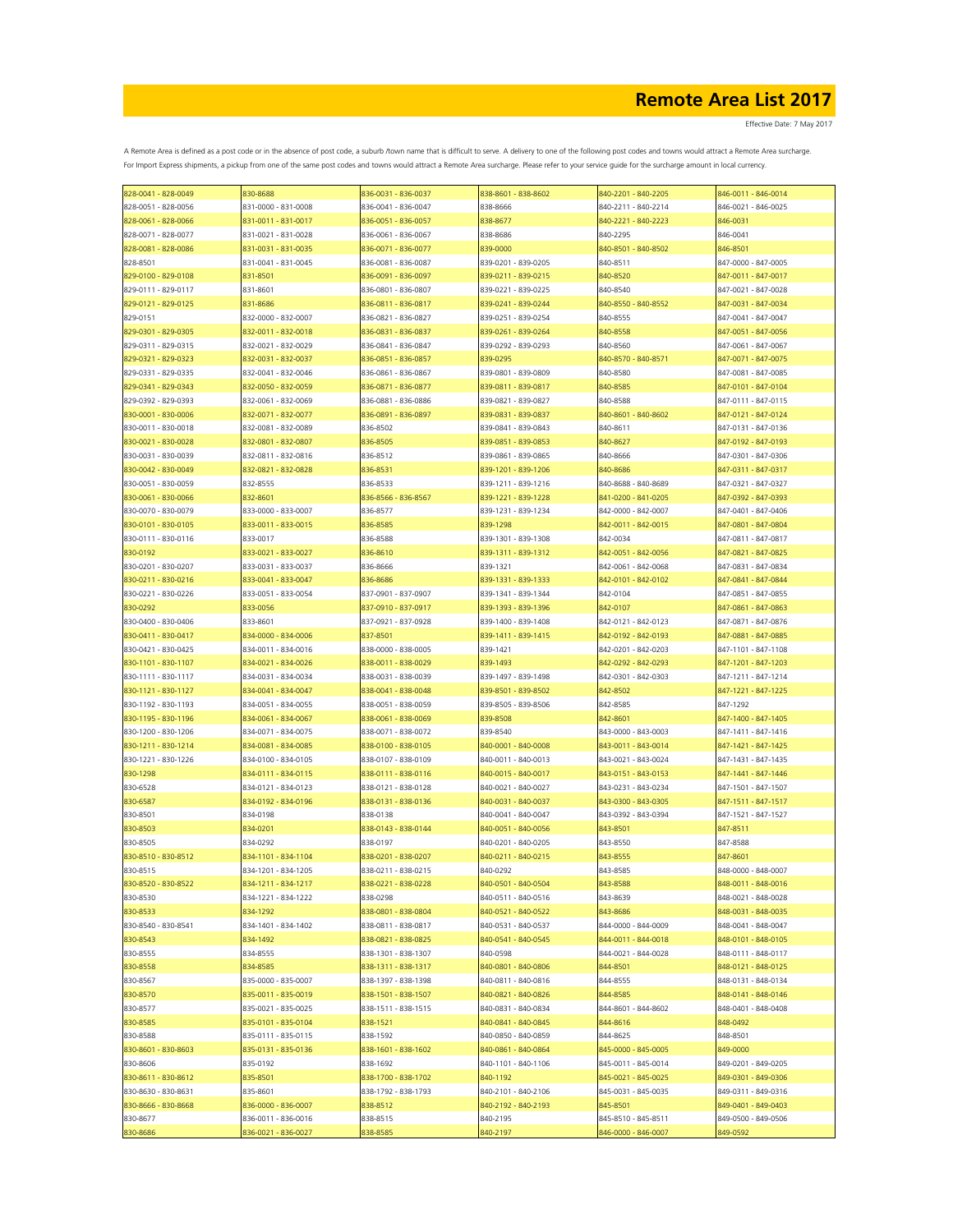Effective Date: 7 May 2017

| 849-0597                                   | 850-0064 - 850-0068 | 851-0492 - 851-0494             | 853-0041 - 853-0044                        | 855-0831 - 855-0836                        | 857-1197 - 857-1198  |
|--------------------------------------------|---------------------|---------------------------------|--------------------------------------------|--------------------------------------------|----------------------|
| 849-0901 - 849-0906                        | 850-0071 - 850-0079 | 851-0497 - 851-0498             | 853-0051 - 853-0054                        | 855-0841 - 855-0843                        | 857-1231 - 857-1235  |
| 849-0911 - 849-0919                        | 850-0801 - 850-0804 | 851-0501 - 851-0507             | 853-0061 - 853-0066                        | 855-0851 - 855-0856                        | 857-2221 - 857-2223  |
| 849-0921 - 849-0928                        | 850-0811 - 850-0813 | 851-0592                        | 853-0201 - 853-0208                        | 855-0861 - 855-0867                        | 857-2301 - 857-2307  |
| 849-0931 - 849-0938                        | 850-0821 - 850-0824 | 851-1121 - 851-1125             | 853-0211 - 853-0215                        | 855-0871 - 855-0879                        | 857-2311 - 857-2312  |
| 849-1100 - 849-1106                        | 850-0831 - 850-0837 | 851-1131 - 851-1137             | 853-0311 - 853-0313                        | 855-0881 - 855-0887                        | 857-2321 - 857-2328  |
| 849-1111 - 849-1116                        | 850-0841 - 850-0843 | 851-1201                        | 853-0411 - 853-0413                        | 855-8501                                   | 857-2392             |
| 849-1192                                   | 850-0851 - 850-0855 | 851-1315                        | 853-0501 - 853-0508                        | 855-8550                                   | 857-2401 - 857-2403  |
| 849-1201 - 849-1208                        | 850-0861 - 850-0862 | 851-2100 - 851-2101             | 853-0601 - 853-0609                        | 855-8555                                   | 857-2405             |
| 849-1221                                   | 850-0871 - 850-0877 | 851-2103 - 851-2108             | 853-0611 - 853-0613                        | 855-8686                                   | 857-2411 - 857-2413  |
| 849-1300 - 849-1304                        | 850-0901 - 850-0909 | 851-2111                        | 853-0692                                   | 856-0000 - 856-0009                        | 857-2417 - 857-2419  |
| 849-1311 - 849-1315                        | 850-0911 - 850-0918 | 851-2121 - 851-2130             | 853-0701 - 853-0706                        | 856-0011 - 856-0029                        | 857-2421 - 857-2427  |
|                                            | 850-0921 - 850-0924 |                                 |                                            |                                            |                      |
| 849-1321 - 849-1324<br>849-1392 - 849-1394 | 850-0931 - 850-0937 | 851-2185<br>851-2195 - 851-2198 | 853-2171 - 853-2174<br>853-2201 - 853-2204 | 856-0031 - 856-0035<br>856-0041 - 856-0048 | 857-2492<br>857-2494 |
| 849-1401 - 849-1404                        |                     |                                 |                                            |                                            |                      |
|                                            | 850-0941 - 850-0947 | 851-2201 - 851-2207             | 853-2292                                   | 856-0801 - 856-0809                        | 857-2531 - 857-2532  |
| 849-1411 - 849-1416                        | 850-0951 - 850-0954 | 851-2211 - 851-2216             | 853-2301 - 853-2305                        | 856-0811 - 856-0818                        | 857-3101 - 857-3103  |
| 849-1421 - 849-1426                        | 850-0961 - 850-0964 | 851-2292                        | 853-2311 - 853-2315                        | 856-0820 - 856-0829                        | 857-3271             |
| 849-1492                                   | 850-0971 - 850-0977 | 851-2298                        | 853-2392                                   | 856-0831 - 856-0837                        | 857-3311             |
| 849-1600 - 849-1603                        | 850-0981 - 850-0985 | 851-2321 - 851-2327             | 853-2481 - 853-2482                        | 856-0841 - 856-0847                        | 857-4101 - 857-4103  |
| 849-1611 - 849-1616                        | 850-0991 - 850-0996 | 851-2401                        | 853-3101 - 853-3102                        | 856-8516                                   | 857-4211 - 857-4214  |
| 849-1698                                   | 850-8501            | 851-2403 - 851-2405             | 853-3321 - 853-3323                        | 856-8555                                   | 857-4400 - 857-4402  |
| 849-2100 - 849-2102                        | 850-8503 - 850-8508 | 851-2411                        | 853-8501 - 853-8502                        | 856-8560 - 856-8562                        | 857-4404 - 857-4405  |
| 849-2201 - 849-2204                        | 850-8510 - 850-8512 | 851-2413                        | 853-8601                                   | 856-8568                                   | 857-4411 - 857-4416  |
| 849-2301 - 849-2305                        | 850-8515            | 851-2421 - 851-2427             | 854-0000 - 854-0007                        | 856-8577                                   | 857-4495             |
| 849-2341 - 849-2342                        | 850-8518            | 851-2492                        | 854-0011 - 854-0016                        | 856-8585                                   | 857-4511 - 857-4514  |
| 849-2392 - 849-2393                        | 850-8520 - 850-8523 | 851-3101 - 851-3103             | 854-0021 - 854-0027                        | 856-8601                                   | 857-4592             |
| 849-2395                                   | 850-8525            | 851-3211 - 851-3215             | 854-0031 - 854-0038                        | 856-8609                                   | 857-4601 - 857-4604  |
| 849-3101 - 849-3104                        | 850-8530 - 850-8531 | 851-3292                        | 854-0041 - 854-0047                        | 856-8670                                   | 857-4700 - 857-4709  |
| 849-3111 - 849-3115                        | 850-8536 - 850-8537 | 851-3301 - 851-3306             | 854-0051 - 854-0057                        | 856-8686                                   | 857-4711 - 857-4712  |
| 849-3121 - 849-3123                        | 850-8540            | 851-3311 - 851-3315             | 854-0061 - 854-0069                        | 857-0000 - 857-0001                        | 857-4811 - 857-4816  |
| 849-3131 - 849-3133                        | 850-8543            | 851-3392                        | 854-0071 - 854-0077                        | 857-0011 - 857-0018                        | 857-4901 - 857-4904  |
| 849-3192 - 849-3193                        | 850-8545            | 851-3394                        | 854-0081 - 854-0087                        | 857-0021 - 857-0028                        | 857-8502 - 857-8503  |
| 849-3201 - 849-3203                        | 850-8548            | 851-3406                        | 854-0091 - 854-0096                        | 857-0031 - 857-0038                        | 857-8508             |
| 849-3211 - 849-3219                        | 850-8550 - 850-8551 | 851-3421 - 851-3425             | 854-0121 - 854-0126                        | 857-0040 - 857-0049                        | 857-8510 - 857-8511  |
| 849-3221 - 849-3224                        | 850-8555            | 851-3500 - 851-3509             | 854-0201 - 854-0209                        | 857-0051 - 857-0059                        | 857-8533             |
| 849-3231 - 849-3233                        | 850-8558            | 851-3511                        | 854-0292                                   | 857-0061 - 857-0062                        | 857-8558             |
| 849-3292 - 849-3293                        | 850-8560            | 851-3592                        | 854-0301 - 854-0302                        | 857-0064 - 857-0069                        | 857-8566             |
| 849-4141 - 849-4146                        | 850-8566 - 850-8567 | 852-8001 - 852-8008             | 854-0401 - 854-0407                        | 857-0071                                   | 857-8575             |
| 849-4151 - 849-4156                        | 850-8570            | 852-8011 - 852-8017             | 854-0492                                   | 857-0101 - 857-0106                        | 857-8577             |
| 849-4161 - 849-4166                        | 850-8575            | 852-8021 - 852-8027             | 854-0500 - 854-0505                        | 857-0111 - 857-0115                        | 857-8585             |
|                                            |                     |                                 |                                            |                                            |                      |
| 849-4171 - 849-4176                        | 850-8577            | 852-8031 - 852-8036             | 854-0511 - 854-0517                        | 857-0121 - 857-0126                        | 857-8588             |
| 849-4192 - 849-4195                        | 850-8580            | 852-8041 - 852-8047             | 854-0592 - 854-0593                        | 857-0131 - 857-0136                        | 857-8611             |
| 849-4251 - 849-4256                        | 850-8585 - 850-8586 | 852-8051 - 852-8056             | 854-0595                                   | 857-0141 - 857-0146                        | 857-8666             |
| 849-4261 - 849-4264                        | 850-8588            | 852-8061 - 852-8065             | 854-0621                                   | 857-0192                                   | 857-8686             |
| 849-4271 - 849-4274                        | 850-8602 - 850-8603 | 852-8101 - 852-8108             | 854-0692                                   | 857-0300                                   | 858-0901 - 858-0908  |
| 849-4281 - 849-4286                        | 850-8606            | 852-8111 - 852-8118             | 854-0696 - 854-0698                        | 857-0311 - 857-0315                        | 858-0911 - 858-0918  |
| 849-5101 - 849-5105                        | 850-8611            | 852-8121 - 852-8127             | 854-0701 - 854-0703                        | 857-0321 - 857-0324                        | 858-0921 - 858-0926  |
| 849-5111 - 849-5113                        | 850-8618            | 852-8131 - 852-8137             | 854-1101 - 854-1105                        | 857-0331 - 857-0338                        | 858-0931             |
| 849-5121 - 849-5124                        | 850-8622            | 852-8141 - 852-8146             | 854-1111 - 854-1114                        | 857-0341 - 857-0344                        | 858-0965             |
| 849-5131                                   | 850-8645            | 852-8151 - 852-8157             | 854-1121 - 854-1125                        | 857-0351 - 857-0353                        | 858-8501             |
| 849-5192 - 849-5193                        | 850-8650            | 852-8501                        | 854-8501                                   | 857-0361                                   | 858-8555             |
| 849-5198                                   | 850-8652            | 852-8507 - 852-8511             | 854-8509                                   | 857-0392                                   | 858-8580             |
| 849-5251 - 849-5257                        | 850-8662            | 852-8515                        | 854-8540                                   | 857-0401 - 857-0406                        | 858-8585             |
| 849-5261 - 849-5264                        | 850-8666            | 852-8520 - 852-8523             | 854-8555                                   | 857-0411 - 857-0414                        | 858-8588 - 858-8589  |
| 849-8501 - 849-8503                        | 850-8668            | 852-8527 - 852-8528             | 854-8601                                   | 857-0431                                   | 859-0101 - 859-0106  |
| 849-8514                                   | 850-8678            | 852-8532                        | 854-8650                                   | 857-0492                                   | 859-0111 - 859-0117  |
| 849-8522                                   | 850-8686 - 850-8688 | 852-8542                        | 854-8666                                   | 857-0801 - 857-0806                        | 859-0121 - 859-0127  |
| 849-8555                                   | 851-0101 - 851-0104 | 852-8544                        | 855-0000 - 855-0008                        | 857-0811 - 857-0813                        | 859-0131 - 859-0133  |
| 849-8558                                   | 851-0111 - 851-0116 | 852-8555                        | 855-0011 - 855-0018                        | 857-0821 - 857-0822                        | 859-0141 - 859-0147  |
| 849-8577                                   | 851-0121 - 851-0126 | 852-8558                        | 855-0021 - 855-0026                        | 857-0831 - 857-0834                        | 859-0151 - 859-0154  |
| 849-8585                                   | 851-0131 - 851-0137 | 852-8566                        | 855-0031 - 855-0036                        | 857-0841 - 857-0843                        | 859-0161 - 859-0167  |
| 849-8588                                   | 851-0193            | 852-8577                        | 855-0038                                   | 857-0852 - 857-0855                        | 859-0171             |
| 850-0000 - 850-0007                        | 851-0195            | 852-8588                        | 855-0041 - 855-0046                        | 857-0861 - 857-0864                        | 859-0192 - 859-0193  |
| 850-0011 - 850-0018                        | 851-0198            | 852-8601                        | 855-0051 - 855-0059                        | 857-0871 - 857-0879                        | 859-0301 - 859-0307  |
| 850-0021 - 850-0029                        | 851-0241 - 851-0245 | 852-8794                        | 855-0061 - 855-0068                        | 857-1151 - 857-1153                        | 859-0311 - 859-0315  |
| 850-0032 - 850-0037                        | 851-0251 - 851-0255 | 853-0000 - 853-0007             | 855-0071 - 855-0078                        | 857-1161 - 857-1166                        | 859-0401 - 859-0407  |
| 850-0041 - 850-0048                        | 851-0301 - 851-0302 | 853-0011 - 853-0018             | 855-0801 - 855-0809                        | 857-1171 - 857-1176                        | 859-0411 - 859-0418  |
| 850-0051 - 850-0058                        | 851-0392            | 853-0021 - 853-0027             | 855-0811 - 855-0817                        | 857-1192 - 857-1193                        | 859-0492             |
| 850-0061 - 850-0062                        | 851-0401 - 851-0408 | 853-0031 - 853-0033             | 855-0821 - 855-0825                        | 857-1195                                   | 859-0495             |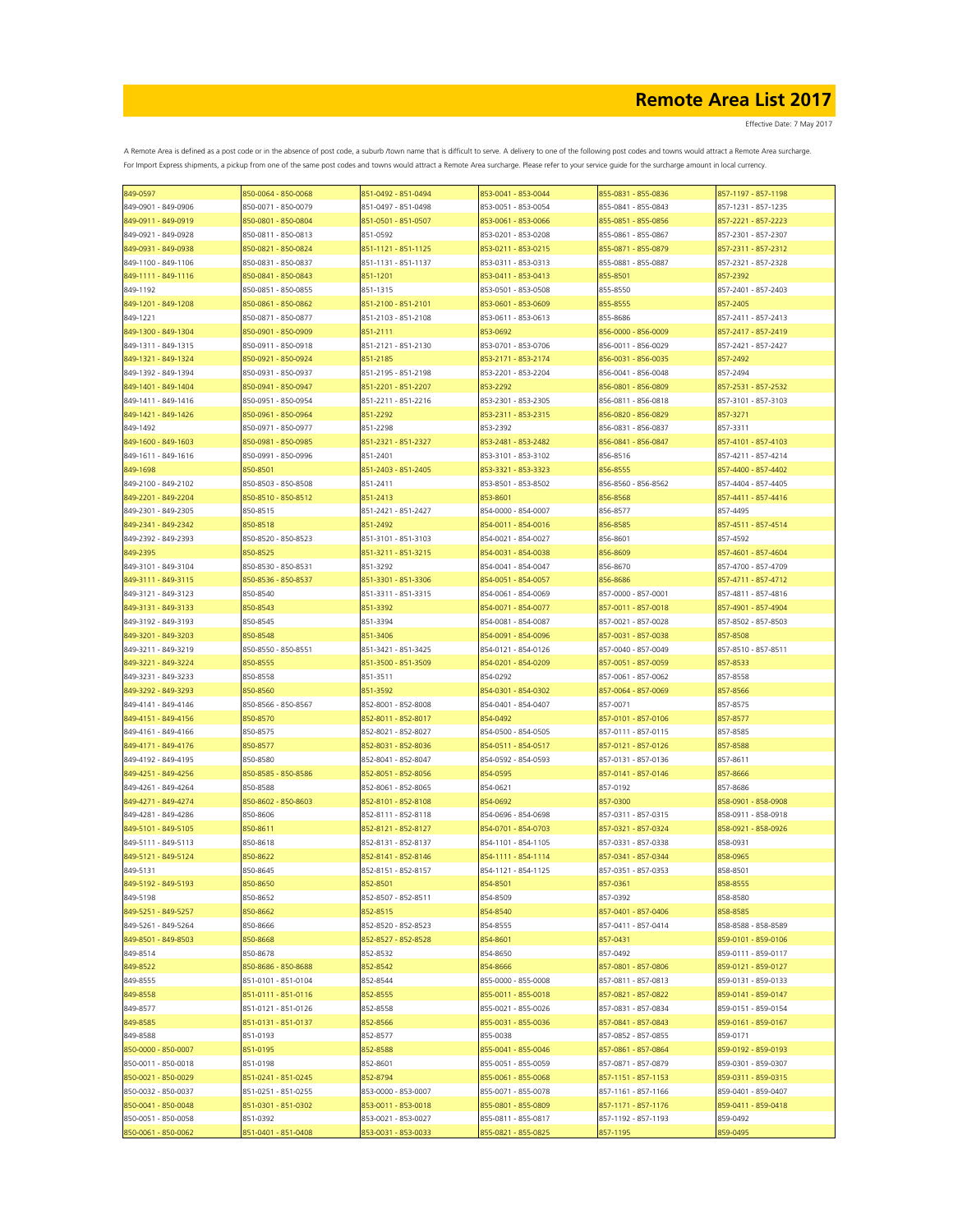| 859-0497 - 859-0498 | 859-5381 - 859-5384 | 860-8792            | 861-3841 - 861-3845 | 861-8064 - 861-8066 | 863-2801 - 863-2806 |
|---------------------|---------------------|---------------------|---------------------|---------------------|---------------------|
| 859-1101 - 859-1107 | 859-5392 - 859-5393 | 860-8795 - 860-8797 | 861-3901 - 861-3908 | 861-8068            | 863-2895            |
| 859-1111 - 859-1116 | 859-5501 - 859-5505 | 861-0000            | 861-3911 - 861-3916 | 861-8071 - 861-8075 | 863-8555            |
| 859-1201 - 859-1206 | 859-5511 - 859-5516 | 861-0101 - 861-0106 | 861-3921 - 861-3928 | 861-8081 - 861-8084 | 863-8585            |
| 859-1211 - 859-1216 | 859-5521 - 859-5527 | 861-0111 - 861-0117 | 861-3931 - 861-3937 | 861-8501            | 863-8631            |
| 859-1292            |                     |                     |                     |                     | 863-8686            |
|                     | 859-5531 - 859-5535 | 861-0121 - 861-0127 | 861-4101 - 861-4106 | 861-8514            |                     |
| 859-1301 - 859-1308 | 859-5701 - 859-5707 | 861-0131 - 861-0134 | 861-4108 - 861-4109 | 861-8520            | 864-0000 - 864-0006 |
| 859-1311 - 859-1317 | 859-5801 - 859-5806 | 861-0141            | 861-4111 - 861-4117 | 861-8528 - 861-8529 | 864-0011 - 864-0015 |
| 859-1321 - 859-1325 | 859-6101 - 859-6106 | 861-0143 - 861-0146 | 861-4121 - 861-4127 | 861-8538            | 864-0021 - 864-0023 |
| 859-1392            | 859-6111 - 859-6115 | 861-0151 - 861-0156 | 861-4131 - 861-4137 | 862-0901 - 862-0918 | 864-0025 - 864-0027 |
| 859-1401 - 859-1404 | 859-6121 - 859-6126 | 861-0161 - 861-0165 | 861-4141 - 861-4147 | 862-0920 - 862-0926 | 864-0031 - 864-0033 |
| 859-1411 - 859-1415 | 859-6131 - 859-6134 | 861-0301 - 861-0304 | 861-4151 - 861-4157 | 862-0933            | 864-0041 - 864-0042 |
| 859-1492            | 859-6141 - 859-6145 | 861-0311 - 861-0316 | 861-4161 - 861-4167 | 862-0941 - 862-0963 | 864-0051 - 864-0057 |
| 859-1501 - 859-1505 | 859-6201 - 859-6207 | 861-0321 - 861-0324 | 861-4171 - 861-4173 | 862-0965 - 862-0973 | 864-0131            |
|                     |                     |                     |                     |                     |                     |
| 859-1592            | 859-6292            | 861-0331            | 861-4189            | 862-0975 - 862-0976 | 864-0161 - 864-0166 |
| 859-2111 - 859-2113 | 859-6301 - 859-6305 | 861-0381            | 861-4192 - 861-4193 | 862-8502            | 864-8501            |
| 859-2121 - 859-2123 | 859-6311 - 859-6317 | 861-0392            | 861-4196            | 862-8505            | 864-8611            |
| 859-2201 - 859-2206 | 859-6321 - 859-6326 | 861-0401 - 861-0406 | 861-4198            | 862-8508            | 864-8686            |
| 859-2211 - 859-2216 | 859-6401 - 859-6409 | 861-0411 - 861-0414 | 861-4201 - 861-4206 | 862-8510            | 865-0000 - 865-0009 |
| 859-2301 - 859-2306 | 859-6411 - 859-6415 | 861-0421 - 861-0426 | 861-4211 - 861-4215 | 862-8520            | 865-0011 - 865-0018 |
| 859-2316            | 859-6492            | 361-0500 - 861-0501 | 861-4221 - 861-4226 | 862-8555            | 865-0021 - 865-0027 |
|                     |                     | 861-0511 - 861-0519 | 861-4231 - 861-4237 |                     |                     |
| 859-2411 - 859-2416 | 860-0001 - 860-0008 |                     |                     | 862-8570            | 865-0031 - 865-0035 |
| 859-2501 - 859-2504 | 860-0011 - 860-0019 | 861-0521 - 861-0527 | 861-4301 - 861-4307 | 862-8601            | 865-0041 - 865-0048 |
| 859-2600 - 859-2606 | 860-0021 - 860-0029 | 861-0531 - 861-0535 | 861-4392            | 862-8603            | 865-0051 - 865-0058 |
| 859-3151 - 859-3158 | 860-0031 - 860-0039 | 861-0541 - 861-0548 | 861-4401 - 861-4407 | 862-8609 - 862-8612 | 865-0061 - 865-0066 |
| 859-3161 - 859-3166 | 860-0041 - 860-0048 | 861-0551            | 861-4411 - 861-4417 | 862-8620            | 865-0071 - 865-0073 |
| 859-3201 - 859-3205 | 860-0051 - 860-0059 | 861-0553 - 861-0556 | 861-4421 - 861-4427 | 862-8622            | 865-8501            |
| 859-3211 - 859-3216 | 860-0061 - 860-0068 | 861-0561 - 861-0565 | 861-4492            | 862-8633            | 865-8511            |
| 859-3221 - 859-3226 | 860-0071 - 860-0079 | 861-0571 - 861-0576 | 861-4600 - 861-4609 | 862-8635            | 865-8533            |
| 859-3231 - 859-3237 | 860-0081 - 860-0088 | 861-0592 - 861-0595 | 861-4611 - 861-4618 | 862-8639            | 865-8550            |
|                     |                     |                     |                     |                     |                     |
| 859-3241 - 859-3244 | 860-0801 - 860-0808 | 861-0598            | 861-4621 - 861-4623 | 862-8651 - 862-8652 | 865-8555            |
| 859-3292 - 859-3293 | 860-0811 - 860-0818 | 861-0601 - 861-0605 | 861-4631 - 861-4635 | 862-8655            | 865-8577            |
| 859-3298            | 860-0821 - 860-0826 | 861-0692            | 861-4696            | 862-8660            | 866-0000 - 866-0008 |
| 859-3451 - 859-3454 | 860-0831 - 860-0834 | 861-0698            | 861-4700 - 861-4707 | 862-8666            | 866-0011 - 866-0017 |
| 859-3600 - 859-3608 | 860-0841 - 860-0848 | 861-1300 - 861-1309 | 861-4711 - 861-4716 | 862-8676 - 862-8678 | 866-0021 - 866-0024 |
| 859-3611 - 859-3619 | 860-0851 - 860-0856 | 861-1311 - 861-1317 | 861-4721 - 861-4723 | 862-8680            | 866-0031 - 866-0035 |
| 859-3692            | 860-0861 - 860-0863 | 861-1321 - 861-1326 | 861-4725 - 861-4727 | 862-8688            | 866-0041 - 866-0045 |
|                     |                     |                     |                     |                     |                     |
| 859-3700 - 859-3706 | 860-8501            | 861-1331            | 861-4731 - 861-4737 | 862-8701 - 862-8702 | 866-0051 - 866-0055 |
| 859-3711 - 859-3716 | 860-8503 - 860-8528 | 861-1392            | 861-5251 - 861-5255 | 862-8710            | 866-0061 - 866-0065 |
| 859-3721 - 859-3728 | 860-8530 - 860-8531 | 861-1441 - 861-1442 | 861-5261 - 861-5265 | 862-8716            | 866-0071 - 866-0074 |
| 859-3792 - 859-3793 | 860-8533 - 860-8534 | 861-1671 - 861-1673 | 861-5271 - 861-5274 | 862-8720            | 866-0081 - 866-0085 |
| 859-3797 - 859-3798 | 860-8536            | 861-1681 - 861-1686 | 861-5280 - 861-5282 | 862-8744            | 866-0101 - 866-0102 |
| 859-3800 - 859-3809 | 860-8539 - 860-8541 | 861-2101 - 861-2108 | 861-5284 - 861-5289 | 862-8793 - 862-8794 | 866-0195            |
| 859-3811 - 859-3812 | 860-8543            | 861-2118            | 861-5292            | 863-0000 - 863-0007 | 866-0201 - 866-0203 |
|                     |                     |                     |                     |                     |                     |
| 859-3921 - 859-3929 | 860-8545            | 861-2192            | 861-5341 - 861-5348 | 863-0011 - 863-0019 | 866-0292 - 866-0293 |
| 859-3931 - 859-3933 | 860-8547            | 861-2400 - 861-2405 | 861-5401 - 861-5406 | 863-0021 - 863-0025 | 866-0295            |
| 859-4301 - 859-4309 | 860-8550 - 860-8552 | 861-2492            | 861-5492 - 861-5495 | 863-0031 - 863-0038 | 866-0303            |
| 859-4500 - 859-4507 | 860-8554 - 860-8559 | 861-3100 - 861-3109 | 861-5501 - 861-5504 | 863-0041 - 863-0050 | 866-0313            |
| 859-4511 - 859-4518 | 860-8565 - 860-8568 | 861-3131            | 861-5512 - 861-5517 | 863-0101 - 863-0103 | 866-0334            |
| 859-4521 - 859-4529 | 860-8570            | 861-3192 - 861-3196 | 861-5521 - 861-5526 | 863-1111 - 863-1112 | 866-0801 - 866-0805 |
| 859-4531 - 859-4536 | 860-8575            | 861-3200 - 861-3208 | 861-5531 - 861-5537 | 863-1161            | 866-0811 - 866-0815 |
| 859-4595 - 859-4598 | 860-8577            | 861-3211            | 861-5598            | 863-1201 - 863-1205 | 866-0821 - 866-0827 |
| 859-4741 - 859-4745 | 860-8580 - 860-8581 | 861-3241 - 861-3245 | 861-6101 - 861-6105 | 863-1211 - 863-1216 | 866-0831 - 866-0834 |
|                     |                     |                     |                     |                     |                     |
| 859-4751 - 859-4758 | 860-8584 - 860-8588 | 861-3295 - 861-3296 | 861-6195            | 863-1401            | 866-0841 - 866-0846 |
| 859-4761 - 859-4769 | 860-8601 - 860-8606 | 861-3321 - 861-3323 | 861-6301 - 861-6305 | 863-1403 - 863-1404 | 866-0851 - 866-0857 |
| 859-4771 - 859-4778 | 860-8608            | 861-3421            | 861-6395            | 863-1431 - 863-1432 | 866-0861 - 866-0866 |
| 859-4801 - 859-4807 | 860-8611            | 861-3451 - 861-3455 | 861-6401 - 861-6403 | 863-1511            | 866-0871 - 866-0877 |
| 859-4811 - 859-4815 | 860-8615            | 861-3500 - 861-3503 | 861-6551            | 863-1721            | 866-0881 - 866-0885 |
| 859-4821 - 859-4827 | 860-8618 - 860-8619 | 861-3511 - 861-3518 | 861-7201 - 861-7204 | 863-1901 - 863-1902 | 866-0891 - 866-0898 |
| 859-4892            | 860-8622            | 861-3521 - 861-3526 | 861-7292            | 863-1992            | 866-8501 - 866-8503 |
|                     |                     |                     |                     |                     |                     |
| 859-5100 - 859-5104 | 860-8624 - 860-8625 | 861-3531 - 861-3534 | 861-7311 - 861-7314 | 863-2114            | 866-8510 - 866-8511 |
| 859-5111 - 859-5118 | 860-8650            | 861-3541 - 861-3547 | 861-8001 - 861-8003 | 863-2171 - 863-2172 | 866-8533            |
| 859-5121 - 859-5123 | 860-8655            | 861-3592            | 861-8005 - 861-8007 | 863-2201            | 866-8555            |
| 859-5131 - 859-5134 | 860-8660            | 861-3661 - 861-3665 | 861-8010 - 861-8017 | 863-2292            | 866-8585            |
| 859-5141 - 859-5145 | 860-8668            | 861-3671 - 861-3673 | 861-8019            | 863-2331            | 866-8601 - 866-8602 |
| 859-5151 - 859-5153 | 860-8681            | 861-3781 - 861-3789 | 861-8028 - 861-8031 | 863-2421            | 866-8605            |
| 859-5192            | 860-8686            | 861-3801 - 861-3806 | 861-8034 - 861-8035 | 863-2424            | 866-8660            |
| 859-5361 - 859-5366 | 860-8688            | 861-3811 - 861-3813 | 861-8037 - 861-8039 | 863-2500 - 863-2507 | 866-8686            |
|                     |                     |                     |                     |                     |                     |
| 859-5371 - 859-5376 | 860-8739            | 861-3831 - 861-3835 | 861-8041 - 861-8046 | 863-2611            | 867-0000 - 867-0009 |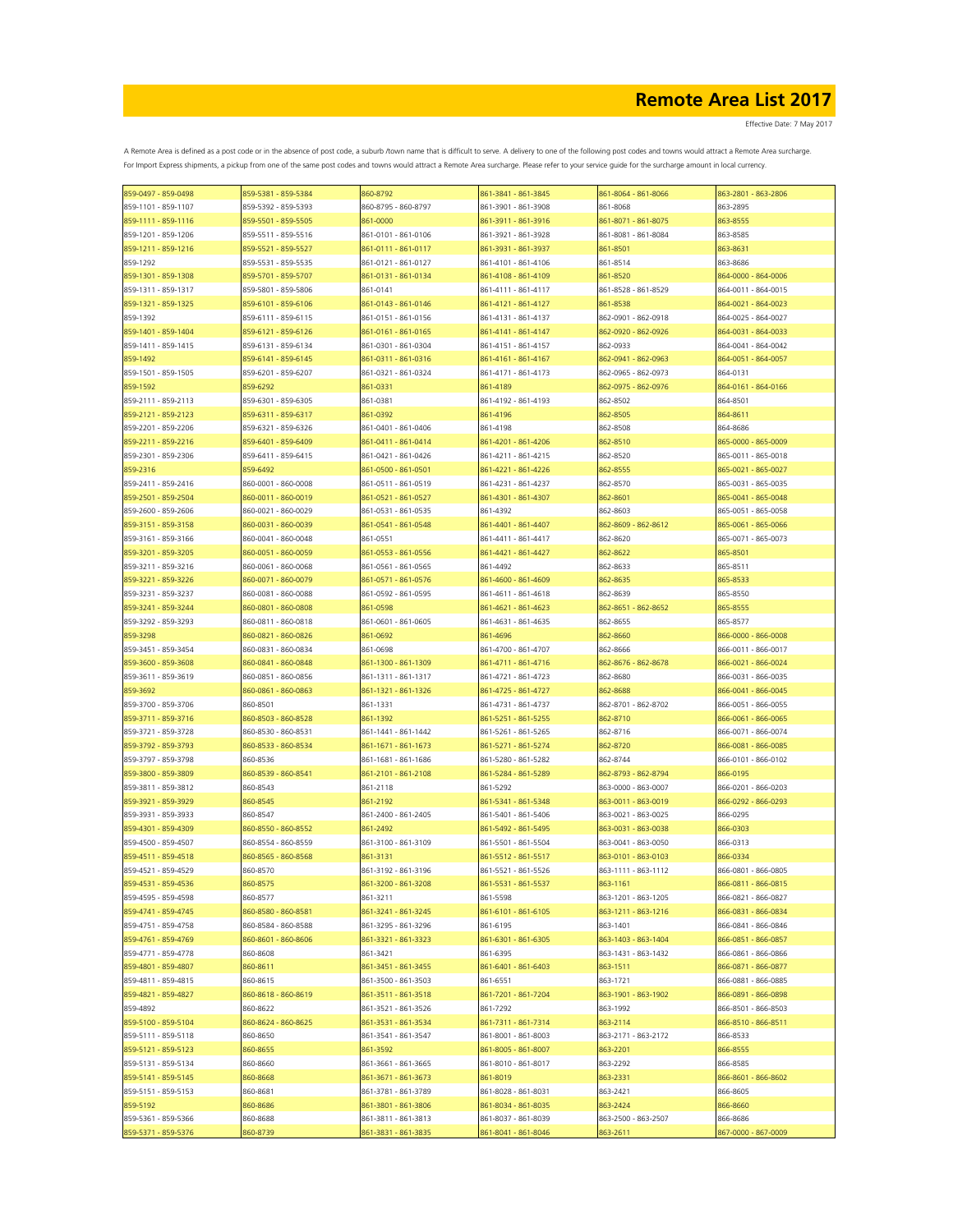| 867-0011 - 867-0016 | 869-0421 - 869-0426 | 869-4811 - 869-4815 | 870-1161 - 870-1168 | 871-0900 - 871-0907 | 873-0351 - 873-0356 |
|---------------------|---------------------|---------------------|---------------------|---------------------|---------------------|
| 867-0021 - 867-0025 | 869-0431 - 869-0436 | 869-5131 - 869-5138 | 870-1171 - 870-1174 | 871-0911 - 871-0914 | 873-0401 - 873-0402 |
| 867-0031 - 867-0036 | 869-0441 - 869-0445 | 869-5141 - 869-5148 | 870-1176 - 870-1177 | 871-0921 - 871-0928 | 873-0404 - 873-0407 |
| 867-0041 - 867-0049 | 869-0451 - 869-0457 | 869-5151 - 869-5155 | 870-1192            | 871-0992 - 871-0993 | 873-0412            |
| 867-0051 - 867-0059 | 869-0461 - 869-0465 | 869-5161 - 869-5166 | 870-1195            | 871-8501 - 871-8502 | 873-0414 - 873-0415 |
| 867-0061 - 867-0068 | 869-0492 - 869-0494 | 869-5171 - 869-5175 | 870-1198            | 871-8510 - 871-8511 | 873-0421 - 873-0424 |
| 867-0116            | 869-0500 - 869-0503 | 869-5221 - 869-5225 | 870-1201 - 870-1205 | 871-8521            | 873-0432            |
| 867-0171 - 867-0174 | 869-0511 - 869-0513 | 869-5301 - 869-5307 | 870-1211 - 870-1215 | 871-8550            | 873-0498            |
| 867-0281 - 867-0284 | 869-0521 - 869-0524 | 869-5392 - 869-5393 | 870-1221 - 870-1223 | 871-8555            | 873-0500 - 873-0504 |
| 867-8501            | 869-0531 - 869-0534 | 869-5400            | 870-1292            | 871-8577            | 873-0511 - 873-0514 |
| 867-8555            | 869-0541 - 869-0546 | 869-5421 - 869-5424 | 870-8501 - 870-8504 | 871-8585            | 873-0521 - 873-0524 |
| 867-8585            | 869-0551 - 869-0554 | 869-5431 - 869-5434 | 870-8506            | 871-8609            | 873-0531 - 873-0535 |
| 868-0000 - 868-0008 | 869-0561 - 869-0563 | 869-5441 - 869-5443 | 870-8510 - 870-8511 | 871-8629            | 873-0641 - 873-0646 |
| 868-0011 - 868-0016 | 869-0592 - 869-0593 | 869-5451 - 869-5454 | 870-8513            | 871-8642            | 873-8501            |
| 868-0021 - 868-0027 | 869-0598            | 869-5461            | 870-8521            | 871-8666            | 874-0000 - 874-0005 |
| 868-0031 - 868-0037 | 869-0601 - 869-0606 | 869-5498            | 870-8523 - 870-8525 | 871-8686            | 874-0011 - 874-0016 |
| 868-0041 - 868-0048 | 869-0611 - 869-0616 | 869-5561 - 869-5564 | 870-8535            | 871-8688            | 874-0021 - 874-0025 |
| 868-0051 - 868-0058 | 869-0621 - 869-0624 | 869-5571 - 869-5576 | 870-8538            | 872-0000 - 872-0001 | 874-0031 - 874-0037 |
| 868-0061 - 868-0066 | 869-0631 - 869-0636 | 869-5600 - 869-5605 | 870-8541            | 872-0011 - 872-0016 | 874-0041 - 874-0046 |
| 868-0071 - 868-0078 | 869-0696            | 869-5692            | 870-8544            | 872-0021 - 872-0023 | 874-0801 - 874-0805 |
| 868-0081 - 868-0087 | 869-1201 - 869-1208 | 869-6101 - 869-6105 | 870-8550 - 870-8551 | 872-0031 - 872-0033 | 874-0811 - 874-0829 |
| 868-0091 - 868-0095 | 869-1295            | 869-6111 - 869-6115 | 870-8555            | 872-0041 - 872-0047 | 874-0831 - 874-0849 |
| 868-0101            | 869-1298            | 869-6204 - 869-6205 | 870-8558            | 872-0101 - 872-0104 | 874-0901 - 874-0939 |
| 868-0200 - 868-0203 | 869-1400 - 869-1404 | 869-6211 - 869-6216 | 870-8560            | 872-0111 - 872-0114 | 874-0941 - 874-0947 |
| 868-0300 - 868-0303 | 869-1411 - 869-1412 | 869-6301 - 869-6308 | 870-8562 - 870-8564 | 872-0301 - 872-0302 | 874-8501            |
| 868-0392 - 868-0393 | 869-1501 - 869-1505 | 869-6400 - 869-6405 | 870-8570            | 872-0311 - 872-0318 | 874-8511            |
| 868-0400            | 369-1600 - 869-1603 | 870-0001 - 870-0009 | 870-8577            | 872-0321 - 872-0328 | 874-8555            |
| 868-0408            | 869-1811 - 869-1815 | 870-0011 - 870-0018 | 870-8585            | 872-0331 - 872-0334 | 874-8557 - 874-8558 |
| 868-0415            | 869-1821 - 869-1826 | 870-0021 - 870-0039 | 870-8588            | 872-0341 - 872-0346 | 874-8567            |
| 868-0421 - 868-0425 | 869-2205            | 870-0041 - 870-0049 | 870-8601            | 872-0366            | 874-8577            |
| 868-0431 - 868-0432 | 869-2221 - 869-2226 | 870-0100 - 870-0109 | 870-8605            | 872-0451 - 872-0459 | 874-8585            |
| 868-0441 - 868-0444 | 869-2231 - 869-2237 | 870-0111 - 870-0118 | 870-8611            | 872-0461 - 872-0466 | 874-8588            |
| 868-0451            | 869-2301 - 869-2307 | 870-0120 - 870-0129 | 870-8616            | 872-0471 - 872-0473 | 874-8611            |
| 868-0500 - 868-0505 | 869-2311 - 869-2316 | 870-0131 - 870-0139 | 870-8619 - 870-8620 | 872-0481 - 872-0484 | 874-8639            |
| 868-0592 - 868-0593 | 869-2400 - 869-2403 | 870-0141 - 870-0159 | 870-8627            | 872-0501 - 872-0507 | 874-8660            |
| 868-0595            | 869-2413            | 870-0161 - 870-0168 | 870-8634 - 870-8636 | 872-0510 - 872-0519 | 874-8666            |
| 868-0597 - 868-0598 | 869-2492 - 869-2493 | 870-0171 - 870-0174 | 870-8646            | 872-0521 - 872-0527 | 874-8686            |
| 868-0600 - 868-0607 | 869-2500 - 869-2506 | 870-0189            | 870-8658            | 872-0541 - 872-0543 | 874-8688            |
| 868-0611 - 868-0616 | 869-2592 - 869-2593 | 870-0192 - 870-0198 | 870-8660            | 872-0592            | 875-0000 - 875-0004 |
| 868-0621 - 868-0625 | 869-2595            | 870-0241 - 870-0245 | 870-8665            | 872-0651 - 872-0655 | 875-0011 - 875-0013 |
| 868-0700 - 868-0703 | 869-2598            | 870-0251 - 870-0254 | 870-8676 - 870-8677 | 872-0661 - 872-0664 | 875-0021 - 875-0023 |
| 868-0795            | 869-2600 - 869-2604 | 870-0261            | 870-8686 - 870-8688 | 872-0671 - 872-0675 | 875-0031 - 875-0034 |
| 868-0801 - 868-0803 | 869-2611 - 869-2613 | 870-0263            | 871-0000 - 871-0009 | 872-0701 - 872-0703 | 875-0041 - 875-0043 |
| 868-0811 - 868-0813 | 869-2621            | 870-0265 - 870-0268 | 871-0011 - 871-0016 | 872-0711 - 872-0712 | 875-0051 - 875-0053 |
| 868-0821 - 868-0825 | 869-2692 - 869-2693 | 870-0270 - 870-0279 | 871-0021 - 871-0039 | 872-0721 - 872-0724 | 875-0061 - 875-0065 |
| 868-8501 - 868-8503 | 869-2695 - 869-2696 | 870-0292            | 871-0041 - 871-0051 | 872-0731 - 872-0733 | 875-0070 - 875-0079 |
| 868-8505            | 869-2700 - 869-2705 | 870-0301 - 870-0309 | 871-0053 - 871-0069 | 872-0841 - 872-0843 | 875-0081 - 875-0084 |
| 868-8508            | 869-2801 - 869-2807 | 870-0311 - 870-0319 | 871-0071 - 871-0099 | 872-0851 - 872-0858 | 875-0201 - 875-0203 |
| 868-8511            | 869-3171 - 869-3175 | 870-0321 - 870-0327 | 871-0101 - 871-0105 | 872-0861 - 872-0865 | 875-0211 - 875-0216 |
| 868-8515            | 869-3201 - 869-3207 | 870-0392 - 870-0393 | 871-0111 - 871-0114 | 872-0871 - 872-0873 | 875-0221 - 875-0224 |
| 868-8555            | 869-3296            | 870-0395 - 870-0398 | 871-0122            | 872-1101 - 872-1107 | 875-0231 - 875-0237 |
| 868-8601            | 869-3411 - 869-3413 | 870-0401            | 871-0151 - 871-0157 | 872-1201 - 872-1207 | 875-0292            |
| 869-0100 - 869-0106 | 869-3471 - 869-3473 | 870-0801 - 870-0809 | 871-0161 - 871-0164 | 872-1321 - 872-1324 | 875-0323            |
| 869-0111 - 869-0113 | 869-3600 - 869-3604 | 870-0811 - 870-0829 | 871-0192            | 872-1401 - 872-1406 | 875-0341 - 875-0344 |
| 869-0121 - 869-0123 | 869-3692            | 870-0831 - 870-0839 | 871-0201 - 871-0208 | 872-1501            | 875-0351 - 875-0353 |
| 869-0192 - 869-0193 | 869-3711            | 870-0841 - 870-0859 | 871-0226            | 872-1611 - 872-1614 | 875-8501            |
| 869-0198            | 869-4201 - 869-4205 | 870-0861 - 870-0889 | 871-0295            | 872-1651 - 872-1653 | 875-8612            |
| 869-0201 - 869-0203 | 869-4211 - 869-4215 | 870-0901 - 870-0908 | 871-0311 - 871-0315 | 873-0000 - 873-0008 | 875-8616            |
| 869-0211 - 869-0213 | 869-4221 - 869-4225 | 870-0911 - 870-0919 | 871-0401 - 871-0408 | 873-0011 - 873-0015 | 875-8686            |
| 869-0221 - 869-0224 | 869-4292            | 870-0921 - 870-0929 | 871-0411 - 871-0414 | 873-0021 - 873-0025 | 876-0000 - 876-0008 |
| 869-0231 - 869-0236 | 869-4301 - 869-4304 | 870-0931 - 870-0939 | 871-0421 - 871-0422 | 873-0031 - 873-0034 | 876-0011 - 876-0018 |
| 869-0238            | 869-4401 - 869-4403 | 870-0941 - 870-0949 | 871-0431 - 871-0434 | 873-0041            | 876-0021 - 876-0027 |
| 869-0292 - 869-0293 | 869-4501            | 870-0951 - 870-0959 | 871-0701 - 871-0704 | 873-0053            | 876-0031 - 876-0037 |
| 869-0295            | 869-4511 - 869-4515 | 870-0992            | 871-0711 - 871-0716 | 873-0201 - 873-0207 | 876-0041 - 876-0047 |
| 869-0300 - 869-0305 | 869-4600 - 869-4608 | 870-1101 - 870-1126 | 871-0795            | 873-0211 - 873-0212 | 876-0051 - 876-0053 |
| 869-0311 - 869-0313 | 869-4611 - 869-4616 | 870-1128            | 871-0801 - 871-0802 | 873-0221 - 873-0224 | 876-0061 - 876-0064 |
| 869-0321 - 869-0322 | 869-4701 - 869-4704 | 870-1131 - 870-1139 | 871-0811            | 873-0231 - 873-0232 | 876-0101 - 876-0103 |
| 869-0400 - 869-0408 | 869-4721 - 869-4723 | 870-1141 - 870-1148 | 871-0821 - 871-0823 | 873-0292 - 873-0293 | 876-0111 - 876-0113 |
| 869-0410 - 869-0419 | 869-4801 - 869-4806 | 870-1150 - 870-1159 | 871-0831 - 871-0834 | 873-0298            | 876-0121 - 876-0126 |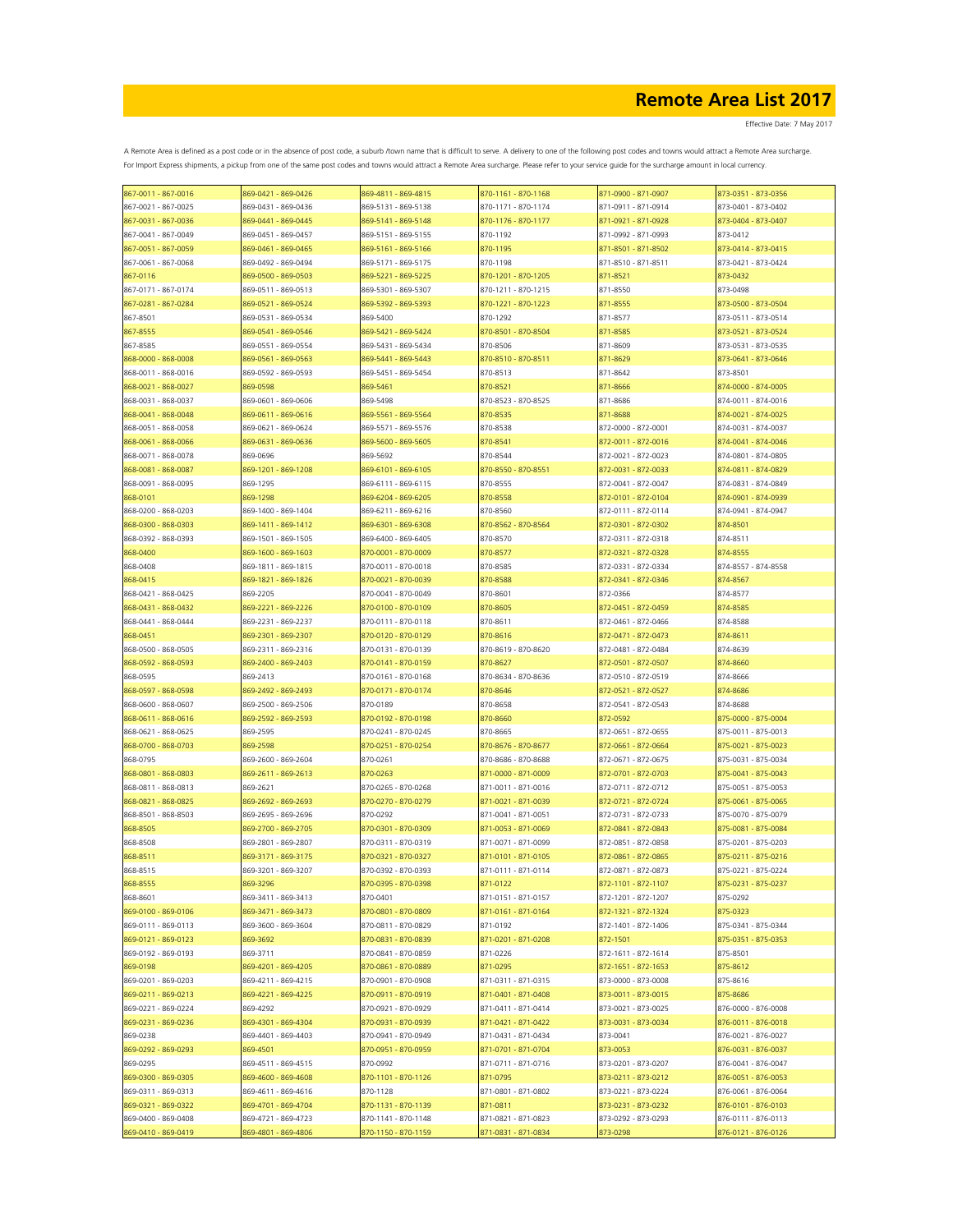| 876-0201 - 876-0206 | 879-0101 - 879-0107 | 879-4721 - 879-4724 | 880-0041 - 880-0047 | 880-8639            | 883-0111            |
|---------------------|---------------------|---------------------|---------------------|---------------------|---------------------|
| 876-0211 - 876-0216 | 879-0111 - 879-0113 | 879-4732            | 880-0051 - 880-0057 | 880-8649            | 883-0192            |
| 876-0801 - 876-0807 | 879-0121 - 879-0124 | 879-4800 - 879-4803 | 880-0121 - 880-0125 | 880-8666            | 883-0211 - 883-0213 |
| 876-0811 - 876-0815 | 879-0151 - 879-0153 | 879-4911 - 879-4912 | 880-0204            | 880-8668            | 883-0301 - 883-0306 |
| 876-0821 - 876-0825 | 879-0161 - 879-0164 | 879-5101 - 879-5104 | 880-0211 - 880-0214 | 880-8725            | 883-0402            |
| 876-0831 - 876-0836 | 879-0221 - 879-0225 | 879-5111 - 879-5114 | 880-0293 - 880-0295 | 881-0000 - 881-0006 | 883-1100 - 883-1102 |
| 876-0841 - 876-0849 | 879-0231 - 879-0237 | 879-5192 - 879-5193 | 880-0297 - 880-0298 | 881-0011 - 881-0016 | 883-1211 - 883-1212 |
| 876-0851 - 876-0857 | 879-0301 - 879-0309 | 879-5195 - 879-5198 | 880-0301 - 880-0303 | 881-0021 - 881-0027 | 883-1300 - 883-1302 |
| 876-1101 - 876-1106 | 879-0311 - 879-0317 | 879-5400 - 879-5408 | 880-0341            | 881-0031 - 881-0037 | 883-1392            |
| 876-1201 - 876-1206 | 879-0441 - 879-0444 | 879-5411 - 879-5413 | 880-0344 - 880-0345 | 881-0101 - 881-0106 | 883-1402            |
| 876-1301            | 879-0451 - 879-0457 | 879-5421 - 879-5425 | 880-0801 - 880-0806 | 881-0111 - 881-0116 | 883-1600 - 883-1604 |
| 876-1306            | 879-0461 - 879-0467 | 879-5431 - 879-5437 | 880-0811 - 880-0818 | 881-1121 - 881-1123 | 883-8501            |
| 876-1311 - 876-1313 | 879-0471 - 879-0474 | 879-5498            | 880-0821 - 880-0826 | 881-1231 - 881-1233 | 883-8510            |
| 876-1401 - 876-1405 | 879-0492 - 879-0493 | 879-5501 - 879-5504 | 880-0831 - 880-0837 | 881-1301 - 881-1303 | 883-8533            |
| 876-1511 - 876-1513 | 879-0495            | 879-5506            | 880-0841 - 880-0845 | 881-1400            | 883-8555            |
| 876-2121            | 879-0498            | 879-5510 - 879-5519 | 880-0851 - 880-0858 | 881-1411 - 881-1414 | 883-8585            |
| 876-2201 - 876-2203 | 879-0501 - 879-0504 | 879-5521 - 879-5525 | 880-0861 - 880-0868 | 881-8501            | 883-8588            |
| 876-2301 - 876-2302 | 879-0511 - 879-0516 | 879-5531 - 879-5532 | 880-0871 - 880-0879 | 881-8567            | 884-0000 - 884-0006 |
| 876-2401 - 876-2407 | 879-0600 - 879-0609 | 879-5551 - 879-5552 | 880-0901 - 880-0909 | 882-0000 - 882-0007 | 884-0100 - 884-0105 |
| 876-2492            | 879-0611 - 879-0619 | 879-5592 - 879-5593 | 880-0911 - 880-0917 | 882-0011 - 882-0017 | 884-8601            |
| 876-8555            | 879-0621 - 879-0628 | 879-5595            | 880-0921 - 880-0939 | 882-0021 - 882-0027 | 884-8655            |
| 876-8580            | 879-0692            | 879-6101 - 879-6104 | 880-0941 - 880-0947 | 882-0031 - 882-0037 | 884-8666            |
| 876-8585            | 879-0721 - 879-0724 | 879-6111 - 879-6113 | 880-0951 - 880-0956 | 882-0041 - 882-0047 | 885-0000 - 885-0006 |
| 876-8601            | 879-0731 - 879-0735 | 879-6115 - 879-6116 | 880-1100 - 880-1108 | 882-0051 - 882-0057 | 885-0011 - 885-0019 |
| 876-8666            | 879-0841 - 879-0844 | 879-6121 - 879-6128 | 880-1111 - 880-1114 | 882-0061 - 882-0066 | 885-0021 - 885-0026 |
| 877-0000 - 877-0008 | 879-0851 - 879-0855 | 879-6131 - 879-6135 | 880-1121            | 882-0071 - 882-0077 | 885-0031 - 885-0037 |
| 877-0011 - 877-0017 | 879-0901 - 879-0904 | 879-6181 - 879-6184 | 880-1192 - 880-1193 | 882-0081 - 882-0087 | 885-0041 - 885-0044 |
| 877-0021 - 877-0026 | 879-0911 - 879-0912 | 879-6192            | 880-1195 - 880-1196 | 882-0091 - 882-0097 | 885-0051 - 885-0055 |
| 877-0031 - 877-0039 | 879-0941            | 879-6201 - 879-6202 | 880-1221 - 880-1224 | 882-0101            | 885-0061 - 885-0064 |
| 877-0041 - 877-0047 | 879-1121 - 879-1128 | 879-6211 - 879-6213 | 880-1300 - 880-1303 | 882-0104            | 885-0071 - 885-0079 |
|                     |                     |                     | 880-1392            |                     |                     |
| 877-0051 - 877-0059 | 879-1131 - 879-1138 | 879-6221 - 879-6224 |                     | 882-0106 - 882-0107 | 885-0081 - 885-0086 |
| 877-0061 - 877-0068 | 879-1301 - 879-1307 | 879-6331 - 879-6334 | 880-1398            | 882-0121 - 882-0129 | 885-0091 - 885-0095 |
| 877-0071 - 877-0078 | 879-1311 - 879-1316 | 879-6401 - 879-6408 | 880-2101 - 880-2105 | 882-0192            | 885-0111 - 885-0114 |
| 877-0081 - 877-0089 | 879-1500 - 879-1509 | 879-6421 - 879-6426 | 880-2111 - 880-2116 | 882-0231 - 882-0238 | 885-0221 - 885-0225 |
| 877-0111 - 877-0114 | 879-1592            | 879-6431 - 879-6435 | 880-2211 - 880-2215 | 882-0241 - 882-0245 | 885-1101 - 885-1105 |
| 877-0201 - 877-0202 | 879-1595            | 879-6441 - 879-6445 | 880-2221 - 880-2224 | 882-0301 - 882-0302 | 885-1201 - 885-1205 |
| 877-0211 - 877-0212 | 879-1598            | 879-6601 - 879-6602 | 880-2231 - 880-2234 | 882-0304            | 885-1292            |
| 877-0221            | 879-2111 - 879-2115 | 879-6611 - 879-6616 | 880-2292 - 880-2293 | 882-0400 - 882-0403 | 885-1295            |
| 877-0296            | 879-2201 - 879-2203 | 879-6621 - 879-6626 | 880-2303            | 882-0801 - 882-0805 | 885-1298            |
| 877-0301 - 877-0302 | 879-2400 - 879-2401 | 879-6631 - 879-6635 | 880-2321 - 880-2323 | 882-0811 - 882-0816 | 885-1311 - 885-1312 |
| 877-0311 - 877-0312 | 879-2411 - 879-2413 | 879-6641 - 879-6643 | 880-2325            | 882-0821 - 882-0827 | 885-8501 - 885-8502 |
| 877-0392 - 877-0393 | 879-2421 - 879-2422 | 879-6692            | 880-8501 - 880-8503 | 882-0831 - 882-0837 | 885-8511            |
| 877-1101 - 877-1107 | 879-2431 - 879-2436 | 879-6695            | 880-8505            | 882-0841 - 882-0847 | 885-8533            |
| 877-1111 - 877-1113 | 879-2441 - 879-2446 | 879-6751 - 879-6759 | 880-8507 - 880-8513 | 882-0851 - 882-0857 | 885-8555            |
| 877-1121            | 879-2451 - 879-2459 | 879-6861 - 879-6865 | 880-8515            | 882-0861 - 882-0867 | 885-8567            |
| 877-1221 - 877-1225 | 879-2461            | 879-6901 - 879-6905 | 880-8517 - 880-8520 | 882-0871 - 882-0877 | 885-8585            |
| 877-1231 - 877-1234 | 879-2471 - 879-2476 | 879-6911 - 879-6914 | 880-8522 - 880-8523 | 882-0881 - 882-0885 | 885-8588            |
| 877-1241 - 877-1244 | 879-2501            | 879-6921 - 879-6922 | 880-8525            | 882-1100 - 882-1103 | 885-8601            |
| 877-1292            | 879-2601 - 879-2603 | 879-7100 - 879-7108 | 880-8527            | 882-1192            | 885-8610 - 885-8611 |
| 877-1351 - 877-1354 | 879-2681 - 879-2683 | 879-7111            | 880-8530            | 882-1200 - 882-1203 | 885-8618            |
| 877-1361 - 877-1366 | 879-2692            | 879-7121 - 879-7125 | 880-8532 - 880-8533 | 882-1293 - 882-1295 | 885-8636            |
| 877-1371 - 877-1375 | 879-3101 - 879-3105 | 879-7131            | 880-8535            | 882-1411 - 882-1415 | 886-0000 - 886-0009 |
| 877-1381 - 877-1384 | 879-3201 - 879-3205 | 879-7141 - 879-7144 | 880-8539            | 882-1621 - 882-1622 | 886-0101            |
| 877-8501            | 879-3301 - 879-3302 | 879-7151 - 879-7155 | 880-8543 - 880-8546 | 882-8503            | 886-0111 - 886-0115 |
| 877-8555            | 879-3401 - 879-3402 | 879-7192            | 880-8550 - 880-8551 | 882-8508            | 886-0192            |
| 877-8601            | 879-4121 - 879-4123 | 879-7198            | 880-8555 - 880-8559 | 882-8585            | 886-0203            |
| 877-8686            | 879-4194            | 879-7261 - 879-7264 | 880-8561            | 882-8611            | 886-0211 - 886-0213 |
| 878-0000 - 878-0007 | 879-4201 - 879-4203 | 879-7301 - 879-7307 | 880-8566 - 880-8567 | 882-8666            | 886-0292            |
| 878-0011 - 878-0013 | 879-4292            | 879-7311 - 879-7316 | 880-8570            | 882-8678            | 886-8501 - 886-8503 |
| 878-0021 - 878-0028 | 879-4301            | 879-7401 - 879-7404 | 880-8575 - 880-8577 | 882-8686            | 886-8505 - 886-8506 |
| 878-0031 - 878-0035 | 879-4331 - 879-4332 | 879-7411 - 879-7414 | 880-8580 - 880-8581 | 882-8688            | 886-8510 - 886-8512 |
| 878-0141 - 878-0146 | 879-4400 - 879-4406 | 879-7501 - 879-7504 | 880-8583            | 883-0000 - 883-0006 | 886-8520            |
| 878-0151 - 878-0156 | 879-4411 - 879-4414 | 879-7761 - 879-7765 | 880-8586            | 883-0011 - 883-0015 | 886-8588            |
| 878-0161 - 878-0164 | 879-4492            | 879-7871 - 879-7875 | 880-8588            | 883-0021 - 883-0024 | 886-8601 - 886-8602 |
| 878-0201 - 878-0206 | 879-4498            | 879-7881 - 879-7885 | 880-8601 - 880-8602 | 883-0031 - 883-0038 | 886-8611            |
| 878-0256            | 879-4521 - 879-4523 | 880-0000 - 880-0007 | 880-8604 - 880-8606 | 883-0041 - 883-0046 | 887-0000 - 887-0007 |
| 878-0401 - 878-0404 | 879-4601            | 880-0011 - 880-0017 | 880-8610            | 883-0051 - 883-0053 | 887-0011 - 887-0017 |
| 878-0571 - 878-0576 | 879-4631 - 879-4632 | 880-0021 - 880-0027 | 880-8625            | 883-0061 - 883-0068 | 887-0021 - 887-0024 |
| 878-8555            | 879-4692            | 880-0031 - 880-0037 | 880-8633            | 883-0101 - 883-0109 | 887-0031 - 887-0034 |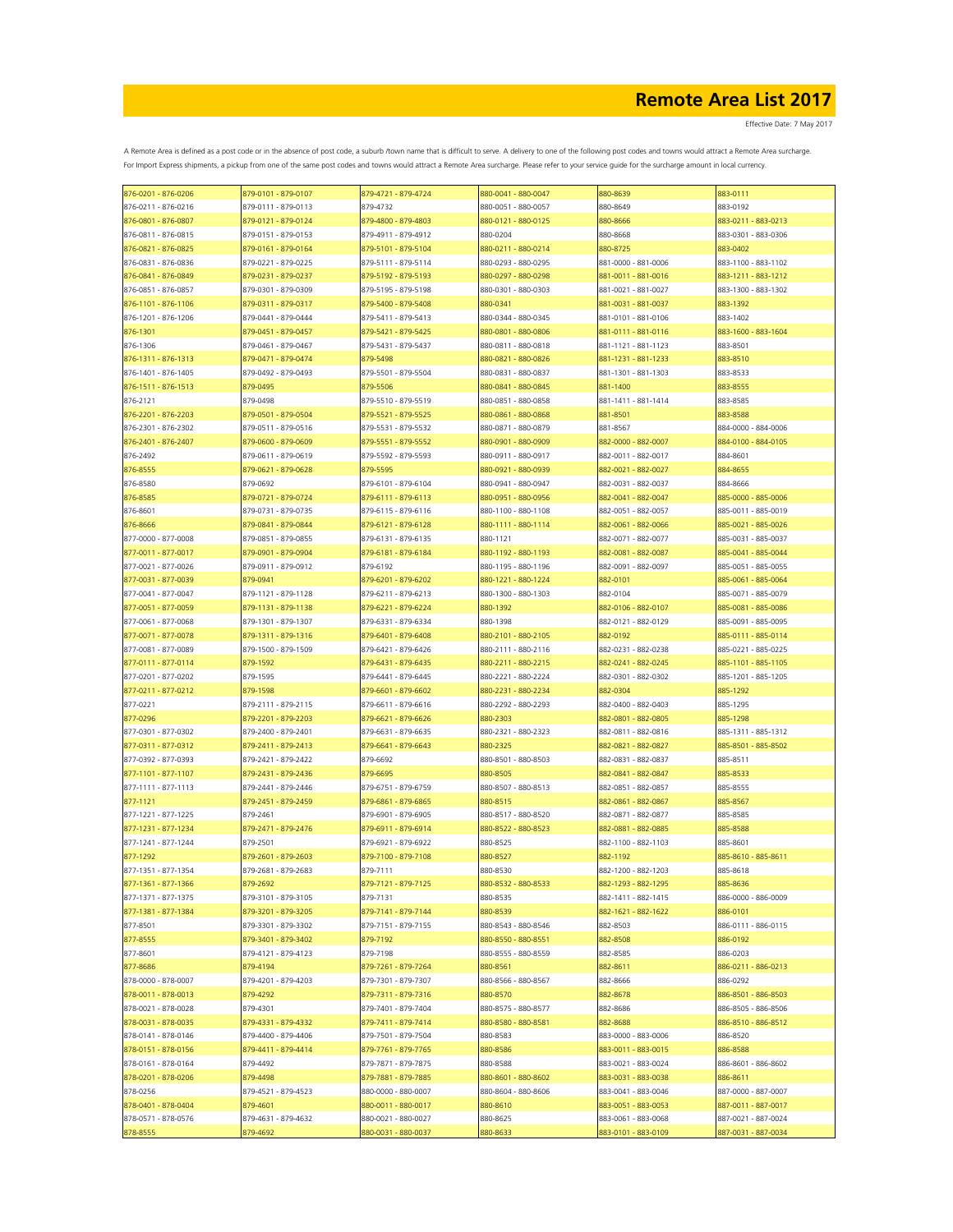| 887-0041            | 889-4241 - 889-4244 | 891-0501 - 891-0507 | 891-8221            | 893-2300 - 893-2303                        | 895-0051 - 895-0056 |
|---------------------|---------------------|---------------------|---------------------|--------------------------------------------|---------------------|
| 887-0101 - 887-0102 | 889-4292            | 891-0511 - 891-0516 | 891-8293            | 893-2392                                   | 895-0061 - 895-0067 |
| 887-0111            | 889-4300 - 889-4306 | 891-0601 - 891-0604 | 891-8300            | 893-2401 - 893-2402                        | 895-0071 - 895-0077 |
| 887-8585            | 889-4311 - 889-4314 | 891-0614            | 891-8321 - 891-8329 | 893-2492                                   | 895-0131 - 895-0133 |
| 887-8686            | 889-4392            | 891-0621            | 891-9100 - 891-9104 | 893-2500 - 893-2505                        | 895-0211 - 895-0214 |
| 888-0000 - 888-0009 | 889-4400            | 891-0692            | 891-9111 - 891-9116 | 893-2601 - 893-2604                        | 895-0292            |
|                     |                     |                     |                     |                                            |                     |
| 888-0011 - 888-0013 | 889-4411 - 889-4414 | 891-0701 - 891-0705 | 891-9121 - 891-9125 | 893-8501 - 893-8502                        | 895-1101 - 895-1106 |
| 888-0221 - 888-0222 | 889-4492            | 891-0792            | 891-9131 - 891-9136 | 893-8510                                   | 895-1201 - 895-1203 |
| 888-8555            | 889-4501 - 889-4506 | 891-0911 - 891-0912 | 891-9192            | 893-8611                                   | 895-1292 - 895-1293 |
| 889-0101 - 889-0102 | 889-4592            | 891-1101 - 891-1108 | 891-9200 - 891-9207 | 894-0000 - 894-0009                        | 895-1295 - 895-1296 |
| 889-0192            | 889-4601 - 889-4602 | 891-1192            | 891-9211 - 891-9215 | 894-0011 - 894-0017                        | 895-1401 - 895-1402 |
| 889-0301 - 889-0304 | 890-0000 - 890-0008 | 891-1201 - 891-1206 | 891-9221 - 891-9224 | 894-0021 - 894-0027                        | 895-1492 - 895-1493 |
| 889-0321 - 889-0322 | 890-0011 - 890-0016 | 891-1222            | 891-9231 - 891-9234 | 894-0031 - 894-0036                        | 895-1501 - 895-1504 |
| 889-0392            | 890-0021 - 890-0026 | 891-1231            | 891-9292 - 891-9296 | 894-0041 - 894-0048                        | 895-1595            |
| 889-0501 - 889-0507 | 890-0031 - 890-0038 | 891-1274 - 891-1275 | 891-9300 - 891-9309 | 894-0061 - 894-0063                        | 895-1721 - 895-1723 |
| 889-0511 - 889-0517 | 890-0041 - 890-0047 | 891-1301 - 891-1306 | 892-0801 - 892-0807 | 894-0068                                   | 895-1800 - 895-1807 |
| 889-0592            | 890-0051 - 890-0056 | 891-1392 - 891-1395 | 892-0811 - 892-0819 | 894-0100 - 894-0108                        | 895-1811 - 895-1817 |
|                     |                     |                     |                     |                                            |                     |
| 889-0595            | 890-0061 - 890-0069 | 891-1401 - 891-1403 | 892-0821 - 892-0828 | 894-0192                                   | 895-2101 - 895-2104 |
| 889-0600 - 889-0605 | 890-0071 - 890-0076 | 891-1411 - 891-1420 | 892-0831 - 892-0838 | 894-0321 - 894-0324                        | 895-2131            |
| 889-0611 - 889-0617 | 890-0081 - 890-0086 | 891-1501            | 892-0841 - 892-0848 | 894-0331 - 894-0333                        | 895-2201 - 895-2203 |
| 889-0621 - 889-0626 | 890-0901 - 890-0903 | 891-1541 - 891-1545 | 892-0851 - 892-0855 | 894-0351 - 894-0352                        | 895-2292            |
| 889-0692 - 889-0693 | 890-8501 - 890-8508 | 891-1592            | 892-0861 - 892-0863 | 894-0411 - 894-0412                        | 895-2298            |
| 889-0695 - 889-0698 | 890-8510 - 890-8513 | 891-2100 - 891-2106 | 892-0871 - 892-0877 | 894-0501 - 894-0508                        | 895-2441 - 895-2442 |
| 889-0901 - 889-0903 | 890-8515            | 891-2111 - 891-2117 | 892-8501 - 892-8502 | 894-0511 - 894-0513                        | 895-2500 - 895-2507 |
| 889-1101            | 890-8517 - 890-8518 | 891-2121 - 891-2127 | 892-8505            | 894-0595                                   | 895-2511 - 895-2513 |
| 889-1111 - 889-1112 | 890-8520 - 890-8525 | 891-2192            | 892-8512            | 894-0621 - 894-0627                        | 895-2521 - 895-2529 |
| 889-1121            | 890-8527            | 891-2301 - 891-2306 | 892-8515            | 894-0771 - 894-0776                        | 895-2631 - 895-2635 |
|                     |                     |                     |                     |                                            |                     |
| 889-1192            | 890-8530 - 890-8533 | 891-2311 - 891-2314 | 892-8520            | 894-1111 - 894-1116                        | 895-2701 - 895-2708 |
| 889-1200 - 889-1201 | 890-8535            | 891-2321 - 891-2322 | 892-8530 - 892-8531 | 894-1201 - 894-1205                        | 895-2811 - 895-2813 |
| 889-1300 - 889-1302 | 890-8540 - 890-8541 | 891-2393            | 892-8533            | 894-1292                                   | 895-8501 - 895-8506 |
| 889-1400 - 889-1406 | 890-8543 - 890-8545 | 891-2396            | 892-8535            | 894-1304                                   | 895-8515            |
| 889-1411 - 889-1415 | 890-8550            | 891-3100 - 891-3104 | 892-8539 - 892-8540 | 894-1321                                   | 895-8519            |
| 889-1492 - 889-1493 | 890-8552            | 891-3111 - 891-3118 | 892-8543            | 894-1500 - 894-1515                        | 895-8540            |
| 889-1495            | 890-8555            | 891-3192 - 891-3196 | 892-8550            | 894-1521 - 894-1524                        | 895-8555            |
| 889-1498            | 890-8558            | 891-3198            | 892-8555            | 894-1531                                   | 895-8588            |
| 889-1601 - 889-1609 | 890-8560            | 891-3202            | 892-8558            | 894-1592                                   | 895-8601            |
| 889-1611 - 889-1613 | 890-8565 - 890-8567 | 891-3221 - 891-3222 | 892-8563            | 894-1741 - 894-1746                        | 895-8650            |
| 889-1692 - 889-1693 | 890-8570 - 890-8571 | 891-3431 - 891-3432 | 892-8566 - 892-8567 | 894-1851 - 894-1855                        | 895-8686            |
|                     |                     |                     |                     |                                            |                     |
| 889-1695 - 889-1696 | 890-8574 - 890-8575 | 891-3600 - 891-3607 | 892-8580            | 894-2141 - 894-2144                        | 896-0000 - 896-0006 |
| 889-1701 - 889-1703 | 890-8577 - 890-8578 | 891-3692 - 891-3693 | 892-8585 - 892-8586 | 894-2231 - 894-2237                        | 896-0011 - 896-0017 |
| 889-1713            | 890-8580 - 890-8581 | 891-3700 - 891-3706 | 892-8588            | 894-2321 - 894-2323                        | 896-0021 - 896-0028 |
| 889-1716            | 890-8585 - 890-8586 | 891-3792 - 891-3793 | 892-8601            | 894-2401 - 894-2404                        | 896-0031 - 896-0037 |
| 889-1795            | 890-8588 - 890-8589 | 891-4200 - 891-4208 | 892-8603            | 894-2411 - 894-2417                        | 896-0041 - 896-0046 |
| 889-1801 - 889-1803 | 890-8601            | 891-4292            | 892-8611            | 894-2501 - 894-2502                        | 896-0051 - 896-0052 |
| 889-1892            | 890-8603            | 891-4311 - 891-4312 | 892-8626            | 894-2601                                   | 896-0054 - 896-0058 |
| 889-1900 - 889-1907 | 890-8610            | 891-4401 - 891-4409 | 892-8633            | 894-3100 - 894-3107                        | 896-0061 - 896-0069 |
| 889-1911 - 889-1914 | 890-8666            | 891-5101            | 892-8650            | 894-3192                                   | 896-0071 - 896-0079 |
| 889-1994 - 889-1997 | 890-8686            | 891-5200 - 891-5205 |                     |                                            |                     |
| 889-2151 - 889-2156 |                     |                     | 892-8677            | 894-3211 - 894-3214<br>894-3300 - 894-3305 | 896-1101            |
|                     | 890-8760            | 891-5301            | 892-8688            |                                            | 896-1192            |
| 889-2161 - 889-2164 | 890-8794            | 891-6141 - 891-6144 | 893-0000 - 893-0009 | 894-3392                                   | 896-1201 - 896-1206 |
| 889-2192            | 890-8798            | 891-6151 - 891-6154 | 893-0011 - 893-0016 | 894-3411 - 894-3413                        | 896-1281            |
| 889-2301            | 891-0101 - 891-0109 | 891-6161 - 891-6164 | 893-0021 - 893-0027 | 894-3521 - 894-3523                        | 896-1301            |
| 889-2311            | 891-0111 - 891-0117 | 891-6200 - 891-6203 | 893-0031 - 893-0037 | 894-3631 - 894-3633                        | 896-1392            |
| 889-2401 - 889-2403 | 891-0122 - 891-0123 | 891-6211 - 891-6217 | 893-0041 - 893-0047 | 894-8501                                   | 896-1411 - 896-1412 |
| 889-2492            | 891-0131 - 891-0133 | 891-6221 - 891-6229 | 893-0051 - 893-0057 | 894-8507                                   | 896-1512            |
| 889-2511 - 889-2514 | 891-0141            | 891-6231 - 891-6233 | 893-0061 - 893-0067 | 894-8511                                   | 896-1521            |
| 889-2521 - 889-2525 | 891-0143 - 891-0146 | 891-6292            | 893-0131 - 893-0132 | 894-8555                                   | 896-1601 - 896-1602 |
| 889-2531 - 889-2536 | 891-0150 - 891-0151 | 891-7100 - 891-7105 | 893-0201 - 893-0203 | 894-8567                                   | 896-1696            |
| 889-2541            | 891-0175            | 891-7111 - 891-7116 | 893-0292            | 894-8585                                   | 896-8601            |
|                     |                     |                     | 893-1101 - 893-1103 | 894-8588                                   | 896-8686            |
| 889-3141 - 889-3143 | 891-0180            | 891-7192            |                     |                                            |                     |
| 889-3151 - 889-3156 | 891-0182 - 891-0184 | 891-7421 - 891-7426 | 893-1192            | 894-8601                                   | 897-0000 - 897-0009 |
| 889-3201 - 889-3207 | 891-0186 - 891-0189 | 891-7600 - 891-7605 | 893-1198            | 894-8655                                   | 897-0031            |
| 889-3211 - 889-3217 | 891-0192 - 891-0198 | 891-7611 - 891-7612 | 893-1200 - 893-1207 | 894-8677                                   | 897-0131 - 897-0133 |
| 889-3311            | 891-0201 - 891-0206 | 891-7621 - 891-7624 | 893-1298            | 894-8688                                   | 897-0200 - 897-0205 |
| 889-3531 - 889-3534 | 891-0304            | 891-7692            | 893-1401 - 893-1402 | 895-0000 - 895-0007                        | 897-0211 - 897-0215 |
| 889-4151 - 889-4155 | 891-0311 - 891-0315 | 891-7731            | 893-1511            | 895-0011 - 895-0013                        | 897-0221 - 897-0224 |
| 889-4161 - 889-4165 | 891-0400 - 891-0406 | 891-8111 - 891-8117 | 893-1600 - 893-1605 | 895-0021 - 895-0027                        | 897-0301 - 897-0306 |
| 889-4221 - 889-4222 | 891-0493            | 891-8201            | 893-1611 - 893-1615 | 895-0031 - 895-0036                        | 897-0392 - 897-0393 |
| 889-4231 - 889-4234 | 891-0497 - 891-0498 | 891-8216            | 893-1692 - 893-1693 | 895-0041 - 895-0044                        | 897-1121 - 897-1125 |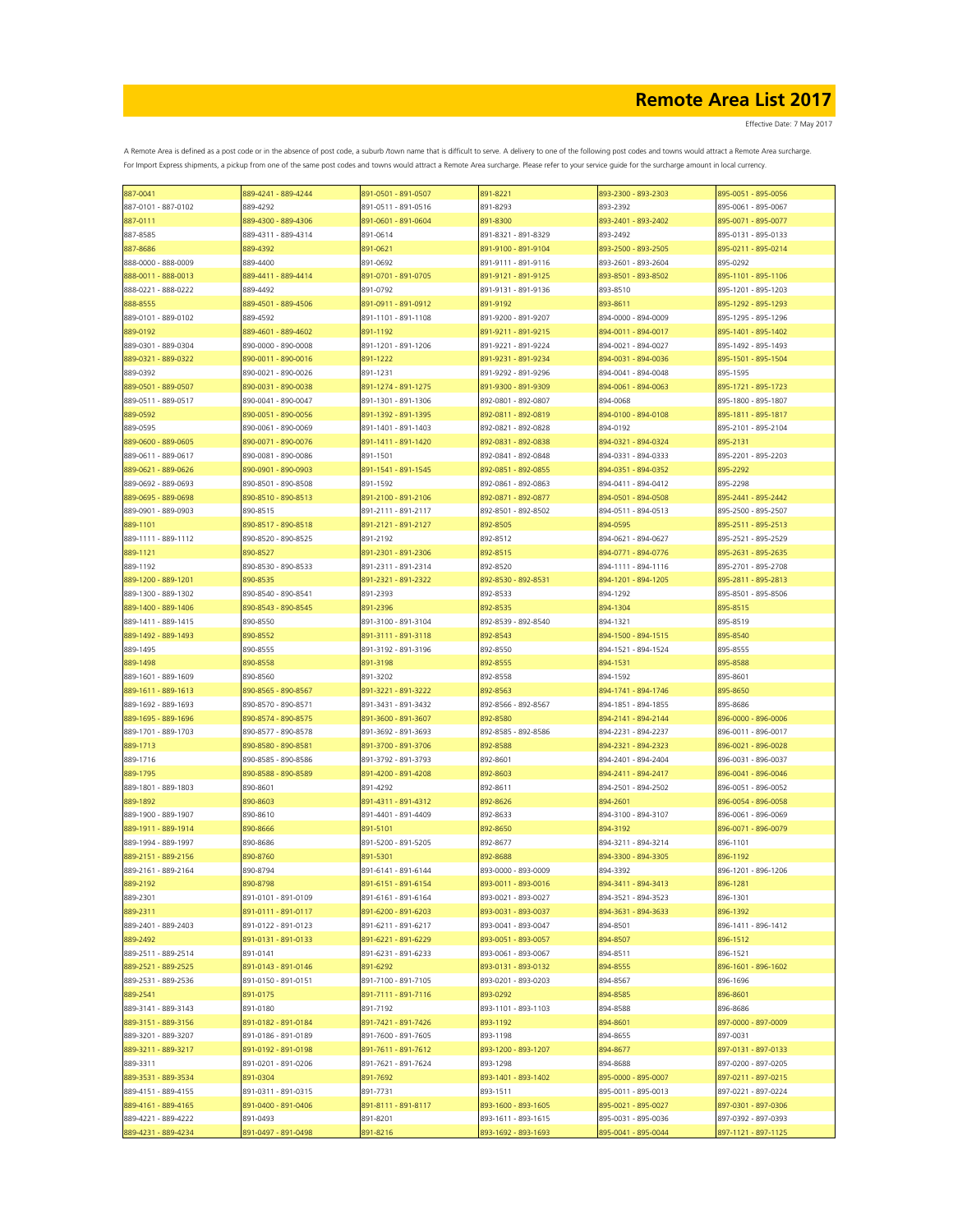| 897-1201            | 899-3492            | 900-0021 - 900-0029 | 901-1292            | 902-8521            | 905-0292            |
|---------------------|---------------------|---------------------|---------------------|---------------------|---------------------|
| 897-1301 - 897-1302 | 899-3511 - 899-3516 | 900-0031 - 900-0037 | 901-1300 - 901-1304 | 902-8550            | 905-0400 - 905-0406 |
| 897-8501            | 899-3611            | 900-8501            | 901-1392 - 901-1393 | 902-8555            | 905-0411 - 905-0415 |
| 898-0000 - 898-0009 | 899-4101 - 899-4103 | 900-8503 - 900-8505 | 901-1400 - 901-1407 | 902-8570 - 902-8571 | 905-0421 - 905-0428 |
| 898-0011 - 898-0018 | 899-4192            | 900-8510 - 900-8514 | 901-1411 - 901-1415 | 902-8585            | 905-0492            |
| 898-0021 - 898-0029 | 899-4201 - 899-4204 | 900-8516 - 900-8517 | 901-1492            | 902-8588            | 905-0500 - 905-0505 |
| 898-0031 - 898-0038 | 899-4292            | 900-8520            | 901-1501 - 901-1505 | 903-0100 - 903-0105 | 905-0592 - 905-0596 |
|                     |                     |                     |                     |                     |                     |
| 898-0041 - 898-0049 | 899-4300 - 899-4305 | 900-8522            | 901-1511 - 901-1516 | 903-0111 - 903-0118 | 905-0600 - 905-0605 |
| 898-0051 - 898-0058 | 899-4311 - 899-4318 | 900-8524 - 900-8525 | 901-1595            | 903-0121 - 903-0129 | 905-0695            |
| 898-0061 - 898-0066 | 899-4321 - 899-4325 | 900-8527            | 901-2100 - 901-2104 | 903-0201            | 905-0700 - 905-0705 |
| 898-0071 - 898-0076 | 899-4331 - 899-4332 | 900-8530 - 900-8531 | 901-2111 - 901-2114 | 903-0203 - 903-0207 | 905-0792 - 905-0796 |
| 898-0080 - 898-0089 | 899-4341 - 899-4346 | 900-8533 - 900-8535 | 901-2121 - 901-2128 | 903-0210 - 903-0211 | 905-1141 - 905-1147 |
| 898-0091 - 898-0099 | 899-4351 - 899-4356 | 900-8540            | 901-2131 - 901-2134 | 903-0213 - 903-0215 | 905-1151 - 905-1156 |
| 898-0101 - 898-0102 | 899-4392 - 899-4396 | 900-8543 - 900-8545 | 901-2200 - 901-2207 | 903-0217 - 903-0218 | 905-1200 - 905-1206 |
| 898-0211 - 898-0212 | 899-4461 - 899-4463 | 900-8547 - 900-8548 | 901-2211 - 901-2216 | 903-0220            | 905-1292            |
| 898-0221            | 899-4501 - 899-4504 | 900-8550 - 900-8560 | 901-2221 - 901-2227 | 903-0801 - 903-0807 | 905-1300 - 905-1308 |
| 898-8501            | 899-4631 - 899-4633 | 900-8567            | 901-2300 - 901-2305 | 903-0811 - 903-0816 | 905-1311 - 905-1319 |
| 899-0121 - 899-0126 | 899-5101 - 899-5106 | 900-8570 - 900-8571 | 901-2311 - 901-2317 | 903-0821 - 903-0826 | 905-1392            |
|                     |                     |                     |                     |                     |                     |
| 899-0131 - 899-0134 | 899-5111 - 899-5118 | 900-8575            | 901-2321            | 903-8601 - 903-8603 | 905-1400            |
| 899-0136 - 899-0138 | 899-5121            | 900-8577 - 900-8578 | 901-2392 - 901-2393 | 904-0000 - 904-0006 | 905-1411 - 905-1417 |
| 899-0200 - 899-0208 | 899-5192 - 899-5193 | 900-8580 - 900-8581 | 901-2395            | 904-0011 - 904-0014 | 905-1421 - 905-1429 |
| 899-0211 - 899-0217 | 899-5201 - 899-5204 | 900-8585 - 900-8586 | 901-2400 - 901-2407 | 904-0021 - 904-0023 | 905-1495            |
| 899-0292 - 899-0293 | 899-5211 - 899-5215 | 900-8588            | 901-2411 - 901-2417 | 904-0031 - 904-0035 | 905-1501 - 905-1504 |
| 899-0295            | 899-5221 - 899-5223 | 900-8601 - 900-8605 | 901-2421 - 901-2424 | 904-0100 - 904-0107 | 905-1631 - 905-1635 |
| 899-0297 - 899-0298 | 899-5231            | 900-8608 - 900-8610 | 901-2492 - 901-2493 | 904-0111 - 904-0117 | 905-2171 - 905-2173 |
| 899-0341 - 899-0342 | 899-5241            | 900-8650 - 900-8651 | 901-2495 - 901-2496 | 904-0192 - 904-0195 | 905-2192            |
| 899-0401 - 899-0407 | 899-5292 - 899-5294 | 900-8654            | 901-2501 - 901-2502 | 904-0200 - 904-0205 | 905-2261 - 905-2269 |
| 899-0435            | 899-5301 - 899-5308 | 900-8656            | 901-2506            | 904-0293            | 905-8501            |
| 899-0492            | 899-5392            | 900-8666            | 901-2510 - 901-2512 | 904-0295            | 905-8512            |
| 899-0501 - 899-0502 | 899-5400 - 899-5405 |                     |                     |                     |                     |
|                     |                     | 900-8678            | 901-2515            | 904-0300 - 904-0305 | 905-8540            |
| 899-1131            | 899-5411 - 899-5414 | 900-8686            | 901-2520 - 901-2521 | 904-0311 - 904-0316 | 905-8585            |
| 899-1211 - 899-1212 | 899-5421 - 899-5422 | 900-8688            | 901-2525 - 901-2526 | 904-0321 - 904-0328 | 905-8611            |
| 899-1301 - 899-1304 | 899-5431 - 899-5433 | 900-8695            | 901-2530 - 901-2531 | 904-0392 - 904-0395 | 905-8668            |
| 899-1321            | 899-5492            | 900-8701            | 901-2540            | 904-0398            | 906-0000 - 906-0008 |
| 899-1395            | 899-5495            | 900-8711            | 901-2550 - 901-2553 | 904-0400 - 904-0404 | 906-0011 - 906-0015 |
| 899-1400 - 899-1403 | 899-5541 - 899-5545 | 900-8735            | 901-2555 - 901-2560 | 904-0411 - 904-0417 | 906-0101 - 906-0109 |
| 899-1498            | 899-5651 - 899-5656 | 900-8794 - 900-8797 | 901-2566 - 901-2567 | 904-0492 - 904-0497 | 906-0201 - 906-0204 |
| 899-1501            | 899-5693 - 899-5694 | 901-0141 - 901-0148 | 901-2569            | 904-1101 - 904-1108 | 906-0292            |
| 899-1600 - 899-1604 | 899-5698            | 901-0151 - 901-0156 | 901-2588            | 904-1111 - 904-1115 | 906-0301 - 906-0306 |
| 899-1611 - 899-1617 | 899-6101 - 899-6105 | 901-0192 - 901-0194 | 901-2597            | 904-1192            | 906-0421 - 906-0422 |
|                     |                     |                     |                     |                     |                     |
| 899-1621 - 899-1629 | 899-6192 - 899-6193 | 901-0200 - 901-0205 | 901-2601 - 901-2602 | 904-1200 - 904-1203 | 906-0501 - 906-0507 |
| 899-1696            | 899-6200 - 899-6207 | 901-0211 - 901-0215 | 901-2607            | 904-1292 - 904-1294 | 906-0592            |
| 899-1741            | 899-6292 - 899-6293 | 901-0221 - 901-0225 | 901-2610 - 901-2611 | 904-1300 - 904-1304 | 906-0600 - 906-0603 |
| 899-1801 - 899-1802 | 899-6301 - 899-6303 | 901-0231 - 901-0235 | 901-2686            | 904-1392            | 906-0692            |
| 899-1921 - 899-1925 | 899-6401 - 899-6405 | 901-0241 - 901-0244 | 901-2701            | 904-2141 - 904-2145 | 906-8501            |
| 899-2101 - 899-2103 | 899-6492 - 899-6495 | 901-0292            | 901-2710            | 904-2151 - 904-2156 | 906-8550            |
| 899-2192            | 899-6501 - 899-6507 | 901-0294 - 901-0295 | 901-2733            | 904-2161 - 904-2166 | 906-8601            |
| 899-2201 - 899-2204 | 899-6592            | 901-0300 - 901-0306 | 901-3100 - 901-3108 | 904-2171 - 904-2174 | 907-0000 - 907-0004 |
| 899-2292            | 899-6601 - 899-6604 | 901-0311 - 901-0315 | 901-3111 - 901-3115 | 904-2192 - 904-2196 | 907-0011 - 907-0014 |
| 899-2311            | 899-7100 - 899-7104 | 901-0321 - 901-0325 | 901-3121 - 901-3125 | 904-2200 - 904-2205 | 907-0021 - 907-0024 |
| 899-2421            | 899-7192            | 901-0331 - 901-0336 | 901-3131 - 901-3138 | 904-2211 - 904-2215 | 907-0241 - 907-0244 |
| 899-2431 - 899-2434 | 899-7211 - 899-7212 | 901-0341 - 901-0345 | 901-3192 - 901-3193 | 904-2221 - 904-2226 | 907-0331 - 907-0333 |
|                     |                     |                     |                     |                     |                     |
| 899-2441 - 899-2443 | 899-7300 - 899-7309 | 901-0351 - 901-0354 | 901-3311 - 901-3312 | 904-2231 - 904-2236 | 907-0451 - 907-0453 |
| 899-2500 - 899-2506 | 899-7401 - 899-7403 | 901-0361 - 901-0364 | 901-3400 - 901-3403 | 904-2241 - 904-2245 | 907-1101            |
| 899-2511 - 899-2516 | 899-7492            | 901-0392 - 901-0393 | 901-3496            | 904-2292 - 904-2293 | 907-1221            |
| 899-2521 - 899-2524 | 899-7503            | 901-0400 - 901-0406 | 901-3500 - 901-3502 | 904-2301 - 904-2307 | 907-1292            |
| 899-2531            | 899-7511 - 899-7513 | 901-0411 - 901-0417 | 901-3592            | 904-2311 - 904-2317 | 907-1311            |
| 899-2592 - 899-2596 | 899-7601 - 899-7603 | 901-0492 - 901-0496 | 901-3595            | 904-2392 - 904-2394 | 907-1431 - 907-1435 |
| 899-2701 - 899-2709 | 899-7692            | 901-0501 - 901-0504 | 901-3601            | 904-2421 - 904-2428 | 907-1541 - 907-1544 |
| 899-2792            | 899-8101 - 899-8106 | 901-0511 - 901-0516 | 901-3692            | 904-8501            | 907-1751            |
| 899-3101 - 899-3103 | 899-8192            | 901-0592            | 901-3700 - 901-3703 | 904-8511            | 907-1800 - 907-1801 |
| 899-3121            | 899-8211 - 899-8213 | 901-0601 - 901-0608 | 901-3792            | 904-8585            | 907-1892            |
| 899-3192            | 899-8311 - 899-8313 | 901-0611 - 901-0619 | 901-3800 - 901-3806 | 904-8686            | 907-8501 - 907-8503 |
| 899-3203            |                     | 901-0695            | 901-3895            | 905-0000 - 905-0009 | 910-1100 - 910-1106 |
|                     | 899-8421 - 899-8424 |                     |                     |                     |                     |
| 899-3206            | 899-8511 - 899-8512 | 901-1100 - 901-1105 | 901-3900 - 901-3903 | 905-0011 - 905-0019 | 910-1111 - 910-1118 |
| 899-3221            | 899-8600 - 899-8609 | 901-1111 - 901-1117 | 901-3992            | 905-0021 - 905-0026 | 910-1121 - 910-1127 |
| 899-3301 - 899-3309 | 899-8692            | 901-1192 - 901-1193 | 902-0061 - 902-0069 | 905-0200 - 905-0209 | 910-1131 - 910-1139 |
| 899-3311            | 900-0000 - 900-0006 | 901-1195 - 901-1196 | 902-0071 - 902-0078 | 905-0211 - 905-0219 | 910-1141 - 910-1144 |
| 899-3401 - 899-3405 | 900-0011 - 900-0016 | 901-1201 - 901-1208 | 902-8510 - 902-8513 | 905-0221 - 905-0229 | 910-1192 - 910-1195 |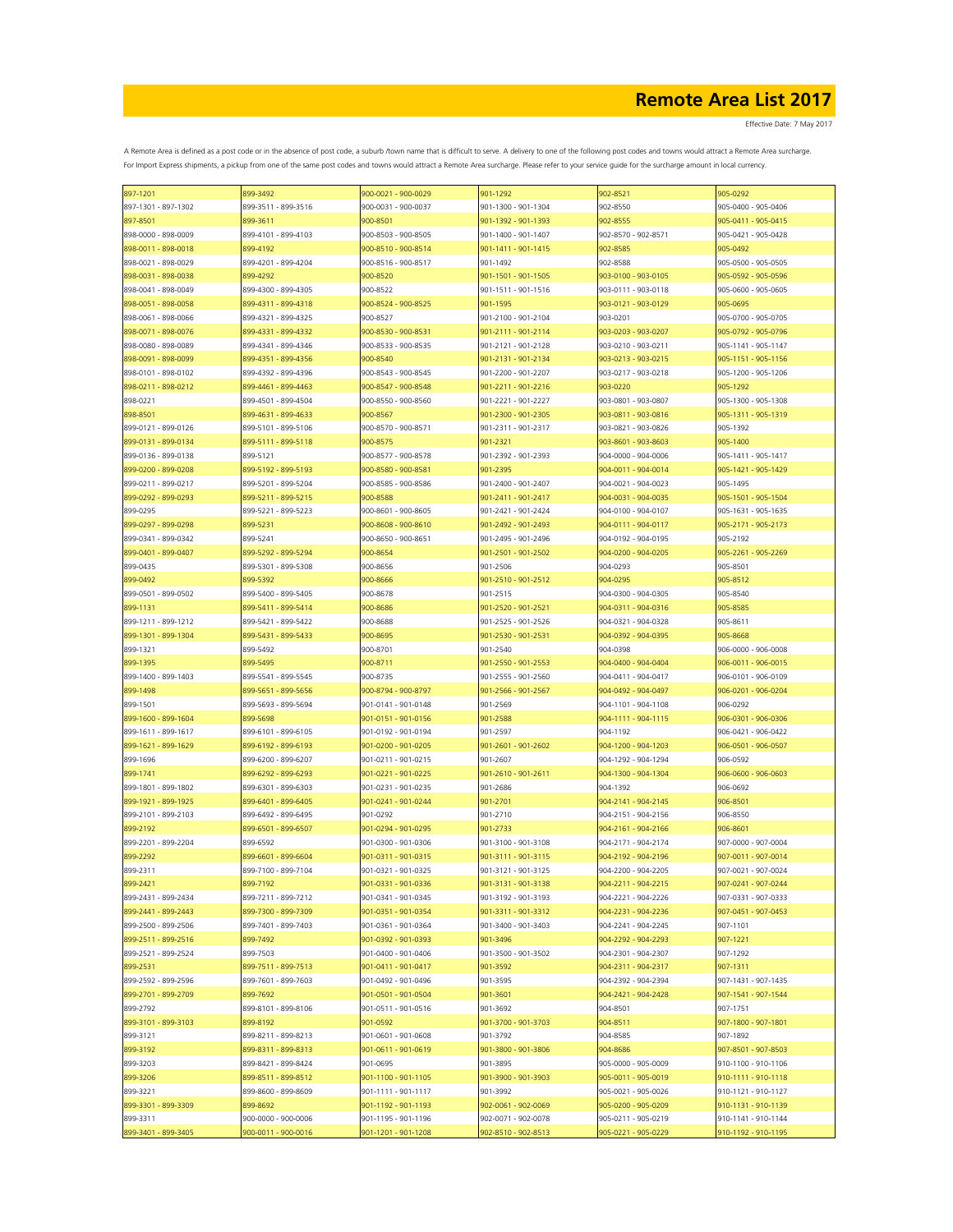Effective Date: 7 May 2017

| 910-1201 - 910-1206 | 914-0061 - 914-0066 | 917-0241 - 917-0249 | 919-2381 - 919-2387 | 926-0000 - 926-0007 | 927-1221 - 927-1228 |
|---------------------|---------------------|---------------------|---------------------|---------------------|---------------------|
| 910-1211 - 910-1218 | 914-0071 - 914-0079 | 917-0293            | 919-2392            | 926-0011 - 926-0016 | 927-1231 - 927-1239 |
| 910-1221 - 910-1228 | 914-0121 - 914-0125 | 917-0297 - 917-0298 | 920-0200            | 926-0021 - 926-0028 | 927-1295            |
| 910-1292 - 910-1295 | 914-0131 - 914-0138 | 917-0351 - 917-0357 | 920-0261 - 920-0269 | 926-0031 - 926-0038 | 927-1297            |
|                     |                     |                     |                     |                     |                     |
| 910-1301 - 910-1305 | 914-0141 - 914-0147 | 917-0361 - 917-0365 | 920-0271 - 920-0277 | 926-0041 - 926-0048 | 927-1301 - 927-1304 |
| 910-1311 - 910-1316 | 914-0192            | 917-0371 - 917-0375 | 920-0292 - 920-0293 | 926-0051 - 926-0058 | 927-1311 - 927-1319 |
| 910-1321 - 910-1326 | 914-0195            | 917-0381 - 917-0387 | 921-0000            | 926-0171 - 926-0179 | 927-1321 - 927-1326 |
| 910-1392            | 914-0198            | 917-0393            | 921-8501            | 926-0192            | 927-1441 - 927-1447 |
| 910-2500 - 910-2508 | 914-0261 - 914-0268 | 917-0398            | 921-8510            | 926-0201 - 926-0207 | 927-1451 - 927-1457 |
| 910-2511 - 910-2517 | 914-0271 - 914-0274 | 917-8505            | 921-8512            | 926-0211 - 926-0216 | 927-1461 - 927-1468 |
|                     |                     |                     |                     |                     |                     |
| 910-2521 - 910-2527 | 914-0301 - 914-0306 | 917-8507            | 921-8529            | 926-0221 - 926-0227 | 927-2101 - 927-2108 |
| 910-2531 - 910-2537 | 914-0311 - 914-0317 | 917-8511 - 917-8512 | 921-8544            | 926-0292 - 926-0293 | 927-2111 - 927-2115 |
| 910-2551 - 910-2557 | 914-0801 - 914-0803 | 917-8524            | 921-8564            | 926-0361 - 926-0367 | 927-2121 - 927-2127 |
| 911-0000 - 911-0006 | 914-0805 - 914-0807 | 917-8533            | 921-8573            | 926-0371 - 926-0376 | 927-2131 - 927-2138 |
| 911-0011 - 911-0017 | 914-0811 - 914-0815 | 917-8544            | 921-8575            | 926-0381 - 926-0389 | 927-2141 - 927-2147 |
| 911-0021 - 911-0026 | 914-0821 - 914-0825 | 917-8550            | 921-8577            | 926-0801 - 926-0808 | 927-2151 - 927-2156 |
|                     |                     |                     |                     |                     |                     |
| 911-0031 - 911-0035 | 914-0831 - 914-0835 | 917-8555            | 921-8581            | 926-0811 - 926-0818 | 927-2161 - 927-2167 |
| 911-0041 - 911-0048 | 914-0841 - 914-0845 | 917-8558            | 921-8589            | 926-0821 - 926-0829 | 927-2171 - 927-2176 |
| 911-0051 - 911-0056 | 914-8501 - 914-8502 | 917-8561            | 921-8801 - 921-8808 | 926-0831 - 926-0838 | 927-2192 - 927-2193 |
| 911-0801 - 911-0806 | 914-8510            | 917-8567            | 921-8811 - 921-8817 | 926-0841 - 926-0846 | 927-2271 - 927-2277 |
| 911-0811 - 911-0817 | 914-8524            | 917-8577            | 921-8821 - 921-8825 | 926-0851 - 926-0855 | 927-2281 - 927-2286 |
|                     |                     |                     | 921-8831 - 921-8837 |                     | 927-2301 - 927-2305 |
| 911-0821 - 911-0828 | 914-8540            | 917-8580            |                     | 926-0861 - 926-0867 |                     |
| 911-0831 - 911-0836 | 914-8550            | 917-8584 - 917-8585 | 921-8841 - 921-8848 | 926-8501            | 927-2311 - 927-2314 |
| 911-0841 - 911-0848 | 914-8555            | 917-8588            | 925-0000 - 925-0005 | 926-8511            | 927-2321 - 927-2325 |
| 911-8501            | 914-8558            | 917-8601            | 925-0011 - 925-0018 | 926-8520            | 927-2331 - 927-2336 |
| 911-8510            | 914-8567            | 917-8686            | 925-0021 - 925-0028 | 926-8531            | 927-2341 - 927-2345 |
| 911-8531            | 914-8580            | 919-0101 - 919-0104 | 925-0031 - 925-0036 | 926-8540 - 926-8541 | 927-2351 - 927-2355 |
|                     |                     |                     |                     |                     |                     |
| 911-8540            | 914-8585            | 919-0111 - 919-0119 | 925-0041 - 925-0049 | 926-8545            | 927-2361 - 927-2366 |
| 911-8555            | 914-8609            | 919-0121 - 919-0129 | 925-0051 - 925-0054 | 926-8550            | 927-8601            |
| 911-8558            | 914-8666            | 919-0131 - 919-0133 | 925-0100            | 926-8555            | 928-0000 - 928-0008 |
| 911-8585            | 914-8686            | 919-0135 - 919-0136 | 925-0121 - 925-0125 | 926-8558            | 928-0011 - 928-0016 |
| 911-8601            | 914-8688            | 919-0192            | 925-0131 - 925-0137 | 926-8566            | 928-0021 - 928-0028 |
| 912-0000 - 912-0008 | 915-1101 - 915-1106 | 919-0200 - 919-0206 | 925-0141 - 925-0148 | 926-8585 - 926-8586 | 928-0031 - 928-0037 |
|                     |                     |                     |                     |                     |                     |
| 912-0011 - 912-0017 | 915-1111 - 915-1114 | 919-0211 - 919-0217 | 925-0151 - 925-0157 | 926-8588            | 928-0041 - 928-0047 |
| 912-0021 - 912-0027 | 915-1195            | 919-0221 - 919-0227 | 925-0161 - 925-0168 | 926-8601 - 926-8603 | 928-0051 - 928-0057 |
| 912-0031 - 912-0036 | 916-0101 - 916-0108 | 919-0292            | 925-0193            | 926-8605            | 928-0061 - 928-0068 |
| 912-0041 - 912-0047 | 916-0111 - 916-0117 | 919-1100            | 925-0198            | 926-8609 - 926-8611 | 928-0071 - 928-0079 |
| 912-0051 - 912-0055 | 916-0121 - 916-0127 | 919-1121 - 919-1126 | 925-0201 - 925-0207 | 926-8642            | 928-0201 - 928-0206 |
| 912-0061 - 912-0068 | 916-0131 - 916-0137 | 919-1131 - 919-1138 | 925-0211 - 925-0215 | 926-8650            | 928-0211 - 928-0218 |
|                     |                     |                     |                     |                     |                     |
| 912-0071 - 912-0076 | 916-0141 - 916-0147 | 919-1141 - 919-1147 | 925-0301 - 925-0307 | 926-8666            | 928-0221 - 928-0226 |
| 912-0081 - 912-0088 | 916-0151 - 916-0156 | 919-1192            | 925-0311 - 925-0315 | 926-8686            | 928-0231 - 928-0236 |
| 912-0091 - 912-0095 | 916-0192            | 919-1201 - 919-1208 | 925-0345            | 927-0000 - 927-0009 | 928-0241 - 928-0246 |
| 912-0131 - 912-0139 | 916-0200 - 916-0206 | 919-1279            | 925-0371 - 925-0376 | 927-0011 - 927-0017 | 928-0251 - 928-0256 |
| 912-0141 - 912-0149 | 916-0211 - 916-0219 | 919-1300 - 919-1306 | 925-0381 - 925-0385 | 927-0021 - 927-0027 | 928-0301 - 928-0308 |
| 912-0151 - 912-0155 | 916-0221 - 916-0227 | 919-1311 - 919-1316 | 925-0392            |                     | 928-0311 - 928-0314 |
|                     |                     |                     |                     | 927-0031 - 927-0039 |                     |
| 912-0201 - 912-0207 | 916-0251 - 916-0255 | 919-1321 - 919-1328 | 925-0421 - 925-0427 | 927-0041 - 927-0049 | 928-0321 - 928-0326 |
| 912-0211 - 912-0218 | 916-0261 - 916-0268 | 919-1331 - 919-1336 | 925-0431 - 925-0438 | 927-0051 - 927-0058 | 928-0331 - 928-0336 |
| 912-0221 - 912-0222 | 916-0271 - 916-0276 | 919-1392 - 919-1393 | 925-0441 - 925-0448 | 927-0201 - 927-0207 | 928-0392 - 928-0393 |
| 912-0292            | 916-0292 - 916-0293 | 919-1395 - 919-1397 | 925-0451 - 925-0457 | 927-0211 - 927-0215 | 928-0395            |
| 912-0401 - 912-0405 | 916-0295            | 919-1451 - 919-1455 | 925-0498            | 927-0221 - 927-0225 | 928-8501 - 928-8502 |
| 912-0411 - 912-0416 | 916-0301 - 916-0304 | 919-1461 - 919-1464 | 925-0561 - 925-0566 |                     | 928-8525            |
|                     |                     |                     |                     | 927-0231 - 927-0235 |                     |
| 912-0421 - 912-0427 | 916-0311 - 916-0316 | 919-1501 - 919-1507 | 925-0571 - 925-0578 | 927-0292 - 927-0293 | 928-8541            |
| 912-0431 - 912-0437 | 916-0421 - 916-0428 | 919-1511 - 919-1516 | 925-0601 - 925-0608 | 927-0301 - 927-0305 | 928-8585            |
| 912-0801 - 912-0805 | 916-0492            | 919-1521 - 919-1528 | 925-0611 - 925-0617 | 927-0311 - 927-0315 | 928-8609            |
| 912-0811 - 912-0815 | 917-0000 - 917-0008 | 919-1531 - 919-1536 | 925-0621 - 925-0626 | 927-0321 - 927-0325 | 929-0300 - 929-0309 |
| 912-0821 - 912-0827 | 917-0011 - 917-0019 | 919-1541 - 919-1545 | 925-8501 - 925-8502 | 927-0400            | 929-0311 - 929-0319 |
| 912-8524            | 917-0021 - 917-0028 | 919-1551 - 919-1559 | 925-8505 - 925-8506 | 927-0431 - 927-0435 | 929-0321 - 929-0328 |
|                     | 917-0031 - 917-0037 |                     |                     |                     |                     |
| 912-8540            |                     | 919-1592            | 925-8508            | 927-0441 - 927-0444 | 929-0331 - 929-0335 |
| 912-8555            | 917-0041 - 917-0047 | 919-2100 - 919-2107 | 925-8511            | 927-0451 - 927-0454 | 929-0341 - 929-0346 |
| 912-8567            | 917-0051 - 917-0059 | 919-2111 - 919-2116 | 925-8521            | 927-0492 - 927-0493 | 929-0392 - 929-0393 |
| 912-8585            | 917-0061 - 917-0069 | 919-2121 - 919-2129 | 925-8525            | 927-0495            | 929-0401 - 929-0407 |
| 912-8666            | 917-0071 - 917-0078 | 919-2131 - 919-2135 | 925-8530            | 927-0551 - 927-0555 | 929-0411 - 929-0417 |
| 912-8686            | 917-0081 - 917-0088 | 919-2200 - 919-2207 | 925-8550            | 927-0561 - 927-0565 | 929-0421 - 929-0427 |
|                     |                     |                     |                     |                     |                     |
| 914-0000 - 914-0007 | 917-0091 - 917-0097 | 919-2211 - 919-2216 | 925-8555            | 927-0601 - 927-0609 | 929-0431 - 929-0437 |
| 914-0011 - 914-0018 | 917-0101 - 917-0107 | 919-2221 - 919-2229 | 925-8566 - 925-8567 | 927-0611 - 927-0615 | 929-0441 - 929-0447 |
| 914-0021 - 914-0028 | 917-0111 - 917-0117 | 919-2292 - 919-2294 | 925-8585            | 927-0621 - 927-0627 | 929-0451 - 929-0456 |
| 914-0031 - 914-0039 | 917-0198            | 919-2351 - 919-2356 | 925-8609 - 925-8610 | 927-0695            | 929-0461 - 929-0467 |
| 914-0041 - 914-0047 | 917-0221 - 917-0226 | 919-2361 - 919-2366 | 925-8620            | 927-1200 - 927-1207 | 929-0492 - 929-0495 |
| 914-0051 - 914-0059 | 917-0231 - 917-0238 | 919-2371 - 919-2376 | 925-8688            | 927-1211 - 927-1217 | 929-1100 - 929-1105 |
|                     |                     |                     |                     |                     |                     |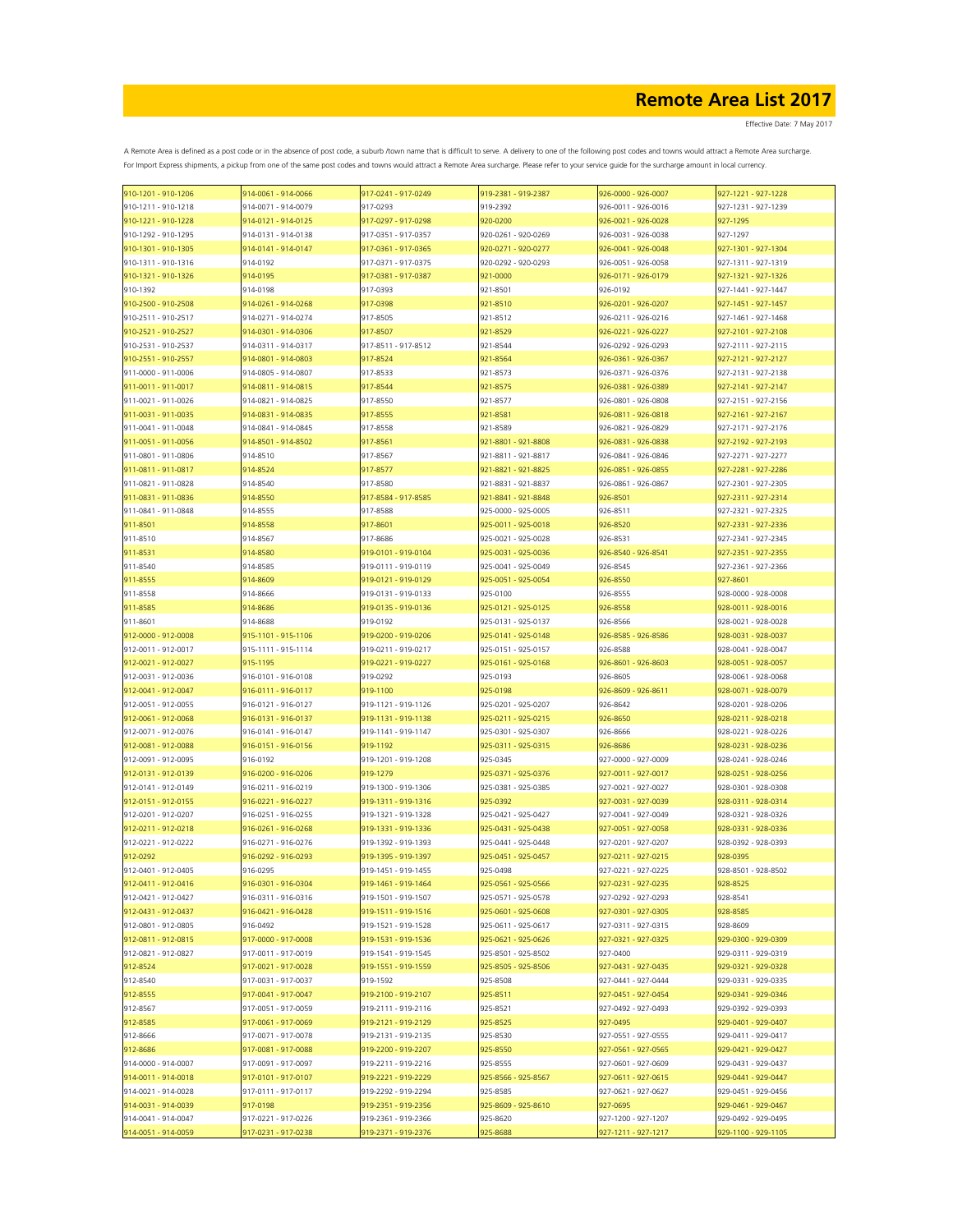Effective Date: 7 May 2017

| 929-1111 - 929-1117 | 930-0231 - 930-0237 | 930-2198            | 931-8510 - 931-8511 | 932-8585            | 933-8628            |
|---------------------|---------------------|---------------------|---------------------|---------------------|---------------------|
| 929-1121 - 929-1123 | 930-0241 - 930-0248 | 930-2201 - 930-2208 | 931-8515            | 932-8588            | 933-8666            |
| 929-1126 - 929-1127 | 930-0251 - 930-0257 | 930-2211 - 930-2215 | 931-8517            | 932-8611            | 933-8688            |
|                     |                     |                     |                     |                     |                     |
| 929-1171 - 929-1177 | 930-0261 - 930-0269 | 930-2221 - 930-2227 | 931-8522 - 931-8523 | 933-0000 - 933-0008 | 933-8777            |
| 929-1193            | 930-0271 - 930-0276 | 930-2231 - 930-2239 | 931-8533            | 933-0011 - 933-0013 | 933-8788            |
| 929-1196            | 930-0281 - 930-0289 | 930-2241 - 930-2248 | 931-8540            | 933-0015 - 933-0018 | 934-0001 - 934-0005 |
| 929-1198            | 930-0292 - 930-0293 | 930-2251 - 930-2258 | 931-8543            | 933-0021 - 933-0039 | 934-0011 - 934-0016 |
|                     |                     |                     |                     |                     |                     |
| 929-1201 - 929-1208 | 930-0298            | 930-3201 - 930-3206 | 931-8555            | 933-0041 - 933-0047 | 934-0021 - 934-0027 |
| 929-1210 - 929-1214 | 930-0300 - 930-0305 | 930-3208            | 931-8558            | 933-0051 - 933-0058 | 934-0031 - 934-0049 |
| 929-1293            | 930-0311 - 930-0318 | 930-3211 - 930-3217 | 931-8562            | 933-0061 - 933-0067 | 934-0051 - 934-0057 |
| 929-1300 - 929-1305 | 930-0321 - 930-0326 | 930-3221 - 930-3224 | 931-8571            | 933-0071 - 933-0078 | 934-0091 - 934-0099 |
|                     |                     |                     |                     |                     |                     |
| 929-1311 - 929-1316 | 930-0331 - 930-0336 | 930-3231 - 930-3239 | 931-8577            | 933-0101 - 933-0106 | 934-8501 - 934-8502 |
| 929-1321 - 929-1327 | 930-0341 - 930-0347 | 930-3241 - 930-3248 | 931-8585            | 933-0111 - 933-0116 | 934-8511            |
| 929-1331 - 929-1333 | 930-0351 - 930-0359 | 930-3251 - 930-3255 | 931-8588            | 933-0121 - 933-0126 | 934-8515            |
|                     |                     |                     |                     |                     |                     |
| 929-1341 - 929-1345 | 930-0361 - 930-0368 | 930-3261 - 930-3267 | 931-8601            | 933-0131 - 933-0138 | 934-8522            |
| 929-1392 - 929-1397 | 930-0371 - 930-0379 | 930-3277            | 931-8688            | 933-0192 - 933-0193 | 934-8531            |
| 929-1401 - 929-1406 | 930-0381 - 930-0388 | 930-8501 - 930-8502 | 932-0000 - 932-0008 | 933-0195            | 934-8534            |
| 929-1411 - 929-1416 | 930-0393 - 930-0395 | 930-8504 - 930-8510 | 932-0011 - 932-0018 | 933-0201 - 933-0209 | 934-8550            |
|                     |                     |                     |                     |                     |                     |
| 929-1421 - 929-1426 | 930-0397            | 930-8512 - 930-8513 | 932-0021 - 932-0028 | 933-0221 - 933-0228 | 934-8555            |
| 929-1492 - 929-1494 | 930-0401 - 930-0406 | 930-8515 - 930-8518 | 932-0031 - 932-0037 | 933-0231 - 933-0249 | 934-8558            |
| 929-1521            | 930-0411 - 930-0417 | 930-8520 - 930-8522 | 932-0041 - 932-0048 | 933-0251 - 933-0253 | 934-8567 - 934-8568 |
|                     |                     |                     |                     |                     |                     |
| 929-1571 - 929-1577 | 930-0421 - 930-0425 | 930-8525 - 930-8526 | 932-0051 - 932-0058 | 933-0292 - 933-0293 | 934-8577            |
| 929-1601 - 929-1606 | 930-0431 - 930-0438 | 930-8530 - 930-8533 | 932-0061 - 932-0065 | 933-0295            | 934-8585            |
| 929-1631 - 929-1637 | 930-0441 - 930-0445 | 930-8535 - 930-8540 | 932-0071 - 932-0075 | 933-0301 - 933-0308 | 934-8588            |
| 929-1692            | 930-0451 - 930-0458 | 930-8543 - 930-8545 | 932-0101 - 932-0106 | 933-0311 - 933-0319 | 934-8611            |
|                     |                     |                     |                     |                     |                     |
| 929-1700 - 929-1706 | 930-0461 - 930-0467 | 930-8548            | 932-0111            | 933-0321 - 933-0329 | 934-8651            |
| 929-1711 - 929-1717 | 930-0471 - 930-0474 | 930-8550            | 932-0113 - 932-0116 | 933-0331 - 933-0338 | 934-8686            |
| 929-1721 - 929-1726 | 930-0801 - 930-0809 | 930-8552            | 932-0121 - 932-0129 | 933-0341 - 933-0345 | 934-8688            |
| 929-1792            | 930-0811 - 930-0819 | 930-8554 - 930-8556 | 932-0131 - 932-0137 | 933-0351 - 933-0357 | 935-0000 - 935-0007 |
|                     |                     |                     |                     |                     |                     |
| 929-1801 - 929-1805 | 930-0821 - 930-0827 | 930-8558            | 932-0198            | 933-0392 - 933-0393 | 935-0011 - 935-0017 |
| 929-1811 - 929-1818 | 930-0830 - 930-0839 | 930-8560 - 930-8563 | 932-0201 - 932-0207 | 933-0395 - 933-0397 | 935-0021 - 935-0027 |
| 929-1892            | 930-0841 - 930-0843 | 930-8565 - 930-8567 | 932-0211 - 932-0218 | 933-0801 - 933-0809 | 935-0031 - 935-0037 |
|                     |                     |                     |                     |                     |                     |
| 929-2101 - 929-2105 | 930-0845 - 930-0849 | 930-8570 - 930-8571 | 932-0221 - 932-0228 | 933-0811 - 933-0818 | 935-0041 - 935-0047 |
| 929-2111 - 929-2116 | 930-0851 - 930-0859 | 930-8573            | 932-0231 - 932-0238 | 933-0821 - 933-0829 | 935-0051 - 935-0057 |
| 929-2121 - 929-2126 | 930-0861 - 930-0867 | 930-8575            | 932-0241 - 932-0248 | 933-0831 - 933-0839 | 935-0061 - 935-0067 |
| 929-2192            | 930-0871 - 930-0876 | 930-8577 - 930-8578 | 932-0251 - 932-0258 | 933-0841 - 933-0849 | 935-0101 - 935-0107 |
|                     |                     |                     |                     |                     |                     |
| 929-2195            | 930-0881 - 930-0887 | 930-8580 - 930-8581 | 932-0292            | 933-0851 - 933-0858 | 935-0111 - 935-0117 |
| 929-2201 - 929-2209 | 930-0891 - 930-0898 | 930-8583            | 932-0298            | 933-0860 - 933-0869 | 935-0251 - 935-0258 |
| 929-2211 - 929-2218 | 930-0901 - 930-0906 | 930-8585 - 930-8589 | 932-0301 - 932-0305 | 933-0871 - 933-0879 | 935-0261 - 935-0269 |
| 929-2221 - 929-2227 | 930-0911 - 930-0915 | 930-8603 - 930-8605 | 932-0311 - 932-0317 | 933-0901 - 933-0919 | 935-0271 - 935-0278 |
|                     |                     |                     |                     |                     |                     |
| 929-2231 - 929-2234 | 930-0921 - 930-0928 | 930-8610 - 930-8611 | 932-0371            | 933-0921 - 933-0929 | 935-0331 - 935-0338 |
| 929-2241 - 929-2247 | 930-0931 - 930-0936 | 930-8630            | 932-0392 - 932-0393 | 933-0931 - 933-0938 | 935-0341 - 935-0346 |
| 929-2292            | 930-0941 - 930-0944 | 930-8636 - 930-8637 | 932-0395 - 932-0396 | 933-0941 - 933-0949 | 935-0401 - 935-0406 |
|                     | 930-0951 - 930-0956 |                     |                     | 933-0951 - 933-0959 | 935-0411 - 935-0417 |
| 929-2361 - 929-2367 |                     | 930-8642            | 932-0398            |                     |                     |
| 929-2371 - 929-2379 | 930-0961 - 930-0964 | 930-8644            | 932-0801 - 932-0808 | 933-0961 - 933-0968 | 935-0421 - 935-0426 |
| 929-2392            | 930-0966            | 930-8650            | 932-0811 - 932-0817 | 933-0971 - 933-0978 | 935-8501            |
| 930-0001 - 930-0010 | 930-0971 - 930-0975 | 930-8656            | 932-0821 - 932-0826 | 933-0981 - 933-0987 | 935-8531            |
|                     |                     |                     |                     |                     |                     |
| 930-0012            | 930-0981 - 930-0985 | 930-8660            | 932-0831 - 932-0838 | 933-8501 - 933-8502 | 935-8535            |
| 930-0014 - 930-0019 | 930-0991 - 930-0997 | 930-8666 - 930-8668 | 932-0841 - 932-0846 | 933-8506 - 933-8508 | 935-8555            |
| 930-0021 - 930-0029 | 930-1261 - 930-1268 | 930-8680 - 930-8681 | 932-0851 - 932-0856 | 933-8510 - 933-8511 | 935-8601            |
| 930-0031 - 930-0039 | 930-1271 - 930-1276 | 930-8686            | 932-0861 - 932-0864 | 933-8515 - 933-8516 | 935-8686            |
| 930-0041 - 930-0049 | 930-1281 - 930-1287 | 930-8798            | 932-8501 - 932-8503 | 933-8518            | 936-0000 - 936-0007 |
|                     |                     |                     |                     |                     |                     |
| 930-0051 - 930-0059 | 930-1292            | 931-8301 - 931-8306 | 932-8505            | 933-8520            | 936-0011 - 936-0019 |
| 930-0061 - 930-0069 | 930-1295            | 931-8311 - 931-8316 | 932-8508            | 933-8523            | 936-0021 - 936-0027 |
| 930-0071 - 930-0078 | 930-1298            | 931-8321 - 931-8328 | 932-8510 - 932-8512 | 933-8525 - 933-8528 | 936-0031 - 936-0039 |
|                     |                     |                     |                     |                     |                     |
| 930-0081 - 930-0089 | 930-1301 - 930-1305 | 931-8331 - 931-8337 | 932-8515            | 933-8530 - 933-8533 | 936-0041 - 936-0048 |
| 930-0091 - 930-0098 | 930-1311 - 930-1316 | 931-8341 - 931-8347 | 932-8518            | 933-8535            | 936-0051 - 936-0074 |
| 930-0101 - 930-0108 | 930-1321 - 930-1328 | 931-8351 - 931-8359 | 932-8520            | 933-8537 - 933-8538 | 936-0076 - 936-0078 |
| 930-0111 - 930-0116 | 930-1331 - 930-1338 | 931-8361 - 931-8367 | 932-8522            | 933-8540            | 936-0801            |
|                     |                     |                     |                     |                     |                     |
| 930-0121 - 930-0127 | 930-1361 - 930-1369 | 931-8371 - 931-8378 | 932-8525            | 933-8543            | 936-0803            |
| 930-0131 - 930-0138 | 930-1377            | 931-8401 - 931-8409 | 932-8528            | 933-8550            | 936-0805 - 936-0808 |
| 930-0141 - 930-0144 | 930-1392            | 931-8411 - 931-8417 | 932-8533            | 933-8558            | 936-0811 - 936-0818 |
| 930-0151 - 930-0158 | 930-1401 - 930-1408 | 931-8421 - 931-8423 | 932-8538            | 933-8563            | 936-0821 - 936-0827 |
|                     |                     |                     |                     |                     |                     |
| 930-0161 - 930-0166 | 930-1411 - 930-1418 | 931-8425 - 931-8428 | 932-8540            | 933-8566 - 933-8567 | 936-0831 - 936-0838 |
| 930-0171 - 930-0177 | 930-1451 - 930-1459 | 931-8431 - 931-8437 | 932-8550 - 932-8551 | 933-8585            | 936-0841 - 936-0849 |
| 930-0193 - 930-0196 | 930-1461 - 930-1466 | 931-8441 - 931-8445 | 932-8555            | 933-8588            | 936-0851 - 936-0857 |
| 930-0198            | 930-2101 - 930-2108 | 931-8451 - 931-8456 | 932-8558            | 933-8601 - 933-8603 | 936-0861 - 936-0868 |
|                     |                     |                     |                     |                     |                     |
| 930-0200 - 930-0209 | 930-2111 - 930-2117 | 931-8501 - 931-8502 | 932-8567            | 933-8605 - 933-8606 | 936-0871 - 936-0877 |
| 930-0211 - 930-0229 | 930-2121 - 930-2128 | 931-8508            | 932-8575            | 933-8610 - 933-8611 | 936-0881 - 936-0885 |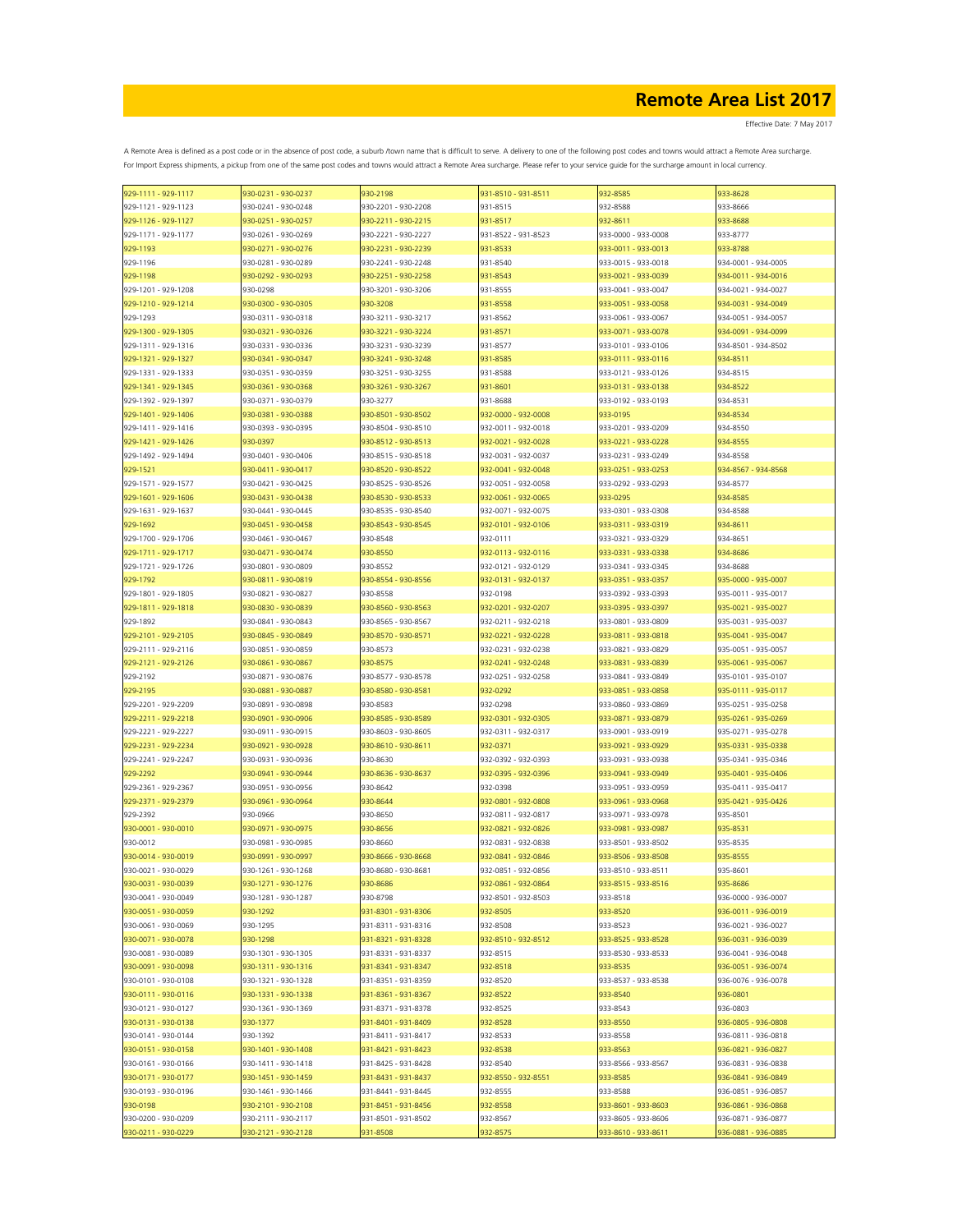Effective Date: 7 May 2017

| 936-0891            | 939-0231 - 939-0235 | 939-1531 - 939-1538 | 939-2411 - 939-2417 | 939-8555            | 942-0161 - 942-0165 |
|---------------------|---------------------|---------------------|---------------------|---------------------|---------------------|
| 936-8501 - 936-8502 | 939-0241 - 939-0247 | 939-1541 - 939-1549 | 939-2421 - 939-2426 | 939-8558            | 942-0171 - 942-0173 |
| 936-8507            | 939-0251 - 939-0257 | 939-1551 - 939-1555 | 939-2431 - 939-2437 | 939-8567            | 942-0181            |
|                     |                     |                     |                     |                     |                     |
| 936-8536            | 939-0271 - 939-0276 | 939-1561 - 939-1568 | 939-2441 - 939-2447 | 939-8571 - 939-8572 | 942-0192 - 942-0194 |
| 936-8555            | 939-0281 - 939-0288 | 939-1571 - 939-1577 | 939-2451 - 939-2456 | 939-8580            | 942-0201 - 942-0208 |
| 936-8558            | 939-0292 - 939-0296 | 939-1592 - 939-1593 | 939-2461 - 939-2467 | 939-8585            | 942-0211 - 942-0216 |
| 936-8577            | 939-0300 - 939-0307 | 939-1595 - 939-1596 | 939-2471 - 939-2477 | 939-8588            | 942-0221 - 942-0225 |
|                     |                     |                     |                     |                     |                     |
| 936-8585            | 939-0311 - 939-0319 | 939-1600 - 939-1606 | 939-2501 - 939-2509 | 939-8601            | 942-0231 - 942-0234 |
| 936-8588            | 939-0321 - 939-0323 | 939-1610 - 939-1615 | 939-2511 - 939-2519 | 939-8610 - 939-8611 | 942-0238            |
| 936-8601            | 939-0331 - 939-0332 | 939-1621 - 939-1626 | 939-2595            | 939-8630            | 942-0241 - 942-0247 |
|                     | 939-0341            | 939-1631 - 939-1637 | 939-2601 - 939-2607 |                     | 942-0251 - 942-0255 |
| 936-8608            |                     |                     |                     | 939-8636            |                     |
| 936-8686            | 939-0351            | 939-1641 - 939-1646 | 939-2611 - 939-2617 | 939-8640            | 942-0261 - 942-0268 |
| 937-0000 - 937-0018 | 939-0361 - 939-0364 | 939-1651 - 939-1655 | 939-2621 - 939-2627 | 939-8642            | 942-0271 - 942-0277 |
| 937-0021 - 937-0028 | 939-0392 - 939-0393 | 939-1661 - 939-1662 | 939-2631 - 939-2639 | 939-8650            | 942-0301 - 942-0308 |
|                     |                     |                     |                     |                     |                     |
| 937-0031 - 937-0039 | 939-0395            | 939-1664 - 939-1667 | 939-2649            | 940-0101 - 940-0106 | 942-0311 - 942-0319 |
| 937-0041 - 937-0047 | 939-0398            | 939-1671 - 939-1676 | 939-2692            | 940-0111 - 940-0116 | 942-0321 - 942-0327 |
| 937-0051 - 937-0059 | 939-0401 - 939-0408 | 939-1681 - 939-1682 | 939-2694            | 940-0121 - 940-0129 | 942-0331 - 942-0339 |
| 937-0061 - 937-0068 | 939-0411 - 939-0418 | 939-1684            | 939-2701 - 939-2709 | 940-0131            | 942-0392 - 942-0393 |
|                     |                     |                     |                     |                     |                     |
| 937-0801 - 937-0807 | 939-0501 - 939-0509 | 939-1692 - 939-1694 | 939-2711 - 939-2719 | 940-0133            | 942-0398            |
| 937-0811 - 937-0816 | 939-0511 - 939-0515 | 939-1698            | 939-2721 - 939-2729 | 940-0135 - 940-0137 | 942-0401 - 942-0405 |
| 937-0821 - 937-0828 | 939-0521 - 939-0528 | 939-1701 - 939-1704 | 939-2731 - 939-2738 | 940-0141 - 940-0149 | 942-0411 - 942-0415 |
|                     |                     |                     |                     |                     |                     |
| 937-0831 - 937-0837 | 939-0531 - 939-0536 | 939-1711 - 939-1716 | 939-2741 - 939-2749 | 940-0151 - 940-0155 | 942-0492            |
| 937-0841 - 937-0847 | 939-0541 - 939-0547 | 939-1721 - 939-1725 | 939-2751 - 939-2759 | 940-0202 - 940-0205 | 942-0521 - 942-0525 |
| 937-0851 - 937-0857 | 939-0551 - 939-0558 | 939-1732 - 939-1735 | 939-2798            | 940-0211            | 942-0531 - 942-0539 |
| 937-0861 - 937-0868 | 939-0561 - 939-0568 | 939-1741 - 939-1747 | 939-3501 - 939-3506 | 940-0215 - 940-0218 | 942-0541 - 942-0544 |
|                     |                     |                     |                     |                     |                     |
| 937-8503            | 939-0600            | 939-1751 - 939-1752 | 939-3511 - 939-3516 | 940-0221 - 940-0222 | 942-1101 - 942-1107 |
| 937-8511            | 939-0611 - 939-0617 | 939-1754 - 939-1758 | 939-3521 - 939-3526 | 940-0224 - 940-0227 | 942-1211 - 942-1216 |
| 937-8555            | 939-0621 - 939-0628 | 939-1761 - 939-1766 | 939-3531 - 939-3536 | 940-0231 - 940-0232 | 942-1341 - 942-1342 |
|                     |                     |                     |                     |                     |                     |
| 937-8566 - 937-8567 | 939-0631 - 939-0637 | 939-1801 - 939-1807 | 939-3541 - 939-3548 | 940-0234 - 940-0237 | 942-1351 - 942-1356 |
| 937-8585            | 939-0641 - 939-0647 | 939-1811 - 939-1818 | 939-3551 - 939-3557 | 940-0241 - 940-0245 | 942-1401 - 942-1406 |
| 937-8601            | 939-0651 - 939-0657 | 939-1821 - 939-1828 | 939-3593            | 940-0251 - 940-0258 | 942-1411 - 942-1419 |
| 937-8660            | 939-0661 - 939-0667 | 939-1831 - 939-1837 | 939-8001 - 939-8008 | 940-0292 - 940-0294 | 942-1421 - 942-1429 |
|                     |                     |                     |                     |                     |                     |
| 937-8678            | 939-0671 - 939-0679 | 939-1841 - 939-1846 | 939-8011 - 939-8017 | 940-0296 - 940-0298 | 942-1431 - 942-1432 |
| 938-0000 - 938-0003 | 939-0693            | 939-1851 - 939-1856 | 939-8021 - 939-8026 | 940-2401 - 940-2407 | 942-1434 - 942-1435 |
| 938-0006            | 939-0700 - 939-0705 | 939-1861 - 939-1868 | 939-8031 - 939-8036 | 940-2411 - 940-2417 | 942-1492            |
|                     |                     |                     |                     |                     |                     |
| 938-0011 - 938-0015 | 939-0711 - 939-0717 | 939-1871 - 939-1879 | 939-8041 - 939-8049 | 940-2501 - 940-2508 | 942-1501 - 942-1506 |
| 938-0021 - 938-0028 | 939-0721 - 939-0729 | 939-1892 - 939-1893 | 939-8051 - 939-8058 | 940-2513 - 940-2518 | 942-1511 - 942-1515 |
| 938-0031 - 938-0039 | 939-0731 - 939-0737 | 939-1895            | 939-8061 - 939-8066 | 940-2521 - 940-2524 | 942-1521 - 942-1527 |
| 938-0041 - 938-0049 | 939-0741 - 939-0749 | 939-1897 - 939-1898 | 939-8071 - 939-8077 | 940-2526 - 940-2529 | 942-1531 - 942-1538 |
|                     |                     |                     |                     |                     |                     |
| 938-0051 - 938-0059 | 939-0751            | 939-1901 - 939-1908 | 939-8081 - 939-8087 | 941-0000 - 941-0008 | 942-1541 - 942-1544 |
| 938-0061 - 938-0066 | 939-0792 - 939-0793 | 939-1911 - 939-1916 | 939-8091 - 939-8097 | 941-0011 - 941-0016 | 942-8501 - 942-8502 |
| 938-0071 - 938-0076 | 939-0795            | 939-1921 - 939-1928 | 939-8101 - 939-8104 | 941-0019            | 942-8505            |
|                     |                     |                     |                     |                     |                     |
| 938-0081 - 938-0086 | 939-0798            | 939-1961 - 939-1969 | 939-8111 - 939-8115 | 941-0021 - 941-0027 | 942-8508            |
| 938-0101 - 938-0106 | 939-1101 - 939-1105 | 939-1971 - 939-1979 | 939-8121 - 939-8124 | 941-0031 - 941-0037 | 942-8563            |
| 938-0161 - 938-0169 | 939-1111 - 939-1125 | 939-1997 - 939-1998 | 939-8131 - 939-8139 | 941-0041 - 941-0047 | 942-8611            |
| 938-0171 - 938-0179 | 939-1131 - 939-1136 | 939-2161 - 939-2165 | 939-8141 - 939-8146 | 941-0051 - 941-0058 | 942-8666            |
|                     |                     |                     |                     |                     |                     |
| 938-0274            | 939-1192 - 939-1193 | 939-2171 - 939-2176 | 939-8151 - 939-8157 | 941-0061 - 941-0069 | 943-0000            |
| 938-0281 - 938-0283 | 939-1251 - 939-1255 | 939-2181 - 939-2189 | 939-8161 - 939-8166 | 941-0071 - 941-0078 | 943-0101 - 943-0109 |
| 938-0292 - 938-0293 | 939-1261 - 939-1267 | 939-2192            | 939-8171 - 939-8178 | 941-8501 - 941-8502 | 943-0111 - 943-0119 |
| 938-0802 - 938-0807 | 939-1271 - 939-1275 | 939-2201 - 939-2209 | 939-8181 - 939-8185 | 941-8601            | 943-0121 - 943-0129 |
|                     |                     |                     |                     |                     |                     |
| 938-0811 - 938-0816 | 939-1300 - 939-1308 | 939-2211 - 939-2216 | 939-8191 - 939-8194 | 941-8611            | 943-0131 - 943-0139 |
| 938-0821 - 938-0827 | 939-1311 - 939-1318 | 939-2221 - 939-2226 | 939-8196 - 939-8197 | 941-8686            | 943-0141 - 943-0148 |
| 938-0831 - 938-0837 | 939-1321 - 939-1328 | 939-2231 - 939-2238 | 939-8201 - 939-8203 | 942-0001 - 942-0004 | 943-0151 - 943-0155 |
| 938-0861 - 938-0864 | 939-1331 - 939-1334 | 939-2241 - 939-2247 | 939-8205 - 939-8208 | 942-0011 - 942-0014 | 943-0161 - 943-0168 |
|                     |                     |                     |                     |                     |                     |
| 938-8502            | 939-1336 - 939-1338 | 939-2251 - 939-2257 | 939-8211 - 939-8216 | 942-0021 - 942-0027 | 943-0171 - 943-0178 |
| 938-8505            | 939-1341 - 939-1348 | 939-2293            | 939-8221 - 939-8225 | 942-0031            | 943-0181 - 943-0187 |
| 938-8555            | 939-1351 - 939-1358 | 939-2295            | 939-8231 - 939-8234 | 942-0033 - 942-0039 | 943-0192 - 943-0193 |
|                     |                     |                     | 939-8241 - 939-8244 |                     |                     |
| 938-8585            | 939-1361 - 939-1368 | 939-2297 - 939-2298 |                     | 942-0041 - 942-0046 | 943-0201 - 943-0202 |
| 938-8602            | 939-1371 - 939-1379 | 939-2301 - 939-2306 | 939-8251 - 939-8254 | 942-0051 - 942-0056 | 943-0221 - 943-0228 |
| 939-0000            | 939-1381 - 939-1388 | 939-2311 - 939-2317 | 939-8261 - 939-8264 | 942-0061 - 942-0065 | 943-0231 - 943-0236 |
| 939-0101 - 939-0106 | 939-1392 - 939-1398 | 939-2321 - 939-2327 | 939-8271 - 939-8272 | 942-0071 - 942-0072 | 943-0301 - 943-0307 |
|                     |                     |                     |                     |                     |                     |
| 939-0111 - 939-0113 | 939-1401 - 939-1408 | 939-2331 - 939-2337 | 939-8281 - 939-8282 | 942-0074            | 943-0311 - 943-0318 |
| 939-0115 - 939-0119 | 939-1411 - 939-1417 | 939-2341 - 939-2345 | 939-8501 - 939-8502 | 942-0081 - 942-0089 | 943-0411 - 943-0417 |
| 939-0121 - 939-0128 | 939-1421 - 939-1429 | 939-2351 - 939-2355 | 939-8507            | 942-0101 - 942-0109 | 943-0421 - 943-0427 |
| 939-0131 - 939-0135 | 939-1431 - 939-1438 | 939-2361 - 939-2367 | 939-8510 - 939-8511 | 942-0111 - 942-0117 | 943-0501 - 943-0512 |
|                     |                     |                     |                     |                     |                     |
| 939-0141 - 939-0145 | 939-1492            | 939-2371 - 939-2376 | 939-8515            | 942-0121 - 942-0129 | 943-0514 - 943-0516 |
| 939-0151 - 939-0156 | 939-1501 - 939-1507 | 939-2392 - 939-2393 | 939-8517            | 942-0131 - 942-0139 | 943-0521 - 943-0527 |
| 939-0171            | 939-1511 - 939-1518 | 939-2398            | 939-8521            | 942-0141 - 942-0146 | 943-0531 - 943-0535 |
|                     |                     |                     |                     |                     |                     |
| 939-0192            | 939-1521 - 939-1528 | 939-2401 - 939-2407 | 939-8550            | 942-0151 - 942-0158 | 943-0595            |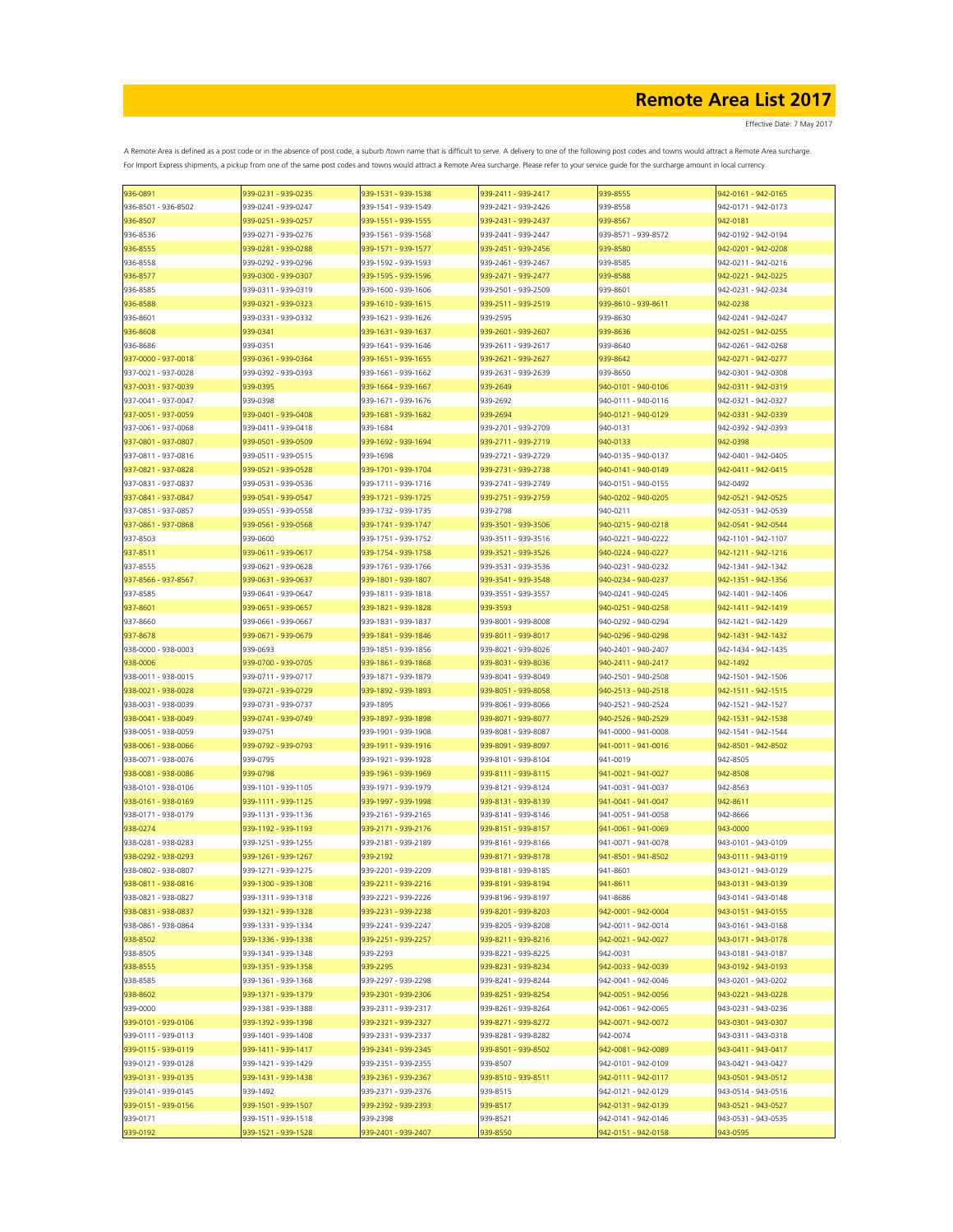| 943-0601 - 943-0607 | 945-0051 - 945-0056 | 947-0041 - 947-0045 | 949-2394            | 949-6607 - 949-6609 | 950-0101 - 950-0107 |
|---------------------|---------------------|---------------------|---------------------|---------------------|---------------------|
| 943-0611 - 943-0617 | 945-0061 - 945-0068 | 947-0051            | 949-3101 - 949-3103 | 949-6611 - 949-6612 | 950-0111 - 950-0116 |
| 943-0621 - 943-0628 | 945-0071 - 945-0076 | 947-0053 - 947-0054 | 949-3111 - 949-3117 | 949-6615            | 950-0121 - 950-0127 |
| 943-0631 - 943-0637 | 945-0101 - 945-0106 | 947-0101 - 947-0103 | 949-3121 - 949-3125 | 949-6636            | 950-0129 - 950-0140 |
| 943-0641 - 943-0648 | 945-0111 - 945-0113 | 947-0192 - 947-0193 | 949-3131 - 949-3137 | 949-6680 - 949-6682 | 950-0142            |
|                     |                     |                     |                     |                     |                     |
| 943-0692            | 945-0211 - 945-0219 | 947-0198            | 949-3192 - 949-3194 | 949-6692            | 950-0144 - 950-0157 |
| 943-0801 - 943-0819 | 945-0300 - 945-0305 | 947-0202 - 947-0205 | 949-3201            | 949-6695 - 949-6696 | 950-0161 - 950-0169 |
| 943-0821 - 943-0829 | 945-0307 - 945-0308 | 947-0211 - 947-0213 | 949-3211 - 949-3216 | 949-6741 - 949-6746 | 950-0193            |
| 943-0831 - 943-0839 | 945-0311 - 945-0317 | 947-8501 - 947-8504 | 949-3221 - 949-3226 | 949-6751            | 950-0195 - 950-0196 |
| 943-0841 - 943-0849 | 945-0321 - 945-0325 | 947-8506            | 949-3231 - 949-3237 | 949-6753 - 949-6757 | 950-0201 - 950-0215 |
| 943-0851 - 943-0859 | 945-0397            | 947-8555            | 949-3241 - 949-3247 | 949-6761 - 949-6766 | 950-0217 - 950-0218 |
| 943-0861 - 943-0866 | 945-0401 - 945-0403 | 947-8585            | 949-3251 - 949-3256 | 949-6771 - 949-6775 | 950-0292            |
|                     |                     |                     |                     |                     |                     |
| 943-0871 - 943-0878 | 945-0811 - 945-0817 | 947-8765            | 949-3292 - 949-3294 | 949-6797            | 950-0321 - 950-0329 |
| 943-0881 - 943-0889 | 945-0821 - 945-0827 | 948-0000 - 948-0008 | 949-3296            | 949-7101 - 949-7104 | 950-0801 - 950-0806 |
| 943-0891 - 943-0899 | 945-0831 - 945-0838 | 948-0011 - 948-0019 | 949-3298            | 949-7111 - 949-7117 | 950-0808 - 950-0809 |
| 943-8501 - 943-8503 | 945-0841 - 945-0847 | 948-0021 - 948-0029 | 949-3361 - 949-3367 | 949-7121 - 949-7127 | 950-0811 - 950-0814 |
| 943-8505            | 945-0851 - 945-0855 | 948-0031 - 948-0039 | 949-3371 - 949-3379 | 949-7131 - 949-7138 | 950-0822 - 950-0825 |
| 943-8510            | 945-0857 - 945-0858 | 948-0041 - 948-0049 | 949-3401 - 949-3409 | 949-7141 - 949-7145 | 950-0831 - 950-0837 |
| 943-8512            | 945-1101 - 945-1106 | 948-0051 - 948-0058 | 949-3411 - 949-3419 | 949-7221 - 949-7229 | 950-0841 - 950-0843 |
|                     |                     |                     |                     |                     |                     |
| 943-8515            | 945-1111 - 945-1118 | 948-0061 - 948-0068 | 949-3421 - 949-3429 | 949-7231 - 949-7236 | 950-0851 - 950-0855 |
| 943-8520 - 943-8522 | 945-1121 - 945-1126 | 948-0071 - 948-0079 | 949-3431 - 949-3439 | 949-7241 - 949-7248 | 950-0861 - 950-0868 |
| 943-8525            | 945-1195            | 948-0081 - 948-0088 | 949-3441 - 949-3449 | 949-7251 - 949-7256 | 950-0871 - 950-0872 |
| 943-8530 - 943-8531 | 945-1241 - 945-1248 | 948-0091 - 948-0093 | 949-3494            | 949-7277            | 950-0881 - 950-0882 |
| 943-8533 - 943-8534 | 945-1251 - 945-1253 | 948-0101 - 948-0107 | 949-3551 - 949-3557 | 949-7301 - 949-7302 | 950-0884 - 950-0886 |
| 943-8540            | 945-1341            | 948-0111 - 948-0114 | 949-3561 - 949-3565 | 949-7311 - 949-7319 | 950-0891 - 950-0893 |
| 943-8544 - 943-8545 | 945-1343 - 945-1345 | 948-0121 - 948-0125 | 949-3661 - 949-3664 | 949-7392            | 950-0901 - 950-0909 |
|                     |                     |                     |                     |                     |                     |
| 943-8551 - 943-8552 | 945-1351 - 945-1355 | 948-0131 - 948-0136 | 949-3671 - 949-3675 | 949-7401 - 949-7405 | 950-0912 - 950-0915 |
| 943-8555            | 945-1392 - 945-1393 | 948-0141 - 948-0146 | 949-3721 - 949-3726 | 949-7411 - 949-7418 | 950-0917            |
| 943-8561            | 945-1395            | 948-0192            | 949-3731 - 949-3735 | 949-7421 - 949-7424 | 950-0921 - 950-0926 |
| 943-8585            | 945-1397 - 945-1398 | 948-0211 - 948-0219 | 949-4111 - 949-4114 | 949-7492            | 950-0931 - 950-0933 |
| 943-8588            | 945-1431 - 945-1438 | 948-0301 - 948-0306 | 949-4121 - 949-4128 | 949-7494 - 949-7496 | 950-0941 - 950-0944 |
| 943-8601            | 945-1501 - 945-1505 | 948-8501 - 948-8504 | 949-4131 - 949-4136 | 949-7501 - 949-7504 | 950-0946 - 950-0953 |
| 943-8604            | 945-1511 - 945-1515 | 948-8602            | 949-4141 - 949-4149 | 949-7506 - 949-7508 | 950-0961 - 950-0965 |
| 943-8607            | 945-1595            | 949-0111 - 949-0112 | 949-4192 - 949-4194 | 949-7511 - 949-7513 | 950-0971 - 950-0973 |
|                     |                     |                     |                     |                     |                     |
| 943-8610            | 945-8501            | 949-0301 - 949-0308 | 949-4201 - 949-4206 | 949-7592            | 950-0981 - 950-0986 |
| 943-8616            | 945-8511            | 949-0392 - 949-0393 | 949-4300 - 949-4309 | 949-7594            | 950-0991 - 950-0994 |
| 944-0000 - 944-0009 | 945-8535            | 949-0461 - 949-0464 | 949-4311 - 949-4318 | 949-8121 - 949-8127 | 950-1101 - 950-1106 |
| 944-0011            | 945-8555            | 949-0531 - 949-0536 | 949-4321 - 949-4328 | 949-8200 - 949-8207 | 950-1111 - 950-1115 |
| 944-0013 - 944-0014 | 945-8558            | 949-0541 - 949-0545 | 949-4331 - 949-4337 | 949-8311 - 949-8317 | 950-1121 - 950-1123 |
| 944-0016 - 944-0028 | 945-8585            | 949-0551 - 949-0558 | 949-4341 - 949-4346 | 949-8321            | 950-1125 - 950-1127 |
| 944-0031 - 944-0037 | 945-8601            | 949-1201 - 949-1208 | 949-4351 - 949-4353 | 949-8401 - 949-8409 | 950-1131 - 950-1136 |
|                     |                     |                     |                     |                     |                     |
| 944-0041 - 944-0048 | 945-8611            | 949-1211 - 949-1215 | 949-4392            | 949-8412 - 949-8419 | 950-1141 - 950-1148 |
| 944-0051 - 944-0058 | 945-8688            | 949-1221 - 949-1226 | 949-4501 - 949-4502 | 949-8421 - 949-8427 | 950-1151            |
| 944-0061 - 944-0064 | 946-0000 - 946-0007 | 949-1301 - 949-1306 | 949-4505 - 949-4507 | 949-8431 - 949-8437 | 950-1182 - 950-1183 |
| 944-0071 - 944-0077 | 946-0011 - 946-0012 | 949-1311 - 949-1319 | 949-4511 - 949-4514 | 949-8441 - 949-8446 | 950-1185 - 950-1189 |
| 944-0081 - 944-0088 | 946-0021 - 946-0025 | 949-1321 - 949-1329 | 949-4517            | 949-8492            | 950-1192 - 950-1197 |
| 944-0091 - 944-0098 | 946-0031 - 946-0038 | 949-1331 - 949-1338 | 949-4521 - 949-4525 | 949-8502 - 949-8505 | 950-1200 - 950-1204 |
| 944-0101 - 944-0109 | 946-0041 - 946-0043 | 949-1341 - 949-1344 | 949-5201            | 949-8521 - 949-8527 | 950-1208 - 950-1209 |
|                     |                     |                     |                     |                     |                     |
| 944-0111 - 944-0119 | 946-0051 - 946-0058 | 949-1351 - 949-1354 | 949-5211 - 949-5217 | 949-8531 - 949-8534 | 950-1211 - 950-1218 |
| 944-0121 - 944-0129 | 946-0061 - 946-0066 | 949-1601 - 949-1609 | 949-5221 - 949-5223 | 949-8541 - 949-8545 | 950-1221 - 950-1227 |
| 944-0131 - 944-0139 | 946-0071 - 946-0073 | 949-1611 - 949-1619 | 949-5292            | 949-8551 - 949-8552 | 950-1231 - 950-1237 |
| 944-0141 - 944-0151 | 946-0075 - 946-0076 | 949-1621 - 949-1626 | 949-5331            | 949-8554 - 949-8558 | 950-1241 - 950-1247 |
| 944-0192            | 946-0081 - 946-0088 | 949-1701 - 949-1706 | 949-5333 - 949-5336 | 949-8561 - 949-8562 | 950-1251 - 950-1258 |
| 944-0201 - 944-0205 | 946-0101 - 946-0109 | 949-1711 - 949-1716 | 949-5341 - 949-5347 | 949-8601 - 949-8604 | 950-1261 - 950-1262 |
| 944-0211 - 944-0217 | 946-0111 - 946-0115 | 949-1721 - 949-1727 | 949-6100 - 949-6103 | 949-8611 - 949-8618 | 950-1292 - 950-1298 |
| 944-0221 - 944-0226 | 946-0121 - 946-0125 | 949-1731 - 949-1739 | 949-6192            | 949-8721 - 949-8728 | 950-1301 - 950-1305 |
|                     |                     |                     |                     |                     |                     |
| 944-0331 - 944-0335 | 946-0201 - 946-0207 | 949-1741 - 949-1742 | 949-6211 - 949-6212 | 950-0000            | 950-1311 - 950-1314 |
| 944-0341 - 944-0345 | 946-0211 - 946-0216 | 949-2101 - 949-2106 | 949-6292            | 950-0002 - 950-0005 | 950-1321 - 950-1328 |
| 944-8501            | 946-0221 - 946-0226 | 949-2111 - 949-2113 | 949-6361 - 949-6366 | 950-0011 - 950-0017 | 950-1331 - 950-1334 |
| 944-8550            | 946-0292            | 949-2141            | 949-6371 - 949-6373 | 950-0021 - 950-0025 | 950-1341 - 950-1349 |
| 944-8555            | 946-0301 - 946-0307 | 949-2192 - 949-2194 | 949-6401 - 949-6408 | 950-0027 - 950-0028 | 950-1401 - 950-1407 |
| 944-8588            | 946-8511            | 949-2201 - 949-2209 | 949-6411 - 949-6418 | 950-0031 - 950-0034 | 950-1411 - 950-1417 |
| 944-8601            | 946-8513            | 949-2211 - 949-2219 | 949-6421 - 949-6428 | 950-0036            | 950-1421 - 950-1426 |
|                     |                     |                     |                     |                     |                     |
| 944-8686            | 946-8555            | 949-2221 - 949-2226 | 949-6431 - 949-6438 | 950-0042 - 950-0047 | 950-1428            |
| 945-0000            | 946-8601            | 949-2231 - 949-2235 | 949-6492            | 950-0051 - 950-0057 | 950-1432 - 950-1437 |
| 945-0011 - 945-0017 | 947-0000 - 947-0005 | 949-2301 - 949-2306 | 949-6541 - 949-6545 | 950-0061 - 950-0067 | 950-1441 - 950-1447 |
| 945-0021 - 945-0027 | 947-0011 - 947-0018 | 949-2311 - 949-2318 | 949-6551 - 949-6557 | 950-0071            | 950-1451 - 950-1454 |
| 945-0031 - 945-0036 | 947-0021 - 947-0028 | 949-2321 - 949-2322 | 949-6600 - 949-6603 | 950-0073 - 950-0078 | 950-1456            |
| 945-0041 - 945-0047 | 947-0031 - 947-0035 | 949-2392            | 949-6605            | 950-0081 - 950-0088 | 950-1461 - 950-1467 |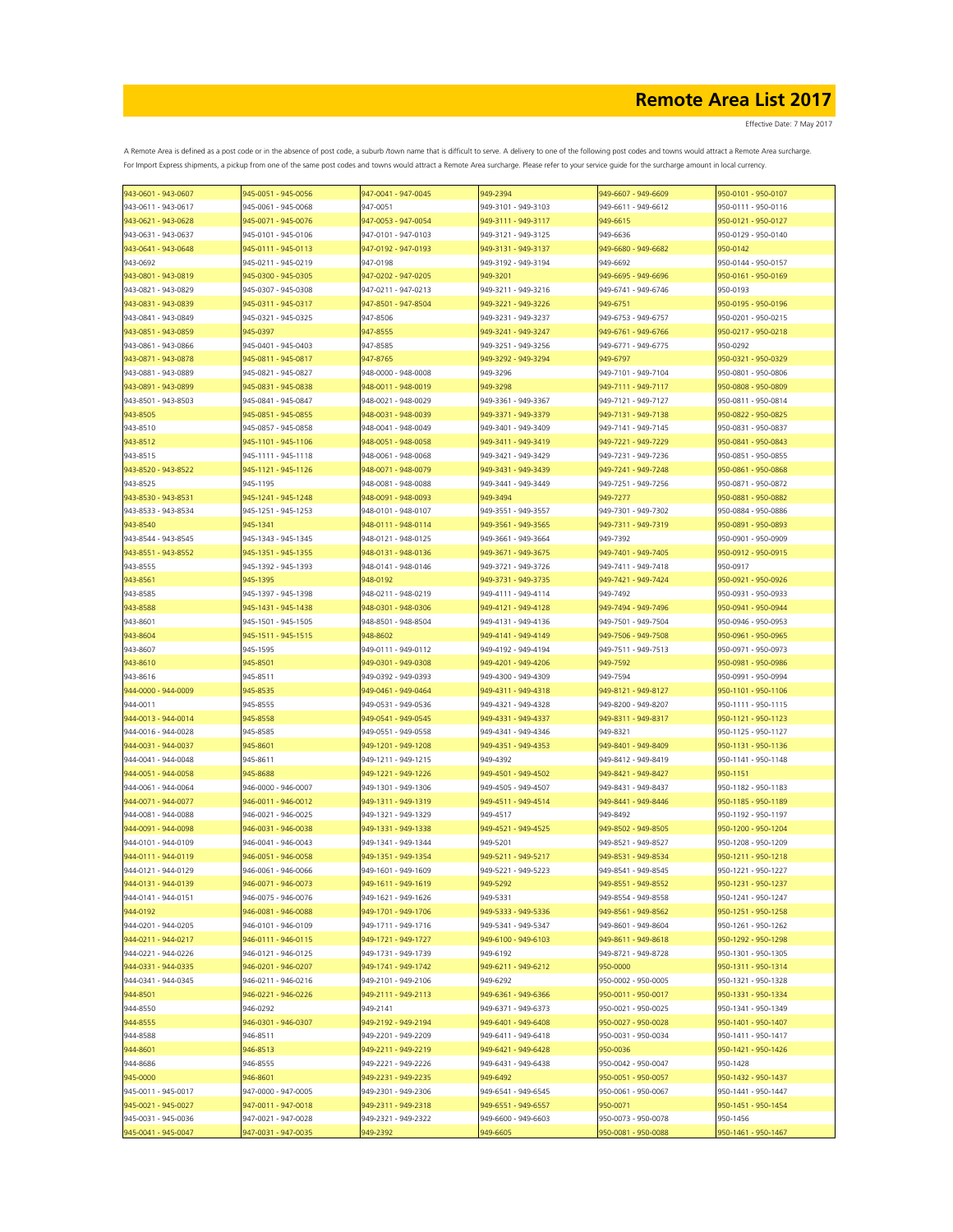Effective Date: 7 May 2017

| 950-1471 - 950-1477 | 950-8641            | 951-8668            | 953-8503            | 958-0061            | 959-1901 - 959-1919 |
|---------------------|---------------------|---------------------|---------------------|---------------------|---------------------|
| 950-1495            | 950-8650 - 950-8651 | 951-8676            | 953-8601 - 953-8602 | 958-0201 - 958-0206 | 959-1921 - 959-1938 |
| 950-1498            | 950-8654 - 950-8655 | 951-8678            | 953-8666            | 958-0211 - 958-0215 | 959-1941 - 959-1949 |
| 950-2001 - 950-2006 | 950-8660 - 950-8661 | 951-8680            | 956-0000 - 956-0007 | 958-0221 - 958-0226 | 959-1951 - 959-1959 |
| 950-2011 - 950-2015 | 950-8666            | 951-8685 - 951-8686 | 956-0011 - 956-0017 | 958-0231 - 958-0236 | 959-1961 - 959-1968 |
| 950-2021 - 950-2028 | 950-8668            | 952-0000 - 952-0007 | 956-0021 - 956-0027 | 958-0241 - 958-0246 | 959-1971 - 959-1978 |
|                     |                     |                     |                     |                     |                     |
| 950-2032 - 950-2038 | 950-8677 - 950-8678 | 952-0011 - 952-0016 | 956-0031 - 956-0037 | 958-0251 - 958-0255 | 959-2000 - 959-2007 |
| 950-2041 - 950-2045 | 950-8680 - 950-8681 | 952-0021 - 952-0028 | 956-0041            | 958-0261 - 958-0270 | 959-2011 - 959-2015 |
| 950-2051 - 950-2055 | 950-8686            | 952-0101 - 952-0109 | 956-0043 - 956-0046 | 958-0292            | 959-2021 - 959-2026 |
| 950-2061 - 950-2064 | 950-8707 - 950-8711 | 952-0111 - 952-0116 | 956-0051 - 956-0057 | 958-0801 - 958-0809 | 959-2031 - 959-2037 |
| 950-2071 - 950-2076 | 950-8715 - 950-8718 | 952-0201 - 952-0207 | 956-0101            | 958-0811 - 958-0818 | 959-2041 - 959-2049 |
| 950-2085 - 950-2087 | 950-8720 - 950-8722 | 952-0211 - 952-0216 | 956-0111 - 956-0117 | 958-0821 - 958-0824 | 959-2051 - 959-2057 |
| 950-2093            | 950-8724 - 950-8725 | 952-0301 - 952-0307 | 956-0121 - 956-0123 | 958-0831 - 958-0837 | 959-2061 - 959-2066 |
| 950-2097            | 950-8727            | 952-0311 - 952-0318 | 956-0192            | 958-0841 - 958-0849 | 959-2071 - 959-2075 |
| 950-2101 - 950-2102 | 950-8730            | 952-0321 - 952-0322 | 956-0801 - 956-0806 | 958-0851 - 958-0857 | 959-2081 - 959-2083 |
| 950-2111 - 950-2113 | 950-8732 - 950-8733 | 952-0421 - 952-0422 | 956-0811 - 956-0818 | 958-0861 - 958-0867 | 959-2085 - 959-2086 |
|                     |                     |                     |                     |                     |                     |
| 950-2121 - 950-2126 | 950-8735 - 950-8738 | 952-0431 - 952-0435 | 956-0821 - 956-0828 | 958-0871 - 958-0877 | 959-2092 - 959-2093 |
| 950-2131 - 950-2138 | 950-8741            | 952-0501 - 952-0505 | 956-0831 - 956-0837 | 958-8501            | 959-2101 - 959-2107 |
| 950-2141 - 950-2143 | 950-8744 - 950-8745 | 952-0511 - 952-0515 | 956-0841 - 956-0847 | 958-8533            | 959-2111 - 959-2117 |
| 950-2145 - 950-2147 | 950-8747 - 950-8751 | 952-0601 - 952-0606 | 956-0851 - 956-0855 | 958-8555            | 959-2121 - 959-2126 |
| 950-2151 - 950-2156 | 950-8753            | 952-0611 - 952-0615 | 956-0861 - 956-0867 | 958-8558            | 959-2130 - 959-2136 |
| 950-2161 - 950-2164 | 950-8755            | 952-0621 - 952-0626 | 956-8601 - 956-8603 | 958-8585            | 959-2141 - 959-2148 |
| 950-2171 - 950-2177 | 950-8759            | 952-0701 - 952-0706 | 956-8625 - 956-8635 | 958-8601            | 959-2201 - 959-2206 |
| 950-2181            | 950-8794            | 952-0711 - 952-0716 | 957-0000 - 957-0007 | 958-8686            | 959-2211 - 959-2217 |
| 950-2201            | 950-8798            | 952-0821 - 952-0824 | 957-0011 - 957-0018 | 959-0142 - 959-0149 | 959-2221 - 959-2227 |
| 950-2251 - 950-2256 | 951-8001 - 951-8008 | 952-0851 - 952-0857 | 957-0021 - 957-0028 | 959-0152            | 959-2292            |
| 950-2261 - 950-2264 | 951-8011 - 951-8018 | 952-1201 - 952-1209 | 957-0031 - 957-0037 | 959-0154 - 959-0157 | 959-2301 - 959-2305 |
|                     |                     |                     |                     |                     |                     |
| 950-2292            | 951-8021 - 951-8028 | 952-1211 - 952-1213 | 957-0041 - 957-0048 | 959-0162 - 959-0165 | 959-2311 - 959-2315 |
| 950-3103 - 950-3105 | 951-8031 - 951-8038 | 952-1292            | 957-0051 - 957-0058 | 959-0300 - 959-0307 | 959-2321 - 959-2329 |
| 950-3111 - 950-3116 | 951-8041 - 951-8048 | 952-1301 - 952-1308 | 957-0061 - 957-0067 | 959-0309 - 959-0319 | 959-2331 - 959-2338 |
| 950-3122 - 950-3128 | 951-8051 - 951-8058 | 952-1311 - 952-1315 | 957-0071 - 957-0078 | 959-0321 - 959-0323 | 959-2381            |
| 950-3131 - 950-3135 | 951-8061 - 951-8065 | 952-1321 - 952-1326 | 957-0081 - 957-0087 | 959-0392 - 959-0393 | 959-2393            |
| 950-3195            | 951-8067 - 951-8068 | 952-1393            | 957-0091 - 957-0092 | 959-0401 - 959-0407 | 959-2395            |
| 950-3301 - 950-3303 | 951-8071 - 951-8078 | 952-1431 - 952-1435 | 957-0100            | 959-0411 - 959-0418 | 959-2397            |
| 950-3305 - 950-3309 | 951-8081 - 951-8088 | 952-1501 - 952-1508 | 957-0102 - 957-0106 | 959-0421 - 959-0426 | 959-2401 - 959-2409 |
| 950-3311 - 950-3317 | 951-8101 - 951-8108 | 952-1511 - 952-1518 | 957-0111 - 957-0117 | 959-0431 - 959-0438 | 959-2411 - 959-2417 |
| 950-3321 - 950-3328 | 951-8111 - 951-8118 | 952-1521 - 952-1528 | 957-0121 - 957-0127 | 959-0492            | 959-2421 - 959-2422 |
|                     |                     |                     |                     |                     |                     |
| 950-3331 - 950-3339 | 951-8121 - 951-8127 | 952-1531 - 952-1539 | 957-0192            | 959-0501 - 959-0508 | 959-2425 - 959-2426 |
| 950-3341 - 950-3346 | 951-8131 - 951-8137 | 952-1541 - 952-1548 | 957-0196            | 959-0512 - 959-0519 | 959-2431 - 959-2437 |
| 950-3350 - 950-3369 | 951-8141 - 951-8147 | 952-1551 - 952-1558 | 957-0201 - 957-0207 | 959-0521            | 959-2441 - 959-2445 |
| 950-3371 - 950-3377 | 951-8151 - 951-8156 | 952-1561 - 952-1568 | 957-0212 - 957-0217 | 959-0592 - 959-0593 | 959-2451 - 959-2457 |
| 950-3381            | 951-8161 - 951-8167 | 952-1571 - 952-1575 | 957-0221 - 957-0226 | 959-1500 - 959-1503 | 959-2461 - 959-2465 |
| 950-3393            | 951-8501 - 951-8504 | 952-1581 - 952-1584 | 957-0231 - 957-0236 | 959-1511 - 959-1514 | 959-2468            |
| 950-8501 - 950-8505 | 951-8508            | 952-1592 - 952-1593 | 957-0293            | 959-1521 - 959-1525 | 959-2471 - 959-2479 |
| 950-8507            | 951-8510 - 951-8515 | 952-1641 - 952-1646 | 957-0331 - 957-0336 | 959-1600 - 959-1604 | 959-2501 - 959-2507 |
| 950-8510 - 950-8512 | 951-8518 - 951-8522 | 952-2131 - 952-2136 | 957-0341 - 957-0347 | 959-1611 - 959-1615 | 959-2511 - 959-2518 |
| 950-8514            | 951-8528            | 952-2201 - 952-2206 | 957-0351 - 957-0357 | 959-1621 - 959-1625 | 959-2521 - 959-2528 |
|                     |                     |                     |                     |                     |                     |
| 950-8518            | 951-8530 - 951-8531 | 952-2211 - 952-2215 | 957-0461 - 957-0466 | 959-1631 - 959-1637 | 959-2600 - 959-2609 |
| 950-8520            | 951-8533            | 952-2221 - 952-2226 | 957-8502 - 957-8503 | 959-1641 - 959-1644 | 959-2611 - 959-2619 |
| 950-8522 - 950-8524 | 951-8535 - 951-8536 | 952-3111 - 952-3119 | 957-8506            | 959-1692 - 959-1693 | 959-2621 - 959-2629 |
| 950-8528            | 951-8540            | 952-3201 - 952-3207 | 957-8511            | 959-1695            | 959-2631 - 959-2638 |
| 950-8530 - 950-8531 | 951-8544 - 951-8545 | 952-3421 - 952-3425 | 957-8522            | 959-1701            | 959-2641 - 959-2648 |
| 950-8533            | 951-8550 - 951-8552 | 952-3431 - 952-3435 | 957-8530            | 959-1703 - 959-1709 | 959-2651 - 959-2659 |
| 950-8535            | 951-8555 - 951-8556 | 952-3541 - 952-3546 | 957-8540            | 959-1711 - 959-1718 | 959-2661 - 959-2669 |
| 950-8539 - 950-8541 | 951-8560            | 952-8501 - 952-8502 | 957-8550            | 959-1721 - 959-1727 | 959-2671 - 959-2677 |
| 950-8544 - 950-8548 | 951-8566 - 951-8567 | 953-0011 - 953-0016 | 957-8555            | 959-1731 - 959-1739 | 959-2688            |
| 950-8550 - 950-8553 | 951-8570            | 953-0021 - 953-0027 | 957-8558            | 959-1741 - 959-1749 | 959-2693            |
| 950-8555 - 950-8560 | 951-8577            | 953-0031 - 953-0036 | 957-8567            | 959-1751 - 959-1759 | 959-2701 - 959-2709 |
|                     |                     |                     |                     |                     |                     |
| 950-8565 - 950-8567 | 951-8580 - 951-8581 | 953-0041 - 953-0045 | 957-8585            | 959-1761 - 959-1767 | 959-2711 - 959-2716 |
| 950-8570 - 950-8572 | 951-8585 - 951-8586 | 953-0051 - 953-0055 | 957-8588            | 959-1794 - 959-1795 | 959-2721 - 959-2724 |
| 950-8575 - 950-8577 | 951-8588            | 953-0061 - 953-0067 | 957-8601            | 959-1797            | 959-2801 - 959-2809 |
| 950-8579 - 950-8586 | 951-8610 - 951-8612 | 953-0071 - 953-0078 | 957-8666            | 959-1801 - 959-1807 | 959-2811 - 959-2817 |
| 950-8588 - 950-8589 | 951-8620            | 953-0101 - 953-0105 | 957-8686            | 959-1811 - 959-1814 | 959-2821 - 959-2827 |
| 950-8601 - 950-8603 | 951-8622            | 953-0111 - 953-0117 | 958-0000 - 958-0008 | 959-1821 - 959-1825 | 959-3101 - 959-3108 |
| 950-8605 - 950-8606 | 951-8629            | 953-0121 - 953-0125 | 958-0011 - 958-0014 | 959-1831 - 959-1837 | 959-3111 - 959-3117 |
| 950-8608            | 951-8632 - 951-8633 | 953-0131 - 953-0136 | 958-0021 - 958-0026 | 959-1841 - 959-1848 | 959-3121 - 959-3126 |
| 950-8610 - 950-8613 | 951-8650            | 953-0141 - 953-0144 | 958-0031 - 958-0038 | 959-1851 - 959-1857 | 959-3131 - 959-3134 |
| 950-8619 - 950-8620 | 951-8655            | 953-0192 - 953-0193 | 958-0041 - 958-0048 | 959-1861 - 959-1867 | 959-3192 - 959-3194 |
| 950-8626            | 951-8666            | 953-8501            | 958-0051 - 958-0058 | 959-1871 - 959-1876 | 959-3196            |
|                     |                     |                     |                     |                     |                     |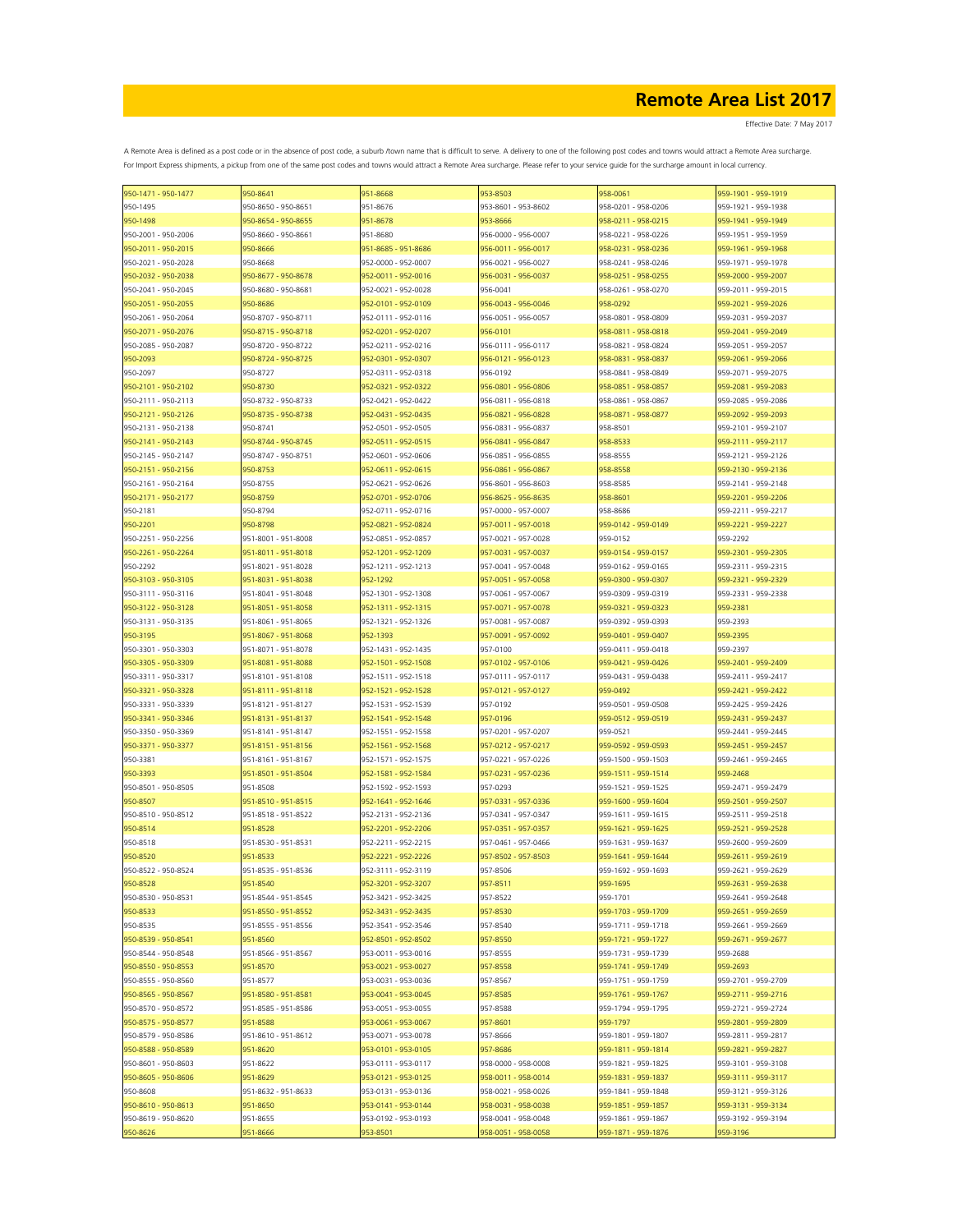| 959-3200 - 959-3208 | 963-5411            | 966-0000 - 966-0007 | 969-3100 - 969-3103 | 969-6180            | 979-2101 - 979-2104 |
|---------------------|---------------------|---------------------|---------------------|---------------------|---------------------|
| 959-3211 - 959-3216 | 963-5492 - 963-5493 | 966-0011 - 966-0017 | 969-3111 - 969-3113 | 969-6182 - 969-6186 | 979-2111 - 979-2115 |
| 959-3221 - 959-3228 | 963-5505            | 966-0021 - 966-0024 | 969-3121 - 969-3123 | 969-6188 - 969-6189 | 979-2121 - 979-2124 |
| 959-3231 - 959-3237 | 963-5521 - 963-5522 | 966-0031 - 966-0039 | 969-3131 - 969-3133 | 969-6192            | 979-2131 - 979-2134 |
| 959-3241 - 959-3246 | 963-5531 - 963-5539 | 966-0041 - 966-0049 | 969-3141            | 969-6195 - 969-6196 | 979-2141 - 979-2147 |
|                     |                     |                     |                     |                     |                     |
| 959-3251 - 959-3259 | 963-6200 - 963-6208 | 966-0051 - 966-0058 | 969-3192            | 969-6200 - 969-6207 | 979-2151 - 979-2157 |
| 959-3261 - 959-3265 | 963-6211 - 963-6218 | 966-0061 - 966-0069 | 969-3281 - 969-3288 | 969-6211 - 969-6215 | 979-2161 - 979-2164 |
| 959-3271 - 959-3275 | 963-6292            | 966-0071 - 966-0074 | 969-3300 - 969-3304 | 969-6221 - 969-6226 | 979-2171 - 979-2175 |
| 959-3292            | 963-6300 - 963-6306 | 966-0081 - 966-0087 | 969-3392 - 969-3393 | 969-6231 - 969-6232 | 979-2195            |
| 959-3401 - 959-3407 | 963-6311 - 963-6316 | 966-0091 - 966-0097 | 969-3395 - 969-3396 | 969-6241 - 969-6245 | 979-2301 - 979-2305 |
| 959-3411 - 959-3417 | 963-6392            | 966-0101 - 966-0108 | 969-3401 - 969-3402 | 969-6251 - 969-6256 | 979-2311 - 979-2314 |
| 959-3421 - 959-3428 | 963-7800 - 963-7808 | 966-0192 - 966-0194 | 969-3411 - 969-3412 | 969-6261 - 969-6268 | 979-2321 - 979-2324 |
| 959-3431 - 959-3437 | 963-7811 - 963-7818 | 966-0400 - 966-0405 | 969-3421 - 969-3422 | 969-6271 - 969-6274 | 979-2331 - 979-2336 |
| 959-3441 - 959-3449 | 963-7821 - 963-7828 | 966-0485            | 969-3431            | 969-6292            | 979-2392 - 979-2394 |
|                     |                     |                     |                     |                     |                     |
| 959-3492 - 959-3493 | 963-7831 - 963-7838 | 966-0501            | 969-3441            | 969-6301 - 969-6307 | 979-2441 - 979-2444 |
| 959-3651 - 959-3653 | 963-7841 - 963-7849 | 966-0801 - 966-0806 | 969-3451            | 969-6311 - 969-6318 | 979-2451 - 979-2454 |
| 959-3661 - 959-3666 | 963-7851 - 963-7859 | 966-0811 - 966-0819 | 969-3461 - 969-3464 | 969-6321 - 969-6328 | 979-2461 - 979-2464 |
| 959-3901 - 959-3907 | 963-7861 - 963-7867 | 966-0821 - 966-0827 | 969-3471            | 969-6331 - 969-6338 | 979-2501            |
| 959-3911 - 959-3919 | 963-7871 - 963-7876 | 966-0831 - 966-0839 | 969-3481 - 969-3482 | 969-6341 - 969-6343 | 979-2511 - 979-2512 |
| 959-3921 - 959-3928 | 963-7881 - 963-7886 | 966-0841 - 966-0859 | 969-3492            | 969-6351 - 969-6356 | 979-2521 - 979-2522 |
| 959-3931 - 959-3938 | 963-7893            | 966-0861 - 966-0869 | 969-3500 - 969-3506 | 969-6401 - 969-6409 | 979-2531 - 979-2533 |
| 959-3941 - 959-3948 | 963-8100            | 966-0871 - 966-0875 | 969-3511 - 969-3515 | 969-6411            | 979-2541 - 979-2542 |
|                     |                     |                     | 969-3521 - 969-3527 |                     |                     |
| 959-3993            | 963-8111 - 963-8116 | 966-0877            |                     | 969-6495            | 979-2611            |
| 959-4301 - 959-4304 | 963-8201 - 963-8207 | 966-0881 - 966-0882 | 969-3531 - 969-3539 | 969-6500 - 969-6507 | 979-2700 - 979-2708 |
| 959-4392            | 963-8292            | 966-0884            | 969-3541 - 969-3546 | 969-6511 - 969-6519 | 979-2792            |
| 959-4400 - 959-4418 | 963-8300 - 963-8308 | 966-0887            | 969-3551 - 969-3556 | 969-6521 - 969-6528 | 980-0000 - 980-0005 |
| 959-4441            | 963-8400 - 963-8408 | 966-0891 - 966-0896 | 969-3592 - 969-3594 | 969-6531 - 969-6539 | 980-0011 - 980-0014 |
| 959-4495            | 965-0000 - 965-0009 | 966-0898 - 966-0899 | 969-4101 - 969-4109 | 969-6541 - 969-6549 | 980-0021 - 980-0023 |
| 959-4497            | 965-0011 - 965-0016 | 966-0901 - 966-0904 | 969-4111 - 969-4119 | 969-6551 - 969-6557 | 980-0065            |
| 959-4501 - 959-4507 | 965-0021 - 965-0027 | 966-0911 - 966-0915 | 969-4121 - 969-4127 | 969-6561 - 969-6567 | 980-0801 - 980-0805 |
| 959-4511 - 959-4515 | 965-0031 - 965-0038 | 966-0921 - 966-0924 | 969-4131 - 969-4149 | 969-6571 - 969-6576 | 980-0811 - 980-0815 |
|                     |                     |                     |                     |                     |                     |
| 959-4521 - 959-4526 | 965-0041 - 965-0048 | 966-0931 - 966-0933 | 969-4151 - 969-4157 | 969-6581 - 969-6587 | 980-0821 - 980-0824 |
| 959-4531 - 959-4539 | 965-0051 - 965-0069 | 966-8601            | 969-4161 - 969-4167 | 969-6592 - 969-6593 | 980-0845            |
| 959-4601 - 959-4606 | 965-0071 - 965-0089 | 967-0000 - 967-0007 | 969-4301 - 969-4304 | 969-7200 - 969-7209 | 980-0851 - 980-0856 |
| 959-4608            | 965-0101 - 965-0103 | 967-0011 - 967-0016 | 969-4311 - 969-4316 | 969-7311 - 969-7315 | 980-0861 - 980-0867 |
| 959-4611 - 959-4612 | 965-0107            | 967-0021 - 967-0026 | 969-4400 - 969-4406 | 969-7321 - 969-7326 | 980-0871 - 980-0874 |
| 959-4614            | 965-0110 - 965-0118 | 967-0301 - 967-0307 | 969-4495            | 969-7401 - 969-7407 | 980-6001 - 980-6030 |
| 959-4617 - 959-4618 | 965-0121            | 967-0311 - 967-0315 | 969-4511 - 969-4515 | 969-7413            | 980-6055            |
| 959-4621 - 959-4627 | 965-0124            | 967-0317 - 967-0319 | 969-4621 - 969-4624 | 969-7500            | 980-6088            |
| 959-4631 - 959-4636 | 965-0126 - 965-0129 | 967-0321 - 967-0324 | 969-4731 - 969-4737 | 969-7511 - 969-7519 | 980-6090            |
|                     |                     |                     |                     |                     |                     |
| 960-0801 - 960-0809 | 965-0131 - 965-0136 | 967-0331 - 967-0336 | 969-5111 - 969-5114 | 975-0000 - 975-0008 | 980-6101 - 980-6131 |
| 960-0901 - 960-0906 | 965-0201 - 965-0205 | 967-0341 - 967-0347 | 969-5121 - 969-5123 | 975-0011 - 975-0018 | 980-6161            |
| 960-0992            | 965-0801 - 965-0809 | 967-0500 - 967-0507 | 969-5131 - 969-5133 | 975-0021 - 975-0027 | 980-6180            |
| 960-1600            | 965-0811 - 965-0818 | 967-0511 - 967-0515 | 969-5141 - 969-5147 | 975-0031 - 975-0039 | 980-6190            |
| 960-1631 - 960-1636 | 965-0821 - 965-0828 | 967-0521 - 967-0528 | 969-5201 - 969-5208 | 975-0041 - 975-0049 | 980-8401 - 980-8403 |
| 960-1721            | 965-0830 - 965-0839 | 967-0531 - 967-0532 | 969-5300            | 975-0051 - 975-0059 | 980-8405            |
| 960-1801 - 960-1804 | 965-0841 - 965-0849 | 967-0601 - 967-0605 | 969-5311 - 969-5318 | 975-0061 - 975-0064 | 980-8407 - 980-8408 |
| 960-1811 - 960-1815 | 965-0851 - 965-0859 | 967-0611            | 969-5321 - 969-5326 | 975-0071 - 975-0079 | 980-8410 - 980-8411 |
| 960-1892            | 965-0861 - 965-0867 | 967-0621 - 967-0622 | 969-5331 - 969-5335 | 975-8585            | 980-8414 - 980-8415 |
|                     |                     |                     |                     |                     |                     |
| 963-3311 - 963-3316 | 965-0871 - 965-0878 | 967-0631 - 967-0634 | 969-5341 - 969-5345 | 975-8686            | 980-8420 - 980-8423 |
| 963-3400 - 963-3406 | 965-8501 - 965-8503 | 967-0641 - 967-0642 | 969-6001 - 969-6008 | 976-0000 - 976-0007 | 980-8426            |
| 963-3492            | 965-8505 - 965-8506 | 967-0692            | 969-6011 - 969-6013 | 976-0011 - 976-0016 | 980-8429 - 980-8431 |
| 963-3521 - 963-3525 | 965-8510 - 965-8511 | 967-8501            | 969-6015            | 976-0021 - 976-0026 | 980-8433            |
| 963-3601 - 963-3603 | 965-8516            | 968-0000 - 968-0006 | 969-6021 - 969-6029 | 976-0031 - 976-0037 | 980-8435 - 980-8436 |
| 963-3692            | 965-8520            | 968-0011 - 968-0016 | 969-6031 - 969-6038 | 976-0041 - 976-0042 | 980-8439            |
| 963-4111 - 963-4115 | 965-8522            | 968-0100 - 968-0104 | 969-6041 - 969-6047 | 976-0051 - 976-0053 | 980-8442 - 980-8443 |
| 963-4192            | 965-8530            | 968-0211 - 968-0215 | 969-6051 - 969-6059 | 976-0151 - 976-0154 | 980-8445 - 980-8448 |
| 963-4300            | 965-8540            | 968-0321 - 968-0326 | 969-6061 - 969-6069 | 976-8501            | 980-8450            |
|                     |                     |                     |                     |                     |                     |
| 963-4601 - 963-4606 | 965-8550            | 968-0400            | 969-6071 - 969-6079 | 976-8510            | 980-8452 - 980-8454 |
| 963-4611 - 963-4614 | 965-8558            | 968-0411 - 968-0415 | 969-6081 - 969-6087 | 979-0400 - 979-0408 | 980-8456            |
| 963-4692            | 965-8567            | 968-0421 - 968-0423 | 969-6101 - 969-6109 | 979-0511 - 979-0515 | 980-8458            |
| 963-4701 - 963-4702 | 965-8570            | 968-0431 - 968-0434 | 969-6111 - 969-6119 | 979-0600 - 979-0606 | 980-8460 - 980-8461 |
| 963-5100            | 965-8577            | 968-0441 - 968-0445 | 969-6121 - 969-6129 | 979-0695 - 979-0696 | 980-8466            |
| 963-5111 - 963-5119 | 965-8580            | 968-0498            | 969-6131 - 969-6135 | 979-1192            | 980-8477 - 980-8478 |
| 963-5192            | 965-8585            | 968-0601 - 968-0607 | 969-6141 - 969-6146 | 979-1200 - 979-1202 | 980-8480 - 980-8481 |
| 963-5201 - 963-5203 | 965-8588            | 969-2271 - 969-2275 | 969-6151 - 969-6152 | 979-1392            | 980-8484 - 980-8488 |
|                     |                     |                     | 969-6154 - 969-6159 |                     |                     |
| 963-5321 - 963-5323 | 965-8601            | 969-2661 - 969-2663 |                     | 979-1495            | 980-8501            |
| 963-5341 - 963-5344 | 965-8611            | 969-2701            | 969-6161 - 969-6166 | 979-1592            | 980-8505            |
| 963-5400 - 963-5408 | 965-8678            | 969-2751 - 969-2752 | 969-6171 - 969-6177 | 979-1601 - 979-1604 | 980-8508            |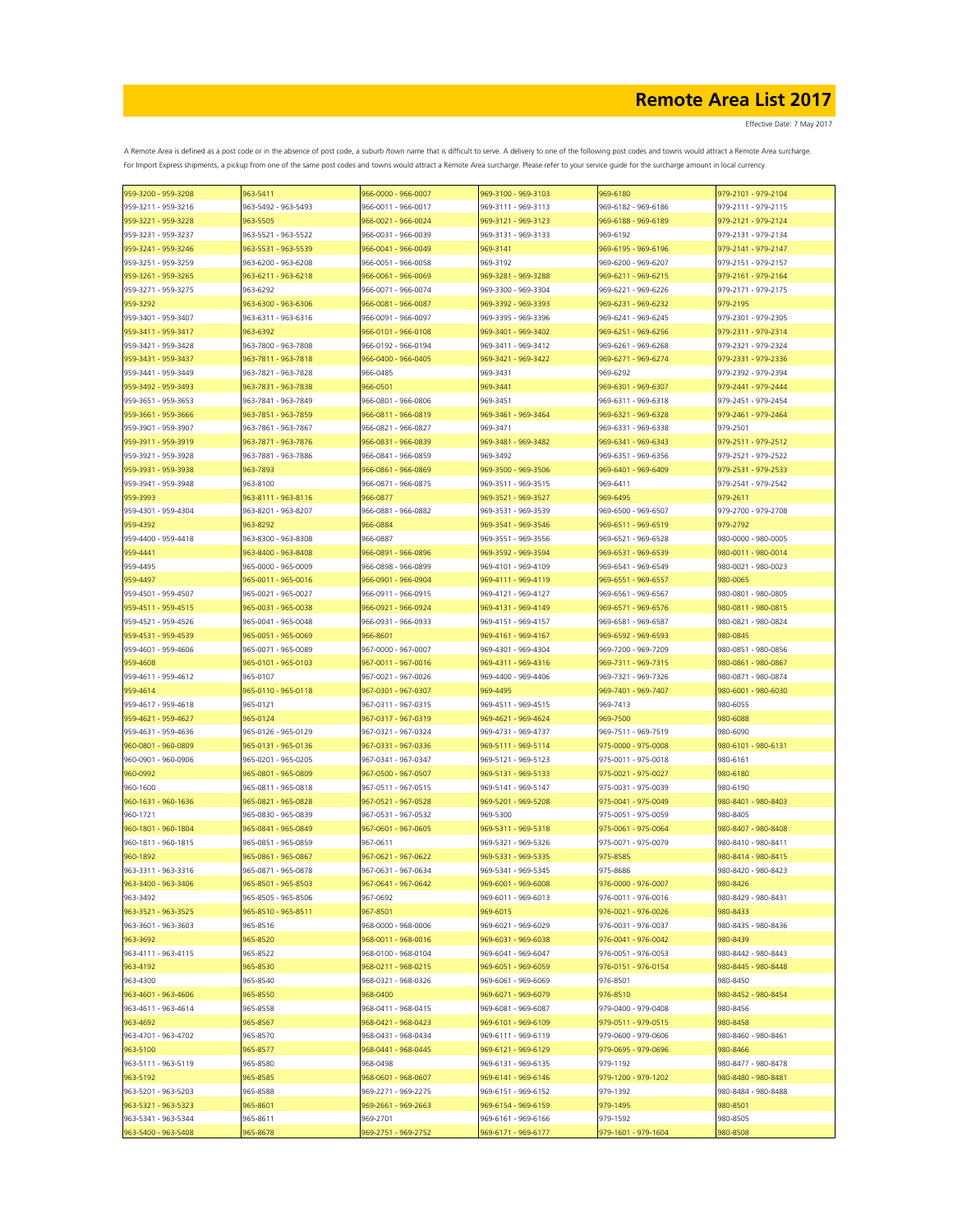Effective Date: 7 May 2017

| 980-8510 - 980-8511 | 981-1595 - 981-1596 | 981-4311 - 981-4317 | 983-0861 - 983-0869 | 985-0021 - 985-0026 | 986-1111            |
|---------------------|---------------------|---------------------|---------------------|---------------------|---------------------|
| 980-8515            | 981-2100 - 981-2106 | 981-4321 - 981-4329 | 983-8501 - 983-8502 | 985-0031 - 985-0036 | 986-1301 - 986-1304 |
| 980-8520 - 980-8521 | 981-2111 - 981-2117 | 981-4331 - 981-4337 | 983-8504            | 985-0041 - 985-0046 | 986-1311 - 986-1313 |
| 980-8525 - 980-8526 | 981-2121 - 981-2127 | 981-4341 - 981-4347 | 983-8506 - 983-8507 | 985-0051 - 985-0057 | 986-1321 - 986-1322 |
| 980-8529            | 981-2131 - 981-2134 | 981-4351 - 981-4356 | 983-8510 - 983-8513 | 985-0061 - 985-0067 | 986-1331 - 986-1336 |
| 980-8531            | 981-2141 - 981-2146 | 981-4361 - 981-4368 | 983-8517            | 985-0071 - 985-0077 | 986-2101 - 986-2105 |
|                     |                     |                     |                     |                     |                     |
| 980-8533 - 980-8535 | 981-2151 - 981-2156 | 981-4371 - 981-4375 | 983-8520            | 985-0081 - 985-0088 | 986-2111 - 986-2116 |
| 980-8543 - 980-8546 | 981-2161 - 981-2168 | 981-4392            | 983-8522 - 983-8523 | 985-0191 - 985-0195 | 986-2121 - 986-2123 |
| 980-8550            | 981-2171 - 981-2174 | 981-4401 - 981-4403 | 983-8527 - 983-8528 | 985-0801 - 985-0805 | 986-2131 - 986-2136 |
| 980-8555            | 981-2181 - 981-2187 | 981-4411 - 981-4419 | 983-8533            | 985-0811 - 985-0813 | 986-2200 - 986-2205 |
| 980-8560 - 980-8561 | 981-2192            | 981-8001 - 981-8007 | 983-8535            | 985-0821 - 985-0824 | 986-2211 - 986-2212 |
| 980-8565 - 980-8566 | 981-2201            | 981-8501 - 981-8502 | 983-8537            | 985-0831 - 985-0835 | 986-2221 - 986-2226 |
| 980-8570 - 980-8571 | 981-2301 - 981-2303 | 981-8505            | 983-8543 - 983-8545 | 985-0841 - 985-0846 | 986-2231 - 986-2232 |
| 980-8573 - 980-8581 | 981-2401 - 981-2402 | 981-8510 - 981-8511 | 983-8551 - 983-8552 | 985-0851 - 985-0854 | 986-2241 - 986-2245 |
| 980-8583            | 981-2501            | 981-8522 - 981-8523 | 983-8555 - 983-8556 | 985-0861 - 985-0865 | 986-2251            |
| 980-8585            | 981-3100 - 981-3109 | 981-8525            | 983-8560            | 985-0871 - 985-0874 | 986-2261            |
| 980-8587 - 980-8588 | 981-3111 - 981-3117 | 981-8533            | 983-8565            | 985-0901            | 986-2271            |
|                     | 981-3121 - 981-3126 |                     |                     |                     | 986-2281 - 986-2282 |
| 980-8601 - 980-8602 |                     | 981-8540            | 983-8570            | 985-8501 - 985-8502 |                     |
| 980-8605            | 981-3131 - 981-3137 | 981-8543            | 983-8584 - 983-8585 | 985-8504            | 986-2292 - 986-2293 |
| 980-8608            | 981-3180            | 981-8545            | 983-8601 - 983-8602 | 985-8506 - 985-8507 | 986-2341 - 986-2347 |
| 980-8621 - 980-8622 | 981-3188 - 981-3189 | 981-8550 - 981-8552 | 983-8622            | 985-8510 - 985-8511 | 986-2351 - 986-2355 |
| 980-8631 - 980-8633 | 981-3192 - 981-3195 | 981-8555 - 981-8558 | 983-8639            | 985-8521 - 985-8522 | 986-2401 - 986-2406 |
| 980-8636 - 980-8640 | 981-3201 - 981-3206 | 981-8560            | 984-0000 - 984-0004 | 985-8531            | 986-2411 - 986-2415 |
| 980-8650 - 980-8652 | 981-3211 - 981-3217 | 981-8563            | 984-0011 - 984-0015 | 985-8533            | 986-2521 - 986-2527 |
| 980-8656            | 981-3221 - 981-3226 | 981-8570            | 984-0022            | 985-8535            | 986-8501            |
| 980-8660 - 980-8661 | 981-3271            | 981-8577            | 984-0031 - 984-0039 | 985-8538            | 986-8507            |
| 980-8668            | 981-3280            | 981-8585            | 984-0041 - 984-0048 | 985-8550 - 985-8551 | 986-8522            |
|                     | 981-3287 - 981-3288 | 982-0000 - 982-0007 | 984-0051 - 984-0058 | 985-8555            |                     |
| 980-8670 - 980-8671 |                     |                     |                     |                     | 986-8525            |
| 980-8677            | 981-3292 - 981-3293 | 982-0011 - 982-0015 | 984-0061 - 984-0065 | 985-8577            | 986-8540            |
| 980-8685 - 980-8686 | 981-3295 - 981-3298 | 982-0021 - 982-0027 | 984-0071 - 984-0075 | 985-8589            | 986-8555            |
| 980-8701            | 981-3300 - 981-3306 | 982-0031 - 982-0036 | 984-0801 - 984-0807 | 985-8601            | 986-8580            |
| 980-8703            | 981-3311 - 981-3312 | 982-0211 - 982-0215 | 984-0811 - 984-0817 | 985-8607            | 986-8585            |
| 980-8707            | 981-3321 - 981-3329 | 982-0221 - 982-0222 | 984-0821 - 984-0828 | 985-8655            | 987-0000 - 987-0006 |
| 980-8711            | 981-3331 - 981-3332 | 982-0231            | 984-0831 - 984-0838 | 986-0000 - 986-0006 | 987-0011 - 987-0015 |
| 980-8733            | 981-3341            | 982-0241 - 982-0245 | 984-0841 - 984-0845 | 986-0011            | 987-0021 - 987-0022 |
| 980-8777            | 981-3351 - 981-3352 | 982-0251 - 982-0252 | 984-8501            | 986-0013            | 987-0024 - 987-0026 |
| 980-8792 - 980-8795 | 981-3361 - 981-3363 | 982-0261 - 982-0263 | 984-8503            | 986-0015 - 986-0017 | 987-0031 - 987-0038 |
| 980-8797 - 980-8798 | 981-3392            | 982-0801 - 982-0807 | 984-8505            | 986-0021 - 986-0028 | 987-0041 - 987-0046 |
| 981-0100 - 981-0105 | 981-3401 - 981-3409 | 982-0811 - 982-0818 | 984-8510 - 984-8512 | 986-0031 - 986-0033 | 987-0051 - 987-0059 |
|                     |                     |                     |                     |                     |                     |
| 981-0111 - 981-0113 | 981-3411 - 981-3419 | 982-0821 - 982-0826 | 984-8516            | 986-0041 - 986-0043 | 987-0061 - 987-0069 |
| 981-0121 - 981-0124 | 981-3494 - 981-3497 | 982-0831 - 982-0837 | 984-8518 - 984-8519 | 986-0101 - 986-0106 | 987-0100 - 987-0107 |
| 981-0131 - 981-0136 | 981-3500 - 981-3503 | 982-0841 - 982-0848 | 984-8522            | 986-0111 - 986-0115 | 987-0111 - 987-0112 |
| 981-0200 - 981-0205 | 981-3511 - 981-3515 | 982-8501 - 982-8502 | 984-8525            | 986-0121 - 986-0124 | 987-0114 - 987-0115 |
| 981-0211 - 981-0215 | 981-3521 - 981-3524 | 982-8510 - 982-8511 | 984-8533            | 986-0131 - 986-0132 | 987-0121            |
| 981-0301 - 981-0309 | 981-3592            | 982-8521            | 984-8538 - 984-8540 | 986-0195            | 987-0130 - 987-0149 |
| 981-0411 - 981-0415 | 981-3600 - 981-3609 | 982-8523            | 984-8543            | 986-0201 - 986-0204 | 987-0151            |
| 981-0500 - 981-0506 | 981-3611            | 982-8531            | 984-8545            | 986-0301 - 986-0305 | 987-0161 - 987-0165 |
| 981-0901 - 981-0908 | 981-3621 - 981-3629 | 982-8544            | 984-8550 - 984-8553 | 986-0311 - 986-0314 | 987-0171 - 987-0172 |
| 981-0911 - 981-0917 | 981-3680 - 981-3682 | 982-8551            | 984-8555            | 986-0321 - 986-0324 | 987-0192            |
| 981-0921 - 981-0924 | 981-3684 - 981-3686 | 982-8555            | 984-8557 - 984-8558 | 986-0401 - 986-0402 | 987-0195            |
| 981-0931 - 981-0936 | 981-3688            | 982-8566            | 984-8560 - 984-8561 | 986-0700 - 986-0709 | 987-0281 - 987-0286 |
|                     |                     |                     |                     |                     |                     |
| 981-0941 - 981-0945 | 981-3692 - 981-3693 | 982-8577            | 984-8567 - 984-8568 | 986-0711 - 986-0718 | 987-0301 - 987-0309 |
| 981-0951 - 981-0954 | 981-3697 - 981-3698 | 982-8585            | 984-8570            | 986-0721 - 986-0729 | 987-0311            |
| 981-0961 - 981-0967 | 981-4100 - 981-4105 | 982-8588            | 984-8575            | 986-0731 - 986-0733 | 987-0321            |
| 981-1101 - 981-1107 | 981-4111 - 981-4112 | 982-8601            | 984-8577            | 986-0741 - 986-0743 | 987-0331            |
| 981-1200 - 981-1201 | 981-4121 - 981-4122 | 982-8798            | 984-8580            | 986-0751 - 986-0754 | 987-0341 - 987-0346 |
| 981-1211 - 981-1218 | 981-4131            | 983-0000 - 983-0007 | 984-8584 - 984-8585 | 986-0761 - 986-0768 | 987-0351 - 987-0359 |
| 981-1221 - 981-1227 | 981-4141            | 983-0011 - 983-0014 | 984-8601            | 986-0771 - 986-0779 | 987-0361 - 987-0368 |
| 981-1230 - 981-1239 | 981-4151            | 983-0021            | 984-8603            | 986-0781 - 986-0782 | 987-0371 - 987-0379 |
| 981-1241 - 981-1248 | 981-4200 - 981-4203 | 983-0023 - 983-0026 | 984-8642            | 986-0792            | 987-0381 - 987-0385 |
| 981-1251            | 981-4211 - 981-4213 | 983-0031 - 983-0039 | 984-8654            | 986-0801 - 986-0803 | 987-0401 - 987-0405 |
| 981-1292 - 981-1295 | 981-4221 - 981-4229 | 983-0041 - 983-0047 | 984-8666            | 986-0805 - 986-0806 | 987-0411 - 987-0415 |
|                     | 981-4231 - 981-4235 |                     |                     |                     |                     |
| 981-1298            |                     | 983-0803            | 984-8668 - 984-8670 | 986-0811 - 986-0815 | 987-0421 - 987-0426 |
| 981-1500 - 981-1505 | 981-4241 - 981-4242 | 983-0811 - 983-0817 | 984-8675 - 984-8676 | 986-0821 - 986-0828 | 987-0431 - 987-0433 |
| 981-1511 - 981-1518 | 981-4251 - 981-4256 | 983-0821 - 983-0826 | 984-8680            | 986-0831 - 986-0838 | 987-0441 - 987-0447 |
| 981-1521 - 981-1526 | 981-4261 - 981-4265 | 983-0828            | 984-8686            | 986-0841 - 986-0849 | 987-0500            |
| 981-1531 - 981-1534 | 981-4271 - 981-4277 | 983-0831 - 983-0839 | 984-8688            | 986-0851 - 986-0859 | 987-0511 - 987-0513 |
| 981-1581 - 981-1583 | 981-4292 - 981-4294 | 983-0841 - 983-0845 | 985-0000 - 985-0006 | 986-0861 - 986-0869 | 987-0595            |
| 981-1592 - 981-1593 | 981-4301 - 981-4307 | 983-0851 - 983-0853 | 985-0011 - 985-0016 | 986-0871 - 986-0878 | 987-0601 - 987-0602 |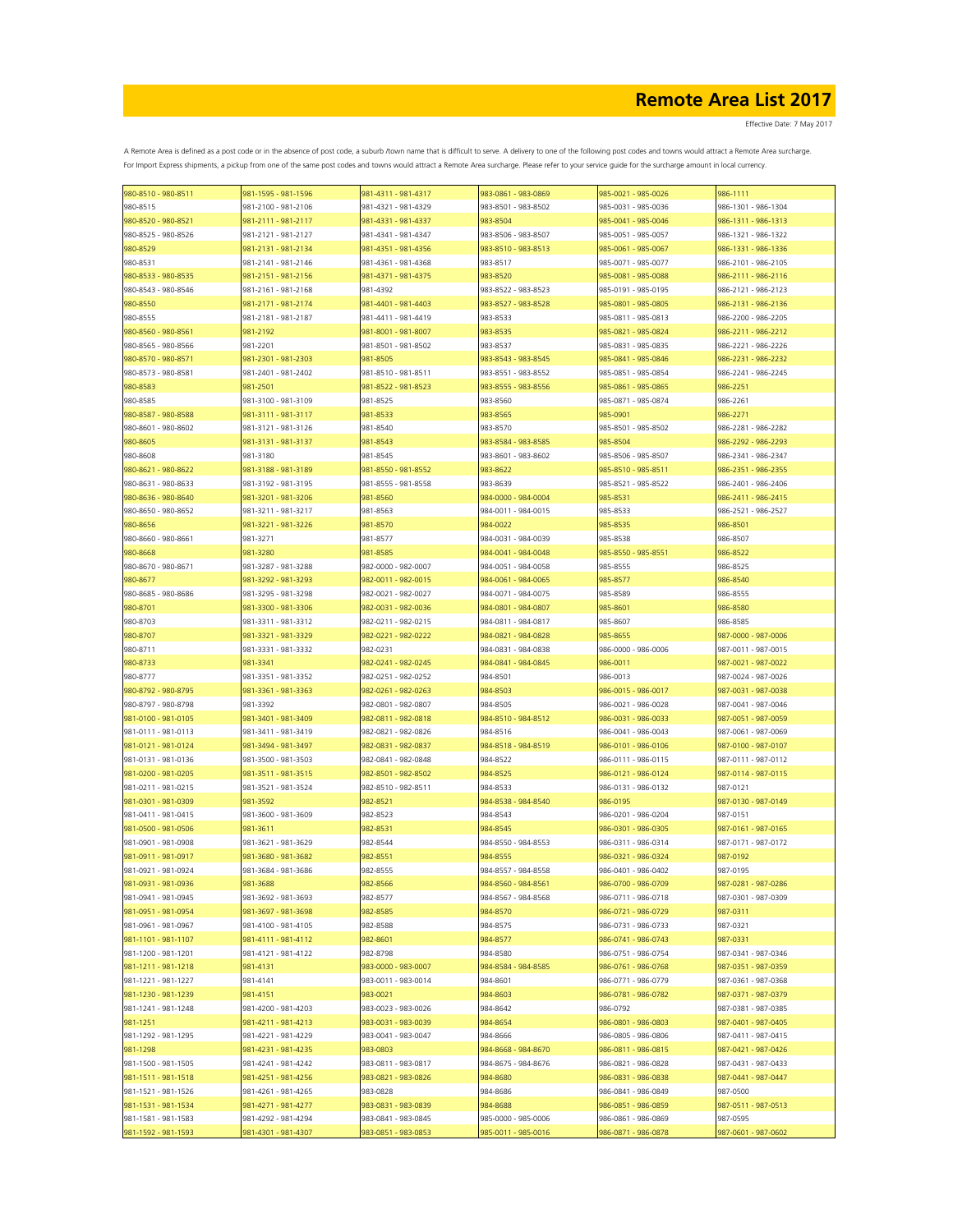Effective Date: 7 May 2017

| 987-0611            | 988-0221 - 988-0227 | 989-0631 - 989-0636 | 989-2483 - 989-2484 | 989-6234 - 989-6236 | 990-1301 - 990-1306 |
|---------------------|---------------------|---------------------|---------------------|---------------------|---------------------|
| 987-0621 - 987-0623 | 988-0231 - 988-0238 | 989-0641 - 989-0644 | 989-2492 - 989-2493 | 989-6241 - 989-6244 | 990-1400            |
| 987-0701 - 987-0704 | 988-0241 - 988-0247 | 989-0651 - 989-0658 | 989-2496            | 989-6251 - 989-6255 | 990-1411 - 990-1412 |
| 987-0792            | 988-0251 - 988-0256 | 989-0661 - 989-0667 | 989-3121 - 989-3128 | 989-6261 - 989-6266 | 990-1421 - 990-1424 |
| 987-0901 - 987-0903 | 988-0261 - 988-0269 | 989-0701            | 989-3201 - 989-3207 | 989-6301 - 989-6306 | 990-1431 - 990-1433 |
|                     |                     |                     |                     | 989-6311 - 989-6317 | 990-1441 - 990-1444 |
| 987-1101 - 987-1103 | 988-0271 - 988-0279 | 989-0731 - 989-0734 | 989-3211 - 989-3216 |                     |                     |
| 987-1221 - 987-1222 | 988-0281 - 988-0287 | 989-0800            | 989-3292            | 989-6321 - 989-6322 | 990-1551 - 990-1553 |
| 987-1301 - 987-1306 | 988-0301 - 988-0309 | 989-0821            | 989-3431 - 989-3434 | 989-6392            | 990-1561 - 990-1563 |
| 987-1393            | 988-0311 - 988-0318 | 989-0831            | 989-4101 - 989-4106 | 989-6401 - 989-6405 | 990-1571 - 990-1574 |
| 987-1395            | 988-0321 - 988-0328 | 989-0841 - 989-0843 | 989-4192            | 989-6411 - 989-6415 | 990-2161 - 990-2164 |
| 987-2001 - 987-2005 | 988-0331 - 988-0339 | 989-0851            | 989-4201 - 989-4209 | 989-6421 - 989-6426 | 990-2171 - 990-2175 |
| 987-2011 - 987-2018 | 988-0341 - 988-0348 | 989-0892            | 989-4301 - 989-4308 | 989-6431 - 989-6437 | 990-2196            |
| 987-2021 - 987-2028 | 988-0351 - 988-0359 | 989-0901            | 989-4411 - 989-4419 | 989-6441 - 989-6447 | 990-2211 - 990-2216 |
| 987-2031 - 987-2036 | 988-0361 - 988-0367 | 989-0908            | 989-4503 - 989-4519 | 989-6461 - 989-6466 | 990-2221 - 990-2227 |
|                     |                     |                     |                     |                     |                     |
| 987-2041 - 987-2045 | 988-0371 - 988-0375 | 989-0911 - 989-0916 | 989-4521 - 989-4529 | 989-6471            | 990-2231 - 990-2235 |
| 987-2051 - 987-2055 | 988-0381 - 988-0389 | 989-0921            | 989-4531 - 989-4549 | 989-6492 - 989-6493 | 990-2241 - 990-2242 |
| 987-2111 - 987-2116 | 988-0392 - 988-0393 | 989-0998            | 989-4551 - 989-4557 | 989-6701            | 990-2251            |
| 987-2121 - 987-2128 | 988-0401 - 988-0406 | 989-1101 - 989-1104 | 989-4560 - 989-4589 | 989-6711 - 989-6712 | 990-2292            |
| 987-2131 - 987-2133 | 988-0411 - 988-0415 | 989-1200 - 989-1207 | 989-4592            | 989-6801 - 989-6807 | 990-2301 - 990-2308 |
| 987-2141 - 987-2147 | 988-0421 - 988-0426 | 989-1211 - 989-1217 | 989-4601            | 989-6811            | 990-2311 - 990-2317 |
| 987-2151 - 987-2159 | 988-0431 - 988-0436 | 989-1221 - 989-1225 | 989-4692            | 989-6821 - 989-6827 | 990-2321 - 990-2324 |
| 987-2161 - 987-2164 | 988-0441 - 988-0448 | 989-1231 - 989-1237 | 989-4701 - 989-4703 | 989-6831 - 989-6838 | 990-2331 - 990-2335 |
|                     |                     |                     |                     |                     |                     |
| 987-2171 - 987-2177 | 988-0451 - 988-0456 | 989-1241 - 989-1249 | 989-4792            | 989-6892            | 990-2337 - 990-2339 |
| 987-2181 - 987-2189 | 988-0461 - 988-0467 | 989-1251 - 989-1259 | 989-4802 - 989-4803 | 989-6941            | 990-2341 - 990-2346 |
| 987-2195            | 988-0471 - 988-0478 | 989-1261            | 989-4805 - 989-4808 | 990-0000 - 990-0008 | 990-2351 - 990-2355 |
| 987-2200 - 987-2205 | 988-0501 - 988-0506 | 989-1263 - 989-1264 | 989-5111 - 989-5119 | 990-0011 - 990-0018 | 990-2361 - 990-2367 |
| 987-2211 - 987-2216 | 988-0511 - 988-0514 | 989-1266 - 989-1267 | 989-5121 - 989-5128 | 990-0021 - 990-0025 | 990-2371 - 990-2378 |
| 987-2221 - 987-2228 | 988-0521 - 988-0527 | 989-1271 - 989-1274 | 989-5130 - 989-5139 | 990-0031 - 990-0039 | 990-2381 - 990-2386 |
| 987-2231 - 987-2236 | 988-0531 - 988-0535 | 989-1292 - 989-1293 | 989-5141 - 989-5146 | 990-0041 - 990-0047 | 990-2401 - 990-2406 |
| 987-2241 - 987-2247 | 988-0541 - 988-0544 | 989-1295            | 989-5151 - 989-5155 | 990-0051 - 990-0057 | 990-2411 - 990-2414 |
| 987-2251 - 987-2253 | 988-0551 - 988-0554 |                     |                     | 990-0061 - 990-0068 | 990-2421 - 990-2423 |
|                     |                     | 989-1300 - 989-1305 | 989-5161 - 989-5166 |                     |                     |
| 987-2261 - 987-2265 | 988-0561 - 988-0563 | 989-1311            | 989-5171 - 989-5173 | 990-0071 - 990-0077 | 990-2431 - 990-2435 |
| 987-2271 - 987-2275 | 988-0571 - 988-0572 | 989-1321 - 989-1323 | 989-5181            | 990-0300 - 990-0303 | 990-2441 - 990-2447 |
| 987-2292 - 987-2293 | 988-0581 - 988-0582 | 989-1392 - 989-1394 | 989-5183 - 989-5185 | 990-0311 - 990-0312 | 990-2451            |
| 987-2301 - 987-2309 | 988-0601 - 988-0607 | 989-1500 - 989-1507 | 989-5301            | 990-0321 - 990-0323 | 990-2453            |
| 987-2311 - 987-2319 | 988-0611 - 988-0613 | 989-1511            | 989-5311 - 989-5312 | 990-0331 - 990-0333 | 990-2455            |
| 987-2321 - 987-2329 | 988-0621 - 988-0623 | 989-1592            | 989-5321 - 989-5324 | 990-0341 - 990-0342 | 990-2461 - 990-2465 |
| 987-2331 - 987-2339 | 988-0631 - 988-0634 | 989-1600 - 989-1608 | 989-5331 - 989-5335 | 990-0351 - 990-0352 | 990-2471 - 990-2477 |
| 987-2341 - 987-2349 | 988-0801 - 988-0807 | 989-1611 - 989-1613 | 989-5341            | 990-0361            | 990-2481 - 990-2484 |
|                     |                     |                     |                     |                     |                     |
| 987-2351 - 987-2359 | 988-0811 - 988-0818 | 989-1621 - 989-1623 | 989-5351            | 990-0392            | 990-2491 - 990-2495 |
| 987-2361 - 987-2369 | 988-0821 - 988-0829 | 989-1631            | 989-5361            | 990-0400 - 990-0409 | 990-8501 - 990-8502 |
| 987-2371 - 987-2374 | 988-0831 - 988-0837 | 989-1692 - 989-1695 | 989-5371 - 989-5372 | 990-0411            | 990-8506            |
| 987-2392            | 988-0841 - 988-0847 | 989-1731            | 989-5381 - 989-5382 | 990-0492 - 990-0493 | 990-8510 - 990-8512 |
| 987-2511 - 987-2512 | 988-0851 - 988-0855 | 989-1741 - 989-1746 | 989-5392            | 990-0501 - 990-0505 | 990-8519            |
| 987-2592 - 987-2593 | 988-0861 - 988-0868 | 989-1751 - 989-1758 | 989-5401 - 989-5403 | 990-0511 - 990-0513 | 990-8521 - 990-8522 |
| 987-8602 - 987-8603 | 988-0927            | 989-1761 - 989-1765 | 989-5492            | 990-0521 - 990-0525 | 990-8525            |
| 987-8605            | 988-8501 - 988-8502 | 989-1795            | 989-5501 - 989-5508 | 990-0561            | 990-8531            |
|                     |                     |                     |                     |                     |                     |
| 987-8607 - 987-8608 | 988-8555            | 989-2111 - 989-2112 | 989-5592            | 990-0700 - 990-0703 | 990-8533            |
| 988-0000 - 988-0008 | 989-0111 - 989-0113 | 989-2200 - 989-2208 | 989-5601 - 989-5619 | 990-0711 - 990-0714 | 990-8535            |
| 988-0011 - 988-0018 | 989-0200 - 989-0208 | 989-2292            | 989-5621 - 989-5627 | 990-0721            | 990-8539 - 990-8540 |
| 988-0021 - 988-0026 | 989-0211 - 989-0218 | 989-2300 - 989-2303 | 989-5692 - 989-5693 | 990-0731 - 990-0735 | 990-8545            |
| 988-0031 - 988-0034 | 989-0220 - 989-0229 | 989-2311            | 989-6100 - 989-6106 | 990-0741 - 990-0743 | 990-8550 - 990-8551 |
| 988-0036 - 988-0037 | 989-0231 - 989-0233 | 989-2321 - 989-2324 | 989-6111 - 989-6117 | 990-0792            | 990-8555            |
| 988-0041 - 988-0046 | 989-0241 - 989-0248 | 989-2331            | 989-6121 - 989-6128 | 990-0801 - 990-0815 | 990-8558            |
| 988-0051 - 988-0058 | 989-0251 - 989-0259 | 989-2341            | 989-6131 - 989-6136 | 990-0817 - 990-0819 | 990-8560            |
|                     |                     |                     | 989-6141 - 989-6145 |                     | 990-8566 - 990-8567 |
| 988-0061 - 988-0066 | 989-0261 - 989-0268 | 989-2351 - 989-2352 |                     | 990-0821 - 990-0829 |                     |
| 988-0071 - 988-0077 | 989-0271 - 989-0278 | 989-2361            | 989-6151 - 989-6157 | 990-0831 - 990-0836 | 990-8570 - 990-8571 |
| 988-0081 - 988-0087 | 989-0292 - 989-0296 | 989-2371 - 989-2372 | 989-6161 - 989-6167 | 990-0841 - 990-0872 | 990-8575            |
| 988-0101 - 988-0105 | 989-0500 - 989-0508 | 989-2381 - 989-2385 | 989-6171 - 989-6175 | 990-0874 - 990-0879 | 990-8577 - 990-8578 |
| 988-0111 - 988-0114 | 989-0511 - 989-0519 | 989-2393            | 989-6181            | 990-0881 - 990-0886 | 990-8580            |
| 988-0121 - 988-0124 | 989-0521 - 989-0529 | 989-2400 - 989-2401 | 989-6183            | 990-0891 - 990-0899 | 990-8585            |
| 988-0131 - 988-0134 | 989-0531 - 989-0537 | 989-2411 - 989-2412 | 989-6185            | 990-1100 - 990-1101 | 990-8587            |
| 988-0141 - 988-0144 | 989-0541 - 989-0549 | 989-2421 - 989-2428 | 989-6188            | 990-1111 - 990-1114 | 990-8606            |
| 988-0151 - 988-0157 | 989-0551 - 989-0557 | 989-2431 - 989-2437 | 989-6192 - 989-6193 | 990-1121 - 990-1122 | 990-8611            |
|                     | 989-0561            | 989-2441 - 989-2448 | 989-6195            |                     | 990-8622            |
| 988-0161 - 988-0169 |                     |                     |                     | 990-1131 - 990-1134 |                     |
| 988-0171 - 988-0174 | 989-0592            | 989-2451 - 989-2459 | 989-6201 - 989-6208 | 990-1141 - 990-1146 | 990-8642            |
| 988-0181 - 988-0185 | 989-0601 - 989-0602 | 989-2461 - 989-2465 | 989-6211 - 989-6217 | 990-1151 - 990-1154 | 990-8668            |
| 988-0201 - 988-0207 | 989-0611 - 989-0617 | 989-2471 - 989-2477 | 989-6221 - 989-6228 | 990-1161 - 990-1165 | 990-8670            |
| 988-0211 - 988-0215 | 989-0621 - 989-0628 | 989-2480 - 989-2481 | 989-6231 - 989-6232 | 990-1271 - 990-1276 | 990-8677 - 990-8678 |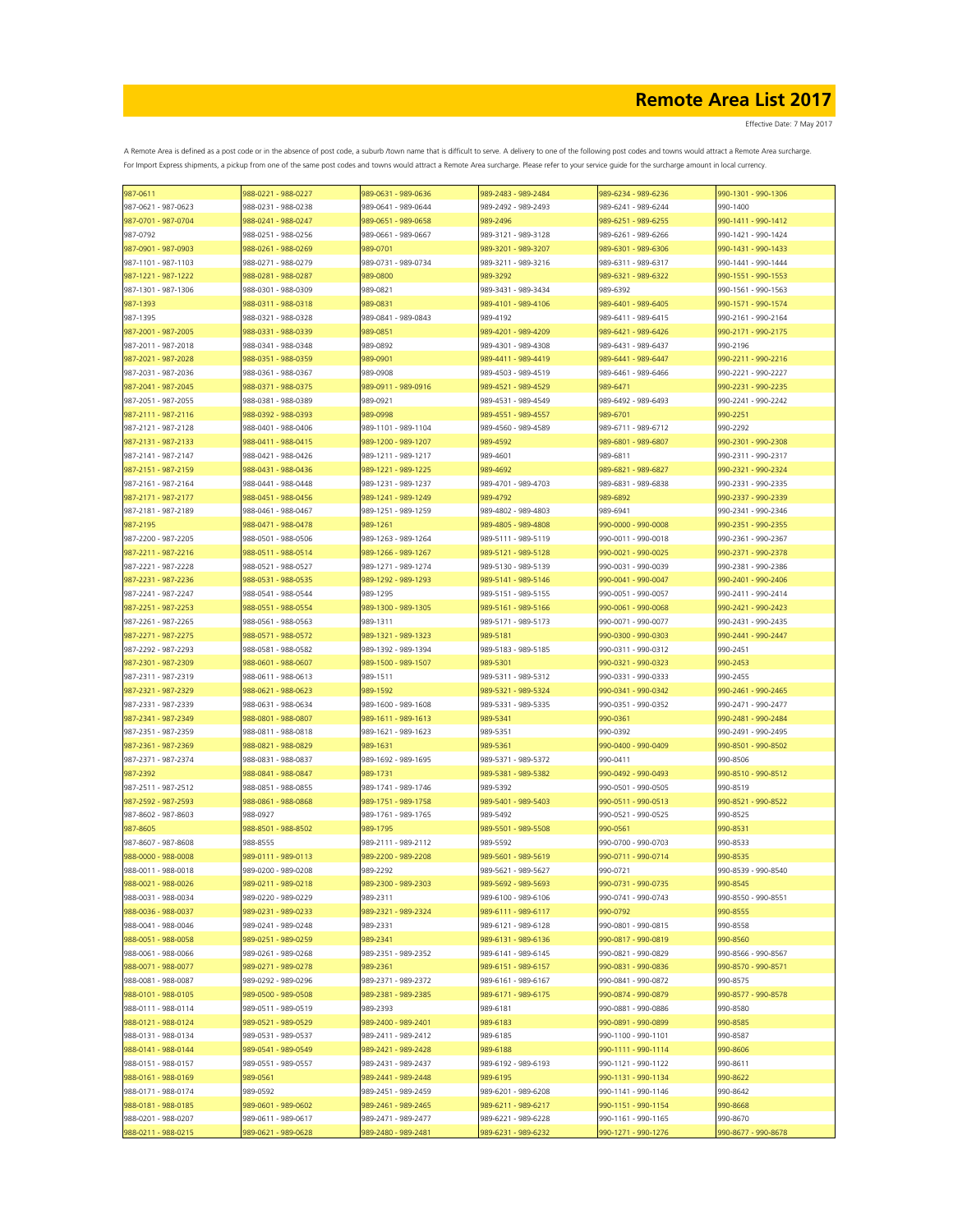| 990-8794            | 992-1581 - 992-1583 | 997-0117            | 998-0826 - 998-0829 | 999-3231 - 999-3237 | 999-7631 - 999-7638                  |
|---------------------|---------------------|---------------------|---------------------|---------------------|--------------------------------------|
| 990-9506            | 992-8501 - 992-8502 | 997-0121 - 997-0127 | 998-0831 - 998-0838 | 999-3241 - 999-3246 | 999-7641 - 999-7646                  |
| 990-9530            | 992-8510            | 997-0131            | 998-0841 - 998-0843 | 999-3292            | 999-7651 - 999-7653                  |
|                     | 992-8520            | 997-0141 - 997-0143 | 998-0851 - 998-0859 | 999-3301            | 999-7661 - 999-7664                  |
| 990-9536            |                     |                     |                     |                     |                                      |
| 990-9559            | 992-8540            | 997-0151 - 997-0158 | 998-0861 - 998-0865 | 999-3500 - 999-3503 | 999-7671 - 999-7677                  |
| 990-9567            | 992-8550            | 997-0161 - 997-0167 | 998-0871 - 998-0878 | 999-3511 - 999-3515 | 999-7681 - 999-7685                  |
| 990-9578            | 992-8560            | 997-0192            | 998-8501 - 998-8502 | 999-3521 - 999-3522 | 999-7695 - 999-7696                  |
| 990-9580 - 990-9582 | 992-8601            | 997-0211            | 998-8510            | 999-3531 - 999-3533 | 999-7700 - 999-7707                  |
| 990-9585            | 992-8610            | 997-0292            | 998-8540            | 999-3700 - 999-3738 | 999-7711 - 999-7715                  |
|                     |                     |                     |                     |                     |                                      |
| 990-9588            | 993-0000 - 993-0007 | 997-0296            | 998-8550            | 999-3741 - 999-3749 | 999-7721 - 999-7727                  |
| 991-0000 - 991-0008 | 993-0011 - 993-0017 | 997-0301 - 997-0303 | 998-8555            | 999-3751 - 999-3757 | 999-7731 - 999-7737                  |
| 991-0011 - 991-0013 | 993-0021 - 993-0024 | 997-0311            | 998-8580            | 999-3761 - 999-3766 | 999-7741 - 999-7749                  |
| 991-0021 - 991-0028 | 993-0031 - 993-0035 | 997-0321 - 997-0323 | 998-8585            | 999-3770 - 999-3779 | 999-7751 - 999-7757                  |
| 991-0031 - 991-0035 | 993-0041 - 993-0042 | 997-0331 - 997-0334 | 998-8588            | 999-3781 - 999-3787 | 999-7761 - 999-7768                  |
| 991-0041 - 991-0049 |                     |                     | 998-8611            | 999-3792            |                                      |
|                     | 993-0051 - 993-0054 | 997-0341 - 997-0346 |                     |                     | 999-7771 - 999-7777                  |
| 991-0051 - 991-0057 | 993-0061 - 993-0064 | 997-0351            | 998-8633            | 999-3795 - 999-3797 | 999-7781 - 999-7782                  |
| 991-0061 - 991-0066 | 993-0071 - 993-0075 | 997-0361 - 997-0369 | 999-0100            | 999-4100 - 999-4103 | 999-8131 - 999-8134                  |
| 991-0801            | 993-0081 - 993-0087 | 997-0401 - 997-0405 | 999-0121 - 999-0122 | 999-4111 - 999-4116 | 999-8141 - 999-8145                  |
| 991-8501            | 993-8501            | 997-0411 - 997-0415 | 999-0131 - 999-0134 | 999-4121 - 999-4122 | 999-8151 - 999-8158                  |
|                     |                     |                     |                     |                     |                                      |
| 991-8505            | 993-8511            | 997-0492            | 999-0141 - 999-0145 | 999-4131 - 999-4134 | 999-8161 - 999-8168                  |
| 991-8508            | 993-8601 - 993-8602 | 997-0531 - 997-0532 | 999-0151 - 999-0153 | 999-4141            | 999-8201 - 999-8207                  |
| 991-8511 - 991-8513 | 993-8611            | 997-0621 - 997-0626 | 999-0193            | 999-4200 - 999-4208 | 999-8211 - 999-8215                  |
| 991-8521            | 993-8642            | 997-0751 - 997-0758 | 999-0211 - 999-0214 | 999-4211 - 999-4214 | 999-8221 - 999-8227                  |
| 991-8555            | 994-0000 - 994-0007 | 997-0801 - 997-0809 | 999-0361            | 999-4221 - 999-4229 | 999-8231 - 999-8235                  |
| 991-8585            | 994-0011 - 994-0016 | 997-0811 - 997-0819 | 999-0421 - 999-0427 | 999-4231 - 999-4232 | 999-8241 - 999-8246                  |
|                     |                     |                     |                     |                     |                                      |
| 991-8601            | 994-0021 - 994-0028 | 997-0821 - 997-0827 | 999-0431 - 999-0436 | 999-4292            | 999-8292                             |
| 991-8610            | 994-0031 - 994-0034 | 997-0831 - 997-0839 | 999-0600 - 999-0606 | 999-4304            | 999-8300 - 999-8304                  |
| 991-8613            | 994-0041 - 994-0049 | 997-0841 - 997-0848 | 999-0696            | 999-4331 - 999-4337 | 999-8311 - 999-8317                  |
| 992-0000 - 992-0005 | 994-0051 - 994-0057 | 997-0851 - 997-0857 | 999-1111 - 999-1113 | 999-4441 - 999-4445 | 999-8421 - 999-8423                  |
| 992-0011 - 992-0017 | 994-0061 - 994-0069 | 997-0861 - 997-0862 | 999-1201 - 999-1203 | 999-4551 - 999-4557 | 999-8431 - 999-8438                  |
|                     |                     |                     |                     |                     |                                      |
| 992-0021 - 992-0027 | 994-0071 - 994-0079 | 997-1111 - 997-1117 | 999-1211 - 999-1216 | 999-4600 - 999-4605 | 999-8521 - 999-8525                  |
| 992-0031 - 992-0039 | 994-0081            | 997-1121 - 997-1125 | 999-1292            | 999-5101 - 999-5103 | 999-8531                             |
| 992-0041 - 992-0047 | 994-0101 - 994-0104 | 997-1131 - 997-1135 | 999-1300 - 999-1303 | 999-5191            |                                      |
| 992-0051 - 992-0059 | 994-8501            | 997-1156            | 999-1311 - 999-1314 | 999-5200 - 999-5208 | <b>JORDAN</b>                        |
| 992-0061 - 992-0066 | 994-8510 - 994-8511 | 997-1201 - 997-1206 | 999-1321 - 999-1324 | 999-5292            | Al Azraq                             |
|                     |                     |                     |                     |                     |                                      |
| 992-0071 - 992-0077 | 994-8585            | 997-1300 - 997-1301 | 999-1331 - 999-1339 | 999-5300 - 999-5301 | Al Karak                             |
| 992-0081 - 992-0087 | 994-8601            | 997-1311 - 997-1317 | 999-1341 - 999-1346 | 999-5311 - 999-5314 | Madaba                               |
| 992-0091 - 992-0096 | 994-8611            | 997-1321 - 997-1322 | 999-1351 - 999-1356 | 999-5400 - 999-5406 |                                      |
| 992-0111 - 992-0119 | 995-0000 - 995-0006 | 997-1331 - 997-1339 | 999-1361 - 999-1363 | 999-5411 - 999-5415 | <b>KENYA</b>                         |
| 992-0261 - 992-0265 | 995-0011 - 995-0018 | 997-1392            | 999-1401 - 999-1402 | 999-5521 - 999-5522 | Baragoi                              |
|                     |                     |                     |                     |                     |                                      |
| 992-0300 - 992-0302 | 995-0021 - 995-0025 | 997-8501            | 999-1411 - 999-1414 | 999-5601 - 999-5604 | Bura                                 |
| 992-0311 - 992-0315 | 995-0031 - 995-0038 | 997-8511            | 999-1421 - 999-1422 | 999-6100 - 999-6107 | Dadaab                               |
| 992-0321 - 992-0325 | 995-0041 - 995-0042 | 997-8515            | 999-1431 - 999-1436 | 999-6211 - 999-6215 | Elwak                                |
| 992-0331 - 992-0335 | 995-0051 - 995-0056 | 997-8522 - 997-8523 | 999-1441 - 999-1443 | 999-6311 - 999-6315 | Garsen                               |
| 992-0341 - 992-0344 | 995-0111 - 995-0113 | 997-8555            | 999-1451 - 999-1452 | 999-6400 - 999-6403 | Habaswein                            |
|                     |                     |                     |                     |                     |                                      |
| 992-0351 - 992-0352 | 995-0201 - 995-0209 | 997-8558            | 999-1501 - 999-1507 | 999-6601 - 999-6609 | Hola                                 |
| 992-0392 - 992-0393 | 995-8666            | 997-8567            | 999-1511 - 999-1514 | 999-6652            | ljaara                               |
| 992-0471 - 992-0479 | 996-0000 - 996-0002 | 997-8585            | 999-1521 - 999-1522 | 999-6701 - 999-6708 | Lamu                                 |
| 992-0492            | 996-0011            | 997-8588            | 999-2171 - 999-2179 | 999-6711 - 999-6712 | Lodwar                               |
| 992-0581 - 992-0584 | 996-0021 - 996-0028 | 997-8601            | 999-2200 - 999-2205 | 999-6721 - 999-6727 | Lokichogio                           |
| 992-0601 - 992-0603 | 996-0031 - 996-0035 | 997-8611            | 999-2211 - 999-2213 | 999-6731 - 999-6735 | Mandera                              |
|                     |                     |                     |                     |                     |                                      |
| 992-0771 - 992-0779 | 996-0041            | 997-8655            | 999-2221 - 999-2224 | 999-6741            | Maralal                              |
| 992-0800 - 992-0802 | 996-0051 - 996-0054 | 998-0000 - 998-0006 | 999-2231 - 999-2234 | 999-6801            | Marimanti                            |
| 992-0811 - 992-0812 | 996-0061            | 998-0011 - 998-0018 | 999-2241 - 999-2244 | 999-6811 - 999-6816 | Marsabit                             |
| 992-0821            | 996-0071 - 996-0079 | 998-0021 - 998-0029 | 999-2251 - 999-2256 | 999-6821 - 999-6827 | Masalani                             |
| 992-0831 - 992-0832 | 996-0081 - 996-0088 | 998-0031 - 998-0037 | 999-2261 - 999-2267 | 999-6831 - 999-6839 | Mbita                                |
|                     |                     |                     |                     |                     |                                      |
| 992-0841            | 996-0091            | 998-0041 - 998-0046 | 999-2292 - 999-2293 | 999-6841 - 999-6848 | Modogashe                            |
| 992-0851 - 992-0852 | 996-0111 - 996-0112 | 998-0051 - 998-0055 | 999-3100 - 999-3107 | 999-6851 - 999-6853 | Moyale                               |
| 992-0861 - 992-0864 | 996-0200 - 996-0201 | 998-0061 - 998-0064 | 999-3111 - 999-3115 | 999-6861 - 999-6862 | Nginyang                             |
| 992-0892            | 996-0211 - 996-0213 | 998-0071 - 998-0075 | 999-3121 - 999-3126 | 999-7121 - 999-7126 | Sugutar Marmar                       |
| 992-1121 - 992-1128 | 996-0301            | 998-0101 - 998-0105 | 999-3131 - 999-3135 | 999-7201 - 999-7207 | Takaba                               |
|                     |                     |                     |                     |                     |                                      |
| 992-1201 - 992-1206 | 996-8501            | 998-0111 - 998-0114 | 999-3141 - 999-3146 | 999-7292            | Wajir                                |
| 992-1303            | 996-8602            | 998-0125            | 999-3151 - 999-3158 | 999-7311 - 999-7316 | Wamba                                |
| 992-1331            | 997-0000 - 997-0019 | 998-0192            | 999-3161 - 999-3167 | 999-7461 - 999-7464 |                                      |
| 992-1406            | 997-0021 - 997-0029 | 998-0194            | 999-3171 - 999-3172 | 999-7541 - 999-7548 | <b>KOREA, REPUBLIC OF (SOUTH K.)</b> |
| 992-1441 - 992-1446 | 997-0031 - 997-0037 | 998-0281            | 999-3192 - 999-3193 | 999-7601 - 999-7602 | 10800 - 10815                        |
|                     |                     |                     |                     |                     |                                      |
| 992-1451 - 992-1455 | 997-0041 - 997-0049 | 998-0801 - 998-0806 | 999-3201 - 999-3204 | 999-7604            | 10818 - 10831                        |
| 992-1461 - 992-1462 | 997-0051 - 997-0058 | 998-0811 - 998-0819 | 999-3211 - 999-3217 | 999-7611            | 10834 - 10835                        |
| 992-1471 - 992-1474 | 997-0101 - 997-0108 | 998-0821 - 998-0824 | 999-3221 - 999-3226 | 999-7621 - 999-7622 | 10837 - 10838                        |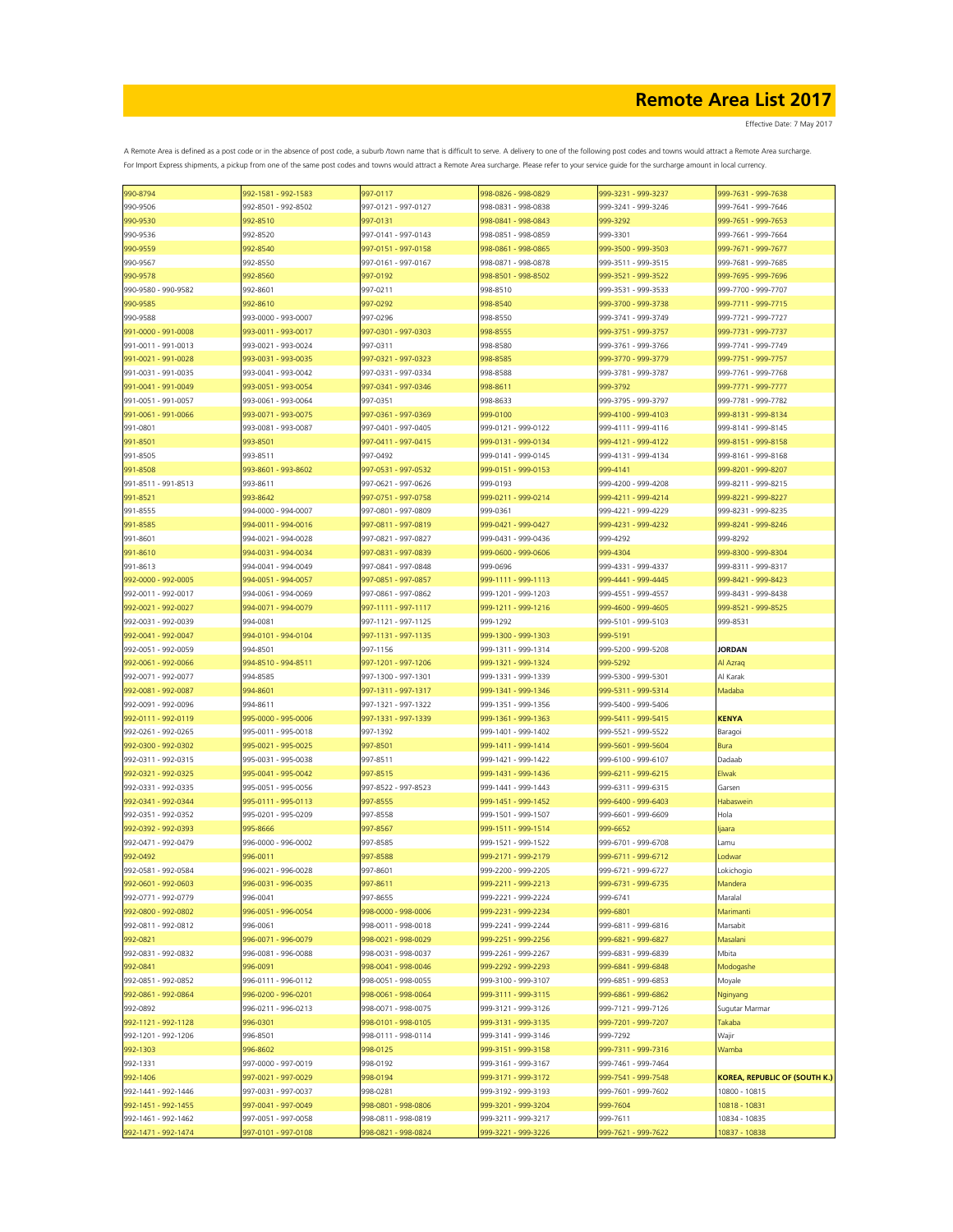Effective Date: 7 May 2017

| 10840 - 10841 | 17927 - 17948 | 27861         | 33473         | 44915 - 44918 | 54577 - 54581                  |
|---------------|---------------|---------------|---------------|---------------|--------------------------------|
| 10848         | 17951         | 27863 - 27867 | 33485 - 33490 | 44937         | 54669                          |
| 10933 - 10934 | 17963 - 17964 | 27869 - 27870 | 33493 - 33522 | 44947 - 44949 | 54800 - 54803                  |
|               |               |               |               |               |                                |
| 10951         | 17966 - 17997 | 27872 - 27873 | 33600 - 33677 | 44952         | 54812 - 54813                  |
| 10953         | 18200         | 27875 - 27876 | 34000         | 44957 - 44961 | 54867 - 54875                  |
|               |               | 27900 - 27903 |               |               |                                |
| 11000 - 11018 | 18206         |               | 34002         | 44963 - 44964 | 55142 - 55144                  |
| 11020 - 11050 | 18221         | 27905 - 27906 | 34062         | 44966         | 55300 - 55314                  |
| 11100 - 11140 | 18233 - 18235 | 27910 - 27912 | 34154         | 44970 - 44981 | 55325 - 55330                  |
| 11188 - 11192 | 18245 - 18253 | 27950         | 34203 - 34205 | 45007 - 45008 | 55333 - 55368                  |
|               |               |               |               |               |                                |
| 11400 - 11402 | 18282 - 18283 | 28000 - 28045 | 34207 - 34215 | 45012 - 45015 | 55400 - 55460                  |
| 11404         | 18286 - 18289 | 28047 - 28065 | 34316         | 46029 - 46033 | 55500 - 55563                  |
| 11406 - 11408 | 18291 - 18292 | 28100         | 34345         | 46035 - 46046 | 55600 - 55662                  |
| 11519 - 11525 | 18526         | 28102 - 28106 | 34500 - 34502 | 46048 - 46084 | 55700 - 55805                  |
|               |               |               |               |               |                                |
| 12000 - 12032 | 18538 - 18539 | 28108         | 34678         | 46237 - 46238 | 55900 - 55957                  |
| 12034 - 12069 | 18543         | 28129 - 28130 | 34701 - 34712 | 46770 - 46771 | 56000 - 56059                  |
| 12071 - 12098 | 18545 - 18573 | 28133         | 35057         | 48000 - 48001 | 56100 - 56216                  |
|               |               |               |               |               |                                |
| 12100 - 12139 | 18583 - 18586 | 28140 - 28141 | 35072 - 35074 | 48004 - 48022 | 56300 - 56349                  |
| 12141 - 12155 | 22377         | 28144         | 35082 - 35086 | 50000 - 50057 | 56400 - 56469                  |
| 12191 - 12194 | 22386 - 22388 | 28146 - 28149 | 35417 - 35428 | 50100 - 50153 | 57000 - 57069                  |
|               |               |               |               |               |                                |
| 12196         | 23000 - 23062 | 28153 - 28157 | 36000 - 36175 | 50200 - 50253 | 57100 - 57167                  |
| 12241         | 23100 - 23136 | 28164 - 28165 | 36200 - 36273 | 50300 - 50367 | 57200 - 57257                  |
| 12247 - 12248 | 24000 - 24065 | 28167 - 28169 | 36300 - 36371 | 50400 - 50467 | 57300 - 57326                  |
| 12277 - 12283 | 24100 - 24161 | 28175 - 28179 | 36400 - 36464 | 50500         | 57328 - 57393                  |
|               |               |               |               |               |                                |
| 12400 - 12474 | 24200 - 24443 | 28181 - 28182 | 36500 - 36564 | 50584 - 50589 | 57500 - 57562                  |
| 12500 - 12585 | 24445 - 24469 | 28185 - 28213 | 36600 - 36712 | 50800         | 57600 - 57662                  |
| 12700 - 12704 | 24500 - 24564 | 28215 - 28219 | 36715 - 36716 | 50803         | 57700 - 57713                  |
| 12706 - 12716 | 24600 - 24668 | 28301 - 28303 | 36719 - 36760 | 51100 - 51131 | 57725                          |
|               |               |               |               |               |                                |
| 14297 - 14298 | 24701 - 24770 | 28311 - 28313 | 36800 - 36867 | 51134 - 51137 | 57727                          |
| 14785         | 24800 - 24888 | 28355 - 28357 | 36900 - 37003 | 51676 - 51679 | 57730 - 57732                  |
| 14787         | 24890 - 24904 | 28368 - 28373 | 37100 - 37276 | 51755 - 51756 | 57734                          |
|               |               |               |               |               |                                |
| 14930         | 25000 - 25059 | 28385         | 37300 - 37375 | 51777         | 57746                          |
| 14937 - 14942 | 25100 - 25171 | 28632         | 37400 - 37465 | 51779 - 51797 | 57748                          |
| 14962 - 14979 | 25200 - 25273 | 28755 - 28759 | 38007 - 38024 | 52073         | 57766                          |
|               |               |               |               |               |                                |
| 14989         | 25300 - 25384 | 28805 - 28806 | 38026 - 38030 | 52100 - 52160 | 57900 - 57902                  |
| 14991 - 15007 | 25400 - 25457 | 28900 - 28966 | 38119 - 38125 | 52200 - 52264 | 57906 - 57918                  |
| 15009         | 25459 - 25646 | 29000 - 29064 | 38184 - 38187 | 52300 - 52355 | 57920 - 57921                  |
| 15013 - 15016 | 25700 - 25761 | 29100 - 29167 | 38216 - 38221 | 52400 - 52455 | 58006                          |
|               |               |               |               |               |                                |
| 15018         | 25763 - 25822 | 30000 - 30002 | 38300 - 38368 | 52500 - 52508 | 58008                          |
| 15024         | 25900 - 25961 | 30004 - 30010 | 38800 - 38913 | 52514         | 58010 - 58018                  |
| 15034         | 26000 - 26053 | 30012 - 30015 | 39000 - 39066 | 52523         | 58025                          |
|               |               |               |               |               |                                |
| 15042 - 15047 | 26100 - 26157 | 30041 - 30043 | 40000 - 40066 | 52525         | 58029 - 58033                  |
| 15049 - 15050 | 26200 - 26248 | 30045 - 30048 | 40100 - 40166 | 52536 - 52571 | 58035                          |
| 15061         | 26506 - 26508 | 30050 - 30057 | 40200 - 40240 | 52600 - 52610 | 58100 - 58165                  |
|               |               | 30059 - 30066 |               |               |                                |
| 15067 - 15072 | 27000 - 27029 |               | 41000 - 41018 | 52613 - 52614 | 58200 - 58320                  |
| 15637 - 15654 | 27100 - 27226 | 30070         | 41031 - 41032 | 52616 - 52620 | 58400 - 58467                  |
| 15889 - 15890 | 27300 - 27323 | 30079 - 30109 | 41054         | 52622         | 58500 - 58579                  |
| 16800 - 16801 | 27442 - 27458 | 30113 - 30114 | 41058 - 41061 | 52625 - 52635 | 58600 - 58682                  |
|               |               |               |               |               |                                |
| 17139         | 27460 - 27465 | 30117 - 30121 | 41070         | 52637         | 58684 - 58763                  |
| 17167         | 27468 - 27471 | 30123         | 41072         | 52639 - 52646 | 58800 - 58866                  |
| 17169 - 17170 | 27473 - 27475 | 30125 - 30141 | 41093 - 41096 | 52841 - 52844 | 58900 - 58958                  |
| 17173 - 17183 | 27490 - 27501 | 30143 - 30151 | 41409         | 52846 - 52848 | 59000 - 59009                  |
|               |               |               |               |               |                                |
| 17309 - 17310 | 27600 - 27630 | 30153 - 30154 | 41411         | 52850         | 59011 - 59012                  |
| 17312 - 17315 | 27633 - 27638 | 31921 - 31926 | 41491 - 41493 | 52900 - 52963 | 59014 - 59066                  |
| 17414 - 17424 | 27640 - 27642 | 32012 - 32015 | 42900 - 42920 | 53000 - 53104 | 59100 - 59116                  |
| 17500 - 17501 | 27645 - 27648 | 32017 - 32023 | 42923 - 42929 | 53200 - 53205 | 59118 - 59166                  |
|               |               |               |               |               |                                |
| 17503 - 17508 | 27661         | 32100 - 32158 | 42931 - 42935 | 53210         | 59200 - 59269                  |
| 17511 - 17538 | 27664 - 27668 | 32160 - 32172 | 42937 - 42940 | 53213         | 59300 - 59366                  |
| 17540 - 17545 | 27675         | 32204 - 32207 | 42973         | 53273 - 53286 | 59400 - 59475                  |
|               | 27677 - 27692 | 32500 - 32593 |               |               | 59500 - 59571                  |
| 17547         |               |               | 42977         | 53299         |                                |
| 17607 - 17609 | 27694 - 27711 | 32595 - 32626 | 42988 - 43002 | 53326 - 53334 | 59600 - 59608                  |
| 17788         | 27713 - 27728 | 32700 - 32762 | 43004 - 43007 | 54000         | 59617                          |
| 17799         | 27730 - 27740 | 32800 - 32842 | 43009 - 43010 | 54047 - 54050 | 59620                          |
|               |               |               |               |               |                                |
| 17802 - 17810 | 27808         | 32900 - 33028 | 43012         | 54053         | 59648                          |
| 17813 - 17817 | 27811 - 27812 | 33100 - 33232 | 43014 - 43018 | 54055 - 54066 | 59650 - 59659                  |
| 17857         | 27821 - 27843 | 33300 - 33368 | 44013         | 54171         | 59766 - 59790                  |
| 17860 - 17862 | 27847 - 27849 | 33400 - 33414 | 44232 - 44235 | 54173 - 54179 | 63000 - 63001                  |
|               |               |               |               |               |                                |
| 17864 - 17870 | 27854         | 33416 - 33427 | 44264         | 54300 - 54426 | 63365                          |
| 17875 - 17876 | 27857         | 33447         | 44900 - 44904 | 54500 - 54534 | 63514 - 63515                  |
| 17924 - 17925 | 27859         | 33458         | 44909 - 44913 | 54571 - 54574 | KOREA, THE D.P.R OF (NORTH K.) |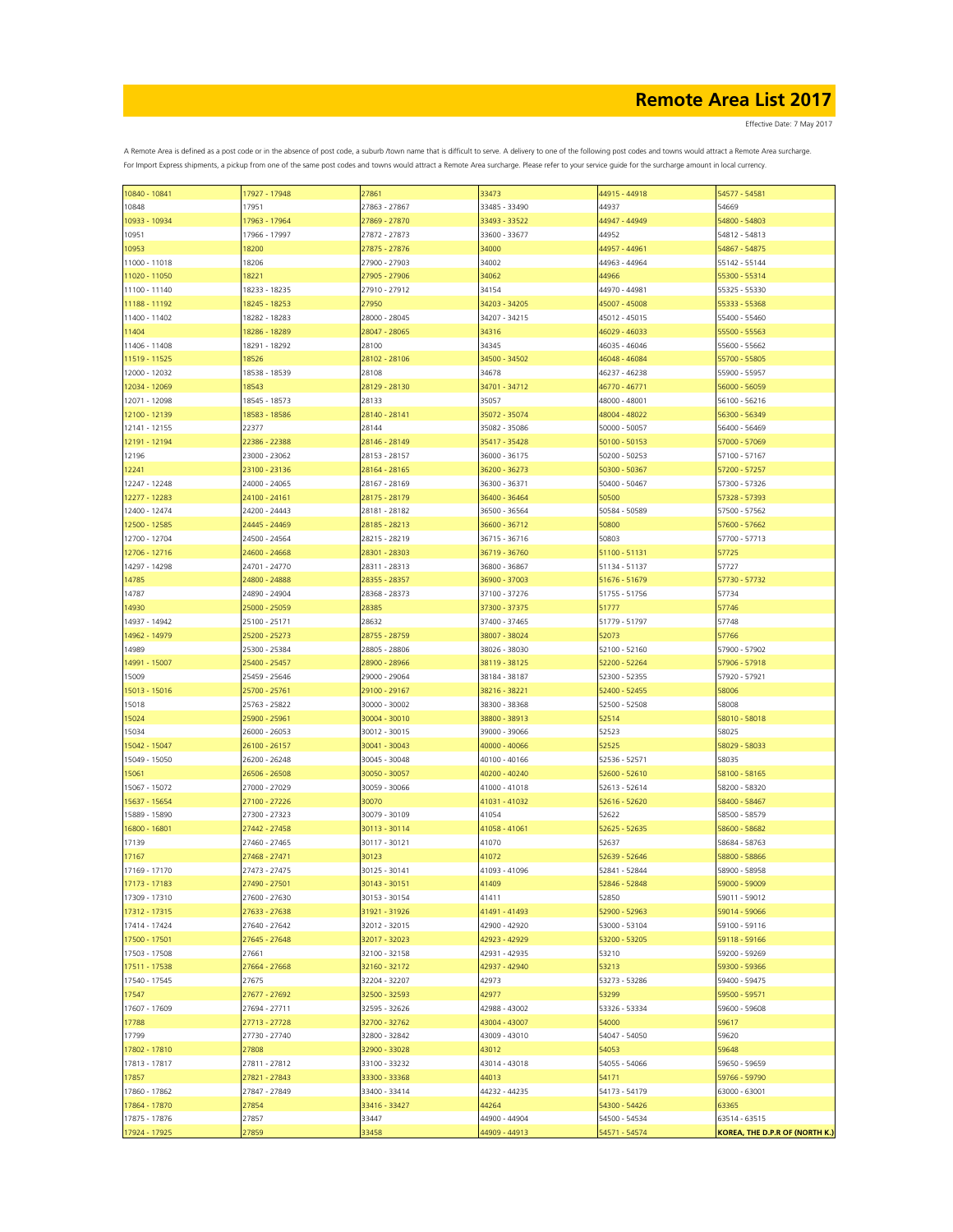Effective Date: 7 May 2017

| Hamheung         | 5315              | Harbel                 | 1441 - 1443       | 619             | 08010 |
|------------------|-------------------|------------------------|-------------------|-----------------|-------|
| Nampo            | 5318              | Unification Town       | 1482 - 1485       |                 | 08100 |
|                  | 5320 - 5321       |                        | 1487 - 1489       | <b>MALAWI</b>   | 08110 |
| Rajin Sonbong    |                   |                        |                   |                 |       |
| Wonsan           | 5323              | LIBYA                  | 2101 - 2102       | Bunda           | 08200 |
| <b>KUWAIT</b>    | 5325 - 5337       | Al Abyar               | 2202              | Bvumbwe         | 08210 |
| Abdally          | 5438 - 5444       | Al Beida               | 2205              | Changalume      | 08300 |
|                  |                   |                        |                   |                 |       |
| Amghara          | 5447              | Al Brega               | 2207              | Chikwawa        | 08320 |
| Juliah           | 5449 - 5456       | Al Joufra              | 2210              | Dowa            | 08340 |
| Kabd             | 5458 - 5465       | Al Khoums              | 2220              | Dwangwa         | 08400 |
| Kheiran          | 5468 - 5471       | Al Koufra              | 2301 - 2304       | Ekwendeni       | 08500 |
|                  |                   |                        |                   |                 |       |
| Mina Al Zour     | 5473 - 5474       | Al Marge               | 2306              | Karonga         | 08507 |
| Sabiya           | 5477 - 5478       | Benina                 | 2310              | Kasungu         | 08509 |
| Saihad Al Awazim | 5480 - 5481       | Egdabiya               | 2320              | Kawalazi        | 08600 |
| Um Al Aish       | 5601              | Gharyan                | 2330              | Kokri           | 08700 |
|                  |                   |                        |                   |                 |       |
| Um Al Haiman     | 5651 - 5653       | Giminis                | 2403 - 2404       | Lirangwe        | 08800 |
| Wafra            | 5655 - 5656       | Jado                   | 2410 - 2416       | Liwonde         | 09010 |
|                  | 5658              | Jalo                   | 2420 - 2421       | Luchenza        | 09020 |
|                  |                   |                        |                   |                 |       |
| LATVIA           | 5660              | Marada                 | 2430 - 2437       | Makandi         | 09100 |
| 3275             | 5662              | Mesrata                | 2460              | Mangochi        | 09110 |
| 3435 - 3436      | 5664 - 5666       | Mourzuk                | 2462 - 2464       | Matindi         | 09200 |
| 3438             | 5668 - 5671       | Naloute                | 6102              | Mchinji         | 09300 |
|                  |                   |                        |                   |                 |       |
| 3440 - 3447      | 5674              | Oubari                 | 6104 - 6105       | Mitundu         | 09310 |
| 3450             | 5676 - 5677       | Sabha                  | 6253 - 6255       | Monkey Bay      | 09400 |
| 3452 - 3455      | 5680 - 5681       | Sabrata                | 6257 - 6258       | Mponera         | 09410 |
|                  |                   |                        |                   |                 |       |
| 3461             | 5685              | Shahat                 | 6260 - 6261       | Mulanje         | 09700 |
| 3463             | 5687              | Sirte                  | 6306              | Mwanza          | 09800 |
| 3466             | 5692 - 5693       | Souloug                | 6321 - 6323       | Mzuzu           | 09810 |
| 3473 - 3477      | 5695 - 5698       | Sourman                | 6333 - 6339       | Namadzi         | 13100 |
|                  |                   |                        |                   |                 |       |
| 3480             | 5701              | Tarhouna               | 6341 - 6342       | Namitete        | 13110 |
| 3482             | 5704 - 5709       | Toubruk                | 6344              | Nasawa          | 13210 |
| 3484 - 3487      | 5711              | Wadan                  | 6346              | Nchalo          | 13220 |
|                  |                   |                        |                   |                 |       |
| 4216             | 5716 - 5717       | Zliten                 | 6530              | Nchima          | 13300 |
| 4241 - 4242      | 5719              | Zwara                  | 7102 - 7107       | Neno            | 13310 |
| 4247 - 4248      | 5722              |                        | 7109              | Nkotakota       | 14101 |
| 4301 - 4302      | 5725 - 5726       | <b>LITHUANIA</b>       | 7202              | Ntchisi         | 14110 |
|                  |                   |                        |                   |                 |       |
| 4332 - 4333      | 5729 - 5730       | 00001 - 00999          | 7204 - 7205       | Phalombe        | 14290 |
| 4335 - 4337      | 5732 - 5733       | 17001 - 20999          | 7211 - 7212       | Phwezi          | 14310 |
| 4339 - 4342      | 5735 - 5737       | 21300 - 21499          | 7215 - 7216       | Raiply          | 14320 |
|                  |                   |                        |                   |                 | 14390 |
| 4344 - 4345      | 5739 - 5740       | 29001 - 34999          | 7221              | Rumphi          |       |
| 4348             | 5742              | 39001 - 43999          | 7223              | Salima          | 14400 |
| 4350 - 4352      | 5745 - 5746       | 55001 - 61999          | 7225              | Thyolo          | 15100 |
| 4354 - 4355      | 5748              | 65000 - 66999          | 7240 - 7241       | Zalewa          | 15350 |
|                  |                   |                        |                   |                 |       |
| 4358             | 5750 - 5752       | 67001 - 69999          | 7244 - 7245       | Zomba           | 16010 |
| 4401             |                   | 70001 - 71999          | 7310              |                 | 16020 |
| 4405 - 4413      | <b>LEBANON</b>    | 74000 - 75999          | 7313 - 7314       | <b>MALAYSIA</b> | 16030 |
| 4415 - 4418      | Baalbeck          | 82001 - 88999          | 7503 - 7505       | 06010           | 16040 |
|                  |                   |                        |                   |                 |       |
| 4420 - 4426      | Becharre          | 90001 - 90999          | 7507              | 06050           | 16050 |
| 4428 - 4429      | <b>Bint Jbeil</b> | 93101 - 93124          | 7509 - 7510       | 06100           | 16060 |
| 4501             | Hasbaya           | 96105 - 96148          | 7512 - 7514       | 06150           | 16070 |
| 4561 - 4562      | Hermel            | 97001 - 99445          | 7524 - 7525       | 06200           | 16080 |
|                  |                   |                        |                   |                 |       |
| 4566 - 4567      | Marjeeyoun        |                        |                   | 06207           | 16090 |
| 4570 - 4577      | Rachaya           | MACEDONIA, REPUBLIC OF | <b>MADAGASCAR</b> | 06209           | 16200 |
| 4580             | Zgharta           | 1053                   | 110               | 06250           | 16210 |
|                  |                   |                        |                   |                 |       |
| 4582 - 4587      |                   | 1201 - 1214            | 201               | 06300           | 16250 |
| 4590 - 4592      | <b>LESOTHO</b>    | 1216 - 1229            | 203               | 06350           | 16300 |
| 4594 - 4595      | Botha Bothe       | 1231                   | $206 - 208$       | 06400           | 16310 |
| 4611 - 4612      | Leribe            | 1233 - 1238            | 301               | 06500           | 16320 |
|                  |                   |                        |                   |                 |       |
| 4614 - 4628      | Mafeteng          | 1240                   | 306               | 06550           | 16400 |
| 4630 - 4638      | Maputsoe          | 1250                   | $308 - 309$       | 06570           | 16450 |
| 4640 - 4650      | Mohales Hoek      | 1256                   | 313               | 06600           | 16500 |
| 4716             | Mokhotlong        | 1258                   | $316 - 317$       | 06650           | 16600 |
|                  |                   |                        |                   |                 |       |
| 5208             | Morija            | 1302 - 1306            | 401               | 06660           | 16700 |
| 5218             | Qachas Nek        | 1308 - 1309            | 407               | 06700           | 16800 |
| 5224             | Quthing           | 1312                   | 412               | 06710           | 16810 |
|                  |                   |                        |                   |                 |       |
| 5228             | Semonkong         | 1322 - 1323            | 501               | 06720           | 17000 |
| 5231             | Teyateyaneng      | 1330                   | 503               | 06750           | 17010 |
| 5237             | Thaba-tseka       | 1360                   | 514               | 06800           | 17020 |
| 5305             | LIBERIA           | 1406 - 1408            | 601               | 06900           | 17030 |
|                  |                   |                        |                   |                 |       |
| 5311 - 5313      | Buchanan          | 1420 - 1427            | 614               | 06910           | 17040 |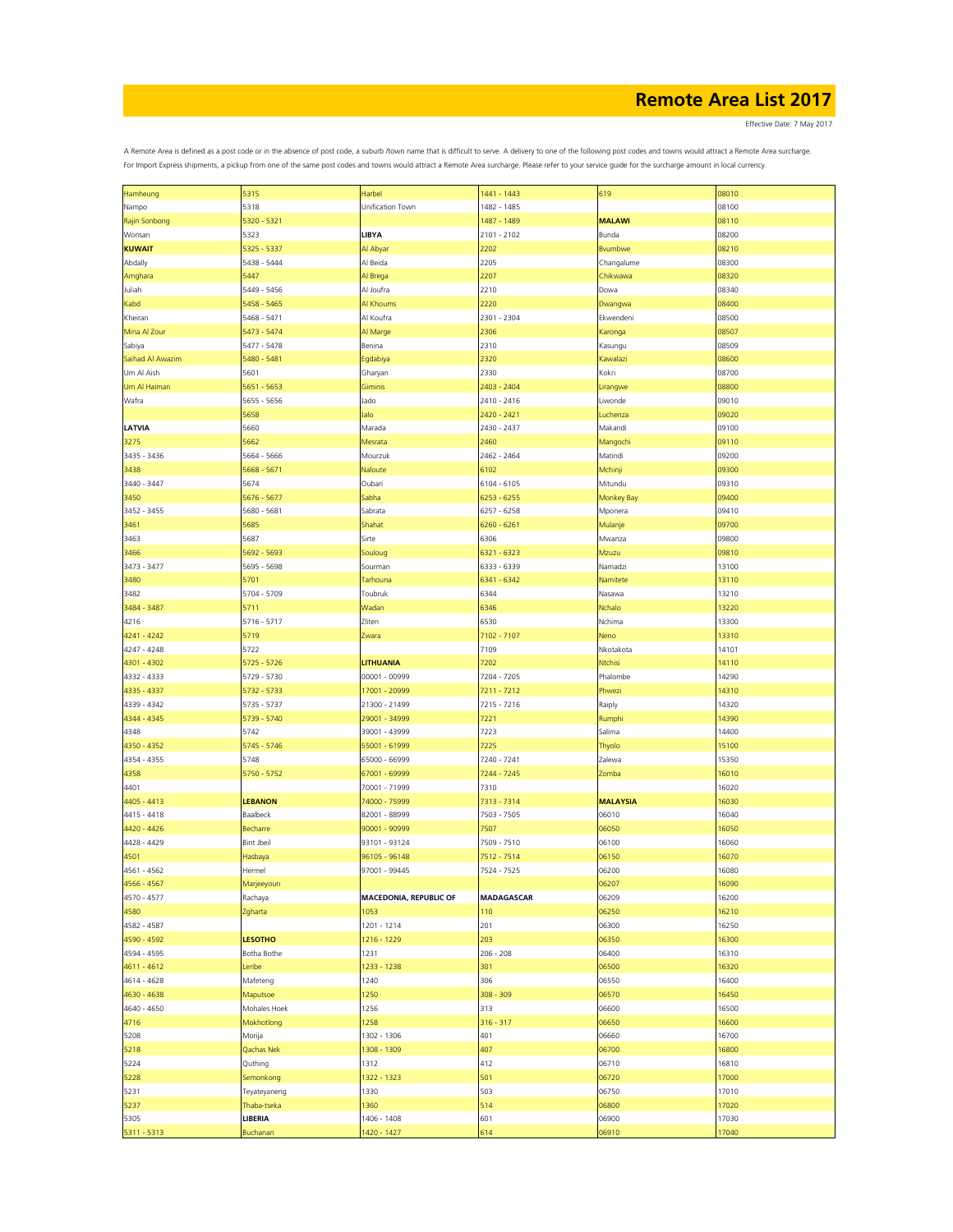Effective Date: 7 May 2017

| 17050         | 26660 | 33010 | 45500 | 82100         | 96507 - 96509   |
|---------------|-------|-------|-------|---------------|-----------------|
| 17060         | 26680 | 33020 | 45600 | 82200         | 96600           |
| 17070         | 26690 | 33030 | 45700 | 82300         | 96700           |
| 17200         | 26700 | 33040 | 45800 | 83100         | 96707           |
| 17500         | 26800 | 33100 | 49000 | 83200         | 96709           |
|               |       |       |       |               |                 |
| 17510         | 26810 | 33300 | 69000 | 83600         | 96800           |
| 17600         | 26820 | 33310 | 71150 | 84150         | 96807           |
| 17610         | 26900 | 33320 | 71159 | 84200         | 96809           |
| 17700         | 27000 | 33400 | 71250 | 84400         | 96850           |
| 18000         | 27010 | 33410 | 71259 | 86500         | 96900           |
|               |       |       |       |               |                 |
| 18050         | 27020 | 33420 | 71350 | 86600         | 97100           |
| 18200         | 27030 | 33500 | 71359 | 86700         | 97200           |
| 18300         | 27040 | 33600 | 71400 | 86800         | 98050           |
| 18400         | 27050 | 33800 | 71500 | 86900         | 98150           |
| 18500         | 27060 | 34010 | 71509 | 89000         | 98200           |
|               |       |       |       |               | 98700           |
| 21009 - 21010 | 27070 | 34020 | 71550 | 89007 - 89009 |                 |
| 21020         | 27090 | 34030 | 71559 | 89050         | 98750           |
| 21040         | 27100 | 34120 | 71600 | 89100         | 98800           |
| 21060         | 27150 | 34140 | 71609 | 89107 - 89109 | 98850           |
| 21070         | 27200 | 34250 | 71650 | 89150         |                 |
| 21090         | 27210 | 34310 | 71750 | 89157 - 89159 | <b>MALDIVES</b> |
|               |       |       |       |               |                 |
| 21400         | 27300 | 34350 | 72000 | 89250         | 00010           |
| 21450         | 27310 | 34400 | 72009 | 89257 - 89260 | 00020           |
| 21500         | 27400 | 34500 | 72100 | 89300         | 00030           |
| 21600         | 27600 | 34510 | 72107 | 89307 - 89309 | 00040           |
| 21610         | 27650 | 34520 | 72109 | 89500         | 00050           |
|               |       |       |       |               |                 |
| 21700         | 27660 | 34650 | 72200 | 89740         | 00060           |
| 21800         | 28000 | 34750 | 72207 | 89747 - 89749 | 00070           |
| 21810         | 28010 | 34800 | 72209 | 89760         | 00080           |
| 21820         | 28020 | 34850 | 72300 | 89767 - 89769 | 00090           |
| 22000         | 28030 | 34950 | 72307 | 89850         | 00100           |
|               |       |       |       |               |                 |
| 22010         | 28040 | 35000 | 72309 | 89900         | 01010           |
| 22020         | 28050 | 35300 | 72500 | 89907 - 89909 | 01020           |
| 22100         | 28100 | 35350 | 72507 | 89950         | 01030           |
| 22110         | 28200 | 35600 | 72509 | 89957 - 89959 | 01040           |
| 22120         | 28300 | 35700 | 73000 | 90100         | 01050           |
|               |       |       |       |               |                 |
| 22200         | 28310 | 35800 | 73007 | 93762         | 01060           |
| 22300         | 28320 | 35820 | 73009 | 94000         | 01070           |
| 23000         | 28330 | 35900 | 73100 | 94007         | 01080           |
| 23050         | 28400 | 35950 | 73109 | 94009         | 01090           |
| 23200         | 28407 | 36007 | 73200 | 94500         | 01100           |
|               |       |       |       |               |                 |
| 23300         | 28409 | 36010 | 73207 | 94507         | 01110           |
| 23400         | 28500 | 36110 | 73209 | 94509         | 01120           |
| 24050         | 28600 | 36600 | 73309 | 94600         | 01130           |
| 24060         | 28610 | 36750 | 73400 | 94700         | 01140           |
| 26040         | 28620 | 36800 | 73420 | 94750         | 01150           |
|               |       |       |       |               |                 |
| 26200         | 28700 | 39000 | 73430 | 94760         | 01160           |
| 26300         | 28730 | 39007 | 73440 | 94800         | 02010           |
| 26310         | 28740 | 39009 | 73450 | 94807         | 02020           |
| 26320         | 28750 | 39100 | 73460 | 94809         | 02030           |
| 26330         | 28800 | 39200 | 73470 | 94850         | 02040           |
| 26340         | 30730 | 40170 | 73480 | 95000         | 02050           |
|               |       |       |       |               |                 |
| 26350         | 30905 | 42800 | 73500 | 95007 - 95009 | 02060           |
| 26360         | 30908 | 42940 | 73507 | 95300         | 02070           |
| 26370         | 31000 | 42960 | 73509 | 95400         | 02080           |
| 26400         | 31050 | 43800 | 76100 | 95407         | 02090           |
| 26410         | 31250 | 43807 | 77000 | 95409         | 02100           |
|               |       |       |       |               |                 |
| 26420         | 31600 | 43950 | 77100 | 95600         | 02110           |
| 26430         | 31610 | 44000 | 77109 | 95700         | 02120           |
| 26440         | 31700 | 44100 | 77200 | 95707         | 02130           |
| 26450         | 31750 | 44110 | 77500 | 95709         | 02140           |
| 26460         | 31800 | 44200 | 78100 | 95800         | 02150           |
|               |       |       |       |               |                 |
| 26485         | 31850 | 45000 | 78200 | 95900         | 02160           |
| 26500         | 31910 | 45100 | 78300 | 96150         | 03010           |
| 26610         | 32300 | 45200 | 79658 | 96250         | 03020           |
| 26620         | 32400 | 45207 | 81450 | 96300         | 03030           |
| 26630         | 32500 | 45209 | 81600 | 96400         | 03040           |
|               |       |       |       |               |                 |
| 26640         | 32800 | 45300 | 81850 | 96410         | 03050           |
| 26650         | 32900 | 45400 | 81930 | 96500         | 03060           |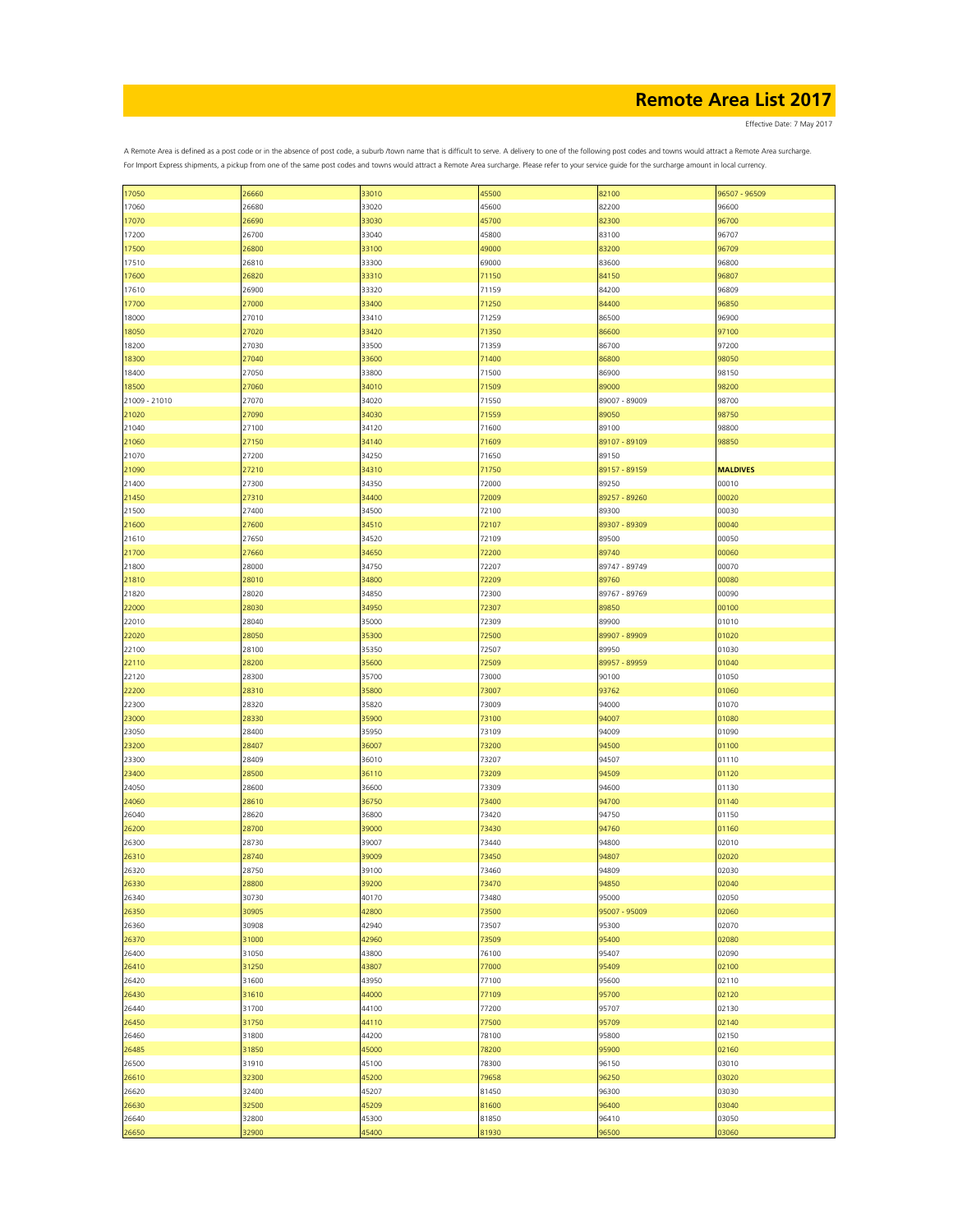Effective Date: 7 May 2017

| 03070 | 09050         | 17040         | 20454 - 20457 | 20779 - 20780 | 22789 - 22790 |
|-------|---------------|---------------|---------------|---------------|---------------|
| 03080 | 09060         | 17050         | 20456 - 20457 | 20782         | 22793 - 22796 |
|       |               |               |               |               |               |
| 03090 | 09070         | 17060         | 20460         | 20785         | 22863         |
| 03100 | 09080         | 17070         | 20462 - 20470 | 20790         | 22900 - 22905 |
|       |               |               |               |               |               |
| 03110 | 10010         | 17080         | 20466 - 20470 | 20792 - 20797 | 22903 - 22905 |
| 03120 | 10020         | 17090         | 20472         | 20794 - 20797 | 22907 - 22910 |
|       |               |               |               |               |               |
| 03130 | 10030         | 17100         | 20476         | 20799 - 20800 | 22914 - 22917 |
| 03140 | 10040         | 18011 - 18018 | 20478 - 20504 | 20802 - 20805 | 22920 - 22922 |
|       |               | 19010         | 20500 - 20504 | 20810         |               |
| 03150 | 10050         |               |               |               | 22925         |
| 03160 | 11010         | 19020         | 20506         | 20814         | 22925 - 22931 |
| 04010 | 11020         | 19030         | 20508         | 20816         | 22930 - 22931 |
|       |               |               |               |               |               |
| 04020 | 11030         | 19040         | 20510         | 20820         | 22933 - 22934 |
| 04040 | 11040         | 19050         | 20516         | 20824         | 22940         |
|       |               |               |               |               |               |
| 04050 | 11050         | 19060         | 20520         | 20830         | 22945 - 22952 |
| 04060 | 11060         | 21000 - 21100 | 20525         | 20832         | 22950 - 22952 |
|       |               | 22000         |               |               |               |
| 04070 | 11070         |               | 20530         | 20834         | 22960         |
| 04080 | 11080         | 23000 - 23500 | 20534         | 20840         | 22960 - 22965 |
| 04090 | 11090         |               | 20538         | 20842         | 22964 - 22965 |
|       |               |               |               |               |               |
| 04100 | 12010         | <b>MALI</b>   | 20540         | 20844         | 22967         |
| 04110 | 12020         | Kati          | 20545         | 20850         | 22967 - 22971 |
|       |               |               |               |               |               |
| 04120 | 12030         | Kayes         | 20550         | 20852         | 22969 - 22971 |
| 04130 | 12040         | Mopti         | 20560         | 20854         | 22980         |
|       |               |               |               |               |               |
| 04140 | 12050         | Segou         | 20564         | 20856         | 22984 - 22991 |
| 05010 | 13010         | Sikasso       | 20567         | 20860         | 22990 - 22991 |
|       |               |               |               |               |               |
| 05020 | 13020         |               | 20570         | 20862         | 22993         |
| 05030 | 13030         | <b>MALTA</b>  | 20574         | 20864         | 22995         |
|       |               |               |               |               |               |
| 05040 | 13040         | Comino        | 20576         | 20870         | 22997         |
| 05050 | 13050         | Gozo          | 20578         | 20872         | 23100         |
|       |               |               |               |               |               |
| 05060 | 13060         |               | 20580         | 20874         | 23106         |
| 05070 | 13070         | <b>MEXICO</b> | 20584         | 20880         | 23130         |
|       |               |               |               |               |               |
| 05080 | 13080         | 07100         | 20590         | 20882         | 23133         |
| 05090 | 14010         | 20300 - 20305 | 20600 - 20605 | 20884         | 23140         |
|       |               |               |               |               |               |
| 05100 | 14020         | 20304 - 20305 | 20602 - 20605 | 20890         | 23143         |
| 05110 | 14030         | 20311         | 20607 - 20608 | 20892         | 23150         |
|       |               |               |               |               |               |
| 05130 | 14040         | 20311 - 20317 | 20610         | 21463         | 23154         |
| 05140 | 14050         | 20313 - 20317 | 20610 - 20616 | 21484 - 21507 | 23170         |
|       |               |               |               |               |               |
| 05150 | 14060         | 20320 - 20324 | 20612 - 20616 | 21505 - 21507 | 23200         |
| 06010 | 14070         | 20328         | 20622         | 21510 - 21511 | 23203 - 23211 |
| 06020 | 14080         | 20330 - 20341 | 20634         | 21517         | 23205 - 23211 |
|       |               |               |               |               |               |
| 06030 | 14090         | 20333 - 20341 | 20637         | 21517 - 21520 | 23213         |
|       | 14100         | 20344 - 20346 | 20645         | 21519 - 21520 | 23213 - 23217 |
| 06040 |               |               |               |               |               |
| 06050 | 14110         | 20348 - 20350 | 20650         | 21530         | 23215 - 23217 |
| 06060 | 14120         | 20353         | 20654 - 20659 | 21550         | 23230         |
|       |               |               |               |               |               |
| 06070 | 14130         | 20353 - 20358 | 20656 - 20659 | 21553         | 23230 - 23234 |
| 06080 | 15011 - 15012 | 20355 - 20358 | 20663 - 20668 | 21560         | 23232 - 23234 |
|       |               |               |               |               |               |
| 06090 | 15020         | 20363 - 20364 | 20670         | 21570         | 23236         |
| 06100 | 15030         | 20366 - 20367 | 20670 - 20678 | 21573         | 23236 - 23241 |
|       |               |               |               |               |               |
| 06110 | 15042         | 20369 - 20373 | 20673 - 20678 | 21700         | 23240 - 23241 |
| 06120 | 15050         | 20375 - 20377 | 20700         | 21713         | 23243 - 23244 |
|       |               |               | 20700 - 20705 |               |               |
| 06130 | 15061 - 15063 | 20379         |               | 21722 - 21731 | 23248 - 23254 |
| 07010 | 15071 - 15072 | 20379 - 20386 | 20704 - 20705 | 21730 - 21731 | 23257 - 23258 |
| 07020 | 15080         | 20384 - 20386 | 20708 - 20710 | 21735         | 23280         |
|       |               |               |               |               |               |
| 07030 | 15090         | 20389 - 20392 | 20712 - 20717 | 21735 - 21739 | 23280 - 23285 |
| 07040 | 15100         | 20394 - 20396 | 20720 - 20724 | 21738 - 21739 | 23284 - 23285 |
|       |               |               |               |               |               |
| 07050 | 15110         | 20399 - 20400 | 20727 - 20730 | 21741 - 21743 | 23289         |
| 08010 | 15120         | 20403 - 20406 | 20732         | 21800 - 21801 | 23300 - 23304 |
|       |               |               |               |               |               |
| 08020 | 16010         | 20410         | 20734         | 21803         | 23302 - 23304 |
| 08030 | 16020         | 20410 - 20417 | 20736 - 20742 | 21810         | 23306 - 23308 |
|       |               |               | 20738 - 20742 |               | 23310 - 23312 |
| 08040 | 16030         | 20414 - 20417 |               | 21841         |               |
| 08050 | 16040         | 20420         | 20744         | 21850         | 23317 - 23318 |
| 08060 | 16050         | 20420 - 20427 | 20746 - 20750 | 21855 - 21971 | 23320 - 23322 |
|       |               |               |               |               |               |
| 08070 | 16060         | 20423 - 20427 | 20748 - 20750 | 21970 - 21971 | 23328 - 23330 |
| 08080 | 16070         | 20430         | 20760         | 21980         | 23333 - 23334 |
|       |               |               |               |               |               |
| 08090 | 16080         | 20430 - 20437 | 20765         | 22750 - 22756 | 23350 - 23351 |
| 08150 | 16090         | 20434 - 20437 | 20768 - 20771 | 22755 - 22756 | 23354         |
|       |               |               |               |               |               |
| 09010 | 16100         | 20440         | 20770 - 20771 | 22765 - 22766 | 23354 - 23365 |
| 09020 | 17010         | 20440 - 20447 | 20773         | 22770 - 22771 | 23360 - 23365 |
|       |               |               |               |               |               |
| 09030 | 17020         | 20444 - 20447 | 20775         | 22780         | 23390         |
| 09040 | 17030         | 20450         | 20777 - 20780 | 22780 - 22790 | 23390 - 23501 |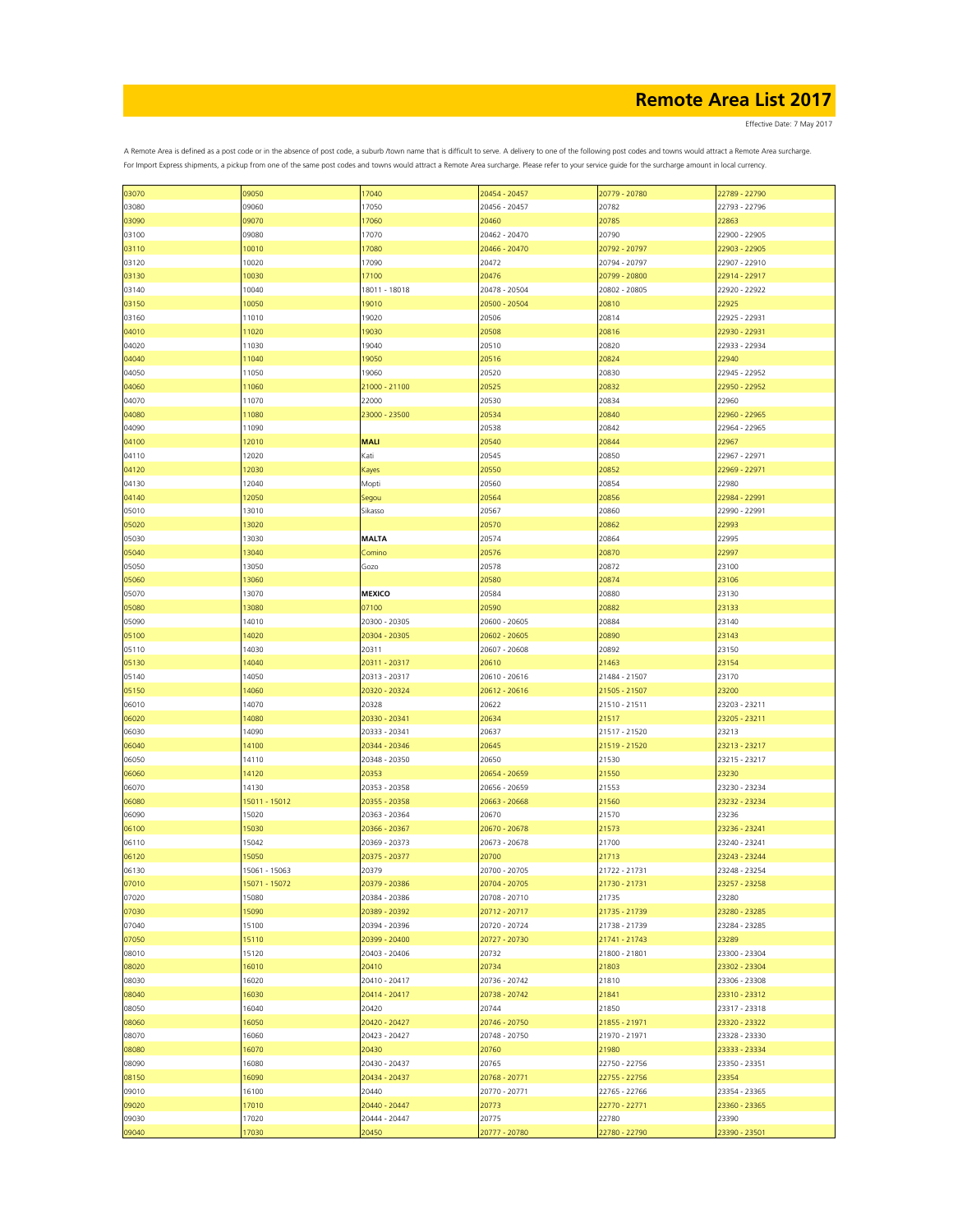Effective Date: 7 May 2017

| 23500 - 23501 | 23860         | 24520         | 25414 - 25416 | 26190         | 26840         |
|---------------|---------------|---------------|---------------|---------------|---------------|
| 23510         | 23870         | 24530         | 25418 - 25420 | 26193         | 26843         |
|               |               |               |               |               |               |
| 23520         | 23873         | 24532         | 25430 - 25431 | 26196         | 26850         |
| 23522 - 23532 | 23880 - 23890 | 24538 - 24541 | 25440         | 26340 - 26346 | 26860         |
| 23530 - 23532 | 23883 - 23890 | 24540 - 24541 | 25443 - 25447 | 26342 - 26346 | 26862         |
|               |               |               |               |               |               |
| 23540 - 23542 | 23893 - 23900 | 24550         | 25446 - 25447 | 26350         | 26870         |
| 23550 - 23552 | 23902 - 23904 | 24552         | 25450         | 26355         | 26875 - 26880 |
|               |               |               |               |               |               |
| 23560         | 23910 - 23917 | 24557         | 25450 - 25458 | 26360 - 26366 | 26879 - 26880 |
| 23567         | 23920 - 23924 | 24560         | 25457 - 25458 | 26364 - 26366 | 26885 - 26887 |
|               |               |               |               |               |               |
| 23570 - 23575 | 23926         | 24570         | 25460         | 26370         | 26890         |
| 23572 - 23575 | 23926 - 23930 | 24572         | 25460 - 25470 | 26370 - 26402 | 26900         |
| 23580 - 23582 | 23929 - 23930 | 24600 - 24607 | 25469 - 25470 | 26400 - 26402 | 26905         |
|               |               |               |               |               |               |
| 23585 - 23588 | 23934 - 23936 | 24603 - 24607 | 25479 - 25480 | 26405 - 26406 | 26908         |
| 23590         | 23938         | 24609 - 24613 | 25483         | 26409 - 26412 | 26910         |
|               |               |               |               |               |               |
| 23593         | 23940 - 23945 | 24615         | 25490         | 26415         | 26930         |
| 23595         | 23944 - 23945 | 24620         | 25492         | 26420 - 26431 | 26940         |
|               |               |               |               |               | 26942         |
| 23600         | 23948 - 23952 | 24622         | 25496         | 26429 - 26431 |               |
| 23610         | 23959 - 23960 | 24640 - 24648 | 25500 - 25508 | 26435         | 26950         |
| 23620 - 23631 | 23969 - 23973 | 24643 - 24648 | 25503 - 25508 | 26450 - 26454 | 26952         |
|               |               |               |               |               |               |
| 23630 - 23631 | 23975         | 24653 - 24656 | 25530         | 26452 - 26454 | 26954         |
| 23640 - 23641 | 23980         | 24658         | 25530 - 25536 | 26459 - 26460 | 26960         |
|               |               |               |               |               |               |
| 23650         | 23983         | 24660         | 25532 - 25536 | 26463 - 26465 | 26963         |
| 23658         | 23988         | 24663         | 25540         | 26467         | 26980 - 27457 |
|               |               | 24665 - 24668 |               |               |               |
| 23660         | 23990         |               | 25550 - 25571 | 26500         | 27452 - 27457 |
| 23670 - 23678 | 23995         | 24667 - 24668 | 25570 - 25571 | 26504         | 27460 - 27461 |
| 23676 - 23678 | 23997         | 24670         | 25576         | 26530         | 27464 - 27465 |
|               |               |               |               |               |               |
| 23680         | 24200 - 24207 | 24678         | 25590         | 26532         | 27467 - 27468 |
| 23690 - 23697 | 24203 - 24207 | 24700 - 24707 | 25800 - 25803 | 26534         | 27470         |
|               |               |               |               |               |               |
| 23695 - 23697 | 24300         | 24703 - 24707 | 25802 - 25803 | 26540         | 27470 - 27478 |
| 23700 - 23701 | 24304         | 24720         | 25805         | 26553         | 27474 - 27478 |
|               |               |               |               |               |               |
| 23708         | 24307         | 24723         | 25810         | 26574         | 27480         |
| 23710 - 23713 | 24310 - 24317 | 24730 - 24734 | 25815         | 26600 - 26607 | 27480 - 27490 |
|               |               |               |               |               |               |
| 23712 - 23713 | 24313 - 24317 | 24732 - 24734 | 25820         | 26603 - 26607 | 27484 - 27490 |
| 23715         | 24320         | 24800         | 25823 - 25834 | 26610         | 27494         |
| 23715 - 23722 | 24320 - 24328 | 24810         | 25831 - 25834 | 26610 - 26617 | 27494 - 27500 |
|               |               |               |               |               |               |
| 23720 - 23722 | 24323 - 24328 | 24813         | 25836         | 26613 - 26617 | 27497 - 27500 |
| 23730 - 23731 | 24330         | 24820         | 25839 - 25845 | 26620         | 27502         |
|               |               |               |               |               |               |
| 23733 - 23734 | 24330 - 24338 | 24826         | 25843 - 25845 | 26620 - 26627 | 27505 - 27508 |
| 23736 - 23737 | 24333 - 24338 | 24828 - 24831 | 25847         | 26623 - 26627 | 27507 - 27508 |
|               |               |               |               |               |               |
| 23739 - 23740 | 24343 - 24348 | 24830 - 24831 | 25847 - 25853 | 26630         | 27510 - 27512 |
| 23743         | 24350         | 24836 - 24837 | 25851 - 25853 | 26630 - 26637 | 27514 - 27518 |
|               |               |               |               |               |               |
| 23743 - 23750 | 24350 - 24354 | 24839         | 25855         | 26633 - 26637 | 27520 - 27521 |
| 23748 - 23750 | 24353 - 24354 | 24860 - 24864 | 25866 - 25877 | 26640         | 27525 - 27527 |
| 23760         | 24357 - 24358 | 24863 - 24864 | 25873 - 25877 | 26643         | 27529 - 27531 |
|               |               |               |               |               |               |
| 23760 - 23767 | 24364         | 24900         | 25880         | 26650         | 27533 - 27535 |
| 23766 - 23767 | 24364 - 24370 | 24900 - 24905 | 25880 - 25887 | 26655 - 26660 | 27537 - 27538 |
|               |               |               |               |               |               |
| 23770 - 23771 | 24367 - 24370 | 24902 - 24905 | 25884 - 25887 | 26659 - 26660 | 27543 - 27544 |
| 23773 - 23775 | 24373 - 24375 | 24910         | 25890         | 26662         | 27546 - 27547 |
|               |               |               |               |               | 27549 - 27550 |
| 23780         | 24400         | 24910 - 24917 | 25893 - 25896 | 26670         |               |
| 23780 - 23790 | 24400 - 24405 | 24914 - 24917 | 25895 - 25896 | 26700         | 27555         |
| 23789 - 23790 | 24402 - 24405 | 24919 - 24923 | 25898         | 26710 - 26720 | 27560         |
|               |               |               |               |               |               |
| 23800 - 23803 | 24410 - 24411 | 24925         | 25950 - 25955 | 26719 - 26720 | 27562         |
| 23805         | 24413 - 24416 | 24925 - 24930 | 25952 - 25955 | 26729 - 26730 | 27565         |
|               |               |               |               |               |               |
| 23808 - 23813 | 24418 - 24421 | 24929 - 24930 | 25960 - 25961 | 26736 - 26742 | 27570 - 27580 |
| 23810 - 23813 | 24423 - 24425 | 24933 - 24936 | 25966 - 25967 | 26747 - 26750 | 27579 - 27580 |
| 23816         | 24430         | 25360         | 25970         | 26759 - 26760 | 27587 - 27588 |
|               |               |               |               |               |               |
| 23818         | 24433         | 25360 - 25366 | 25970 - 25981 | 26763 - 26770 | 27600 - 27608 |
| 23820 - 23824 | 24435 - 24441 | 25363 - 25366 | 25974 - 25981 | 26779 - 26780 | 27610         |
|               |               |               |               |               |               |
| 23823 - 23824 | 24440 - 24441 | 25370         | 25984 - 25985 | 26788         | 27612         |
| 23828 - 23830 | 24443         | 25370 - 25376 | 25987         | 26790 - 26800 | 27614         |
|               |               |               |               |               |               |
| 23832         | 24445 - 24451 | 25372 - 25376 | 25987 - 25990 | 26799 - 26800 | 27616         |
| 23834 - 23838 | 24450 - 24451 | 25380         | 25989 - 25990 | 26809 - 26810 | 27620 - 27623 |
|               | 24459 - 24460 |               |               |               |               |
| 23837 - 23838 |               | 25382 - 25387 | 25992 - 25994 | 26813         | 27622 - 27623 |
| 23840         | 24462         | 25385 - 25387 | 25998         | 26820         | 27625 - 27626 |
| 23840 - 23845 | 24464         | 25389 - 25390 | 26170 - 26176 | 26825         | 27630         |
|               |               |               |               |               |               |
| 23844 - 23845 | 24482         | 25395 - 25396 | 26172 - 26176 | 26827         | 27636         |
| 23847         | 24495 - 24511 | 25399         | 26180         | 26830         | 27640 - 27647 |
|               |               |               |               |               |               |
| 23851 - 23854 | 24510 - 24511 | 25402         | 26183         | 26832         | 27642 - 27647 |
| 23853 - 23854 | 24517         | 25410 - 25416 | 26185         | 26834         | 27650         |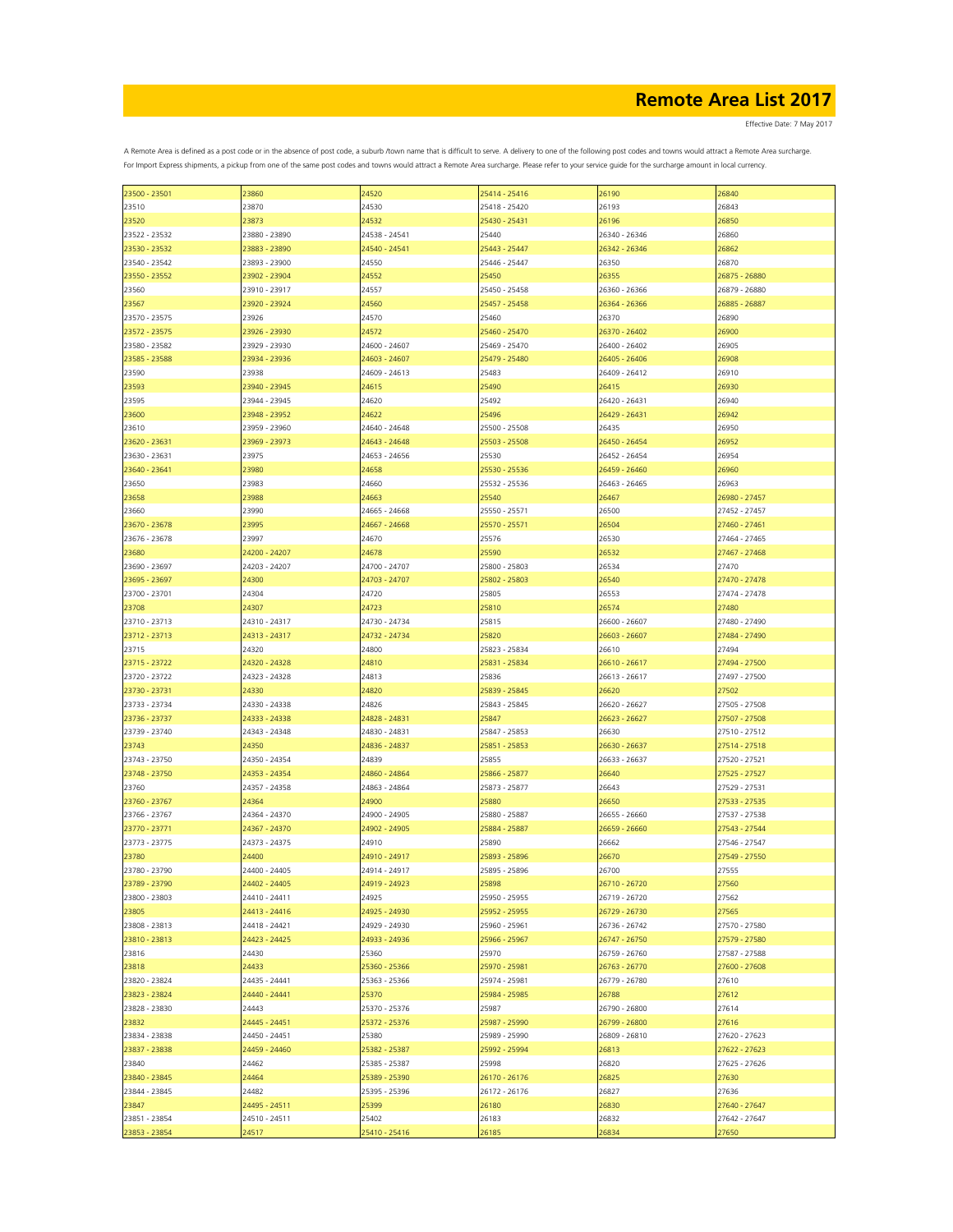Effective Date: 7 May 2017

| 27652 - 27658 | 28947         | 29630 - 29636 | 29966         | 30515         | 30890         |
|---------------|---------------|---------------|---------------|---------------|---------------|
| 27655 - 27658 | 29100         | 29633 - 29636 | 29966 - 29974 | 30520 - 30527 | 30890 - 30898 |
| 27660         | 29112         | 29640         | 29968 - 29974 | 30523 - 30527 | 30892 - 30898 |
|               |               |               |               |               |               |
| 27670         | 29120         | 29650 - 29655 | 29976 - 29977 | 30530         | 30900         |
| 27680         | 29125         | 29652 - 29655 | 29980         | 30533 - 30537 | 30902         |
| 27682 - 27690 | 29129 - 29151 | 29660 - 29661 | 29980 - 29985 | 30535 - 30537 | 30907 - 30911 |
|               |               |               |               |               |               |
| 27689 - 27690 | 29150 - 29151 | 29670         | 29983 - 29985 | 30540         | 30910 - 30911 |
| 27695         | 29190 - 29191 | 29680 - 29693 | 29990         | 30540 - 30548 | 30917 - 30919 |
| 27700         | 29320 - 29327 | 29690 - 29693 | 29995         | 30543 - 30548 | 31600         |
|               |               |               |               |               |               |
| 27720         | 29329 - 29330 | 29700         | 29997 - 30111 | 30550         | 31600 - 31615 |
| 27739         | 29332 - 29333 | 29700 - 29708 | 30110 - 30111 | 30554         | 31604 - 31615 |
| 27750         | 29335 - 29337 | 29702 - 29708 | 30116         | 30560 - 30567 | 31617         |
|               | 29340 - 29342 | 29710         | 30116 - 30121 | 30563 - 30567 | 31617 - 31620 |
| 27758         |               |               |               |               |               |
| 27780         | 29345 - 29350 | 29710 - 29717 | 30120 - 30121 | 30570         | 31619 - 31620 |
| 27911 - 27918 | 29353         | 29713 - 29717 | 30123 - 30126 | 30570 - 30575 | 31622 - 31625 |
| 27913 - 27918 | 29355         | 29720 - 29726 | 30129 - 30130 | 30573 - 30575 | 31627 - 31628 |
|               |               |               |               |               |               |
| 27920         | 29360         | 29729 - 29730 | 30133 - 30137 | 30580         | 31630 - 31633 |
| 27920 - 27927 | 29365 - 29370 | 29733 - 29737 | 30140         | 30580 - 30587 | 31640         |
| 27923 - 27927 | 29369 - 29370 | 29740         | 30143 - 30155 | 30583 - 30587 | 31640 - 31647 |
|               |               |               |               |               |               |
| 27930         | 29372 - 29377 | 29750 - 29757 | 30145 - 30155 | 30590         | 31642 - 31647 |
| 27930 - 27936 | 29380         | 29754 - 29757 | 30160         | 30590 - 30597 | 31650         |
| 27933 - 27936 | 29380 - 29387 | 29759 - 29761 | 30160 - 30163 | 30593 - 30597 | 31652         |
| 27938         | 29383 - 29387 | 29764 - 29768 | 30162 - 30163 | 30600         | 31657         |
|               |               |               |               |               |               |
| 27940 - 27948 | 29390         | 29770         | 30165         | 30600 - 30607 | 31660         |
| 27943 - 27948 | 29395         | 29770 - 29777 | 30168         | 30603 - 30607 | 31663 - 31667 |
| 27950         | 29400 - 29441 | 29773 - 29777 | 30170 - 30173 | 30610         | 31665 - 31667 |
| 27950 - 27958 | 29440 - 29441 | 29780         | 30172 - 30173 | 30610 - 30617 | 31670 - 31675 |
|               |               |               |               |               |               |
| 27956 - 27958 | 29444         | 29780 - 29783 | 30178         | 30613 - 30617 | 31677         |
| 27960         | 29446 - 29451 | 29782 - 29783 | 30180 - 30185 | 30620         | 31677 - 31681 |
| 27960 - 27967 | 29450 - 29451 | 29790         | 30182 - 30185 | 30620 - 30627 | 31680 - 31681 |
|               |               |               |               |               |               |
| 27965 - 27967 | 29454 - 29455 | 29790 - 29798 | 30187 - 30190 | 30623 - 30627 | 31683 - 31688 |
| 27970         | 29460 - 29462 | 29792 - 29798 | 30193 - 30197 | 30630         | 31690 - 31691 |
| 27970 - 27974 | 29470 - 29475 | 29800         | 30200         | 30630 - 30637 | 31693 - 31699 |
|               |               |               |               |               |               |
| 27973 - 27974 | 29480 - 29481 | 29800 - 29804 | 30206 - 30210 | 30633 - 30637 | 31803 - 31804 |
| 27977         | 29483         | 29802 - 29804 | 30209 - 30210 | 30644 - 30651 | 31807         |
| 27980 - 27997 | 29483 - 29490 | 29810         | 30220         | 30654 - 30655 | 31810 - 31823 |
| 27983 - 27997 | 29489 - 29490 | 29810 - 29815 | 30330         | 30660         | 31820 - 31823 |
|               |               |               |               |               |               |
| 28700 - 28705 | 29495         | 29814 - 29815 | 30340         | 30662 - 30667 | 31829 - 31832 |
| 28712         | 29500 - 29504 | 29820         | 30350 - 30354 | 30664 - 30667 | 31837         |
| 28717         | 29503 - 29504 | 29820 - 29830 | 30352 - 30354 | 30670         | 31840 - 31847 |
|               |               | 29823 - 29830 |               |               |               |
| 28720         | 29506 - 29510 |               | 30357 - 30358 | 30670 - 30677 | 31844 - 31847 |
| 28722         | 29514 - 29520 | 29833 - 29837 | 30360         | 30673 - 30677 | 31849         |
| 28724 - 28735 | 29523 - 29526 | 29840         | 30360 - 30365 | 30680         | 31849 - 31852 |
| 28731 - 28735 | 29530         | 29840 - 29847 | 30362 - 30365 | 30683         | 31851 - 31852 |
|               |               |               |               |               |               |
| 28739         | 29530 - 29535 | 29843 - 29847 | 30367         | 30690         | 31855 - 31863 |
| 28750 - 28761 | 29533 - 29535 | 29850 - 29857 | 30367 - 30370 | 30693         | 31870         |
| 28760 - 28761 | 29537         | 29860         | 30369 - 30370 | 30695         | 31881 - 31885 |
| 28765         | 29540         | 29863         | 30374 - 30375 | 30800 - 30807 | 31883 - 31885 |
|               |               |               |               |               |               |
| 28767         | 29547         | 29865 - 29873 | 30378 - 30380 | 30802 - 30807 | 31890 - 31891 |
| 28772         | 29550 - 29558 | 29867 - 29873 | 30382 - 30390 | 30810         | 31900 - 31902 |
| 28774         | 29554 - 29558 | 29875 - 29881 | 30393 - 30397 | 30813 - 30818 | 31905         |
| 28780 - 28785 | 29560         | 29884 - 29885 | 30400         | 30815 - 30818 | 31908 - 31911 |
|               |               |               |               |               |               |
| 28783 - 28785 | 29564 - 29571 | 29887         | 30404 - 30410 | 30820         | 31910 - 31911 |
| 28788         | 29570 - 29571 | 29887 - 29891 | 30408 - 30410 | 30823         | 31915         |
| 28792 - 28796 | 29573         | 29890 - 29891 | 30413 - 30415 | 30826 - 30830 | 31915 - 31922 |
|               |               | 29895 - 29896 |               | 30828 - 30830 | 31920 - 31922 |
| 28795 - 28796 | 29573 - 29580 |               | 30420         |               |               |
| 28830         | 29578 - 29580 | 29900         | 30420 - 30427 | 30832 - 30835 | 31924         |
| 28850         | 29583         | 29900 - 29908 | 30425 - 30427 | 30837         | 31924 - 31928 |
| 28880         | 29585         | 29902 - 29908 | 30430 - 30431 | 30837 - 30847 | 31927 - 31928 |
|               |               |               |               |               |               |
| 28900         | 29590         | 29910         | 30433 - 30434 | 30843 - 30847 | 31930 - 31931 |
| 28906         | 29600 - 29607 | 29910 - 29916 | 30437 - 30443 | 30850 - 30855 | 31933         |
| 28910         | 29603 - 29607 | 29912 - 29916 | 30445 - 30450 | 30858         | 31940 - 31945 |
| 28915         | 29610         | 29920 - 29921 | 30453 - 30458 | 30858 - 30862 | 31942 - 31945 |
|               |               |               |               |               |               |
| 28920         | 29610 - 29617 | 29930         | 30461 - 30465 | 30860 - 30862 | 31950         |
| 28929 - 28938 | 29613 - 29617 | 29932         | 30500         | 30866 - 30871 | 31950 - 31957 |
| 28934 - 28938 | 29620         | 29940 - 29950 | 30503 - 30507 | 30875         | 31953 - 31957 |
|               |               |               |               |               |               |
| 28940         | 29620 - 29627 | 29942 - 29950 | 30505 - 30507 | 30875 - 30881 | 31959 - 31960 |
| 28940 - 28945 | 29623 - 29627 | 29952 - 29960 | 30509 - 30511 | 30880 - 30881 | 31962 - 31967 |
| 28944 - 28945 | 29630         | 29963 - 29964 | 30513         | 30883 - 30885 | 31969 - 31974 |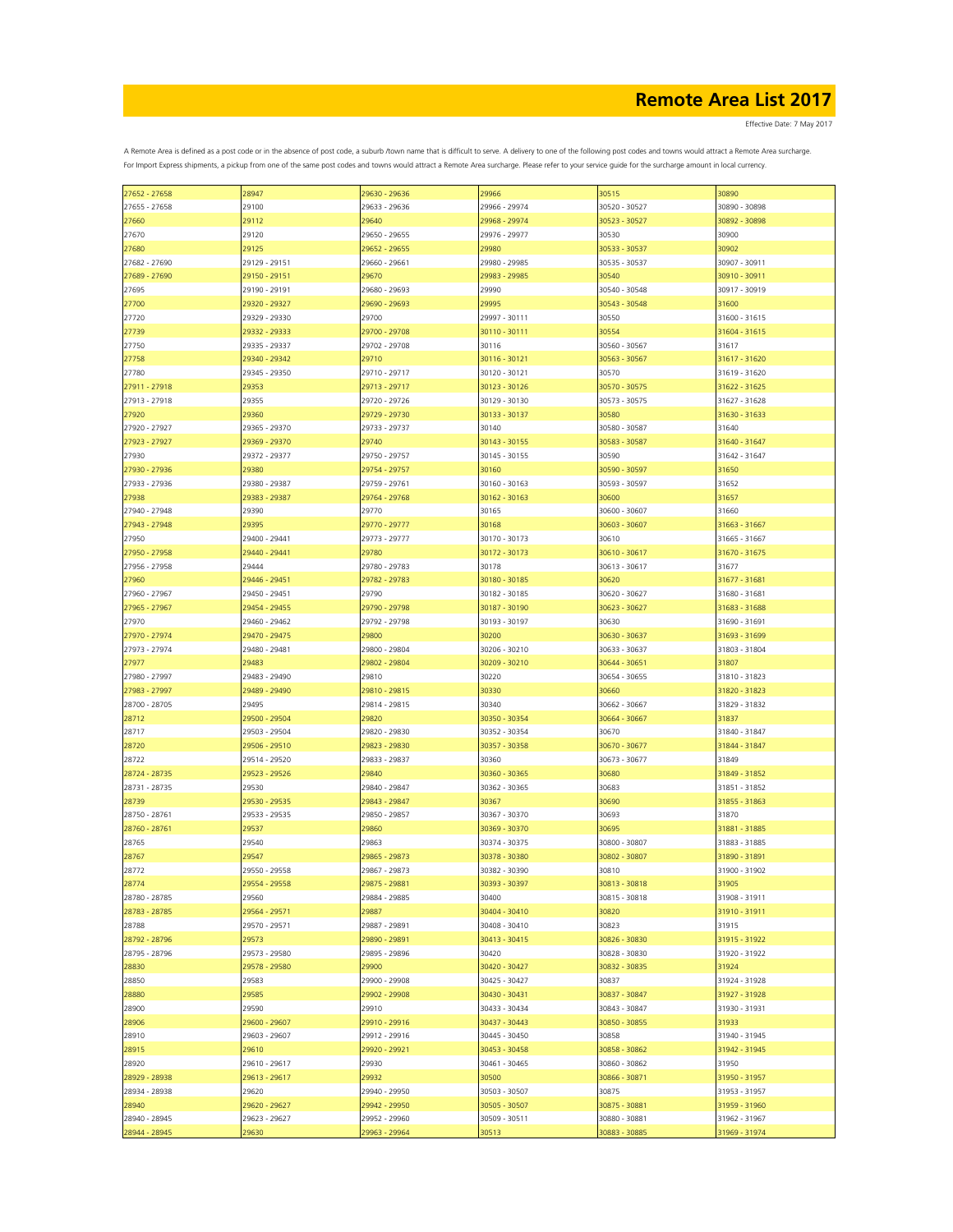| 31976 - 31980<br>33170<br>33563 - 33567<br>33900 - 33907<br>34473 - 34477<br>34825 - 34826<br>31983 - 31987<br>33170 - 33180<br>33570<br>34480<br>34830<br>33903 - 33907<br>33910<br>34837<br>31990 - 31992<br>33179 - 33180<br>33570 - 33577<br>34480 - 34488<br>33910 - 33917<br>34840 - 34848<br>31994<br>33183 - 33188<br>33573 - 33577<br>34482 - 34488<br>33190<br>33580<br>34490<br>31994 - 31997<br>33913 - 33917<br>34842 - 34848<br>33190 - 33198<br>33580 - 33587<br>33920<br>34490 - 34497<br>34850<br>31996 - 31997<br>32730<br>33193 - 33198<br>33583 - 33587<br>33920 - 33925<br>34493 - 34497<br>34850 - 34857<br>34600<br>32730 - 32743<br>33200 - 33203<br>33590<br>33922 - 33925<br>34854 - 34857<br>33590 - 33597<br>34600 - 34607<br>32741 - 32743<br>33205<br>33929 - 33930<br>34860<br>34860 - 34867<br>32750<br>33205 - 33211<br>33593 - 33597<br>33936<br>34603 - 34607<br>32752<br>33208 - 33211<br>33600 - 33601<br>33936 - 33940<br>34610<br>34863 - 34867<br>32754<br>33217<br>33604 - 33605<br>33939 - 33940<br>34610 - 34617<br>34873 - 34874<br>32758<br>33217 - 33221<br>33610<br>33943 - 33944<br>34613 - 34617<br>34880<br>33950<br>34620<br>34885<br>32760<br>33220 - 33221<br>33618<br>32765<br>33620 - 33627<br>33950 - 33964<br>34620 - 34627<br>34887<br>33226 - 33229<br>32767<br>33233<br>33623 - 33627<br>33960 - 33964<br>34623 - 34627<br>34890 - 34898<br>32770<br>33237<br>33630<br>33969 - 33970<br>34630<br>34892 - 34898<br>34900<br>32774 - 32777<br>33240 - 33245<br>33630 - 33637<br>33973 - 33978<br>34630 - 34640<br>32776 - 32777<br>33243 - 33245<br>33633 - 33637<br>34900 - 34907<br>33980<br>34634 - 34640<br>32780<br>33247 - 33248<br>33640<br>33980 - 33987<br>34644 - 34651<br>34903 - 34907<br>34910<br>32780 - 32784<br>33250 - 33253<br>33640 - 33647<br>33983 - 33987<br>34653 - 34654<br>32783 - 32784<br>33990 - 33993<br>34913<br>33255 - 33266<br>33643 - 33647<br>34657 - 34659<br>34915<br>32789 - 32792<br>33268 - 33270<br>33649 - 33653<br>33995 - 33997<br>34666 - 34670<br>32811 - 32812<br>33273 - 33277<br>33655<br>34300 - 34301<br>34673 - 34676<br>34917<br>34680<br>32814 - 32815<br>33280 - 33281<br>33660<br>34303 - 34308<br>34920<br>32818<br>33283 - 33288<br>33663<br>34310 - 34311<br>34680 - 34684<br>34923 - 34927<br>32840<br>33295 - 33299<br>33665 - 33671<br>34313 - 34317<br>34683 - 34684<br>34926 - 34927<br>33320<br>34687<br>32845<br>33669 - 33671<br>34319 - 34321<br>34930<br>32847<br>33320 - 33327<br>33673<br>34690 - 34696<br>34930 - 34937<br>34323 - 34327<br>32850 - 32854<br>33677 - 33683<br>34329 - 34331<br>33323 - 33327<br>34694 - 34696<br>34933 - 34937<br>33330<br>34340<br>34700<br>34940<br>32853 - 32854<br>33679 - 33683<br>34345<br>34700 - 34707<br>34942 - 34948<br>32880<br>33330 - 33337<br>33690<br>34703 - 34707<br>34945 - 34948<br>32880 - 32891<br>33333 - 33337<br>33693<br>34348<br>34710<br>32882 - 32891<br>33340<br>33700<br>34350<br>34950<br>33710<br>34354 - 34358<br>32893 - 32897<br>33340 - 33347<br>34710 - 34717<br>34950 - 34957<br>32900 - 32902<br>33346 - 33347<br>33720<br>34357 - 34358<br>34713 - 34717<br>34953 - 34957<br>32910<br>33350<br>33730 - 33740<br>34363 - 34365<br>34720<br>34960<br>32910 - 32914<br>33360 - 33367<br>33737 - 33740<br>34371<br>34720 - 34727<br>34960 - 34968<br>32912 - 32914<br>33363 - 33367<br>33747 - 33750<br>34371 - 34378<br>34723 - 34727<br>34963 - 34968<br>32917 - 32918<br>33380<br>34730<br>34970<br>33759 - 33760<br>34373 - 34378<br>33383<br>34380<br>32930 - 32933<br>33765<br>34730 - 34737<br>34970 - 34977<br>34973 - 34977<br>32939 - 32940<br>33387<br>33765 - 33770<br>34380 - 34386<br>34733 - 34737<br>33390<br>33767 - 33770<br>34740<br>32944<br>34383 - 34386<br>34980<br>32944 - 32953<br>33393<br>33777 - 33779<br>34390<br>34740 - 34748<br>34980 - 34987<br>33800<br>32948 - 32953<br>33397 - 33451<br>34390 - 34398<br>34743 - 34748<br>34985 - 34987<br>34393 - 34398<br>32955<br>33450 - 33451<br>33810 - 33816<br>34753 - 34755<br>34990<br>34757<br>32955 - 32958<br>33454 - 33456<br>33814 - 33816<br>34400<br>34990 - 34997<br>32957 - 32958<br>33460<br>33818<br>34400 - 34407<br>34760 - 34768<br>34993 - 34997<br>32980<br>33460 - 33464<br>33820<br>34403 - 34407<br>34763 - 34768<br>35100 - 35107<br>34770<br>34410<br>32985<br>33463 - 33464<br>33823 - 33827<br>35110 - 35115<br>32992 - 32998<br>33470<br>33825 - 33827<br>34410 - 34417<br>34770 - 34777<br>35117 - 35123<br>32994 - 32998<br>33470 - 33477<br>33829 - 33830<br>34413 - 34417<br>34773 - 34777<br>35127 - 35130<br>33103<br>33834<br>34780<br>33473 - 33477<br>34420<br>35132 - 35137<br>33480<br>33103 - 33107<br>33836 - 33840<br>34420 - 34427<br>34780 - 34783<br>35139 - 35141<br>33106 - 33107<br>33480 - 33488<br>33839 - 33840<br>34423 - 34427<br>34782 - 34783<br>35143 - 35144<br>33483 - 33488<br>33846<br>34430<br>34785<br>33110<br>35146 - 35147<br>33848<br>34430 - 34437<br>34785 - 34788<br>33120 - 33127<br>33490<br>35170 - 35171<br>33490 - 33498<br>33850 - 33858<br>34433 - 34437<br>34787 - 34788<br>35173 - 35175<br>33123 - 33127<br>33130 - 33133<br>33493 - 33498<br>33855 - 33858<br>34440<br>34790<br>35179 - 35183<br>33135 - 33140<br>33500<br>33860<br>34440 - 34446<br>34790 - 34795<br>35185 - 35193<br>33142<br>33505 - 33516<br>33863 - 33870<br>34443 - 34446<br>34793 - 34795<br>35196 - 35197<br>33142 - 33148<br>33515 - 33516<br>33868 - 33870<br>34450<br>34800<br>35199 - 35200<br>33145 - 33148<br>33530 - 33531<br>33873<br>34450 - 34457<br>34800 - 34806<br>35210<br>34803 - 34806<br>33150 - 33151<br>33535 - 33540<br>33873 - 33880<br>34453 - 34457<br>35210 - 35214<br>34810<br>33153 - 33154<br>33544 - 33545<br>33879 - 33880<br>34460<br>35213 - 35214<br>33156 - 33160<br>34813<br>35219 - 35220<br>33550 - 33551<br>33884 - 33886<br>34460 - 34467<br>34816<br>35222 - 35224<br>33163<br>33553<br>33890<br>34463 - 34467<br>33163 - 33167<br>33555<br>33896<br>34470<br>34820<br>35226 - 35227<br>33165 - 33167<br>33560 - 33567<br>33898<br>34470 - 34477<br>34823 - 34826<br>35230 |  |  |  |
|------------------------------------------------------------------------------------------------------------------------------------------------------------------------------------------------------------------------------------------------------------------------------------------------------------------------------------------------------------------------------------------------------------------------------------------------------------------------------------------------------------------------------------------------------------------------------------------------------------------------------------------------------------------------------------------------------------------------------------------------------------------------------------------------------------------------------------------------------------------------------------------------------------------------------------------------------------------------------------------------------------------------------------------------------------------------------------------------------------------------------------------------------------------------------------------------------------------------------------------------------------------------------------------------------------------------------------------------------------------------------------------------------------------------------------------------------------------------------------------------------------------------------------------------------------------------------------------------------------------------------------------------------------------------------------------------------------------------------------------------------------------------------------------------------------------------------------------------------------------------------------------------------------------------------------------------------------------------------------------------------------------------------------------------------------------------------------------------------------------------------------------------------------------------------------------------------------------------------------------------------------------------------------------------------------------------------------------------------------------------------------------------------------------------------------------------------------------------------------------------------------------------------------------------------------------------------------------------------------------------------------------------------------------------------------------------------------------------------------------------------------------------------------------------------------------------------------------------------------------------------------------------------------------------------------------------------------------------------------------------------------------------------------------------------------------------------------------------------------------------------------------------------------------------------------------------------------------------------------------------------------------------------------------------------------------------------------------------------------------------------------------------------------------------------------------------------------------------------------------------------------------------------------------------------------------------------------------------------------------------------------------------------------------------------------------------------------------------------------------------------------------------------------------------------------------------------------------------------------------------------------------------------------------------------------------------------------------------------------------------------------------------------------------------------------------------------------------------------------------------------------------------------------------------------------------------------------------------------------------------------------------------------------------------------------------------------------------------------------------------------------------------------------------------------------------------------------------------------------------------------------------------------------------------------------------------------------------------------------------------------------------------------------------------------------------------------------------------------------------------------------------------------------------------------------------------------------------------------------------------------------------------------------------------------------------------------------------------------------------------------------------------------------------------------------------------------------------------------------------------------------------------------------------------------------------------------------------------------------------------------------------------------------------------------------------------------------------------------------------------------------------------------------------------------------------------------------------------------------------------------------------------------------------------------------------------------------------------------------------------------------------------------------------------------------------------------------------------------------------------------------------------------------------------------------------------------------------------------------------------------------------------------------------------------------------------------------------------------------------------------------------------------------------------------------------------------------------------------------------------------------------------------------|--|--|--|
|                                                                                                                                                                                                                                                                                                                                                                                                                                                                                                                                                                                                                                                                                                                                                                                                                                                                                                                                                                                                                                                                                                                                                                                                                                                                                                                                                                                                                                                                                                                                                                                                                                                                                                                                                                                                                                                                                                                                                                                                                                                                                                                                                                                                                                                                                                                                                                                                                                                                                                                                                                                                                                                                                                                                                                                                                                                                                                                                                                                                                                                                                                                                                                                                                                                                                                                                                                                                                                                                                                                                                                                                                                                                                                                                                                                                                                                                                                                                                                                                                                                                                                                                                                                                                                                                                                                                                                                                                                                                                                                                                                                                                                                                                                                                                                                                                                                                                                                                                                                                                                                                                                                                                                                                                                                                                                                                                                                                                                                                                                                                                                                                                                                                                                                                                                                                                                                                                                                                                                                                                                                                                                                                                            |  |  |  |
|                                                                                                                                                                                                                                                                                                                                                                                                                                                                                                                                                                                                                                                                                                                                                                                                                                                                                                                                                                                                                                                                                                                                                                                                                                                                                                                                                                                                                                                                                                                                                                                                                                                                                                                                                                                                                                                                                                                                                                                                                                                                                                                                                                                                                                                                                                                                                                                                                                                                                                                                                                                                                                                                                                                                                                                                                                                                                                                                                                                                                                                                                                                                                                                                                                                                                                                                                                                                                                                                                                                                                                                                                                                                                                                                                                                                                                                                                                                                                                                                                                                                                                                                                                                                                                                                                                                                                                                                                                                                                                                                                                                                                                                                                                                                                                                                                                                                                                                                                                                                                                                                                                                                                                                                                                                                                                                                                                                                                                                                                                                                                                                                                                                                                                                                                                                                                                                                                                                                                                                                                                                                                                                                                            |  |  |  |
|                                                                                                                                                                                                                                                                                                                                                                                                                                                                                                                                                                                                                                                                                                                                                                                                                                                                                                                                                                                                                                                                                                                                                                                                                                                                                                                                                                                                                                                                                                                                                                                                                                                                                                                                                                                                                                                                                                                                                                                                                                                                                                                                                                                                                                                                                                                                                                                                                                                                                                                                                                                                                                                                                                                                                                                                                                                                                                                                                                                                                                                                                                                                                                                                                                                                                                                                                                                                                                                                                                                                                                                                                                                                                                                                                                                                                                                                                                                                                                                                                                                                                                                                                                                                                                                                                                                                                                                                                                                                                                                                                                                                                                                                                                                                                                                                                                                                                                                                                                                                                                                                                                                                                                                                                                                                                                                                                                                                                                                                                                                                                                                                                                                                                                                                                                                                                                                                                                                                                                                                                                                                                                                                                            |  |  |  |
|                                                                                                                                                                                                                                                                                                                                                                                                                                                                                                                                                                                                                                                                                                                                                                                                                                                                                                                                                                                                                                                                                                                                                                                                                                                                                                                                                                                                                                                                                                                                                                                                                                                                                                                                                                                                                                                                                                                                                                                                                                                                                                                                                                                                                                                                                                                                                                                                                                                                                                                                                                                                                                                                                                                                                                                                                                                                                                                                                                                                                                                                                                                                                                                                                                                                                                                                                                                                                                                                                                                                                                                                                                                                                                                                                                                                                                                                                                                                                                                                                                                                                                                                                                                                                                                                                                                                                                                                                                                                                                                                                                                                                                                                                                                                                                                                                                                                                                                                                                                                                                                                                                                                                                                                                                                                                                                                                                                                                                                                                                                                                                                                                                                                                                                                                                                                                                                                                                                                                                                                                                                                                                                                                            |  |  |  |
|                                                                                                                                                                                                                                                                                                                                                                                                                                                                                                                                                                                                                                                                                                                                                                                                                                                                                                                                                                                                                                                                                                                                                                                                                                                                                                                                                                                                                                                                                                                                                                                                                                                                                                                                                                                                                                                                                                                                                                                                                                                                                                                                                                                                                                                                                                                                                                                                                                                                                                                                                                                                                                                                                                                                                                                                                                                                                                                                                                                                                                                                                                                                                                                                                                                                                                                                                                                                                                                                                                                                                                                                                                                                                                                                                                                                                                                                                                                                                                                                                                                                                                                                                                                                                                                                                                                                                                                                                                                                                                                                                                                                                                                                                                                                                                                                                                                                                                                                                                                                                                                                                                                                                                                                                                                                                                                                                                                                                                                                                                                                                                                                                                                                                                                                                                                                                                                                                                                                                                                                                                                                                                                                                            |  |  |  |
|                                                                                                                                                                                                                                                                                                                                                                                                                                                                                                                                                                                                                                                                                                                                                                                                                                                                                                                                                                                                                                                                                                                                                                                                                                                                                                                                                                                                                                                                                                                                                                                                                                                                                                                                                                                                                                                                                                                                                                                                                                                                                                                                                                                                                                                                                                                                                                                                                                                                                                                                                                                                                                                                                                                                                                                                                                                                                                                                                                                                                                                                                                                                                                                                                                                                                                                                                                                                                                                                                                                                                                                                                                                                                                                                                                                                                                                                                                                                                                                                                                                                                                                                                                                                                                                                                                                                                                                                                                                                                                                                                                                                                                                                                                                                                                                                                                                                                                                                                                                                                                                                                                                                                                                                                                                                                                                                                                                                                                                                                                                                                                                                                                                                                                                                                                                                                                                                                                                                                                                                                                                                                                                                                            |  |  |  |
|                                                                                                                                                                                                                                                                                                                                                                                                                                                                                                                                                                                                                                                                                                                                                                                                                                                                                                                                                                                                                                                                                                                                                                                                                                                                                                                                                                                                                                                                                                                                                                                                                                                                                                                                                                                                                                                                                                                                                                                                                                                                                                                                                                                                                                                                                                                                                                                                                                                                                                                                                                                                                                                                                                                                                                                                                                                                                                                                                                                                                                                                                                                                                                                                                                                                                                                                                                                                                                                                                                                                                                                                                                                                                                                                                                                                                                                                                                                                                                                                                                                                                                                                                                                                                                                                                                                                                                                                                                                                                                                                                                                                                                                                                                                                                                                                                                                                                                                                                                                                                                                                                                                                                                                                                                                                                                                                                                                                                                                                                                                                                                                                                                                                                                                                                                                                                                                                                                                                                                                                                                                                                                                                                            |  |  |  |
|                                                                                                                                                                                                                                                                                                                                                                                                                                                                                                                                                                                                                                                                                                                                                                                                                                                                                                                                                                                                                                                                                                                                                                                                                                                                                                                                                                                                                                                                                                                                                                                                                                                                                                                                                                                                                                                                                                                                                                                                                                                                                                                                                                                                                                                                                                                                                                                                                                                                                                                                                                                                                                                                                                                                                                                                                                                                                                                                                                                                                                                                                                                                                                                                                                                                                                                                                                                                                                                                                                                                                                                                                                                                                                                                                                                                                                                                                                                                                                                                                                                                                                                                                                                                                                                                                                                                                                                                                                                                                                                                                                                                                                                                                                                                                                                                                                                                                                                                                                                                                                                                                                                                                                                                                                                                                                                                                                                                                                                                                                                                                                                                                                                                                                                                                                                                                                                                                                                                                                                                                                                                                                                                                            |  |  |  |
|                                                                                                                                                                                                                                                                                                                                                                                                                                                                                                                                                                                                                                                                                                                                                                                                                                                                                                                                                                                                                                                                                                                                                                                                                                                                                                                                                                                                                                                                                                                                                                                                                                                                                                                                                                                                                                                                                                                                                                                                                                                                                                                                                                                                                                                                                                                                                                                                                                                                                                                                                                                                                                                                                                                                                                                                                                                                                                                                                                                                                                                                                                                                                                                                                                                                                                                                                                                                                                                                                                                                                                                                                                                                                                                                                                                                                                                                                                                                                                                                                                                                                                                                                                                                                                                                                                                                                                                                                                                                                                                                                                                                                                                                                                                                                                                                                                                                                                                                                                                                                                                                                                                                                                                                                                                                                                                                                                                                                                                                                                                                                                                                                                                                                                                                                                                                                                                                                                                                                                                                                                                                                                                                                            |  |  |  |
|                                                                                                                                                                                                                                                                                                                                                                                                                                                                                                                                                                                                                                                                                                                                                                                                                                                                                                                                                                                                                                                                                                                                                                                                                                                                                                                                                                                                                                                                                                                                                                                                                                                                                                                                                                                                                                                                                                                                                                                                                                                                                                                                                                                                                                                                                                                                                                                                                                                                                                                                                                                                                                                                                                                                                                                                                                                                                                                                                                                                                                                                                                                                                                                                                                                                                                                                                                                                                                                                                                                                                                                                                                                                                                                                                                                                                                                                                                                                                                                                                                                                                                                                                                                                                                                                                                                                                                                                                                                                                                                                                                                                                                                                                                                                                                                                                                                                                                                                                                                                                                                                                                                                                                                                                                                                                                                                                                                                                                                                                                                                                                                                                                                                                                                                                                                                                                                                                                                                                                                                                                                                                                                                                            |  |  |  |
|                                                                                                                                                                                                                                                                                                                                                                                                                                                                                                                                                                                                                                                                                                                                                                                                                                                                                                                                                                                                                                                                                                                                                                                                                                                                                                                                                                                                                                                                                                                                                                                                                                                                                                                                                                                                                                                                                                                                                                                                                                                                                                                                                                                                                                                                                                                                                                                                                                                                                                                                                                                                                                                                                                                                                                                                                                                                                                                                                                                                                                                                                                                                                                                                                                                                                                                                                                                                                                                                                                                                                                                                                                                                                                                                                                                                                                                                                                                                                                                                                                                                                                                                                                                                                                                                                                                                                                                                                                                                                                                                                                                                                                                                                                                                                                                                                                                                                                                                                                                                                                                                                                                                                                                                                                                                                                                                                                                                                                                                                                                                                                                                                                                                                                                                                                                                                                                                                                                                                                                                                                                                                                                                                            |  |  |  |
|                                                                                                                                                                                                                                                                                                                                                                                                                                                                                                                                                                                                                                                                                                                                                                                                                                                                                                                                                                                                                                                                                                                                                                                                                                                                                                                                                                                                                                                                                                                                                                                                                                                                                                                                                                                                                                                                                                                                                                                                                                                                                                                                                                                                                                                                                                                                                                                                                                                                                                                                                                                                                                                                                                                                                                                                                                                                                                                                                                                                                                                                                                                                                                                                                                                                                                                                                                                                                                                                                                                                                                                                                                                                                                                                                                                                                                                                                                                                                                                                                                                                                                                                                                                                                                                                                                                                                                                                                                                                                                                                                                                                                                                                                                                                                                                                                                                                                                                                                                                                                                                                                                                                                                                                                                                                                                                                                                                                                                                                                                                                                                                                                                                                                                                                                                                                                                                                                                                                                                                                                                                                                                                                                            |  |  |  |
|                                                                                                                                                                                                                                                                                                                                                                                                                                                                                                                                                                                                                                                                                                                                                                                                                                                                                                                                                                                                                                                                                                                                                                                                                                                                                                                                                                                                                                                                                                                                                                                                                                                                                                                                                                                                                                                                                                                                                                                                                                                                                                                                                                                                                                                                                                                                                                                                                                                                                                                                                                                                                                                                                                                                                                                                                                                                                                                                                                                                                                                                                                                                                                                                                                                                                                                                                                                                                                                                                                                                                                                                                                                                                                                                                                                                                                                                                                                                                                                                                                                                                                                                                                                                                                                                                                                                                                                                                                                                                                                                                                                                                                                                                                                                                                                                                                                                                                                                                                                                                                                                                                                                                                                                                                                                                                                                                                                                                                                                                                                                                                                                                                                                                                                                                                                                                                                                                                                                                                                                                                                                                                                                                            |  |  |  |
|                                                                                                                                                                                                                                                                                                                                                                                                                                                                                                                                                                                                                                                                                                                                                                                                                                                                                                                                                                                                                                                                                                                                                                                                                                                                                                                                                                                                                                                                                                                                                                                                                                                                                                                                                                                                                                                                                                                                                                                                                                                                                                                                                                                                                                                                                                                                                                                                                                                                                                                                                                                                                                                                                                                                                                                                                                                                                                                                                                                                                                                                                                                                                                                                                                                                                                                                                                                                                                                                                                                                                                                                                                                                                                                                                                                                                                                                                                                                                                                                                                                                                                                                                                                                                                                                                                                                                                                                                                                                                                                                                                                                                                                                                                                                                                                                                                                                                                                                                                                                                                                                                                                                                                                                                                                                                                                                                                                                                                                                                                                                                                                                                                                                                                                                                                                                                                                                                                                                                                                                                                                                                                                                                            |  |  |  |
|                                                                                                                                                                                                                                                                                                                                                                                                                                                                                                                                                                                                                                                                                                                                                                                                                                                                                                                                                                                                                                                                                                                                                                                                                                                                                                                                                                                                                                                                                                                                                                                                                                                                                                                                                                                                                                                                                                                                                                                                                                                                                                                                                                                                                                                                                                                                                                                                                                                                                                                                                                                                                                                                                                                                                                                                                                                                                                                                                                                                                                                                                                                                                                                                                                                                                                                                                                                                                                                                                                                                                                                                                                                                                                                                                                                                                                                                                                                                                                                                                                                                                                                                                                                                                                                                                                                                                                                                                                                                                                                                                                                                                                                                                                                                                                                                                                                                                                                                                                                                                                                                                                                                                                                                                                                                                                                                                                                                                                                                                                                                                                                                                                                                                                                                                                                                                                                                                                                                                                                                                                                                                                                                                            |  |  |  |
|                                                                                                                                                                                                                                                                                                                                                                                                                                                                                                                                                                                                                                                                                                                                                                                                                                                                                                                                                                                                                                                                                                                                                                                                                                                                                                                                                                                                                                                                                                                                                                                                                                                                                                                                                                                                                                                                                                                                                                                                                                                                                                                                                                                                                                                                                                                                                                                                                                                                                                                                                                                                                                                                                                                                                                                                                                                                                                                                                                                                                                                                                                                                                                                                                                                                                                                                                                                                                                                                                                                                                                                                                                                                                                                                                                                                                                                                                                                                                                                                                                                                                                                                                                                                                                                                                                                                                                                                                                                                                                                                                                                                                                                                                                                                                                                                                                                                                                                                                                                                                                                                                                                                                                                                                                                                                                                                                                                                                                                                                                                                                                                                                                                                                                                                                                                                                                                                                                                                                                                                                                                                                                                                                            |  |  |  |
|                                                                                                                                                                                                                                                                                                                                                                                                                                                                                                                                                                                                                                                                                                                                                                                                                                                                                                                                                                                                                                                                                                                                                                                                                                                                                                                                                                                                                                                                                                                                                                                                                                                                                                                                                                                                                                                                                                                                                                                                                                                                                                                                                                                                                                                                                                                                                                                                                                                                                                                                                                                                                                                                                                                                                                                                                                                                                                                                                                                                                                                                                                                                                                                                                                                                                                                                                                                                                                                                                                                                                                                                                                                                                                                                                                                                                                                                                                                                                                                                                                                                                                                                                                                                                                                                                                                                                                                                                                                                                                                                                                                                                                                                                                                                                                                                                                                                                                                                                                                                                                                                                                                                                                                                                                                                                                                                                                                                                                                                                                                                                                                                                                                                                                                                                                                                                                                                                                                                                                                                                                                                                                                                                            |  |  |  |
|                                                                                                                                                                                                                                                                                                                                                                                                                                                                                                                                                                                                                                                                                                                                                                                                                                                                                                                                                                                                                                                                                                                                                                                                                                                                                                                                                                                                                                                                                                                                                                                                                                                                                                                                                                                                                                                                                                                                                                                                                                                                                                                                                                                                                                                                                                                                                                                                                                                                                                                                                                                                                                                                                                                                                                                                                                                                                                                                                                                                                                                                                                                                                                                                                                                                                                                                                                                                                                                                                                                                                                                                                                                                                                                                                                                                                                                                                                                                                                                                                                                                                                                                                                                                                                                                                                                                                                                                                                                                                                                                                                                                                                                                                                                                                                                                                                                                                                                                                                                                                                                                                                                                                                                                                                                                                                                                                                                                                                                                                                                                                                                                                                                                                                                                                                                                                                                                                                                                                                                                                                                                                                                                                            |  |  |  |
|                                                                                                                                                                                                                                                                                                                                                                                                                                                                                                                                                                                                                                                                                                                                                                                                                                                                                                                                                                                                                                                                                                                                                                                                                                                                                                                                                                                                                                                                                                                                                                                                                                                                                                                                                                                                                                                                                                                                                                                                                                                                                                                                                                                                                                                                                                                                                                                                                                                                                                                                                                                                                                                                                                                                                                                                                                                                                                                                                                                                                                                                                                                                                                                                                                                                                                                                                                                                                                                                                                                                                                                                                                                                                                                                                                                                                                                                                                                                                                                                                                                                                                                                                                                                                                                                                                                                                                                                                                                                                                                                                                                                                                                                                                                                                                                                                                                                                                                                                                                                                                                                                                                                                                                                                                                                                                                                                                                                                                                                                                                                                                                                                                                                                                                                                                                                                                                                                                                                                                                                                                                                                                                                                            |  |  |  |
|                                                                                                                                                                                                                                                                                                                                                                                                                                                                                                                                                                                                                                                                                                                                                                                                                                                                                                                                                                                                                                                                                                                                                                                                                                                                                                                                                                                                                                                                                                                                                                                                                                                                                                                                                                                                                                                                                                                                                                                                                                                                                                                                                                                                                                                                                                                                                                                                                                                                                                                                                                                                                                                                                                                                                                                                                                                                                                                                                                                                                                                                                                                                                                                                                                                                                                                                                                                                                                                                                                                                                                                                                                                                                                                                                                                                                                                                                                                                                                                                                                                                                                                                                                                                                                                                                                                                                                                                                                                                                                                                                                                                                                                                                                                                                                                                                                                                                                                                                                                                                                                                                                                                                                                                                                                                                                                                                                                                                                                                                                                                                                                                                                                                                                                                                                                                                                                                                                                                                                                                                                                                                                                                                            |  |  |  |
|                                                                                                                                                                                                                                                                                                                                                                                                                                                                                                                                                                                                                                                                                                                                                                                                                                                                                                                                                                                                                                                                                                                                                                                                                                                                                                                                                                                                                                                                                                                                                                                                                                                                                                                                                                                                                                                                                                                                                                                                                                                                                                                                                                                                                                                                                                                                                                                                                                                                                                                                                                                                                                                                                                                                                                                                                                                                                                                                                                                                                                                                                                                                                                                                                                                                                                                                                                                                                                                                                                                                                                                                                                                                                                                                                                                                                                                                                                                                                                                                                                                                                                                                                                                                                                                                                                                                                                                                                                                                                                                                                                                                                                                                                                                                                                                                                                                                                                                                                                                                                                                                                                                                                                                                                                                                                                                                                                                                                                                                                                                                                                                                                                                                                                                                                                                                                                                                                                                                                                                                                                                                                                                                                            |  |  |  |
|                                                                                                                                                                                                                                                                                                                                                                                                                                                                                                                                                                                                                                                                                                                                                                                                                                                                                                                                                                                                                                                                                                                                                                                                                                                                                                                                                                                                                                                                                                                                                                                                                                                                                                                                                                                                                                                                                                                                                                                                                                                                                                                                                                                                                                                                                                                                                                                                                                                                                                                                                                                                                                                                                                                                                                                                                                                                                                                                                                                                                                                                                                                                                                                                                                                                                                                                                                                                                                                                                                                                                                                                                                                                                                                                                                                                                                                                                                                                                                                                                                                                                                                                                                                                                                                                                                                                                                                                                                                                                                                                                                                                                                                                                                                                                                                                                                                                                                                                                                                                                                                                                                                                                                                                                                                                                                                                                                                                                                                                                                                                                                                                                                                                                                                                                                                                                                                                                                                                                                                                                                                                                                                                                            |  |  |  |
|                                                                                                                                                                                                                                                                                                                                                                                                                                                                                                                                                                                                                                                                                                                                                                                                                                                                                                                                                                                                                                                                                                                                                                                                                                                                                                                                                                                                                                                                                                                                                                                                                                                                                                                                                                                                                                                                                                                                                                                                                                                                                                                                                                                                                                                                                                                                                                                                                                                                                                                                                                                                                                                                                                                                                                                                                                                                                                                                                                                                                                                                                                                                                                                                                                                                                                                                                                                                                                                                                                                                                                                                                                                                                                                                                                                                                                                                                                                                                                                                                                                                                                                                                                                                                                                                                                                                                                                                                                                                                                                                                                                                                                                                                                                                                                                                                                                                                                                                                                                                                                                                                                                                                                                                                                                                                                                                                                                                                                                                                                                                                                                                                                                                                                                                                                                                                                                                                                                                                                                                                                                                                                                                                            |  |  |  |
|                                                                                                                                                                                                                                                                                                                                                                                                                                                                                                                                                                                                                                                                                                                                                                                                                                                                                                                                                                                                                                                                                                                                                                                                                                                                                                                                                                                                                                                                                                                                                                                                                                                                                                                                                                                                                                                                                                                                                                                                                                                                                                                                                                                                                                                                                                                                                                                                                                                                                                                                                                                                                                                                                                                                                                                                                                                                                                                                                                                                                                                                                                                                                                                                                                                                                                                                                                                                                                                                                                                                                                                                                                                                                                                                                                                                                                                                                                                                                                                                                                                                                                                                                                                                                                                                                                                                                                                                                                                                                                                                                                                                                                                                                                                                                                                                                                                                                                                                                                                                                                                                                                                                                                                                                                                                                                                                                                                                                                                                                                                                                                                                                                                                                                                                                                                                                                                                                                                                                                                                                                                                                                                                                            |  |  |  |
|                                                                                                                                                                                                                                                                                                                                                                                                                                                                                                                                                                                                                                                                                                                                                                                                                                                                                                                                                                                                                                                                                                                                                                                                                                                                                                                                                                                                                                                                                                                                                                                                                                                                                                                                                                                                                                                                                                                                                                                                                                                                                                                                                                                                                                                                                                                                                                                                                                                                                                                                                                                                                                                                                                                                                                                                                                                                                                                                                                                                                                                                                                                                                                                                                                                                                                                                                                                                                                                                                                                                                                                                                                                                                                                                                                                                                                                                                                                                                                                                                                                                                                                                                                                                                                                                                                                                                                                                                                                                                                                                                                                                                                                                                                                                                                                                                                                                                                                                                                                                                                                                                                                                                                                                                                                                                                                                                                                                                                                                                                                                                                                                                                                                                                                                                                                                                                                                                                                                                                                                                                                                                                                                                            |  |  |  |
|                                                                                                                                                                                                                                                                                                                                                                                                                                                                                                                                                                                                                                                                                                                                                                                                                                                                                                                                                                                                                                                                                                                                                                                                                                                                                                                                                                                                                                                                                                                                                                                                                                                                                                                                                                                                                                                                                                                                                                                                                                                                                                                                                                                                                                                                                                                                                                                                                                                                                                                                                                                                                                                                                                                                                                                                                                                                                                                                                                                                                                                                                                                                                                                                                                                                                                                                                                                                                                                                                                                                                                                                                                                                                                                                                                                                                                                                                                                                                                                                                                                                                                                                                                                                                                                                                                                                                                                                                                                                                                                                                                                                                                                                                                                                                                                                                                                                                                                                                                                                                                                                                                                                                                                                                                                                                                                                                                                                                                                                                                                                                                                                                                                                                                                                                                                                                                                                                                                                                                                                                                                                                                                                                            |  |  |  |
|                                                                                                                                                                                                                                                                                                                                                                                                                                                                                                                                                                                                                                                                                                                                                                                                                                                                                                                                                                                                                                                                                                                                                                                                                                                                                                                                                                                                                                                                                                                                                                                                                                                                                                                                                                                                                                                                                                                                                                                                                                                                                                                                                                                                                                                                                                                                                                                                                                                                                                                                                                                                                                                                                                                                                                                                                                                                                                                                                                                                                                                                                                                                                                                                                                                                                                                                                                                                                                                                                                                                                                                                                                                                                                                                                                                                                                                                                                                                                                                                                                                                                                                                                                                                                                                                                                                                                                                                                                                                                                                                                                                                                                                                                                                                                                                                                                                                                                                                                                                                                                                                                                                                                                                                                                                                                                                                                                                                                                                                                                                                                                                                                                                                                                                                                                                                                                                                                                                                                                                                                                                                                                                                                            |  |  |  |
|                                                                                                                                                                                                                                                                                                                                                                                                                                                                                                                                                                                                                                                                                                                                                                                                                                                                                                                                                                                                                                                                                                                                                                                                                                                                                                                                                                                                                                                                                                                                                                                                                                                                                                                                                                                                                                                                                                                                                                                                                                                                                                                                                                                                                                                                                                                                                                                                                                                                                                                                                                                                                                                                                                                                                                                                                                                                                                                                                                                                                                                                                                                                                                                                                                                                                                                                                                                                                                                                                                                                                                                                                                                                                                                                                                                                                                                                                                                                                                                                                                                                                                                                                                                                                                                                                                                                                                                                                                                                                                                                                                                                                                                                                                                                                                                                                                                                                                                                                                                                                                                                                                                                                                                                                                                                                                                                                                                                                                                                                                                                                                                                                                                                                                                                                                                                                                                                                                                                                                                                                                                                                                                                                            |  |  |  |
|                                                                                                                                                                                                                                                                                                                                                                                                                                                                                                                                                                                                                                                                                                                                                                                                                                                                                                                                                                                                                                                                                                                                                                                                                                                                                                                                                                                                                                                                                                                                                                                                                                                                                                                                                                                                                                                                                                                                                                                                                                                                                                                                                                                                                                                                                                                                                                                                                                                                                                                                                                                                                                                                                                                                                                                                                                                                                                                                                                                                                                                                                                                                                                                                                                                                                                                                                                                                                                                                                                                                                                                                                                                                                                                                                                                                                                                                                                                                                                                                                                                                                                                                                                                                                                                                                                                                                                                                                                                                                                                                                                                                                                                                                                                                                                                                                                                                                                                                                                                                                                                                                                                                                                                                                                                                                                                                                                                                                                                                                                                                                                                                                                                                                                                                                                                                                                                                                                                                                                                                                                                                                                                                                            |  |  |  |
|                                                                                                                                                                                                                                                                                                                                                                                                                                                                                                                                                                                                                                                                                                                                                                                                                                                                                                                                                                                                                                                                                                                                                                                                                                                                                                                                                                                                                                                                                                                                                                                                                                                                                                                                                                                                                                                                                                                                                                                                                                                                                                                                                                                                                                                                                                                                                                                                                                                                                                                                                                                                                                                                                                                                                                                                                                                                                                                                                                                                                                                                                                                                                                                                                                                                                                                                                                                                                                                                                                                                                                                                                                                                                                                                                                                                                                                                                                                                                                                                                                                                                                                                                                                                                                                                                                                                                                                                                                                                                                                                                                                                                                                                                                                                                                                                                                                                                                                                                                                                                                                                                                                                                                                                                                                                                                                                                                                                                                                                                                                                                                                                                                                                                                                                                                                                                                                                                                                                                                                                                                                                                                                                                            |  |  |  |
|                                                                                                                                                                                                                                                                                                                                                                                                                                                                                                                                                                                                                                                                                                                                                                                                                                                                                                                                                                                                                                                                                                                                                                                                                                                                                                                                                                                                                                                                                                                                                                                                                                                                                                                                                                                                                                                                                                                                                                                                                                                                                                                                                                                                                                                                                                                                                                                                                                                                                                                                                                                                                                                                                                                                                                                                                                                                                                                                                                                                                                                                                                                                                                                                                                                                                                                                                                                                                                                                                                                                                                                                                                                                                                                                                                                                                                                                                                                                                                                                                                                                                                                                                                                                                                                                                                                                                                                                                                                                                                                                                                                                                                                                                                                                                                                                                                                                                                                                                                                                                                                                                                                                                                                                                                                                                                                                                                                                                                                                                                                                                                                                                                                                                                                                                                                                                                                                                                                                                                                                                                                                                                                                                            |  |  |  |
|                                                                                                                                                                                                                                                                                                                                                                                                                                                                                                                                                                                                                                                                                                                                                                                                                                                                                                                                                                                                                                                                                                                                                                                                                                                                                                                                                                                                                                                                                                                                                                                                                                                                                                                                                                                                                                                                                                                                                                                                                                                                                                                                                                                                                                                                                                                                                                                                                                                                                                                                                                                                                                                                                                                                                                                                                                                                                                                                                                                                                                                                                                                                                                                                                                                                                                                                                                                                                                                                                                                                                                                                                                                                                                                                                                                                                                                                                                                                                                                                                                                                                                                                                                                                                                                                                                                                                                                                                                                                                                                                                                                                                                                                                                                                                                                                                                                                                                                                                                                                                                                                                                                                                                                                                                                                                                                                                                                                                                                                                                                                                                                                                                                                                                                                                                                                                                                                                                                                                                                                                                                                                                                                                            |  |  |  |
|                                                                                                                                                                                                                                                                                                                                                                                                                                                                                                                                                                                                                                                                                                                                                                                                                                                                                                                                                                                                                                                                                                                                                                                                                                                                                                                                                                                                                                                                                                                                                                                                                                                                                                                                                                                                                                                                                                                                                                                                                                                                                                                                                                                                                                                                                                                                                                                                                                                                                                                                                                                                                                                                                                                                                                                                                                                                                                                                                                                                                                                                                                                                                                                                                                                                                                                                                                                                                                                                                                                                                                                                                                                                                                                                                                                                                                                                                                                                                                                                                                                                                                                                                                                                                                                                                                                                                                                                                                                                                                                                                                                                                                                                                                                                                                                                                                                                                                                                                                                                                                                                                                                                                                                                                                                                                                                                                                                                                                                                                                                                                                                                                                                                                                                                                                                                                                                                                                                                                                                                                                                                                                                                                            |  |  |  |
|                                                                                                                                                                                                                                                                                                                                                                                                                                                                                                                                                                                                                                                                                                                                                                                                                                                                                                                                                                                                                                                                                                                                                                                                                                                                                                                                                                                                                                                                                                                                                                                                                                                                                                                                                                                                                                                                                                                                                                                                                                                                                                                                                                                                                                                                                                                                                                                                                                                                                                                                                                                                                                                                                                                                                                                                                                                                                                                                                                                                                                                                                                                                                                                                                                                                                                                                                                                                                                                                                                                                                                                                                                                                                                                                                                                                                                                                                                                                                                                                                                                                                                                                                                                                                                                                                                                                                                                                                                                                                                                                                                                                                                                                                                                                                                                                                                                                                                                                                                                                                                                                                                                                                                                                                                                                                                                                                                                                                                                                                                                                                                                                                                                                                                                                                                                                                                                                                                                                                                                                                                                                                                                                                            |  |  |  |
|                                                                                                                                                                                                                                                                                                                                                                                                                                                                                                                                                                                                                                                                                                                                                                                                                                                                                                                                                                                                                                                                                                                                                                                                                                                                                                                                                                                                                                                                                                                                                                                                                                                                                                                                                                                                                                                                                                                                                                                                                                                                                                                                                                                                                                                                                                                                                                                                                                                                                                                                                                                                                                                                                                                                                                                                                                                                                                                                                                                                                                                                                                                                                                                                                                                                                                                                                                                                                                                                                                                                                                                                                                                                                                                                                                                                                                                                                                                                                                                                                                                                                                                                                                                                                                                                                                                                                                                                                                                                                                                                                                                                                                                                                                                                                                                                                                                                                                                                                                                                                                                                                                                                                                                                                                                                                                                                                                                                                                                                                                                                                                                                                                                                                                                                                                                                                                                                                                                                                                                                                                                                                                                                                            |  |  |  |
|                                                                                                                                                                                                                                                                                                                                                                                                                                                                                                                                                                                                                                                                                                                                                                                                                                                                                                                                                                                                                                                                                                                                                                                                                                                                                                                                                                                                                                                                                                                                                                                                                                                                                                                                                                                                                                                                                                                                                                                                                                                                                                                                                                                                                                                                                                                                                                                                                                                                                                                                                                                                                                                                                                                                                                                                                                                                                                                                                                                                                                                                                                                                                                                                                                                                                                                                                                                                                                                                                                                                                                                                                                                                                                                                                                                                                                                                                                                                                                                                                                                                                                                                                                                                                                                                                                                                                                                                                                                                                                                                                                                                                                                                                                                                                                                                                                                                                                                                                                                                                                                                                                                                                                                                                                                                                                                                                                                                                                                                                                                                                                                                                                                                                                                                                                                                                                                                                                                                                                                                                                                                                                                                                            |  |  |  |
|                                                                                                                                                                                                                                                                                                                                                                                                                                                                                                                                                                                                                                                                                                                                                                                                                                                                                                                                                                                                                                                                                                                                                                                                                                                                                                                                                                                                                                                                                                                                                                                                                                                                                                                                                                                                                                                                                                                                                                                                                                                                                                                                                                                                                                                                                                                                                                                                                                                                                                                                                                                                                                                                                                                                                                                                                                                                                                                                                                                                                                                                                                                                                                                                                                                                                                                                                                                                                                                                                                                                                                                                                                                                                                                                                                                                                                                                                                                                                                                                                                                                                                                                                                                                                                                                                                                                                                                                                                                                                                                                                                                                                                                                                                                                                                                                                                                                                                                                                                                                                                                                                                                                                                                                                                                                                                                                                                                                                                                                                                                                                                                                                                                                                                                                                                                                                                                                                                                                                                                                                                                                                                                                                            |  |  |  |
|                                                                                                                                                                                                                                                                                                                                                                                                                                                                                                                                                                                                                                                                                                                                                                                                                                                                                                                                                                                                                                                                                                                                                                                                                                                                                                                                                                                                                                                                                                                                                                                                                                                                                                                                                                                                                                                                                                                                                                                                                                                                                                                                                                                                                                                                                                                                                                                                                                                                                                                                                                                                                                                                                                                                                                                                                                                                                                                                                                                                                                                                                                                                                                                                                                                                                                                                                                                                                                                                                                                                                                                                                                                                                                                                                                                                                                                                                                                                                                                                                                                                                                                                                                                                                                                                                                                                                                                                                                                                                                                                                                                                                                                                                                                                                                                                                                                                                                                                                                                                                                                                                                                                                                                                                                                                                                                                                                                                                                                                                                                                                                                                                                                                                                                                                                                                                                                                                                                                                                                                                                                                                                                                                            |  |  |  |
|                                                                                                                                                                                                                                                                                                                                                                                                                                                                                                                                                                                                                                                                                                                                                                                                                                                                                                                                                                                                                                                                                                                                                                                                                                                                                                                                                                                                                                                                                                                                                                                                                                                                                                                                                                                                                                                                                                                                                                                                                                                                                                                                                                                                                                                                                                                                                                                                                                                                                                                                                                                                                                                                                                                                                                                                                                                                                                                                                                                                                                                                                                                                                                                                                                                                                                                                                                                                                                                                                                                                                                                                                                                                                                                                                                                                                                                                                                                                                                                                                                                                                                                                                                                                                                                                                                                                                                                                                                                                                                                                                                                                                                                                                                                                                                                                                                                                                                                                                                                                                                                                                                                                                                                                                                                                                                                                                                                                                                                                                                                                                                                                                                                                                                                                                                                                                                                                                                                                                                                                                                                                                                                                                            |  |  |  |
|                                                                                                                                                                                                                                                                                                                                                                                                                                                                                                                                                                                                                                                                                                                                                                                                                                                                                                                                                                                                                                                                                                                                                                                                                                                                                                                                                                                                                                                                                                                                                                                                                                                                                                                                                                                                                                                                                                                                                                                                                                                                                                                                                                                                                                                                                                                                                                                                                                                                                                                                                                                                                                                                                                                                                                                                                                                                                                                                                                                                                                                                                                                                                                                                                                                                                                                                                                                                                                                                                                                                                                                                                                                                                                                                                                                                                                                                                                                                                                                                                                                                                                                                                                                                                                                                                                                                                                                                                                                                                                                                                                                                                                                                                                                                                                                                                                                                                                                                                                                                                                                                                                                                                                                                                                                                                                                                                                                                                                                                                                                                                                                                                                                                                                                                                                                                                                                                                                                                                                                                                                                                                                                                                            |  |  |  |
|                                                                                                                                                                                                                                                                                                                                                                                                                                                                                                                                                                                                                                                                                                                                                                                                                                                                                                                                                                                                                                                                                                                                                                                                                                                                                                                                                                                                                                                                                                                                                                                                                                                                                                                                                                                                                                                                                                                                                                                                                                                                                                                                                                                                                                                                                                                                                                                                                                                                                                                                                                                                                                                                                                                                                                                                                                                                                                                                                                                                                                                                                                                                                                                                                                                                                                                                                                                                                                                                                                                                                                                                                                                                                                                                                                                                                                                                                                                                                                                                                                                                                                                                                                                                                                                                                                                                                                                                                                                                                                                                                                                                                                                                                                                                                                                                                                                                                                                                                                                                                                                                                                                                                                                                                                                                                                                                                                                                                                                                                                                                                                                                                                                                                                                                                                                                                                                                                                                                                                                                                                                                                                                                                            |  |  |  |
|                                                                                                                                                                                                                                                                                                                                                                                                                                                                                                                                                                                                                                                                                                                                                                                                                                                                                                                                                                                                                                                                                                                                                                                                                                                                                                                                                                                                                                                                                                                                                                                                                                                                                                                                                                                                                                                                                                                                                                                                                                                                                                                                                                                                                                                                                                                                                                                                                                                                                                                                                                                                                                                                                                                                                                                                                                                                                                                                                                                                                                                                                                                                                                                                                                                                                                                                                                                                                                                                                                                                                                                                                                                                                                                                                                                                                                                                                                                                                                                                                                                                                                                                                                                                                                                                                                                                                                                                                                                                                                                                                                                                                                                                                                                                                                                                                                                                                                                                                                                                                                                                                                                                                                                                                                                                                                                                                                                                                                                                                                                                                                                                                                                                                                                                                                                                                                                                                                                                                                                                                                                                                                                                                            |  |  |  |
|                                                                                                                                                                                                                                                                                                                                                                                                                                                                                                                                                                                                                                                                                                                                                                                                                                                                                                                                                                                                                                                                                                                                                                                                                                                                                                                                                                                                                                                                                                                                                                                                                                                                                                                                                                                                                                                                                                                                                                                                                                                                                                                                                                                                                                                                                                                                                                                                                                                                                                                                                                                                                                                                                                                                                                                                                                                                                                                                                                                                                                                                                                                                                                                                                                                                                                                                                                                                                                                                                                                                                                                                                                                                                                                                                                                                                                                                                                                                                                                                                                                                                                                                                                                                                                                                                                                                                                                                                                                                                                                                                                                                                                                                                                                                                                                                                                                                                                                                                                                                                                                                                                                                                                                                                                                                                                                                                                                                                                                                                                                                                                                                                                                                                                                                                                                                                                                                                                                                                                                                                                                                                                                                                            |  |  |  |
|                                                                                                                                                                                                                                                                                                                                                                                                                                                                                                                                                                                                                                                                                                                                                                                                                                                                                                                                                                                                                                                                                                                                                                                                                                                                                                                                                                                                                                                                                                                                                                                                                                                                                                                                                                                                                                                                                                                                                                                                                                                                                                                                                                                                                                                                                                                                                                                                                                                                                                                                                                                                                                                                                                                                                                                                                                                                                                                                                                                                                                                                                                                                                                                                                                                                                                                                                                                                                                                                                                                                                                                                                                                                                                                                                                                                                                                                                                                                                                                                                                                                                                                                                                                                                                                                                                                                                                                                                                                                                                                                                                                                                                                                                                                                                                                                                                                                                                                                                                                                                                                                                                                                                                                                                                                                                                                                                                                                                                                                                                                                                                                                                                                                                                                                                                                                                                                                                                                                                                                                                                                                                                                                                            |  |  |  |
|                                                                                                                                                                                                                                                                                                                                                                                                                                                                                                                                                                                                                                                                                                                                                                                                                                                                                                                                                                                                                                                                                                                                                                                                                                                                                                                                                                                                                                                                                                                                                                                                                                                                                                                                                                                                                                                                                                                                                                                                                                                                                                                                                                                                                                                                                                                                                                                                                                                                                                                                                                                                                                                                                                                                                                                                                                                                                                                                                                                                                                                                                                                                                                                                                                                                                                                                                                                                                                                                                                                                                                                                                                                                                                                                                                                                                                                                                                                                                                                                                                                                                                                                                                                                                                                                                                                                                                                                                                                                                                                                                                                                                                                                                                                                                                                                                                                                                                                                                                                                                                                                                                                                                                                                                                                                                                                                                                                                                                                                                                                                                                                                                                                                                                                                                                                                                                                                                                                                                                                                                                                                                                                                                            |  |  |  |
|                                                                                                                                                                                                                                                                                                                                                                                                                                                                                                                                                                                                                                                                                                                                                                                                                                                                                                                                                                                                                                                                                                                                                                                                                                                                                                                                                                                                                                                                                                                                                                                                                                                                                                                                                                                                                                                                                                                                                                                                                                                                                                                                                                                                                                                                                                                                                                                                                                                                                                                                                                                                                                                                                                                                                                                                                                                                                                                                                                                                                                                                                                                                                                                                                                                                                                                                                                                                                                                                                                                                                                                                                                                                                                                                                                                                                                                                                                                                                                                                                                                                                                                                                                                                                                                                                                                                                                                                                                                                                                                                                                                                                                                                                                                                                                                                                                                                                                                                                                                                                                                                                                                                                                                                                                                                                                                                                                                                                                                                                                                                                                                                                                                                                                                                                                                                                                                                                                                                                                                                                                                                                                                                                            |  |  |  |
|                                                                                                                                                                                                                                                                                                                                                                                                                                                                                                                                                                                                                                                                                                                                                                                                                                                                                                                                                                                                                                                                                                                                                                                                                                                                                                                                                                                                                                                                                                                                                                                                                                                                                                                                                                                                                                                                                                                                                                                                                                                                                                                                                                                                                                                                                                                                                                                                                                                                                                                                                                                                                                                                                                                                                                                                                                                                                                                                                                                                                                                                                                                                                                                                                                                                                                                                                                                                                                                                                                                                                                                                                                                                                                                                                                                                                                                                                                                                                                                                                                                                                                                                                                                                                                                                                                                                                                                                                                                                                                                                                                                                                                                                                                                                                                                                                                                                                                                                                                                                                                                                                                                                                                                                                                                                                                                                                                                                                                                                                                                                                                                                                                                                                                                                                                                                                                                                                                                                                                                                                                                                                                                                                            |  |  |  |
|                                                                                                                                                                                                                                                                                                                                                                                                                                                                                                                                                                                                                                                                                                                                                                                                                                                                                                                                                                                                                                                                                                                                                                                                                                                                                                                                                                                                                                                                                                                                                                                                                                                                                                                                                                                                                                                                                                                                                                                                                                                                                                                                                                                                                                                                                                                                                                                                                                                                                                                                                                                                                                                                                                                                                                                                                                                                                                                                                                                                                                                                                                                                                                                                                                                                                                                                                                                                                                                                                                                                                                                                                                                                                                                                                                                                                                                                                                                                                                                                                                                                                                                                                                                                                                                                                                                                                                                                                                                                                                                                                                                                                                                                                                                                                                                                                                                                                                                                                                                                                                                                                                                                                                                                                                                                                                                                                                                                                                                                                                                                                                                                                                                                                                                                                                                                                                                                                                                                                                                                                                                                                                                                                            |  |  |  |
|                                                                                                                                                                                                                                                                                                                                                                                                                                                                                                                                                                                                                                                                                                                                                                                                                                                                                                                                                                                                                                                                                                                                                                                                                                                                                                                                                                                                                                                                                                                                                                                                                                                                                                                                                                                                                                                                                                                                                                                                                                                                                                                                                                                                                                                                                                                                                                                                                                                                                                                                                                                                                                                                                                                                                                                                                                                                                                                                                                                                                                                                                                                                                                                                                                                                                                                                                                                                                                                                                                                                                                                                                                                                                                                                                                                                                                                                                                                                                                                                                                                                                                                                                                                                                                                                                                                                                                                                                                                                                                                                                                                                                                                                                                                                                                                                                                                                                                                                                                                                                                                                                                                                                                                                                                                                                                                                                                                                                                                                                                                                                                                                                                                                                                                                                                                                                                                                                                                                                                                                                                                                                                                                                            |  |  |  |
|                                                                                                                                                                                                                                                                                                                                                                                                                                                                                                                                                                                                                                                                                                                                                                                                                                                                                                                                                                                                                                                                                                                                                                                                                                                                                                                                                                                                                                                                                                                                                                                                                                                                                                                                                                                                                                                                                                                                                                                                                                                                                                                                                                                                                                                                                                                                                                                                                                                                                                                                                                                                                                                                                                                                                                                                                                                                                                                                                                                                                                                                                                                                                                                                                                                                                                                                                                                                                                                                                                                                                                                                                                                                                                                                                                                                                                                                                                                                                                                                                                                                                                                                                                                                                                                                                                                                                                                                                                                                                                                                                                                                                                                                                                                                                                                                                                                                                                                                                                                                                                                                                                                                                                                                                                                                                                                                                                                                                                                                                                                                                                                                                                                                                                                                                                                                                                                                                                                                                                                                                                                                                                                                                            |  |  |  |
|                                                                                                                                                                                                                                                                                                                                                                                                                                                                                                                                                                                                                                                                                                                                                                                                                                                                                                                                                                                                                                                                                                                                                                                                                                                                                                                                                                                                                                                                                                                                                                                                                                                                                                                                                                                                                                                                                                                                                                                                                                                                                                                                                                                                                                                                                                                                                                                                                                                                                                                                                                                                                                                                                                                                                                                                                                                                                                                                                                                                                                                                                                                                                                                                                                                                                                                                                                                                                                                                                                                                                                                                                                                                                                                                                                                                                                                                                                                                                                                                                                                                                                                                                                                                                                                                                                                                                                                                                                                                                                                                                                                                                                                                                                                                                                                                                                                                                                                                                                                                                                                                                                                                                                                                                                                                                                                                                                                                                                                                                                                                                                                                                                                                                                                                                                                                                                                                                                                                                                                                                                                                                                                                                            |  |  |  |
|                                                                                                                                                                                                                                                                                                                                                                                                                                                                                                                                                                                                                                                                                                                                                                                                                                                                                                                                                                                                                                                                                                                                                                                                                                                                                                                                                                                                                                                                                                                                                                                                                                                                                                                                                                                                                                                                                                                                                                                                                                                                                                                                                                                                                                                                                                                                                                                                                                                                                                                                                                                                                                                                                                                                                                                                                                                                                                                                                                                                                                                                                                                                                                                                                                                                                                                                                                                                                                                                                                                                                                                                                                                                                                                                                                                                                                                                                                                                                                                                                                                                                                                                                                                                                                                                                                                                                                                                                                                                                                                                                                                                                                                                                                                                                                                                                                                                                                                                                                                                                                                                                                                                                                                                                                                                                                                                                                                                                                                                                                                                                                                                                                                                                                                                                                                                                                                                                                                                                                                                                                                                                                                                                            |  |  |  |
|                                                                                                                                                                                                                                                                                                                                                                                                                                                                                                                                                                                                                                                                                                                                                                                                                                                                                                                                                                                                                                                                                                                                                                                                                                                                                                                                                                                                                                                                                                                                                                                                                                                                                                                                                                                                                                                                                                                                                                                                                                                                                                                                                                                                                                                                                                                                                                                                                                                                                                                                                                                                                                                                                                                                                                                                                                                                                                                                                                                                                                                                                                                                                                                                                                                                                                                                                                                                                                                                                                                                                                                                                                                                                                                                                                                                                                                                                                                                                                                                                                                                                                                                                                                                                                                                                                                                                                                                                                                                                                                                                                                                                                                                                                                                                                                                                                                                                                                                                                                                                                                                                                                                                                                                                                                                                                                                                                                                                                                                                                                                                                                                                                                                                                                                                                                                                                                                                                                                                                                                                                                                                                                                                            |  |  |  |
|                                                                                                                                                                                                                                                                                                                                                                                                                                                                                                                                                                                                                                                                                                                                                                                                                                                                                                                                                                                                                                                                                                                                                                                                                                                                                                                                                                                                                                                                                                                                                                                                                                                                                                                                                                                                                                                                                                                                                                                                                                                                                                                                                                                                                                                                                                                                                                                                                                                                                                                                                                                                                                                                                                                                                                                                                                                                                                                                                                                                                                                                                                                                                                                                                                                                                                                                                                                                                                                                                                                                                                                                                                                                                                                                                                                                                                                                                                                                                                                                                                                                                                                                                                                                                                                                                                                                                                                                                                                                                                                                                                                                                                                                                                                                                                                                                                                                                                                                                                                                                                                                                                                                                                                                                                                                                                                                                                                                                                                                                                                                                                                                                                                                                                                                                                                                                                                                                                                                                                                                                                                                                                                                                            |  |  |  |
|                                                                                                                                                                                                                                                                                                                                                                                                                                                                                                                                                                                                                                                                                                                                                                                                                                                                                                                                                                                                                                                                                                                                                                                                                                                                                                                                                                                                                                                                                                                                                                                                                                                                                                                                                                                                                                                                                                                                                                                                                                                                                                                                                                                                                                                                                                                                                                                                                                                                                                                                                                                                                                                                                                                                                                                                                                                                                                                                                                                                                                                                                                                                                                                                                                                                                                                                                                                                                                                                                                                                                                                                                                                                                                                                                                                                                                                                                                                                                                                                                                                                                                                                                                                                                                                                                                                                                                                                                                                                                                                                                                                                                                                                                                                                                                                                                                                                                                                                                                                                                                                                                                                                                                                                                                                                                                                                                                                                                                                                                                                                                                                                                                                                                                                                                                                                                                                                                                                                                                                                                                                                                                                                                            |  |  |  |
|                                                                                                                                                                                                                                                                                                                                                                                                                                                                                                                                                                                                                                                                                                                                                                                                                                                                                                                                                                                                                                                                                                                                                                                                                                                                                                                                                                                                                                                                                                                                                                                                                                                                                                                                                                                                                                                                                                                                                                                                                                                                                                                                                                                                                                                                                                                                                                                                                                                                                                                                                                                                                                                                                                                                                                                                                                                                                                                                                                                                                                                                                                                                                                                                                                                                                                                                                                                                                                                                                                                                                                                                                                                                                                                                                                                                                                                                                                                                                                                                                                                                                                                                                                                                                                                                                                                                                                                                                                                                                                                                                                                                                                                                                                                                                                                                                                                                                                                                                                                                                                                                                                                                                                                                                                                                                                                                                                                                                                                                                                                                                                                                                                                                                                                                                                                                                                                                                                                                                                                                                                                                                                                                                            |  |  |  |
|                                                                                                                                                                                                                                                                                                                                                                                                                                                                                                                                                                                                                                                                                                                                                                                                                                                                                                                                                                                                                                                                                                                                                                                                                                                                                                                                                                                                                                                                                                                                                                                                                                                                                                                                                                                                                                                                                                                                                                                                                                                                                                                                                                                                                                                                                                                                                                                                                                                                                                                                                                                                                                                                                                                                                                                                                                                                                                                                                                                                                                                                                                                                                                                                                                                                                                                                                                                                                                                                                                                                                                                                                                                                                                                                                                                                                                                                                                                                                                                                                                                                                                                                                                                                                                                                                                                                                                                                                                                                                                                                                                                                                                                                                                                                                                                                                                                                                                                                                                                                                                                                                                                                                                                                                                                                                                                                                                                                                                                                                                                                                                                                                                                                                                                                                                                                                                                                                                                                                                                                                                                                                                                                                            |  |  |  |
|                                                                                                                                                                                                                                                                                                                                                                                                                                                                                                                                                                                                                                                                                                                                                                                                                                                                                                                                                                                                                                                                                                                                                                                                                                                                                                                                                                                                                                                                                                                                                                                                                                                                                                                                                                                                                                                                                                                                                                                                                                                                                                                                                                                                                                                                                                                                                                                                                                                                                                                                                                                                                                                                                                                                                                                                                                                                                                                                                                                                                                                                                                                                                                                                                                                                                                                                                                                                                                                                                                                                                                                                                                                                                                                                                                                                                                                                                                                                                                                                                                                                                                                                                                                                                                                                                                                                                                                                                                                                                                                                                                                                                                                                                                                                                                                                                                                                                                                                                                                                                                                                                                                                                                                                                                                                                                                                                                                                                                                                                                                                                                                                                                                                                                                                                                                                                                                                                                                                                                                                                                                                                                                                                            |  |  |  |
|                                                                                                                                                                                                                                                                                                                                                                                                                                                                                                                                                                                                                                                                                                                                                                                                                                                                                                                                                                                                                                                                                                                                                                                                                                                                                                                                                                                                                                                                                                                                                                                                                                                                                                                                                                                                                                                                                                                                                                                                                                                                                                                                                                                                                                                                                                                                                                                                                                                                                                                                                                                                                                                                                                                                                                                                                                                                                                                                                                                                                                                                                                                                                                                                                                                                                                                                                                                                                                                                                                                                                                                                                                                                                                                                                                                                                                                                                                                                                                                                                                                                                                                                                                                                                                                                                                                                                                                                                                                                                                                                                                                                                                                                                                                                                                                                                                                                                                                                                                                                                                                                                                                                                                                                                                                                                                                                                                                                                                                                                                                                                                                                                                                                                                                                                                                                                                                                                                                                                                                                                                                                                                                                                            |  |  |  |
|                                                                                                                                                                                                                                                                                                                                                                                                                                                                                                                                                                                                                                                                                                                                                                                                                                                                                                                                                                                                                                                                                                                                                                                                                                                                                                                                                                                                                                                                                                                                                                                                                                                                                                                                                                                                                                                                                                                                                                                                                                                                                                                                                                                                                                                                                                                                                                                                                                                                                                                                                                                                                                                                                                                                                                                                                                                                                                                                                                                                                                                                                                                                                                                                                                                                                                                                                                                                                                                                                                                                                                                                                                                                                                                                                                                                                                                                                                                                                                                                                                                                                                                                                                                                                                                                                                                                                                                                                                                                                                                                                                                                                                                                                                                                                                                                                                                                                                                                                                                                                                                                                                                                                                                                                                                                                                                                                                                                                                                                                                                                                                                                                                                                                                                                                                                                                                                                                                                                                                                                                                                                                                                                                            |  |  |  |
|                                                                                                                                                                                                                                                                                                                                                                                                                                                                                                                                                                                                                                                                                                                                                                                                                                                                                                                                                                                                                                                                                                                                                                                                                                                                                                                                                                                                                                                                                                                                                                                                                                                                                                                                                                                                                                                                                                                                                                                                                                                                                                                                                                                                                                                                                                                                                                                                                                                                                                                                                                                                                                                                                                                                                                                                                                                                                                                                                                                                                                                                                                                                                                                                                                                                                                                                                                                                                                                                                                                                                                                                                                                                                                                                                                                                                                                                                                                                                                                                                                                                                                                                                                                                                                                                                                                                                                                                                                                                                                                                                                                                                                                                                                                                                                                                                                                                                                                                                                                                                                                                                                                                                                                                                                                                                                                                                                                                                                                                                                                                                                                                                                                                                                                                                                                                                                                                                                                                                                                                                                                                                                                                                            |  |  |  |
|                                                                                                                                                                                                                                                                                                                                                                                                                                                                                                                                                                                                                                                                                                                                                                                                                                                                                                                                                                                                                                                                                                                                                                                                                                                                                                                                                                                                                                                                                                                                                                                                                                                                                                                                                                                                                                                                                                                                                                                                                                                                                                                                                                                                                                                                                                                                                                                                                                                                                                                                                                                                                                                                                                                                                                                                                                                                                                                                                                                                                                                                                                                                                                                                                                                                                                                                                                                                                                                                                                                                                                                                                                                                                                                                                                                                                                                                                                                                                                                                                                                                                                                                                                                                                                                                                                                                                                                                                                                                                                                                                                                                                                                                                                                                                                                                                                                                                                                                                                                                                                                                                                                                                                                                                                                                                                                                                                                                                                                                                                                                                                                                                                                                                                                                                                                                                                                                                                                                                                                                                                                                                                                                                            |  |  |  |
|                                                                                                                                                                                                                                                                                                                                                                                                                                                                                                                                                                                                                                                                                                                                                                                                                                                                                                                                                                                                                                                                                                                                                                                                                                                                                                                                                                                                                                                                                                                                                                                                                                                                                                                                                                                                                                                                                                                                                                                                                                                                                                                                                                                                                                                                                                                                                                                                                                                                                                                                                                                                                                                                                                                                                                                                                                                                                                                                                                                                                                                                                                                                                                                                                                                                                                                                                                                                                                                                                                                                                                                                                                                                                                                                                                                                                                                                                                                                                                                                                                                                                                                                                                                                                                                                                                                                                                                                                                                                                                                                                                                                                                                                                                                                                                                                                                                                                                                                                                                                                                                                                                                                                                                                                                                                                                                                                                                                                                                                                                                                                                                                                                                                                                                                                                                                                                                                                                                                                                                                                                                                                                                                                            |  |  |  |
|                                                                                                                                                                                                                                                                                                                                                                                                                                                                                                                                                                                                                                                                                                                                                                                                                                                                                                                                                                                                                                                                                                                                                                                                                                                                                                                                                                                                                                                                                                                                                                                                                                                                                                                                                                                                                                                                                                                                                                                                                                                                                                                                                                                                                                                                                                                                                                                                                                                                                                                                                                                                                                                                                                                                                                                                                                                                                                                                                                                                                                                                                                                                                                                                                                                                                                                                                                                                                                                                                                                                                                                                                                                                                                                                                                                                                                                                                                                                                                                                                                                                                                                                                                                                                                                                                                                                                                                                                                                                                                                                                                                                                                                                                                                                                                                                                                                                                                                                                                                                                                                                                                                                                                                                                                                                                                                                                                                                                                                                                                                                                                                                                                                                                                                                                                                                                                                                                                                                                                                                                                                                                                                                                            |  |  |  |
|                                                                                                                                                                                                                                                                                                                                                                                                                                                                                                                                                                                                                                                                                                                                                                                                                                                                                                                                                                                                                                                                                                                                                                                                                                                                                                                                                                                                                                                                                                                                                                                                                                                                                                                                                                                                                                                                                                                                                                                                                                                                                                                                                                                                                                                                                                                                                                                                                                                                                                                                                                                                                                                                                                                                                                                                                                                                                                                                                                                                                                                                                                                                                                                                                                                                                                                                                                                                                                                                                                                                                                                                                                                                                                                                                                                                                                                                                                                                                                                                                                                                                                                                                                                                                                                                                                                                                                                                                                                                                                                                                                                                                                                                                                                                                                                                                                                                                                                                                                                                                                                                                                                                                                                                                                                                                                                                                                                                                                                                                                                                                                                                                                                                                                                                                                                                                                                                                                                                                                                                                                                                                                                                                            |  |  |  |
|                                                                                                                                                                                                                                                                                                                                                                                                                                                                                                                                                                                                                                                                                                                                                                                                                                                                                                                                                                                                                                                                                                                                                                                                                                                                                                                                                                                                                                                                                                                                                                                                                                                                                                                                                                                                                                                                                                                                                                                                                                                                                                                                                                                                                                                                                                                                                                                                                                                                                                                                                                                                                                                                                                                                                                                                                                                                                                                                                                                                                                                                                                                                                                                                                                                                                                                                                                                                                                                                                                                                                                                                                                                                                                                                                                                                                                                                                                                                                                                                                                                                                                                                                                                                                                                                                                                                                                                                                                                                                                                                                                                                                                                                                                                                                                                                                                                                                                                                                                                                                                                                                                                                                                                                                                                                                                                                                                                                                                                                                                                                                                                                                                                                                                                                                                                                                                                                                                                                                                                                                                                                                                                                                            |  |  |  |
|                                                                                                                                                                                                                                                                                                                                                                                                                                                                                                                                                                                                                                                                                                                                                                                                                                                                                                                                                                                                                                                                                                                                                                                                                                                                                                                                                                                                                                                                                                                                                                                                                                                                                                                                                                                                                                                                                                                                                                                                                                                                                                                                                                                                                                                                                                                                                                                                                                                                                                                                                                                                                                                                                                                                                                                                                                                                                                                                                                                                                                                                                                                                                                                                                                                                                                                                                                                                                                                                                                                                                                                                                                                                                                                                                                                                                                                                                                                                                                                                                                                                                                                                                                                                                                                                                                                                                                                                                                                                                                                                                                                                                                                                                                                                                                                                                                                                                                                                                                                                                                                                                                                                                                                                                                                                                                                                                                                                                                                                                                                                                                                                                                                                                                                                                                                                                                                                                                                                                                                                                                                                                                                                                            |  |  |  |
|                                                                                                                                                                                                                                                                                                                                                                                                                                                                                                                                                                                                                                                                                                                                                                                                                                                                                                                                                                                                                                                                                                                                                                                                                                                                                                                                                                                                                                                                                                                                                                                                                                                                                                                                                                                                                                                                                                                                                                                                                                                                                                                                                                                                                                                                                                                                                                                                                                                                                                                                                                                                                                                                                                                                                                                                                                                                                                                                                                                                                                                                                                                                                                                                                                                                                                                                                                                                                                                                                                                                                                                                                                                                                                                                                                                                                                                                                                                                                                                                                                                                                                                                                                                                                                                                                                                                                                                                                                                                                                                                                                                                                                                                                                                                                                                                                                                                                                                                                                                                                                                                                                                                                                                                                                                                                                                                                                                                                                                                                                                                                                                                                                                                                                                                                                                                                                                                                                                                                                                                                                                                                                                                                            |  |  |  |
|                                                                                                                                                                                                                                                                                                                                                                                                                                                                                                                                                                                                                                                                                                                                                                                                                                                                                                                                                                                                                                                                                                                                                                                                                                                                                                                                                                                                                                                                                                                                                                                                                                                                                                                                                                                                                                                                                                                                                                                                                                                                                                                                                                                                                                                                                                                                                                                                                                                                                                                                                                                                                                                                                                                                                                                                                                                                                                                                                                                                                                                                                                                                                                                                                                                                                                                                                                                                                                                                                                                                                                                                                                                                                                                                                                                                                                                                                                                                                                                                                                                                                                                                                                                                                                                                                                                                                                                                                                                                                                                                                                                                                                                                                                                                                                                                                                                                                                                                                                                                                                                                                                                                                                                                                                                                                                                                                                                                                                                                                                                                                                                                                                                                                                                                                                                                                                                                                                                                                                                                                                                                                                                                                            |  |  |  |
|                                                                                                                                                                                                                                                                                                                                                                                                                                                                                                                                                                                                                                                                                                                                                                                                                                                                                                                                                                                                                                                                                                                                                                                                                                                                                                                                                                                                                                                                                                                                                                                                                                                                                                                                                                                                                                                                                                                                                                                                                                                                                                                                                                                                                                                                                                                                                                                                                                                                                                                                                                                                                                                                                                                                                                                                                                                                                                                                                                                                                                                                                                                                                                                                                                                                                                                                                                                                                                                                                                                                                                                                                                                                                                                                                                                                                                                                                                                                                                                                                                                                                                                                                                                                                                                                                                                                                                                                                                                                                                                                                                                                                                                                                                                                                                                                                                                                                                                                                                                                                                                                                                                                                                                                                                                                                                                                                                                                                                                                                                                                                                                                                                                                                                                                                                                                                                                                                                                                                                                                                                                                                                                                                            |  |  |  |
|                                                                                                                                                                                                                                                                                                                                                                                                                                                                                                                                                                                                                                                                                                                                                                                                                                                                                                                                                                                                                                                                                                                                                                                                                                                                                                                                                                                                                                                                                                                                                                                                                                                                                                                                                                                                                                                                                                                                                                                                                                                                                                                                                                                                                                                                                                                                                                                                                                                                                                                                                                                                                                                                                                                                                                                                                                                                                                                                                                                                                                                                                                                                                                                                                                                                                                                                                                                                                                                                                                                                                                                                                                                                                                                                                                                                                                                                                                                                                                                                                                                                                                                                                                                                                                                                                                                                                                                                                                                                                                                                                                                                                                                                                                                                                                                                                                                                                                                                                                                                                                                                                                                                                                                                                                                                                                                                                                                                                                                                                                                                                                                                                                                                                                                                                                                                                                                                                                                                                                                                                                                                                                                                                            |  |  |  |
|                                                                                                                                                                                                                                                                                                                                                                                                                                                                                                                                                                                                                                                                                                                                                                                                                                                                                                                                                                                                                                                                                                                                                                                                                                                                                                                                                                                                                                                                                                                                                                                                                                                                                                                                                                                                                                                                                                                                                                                                                                                                                                                                                                                                                                                                                                                                                                                                                                                                                                                                                                                                                                                                                                                                                                                                                                                                                                                                                                                                                                                                                                                                                                                                                                                                                                                                                                                                                                                                                                                                                                                                                                                                                                                                                                                                                                                                                                                                                                                                                                                                                                                                                                                                                                                                                                                                                                                                                                                                                                                                                                                                                                                                                                                                                                                                                                                                                                                                                                                                                                                                                                                                                                                                                                                                                                                                                                                                                                                                                                                                                                                                                                                                                                                                                                                                                                                                                                                                                                                                                                                                                                                                                            |  |  |  |
|                                                                                                                                                                                                                                                                                                                                                                                                                                                                                                                                                                                                                                                                                                                                                                                                                                                                                                                                                                                                                                                                                                                                                                                                                                                                                                                                                                                                                                                                                                                                                                                                                                                                                                                                                                                                                                                                                                                                                                                                                                                                                                                                                                                                                                                                                                                                                                                                                                                                                                                                                                                                                                                                                                                                                                                                                                                                                                                                                                                                                                                                                                                                                                                                                                                                                                                                                                                                                                                                                                                                                                                                                                                                                                                                                                                                                                                                                                                                                                                                                                                                                                                                                                                                                                                                                                                                                                                                                                                                                                                                                                                                                                                                                                                                                                                                                                                                                                                                                                                                                                                                                                                                                                                                                                                                                                                                                                                                                                                                                                                                                                                                                                                                                                                                                                                                                                                                                                                                                                                                                                                                                                                                                            |  |  |  |
|                                                                                                                                                                                                                                                                                                                                                                                                                                                                                                                                                                                                                                                                                                                                                                                                                                                                                                                                                                                                                                                                                                                                                                                                                                                                                                                                                                                                                                                                                                                                                                                                                                                                                                                                                                                                                                                                                                                                                                                                                                                                                                                                                                                                                                                                                                                                                                                                                                                                                                                                                                                                                                                                                                                                                                                                                                                                                                                                                                                                                                                                                                                                                                                                                                                                                                                                                                                                                                                                                                                                                                                                                                                                                                                                                                                                                                                                                                                                                                                                                                                                                                                                                                                                                                                                                                                                                                                                                                                                                                                                                                                                                                                                                                                                                                                                                                                                                                                                                                                                                                                                                                                                                                                                                                                                                                                                                                                                                                                                                                                                                                                                                                                                                                                                                                                                                                                                                                                                                                                                                                                                                                                                                            |  |  |  |
|                                                                                                                                                                                                                                                                                                                                                                                                                                                                                                                                                                                                                                                                                                                                                                                                                                                                                                                                                                                                                                                                                                                                                                                                                                                                                                                                                                                                                                                                                                                                                                                                                                                                                                                                                                                                                                                                                                                                                                                                                                                                                                                                                                                                                                                                                                                                                                                                                                                                                                                                                                                                                                                                                                                                                                                                                                                                                                                                                                                                                                                                                                                                                                                                                                                                                                                                                                                                                                                                                                                                                                                                                                                                                                                                                                                                                                                                                                                                                                                                                                                                                                                                                                                                                                                                                                                                                                                                                                                                                                                                                                                                                                                                                                                                                                                                                                                                                                                                                                                                                                                                                                                                                                                                                                                                                                                                                                                                                                                                                                                                                                                                                                                                                                                                                                                                                                                                                                                                                                                                                                                                                                                                                            |  |  |  |
|                                                                                                                                                                                                                                                                                                                                                                                                                                                                                                                                                                                                                                                                                                                                                                                                                                                                                                                                                                                                                                                                                                                                                                                                                                                                                                                                                                                                                                                                                                                                                                                                                                                                                                                                                                                                                                                                                                                                                                                                                                                                                                                                                                                                                                                                                                                                                                                                                                                                                                                                                                                                                                                                                                                                                                                                                                                                                                                                                                                                                                                                                                                                                                                                                                                                                                                                                                                                                                                                                                                                                                                                                                                                                                                                                                                                                                                                                                                                                                                                                                                                                                                                                                                                                                                                                                                                                                                                                                                                                                                                                                                                                                                                                                                                                                                                                                                                                                                                                                                                                                                                                                                                                                                                                                                                                                                                                                                                                                                                                                                                                                                                                                                                                                                                                                                                                                                                                                                                                                                                                                                                                                                                                            |  |  |  |
|                                                                                                                                                                                                                                                                                                                                                                                                                                                                                                                                                                                                                                                                                                                                                                                                                                                                                                                                                                                                                                                                                                                                                                                                                                                                                                                                                                                                                                                                                                                                                                                                                                                                                                                                                                                                                                                                                                                                                                                                                                                                                                                                                                                                                                                                                                                                                                                                                                                                                                                                                                                                                                                                                                                                                                                                                                                                                                                                                                                                                                                                                                                                                                                                                                                                                                                                                                                                                                                                                                                                                                                                                                                                                                                                                                                                                                                                                                                                                                                                                                                                                                                                                                                                                                                                                                                                                                                                                                                                                                                                                                                                                                                                                                                                                                                                                                                                                                                                                                                                                                                                                                                                                                                                                                                                                                                                                                                                                                                                                                                                                                                                                                                                                                                                                                                                                                                                                                                                                                                                                                                                                                                                                            |  |  |  |
|                                                                                                                                                                                                                                                                                                                                                                                                                                                                                                                                                                                                                                                                                                                                                                                                                                                                                                                                                                                                                                                                                                                                                                                                                                                                                                                                                                                                                                                                                                                                                                                                                                                                                                                                                                                                                                                                                                                                                                                                                                                                                                                                                                                                                                                                                                                                                                                                                                                                                                                                                                                                                                                                                                                                                                                                                                                                                                                                                                                                                                                                                                                                                                                                                                                                                                                                                                                                                                                                                                                                                                                                                                                                                                                                                                                                                                                                                                                                                                                                                                                                                                                                                                                                                                                                                                                                                                                                                                                                                                                                                                                                                                                                                                                                                                                                                                                                                                                                                                                                                                                                                                                                                                                                                                                                                                                                                                                                                                                                                                                                                                                                                                                                                                                                                                                                                                                                                                                                                                                                                                                                                                                                                            |  |  |  |
|                                                                                                                                                                                                                                                                                                                                                                                                                                                                                                                                                                                                                                                                                                                                                                                                                                                                                                                                                                                                                                                                                                                                                                                                                                                                                                                                                                                                                                                                                                                                                                                                                                                                                                                                                                                                                                                                                                                                                                                                                                                                                                                                                                                                                                                                                                                                                                                                                                                                                                                                                                                                                                                                                                                                                                                                                                                                                                                                                                                                                                                                                                                                                                                                                                                                                                                                                                                                                                                                                                                                                                                                                                                                                                                                                                                                                                                                                                                                                                                                                                                                                                                                                                                                                                                                                                                                                                                                                                                                                                                                                                                                                                                                                                                                                                                                                                                                                                                                                                                                                                                                                                                                                                                                                                                                                                                                                                                                                                                                                                                                                                                                                                                                                                                                                                                                                                                                                                                                                                                                                                                                                                                                                            |  |  |  |
|                                                                                                                                                                                                                                                                                                                                                                                                                                                                                                                                                                                                                                                                                                                                                                                                                                                                                                                                                                                                                                                                                                                                                                                                                                                                                                                                                                                                                                                                                                                                                                                                                                                                                                                                                                                                                                                                                                                                                                                                                                                                                                                                                                                                                                                                                                                                                                                                                                                                                                                                                                                                                                                                                                                                                                                                                                                                                                                                                                                                                                                                                                                                                                                                                                                                                                                                                                                                                                                                                                                                                                                                                                                                                                                                                                                                                                                                                                                                                                                                                                                                                                                                                                                                                                                                                                                                                                                                                                                                                                                                                                                                                                                                                                                                                                                                                                                                                                                                                                                                                                                                                                                                                                                                                                                                                                                                                                                                                                                                                                                                                                                                                                                                                                                                                                                                                                                                                                                                                                                                                                                                                                                                                            |  |  |  |
|                                                                                                                                                                                                                                                                                                                                                                                                                                                                                                                                                                                                                                                                                                                                                                                                                                                                                                                                                                                                                                                                                                                                                                                                                                                                                                                                                                                                                                                                                                                                                                                                                                                                                                                                                                                                                                                                                                                                                                                                                                                                                                                                                                                                                                                                                                                                                                                                                                                                                                                                                                                                                                                                                                                                                                                                                                                                                                                                                                                                                                                                                                                                                                                                                                                                                                                                                                                                                                                                                                                                                                                                                                                                                                                                                                                                                                                                                                                                                                                                                                                                                                                                                                                                                                                                                                                                                                                                                                                                                                                                                                                                                                                                                                                                                                                                                                                                                                                                                                                                                                                                                                                                                                                                                                                                                                                                                                                                                                                                                                                                                                                                                                                                                                                                                                                                                                                                                                                                                                                                                                                                                                                                                            |  |  |  |
|                                                                                                                                                                                                                                                                                                                                                                                                                                                                                                                                                                                                                                                                                                                                                                                                                                                                                                                                                                                                                                                                                                                                                                                                                                                                                                                                                                                                                                                                                                                                                                                                                                                                                                                                                                                                                                                                                                                                                                                                                                                                                                                                                                                                                                                                                                                                                                                                                                                                                                                                                                                                                                                                                                                                                                                                                                                                                                                                                                                                                                                                                                                                                                                                                                                                                                                                                                                                                                                                                                                                                                                                                                                                                                                                                                                                                                                                                                                                                                                                                                                                                                                                                                                                                                                                                                                                                                                                                                                                                                                                                                                                                                                                                                                                                                                                                                                                                                                                                                                                                                                                                                                                                                                                                                                                                                                                                                                                                                                                                                                                                                                                                                                                                                                                                                                                                                                                                                                                                                                                                                                                                                                                                            |  |  |  |
|                                                                                                                                                                                                                                                                                                                                                                                                                                                                                                                                                                                                                                                                                                                                                                                                                                                                                                                                                                                                                                                                                                                                                                                                                                                                                                                                                                                                                                                                                                                                                                                                                                                                                                                                                                                                                                                                                                                                                                                                                                                                                                                                                                                                                                                                                                                                                                                                                                                                                                                                                                                                                                                                                                                                                                                                                                                                                                                                                                                                                                                                                                                                                                                                                                                                                                                                                                                                                                                                                                                                                                                                                                                                                                                                                                                                                                                                                                                                                                                                                                                                                                                                                                                                                                                                                                                                                                                                                                                                                                                                                                                                                                                                                                                                                                                                                                                                                                                                                                                                                                                                                                                                                                                                                                                                                                                                                                                                                                                                                                                                                                                                                                                                                                                                                                                                                                                                                                                                                                                                                                                                                                                                                            |  |  |  |
|                                                                                                                                                                                                                                                                                                                                                                                                                                                                                                                                                                                                                                                                                                                                                                                                                                                                                                                                                                                                                                                                                                                                                                                                                                                                                                                                                                                                                                                                                                                                                                                                                                                                                                                                                                                                                                                                                                                                                                                                                                                                                                                                                                                                                                                                                                                                                                                                                                                                                                                                                                                                                                                                                                                                                                                                                                                                                                                                                                                                                                                                                                                                                                                                                                                                                                                                                                                                                                                                                                                                                                                                                                                                                                                                                                                                                                                                                                                                                                                                                                                                                                                                                                                                                                                                                                                                                                                                                                                                                                                                                                                                                                                                                                                                                                                                                                                                                                                                                                                                                                                                                                                                                                                                                                                                                                                                                                                                                                                                                                                                                                                                                                                                                                                                                                                                                                                                                                                                                                                                                                                                                                                                                            |  |  |  |
|                                                                                                                                                                                                                                                                                                                                                                                                                                                                                                                                                                                                                                                                                                                                                                                                                                                                                                                                                                                                                                                                                                                                                                                                                                                                                                                                                                                                                                                                                                                                                                                                                                                                                                                                                                                                                                                                                                                                                                                                                                                                                                                                                                                                                                                                                                                                                                                                                                                                                                                                                                                                                                                                                                                                                                                                                                                                                                                                                                                                                                                                                                                                                                                                                                                                                                                                                                                                                                                                                                                                                                                                                                                                                                                                                                                                                                                                                                                                                                                                                                                                                                                                                                                                                                                                                                                                                                                                                                                                                                                                                                                                                                                                                                                                                                                                                                                                                                                                                                                                                                                                                                                                                                                                                                                                                                                                                                                                                                                                                                                                                                                                                                                                                                                                                                                                                                                                                                                                                                                                                                                                                                                                                            |  |  |  |
|                                                                                                                                                                                                                                                                                                                                                                                                                                                                                                                                                                                                                                                                                                                                                                                                                                                                                                                                                                                                                                                                                                                                                                                                                                                                                                                                                                                                                                                                                                                                                                                                                                                                                                                                                                                                                                                                                                                                                                                                                                                                                                                                                                                                                                                                                                                                                                                                                                                                                                                                                                                                                                                                                                                                                                                                                                                                                                                                                                                                                                                                                                                                                                                                                                                                                                                                                                                                                                                                                                                                                                                                                                                                                                                                                                                                                                                                                                                                                                                                                                                                                                                                                                                                                                                                                                                                                                                                                                                                                                                                                                                                                                                                                                                                                                                                                                                                                                                                                                                                                                                                                                                                                                                                                                                                                                                                                                                                                                                                                                                                                                                                                                                                                                                                                                                                                                                                                                                                                                                                                                                                                                                                                            |  |  |  |
|                                                                                                                                                                                                                                                                                                                                                                                                                                                                                                                                                                                                                                                                                                                                                                                                                                                                                                                                                                                                                                                                                                                                                                                                                                                                                                                                                                                                                                                                                                                                                                                                                                                                                                                                                                                                                                                                                                                                                                                                                                                                                                                                                                                                                                                                                                                                                                                                                                                                                                                                                                                                                                                                                                                                                                                                                                                                                                                                                                                                                                                                                                                                                                                                                                                                                                                                                                                                                                                                                                                                                                                                                                                                                                                                                                                                                                                                                                                                                                                                                                                                                                                                                                                                                                                                                                                                                                                                                                                                                                                                                                                                                                                                                                                                                                                                                                                                                                                                                                                                                                                                                                                                                                                                                                                                                                                                                                                                                                                                                                                                                                                                                                                                                                                                                                                                                                                                                                                                                                                                                                                                                                                                                            |  |  |  |
|                                                                                                                                                                                                                                                                                                                                                                                                                                                                                                                                                                                                                                                                                                                                                                                                                                                                                                                                                                                                                                                                                                                                                                                                                                                                                                                                                                                                                                                                                                                                                                                                                                                                                                                                                                                                                                                                                                                                                                                                                                                                                                                                                                                                                                                                                                                                                                                                                                                                                                                                                                                                                                                                                                                                                                                                                                                                                                                                                                                                                                                                                                                                                                                                                                                                                                                                                                                                                                                                                                                                                                                                                                                                                                                                                                                                                                                                                                                                                                                                                                                                                                                                                                                                                                                                                                                                                                                                                                                                                                                                                                                                                                                                                                                                                                                                                                                                                                                                                                                                                                                                                                                                                                                                                                                                                                                                                                                                                                                                                                                                                                                                                                                                                                                                                                                                                                                                                                                                                                                                                                                                                                                                                            |  |  |  |
|                                                                                                                                                                                                                                                                                                                                                                                                                                                                                                                                                                                                                                                                                                                                                                                                                                                                                                                                                                                                                                                                                                                                                                                                                                                                                                                                                                                                                                                                                                                                                                                                                                                                                                                                                                                                                                                                                                                                                                                                                                                                                                                                                                                                                                                                                                                                                                                                                                                                                                                                                                                                                                                                                                                                                                                                                                                                                                                                                                                                                                                                                                                                                                                                                                                                                                                                                                                                                                                                                                                                                                                                                                                                                                                                                                                                                                                                                                                                                                                                                                                                                                                                                                                                                                                                                                                                                                                                                                                                                                                                                                                                                                                                                                                                                                                                                                                                                                                                                                                                                                                                                                                                                                                                                                                                                                                                                                                                                                                                                                                                                                                                                                                                                                                                                                                                                                                                                                                                                                                                                                                                                                                                                            |  |  |  |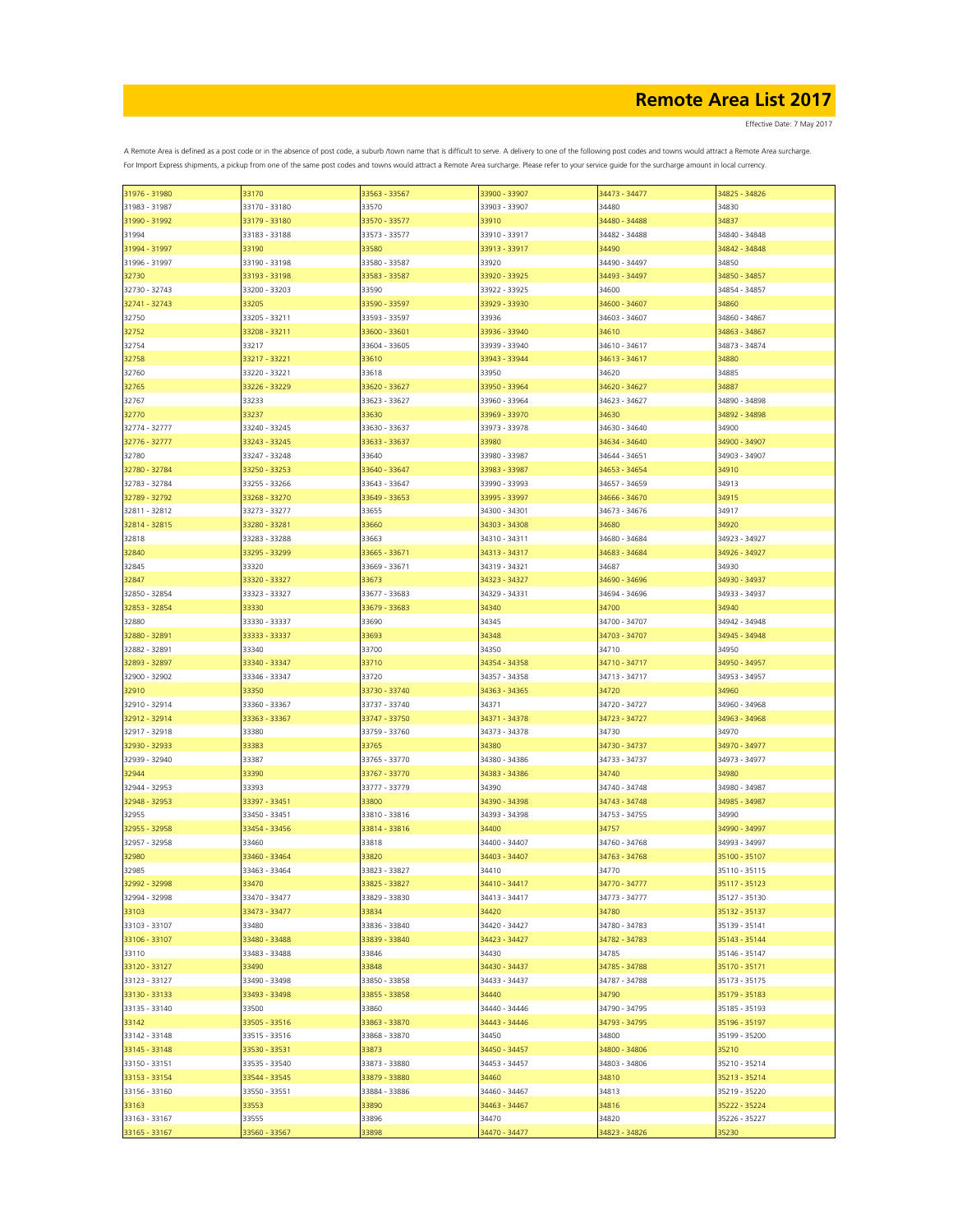Effective Date: 7 May 2017

| 35233 - 35236 | 35547         | 35800 - 35807 | 36233 - 36234 | 36818         | 37683 - 37685 |
|---------------|---------------|---------------|---------------|---------------|---------------|
| 35235 - 35236 | 35550 - 35556 | 35803 - 35807 | 36236         | 36820 - 36827 | 37687 - 37689 |
| 35238 - 35239 | 35553 - 35556 | 35810         | 36236 - 36246 | 36822 - 36827 | 37800         |
|               |               |               |               |               |               |
| 35241         | 35560         | 35810 - 35817 | 36243 - 36246 | 36830         | 37800 - 37807 |
| 35241 - 35248 | 35563         | 35813 - 35817 | 36253 - 36260 | 36830 - 36837 | 37803 - 37807 |
| 35244 - 35248 | 35565         | 35820         | 36263 - 36264 | 36834 - 36837 | 37810         |
|               |               |               |               |               |               |
| 35250         | 35567 - 35577 | 35820 - 35827 | 36266 - 36268 | 36840         | 37810 - 37817 |
| 35250 - 35257 | 35573 - 35577 | 35823 - 35827 | 36270         | 36840 - 36847 | 37812 - 37817 |
| 35253 - 35257 | 35580         | 35830         | 36270 - 36279 | 36843 - 36847 | 37819 - 37821 |
| 35260         | 35580 - 35586 | 35830 - 35835 | 36273 - 36279 | 36849 - 36850 | 37823 - 37826 |
| 35260 - 35267 | 35584 - 35586 | 35833 - 35835 | 36283 - 36286 | 36855 - 36857 | 37828 - 37830 |
|               |               |               |               |               |               |
| 35263 - 35267 | 35590         | 35837         | 36290         | 36860         | 37832         |
| 35270         | 35590 - 35594 | 35840         | 36290 - 36294 | 36860 - 36864 | 37838         |
| 35270 - 35275 | 35593 - 35594 | 35844 - 35847 | 36293 - 36294 | 36863 - 36864 | 37840 - 37844 |
| 35274 - 35275 | 35600         | 35846 - 35847 | 36296         | 36867         | 37842 - 37844 |
|               |               |               |               |               |               |
| 35280         | 35610 - 35617 | 35850         | 36298         | 36870 - 36875 | 37848 - 37850 |
| 35280 - 35284 | 35614 - 35617 | 35850 - 35854 | 36300         | 36873 - 36875 | 37853 - 37855 |
| 35283 - 35284 | 35620         | 35853 - 35854 | 36310 - 36313 | 36877 - 36878 | 37857         |
| 35286         | 35620 - 35627 | 35856 - 35857 | 36312 - 36313 | 36880         | 37860 - 37864 |
|               |               |               |               |               |               |
| 35293 - 35297 | 35623 - 35627 | 35860         | 36315         | 36880 - 36888 | 37863 - 37864 |
| 35296 - 35297 | 35630         | 35860 - 35865 | 36320         | 36883 - 36888 | 37866 - 37867 |
| 35300         | 35630 - 35637 | 35863 - 35865 | 36322         | 36890         | 37880         |
| 35310 - 35317 | 35633 - 35637 | 35870         | 36330         | 36893 - 36897 | 37880 - 37886 |
|               | 35640         | 35870 - 35877 |               |               |               |
| 35313 - 35317 |               |               | 36333         | 36895 - 36897 | 37883 - 37886 |
| 35320         | 35640 - 35647 | 35874 - 35877 | 36340         | 36900         | 37888         |
| 35320 - 35327 | 35643 - 35647 | 35880         | 36342         | 36903         | 37890 - 37898 |
| 35323 - 35327 | 35650         | 35880 - 35888 | 36350 - 36354 | 36905         | 37893 - 37898 |
|               |               | 35883 - 35888 |               | 36907         | 37900         |
| 35330         | 35654 - 35657 |               | 36352 - 36354 |               |               |
| 35330 - 35337 | 35656 - 35657 | 35890         | 36360 - 36361 | 36910         | 37900 - 37907 |
| 35333 - 35337 | 35660         | 35890 - 35896 | 36364 - 36365 | 36913 - 36917 | 37903 - 37907 |
| 35340         | 35660 - 35667 | 35893 - 35896 | 36369 - 36370 | 36916 - 36917 | 37913 - 37917 |
| 35340 - 35347 | 35663 - 35667 | 35900 - 35901 | 36372         | 36920         | 37920         |
|               |               |               |               |               |               |
| 35343 - 35347 | 35670         | 35903 - 35905 | 36372 - 36380 | 36923 - 36927 | 37920 - 37928 |
| 35400         | 35670 - 35677 | 35907         | 36379 - 36380 | 36925 - 36927 | 37923 - 37928 |
| 35410 - 35417 | 35673 - 35677 | 35907 - 35911 | 36390         | 36930         | 37930         |
| 35413 - 35417 | 35680         | 35910 - 35911 | 36400 - 36407 | 36930 - 36934 | 37930 - 37940 |
|               |               |               |               |               |               |
| 35420         | 35680 - 35687 | 35917 - 35918 | 36403 - 36407 | 36933 - 36934 | 37932 - 37940 |
| 35420 - 35427 | 35683 - 35687 | 35920         | 36410         | 36940         | 37943 - 37948 |
| 35423 - 35427 | 35690         | 35920 - 35923 | 36410 - 36414 | 36940 - 36945 | 37950         |
| 35430         | 35690 - 35698 | 35922 - 35923 | 36413 - 36414 | 36943 - 36945 | 37950 - 37958 |
| 35430 - 35437 | 35693 - 35698 | 35925         | 36416         | 36947 - 36948 | 37953 - 37958 |
|               |               |               |               |               |               |
| 35433 - 35437 | 35700         | 35930         | 36418         | 36960         | 37960         |
| 35440         | 35700 - 35707 | 35932 - 35938 | 36420 - 36425 | 36960 - 36970 | 37960 - 37967 |
| 35440 - 35447 | 35703 - 35707 | 35937 - 35938 | 36424 - 36425 | 36963 - 36970 | 37963 - 37967 |
| 35443 - 35447 | 35710         | 35940         | 36427         | 36973 - 36977 | 37970         |
|               | 35710 - 35714 |               |               |               |               |
| 35450         |               | 35942 - 35945 | 36430 - 36436 | 36980         | 37973 - 37977 |
| 35450 - 35455 | 35713 - 35714 | 35944 - 35945 | 36433 - 36436 | 36980 - 36984 | 37975 - 37977 |
| 35453 - 35455 | 35720         | 35947         | 36440 - 36447 | 36983 - 36984 | 37983 - 37986 |
| 35460         | 35720 - 35724 | 35950 - 35956 | 36449 - 36450 | 36990         | 37988         |
| 35460 - 35467 | 35723 - 35724 | 35953 - 35956 | 36452         | 36990 - 36998 | 37988 - 37991 |
|               |               |               |               |               |               |
| 35463 - 35467 | 35726 - 35727 | 35960         | 36452 - 36460 | 36993 - 36998 | 37990 - 37991 |
| 35470         | 35730         | 35963 - 35966 | 36454 - 36460 | 37600         | 37993         |
| 35470 - 35475 | 35733         | 35965 - 35966 | 36463         | 37600 - 37606 | 37993 - 37998 |
| 35473 - 35475 | 35737         | 35970         | 36465 - 36470 | 37603 - 37606 | 37995 - 37998 |
|               |               | 35970 - 35975 |               |               |               |
| 35477         | 35740 - 35746 |               | 36467 - 36470 | 37610 - 37611 | 38362 - 38363 |
| 35480 - 35485 | 35744 - 35746 | 35973 - 35975 | 36473 - 36476 | 37613 - 37616 | 38370         |
| 35483 - 35485 | 35750         | 35977         | 36480         | 37620         | 38370 - 38375 |
| 35490         | 35750 - 35754 | 35980 - 35984 | 36480 - 36487 | 37620 - 37625 | 38373 - 38375 |
|               |               | 35983 - 35984 |               |               |               |
| 35493 - 35497 | 35753 - 35754 |               | 36483 - 36487 | 37623 - 37625 | 38380         |
| 35496 - 35497 | 35756         | 35986 - 35987 | 36490         | 37630 - 37635 | 38380 - 38383 |
| 35500         | 35760 - 35767 | 36093 - 36094 | 36493         | 37640 - 37647 | 38382 - 38383 |
| 35510 - 35514 | 35763 - 35767 | 36200         | 36497 - 36778 | 37650         | 38390         |
| 35513 - 35514 | 35770         | 36200 - 36207 | 36777 - 36778 | 37650 - 37655 | 38403 - 38407 |
|               |               |               |               |               |               |
| 35516         | 35770 - 35776 | 36203 - 36207 | 36793         | 37654 - 37655 | 38405 - 38407 |
| 35520 - 35526 | 35773 - 35776 | 36210         | 36793 - 36807 | 37664 - 37665 | 38410         |
| 35525 - 35526 | 35780         | 36210 - 36218 | 36805 - 36807 | 37667 - 37670 | 38410 - 38414 |
| 35530         | 35780 - 35787 | 36212 - 36218 | 36810         | 37672 - 37673 | 38413 - 38414 |
|               |               |               |               |               |               |
| 35536         | 35783 - 35787 | 36220         | 36813 - 36816 | 37675         | 38420         |
| 35540         | 35800         | 36230 - 36234 | 36815 - 36816 | 37680 - 37685 | 38423         |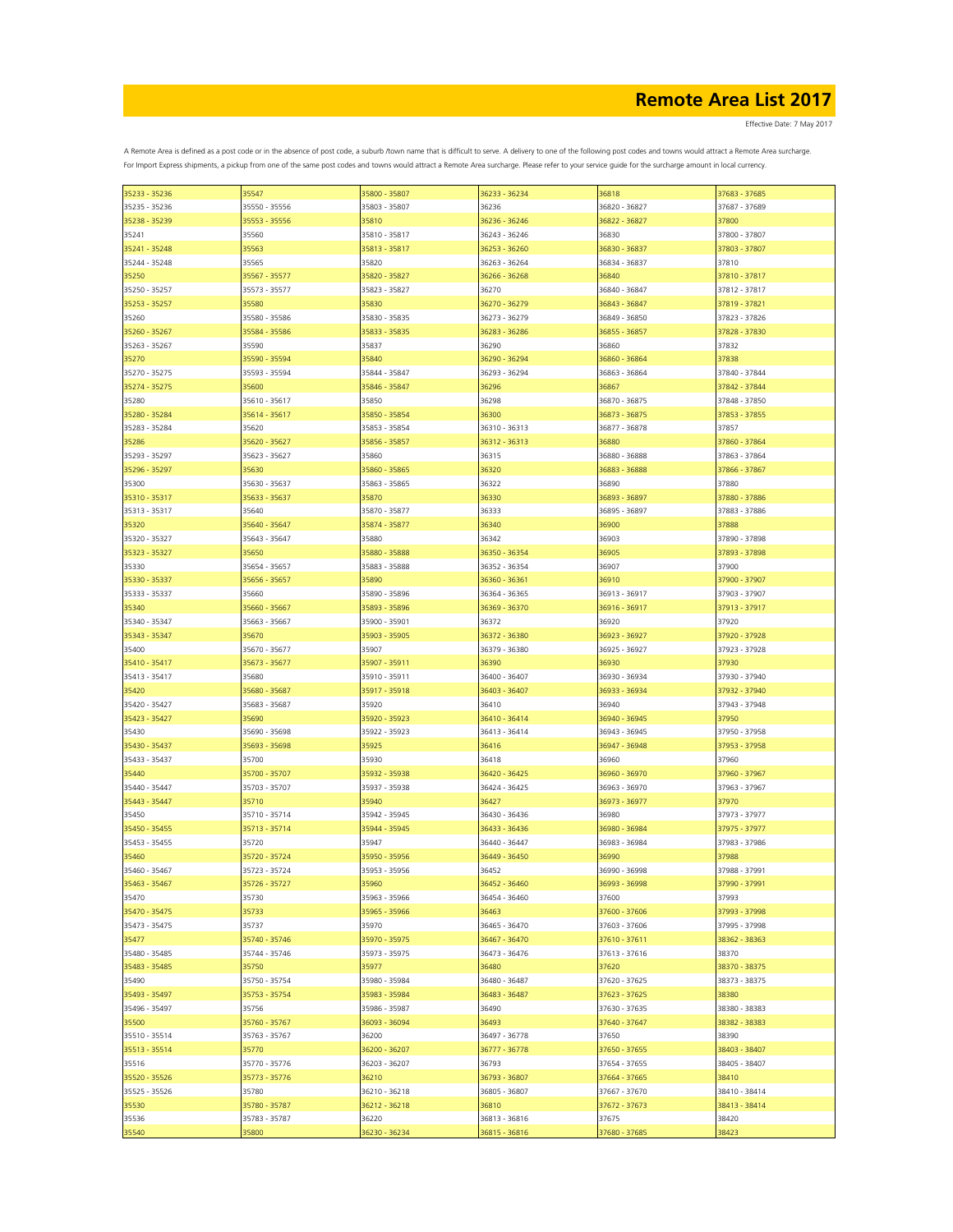Effective Date: 7 May 2017

| 38430         | 38730         | 39252 - 39253 | 40390 - 40392 | 40764 - 40766 | 41090 - 41092 |
|---------------|---------------|---------------|---------------|---------------|---------------|
| 38434         | 38730 - 38737 | 39255 - 39261 | 40394 - 40398 | 40769 - 40773 | 41100         |
|               |               |               |               | 40775         | 41100 - 41107 |
| 38437         | 38733 - 38737 | 39263 - 39267 | 40400         |               |               |
| 38440         | 38740         | 39269 - 39275 | 40400 - 40417 | 40775 - 40786 | 41103 - 41107 |
| 38443 - 38447 | 38743 - 38747 | 39277         | 40402 - 40417 | 40780 - 40786 | 41109 - 41110 |
| 38445 - 38447 | 38745 - 38747 | 39277 - 39284 | 40420 - 40426 | 40788 - 40793 | 41113 - 41118 |
|               |               |               |               |               |               |
| 38450         | 38750         | 39279 - 39284 | 40428 - 40431 | 40795 - 40800 | 41120         |
| 38450 - 38454 | 38750 - 38758 | 39286 - 39291 | 40436         | 40802 - 40804 | 41120 - 41124 |
| 38453 - 38454 | 38753 - 38758 | 39294         | 40436 - 40441 | 40806 - 40807 | 41122 - 41124 |
| 38457         | 38760         | 39299         | 40440 - 40441 | 40810 - 40812 | 41127 - 41128 |
|               |               |               |               |               |               |
| 38460 - 38467 | 38760 - 38767 | 39893 - 39899 | 40444         | 40814 - 40816 | 41130         |
| 38463 - 38467 | 38763 - 38767 | 39898 - 39899 | 40444 - 40451 | 40820         | 41130 - 41134 |
| 38480         | 38770         | 39901 - 39902 | 40450 - 40451 | 40820 - 40837 | 41133 - 41134 |
|               |               |               |               |               |               |
| 38480 - 38487 | 38770 - 38777 | 39904 - 39906 | 40453         | 40824 - 40837 | 41136 - 41137 |
| 38483 - 38487 | 38773 - 38777 | 39908 - 39911 | 40453 - 40461 | 40840 - 40841 | 41140         |
| 38507         | 38780         | 39915         | 40460 - 40461 | 40843         | 41140 - 41147 |
| 38510         | 38780 - 38787 | 39915 - 39928 | 40463 - 40466 | 40845         | 41145 - 41147 |
|               |               |               |               |               |               |
| 38513         | 38783 - 38787 | 39917 - 39928 | 40469 - 40474 | 40847 - 40850 | 41150         |
| 38517         | 38790         | 39930         | 40476 - 40477 | 40849 - 40850 | 41150 - 41157 |
| 38520 - 38526 | 38790 - 38798 | 39932 - 39935 | 40479 - 40483 | 40852 - 40855 | 41156 - 41157 |
|               |               |               |               |               |               |
| 38525 - 38526 | 38793 - 38798 | 39934 - 39935 | 40485 - 40491 | 40857         | 41160 - 41161 |
| 38530         | 38903 - 38905 | 39940 - 39942 | 40494         | 40857 - 40860 | 41164 - 41168 |
| 38530 - 38537 | 38909 - 38915 | 39944         | 40494 - 40498 | 40859 - 40860 | 41170 - 41173 |
| 38533 - 38537 | 38919 - 38921 | 39946 - 39952 | 40496 - 40498 | 40864 - 40867 | 41179 - 41180 |
|               |               |               |               |               |               |
| 38540         | 38930 - 38933 | 39948 - 39952 | 40500         | 40870         | 41190 - 41191 |
| 38540 - 38545 | 38940         | 39956 - 39960 | 40500 - 40503 | 40870 - 40875 | 41193 - 41194 |
| 38542 - 38545 | 38940 - 38947 | 39962 - 39968 | 40502 - 40503 | 40873 - 40875 | 41197 - 41200 |
|               |               |               |               |               |               |
| 38550         | 38943 - 38947 | 39970 - 39972 | 40505 - 40518 | 40882 - 40883 | 41202         |
| 38550 - 38557 | 38950         | 39976         | 40520 - 40523 | 40885 - 40886 | 41202 - 41207 |
| 38553 - 38557 | 38950 - 38956 | 39976 - 39981 | 40528 - 40529 | 40888 - 40890 | 41204 - 41207 |
| 38560         | 38953 - 38956 | 39980 - 39981 | 40531 - 40535 | 40892 - 40897 | 41220         |
|               |               |               |               |               |               |
| 38560 - 38567 | 38960 - 38961 | 39984 - 39987 | 40537 - 40545 | 40900         | 41222         |
| 38563 - 38567 | 38964 - 38965 | 39989 - 39990 | 40547 - 40553 | 40900 - 40906 | 41230         |
| 38570         | 38967         | 39992         | 40560 - 40563 | 40902 - 40906 | 41232         |
|               |               |               |               |               |               |
| 38570 - 38578 | 38970 - 38975 | 39995         | 40568         | 40908 - 40909 | 41234 - 41241 |
| 38573 - 38578 | 38973 - 38975 | 39997         | 40568 - 40574 | 40912 - 40915 | 41240 - 41241 |
| 38580         | 38977 - 38978 | 40130 - 40134 | 40570 - 40574 | 40919 - 40920 | 41250 - 41251 |
| 38580 - 38587 | 38980         | 40132 - 40134 | 40579 - 40586 | 40922         | 41260         |
|               |               |               |               |               |               |
| 38583 - 38587 | 38980 - 38990 | 40136 - 40138 | 40590 - 40593 | 40922 - 40930 | 41270         |
| 38590         | 38985 - 38990 | 40140 - 40144 | 40595 - 40600 | 40928 - 40930 | 41272         |
| 38590 - 38597 | 38993 - 38997 | 40150 - 40152 | 40602 - 40607 | 40932 - 40944 | 41280         |
| 38593 - 38597 | 39098         | 40160         | 40609 - 40611 | 40947         | 41300 - 41305 |
|               |               |               |               |               |               |
| 38600         | 39098 - 39105 | 40160 - 40166 | 40616         | 40947 - 40958 | 41302 - 41305 |
| 38610 - 38615 | 39100 - 39105 | 40162 - 40166 | 40616 - 40621 | 40949 - 40958 | 41310 - 41312 |
| 38612 - 38615 | 39107         | 40170 - 40174 | 40620 - 40621 | 40960 - 40964 | 41320         |
|               |               |               |               |               |               |
| 38620         | 39107 - 39113 | 40180 - 40182 | 40630 - 40636 | 40966 - 40968 | 41322 - 41328 |
| 38620 - 38625 | 39110 - 39113 | 40185 - 40196 | 40638 - 40640 | 40970         | 41327 - 41328 |
| 38623 - 38625 | 39115 - 39116 | 40199         | 40642 - 40650 | 40970 - 40978 | 41330 - 41331 |
| 38630         | 39118 - 39120 | 40199 - 40303 | 40652 - 40653 | 40972 - 40978 | 41340         |
|               |               |               |               | 40980 - 40990 |               |
| 38640         | 39122 - 39123 | 40301 - 40303 | 40655         |               | 41340 - 41350 |
| 38642         | 39125 - 39138 | 40305 - 40307 | 40655 - 40665 | 40992         | 41347 - 41350 |
| 38650 - 38654 | 39140 - 39145 | 40310 - 40312 | 40657 - 40665 | 40994         | 41352 - 41356 |
| 38652 - 38654 | 39149 - 39151 | 40314 - 40316 | 40670 - 40678 | 40997         | 41380 - 41381 |
|               |               |               |               |               |               |
| 38660         | 39154 - 39155 | 40318 - 40323 | 40680 - 40684 | 41000 - 41007 | 41384         |
| 38660 - 38664 | 39159 - 39160 | 40325 - 40327 | 40687 - 40693 | 41002 - 41007 | 41384 - 41392 |
| 38663 - 38664 | 39162 - 39166 | 40329 - 40330 | 40695 - 40696 | 41010         | 41390 - 41392 |
| 38670         | 39169 - 39170 | 40333 - 40338 | 40700 - 40706 | 41010 - 41017 | 41400         |
|               |               |               |               |               |               |
| 38670 - 38676 | 39172 - 39175 | 40340 - 40342 | 40708 - 40712 | 41013 - 41017 | 41400 - 41408 |
| 38672 - 38676 | 39177 - 39181 | 40347 - 40348 | 40715 - 40717 | 41020         | 41402 - 41408 |
| 38679 - 38680 | 39183         | 40350 - 40352 | 40719 - 40720 | 41020 - 41028 | 41410         |
|               |               |               |               |               |               |
| 38682 - 38684 | 39190         | 40355         | 40723         | 41023 - 41028 | 41410 - 41428 |
| 38689         | 39193 - 39200 | 40360 - 40364 | 40727 - 40737 | 41030 - 41034 | 41423 - 41428 |
| 38689 - 38706 | 39195 - 39200 | 40362 - 40364 | 40729 - 40737 | 41040         | 41430         |
| 38701 - 38706 | 39202 - 39212 | 40370 - 40374 | 40740 - 40741 | 41040 - 41063 | 41430 - 41444 |
|               |               |               |               |               |               |
| 38708 - 38710 | 39216 - 39225 | 40376         | 40744 - 40748 | 41060 - 41063 | 41433 - 41444 |
| 38712 - 38717 | 39229 - 39230 | 40376 - 40383 | 40750 - 40751 | 41070         | 41446         |
| 38720         | 39232 - 39237 | 40380 - 40383 | 40754         | 41077         | 41446 - 41452 |
| 38720 - 38725 | 39240 - 39241 | 40387         | 40758 - 40762 | 41080 - 41087 | 41450 - 41452 |
|               |               |               |               |               |               |
| 38724 - 38725 | 39249 - 39250 | 40387 - 40392 | 40760 - 40762 | 41083 - 41087 | 41460 - 41463 |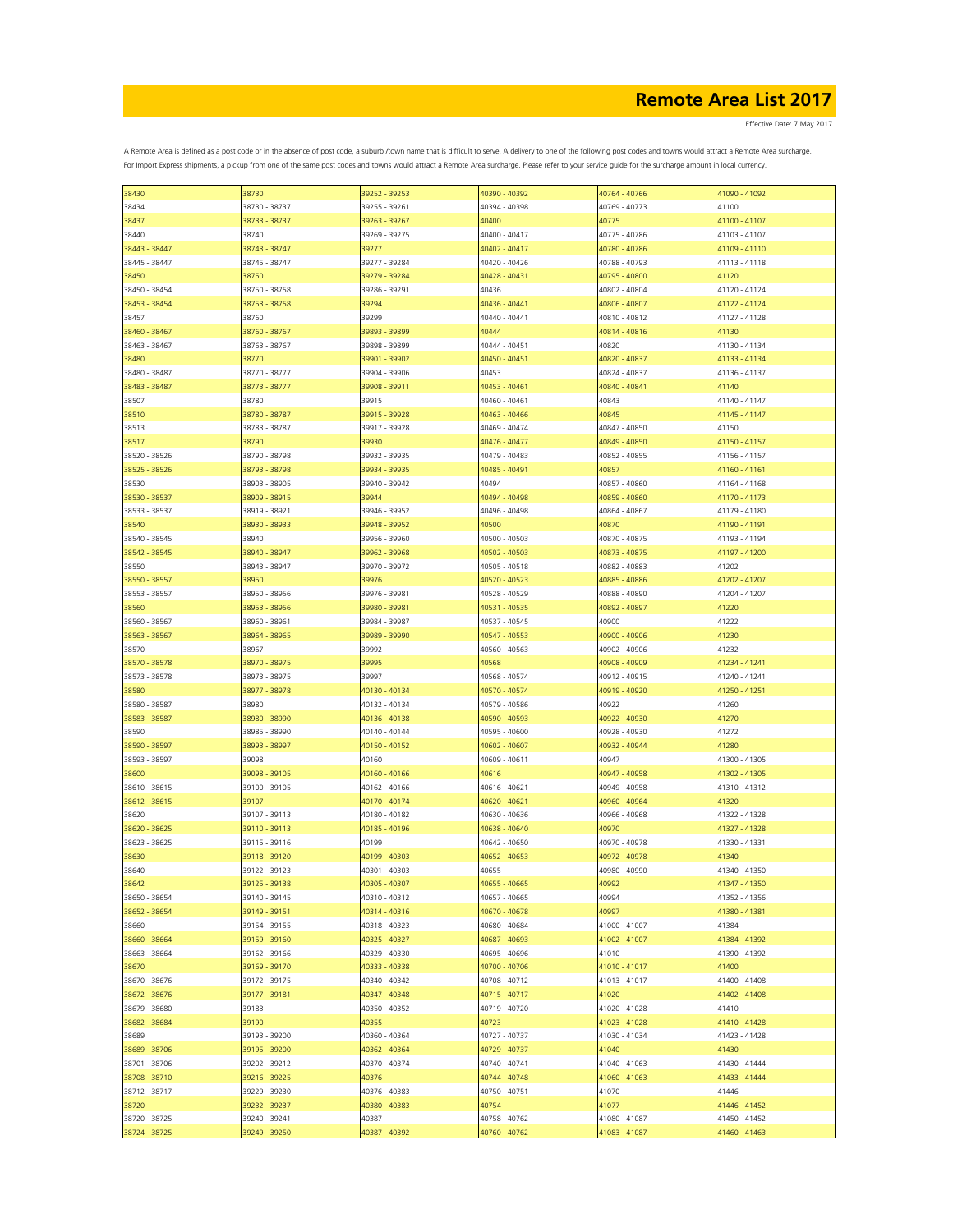| 41470 - 41471 | 41820 - 41821 | 42298         | 42680 - 42686 | 43120 - 43121 | 43463 - 43464 |
|---------------|---------------|---------------|---------------|---------------|---------------|
| 41480 - 41481 | 41828 - 41830 | 42298 - 42306 | 42682 - 42686 | 43123 - 43127 | 43468 - 43470 |
| 41490 - 41491 | 41840 - 41844 | 42302 - 42306 | 42689 - 42690 | 43130 - 43132 | 43472 - 43474 |
|               |               |               |               |               |               |
| 41498 - 41500 | 41846         | 42310         | 42693 - 42695 | 43135         | 43480         |
| 41503 - 41508 | 41846 - 41852 | 42313 - 42317 | 42700         | 43135 - 43147 | 43480 - 43488 |
| 41513         | 41850 - 41852 | 42315 - 42317 | 42710 - 42719 | 43138 - 43147 | 43483 - 43488 |
|               | 41860         | 42320 - 42321 | 42718 - 42719 | 43150 - 43151 | 43490 - 43491 |
| 41513 - 41517 |               |               |               |               |               |
| 41515 - 41517 | 41870 - 41875 | 42323 - 42327 | 42723 - 42725 | 43153 - 43157 | 43493 - 43496 |
| 41520         | 41872 - 41875 | 42330         | 42727 - 42730 | 43159 - 43165 | 43500         |
| 41520 - 41525 | 41879 - 41880 | 42330 - 42346 | 42733 - 42734 | 43167 - 43168 | 43500 - 43503 |
|               | 41887         |               |               |               |               |
| 41523 - 41525 |               | 42332 - 42346 | 42740         | 43170         | 43502 - 43503 |
| 41527         | 41890         | 42348         | 42743 - 42748 | 43172 - 43177 | 43505         |
| 41530         | 41892         | 42348 - 42357 | 42745 - 42748 | 43174 - 43177 | 43508         |
| 41533 - 41537 | 41900 - 41907 | 42350 - 42357 | 42750         | 43179 - 43180 | 43510 - 43517 |
|               | 41902 - 41907 |               |               |               |               |
| 41535 - 41537 |               | 42359 - 42360 | 42750 - 42753 | 43183 - 43197 | 43514 - 43517 |
| 41540 - 41542 | 41910         | 42363 - 42364 | 42752 - 42753 | 43200 - 43206 | 43523         |
| 41545         | 41910 - 41917 | 42366 - 42368 | 42755         | 43210 - 43212 | 43525         |
| 41547 - 41552 | 41913 - 41917 | 42370         | 42757         | 43218 - 43225 | 43527         |
|               |               |               |               |               |               |
| 41550 - 41552 | 41920         | 42370 - 42377 | 42760 - 42768 | 43230 - 43240 | 43530         |
| 41554         | 41922         | 42372 - 42377 | 42763 - 42768 | 43243 - 43245 | 43538         |
| 41560         | 41924 - 41928 | 42379 - 42384 | 42770 - 42777 | 43247 - 43248 | 43540 - 43547 |
| 41570         | 41926 - 41928 | 42386 - 42387 | 42780         | 43250         | 43542 - 43547 |
|               |               |               |               |               |               |
| 41600         | 41930         | 42389 - 42390 | 42780 - 42785 | 43250 - 43254 | 43550         |
| 41603 - 41606 | 41930 - 41937 | 42392 - 42397 | 42783 - 42785 | 43253 - 43254 | 43550 - 43554 |
| 41605 - 41606 | 41933 - 41937 | 42399 - 42400 | 42789 - 42790 | 43256 - 43257 | 43553 - 43554 |
|               |               |               |               |               |               |
| 41608         | 41940         | 42403 - 42405 | 42793 - 42796 | 43260         | 43558 - 43560 |
| 41610 - 41617 | 41940 - 41955 | 42410 - 42414 | 42815         | 43260 - 43266 | 43563 - 43565 |
| 41613 - 41617 | 41943 - 41955 | 42416         | 42815 - 42848 | 43263 - 43266 | 43567 - 43571 |
| 41620         | 41960 - 41963 | 42420 - 42424 | 42843 - 42848 | 43269 - 43270 | 43573 - 43576 |
|               |               |               |               |               |               |
| 41620 - 41624 | 41965         | 42422 - 42424 | 42900         | 43273 - 43275 | 43580         |
| 41623 - 41624 | 41968         | 42430         | 42900 - 42906 | 43277         | 43580 - 43587 |
| 41630         | 41970         | 42430 - 42440 | 42902 - 42906 | 43277 - 43283 | 43583 - 43587 |
| 41630 - 41634 | 41980         | 42433 - 42440 | 42910 - 42913 | 43279 - 43283 | 43590         |
|               |               |               |               |               |               |
| 41633 - 41634 | 41993         | 42443 - 42448 | 42918         | 43285         | 43590 - 43596 |
| 41636 - 41637 | 42120 - 42125 | 42450         | 42918 - 42921 | 43287 - 43291 | 43592 - 43596 |
| 41640         | 42122 - 42125 | 42453         | 42920 - 42921 | 43290 - 43291 | 43600         |
| 41640 - 41647 | 42127         | 42457 - 42462 | 42923 - 42926 | 43293 - 43294 | 43604         |
|               |               |               |               |               |               |
| 41643 - 41647 | 42130 - 42140 | 42459 - 42462 | 42928         | 43300 - 43302 | 43610         |
| 41650         | 42133 - 42140 | 42466         | 42928 - 42931 | 43304 - 43311 | 43612         |
| 41650 - 41658 | 42143 - 42146 | 42470 - 42475 | 42930 - 42931 | 43313         | 43615         |
| 41654 - 41658 |               |               | 42933 - 42934 |               |               |
|               | 42149 - 42157 | 42473 - 42475 |               | 43313 - 43321 | 43620 - 43630 |
| 41660         | 42160         | 42480 - 42481 | 42940         | 43320 - 43321 | 43623 - 43630 |
| 41660 - 41668 | 42160 - 42165 | 42485 - 42486 | 42940 - 42944 | 43323 - 43324 | 43632 - 43633 |
| 41663 - 41668 | 42163 - 42165 | 42488         | 42943 - 42944 | 43326 - 43330 | 43640         |
|               |               |               |               |               |               |
| 41670 - 41671 | 42170 - 42171 | 42488 - 42495 | 42950         | 43333 - 43335 | 43642 - 43646 |
| 41676 - 41682 | 42175 - 42179 | 42490 - 42495 | 42950 - 42957 | 43340         | 43644 - 43646 |
| 41688         | 42190 - 42192 | 42500         | 42952 - 42957 | 43340 - 43347 | 43648 - 43650 |
| 41690         | 42194 - 42198 | 42500 - 42504 | 42960         | 43343 - 43347 | 43659 - 43660 |
| 41695 - 41705 | 42200 - 42201 | 42503 - 42504 | 42960 - 42967 | 43350         | 43669 - 43670 |
|               |               |               |               |               |               |
| 41700 - 41705 | 42203 - 42205 | 42506 - 42507 | 42963 - 42967 | 43350 - 43362 | 43679 - 43680 |
| 41707 - 41708 | 42208 - 42211 | 42510         | 42976         | 43352 - 43362 | 43684 - 43685 |
| 41710 - 41711 | 42215         | 42512 - 42524 | 42979 - 43006 | 43364         | 43688 - 43690 |
| 41713         | 42215 - 42225 | 42523 - 42524 | 43000 - 43006 | 43364 - 43371 | 43695 - 43700 |
|               |               |               |               |               |               |
| 41713 - 41723 | 42220 - 42225 | 42600 - 42604 | 43010 - 43011 | 43370 - 43371 | 43703         |
| 41719 - 41723 | 42230         | 42607 - 42608 | 43015 - 43025 | 43373 - 43375 | 43705         |
| 41725 - 41726 | 42230 - 42237 | 42610         | 43029 - 43030 | 43379 - 43387 | 43707 - 43710 |
| 41729 - 41731 | 42232 - 42237 | 42616 - 42627 | 43033 - 43047 | 43389 - 43392 | 43709 - 43710 |
|               |               |               |               |               |               |
| 41733 - 41736 | 42239 - 42241 | 42620 - 42627 | 43050 - 43056 | 43398         | 43720 - 43721 |
| 41740 - 41743 | 42245 - 42246 | 42629 - 42630 | 43059 - 43068 | 43398 - 43401 | 43723 - 43728 |
| 41750         | 42250 - 42251 | 42640         | 43070         | 43400 - 43401 | 43730 - 43731 |
| 41750 - 41755 | 42253 - 42257 | 42640 - 42647 | 43070 - 43078 | 43403 - 43404 | 43733 - 43736 |
|               |               |               |               |               |               |
| 41753 - 41755 | 42259 - 42260 | 42642 - 42647 | 43072 - 43078 | 43406 - 43412 | 43739 - 43740 |
| 41760 - 41763 | 42262 - 42268 | 42650 - 42651 | 43080         | 43420 - 43427 | 43745         |
| 41769 - 41772 | 42273 - 42275 | 42653 - 42656 | 43080 - 43087 | 43430 - 43431 | 43745 - 43750 |
| 41774 - 41775 | 42280         | 42660         | 43084 - 43087 | 43433 - 43436 | 43748 - 43750 |
|               |               |               |               |               |               |
| 41780 - 41783 | 42280 - 42286 | 42660 - 42667 | 43089 - 43090 | 43440         | 43759 - 43760 |
| 41790         | 42282 - 42286 | 42663 - 42667 | 43092 - 43101 | 43440 - 43456 | 43762 - 43764 |
| 41800 - 41811 | 42290 - 42291 | 42670 - 42673 | 43103 - 43106 | 43442 - 43456 | 43767         |
|               |               |               |               |               |               |
| 41810 - 41811 | 42294 - 42296 | 42680         | 43108 - 43114 | 43459 - 43460 | 43770 - 43775 |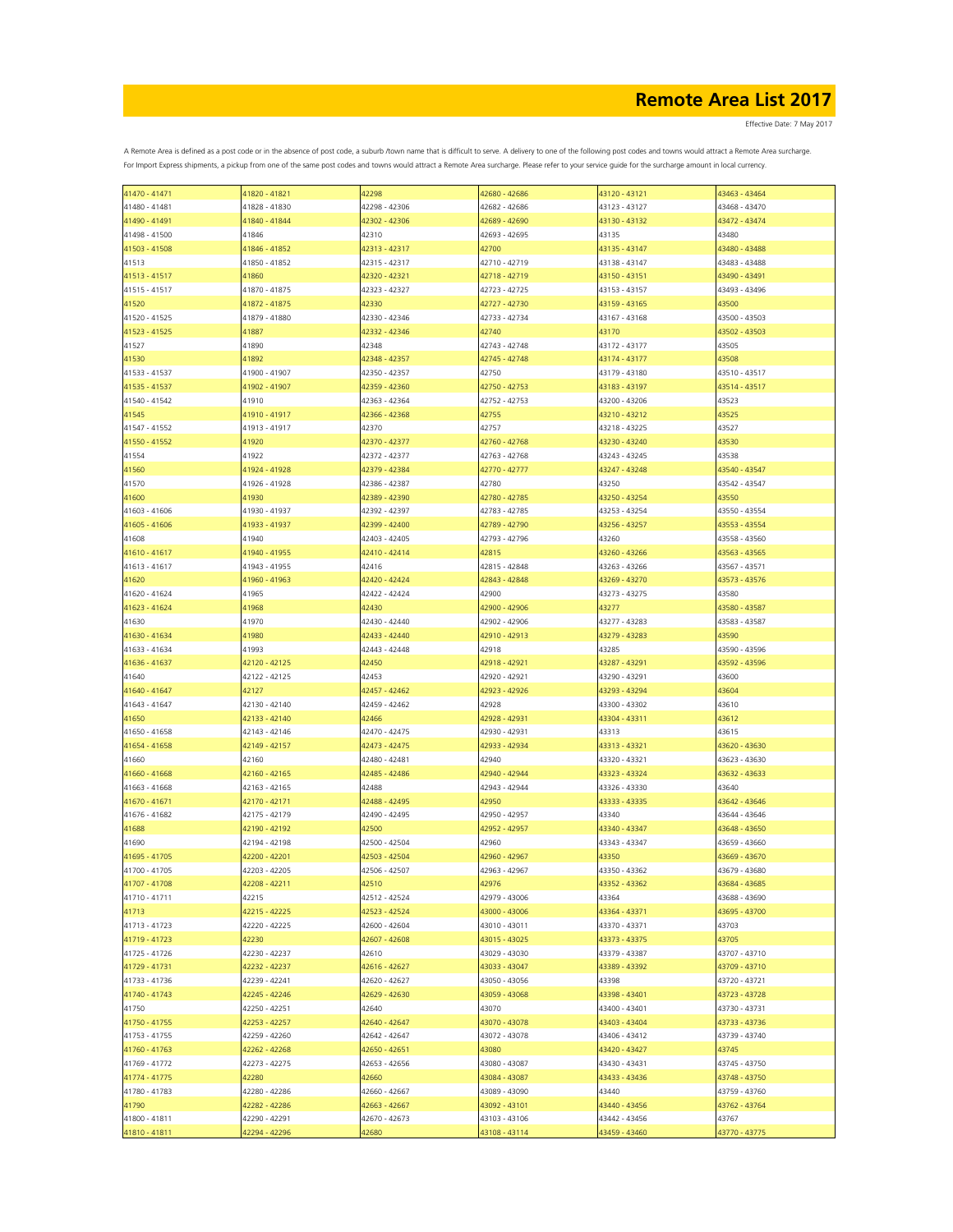Effective Date: 7 May 2017

| 43773 - 43775 | 45480         | 46002 - 46005 | 46460         | 47078 - 47079 | 47359 - 47360 |
|---------------|---------------|---------------|---------------|---------------|---------------|
| 43780         | 45480 - 45486 | 46004 - 46005 | 46475         | 47089 - 47090 | 47368 - 47370 |
|               | 45482 - 45486 | 46007         | 46530         | 47093         | 47373 - 47374 |
| 43780 - 43788 |               |               |               |               |               |
| 43782 - 43788 | 45488         | 46010 - 46020 | 46532         | 47095         | 47378         |
| 43790         | 45490 - 45496 | 46015 - 46020 | 46535         | 47100 - 47106 | 47380 - 47384 |
| 43790 - 43795 | 45492 - 45496 | 46025         | 46540         | 47105 - 47106 | 47383 - 47384 |
|               |               |               |               |               |               |
| 43793 - 43795 | 45700         | 46025 - 46030 | 46545         | 47109         | 47386         |
| 43797         | 45706         | 46029 - 46030 | 46560 - 46566 | 47109 - 47119 | 47398         |
| 43802         | 45710         | 46040         | 46565 - 46566 | 47116 - 47119 | 47525         |
|               |               |               |               |               |               |
| 43810 - 43825 | 45713         | 46043         | 46570         | 47122 - 47125 | 47540 - 47550 |
| 43823 - 43825 | 45718         | 46045         | 46570 - 46574 | 47127 - 47130 | 47545 - 47550 |
| 43830 - 43838 | 45720         | 46047         | 46572 - 46574 | 47133         | 47557         |
|               |               |               |               |               |               |
| 43840 - 43841 | 45723         | 46050         | 46580         | 47135 - 47140 | 47560 - 47565 |
| 43844 - 43846 | 45730         | 46053         | 46728         | 47138 - 47140 | 47563 - 47565 |
| 43848         | 45732         | 46060 - 46066 | 46740 - 46745 | 47142 - 47144 | 47575 - 47577 |
| 43848 - 43855 | 45737         | 46065 - 46066 | 46744 - 46745 | 47146 - 47147 | 47580         |
|               |               |               |               |               |               |
| 43850 - 43855 | 45740 - 45746 | 46070         | 46750         | 47150         | 47580 - 47588 |
| 43859 - 43860 | 45744 - 45746 | 46080         | 46760 - 46765 | 47154         | 47584 - 47588 |
| 43862 - 43866 | 45750         | 46100         | 46762 - 46765 | 47157         | 47596 - 47597 |
|               |               |               |               |               |               |
| 43870         | 45750 - 45757 | 46110         | 46770         | 47160         | 47599 - 47600 |
| 43870 - 43876 | 45752 - 45757 | 46114         | 46772 - 46777 | 47170 - 47175 | 47614         |
| 43873 - 43876 | 45760         | 46120         | 46775 - 46777 | 47172 - 47175 | 47620         |
|               |               |               |               |               |               |
| 43880         | 45760 - 45767 | 46130         | 46780 - 46781 | 47179         | 47624         |
| 43880 - 43885 | 45765 - 45767 | 46140         | 46783         | 47179 - 47189 | 47630 - 47635 |
| 43882 - 43885 | 45770         | 46145         | 46785         | 47182 - 47189 | 47634 - 47635 |
|               |               |               |               |               |               |
| 43890         | 45776         | 46170 - 46176 | 46790         | 47193 - 47197 | 47639 - 47640 |
| 43890 - 43897 | 45780         | 46174 - 46176 | 46792         | 47200         | 47649         |
| 43893 - 43897 | 45785 - 45790 | 46180         | 46794 - 46800 | 47200 - 47204 | 47649 - 47656 |
|               |               |               |               |               |               |
| 43900         | 45788 - 45790 | 46188         | 46797 - 46800 | 47202 - 47204 | 47655 - 47656 |
| 43900 - 43909 | 45796         | 46190         | 46810         | 47206 - 47207 | 47660         |
| 43902 - 43909 | 45796 - 45800 | 46194 - 46197 | 46815         | 47210         | 47664         |
|               |               |               |               |               |               |
| 43915 - 43924 | 45798 - 45800 | 46196 - 46197 | 46820 - 46827 | 47210 - 47216 | 47670 - 47675 |
| 43930         | 45802 - 45807 | 46200         | 46826 - 46827 | 47215 - 47216 | 47674 - 47675 |
| 43930 - 43935 | 45810 - 45812 | 46200 - 46208 | 46829 - 46830 | 47218         | 47680         |
|               |               |               |               |               |               |
| 43933 - 43935 | 45815 - 45816 | 46202 - 46208 | 46840         | 47220         | 47680 - 47685 |
| 43937         | 45820         | 46210         | 46840 - 46846 | 47225 - 47230 | 47684 - 47685 |
| 43937 - 43941 | 45825         | 46220         | 46845 - 46846 | 47227 - 47230 | 47690         |
| 43940 - 43941 |               |               |               |               |               |
|               | 45830         | 46225         | 46850         | 47235         | 47694         |
| 43943 - 43950 | 45840         | 46227         | 46855         | 47235 - 47240 | 47698         |
| 43953 - 43956 | 45850         | 46230 - 46240 | 46900         | 47238 - 47240 | 47707         |
| 43960 - 43961 | 45857         | 46234 - 46240 | 46905         | 47245         | 47710 - 47716 |
|               |               |               |               |               |               |
| 43963 - 43968 | 45860         | 46243         | 46907         | 47245 - 47250 | 47714 - 47716 |
| 43970 - 43977 | 45870 - 45877 | 46245 - 46250 | 46920         | 47248 - 47250 | 47720         |
| 43980         | 45876 - 45877 | 46248 - 46250 | 46930 - 46935 | 47252 - 47254 | 47720 - 47725 |
|               |               |               |               |               |               |
| 43980 - 43988 | 45880         | 46255 - 46256 | 46934 - 46935 | 47256         | 47723 - 47725 |
| 43983 - 43988 | 45880 - 45884 | 46259 - 46260 | 46940         | 47256 - 47260 | 47728         |
| 43991         | 45883 - 45884 | 46270         | 46950         | 47258 - 47260 | 47730 - 47733 |
|               |               |               |               |               |               |
| 43991 - 43996 | 45886         | 46270 - 46282 | 46955         | 47263 - 47265 | 47732 - 47733 |
| 43993 - 43996 | 45890 - 45896 | 46280 - 46282 | 46960         | 47267 - 47270 | 47740         |
| 43998         | 45895 - 45896 | 46288         | 46967         | 47274 - 47275 | 47747 - 47753 |
| 45250 - 45257 | 45899 - 45900 | 46290 - 46300 | 46970 - 46975 | 47280 - 47283 | 47752 - 47753 |
|               |               |               |               |               |               |
| 45255 - 45257 | 45902         | 46299 - 46300 | 46974 - 46975 | 47285         | 47755         |
| 45259 - 45260 | 45902 - 45908 | 46305         | 46980         | 47288         | 47760 - 47770 |
| 45265         | 45906 - 45908 | 46310         | 46984         | 47290 - 47296 | 47764 - 47770 |
|               |               |               |               |               |               |
| 45270 - 45277 | 45930         | 46330         | 46990 - 46997 | 47293 - 47296 | 47775         |
| 45275 - 45277 | 45935         | 46350         | 46995 - 46997 | 47298         | 47775 - 47780 |
| 45279 - 45281 | 45940 - 45961 | 46360         | 47002         | 47300 - 47303 | 47777 - 47780 |
|               | 45957 - 45961 | 46370         | 47002 - 47011 | 47302 - 47303 | 47785 - 47786 |
| 45286 - 45287 |               |               |               |               |               |
| 45290         | 45963 - 45965 | 46380 - 46386 | 47010 - 47011 | 47308 - 47310 | 47902 - 47903 |
| 45290 - 45299 | 45970         | 46385 - 46386 | 47013         | 47313 - 47315 | 47905         |
| 45298 - 45299 | 45970 - 45980 | 46420         | 47015         | 47320         | 47905 - 47910 |
|               |               |               |               |               |               |
| 45435 - 45440 | 45975 - 45980 | 46430         | 47020         | 47325         | 47909 - 47910 |
| 45443 - 45446 | 45982 - 45984 | 46433         | 47023         | 47327         | 47912 - 47918 |
| 45448         | 45986 - 45988 | 46440 - 46446 | 47030         | 47330 - 47340 | 47920         |
|               |               |               |               |               |               |
| 45450 - 45455 | 45990         | 46445 - 46446 | 47050 - 47060 | 47334 - 47340 | 47920 - 47927 |
| 45452 - 45455 | 45990 - 45993 | 46448         | 47059 - 47060 | 47343 - 47344 | 47924 - 47927 |
| 45460         | 45992 - 45993 | 46450 - 46455 | 47069 - 47070 | 47347 - 47348 | 47930         |
|               |               |               |               |               |               |
| 45460 - 45466 | 45995 - 45998 | 46454 - 46455 | 47073         | 47350         | 47930 - 47940 |
| 45462 - 45466 | 46000         | 46457         | 47073 - 47079 | 47350 - 47360 | 47934 - 47940 |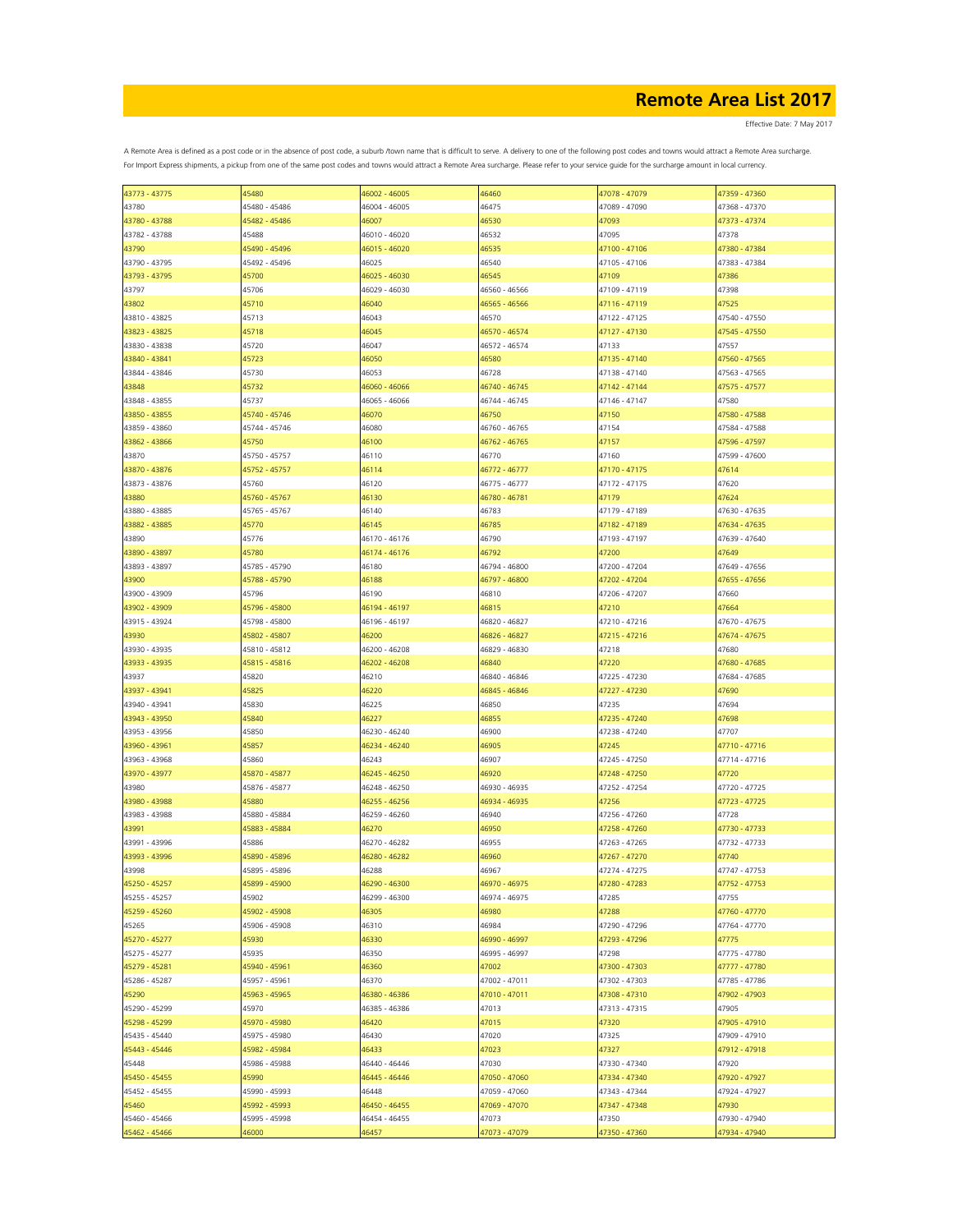Effective Date: 7 May 2017

| 47944 - 47950 | 48400         | 48730 - 48740 | 49176 - 49178 | 49597 - 49598 | 49968         |
|---------------|---------------|---------------|---------------|---------------|---------------|
| 47952         | 48408         | 48739 - 48740 | 49200         | 49600         | 49970         |
| 47952 - 47956 | 48410 - 48415 | 48742 - 48745 | 49220 - 49225 | 49600 - 49608 | 49977         |
|               |               |               |               |               |               |
| 47955 - 47956 | 48414 - 48415 | 48747 - 48750 | 49223 - 49225 | 49602 - 49608 | 49979         |
| 47958 - 47960 | 48417         | 48753         | 49228 - 49230 | 49610         | 49990         |
| 47964 - 47965 | 48417 - 48420 | 48760 - 48770 | 49236         | 49615         | 49994         |
| 47970         | 48419 - 48420 | 48763 - 48770 | 49236 - 49240 | 49620         | 50255         |
|               |               |               |               |               |               |
| 47970 - 47977 | 48423         | 48775         | 49239 - 49240 | 49623         | 50295         |
| 47974 - 47977 | 48427         | 48775 - 48778 | 49250         | 49635 - 49640 | 50300         |
| 47980         | 48440         | 48777 - 48778 | 49253         | 49638 - 49640 | 50310 - 50315 |
| 47980 - 47984 | 48445         | 48780         | 49255         | 49647         | 50313 - 50315 |
| 47983 - 47984 | 48447 - 48451 | 48780 - 48786 | 49260         | 49650 - 49660 | 50320         |
|               |               |               |               |               |               |
| 47986 - 47990 | 48449 - 48451 | 48785 - 48786 | 49265         | 49652 - 49660 | 50320 - 50326 |
| 47993 - 47998 | 48453         | 48788         | 49270 - 49277 | 49663 - 49665 | 50323 - 50326 |
| 48000         | 48453 - 48458 | 48790         | 49274 - 49277 | 49667         | 50330         |
| 48010         | 48455 - 48458 | 48795 - 48800 | 49280         | 49670 - 49680 | 50330 - 50337 |
| 48017         | 48460 - 48461 | 48799 - 48800 | 49280 - 49286 | 49675 - 49680 | 50333 - 50337 |
|               |               |               |               |               |               |
| 48020         | 48464 - 48466 | 48805         | 49285 - 49286 | 49685         | 50340         |
| 48026         | 48470         | 48815         | 49290         | 49687         | 50340 - 50345 |
| 48030         | 48475 - 48481 | 48820 - 48827 | 49290 - 49296 | 49690         | 50343 - 50345 |
| 48035         | 18479 - 48481 | 48825 - 48827 | 49295 - 49296 | 49700         | 50350         |
|               |               |               |               |               |               |
| 48040 - 48048 | 48485 - 48486 | 48830         | 49300         | 49705         | 50350 - 50357 |
| 48047 - 48048 | 18490 - 48491 | 48840         | 49300 - 49306 | 49710         | 50353 - 50357 |
| 48050         | 48495 - 48496 | 48845         | 49302 - 49306 | 49714         | 50360         |
| 48060 - 48065 | 48499 - 48500 | 48850         | 49310         | 49720         | 50370 - 50376 |
|               |               |               |               |               |               |
| 48064 - 48065 | 48502 - 48504 | 48852         | 49310 - 49318 | 49728         | 50373 - 50376 |
| 48068         | 48506 - 48510 | 48854         | 49312 - 49318 | 49730         | 50380         |
| 48070 - 48078 | 48512         | 48860         | 49330         | 49735         | 50380 - 50386 |
| 48075 - 48078 | 48520 - 48526 | 48862         | 49330 - 49334 | 49738         | 50383 - 50386 |
| 48080         | 48525 - 48526 | 48865 - 48870 | 49333 - 49334 | 49740         | 50393 - 50397 |
|               |               |               |               |               |               |
| 48080 - 48087 | 48530         | 48868 - 48870 | 49338 - 49340 | 49744         | 50400         |
| 48084 - 48087 | 48532         | 48872         | 49344         | 49750 - 49760 | 50410 - 50415 |
| 48089 - 48090 | 48540         | 48876         | 49346         | 49754 - 49760 | 50413 - 50415 |
| 48093         | 48542         | 48878         | 49350 - 49356 | 49764 - 49765 | 50420         |
|               |               |               |               |               |               |
| 48093 - 48096 | 48546         | 48880 - 48890 | 49355 - 49356 | 49767         | 50420 - 50425 |
| 48095 - 48096 | 48550 - 48556 | 48889 - 48890 | 49358         | 49767 - 49770 | 50423 - 50425 |
| 48098         | 48553 - 48556 | 48892 - 48896 | 49360 - 49370 | 49769 - 49770 | 50430         |
| 48100         | 48558 - 48560 | 48898         | 49369 - 49370 | 49775         | 50430 - 50435 |
| 48110         | 48563 - 48565 | 48900 - 48910 | 49375         | 49775 - 49780 | 50433 - 50435 |
|               |               |               |               |               |               |
| 48120         | 48568 - 48570 | 48902 - 48910 | 49380         | 49779 - 49780 | 50440         |
| 48130 - 48136 | 48575         | 48914 - 48920 | 49388         | 49783 - 49784 | 50440 - 50447 |
| 48135 - 48136 | 48577         | 48922 - 48923 | 49400         | 49786         | 50443 - 50447 |
| 48139 - 48140 | 48580         | 48926         | 49404         | 49789         | 50457         |
|               |               |               |               |               |               |
| 48145 - 48146 | 48585         | 48926 - 48930 | 49410 - 49421 | 49800 - 49808 | 50457 - 50466 |
| 48150         | 48590         | 48929 - 48930 | 49420 - 49421 | 49805 - 49808 | 50463 - 50466 |
| 48153         | 48592         | 48938 - 48940 | 49423         | 49810         | 50470         |
| 48155 - 48160 | 48595         | 48943         | 49427         | 49810 - 49818 | 50470 - 50476 |
| 48159 - 48160 | 48600         | 48943 - 48948 | 49430         | 49815 - 49818 | 50473 - 50476 |
|               |               |               |               |               |               |
| 48165 - 48166 | 48605         | 48945 - 48948 | 49436 - 49440 | 49825         | 50483 - 50487 |
| 48170         | 48610         | 48950         | 49439 - 49440 | 49825 - 49830 | 50490         |
| 48175         | 48615         | 48950 - 48955 | 49446         | 49828 - 49830 | 50490 - 50497 |
| 48180         | 48620         | 48953 - 48955 | 49460         | 49834 - 49837 | 50493 - 50497 |
| 48185         | 48625         | 48959 - 48960 | 49470         | 49870         | 50500         |
|               |               |               |               |               |               |
| 48190         | 48628         | 48962 - 48967 | 49500         | 49873 - 49877 | 50500 - 50510 |
| 48193 - 48200 | 48630         | 48970         | 49510 - 49515 | 49875 - 49877 | 50507 - 50510 |
| 48199 - 48200 | 48635         | 48974         | 49514 - 49515 | 49900         | 50520         |
| 48210 - 48212 | 48640         | 48976 - 48981 | 49530         | 49900 - 49904 | 50525         |
|               |               |               |               | 49902 - 49904 |               |
| 48220         | 48650 - 48655 | 48980 - 48981 | 49540         |               | 50540         |
| 48230         | 48654 - 48655 | 48983         | 49542         | 49910         | 50550         |
| 48240         | 48670         | 48985         | 49544 - 49548 | 49915         | 50554 - 50560 |
| 48250         | 48670 - 48680 | 48990         | 49547 - 49548 | 49920 - 49925 | 50559 - 50560 |
| 48260         | 48679 - 48680 | 48995         | 49570         | 49924 - 49925 | 50563 - 50567 |
|               |               |               |               |               |               |
| 48262 - 48266 | 48685 - 48686 | 49100         | 49570 - 49576 | 49940         | 50570         |
| 48265 - 48266 | 48700         | 49120         | 49574 - 49576 | 49943         | 50570 - 50574 |
| 48270         | 48708         | 49125         | 49578         | 49950 - 49953 | 50573 - 50574 |
| 48272         | 48710         | 49130         | 49580 - 49586 | 49952 - 49953 | 50580         |
|               |               |               |               |               |               |
| 48274         | 48715         | 49140         | 49583 - 49586 | 49955 - 49957 | 50580 - 50587 |
| 48292         | 48720         | 49150         | 49590         | 49959 - 49960 | 50583 - 50587 |
| 48294         | 48725         | 49170 - 49178 | 49595 - 49598 | 49963         | 50590         |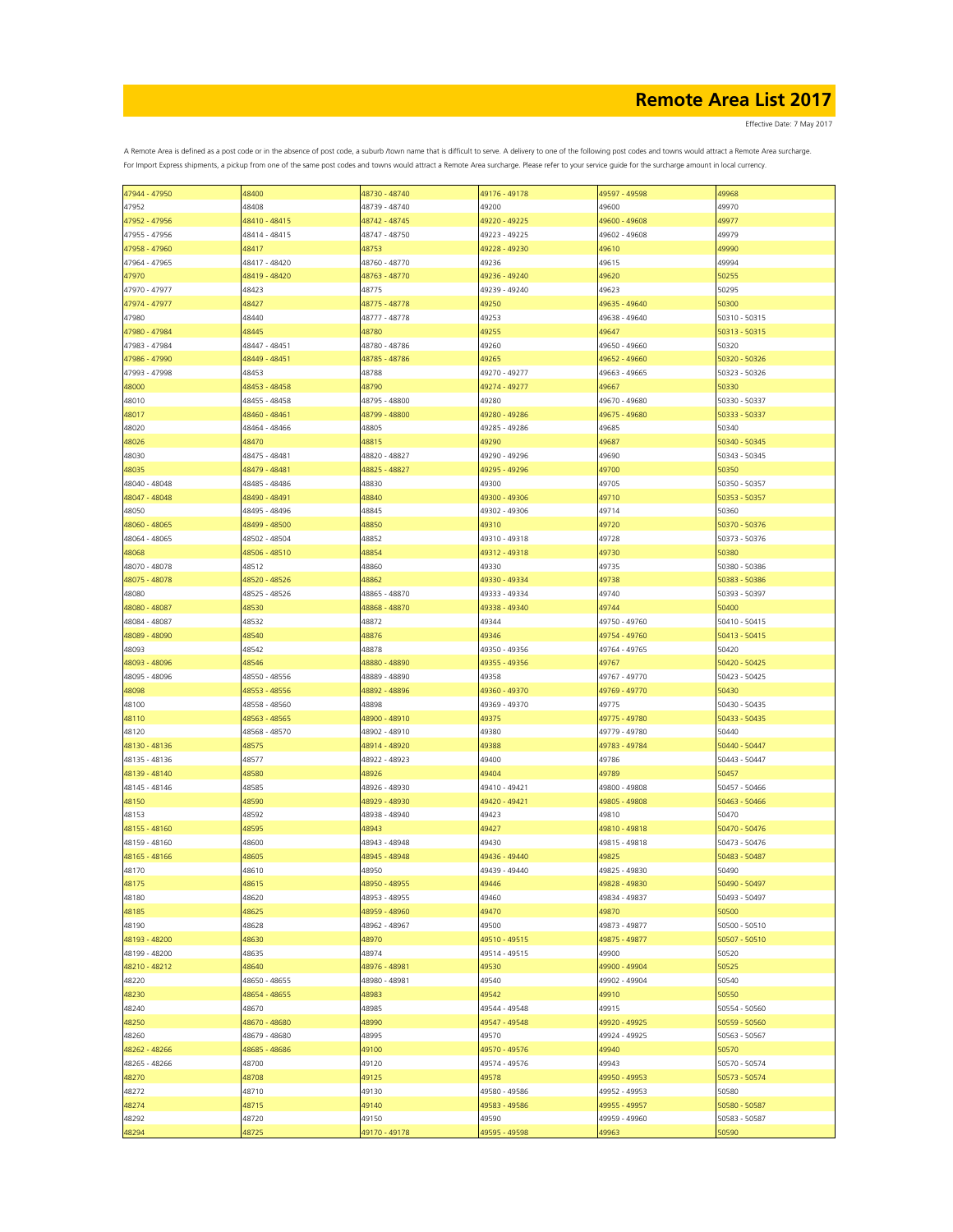Effective Date: 7 May 2017

| 55657<br>50590 - 50597<br>50993 - 50997<br>51530<br>52423 - 52425<br>51854 - 51857<br>51000<br>52430<br>55660 - 55680<br>50596 - 50597<br>51530 - 51537<br>51860<br>51000 - 51010<br>51860 - 51867<br>52430 - 52436<br>50600 - 50601<br>51533 - 51537<br>55679 - 55680<br>51006 - 51010<br>51540<br>55683<br>50610<br>51863 - 51867<br>52433 - 52436<br>55930<br>50610 - 50616<br>51015 - 51017<br>51540 - 51544<br>51870<br>52440<br>51019 - 51020<br>55935<br>50614 - 50616<br>51543 - 51544<br>51870 - 51877<br>52440 - 52444<br>50625 - 50627<br>51026 - 51030<br>51550<br>51873 - 51877<br>52443 - 52444<br>55954<br>50630<br>51050<br>51550 - 51557<br>51880<br>52460<br>55970 - 55977<br>50630 - 50637<br>51070<br>51553 - 51557<br>51883<br>52460 - 52467<br>55974 - 55977<br>50633 - 50637<br>51080 - 51090<br>51560<br>51887<br>52463 - 52467<br>55980<br>55980 - 55985<br>51089 - 51090<br>51560 - 51566<br>51900<br>52470<br>50640<br>51907<br>50640 - 50656<br>51098 - 51099<br>51565 - 51566<br>52473 - 52477<br>55983 - 55985<br>51930<br>52475 - 52477<br>55988 - 55990<br>50653 - 50656<br>51104 - 51106<br>51568 - 51570<br>51108 - 51110<br>51575 - 51580<br>51933<br>52480<br>55993 - 55998<br>50660<br>50660 - 50668<br>51116 - 51117<br>51582 - 51588<br>51950<br>52480 - 52486<br>56763<br>51130<br>51590<br>52483 - 52486<br>56763 - 56767<br>50663 - 50668<br>51960 - 51964<br>51130 - 51140<br>51590 - 51600<br>52490<br>50670<br>51963 - 51964<br>56765 - 56767<br>50670 - 50678<br>51136 - 51140<br>51598 - 51600<br>51970<br>52490 - 52497<br>56776<br>50673 - 50678<br>51144 - 51145<br>51603<br>51970 - 51975<br>52493 - 52497<br>56776 - 58303<br>51149<br>51603 - 51607<br>51973 - 51975<br>52540<br>58300 - 58303<br>50680<br>52542<br>50680 - 50687<br>51160<br>51605 - 51607<br>51977<br>58310<br>52544<br>50683 - 50687<br>51170<br>51610<br>51980 - 51990<br>58312<br>52570<br>50690<br>51200<br>51610 - 51614<br>51984 - 51990<br>58317 - 58324<br>54200<br>50690 - 50697<br>51204 - 51210<br>52043 - 52044<br>51613 - 51614<br>58320 - 58324<br>51620<br>50693 - 50697<br>52182 - 52187<br>54220 - 54227<br>58331 - 58332<br>51206 - 51210<br>50700<br>51620 - 51624<br>52189<br>54223 - 54227<br>58334 - 58335<br>51217 - 51220<br>50710 - 50717<br>52200<br>58338<br>51225 - 51227<br>51623 - 51624<br>54233 - 54237<br>52210<br>58338 - 58348<br>50713 - 50717<br>51229 - 51230<br>51633 - 51637<br>54254 - 54257<br>51640<br>52213<br>54260<br>50720<br>51237 - 51240<br>58340 - 58348<br>52220 - 52224<br>50724 - 50727<br>51245 - 51248<br>51640 - 51646<br>54260 - 54265<br>58352 - 58353<br>51260<br>50726 - 50727<br>51643 - 51646<br>52223 - 52224<br>54263 - 54265<br>58355 - 58357<br>51270<br>50733 - 50737<br>51650<br>52233 - 52234<br>54273 - 54274<br>58359 - 58360<br>54280<br>50750<br>51280<br>51650 - 51654<br>52240<br>58362 - 58363<br>50750 - 50755<br>51285<br>51653 - 51654<br>52243<br>54280 - 54285<br>58380<br>50753 - 50755<br>51287<br>51670<br>52250 - 52254<br>54283 - 54285<br>58380 - 58391<br>50760<br>51300 - 51305<br>51670 - 51676<br>52253 - 52254<br>54290<br>58390 - 58391<br>50764<br>51303 - 51305<br>51673 - 51676<br>52280<br>54290 - 54297<br>58398 - 58400<br>50770 - 50775<br>51310<br>51680<br>52282<br>54293 - 54297<br>58403 - 58404<br>50773 - 50775<br>54300<br>58406 - 58407<br>51320 - 51326<br>51690 - 51697<br>52286<br>52290<br>50780<br>51324 - 51326<br>51693 - 51697<br>54310 - 54315<br>58410<br>50783<br>51340<br>51700<br>52300 - 52305<br>54313 - 54315<br>58410 - 58416<br>50785<br>51340 - 51346<br>51710 - 51717<br>52303 - 52305<br>54320<br>58412 - 58416<br>58420<br>50800<br>51344 - 51346<br>51713 - 51717<br>52307<br>54320 - 54327<br>50810<br>51349<br>51720<br>52310<br>54324 - 54327<br>58423<br>54330<br>50820<br>51385<br>51720 - 51727<br>52315<br>58425<br>50830<br>51400<br>51723 - 51727<br>52320<br>54330 - 54337<br>58430<br>50840<br>51410 - 51418<br>51730<br>52330 - 52334<br>54333 - 54337<br>58435<br>50860 - 50867<br>51412 - 51418<br>51730 - 51734<br>52333 - 52334<br>54340<br>58440 - 58443<br>52340<br>50863 - 50867<br>51422 - 51428<br>51733 - 51734<br>54343 - 54346<br>58442 - 58443<br>51430<br>50870<br>51740<br>52340 - 52346<br>54345 - 54346<br>58445<br>50874<br>58447<br>52345 - 52346<br>54350<br>51430 - 51437<br>51750 - 51755<br>50880 - 50886<br>52350<br>54360 - 54367<br>58450 - 58456<br>51432 - 51437<br>51753 - 51755<br>50883 - 50886<br>51760<br>52350 - 52356<br>58453 - 58456<br>51440<br>54363 - 54367<br>50890<br>51440 - 51443<br>51760 - 51767<br>54370<br>58460<br>52355 - 52356<br>50890 - 50896<br>54370 - 54375<br>58460 - 58468<br>51442 - 51443<br>51765 - 51767<br>52360<br>50893 - 50896<br>51445 - 51446<br>52360 - 52367<br>54373 - 54375<br>58463 - 58468<br>51773<br>50903<br>58480 - 58481<br>51453 - 51459<br>51773 - 51777<br>52363 - 52367<br>54380<br>50907<br>51462 - 51468<br>51775 - 51777<br>52370<br>54380 - 54387<br>58483 - 58491<br>50940<br>51470<br>51780<br>52374<br>54383 - 54387<br>58493 - 58500<br>54400<br>50960 - 50967<br>51470 - 51477<br>51780 - 51786<br>52376<br>58502 - 58508<br>50963 - 50967<br>51474 - 51477<br>51783 - 51786<br>52380<br>54400 - 54571<br>58510 - 58517<br>50970<br>51479 - 51480<br>51800<br>52384<br>54570 - 54571<br>58520<br>50970 - 50975<br>54573 - 54575<br>58520 - 58524<br>51483 - 51486<br>51810 - 51817<br>52387<br>50973 - 50975<br>51500<br>51813 - 51817<br>52390<br>54687<br>58523 - 58524<br>50980<br>51510 - 51517<br>58530 - 58533<br>51820<br>52400<br>54687 - 54697<br>50980 - 50987<br>51513 - 51517<br>51820 - 51828<br>52410 - 52414<br>54693 - 54697<br>58540<br>50983 - 50987<br>58540 - 58547<br>51520<br>51825 - 51828<br>52413 - 52414<br>55620<br>50990<br>51520 - 51527<br>51850<br>52420<br>55629 - 55655<br>58542 - 58547 |               |               |               |               |               |       |
|----------------------------------------------------------------------------------------------------------------------------------------------------------------------------------------------------------------------------------------------------------------------------------------------------------------------------------------------------------------------------------------------------------------------------------------------------------------------------------------------------------------------------------------------------------------------------------------------------------------------------------------------------------------------------------------------------------------------------------------------------------------------------------------------------------------------------------------------------------------------------------------------------------------------------------------------------------------------------------------------------------------------------------------------------------------------------------------------------------------------------------------------------------------------------------------------------------------------------------------------------------------------------------------------------------------------------------------------------------------------------------------------------------------------------------------------------------------------------------------------------------------------------------------------------------------------------------------------------------------------------------------------------------------------------------------------------------------------------------------------------------------------------------------------------------------------------------------------------------------------------------------------------------------------------------------------------------------------------------------------------------------------------------------------------------------------------------------------------------------------------------------------------------------------------------------------------------------------------------------------------------------------------------------------------------------------------------------------------------------------------------------------------------------------------------------------------------------------------------------------------------------------------------------------------------------------------------------------------------------------------------------------------------------------------------------------------------------------------------------------------------------------------------------------------------------------------------------------------------------------------------------------------------------------------------------------------------------------------------------------------------------------------------------------------------------------------------------------------------------------------------------------------------------------------------------------------------------------------------------------------------------------------------------------------------------------------------------------------------------------------------------------------------------------------------------------------------------------------------------------------------------------------------------------------------------------------------------------------------------------------------------------------------------------------------------------------------------------------------------------------------------------------------------------------------------------------------------------------------------------------------------------------------------------------------------------------------------------------------------------------------------------------------------------------------------------------------------------------------------------------------------------------------------------------------------------------------------------------------------------------------------------------------------------------------------------------------------------------------------------------------------------------------------------------------------------------------------------------------------------------------------------------------------------------------------------------------------------------------------------------------------------------------------------------------------------------------------------------------------------------------------------------------------------------------------------------------------------------------------------------------------------------------------------------------------------------------------------------------------------------------------------------------------------------------------------------------------------------------------------------------------------------------------------------------------------------------------------------------------------------------------------------------------------------------------------------------------------------------------------------------------------------------------------------------------------------------------------------------------------------------------------------------------------------------------------------------------------------------------------------------------------------------------------------------------------------------------------------------------------------------------------------------------------------------------------------------------------------------------------------------------------|---------------|---------------|---------------|---------------|---------------|-------|
|                                                                                                                                                                                                                                                                                                                                                                                                                                                                                                                                                                                                                                                                                                                                                                                                                                                                                                                                                                                                                                                                                                                                                                                                                                                                                                                                                                                                                                                                                                                                                                                                                                                                                                                                                                                                                                                                                                                                                                                                                                                                                                                                                                                                                                                                                                                                                                                                                                                                                                                                                                                                                                                                                                                                                                                                                                                                                                                                                                                                                                                                                                                                                                                                                                                                                                                                                                                                                                                                                                                                                                                                                                                                                                                                                                                                                                                                                                                                                                                                                                                                                                                                                                                                                                                                                                                                                                                                                                                                                                                                                                                                                                                                                                                                                                                                                                                                                                                                                                                                                                                                                                                                                                                                                                                                                                                                                                                                                                                                                                                                                                                                                                                                                                                                                                                                                                                                                              |               |               |               |               |               |       |
|                                                                                                                                                                                                                                                                                                                                                                                                                                                                                                                                                                                                                                                                                                                                                                                                                                                                                                                                                                                                                                                                                                                                                                                                                                                                                                                                                                                                                                                                                                                                                                                                                                                                                                                                                                                                                                                                                                                                                                                                                                                                                                                                                                                                                                                                                                                                                                                                                                                                                                                                                                                                                                                                                                                                                                                                                                                                                                                                                                                                                                                                                                                                                                                                                                                                                                                                                                                                                                                                                                                                                                                                                                                                                                                                                                                                                                                                                                                                                                                                                                                                                                                                                                                                                                                                                                                                                                                                                                                                                                                                                                                                                                                                                                                                                                                                                                                                                                                                                                                                                                                                                                                                                                                                                                                                                                                                                                                                                                                                                                                                                                                                                                                                                                                                                                                                                                                                                              |               |               |               |               |               |       |
|                                                                                                                                                                                                                                                                                                                                                                                                                                                                                                                                                                                                                                                                                                                                                                                                                                                                                                                                                                                                                                                                                                                                                                                                                                                                                                                                                                                                                                                                                                                                                                                                                                                                                                                                                                                                                                                                                                                                                                                                                                                                                                                                                                                                                                                                                                                                                                                                                                                                                                                                                                                                                                                                                                                                                                                                                                                                                                                                                                                                                                                                                                                                                                                                                                                                                                                                                                                                                                                                                                                                                                                                                                                                                                                                                                                                                                                                                                                                                                                                                                                                                                                                                                                                                                                                                                                                                                                                                                                                                                                                                                                                                                                                                                                                                                                                                                                                                                                                                                                                                                                                                                                                                                                                                                                                                                                                                                                                                                                                                                                                                                                                                                                                                                                                                                                                                                                                                              |               |               |               |               |               |       |
|                                                                                                                                                                                                                                                                                                                                                                                                                                                                                                                                                                                                                                                                                                                                                                                                                                                                                                                                                                                                                                                                                                                                                                                                                                                                                                                                                                                                                                                                                                                                                                                                                                                                                                                                                                                                                                                                                                                                                                                                                                                                                                                                                                                                                                                                                                                                                                                                                                                                                                                                                                                                                                                                                                                                                                                                                                                                                                                                                                                                                                                                                                                                                                                                                                                                                                                                                                                                                                                                                                                                                                                                                                                                                                                                                                                                                                                                                                                                                                                                                                                                                                                                                                                                                                                                                                                                                                                                                                                                                                                                                                                                                                                                                                                                                                                                                                                                                                                                                                                                                                                                                                                                                                                                                                                                                                                                                                                                                                                                                                                                                                                                                                                                                                                                                                                                                                                                                              |               |               |               |               |               |       |
|                                                                                                                                                                                                                                                                                                                                                                                                                                                                                                                                                                                                                                                                                                                                                                                                                                                                                                                                                                                                                                                                                                                                                                                                                                                                                                                                                                                                                                                                                                                                                                                                                                                                                                                                                                                                                                                                                                                                                                                                                                                                                                                                                                                                                                                                                                                                                                                                                                                                                                                                                                                                                                                                                                                                                                                                                                                                                                                                                                                                                                                                                                                                                                                                                                                                                                                                                                                                                                                                                                                                                                                                                                                                                                                                                                                                                                                                                                                                                                                                                                                                                                                                                                                                                                                                                                                                                                                                                                                                                                                                                                                                                                                                                                                                                                                                                                                                                                                                                                                                                                                                                                                                                                                                                                                                                                                                                                                                                                                                                                                                                                                                                                                                                                                                                                                                                                                                                              |               |               |               |               |               |       |
|                                                                                                                                                                                                                                                                                                                                                                                                                                                                                                                                                                                                                                                                                                                                                                                                                                                                                                                                                                                                                                                                                                                                                                                                                                                                                                                                                                                                                                                                                                                                                                                                                                                                                                                                                                                                                                                                                                                                                                                                                                                                                                                                                                                                                                                                                                                                                                                                                                                                                                                                                                                                                                                                                                                                                                                                                                                                                                                                                                                                                                                                                                                                                                                                                                                                                                                                                                                                                                                                                                                                                                                                                                                                                                                                                                                                                                                                                                                                                                                                                                                                                                                                                                                                                                                                                                                                                                                                                                                                                                                                                                                                                                                                                                                                                                                                                                                                                                                                                                                                                                                                                                                                                                                                                                                                                                                                                                                                                                                                                                                                                                                                                                                                                                                                                                                                                                                                                              |               |               |               |               |               |       |
|                                                                                                                                                                                                                                                                                                                                                                                                                                                                                                                                                                                                                                                                                                                                                                                                                                                                                                                                                                                                                                                                                                                                                                                                                                                                                                                                                                                                                                                                                                                                                                                                                                                                                                                                                                                                                                                                                                                                                                                                                                                                                                                                                                                                                                                                                                                                                                                                                                                                                                                                                                                                                                                                                                                                                                                                                                                                                                                                                                                                                                                                                                                                                                                                                                                                                                                                                                                                                                                                                                                                                                                                                                                                                                                                                                                                                                                                                                                                                                                                                                                                                                                                                                                                                                                                                                                                                                                                                                                                                                                                                                                                                                                                                                                                                                                                                                                                                                                                                                                                                                                                                                                                                                                                                                                                                                                                                                                                                                                                                                                                                                                                                                                                                                                                                                                                                                                                                              |               |               |               |               |               |       |
|                                                                                                                                                                                                                                                                                                                                                                                                                                                                                                                                                                                                                                                                                                                                                                                                                                                                                                                                                                                                                                                                                                                                                                                                                                                                                                                                                                                                                                                                                                                                                                                                                                                                                                                                                                                                                                                                                                                                                                                                                                                                                                                                                                                                                                                                                                                                                                                                                                                                                                                                                                                                                                                                                                                                                                                                                                                                                                                                                                                                                                                                                                                                                                                                                                                                                                                                                                                                                                                                                                                                                                                                                                                                                                                                                                                                                                                                                                                                                                                                                                                                                                                                                                                                                                                                                                                                                                                                                                                                                                                                                                                                                                                                                                                                                                                                                                                                                                                                                                                                                                                                                                                                                                                                                                                                                                                                                                                                                                                                                                                                                                                                                                                                                                                                                                                                                                                                                              |               |               |               |               |               |       |
|                                                                                                                                                                                                                                                                                                                                                                                                                                                                                                                                                                                                                                                                                                                                                                                                                                                                                                                                                                                                                                                                                                                                                                                                                                                                                                                                                                                                                                                                                                                                                                                                                                                                                                                                                                                                                                                                                                                                                                                                                                                                                                                                                                                                                                                                                                                                                                                                                                                                                                                                                                                                                                                                                                                                                                                                                                                                                                                                                                                                                                                                                                                                                                                                                                                                                                                                                                                                                                                                                                                                                                                                                                                                                                                                                                                                                                                                                                                                                                                                                                                                                                                                                                                                                                                                                                                                                                                                                                                                                                                                                                                                                                                                                                                                                                                                                                                                                                                                                                                                                                                                                                                                                                                                                                                                                                                                                                                                                                                                                                                                                                                                                                                                                                                                                                                                                                                                                              |               |               |               |               |               |       |
|                                                                                                                                                                                                                                                                                                                                                                                                                                                                                                                                                                                                                                                                                                                                                                                                                                                                                                                                                                                                                                                                                                                                                                                                                                                                                                                                                                                                                                                                                                                                                                                                                                                                                                                                                                                                                                                                                                                                                                                                                                                                                                                                                                                                                                                                                                                                                                                                                                                                                                                                                                                                                                                                                                                                                                                                                                                                                                                                                                                                                                                                                                                                                                                                                                                                                                                                                                                                                                                                                                                                                                                                                                                                                                                                                                                                                                                                                                                                                                                                                                                                                                                                                                                                                                                                                                                                                                                                                                                                                                                                                                                                                                                                                                                                                                                                                                                                                                                                                                                                                                                                                                                                                                                                                                                                                                                                                                                                                                                                                                                                                                                                                                                                                                                                                                                                                                                                                              |               |               |               |               |               |       |
|                                                                                                                                                                                                                                                                                                                                                                                                                                                                                                                                                                                                                                                                                                                                                                                                                                                                                                                                                                                                                                                                                                                                                                                                                                                                                                                                                                                                                                                                                                                                                                                                                                                                                                                                                                                                                                                                                                                                                                                                                                                                                                                                                                                                                                                                                                                                                                                                                                                                                                                                                                                                                                                                                                                                                                                                                                                                                                                                                                                                                                                                                                                                                                                                                                                                                                                                                                                                                                                                                                                                                                                                                                                                                                                                                                                                                                                                                                                                                                                                                                                                                                                                                                                                                                                                                                                                                                                                                                                                                                                                                                                                                                                                                                                                                                                                                                                                                                                                                                                                                                                                                                                                                                                                                                                                                                                                                                                                                                                                                                                                                                                                                                                                                                                                                                                                                                                                                              |               |               |               |               |               |       |
|                                                                                                                                                                                                                                                                                                                                                                                                                                                                                                                                                                                                                                                                                                                                                                                                                                                                                                                                                                                                                                                                                                                                                                                                                                                                                                                                                                                                                                                                                                                                                                                                                                                                                                                                                                                                                                                                                                                                                                                                                                                                                                                                                                                                                                                                                                                                                                                                                                                                                                                                                                                                                                                                                                                                                                                                                                                                                                                                                                                                                                                                                                                                                                                                                                                                                                                                                                                                                                                                                                                                                                                                                                                                                                                                                                                                                                                                                                                                                                                                                                                                                                                                                                                                                                                                                                                                                                                                                                                                                                                                                                                                                                                                                                                                                                                                                                                                                                                                                                                                                                                                                                                                                                                                                                                                                                                                                                                                                                                                                                                                                                                                                                                                                                                                                                                                                                                                                              |               |               |               |               |               |       |
|                                                                                                                                                                                                                                                                                                                                                                                                                                                                                                                                                                                                                                                                                                                                                                                                                                                                                                                                                                                                                                                                                                                                                                                                                                                                                                                                                                                                                                                                                                                                                                                                                                                                                                                                                                                                                                                                                                                                                                                                                                                                                                                                                                                                                                                                                                                                                                                                                                                                                                                                                                                                                                                                                                                                                                                                                                                                                                                                                                                                                                                                                                                                                                                                                                                                                                                                                                                                                                                                                                                                                                                                                                                                                                                                                                                                                                                                                                                                                                                                                                                                                                                                                                                                                                                                                                                                                                                                                                                                                                                                                                                                                                                                                                                                                                                                                                                                                                                                                                                                                                                                                                                                                                                                                                                                                                                                                                                                                                                                                                                                                                                                                                                                                                                                                                                                                                                                                              |               |               |               |               |               |       |
|                                                                                                                                                                                                                                                                                                                                                                                                                                                                                                                                                                                                                                                                                                                                                                                                                                                                                                                                                                                                                                                                                                                                                                                                                                                                                                                                                                                                                                                                                                                                                                                                                                                                                                                                                                                                                                                                                                                                                                                                                                                                                                                                                                                                                                                                                                                                                                                                                                                                                                                                                                                                                                                                                                                                                                                                                                                                                                                                                                                                                                                                                                                                                                                                                                                                                                                                                                                                                                                                                                                                                                                                                                                                                                                                                                                                                                                                                                                                                                                                                                                                                                                                                                                                                                                                                                                                                                                                                                                                                                                                                                                                                                                                                                                                                                                                                                                                                                                                                                                                                                                                                                                                                                                                                                                                                                                                                                                                                                                                                                                                                                                                                                                                                                                                                                                                                                                                                              |               |               |               |               |               |       |
|                                                                                                                                                                                                                                                                                                                                                                                                                                                                                                                                                                                                                                                                                                                                                                                                                                                                                                                                                                                                                                                                                                                                                                                                                                                                                                                                                                                                                                                                                                                                                                                                                                                                                                                                                                                                                                                                                                                                                                                                                                                                                                                                                                                                                                                                                                                                                                                                                                                                                                                                                                                                                                                                                                                                                                                                                                                                                                                                                                                                                                                                                                                                                                                                                                                                                                                                                                                                                                                                                                                                                                                                                                                                                                                                                                                                                                                                                                                                                                                                                                                                                                                                                                                                                                                                                                                                                                                                                                                                                                                                                                                                                                                                                                                                                                                                                                                                                                                                                                                                                                                                                                                                                                                                                                                                                                                                                                                                                                                                                                                                                                                                                                                                                                                                                                                                                                                                                              |               |               |               |               |               |       |
|                                                                                                                                                                                                                                                                                                                                                                                                                                                                                                                                                                                                                                                                                                                                                                                                                                                                                                                                                                                                                                                                                                                                                                                                                                                                                                                                                                                                                                                                                                                                                                                                                                                                                                                                                                                                                                                                                                                                                                                                                                                                                                                                                                                                                                                                                                                                                                                                                                                                                                                                                                                                                                                                                                                                                                                                                                                                                                                                                                                                                                                                                                                                                                                                                                                                                                                                                                                                                                                                                                                                                                                                                                                                                                                                                                                                                                                                                                                                                                                                                                                                                                                                                                                                                                                                                                                                                                                                                                                                                                                                                                                                                                                                                                                                                                                                                                                                                                                                                                                                                                                                                                                                                                                                                                                                                                                                                                                                                                                                                                                                                                                                                                                                                                                                                                                                                                                                                              |               |               |               |               |               |       |
|                                                                                                                                                                                                                                                                                                                                                                                                                                                                                                                                                                                                                                                                                                                                                                                                                                                                                                                                                                                                                                                                                                                                                                                                                                                                                                                                                                                                                                                                                                                                                                                                                                                                                                                                                                                                                                                                                                                                                                                                                                                                                                                                                                                                                                                                                                                                                                                                                                                                                                                                                                                                                                                                                                                                                                                                                                                                                                                                                                                                                                                                                                                                                                                                                                                                                                                                                                                                                                                                                                                                                                                                                                                                                                                                                                                                                                                                                                                                                                                                                                                                                                                                                                                                                                                                                                                                                                                                                                                                                                                                                                                                                                                                                                                                                                                                                                                                                                                                                                                                                                                                                                                                                                                                                                                                                                                                                                                                                                                                                                                                                                                                                                                                                                                                                                                                                                                                                              |               |               |               |               |               |       |
|                                                                                                                                                                                                                                                                                                                                                                                                                                                                                                                                                                                                                                                                                                                                                                                                                                                                                                                                                                                                                                                                                                                                                                                                                                                                                                                                                                                                                                                                                                                                                                                                                                                                                                                                                                                                                                                                                                                                                                                                                                                                                                                                                                                                                                                                                                                                                                                                                                                                                                                                                                                                                                                                                                                                                                                                                                                                                                                                                                                                                                                                                                                                                                                                                                                                                                                                                                                                                                                                                                                                                                                                                                                                                                                                                                                                                                                                                                                                                                                                                                                                                                                                                                                                                                                                                                                                                                                                                                                                                                                                                                                                                                                                                                                                                                                                                                                                                                                                                                                                                                                                                                                                                                                                                                                                                                                                                                                                                                                                                                                                                                                                                                                                                                                                                                                                                                                                                              |               |               |               |               |               |       |
|                                                                                                                                                                                                                                                                                                                                                                                                                                                                                                                                                                                                                                                                                                                                                                                                                                                                                                                                                                                                                                                                                                                                                                                                                                                                                                                                                                                                                                                                                                                                                                                                                                                                                                                                                                                                                                                                                                                                                                                                                                                                                                                                                                                                                                                                                                                                                                                                                                                                                                                                                                                                                                                                                                                                                                                                                                                                                                                                                                                                                                                                                                                                                                                                                                                                                                                                                                                                                                                                                                                                                                                                                                                                                                                                                                                                                                                                                                                                                                                                                                                                                                                                                                                                                                                                                                                                                                                                                                                                                                                                                                                                                                                                                                                                                                                                                                                                                                                                                                                                                                                                                                                                                                                                                                                                                                                                                                                                                                                                                                                                                                                                                                                                                                                                                                                                                                                                                              |               |               |               |               |               |       |
|                                                                                                                                                                                                                                                                                                                                                                                                                                                                                                                                                                                                                                                                                                                                                                                                                                                                                                                                                                                                                                                                                                                                                                                                                                                                                                                                                                                                                                                                                                                                                                                                                                                                                                                                                                                                                                                                                                                                                                                                                                                                                                                                                                                                                                                                                                                                                                                                                                                                                                                                                                                                                                                                                                                                                                                                                                                                                                                                                                                                                                                                                                                                                                                                                                                                                                                                                                                                                                                                                                                                                                                                                                                                                                                                                                                                                                                                                                                                                                                                                                                                                                                                                                                                                                                                                                                                                                                                                                                                                                                                                                                                                                                                                                                                                                                                                                                                                                                                                                                                                                                                                                                                                                                                                                                                                                                                                                                                                                                                                                                                                                                                                                                                                                                                                                                                                                                                                              |               |               |               |               |               |       |
|                                                                                                                                                                                                                                                                                                                                                                                                                                                                                                                                                                                                                                                                                                                                                                                                                                                                                                                                                                                                                                                                                                                                                                                                                                                                                                                                                                                                                                                                                                                                                                                                                                                                                                                                                                                                                                                                                                                                                                                                                                                                                                                                                                                                                                                                                                                                                                                                                                                                                                                                                                                                                                                                                                                                                                                                                                                                                                                                                                                                                                                                                                                                                                                                                                                                                                                                                                                                                                                                                                                                                                                                                                                                                                                                                                                                                                                                                                                                                                                                                                                                                                                                                                                                                                                                                                                                                                                                                                                                                                                                                                                                                                                                                                                                                                                                                                                                                                                                                                                                                                                                                                                                                                                                                                                                                                                                                                                                                                                                                                                                                                                                                                                                                                                                                                                                                                                                                              |               |               |               |               |               |       |
|                                                                                                                                                                                                                                                                                                                                                                                                                                                                                                                                                                                                                                                                                                                                                                                                                                                                                                                                                                                                                                                                                                                                                                                                                                                                                                                                                                                                                                                                                                                                                                                                                                                                                                                                                                                                                                                                                                                                                                                                                                                                                                                                                                                                                                                                                                                                                                                                                                                                                                                                                                                                                                                                                                                                                                                                                                                                                                                                                                                                                                                                                                                                                                                                                                                                                                                                                                                                                                                                                                                                                                                                                                                                                                                                                                                                                                                                                                                                                                                                                                                                                                                                                                                                                                                                                                                                                                                                                                                                                                                                                                                                                                                                                                                                                                                                                                                                                                                                                                                                                                                                                                                                                                                                                                                                                                                                                                                                                                                                                                                                                                                                                                                                                                                                                                                                                                                                                              |               |               |               |               |               |       |
|                                                                                                                                                                                                                                                                                                                                                                                                                                                                                                                                                                                                                                                                                                                                                                                                                                                                                                                                                                                                                                                                                                                                                                                                                                                                                                                                                                                                                                                                                                                                                                                                                                                                                                                                                                                                                                                                                                                                                                                                                                                                                                                                                                                                                                                                                                                                                                                                                                                                                                                                                                                                                                                                                                                                                                                                                                                                                                                                                                                                                                                                                                                                                                                                                                                                                                                                                                                                                                                                                                                                                                                                                                                                                                                                                                                                                                                                                                                                                                                                                                                                                                                                                                                                                                                                                                                                                                                                                                                                                                                                                                                                                                                                                                                                                                                                                                                                                                                                                                                                                                                                                                                                                                                                                                                                                                                                                                                                                                                                                                                                                                                                                                                                                                                                                                                                                                                                                              |               |               |               |               |               |       |
|                                                                                                                                                                                                                                                                                                                                                                                                                                                                                                                                                                                                                                                                                                                                                                                                                                                                                                                                                                                                                                                                                                                                                                                                                                                                                                                                                                                                                                                                                                                                                                                                                                                                                                                                                                                                                                                                                                                                                                                                                                                                                                                                                                                                                                                                                                                                                                                                                                                                                                                                                                                                                                                                                                                                                                                                                                                                                                                                                                                                                                                                                                                                                                                                                                                                                                                                                                                                                                                                                                                                                                                                                                                                                                                                                                                                                                                                                                                                                                                                                                                                                                                                                                                                                                                                                                                                                                                                                                                                                                                                                                                                                                                                                                                                                                                                                                                                                                                                                                                                                                                                                                                                                                                                                                                                                                                                                                                                                                                                                                                                                                                                                                                                                                                                                                                                                                                                                              |               |               |               |               |               |       |
|                                                                                                                                                                                                                                                                                                                                                                                                                                                                                                                                                                                                                                                                                                                                                                                                                                                                                                                                                                                                                                                                                                                                                                                                                                                                                                                                                                                                                                                                                                                                                                                                                                                                                                                                                                                                                                                                                                                                                                                                                                                                                                                                                                                                                                                                                                                                                                                                                                                                                                                                                                                                                                                                                                                                                                                                                                                                                                                                                                                                                                                                                                                                                                                                                                                                                                                                                                                                                                                                                                                                                                                                                                                                                                                                                                                                                                                                                                                                                                                                                                                                                                                                                                                                                                                                                                                                                                                                                                                                                                                                                                                                                                                                                                                                                                                                                                                                                                                                                                                                                                                                                                                                                                                                                                                                                                                                                                                                                                                                                                                                                                                                                                                                                                                                                                                                                                                                                              |               |               |               |               |               |       |
|                                                                                                                                                                                                                                                                                                                                                                                                                                                                                                                                                                                                                                                                                                                                                                                                                                                                                                                                                                                                                                                                                                                                                                                                                                                                                                                                                                                                                                                                                                                                                                                                                                                                                                                                                                                                                                                                                                                                                                                                                                                                                                                                                                                                                                                                                                                                                                                                                                                                                                                                                                                                                                                                                                                                                                                                                                                                                                                                                                                                                                                                                                                                                                                                                                                                                                                                                                                                                                                                                                                                                                                                                                                                                                                                                                                                                                                                                                                                                                                                                                                                                                                                                                                                                                                                                                                                                                                                                                                                                                                                                                                                                                                                                                                                                                                                                                                                                                                                                                                                                                                                                                                                                                                                                                                                                                                                                                                                                                                                                                                                                                                                                                                                                                                                                                                                                                                                                              |               |               |               |               |               |       |
|                                                                                                                                                                                                                                                                                                                                                                                                                                                                                                                                                                                                                                                                                                                                                                                                                                                                                                                                                                                                                                                                                                                                                                                                                                                                                                                                                                                                                                                                                                                                                                                                                                                                                                                                                                                                                                                                                                                                                                                                                                                                                                                                                                                                                                                                                                                                                                                                                                                                                                                                                                                                                                                                                                                                                                                                                                                                                                                                                                                                                                                                                                                                                                                                                                                                                                                                                                                                                                                                                                                                                                                                                                                                                                                                                                                                                                                                                                                                                                                                                                                                                                                                                                                                                                                                                                                                                                                                                                                                                                                                                                                                                                                                                                                                                                                                                                                                                                                                                                                                                                                                                                                                                                                                                                                                                                                                                                                                                                                                                                                                                                                                                                                                                                                                                                                                                                                                                              |               |               |               |               |               |       |
|                                                                                                                                                                                                                                                                                                                                                                                                                                                                                                                                                                                                                                                                                                                                                                                                                                                                                                                                                                                                                                                                                                                                                                                                                                                                                                                                                                                                                                                                                                                                                                                                                                                                                                                                                                                                                                                                                                                                                                                                                                                                                                                                                                                                                                                                                                                                                                                                                                                                                                                                                                                                                                                                                                                                                                                                                                                                                                                                                                                                                                                                                                                                                                                                                                                                                                                                                                                                                                                                                                                                                                                                                                                                                                                                                                                                                                                                                                                                                                                                                                                                                                                                                                                                                                                                                                                                                                                                                                                                                                                                                                                                                                                                                                                                                                                                                                                                                                                                                                                                                                                                                                                                                                                                                                                                                                                                                                                                                                                                                                                                                                                                                                                                                                                                                                                                                                                                                              |               |               |               |               |               |       |
|                                                                                                                                                                                                                                                                                                                                                                                                                                                                                                                                                                                                                                                                                                                                                                                                                                                                                                                                                                                                                                                                                                                                                                                                                                                                                                                                                                                                                                                                                                                                                                                                                                                                                                                                                                                                                                                                                                                                                                                                                                                                                                                                                                                                                                                                                                                                                                                                                                                                                                                                                                                                                                                                                                                                                                                                                                                                                                                                                                                                                                                                                                                                                                                                                                                                                                                                                                                                                                                                                                                                                                                                                                                                                                                                                                                                                                                                                                                                                                                                                                                                                                                                                                                                                                                                                                                                                                                                                                                                                                                                                                                                                                                                                                                                                                                                                                                                                                                                                                                                                                                                                                                                                                                                                                                                                                                                                                                                                                                                                                                                                                                                                                                                                                                                                                                                                                                                                              |               |               |               |               |               |       |
|                                                                                                                                                                                                                                                                                                                                                                                                                                                                                                                                                                                                                                                                                                                                                                                                                                                                                                                                                                                                                                                                                                                                                                                                                                                                                                                                                                                                                                                                                                                                                                                                                                                                                                                                                                                                                                                                                                                                                                                                                                                                                                                                                                                                                                                                                                                                                                                                                                                                                                                                                                                                                                                                                                                                                                                                                                                                                                                                                                                                                                                                                                                                                                                                                                                                                                                                                                                                                                                                                                                                                                                                                                                                                                                                                                                                                                                                                                                                                                                                                                                                                                                                                                                                                                                                                                                                                                                                                                                                                                                                                                                                                                                                                                                                                                                                                                                                                                                                                                                                                                                                                                                                                                                                                                                                                                                                                                                                                                                                                                                                                                                                                                                                                                                                                                                                                                                                                              |               |               |               |               |               |       |
|                                                                                                                                                                                                                                                                                                                                                                                                                                                                                                                                                                                                                                                                                                                                                                                                                                                                                                                                                                                                                                                                                                                                                                                                                                                                                                                                                                                                                                                                                                                                                                                                                                                                                                                                                                                                                                                                                                                                                                                                                                                                                                                                                                                                                                                                                                                                                                                                                                                                                                                                                                                                                                                                                                                                                                                                                                                                                                                                                                                                                                                                                                                                                                                                                                                                                                                                                                                                                                                                                                                                                                                                                                                                                                                                                                                                                                                                                                                                                                                                                                                                                                                                                                                                                                                                                                                                                                                                                                                                                                                                                                                                                                                                                                                                                                                                                                                                                                                                                                                                                                                                                                                                                                                                                                                                                                                                                                                                                                                                                                                                                                                                                                                                                                                                                                                                                                                                                              |               |               |               |               |               |       |
|                                                                                                                                                                                                                                                                                                                                                                                                                                                                                                                                                                                                                                                                                                                                                                                                                                                                                                                                                                                                                                                                                                                                                                                                                                                                                                                                                                                                                                                                                                                                                                                                                                                                                                                                                                                                                                                                                                                                                                                                                                                                                                                                                                                                                                                                                                                                                                                                                                                                                                                                                                                                                                                                                                                                                                                                                                                                                                                                                                                                                                                                                                                                                                                                                                                                                                                                                                                                                                                                                                                                                                                                                                                                                                                                                                                                                                                                                                                                                                                                                                                                                                                                                                                                                                                                                                                                                                                                                                                                                                                                                                                                                                                                                                                                                                                                                                                                                                                                                                                                                                                                                                                                                                                                                                                                                                                                                                                                                                                                                                                                                                                                                                                                                                                                                                                                                                                                                              |               |               |               |               |               |       |
|                                                                                                                                                                                                                                                                                                                                                                                                                                                                                                                                                                                                                                                                                                                                                                                                                                                                                                                                                                                                                                                                                                                                                                                                                                                                                                                                                                                                                                                                                                                                                                                                                                                                                                                                                                                                                                                                                                                                                                                                                                                                                                                                                                                                                                                                                                                                                                                                                                                                                                                                                                                                                                                                                                                                                                                                                                                                                                                                                                                                                                                                                                                                                                                                                                                                                                                                                                                                                                                                                                                                                                                                                                                                                                                                                                                                                                                                                                                                                                                                                                                                                                                                                                                                                                                                                                                                                                                                                                                                                                                                                                                                                                                                                                                                                                                                                                                                                                                                                                                                                                                                                                                                                                                                                                                                                                                                                                                                                                                                                                                                                                                                                                                                                                                                                                                                                                                                                              |               |               |               |               |               |       |
|                                                                                                                                                                                                                                                                                                                                                                                                                                                                                                                                                                                                                                                                                                                                                                                                                                                                                                                                                                                                                                                                                                                                                                                                                                                                                                                                                                                                                                                                                                                                                                                                                                                                                                                                                                                                                                                                                                                                                                                                                                                                                                                                                                                                                                                                                                                                                                                                                                                                                                                                                                                                                                                                                                                                                                                                                                                                                                                                                                                                                                                                                                                                                                                                                                                                                                                                                                                                                                                                                                                                                                                                                                                                                                                                                                                                                                                                                                                                                                                                                                                                                                                                                                                                                                                                                                                                                                                                                                                                                                                                                                                                                                                                                                                                                                                                                                                                                                                                                                                                                                                                                                                                                                                                                                                                                                                                                                                                                                                                                                                                                                                                                                                                                                                                                                                                                                                                                              |               |               |               |               |               |       |
|                                                                                                                                                                                                                                                                                                                                                                                                                                                                                                                                                                                                                                                                                                                                                                                                                                                                                                                                                                                                                                                                                                                                                                                                                                                                                                                                                                                                                                                                                                                                                                                                                                                                                                                                                                                                                                                                                                                                                                                                                                                                                                                                                                                                                                                                                                                                                                                                                                                                                                                                                                                                                                                                                                                                                                                                                                                                                                                                                                                                                                                                                                                                                                                                                                                                                                                                                                                                                                                                                                                                                                                                                                                                                                                                                                                                                                                                                                                                                                                                                                                                                                                                                                                                                                                                                                                                                                                                                                                                                                                                                                                                                                                                                                                                                                                                                                                                                                                                                                                                                                                                                                                                                                                                                                                                                                                                                                                                                                                                                                                                                                                                                                                                                                                                                                                                                                                                                              |               |               |               |               |               |       |
|                                                                                                                                                                                                                                                                                                                                                                                                                                                                                                                                                                                                                                                                                                                                                                                                                                                                                                                                                                                                                                                                                                                                                                                                                                                                                                                                                                                                                                                                                                                                                                                                                                                                                                                                                                                                                                                                                                                                                                                                                                                                                                                                                                                                                                                                                                                                                                                                                                                                                                                                                                                                                                                                                                                                                                                                                                                                                                                                                                                                                                                                                                                                                                                                                                                                                                                                                                                                                                                                                                                                                                                                                                                                                                                                                                                                                                                                                                                                                                                                                                                                                                                                                                                                                                                                                                                                                                                                                                                                                                                                                                                                                                                                                                                                                                                                                                                                                                                                                                                                                                                                                                                                                                                                                                                                                                                                                                                                                                                                                                                                                                                                                                                                                                                                                                                                                                                                                              |               |               |               |               |               |       |
|                                                                                                                                                                                                                                                                                                                                                                                                                                                                                                                                                                                                                                                                                                                                                                                                                                                                                                                                                                                                                                                                                                                                                                                                                                                                                                                                                                                                                                                                                                                                                                                                                                                                                                                                                                                                                                                                                                                                                                                                                                                                                                                                                                                                                                                                                                                                                                                                                                                                                                                                                                                                                                                                                                                                                                                                                                                                                                                                                                                                                                                                                                                                                                                                                                                                                                                                                                                                                                                                                                                                                                                                                                                                                                                                                                                                                                                                                                                                                                                                                                                                                                                                                                                                                                                                                                                                                                                                                                                                                                                                                                                                                                                                                                                                                                                                                                                                                                                                                                                                                                                                                                                                                                                                                                                                                                                                                                                                                                                                                                                                                                                                                                                                                                                                                                                                                                                                                              |               |               |               |               |               |       |
|                                                                                                                                                                                                                                                                                                                                                                                                                                                                                                                                                                                                                                                                                                                                                                                                                                                                                                                                                                                                                                                                                                                                                                                                                                                                                                                                                                                                                                                                                                                                                                                                                                                                                                                                                                                                                                                                                                                                                                                                                                                                                                                                                                                                                                                                                                                                                                                                                                                                                                                                                                                                                                                                                                                                                                                                                                                                                                                                                                                                                                                                                                                                                                                                                                                                                                                                                                                                                                                                                                                                                                                                                                                                                                                                                                                                                                                                                                                                                                                                                                                                                                                                                                                                                                                                                                                                                                                                                                                                                                                                                                                                                                                                                                                                                                                                                                                                                                                                                                                                                                                                                                                                                                                                                                                                                                                                                                                                                                                                                                                                                                                                                                                                                                                                                                                                                                                                                              |               |               |               |               |               |       |
|                                                                                                                                                                                                                                                                                                                                                                                                                                                                                                                                                                                                                                                                                                                                                                                                                                                                                                                                                                                                                                                                                                                                                                                                                                                                                                                                                                                                                                                                                                                                                                                                                                                                                                                                                                                                                                                                                                                                                                                                                                                                                                                                                                                                                                                                                                                                                                                                                                                                                                                                                                                                                                                                                                                                                                                                                                                                                                                                                                                                                                                                                                                                                                                                                                                                                                                                                                                                                                                                                                                                                                                                                                                                                                                                                                                                                                                                                                                                                                                                                                                                                                                                                                                                                                                                                                                                                                                                                                                                                                                                                                                                                                                                                                                                                                                                                                                                                                                                                                                                                                                                                                                                                                                                                                                                                                                                                                                                                                                                                                                                                                                                                                                                                                                                                                                                                                                                                              |               |               |               |               |               |       |
|                                                                                                                                                                                                                                                                                                                                                                                                                                                                                                                                                                                                                                                                                                                                                                                                                                                                                                                                                                                                                                                                                                                                                                                                                                                                                                                                                                                                                                                                                                                                                                                                                                                                                                                                                                                                                                                                                                                                                                                                                                                                                                                                                                                                                                                                                                                                                                                                                                                                                                                                                                                                                                                                                                                                                                                                                                                                                                                                                                                                                                                                                                                                                                                                                                                                                                                                                                                                                                                                                                                                                                                                                                                                                                                                                                                                                                                                                                                                                                                                                                                                                                                                                                                                                                                                                                                                                                                                                                                                                                                                                                                                                                                                                                                                                                                                                                                                                                                                                                                                                                                                                                                                                                                                                                                                                                                                                                                                                                                                                                                                                                                                                                                                                                                                                                                                                                                                                              |               |               |               |               |               |       |
|                                                                                                                                                                                                                                                                                                                                                                                                                                                                                                                                                                                                                                                                                                                                                                                                                                                                                                                                                                                                                                                                                                                                                                                                                                                                                                                                                                                                                                                                                                                                                                                                                                                                                                                                                                                                                                                                                                                                                                                                                                                                                                                                                                                                                                                                                                                                                                                                                                                                                                                                                                                                                                                                                                                                                                                                                                                                                                                                                                                                                                                                                                                                                                                                                                                                                                                                                                                                                                                                                                                                                                                                                                                                                                                                                                                                                                                                                                                                                                                                                                                                                                                                                                                                                                                                                                                                                                                                                                                                                                                                                                                                                                                                                                                                                                                                                                                                                                                                                                                                                                                                                                                                                                                                                                                                                                                                                                                                                                                                                                                                                                                                                                                                                                                                                                                                                                                                                              |               |               |               |               |               |       |
|                                                                                                                                                                                                                                                                                                                                                                                                                                                                                                                                                                                                                                                                                                                                                                                                                                                                                                                                                                                                                                                                                                                                                                                                                                                                                                                                                                                                                                                                                                                                                                                                                                                                                                                                                                                                                                                                                                                                                                                                                                                                                                                                                                                                                                                                                                                                                                                                                                                                                                                                                                                                                                                                                                                                                                                                                                                                                                                                                                                                                                                                                                                                                                                                                                                                                                                                                                                                                                                                                                                                                                                                                                                                                                                                                                                                                                                                                                                                                                                                                                                                                                                                                                                                                                                                                                                                                                                                                                                                                                                                                                                                                                                                                                                                                                                                                                                                                                                                                                                                                                                                                                                                                                                                                                                                                                                                                                                                                                                                                                                                                                                                                                                                                                                                                                                                                                                                                              |               |               |               |               |               |       |
|                                                                                                                                                                                                                                                                                                                                                                                                                                                                                                                                                                                                                                                                                                                                                                                                                                                                                                                                                                                                                                                                                                                                                                                                                                                                                                                                                                                                                                                                                                                                                                                                                                                                                                                                                                                                                                                                                                                                                                                                                                                                                                                                                                                                                                                                                                                                                                                                                                                                                                                                                                                                                                                                                                                                                                                                                                                                                                                                                                                                                                                                                                                                                                                                                                                                                                                                                                                                                                                                                                                                                                                                                                                                                                                                                                                                                                                                                                                                                                                                                                                                                                                                                                                                                                                                                                                                                                                                                                                                                                                                                                                                                                                                                                                                                                                                                                                                                                                                                                                                                                                                                                                                                                                                                                                                                                                                                                                                                                                                                                                                                                                                                                                                                                                                                                                                                                                                                              |               |               |               |               |               |       |
|                                                                                                                                                                                                                                                                                                                                                                                                                                                                                                                                                                                                                                                                                                                                                                                                                                                                                                                                                                                                                                                                                                                                                                                                                                                                                                                                                                                                                                                                                                                                                                                                                                                                                                                                                                                                                                                                                                                                                                                                                                                                                                                                                                                                                                                                                                                                                                                                                                                                                                                                                                                                                                                                                                                                                                                                                                                                                                                                                                                                                                                                                                                                                                                                                                                                                                                                                                                                                                                                                                                                                                                                                                                                                                                                                                                                                                                                                                                                                                                                                                                                                                                                                                                                                                                                                                                                                                                                                                                                                                                                                                                                                                                                                                                                                                                                                                                                                                                                                                                                                                                                                                                                                                                                                                                                                                                                                                                                                                                                                                                                                                                                                                                                                                                                                                                                                                                                                              |               |               |               |               |               |       |
|                                                                                                                                                                                                                                                                                                                                                                                                                                                                                                                                                                                                                                                                                                                                                                                                                                                                                                                                                                                                                                                                                                                                                                                                                                                                                                                                                                                                                                                                                                                                                                                                                                                                                                                                                                                                                                                                                                                                                                                                                                                                                                                                                                                                                                                                                                                                                                                                                                                                                                                                                                                                                                                                                                                                                                                                                                                                                                                                                                                                                                                                                                                                                                                                                                                                                                                                                                                                                                                                                                                                                                                                                                                                                                                                                                                                                                                                                                                                                                                                                                                                                                                                                                                                                                                                                                                                                                                                                                                                                                                                                                                                                                                                                                                                                                                                                                                                                                                                                                                                                                                                                                                                                                                                                                                                                                                                                                                                                                                                                                                                                                                                                                                                                                                                                                                                                                                                                              |               |               |               |               |               |       |
|                                                                                                                                                                                                                                                                                                                                                                                                                                                                                                                                                                                                                                                                                                                                                                                                                                                                                                                                                                                                                                                                                                                                                                                                                                                                                                                                                                                                                                                                                                                                                                                                                                                                                                                                                                                                                                                                                                                                                                                                                                                                                                                                                                                                                                                                                                                                                                                                                                                                                                                                                                                                                                                                                                                                                                                                                                                                                                                                                                                                                                                                                                                                                                                                                                                                                                                                                                                                                                                                                                                                                                                                                                                                                                                                                                                                                                                                                                                                                                                                                                                                                                                                                                                                                                                                                                                                                                                                                                                                                                                                                                                                                                                                                                                                                                                                                                                                                                                                                                                                                                                                                                                                                                                                                                                                                                                                                                                                                                                                                                                                                                                                                                                                                                                                                                                                                                                                                              |               |               |               |               |               |       |
|                                                                                                                                                                                                                                                                                                                                                                                                                                                                                                                                                                                                                                                                                                                                                                                                                                                                                                                                                                                                                                                                                                                                                                                                                                                                                                                                                                                                                                                                                                                                                                                                                                                                                                                                                                                                                                                                                                                                                                                                                                                                                                                                                                                                                                                                                                                                                                                                                                                                                                                                                                                                                                                                                                                                                                                                                                                                                                                                                                                                                                                                                                                                                                                                                                                                                                                                                                                                                                                                                                                                                                                                                                                                                                                                                                                                                                                                                                                                                                                                                                                                                                                                                                                                                                                                                                                                                                                                                                                                                                                                                                                                                                                                                                                                                                                                                                                                                                                                                                                                                                                                                                                                                                                                                                                                                                                                                                                                                                                                                                                                                                                                                                                                                                                                                                                                                                                                                              |               |               |               |               |               |       |
|                                                                                                                                                                                                                                                                                                                                                                                                                                                                                                                                                                                                                                                                                                                                                                                                                                                                                                                                                                                                                                                                                                                                                                                                                                                                                                                                                                                                                                                                                                                                                                                                                                                                                                                                                                                                                                                                                                                                                                                                                                                                                                                                                                                                                                                                                                                                                                                                                                                                                                                                                                                                                                                                                                                                                                                                                                                                                                                                                                                                                                                                                                                                                                                                                                                                                                                                                                                                                                                                                                                                                                                                                                                                                                                                                                                                                                                                                                                                                                                                                                                                                                                                                                                                                                                                                                                                                                                                                                                                                                                                                                                                                                                                                                                                                                                                                                                                                                                                                                                                                                                                                                                                                                                                                                                                                                                                                                                                                                                                                                                                                                                                                                                                                                                                                                                                                                                                                              |               |               |               |               |               |       |
|                                                                                                                                                                                                                                                                                                                                                                                                                                                                                                                                                                                                                                                                                                                                                                                                                                                                                                                                                                                                                                                                                                                                                                                                                                                                                                                                                                                                                                                                                                                                                                                                                                                                                                                                                                                                                                                                                                                                                                                                                                                                                                                                                                                                                                                                                                                                                                                                                                                                                                                                                                                                                                                                                                                                                                                                                                                                                                                                                                                                                                                                                                                                                                                                                                                                                                                                                                                                                                                                                                                                                                                                                                                                                                                                                                                                                                                                                                                                                                                                                                                                                                                                                                                                                                                                                                                                                                                                                                                                                                                                                                                                                                                                                                                                                                                                                                                                                                                                                                                                                                                                                                                                                                                                                                                                                                                                                                                                                                                                                                                                                                                                                                                                                                                                                                                                                                                                                              |               |               |               |               |               |       |
|                                                                                                                                                                                                                                                                                                                                                                                                                                                                                                                                                                                                                                                                                                                                                                                                                                                                                                                                                                                                                                                                                                                                                                                                                                                                                                                                                                                                                                                                                                                                                                                                                                                                                                                                                                                                                                                                                                                                                                                                                                                                                                                                                                                                                                                                                                                                                                                                                                                                                                                                                                                                                                                                                                                                                                                                                                                                                                                                                                                                                                                                                                                                                                                                                                                                                                                                                                                                                                                                                                                                                                                                                                                                                                                                                                                                                                                                                                                                                                                                                                                                                                                                                                                                                                                                                                                                                                                                                                                                                                                                                                                                                                                                                                                                                                                                                                                                                                                                                                                                                                                                                                                                                                                                                                                                                                                                                                                                                                                                                                                                                                                                                                                                                                                                                                                                                                                                                              |               |               |               |               |               |       |
|                                                                                                                                                                                                                                                                                                                                                                                                                                                                                                                                                                                                                                                                                                                                                                                                                                                                                                                                                                                                                                                                                                                                                                                                                                                                                                                                                                                                                                                                                                                                                                                                                                                                                                                                                                                                                                                                                                                                                                                                                                                                                                                                                                                                                                                                                                                                                                                                                                                                                                                                                                                                                                                                                                                                                                                                                                                                                                                                                                                                                                                                                                                                                                                                                                                                                                                                                                                                                                                                                                                                                                                                                                                                                                                                                                                                                                                                                                                                                                                                                                                                                                                                                                                                                                                                                                                                                                                                                                                                                                                                                                                                                                                                                                                                                                                                                                                                                                                                                                                                                                                                                                                                                                                                                                                                                                                                                                                                                                                                                                                                                                                                                                                                                                                                                                                                                                                                                              |               |               |               |               |               |       |
|                                                                                                                                                                                                                                                                                                                                                                                                                                                                                                                                                                                                                                                                                                                                                                                                                                                                                                                                                                                                                                                                                                                                                                                                                                                                                                                                                                                                                                                                                                                                                                                                                                                                                                                                                                                                                                                                                                                                                                                                                                                                                                                                                                                                                                                                                                                                                                                                                                                                                                                                                                                                                                                                                                                                                                                                                                                                                                                                                                                                                                                                                                                                                                                                                                                                                                                                                                                                                                                                                                                                                                                                                                                                                                                                                                                                                                                                                                                                                                                                                                                                                                                                                                                                                                                                                                                                                                                                                                                                                                                                                                                                                                                                                                                                                                                                                                                                                                                                                                                                                                                                                                                                                                                                                                                                                                                                                                                                                                                                                                                                                                                                                                                                                                                                                                                                                                                                                              |               |               |               |               |               |       |
|                                                                                                                                                                                                                                                                                                                                                                                                                                                                                                                                                                                                                                                                                                                                                                                                                                                                                                                                                                                                                                                                                                                                                                                                                                                                                                                                                                                                                                                                                                                                                                                                                                                                                                                                                                                                                                                                                                                                                                                                                                                                                                                                                                                                                                                                                                                                                                                                                                                                                                                                                                                                                                                                                                                                                                                                                                                                                                                                                                                                                                                                                                                                                                                                                                                                                                                                                                                                                                                                                                                                                                                                                                                                                                                                                                                                                                                                                                                                                                                                                                                                                                                                                                                                                                                                                                                                                                                                                                                                                                                                                                                                                                                                                                                                                                                                                                                                                                                                                                                                                                                                                                                                                                                                                                                                                                                                                                                                                                                                                                                                                                                                                                                                                                                                                                                                                                                                                              |               |               |               |               |               |       |
|                                                                                                                                                                                                                                                                                                                                                                                                                                                                                                                                                                                                                                                                                                                                                                                                                                                                                                                                                                                                                                                                                                                                                                                                                                                                                                                                                                                                                                                                                                                                                                                                                                                                                                                                                                                                                                                                                                                                                                                                                                                                                                                                                                                                                                                                                                                                                                                                                                                                                                                                                                                                                                                                                                                                                                                                                                                                                                                                                                                                                                                                                                                                                                                                                                                                                                                                                                                                                                                                                                                                                                                                                                                                                                                                                                                                                                                                                                                                                                                                                                                                                                                                                                                                                                                                                                                                                                                                                                                                                                                                                                                                                                                                                                                                                                                                                                                                                                                                                                                                                                                                                                                                                                                                                                                                                                                                                                                                                                                                                                                                                                                                                                                                                                                                                                                                                                                                                              |               |               |               |               |               |       |
|                                                                                                                                                                                                                                                                                                                                                                                                                                                                                                                                                                                                                                                                                                                                                                                                                                                                                                                                                                                                                                                                                                                                                                                                                                                                                                                                                                                                                                                                                                                                                                                                                                                                                                                                                                                                                                                                                                                                                                                                                                                                                                                                                                                                                                                                                                                                                                                                                                                                                                                                                                                                                                                                                                                                                                                                                                                                                                                                                                                                                                                                                                                                                                                                                                                                                                                                                                                                                                                                                                                                                                                                                                                                                                                                                                                                                                                                                                                                                                                                                                                                                                                                                                                                                                                                                                                                                                                                                                                                                                                                                                                                                                                                                                                                                                                                                                                                                                                                                                                                                                                                                                                                                                                                                                                                                                                                                                                                                                                                                                                                                                                                                                                                                                                                                                                                                                                                                              |               |               |               |               |               |       |
|                                                                                                                                                                                                                                                                                                                                                                                                                                                                                                                                                                                                                                                                                                                                                                                                                                                                                                                                                                                                                                                                                                                                                                                                                                                                                                                                                                                                                                                                                                                                                                                                                                                                                                                                                                                                                                                                                                                                                                                                                                                                                                                                                                                                                                                                                                                                                                                                                                                                                                                                                                                                                                                                                                                                                                                                                                                                                                                                                                                                                                                                                                                                                                                                                                                                                                                                                                                                                                                                                                                                                                                                                                                                                                                                                                                                                                                                                                                                                                                                                                                                                                                                                                                                                                                                                                                                                                                                                                                                                                                                                                                                                                                                                                                                                                                                                                                                                                                                                                                                                                                                                                                                                                                                                                                                                                                                                                                                                                                                                                                                                                                                                                                                                                                                                                                                                                                                                              |               |               |               |               |               |       |
|                                                                                                                                                                                                                                                                                                                                                                                                                                                                                                                                                                                                                                                                                                                                                                                                                                                                                                                                                                                                                                                                                                                                                                                                                                                                                                                                                                                                                                                                                                                                                                                                                                                                                                                                                                                                                                                                                                                                                                                                                                                                                                                                                                                                                                                                                                                                                                                                                                                                                                                                                                                                                                                                                                                                                                                                                                                                                                                                                                                                                                                                                                                                                                                                                                                                                                                                                                                                                                                                                                                                                                                                                                                                                                                                                                                                                                                                                                                                                                                                                                                                                                                                                                                                                                                                                                                                                                                                                                                                                                                                                                                                                                                                                                                                                                                                                                                                                                                                                                                                                                                                                                                                                                                                                                                                                                                                                                                                                                                                                                                                                                                                                                                                                                                                                                                                                                                                                              |               |               |               |               |               |       |
|                                                                                                                                                                                                                                                                                                                                                                                                                                                                                                                                                                                                                                                                                                                                                                                                                                                                                                                                                                                                                                                                                                                                                                                                                                                                                                                                                                                                                                                                                                                                                                                                                                                                                                                                                                                                                                                                                                                                                                                                                                                                                                                                                                                                                                                                                                                                                                                                                                                                                                                                                                                                                                                                                                                                                                                                                                                                                                                                                                                                                                                                                                                                                                                                                                                                                                                                                                                                                                                                                                                                                                                                                                                                                                                                                                                                                                                                                                                                                                                                                                                                                                                                                                                                                                                                                                                                                                                                                                                                                                                                                                                                                                                                                                                                                                                                                                                                                                                                                                                                                                                                                                                                                                                                                                                                                                                                                                                                                                                                                                                                                                                                                                                                                                                                                                                                                                                                                              |               |               |               |               |               |       |
|                                                                                                                                                                                                                                                                                                                                                                                                                                                                                                                                                                                                                                                                                                                                                                                                                                                                                                                                                                                                                                                                                                                                                                                                                                                                                                                                                                                                                                                                                                                                                                                                                                                                                                                                                                                                                                                                                                                                                                                                                                                                                                                                                                                                                                                                                                                                                                                                                                                                                                                                                                                                                                                                                                                                                                                                                                                                                                                                                                                                                                                                                                                                                                                                                                                                                                                                                                                                                                                                                                                                                                                                                                                                                                                                                                                                                                                                                                                                                                                                                                                                                                                                                                                                                                                                                                                                                                                                                                                                                                                                                                                                                                                                                                                                                                                                                                                                                                                                                                                                                                                                                                                                                                                                                                                                                                                                                                                                                                                                                                                                                                                                                                                                                                                                                                                                                                                                                              |               |               |               |               |               |       |
|                                                                                                                                                                                                                                                                                                                                                                                                                                                                                                                                                                                                                                                                                                                                                                                                                                                                                                                                                                                                                                                                                                                                                                                                                                                                                                                                                                                                                                                                                                                                                                                                                                                                                                                                                                                                                                                                                                                                                                                                                                                                                                                                                                                                                                                                                                                                                                                                                                                                                                                                                                                                                                                                                                                                                                                                                                                                                                                                                                                                                                                                                                                                                                                                                                                                                                                                                                                                                                                                                                                                                                                                                                                                                                                                                                                                                                                                                                                                                                                                                                                                                                                                                                                                                                                                                                                                                                                                                                                                                                                                                                                                                                                                                                                                                                                                                                                                                                                                                                                                                                                                                                                                                                                                                                                                                                                                                                                                                                                                                                                                                                                                                                                                                                                                                                                                                                                                                              |               |               |               |               |               |       |
|                                                                                                                                                                                                                                                                                                                                                                                                                                                                                                                                                                                                                                                                                                                                                                                                                                                                                                                                                                                                                                                                                                                                                                                                                                                                                                                                                                                                                                                                                                                                                                                                                                                                                                                                                                                                                                                                                                                                                                                                                                                                                                                                                                                                                                                                                                                                                                                                                                                                                                                                                                                                                                                                                                                                                                                                                                                                                                                                                                                                                                                                                                                                                                                                                                                                                                                                                                                                                                                                                                                                                                                                                                                                                                                                                                                                                                                                                                                                                                                                                                                                                                                                                                                                                                                                                                                                                                                                                                                                                                                                                                                                                                                                                                                                                                                                                                                                                                                                                                                                                                                                                                                                                                                                                                                                                                                                                                                                                                                                                                                                                                                                                                                                                                                                                                                                                                                                                              |               |               |               |               |               |       |
|                                                                                                                                                                                                                                                                                                                                                                                                                                                                                                                                                                                                                                                                                                                                                                                                                                                                                                                                                                                                                                                                                                                                                                                                                                                                                                                                                                                                                                                                                                                                                                                                                                                                                                                                                                                                                                                                                                                                                                                                                                                                                                                                                                                                                                                                                                                                                                                                                                                                                                                                                                                                                                                                                                                                                                                                                                                                                                                                                                                                                                                                                                                                                                                                                                                                                                                                                                                                                                                                                                                                                                                                                                                                                                                                                                                                                                                                                                                                                                                                                                                                                                                                                                                                                                                                                                                                                                                                                                                                                                                                                                                                                                                                                                                                                                                                                                                                                                                                                                                                                                                                                                                                                                                                                                                                                                                                                                                                                                                                                                                                                                                                                                                                                                                                                                                                                                                                                              |               |               |               |               |               |       |
|                                                                                                                                                                                                                                                                                                                                                                                                                                                                                                                                                                                                                                                                                                                                                                                                                                                                                                                                                                                                                                                                                                                                                                                                                                                                                                                                                                                                                                                                                                                                                                                                                                                                                                                                                                                                                                                                                                                                                                                                                                                                                                                                                                                                                                                                                                                                                                                                                                                                                                                                                                                                                                                                                                                                                                                                                                                                                                                                                                                                                                                                                                                                                                                                                                                                                                                                                                                                                                                                                                                                                                                                                                                                                                                                                                                                                                                                                                                                                                                                                                                                                                                                                                                                                                                                                                                                                                                                                                                                                                                                                                                                                                                                                                                                                                                                                                                                                                                                                                                                                                                                                                                                                                                                                                                                                                                                                                                                                                                                                                                                                                                                                                                                                                                                                                                                                                                                                              |               |               |               |               |               |       |
|                                                                                                                                                                                                                                                                                                                                                                                                                                                                                                                                                                                                                                                                                                                                                                                                                                                                                                                                                                                                                                                                                                                                                                                                                                                                                                                                                                                                                                                                                                                                                                                                                                                                                                                                                                                                                                                                                                                                                                                                                                                                                                                                                                                                                                                                                                                                                                                                                                                                                                                                                                                                                                                                                                                                                                                                                                                                                                                                                                                                                                                                                                                                                                                                                                                                                                                                                                                                                                                                                                                                                                                                                                                                                                                                                                                                                                                                                                                                                                                                                                                                                                                                                                                                                                                                                                                                                                                                                                                                                                                                                                                                                                                                                                                                                                                                                                                                                                                                                                                                                                                                                                                                                                                                                                                                                                                                                                                                                                                                                                                                                                                                                                                                                                                                                                                                                                                                                              |               |               |               |               |               |       |
|                                                                                                                                                                                                                                                                                                                                                                                                                                                                                                                                                                                                                                                                                                                                                                                                                                                                                                                                                                                                                                                                                                                                                                                                                                                                                                                                                                                                                                                                                                                                                                                                                                                                                                                                                                                                                                                                                                                                                                                                                                                                                                                                                                                                                                                                                                                                                                                                                                                                                                                                                                                                                                                                                                                                                                                                                                                                                                                                                                                                                                                                                                                                                                                                                                                                                                                                                                                                                                                                                                                                                                                                                                                                                                                                                                                                                                                                                                                                                                                                                                                                                                                                                                                                                                                                                                                                                                                                                                                                                                                                                                                                                                                                                                                                                                                                                                                                                                                                                                                                                                                                                                                                                                                                                                                                                                                                                                                                                                                                                                                                                                                                                                                                                                                                                                                                                                                                                              |               |               |               |               |               |       |
|                                                                                                                                                                                                                                                                                                                                                                                                                                                                                                                                                                                                                                                                                                                                                                                                                                                                                                                                                                                                                                                                                                                                                                                                                                                                                                                                                                                                                                                                                                                                                                                                                                                                                                                                                                                                                                                                                                                                                                                                                                                                                                                                                                                                                                                                                                                                                                                                                                                                                                                                                                                                                                                                                                                                                                                                                                                                                                                                                                                                                                                                                                                                                                                                                                                                                                                                                                                                                                                                                                                                                                                                                                                                                                                                                                                                                                                                                                                                                                                                                                                                                                                                                                                                                                                                                                                                                                                                                                                                                                                                                                                                                                                                                                                                                                                                                                                                                                                                                                                                                                                                                                                                                                                                                                                                                                                                                                                                                                                                                                                                                                                                                                                                                                                                                                                                                                                                                              |               |               |               |               |               |       |
|                                                                                                                                                                                                                                                                                                                                                                                                                                                                                                                                                                                                                                                                                                                                                                                                                                                                                                                                                                                                                                                                                                                                                                                                                                                                                                                                                                                                                                                                                                                                                                                                                                                                                                                                                                                                                                                                                                                                                                                                                                                                                                                                                                                                                                                                                                                                                                                                                                                                                                                                                                                                                                                                                                                                                                                                                                                                                                                                                                                                                                                                                                                                                                                                                                                                                                                                                                                                                                                                                                                                                                                                                                                                                                                                                                                                                                                                                                                                                                                                                                                                                                                                                                                                                                                                                                                                                                                                                                                                                                                                                                                                                                                                                                                                                                                                                                                                                                                                                                                                                                                                                                                                                                                                                                                                                                                                                                                                                                                                                                                                                                                                                                                                                                                                                                                                                                                                                              |               |               |               |               |               |       |
|                                                                                                                                                                                                                                                                                                                                                                                                                                                                                                                                                                                                                                                                                                                                                                                                                                                                                                                                                                                                                                                                                                                                                                                                                                                                                                                                                                                                                                                                                                                                                                                                                                                                                                                                                                                                                                                                                                                                                                                                                                                                                                                                                                                                                                                                                                                                                                                                                                                                                                                                                                                                                                                                                                                                                                                                                                                                                                                                                                                                                                                                                                                                                                                                                                                                                                                                                                                                                                                                                                                                                                                                                                                                                                                                                                                                                                                                                                                                                                                                                                                                                                                                                                                                                                                                                                                                                                                                                                                                                                                                                                                                                                                                                                                                                                                                                                                                                                                                                                                                                                                                                                                                                                                                                                                                                                                                                                                                                                                                                                                                                                                                                                                                                                                                                                                                                                                                                              |               |               |               |               |               |       |
|                                                                                                                                                                                                                                                                                                                                                                                                                                                                                                                                                                                                                                                                                                                                                                                                                                                                                                                                                                                                                                                                                                                                                                                                                                                                                                                                                                                                                                                                                                                                                                                                                                                                                                                                                                                                                                                                                                                                                                                                                                                                                                                                                                                                                                                                                                                                                                                                                                                                                                                                                                                                                                                                                                                                                                                                                                                                                                                                                                                                                                                                                                                                                                                                                                                                                                                                                                                                                                                                                                                                                                                                                                                                                                                                                                                                                                                                                                                                                                                                                                                                                                                                                                                                                                                                                                                                                                                                                                                                                                                                                                                                                                                                                                                                                                                                                                                                                                                                                                                                                                                                                                                                                                                                                                                                                                                                                                                                                                                                                                                                                                                                                                                                                                                                                                                                                                                                                              |               |               |               |               |               |       |
|                                                                                                                                                                                                                                                                                                                                                                                                                                                                                                                                                                                                                                                                                                                                                                                                                                                                                                                                                                                                                                                                                                                                                                                                                                                                                                                                                                                                                                                                                                                                                                                                                                                                                                                                                                                                                                                                                                                                                                                                                                                                                                                                                                                                                                                                                                                                                                                                                                                                                                                                                                                                                                                                                                                                                                                                                                                                                                                                                                                                                                                                                                                                                                                                                                                                                                                                                                                                                                                                                                                                                                                                                                                                                                                                                                                                                                                                                                                                                                                                                                                                                                                                                                                                                                                                                                                                                                                                                                                                                                                                                                                                                                                                                                                                                                                                                                                                                                                                                                                                                                                                                                                                                                                                                                                                                                                                                                                                                                                                                                                                                                                                                                                                                                                                                                                                                                                                                              |               |               |               |               |               |       |
|                                                                                                                                                                                                                                                                                                                                                                                                                                                                                                                                                                                                                                                                                                                                                                                                                                                                                                                                                                                                                                                                                                                                                                                                                                                                                                                                                                                                                                                                                                                                                                                                                                                                                                                                                                                                                                                                                                                                                                                                                                                                                                                                                                                                                                                                                                                                                                                                                                                                                                                                                                                                                                                                                                                                                                                                                                                                                                                                                                                                                                                                                                                                                                                                                                                                                                                                                                                                                                                                                                                                                                                                                                                                                                                                                                                                                                                                                                                                                                                                                                                                                                                                                                                                                                                                                                                                                                                                                                                                                                                                                                                                                                                                                                                                                                                                                                                                                                                                                                                                                                                                                                                                                                                                                                                                                                                                                                                                                                                                                                                                                                                                                                                                                                                                                                                                                                                                                              |               |               |               |               |               |       |
|                                                                                                                                                                                                                                                                                                                                                                                                                                                                                                                                                                                                                                                                                                                                                                                                                                                                                                                                                                                                                                                                                                                                                                                                                                                                                                                                                                                                                                                                                                                                                                                                                                                                                                                                                                                                                                                                                                                                                                                                                                                                                                                                                                                                                                                                                                                                                                                                                                                                                                                                                                                                                                                                                                                                                                                                                                                                                                                                                                                                                                                                                                                                                                                                                                                                                                                                                                                                                                                                                                                                                                                                                                                                                                                                                                                                                                                                                                                                                                                                                                                                                                                                                                                                                                                                                                                                                                                                                                                                                                                                                                                                                                                                                                                                                                                                                                                                                                                                                                                                                                                                                                                                                                                                                                                                                                                                                                                                                                                                                                                                                                                                                                                                                                                                                                                                                                                                                              |               |               |               |               |               |       |
|                                                                                                                                                                                                                                                                                                                                                                                                                                                                                                                                                                                                                                                                                                                                                                                                                                                                                                                                                                                                                                                                                                                                                                                                                                                                                                                                                                                                                                                                                                                                                                                                                                                                                                                                                                                                                                                                                                                                                                                                                                                                                                                                                                                                                                                                                                                                                                                                                                                                                                                                                                                                                                                                                                                                                                                                                                                                                                                                                                                                                                                                                                                                                                                                                                                                                                                                                                                                                                                                                                                                                                                                                                                                                                                                                                                                                                                                                                                                                                                                                                                                                                                                                                                                                                                                                                                                                                                                                                                                                                                                                                                                                                                                                                                                                                                                                                                                                                                                                                                                                                                                                                                                                                                                                                                                                                                                                                                                                                                                                                                                                                                                                                                                                                                                                                                                                                                                                              |               |               |               |               |               |       |
|                                                                                                                                                                                                                                                                                                                                                                                                                                                                                                                                                                                                                                                                                                                                                                                                                                                                                                                                                                                                                                                                                                                                                                                                                                                                                                                                                                                                                                                                                                                                                                                                                                                                                                                                                                                                                                                                                                                                                                                                                                                                                                                                                                                                                                                                                                                                                                                                                                                                                                                                                                                                                                                                                                                                                                                                                                                                                                                                                                                                                                                                                                                                                                                                                                                                                                                                                                                                                                                                                                                                                                                                                                                                                                                                                                                                                                                                                                                                                                                                                                                                                                                                                                                                                                                                                                                                                                                                                                                                                                                                                                                                                                                                                                                                                                                                                                                                                                                                                                                                                                                                                                                                                                                                                                                                                                                                                                                                                                                                                                                                                                                                                                                                                                                                                                                                                                                                                              |               |               |               |               |               |       |
|                                                                                                                                                                                                                                                                                                                                                                                                                                                                                                                                                                                                                                                                                                                                                                                                                                                                                                                                                                                                                                                                                                                                                                                                                                                                                                                                                                                                                                                                                                                                                                                                                                                                                                                                                                                                                                                                                                                                                                                                                                                                                                                                                                                                                                                                                                                                                                                                                                                                                                                                                                                                                                                                                                                                                                                                                                                                                                                                                                                                                                                                                                                                                                                                                                                                                                                                                                                                                                                                                                                                                                                                                                                                                                                                                                                                                                                                                                                                                                                                                                                                                                                                                                                                                                                                                                                                                                                                                                                                                                                                                                                                                                                                                                                                                                                                                                                                                                                                                                                                                                                                                                                                                                                                                                                                                                                                                                                                                                                                                                                                                                                                                                                                                                                                                                                                                                                                                              |               |               |               |               |               |       |
|                                                                                                                                                                                                                                                                                                                                                                                                                                                                                                                                                                                                                                                                                                                                                                                                                                                                                                                                                                                                                                                                                                                                                                                                                                                                                                                                                                                                                                                                                                                                                                                                                                                                                                                                                                                                                                                                                                                                                                                                                                                                                                                                                                                                                                                                                                                                                                                                                                                                                                                                                                                                                                                                                                                                                                                                                                                                                                                                                                                                                                                                                                                                                                                                                                                                                                                                                                                                                                                                                                                                                                                                                                                                                                                                                                                                                                                                                                                                                                                                                                                                                                                                                                                                                                                                                                                                                                                                                                                                                                                                                                                                                                                                                                                                                                                                                                                                                                                                                                                                                                                                                                                                                                                                                                                                                                                                                                                                                                                                                                                                                                                                                                                                                                                                                                                                                                                                                              |               |               |               |               |               |       |
|                                                                                                                                                                                                                                                                                                                                                                                                                                                                                                                                                                                                                                                                                                                                                                                                                                                                                                                                                                                                                                                                                                                                                                                                                                                                                                                                                                                                                                                                                                                                                                                                                                                                                                                                                                                                                                                                                                                                                                                                                                                                                                                                                                                                                                                                                                                                                                                                                                                                                                                                                                                                                                                                                                                                                                                                                                                                                                                                                                                                                                                                                                                                                                                                                                                                                                                                                                                                                                                                                                                                                                                                                                                                                                                                                                                                                                                                                                                                                                                                                                                                                                                                                                                                                                                                                                                                                                                                                                                                                                                                                                                                                                                                                                                                                                                                                                                                                                                                                                                                                                                                                                                                                                                                                                                                                                                                                                                                                                                                                                                                                                                                                                                                                                                                                                                                                                                                                              |               |               |               |               |               |       |
|                                                                                                                                                                                                                                                                                                                                                                                                                                                                                                                                                                                                                                                                                                                                                                                                                                                                                                                                                                                                                                                                                                                                                                                                                                                                                                                                                                                                                                                                                                                                                                                                                                                                                                                                                                                                                                                                                                                                                                                                                                                                                                                                                                                                                                                                                                                                                                                                                                                                                                                                                                                                                                                                                                                                                                                                                                                                                                                                                                                                                                                                                                                                                                                                                                                                                                                                                                                                                                                                                                                                                                                                                                                                                                                                                                                                                                                                                                                                                                                                                                                                                                                                                                                                                                                                                                                                                                                                                                                                                                                                                                                                                                                                                                                                                                                                                                                                                                                                                                                                                                                                                                                                                                                                                                                                                                                                                                                                                                                                                                                                                                                                                                                                                                                                                                                                                                                                                              |               |               |               |               |               |       |
|                                                                                                                                                                                                                                                                                                                                                                                                                                                                                                                                                                                                                                                                                                                                                                                                                                                                                                                                                                                                                                                                                                                                                                                                                                                                                                                                                                                                                                                                                                                                                                                                                                                                                                                                                                                                                                                                                                                                                                                                                                                                                                                                                                                                                                                                                                                                                                                                                                                                                                                                                                                                                                                                                                                                                                                                                                                                                                                                                                                                                                                                                                                                                                                                                                                                                                                                                                                                                                                                                                                                                                                                                                                                                                                                                                                                                                                                                                                                                                                                                                                                                                                                                                                                                                                                                                                                                                                                                                                                                                                                                                                                                                                                                                                                                                                                                                                                                                                                                                                                                                                                                                                                                                                                                                                                                                                                                                                                                                                                                                                                                                                                                                                                                                                                                                                                                                                                                              |               |               |               |               |               |       |
|                                                                                                                                                                                                                                                                                                                                                                                                                                                                                                                                                                                                                                                                                                                                                                                                                                                                                                                                                                                                                                                                                                                                                                                                                                                                                                                                                                                                                                                                                                                                                                                                                                                                                                                                                                                                                                                                                                                                                                                                                                                                                                                                                                                                                                                                                                                                                                                                                                                                                                                                                                                                                                                                                                                                                                                                                                                                                                                                                                                                                                                                                                                                                                                                                                                                                                                                                                                                                                                                                                                                                                                                                                                                                                                                                                                                                                                                                                                                                                                                                                                                                                                                                                                                                                                                                                                                                                                                                                                                                                                                                                                                                                                                                                                                                                                                                                                                                                                                                                                                                                                                                                                                                                                                                                                                                                                                                                                                                                                                                                                                                                                                                                                                                                                                                                                                                                                                                              |               |               |               |               |               |       |
|                                                                                                                                                                                                                                                                                                                                                                                                                                                                                                                                                                                                                                                                                                                                                                                                                                                                                                                                                                                                                                                                                                                                                                                                                                                                                                                                                                                                                                                                                                                                                                                                                                                                                                                                                                                                                                                                                                                                                                                                                                                                                                                                                                                                                                                                                                                                                                                                                                                                                                                                                                                                                                                                                                                                                                                                                                                                                                                                                                                                                                                                                                                                                                                                                                                                                                                                                                                                                                                                                                                                                                                                                                                                                                                                                                                                                                                                                                                                                                                                                                                                                                                                                                                                                                                                                                                                                                                                                                                                                                                                                                                                                                                                                                                                                                                                                                                                                                                                                                                                                                                                                                                                                                                                                                                                                                                                                                                                                                                                                                                                                                                                                                                                                                                                                                                                                                                                                              |               |               |               |               |               |       |
|                                                                                                                                                                                                                                                                                                                                                                                                                                                                                                                                                                                                                                                                                                                                                                                                                                                                                                                                                                                                                                                                                                                                                                                                                                                                                                                                                                                                                                                                                                                                                                                                                                                                                                                                                                                                                                                                                                                                                                                                                                                                                                                                                                                                                                                                                                                                                                                                                                                                                                                                                                                                                                                                                                                                                                                                                                                                                                                                                                                                                                                                                                                                                                                                                                                                                                                                                                                                                                                                                                                                                                                                                                                                                                                                                                                                                                                                                                                                                                                                                                                                                                                                                                                                                                                                                                                                                                                                                                                                                                                                                                                                                                                                                                                                                                                                                                                                                                                                                                                                                                                                                                                                                                                                                                                                                                                                                                                                                                                                                                                                                                                                                                                                                                                                                                                                                                                                                              |               |               |               |               |               |       |
|                                                                                                                                                                                                                                                                                                                                                                                                                                                                                                                                                                                                                                                                                                                                                                                                                                                                                                                                                                                                                                                                                                                                                                                                                                                                                                                                                                                                                                                                                                                                                                                                                                                                                                                                                                                                                                                                                                                                                                                                                                                                                                                                                                                                                                                                                                                                                                                                                                                                                                                                                                                                                                                                                                                                                                                                                                                                                                                                                                                                                                                                                                                                                                                                                                                                                                                                                                                                                                                                                                                                                                                                                                                                                                                                                                                                                                                                                                                                                                                                                                                                                                                                                                                                                                                                                                                                                                                                                                                                                                                                                                                                                                                                                                                                                                                                                                                                                                                                                                                                                                                                                                                                                                                                                                                                                                                                                                                                                                                                                                                                                                                                                                                                                                                                                                                                                                                                                              |               |               |               |               |               |       |
|                                                                                                                                                                                                                                                                                                                                                                                                                                                                                                                                                                                                                                                                                                                                                                                                                                                                                                                                                                                                                                                                                                                                                                                                                                                                                                                                                                                                                                                                                                                                                                                                                                                                                                                                                                                                                                                                                                                                                                                                                                                                                                                                                                                                                                                                                                                                                                                                                                                                                                                                                                                                                                                                                                                                                                                                                                                                                                                                                                                                                                                                                                                                                                                                                                                                                                                                                                                                                                                                                                                                                                                                                                                                                                                                                                                                                                                                                                                                                                                                                                                                                                                                                                                                                                                                                                                                                                                                                                                                                                                                                                                                                                                                                                                                                                                                                                                                                                                                                                                                                                                                                                                                                                                                                                                                                                                                                                                                                                                                                                                                                                                                                                                                                                                                                                                                                                                                                              | 50990 - 50997 | 51523 - 51527 | 51850 - 51857 | 52420 - 52425 | 55653 - 55655 | 58550 |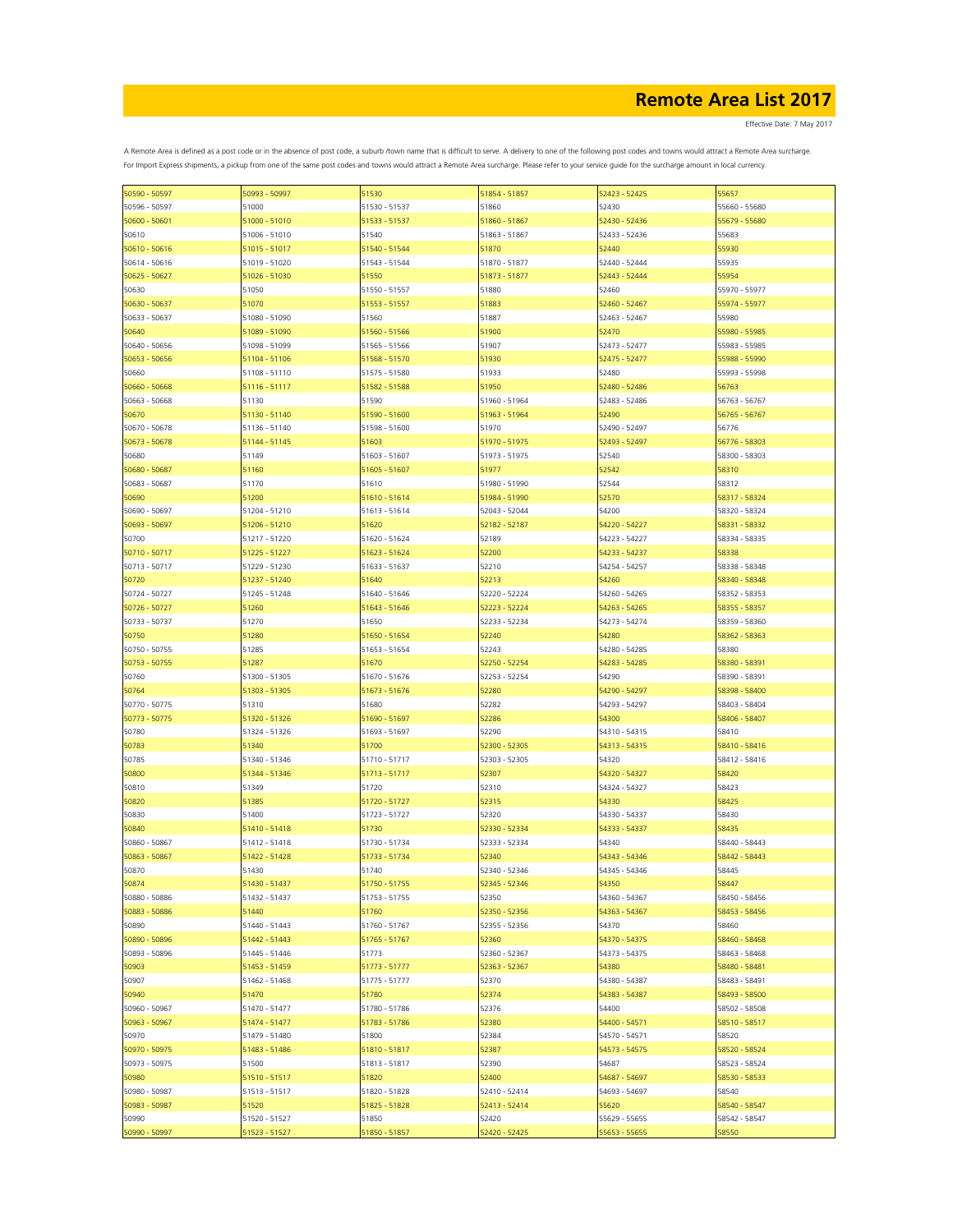Effective Date: 7 May 2017

| 58552 - 58560 | 58880 - 58881 | 59280         | 59770         | 60430 - 60434 | 60770 - 60776 |
|---------------|---------------|---------------|---------------|---------------|---------------|
| 58557 - 58560 | 58883         | 59283         | 59770 - 59775 | 60440         | 60775 - 60776 |
| 58563 - 58564 | 58883 - 58887 | 59285         | 59773 - 59775 | 60440 - 60443 | 60778         |
| 58566 - 58567 | 58885 - 58887 | 59290 - 59296 | 59780         | 60442 - 60443 | 60780 - 60785 |
| 58570         | 58890 - 58891 | 59295 - 59296 | 59783 - 59787 | 60445 - 60447 | 60782 - 60785 |
|               |               |               |               |               |               |
| 58570 - 58581 | 58893         | 59392         | 59786 - 59787 | 60460         | 60790         |
| 58578 - 58581 | 58895         | 59400         | 59790 - 59797 | 60460 - 60468 | 60793         |
| 58585 - 58586 | 58900 - 58910 | 59410         | 59799         | 60464 - 60468 | 60800 - 60805 |
| 58590 - 58591 | 58909 - 58910 | 59415         | 59900 - 59923 | 60470         | 60804 - 60805 |
| 58594         | 58912 - 58913 | 59420 - 59425 | 59920 - 59923 | 60470 - 60477 | 60807         |
| 58598         | 58918 - 58920 | 59424 - 59425 | 59925 - 59928 | 60473 - 60477 | 60810 - 60823 |
| 58600         | 58923 - 58933 | 59428         | 59930 - 59931 | 60480         | 60820 - 60823 |
| 58610 - 58617 | 58935 - 58938 | 59430         | 59934 - 59937 | 60480 - 60486 | 60828         |
| 58616 - 58617 |               | 59434         | 59940         |               |               |
|               | 58940         |               |               | 60483 - 60486 | 60840 - 60844 |
| 58620         | 58942 - 58946 | 59436         | 59940 - 59948 | 60490         | 60843 - 60844 |
| 58624 - 58630 | 58944 - 58946 | 59438         | 59943 - 59948 | 60490 - 60496 | 60849 - 60850 |
| 58627 - 58630 | 58948 - 58950 | 59440 - 59447 | 59950         | 60492 - 60496 | 60857         |
| 58635         | 58953 - 58954 | 59443 - 59447 | 59950 - 59958 | 60500 - 60501 | 60864         |
| 58635 - 58640 | 58956 - 58964 | 59450 - 59451 | 59953 - 59958 | 60520 - 60526 | 60870         |
| 58637 - 58640 | 58966         | 59454 - 59455 | 59960         | 60530 - 60534 | 60880         |
| 58649 - 58650 | 58970 - 58978 | 59460         | 59967         | 60536 - 60540 | 60884         |
|               |               |               |               |               |               |
| 58653 - 58654 | 58973 - 58978 | 59470 - 59476 | 59970         | 60542         | 60886         |
| 58660         | 58980         | 59472 - 59476 | 59972         | 60542 - 60545 | 60890         |
| 58660 - 58665 | 58980 - 58987 | 59478         | 59980 - 59991 | 60544 - 60545 | 60893         |
| 58664 - 58665 | 58983 - 58987 | 59478 - 59482 | 59990 - 59991 | 60550         | 60896         |
| 58667         | 58990         | 59480 - 59482 | 59993         | 60553 - 60556 | 60900         |
| 58670 - 58677 | 58993         | 59490         | 59995 - 60203 | 60555 - 60556 | 60905         |
| 58676 - 58677 | 58997         | 59490 - 59494 | 60200 - 60203 | 60560         | 60910 - 60916 |
|               |               |               |               |               |               |
| 58680         | 59000         | 59493 - 59494 | 60210 - 60211 | 60560 - 60571 | 60913 - 60916 |
| 58685 - 58690 | 59010 - 59013 | 59497 - 59498 | 60215         | 60570 - 60571 | 60920 - 60921 |
| 58688 - 58690 | 59012 - 59013 | 59500         | 60220 - 60223 | 60573 - 60578 | 60923 - 60927 |
| 58698         | 59015         | 59500 - 59508 | 60222 - 60223 | 60580 - 60587 | 60929 - 60930 |
| 58698 - 58702 | 59020         | 59503 - 59508 | 60230         | 60590         | 60932 - 60936 |
| 58701 - 58702 | 59023 - 59028 | 59510         | 60233         | 60590 - 60597 | 60938         |
| 58710 - 58711 | 59026 - 59028 | 59510 - 59518 | 60235         | 60593 - 60597 | 60940 - 60948 |
|               | 59030         |               |               |               |               |
| 58716         |               | 59512 - 59518 | 60240         | 60600         | 60943 - 60948 |
| 58720 - 58728 | 59030 - 59036 | 59520         | 60242         | 60610 - 60616 | 60980         |
| 58727 - 58728 | 59033 - 59036 | 59520 - 59527 | 60244 - 60252 | 60615 - 60616 | 60980 - 60983 |
| 58730 - 58731 | 59040         | 59523 - 59527 | 60250 - 60252 | 60619 - 60620 | 60982 - 60983 |
| 58733 - 58735 | 59050 - 59058 | 59530 - 59533 | 60254 - 60267 | 60626 - 60628 | 60985         |
| 58739 - 58746 | 59057 - 59058 | 59540         | 60270 - 60271 | 60630         | 60990 - 60998 |
| 58750 - 58751 | 59100         | 59540 - 59547 | 60273         | 60633         | 60992 - 60998 |
| 58753 - 58754 | 59102 - 59105 | 59543 - 59547 | 60280 - 60285 | 60637 - 60640 | 61000         |
|               | 59104 - 59105 | 59550         | 60282 - 60285 | 60639 - 60640 | 61000 - 61008 |
| 58760         |               |               |               |               |               |
| 58770         | 59120 - 59122 | 59550 - 59553 | 60290         | 60650         | 61002 - 61008 |
| 58780 - 58783 | 59140         | 59552 - 59553 | 60290 - 60294 | 60650 - 60656 | 61010         |
| 58782 - 58783 | 59146         | 59560         | 60293 - 60294 | 60654 - 60656 | 61012 - 61016 |
| 58785         | 59150         | 59566         | 60300         | 60658         | 61014 - 61016 |
| 58790 - 58795 | 59155         | 59570 - 59578 | 60320         | 60660 - 60664 | 61020         |
| 58793 - 58795 | 59160 - 59165 | 59573 - 59578 | 60322         | 60663 - 60664 | 61020 - 61025 |
| 58800         | 59164 - 59165 | 59580         | 60324         | 60667         | 61023 - 61025 |
| 58800 - 58807 | 59170         | 59590         | 60330         | 60670 - 60674 | 61030         |
|               |               |               |               |               |               |
| 58803 - 58807 | 59180 - 59185 | 59593 - 59701 | 60340         | 60673 - 60674 | 61030 - 61037 |
| 58820         | 59183 - 59185 | 59700 - 59701 | 60350         | 60676 - 60677 | 61034 - 61037 |
| 58825         | 59190         | 59703 - 59704 | 60360 - 60365 | 60680         | 61040 - 61043 |
| 58827         | 59190 - 59195 | 59710 - 59712 | 60364 - 60365 | 60680 - 60685 | 61045 - 61048 |
| 58830         | 59194 - 59195 | 59716         | 60370         | 60683 - 60685 | 61050 - 61051 |
| 58840 - 58843 | 59200         | 59716 - 59725 | 60370 - 60374 | 60689 - 60690 | 61053 - 61055 |
| 58842 - 58843 | 59204         | 59720 - 59725 | 60373 - 60374 | 60693 - 60700 | 61060         |
| 58845 - 58846 | 59210         | 59730         | 60376         | 60710         | 61060 - 61067 |
|               |               |               |               |               |               |
| 58850         | 59220         | 59732 - 59736 | 60376 - 60380 | 60720         | 61062 - 61067 |
| 58850 - 58855 | 59230         | 59734 - 59736 | 60378 - 60380 | 60724         | 61070         |
| 58853 - 58855 | 59233         | 59740         | 60384         | 60730         | 61070 - 61075 |
| 58860         | 59237         | 59740 - 59745 | 60390         | 60740 - 60746 | 61072 - 61075 |
| 58860 - 58868 | 59240         | 59744 - 59745 | 60393 - 60401 | 60742 - 60746 | 61080         |
| 58862 - 58868 | 59250 - 59254 | 59750         | 60400 - 60401 | 60750         | 61080 - 61084 |
| 58870         | 59253 - 59254 | 59753 - 59760 | 60410         | 60753         | 61082 - 61084 |
|               |               |               |               |               | 61086         |
| 58870 - 58876 | 59256 - 59258 | 59758 - 59760 | 60413 - 60424 | 60756         |               |
| 58872 - 58876 | 59262 - 59267 | 59762 - 59766 | 60420 - 60424 | 60760         | 61100         |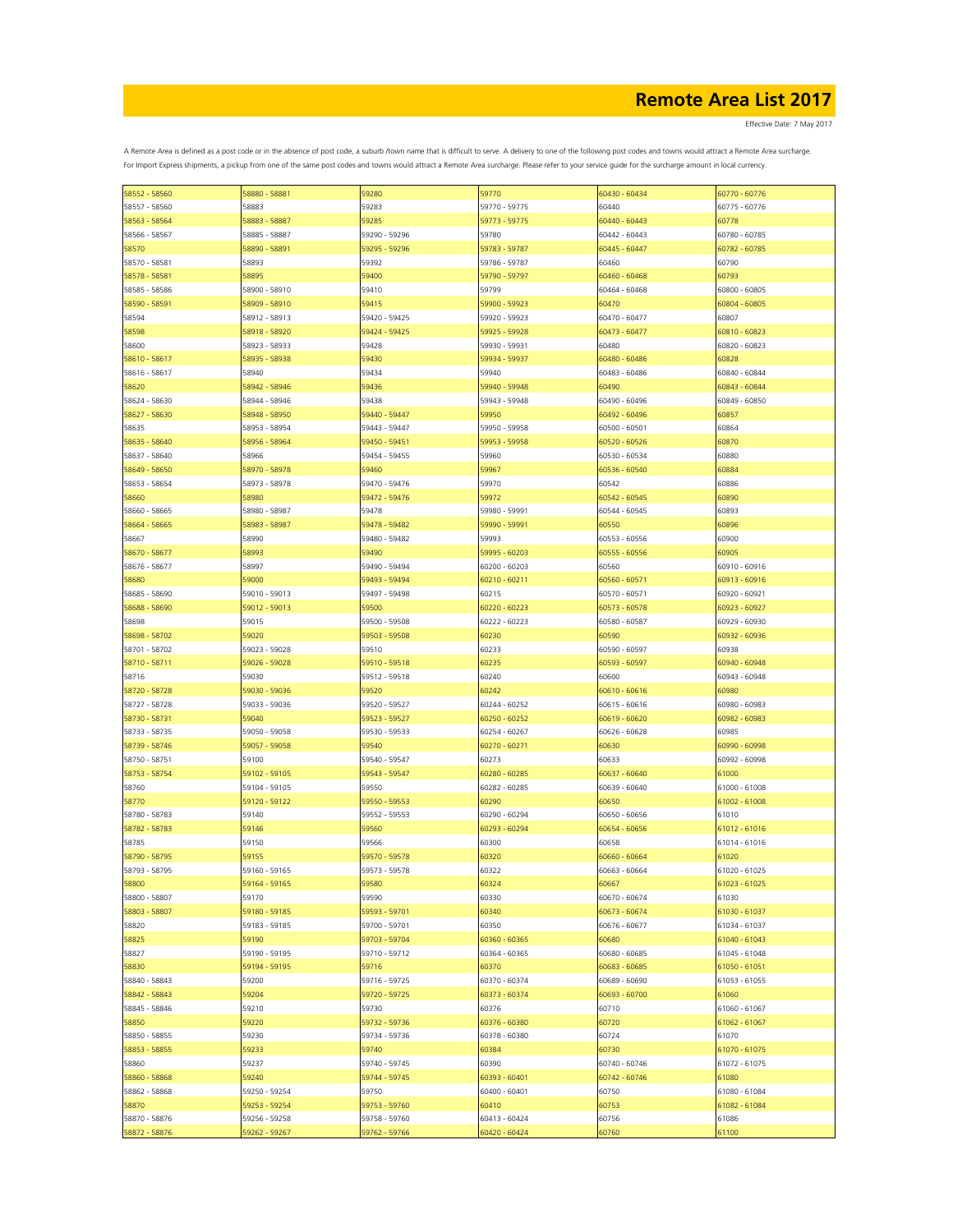Effective Date: 7 May 2017

| 61105         | 61384         | 61670 - 61678 | 61920         | 62780         | 63403 - 63408 |
|---------------|---------------|---------------|---------------|---------------|---------------|
| 61110 - 61116 | 61390         | 61673 - 61678 | 61920 - 61926 | 62780 - 62785 | 63410         |
|               |               |               |               |               |               |
| 61112 - 61116 | 61393         | 61680         | 61925 - 61926 | 62784 - 62785 | 63410 - 63413 |
| 61120         | 61395 - 61400 | 61680 - 61683 | 61929 - 61930 | 62802 - 62805 | 63412 - 63413 |
|               | 61399 - 61400 | 61682 - 61683 | 61933 - 61937 | 62810         | 63415         |
| 61125 - 61130 |               |               |               |               |               |
| 61128 - 61130 | 61402 - 61403 | 61690         | 61940         | 62810 - 62815 | 63415 - 63421 |
| 61133 - 61137 | 61410         | 61690 - 61697 | 61940 - 61944 | 62812 - 62815 | 63420 - 63421 |
|               |               |               |               |               |               |
| 61139 - 61140 | 61415         | 61693 - 61697 | 61942 - 61944 | 62823         | 63424 - 63427 |
| 61143         | 61420 - 61428 | 61700         | 61946 - 61947 | 62823 - 62828 | 63429 - 63430 |
|               |               |               |               |               |               |
| 61143 - 61150 | 61423 - 61428 | 61700 - 61703 | 61950         | 62825 - 62828 | 63433 - 63437 |
| 61149 - 61150 | 61430         | 61702 - 61703 | 61952         | 62830         | 63440         |
|               |               |               |               |               |               |
| 61153 - 61156 | 61430 - 61438 | 61705 - 61707 | 61954 - 61960 | 62830 - 62835 | 63440 - 63447 |
| 61160         | 61434 - 61438 | 61710         | 61956 - 61960 | 62832 - 62835 | 63445 - 63447 |
|               |               |               |               | 62840         |               |
| 61160 - 61170 | 61440         | 61710 - 61714 | 61963 - 61964 |               | 63449 - 63450 |
| 61164 - 61170 | 61440 - 61447 | 61712 - 61714 | 61969 - 61976 | 62840 - 62847 | 63453 - 63457 |
| 61173 - 61174 | 61446 - 61447 | 61716 - 61718 | 61978 - 61980 | 62843 - 62847 | 63460         |
|               |               |               |               |               |               |
| 61177         | 61450         | 61730         | 61984 - 61985 | 62850         | 63463         |
| 61180 - 61183 | 61450 - 61455 | 61732         | 61990 - 61998 | 62850 - 62857 | 63470         |
|               |               |               |               |               |               |
| 61182 - 61183 | 61454 - 61455 | 61735         | 62510         | 62853 - 62857 | 63480         |
| 61190         | 61458         | 61740 - 61747 | 62510 - 62515 | 62860         | 63489         |
|               |               |               |               |               |               |
| 61192 - 61196 | 61460         | 61745 - 61747 | 62514 - 62515 | 62860 - 62867 | 63495 - 63510 |
| 61194 - 61196 | 61465 - 61468 | 61750         | 62517         | 62863 - 62867 | 63500 - 63510 |
|               |               |               |               |               |               |
| 61200 - 61201 | 61467 - 61468 | 61753 - 61757 | 62517 - 62528 | 62870         | 63512 - 63520 |
| 61203 - 61207 | 61470         | 61755 - 61757 | 62523 - 62528 | 62873         | 63522 - 63524 |
|               | 61470 - 61475 |               | 62530         | 62880         |               |
| 61210 - 61211 |               | 61759 - 61760 |               |               | 63526 - 63529 |
| 61213 - 61214 | 61472 - 61475 | 61763 - 61767 | 62530 - 62536 | 62885         | 63550         |
| 61216         | 61480         | 61769 - 61770 | 62534 - 62536 | 62887         | 63550 - 63556 |
|               |               |               |               |               |               |
| 61220 - 61227 | 61490         | 61773 - 61776 | 62540         | 62890 - 62897 | 63552 - 63556 |
| 61222 - 61227 | 61498         | 61780         | 62540 - 62547 | 62893 - 62897 | 63558         |
|               |               |               |               |               |               |
| 61230 - 61231 | 61500 - 61503 | 61780 - 61787 | 62543 - 62547 | 62905 - 62910 | 63558 - 63565 |
| 61233         | 61502 - 61503 | 61783 - 61787 | 62600         | 62913 - 62917 | 63560 - 63565 |
|               |               |               |               |               |               |
| 61233 - 61237 | 61505 - 61512 | 61790         | 62600 - 62608 | 62920         | 63567 - 63568 |
| 61235 - 61237 | 61514 - 61520 | 61790 - 61797 | 62605 - 62608 | 62920 - 62927 | 63570         |
|               |               |               |               |               |               |
| 61240 - 61241 | 61524 - 61530 | 61793 - 61797 | 62610         | 62923 - 62927 | 63573 - 63579 |
| 61247 - 61248 | 61534 - 61540 | 61800         | 62610 - 62616 | 62930         | 63575 - 63579 |
| 61250         |               | 61800 - 61807 |               | 62930 - 62937 |               |
|               | 61543 - 61545 |               | 62613 - 62616 |               | 63590         |
| 61250 - 61256 | 61547         | 61803 - 61807 | 62620         | 62933 - 62937 | 63600 - 63606 |
|               | 61547 - 61550 | 61810         |               | 62940         |               |
| 61252 - 61256 |               |               | 62620 - 62626 |               | 63604 - 63606 |
| 61258 - 61262 | 61549 - 61550 | 61810 - 61813 | 62624 - 62626 | 62940 - 62944 | 63610         |
| 61264         | 61553 - 61554 | 61812 - 61813 | 62630         | 62943 - 62944 | 63610 - 63616 |
|               |               |               |               |               |               |
| 61264 - 61267 | 61560         | 61815 - 61817 | 62630 - 62636 | 62950         | 63613 - 63616 |
| 61266 - 61267 | 61564         | 61820         | 62633 - 62636 | 62950 - 62957 | 63618 - 63620 |
|               |               |               |               |               |               |
| 61270         | 61570         | 61820 - 61824 | 62640         | 62952 - 62957 | 63622 - 63623 |
| 61270 - 61277 | 61573         | 61823 - 61824 | 62640 - 62647 | 62962 - 62963 | 63625 - 63626 |
|               |               |               |               |               |               |
| 61273 - 61277 | 61575 - 61578 | 61830         | 62643 - 62647 | 62965         | 63628         |
| 61279 - 61280 | 61577 - 61578 | 61830 - 61840 | 62653 - 62657 | 62970 - 62978 | 63630 - 63638 |
|               |               |               |               |               |               |
| 61282         | 61585         | 61834 - 61840 | 62660         | 62972 - 62978 | 63633 - 63638 |
| 61282 - 61285 | 61587         | 61844 - 61850 | 62660 - 62666 | 62980         | 63640         |
| 61284 - 61285 | 61590 - 61594 | 61852         | 62662 - 62666 | 62980 - 62988 | 63640 - 63646 |
|               |               |               |               |               |               |
| 61287 - 61288 | 61592 - 61594 | 61852 - 61858 | 62668         | 62983 - 62988 | 63645 - 63646 |
| 61290         | 61596 - 61597 | 61854 - 61858 | 62670 - 62676 | 62990         | 63648         |
|               |               |               |               |               |               |
| 61292         | 61600         | 61860         | 62674 - 62676 | 62990 - 62996 | 63650         |
| 61295         | 61600 - 61618 | 61860 - 61868 | 62680         | 62993 - 62996 | 63652 - 63656 |
|               |               |               |               |               |               |
| 61297         | 61604 - 61618 | 61863 - 61868 | 62680 - 62686 | 63200         | 63655 - 63656 |
| 61300         | 61620         | 61870         | 62683 - 62686 | 63200 - 63203 | 63658         |
| 61305 - 61314 | 61620 - 61625 | 61870 - 61875 | 62690         | 63202 - 63203 | 63660         |
|               |               |               |               |               |               |
| 61310 - 61314 | 61623 - 61625 | 61873 - 61875 | 62690 - 62697 | 63205         | 63670         |
| 61320 - 61326 | 61627         | 61877 - 61878 | 62693 - 62697 | 63207         | 63700 - 63710 |
|               |               |               |               |               |               |
| 61330         | 61630 - 61634 | 61880         | 62700         | 63225         | 63702 - 63710 |
| 61330 - 61341 | 61632 - 61634 | 61880 - 61887 | 62704         | 63227         | 63712         |
|               |               |               |               |               |               |
| 61340 - 61341 | 61636 - 61637 | 61883 - 61887 | 62710 - 62715 | 63300 - 63313 | 63712 - 63715 |
| 61350         | 61640         | 61890         | 62713 - 62715 | 63310 - 63313 | 63714 - 63715 |
|               |               |               |               |               |               |
| 61355         | 61640 - 61648 | 61890 - 61896 | 62717 - 62718 | 63320 - 63321 | 63717 - 63718 |
| 61357         | 61643 - 61648 | 61892 - 61896 | 62720         | 63330         | 63720         |
|               | 61650         | 61899 - 61900 |               |               |               |
| 61365         |               |               | 62720 - 62725 | 63330 - 63341 | 63720 - 63724 |
| 61370 - 61375 | 61650 - 61659 | 61907 - 61911 | 62723 - 62725 | 63340 - 63341 | 63722 - 63724 |
|               | 61652 - 61659 |               |               |               |               |
| 61373 - 61375 |               | 61913         | 62770         | 63350 - 63352 | 63726         |
| 61378         | 61663 - 61668 | 61913 - 61918 | 62770 - 62778 | 63360         | 63726 - 63730 |
| 61380         | 61670         | 61917 - 61918 | 62772 - 62778 | 53400 - 63408 | 63728 - 63730 |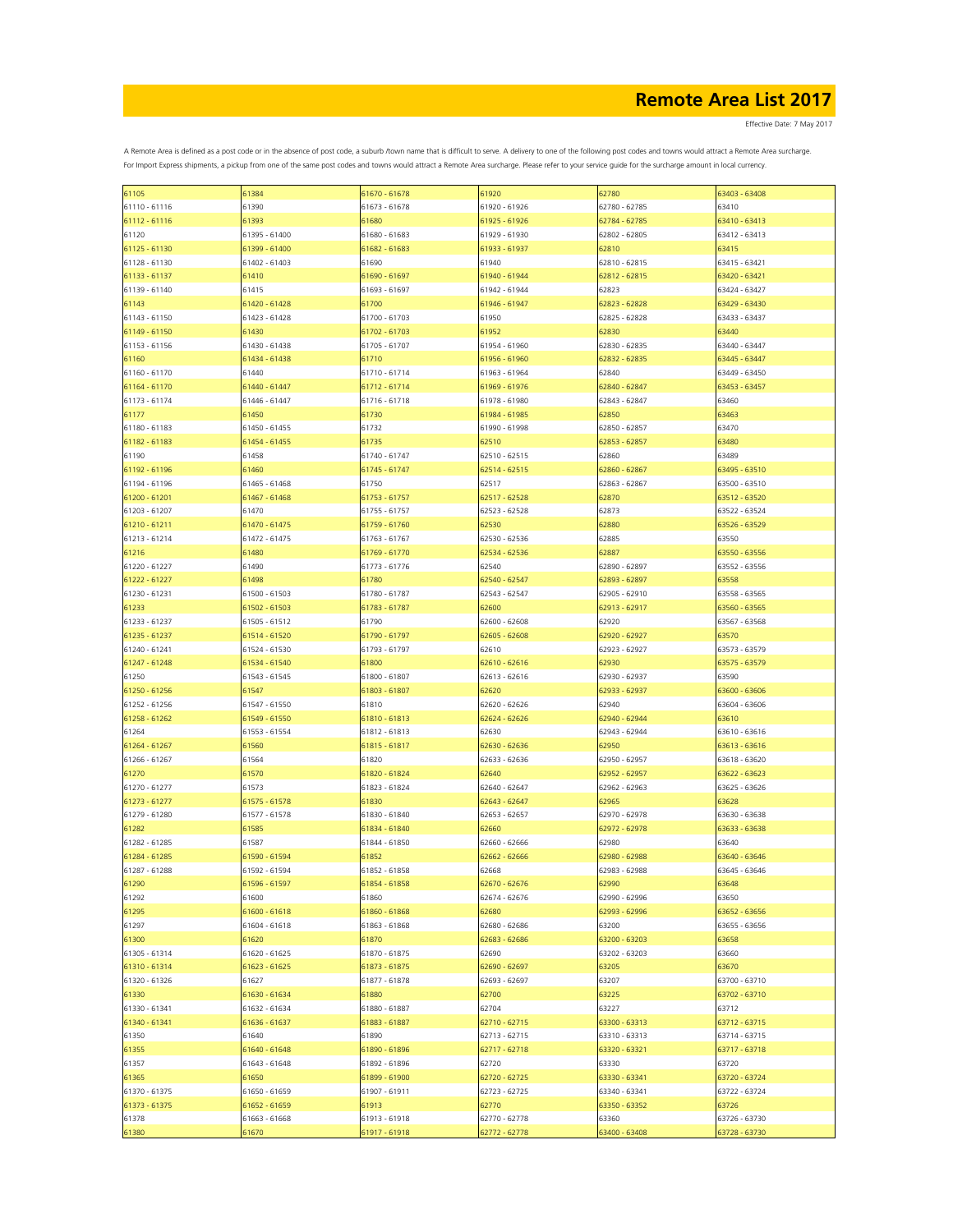Effective Date: 7 May 2017

| 63736 - 63737 | 65059         | 66945         | 68234 - 68237 | 68635 - 68636 | 68877         |
|---------------|---------------|---------------|---------------|---------------|---------------|
| 63739 - 63740 | 65070 - 65076 | 66950         | 68240         | 68638         | 68880         |
| 63742 - 63745 | 65075 - 65076 | 66955         | 68244         | 68638 - 68641 | 68885         |
| 63750 - 63758 | 65080         | 66960 - 66964 | 68247         | 68640 - 68641 | 68890         |
|               |               |               |               |               |               |
| 63760         | 65088         | 66963 - 66964 | 68250         | 68643 - 68645 | 68895 - 68901 |
| 63760 - 63766 | 65090         | 66980         | 68254 - 68260 | 68650 - 68652 | 68900 - 68901 |
| 63762 - 63766 | 65092         | 67000 - 67003 | 68256 - 68260 | 68655         | 68903 - 68904 |
| 63770 - 63777 | 65150         | 67002 - 67003 | 68262 - 68264 | 68655 - 68661 | 68920 - 68928 |
| 63782         | 65350         | 67010         | 58266 - 68269 | 68659 - 68661 | 68940 - 68947 |
| 63782 - 63787 | 65357         | 67012         | 68293         | 68665 - 68666 | 68950         |
| 63784 - 63787 | 65386         | 67030         | 68299         | 68670         | 68955         |
| 63790         | 65390         | 67050 - 67053 | 68400 - 68407 | 68672         | 68957 - 68963 |
|               |               |               |               |               |               |
| 63790 - 63795 | 65395         | 67052 - 67053 | 68402 - 68407 | 68675         | 68960 - 68963 |
| 63792 - 63795 | 65400         | 67055         | 68410 - 68412 | 68680         | 68965         |
| 63797         | 65410         | 67060         | 68415 - 68420 | 68685 - 68696 | 68970         |
| 63800         | 65415 - 65420 | 67066         | 68422         | 68690 - 68696 | 68980         |
| 63804 - 63807 | 65419 - 65420 | 67087         | 68422 - 68428 | 68700 - 68701 | 68987         |
| 63806 - 63807 | 65429 - 65430 | 67093         | 68424 - 68428 | 68704         | 68990         |
| 63809 - 63810 | 65436         | 67097         | 68430         | 68704 - 68708 | 68995         |
|               | 65440 - 65450 | 67099         | 68430 - 68438 | 68706 - 68708 | 68997         |
| 63820         |               |               |               |               |               |
| 63826         | 65449 - 65450 | 67362         | 68432 - 68438 | 68710 - 68712 | 69000 - 69017 |
| 63830 - 63837 | 65480         | 67460         | 68440         | 68714 - 68715 | 69003 - 69017 |
| 63833 - 63837 | 65700         | 67463         | 68443 - 68448 | 68720         | 69020 - 69021 |
| 63840         | 65800 - 65808 | 67465         | 68446 - 68448 | 68722 - 68728 | 69023         |
| 63840 - 63845 | 65803 - 65808 | 67650         | 68450 - 68452 | 68725 - 68728 | 69023 - 69034 |
| 63843 - 63845 | 65810         | 67670         | 68455 - 68460 | 68730         | 69030 - 69034 |
| 63850         | 65810 - 65815 | 67680         | 68462 - 68468 | 68730 - 68735 | 69038         |
| 63850 - 63854 | 65813 - 65815 | 67690         | 68470 - 68477 | 68734 - 68735 | 69038 - 69041 |
| 63853 - 63854 | 65819         | 67830         | 68479 - 68480 | 68737         | 69040 - 69041 |
| 63857         | 65823         | 67842 - 67847 | 68482 - 68488 | 68740         | 69045         |
|               | 65826         |               |               | 68745         | 69047         |
| 63857 - 63867 |               | 67844 - 67847 | 68490 - 68497 |               |               |
| 63865 - 63867 | 65830 - 65837 | 67849 - 67850 | 68500 - 68506 | 68748         | 69050         |
| 63870         | 65833 - 65837 | 67853 - 67858 | 68508         | 68750         | 69055         |
| 63874         | 65850         | 67860         | 68508 - 68515 | 68754         | 69057 - 69060 |
| 63880         | 65880         | 67860 - 67868 | 68510 - 68515 | 68757         | 69059 - 69060 |
| 63883         | 65900         | 67863 - 67868 | 68518         | 68760 - 68765 | 69064 - 69065 |
| 63885         | 65907         | 67870         | 68520 - 68524 | 68764 - 68765 | 69070         |
| 63890         | 65920         | 67870 - 67878 | 68523 - 68524 | 68767 - 68768 | 69080 - 69094 |
| 63897         | 65930         | 67872 - 67878 | 68527         | 68770         | 69090 - 69094 |
| 63900 - 63905 | 65936         | 67900         | 68530 - 68535 | 68770 - 68778 | 69100 - 69101 |
|               |               |               |               | 68774 - 68778 | 69104 - 69106 |
| 63904 - 63905 | 65940         | 67902 - 67908 | 68534 - 68535 |               |               |
| 63910 - 63911 | 65950         | 67904 - 67908 | 68540         | 68780         | 69110         |
| 63915         | 66040         | 67912 - 67917 | 68540 - 68545 | 68783 - 68786 | 69120 - 69124 |
| 63920         | 66042         | 67920 - 67921 | 68542 - 68545 | 68785 - 68786 | 69123 - 69124 |
| 63923         | 66700         | 67923 - 67926 | 68547 - 68548 | 68790         | 69126 - 69127 |
| 63925 - 63928 | 66708         | 67928         | 68550         | 68790 - 68797 | 69130         |
| 63927 - 63928 | 66750         | 67928 - 67938 | 58550 - 68553 | 68795 - 68797 | 69130 - 69140 |
| 63930         | 66770         | 67930 - 67938 | 68552 - 68553 | 68800 - 68801 | 69139 - 69140 |
| 63935         | 66790         | 67940         | 68555         | 68803 - 68807 | 69145         |
| 63938         | 66793         | 67940 - 67948 | 68555 - 68558 | 68810 - 68812 | 69150         |
| 63940         | 66800         |               |               |               | 69154         |
|               |               | 67943 - 67948 | 68557 - 68558 | 68814         |               |
| 63944         | 66810         | 67950         | 68560 - 68565 | 68817 - 68822 | 69158         |
| 63950 - 63960 | 66812         | 67950 - 67960 | 68569 - 68575 | 68820 - 68822 | 69160 - 69171 |
| 63953 - 63960 | 66820 - 66826 | 67953 - 67960 | 68577 - 68578 | 68824         | 69170 - 69171 |
| 63967 - 63970 | 66824 - 66826 | 67965 - 67966 | 68580         | 68824 - 68828 | 69180         |
| 63973 - 63975 | 66830         | 67972 - 67978 | 68580 - 68585 | 68826 - 68828 | 69183         |
| 63980         | 66835         | 67980         | 68582 - 68585 | 68830         | 69190         |
| 63985         | 66840         | 67980 - 67986 | 68588         | 68834         | 69193 - 69207 |
| 63990 - 65002 | 66842 - 66850 | 67982 - 67986 | 68590         | 68837         | 69200 - 69207 |
| 65001 - 65002 | 66847 - 66850 | 67990         | 68595 - 68607 | 68840         | 69209 - 69211 |
| 65004         | 66860 - 66861 | 67996 - 68205 | 68600 - 68607 | 68844 - 68847 | 69214         |
| 65008         | 66865         | 68204 - 68205 | 68609 - 68612 | 68846 - 68847 | 69220         |
|               |               |               |               |               |               |
| 65010         | 66870         | 68207 - 68210 | 68614         | 68850 - 68851 | 69223 - 69231 |
| 65030 - 65034 | 66872         | 68213 - 68214 | 68614 - 68618 | 68854         | 69230 - 69231 |
| 65032 - 65034 | 66880         | 68217 - 68220 | 68617 - 68618 | 68857 - 68861 | 69235         |
| 65036         | 66900         | 68222 - 68224 | 68620 - 68622 | 68860 - 68861 | 69235 - 69241 |
| 65040         | 66910         | 68226 - 68227 | 68624         | 68865 - 68866 | 69240 - 69241 |
| 65042         | 66930         | 68230         | 68627 - 68633 | 68870         | 69243 - 69244 |
| 65057         | 66940         | 68232 - 68237 | 68630 - 68633 | 68875         | 69249 - 69250 |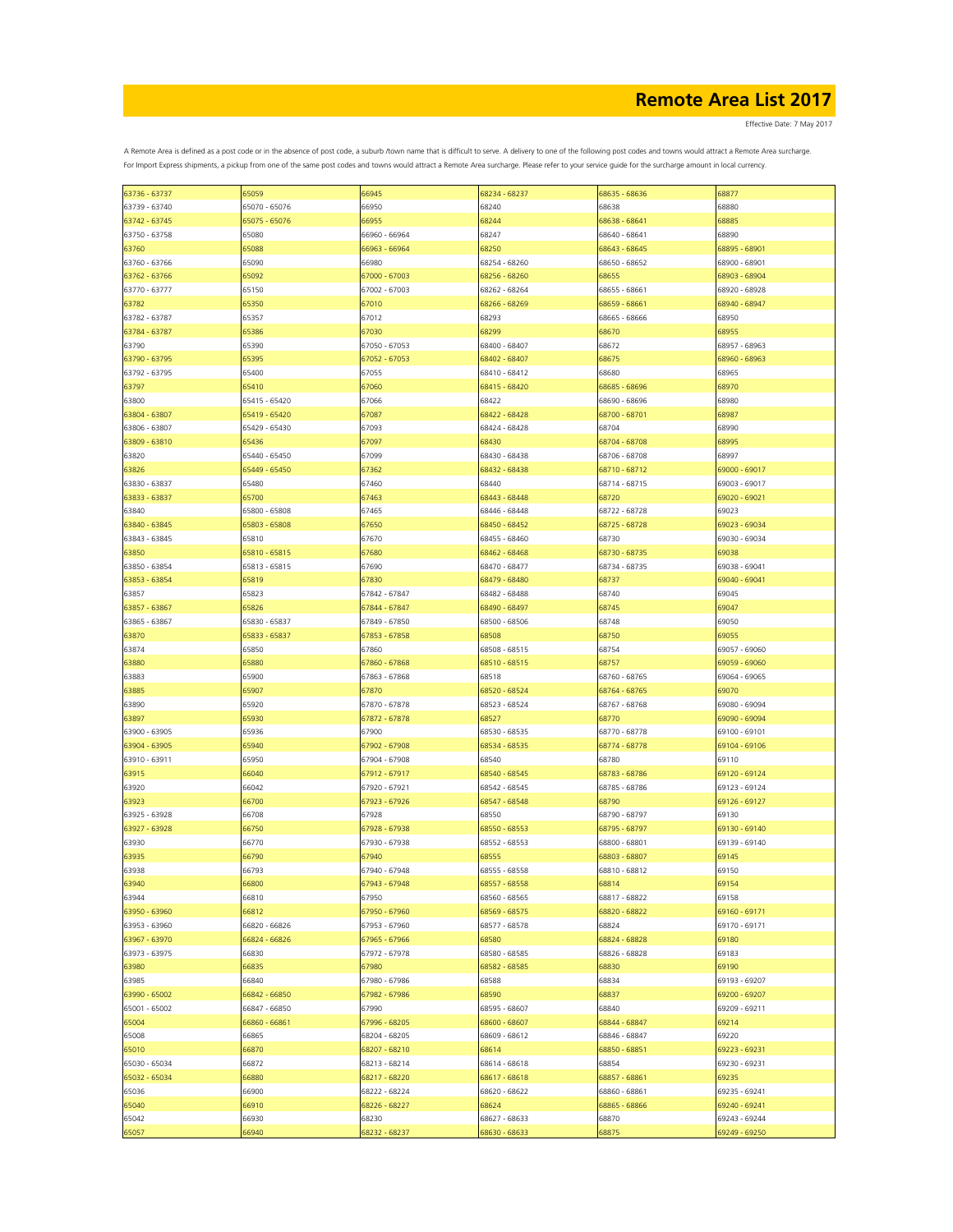Effective Date: 7 May 2017

| 69252 - 69255 | 69615 - 69616 | 69930 - 69937 | 70296         | 70575         | 70923         |
|---------------|---------------|---------------|---------------|---------------|---------------|
|               |               |               |               |               |               |
| 69257         | 69620 - 69621 | 69935 - 69937 | 70298         | 70580         | 70923 - 70927 |
| 69260         | 69625         | 69940         | 70300 - 70310 | 70586         | 70925 - 70927 |
| 69262         | 69625 - 69633 | 69940 - 69946 | 70304 - 70310 | 70588         | 70930         |
| 69265         | 69630 - 69633 | 69943 - 69946 | 70312 - 70315 | 70590         | 70930 - 70938 |
|               |               |               |               |               |               |
| 69270         | 69640 - 69641 | 69951         | 70317 - 70320 | 70595         | 70934 - 70938 |
| 69280         | 69645         | 69951 - 69957 | 70323 - 70324 | 70701 - 70707 | 70940         |
| 69282         | 69651         | 69953 - 69957 | 70326 - 70338 | 70704 - 70707 | 70940 - 70947 |
| 69287 - 69293 | 69657 - 69661 | 69960         | 70340 - 70341 | 70710 - 70711 | 70942 - 70947 |
|               |               |               |               |               |               |
| 69290 - 69293 | 69659 - 69661 | 69963         | 70343         | 70713         | 70949 - 70950 |
| 69296         | 69665         | 69970         | 70343 - 70351 | 70713 - 70716 | 70952 - 70957 |
| 69300         | 69670 - 69676 | 69980 - 69991 | 70350 - 70351 | 70715 - 70716 | 70960         |
| 69302 - 69305 | 69675 - 69676 | 69990 - 69991 | 70353 - 70356 | 70720         | 70960 - 70967 |
| 69304 - 69305 | 69680 - 69681 | 69995         | 70360         | 70723         | 70963 - 70967 |
|               |               |               |               |               |               |
| 69307         | 69685 - 69687 | 70000         | 70360 - 70373 | 70725         | 70970 - 70973 |
| 69310         | 69690         | 70010 - 70014 | 70370 - 70373 | 70728         | 70980         |
| 69312         | 69693 - 69696 | 70013 - 70014 | 70380         | 70730 - 70738 | 70980 - 70985 |
| 69314 - 69321 | 69695 - 69696 | 70034         | 70380 - 70383 | 70735 - 70738 | 70984 - 70985 |
| 69320 - 69321 | 69700         | 70046         | 70382 - 70383 | 70740         | 70987 - 70988 |
|               |               |               |               |               |               |
| 69324 - 69325 | 69700 - 69720 | 70055         | 70390 - 70393 | 70742 - 70746 | 70990 - 70995 |
| 69330         | 69702 - 69720 | 70100 - 70103 | 70400         | 70744 - 70746 | 7100          |
| 69333         | 69724 - 69725 | 70102 - 70103 | 70400 - 70404 | 70750         | 71000 - 71007 |
| 69340         | 69729 - 69731 | 70109 - 70110 | 70403 - 70404 | 70750 - 70756 | 71009 - 71017 |
| 69345         | 69735         | 70113         | 70406 - 70408 | 70755 - 70756 | 71020         |
|               |               |               |               |               |               |
| 69350         | 69737         | 70117 - 70121 | 70410 - 70412 | 70762 - 70767 | 71030 - 71031 |
| 69355 - 69361 | 69740 - 69744 | 70120 - 70121 | 70417         | 70770 - 70777 | 71033         |
| 69360 - 69361 | 69742 - 69744 | 70123 - 70125 | 70420         | 70780         | 71037         |
| 69369 - 69370 | 69750 - 69751 | 70130         | 70424         | 70780 - 70786 | 71040 - 71041 |
|               |               |               |               | 70783 - 70786 |               |
| 69375         | 69753         | 70133         | 70426         |               | 71043         |
| 69380         | 69760         | 70135 - 70138 | 70428         | 70789 - 70790 | 71047 - 71048 |
| 69390         | 69770 - 69777 | 70137 - 70138 | 70430 - 70437 | 70795         | 71050         |
| 69394 - 69412 | 69773 - 69777 | 70140 - 70146 | 70434 - 70437 | 70795 - 70803 | 71053 - 71058 |
| 69400 - 69412 | 69780         | 70148         | 70439 - 70440 | 70800 - 70803 | 71060         |
|               |               |               |               |               |               |
| 69420 - 69421 | 69783 - 69787 | 70150 - 70158 | 70442         | 70805 - 70806 | 71063 - 71068 |
| 69430         | 69786 - 69787 | 70155 - 70158 | 70442 - 70446 | 70808         | 71070         |
| 69440 - 69450 | 69790         | 70160 - 70161 | 70445 - 70446 | 70808 - 70811 | 71076 - 71077 |
| 69449 - 69450 | 69790 - 69794 | 70163 - 70166 | 70450         | 70810 - 70811 | 71080 - 71081 |
| 69457         | 69792 - 69794 | 70170         | 70453         | 70813 - 70814 | 71083         |
|               |               |               |               |               |               |
| 69460         | 69799 - 69800 | 70175 - 70178 | 70456         | 70816         | 71087         |
| 69470         | 69802 - 69812 | 70177 - 70178 | 70458 - 70461 | 70818         | 71091 - 71092 |
| 69480         | 69815 - 69818 | 70180         | 70460 - 70461 | 70820         | 71094         |
| 69490         | 69820         | 70185 - 70190 | 70464         | 70823 - 70828 | 71096         |
| 69492 - 69504 | 69820 - 69828 | 70189 - 70190 | 70467         | 70826 - 70828 | 71100         |
|               |               |               |               |               |               |
| 69500 - 69504 | 69824 - 69828 | 70200 - 70201 | 70470         | 70830         | 71103 - 71107 |
| 69507 - 69510 | 69830         | 70206         | 70474 - 70480 | 70833 - 70840 | 71110         |
| 69512 - 69513 | 69834 - 69838 | 70206 - 70213 | 70477 - 70480 | 70835 - 70840 | 71113 - 71117 |
| 69516         | 69836 - 69838 | 70210 - 70213 | 70482         | 70842 - 70844 | 71120         |
| 69516 - 69520 | 69840 - 69841 | 70215 - 70216 | 70484 - 70488 | 70850 - 70851 | 71122 - 71125 |
|               |               |               |               |               |               |
| 69519 - 69520 | 69845 - 69846 | 70220 - 70226 | 70486 - 70488 | 70854 - 70855 | 71130 - 71134 |
| 69524         | 69848         | 70229 - 70232 | 70490         | 70860 - 70862 | 71136         |
| 69526         | 69850         | 70235 - 70236 | 70490 - 70497 | 70866         | 71140         |
| 69530 - 69537 | 69855 - 69860 | 70240         | 70495 - 70497 | 70866 - 70870 | 71143 - 71146 |
| 69533 - 69537 | 69859 - 69860 | 70240 - 70243 | 70500         | 70868 - 70870 | 71150         |
|               |               |               |               |               |               |
| 69540 - 69541 | 69862 - 69868 | 70242 - 70243 | 70500 - 70508 | 70872         | 71152 - 71157 |
| 69545 - 69548 | 69870         | 70247         | 70503 - 70508 | 70874 - 70878 | 71160 - 71163 |
| 69550         | 69873         | 70247 - 70257 | 70510         | 70877 - 70878 | 71166         |
| 69550 - 69553 | 69875         | 70249 - 70257 | 70510 - 70517 | 70880         | 71170         |
| 69552 - 69553 | 69880         | 70261         | 70513 - 70517 | 70884 - 70890 | 71173 - 71176 |
|               |               |               |               |               |               |
| 69555 - 69556 | 69885 - 69891 | 70263         | 70520         | 70887 - 70890 | 71180 - 71187 |
| 69560 - 69567 | 69890 - 69891 | 70265         | 70523 - 70534 | 70893 - 70894 | 71190         |
| 69569 - 69570 | 69895         | 70267 - 70271 | 70529 - 70534 | 70897         | 71193 - 71196 |
| 69574         | 69895 - 69903 | 70270 - 70271 | 70536         | 70897 - 70900 | 71200         |
| 69577 - 69582 | 69900 - 69903 | 70276         |               | 70899 - 70900 | 71202 - 71205 |
|               |               |               | 70540         |               |               |
| 69580 - 69582 | 69907         | 70276 - 70284 | 70546         | 70902         | 71207         |
| 69584 - 69585 | 69907 - 69910 | 70280 - 70284 | 70550 - 70561 | 70902 - 70908 | 71210         |
| 69590 - 69591 | 69909 - 69910 | 70286         | 70560 - 70561 | 70904 - 70908 | 71213 - 71215 |
| 69595         | 69915         | 70286 - 70290 | 70563         | 70910         | 71217 - 71218 |
| 69600 - 69610 | 69920         | 70288 - 70290 | 70565 - 70570 | 70910 - 70921 | 71220         |
|               |               |               |               |               |               |
| 69602 - 69610 | 69925         | 70292 - 70294 | 70569 - 70570 | 70920 - 70921 | 71223 - 71224 |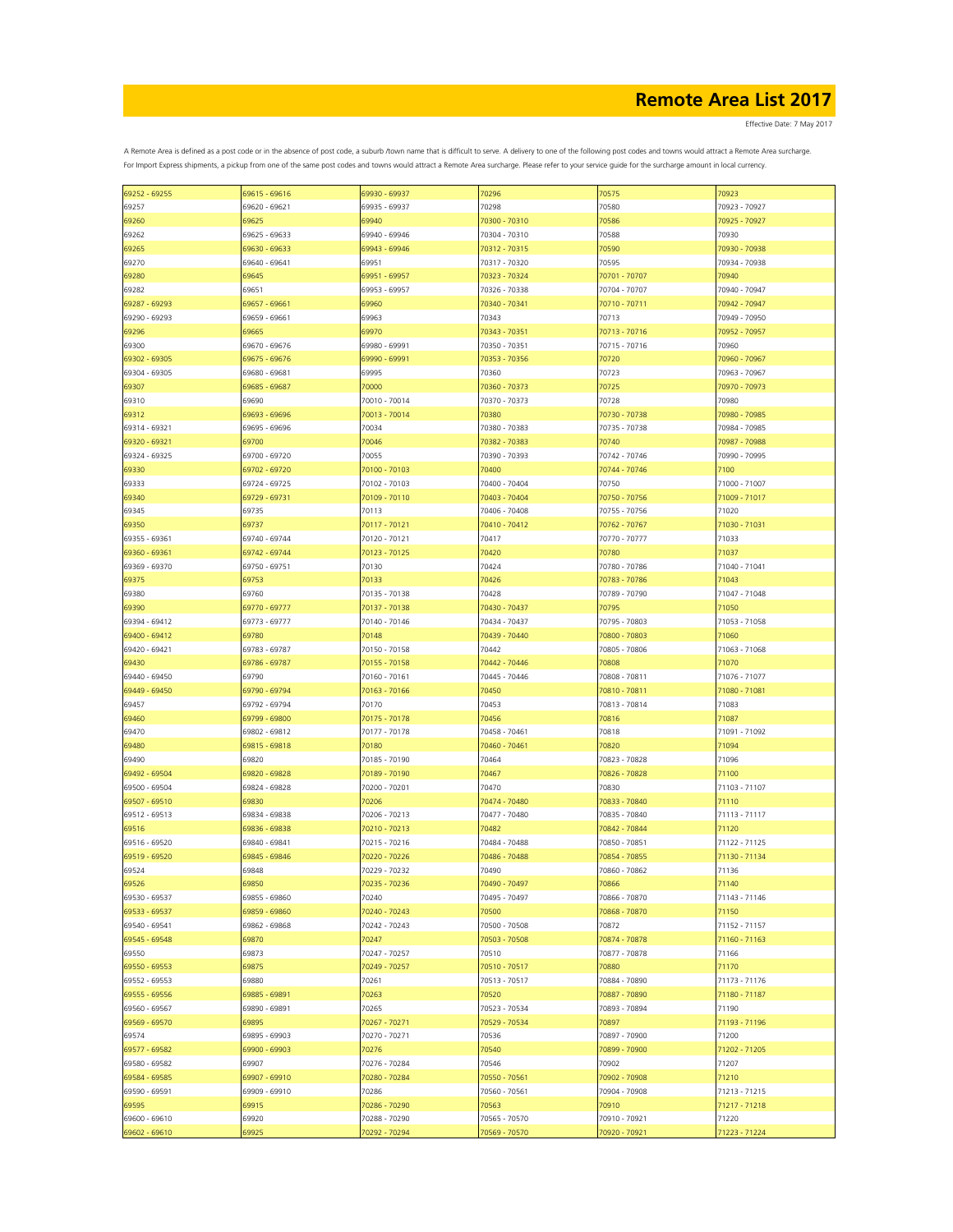Effective Date: 7 May 2017

| 71228         | 71580         | 71973 - 71974 | 73200         | 73579 - 73581 | 74135         |
|---------------|---------------|---------------|---------------|---------------|---------------|
| 71233         | 71586         | 71980         | 73211         | 73583 - 73584 | 74137         |
| 71240         | 71588         | 71983 - 71986 | 73220         | 73586 - 73588 | 74140         |
|               |               |               |               |               |               |
| 71243 - 71244 | 71590         | 71989 - 71990 | 73226 - 73228 | 73590 - 73598 | 74144         |
| 71248         | 71595         | 71992 - 71996 | 73230         | 73600         | 74150         |
| 71250         | 71600         | 72600         | 73234 - 73235 | 73610 - 73611 | 74155         |
| 71253 - 71254 | 71602 - 71608 | 72640         | 73237         | 73613         | 74161 - 74162 |
|               |               |               |               |               |               |
| 71260         | 71610         | 72660         | 73240 - 73242 | 73615         | 74165 - 74170 |
| 71268         | 71612 - 71613 | 72665         | 73246 - 73247 | 73620 - 73621 | 74180         |
| 71270         | 71620         | 72668 - 72669 | 73251         | 73625         | 74183         |
| 71273 - 71275 | 71624         | 72685         | 73253         | 73630 - 73631 | 74190         |
| 71280         | 71630 - 71631 | 72730         | 73255 - 73256 | 73633         | 74300         |
|               |               |               |               |               |               |
| 71284         | 71640 - 71643 | 72814         | 73259 - 73260 | 73635         | 74305         |
| 71286         | 71648         | 72817         | 73270 - 73271 | 73637 - 73638 | 74310         |
| 71290         | 71650         | 72828         | 73274         | 73640         | 74320         |
| 71295         | 71655 - 71656 | 72840         | 73280         | 73644 - 73647 | 74325         |
|               |               |               |               |               |               |
| 71297         | 71660         | 72845 - 72846 | 73282 - 73286 | 73650         | 74330         |
| 71320         | 71670 - 71671 | 72848         | 73288 - 73289 | 73654 - 73661 | 74334 - 74337 |
| 71323         | 71675         | 72850         | 73298 - 73310 | 73663         | 74339 - 74340 |
| 71330         | 71678         | 72860 - 72861 | 73312 - 73321 | 73665 - 73666 | 74342 - 74343 |
|               |               |               |               |               |               |
| 71340         | 71680         | 72864         | 73324         | 73670         | 74348         |
| 71350         | 71683 - 71686 | 72867         | 73327 - 73330 | 73680 - 73681 | 74350         |
| 71360         | 71690         | 72943         | 73337 - 73338 | 73683 - 73694 | 74355         |
| 71370         | 71699 - 71700 | 72960         | 73340 - 73344 | 73697 - 73698 | 74357 - 74358 |
|               |               |               |               | 73700         |               |
| 71380         | 71702 - 71708 | 72968         | 73348         |               | 74360         |
| 71384         | 71710         | 72970 - 72971 | 73350         | 73702         | 74363         |
| 71387         | 71713 - 71715 | 72973         | 73357         | 73720 - 73726 | 74365         |
| 71390         | 71720 - 71722 | 72975         | 73360         | 73730         | 74367 - 74370 |
| 71399 - 71400 | 71724         | 72977 - 72978 | 73364         | 73732         | 74373 - 74380 |
|               |               |               |               |               |               |
| 71404         | 71730         | 72980         | 73370         | 73734 - 73740 | 74382         |
| 71406 - 71410 | 71733 - 71737 | 72992 - 72994 | 73376         | 73742 - 73743 | 74385         |
| 71413 - 71414 | 71740 - 71744 | 72996         | 73380         | 73746 - 73748 | 74389 - 74390 |
| 71416         | 71747         | 73000         | 73385 - 73386 | 73750 - 73754 | 74393 - 74395 |
|               |               |               |               |               |               |
| 71427         | 71750         | 73005         | 73390         | 73756         | 74397         |
| 71430         | 71757         | 73008         | 73392         | 73759 - 73761 | 74400         |
| 71437         | 71760 - 71762 | 73010 - 73015 | 73395 - 73397 | 73763 - 73766 | 74410         |
| 71440         | 71764 - 71767 | 73020 - 73021 | 73400 - 73401 | 73770         | 74418 - 74420 |
|               |               |               |               |               |               |
| 71450         | 71770 - 71771 | 73023         | 73406         | 73773 - 73774 | 74426         |
| 71454         | 71777         | 73025 - 73030 | 73410         | 73780         | 74430         |
| 71457         | 71780         | 73036 - 73037 | 73420         | 73783         | 74435         |
| 71459 - 71461 | 71784 - 71792 | 73040         | 73425         | 73785         | 74440         |
| 71470         | 71799 - 71801 | 73042         | 73430 - 73431 | 73790 - 73792 | 74443         |
|               |               |               |               |               |               |
| 71480         | 71803 - 71807 | 73045 - 73046 | 73438         | 73795 - 73799 | 74448         |
| 71490         | 71809 - 71810 | 73048 - 73050 | 73440         | 73900         | 74450         |
| 71492         | 71814 - 71815 | 73053         | 73450         | 73902 - 73907 | 74460         |
| 71494         | 71817         | 73055 - 73058 | 73455 - 73456 | 73909 - 73910 | 74463         |
|               |               |               |               |               |               |
| 71500         | 71820 - 71821 | 73060         | 73460         | 73913 - 73918 | 74467 - 74468 |
| 71502         | 71826         | 73063 - 73065 | 73464         | 73920         | 74470         |
| 71504 - 71508 | 71830 - 71831 | 73068 - 73077 | 73466 - 73468 | 73923 - 73928 | 74480         |
| 71510         | 71833 - 71838 | 73080         | 73470 - 73471 | 73930         | 74490         |
| 71512 - 71518 | 71840         |               | 73473         | 73933 - 73935 | 74500         |
|               |               | 73088 - 73091 |               |               |               |
| 71520         | 71847         | 73094 - 73101 | 73475 - 73477 | 73938 - 73941 | 74505 - 74508 |
| 71523         | 71850 - 71851 | 73103         | 73480         | 73944         | 74510         |
| 71525 - 71526 | 71853 - 71854 | 73110         | 73482         | 73948 - 73950 | 74514         |
| 71529 - 71530 | 71856 - 71857 | 73112 - 73113 | 73486         | 73954         | 74516         |
|               |               |               |               |               |               |
| 71534         | 71870         | 73115         | 73490         | 73956         | 74520 - 74522 |
| 71537         | 71890         | 73117         | 73500         | 73970         | 74530         |
| 71540         | 71900 - 71901 | 73119 - 73120 | 73502 - 73507 | 73980         | 74534         |
| 71543         | 71910         | 73128 - 73130 | 73509 - 73510 | 73982 - 73983 | 74540         |
|               |               |               |               |               |               |
| 71545         | 71913 - 71917 | 73133 - 73135 | 73514 - 73518 | 73985 - 73987 | 74544 - 74547 |
| 71548         | 71920         | 73140 - 73142 | 73520         | 73989 - 73990 | 74550         |
| 71550         | 71923         | 73147         | 73530         | 73992 - 73998 | 74557         |
| 71553 - 71554 | 71930         | 73160 - 73170 | 73537 - 73540 | 74100         | 74560         |
| 71557         | 71940         | 73172 - 73178 | 73550         | 74102 - 74110 | 74565 - 74568 |
|               |               |               |               |               |               |
| 71560         | 71943 - 71947 | 73180 - 73181 | 73553 - 73557 | 74115 - 74117 | 74570         |
| 71562         | 71950         | 73185         | 73560         | 74120         | 74573         |
| 71565 - 71570 | 71960         | 73190 - 73191 | 73563 - 73566 | 74122         | 74575 - 74578 |
| 71573 - 71576 | 71963 - 71967 | 73193         | 73570         | 74125 - 74126 | 74580         |
|               |               |               |               |               |               |
| 71578         | 71970 - 71971 | 73195         | 73572 - 73573 | 74128 - 74130 | 74582         |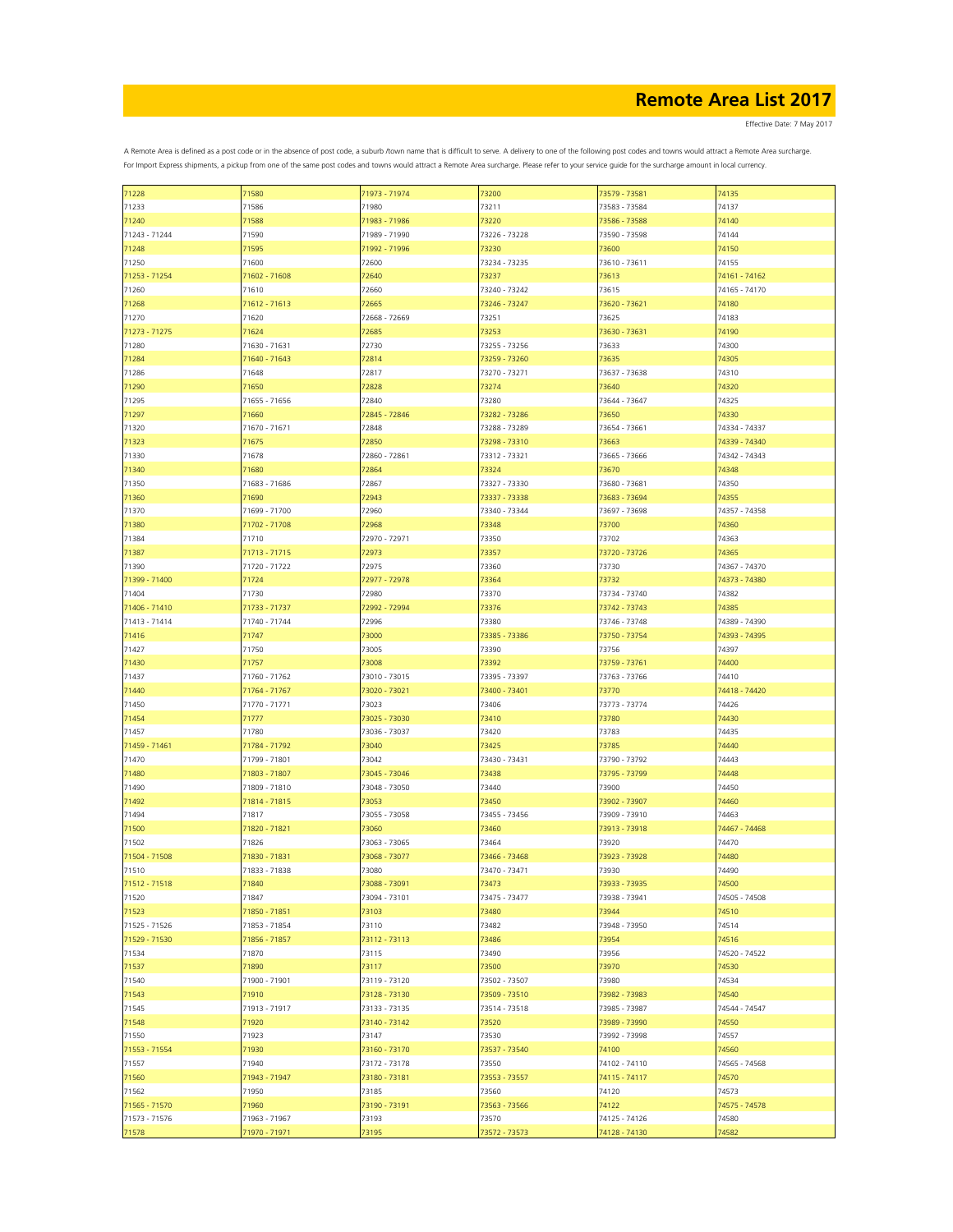Effective Date: 7 May 2017

| 74584 - 74590 | 74917         | 75240         | 75655         | 76293 - 76300 | 76675 - 76676 |
|---------------|---------------|---------------|---------------|---------------|---------------|
| 74600         | 74920         | 75245         | 75657         | 76303 - 76304 | 76680 - 76681 |
|               |               |               |               |               |               |
| 74610         | 74923 - 74924 | 75250         | 75659 - 75660 | 76309 - 76310 | 76683         |
| 74620         | 74927 - 74928 | 75254 - 75255 | 75664 - 75667 | 76313 - 76321 | 76685 - 76687 |
| 74630         | 74930         | 75258 - 75260 | 75670         | 76323 - 76327 | 76690         |
| 74633 - 74635 | 74935         | 75270         | 75673         | 76330         | 76697         |
|               |               |               |               |               |               |
| 74640 - 74641 | 74940 - 74947 | 75280         | 75675 - 75676 | 76333 - 76337 | 76703 - 76705 |
| 74643 - 74647 | 74949 - 74950 | 75290         | 75678 - 75681 | 76340         | 76707 - 76710 |
| 74649 - 74651 | 74953 - 74957 | 75300 - 75301 | 75685 - 75687 | 76342         | 76713 - 76715 |
|               |               |               |               |               |               |
| 74653         | 74960         | 75305 - 75307 | 75689 - 75690 | 76344 - 76348 | 76720 - 76726 |
| 74656         | 74963 - 74966 | 75310 - 75311 | 75694 - 75695 | 76350         | 76729         |
| 74660         | 74970         | 75320         | 75698 - 75699 | 76353 - 76360 | 76740 - 76741 |
|               |               |               |               |               |               |
| 74670         | 74973 - 74980 | 75322         | 75800         | 76367 - 76368 | 76743         |
| 74680         | 74986         | 75324 - 75325 | 75805         | 76370         | 76746         |
| 74684 - 74685 | 74990         | 75328         | 75807         | 76372 - 76373 | 76754 - 76757 |
| 74688         | 74993         | 75330         | 75809 - 75810 | 76378 - 76380 | 76770         |
|               |               |               |               |               |               |
| 74690 - 74700 | 74995 - 74998 | 75332 - 75333 | 75820         | 76382 - 76386 | 76774 - 76775 |
| 74702 - 74703 | 75000         | 75335 - 75336 | 75822         | 76388         | 76780 - 76781 |
| 74708         | 75010         | 75338         | 75825         | 76390         | 76783         |
|               |               |               |               |               |               |
| 74710         | 75012         | 75340         | 75830         | 76392 - 76396 | 76785 - 76786 |
| 74714         | 75014         | 75360         | 75835         | 76399 - 76402 | 76790 - 76791 |
| 74716         | 75016         | 75380         | 75837         | 76404 - 76405 | 76795 - 76796 |
|               | 75020 - 75021 |               | 75840 - 75841 |               |               |
| 74720         |               | 75389 - 75390 |               | 76410 - 76411 | 76799         |
| 74723 - 74725 | 75023 - 75026 | 75395 - 75396 | 75843 - 75845 | 76413 - 76414 | 76823 - 76824 |
| 74727 - 74730 | 75029 - 75030 | 75398 - 75400 | 75847 - 75849 | 76417         | 76826 - 76830 |
| 74732 - 74737 | 75033         | 75404         | 75853         | 76420 - 76421 | 76833         |
|               |               |               |               |               |               |
| 74740 - 74741 | 75035 - 75040 | 75410         | 75856 - 75857 | 76424 - 76427 | 76835         |
| 74750         | 75043 - 75047 | 75412         | 75859 - 75860 | 76434         | 76837 - 76838 |
| 74755         | 75049 - 75050 | 75415         | 75865         | 76436         | 76840         |
|               |               |               |               |               |               |
| 74757         | 75052 - 75060 | 75420 - 75421 | 75867         | 76440         | 76842 - 76844 |
| 74760         | 75063         | 75440         | 75870         | 76450         | 76846 - 76850 |
| 74770         | 75065 - 75066 | 75443 - 75445 | 75873 - 75880 | 76453 - 76454 | 76853 - 76856 |
|               |               |               |               |               |               |
| 74773         | 75069 - 75074 | 75460         | 75885 - 75886 | 76460         | 76860 - 76863 |
| 74777         | 75080 - 75084 | 75464 - 75472 | 75890         | 76463 - 76465 | 76870         |
| 74780         | 75087 - 75090 | 75476         | 75894 - 75897 | 76470 - 76471 | 76874 - 76880 |
| 74790         | 75092 - 75093 | 75478         | 75900         | 76474         | 76883 - 76890 |
|               |               |               |               |               |               |
| 74792         | 75095 - 75098 | 75480         | 75904 - 75910 | 76476 - 76478 | 76893 - 76897 |
| 74794 - 74798 | 75100         | 75483 - 75487 | 75914 - 75917 | 76483 - 76486 | 76912         |
| 74800 - 74803 | 75110         | 75490 - 75492 | 75920 - 75922 | 76489 - 76490 | 76915         |
|               |               |               |               |               |               |
| 74806 - 74808 | 75112 - 75114 | 75494 - 75495 | 75925         | 76492 - 76496 | 76922 - 76928 |
| 74810         | 75116 - 75120 | 75497 - 75500 | 75930         | 76499         | 76950 - 76953 |
| 74813         | 75125 - 75130 | 75505         | 75934 - 75935 | 76503 - 76506 | 76956 - 76958 |
| 74815 - 74818 | 75133 - 75138 | 75507 - 75508 | 75940 - 75941 | 76510         | 76970         |
|               |               |               |               |               |               |
| 74820         | 75140         | 75510         | 75943 - 75945 | 76513 - 76517 | 76973 - 76974 |
| 74826         | 75142 - 75145 | 75512 - 75515 | 75947         | 76520         | 76976         |
| 74830         | 75147 - 75148 | 75520         | 75949 - 75950 | 76523         | 76980 - 76981 |
|               |               |               |               |               |               |
| 74835         | 75150 - 75151 | 75524 - 75526 | 75960         | 76525 - 76530 | 76983 - 76984 |
| 74838         | 75154         | 75528 - 75530 | 75970         | 76534 - 76540 | 76990         |
| 74840         | 75156         | 75535 - 75541 | 75972 - 75973 | 76543 - 76548 | 76992 - 76993 |
| 74842         | 75158 - 75160 | 75547         | 75975         | 76550         | 76995         |
|               |               |               |               |               |               |
| 74844         | 75162 - 75167 | 75550 - 75551 | 75980 - 75981 | 76553 - 76555 | 76997         |
| 74846 - 74847 | 75169 - 75171 | 75558         | 75985 - 75986 | 76560         | 77100         |
| 74850         | 75173         | 75560         | 75988 - 75991 | 76563 - 76564 | 77104 - 77108 |
|               |               |               |               |               |               |
| 74853         | 75175 - 75176 | 75562 - 75563 | 75993         | 76573 - 76574 | 77110         |
| 74855         | 75178 - 75180 | 75565         | 75995         | 76600         | 77114 - 77118 |
| 74859 - 74860 | 75186 - 75187 | 75570 - 75571 | 75997         | 76605         | 77120 - 77121 |
| 74863 - 74865 | 75190         | 75580         | 76210 - 76214 | 76610         | 77123         |
|               |               |               |               |               |               |
| 74867 - 74868 | 75194         | 75584 - 75585 | 76216 - 76219 | 76616         | 77125         |
| 74870         | 75196 - 75197 | 75587 - 75593 | 76221         | 76620         | 77130         |
| 74872         | 75200         | 75597         | 76223 - 76229 | 76623         | 77135         |
|               |               |               |               |               |               |
| 74874 - 74876 | 75203 - 75207 | 75600         | 76234 - 76235 | 76630 - 76634 | 77140         |
| 74880         | 75210 - 75212 | 75610         | 76237 - 76238 | 76637         | 77144 - 77148 |
| 74884 - 74887 | 75214 - 75215 | 75613 - 75618 | 76243 - 76245 | 76640         | 77150         |
| 74889 - 74890 | 75219 - 75221 | 75620         | 76247         | 76646         | 77156         |
|               |               |               |               |               |               |
| 74893         | 75223         | 75630         | 76249 - 76270 | 76649 - 76651 | 77158         |
| 74895 - 74896 | 75225 - 75226 | 75635         | 76272 - 76274 | 76654 - 76657 | 77160         |
| 74900         | 75230         | 75640 - 75641 | 76276 - 76284 | 76663 - 76664 | 77163         |
|               |               |               |               |               |               |
| 74905 - 74910 | 75232 - 75235 | 75650         | 76286         | 76666 - 76668 | 77169 - 77170 |
| 74915         | 75237 - 75238 | 75653         | 76288 - 76290 | 76670         | 77174 - 77178 |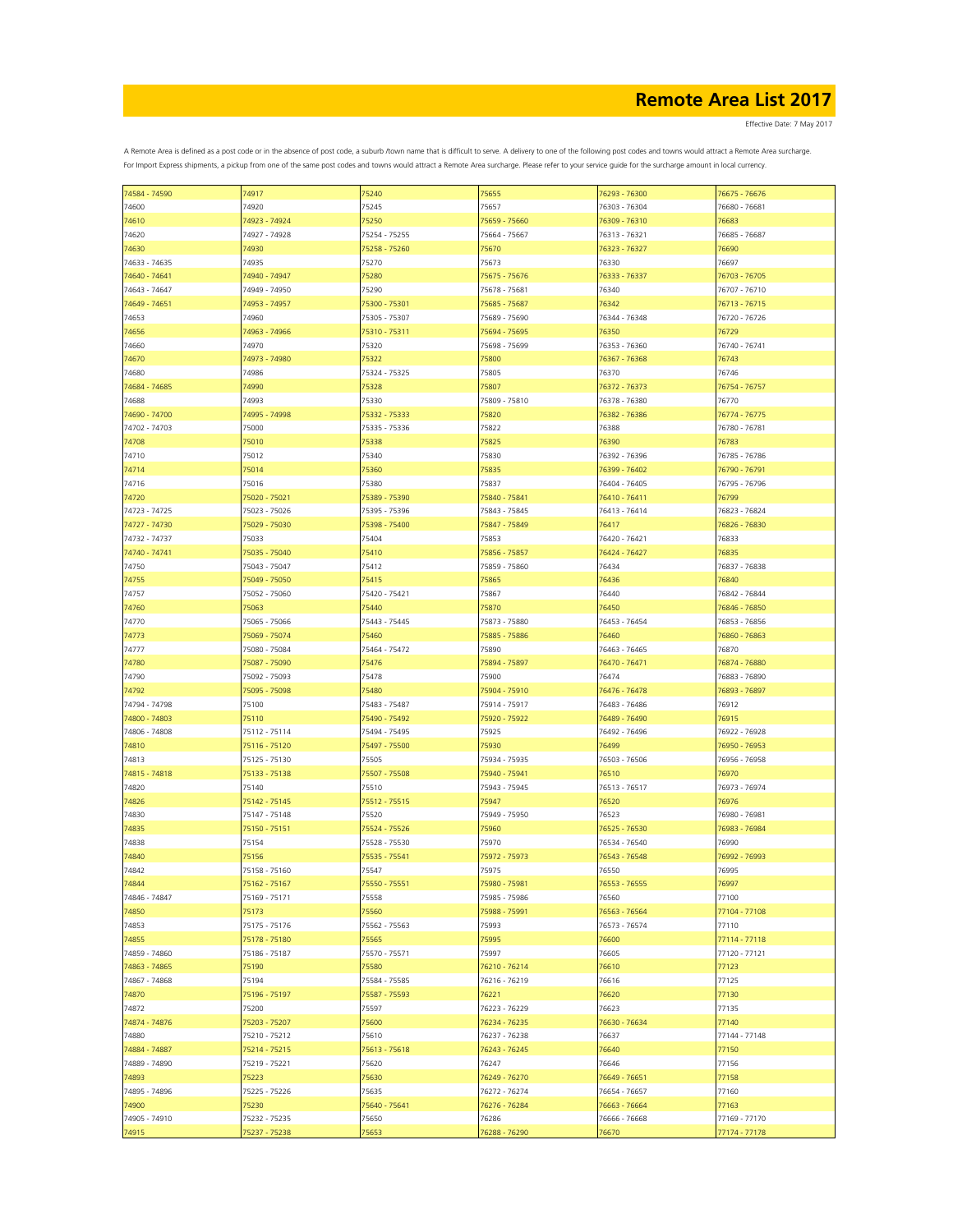Effective Date: 7 May 2017

| 77180         | 78447 - 78448 | 78808         | 79303 - 79307 | 79702 - 79705 | 80347 - 80349 |
|---------------|---------------|---------------|---------------|---------------|---------------|
| 77185         | 78450         | 78810 - 78812 | 79313 - 79318 | 79707 - 79710 | 80360         |
|               |               |               |               |               | 80363         |
| 77188 - 77190 | 78453         | 78814 - 78816 | 79320         | 79712 - 79714 |               |
| 77192         | 78455 - 78456 | 78819 - 78822 | 79323         | 79716 - 79717 | 80365 - 80366 |
| 77196 - 77198 | 78460         | 78824         | 79325         | 79720 - 79722 | 80370 - 80374 |
| 77200         | 78463 - 78465 | 78827         | 79327         | 79725         | 80376 - 80378 |
|               |               |               |               | 79728 - 79733 |               |
| 77210         | 78470         | 78830         | 79330         |               | 80390         |
| 77214 - 77217 | 78473 - 78474 | 78834 - 78837 | 79334 - 79336 | 79740         | 80393 - 80394 |
| 77220         | 78476 - 78477 | 78840 - 78841 | 79360         | 79745 - 79748 | 80398 - 80400 |
| 77229 - 77230 | 78480         | 78843 - 78844 | 79363         | 79750 - 79751 | 80402         |
|               |               |               |               |               |               |
| 77238 - 77240 | 78483 - 78486 | 78847         | 79365 - 79366 | 79753 - 79755 | 80410         |
| 77249 - 77250 | 78490         | 78850 - 78851 | 79370         | 79760         | 80419         |
| 77259         | 78493 - 78498 | 78853         | 79380         | 79764         | 80430         |
| 77300         | 78500         | 78855         | 79382 - 79387 | 79766 - 79767 | 80439 - 80440 |
| 77302 - 77307 | 78502 - 78503 |               |               | 79770         | 80450         |
|               |               | 78858 - 78860 | 79390         |               |               |
| 77310         | 78508         | 78862 - 78864 | 79393 - 79397 | 79773 - 79777 | 80452         |
| 77320         | 78510 - 78514 | 78866         | 79400 - 79401 | 79780 - 79786 | 80454 - 80455 |
| 77330         | 78520         | 78868         | 79406 - 79408 | 79790         | 80460         |
| 77333         | 78523         | 78870         | 79410         | 79795         | 80463         |
|               |               |               |               |               |               |
| 77350         | 78525 - 78527 | 78873         | 79413         | 79797         | 80465 - 80466 |
| 77355         | 78530         | 78880         | 79420 - 79421 | 79800         | 80468         |
| 77360         | 78533 - 78534 | 78883         | 79427 - 79437 | 79803 - 79807 | 80475         |
|               |               |               |               |               |               |
| 77365 - 77366 | 78536 - 78537 | 78886         | 79440         | 79810 - 79815 | 80480         |
| 77369 - 77370 | 78540         | 78890         | 79442 - 79447 | 79819 - 79823 | 80483 - 80485 |
| 77376         | 78546         | 78893 - 78896 | 79450         | 79825 - 79826 | 80489         |
| 77380         | 78550         | 78900         | 79460         | 79830         | 80500         |
| 77400         | 78553         |               |               | 79833 - 79837 | 80700         |
|               |               | 78902 - 78906 | 79466 - 79467 |               |               |
| 77402 - 77404 | 78560         | 78908 - 78911 | 79470 - 79471 | 79840 - 79843 | 80702         |
| 77406 - 77409 | 78563 - 78566 | 78918 - 78920 | 79480         | 79849 - 79854 | 80704         |
| 77800         | 78570         | 78923 - 78926 | 79482 - 79491 | 79856         | 80706 - 80708 |
|               | 78573 - 78578 | 78930         | 79493         | 79859 - 79861 | 80750         |
| 77805 - 77809 |               |               |               |               |               |
| 77850         | 78580         | 78933 - 78937 | 79500         | 79863 - 79867 | 80776         |
| 77858 - 77859 | 78584 - 78587 | 78940         | 79502 - 79503 | 79870 - 79871 | 80778         |
| 77870         | 78590         | 78950         | 79505 - 79513 | 79874         | 80784         |
|               |               |               |               |               |               |
| 77873 - 77876 | 78593         | 78960         | 79520 - 79521 | 79876         | 80800         |
| 77880         | 78595 - 78597 | 78963 - 78967 | 79524 - 79526 | 79878 - 79880 | 80804 - 80807 |
| 77882         | 78600 - 78605 | 78970         | 79530         | 79884         | 80810         |
| 77889 - 77890 | 78609 - 78610 | 78973         | 79532 - 79533 | 79887 - 79893 | 80830         |
|               | 78612         | 78976         | 79540         | 79895         | 80940         |
| 77893 - 77896 |               |               |               |               |               |
| 77898 - 77900 | 78620         | 78978 - 78980 | 79543 - 79547 | 79900 - 79901 | 80955         |
| 77905 - 77907 | 78622 - 78626 | 78983 - 78984 | 79550         | 79903 - 79908 | 80957         |
| 77910         | 78630         | 78987         | 79553 - 79554 | 79910         | 80963         |
| 77913 - 77914 | 78633 - 78635 | 78990         | 79557         | 79913         | 80965         |
|               |               |               |               |               |               |
| 77917         | 78638 - 78640 | 78993 - 78994 | 79560         | 79915 - 79917 | 81050         |
| 77920         | 78644         | 79100         | 79562 - 79567 | 79920         | 81100         |
| 77923         | 78649         | 79110         | 79569 - 79570 | 79922 - 79924 | 81103 - 81107 |
| 77925         | 78660         | 79120         | 79573 - 79576 | 79927 - 79928 | 81110         |
|               |               |               |               |               |               |
| 77927         | 78665         | 79122         | 79580 - 79581 | 79930         | 81113         |
| 77930         | 78670 - 78671 | 79130         | 79583 - 79586 | 79933 - 79938 | 81117 - 81122 |
| 77934         | 78680 - 78681 | 79139 - 79140 | 79588 - 79590 | 79940 - 79946 | 81124         |
| 77940         | 78685         | 79142 - 79143 | 79592 - 79595 | 79948         | 81127         |
|               |               |               |               |               |               |
| 77943 - 77944 | 78689 - 78690 | 79150         | 79600         | 79950         | 81130 - 81133 |
| 77950         | 78695 - 78697 | 79152 - 79153 | 79603 - 79607 | 79952 - 79958 | 81136         |
| 77953 - 77955 | 78700         | 79160 - 79162 | 79613 - 79620 | 79960         | 81140 - 81144 |
| 77957         | 78710         | 79170         | 79623 - 79626 | 79962 - 79967 | 81148         |
| 77960         | 78712         | 79180         | 79630         | 79970         | 81160 - 81163 |
|               |               |               |               |               |               |
| 77963         | 78715 - 78717 | 79182 - 79183 | 79635         | 79973 - 79978 | 81165 - 81167 |
| 77965 - 77966 | 78720 - 78727 | 79190         | 79637         | 79980 - 79983 | 81170         |
| 77973         | 78730         | 79200         | 79640         | 79985 - 79987 | 81175 - 81178 |
| 77976         | 78740         | 79202 - 79208 | 79643 - 79645 | 79990 - 79991 | 81180 - 81182 |
|               |               |               |               |               |               |
| 77980         | 78743         | 79210         | 79647         | 79993 - 79997 | 81186         |
| 77983 - 77985 | 78745 - 78747 | 79212 - 79220 | 79650         | 80301 - 80303 | 81189 - 81190 |
| 77990         | 78750         | 79224 - 79228 | 79653         | 80305         | 81197         |
| 77992         | 78759 - 78760 | 79260         | 79660         | 80309         | 81248         |
|               |               |               |               |               |               |
| 77994         | 78769 - 78770 | 79264         | 79670         | 80320         | 81293 - 81295 |
| 78430         | 78779 - 78780 | 79266 - 79267 | 79673 - 79675 | 80322 - 80324 | 81300         |
| 78432 - 78433 | 78783 - 78790 | 79290         | 79680         | 80327         | 81303 - 81308 |
| 78440         | 78792         | 79292 - 79297 | 79684 - 79687 | 80330 - 80339 | 81310 - 81312 |
|               |               |               |               |               |               |
| 78443 - 78445 | 78796 - 78805 | 79300         | 79690         | 80345         | 81315 - 81318 |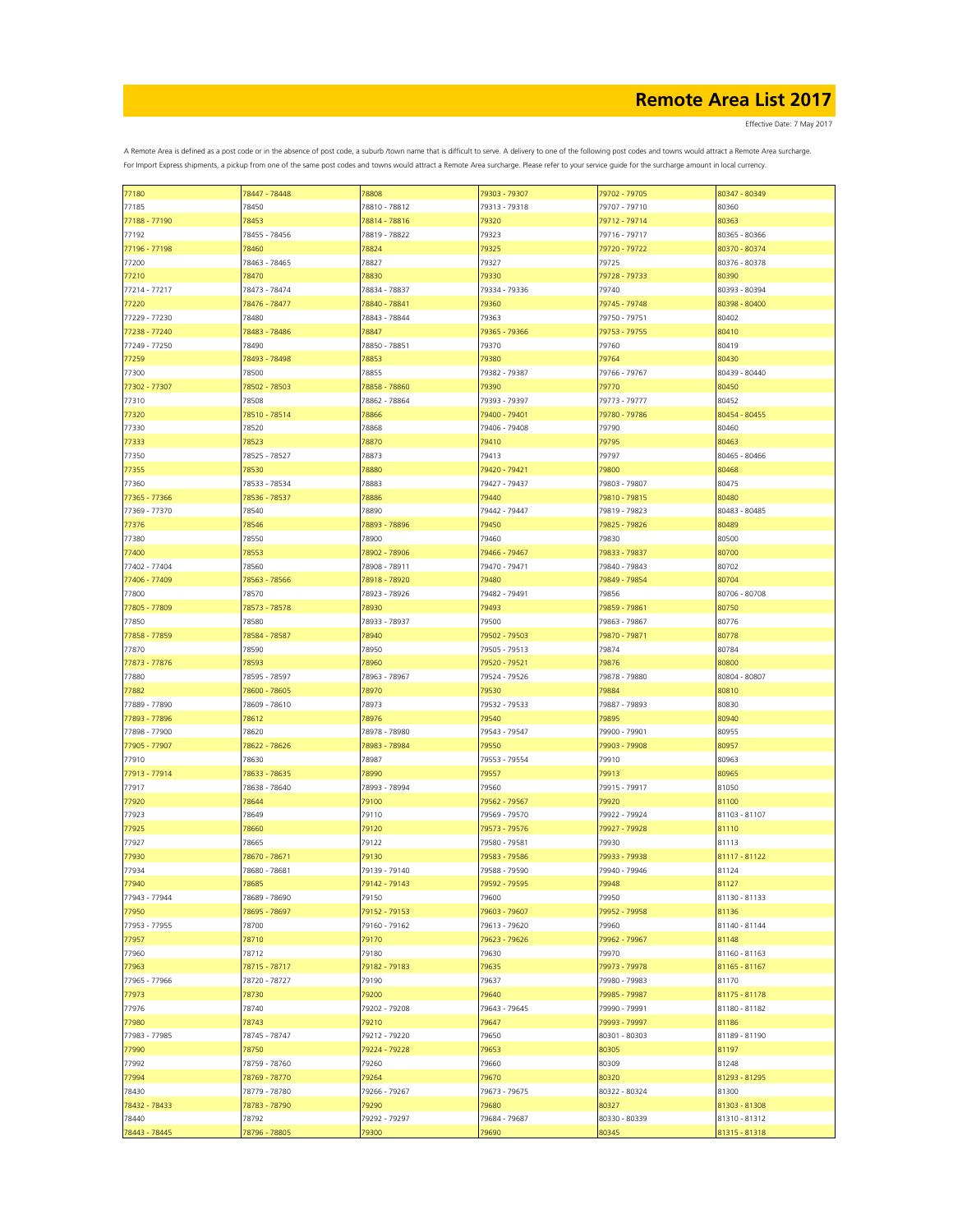Effective Date: 7 May 2017

| 81320         | 81906 - 81907 | 82870 - 82872 | 83830         | 84506         | 85228 - 85230 |
|---------------|---------------|---------------|---------------|---------------|---------------|
| 81324 - 81326 | 81910         | 82874 - 82875 | 83833 - 83837 | 84510         | 85233 - 85236 |
|               |               |               |               |               |               |
| 81330         | 81912 - 81913 | 82884         | 83840         | 84520         | 85238 - 85240 |
| 81334 - 81337 | 81915 - 81916 | 82910         | 83860         | 84524         | 85248         |
|               |               |               |               |               |               |
| 81340 - 81341 | 81920         | 82912 - 82913 | 83870         | 84530         | 85252         |
| 81343         | 81930         | 82916 - 82918 | 83890         | 84560         | 85260         |
|               |               |               |               |               |               |
| 81345         | 81933         | 82940         | 83900         | 84563         | 85270         |
| 81349 - 81351 | 81935         | 82960 - 82961 | 83905         | 84567         | 85275 - 85278 |
| 81360 - 81361 | 81940         | 82966         | 83910         | 84580         | 85280         |
|               |               |               |               |               |               |
| 81363 - 81364 | 81945 - 81947 | 82969         | 83930 - 83931 | 84583         | 85285         |
| 81367         | 81950         | 82990         | 83935         | 84600 - 84603 | 85290         |
|               |               |               |               |               |               |
| 81370         | 81960         | 83300         | 83960 - 83961 | 84610 - 84611 | 85293 - 85298 |
| 81372         | 81963 - 81964 | 83303 - 83305 | 83970         | 84615         | 85300         |
| 81374 - 81379 |               |               | 83974         |               | 85310         |
|               | 81970 - 81971 | 83309 - 83310 |               | 84617         |               |
| 81384         | 81973         | 83320         | 83980 - 83981 | 84620         | 85319 - 85320 |
| 81386         | 81975 - 81977 | 83323         | 83983         | 84622 - 84624 | 85330         |
|               |               |               |               |               |               |
| 81390         | 81980         | 83325         | 83990         | 84634 - 84635 | 85338 - 85340 |
| 81600         | 81983         | 83330         | 84120         | 84640         | 85347         |
|               |               |               |               |               |               |
| 81605         | 81985 - 81986 | 83340         | 84123 - 84127 | 84650         | 85349 - 85350 |
| 81607         | 81988 - 81991 | 83342 - 83344 | 84130         | 84653 - 84657 | 85360         |
|               |               |               |               |               |               |
| 81610         | 81997         | 83346 - 83347 | 84133 - 84137 | 84660         | 85370         |
| 81625         | 82233         | 83349 - 83350 | 84140         | 84680         | 85380         |
|               |               |               |               |               |               |
| 81640         | 82236         | 83360         | 84147         | 84683         | 85385 - 85390 |
| 81649 - 81650 | 82238         | 83363 - 83367 | 84160         | 84690         | 85397 - 85399 |
|               |               |               |               |               |               |
| 81653         | 82240         | 83370         | 84163 - 84167 | 84693 - 84695 | 85500         |
| 81655         | 82245 - 82249 | 83373 - 83377 | 84170         | 84700         | 85503         |
| 81660 - 81661 | 82270         | 83380         | 84173 - 84178 | 84703         | 85505 - 85510 |
|               |               |               |               |               |               |
| 81664         | 82273         | 83503 - 83504 | 84180         | 84705         | 85513 - 85516 |
| 81666         | 82350         | 83540         | 84183         | 84709 - 84711 | 85518 - 85520 |
|               |               |               |               |               |               |
| 81680         | 82360         | 83550         | 84190         | 84730         | 85523 - 85525 |
| 81700         | 82400         | 83553 - 83557 | 84200         | 84750         | 85530         |
|               |               |               |               |               |               |
| 81703         | 82410         | 83560         | 84210         | 84754         | 85533 - 85537 |
| 81705 - 81710 | 82419 - 82420 | 83564 - 83567 | 84220         | 84760         | 85540         |
|               |               |               |               |               |               |
| 81712         | 82430         | 83570         | 84230         | 84770         | 85549 - 85550 |
| 81715 - 81719 | 82440         | 83574 - 83576 | 84240         | 84775         | 85560         |
|               |               |               |               |               |               |
| 81727         | 82457 - 82460 | 83600         | 84250         | 84790         | 85580         |
| 81734 - 81737 | 82470         | 83610         | 84259 - 84260 | 84800         | 85600         |
| 81740         | 82478         | 83620 - 83621 | 84267         | 84820         | 85606         |
|               |               |               |               |               |               |
| 81743         | 82500         | 83624         | 84269 - 84270 | 84824         | 85608 - 85610 |
| 81745 - 81746 | 82540         | 83630         | 84279         | 84830         | 85613 - 85615 |
|               |               |               |               |               |               |
| 81749 - 81750 | 82550         | 83634 - 83635 | 84300         | 84850         | 85618 - 85620 |
| 81757         | 82560         | 83640         | 84303 - 84307 | 84860         | 85640 - 85641 |
|               |               |               |               |               |               |
| 81760         | 82580         | 83650         | 84310         | 84880         | 85643         |
| 81764 - 81765 | 82590 - 82591 | 83660         | 84313 - 84317 | 84890         | 85650         |
|               |               |               |               |               |               |
| 81770         | 82600         | 83664 - 83666 | 84320         | 84893 - 84895 | 85656         |
| 81800         | 82604 - 82605 | 83670         | 84326         | 84900         | 85660         |
|               |               |               |               |               |               |
| 81802 - 81807 | 82620         | 83680         | 84330         | 84903         | 85670         |
| 81810 - 81812 | 82648         | 83690         | 84336         | 84905 - 84907 | 85673 - 85676 |
| 81820         | 82680         | 83693         | 84340         | 84910 - 84911 | 85680 - 85681 |
|               |               |               |               |               |               |
| 81825         | 82700         | 83695         | 84346 - 84350 | 84918 - 84920 | 85690         |
| 81827 - 81828 | 82702 - 82708 | 83720         | 84352 - 84353 | 84923 - 84925 | 85695         |
|               |               |               |               |               |               |
| 81830         | 82710         | 83723 - 83725 | 84360         | 84928 - 84930 | 85700         |
| 81833 - 81835 | 82713         | 83727         | 84363 - 84367 | 84933 - 84935 | 85710         |
| 81840         | 82720         | 83730         | 84370         | 84940         |               |
|               |               |               |               |               | 85715 - 85716 |
| 81843         | 82728         | 83733 - 83734 | 84373 - 84377 | 84943 - 84945 | 85720         |
| 81845         | 82730         | 83750         | 84380         | 84950         | 85740         |
|               |               |               |               |               |               |
| 81847         | 82740         | 83753 - 83757 | 84390         | 84953 - 84955 | 85760         |
| 81850         | 82766         | 83760         | 84395         | 84957         | 85900         |
|               |               |               |               |               |               |
| 81854         | 82770         | 83767         | 84400         | 84960         | 85910         |
| 81856         | 82773         | 83770         | 84440         | 84969         | 85913 - 85914 |
|               |               |               |               |               |               |
| 81860         | 82776 - 82777 | 83780         | 84445 - 84447 | 84980         | 85920         |
| 81864         | 82780         | 83784 - 83786 | 84450         | 84984         | 85925         |
|               |               |               |               |               |               |
| 81870 - 81875 | 82787         | 83790         | 84459 - 84460 | 84987 - 84988 | 85930         |
| 81877         | 82797         | 83793 - 83797 | 84480         | 84990         | 85935         |
| 81880         | 82800         | 83800 - 83801 | 84483 - 84486 | 85200         | 85937 - 85938 |
|               |               |               |               |               |               |
| 81887 - 81893 | 82802 - 82809 | 83805         | 84490         | 85203 - 85210 | 85940         |
| 81895         | 82833         | 83810         | 84493 - 84496 | 85212         | 85943         |
|               |               |               |               |               |               |
| 81900         | 82835         | 83817 - 83818 | 84500         | 85215 - 85219 | 85950         |
| 81902 - 81904 | 82839         | 83820         | 84504         | 85225 - 85226 | 85960         |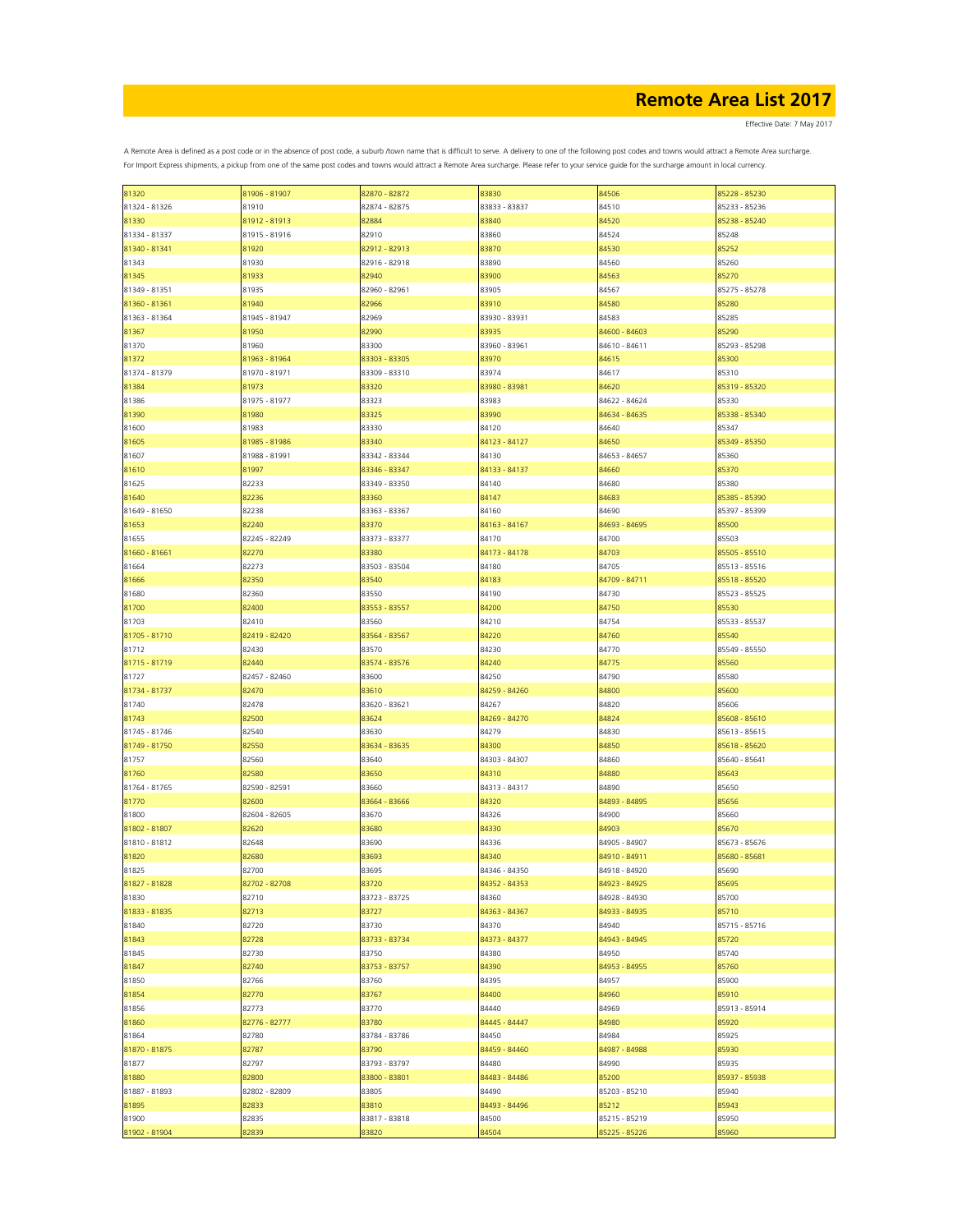Effective Date: 7 May 2017

| 85966 - 85968 | 86673 - 86675 | 87244 - 87245 | 87822 - 87827 | 88836 - 88837 | 90270 - 90271 |
|---------------|---------------|---------------|---------------|---------------|---------------|
| 85970         | 86680 - 86687 | 87247 - 87250 | 87829 - 87832 | 88839 - 88841 | 90273 - 90278 |
| 85977         | 86690         | 87253         | 87834 - 87835 | 88849 - 88850 | 90280         |
|               |               |               |               |               |               |
| 85980         | 86692 - 86698 | 87255         | 87840 - 87841 | 88854 - 88856 | 90286         |
| 85984         | 86700 - 86704 | 87257 - 87258 | 87843 - 87844 | 88859         | 90290 - 90295 |
| 85990         | 86706 - 86711 | 87319         | 87848 - 87849 | 88880         | 90297 - 90298 |
| 85994         | 86713 - 86720 | 87500         | 87853 - 87854 | 88882         | 90308 - 90309 |
|               | 86722 - 86728 |               |               |               | 90319 - 90320 |
| 86200 - 86201 |               | 87503 - 87507 | 87858         | 88890         |               |
| 86203 - 86205 | 86730         | 87510 - 87514 | 87860         | 88894 - 88898 | 90323         |
| 86207 - 86209 | 86732 - 86748 | 87520         | 87865         | 89610         | 90329 - 90330 |
| 86214 - 86216 | 86750         | 87522         | 87870         | 89670         | 90337 - 90342 |
| 86220         | 86752 - 86754 | 87524 - 87525 | 87873         | 89672 - 89679 | 90347         |
|               |               |               |               |               |               |
| 86230         | 86756 - 86765 | 87530         | 87875         | 89700         | 90350         |
| 86233         | 86767 - 86768 | 87535         | 87900         | 89703 - 89707 | 90354 - 90360 |
| 86236 - 86237 | 86770 - 86771 | 87540         | 87902 - 87907 | 89710         | 90370         |
| 86240         | 86773         | 87544         | 87910 - 87915 | 89712 - 89713 | 90378 - 90380 |
| 86243 - 86245 | 86775 - 86777 | 87550 - 87555 |               | 89715 - 89716 | 90401 - 90407 |
|               |               |               | 87918         |               |               |
| 86250         | 86780 - 86783 | 87557 - 87560 | 87920         | 89720         | 90410 - 90411 |
| 86253 - 86255 | 86785 - 86790 | 87563         | 87922 - 87926 | 89723         | 90413 - 90416 |
| 86257         | 86793         | 87565         | 87928 - 87930 | 89725         | 90418         |
| 86270 - 86278 | 86795         | 87569 - 87570 | 87932 - 87933 | 89727         | 90420 - 90421 |
|               |               |               |               |               |               |
| 86281         | 86797         | 87577         | 87935 - 87940 | 89729 - 89732 | 90423         |
| 86283 - 86285 | 86799 - 86802 | 87580         | 87943         | 89734 - 89736 | 90425 - 90428 |
| 86287 - 86298 | 86805 - 86808 | 87585         | 87945 - 87947 | 89740         | 90430 - 90438 |
| 86320         | 86810         | 87589         | 87949 - 87950 | 89744         | 90440         |
|               |               |               |               |               |               |
| 86323 - 86325 | 86812 - 86815 | 87600         | 87954         | 89746         | 90443 - 90448 |
| 86330         | 86820 - 86821 | 87602         | 87957         | 89750 - 89753 | 90450         |
| 86340         | 86823 - 86824 | 87604 - 87607 | 87960 - 87965 | 89755 - 89760 | 90453 - 90460 |
| 86350         | 86826 - 86827 | 87610         | 87968 - 87970 | 89762 - 89764 | 90463         |
| 86357         | 86830         | 87612 - 87613 | 87972 - 87975 | 89767 - 89768 | 90465         |
|               |               |               |               |               |               |
| 86360         | 86833 - 86837 | 87616 - 87620 | 87980         | 89774         | 90467         |
| 86363         | 86839 - 86840 | 87622         | 87982 - 87988 | 89778         | 90470         |
| 86369 - 86370 | 86843 - 86844 | 87624 - 87630 | 87990         | 89960         | 90480         |
| 86380         | 86849 - 86850 | 87636         | 87993 - 87997 | 89963         | 90482         |
|               |               |               |               |               |               |
| 86388 - 86389 | 86853         | 87640         | 88300         | 89965 - 89970 | 90484         |
| 86400         | 86855 - 86856 | 87650         | 88302 - 88307 | 90105         | 90490 - 90491 |
| 86402 - 86404 | 86859 - 86861 | 87655         | 88310         | 90111         | 90493 - 90498 |
| 86406 - 86407 | 86863 - 86864 | 87660         | 88321         | 90114 - 90115 | 90540         |
|               |               |               |               |               |               |
| 86409 - 86418 | 86870 - 86871 | 87666         | 88330         | 90117 - 90118 | 90542 - 90548 |
| 86420 - 86428 | 86873 - 86874 | 87668         | 88335 - 88336 | 90120 - 90128 | 90550         |
| 86430         | 86876 - 86878 | 87670         | 88338         | 90130 - 90135 | 90553 - 90558 |
| 86432 - 86434 | 86880 - 86882 | 87673         | 88340         | 90137 - 90140 | 90560         |
|               | 86885 - 86888 | 87676 - 87679 |               | 90145         | 90562 - 90568 |
| 86436 - 86438 |               |               | 88346         |               |               |
| 86440         | 86890         | 87685         | 88349         | 90147         | 90570         |
| 86442 - 86447 | 86892 - 86902 | 87690         | 88370         | 90150 - 90152 | 90573 - 90577 |
| 86449 - 86450 | 86904 - 86912 | 87693 - 87697 | 88372 - 88374 | 90155         | 90580         |
| 86453 - 86454 | 86915 - 86916 | 87700         | 88402 - 88408 | 90160         | 90583 - 90587 |
|               |               |               |               |               |               |
| 86456         | 86918 - 86928 | 87709 - 87710 | 88410         | 90163 - 90166 | 90590         |
| 86460 - 86464 | 86930         | 87720         | 88412         | 90168         | 90592 - 90596 |
| 86466 - 86468 | 86933 - 86937 | 87730         | 88415         | 90170         | 90606         |
| 86470 - 86472 | 86940         | 87735         | 88420         | 90180         | 90608         |
| 86474 - 86486 | 86943 - 86947 | 87738 - 87740 | 88425         | 90193 - 90195 | 90610         |
|               |               |               |               |               |               |
| 86490 - 86491 | 86949 - 86950 | 87743 - 87744 | 88430         | 90200         | 90630         |
| 86493 - 86499 | 86953 - 86957 | 87746 - 87748 | 88434         | 90202 - 90205 | 90635         |
| 86600 - 86603 | 86960         | 87750         | 88439 - 88440 | 90207 - 90208 | 90640 - 90641 |
| 86610 - 86613 | 86963 - 86967 | 87755         | 88442 - 88444 | 90210         | 90643 - 90646 |
|               |               |               |               |               |               |
| 86615 - 86618 | 86970         | 87760         | 88446 - 88450 | 90213 - 90214 | 90650         |
| 86620 - 86621 | 86973 - 86977 | 87766 - 87770 | 88455 - 88456 | 90217 - 90218 | 90653         |
| 86630         | 86980         | 87780         | 88459 - 88460 | 90220         | 90660         |
| 86633         | 86982 - 86986 | 87785         | 88468 - 88470 | 90222         | 90670         |
|               | 86988 - 86990 |               |               |               |               |
| 86638         |               | 87790         | 88479 - 88480 | 90224 - 90226 | 90676         |
| 86640         | 86992 - 86998 | 87793 - 87795 | 88490         | 90230 - 90231 | 90680         |
| 86643 - 86646 | 87200         | 87797 - 87801 | 88803         | 90233 - 90235 | 90690         |
| 86650         | 87202 - 87216 | 87803 - 87806 | 88808 - 88811 | 90237         | 90692 - 90693 |
| 86652 - 86658 | 87220         | 87808         | 88813         | 90240 - 90241 | 90700         |
|               |               |               |               |               |               |
| 86660         | 87223 - 87224 | 87810         | 88818         | 90243 - 90247 | 90703 - 90706 |
| 86662 - 86663 | 87227 - 87230 | 87813         | 88821         | 90250 - 90251 | 90710         |
| 86665 - 86667 | 87232 - 87233 | 87816         | 88825 - 88828 | 90253         | 90712 - 90713 |
| 86669 - 86671 | 87235 - 87240 | 87819 - 87820 | 88830         | 90255 - 90267 | 90715 - 90718 |
|               |               |               |               |               |               |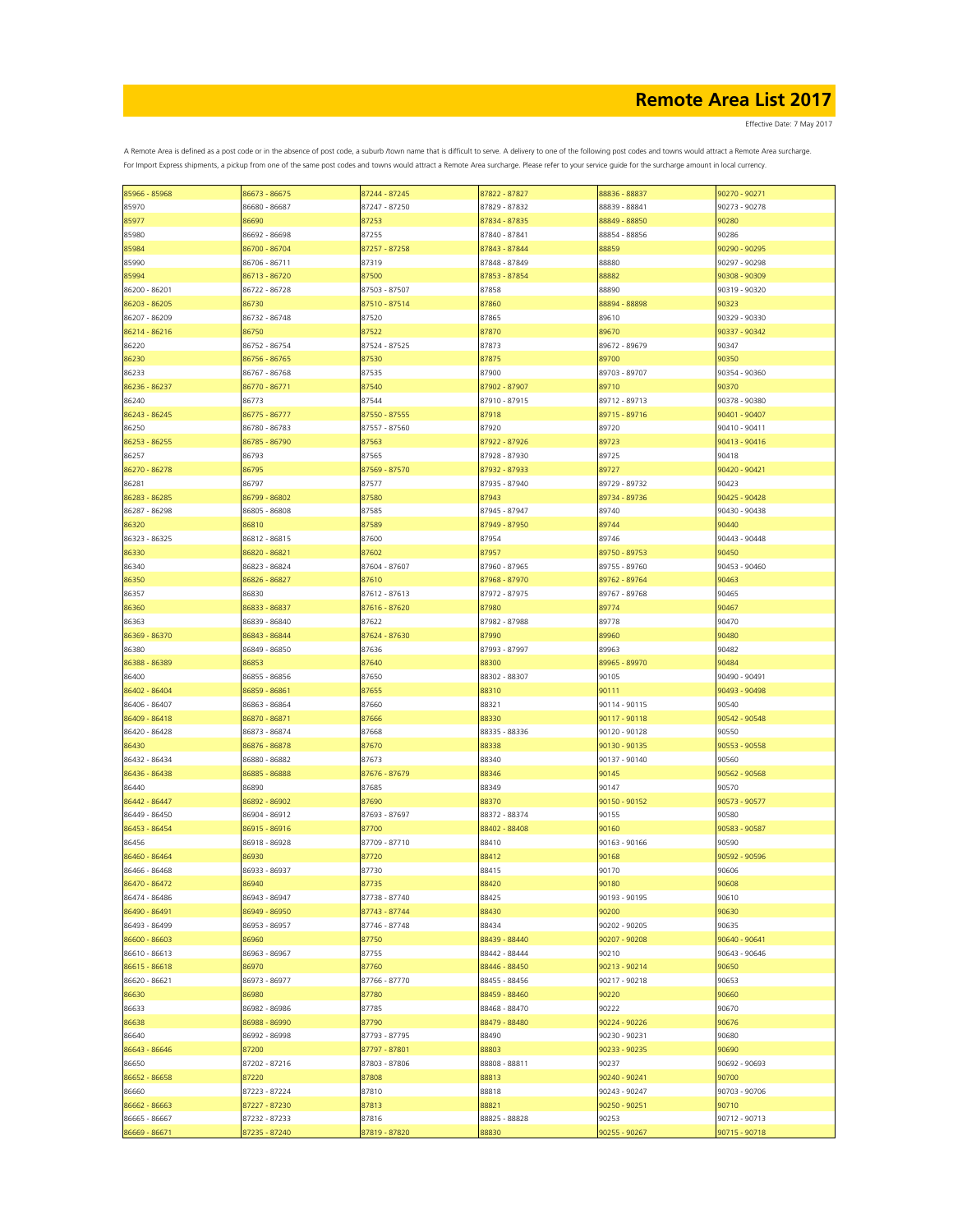Effective Date: 7 May 2017

| 90721 - 90723 | 91460         | 92240         | 92663 - 92665 | 93144         | 93810         |
|---------------|---------------|---------------|---------------|---------------|---------------|
|               |               |               |               |               |               |
| 90725         | 91465 - 91466 | 92256 - 92257 | 92668         | 93146 - 93147 | 93814 - 93816 |
| 90730         | 91469 - 91470 | 92259         | 92670         | 93150         | 93820         |
| 90733 - 90738 | 91473         | 92268         | 92673         | 93152 - 93154 | 93826 - 93830 |
| 90750         | 91476 - 91478 | 92270         | 92676         | 93157 - 93158 | 93833 - 93837 |
|               | 91480 - 91482 | 92280         |               | 93180 - 93185 | 93840         |
| 90770         |               |               | 92678         |               |               |
| 90773 - 90775 | 91484 - 91490 | 92290         | 92680         | 93190         | 93843 - 93847 |
| 90780         | 91492 - 91496 | 92293         | 92683 - 92687 | 93193 - 93195 | 93860         |
| 90800         | 91498         | 92300         | 92690         | 93197 - 93199 | 93880         |
| 90830         | 91601 - 91602 | 92310         | 92693 - 92695 | 93400         | 93882         |
|               |               |               |               |               |               |
| 90833 - 90835 | 91605         | 92320         | 92697         | 93410         | 93885         |
| 90843         | 91610         | 92330         | 92700 - 92708 | 93413         | 93890         |
| 90846 - 90847 | 91615         | 92340         | 92710 - 92711 | 93418 - 93420 | 93892 - 93894 |
| 90850         | 91618 - 91622 | 92350         | 92713         | 93425 - 93430 | 93900         |
| 90864         | 91625 - 91627 | 92360         | 92715 - 92717 | 93438         | 93910         |
|               |               |               |               |               |               |
| 90867         | 91633 - 91637 | 92370         | 92720         | 93440         | 93915         |
| 90873 - 90874 | 91639 - 91640 | 92380         | 92723 - 92728 | 93449 - 93450 | 93918         |
| 90880         | 91643 - 91647 | 92385         | 92730         | 93458         | 93930         |
| 90883 - 90884 | 91649         | 92388 - 92390 | 92733 - 92737 | 93460         | 93936         |
|               |               |               |               |               |               |
| 90886 - 90887 | 91668         | 92400         | 92740         | 93466 - 93468 | 93940         |
| 90890         | 91670         | 92403 - 92410 | 92750         | 93470         | 93950         |
| 90893 - 90897 | 91672 - 91677 | 92412         | 92752 - 92756 | 93477 - 93480 | 93954         |
| 90920         | 92000 - 92007 | 92415         | 92760         | 93484 - 93487 | 93957         |
|               |               |               |               |               |               |
| 90930         | 92009 - 92010 | 92417         | 92762 - 92763 | 93489 - 93490 | 93960         |
| 90933         | 92012 - 92020 | 92419 - 92420 | 92769 - 92770 | 93498 - 93499 | 93965         |
| 90940         | 92025         | 92430         | 92772 - 92776 | 93520         | 93970         |
| 90950         | 92027         | 92435         | 92780         | 93523 - 93525 | 93980         |
| 90960         | 92030         | 92440         | 92783 - 92785 | 93527         | 93986         |
|               |               |               |               |               |               |
| 90963 - 90964 | 92033 - 92040 | 92448         | 92789         | 93530         | 93990         |
| 90970         | 92042 - 92045 | 92450         | 92893 - 92895 | 93532 - 93538 | 93994 - 93998 |
| 90980         | 92047 - 92050 | 92454         | 92900         | 93540         | 94000         |
| 90990         | 92053 - 92056 | 92456         | 92902 - 92907 | 93542 - 93545 | 94019 - 94021 |
|               |               |               |               |               |               |
| 91216         | 92060         | 92470         | 92909 - 92913 | 93548 - 93550 | 94030         |
| 91230 - 91231 | 92062 - 92066 | 92480         | 92916 - 92917 | 93552 - 93553 | 94035         |
| 91233         | 92072 - 92078 | 92483         | 92930         | 93556 - 93560 | 94050         |
| 91240 - 91241 | 92080         | 92486         | 92933 - 92937 | 93562         | 94054         |
| 91243 - 91248 | 92083 - 92086 | 92488         | 92940 - 92941 | 93564         | 94057         |
|               |               |               |               |               |               |
| 91250         | 92090         | 92490         | 92943         | 93568 - 93571 | 94059 - 94060 |
| 91252 - 91253 | 92092 - 92093 | 92495         | 92970         | 93575 - 93580 | 94080         |
| 91255         | 92095 - 92097 | 92500         | 92973 - 92975 | 93585         | 94090         |
| 91257         | 92100         | 92503 - 92505 | 92977         | 93588         | 94100         |
|               |               |               |               |               |               |
| 91260         | 92103 - 92108 | 92510         | 92980         | 93590         | 94103         |
| 91262         | 92110         | 92513 - 92520 | 92983 - 92985 | 93597         | 94106 - 94108 |
| 91290         | 92113 - 92114 | 92523 - 92525 | 92987         | 93600         | 94110         |
| 91315         | 92116 - 92118 | 92527         | 92990         | 93603 - 93608 | 94113         |
|               |               |               |               |               |               |
| 91320         | 92120         | 92530         | 92994         | 93610         | 94117         |
| 91325         | 92122 - 92127 | 92534 - 92535 | 92997         | 93620         | 94120         |
| 91327         | 92130 - 92131 | 92537         | 93000         | 93623 - 93629 | 94124         |
| 91340 - 91341 | 92133         | 92539 - 92540 | 93003 - 93004 | 93633         | 94126         |
| 91345         | 92140         | 92549 - 92550 | 93010         | 93635 - 93636 | 94130         |
|               |               |               |               |               |               |
| 91350         | 92142 - 92148 | 92560         | 93015         | 93638         | 94133         |
| 91360         | 92150         | 92564         | 93020         | 93640 - 93641 | 94135         |
| 91364         | 92153 - 92154 | 92570 - 92571 | 93030         | 93643         | 94140         |
| 91370         | 92159 - 92161 | 92576         | 93040 - 93041 | 93650         | 94143         |
| 91375         |               |               | 93050         |               | 94150         |
|               | 92163         | 92580         |               | 93653 - 93657 |               |
| 91380         | 92165         | 92582         | 93060         | 93670 - 93672 | 94153         |
| 91390         | 92170         | 92590         | 93062 - 93063 | 93676         | 94155         |
| 91400         | 92173         | 92592         | 93065         | 93680         | 94160         |
| 91404         | 92180         | 92596 - 92597 | 93068         | 93684 - 93685 | 94170         |
|               |               |               |               |               |               |
| 91407         | 92182 - 92184 | 92600         | 93070 - 93077 | 93687 - 93690 | 94180         |
| 91409 - 91410 | 92190         | 92604 - 92608 | 93080         | 93692 - 93695 | 94183 - 94184 |
| 91413 - 91417 | 92200         | 92610 - 92611 | 93083         | 93697 - 93698 | 94188         |
| 91420         | 92203 - 92207 | 92613         | 93085 - 93086 | 93740         | 94190 - 94191 |
|               |               |               |               |               |               |
| 91430         | 92210         | 92615 - 92620 | 93100         | 93760 - 93761 | 94200         |
| 91434 - 91436 | 92213 - 92217 | 92623         | 93110         | 93780         | 94210         |
| 91440 - 91441 | 92220         | 92625         | 93116         | 93790         | 94216         |
| 91443         | 92223         | 92640         | 93120         | 93800         | 94220         |
|               |               |               |               |               |               |
| 91445 - 91446 | 92225 - 92227 | 92650         | 93124         | 93803         | 94222         |
| 91448 - 91451 | 92230         | 92660         | 93140         | 93808         | 94230         |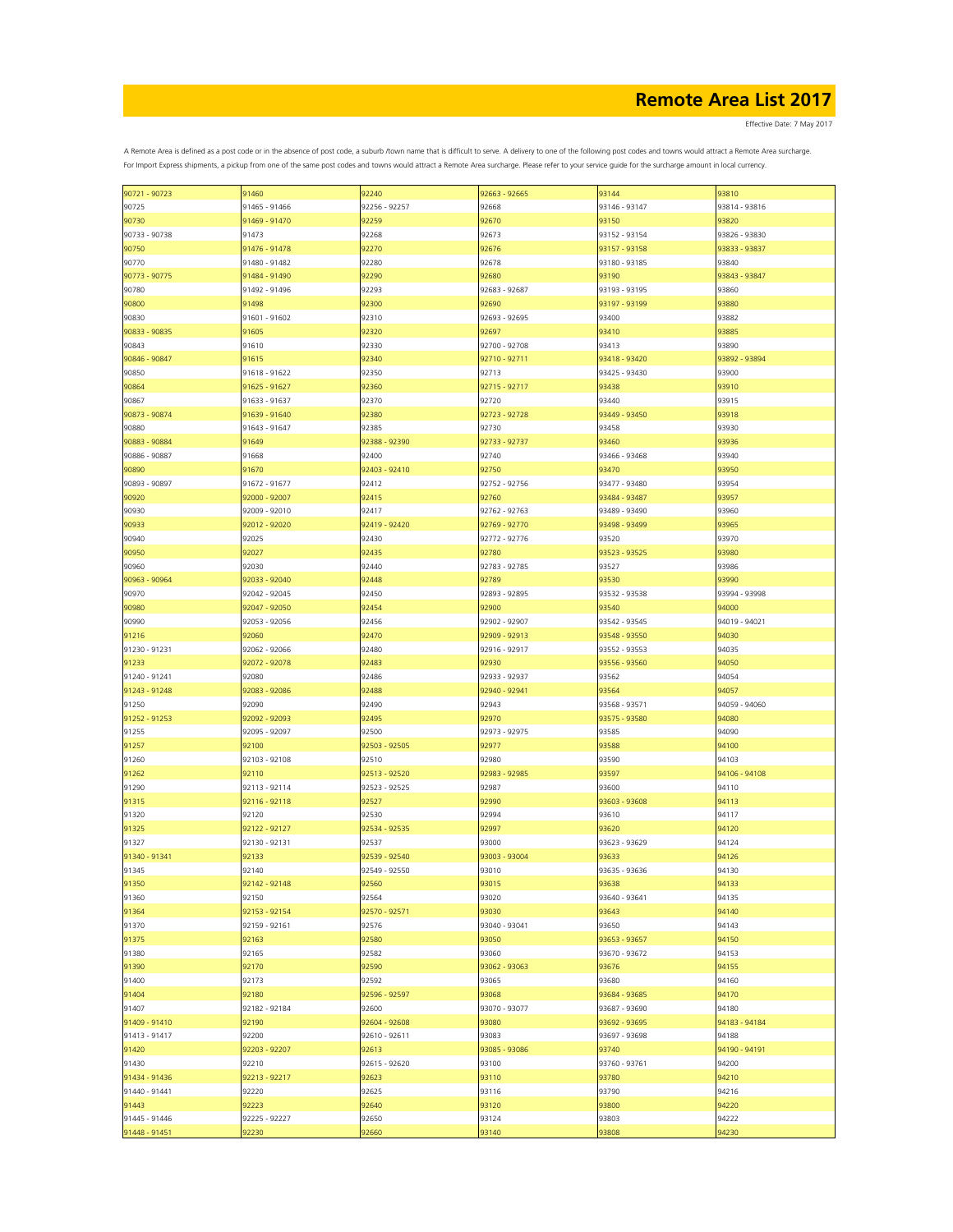| 94233         | 94996 - 94997 | 95580         | 97410         | 97709 - 97710 | 98174 - 98177 |
|---------------|---------------|---------------|---------------|---------------|---------------|
| 94235         | 95000         | 95585         | 97414 - 97417 | 97712 - 97717 | 98180         |
|               |               |               |               |               |               |
| 94240         | 95002 - 95007 | 95587 - 95588 | 97420         | 97720         | 98183 - 98186 |
| 94242 - 94251 | 95010 - 95013 | 95590         | 97424 - 97426 | 97723 - 97726 | 98200         |
| 94253 - 94256 | 95016 - 95017 | 95593 - 95595 | 97430         | 97730         | 98204 - 98205 |
| 94260         | 95019 - 95020 | 95597 - 95598 | 97432 - 97434 | 97733 - 97734 | 98209 - 98212 |
|               |               |               |               |               |               |
| 94263 - 94267 | 95023         | 95600         | 97436 - 97437 | 97740         | 98220         |
| 94410         | 95025         | 95603 - 95607 | 97440         | 97743 - 97748 | 98222 - 98223 |
| 94420         | 95028         | 95609         | 97443 - 97446 | 97750         | 98229 - 98230 |
| 94422 - 94424 | 95060 - 95061 | 95614         | 97450         | 97753 - 97760 | 98235 - 98241 |
|               |               |               |               |               |               |
| 94427         | 95064         | 95618 - 95620 | 97452 - 97458 | 97762 - 97766 | 98245         |
| 94430         | 95080         | 95624         | 97460         | 97768 - 97770 | 98250         |
| 94440         | 95083 - 95086 | 95627 - 95630 | 97466         | 97773 - 97777 | 98253 - 98254 |
| 94442         | 95090         | 95633 - 95637 | 97470         | 97780         | 98256         |
|               |               |               |               |               |               |
| 94446         | 95093 - 95100 | 95640         | 97473 - 97477 | 97782 - 97787 | 98260 - 98265 |
| 94458         | 95110         | 95642 - 95643 | 97480         | 97790         | 98267         |
| 94469         | 95118 - 95120 | 95645 - 95648 | 97483         | 97793 - 97796 | 98270         |
| 94476         | 95130         | 95650         | 97490         | 97798         | 98275         |
|               |               |               |               |               |               |
| 94483 - 94484 | 95140         | 95652         | 97500         | 97800         | 98277 - 98281 |
| 94700         | 95150         | 95654 - 95655 | 97504         | 97803 - 97807 | 98285 - 98287 |
| 94703         | 95160         | 95657 - 95659 | 97506         | 97810         | 98290         |
|               |               |               |               |               |               |
| 94750         | 95170         | 95670         | 97510         | 97812 - 97816 | 98300         |
| 94755         | 95179 - 95180 | 95676         | 97513         | 97818         | 98303 - 98304 |
| 94760         | 95190         | 95680         | 97515 - 97516 | 97820         | 98307         |
| 94762 - 94763 | 95193         | 95683         | 97520         | 97822 - 97827 | 98310 - 98311 |
|               |               |               |               |               |               |
| 94765 - 94767 | 95200 - 95201 | 95690         | 97522 - 97524 | 97830         | 98320         |
| 94770         | 95203 - 95207 | 95693         | 97527         | 97833 - 97837 | 98330         |
| 94772 - 94773 | 95215 - 95217 | 95850         | 97530         | 97840         | 98340         |
| 94775         | 95220         | 95854         | 97535 - 97536 | 97843 - 97845 | 98350 - 98351 |
|               |               |               |               |               |               |
| 94777         | 95223 - 95227 | 95865         | 97540         | 97847 - 97848 | 98360         |
| 94800         | 95230         | 95900         | 97545         | 97850 - 97851 | 98367 - 98370 |
| 94804 - 94805 | 95233 - 95237 | 95930         | 97550         | 97854         | 98380         |
| 94820         | 95240         | 95950         | 97553 - 97557 | 97857 - 97858 | 98387         |
|               |               |               |               |               |               |
| 94825         | 95243 - 95247 | 95960         | 97560         | 97860         | 98390         |
| 94830         | 95300         | 95970         | 97563 - 97564 | 97862 - 97864 | 98400 - 98401 |
| 94840         | 95306         | 96110         | 97566         | 97867         | 98403 - 98406 |
| 94842 - 94843 | 95330         | 96112         | 97570         | 97870         | 98409 - 98410 |
|               |               |               |               |               |               |
| 94846 - 94847 | 95334 - 95340 | 96120         | 97573 - 97575 | 97873         | 98413         |
| 94850         | 95344 - 95349 | 96133         | 97577 - 97578 | 97880         | 98416         |
| 94860         | 95357 - 95358 | 96150 - 96151 | 97580         | 97883 - 97887 | 98419 - 98420 |
|               |               |               |               |               |               |
| 94862         | 95360         | 96153 - 96154 | 97583 - 97587 | 97890         | 98422 - 98426 |
| 94870         | 95370         | 96180         | 97590         | 97893 - 97896 | 98429 - 98430 |
| 94873         | 95390         | 96188         | 97593 - 97594 | 97899 - 97900 | 98432         |
| 94877         | 95394 - 95400 | 96320         | 97596 - 97597 | 97904         | 98435 - 98436 |
|               |               |               |               |               |               |
| 94880         | 95415         | 96350         | 97600         | 97906         | 98440         |
| 94883         | 95420         | 96365         | 97604 - 97608 | 97908         | 98445         |
| 94890         | 95422 - 95427 | 96367         | 97610         | 97910         | 98450 - 98453 |
| 94893         | 95429 - 95430 | 96370         | 97614 - 97618 | 97915         | 98460 - 98461 |
|               | 95440         |               |               | 97917 - 97918 |               |
| 94900         |               | 96372         | 97620         |               | 98464         |
| 94902 - 94903 | 95450         | 96950         | 97623 - 97627 | 97920         | 98471         |
| 94905 - 94908 | 95454         | 96960         | 97630         | 97922 - 97927 | 98473         |
| 94912         | 95456         | 96970         | 97633 - 97634 | 97930         | 98480         |
|               | 95460         | 97340         |               |               | 98490         |
| 94915 - 94918 |               |               | 97636         | 97933 - 97937 |               |
| 94920         | 95474         | 97343 - 97346 | 97640         | 97940         | 98510         |
| 94925         | 95476         | 97348         | 97643 - 97647 | 97943 - 97948 | 98515         |
| 94929 - 94930 | 95500         | 97350         | 97650         | 97950         | 98520         |
| 94933 - 94934 | 95508         | 97353         | 97653 - 97655 | 97953 - 97957 | 98540 - 98541 |
|               |               |               |               |               |               |
| 94939 - 94940 | 95510         | 97355 - 97357 | 97660         | 97960         | 98545 - 98546 |
| 94943         | 95513         | 97360         | 97665 - 97667 | 97963 - 97967 | 98548         |
| 94945 - 94946 | 95520         | 97362 - 97365 | 97670         | 97969 - 97970 | 98550         |
| 94950         | 95525 - 95526 | 97367 - 97368 | 97674 - 97678 | 97973 - 97977 | 98561         |
|               |               |               |               |               |               |
| 94952 - 94961 | 95530         | 97377 - 97378 | 97680         | 97980         | 98620 - 98621 |
| 94964 - 94970 | 95533         | 97380         | 97683 - 97684 | 97983 - 97987 | 98630 - 98631 |
| 94972 - 94973 | 95536         | 97382 - 97383 | 97686 - 97687 | 97990         | 98640         |
|               |               |               |               |               |               |
| 94975 - 94977 | 95540         | 97386 - 97388 | 97690         | 97993         | 98644 - 98648 |
| 94980         | 95560         | 97392 - 97397 | 97694 - 97695 | 98140         | 98650         |
| 94983 - 94984 | 95563         | 97400         | 97697         | 98150         | 98652         |
| 94987 - 94990 | 95570         | 97403 - 97404 | 97700         | 98160         | 98655         |
|               |               |               |               |               |               |
| 94992 - 94994 | 95575 - 95576 | 97406 - 97408 | 97702 - 97707 | 98170         | 98660         |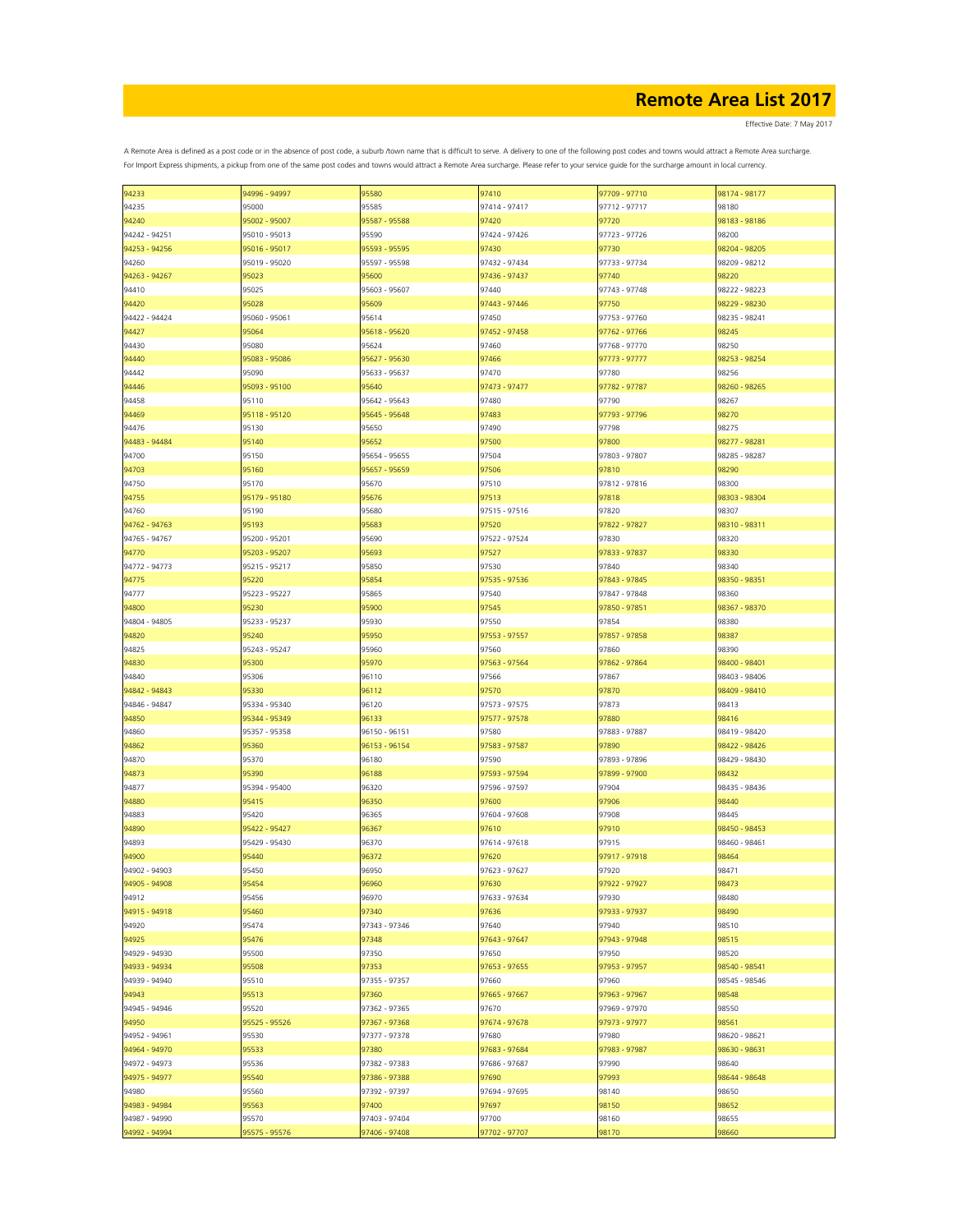Effective Date: 7 May 2017

| 98667         | 99188 - 99190 | 99720             | Bahtoo        | Tharewaddy           | Seeheim          |
|---------------|---------------|-------------------|---------------|----------------------|------------------|
| 98670         | 99198 - 99203 | 99730             | Beelin        | Thasi                | Sesriem          |
|               |               |                   |               |                      |                  |
| 98677         | 99206         | 99750             | Chauk         | Thaton               | Solitaire        |
| 98680         | 99208 - 99210 | 99755             | Danuphyu      | Thayet               | Sossusvlei       |
| 98689 - 98690 | 99220         | 99760             | Dawei         | Thibaw               | <b>Stampriet</b> |
|               |               |                   |               |                      |                  |
| 98692 - 98698 | 99225         | 99770             | Einme         | Twante               | Tses             |
| 98700         | 99230 - 99231 | 99780 - 99781     | Gyobingauk    | Wakhema              | <b>Tsumeb</b>    |
|               |               |                   |               | Wandwin              |                  |
| 98704 - 98707 | 99237 - 99240 | 99800             | Hinthada      |                      | Tsumkwe          |
| 98710         | 99250         | 99806             | Hopin         | Yacksauk             | Jis              |
| 98712 - 98718 | 99252 - 99260 | 99810             | Hpa An        | Yamethin             | Usakos           |
|               |               |                   |               |                      |                  |
| 98720         | 99270         | 99814             | Inntaw        | Ye                   | Vioolsdrift      |
| 98723 - 98727 | 99279 - 99280 | 99820             | Kalaw         | Yenangyaung          | Witvlei          |
|               |               |                   |               |                      |                  |
| 98730         | 99300         | 99823 - 99828     | Kalay         | Yeoo                 |                  |
| 98740         | 99310 - 99316 | 99830             | Kawlin        | Yezin                | <b>NEPAL</b>     |
| 98750         | 99320         | 99860             | Kawthaung     | Zalun                | Baglung          |
|               |               |                   |               |                      |                  |
| 98760         | 99322 - 99324 | 99900             | Kyaikhto      | Zigon                | Banepa           |
| 98770         | 99330         | 99902             | Kyaington     |                      | Bhadrapur        |
| 98772 - 98773 | 99340         | 99904 - 99910     |               | NAMIBIA              | Bhairahawa       |
|               |               |                   | Kyatpyin      |                      |                  |
| 98775 - 98776 | 99342 - 99344 | 99913 - 99915     | Kyaukme       | Ais Ais              | Bharatpur        |
| 98780         | 99350         | 99917 - 99921     | Kyaukpadaung  | Arandis              | Biratnagar       |
|               |               |                   |               |                      |                  |
| 98785         | 99352 - 99353 | 99925             | Kyaukse       | Aranos               | Birgunj          |
| 98790         | 99360 - 99363 | 99930             | Kyaungkone    | Ariamsvlei           | Birtamod         |
|               |               |                   |               |                      |                  |
| 98794 - 98795 | 99370         | 99940             | Lashio        | Aris                 | <b>Butwal</b>    |
| 98800         | 99379 - 99380 | 99949 - 99950     | Latputta      | Aus                  | Chandragadhi     |
| 98804         | 99382         | 99960             | Letpadar      | Bangani              | Chitwan          |
|               |               |                   |               |                      |                  |
| 98807         | 99389 - 99390 | 99969 - 99970     | Loikaw        | Buitepos             | Damak            |
| 98810         | 99392 - 99393 | 99974             | Magwe         | Divindu              | Damauli          |
|               |               |                   |               |                      |                  |
| 98815         | 99400         | 99979 - 99980     | Maubin        | Dordabis             | Dang-ghorahi     |
| 98817         | 99410         | 99984             | Meikhtila     | Eenhana              | Dhading          |
| 98820         | 99420         | 99987             | Minbu         | Goageb               | Dhangadhi        |
|               |               |                   |               |                      |                  |
| 98824 - 98825 | 99430         | 99990             | Mindone       | Gobabis              | Dhankutta        |
| 98827         | 99440         | 99993 - 99994     | Moekaung      | Gochas               | Dharan           |
|               |               |                   |               |                      |                  |
| 98830         | 99442 - 99443 | 99998             | Moekoke       | <b>Groot Fontein</b> | Dhulabari        |
| 98832 - 98840 | 99447         |                   | Mohnyin       | Grunau               | Doti             |
|               |               |                   |               |                      |                  |
| 98850         | 99454         | <b>MONGOLIA</b>   | Moketama      | Helmeringhausen      | Gaidakot         |
| 98870         | 99456 - 99458 | 45000 - 45071     | Monywa        | Hentisbay            | Gaighat          |
| 98880         | 99460         | 61000 - 61051     | Mudon         | Kalkrand             | Gorkha           |
|               |               |                   |               |                      |                  |
| 98890         | 99467 - 99469 |                   | Muse          | Kamanjab             | Gour             |
| 98900         | 99471         | <b>MOROCCO</b>    | Myaungmya     | Karasburg            | Hetauda          |
|               |               |                   |               |                      |                  |
| 98910         | 99473 - 99474 | 24000 - 24450     | Myeik         | Karibib              | llam             |
| 98918 - 98921 | 99476         | 26400             | Myingyan      | Kasane               | naruwa           |
| 98930 - 98931 | 99478 - 99480 | 46000 - 46322     | Myitkyina     | Katima Mulilo        | Itahari          |
|               |               |                   |               |                      |                  |
| 98933         | 99500         | 50000 - 50378     | Nattalin      | Keetmanshoop         | Jaleshwor        |
| 98936         | 99506         | 50382             | Nyaung U      | Khorixas             | Janakpur         |
|               |               |                   |               |                      |                  |
| 98940 - 98942 | 99510         |                   | Okpo          | Koes                 | Jhapa            |
| 98950 - 98951 | 99520         | <b>MOZAMBIQUE</b> | Pakokku       | Kombat               | Kakarvitta       |
| 98955         | 99530         | Homoine           | Pantanaw      | Kongola              | Kalaiya          |
|               |               |                   |               |                      |                  |
| 98959 - 98961 | 99540         | Inharrime         | Pathein       | Leonardville         | Krishnanagar     |
| 98965         | 99542 - 99547 | Mabalane          | Paung         | Luderitz             | Lahan            |
|               | 99550         | Mafambisse        |               | Mariental            | Lalbandi         |
| 98969 - 98971 |               |                   | Paungte       |                      |                  |
| 98979 - 98980 | 99552         | Manhica           | Phyapon       | Noordoewer           | Lamjung          |
| 98986         | 99559 - 99560 | Maragra           | Phyu          | Okahandja            | Mahendranagar    |
|               |               |                   |               |                      |                  |
| 98988         | 99570         | Marracuene        | Pwinphyu      | Omaruru              | Malangawa        |
| 98990         | 99580 - 99581 | Massinga          | Pyay          | Ondangwa             | Myagdi           |
| 98994 - 98995 | 99590         | Maxixe            | Pyinmana      | Ongwediva            | Narayanghat      |
|               |               |                   |               |                      |                  |
| 99100         | 99592 - 99593 | Moatize           | Pyinoolwin    | Opuwo                | Nawalparasi      |
| 99102 - 99104 | 99600         | Morrumbene        | Sagaing       | Oranjemund           | Nepalgunj        |
|               |               |                   |               |                      |                  |
| 99106         | 99602 - 99603 | Nacala Porto      | Salin         | Oshakati             | Palpa            |
| 99109 - 99110 | 99606 - 99609 | Nacala Velha      | Shwebo        | Oshikango            | Parbat           |
| 99119 - 99121 | 99620         | Quissico          | Sinbaungwe    | Oshivelo             | Phidim           |
|               |               |                   |               |                      |                  |
| 99128 - 99130 | 99624         | Tofo              | Sinphyukyun   | Otavi                | Rajbiraj         |
| 99132         | 99630         | Umbeluzi          | Sittwe        | Otjimbingwe          | Rampur           |
|               |               |                   |               |                      |                  |
| 99138         | 99644         | Kai-xai           | Tachileik     | Otjiwarongo          | Simara           |
| 99140 - 99141 | 99650         | Xinavane          | Taungdwingyi  | Outapi               | Sindhuli         |
| 99150         | 99670         |                   |               | Outjo                | Siraha           |
|               |               |                   | Taunggyi      |                      |                  |
| 99158 - 99160 | 99700         | <b>MYANMAR</b>    | Taungoo       | Rehoboth             | Surkhet          |
| 99170         | 99702         | Aungban           | Taungsoon     | Rosh Pinah           | Syangja          |
|               |               |                   |               |                      |                  |
| 99178 - 99180 | 99704 - 99705 | Aunglan           | Taungtha      | Ruacana              | Tandi            |
| 99182         | 99707         | Bagan Nyaung Oo   | Thanphyuzayat | Rundu                | Tansen           |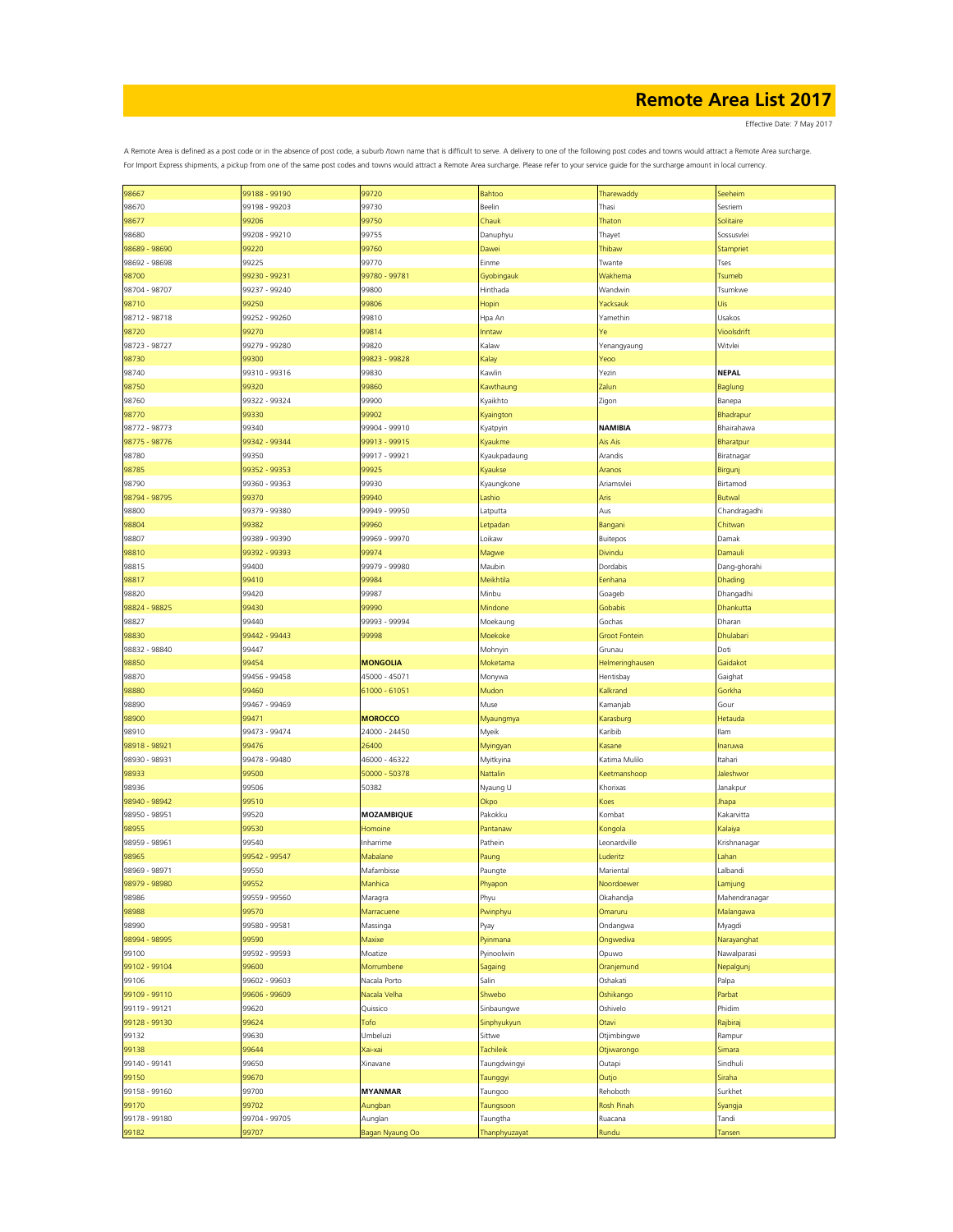| Taulihawa            | 3491 - 3496 | 5781 - 5784 | 9498             | Abua/idual                           | Akungba Akoko           |
|----------------------|-------------|-------------|------------------|--------------------------------------|-------------------------|
| Tikapur              | 3576 - 3579 | 5791 - 5792 | 9571 - 9572      | Abuja-central Locations              | Akunnu Akoko            |
|                      |             |             |                  |                                      |                         |
| Trishuli             | 3581 - 3584 | 5794        | 9583 - 9587      | Abule Egba                           | Akute                   |
| Tulshipur - Dang     | 3591 - 3592 | 5871 - 5872 | 9591             | Achalla                              | Akwa                    |
|                      | 3597        | 5881 - 5890 | 9593             | Achalla / Awka                       | Akwa Etiti              |
|                      |             |             |                  |                                      |                         |
| <b>NEW CALEDONIA</b> | 3671 - 3674 | 5894        | 9596 - 9598      | Achi                                 | Akwanga                 |
| 98600                | 3681 - 3682 | 6972        | 9672             | Achina                               | Akwette                 |
|                      |             |             |                  |                                      |                         |
|                      | 3691        | 7071 - 7073 | 9679             | Ada                                  | Akwukwu                 |
| <b>NEW ZEALAND</b>   | 3771 - 3772 | 7077        | 9682 - 9683      | Adazi                                | Akwukwu-igbo            |
|                      |             |             |                  |                                      |                         |
| $0170 - 0176$        | 3781 - 3782 | 7091        | 9689             | Adazi Enu                            | Alagbado                |
| $0178 - 0179$        | 3784        | 7095 - 7096 | 9691             | Adazi Nnukwu                         | Alagbole                |
|                      |             |             |                  |                                      |                         |
| $0181 - 0182$        | 3791 - 3794 | 7173        | 9771 - 9779      | Adaziani                             | Alheri Camp             |
| $0184 - 0185$        | 3872 - 3883 | 7175        | 9781 - 9783      | Ado Ekiti                            | Aliade                  |
|                      |             |             |                  |                                      |                         |
| 0192 - 0193          | 3885 - 3886 | 7178        | 9791 - 9794      | Ado Odo                              | Alkaleri                |
| 0272                 | 3889        | 7182 - 7183 | 9874 - 9877      | Adoka                                | Alor                    |
|                      | 3894 - 3895 |             |                  | Afaka (nda)                          | Aluu                    |
| 0281 - 0283          |             | 7192 - 7198 | 9879             |                                      |                         |
| 0293 - 0295          | 3970 - 3983 | 7271 - 7276 | 9881             | Afaka (stirling, C & C Construction) | Amai                    |
| 0370 - 0374          | 3985 - 3998 | 7281 - 7282 | 9883 - 9884      | Afam Power Station                   | Amaigbo                 |
|                      |             |             |                  |                                      |                         |
| 0376 - 0377          | 4010        | 7284 - 7285 | 9891 - 9893      | Afikpo                               | Amaiseke                |
| 0379                 | 4071 - 4073 | 7371        |                  | Afugiri Umuahia                      | Amaku                   |
|                      |             |             |                  |                                      |                         |
| 0381                 | 4075        | 7373 - 7374 | <b>NICARAGUA</b> | Afuze                                | Amandugba               |
| 0391                 | 4077 - 4079 | 7379        | Bluefields       | Agai                                 | Amansea                 |
|                      |             |             |                  |                                      |                         |
| 0472 - 0476          | 4081 - 4082 | 7381 - 7385 | Boaco            | Agbado Ekiti                         | Amaokpara               |
| 0478 - 0479          | 4086 - 4087 | 7387        | Catarina         | Agbaja Mbano                         | Amaraku                 |
|                      |             |             |                  |                                      |                         |
| 0481 - 0484          | 4091 - 4094 | 7391 - 7392 | Chichigalpa      | Agbani Town                          | Amasiri                 |
| 0486                 | 4171 - 4172 | 7395        | Chinandega       | Agbara Industrial Estate             | Amassoma                |
|                      |             |             |                  |                                      |                         |
| 0491 - 0492          | 4174 - 4175 | 7471 - 7473 | Ciudad Dario     | Agbarhaotor                          | Amawbia                 |
| 0494                 | 4178 - 4184 | 7475 - 7477 | Corinto          | Agbarho                              | Amawbia / Awka          |
|                      |             |             |                  |                                      |                         |
| 0496                 | 4186        | 7481 - 7483 | Diria            | Agbede                               | Ambrusa                 |
| 0571                 | 4188 - 4189 | 7491        | Diriamba         | Agbor                                | Amichi                  |
|                      |             |             |                  |                                      |                         |
| 0573                 | 4191        | 7495        | Diriomo          | Agenebode                            | Amike                   |
| 0582 - 0583          | 4193        | 7571 - 7572 | El Crucero       | Aghalokpe                            | Amper                   |
|                      |             |             |                  |                                      |                         |
| 0587 - 0589          | 4195 - 4198 | 7580 - 7583 | El Viejo         | Agharho                              | Amucha                  |
| 0591 - 0594          | 4271 - 4279 | 7591        | Esteli           | Ago Iwoye                            | Amuro                   |
|                      |             |             |                  |                                      |                         |
| 0772                 | 4281 - 4288 | 7670 - 7671 | Granada          | Aguleri                              | Amuzari                 |
| 0782                 | 4291 - 4295 | 7675 - 7678 | Isla De Ometepe  | Agulu                                | Anaku                   |
|                      |             |             |                  |                                      |                         |
| 0792 - 0794          | 4371 - 4379 | 7681 - 7683 | Jinotega         | Agwu                                 | Anam                    |
| 0871                 | 4381 - 4383 | 7691 - 7692 | Jinotepe         | Ahamufu                              | Andoni Lga              |
|                      |             |             |                  |                                      |                         |
| 0873 - 0875          | 4386 - 4399 | 7771 - 7778 | Leon             | Ahiazu Mbaise                        | Angwara                 |
| 0881 - 0883          | 4478 - 4479 | 7781 - 7784 | Matagalpa        | Ahieke                               | Angwari / Jos East      |
|                      | 4481        | 7791        |                  | Ahoada                               | Aniri                   |
| 0891 - 0892          |             |             | Nindiri          |                                      |                         |
| 0972 - 0975          | 4571 - 4578 | 7805        | Niquinohomo      | Airport Road                         | Ankpa                   |
| 0977                 | 4581 - 4582 | 7871 - 7873 | Rivas            |                                      | Anugu Agidi             |
|                      |             |             |                  | Aisegba Ekiti                        |                         |
| 0981 - 0986          | 4584 - 4588 | 7875        | San Juan Del Sur | Aiyegunle Gbede                      | Anwa Idemmili           |
| 0991                 | 4591 - 4592 | 7881 - 7886 | San Marcos       |                                      | Anwai                   |
|                      |             |             |                  | Aiyepe Remo                          |                         |
| 0994                 | 4597 - 4598 | 7891 - 7893 | Sebaco           | Aiyetoro Egbado                      | Apomu                   |
| 1971                 | 4671 - 4675 | 7895        | Somoto           | Aiyetorogbede                        | Aramoko                 |
|                      |             |             |                  |                                      |                         |
| 2471 - 2474          | 4678 - 4679 | 7971 - 7975 | Tola             | Ajagbodudu                           | Aramoko-ekiti           |
| 2681 - 2684          | 4681 - 4682 | 7977 - 7980 |                  | Ajaka                                | Araromi Obu             |
|                      |             |             |                  |                                      |                         |
| 3072 - 3074          | 4684 - 4685 | 7982 - 7988 | <b>NIGER</b>     | Ajali                                | Area J4                 |
| 3076 - 3079          | 4691        | 7990 - 7992 | Maradi           | Ajalli                               | Arepo                   |
|                      |             |             |                  |                                      |                         |
| 3081                 | 4694        | 8971 - 8972 | Tahoua           | Ajaokuta                             | Argungu                 |
| 3083                 | 4696        | 9073 - 9074 |                  | Ajase Ipo                            | Ariam Ikwuano           |
|                      |             |             |                  |                                      |                         |
| 3096 - 3097          | 4771        | 9076 - 9077 | <b>NIGERIA</b>   | Akabo                                | Arigidi Akoko           |
| 3177 - 3180          | 4774 - 4775 | 9081 - 9082 | Abagana          | Akabuka                              | Arochukwu               |
|                      |             |             |                  |                                      |                         |
| 3182 - 3183          | 4777        | 9085        | Abaji            | Akaeze                               | Aroje                   |
| 3186 - 3189          | 4779 - 4789 | 9091 - 9092 | Abak             | Akaka Remo                           | Arondizuogu             |
|                      |             |             |                  |                                      | Arowomole               |
| 3191 - 3194          | 4791 - 4797 | 9271 - 9274 | Abatete          | Akamkpa                              |                         |
| 3196 - 3199          | 4884        | 9281 - 9282 | Abavo            | Akata                                | Asa Obehe               |
|                      |             |             |                  |                                      |                         |
| 3281 - 3282          | 4891        | 9291 - 9292 | Abba             | Akenfa                               | Asaba                   |
| 3287 - 3290          | 4893 - 4894 | 9371 - 9372 | Abejukolo        | Akibiroto                            | Asaba-central Locations |
|                      | 4970 - 4979 |             | Abhonema         | Akinima                              |                         |
| 3293                 |             | 9376 - 9377 |                  |                                      | Asejire                 |
| 3295 - 3297          | 4981 - 4999 | 9382 - 9384 | Abi              | Akko                                 | Ashaka                  |
| 3373 - 3375          | 5371 - 5373 | 9386 - 9387 | Abiriba          | Akpabuyo                             | Atani                   |
|                      |             |             |                  |                                      |                         |
| 3377 - 3382          | 5381        | 9391 - 9393 | Abobo            | Akpayan                              | Atta                    |
| 3384 - 3385          | 5391        | 9395 - 9398 | Aboh Mbaise      | Akpo                                 | Auchi                   |
|                      |             |             |                  |                                      |                         |
| 3391 - 3393          | 5570 - 5575 | 9471 - 9472 | Abonnema         | Aku Igbo-etiti                       | Auna                    |
| 3471 - 3475          | 5581 - 5583 | 9481 - 9483 | Abraka           | Akumazi                              | Auno                    |
|                      |             |             |                  |                                      |                         |
| 3481 - 3485          | 5771 - 5773 | 9491 - 9495 | Abti             | Akungba                              | Avutu                   |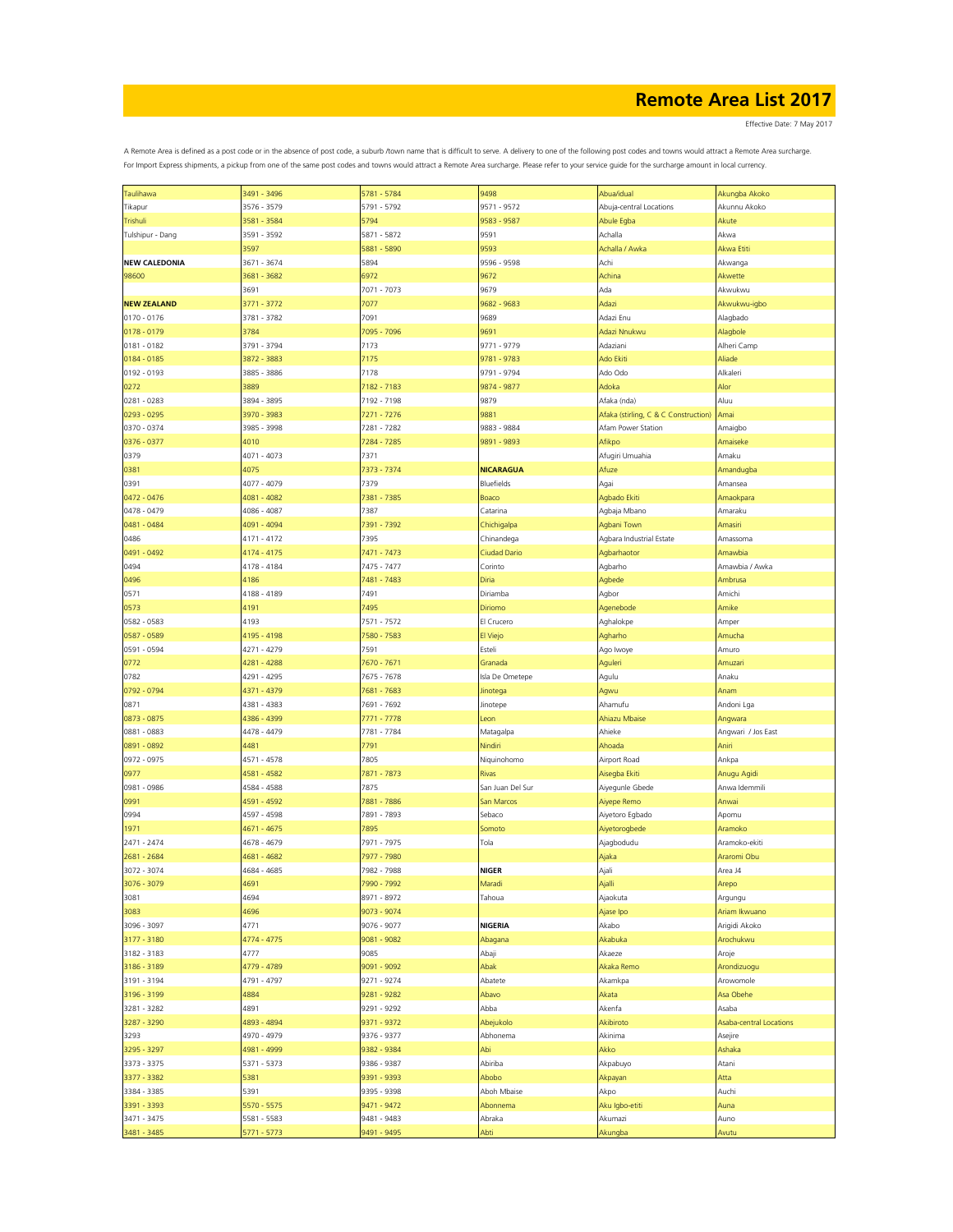Effective Date: 7 May 2017

| Awe                 | Danja                          | Eruku                   | Hadeija             | huke              | lmeri               |
|---------------------|--------------------------------|-------------------------|---------------------|-------------------|---------------------|
|                     |                                | Erushu Akoko            |                     |                   | Imerienwe           |
| Awgu                | Darazo                         |                         | Hadeja              | ljagbo            |                     |
| Awka                | Dass                           | Eruwa                   | Haipang             | janikin           | lmesi               |
| Awka Etiti          | Daura                          | Esa Oke                 | Hong                | Ijaye Ojokoro     | Imesi Ekiti         |
| Awka Town           | Dawakin Kudu                   | <b>Essie</b>            | lba                 | ljebu Ife         | lmesi Ile           |
| Awkuzu              | Dawakin Tofa                   | Essien Udim             | Ibada Elume         | ljebu Igbo        | Imiringi            |
| Awo Idemli          | Degema                         | Etche                   | Ibafo               | ljebu Imushin     | lmjishi             |
| Awo Omamma          | Dei Dei                        | Eten Ekpo/ete           | Ibagwa Aka          | ljebu Itele       | Ingawa              |
|                     |                                |                         |                     |                   |                     |
| Awode Apa           | Dekina                         | Etinan                  | lbeju               | jebu Jesha        | ni                  |
| Awomma              | Denge                          | Etiti                   | Ibekwe              | ljebu Ode         | Inisa               |
| Ayangba             | Dengi                          | Etung                   | <b>Ibillo</b>       | ljegun            | pee                 |
| Ayobo               | Dogodawa                       | Ewekoro                 | Iboko Izzi          | ljero             | Iperu Remo          |
| Azare               | Doko                           | Ewekoro/ Wapco          | Ibusa               | ljero Ekiti       | lpetu ljesha        |
| Azikoro             | Doma                           | Ewu                     | Ichi                | Ijesa Ekiti       | Ipetu Modu          |
| Azumini             | <b>Dutse</b>                   | <b>Ewuru Ind Est</b>    | Ichida              | ljoko Otta        | ree                 |
|                     |                                |                         |                     |                   |                     |
| Azumniri            | Dutsinma                       | Ezeagu                  | Idah                | lju Itaogbolu     | Iresa Du            |
| Babura              | Ebenato                        | Ezi Owelle              | Idanre              | Ikang             | rete                |
| Bacita              | Ebu                            | Eziachi                 | Ideato North        | Ikangba           | Irrua               |
| <b>Badagry Town</b> | Ede                            | Eziama Obaire           | <b>Ideato South</b> | kara              | <b>Iruekpen</b>     |
| Baddegi             | Edem                           | Ezilo                   | Idiroko             | Ikare Akoko       | Isanlu              |
| <b>Badore</b>       | Efon Alaye                     | <b>Ezinahite Mbaise</b> | Ido Ani             | keduru            | Ise Ekiti           |
| Baga                | Efon Alaaye                    | Ezinaifite              | Ido Ekiti           | Ikem              | Isele-azagba        |
| Bagauda             | Egan Ikorodu                   | Ezinfite                | Idofian             | kere Ekiti        | Isele-uku           |
|                     |                                | Ezinihitte Mbaise       |                     |                   |                     |
| Bagwai              | Egbe                           |                         | Idogun              | Ikire             | Iseyin              |
| Bajoga              | Egbeada                        | Eziowelle               | Idominasi           | Ikirun            | Ishara Remo         |
| Bakori              | Egbema                         | Ezzamgbo                | ldu                 | Ikogosi           | Ishashi Ikorodu     |
| Bakura              | Egbenma                        | Ezzillo                 | Idumuje-ugboko      | Ikole             | Ishe Akoko          |
| Bama                | Egbu                           | Fadan Kamanton          | lfa Atai            | Ikole Ekiti       | Isheri              |
| Banne               | Eha Alumona                    | Faragai                 | lfaki Ekit          | <b>Ikom</b>       | Ishiagu             |
| Barkinladi          | Eha Amufu                      | Faskari                 | Ifetedo             | Ikorodu           | Ishielu             |
| Basa                | Ehie Mbano                     | Fufore                  | <b>Ifewara</b>      | <b>Ikot Abasi</b> | Ishonyi             |
| Bassa               | Ehime                          | Fugar                   | Ifite Dunu          | kot Abassi        | Isiala              |
| Batagawara          | Ehor                           | Funtua                  | lfite Ogwari        | kot Akpanden      | Isiala Ngwa         |
| Bebeji              | Ejiba                          |                         | Ifite Ukpo          | kot Akpantuk      | Isiala Ngwa Village |
|                     |                                | Futy                    |                     |                   |                     |
| Bekwarra            | Ejigbo                         | Gabasawa                | lfo                 | kot Ekpene        | Isiala Oloboro      |
| Bende               | Ejiouku                        | Gadau                   | Ifo Ibogun          | lkot Osura        | Isialangwa          |
| <b>Biase</b>        | Ekanla                         | Gakigana                | lfon Owo            | Ikota             | Isiohor             |
| Bichi               | Ekeremor                       | Gana                    | Igabi               | Ikotun            | Isiokpo             |
| <b>Bida</b>         | Eket                           | Ganawuri                | Igando              | <b>Ikpeshi</b>    | Isonyin             |
| Birnin Gwari        | Ekiadolor                      | Ganjuwa                 | lgarra              | Ikwo College      | Issele Uku          |
| <b>Birnin Kebbi</b> | Ekowe                          | Garki                   | Igbaja              | Ikwuano           | suikwuato           |
| Birnin Kudu         | Ekparakwa                      | Garko                   | Igbajo              | Ila Oragun        | Isulo               |
| <b>Birnin Yero</b>  | Ekpoma                         | Garo                    | Igbanke             | lla Orangun       | <b>Isuochi</b>      |
| Biu                 | Eku                            | Gashua                  | Igbara Odo          | Ila-orangun       | Isuofia             |
|                     |                                |                         |                     |                   |                     |
| <b>Bode Saadu</b>   | Ekun                           | Gaskiya                 | Igbara Oke          | <b>Ilaro</b>      | <b>Itakpe</b>       |
| Bodinga             | Ekwu Luawbia                   | Gaya                    | Iqbariam            | Ilawe             | Itaogbolu           |
| <b>Bodo</b>         | Ekwulobia                      | Gboko                   | Igbemo Ekiti        | lle Ife           | tapa Ekiti          |
| Boki                | Ekwulumilli                    | Gbongan                 | Igbeti              | lle Oluji         | ltas                |
| <b>Bokkos</b>       | Ekwulummiri                    | Gezawa                  | Igbo Ukwu           | lejemeje          | tele                |
| Bokos               | Ekwuoma                        | Gezewa                  | Igboelerin          | llesha            | Item                |
| <b>Bolorunduro</b>  | Elebele                        | Gidan Mangoro           | lgbogbo             | llisan Remo       | Itigidi             |
| Bomadi              | Elele                          | Gindiri                 | Igbogene            | Ilishan           | Itokin Maya         |
| Bori                | Elele-ali                      | Girei                   | Igboho              | Ilishan Remo      | ltu                 |
| Borikri             | Elimbu                         | Giwa                    | Igbokoda            | Illah             | Itu Ngwa            |
| <b>Brass</b>        | Emekuku                        | Gokana                  | Igbotako            | Illara Mokin      | Ituku               |
| Buguma              | Emii                           | Gombe                   | Igede Ekiti         | Illela            | Ituku Ozalla        |
|                     |                                |                         |                     |                   |                     |
| Buruku              | Emouha                         | Gombi                   | lgeduma             | llobu             | lwo                 |
| Burutu              | Emure                          | Goningora               | Igieduma            | llogbo            | lwollo              |
| Buwaya              | Eneka                          | Gora                    | Iguebazuwa          | loko              | <b>Iwopin</b>       |
| Bwari               | Enerco Owerri/okigwe Exp Rd Ok | Gora Sakwarza           | Igueben             | Iloko Jesa        | Iwoye Jesa          |
| Charanchi           | Enugu Ukwu                     | Goronyo                 | lguye               | Ilora             | <b>Iwuopin</b>      |
| Choba               | Enugu-ezike                    | Greens                  | Igwuruta            | Iloro             | lyamoye             |
| Chukun              | Enugwu Agidi                   | Gumel                   | lheagwa             | Ilu Tuntun Osooro | Iyana Iba           |
| Creek Town          | Enugwu Ukwu                    | Gunduwawa               | Ihechiowa           | Iluden Ekiti      | Iyana Ipaja         |
| Daffo               | Enyiogugu Mbaise               | Gusau                   | Ihembosi            | Iluke             | Iyana Ishashi       |
|                     | Epe                            | Guyuk                   |                     |                   |                     |
| Damaturu            |                                |                         | Ihiagwa             | Ilupeju           | lyanomo             |
| Dambata             | Epinmi Akoko                   | Gwagwalada              | <b>Ihiala</b>       | Ilupeju Ekiti     | lyara               |
| Danbatta            | Ere Jesa                       | Gwaram                  | Ihiovbor            | Imagbon           | lyin Ekiti          |
| Dandume             | Erin Ile                       | Gwarzo                  | <b>Ihugh</b>        | meko              | lyiowa Odekpe       |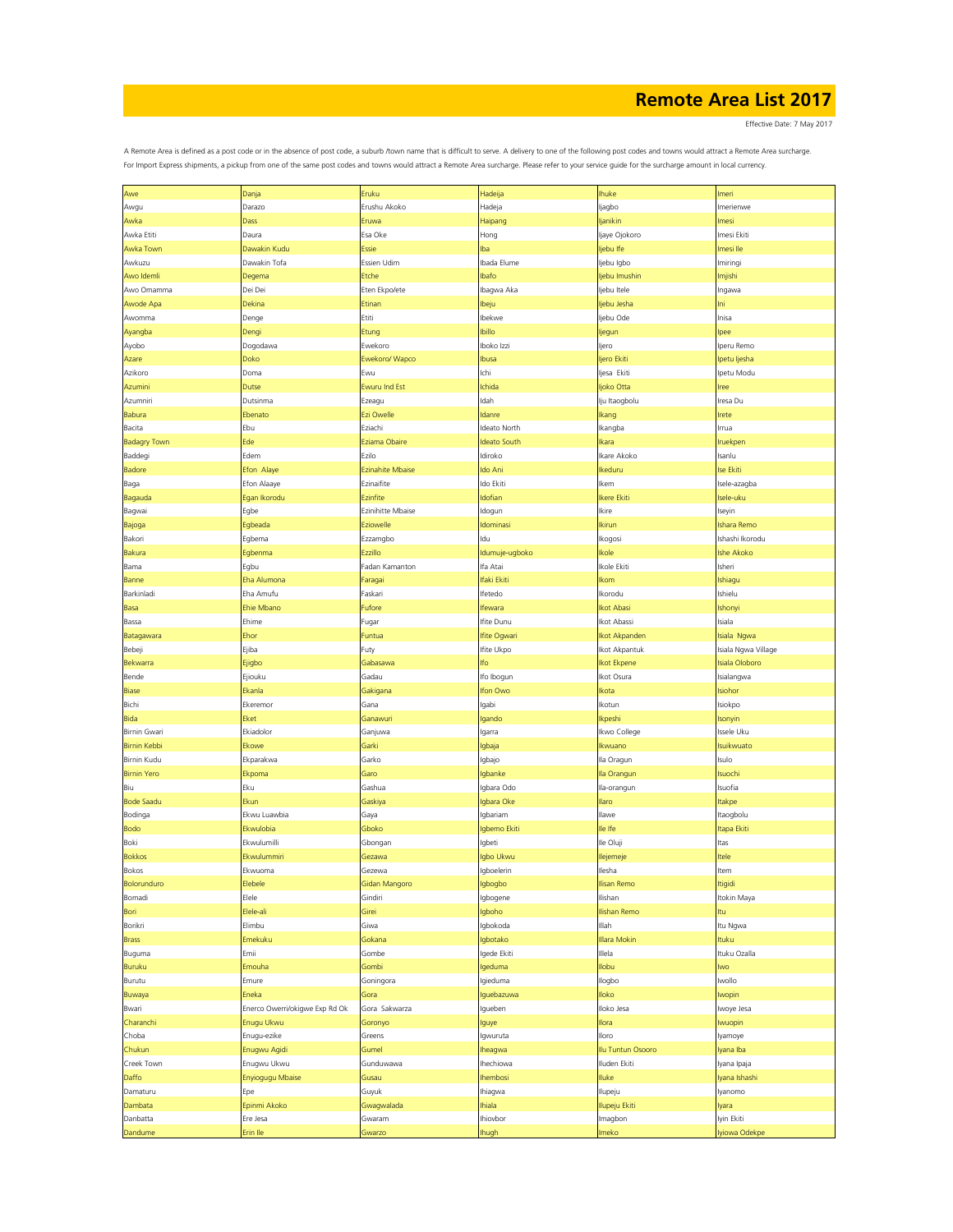Effective Date: 7 May 2017

| lyuku              | Kubwa                       | Mebanmu             | Nwaorienbi            | Ogwashi-uku             | Omuo                             |
|--------------------|-----------------------------|---------------------|-----------------------|-------------------------|----------------------------------|
| Izom               | Kudan                       | Mfamosing           | Nyanya                | Ohafia                  | Ondo Town                        |
| Jaba               | Kujama                      | Mgbakwu             | Nysc Camp             | Ohaji                   | Onicha Ngwa                      |
|                    |                             |                     |                       |                         |                                  |
| Jada               | Kuje                        | Mgbee               | Nysc Orientation Camp | Ohaozara                | Onicha Olona                     |
| Jahum              | <b>Kum Botse</b>            | Mgboko              | Oba                   | Ohiya                   | Onicha Ugbo                      |
| Jahun              | Kumo                        | Mgidi               | Oba Akoko             | Ohuhu                   | Onicha-ugbo                      |
|                    |                             |                     |                       |                         |                                  |
| Jaji               | Kura                        | Miango              | Oba Idemmilli         | Oji River               | Oniparaga                        |
| Jalingo            | Kuru                        | Mikangi / Tunkus    | Obadore               | Ojo                     | Onitsha Ngwa                     |
| Jamare             | Kuru Janter                 | Minjibir            | Obajana               | Ojo-afromedia           | <b>Onitsha-central Locations</b> |
| Jattu              | Kuta                        | Misau               | Oban                  | Ojo-ajagbandi           | Onueke                           |
|                    |                             |                     |                       |                         |                                  |
| Jebba              | Kutungare Village           | Mkar                | Obangede              | Ojokoro Ijaiye          | Opkala                           |
| Jebba Dam          | Kwa                         | Mkpani              | Obanliku              | Ojokoro Ikorodu         | Opoama                           |
| Jengre             | <b>Kwa Falls</b>            | Mkpat Enin          | Obaretin              | Ojo-military Cantonment | Opobo Lga                        |
| Jere               | Kwali                       | Mkpatenie           | Obayantor             | Ojoto                   | Opoji                            |
|                    |                             |                     |                       |                         |                                  |
| <b>Jesse Town</b>  | Kwalla                      | Mokwa               | Obbo Aiyegunle        | Oju                     | Oraifite                         |
| Jingiri Village    | Kwatan Zawan                | Molete              | Obele                 | Oka Akoko               | Oraukwu                          |
| Jobba              | Kwoi                        | Monduga             | Obeledu               | Okada                   | Orba                             |
|                    |                             |                     |                       |                         |                                  |
| Jogana             | Ladi                        | Monguno             | Obiar                 | Oke Agbe                | Ore                              |
| Jwankamyil         | Lafia                       | Mopa                | Obiaruku              | Oke Igbo                | Ore Rokpe                        |
| K/rikkos           | Lakushi                     | Mosimi              | Obibiezena            | Oke Igbosun             | Orieagu                          |
| Kabba              |                             | Mosimi / Wapco      | Obinze                | Oke Iho                 | Orlu                             |
|                    | Lalupor                     |                     |                       |                         |                                  |
| Kabo Town          | Lamba                       | Mosogar             | Obioma Ngwa           | Oke Ila Orangun         | Oro                              |
| Kachako            | Lamingo                     | Mowe                | Obior                 | Oke Mesi                | Oro Ago                          |
| Kachia             | Langbasa                    | Mpape               | Obirikom              | Oke Odan Rd             | Orodo                            |
|                    |                             |                     |                       |                         |                                  |
| Kaduna Airport     | Langtang                    | Mubi                | <b>Obollo Afor</b>    | Oke Onigbin             | Orogwe                           |
| Kafanchan          | Lankaviri                   | Nachi               | Oboro                 | Okene                   | Orokam                           |
| Kafin Hausa        | Lankaziri                   | Naka                | Obosi                 | Okenne                  | Oron                             |
| Kafur              | Lanlate                     | Nakere              | Obowo                 | Okigwe                  | Orsu                             |
|                    |                             |                     |                       |                         |                                  |
| Kagara             | Lantang                     | Nando               | Obrikom               | Okija                   | Orsuiheteokwu                    |
| Kagarko            | Lantang North / Zamko       | Nasko               | Obubra                | Okitipupa               | Oru                              |
| Kagoma             | Lapai                       | Nassarawa           | Obudu                 | Oko                     | Osisioma                         |
|                    |                             |                     |                       |                         |                                  |
| Kagoro             | Lemu                        | Nawfia              | Obunagha              | Oko Aguata              | Osomala                          |
| Kaima              | Lere                        | Naze                | Ochara                | Oko-clan                | <b>Osse River</b>                |
| Kaita              | Lower Usman Dam             | Ndikelionwu         | Ode                   | Okokomaiko              | Ossissa                          |
|                    |                             | Ndionwu             |                       | Okolobiri               | Osu                              |
| Kajuru             | Lugbe                       |                     | Ode Aye               |                         |                                  |
| Kaltungo           | Mabudi                      | Ndufu Alike (funai) | Ode Irele             | Okomu                   | Osumenyi                         |
| Kamba              | Madala                      | Nekede              | Ode Remo              | Okpala Ngwa             | Otan Ayegbaju                    |
| Kanke              | Madobi                      | Nembe               | Ode Umu               | Okpanam                 | Otta                             |
|                    |                             |                     |                       |                         |                                  |
| Kankiya            | Magama                      | New Karu            | Odeda                 | Okpara                  | Otta Town                        |
| Karaye             | Magboro                     | Ngurore             | Odi                   | Okpe                    | Otte                             |
| Karimo             | Magodo                      | Nguru               | Odo Ere               | Okpella                 | Otukpa                           |
|                    |                             |                     | Odo Oba               |                         | Otukpo                           |
| Karmo              | Maiduguri Central Locations | Ngwo                |                       | Okpo                    |                                  |
| Karshi             | Maigana                     | Nibo                | Odogbolu              | Okpoga                  | Otun                             |
| Karu               | Maigatari                   | Nimo                | Odogunyan             | Okposi                  | Otuo                             |
| Kasuwa Magani      | Makarfi                     | Ninth Mile          | Odukpani              | Okrika                  | Otuocha                          |
|                    |                             |                     |                       |                         |                                  |
| Katagum            | Makera                      | Nise / Awka         | Offa                  | Oku Iboku               | Otuoeke                          |
| Katari             | Malali                      | Nkalagu             | Ogan                  | Okuku                   | Ovoko                            |
| Katsina Ala        | Malam Maduri                | Nkelle Ezunaka      | Ogbaku                | Okwata Ibeku            | Ovum Ukwu                        |
| Katsina Town       | Malamfidi                   | Nkewere             | Ogbia                 | Okwe                    | Owa                              |
|                    |                             |                     |                       |                         |                                  |
| Katsina-ala        | Malufashi                   | Nkpa                | Ogbogu                | Okwele                  | Owa Alisimie                     |
| Kaugama            | Malumfashi                  | Nkpologu            | Ogbomoso              | Okweyi Alaocha          | Owa Nta                          |
| Kaura              | Mamu                        | Nkpor               | Ogbunike              | Ola                     | Owa Oyibo                        |
| Kaura Namoda       |                             |                     |                       |                         |                                  |
|                    | Manchok                     | Nkpor Agu           | Ogere                 | Olambe Akute            | Owa-oyibu                        |
| Kazaure            | Mango                       | Nkwelle Ezunaka     | Ogere Remo            | Old Umuahia             | Owena                            |
| Keffi              | Mangu                       | Nkwelle Ogidika     | Ogharefe              | Oleh                    | Owerri Ebiri                     |
| Kiama              | Maraba Pushit               | Nkweree             | Oghareki              | Ologbo                  | Owerrinta                        |
|                    |                             |                     |                       |                         |                                  |
| Kibiya             | Mararaba Rido               | Nkwoegwu            | Oghe                  | Oloko Ikwuano           | Owo                              |
| Kilometre 26       | Maru                        | Nneni               | Ogidi                 | Olokoro                 | Owo Akoko                        |
| Kiru               | Masaka                      | Nnkowa              | Ogidi / Awka          | Oloma                   | Owode Egba                       |
| Kishi              | Mashi                       | Nnobi               |                       |                         |                                  |
|                    |                             |                     | Ogijo                 | Omagwa                  | Owode Egbado                     |
| Kiyawa             | Matol                       | Nnokwa              | Ogobia                | Omi Adio                | <b>Oxbow Lake</b>                |
| Km 17/18 Toll Gate | Mayo Belwa                  | Noyo Ikwo           | Ogodo                 | Omijo                   | Oyan                             |
| Km 42, Kad/abv Rd  | Mbaise                      | Nri                 | Ogoja                 | Omoba                   | Oye Ekiti                        |
|                    |                             |                     |                       |                         |                                  |
| Kokori             | Mbano                       | Nsugbe              | Ogoro                 | Omoku                   | Oyigbo                           |
| Konduga            | Mbato                       | Nsukka              | Ogotun                | Omoku Ebocha            | Oyo Alaafin                      |
| Kontagora          | Mbaukwu                     | Nta Umuahia         | Oguma                 | Omor                    | Oyo Town                         |
|                    | Mbaukwu Near Awka           |                     |                       | Omotosho Power Station  |                                  |
| Kotangora          |                             | Nteje               | Oguta                 |                         | Oza-nogogo                       |
| Kotonkarfe         | Mbiama                      | Numan               | Ogwa                  | Omuaran                 | Ozobulu                          |
| Kubau              | Mbieri                      | Nwangile            | Ogwashi Uku           | Omuma                   | Ozoro                            |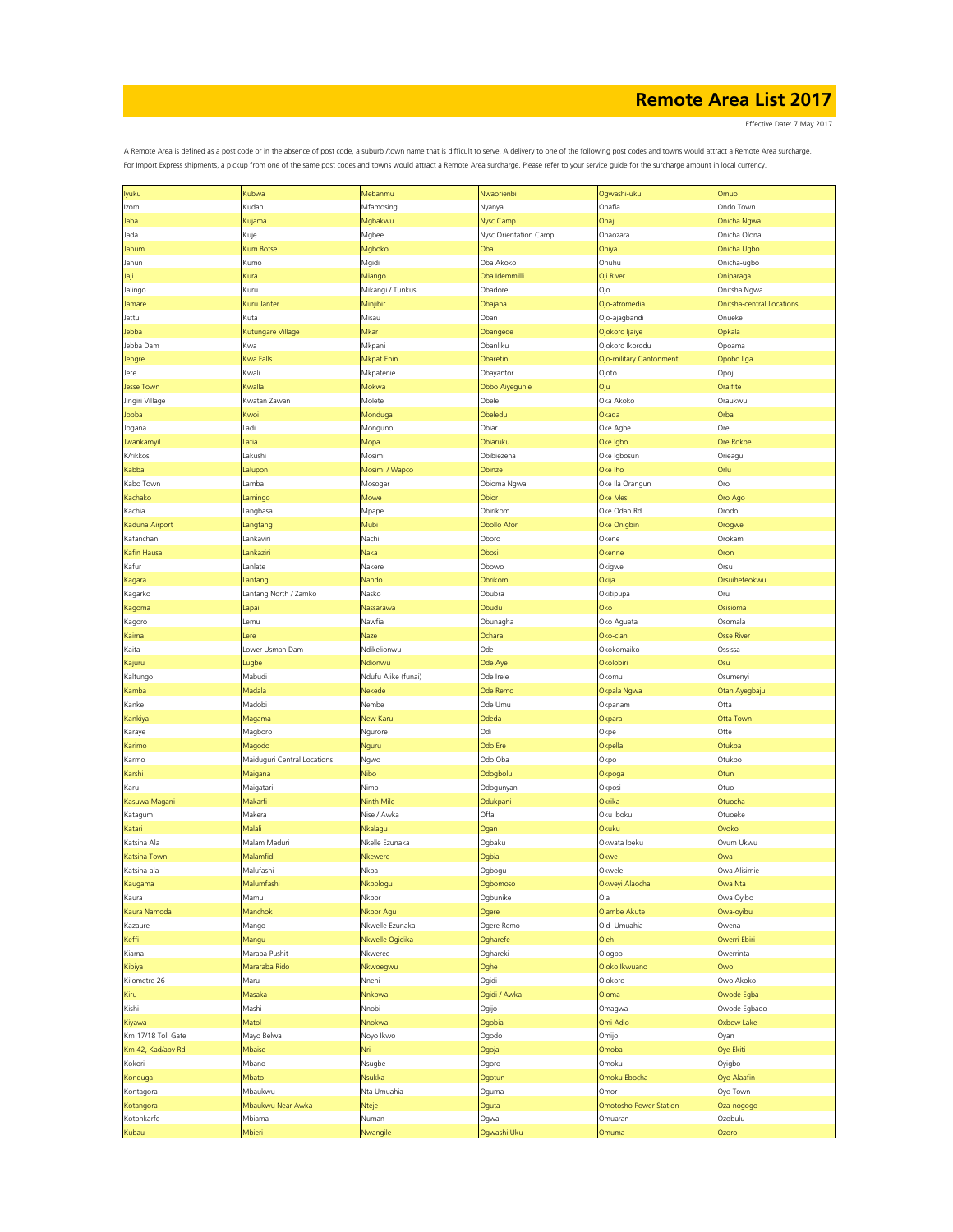Effective Date: 7 May 2017

| Ozubulu                          | Tofa              | Ungogo                 | 1730        | 2542        | 3522        |
|----------------------------------|-------------------|------------------------|-------------|-------------|-------------|
| Paiko                            | Tombia            | Unubi                  | 1735        | 2544        | 3524 - 3525 |
|                                  |                   |                        |             |             |             |
| Pankshin                         | Topo              | Unwana Afikpo          | 1763 - 1766 | 2550        | 3528        |
| Panyam                           | Toro              | Urimi                  | 1794        | 2552        | 3533 - 3536 |
|                                  | Toro Lga          | Uromi                  | 1796        | 2555        | 3560        |
| Patani                           |                   |                        |             |             |             |
| Peter Side                       | Tsafe             | Uronigbe               | 1798        | 2580        | 3577        |
| Potiskum                         | Tsanyawa          | Urualla                | 1816        | 2582        | 3593        |
|                                  |                   |                        |             |             |             |
| Qua Iboh Terminal / Qit          | Tsekucha          | Usi Ekiti              | 1825        | 2584        | 3595        |
| Quan Pan/kwalla                  | Tudunwada Kano    | Utu                    | 1860        | 2610        | 3620        |
|                                  |                   |                        |             |             |             |
| Rabah                            | Tundu Wada        | Utu Abak               | 1866        | 2612        | 3622 - 3624 |
| Rano                             | Tunkus            | Utu Etim Ekpo          | 1870        | 2616        | 3626        |
|                                  |                   |                        |             |             |             |
| Redeemed Camp-central Locations  | Ubakala           | Utuh                   | 1875        | 2632        | 3628 - 3630 |
| Ricgachukun (kms/nti/trade Fair) | Ubiaja            | Uturu                  | 1878        | 2643        | 3632        |
| Rigachukun                       | Ubima             | Uvbi                   | 1880        | 2646        | 3647 - 3648 |
|                                  |                   |                        |             |             |             |
| Ringim                           | Ubulu Uku         | Uwheru                 | 1892        | 2652 - 2653 | 3650        |
| Ringim Town                      | Ubulu-okiti       | Uyanga                 | 1903        | 2657 - 2658 | 3652        |
|                                  |                   |                        |             |             |             |
| Riyom                            | <b>Ude Ofoeme</b> | Uzo Uwani              | 1910 - 1912 | 2661        | 3656        |
| Rogo                             | Udi               | Uzuakoli               | 1914        | 2667 - 2669 | 3658        |
|                                  |                   |                        |             |             |             |
| Roni                             | Ufuma             | Uzuaoku                | 1925        | 2673 - 2674 | 3690 - 3692 |
| Rumuagholu                       | Uga               | Vandekya               | 1950        | 2676 - 2677 | 3697        |
|                                  |                   |                        |             |             |             |
| Rumuji Town                      | Ugboju            | Vom                    | 1954        | 2683        | 3748        |
| Rumuoduomaya                     | Ugbokolo          | Wailo                  | 1960        | 2685        | 3750        |
|                                  |                   |                        |             |             |             |
| S/gida                           | Ugbolawo          | Waje                   | 1963        | 2687        | 3753        |
| Saarpenwa                        | Ugbolu            | Wamakko                | 1970        | 2693        | 3760        |
|                                  |                   |                        |             | 2695        |             |
| Sabongida Ora                    | Ugep              | Wamba                  | 2032 - 2034 |             | 3780 - 3781 |
| Sabuwa                           | Ughelli           | Warrake                | 2090        | 2838 - 2839 | 3783        |
|                                  |                   |                        |             |             |             |
| Sagbama                          | Ugoneki           | Wase                   | 2110        | 2861 - 2862 | 3788        |
| Samaru Kataf                     | Ugwan Bue         | Wasimi                 | 2116        | 2864        | 3800        |
|                                  |                   |                        |             |             |             |
| Samaru Kataff                    | Ugwunagbo         | Wawa                   | 2120        | 2866        | 3810        |
| Samban Gida                      | Ugwuoba           | Wilberforce Island     | 2123        | 2879 - 2881 | 3812        |
|                                  |                   | Wudil                  | 2130        | 2917 - 2918 | 3820        |
| Sambe                            | Uhen              |                        |             |             |             |
| Saminaka                         | Uhuhu Umuahia     | Wurno                  | 2133 - 2134 | 2923        | 3840 - 3841 |
| Sanga                            | Uke               | Yabo                   | 2162        | 2933        | 3848 - 3850 |
|                                  |                   |                        |             |             |             |
| Sango Otta                       | Ukehi             | Yahe                   | 2164 - 2165 | 2936 - 2937 | 3853 - 3855 |
| Sangotedo                        | Ukpilla           | Yala                   | 2170        | 2940        | 3864        |
|                                  |                   |                        |             |             |             |
| Sankwala                         | Ukpo              | Yana                   | 2210        | 2943        | 3870        |
| Satellite Town                   | Ukpo Akpu         | Yandev                 | 2216 - 2218 | 2950        | 3880        |
|                                  |                   |                        |             |             |             |
| Savannah                         | Ukpor             | Yankari                | 2220        | 2952 - 2953 | 3882        |
| Saya                             | Uku               | Yenagoa                | 2223 - 2224 | 2960        | 3890        |
|                                  |                   |                        |             |             |             |
| Saya Kerang                      | Ukwa East         | Yola-central Locations | 2230        | 2966 - 2967 | 3893        |
| Saye                             | Ukwa Ndoki        | Zaki                   | 2232 - 2233 | 2973        | 4076        |
|                                  |                   |                        |             |             |             |
| Seme                             | Ukwa Village      | Zaki Biam              | 2235        | 2975        | 4100        |
| Sere Hill                        | <b>Ukwa West</b>  | Zakirai                | 2240        | 2977        | 4102        |
|                                  |                   |                        |             |             |             |
| Shagamu                          | Uli               | Zalaki                 | 2256        | 2985        | 4110        |
| Shagari                          | Umuawa Alaocha    | Zallaki                | 2280        | 3075        | 4120        |
|                                  |                   |                        |             |             |             |
| Shanuno                          | Umuawulu          | Zamko                  | 2283        | 3090        | 4123        |
| Shao                             | Umuchu            | Zango Kataf            | 2332        | 3092        | 4127 - 4130 |
|                                  |                   |                        |             |             |             |
| Share                            | Umudike           | Zangon Kataf           | 2334        | 3095        | 4134        |
| Sheda                            | Umudike Umuahia   | Zawan                  | 2350        | 3132        | 4137        |
| Shendam                          | Umudioka          | Zing                   | 2353        | 3144 - 3145 | 4139        |
|                                  |                   |                        |             |             |             |
| <b>Shere Hills</b>               | Umueshi           | Zonkwa                 | 2364 - 2365 | 3148        | 4146        |
| Shika                            | Umugba            | Zuba                   | 2372        | 3175        | 4152 - 4154 |
|                                  |                   |                        |             |             |             |
| Shinkafi                         | Umuguma           | Zungeru                | 2410        | 3243        | 4156        |
| Shira                            | Umuhuokabia       |                        | 2412        | 3275        | 4158        |
|                                  |                   |                        |             |             |             |
| Shira Yana                       | Umuimo            | <b>NIUE</b>            | 2423        | 3277        | 4160        |
| Shiroro Dam                      | Umuleri           | Alofi                  | 2425        | 3282        | 4163 - 4164 |
|                                  |                   |                        |             |             |             |
| Shunni                           | Umunachi          |                        | 2427 - 2430 | 3330        | 4167 - 4170 |
| Soba                             | Umundugba         | <b>NORWAY</b>          | 2432        | 3350        | 4173        |
|                                  |                   |                        |             |             |             |
| Song                             | Umunede           | 1409                   | 2438        | 3355        | 4180        |
| Suleja                           | Umunnede          | 1420                   | 2440        | 3358 - 3359 | 4182        |
|                                  |                   |                        |             |             |             |
| Supare                           | Umunnya           | 1443 - 1445            | 2443        | 3410        | 4187        |
| Tafewa Balewa                    | Umunze            | 1450                   | 2446        | 3442        | 4198        |
|                                  |                   |                        |             |             |             |
| Takau                            | Umuoba            | 1453 - 1455            | 2448        | 3472        | 4208 - 4209 |
| Talata Mafara                    | Umuokpe / Awka    | 1458                   | 2460        | 3474 - 3475 | 4230        |
|                                  |                   |                        |             |             |             |
| Taraku                           | Umuopara          | 1545                   | 2476 - 2477 | 3477 - 3478 | 4233 - 4235 |
| Taura                            | Umuowa            | 1591 - 1593            | 2485        | 3480        | 4237        |
|                                  |                   | 1684                   | 2510        | 3482 - 3484 | 4244        |
| Tawanau                          | Umuozu            |                        |             |             |             |
| Tegena                           | Umutanze          | 1690                   | 2512        | 3490        | 4264        |
|                                  | Umuzike           | 1692                   | 2540        | 3519        | 4308        |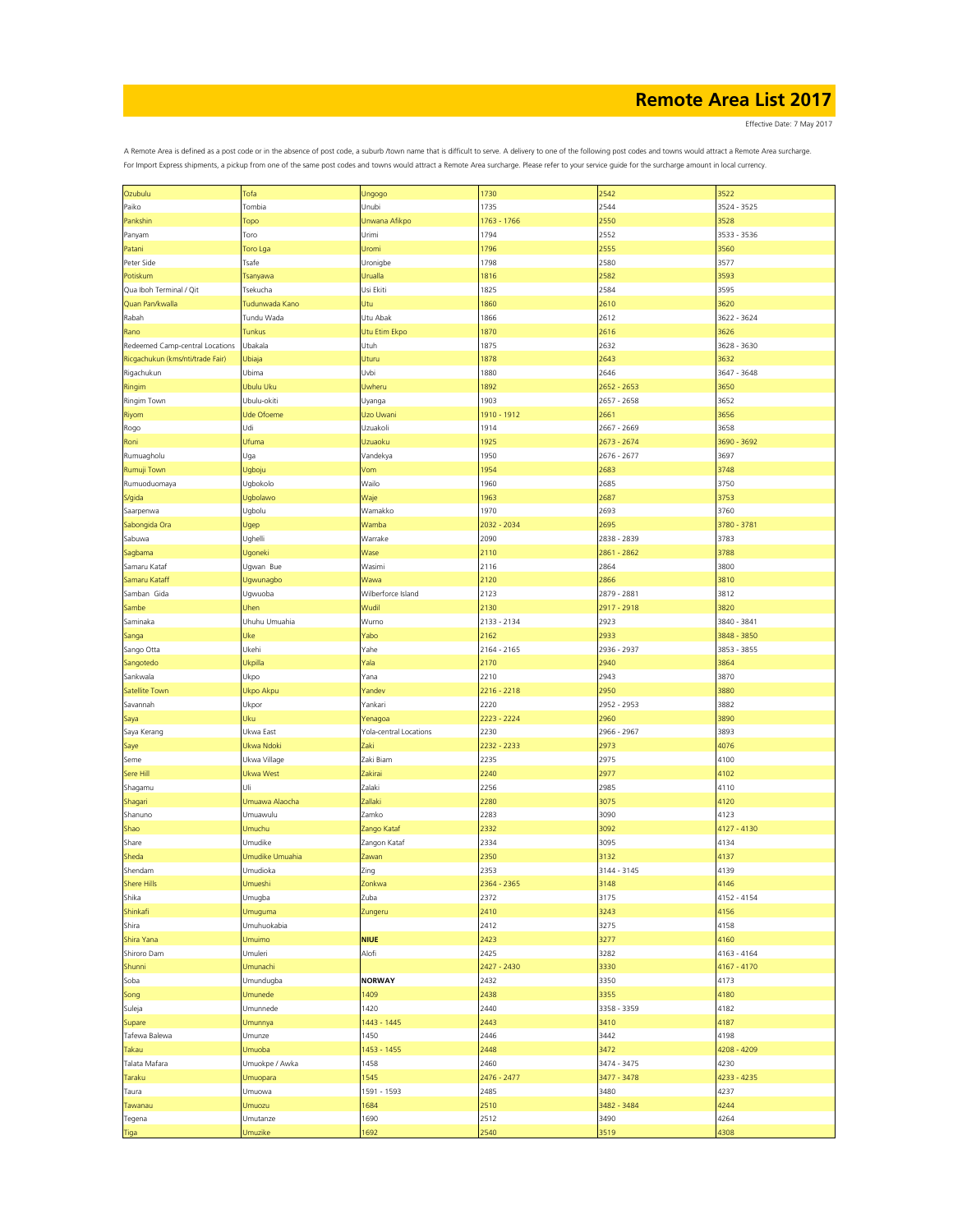Effective Date: 7 May 2017

| 4342 - 4343 | 5444        | 6165        | 7152 - 7153 | 8135 - 8136 | 9130 - 9132     |
|-------------|-------------|-------------|-------------|-------------|-----------------|
| 4380        | 5459        | 6183 - 6184 | 7156        | 8140        | 9135 - 9136     |
| 4420        | 5470        | 6190        | 7166 - 7168 | 8158 - 8159 | 9138            |
| 4432        | 5498 - 5499 | 6196        | 7170        | 8170        | 9140 - 9141     |
|             |             |             |             |             |                 |
| 4434        | 5545 - 5551 | 6213 - 6216 | 7176 - 7178 | 8178        | 9159            |
| 4436        | 5554 - 5555 | 6285        | 7180        | 8181 - 8182 | 9163            |
| 4438        | 5560        | 6290        | 7190        | 8184 - 8190 | 9170            |
| 4440        | 5565 - 5568 | 6292        | 7194        | 8193        | 9173 - 9176     |
|             |             | 6294        | 7203        | 8195 - 8198 |                 |
| 4443        | 5583 - 5585 |             |             |             | 9178            |
| 4462 - 4463 | 5590        | 6330        | 7206        | 8255        | 9181 - 9182     |
| 4473        | 5593        | 6350        | 7212 - 7213 | 8260        | 9184 - 9187     |
| 4480        | 5596        | 6363 - 6364 | 7241 - 7243 | 8264        | 9190            |
| 4484 - 4485 | 5598        | 6394 - 6395 | 7252        | 8266        | 9192 - 9195     |
|             | 5626 - 5628 | 6408        | 7255 - 7256 | 8270        | 9197            |
| 4519        |             |             |             |             |                 |
| 4525        | 5630        | 6430        | 7266        | 8273 - 8276 | 9311            |
| 4528 - 4529 | 5632        | 6433        | 7268        | 8289        | 9381            |
| 4532        | 5635 - 5637 | 6444        | 7270        | 8310        | 9393            |
| 4534        | 5640 - 5643 | 6455        | 7273        | 8312 - 8317 | 9395            |
|             |             |             |             |             |                 |
| 4536        | 5645 - 5647 | 6460        | 7280        | 8320        | 9446            |
| 4540        | 5650        | 6462        | 7282        | 8322 - 8325 | 9470            |
| 4544        | 5652        | 6470        | 7284 - 7287 | 8328        | 9519            |
| 4550        | 5680        | 6472        | 7295        | 8407        | 9525            |
|             |             |             |             |             |                 |
| 4560        | 5683        | 6483 - 6484 | 7298        | 8409        | 9531 - 9532     |
| 4563        | 5685        | 6486 - 6488 | 7316        | 8412 - 8415 | 9536            |
| 4586        | 5687        | 6490        | 7318        | 8426        | 9540            |
| 4588        | 5690        | 6493 - 6494 | 7327        | 8428        | 9545            |
| 4590        | 5693 - 5694 | 6640        | 7332        | 8438        | 9550            |
|             |             |             |             |             |                 |
| 4595 - 4596 | 5707        | 6642 - 6645 | 7334 - 7336 | 8447        | 9580            |
| 4625        | 5710        | 6650        | 7342 - 7343 | 8522 - 8523 | 9582 - 9587     |
| 4646        | 5713        | 6652 - 6653 | 7345        | 8590        | 9590            |
| 4715        | 5715        | 6655        | 7355        | 8647        | 9593            |
|             |             |             |             |             |                 |
| 4720        | 5718 - 5719 | 6657 - 6658 | 7357        | 8672        | 9595            |
| 4724        | 5727 - 5730 | 6670        | 7370        | 8690        | 9609            |
| 4730        | 5734        | 6674        | 7372        | 8720        | 9620            |
| 4742        | 5736        | 6680        | 7525        | 8723 - 8724 | 9624            |
|             |             |             |             |             |                 |
| 4745        | 5743        | 6683        | 7533        | 8740        | 9650            |
| 4747 - 4748 | 5745 - 5749 | 6686 - 6687 | 7590        | 8742 - 8743 | 9657            |
| 4754 - 4755 | 5760        | 6690        | 7596        | 8762        | 9664            |
| 4766        | 5763        | 6693 - 6694 | 7622 - 7624 | 8764        | 9670            |
| 4768        | 5770        | 6697 - 6698 | 7629        | 8766        | 9672            |
|             |             |             |             |             |                 |
| 4770        | 5773        | 6714 - 6719 | 7660        | 8770        | 9690            |
| 4780        | 5776 - 5778 | 6723        | 7690        | 8813        | 9692            |
| 4812        | 5780 - 5781 | 6727        | 7740        | 8830        | 9709            |
| 4820        | 5783 - 5785 | 6729 - 6730 | 7742        | 8842        | 9713 - 9717     |
|             |             |             |             |             |                 |
| 4827 - 4828 | 5912 - 5913 | 6734        | 7744 - 7746 | 8844        | 9722            |
| 4830        | 5915 - 5917 | 6737        | 7748        | 8850        | 9740            |
| 4832        | 5936 - 5939 | 6740        | 7797        | 8854        | 9742            |
| 4834        | 5943        | 6750        | 7817 - 7819 | 8860        | 9760            |
| 4863        | 5947        | 6791 - 6792 | 7856        | 8865        | $9763 - 9765$   |
|             |             |             |             |             |                 |
| 4865        | 5956 - 5957 | 6795 - 6796 | 7892 - 7893 | 8870        | 9768            |
| 4868 - 4869 | 5960 - 5962 | 6798 - 6799 | 7896        | 8880        | 9770 - 9773     |
| 4888        | 5966        | 6818 - 6819 | 7898        | 8892        | 9775            |
| 4910        | 5970        | 6828        | 7940        | 8897        | 9782            |
|             |             |             |             |             |                 |
| 4912        | 5977 - 5978 | 6848        | 7944        | 8960        | 9790            |
| 4915 - 4916 | 5981        | 6855        | 7950        | 8976        | 9802            |
| 4920        | 5983 - 5984 | 6869 - 6873 | 7960        | 8980        | 9826            |
| 4980        | 5986        | 6875 - 6879 | 7970        | 8985        | 9840            |
| 4985        | 5993        | 6888        | 7973        | 9022        | 9925            |
|             |             |             |             |             |                 |
| 5177        | 6087        | 6912        | 7976        | 9027        | 9930            |
| 5281 - 5286 | 6089        | 6914 - 6919 | 7980 - 7982 | 9034        | 9935            |
| 5314 - 5315 | 6094        | 6926 - 6929 | 7985        | 9043        | 9960            |
| 5334 - 5337 | 6096        | 6942        | 7990        | 9046        | 9980            |
|             |             |             |             |             |                 |
| 5365 - 5366 | 6098        | 6966        | 7993 - 7994 | 9055 - 9057 | 9982            |
| 5380 - 5381 | 6110        | 6978        | 8063 - 8064 | 9103        | 9990            |
| 5384 - 5385 | 6120        | 6985 - 6987 | 8093 - 8100 | 9106 - 9107 |                 |
| 5387 - 5388 | 6133        | 7112 - 7114 | 8102 - 8103 | 9110        | <b>OMAN</b>     |
|             |             |             |             |             |                 |
| 5398        | 6141        | 7140        | 8120        | 9118        | Thumrait        |
| 5413        | 6144        | 7142        | 8128        | 9120        | <b>PAKISTAN</b> |
| 5423        | 6149        | 7150        | 8130        | 9128        | 10040           |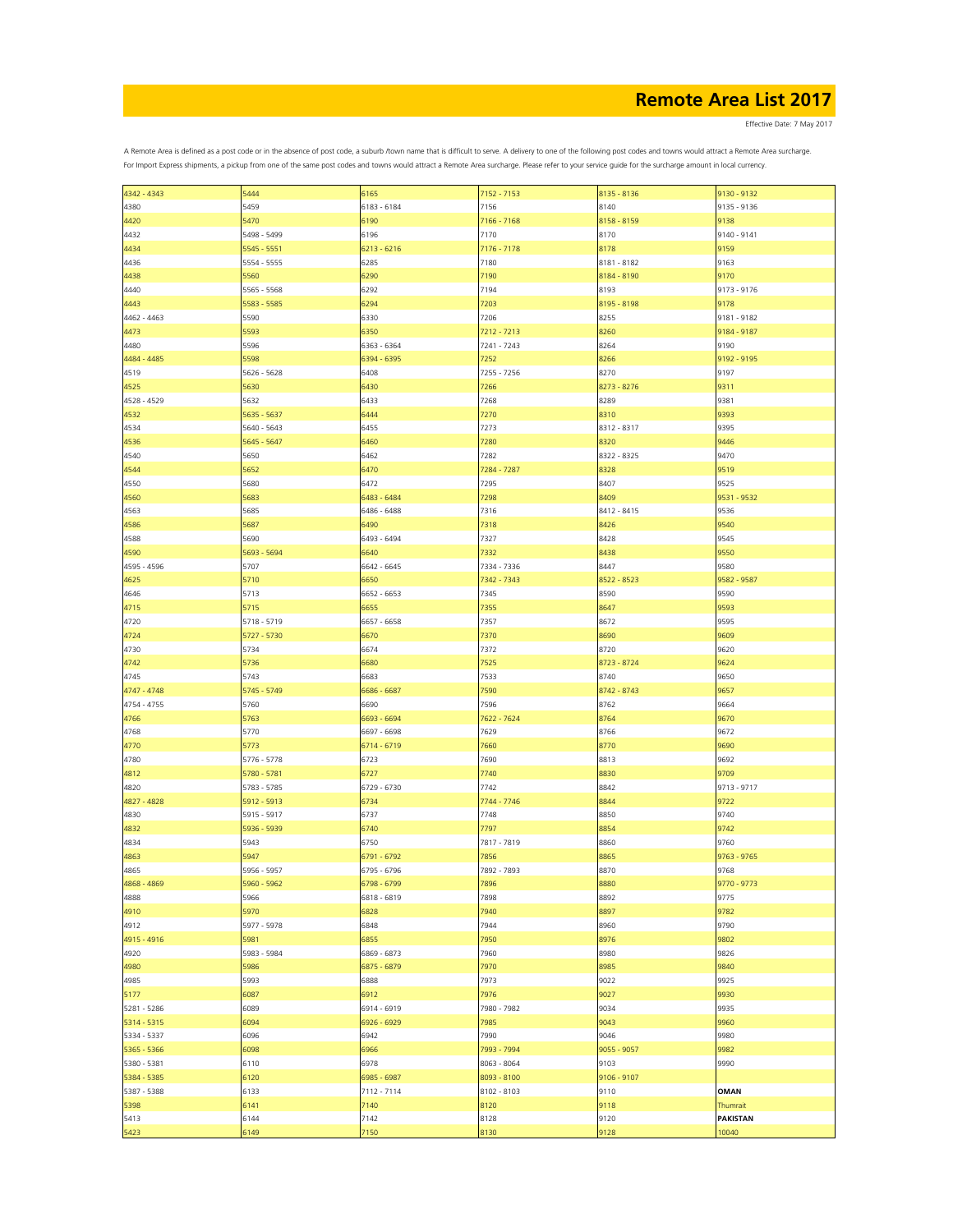Effective Date: 7 May 2017

| 11100 | 58150             | Los Santos                | Itacurubi Del Rosario      | Canete                 | San Ignacio       |
|-------|-------------------|---------------------------|----------------------------|------------------------|-------------------|
| 12500 | 59120             | Nata                      | ltagua                     | Cangallo               | San Marcos        |
|       |                   |                           |                            |                        |                   |
| 13100 | 59220             | Pedasi                    | I. Agusto Saldivar         | Canta                  | San Miguel        |
| 15100 | 59320             | Penonome                  | J. Eulogio Estigarribia    | Carabaya               | Sanchez Carrion   |
| 16800 | 59340             | <b>Puerto Armuelles</b>   | Katuete                    | Carhuaz                | Sandia            |
| 17050 | 61010             | Rio Hato                  | La Colmena                 | Casma                  | Santiago De Chuco |
| 17200 |                   |                           | La Paloma                  | Celendin               |                   |
|       | 61100             | San Carlos                |                            |                        | Satipo            |
| 18000 | 61200             | Santiago                  | Lambare                    | Chanchamayo            | Sechura           |
| 19130 | 62020             | Volcan                    | Loma Plata                 | Chepen                 | Sullana           |
| 21300 | 62050             |                           | Loreto                     | Chincheros             | Talara            |
| 22620 | 62100             | <b>PAPUA NEW GUINEA</b>   | Mayor Otano                | Chota                  | Tarata            |
|       |                   |                           |                            |                        |                   |
| 23020 | 62300             | 211                       | Mbocayaty                  | Chucuito               | Tocache           |
| 23200 | 62350             | 241                       | Naranjal                   | Chupaca                | Ucayali           |
| 23620 | 62380             | 251                       | Natalio                    | Concepcion             | Urubamba          |
| 24100 | 63100             | 331                       | Nueva Esperanza            | Condorcanqui           | <b>Jtcubamba</b>  |
|       |                   |                           |                            |                        |                   |
| 24420 | 63350             | 335                       | Obligado                   | Contralmirante Villar  | Victor Fajardo    |
| 26000 | 63410             | 355                       | Paraguari                  | Contumaza              | Vilcas Huaman     |
| 26190 | 64000             | 417                       | Pedro Juan Caballero       | Coronel Portillo       | Viru              |
| 27200 | 64100             | 423                       | Pilar                      | Cutervo                | Yauli             |
|       |                   |                           |                            |                        |                   |
| 28100 | 65040             | 435                       | Piribebuy                  | Daniel Alcides Carrion | Yungay            |
| 29050 | 65110             | 443                       | Puente Kyha                | Dos De Mayo            | Yunguyo           |
| 29400 | 67130             | 531                       | Quiindy                    | El Collao              | Yurimaguas        |
| 30000 | 67450             | 551                       | Remansito                  | El Dorado              | Zarumilla         |
|       | 68050             | 641                       | Repatriacion               |                        |                   |
| 31200 |                   |                           |                            | Espinar                |                   |
| 31450 | 68100             |                           | Salto Del Guaira           | Ferrenafe              | PHILIPPINES, THE  |
| 32100 | 69000             | PARAGUAY                  | Saltos Del Guaira          | General Sanchez Cerro  | 1880              |
| 32200 | 70010             | 25 De Diciembre           | Sam Cristobal              | Hualgayoc              | 1910              |
| 34200 |                   | Altos                     | San Alberto                |                        | 1950              |
|       | 72200             |                           |                            | Huallaga               |                   |
| 35200 | 76200             | Aregua                    | San Bernardino             | <b>Huamalies</b>       | 1960              |
| 35400 | 76330             | Arroyos Y Esteros         | San Estanislao             | Huancabamba            | 1970              |
| 36120 | 77150             | Atyra                     | San Ignacio                | Huancane               | 1980              |
| 37250 | 77300             | Ayolas                    | San Jose De Los Arroyos    | Huanta                 | 1990              |
|       |                   |                           |                            |                        |                   |
| 37300 | 78100             | Belen                     | San Juan Bautista          | Huari                  | 2004 - 2007       |
| 39000 | 79000             | Bella Vista Norte         | San Juan Bautista Misiones | Huarmey                | 2012 - 2015       |
| 40100 | 79160             | <b>Benjamin Aceval</b>    | San Juan Neponuceno        | Huarochiri             | 2017 - 2018       |
| 40410 | 84800             | Caacupe                   | San Lorenzo                | Huaylas                | 2022              |
|       | 85200             |                           |                            |                        |                   |
| 42200 |                   | Caaguazu                  | San Pedro Del Parana       | Islay                  | 2022 - 2018       |
| 43100 | 85500             | Caazapa                   | San Pedro Del Ykuamandyju  | Jauja                  | 2107 - 2108       |
| 43130 | 89100             | Campo 9                   | Santa Rita                 | Jorge Basadre          | 2202 - 2208       |
| 43260 | 90050             | Capiibary                 | Santa Rosa Del Aguaray     | La Convencion          | 2210 - 2212       |
| 43350 | 90150             | Capitan Bado              | Santa Rosa Misiones        | La Mar                 | 2301 - 2305       |
|       |                   |                           |                            |                        |                   |
| 43394 | 90250             | Caraguatay                | Santani                    | Lamas                  | 2308 - 2315       |
| 43440 | 91200             | Carapegua                 | Tobati                     | Lambayeque             | 2317              |
| 43570 | 91300             | Carmen Del Parana         | Vallemi                    | Lampa                  | 2402 - 2416       |
| 43600 | 91400             | Cedrales                  | Vaqueria                   | Leoncio Prado          | 2421 - 2426       |
|       |                   |                           |                            |                        |                   |
| 47040 | 92600             | Cerrito                   | Villa Del Rosario          | Lucanas                | 2429              |
| 47150 | 94100             | Chore                     | Villa Hayes                | Luya                   | 2434 - 2437       |
| 47850 | 95100             | Colonia Independencia     | Villarrica                 | Mariscal Caceres       | 2439 - 2440       |
| 48100 | 95200             | Concepcion                | Villeta                    | Melgar                 | 2442 - 2447       |
| 48800 |                   | Coronel Bogado            | Yaguaron                   | Moho                   | 2505              |
|       |                   |                           |                            |                        |                   |
| 49040 | <b>PANAMA</b>     | Coronel Oviedo            | Yby Yau                    | Morropon               | 2508 - 2513       |
| 49060 | Aguadulce         | Corpus Christi            | Yegros                     | Moyobamba              | 2516 - 2519       |
| 50090 | Alanje            | Cruce Liberacion          | Ypacarai                   | Nazca                  | 2603 - 2608       |
| 50200 | Anton             | Dr. Juan Manuel Frutos    | Ypane                      | Otuzco                 | 2610 - 2625       |
|       |                   |                           |                            |                        |                   |
| 50400 | Arraijan          | Edelira                   | Yuty                       | Oxapampa               | 2703 - 2715       |
| 50780 | Bugaba            | Emboscada                 |                            | Pacasmayo              | 2724              |
| 51010 | Capira            | Encarnacion               | PERU                       | Pachitea               | 2728 - 2733       |
| 51480 | Cerro Punta       | Eusebio Ayala             | Ambo                       | Padre Abad             | 2800 - 2806       |
|       |                   |                           |                            |                        |                   |
| 51600 | Chame             | Fernando De La Mora       | Anta                       | Palpa                  | 2808 - 2809       |
| 51800 | Changuinola       | Filadelfia                | Ascope                     | Paucartambo            | 2823 - 2809       |
| 55270 | Chiriqui          | Fram                      | Atalaya                    | Picota                 | 2826              |
| 55300 | Chitre            | General Aquino            | Ayabaca                    | Pisco                  | 2902 - 2910       |
| 56010 | Chorrera          | <b>General Artigas</b>    |                            | Purus                  | 2912 - 2920       |
|       |                   |                           | Bagua                      |                        |                   |
| 56180 | Coronado          | Guarambare                | Bongara                    | Quillabamba            | 3003              |
| 56300 | Divisa            | Guayaibi                  | Cajabamba                  | Quispicanchi           | 3007              |
| 57200 | Dolega            | Hohenau                   | Calca                      | Recuay                 | 3010 - 3012       |
| 57400 | El Valle De Anton | Horqueta                  | Camana                     | Requena                | 3014              |
|       |                   |                           |                            |                        |                   |
| 57450 | Gualaca           | Ita                       | Canchis                    | Rioja                  | 3017              |
| 58000 | as Tablas         | tacurubi De La Cordillera | Candarave                  | Rodriguez De Mendoza   | 3020 - 3021       |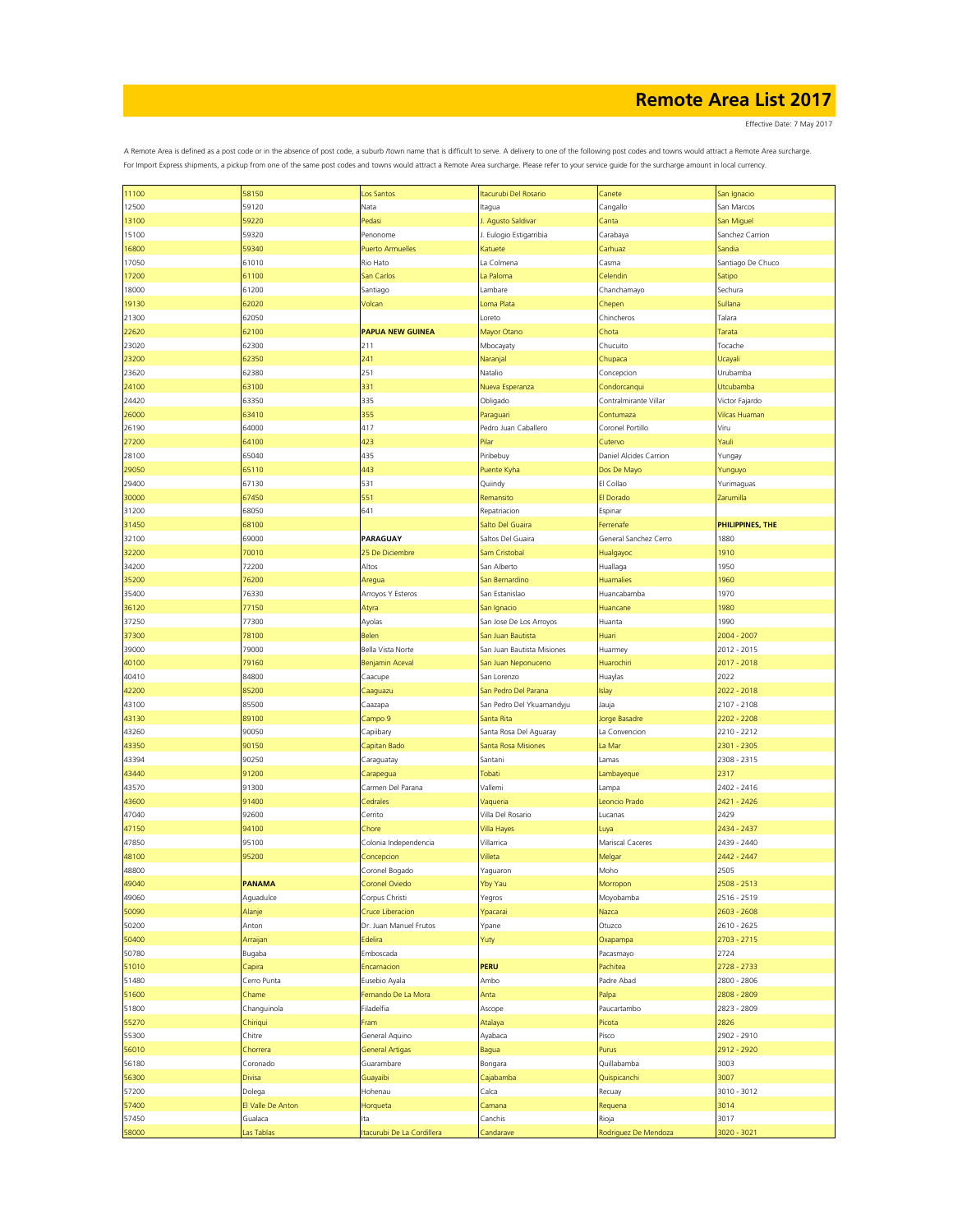Effective Date: 7 May 2017

| 3023 - 3024   | $6711 - 6725$         | $07 - 140$      | 11-135                | 16-506          | 21-470                |
|---------------|-----------------------|-----------------|-----------------------|-----------------|-----------------------|
| 3101 - 3118   | 6800 - 6822           | 07-203          | 11-410                | 16-515          | 21-480                |
| 3121 - 3133   | 7001 - 7012           | 07-206          | 11-420                | $17 - 123$      | 21-505                |
|               |                       |                 |                       |                 |                       |
| 3200 - 3203   | 7014 - 7035           | 07-210 - 07-211 | 11-431                | 17-132          | 21-509                |
| 3207          | 7037 - 7043           | 07-214 - 07-215 | 11-500                | 17-204          | 21-515                |
| 3300 - 3336   | 7101 - 7119           | 07-217 - 07-215 | 11-504                | 17-207          | 21-518                |
| 3400 - 3405   | 7124                  | $07 - 221$      | 11-508                | 17-220          | 21-526                |
|               |                       |                 |                       |                 |                       |
| 3501 - 3528   | 7201 - 7215           | 07-230          | 11-510                | 17-240          | 21-530                |
| 3600 - 3610   | 7302 - 7303           | 07-311          | 11-513                | 17-250          | 21-532 - 21-533       |
| 3700 - 3714   | 8003 - 8014           | 07-319          | 11-520                | 17-322          | 21-536 - 21-533       |
|               |                       |                 |                       |                 |                       |
| 3800 - 3801   | 8101 - 8102           | 07-322 - 07-323 | 11-600 - 11-601       | 17-332          | 21-542                |
| 3808 - 3813   | 8104 - 8105           | 07-402 - 07-323 | 11-606 - 11-601       | 18-105 - 18-106 | 21-550                |
| 3900 - 3905   | 8112 - 8113           | 07-405          | 11-610                | 18-200 - 18-106 | 21-570                |
| $4001 - 4022$ | 8118 - 8120           | 07-407          | 11-612                | 18-208          | 21-580                |
|               |                       |                 |                       |                 |                       |
| 4032 - 4033   | 8200 - 8210           | $07 - 411$      | 11-730                | 18-210          | 22-105 - 22-107       |
| 4110 - 4113   | 8300                  | 07-420          | 12-114                | 18-214          | 22-114                |
| 4119 - 4122   | 8303 - 8318           | 07-430          | 12-140                | 18-218          | $22 - 120 - 22 - 122$ |
|               |                       |                 |                       |                 |                       |
| 4124          | 8401 - 8427           | 07-436 - 07-438 | 12-150                | 18-220          | 22-130                |
| 4129          | 8500 - 8513           | 07-440          | 12-200 - 12-201       | 18-230          | 22-135                |
| 4203          | 8601 - 8611           | 08-104          | 12-230 - 12-201       | 18-305          | 22-145                |
|               |                       |                 |                       |                 |                       |
| 4205 - 4208   | 8701 - 8704           | 08-107          | 12-250                | 18-411          | 22-150 - 22-151       |
| 4210 - 4216   | 8706 - 8708           | 08-109          | 13-111                | 18-420          | 22-175                |
| 4219 - 4222   | 8711 - 8723           | 08-112 - 08-114 | 13-124                | 18-423          | 22-175 - 22-151       |
|               | 8800 - 8810           | 08-116          |                       | 18-430          | 22-200 - 22-201       |
| 4226          |                       |                 | 13-206                |                 |                       |
| 4228 - 4231   | $9003 - 9013$         | 08-122          | 13-214                | 18-500          | 22-220 - 22-201       |
| 4234          | 9015                  | 08-125          | 13-220                | 18-516          | 22-230                |
| 4302 - 4342   | 9018 - 9022           | 08-206          | 13-230                | 18-520          | 22-234                |
|               |                       |                 |                       |                 |                       |
| 4406 - 4436   | 9100 - 9104           | 08-210          | 13-304                | 18-525          | 22-244                |
| 4503 - 4507   | 9201 - 9202           | 08-220          | 13-308                | 19-100 - 19-101 | 22-310                |
| 4512 - 4517   | 9205 - 9207           | 08-304          | 13-324                | 19-104 - 19-101 | 22-351                |
|               |                       |                 |                       |                 |                       |
| 4601          | 9210                  | 08-320          | 13-332                | 19-110          | 22-363                |
| 4603 - 4612   | 9401 - 9417           | 08-322          | 13-334                | 19-120          | 22-376                |
| 4700          | 9501 - 9503           | 08-430          | 14-110                | 19-122          | 22-413                |
|               |                       |                 |                       |                 |                       |
| 4702 - 4715   | 9505                  | 08-441          | 14-120                | 19-124          | 22-417                |
| 4800 - 4810   | 9507 - 9508           | 08-445          | 14-230                | 19-205 - 19-206 | 22-420                |
| 4900 - 4905   | 9510 - 9517           | 08-455          | 14-240 - 14-241       | 19-213          | 22-424                |
| $5001 - 5007$ | 9601 - 9611           | 08-460          | 14-300 - 14-301       | 19-213 - 19-206 | 22-437                |
|               |                       |                 |                       |                 |                       |
| 5009 - 5019   | 9616 - 9617           | 08-470          | 14-310 - 14-301       | 19-311 - 19-312 | 22-440                |
| 5021 - 5036   | 9802 - 9806           | 08-504          | 14-330                | 19-314 - 19-312 | 22-460                |
| 5039 - 5048   |                       | 08-540          | 14-400                | 19-321          | 22-463                |
|               |                       |                 |                       |                 |                       |
| $5100 - 5111$ | <b>POLAND</b>         | 08-550          | 14-405                | 19-324 - 19-325 | 22-470                |
| 5201 - 5214   | 05-190 - 05-191       | 09-120          | 14-411                | 19-330 - 19-325 | 22-500                |
| 5302 - 5303   | 05-254 - 05-255       | 09-134 - 09-136 | 14-420                | 19-335          | 22-510                |
|               |                       |                 |                       |                 |                       |
| 5305 - 5306   | 05-280 - 05-282       | 09-138          | 14-500 - 14-502       | 19-404          | 22-523                |
| 5400 - 5421   | 05-530                | 09-151 - 09-152 | 14-520 - 14-521       | 19-420          | 22-530                |
| 5500 - 5516   | 06-114                | 09-162 - 09-152 | 14-526 - 14-521       | 19-500          | 22-540                |
| 5601 - 5616   | 06-141                | 09-164          | 14-530                | 19-505          | 22-546                |
|               |                       |                 |                       |                 |                       |
| 5700 - 5717   | 06-214                | 09-204          | 16-050                | 19-514          | 22-550                |
| 5801 - 5816   | 06-216                | 09-212          | 16-060                | 19-520          | 22-600                |
| 6002 - 6013   | 06-225                | 09-214 - 09-215 | 16-080                | 21-020          | 22-602                |
|               |                       |                 |                       |                 |                       |
| 6018 - 6044   | 06-230 - 06-231       | 09-228 - 09-215 | 16-100 - 16-101       | 21-070          | 22-604                |
| 6047 - 6053   | 06-320 - 06-231       | 09-300          | $16 - 113 - 16 - 101$ | 21-075          | 22-610                |
| 6102 - 6106   | 06-323                | 09-303 - 09-305 | 16-120                | $21 - 110$      | 22-630                |
| 6108 - 6115   | 06-330                | 09-311          | 16-124                | 21-132          | 22-640                |
|               |                       |                 |                       |                 |                       |
| 6118 - 6120   | 06-333                | 09-317 - 09-318 | 16-140                | 21-136          | 22-650                |
| 6124 - 6126   | 06-403                | 09-320 - 09-318 | 16-150                | 21-140          | 22-652                |
| 6128 - 6129   | 06-452                | 09-413          | 16-200                | $21 - 143$      | 22-664                |
|               |                       |                 |                       |                 |                       |
| 6131 - 6132   | 06-455                | 09-440          | 16-304                | 21-146          | 22-670                |
| 6201 - 6215   | 06-458                | 09-452          | 16-310                | 21-150          | 22-678                |
| 6217 - 6230   | 06-460 - 06-461       | 09-454          | 16-316                | 21-200          | 22-680                |
| 6301 - 6306   | $06 - 463 - 06 - 461$ | 09-460          | 16-326                | 21-205          | 23-100                |
|               |                       |                 |                       |                 |                       |
| 6308 - 6347   | 06-513                | 09-470          | 16-404                | 21-210 - 21-211 | 23-107                |
| 6400 - 6423   | 06-516                | 09-504          | 16-407                | 21-220 - 21-211 | 23-145                |
| 6501          | 06-520                | 09-520          | 16-411 - 16-412       | 21-222          | 23-225                |
|               |                       |                 |                       |                 |                       |
| 6503 - 6538   | 06-541                | 09-530          | 16-420 - 16-412       | 21-306          | 23-230                |
| 6540          | 06-544 - 06-545       | 09-533          | 16-424                | 21-310          | 23-235                |
| 6543 - 6550   | 06-550 - 06-545       | 09-540 - 09-541 | 16-427                | 21-412 - 21-413 | 23-250                |
|               |                       |                 |                       |                 |                       |
| 6601 - 6617   | 06-560                | 11-008 - 09-541 | 16-500                | 21-421 - 21-422 | 23-302                |
| 6700 - 6709   | 07-130                | 11-130          | 16-503                | 21-426 - 21-422 | 23-304 - 23-305       |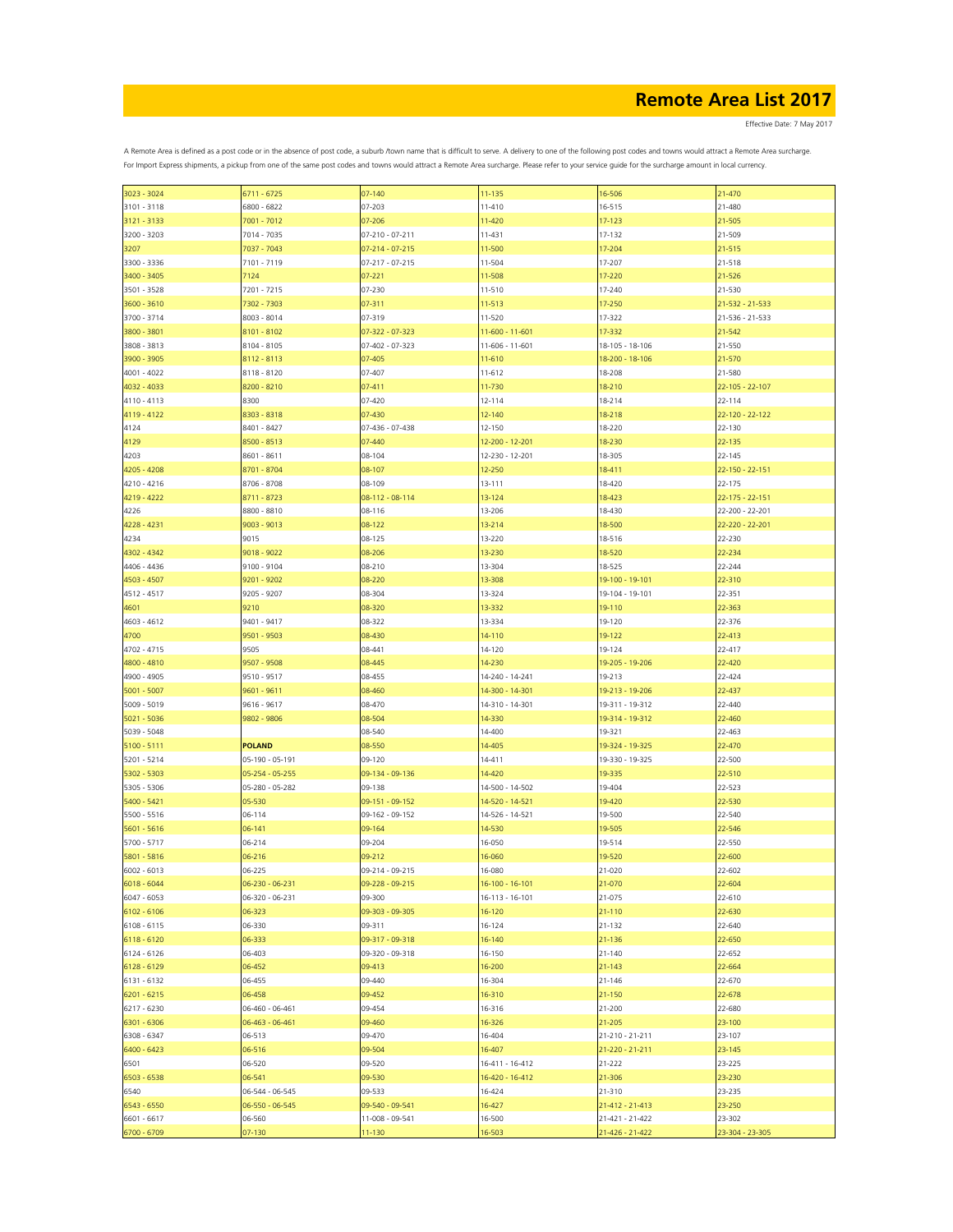Effective Date: 7 May 2017

| 23-310 - 23-305 | 32-077                | 34-205 - 34-206 | 37-600 - 37-565 | 39-217 - 39-127 | 55-300                |
|-----------------|-----------------------|-----------------|-----------------|-----------------|-----------------------|
| 23-313          | 32-088                | 34-221 - 34-222 | 37-610 - 37-612 | 39-221          | 55-330                |
|                 |                       |                 |                 |                 |                       |
| 23-320          | 32-090                | 34-231 - 34-232 | 37-614          | 39-223          | 56-160                |
| 23-400 - 23-401 | 32-095                | 34-321 - 34-323 | 37-621 - 37-622 | 39-225          | 56-209 - 56-210       |
|                 |                       |                 |                 |                 |                       |
| 23-408          | 32-100                | 34-332          | 37-625 - 37-627 | 39-230          | 56-321 - 56-210       |
| 23-408 - 23-401 | 32-104                | 34-335          | 37-630 - 37-632 | 39-232          | 56-330                |
|                 |                       |                 |                 |                 |                       |
| 23-412 - 23-415 | 32-107                | 34-350          | 37-713 - 37-714 | 39-307 - 39-308 | 56-410                |
| 23-420          | 32-120                | 34-360          | 37-722 - 37-724 | 39-310 - 39-312 | 56-504                |
|                 |                       |                 |                 |                 |                       |
| 23-423          | $32 - 125 - 32 - 126$ | 34-370 - 34-371 | 37-733 - 37-734 | 39-320 - 39-322 | 57-120                |
| 23-425          | 32-130 - 32-126       | 34-373          | 37-740 - 37-742 | 39-332          | 57-130                |
|                 |                       | 34-373 - 34-371 | 37-750          | 42-230          | 57-150                |
| 23-440          | 32-200                |                 |                 |                 |                       |
| 23-465          | 32-218                | 34-382 - 34-383 | 37-752 - 37-754 | 42-235          | 57-160                |
| 24-120          | 32-353                | 34-436          | 38-103          | 42-265          | 57-206                |
|                 |                       |                 |                 |                 |                       |
| 24-160          | 32-414 - 32-415       | 34-436 - 34-383 | 38-111          | 42-439          | 57-208                |
| 24-300          | 32-420 - 32-415       | 34-440 - 34-443 | 38-116          | 42-445 - 42-446 | $57 - 212 - 57 - 213$ |
|                 |                       |                 |                 |                 |                       |
| 24-335          | 32-422                | 34-451 - 34-453 | 38-121 - 38-123 | 42-690 - 42-446 | 57-215                |
| 26-004          | 32-425                | 34-460          | 38-125          | 42-693          | $57 - 215 - 57 - 213$ |
|                 |                       |                 |                 |                 |                       |
| 26-006          | 32-436 - 32-437       | 34-514          | 38-131          | 43-243          | 57-223 - 57-224       |
| 26-010          | 32-442 - 32-437       | 34-532          | 38-203          | 43-245          | 57-241                |
|                 |                       |                 |                 |                 |                       |
| 26-015          | 32-445                | 34-604          | 38-212          | 43-252 - 43-253 | 57-241 - 57-224       |
| 26-050          | 32-551 - 32-552       | 34-617          | 38-214          | 43-265 - 43-253 | 57-312 - 57-315       |
|                 |                       |                 |                 |                 |                       |
| 26-212          | 32-555 - 32-552       | 34-620          | 38-220          | 43-267          | 57-322                |
| 26-230          | 32-566                | 34-625          | 38-222 - 38-223 | 43-370          | 57-361                |
|                 |                       |                 |                 |                 |                       |
| 26-260          | 32-615                | 34-643          | 38-230          | 43-394          | 57-408 - 57-409       |
| 26-333          | 32-640 - 32-641       | 34-733          | 38-230 - 38-223 | 43-410          | 57-411 - 57-409       |
|                 |                       |                 |                 |                 |                       |
| 26-914          | 32-711 - 32-712       | 34-741          | 38-241 - 38-242 | 43-417 - 43-418 | 57-420                |
| $27 - 225$      | 32-722                | 36-003          | 38-247          | 43-438 - 43-418 | 57-431                |
|                 |                       |                 |                 |                 |                       |
| 27-330          | 32-722 - 32-712       | 36-017          | 38-247 - 38-242 | 43-460          | 57-441 - 57-442       |
| 27-350          | 32-724 - 32-725       | 36-024 - 36-025 | 38-303 - 38-304 | 43-470          | 57-450 - 57-451       |
|                 |                       |                 |                 |                 |                       |
| 27-353          | 32-740 - 32-725       | 36-043          | 38-306 - 38-307 | 43-474          | 57-511 - 57-514       |
| 27-425          | 32-742                | 36-043 - 36-025 | 38-312          | 43-476          | 57-516 - 57-517       |
|                 |                       |                 |                 |                 |                       |
| 27-515          | 32-813                | 36-046 - 36-047 | 38-312 - 38-307 | 43-520          | 57-521 - 57-522       |
| 27-532          | 32-820 - 32-822       | 36-050 - 36-047 | 38-322 - 38-323 | 43-523          | 57-530 - 57-522       |
| 27-552          | 32-825                | 36-052          |                 | 44-187          | 57-541                |
|                 |                       |                 | 38-331 - 38-323 |                 |                       |
| 27-570          | 32-842                | 36-055          | 38-333          | 44-340 - 44-341 | 58-111                |
| 27-612          | 32-854 - 32-855       | 36-065          | 38-340          | 44-348          | 58-172 - 58-173       |
|                 |                       |                 |                 |                 |                       |
| 27-630          | 32-859                | 36-067 - 36-068 | 38-406          | 44-348 - 44-341 | 58-212 - 58-173       |
| 27-640          | 32-859 - 32-855       | 36-105 - 36-106 | 38-422 - 38-423 | 44-350 - 44-351 | 58-217                |
|                 |                       |                 |                 |                 |                       |
| 28-114          | 32-861 - 32-862       | 36-110 - 36-106 | 38-440 - 38-423 | 44-353 - 44-351 | 58-320 - 58-321       |
| 28-130          | 33-114 - 32-862       | 36-121          | 38-450          | 46-048          | 58-351 - 58-352       |
|                 |                       |                 |                 |                 |                       |
| 28-133          | 33-152                | 36-130          | 38-454 - 38-459 | 46-134          | 58-379 - 58-352       |
| 28-136          | 33-159                | 36-145          | 38-462          | 46-142          | 58-407                |
|                 |                       |                 |                 |                 |                       |
| 28-142          | 33-161                | 36-203 - 36-204 | 38-471          | 46-166          | 58-411                |
| 28-160          | 33-163                | 36-206 - 36-204 | 38-473          | 46-220          | 58-422                |
|                 |                       |                 |                 |                 |                       |
| 28-210          | 33-171                | 36-212          | 38-480          | 46-262          | 58-563                |
| 28-220          | 33-180                | 36-220 - 36-221 | 38-483          | 46-275          | 59-147                |
|                 |                       |                 |                 |                 |                       |
| 28-225          | 33-182                | 36-230 - 36-231 | 38-485          | 46-280          | 59-150                |
| 28-232          | 33-192                | 36-245          | 38-503 - 38-507 | 46-282          | 59-160                |
|                 |                       | 36-245 - 36-231 |                 |                 |                       |
| 28-305          | 33-202                |                 | 38-516          | 47-244          | 59-170                |
| 28-440          | 33-206                | 37-121 - 37-123 | 38-524          | 47-260          | 59-180                |
|                 |                       |                 |                 |                 |                       |
| 28-500          | 33-221                | 37-126          | 38-530          | 47-325          | 59-222 - 59-223       |
| 28-512          | 33-250 - 33-251       | 37-204          | 38-532          | 47-450 - 47-451 | 59-226 - 59-223       |
| 28-520          | 33-260 - 33-251       | 37-207          | 38-535          | 47-460 - 47-451 | 59-243                |
|                 |                       |                 |                 |                 |                       |
| 28-530          | 33-262                | 37-222 - 37-225 | 38-542 - 38-543 | 47-470          | 59-305                |
| 29-120          | 33-264                | 37-230 - 37-232 | 38-545          | 47-475          | 59-307                |
|                 |                       |                 |                 |                 |                       |
| 29-130          | 33-270 - 33-271       | 37-303 - 37-304 | 38-545 - 38-543 | 47-480          | 59-311                |
| 29-145          | 33-316 - 33-271       | 37-306 - 37-307 | 38-606 - 38-608 | 47-491          | 59-323                |
|                 |                       |                 |                 |                 |                       |
| 32-007          | 33-332                | 37-511          | 38-610          | 47-494          | 59-331                |
| 32-010          | 33-336                | 37-511 - 37-307 | 38-612          | 48-120          | 59-340                |
|                 |                       |                 |                 |                 |                       |
| 32-043          | 33-342 - 33-343       | 37-522 - 37-523 | 38-623          | 48-130          | 59-406 - 59-407       |
| 32-045 - 32-049 | 33-370 - 33-343       | 37-530 - 37-523 | 38-700          | 48-133          | 59-411 - 59-407       |
|                 |                       |                 |                 |                 |                       |
| 32-051          | 33-383                | 37-534          | 38-709          | 48-140          | 59-424                |
| 32-053          | 33-388 - 33-389       | 37-541          | 38-711 - 38-714 | 48-145          | 59-430 - 59-431       |
|                 |                       |                 |                 |                 |                       |
| 32-060 - 32-061 | 34-103 - 33-389       | 37-544 - 37-545 | 38-722          | 48-155          | 59-512 - 59-513       |
| 32-064 - 32-065 | 34-105                | 37-552 - 37-545 | 39-102          | 48-267          | 59-524 - 59-525       |
|                 |                       |                 |                 |                 |                       |
| 32-067          | 34-113 - 34-116       | 37-554          | 39-104 - 39-106 | 48-355          | 59-540 - 59-525       |
| 32-067 - 32-065 | 34-142 - 34-143       | 37-560 - 37-561 | 39-110          | 48-364          | 59-550                |
|                 |                       |                 |                 |                 |                       |
| 32-070 - 32-071 | 34-145                | 37-564 - 37-565 | 39-124          | 48-388          | 59-610                |
| 32-075 - 32-071 | 34-145 - 34-143       | 37-600          | 39-126 - 39-127 | 49-351          | 59-623                |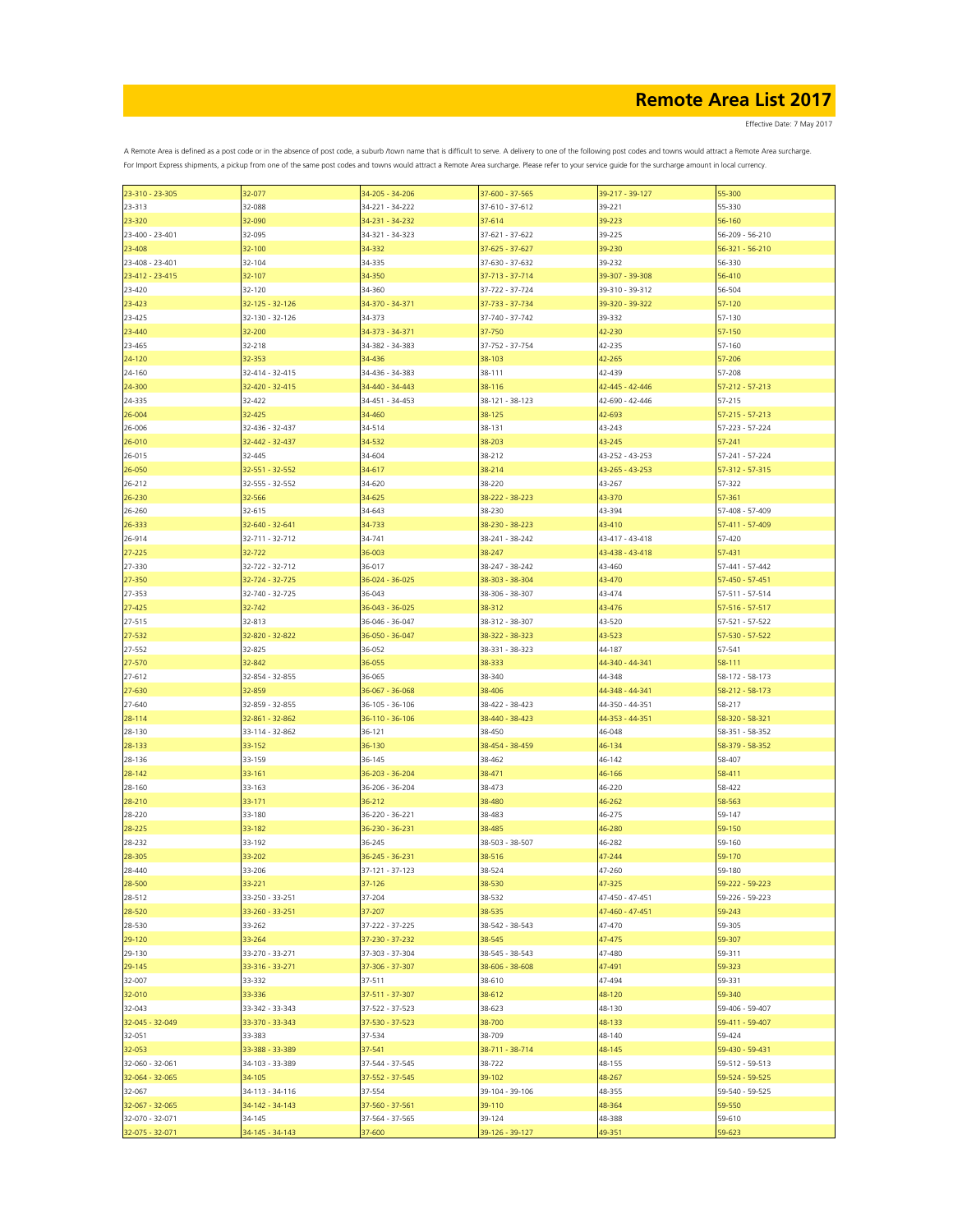Effective Date: 7 May 2017

| 59-707                | 63-913          | 73-220          | 78-316          | 84-140          | 89-205          |
|-----------------------|-----------------|-----------------|-----------------|-----------------|-----------------|
| 59-720                | 64-101 - 64-106 | 73-222          | 78-316 - 78-312 | 84-150          | 89-240          |
| 59-723                | 64-110          | 73-231          | 78-324 - 78-325 | 84-208          | 89-334          |
|                       |                 |                 |                 |                 |                 |
| 59-814                | 64-125          | 73-234          | 78-331 - 78-325 | 84-210          | 89-410          |
| 59-816                | 64-150          | 73-236          | 78-411          | 84-213          | 89-412          |
| 59-818                | 64-234          | 73-240          | 78-421 - 78-422 | 84-215          | 89-421 - 89-422 |
|                       | 64-361          | 73-260          | 78-425 - 78-426 | 84-220          | 89-504 - 89-505 |
| 59-914                |                 |                 |                 |                 |                 |
| 59-916                | 64-400          | 74-100 - 74-101 | 78-444 - 78-426 | 84-222          | 89-510 - 89-512 |
| 59-920                | 64-421          | 74-105          | 78-450          | 84-250 - 84-251 | 89-524          |
| 59-930                | 64-423          | 74-105 - 74-101 | 78-452          | 84-312 - 84-251 | 89-526          |
|                       |                 |                 |                 |                 |                 |
| 59-940 - 59-942       | 64-426 - 64-427 | 74-110 - 74-111 | 78-460 - 78-461 | 84-315          | 89-530          |
| 59-950                | 64-512 - 64-427 | 74-120 - 74-111 | 78-500 - 78-461 | 84-342          | 89-608          |
| 59-970                | 64-514          | 74-202          | 78-506          | 84-350 - 84-352 | 89-632          |
| 59-975                | 64-541          | 74-205          | 78-513          | 84-360          | 89-634          |
|                       |                 |                 |                 |                 |                 |
| 62-024                | 64-551          | 74-210 - 74-211 | 78-540          | 86-070          | 89-651 - 89-652 |
| 62-053                | 64-560          | 74-230 - 74-211 | 78-552          | 86-140 - 86-141 | 96-111          |
| $62 - 105 - 62 - 106$ | 64-604          | 74-305          | 78-641          | 86-150 - 86-141 | 96-111 - 89-652 |
|                       |                 |                 |                 |                 |                 |
| 62-110                | 64-607          | 74-320          | 78-650          | 86-182          | 96-115 - 96-116 |
| $62 - 110 - 62 - 106$ | 64-734 - 64-735 | 74-322          | 78-652          | 86-230          | 96-124          |
| 62-120 - 62-121       | 64-815 - 64-735 | 74-406          | 82-103          | 86-260          | 96-124 - 96-116 |
| $62 - 131 - 62 - 121$ | 64-918          | 74-500          | 82-110          | 87-133          | 96-126 - 96-127 |
|                       |                 |                 |                 |                 |                 |
| 62-206                | 66-105          | 74-503          | 82-120          | 87-152          | 96-208 - 96-127 |
| $62 - 210 - 62 - 211$ | 66-112          | 74-505 - 74-506 | 82-220          | 87-213          | 96-232          |
| 62-213 - 62-214       | 66-203          | 74-520          | 82-230          | 87-222          | 96-323          |
|                       |                 |                 |                 |                 |                 |
| 62-235 - 62-214       | 66-213          | 74-520 - 74-506 | 82-316          | 87-320          | 96-512 - 96-514 |
| 62-237                | 66-218          | 76-002 - 76-003 | 82-325          | 87-326 - 87-327 | 96-520          |
| 62-242                | 66-234 - 66-235 | 76-010 - 76-003 | 82-331          | 87-335 - 87-327 | 97-360          |
| 62-250                | 66-306 - 66-307 | 76-012          | 82-340          | 87-506          | 97-415          |
|                       |                 |                 |                 |                 |                 |
| 62-270                | 66-330          | 76-038          | 82-410          | 87-510 - 87-514 | 97-510          |
| 62-404 - 62-405       | 66-330 - 66-307 | 76-100          | 82-433          | 87-516 - 87-517 | 97-515          |
| 62-430 - 62-405       | 66-340 - 66-341 | 76-107          | 82-440          | 87-602 - 87-603 | 97-524 - 97-525 |
|                       |                 |                 |                 |                 |                 |
| 62-436                | 66-343 - 66-341 | 76-113          | 82-450          | 87-605 - 87-607 | 97-532 - 97-525 |
| 62-541                | 66-441          | 76-122          | 82-520          | 87-611 - 87-612 | 97-545          |
| 62-550                | 66-500          | 76-124          | 82-522          | 87-615          | 97-565          |
| 62-561                | 66-505          | 76-129          | 82-550 - 82-551 | 87-615 - 87-612 | 97-570          |
|                       |                 |                 |                 |                 |                 |
| 62-563                | 66-510          | 76-142          | 83-022 - 82-551 | 87-617 - 87-619 | 98-215          |
| 62-573                | 66-520          | 76-150          | 83-034          | 87-632          | 98-260          |
| 62-585                | 66-522          | 76-156          | 83-041 - 83-042 | 87-640          | 98-270          |
|                       |                 |                 |                 |                 |                 |
| 62-613                | 66-530          | 76-212 - 76-214 | 83-132 - 83-042 | 87-645          | 98-285          |
| 62-618 - 62-620       | 66-535          | 76-219 - 76-220 | 83-136          | 87-700          | 98-290          |
| 62-635                | 66-540          | 76-242 - 76-243 | 83-206          | 87-702          | 98-332          |
|                       | 66-542 - 66-543 | 76-245 - 76-243 | 83-208 - 83-210 | 87-704 - 87-706 | 98-354          |
| 62-652                |                 |                 |                 |                 |                 |
| 62-704                | 67-211 - 66-543 | 76-248          | 83-212 - 83-213 | 87-710          | 98-358          |
| 62-720                | 68-121          | 76-270          | 83-220          | 87-712          | 98-405          |
| 62-831                | 68-130 - 68-132 | 76-272 - 76-273 | 83-220 - 83-213 | 87-720 - 87-722 | 98-410          |
|                       |                 |                 |                 |                 |                 |
| 62-840                | 68-208          | 77-100 - 77-101 | 83-224 - 83-226 | 87-730 - 87-731 | 98-430          |
| 62-850                | 68-210 - 68-211 | 77-114 - 77-116 | 83-230          | 87-815 - 87-731 | 99-140          |
| 62-865                | 69-121 - 68-211 | 77-121          | 83-232          | 87-830          | 99-150          |
| 63-006                | 72-020          | 77-123 - 77-125 | 83-236          | 87-850 - 87-852 | 99-232          |
|                       |                 |                 |                 |                 |                 |
| 63-013 - 63-014       | 72-022          | 77-130 - 77-135 | 83-240          | 87-860          | 99-235          |
| 63-021                | 72-209 - 72-212 | 77-138 - 77-143 | 83-243          | 87-865 - 87-866 | 99-321 - 99-322 |
| 63-021 - 63-014       | 72-304          | 77-200          | 83-251          | 87-875          | 99-350 - 99-322 |
| 63-023 - 63-025       | 72-311          | 77-203          | 83-260 - 83-262 | 87-875 - 87-866 | 99-352          |
|                       |                 |                 |                 |                 |                 |
| 63-100 - 63-101       | 72-314 - 72-315 | 77-205          | 83-311          | 87-890 - 87-891 | 99-412 - 99-413 |
| 63-210 - 63-101       | 72-330 - 72-315 | 77-207 - 77-208 | 83-316          | 88-121 - 87-891 | 99-417 - 99-413 |
| 63-308                | 72-344          | 77-220 - 77-208 | 83-320 - 83-321 | 88-133          | 99-423          |
|                       |                 |                 |                 |                 |                 |
| 63-313                | 72-346          | $77 - 222$      | 83-323          | 88-200          | 99-434          |
| 63-435                | 72-350 - 72-351 | 77-230          | 83-323 - 83-321 | 88-230          | 99-440          |
| 63-440                | 72-401          | 77-233          | 83-334 - 83-335 | 88-234          |                 |
| 63-505                | 72-401 - 72-351 | 77-235          | 83-340 - 83-342 | 88-237          | <b>PORTUGAL</b> |
|                       |                 |                 |                 |                 |                 |
| 63-510                | 73-112 - 73-113 | 77-310          | 83-403 - 83-404 | 88-324          | 2000 - 2002     |
| 63-522                | 73-115 - 73-116 | 77-320          | 83-406 - 83-404 | 88-410          | 2005            |
| 63-524                | 73-120 - 73-121 | 77-324          | 83-412          | 88-420          | 2025            |
| 63-630                | 73-130 - 73-132 | 77-326          | 83-420 - 83-422 | 88-422          | 2040            |
|                       |                 |                 |                 |                 |                 |
| 63-648                | 73-140          | $77 - 411$      | 83-424 - 83-425 | 88-430          | 2065            |
| 63-714                | 73-150 - 73-151 | 77-424          | 83-430 - 83-431 | 89-110          | 2070            |
| 63-740                | 73-154 - 73-155 | 78-122 - 78-125 | 83-433          | 89-114          | 2080            |
|                       |                 |                 |                 |                 |                 |
| 63-830 - 63-831       | 73-200 - 73-201 | 78-133          | 83-433 - 83-431 | 89-200          | 2090            |
| 63-860 - 63-831       | 73-210 - 73-201 | 78-311 - 78-312 | 83-440 - 83-442 | 89-203          | 2100            |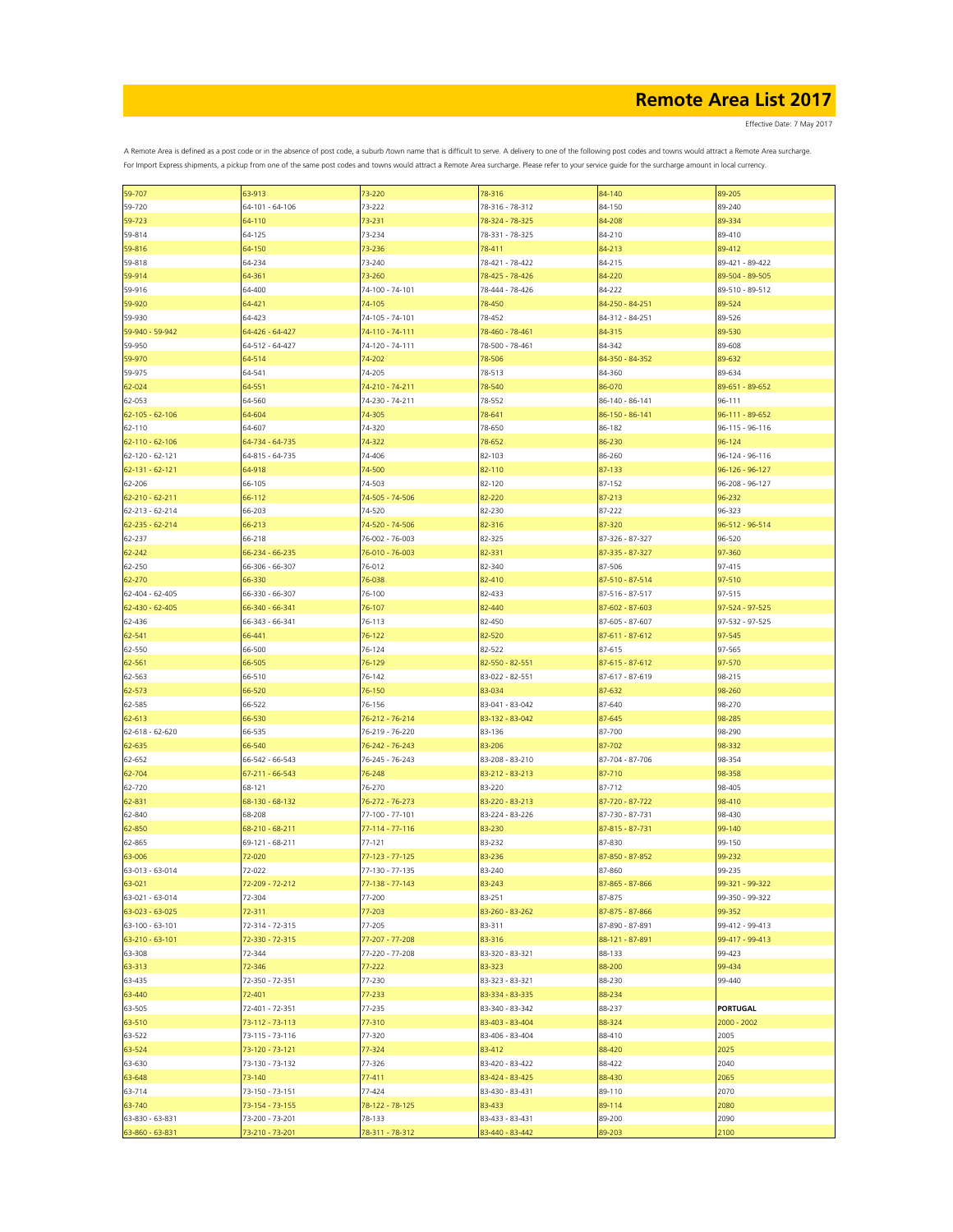Effective Date: 7 May 2017

| 2120 | 4605        | 6150        | 7920                      | 97433           | 107410 - 107414 |
|------|-------------|-------------|---------------------------|-----------------|-----------------|
| 2125 | 4625        | 6160        | 7940                      | 97437           | 107416 - 107419 |
| 2140 | 4630        | 6185        | 7960                      | 97439           | 107421          |
| 2150 | 4635        | 6225        | 8150                      | 97480           | 107430 - 107434 |
| 2200 | 4640        | 6260        | 8300 - 8301               |                 | 107436 - 107438 |
|      |             |             |                           |                 |                 |
| 2205 | 4660        | 6285        | 8375                      | <b>ROMANIA</b>  | 107440 - 107444 |
| 2230 | 4690        | 6320        | 8375 - 8301               | 077111          | 107446 - 107449 |
| 2240 | 4720        | 6324        | 8550 - 8551               | 077152          | 107451 - 107452 |
| 2260 | 4840        | 6350        | 8600 - 8601               | 077156          | 107460 - 107464 |
| 2300 | 4845        | 6355        | 8650 - 8601               | 087050 - 087051 | 107466 - 107467 |
|      |             |             |                           |                 |                 |
| 2305 | 4850        | 6360        | 8670                      | 087055 - 087059 | 107469 - 107467 |
| 2330 | 4860        | 6370        | 8700 - 8701               | 087105 - 087106 | 107471          |
| 2435 | 4870        | 6400        | 8800 - 8701               | 087110          | 107505          |
| 2490 | 4880        | 6420        | 8900                      | 087110 - 087106 | 107510          |
| 2510 | 4890        | 6430        | 8950                      | 087125 - 087134 | 107515 - 107519 |
|      | 4910        | 6440        | 8970                      | 087136          | 107521          |
| 2520 |             |             |                           |                 |                 |
| 2525 | 4920        | 7000 - 7001 | 9000 - 9004               | 087140 - 087144 | 107525 - 107530 |
| 2530 | 4930        | 7004 - 7005 | 9050 - 9054               | 087146          | 107535 - 107539 |
| 2540 | 4940        | 7040 - 7005 | 9100 - 9104               | 087160          | 107541 - 107543 |
| 2550 | 4950        | 7050        | 9125                      | 087185 - 087187 | 107545 - 107546 |
| 2560 | 4960        | 7080        | 9135                      | 087190 - 087193 | 107550 - 107554 |
|      |             |             |                           |                 |                 |
| 2565 | 4970        | 7090        | 9200                      | 087195 - 087198 | 107556          |
| 2580 | 4974        | 7100        | 9225                      | 087205 - 087207 | 107560 - 107562 |
| 2584 | 4980        | 7150        | 9230                      | 087215 - 087218 | 107565 - 107569 |
| 2590 | 4990        | 7160        | 9240                      | 087220 - 087222 | 107571          |
| 2605 | 5000        | 7170        | 9270                      | 087225 - 087226 | 107575 - 107577 |
|      |             |             |                           |                 |                 |
| 2630 | 5030        | 7200        | 9300 - 9301               | 087230 - 087234 | 107580 - 107581 |
| 2640 | 5040        | 7220        | 9325 - 9301               | 087236 - 087238 | 107585 - 107587 |
| 2644 | 5050        | 7230        | 9350                      | 087240          | 107655 - 107657 |
| 2655 | 5054        | 7240        | 9360                      | 087245 - 087246 | 115200 - 115205 |
| 2665 | 5060        | 7250        | 9370                      | 105250          | 117030 - 117038 |
|      |             |             |                           |                 |                 |
| 2669 | 5070        | 7300 - 7301 | 9385                      | 105250 - 087246 | 117040 - 117042 |
| 2705 | 5085        | 7320 - 7301 | 9400                      | 107005 - 107007 | 117056 - 117059 |
| 2965 | 5090        | 7330        | 9500 - 9501               | 107015 - 107016 | 117061 - 117062 |
| 2970 | 5100        | 7340        | 9504 - 9501               | 107020 - 107024 | 117080 - 117084 |
| 2985 | 5110        | 7350        | 9545                      | 107040 - 107043 | 117086 - 117087 |
|      |             |             |                           |                 |                 |
| 3060 | 5120        | 7354        | 9555                      | 107045 - 107047 | 117090 - 117094 |
| 3070 | 5130        | 7370        | 9560                      | 107065 - 107066 | 117096 - 117099 |
| 3130 | 5140        | 7400        | 9580                      | 107075 - 107077 | 117101 - 117103 |
| 3140 | 5150        | 7425        | 9600                      | 107115 - 107116 | 117110 - 117114 |
| 3200 | 5155        | 7430        | 9625                      | 107120 - 107121 | 117116 - 117118 |
|      |             |             |                           |                 |                 |
| 3220 | 5160        | 7440        | 9630                      | 107140 - 107144 | 117120 - 117124 |
| 3250 | 5180        | 7450        | 9650                      | 107146          | 117126 - 117128 |
| 3260 | 5200        | 7460        | 9675                      | 107150 - 107152 | 117130 - 117133 |
| 3270 | 5210        | 7470        | 9680                      | 107155 - 107156 | 117135 - 117136 |
| 3280 | 5225        | 7480        | 9700 - 9701               | 107160          | 117145 - 117149 |
|      |             |             |                           |                 |                 |
| 3300 | 5230        | 7490        | 9760 - 9761               | 107160 - 107156 | 117151 - 117154 |
| 3305 | 5300 - 5301 | 7500        | 9800 - 9761               | 107165 - 107167 | 117190 - 117192 |
| 3320 | 5320 - 5301 | 7520        | 9850                      | 107170 - 107173 | 117230 - 117234 |
| 3330 | 5335        | 7540        | 9875                      | 107185 - 107189 | 117236 - 117242 |
| 3350 | 5340        | 7555        | 9880                      | 107210 - 107214 | 117245 - 117248 |
| 3360 | 5350        | 7565        | 9900 - 9901               | 107216 - 107217 | 117250 - 117259 |
|      |             |             |                           |                 |                 |
| 3475 | 5360        | 7570        | 9904 - 9901               | 107220 - 107224 | 117261 - 117269 |
| 3550 | 5370        | 7580        | 9930                      | 107226          | 117271 - 117273 |
| 3560 | 5385        | 7595        | 9940                      | 107240 - 107244 | 117275 - 117279 |
| 3570 | 5400        | 7600        | 9950                      | 107260 - 107262 | 117281 - 117283 |
| 3600 | 5425        | 7630        | 9960                      | 107265 - 107269 | 117285 - 117289 |
| 3610 | 5430        | 7645        | 9970                      | 107271 - 107272 | 117291          |
|      |             |             |                           |                 |                 |
| 3620 | 5445        | 7665        | 9980                      | 107285 - 107288 | 117295 - 117299 |
| 3630 | 5450        | 7670        |                           | 107290 - 107294 | 117301 - 117302 |
| 3640 | 5460        | 7700        | <b>PUERTO RICO</b>        | 107296          | 117307 - 117314 |
| 3650 | 5470        | 7750        | 00765                     | 107300 - 107302 | 117316 - 117319 |
| 3660 | 6030        | 7780        | 00775                     | 107330 - 107333 | 117330 - 117334 |
|      |             |             |                           |                 |                 |
| 3740 | 6040        | 7800 - 7801 | QATAR                     | 107335 - 107338 | 117336 - 117339 |
| 3840 | 6050        | 7830 - 7801 | Al Khor                   | 107356          | 117341 - 117344 |
| 4540 | 6090        | 7860        | Doha, Umm Bab             | 107375 - 107379 | 117346          |
| 4550 | 6100        | 7875        | Dukhan                    | 107381 - 107384 | 117355 - 117357 |
| 4575 | 6110        | 7885        | <b>REUNION, ISLAND OF</b> | 107386 - 107389 | 117360 - 117366 |
|      |             |             |                           |                 |                 |
| 4600 | 6120        | 7900        | 97431                     | 107395 - 107399 | 117370          |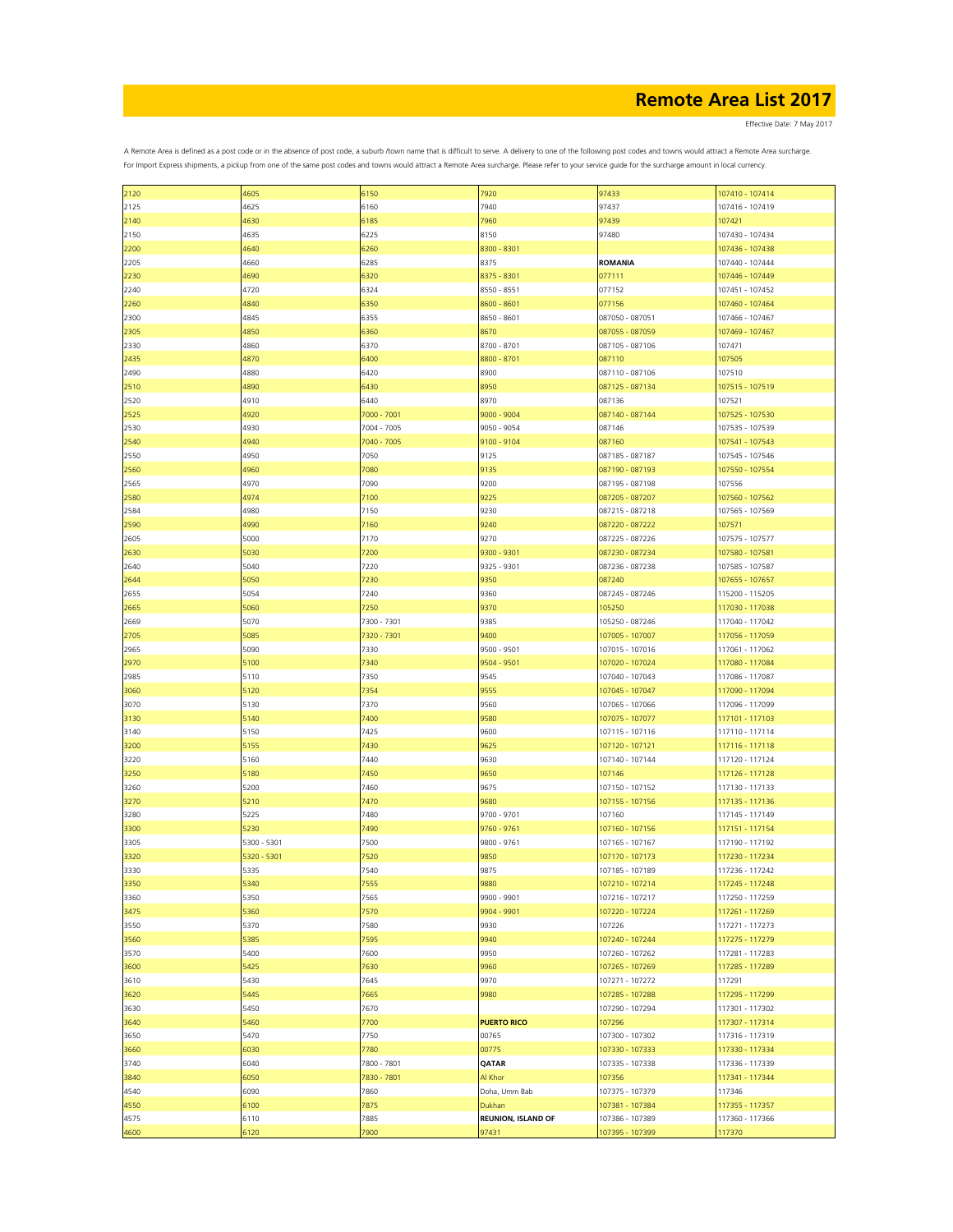| 117375 - 117376 | 127086          | 127515 - 127516 | 137260 - 137274 | 147230 - 147231 | 207255 - 207259 |
|-----------------|-----------------|-----------------|-----------------|-----------------|-----------------|
| 117390 - 117392 | 127091 - 127092 | 127520 - 127521 | 137276          | 147235 - 147238 | 207261 - 207264 |
| 117402          | 127095 - 127099 | 127525 - 127529 | 137285 - 137289 | 147245          | 207266          |
| 117405          | 127101 - 127102 | 127531 - 127532 | 137310 - 137314 | 147255          | 207282 - 207287 |
| 117435 - 117439 | 127105 - 127114 | 127535 - 127538 | 137316          | 147257 - 147259 | 207295 - 207297 |
|                 |                 |                 |                 |                 |                 |
| 117441 - 117449 | 127116 - 127117 | 127540          | 137330 - 137332 | 147261          | 207300 - 207302 |
| 117468          | 127120 - 127124 | 127545 - 127549 | 137335 - 137337 | 147270 - 147274 | 207311 - 207314 |
| 117490 - 117491 | 127126          | 127551 - 127552 | 137340          | 147276 - 147277 | 207316 - 207319 |
| 117505 - 117509 | 127130 - 127139 | 127555 - 127559 | 137345 - 137349 | 147290 - 147293 | 207321 - 207324 |
| 117511 - 117512 | 127141          | 127561 - 127564 | 137360 - 137361 | 147295 - 147296 | 207330 - 207334 |
| 117515 - 117517 | 127145 - 127154 | 127566 - 127567 | 137365 - 137366 | 147300 - 147302 | 207336          |
| 117520 - 117524 | 127156 - 127158 | 127576 - 127578 | 137372 - 137374 | 147305 - 147307 | 207345 - 207347 |
| 117526 - 117529 | 127160 - 127164 | 127580 - 127585 | 137380 - 137383 | 147310 - 147312 | 207370 - 207371 |
| 117531          | 127166 - 127167 | 127601 - 127602 | 137385 - 137389 | 147315 - 147318 | 207380          |
|                 |                 |                 |                 |                 |                 |
| 117535 - 117538 | 127170 - 127174 | 127610 - 127612 | 137391 - 137393 | 147320 - 147324 | 207380 - 207371 |
| 117540 - 117543 | 127176          | 127614          | 137400 - 137404 | 147326          | 207385 - 207389 |
| 117550 - 117559 | 127180 - 127184 | 127616 - 127619 | 137406          | 147330 - 147331 | 207391 - 207394 |
| 117561 - 117564 | 127186 - 127190 | 127621 - 127622 | 137425 - 137427 | 147335 - 147337 | 207396 - 207399 |
| 117566 - 117569 | 127193 - 127198 | 127631 - 127634 | 137440 - 137443 | 147340          | 207406 - 207407 |
| 117575 - 117579 | 127201 - 127204 | 127636 - 127637 | 137445 - 137449 | 147345 - 147350 | 207420 - 207424 |
| 117590 - 117594 | 127210 - 127214 | 127642          | 137451 - 137453 | 147355 - 147357 | 207426 - 207428 |
| 117596 - 117597 | 127216 - 127219 | 127642 - 127637 | 137465 - 137469 | 147360 - 147361 | 207430 - 207432 |
|                 |                 |                 |                 | 147365 - 147368 | 207435 - 207441 |
| 117601 - 117604 | 127221 - 127224 | 127645 - 127651 | 137471 - 137476 |                 |                 |
| 117606 - 117608 | 127226 - 127229 | 127653 - 127654 | 137485          | 147370 - 147371 | 207455 - 207457 |
| 117620 - 117628 | 127231 - 127233 | 127656          | 137495 - 137498 | 147375 - 147376 | 207460 - 207461 |
| 117630 - 117631 | 127250 - 127251 | 127656 - 127654 | 137500 - 137501 | 147380 - 147384 | 207471 - 207472 |
| 117635 - 117636 | 127257 - 127258 | 127665 - 127667 | 137505 - 137509 | 147386          | 207475 - 207479 |
| 117640 - 117644 | 127260 - 127264 | 127670          | 137511 - 137512 | 147390 - 147393 | 207481 - 207482 |
| 117646 - 117649 | 127267 - 127268 | 127676          | 137515 - 137523 | 147396 - 147397 | 207490 - 207482 |
| 117660 - 117661 | 127271 - 127273 | 127678 - 127679 | 137525 - 137527 | 147400 - 147402 | 207510          |
| 117675 - 117679 | 127276          | 127681 - 127684 | 137529          | 147405          | 207512 - 207513 |
| 117681 - 117682 | 127280 - 127284 | 127686 - 127687 | 137531 - 137533 | 147410 - 147412 | 207515 - 207516 |
|                 |                 |                 |                 |                 |                 |
| 117685 - 117689 | 127286 - 127287 | 127695 - 127699 | 147005 - 147007 | 147415 - 147417 | 207520          |
| 117691          | 127290 - 127291 | 127701 - 127704 | 147010 - 147013 | 147420          | 207520 - 207516 |
| 117695 - 117699 | 127295 - 127299 | 127706 - 127709 | 147015 - 147017 | 147425 - 147428 | 207525 - 207527 |
| 117701 - 117704 | 127301 - 127304 | 127711          | 147020 - 147023 | 147430 - 147435 | 207530 - 207533 |
| 117706          | 127306 - 127307 | 127715 - 127719 | 147035          | 147445          | 207535          |
| 117710 - 117711 | 127315 - 127316 | 127721 - 127724 | 147055 - 147063 | 205202          | 207540 - 207544 |
| 117725 - 117729 | 127330 - 127332 | 127726          | 147065 - 147067 | 207005 - 207007 | 207546 - 207547 |
| 117731          | 127335 - 127339 | 137010 - 137011 | 147070          | 207020 - 207022 | 207552 - 207554 |
| 117735 - 117736 | 127341 - 127344 | 137015          | 147075 - 147078 | 207025 - 207028 | 207556 - 207559 |
|                 |                 |                 |                 |                 |                 |
| 117740 - 117744 | 127346 - 127349 | 137015 - 137011 | 147080 - 147081 | 207030          | 207561 - 207563 |
| 117746 - 117748 | 127356 - 127359 | 137020 - 137024 | 147090 - 147091 | 207035 - 207039 | 207570 - 207571 |
| 117755 - 117759 | 127361          | 137026 - 137029 | 147095 - 147098 | 207041 - 207044 | 207575 - 207584 |
| 117761 - 117764 | 127363 - 127364 | 137031          | 147105 - 147106 | 207046 - 207048 | 207586 - 207588 |
| 117766 - 117769 | 127366 - 127367 | 137035 - 137039 | 147110 - 147112 | 207055          | 207590 - 207591 |
| 117771 - 117773 | 127376 - 127379 | 137041          | 147115 - 147116 | 207070          | 207600 - 207601 |
| 117780 - 117784 | 127385 - 127387 | 137045 - 137046 | 147120 - 147124 | 207075 - 207079 | 207605 - 207606 |
| 117786          | 127390 - 127399 | 137075 - 137078 | 147126          | 207081          | 207610          |
| 117815 - 117819 | 127401 - 127404 | 137080 - 137084 | 147130          | 207085 - 207089 | 207610 - 207606 |
|                 |                 |                 |                 | 207091          |                 |
| 117821 - 117824 | 127406          | 137086          | 147132          |                 | 207615 - 207617 |
| 117826 - 117829 | 127411          | 137090 - 137099 | 147140 - 147141 | 207095 - 207099 | 207621 - 207623 |
| 117831 - 117834 | 127415 - 127424 | 137101 - 137104 | 147150 - 147152 | 207101          | 207625 - 207629 |
| 117836 - 117837 | 127426 - 127429 | 137106 - 137107 | 147155 - 147157 | 207107 - 207108 | 207631 - 207633 |
| 117840 - 117843 | 127431 - 127434 | 137115 - 137117 | 147160 - 147161 | 207135 - 207139 | 207635 - 207636 |
| 125100 - 125109 | 127436 - 127439 | 137125 - 137129 | 147165          | 207141 - 207144 | 215201          |
| 127005 - 127009 | 127441 - 127444 | 137131 - 137133 | 147165 - 147161 | 207146          | 215201 - 207636 |
| 127011          | 127446 - 127447 | 137145 - 137154 | 147170 - 147171 | 207150 - 207155 | 215300 - 215304 |
| 127015 - 127018 | 127451 - 127454 | 137156 - 137159 | 147175          | 207160 - 207162 | 217005 - 217009 |
| 127020          | 127456 - 127459 | 137161          | 147175 - 147171 | 207165 - 207166 | 217011          |
| 127025 - 127029 | 127461 - 127463 | 137165 - 137167 | 147180 - 147183 | 207170 - 207171 | 217015 - 217024 |
|                 |                 |                 |                 |                 |                 |
| 127031 - 127039 | 127470 - 127474 | 137170 - 137174 | 147185 - 147187 | 207175 - 207181 | 217030 - 217031 |
| 127041 - 127044 | 127476          | 137176 - 137179 | 147190 - 147191 | 207185 - 207191 | 217055 - 217058 |
| 127047 - 127049 | 127480 - 127484 | 137181          | 147195          | 207200          | 217070 - 217074 |
| 127055 - 127059 | 127491          | 137190 - 137191 | 147195 - 147191 | 207215 - 207218 | 217076 - 217077 |
| 127061 - 127063 | 127495 - 127499 | 137195          | 147200 - 147203 | 207225          | 217080 - 217084 |
| 127070          | 127501 - 127503 | 137195 - 137191 | 147205 - 147208 | 207235 - 207244 | 217086 - 217087 |
| 127075 - 127079 | 127505 - 127507 | 137245 - 137246 | 147210          | 207246          | 217090 - 217094 |
| 127081 - 127084 | 127511 - 127513 | 137250 - 137254 | 147225 - 147227 | 207250 - 207253 | 217096 - 217097 |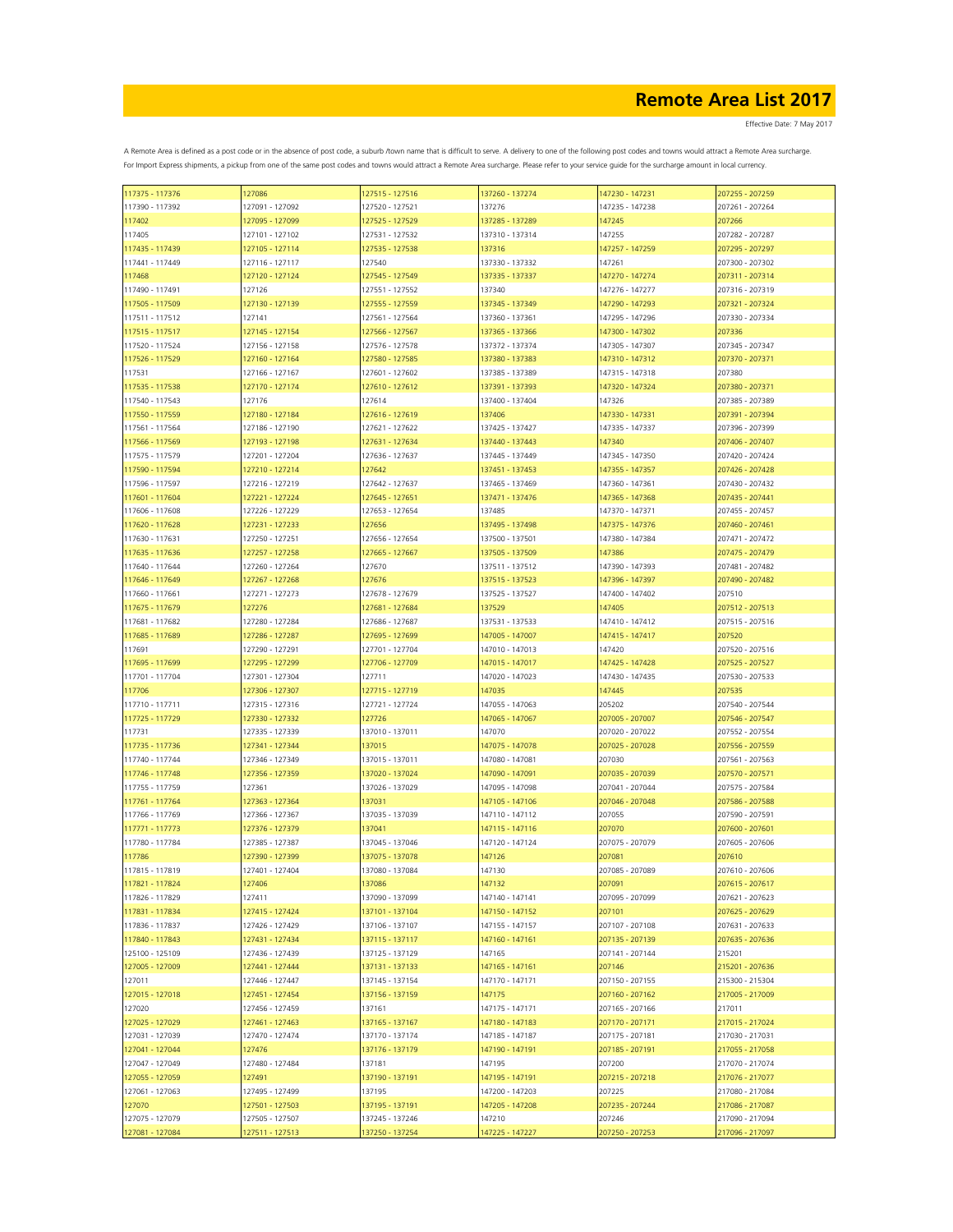| 217101 - 217097 | 227036 - 227037 | 227500 - 227503 | 237485 - 237490 | 247286          | 247665 - 247674 |
|-----------------|-----------------|-----------------|-----------------|-----------------|-----------------|
| 217104          | 227040 - 227042 | 227506 - 227509 | 237495 - 237497 | 247290 - 247294 | 247676 - 247678 |
| 217106          | 227045 - 227049 | 227511 - 227513 | 237500 - 237501 | 247296 - 247299 | 247680 - 247688 |
| 217110 - 217112 | 227051 - 227052 | 235301          | 237510 - 237501 | 247301          | 247690 - 247699 |
| 217115 - 217119 | 227055 - 227059 | 235600 - 235613 | 237515          | 247305 - 247309 | 247701 - 247702 |
|                 | 227061 - 227064 |                 |                 |                 | 247705 - 247709 |
| 217121 - 217123 |                 | 237008 - 237009 | 237520 - 237523 | 247311 - 247313 |                 |
| 217125 - 217129 | 227067          | 237011 - 237009 | 237525 - 237527 | 247315 - 247319 | 247711 - 247712 |
| 217131 - 217133 | 227071          | 237015          | 237530 - 237534 | 247321 - 247322 | 247715          |
| 217156 - 217157 | 227086 - 227087 | 237020 - 237024 | 237536 - 237537 | 247325 - 247329 | 247715 - 247712 |
| 217159          | 227089 - 227087 | 237026 - 237029 | 237545 - 237549 | 247331          | 247725 - 247734 |
| 217159 - 217157 | 227092          | 237037          | 237551          | 247335 - 247337 | 247736          |
| 217161 - 217162 | 227098          | 237045 - 237046 | 237560 - 237569 | 247340 - 247342 | 247740 - 247747 |
| 217165 - 217169 | 227102 - 227104 | 237052 - 237053 | 237571 - 237574 | 247345 - 247349 | 247750 - 247752 |
| 217171 - 217179 | 227106 - 227109 | 237060 - 237061 | 237576          | 247351 - 247354 | 247755 - 247759 |
|                 |                 |                 |                 |                 |                 |
| 217181 - 217184 | 227111 - 227113 | 237065 - 237070 | 237580 - 237583 | 247356          | 247761 - 247764 |
| 217186          | 227120 - 227123 | 237075          | 245101 - 245106 | 247360 - 247364 | 247766 - 247769 |
| 217190 - 217194 | 227125 - 227129 | 237080 - 237084 | 245201 - 245203 | 247366          | 247771 - 247774 |
| 217196 - 217197 | 227131 - 227133 | 237086 - 237095 | 245300 - 245308 | 247370 - 247373 | 247776 - 247777 |
| 217220 - 217222 | 227136          | 237100 - 237101 | 245400 - 245408 | 247375 - 247379 | 305304 - 305306 |
| 217237 - 217239 | 227145 - 227146 | 237105 - 237109 | 245500 - 245508 | 247381 - 247384 | 305308 - 305309 |
| 217241 - 217242 | 227155 - 227156 | 237111 - 237112 | 245600 - 245605 | 247386 - 247389 | 305501          |
| 217250 - 217254 | 227163 - 227164 | 237117          | 245700 - 245703 | 247395 - 247399 | 305501 - 305309 |
|                 |                 |                 |                 |                 |                 |
| 217256 - 217257 | 227166          | 237117 - 237112 | 245800 - 245806 | 247401          | 307005 - 307008 |
| 217260 - 217268 | 227166 - 227164 | 237126 - 237128 | 245901 - 245908 | 247405 - 247409 | 307010 - 307014 |
| 217270 - 217277 | 227171 - 227172 | 237135 - 237137 | 247005 - 247009 | 247411 - 247413 | 307016          |
| 217280 - 217283 | 227175 - 227179 | 237141 - 237142 | 247011 - 247012 | 247415 - 247419 | 307020 - 307029 |
| 217285 - 217289 | 227181 - 227184 | 237145 - 237148 | 247015 - 247019 | 247421 - 247424 | 307031 - 307032 |
| 217291 - 217293 | 227186 - 227188 | 237151 - 237152 | 247021          | 247426 - 247429 | 307035 - 307037 |
| 217295 - 217304 | 227201          | 237165 - 237169 | 247025 - 247028 | 247431 - 247434 | 307046          |
|                 |                 |                 |                 |                 |                 |
| 217306 - 217307 | 227204          | 237171          | 247030 - 247034 | 247436          | 307050 - 307054 |
| 217310 - 217314 | 227206 - 227209 | 237180 - 237182 | 247036          | 247440 - 247444 | 307056          |
| 217316 - 217319 | 227215 - 227218 | 237220 - 237222 | 247040 - 247044 | 247446          | 307070 - 307074 |
| 217321          | 227225 - 227227 | 237225 - 237227 | 247046 - 247047 | 247450 - 247464 | 307076          |
| 217325 - 217329 | 227235 - 227238 | 237235 - 237236 | 247050 - 247052 | 247466 - 247468 | 307081 - 307082 |
| 217331 - 217332 | 227242          | 237240 - 237244 | 247071 - 247072 | 247470 - 247474 | 307085 - 307089 |
| 217335 - 217339 | 227247          | 237246 - 237247 | 247075 - 247079 | 247476          | 307091          |
| 217341 - 217342 | 227250 - 227254 | 237250 - 237252 | 247081          | 247480 - 247484 | 307101          |
|                 |                 |                 |                 |                 |                 |
| 217354          | 227256 - 227259 | 237255 - 237256 | 247085 - 247089 | 247486 - 247489 | 307110 - 307114 |
| 217354 - 217342 | 227261 - 227262 | 237270          | 247091 - 247092 | 247491 - 247492 | 307117          |
| 217365 - 217366 | 227270 - 227274 | 237270 - 237256 | 247095 - 247099 | 247500 - 247504 | 307120          |
| 217370 - 217374 | 227276          | 237272 - 237276 | 247101 - 247102 | 247506          | 307122          |
| 217376 - 217377 | 227281 - 227282 | 237280 - 237282 | 247105 - 247109 | 247510 - 247511 | 307129          |
| 217380 - 217384 | 227285 - 227289 | 237295 - 237298 | 247111          | 247515 - 247519 | 307131 - 307133 |
| 217386 - 217387 | 227291 - 227293 | 237300 - 237302 | 247115 - 247118 | 247521 - 247522 | 307135 - 307137 |
| 217400 - 217404 | 227301 - 227302 | 237330 - 237331 | 247120 - 247123 | 247525 - 247528 | 307142          |
| 217406 - 217418 |                 |                 | 247130 - 247134 |                 |                 |
|                 | 227305 - 227314 | 237333          |                 | 247531 - 247534 | 307146 - 307148 |
| 217445 - 217449 | 227318          | 237333 - 237331 | 247136 - 247139 | 247536 - 247537 | 307150 - 307153 |
| 217451 - 217453 | 227322          | 237345 - 237349 | 247141 - 247144 | 247540 - 247544 | 307156          |
| 217470 - 217474 | 227330 - 227331 | 237351          | 247146          | 247546 - 247549 | 307165 - 307169 |
| 217476          | 227335 - 227336 | 237355 - 237359 | 247150 - 247152 | 247551          | 307171 - 307172 |
| 217480 - 217484 | 227340 - 227341 | 237365 - 237368 | 247155 - 247159 | 247555 - 247559 | 307175 - 307176 |
| 217486 - 217487 | 227343 - 227344 | 237375          | 247161 - 247169 | 247561 - 247564 | 307186          |
| 217495 - 217499 | 227346 - 227347 | 237380 - 237381 | 247171 - 247174 | 247566 - 247567 | 307186 - 307176 |
| 217501 - 217504 | 227355 - 227357 | 237385 - 237389 | 247176 - 247179 | 247575 - 247579 | 307188 - 307189 |
|                 |                 |                 |                 | 247581 - 247582 |                 |
| 217506 - 217507 | 227361 - 227364 | 237391 - 237392 | 247181 - 247184 |                 | 307191 - 307194 |
| 217515 - 217519 | 227366          | 237395 - 237397 | 247186 - 247188 | 247585 - 247588 | 307196          |
| 217524          | 227368 - 227369 | 237400 - 237405 | 247195 - 247199 | 247590 - 247593 | 307205 - 307207 |
| 217526          | 227371 - 227374 | 237415 - 237419 | 247201 - 247209 | 247595 - 247599 | 307215 - 307217 |
| 217540 - 217542 | 227376 - 227377 | 237421 - 237422 | 247211 - 247219 | 247601          | 307225 - 307228 |
| 217545 - 217553 | 227380 - 227383 | 237425 - 237428 | 247221          | 247605 - 247609 | 307230 - 307234 |
| 225101          | 227391          | 237430          | 247225 - 247231 | 247611          | 307240          |
| 225107          | 227403 - 227404 | 237435          | 247234          | 247615 - 247619 | 307242          |
|                 |                 |                 |                 |                 |                 |
| 225305 - 225309 | 227412 - 227404 | 237447          | 247236 - 247239 | 247621 - 247629 | 307245 - 307246 |
| 225403          | 227416          | 237450 - 237452 | 247241 - 247243 | 247631 - 247634 | 307252          |
| 227010 - 227013 | 227425          | 237460 - 237464 | 247250 - 247254 | 247636 - 247639 | 307252 - 307246 |
| 227017 - 227019 | 227461          | 237466          | 247256 - 247264 | 247645 - 247649 | 307260 - 307264 |
| 227021 - 227024 | 227465 - 227467 | 237470 - 237474 | 247266          | 247651 - 247654 | 307266 - 307273 |
| 227026 - 227027 | 227471 - 227473 | 237476 - 237477 | 247270 - 247274 | 247656 - 247659 | 307275 - 307278 |
| 227030 - 227034 | 227478          | 237480 - 237482 | 247276 - 247284 | 247661 - 247662 | 307280 - 307283 |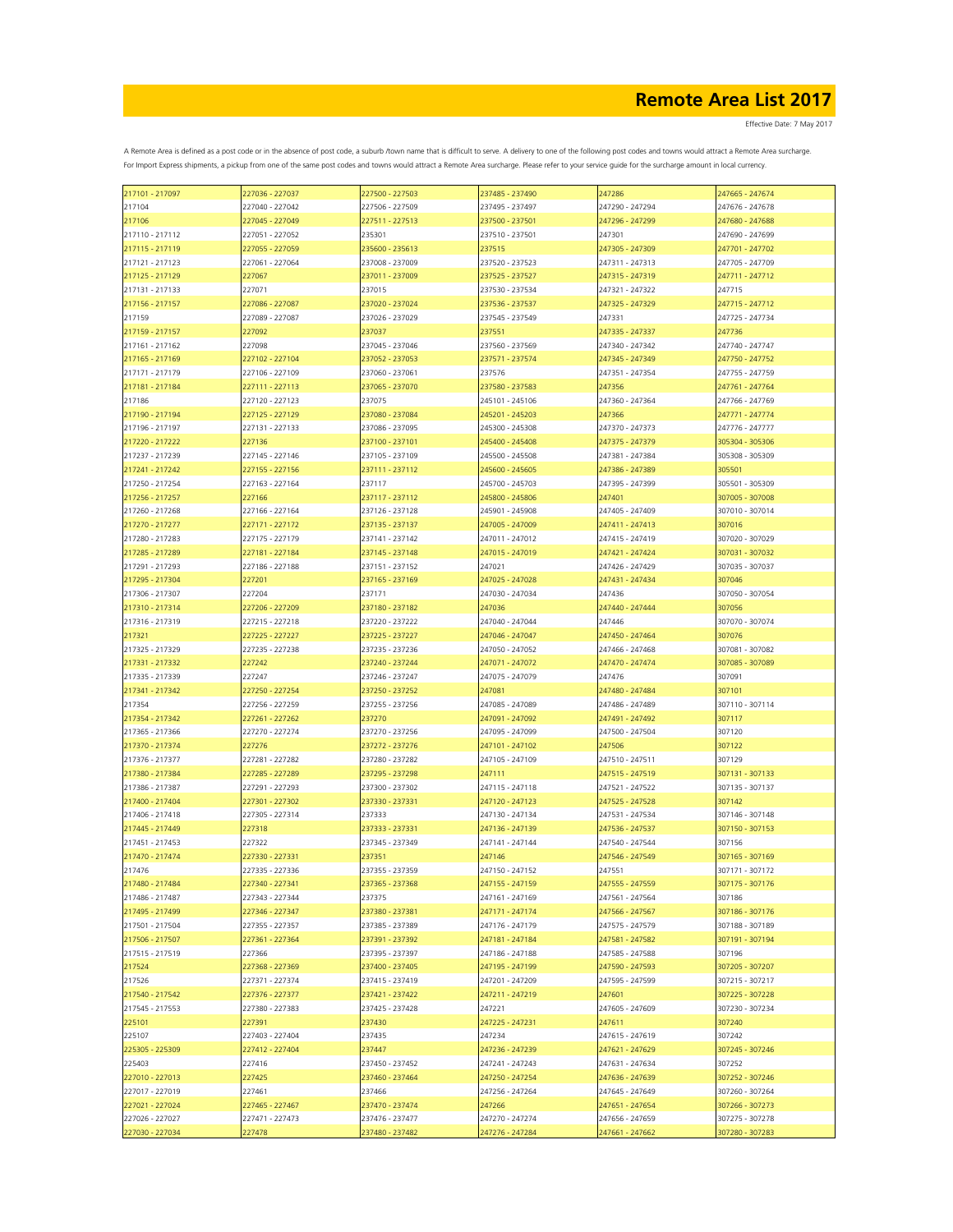| 307290 - 307291 | 327094          | 335101          | 337335          | 407151          | 407546 - 407547 |
|-----------------|-----------------|-----------------|-----------------|-----------------|-----------------|
| 307295 - 307297 | 327101 - 327103 | 335201 - 335205 | 337337 - 337339 | 407154          | 407551          |
| 307300 - 307303 | 327105          | 335303 - 335308 | 337341 - 337344 | 407156 - 407157 | 407551 - 407547 |
|                 |                 |                 |                 |                 |                 |
| 307306          | 327107 - 327108 | 335310 - 335312 | 337347 - 337349 | 407159          | 407566 - 407575 |
| 307308          | 327110 - 327114 | 335400 - 335409 | 337351 - 337354 | 407159 - 407157 | 407581          |
| 307310 - 307312 | 327116 - 327119 | 335450          | 337356 - 337358 | 407161 - 407164 | 407585 - 407587 |
| 307320 - 307323 | 327121 - 327124 | 335502 - 335503 | 337365 - 337374 | 407166          | 407590 - 407591 |
|                 |                 |                 |                 |                 |                 |
| 307325 - 307330 | 327126 - 327129 | 335801 - 335804 | 337376 - 337377 | 407170 - 407174 | 407595 - 407598 |
| 307332 - 307333 | 327131 - 327134 | 335902          | 337380 - 337384 | 407176          | 415101 - 415103 |
| 307336 - 307333 | 327136 - 327139 | 336101 - 336102 | 337386 - 337389 | 407180 - 407181 | 415201          |
|                 |                 |                 |                 |                 |                 |
| 307342          | 327142 - 327144 | 336201          | 337391 - 337392 | 407186 - 407181 | 415301 - 415302 |
| 307344          | 327146 - 327149 | 336201 - 336102 | 337400 - 337404 | 407191          | 415400 - 415402 |
| 307346 - 307347 | 327151 - 327154 | 337005 - 337009 | 337406          | 407194          | 415600          |
| 307353          | 327156 - 327158 | 337011 - 337019 | 337410 - 337424 | 407196 - 407199 | 415800 - 415805 |
|                 |                 |                 |                 |                 |                 |
| 307353 - 307347 | 327165 - 327169 | 337021 - 337024 | 337426 - 337429 | 407209          | 417005 - 417009 |
| 307356 - 307359 | 327171 - 327172 | 337026 - 337029 | 337431 - 337432 | 407214 - 407219 | 417011 - 417013 |
| 307362          | 327175 - 327172 | 337031          | 337440 - 337443 | 407222          | 417015 - 417018 |
| 307365 - 307367 | 327177          | 337037 - 337038 | 337446 - 337449 | 407226          | 417020 - 417023 |
|                 |                 |                 |                 |                 |                 |
| 307376          | 327180 - 327181 | 337041 - 337038 | 337453 - 337454 | 407234          | 417025 - 417029 |
| 307381          | 327185 - 327186 | 337043          | 337456          | 407242 - 407244 | 417031          |
| 307386          | 327201 - 327202 | 337045 - 337049 | 337456 - 337454 | 407246 - 407247 | 417035 - 417037 |
|                 |                 |                 |                 |                 |                 |
| 307390 - 307393 | 327210 - 327213 | 337051 - 337054 | 337465 - 337468 | 407250 - 407254 | 417040 - 417048 |
| 307400 - 307403 | 327215 - 327216 | 337056 - 337057 | 337470 - 337474 | 407256 - 407259 | 417052 - 417053 |
| 307405 - 307407 | 327225 - 327227 | 337065 - 337067 | 337476 - 337478 | 407265          | 417056          |
| 307410 - 307414 | 327230 - 327231 | 337070 - 337073 | 337480 - 337484 | 407267          | 417056 - 417053 |
|                 |                 |                 |                 |                 |                 |
| 307416          | 327245 - 327246 | 337076 - 337079 | 337486 - 337488 | 407273          | 417060 - 417069 |
| 307421          | 327250 - 327251 | 337081 - 337083 | 337490 - 337494 | 407286          | 417071          |
| 307430 - 307432 | 327255 - 327258 | 337085 - 337089 | 337497          | 407288 - 407289 | 417080 - 417084 |
|                 |                 |                 |                 |                 |                 |
| 307441          | 327260 - 327261 | 337091 - 337093 | 337500 - 337504 | 407298          | 417086          |
| 307445 - 307449 | 327266 - 327261 | 337095 - 337099 | 337506 - 337509 | 407298 - 407289 | 417090 - 417094 |
| 307451          | 327271          | 337101 - 337109 | 337511 - 337514 | 407301 - 407304 | 417096 - 417098 |
| 307455 - 307457 |                 |                 | 337520 - 337523 |                 | 417100 - 417106 |
|                 | 327273          | 337111 - 337114 |                 | 407306          |                 |
| 307463 - 307464 | 327275          | 337116 - 337117 | 337525 - 337529 | 407315 - 407319 | 417110 - 417119 |
| 307466 - 307467 | 327288          | 337119          | 337531          | 407321 - 407324 | 417121 - 417138 |
| 307471          | 327296 - 327299 | 337119 - 337117 | 337533 - 337534 | 407326          | 417140 - 417148 |
|                 |                 |                 |                 |                 |                 |
| 307471 - 307467 | 327302          | 337121 - 337124 | 337536          | 407328 - 407329 | 417152 - 417153 |
| 317160 - 317162 | 327311 - 327312 | 337126 - 337129 | 337536 - 337534 | 407339 - 407329 | 417155 - 417159 |
| 317164          | 327316          | 337135 - 337139 | 337540 - 337544 | 407342          | 417161 - 417162 |
| 317167          | 327316 - 327312 | 337141 - 337142 | 337546 - 337547 | 407345 - 407349 | 417167 - 417169 |
|                 |                 |                 |                 |                 |                 |
| 317169          | 327320 - 327321 | 337146 - 337154 | 337550 - 337554 | 407365 - 407367 | 417171 - 417172 |
| 317172          | 327330 - 327334 | 337156 - 337169 | 337556 - 337559 | 407371 - 407374 | 417175 - 417177 |
| 317180 - 317184 | 327336 - 327339 | 337171          | 337561 - 337564 | 407376          | 417180 - 417184 |
|                 |                 |                 |                 |                 |                 |
| 317260 - 317264 | 327342 - 327343 | 337175          | 405201 - 405204 | 407380 - 407384 | 417186 - 417187 |
| 317266 - 317267 | 327348 - 327349 | 337177 - 337184 | 405302          | 407386          | 417190 - 417193 |
| 317390 - 317392 | 327351 - 327354 | 337186 - 337188 | 405401          | 407390 - 407391 | 417195 - 417197 |
|                 |                 |                 |                 |                 |                 |
| 317394          | 327356 - 327357 | 337190 - 337194 | 407008 - 407009 | 107396          | 417200 - 417203 |
| 317396 - 317398 | 327360 - 327363 | 337196 - 337203 | 407011 - 407014 | 407396 - 407391 | 417205 - 417209 |
| 320005          | 327365 - 327368 | 337205 - 337209 | 407016          | 107398 - 407399 | 417211          |
| 325601          | 327370 - 327374 | 337211 - 337212 | 407031 - 407034 | 407401 - 407402 | 417215 - 417226 |
|                 |                 |                 |                 | 407406 - 407407 |                 |
| 327005 - 327009 | 327376 - 327379 | 337215 - 337219 | 407036          |                 | 417230 - 417234 |
| 327011          | 327381          | 337221 - 337224 | 407048 - 407049 | 407412          | 417239 - 417242 |
| 327015 - 327018 | 327385 - 327386 | 337226 - 337229 | 407051          | 407412 - 407407 | 417244          |
| 327020 - 327022 | 327390 - 327391 | 337235 - 337243 | 407051 - 407049 | 407421 - 407422 | 417246 - 417248 |
|                 |                 |                 |                 |                 |                 |
| 327026          | 327395 - 327398 | 337245 - 337249 | 407056 - 407057 | 407429          | 417250 - 417254 |
| 327031          | 327405 - 327409 | 337251 - 337254 | 407065 - 407069 | 407429 - 407422 | 417256 - 417273 |
| 327035 - 327036 | 327411          | 337256 - 337257 | 407071 - 407079 | 407441 - 407442 | 417277 - 417284 |
| 327043          | 327415          | 337265 - 337268 | 407082          | 407445 - 407452 | 417286 - 417288 |
|                 |                 |                 |                 |                 |                 |
| 327043 - 327036 | 327420 - 327421 | 337270 - 337274 | 407086 - 407089 | 407465 - 407467 | 417290 - 417297 |
| 327046 - 327047 | 327425 - 327427 | 337276 - 337284 | 407091          | 407473 - 407474 | 417300 - 417303 |
| 327050 - 327051 | 327430 - 327432 | 337286 - 337289 | 407094          | 407480 - 407484 | 417305 - 417309 |
| 327056 - 327057 | 327438 - 327439 | 337291          | 407096          | 407486 - 407492 | 417311 - 417313 |
|                 |                 |                 |                 |                 |                 |
| 327060 - 327063 | 327441 - 327442 | 337295 - 337298 | 407106          | 407506 - 407509 | 417320 - 417324 |
| 327065 - 327067 | 327445          | 337300 - 337304 | 407110 - 407112 | 407511 - 407512 | 417326          |
| 327070 - 327071 | 327445 - 327442 | 337306 - 337308 | 407116          | 407517 - 407519 | 417331 - 417333 |
|                 |                 |                 |                 |                 |                 |
| 327076 - 327077 | 327450 - 327451 | 337311          | 407121          | 407521 - 407524 | 417335 - 417339 |
| 327081 - 327077 | 331001 - 331002 | 337314 - 337319 | 407124          | 407526 - 407528 | 417341 - 417342 |
| 327083          | 331005          | 337321 - 337322 | 407135 - 407142 | 407533 - 407534 | 417346 - 417347 |
| 327085 - 327086 | 331005 - 331002 | 337325 - 337329 | 407147          | 407540          | 417349          |
|                 |                 |                 |                 |                 |                 |
| 327092 - 327086 | 332001 - 332004 | 337331 - 337333 | 407149          | 407540 - 407534 | 417349 - 417347 |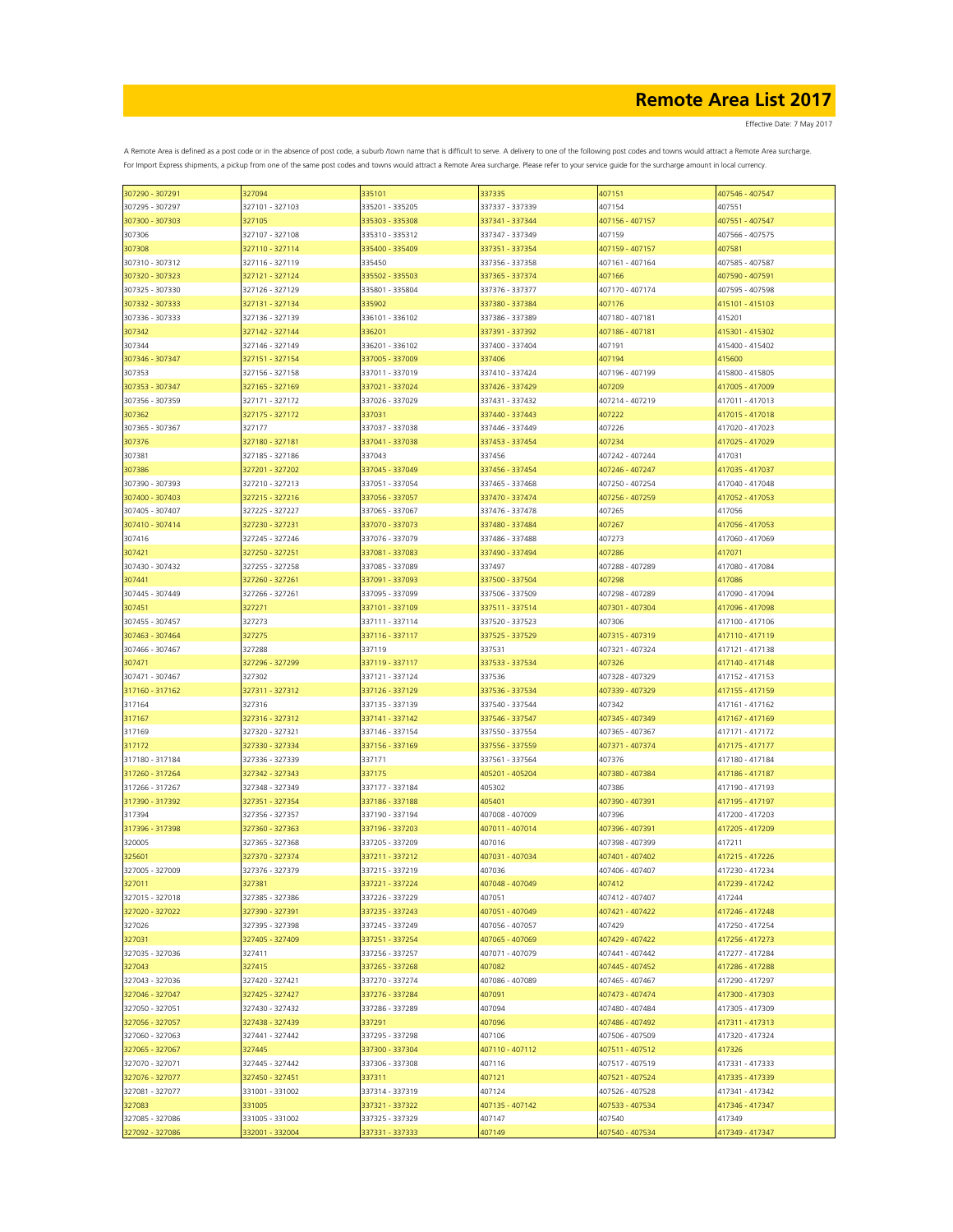| 417351 - 417352 | 427130 - 427131 | 437050 - 437053 | 445300 - 445305 | 447350          | 457336          |
|-----------------|-----------------|-----------------|-----------------|-----------------|-----------------|
| 417355 - 417358 | 427135 - 427139 | 437055 - 437056 | 447005 - 447008 | 447355          | 457341          |
| 417364 - 417369 | 427141          | 437060 - 437063 | 447010 - 447012 | 447357          | 457345 - 457349 |
| 417371 - 417372 | 427145 - 427147 | 437065          | 447016 - 447017 | 447360 - 447364 | 457351          |
| 417375 - 417384 | 427150 - 427154 | 437070 - 437071 | 447020 - 447024 | 450001 - 450002 | 457356 - 457357 |
|                 |                 |                 |                 |                 |                 |
| 417386 - 417388 | 427156 - 427157 | 437075 - 437077 | 447026          | 455102 - 455104 | 457360 - 457364 |
| 417390 - 417394 | 427160 - 427162 | 437080          | 447030 - 447033 | 455201 - 455203 | 457366 - 457367 |
| 417396 - 417397 | 427165 - 427169 | 437085 - 437089 | 447035 - 447037 | 455301          | 507036 - 507046 |
| 417400 - 417404 | 427171          | 437091 - 437092 | 447040 - 447044 | 455303          | 507050 - 507054 |
| 417406          | 427175 - 427176 | 437095 - 437098 | 447046          | 457005 - 457006 | 507070 - 507072 |
| 417410 - 417414 | 427180 - 427184 | 437100 - 437104 | 447050 - 447051 | 457011 - 457014 | 507090 - 507094 |
| 417416 - 417418 | 427186 - 427188 | 437106 - 437109 | 447055 - 447057 | 457016 - 457024 | 507096 - 507099 |
| 417421          | 427190          | 437111 - 437113 | 447060 - 447063 | 457028          | 507101          |
|                 |                 | 437125 - 437133 |                 | 457030 - 457032 | 507106 - 507107 |
| 417425 - 417426 | 427200 - 427204 |                 | 447065 - 447067 |                 |                 |
| 417431          | 427206 - 427207 | 437140          | 447070 - 447073 | 457035 - 457037 | 507110 - 507117 |
| 417431 - 417426 | 427210          | 437146 - 437149 | 447075          | 457040 - 457042 | 507121          |
| 417436 - 417439 | 427210 - 427207 | 437151          | 447080 - 447081 | 457047 - 457048 | 507126 - 507129 |
| 417441          | 427215 - 427220 | 437155 - 437158 | 447085 - 447089 | 457050 - 457054 | 507131 - 507134 |
| 417445 - 417446 | 427230 - 427231 | 437161 - 437163 | 447091          | 457056          | 507136          |
| 417451 - 417452 | 427235          | 437165 - 437167 | 447095 - 447097 | 457060 - 457061 | 507155 - 507158 |
| 417455 - 417459 | 427235 - 427231 | 437170          | 447100 - 447102 | 457065 - 457066 | 507160          |
|                 |                 |                 |                 | 457070 - 457072 | 507175 - 507176 |
| 417461          | 427240 - 427243 | 437175          | 447105 - 447112 |                 |                 |
| 417497          | 427245 - 427246 | 437180          | 447115 - 447119 | 457075 - 457077 | 507180 - 507184 |
| 417520 - 417524 | 427250 - 427251 | 437185 - 437189 | 447121 - 447122 | 457080 - 457082 | 507186 - 507187 |
| 417526 - 417527 | 427255 - 427256 | 437191 - 437192 | 447126 - 447127 | 457086 - 457088 | 507196 - 507197 |
| 417530 - 417539 | 427260 - 427264 | 437195          | 447129 - 447133 | 457090 - 457094 | 507200 - 507202 |
| 417541          | 427266          | 437195 - 437192 | 447135          | 457096 - 457103 | 507204          |
| 417545 - 417547 | 427270 - 427273 | 437200 - 437202 | 447140          | 457111 - 457112 | 507206 - 507207 |
| 417550 - 417553 | 427275 - 427279 | 437205 - 437207 | 447145 - 447149 | 457117          | 507210 - 507211 |
| 417555 - 417559 | 427281          | 437210          | 447151 - 447152 | 457117 - 457112 | 507215 - 507219 |
|                 |                 |                 |                 |                 |                 |
| 417561 - 417563 | 427285 - 427286 | 437215          | 447155 - 447158 | 457120 - 457124 | 507221 - 507223 |
| 417565 - 417568 | 427290 - 427293 | 437220          | 447160 - 447164 | 457126          | 507230 - 507232 |
| 417570 - 417572 | 427295 - 427299 | 437225 - 437226 | 447166 - 447167 | 457130 - 457136 | 507236 - 507237 |
| 417575 - 417578 | 427301 - 427302 | 437228 - 437237 | 447170 - 447174 | 457140 - 457144 | 507239 - 507241 |
| 417580 - 417584 | 427305 - 427309 | 437240          | 447176          | 457146 - 457154 | 507245 - 507248 |
| 417586 - 417589 | 427311 - 427312 | 437245          | 447180 - 447183 | 457156 - 457157 | 507251 - 507253 |
| 417595 - 417601 | 427315 - 427318 | 437250 - 437251 | 447185          | 457160 - 457164 | 507256 - 507257 |
|                 | 427320 - 427324 | 437255 - 437251 | 447187 - 447189 | 457167 - 457169 | 507261 - 507257 |
| 417605 - 417608 |                 |                 |                 |                 |                 |
| 417610 - 417613 | 427326 - 427327 | 437260          | 447191 - 447192 | 457177 - 457178 | 507263          |
| 417615 - 417618 | 427330 - 427334 | 437265          | 447195 - 447197 | 457183          | 507266 - 507268 |
| 417620 - 417623 | 427336 - 427339 | 437271 - 437274 | 447200 - 447204 | 457183 - 457178 | 507272          |
| 417625 - 417628 | 427341          | 437276 - 437277 | 447206          | 457185 - 457188 | 510001 - 510004 |
| 420001          | 427345 - 427349 | 437280 - 437284 | 447208          | 457190 - 457194 | 515100 - 515103 |
| 420004 - 420005 | 427351          | 437286 - 437287 | 447211 - 447214 | 457196 - 457199 | 515201 - 515210 |
| 425101 - 425103 | 427355 - 427357 | 437290 - 437287 | 447216          | 457201          | 515300          |
| 425201 - 425202 | 427360 - 427368 | 437295          | 447220 - 447224 | 457203 - 457204 | 515302 - 515303 |
|                 |                 |                 |                 |                 |                 |
| 425301 - 425302 | 427370 - 427374 | 437300 - 437301 | 447226 - 447227 | 457211 - 457219 | 515305          |
| 427006 - 427007 | 427376 - 427379 | 437305          | 447230 - 447234 | 457221 - 457234 | 515305 - 515303 |
| 427011 - 427012 | 427381          | 437305 - 437301 | 447236          | 457236 - 457239 | 515401 - 515408 |
| 427016 - 427023 | 427385 - 427389 | 437310 - 437312 | 447240 - 447241 | 457241          | 515501 - 515521 |
| 427025 - 427029 | 430001 - 430003 | 437315 - 437318 | 447245 - 447247 | 457247          | 515601 - 515607 |
| 427031          | 435101 - 435103 | 437320          | 447250 - 447252 | 457251          | 515701 - 515705 |
| 427035          | 435200          | 437325 - 437329 | 447255 - 447258 | 457253          | 515850          |
| 427039          | 435250          | 437331 - 437332 | 447260 - 447264 | 457255 - 457259 | 515901 - 515904 |
|                 | 435300          | 437336 - 437339 | 447266          | 457263          | 516101 - 516118 |
| 427041 - 427042 |                 |                 |                 |                 |                 |
| 427045 - 427049 | 435402          | 437341 - 437343 | 447270 - 447272 | 457268          | 517005 - 517009 |
| 427051 - 427054 | 435501          | 437346 - 437349 | 447275 - 447276 | 457270 - 457272 | 517011 - 517014 |
| 427056          | 435503 - 435505 | 437351 - 437352 | 447280 - 447294 | 457275 - 457278 | 517016 - 517019 |
| 427060 - 427063 | 435600 - 435613 | 437355 - 437359 | 447296 - 447297 | 457281          | 517021 - 517023 |
| 427065 - 427071 | 435700 - 435701 | 437361 - 437363 | 447300          | 457283          | 517030 - 517034 |
| 427075 - 427077 | 437005 - 437007 | 437366          | 447300 - 447297 | 457290 - 457294 | 517036 - 517038 |
| 427080 - 427081 | 437010 - 437012 | 437370 - 437374 | 447310 - 447313 | 457296 - 457304 | 517040 - 517044 |
| 427085 - 427091 | 437015 - 437016 | 437376          | 447315 - 447316 | 457306 - 457307 | 517046 - 517049 |
| 427095          | 437020 - 437021 | 437380 - 437384 | 447320 - 447323 | 457311 - 457314 | 517051 - 517054 |
|                 | 437025 - 437027 |                 |                 |                 |                 |
| 427100 - 427103 |                 | 437386 - 437387 | 447325 - 447327 | 457316 - 457319 | 517056 - 517059 |
| 427105 - 427109 | 437030 - 437033 | 437390 - 437387 | 447330 - 447332 | 457322          | 517061          |
| 427111 - 427112 | 437035 - 437037 | 440001          | 447335 - 447337 | 457325 - 457326 | 517065 - 517069 |
| 427115 - 427116 | 437040 - 437042 | 445101          | 447340 - 447341 | 457331 - 457332 | 517071 - 517074 |
| 427121 - 427125 | 437045 - 437047 | 445200 - 445202 | 447345 - 447348 | 457334 - 457332 | 517076 - 517079 |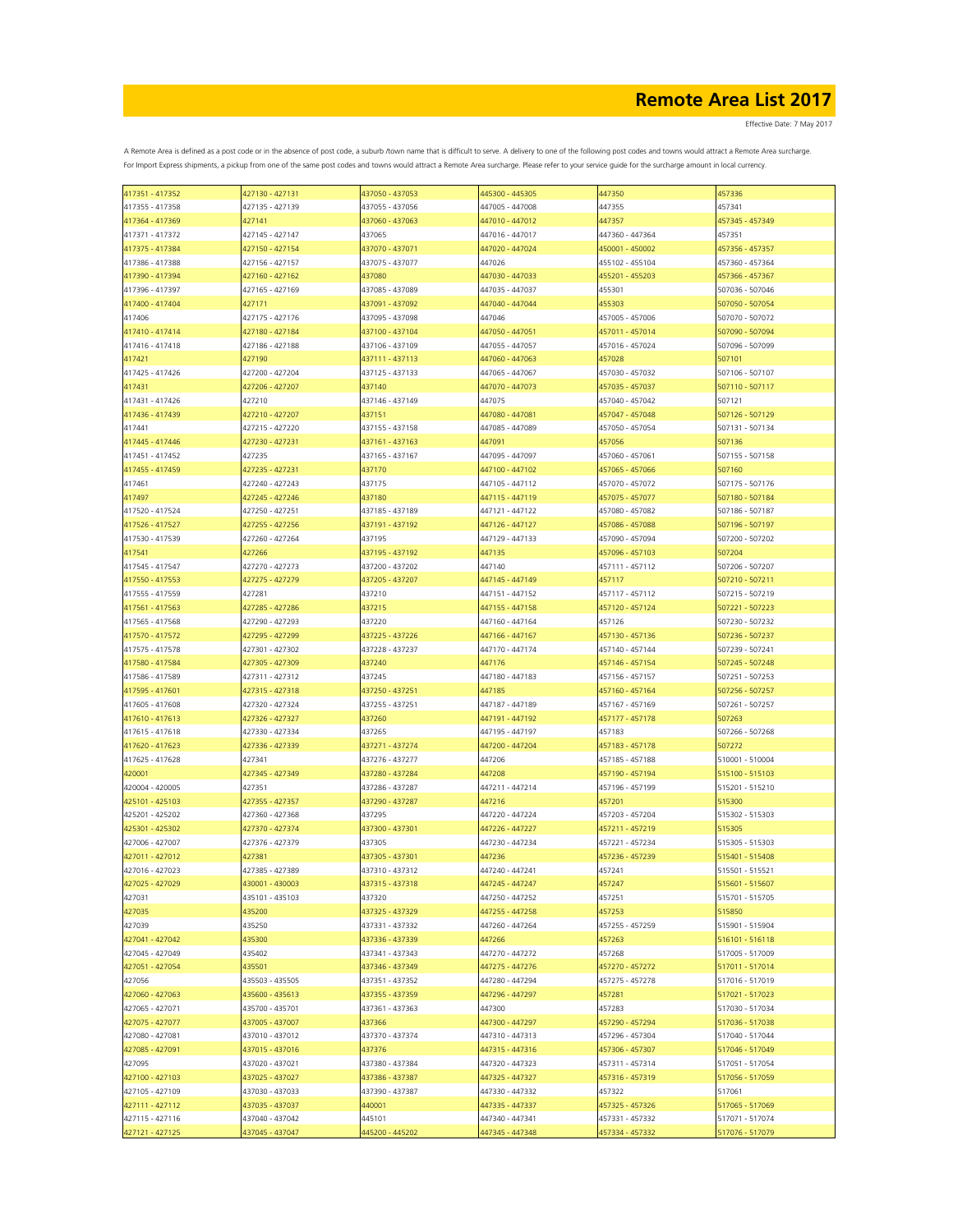| 517081 - 517084 | 517491 - 517494 | 517881 - 517884 | 537096 - 537099 | 547061 - 547062 | 547435 - 547457 |
|-----------------|-----------------|-----------------|-----------------|-----------------|-----------------|
| 517086 - 517089 | 517496 - 517499 | 517886 - 517889 | 537101 - 537104 | 547066 - 547069 | 547461          |
| 517091 - 517094 | 517501 - 517504 | 517891 - 517894 | 537106 - 537107 | 547071 - 547074 | 547465 - 547469 |
| 517096 - 517099 | 517515 - 517519 | 517896          | 537115 - 537118 | 547076 - 547079 | 547471 - 547474 |
| 517101 - 517104 | 517521          | 525101 - 525102 | 537121 - 537124 | 547085 - 547088 | 547476          |
|                 |                 |                 |                 |                 |                 |
| 517110 - 517113 | 517525 - 517528 | 525105 - 525102 | 537126 - 537128 | 547091          | 547480 - 547489 |
| 517116 - 517119 | 517530 - 517533 | 525201          | 537131 - 537132 | 547095 - 547096 | 547491 - 547494 |
| 517121 - 517124 | 517535 - 517539 | 525302 - 525303 | 537136          | 547101 - 547104 | 547496 - 547499 |
| 517126 - 517129 | 517541          | 525401 - 525303 | 537136 - 537132 | 547106          | 547501 - 547502 |
| 517131 - 517134 | 517545 - 517549 | 527006          | 537140 - 537141 | 547110 - 547114 | 547505 - 547502 |
| 517136 - 517139 | 517551 - 517554 | 527010 - 527012 | 537145 - 537149 | 547116          | 547508          |
| 517141 - 517144 | 517556 - 517557 | 527015 - 527020 | 537151 - 537159 | 547120 - 547123 | 547510 - 547512 |
| 517146 - 517149 | 517565 - 517569 | 527031          | 537161          | 547125 - 547126 | 547515 - 547519 |
| 517151 - 517154 | 517571          | 527035 - 527037 | 537166 - 537168 | 547131 - 547133 | 547521 - 547523 |
|                 | 517575 - 517579 |                 | 537171 - 537174 |                 |                 |
| 517156 - 517157 |                 | 527041 - 527044 |                 | 547135 - 547137 | 547525 - 547526 |
| 517160 - 517169 | 517581 - 517583 | 527046          | 537176 - 537179 | 547140 - 547144 | 547531 - 547532 |
| 517171 - 517174 | 517585 - 517588 | 527052          | 537181 - 537184 | 547146 - 547148 | 547535 - 547538 |
| 517176 - 517179 | 517590 - 517594 | 527055 - 527058 | 537186 - 537187 | 547151 - 547154 | 547540 - 547544 |
| 517181 - 517184 | 517596 - 517599 | 527060 - 527062 | 537195          | 547156 - 547157 | 547546 - 547547 |
| 517186 - 517189 | 517601 - 517604 | 527066 - 527069 | 537195 - 537187 | 547160 - 547163 | 547550          |
| 517191 - 517194 | 517610 - 517611 | 527071 - 527072 | 537200 - 537203 | 547165 - 547168 | 547550 - 547547 |
| 517196 - 517199 | 517616 - 517618 | 527076 - 527072 | 537206 - 537209 | 547170 - 547183 | 547552 - 547559 |
| 517201          | 517622 - 517624 | 527080          | 537211 - 537214 | 547186          | 547561          |
|                 | 517626          |                 |                 |                 |                 |
| 517205 - 517207 |                 | 527085 - 527088 | 537216 - 537217 | 547191 - 547192 | 547565 - 547568 |
| 517210 - 517212 | 517631 - 517633 | 527090 - 527091 | 537225 - 537227 | 547195 - 547203 | 547570 - 547571 |
| 517215 - 517218 | 517640 - 517642 | 527095 - 527098 | 537231 - 537232 | 547207 - 547208 | 547575          |
| 517220 - 517224 | 517645 - 517647 | 527100 - 527101 | 537235 - 537239 | 547210 - 547214 | 547575 - 547571 |
| 517226 - 517229 | 517651 - 517652 | 527105 - 527107 | 537241 - 537244 | 547216          | 547580 - 547584 |
| 517231          | 517655 - 517658 | 527110 - 527112 | 537246          | 547218 - 547219 | 547586          |
| 517235 - 517238 | 517660 - 517664 | 527119          | 537251 - 537253 | 547225 - 547229 | 547590 - 547593 |
| 517240 - 517244 | 517666 - 517672 | 527121 - 527122 | 537256 - 537259 | 547231          | 547595 - 547598 |
| 517246          | 517675 - 517684 | 527125 - 527126 | 537261 - 537264 | 547235 - 547239 | 547600 - 547602 |
| 517250 - 517254 | 517686 - 517689 | 527131 - 527134 | 537266 - 537269 | 547241          | 547606 - 547608 |
|                 |                 |                 |                 |                 |                 |
| 517256 - 517267 | 517691 - 517694 | 527136          | 537272          | 547245 - 547249 | 547611          |
| 517270          | 517696          | 527140 - 527144 | 537275          | 547251          | 547615 - 547619 |
| 517275 - 517277 | 517700 - 517704 | 527146 - 527148 | 537281 - 537282 | 547255 - 547257 | 547621 - 547632 |
| 517280 - 517289 | 517706 - 517709 | 527150 - 527153 | 537291 - 537292 | 547260 - 547269 | 547635 - 547642 |
| 517291 - 517294 | 517711 - 517714 | 527156 - 527158 | 537295 - 537298 | 547271          | 547645 - 547647 |
| 517296 - 517297 | 517716 - 517719 | 527160 - 527161 | 537301 - 537303 | 547275 - 547279 | 547650 - 547651 |
| 517305 - 517307 | 517721 - 517724 | 527165 - 527167 | 537306 - 537314 | 547281 - 547284 | 547655 - 547656 |
| 517310 - 517314 | 517726 - 517729 | 527170          | 537316 - 537319 | 547286          | 547660 - 547664 |
| 517316 - 517319 | 517731 - 517734 | 527175 - 527178 | 537321 - 537324 | 547288 - 547292 | 547666 - 547669 |
| 517321 - 517324 | 517736 - 517737 | 527180          | 537326          | 547295 - 547299 | 550001          |
|                 |                 |                 |                 |                 |                 |
| 517326 - 517329 | 517745 - 517748 | 527185 - 527186 | 537330 - 537332 | 547301 - 547304 | 551001          |
| 517335 - 517344 | 517750 - 517753 | 527191 - 527193 | 537340 - 537344 | 547306          | 555100 - 555102 |
| 517346 - 517349 | 517755 - 517759 | 530001 - 530002 | 537346 - 537348 | 547310 - 547314 | 555201 - 555203 |
| 517351 - 517354 | 517761 - 517762 | 535200 - 530002 | 537350          | 547316 - 547317 | 555250          |
| 517356 - 517357 | 517765 - 517769 | 535300          | 537355 - 537356 | 547320 - 547323 | 555301          |
| 517360 - 517369 | 517771          | 535401          | 537360 - 537364 | 547325 - 547329 | 555501 - 555502 |
| 517371 - 517374 | 517775 - 517779 | 535501 - 535504 | 537366          | 547331 - 547334 | 555601          |
| 517376 - 517377 | 517781 - 517782 | 535701 - 535708 | 540001 - 540002 | 547336          | 555601 - 555502 |
| 517385 - 517393 | 517785 - 517789 | 535800 - 535802 | 545101 - 545108 | 547340 - 547344 | 555701 - 555706 |
| 517395 - 517399 | 517791          | 537005 - 537014 | 545201 - 545206 | 547346 - 547349 | 557005 - 557007 |
| 517401 - 517403 | 517795 - 517799 | 537016 - 537018 | 545301 - 545302 | 547351 - 547352 | 557010 - 557011 |
|                 | 517801 - 517804 |                 |                 |                 |                 |
| 517405 - 517406 |                 | 537020 - 537021 | 545401 - 545407 | 547360 - 547362 | 557015 - 557017 |
| 517411 - 517414 | 517806 - 517808 | 537026 - 537027 | 545501 - 545504 | 547365 - 547369 | 557020 - 557025 |
| 517416 - 517419 | 517815 - 517819 | 537030          | 545601 - 545603 | 547371          | 557027          |
| 517421 - 517424 | 517821          | 537030 - 537027 | 547006 - 547009 | 547375 - 547379 | 557030 - 557032 |
| 517426 - 517429 | 517825 - 517829 | 537035 - 537037 | 547011 - 547014 | 547382          | 557035 - 557039 |
| 517431 - 517434 | 517831 - 517834 | 537041 - 537044 | 547016 - 547017 | 547385 - 547389 | 557041          |
| 517436 - 517437 | 517836 - 517839 | 537046 - 537049 | 547019 - 547017 | 547391 - 547394 | 557045 - 557047 |
| 517445 - 517449 | 517841 - 517844 | 537055 - 537056 | 547021          | 547396          | 557050 - 557052 |
| 517451 - 517454 | 517846 - 517849 | 537061 - 537064 | 547026 - 547029 | 547400 - 547404 | 557055 - 557056 |
| 517456 - 517458 | 517851 - 517854 | 537066          | 547031 - 547034 | 547406 - 547407 | 557060 - 557062 |
| 517465 - 517468 | 517856 - 517859 | 537070 - 537071 | 547036 - 547037 | 547410 - 547414 | 557065 - 557067 |
|                 |                 |                 |                 |                 |                 |
| 517470 - 517474 | 517861 - 517864 | 537075 - 537076 | 547041 - 547043 | 547416 - 547418 | 557070 - 557071 |
| 517476          | 517866 - 517869 | 537080 - 537084 | 547046 - 547049 | 547420 - 547424 | 557075          |
| 517480 - 517484 | 517871 - 517872 | 537086 - 537087 | 547051          | 547426 - 547428 | 557075 - 557071 |
| 517486 - 517489 | 517875 - 517879 | 537091 - 537092 | 547056 - 547059 | 547430 - 547433 | 557080 - 557083 |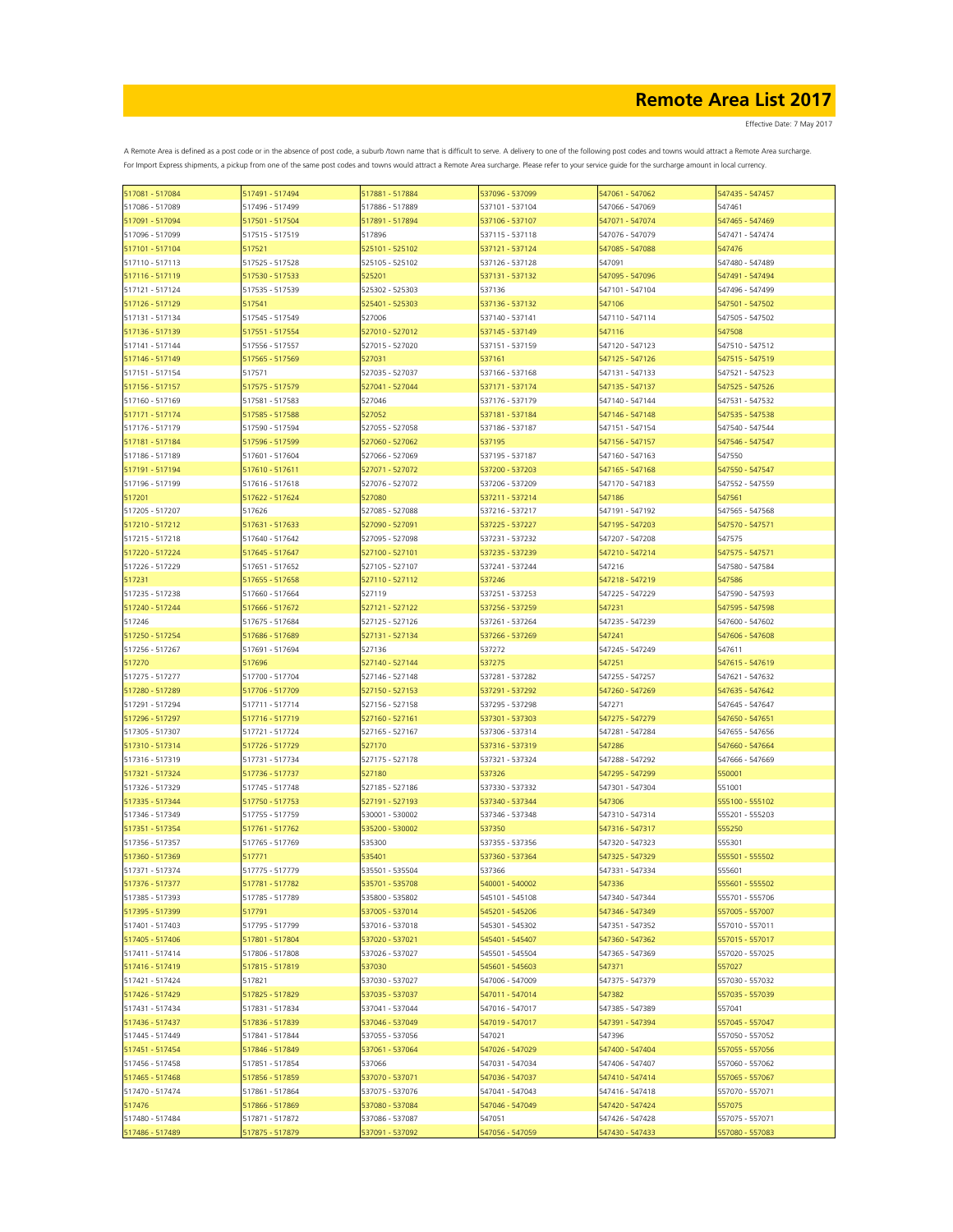| 557090 - 557092 | 607138          | 607496 - 607499 | 617230 - 617232 | 627185 - 627194 | 707131 - 707132 |
|-----------------|-----------------|-----------------|-----------------|-----------------|-----------------|
| 557095          | 607140 - 607144 | 607501 - 607504 | 617235 - 617238 | 627196          | 707140 - 707142 |
| 557101 - 557102 | 607146 - 607149 | 607506 - 607507 | 617240 - 617244 | 627200 - 627208 | 707145 - 707146 |
|                 |                 |                 |                 |                 |                 |
| 557105 - 557110 | 607151 - 607154 | 607510 - 607514 | 617270 - 617273 | 627210 - 627217 | 707150 - 707153 |
| 557115 - 557124 | 607156          | 607516          | 617275 - 617276 | 627220 - 627223 | 707155 - 707159 |
| 557126          | 607163          | 607520          | 617300 - 617303 | 627225 - 627244 | 707161 - 707164 |
| 557130 - 557131 | 607175 - 607179 | 607523 - 607524 | 617320 - 617323 | 627246 - 627249 | 707166 - 707167 |
| 557135 - 557136 | 607181 - 607183 | 607526          | 617325 - 617329 | 627251 - 627253 | 707169 - 707167 |
|                 |                 |                 |                 |                 |                 |
| 557140 - 557141 | 607186          | 607526 - 607524 | 617331 - 617332 | 527260 - 627261 | 707171          |
| 557145 - 557148 | 607188 - 607189 | 607530 - 607534 | 617340 - 617344 | 627265 - 627269 | 707175          |
| 557152          | 607192          | 607536 - 607537 | 617346 - 617349 | 627271 - 627273 | 707180 - 707182 |
| 557155 - 557162 | 607192 - 607189 | 607543 - 607537 | 617351 - 617352 | 627275 - 627278 | 707187 - 707189 |
| 557165 - 557170 | 607195 - 607198 | 607546          | 617360 - 617364 | 627280 - 627289 | 707191 - 707196 |
| 557175 - 557178 | 607205 - 607209 |                 |                 | 627291 - 627293 | 707200 - 707204 |
|                 |                 | 607561 - 607564 | 617366 - 617368 |                 |                 |
| 557180          | 607211 - 607212 | 607566 - 607569 | 617370 - 617373 | 627295 - 627298 | 707206 - 707208 |
| 557185          | 607215 - 607219 | 607571 - 607572 | 617375 - 617383 | 627300 - 627303 | 707210 - 707219 |
| 557190 - 557196 | 607221 - 607222 | 607581 - 607582 | 617395 - 617397 | 627305 - 627309 | 707221 - 707222 |
| 557200 - 557201 | 607224 - 607222 | 607585 - 607589 | 617399          | 627311          | 707225 - 707229 |
|                 |                 |                 |                 |                 |                 |
| 557205          | 607226          | 607591 - 607599 | 617415 - 617419 | 627315 - 627317 | 707231          |
| 557205 - 557201 | 607230 - 607233 | 607601          | 617422          | 627320 - 627322 | 707235 - 707237 |
| 557210 - 557214 | 607240          | 607609          | 617424 - 617429 | 527325 - 627328 | 707245 - 707248 |
| 557216          | 607242 - 607243 | 607611          | 617431 - 617432 | 627330 - 627331 | 707251          |
| 557220          | 607246 - 607248 | 607615 - 607618 | 617435 - 617439 | 527335 - 627339 | 707253 - 707254 |
|                 |                 |                 |                 |                 |                 |
| 557227 - 557229 | 607250 - 607254 | 607620 - 607624 | 617441 - 617442 | 627341 - 627344 | 707256 - 707257 |
| 557231 - 557232 | 607256 - 607257 | 607626 - 607627 | 617447 - 617449 | 627346          | 707260 - 707262 |
| 557234 - 557232 | 607260 - 607264 | 607636 - 607639 | 617456 - 617458 | 627350 - 627359 | 707265 - 707268 |
| 557236          | 607266 - 607267 | 607641          | 617460          | 627361          | 707270 - 707274 |
| 557240 - 557249 | 607275 - 607279 | 607645 - 607649 | 617465 - 617466 | 627365 - 627369 | 707276          |
|                 |                 |                 |                 |                 |                 |
| 557251          | 607281 - 607282 | 607651 - 607653 | 617470 - 617474 | 627371          | 707282 - 707283 |
| 557255 - 557256 | 607285 - 607289 | 607658          | 617476          | 627375 - 627379 | 707285 - 707288 |
| 557260 - 557263 | 607291          | 607665 - 607669 | 617480 - 617483 | 627381 - 627383 | 707290 - 707292 |
| 557265 - 557266 | 607301          | 607671 - 607674 | 617485 - 617487 | 627385 - 627387 | 707296 - 707302 |
| 557270 - 557271 | 607303 - 607304 | 607676 - 607679 | 617490 - 617492 | 627390 - 627399 | 707308 - 707309 |
|                 |                 |                 |                 |                 |                 |
| 557275 - 557276 | 607307 - 607308 | 607681 - 607683 | 617495 - 617502 | 627402          | 707311 - 707309 |
| 557280 - 557281 | 607310 - 607313 | 607690 - 607691 | 625101 - 625103 | 627405 - 627409 | 707314          |
| 557285 - 557286 | 607321 - 607323 | 610001 - 610003 | 625201 - 625205 | 627411          | 707319          |
| 557290 - 557291 | 607325 - 607329 | 615103 - 615106 | 625300 - 625301 | 627415 - 627419 | 707325          |
| 557295 - 557291 | 607331 - 607334 | 615201 - 615203 | 625400 - 625405 | 627421 - 627429 | 707330 - 707333 |
|                 |                 |                 |                 |                 |                 |
| 601002          | 607336 - 607339 | 617005          | 627005 - 627009 | 627431          | 707336 - 707337 |
| 605101 - 605102 | 607341          | 617015 - 617019 | 627011 - 627012 | 627435 - 627439 | 707340 - 707337 |
| 605301 - 605102 | 607345          | 617021 - 617023 | 627015          | 627441          | 707346          |
| 605401          | 607347 - 607349 | 617025 - 617028 | 627015 - 627012 | 627445 - 627449 | 707350 - 707353 |
| 605601 - 605602 | 607351          | 617030 - 617034 | 627020 - 627022 | 627451          | 707355 - 707356 |
|                 |                 |                 |                 |                 |                 |
| 607005 - 607009 | 607359          | 617036 - 617037 | 627025 - 627029 | 627455 - 627459 | 707360 - 707362 |
| 607011 - 607013 | 607365 - 607369 | 617040 - 617044 | 627031 - 627039 | 705101          | 707368          |
| 607021 - 607024 | 607371          | 617046 - 617049 | 627041          | 705201 - 705202 | 707370 - 707374 |
| 607030 - 607033 | 607375 - 607379 | 617051 - 617054 | 627045 - 627046 | 705205 - 705202 | 707376          |
| 607035 - 607038 | 607381 - 607382 | 617060 - 617063 | 627050 - 627052 | 705304          | 707382 - 707384 |
| 607040          | 607390 - 607394 |                 | 627056          | 705306 - 705308 |                 |
|                 |                 | 617065 - 617067 |                 |                 | 707386 - 707387 |
| 607042 - 607044 | 607396 - 607397 | 617070 - 617073 | 627060 - 627068 | 705310          | 707390 - 707392 |
| 607046          | 607400 - 607404 | 617075 - 617079 | 627070 - 627074 | 707005 - 707008 | 707395 - 707397 |
| 607048          | 607406 - 607409 | 617081 - 617082 | 627076 - 627078 | 707010 - 707014 | 707400 - 707403 |
| 607050 - 607053 | 607411          | 617090 - 617094 | 627080 - 627084 | 707016 - 707017 | 707407 - 707408 |
| 607057          | 607415 - 607419 | 617096 - 617097 | 627086 - 627087 | 707021 - 707023 | 707415 - 707417 |
|                 |                 |                 |                 |                 |                 |
| 607060 - 607062 | 607421 - 607423 | 617100 - 617104 | 627090 - 627094 | 707032          | 707421          |
| 607067 - 607069 | 607426 - 607427 | 617115 - 617119 | 627096 - 627103 | 707045 - 707049 | 707423          |
| 607075 - 607079 | 607430 - 607434 | 617121          | 627105 - 627108 | 707051          | 707425 - 707429 |
| 607081          | 607436 - 607438 | 617125          | 627110 - 627114 | 707055 - 707066 | 707431 - 707432 |
| 607087 - 607089 | 607440 - 607444 | 617127 - 617128 | 627116 - 627119 | 707072          | 707438 - 707432 |
|                 |                 |                 |                 |                 |                 |
| 607091          | 607446 - 607454 | 617130 - 617128 | 627121 - 627124 | 707078 - 707079 | 707443          |
| 607098          | 607456 - 607459 | 617141          | 627126 - 627128 | 707081 - 707079 | 707447 - 707453 |
| 607103          | 607461          | 617145 - 617152 | 627135 - 627139 | 707084          | 707455 - 707459 |
| 607110 - 607114 | 607467 - 607469 | 617160 - 617163 | 627142 - 627144 | 707086          | 707461 - 707462 |
| 607116 - 607117 | 607471 - 607472 | 617165 - 617169 | 627146 - 627148 | 707100 - 707102 | 707466 - 707469 |
|                 |                 |                 |                 |                 |                 |
| 607120 - 607124 | 607476 - 607478 | 617171          | 627155 - 627156 | 707106 - 707107 | 707471 - 707472 |
| 607126 - 607127 | 607482 - 607483 | 617175 - 617179 | 627160 - 627164 | 707115 - 707118 | 707475 - 707479 |
| 607132          | 607486          | 617181 - 617183 | 627166 - 627169 | 707121          | 707481 - 707482 |
| 607132 - 607127 | 607486 - 607483 | 617190 - 617198 | 627171          | 707123 - 707124 | 707485 - 707489 |
| 607134 - 607136 | 607490 - 607494 | 617210 - 617211 | 627175 - 627183 | 707126 - 707129 | 707491          |
|                 |                 |                 |                 |                 |                 |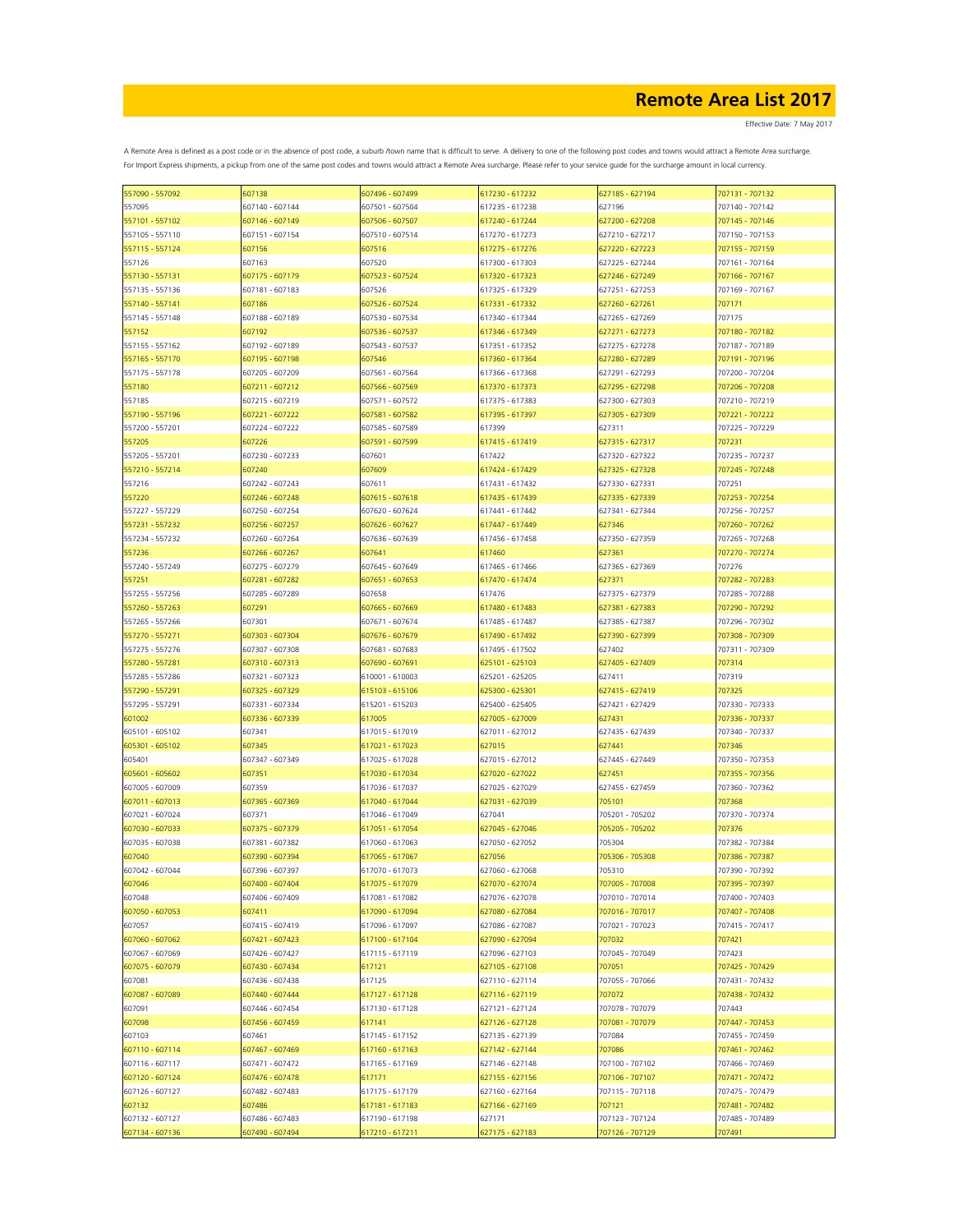| 707495 - 707496 | 717331 - 717332 | 727425 - 727426 | 737251          | 737631 - 737634 | 815100          |
|-----------------|-----------------|-----------------|-----------------|-----------------|-----------------|
| 707500 - 707509 | 717340 - 717343 | 727430 - 727434 | 737255 - 737264 | 737637          | 815100 - 807336 |
| 707511          | 717345 - 717349 | 727436 - 727437 | 737266          | 805100          | 815201 - 815206 |
| 707517          | 717351 - 717353 | 727445 - 727448 | 737270 - 737274 | 805200 - 805202 | 815300 - 815303 |
|                 | 717360 - 717364 |                 |                 | 807005 - 807006 | 817005          |
| 707520 - 707524 |                 | 727455 - 727456 | 737276 - 737283 |                 |                 |
| 707526          | 717366          | 727465          | 737285 - 737289 | 807010 - 807014 | 817010 - 817014 |
| 707530 - 707534 | 717370 - 717374 | 727465 - 727456 | 737291 - 737292 | 807016          | 817016          |
| 707536 - 707539 | 717376          | 727490 - 727492 | 737295 - 737304 | 807020 - 807023 | 817020 - 817023 |
| 707541          | 717385 - 717392 | 727495          | 737306 - 737309 | 807025          | 817025          |
| 707545 - 707549 | 717395 - 717404 | 727510 - 727511 | 737311 - 737314 | 807030 - 807031 | 817027          |
| 707551 - 707553 | 717406          | 727535 - 727539 | 737316          | 807035 - 807039 | 817030 - 817033 |
| 707558          | 717410          | 727541 - 727544 | 737320 - 737323 | 807041 - 807044 | 817035 - 817042 |
|                 |                 |                 |                 |                 |                 |
| 707560 - 707562 | 717415 - 717419 | 727546 - 727547 | 737325 - 737329 | 807046          | 817045 - 817049 |
| 707565 - 707568 | 717421 - 717424 | 727555 - 727559 | 737331 - 737333 | 807050 - 807053 | 817051          |
| 707570 - 707571 | 717426 - 717427 | 727580 - 727581 | 737335 - 737344 | 807055 - 807058 | 817055 - 817061 |
| 707575 - 707583 | 717435 - 717439 | 727595 - 727597 | 737346 - 737347 | 807060 - 807063 | 817065 - 817067 |
| 707586 - 707587 | 717441 - 717442 | 727605          | 737350 - 737354 | 807065 - 807068 | 817070          |
| 707590 - 707594 | 717450 - 717452 | 727610 - 727611 | 737356          | 807070 - 807072 | 817075 - 817076 |
| 707596          | 717455 - 717457 | 727621 - 727624 | 737360          | 807075 - 807077 | 817080 - 817084 |
|                 |                 |                 |                 |                 |                 |
| 707600 - 707604 | 717465 - 717467 | 727626 - 727628 | 737370 - 737374 | 807080 - 807083 | 817086          |
| 715100 - 715103 | 717470 - 717472 | 727630 - 727634 | 737376 - 737377 | 807085 - 807089 | 817090 - 817096 |
| 715300 - 715305 | 717475 - 717479 | 727636 - 727644 | 737381 - 737377 | 807091          | 817100 - 817102 |
| 717005 - 717009 | 717481          | 727646 - 727648 | 737386          | 807095          | 817105 - 817107 |
| 717011          | 725600 - 725601 | 730002 - 730003 | 737390 - 737393 | 807100          | 817110 - 817113 |
| 717015 - 717019 | 727011          | 730005          | 737396 - 737399 | 807105          | 817115 - 817116 |
| 717021 - 717029 | 727011 - 725601 | 730005 - 730003 | 737402 - 737403 | 807110 - 807111 | 817120 - 817123 |
| 717031          | 727015 - 727017 | 735200 - 735206 | 737405 - 737406 | 807115 - 807119 | 817125 - 817134 |
|                 |                 |                 |                 |                 |                 |
| 717035          | 727030          | 737010 - 737014 | 737408 - 737413 | 807121 - 807122 | 817136          |
| 717050 - 717052 | 727050          | 737016 - 737017 | 737415 - 737419 | 807125 - 807126 | 817140 - 817144 |
| 717055 - 717056 | 727055 - 727057 | 737020 - 737023 | 737421 - 737422 | 807130 - 807131 | 817146          |
| 717060 - 717064 | 727060 - 727064 | 737025 - 737026 | 737425 - 737429 | 807135 - 807137 | 817150 - 817153 |
| 717066 - 717067 | 727066 - 727069 | 737028 - 737029 | 737431 - 737434 | 807140 - 807143 | 817155 - 817156 |
| 717070 - 717071 | 727071          | 737031 - 737034 | 737436 - 737439 | 807145 - 807149 | 817160 - 817163 |
| 717090 - 717094 | 727075 - 727079 | 737036 - 737038 | 737445 - 737449 | 807151 - 807153 | 817165 - 817166 |
| 717096 - 717103 | 727081 - 727084 | 737045 - 737046 | 737451 - 737459 | 807155 - 807161 | 817170 - 817171 |
| 717105 - 717109 | 727086          | 737048 - 737054 | 737461 - 737466 | 807165          | 817175 - 817178 |
| 717120 - 717123 | 727095 - 727101 | 737056          | 737468 - 737469 | 807170 - 807171 | 817180 - 817183 |
| 717125          | 727110 - 727114 | 737060 - 737062 | 737471 - 737472 | 807175 - 807177 | 817185          |
|                 |                 |                 |                 |                 |                 |
| 717130 - 717134 | 727116          | 737065 - 737072 | 737475          | 807180          | 817190 - 817191 |
| 717136          | 727135          | 737075 - 737079 | 737475 - 737472 | 807185          | 817195 - 817197 |
| 717140 - 717142 | 727140 - 727144 | 737081 - 737089 | 737485 - 737487 | 807190 - 807191 | 817200          |
| 717145 - 717149 | 727146 - 727147 | 737091 - 737099 | 737489          | 807195          | 817202          |
| 717151          | 727149 - 727152 | 737101 - 737102 | 737492          | 807195 - 807191 | 817205 - 817206 |
| 717155 - 717164 | 727170 - 727174 | 737105 - 737108 | 737495 - 737499 | 807200 - 807204 | 817210 - 817212 |
| 717166          | 727176 - 727178 | 737110 - 737117 | 737501 - 737502 | 807206          | 817215 - 817216 |
| 717170 - 717179 | 727180 - 727182 | 737130 - 737133 | 737505 - 737508 | 807210 - 807212 | 817220 - 817221 |
| 717181 - 717183 | 727185          | 737135 - 737139 | 737513          | 807215 - 807219 | 820001          |
| 717185 - 717189 | 727215 - 727222 | 737141 - 737142 | 737515 - 737519 | 807221 - 807224 | 820001 - 817221 |
|                 |                 |                 |                 |                 |                 |
| 717191          | 727230 - 727239 | 737147 - 737149 | 737521 - 737522 | 807226 - 807228 | 825200 - 825202 |
| 717195 - 717199 | 727241 - 727244 | 737151          | 737525 - 737529 | 807235 - 807236 | 825300          |
| 717205 - 717207 | 727250 - 727251 | 737156          | 737531 - 737539 | 807240 - 807241 | 825400          |
| 717210 - 717213 | 727280 - 727282 | 737158          | 737541 - 737544 | 807245 - 807246 | 827006 - 827012 |
| 717215 - 717216 | 727285 - 727289 | 737160 - 737164 | 737546          | 807250 - 807257 | 827020          |
| 717225 - 717227 | 727301          | 737166          | 737550 - 737554 | 807260 - 807261 | 827025 - 827029 |
| 717230 - 717234 | 727305          | 737171 - 737173 | 737556 - 737559 | 807265 - 807266 | 827031 - 827032 |
| 717236 - 717239 | 727310 - 727312 | 737175 - 737179 | 737561          | 807270 - 807272 | 827035 - 827036 |
| 717241          | 727314          | 737181 - 737184 | 737565 - 737567 | 807275 - 807277 | 827045 - 827048 |
| 717260 - 717264 | 727320          | 737186          | 737570 - 737571 | 807280          | 827055 - 827057 |
| 717266 - 717267 | 727330 - 727333 | 737190 - 737194 | 737575 - 737579 | 807285 - 807286 | 827065          |
|                 |                 |                 |                 |                 |                 |
| 717270 - 717274 | 727335          | 737196          | 737581          | 807290 - 807292 | 827070 - 827078 |
| 717276 - 717277 | 727345          | 737200 - 737204 | 737585 - 737589 | 807295          | 827080          |
| 717280 - 717283 | 727350 - 727354 | 737206 - 737209 | 737591 - 737593 | 807300 - 807302 | 827090 - 827093 |
| 717285 - 717286 | 727380 - 727381 | 737211 - 737213 | 737595 - 737599 | 807305 - 807306 | 827095 - 827097 |
| 717290 - 717292 | 727385 - 727388 | 737220 - 737224 | 737601 - 737604 | 807310 - 807314 | 827100          |
| 717295 - 717298 | 727390 - 727393 | 737226          | 737606 - 737607 | 807316          | 827105 - 827108 |
| 717300 - 717302 | 727396          | 737230 - 737233 | 737615 - 737618 | 807320 - 807321 | 827110 - 827111 |
| 717305 - 717308 | 727400 - 727401 | 737235 - 737238 | 737620 - 737622 | 807325 - 807327 | 827115 - 827117 |
| 717315 - 717317 | 727405 - 727409 | 737241 - 737243 | 737625 - 737627 | 807330 - 807331 | 827120 - 827121 |
| 717320 - 717329 | 727411          | 737245 - 737249 | 737629          | 807335 - 807336 | 827125 - 827121 |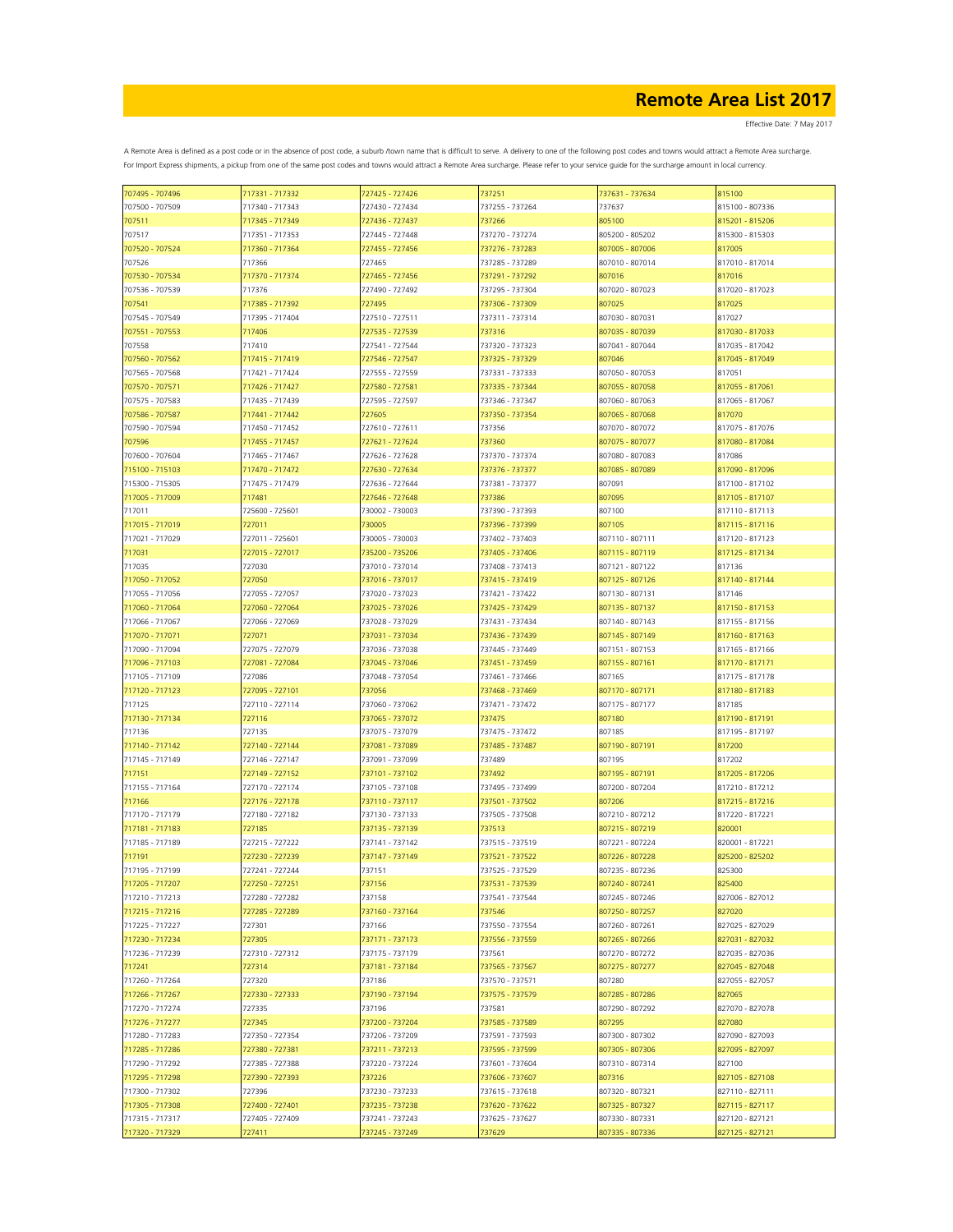| 827130          | 907255 - 907257 | 927115 - 927118                | 141320 - 141321 | 142432          | 143590 - 143591 |
|-----------------|-----------------|--------------------------------|-----------------|-----------------|-----------------|
| 827133          | 907260 - 907261 | 927120                         | 141323          | 142434 - 142436 | 151151 - 151152 |
| 827140 - 827142 | 907265 - 907267 | 927125                         | 141323 - 141321 | 142438 - 142439 | 152020 - 152021 |
|                 |                 |                                |                 |                 |                 |
| 827146 - 827147 | 907270 - 907271 | 927135                         | 141326 - 141327 | 142470 - 142439 | 152023 - 152026 |
| 827150 - 827154 | 907275 - 907281 | 927140                         | 141335 - 141337 | 142500          | 152101          |
| 827156          | 907285 - 907288 | 927146 - 927147                | 141345          | 142502 - 142507 | 152120          |
|                 | 907290 - 907291 | 927155 - 927156                |                 | 142515 - 142517 |                 |
| 827160 - 827162 |                 |                                | 141352          |                 | 152130          |
| 827165          | 907305          | 927165                         | 141354          | 142520          | 152150 - 152151 |
| 827170          | 907305 - 907291 | 927165 - 927156                | 141362          | 142530 - 142531 | 152155          |
| 827172 - 827173 | 915101 - 915104 | 927167 - 927168                | 141364          | 142542          | 152155 - 152151 |
|                 |                 |                                |                 |                 |                 |
| 827175 - 827176 | 917005 - 917007 | 927170                         | 141366          | 142542 - 142531 | 152240 - 152241 |
| 827185          | 917010 - 917015 | 927170 - 927168                | 141370 - 141372 | 142620 - 142621 | 152260          |
| 827185 - 827176 | 917035          | 927175 - 927176                | 141500 - 141508 | 142670 - 142672 | 152260 - 152241 |
| 827190 - 827194 | 917050 - 917053 | 927180 - 927183                | 141516          | 142813 - 142815 | 152610 - 152613 |
|                 |                 |                                |                 |                 |                 |
| 827200 - 827201 | 917055 - 917059 | 927194 - 927198                | 141530 - 141534 | 142817          | 152615 - 152616 |
| 827205          | 917061          | 927200 - 927201                | 141540          | 142820 - 142822 | 152619          |
| 827205 - 827201 | 917066          | 927205 - 927208                | 141542          | 142825          | 152619 - 152616 |
| 827210 - 827212 | 917082          | 927220 - 927224                | 141544          | 142830          | 152900 - 152901 |
|                 |                 |                                |                 |                 |                 |
| 827215 - 827217 | 917085 - 917087 | 927226                         | 141554 - 141555 | 142832 - 142833 | 152903          |
| 827220 - 827224 | 917090 - 917094 | 927230 - 927232                | 141590 - 141591 | 142840 - 142843 | 152903 - 152901 |
| 827226 - 827227 | 917096          | 927235 - 927236                | 141595 - 141591 | 142845 - 142846 | 152905 - 152909 |
| 827230          | 917100 - 917104 | 927245 - 927246                | 141602          | 142850 - 142851 | 152912          |
|                 |                 |                                |                 |                 |                 |
| 827230 - 827227 | 917106          | 927250 - 927246                | 141620 - 141621 | 142853 - 142856 | 152914 - 152920 |
| 827235 - 827237 | 917110          |                                | 141623 - 141621 | 142860 - 142862 | 152925          |
| 905400 - 905401 | 917120 - 917124 | <b>RUSSIAN FEDERATION, THE</b> | 141625          | 142900          | 152930 - 152931 |
|                 |                 |                                |                 |                 |                 |
| 905800 - 905803 | 917126          | 108800                         | 141632          | 142911          | 152934 - 152936 |
| 907010 - 907014 | 917130 - 917134 | 108805 - 108806                | 141640 - 141642 | 142949          | 152939          |
| 907020 - 907028 | 917136 - 917142 | 108828 - 108830                | 141650 - 141651 | 143031          | 152959          |
| 907030 - 907032 | 917145 - 917147 | 108832 - 108833                | 141654 - 141651 | 143035 - 143036 | 152961          |
|                 |                 |                                |                 |                 |                 |
| 907035 - 907038 | 917151          | 108835                         | 141656          | 143039 - 143041 | 155150          |
| 907045 - 907048 | 917155 - 917156 | 108835 - 108833                | 141661 - 141663 | 143043 - 143044 | 155250 - 155252 |
| 907050 - 907052 | 917160 - 917163 | 140127 - 140128                | 141820 - 141823 | 143054 - 143060 | 155330 - 155334 |
| 907055 - 907056 | 917165          | 140130 - 140131                | 141825          | 143063          | 155550          |
|                 |                 |                                |                 |                 |                 |
| 907060 - 907061 | 917170 - 917172 | 140133 - 140131                | 141829 - 141830 | 143065 - 143066 | 155800 - 155802 |
| 907065 - 907074 | 917190 - 917192 | 140135                         | 141832 - 141834 | 143069 - 143072 | 155804 - 155806 |
| 907076          | 917195 - 917197 | 140144 - 140145                | 141839 - 141840 | 143074 - 143075 | 155808 - 155810 |
|                 | 917200 - 917203 | 140152 - 140145                | 141850 - 141851 | 143078 - 143079 | 155813 - 155815 |
| 907080 - 907082 |                 |                                |                 |                 |                 |
| 907085 - 907087 | 917205 - 917206 | 140155                         | 141860          | 143086 - 143079 | 155819          |
| 907095 - 907099 | 917210          | 140157                         | 141860 - 141851 | 143088          | 157000 - 157006 |
| 907101          | 917210 - 917206 | 140164 - 140168                | 141862 - 141863 | 143090 - 143091 | 157008          |
|                 |                 |                                |                 |                 |                 |
| 907106          | 917215 - 917219 | 140170 - 140171                | 141870 - 141863 | 143103          | 157069          |
| 907110 - 907113 | 917221 - 917222 | 140220 - 140222                | 141880          | 143103 - 143091 | 157500 - 157501 |
| 907115 - 907119 | 917225 - 917226 | 140225                         | 141890 - 141897 | 143120 - 143126 | 157503 - 157505 |
| 907121          | 917240 - 917226 | 140230 - 140231                | 142031          | 143130 - 143132 | 157507 - 157510 |
|                 | 917245          |                                |                 |                 |                 |
| 907125 - 907126 |                 | 140235 - 140231                | 142043 - 142044 | 143142          | 157559          |
| 907130 - 907126 | 917250 - 917254 | 140237                         | 142060 - 142062 | 143144          | 157800          |
| 907135          | 917256 - 917257 | 140250 - 140251                | 142072          | 143150 - 143151 | 157802          |
| 907140 - 907142 | 917265 - 917268 | 140342 - 140251                | 142139          | 143154 - 143155 | 157811          |
| 907145 - 907156 | 917270 - 917271 | 140422                         | 142145          | 143160 - 143155 |                 |
|                 |                 |                                |                 |                 | 160521          |
| 907160          | 917275 - 917282 | 140450                         | 142150          | 143163          | 160527          |
| 907162          | 917285          | 140473 - 140474                | 142153          | 143170          | 160535 - 160537 |
| 907165 - 907169 | 917290 - 917291 | 140476                         | 142167          | 143172          | 160539          |
|                 |                 | 140476 - 140474                |                 |                 |                 |
| 907171 - 907172 | 917295 - 917296 |                                | 142226          | 143180          | 160541 - 160542 |
| 907177          | 925101 - 925102 | 140482 - 140483                | 142250          | 143185          | 160547 - 160548 |
| 907177 - 907172 | 927005 - 927006 | 140700                         | 142256          | 143230 - 143231 | 160550 - 160548 |
| 907180 - 907184 | 927011 - 927013 | 140700 - 140483                | 142258          | 143263 - 143231 | 161050          |
|                 | 927021          | 140702 - 140704                | 142260          |                 |                 |
| 907186          |                 |                                |                 | 143340          | 161052 - 161054 |
| 907190 - 907191 | 927030 - 927033 | 141035                         | 142271 - 142273 | 143345 - 143346 | 161056 - 161058 |
| 907196 - 907197 | 927035 - 927037 | 141054                         | 142277          | 143511 - 143517 | 161061          |
| 907200 - 907197 | 927041 - 927046 | 141131                         | 142280 - 142281 | 143520          | 161100          |
|                 | 927050 - 927051 |                                |                 |                 |                 |
| 907202          |                 | 141214                         | 142321 - 142323 | 143522 - 143523 | 161105          |
| 907207          | 927055 - 927058 | 141232                         | 142325 - 142327 | 143540 - 143541 | 161107          |
| 907210 - 907211 | 927076 - 927078 | 141250                         | 142340 - 142341 | 143550          | 161140          |
| 907215 - 907218 | 927081 - 927083 | 141253                         | 142350 - 142341 | 143550 - 143541 | 161142          |
|                 |                 |                                |                 |                 |                 |
| 907220 - 907224 | 927085 - 927086 | 141255                         | 142360          | 143560 - 143562 | 161147          |
| 907226          | 927091 - 927092 | 141270 - 141271                | 142370          | 143570          | 161150 - 161151 |
| 907230 - 907236 | 927095 - 927097 | 141273 - 141271                | 142380          | 143573          | 161154 - 161155 |
| 907240 - 907244 | 927100 - 927107 | 141290                         | 142390          | 143580          | 161159 - 161155 |
|                 |                 |                                |                 |                 |                 |
| 907250 - 907251 | 927110 - 927111 | 141292                         | 142430          | 143582          | 161200          |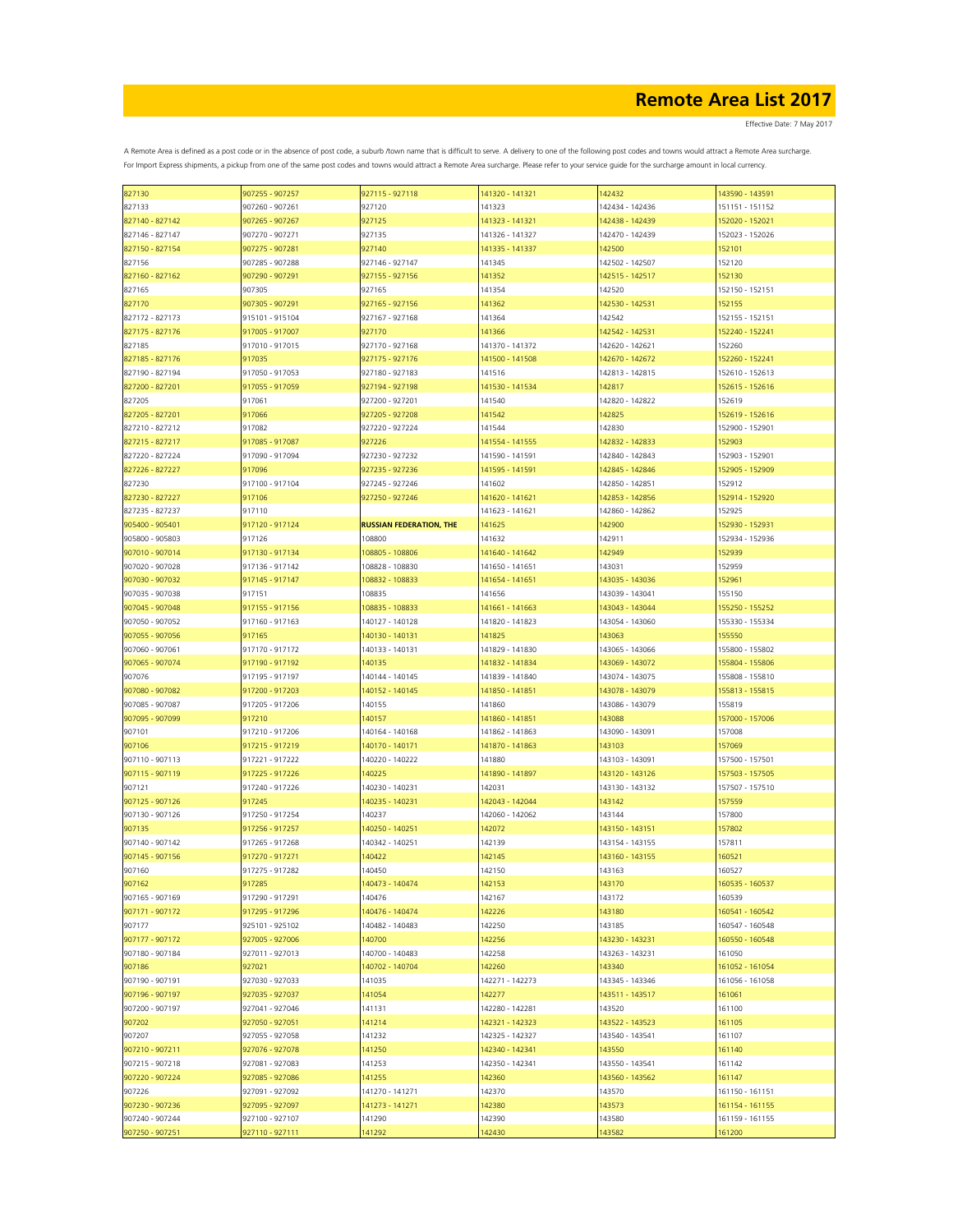| 162000          | 171155          | 186810          | 238200 - 238170 | 298181          | 307173 - 307174 |
|-----------------|-----------------|-----------------|-----------------|-----------------|-----------------|
| 162002          | 171155 - 171151 | 186930 - 186932 | 238210          | 298186          | 307176 - 307179 |
| 162011 - 162013 | 171157 - 171164 | 187110 - 187115 | 238400          | 298221          | 307250 - 307251 |
|                 |                 |                 |                 |                 |                 |
| 162017 - 162018 | 171166 - 171168 | 187320          | 238410          | 298242          | 307750 - 307754 |
| 162030 - 162031 | 171170 - 171171 | 187340 - 187341 | 238420          | 298300 - 298399 | 307800          |
| 162033          | 171174 - 171171 | 187400 - 187404 | 238450          | 298542          | 309000          |
| 162033 - 162031 | 171205          | 187406          | 238510          | 298600 - 298635 | 309041          |
|                 |                 |                 |                 |                 |                 |
| 162060 - 162061 | 171210          | 187409          | 238520 - 238522 | 298637          | 309074          |
| 162065          | 171216          | 187450          | 238525          | 298640 - 298643 | 309110          |
| 162065 - 162061 | 171219          | 187453          | 238527 - 238528 | 298645          | 309180 - 309188 |
|                 | 171250 - 171256 | 187549 - 187553 | 238530 - 238528 | 298648 - 298651 |                 |
| 162107 - 162109 |                 |                 |                 |                 | 309191          |
| 162111          | 171266          | 187555 - 187557 | 238540          | 298655 - 298656 | 309210          |
| 162113          | 171270 - 171272 | 188452          | 238560 - 238563 | 298658 - 298660 | 309220          |
| 162123          | 171275          | 188463          | 238580 - 238581 | 298662          | 309280          |
|                 | 171278          | 188471 - 188472 |                 |                 | 309300          |
| 162150          |                 |                 | 238590 - 238581 | 298668          |                 |
| 162160          | 171282 - 171286 | 188477 - 188472 | 238600          | 298670 - 298671 | 309310          |
| 162180          | 171290          | 188480          | 238620          | 298676 - 298671 | 309372          |
| 162220          | 171293          | 188482          | 238630          | 298680          | 309384          |
|                 |                 |                 |                 |                 |                 |
| 162224          | 171360 - 171361 | 188484 - 188485 | 238710 - 238711 | 298683 - 298685 | 309420 - 309421 |
| 162250 - 162251 | 171365          | 188487          | 238717 - 238711 | 298687 - 298692 | 309430          |
| 162266 - 162251 | 171365 - 171361 | 188487 - 188485 | 238730          | 299703 - 299704 | 309430 - 309421 |
| 162271          | 171371 - 171372 | 188489 - 188491 | 238750 - 238756 | 301030 - 301032 | 309500 - 309502 |
|                 |                 |                 |                 |                 |                 |
| 162273          | 171390          | 188499          | 238758          | 301260 - 301262 | 309504 - 309518 |
| 162275          | 171390 - 171372 | 188560 - 188561 | 238769          | 301360 - 301365 | 309540          |
| 162300 - 162329 | 171841 - 171843 | 188563 - 188565 | 241550 - 241551 | 301367 - 301371 | 309640 - 309642 |
| 162350          | 172001 - 172003 | 188909 - 188910 | 242220 - 241551 | 301382          | 309665          |
|                 |                 |                 |                 |                 |                 |
| 162390          | 172006 - 172011 | 188917 - 188910 | 242500          | 301430          | 309850 - 309857 |
| 162510 - 162512 | 172025          | 188930          | 242600          | 301600          | 309859          |
| 162560          | 172062          | 188950          | 242602 - 242604 | 301602 - 301603 | 309991 - 309996 |
|                 |                 |                 |                 |                 |                 |
| 162562          | 172069          | 188961          | 242609 - 242611 | 301605          | 346050 - 346051 |
| 162572          | 172332 - 172333 | 188990 - 188992 | 242671          | 301605 - 301603 | 346054 - 346051 |
| 162580          | 172381 - 172391 | 215010 - 215012 | 242700          | 301607 - 301610 | 346076          |
| 163503          | 174210 - 174211 | 215059          | 242702          | 301623 - 301624 | 346120          |
|                 |                 |                 |                 |                 |                 |
| 163505          | 174400 - 174401 | 215110 - 215111 | 243020          | 301633 - 301624 | 346130 - 346132 |
| 163507          | 174403 - 174409 | 215113 - 215111 | 243040          | 301638          | 346134          |
| 164840          | 174411          | 215116          | 243140          | 301650 - 301654 | 346139          |
| 164842 - 164844 | 175201          | 215118 - 215119 | 243144          | 301657          | 346310 - 346312 |
|                 |                 |                 |                 |                 |                 |
| 164847          | 181500          | 215125 - 215119 | 243146          | 301659 - 301666 | 346392          |
| 165150 - 165159 | 182100 - 182101 | 215129          | 243240          | 301668          | 346630 - 346631 |
| 165300 - 165306 | 182104 - 182108 | 215169          | 243300          | 301670          | 346641 - 346631 |
| 165308 - 165313 | 182110 - 182113 | 215500 - 215506 | 243370          | 301679          | 346660          |
|                 |                 |                 |                 |                 |                 |
| 165340 - 165341 | 182115          | 215520          | 243400          | 301760 - 301761 | 346677          |
| 165399          | 182250 - 182251 | 215524          | 243402          | 301764 - 301767 | 346900 - 346903 |
| 165399 - 165341 | 182299          | 215527          | 243500          | 301770          | 346905 - 346907 |
| 165650 - 165654 | 182299 - 182251 | 215569          | 243550          | 301840 - 301842 | 346909 - 346912 |
|                 |                 |                 |                 |                 |                 |
| 166000 - 166002 | 184041 - 184044 | 215800 - 215810 | 249240          | 301845 - 301848 | 346914          |
| 166004          | 184046 - 184049 | 215816 - 215817 | 249270          | 303030 - 303036 | 346916          |
| 166700          | 184144          | 215832 - 215817 | 249400 - 249403 | 303140          | 346918 - 346919 |
| 166970          | 184209          | 215834          | 249405 - 249406 | 303142          | 346939          |
|                 |                 |                 |                 |                 |                 |
| 169347          | 184227          | 215840          | 249440 - 249441 | 303153          | 346939 - 346919 |
| 169600 - 169601 | 184245          | 215849          | 249444 - 249441 | 303161          | 347040 - 347042 |
| 169606 - 169608 | 184500          | 216400          | 249455          | 303170          | 347044 - 347045 |
| 169840 - 169841 | 184505 - 184506 | 216466          | 249720          | 303200          | 347049          |
|                 |                 |                 |                 |                 |                 |
| 169900 - 169903 | 184510 - 184512 | 216470          | 249722          | 303260          | 347049 - 347045 |
| 169905 - 169908 | 184530 - 184534 | 216486          | 249910          | 303320          | 347250 - 347254 |
| 169912          | 184536          | 216500 - 216502 | 249930          | 303340          | 347267          |
| 169915          | 184538          | 216504 - 216507 | 249950          | 303370          | 347289          |
|                 |                 |                 |                 |                 |                 |
| 169980          | 184600 - 184606 | 216509          | 296500          | 303450          | 347450          |
| 169999          | 184621          | 216537          | 296505          | 303500          | 347460 - 347463 |
| 171055 - 171057 | 184664          | 236816          | 296526          | 303561          | 347500          |
| 171071 - 171072 | 186000          | 236876          | 296555          | 303930          | 347510          |
|                 |                 |                 |                 |                 |                 |
| 171075 - 171076 | 186220          | 238010          | 296563          | 303980          | 347512          |
| 171080 - 171081 | 186222 - 186223 | 238050 - 238052 | 296570          | 305504          | 347540 - 347542 |
| 171097 - 171081 | 186225 - 186223 | 238055          | 296573 - 296574 | 305520          | 347544          |
| 171105          | 186350          | 238120          | 297400 - 297490 | 305524          | 347604          |
|                 |                 |                 |                 |                 |                 |
| 171111 - 171112 | 186352          | 238150 - 238154 | 297493          | 305527          | 347628          |
| 171118 - 171112 | 186420 - 186424 | 238158          | 297503 - 297505 | 307100          | 347630 - 347634 |
| 171120          | 186469          | 238165          | 298100 - 298177 | 307109          | 347636          |
|                 |                 |                 |                 |                 |                 |
| 171150 - 171151 | 186792          | 238169 - 238170 | 298179          | 307170 - 307171 | 347639 - 347640 |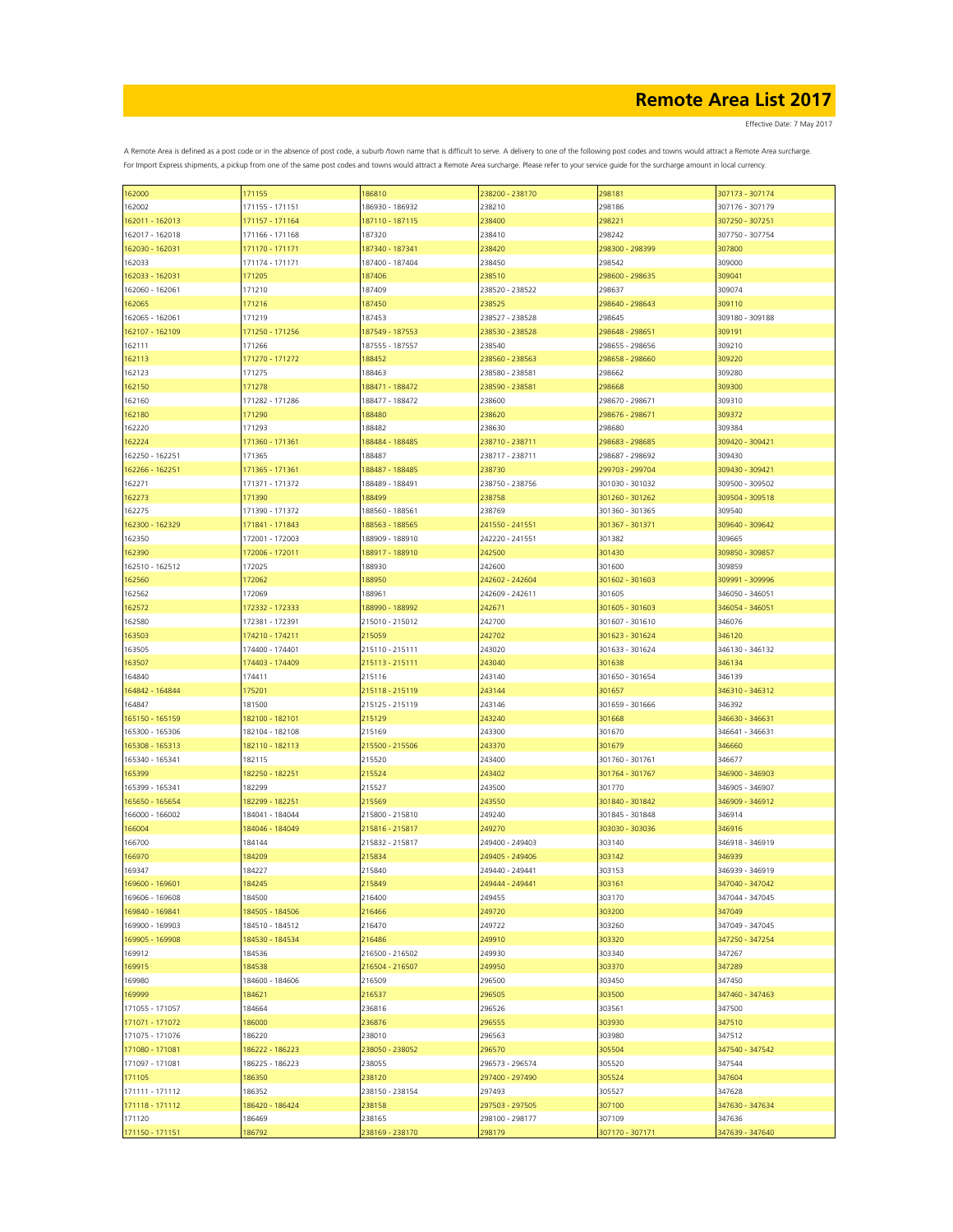| 347700 - 347701 | 358009          | 396876          | 410530          | 429040          | 433404          |
|-----------------|-----------------|-----------------|-----------------|-----------------|-----------------|
| 347740 - 347701 | 358011          | 396891          | 410540          | 429060 - 429061 | 433409          |
| 347831          | 358014          | 397160          | 412013          | 429064 - 429061 | 433411          |
|                 |                 |                 |                 |                 |                 |
| 347870 - 347874 | 361040 - 361045 | 397163 - 397167 | 412030 - 412036 | 429120          | 433415 - 433416 |
| 347879 - 347881 | 361048          | 397170 - 397172 | 412170          | 429122 - 429125 | 433421          |
| 352360 - 352364 | 361050          | 397350 - 397351 | 412420 - 412421 | 429127          | 433421 - 433416 |
|                 |                 |                 |                 |                 |                 |
| 352400          | 361110 - 361115 | 397354 - 397355 | 412423 - 412425 | 429140          | 433423 - 433429 |
| 352430 - 352433 | 361200 - 361203 | 397700 - 397702 | 412900 - 412906 | 429170          | 433435 - 433436 |
| 352436 - 352437 | 361530 - 361536 | 397704 - 397706 | 412908 - 412909 | 429220          | 433440 - 433442 |
| 352500 - 352508 | 361538          | 397721          | 412911 - 412909 | 429250          | 433450 - 433455 |
|                 |                 |                 |                 |                 |                 |
| 352545          | 363714          | 397737          | 412913          | 429330          | 433460          |
| 352570 - 352572 | 369000 - 369016 | 397752          | 412916          | 429332 - 429337 | 433463 - 433467 |
| 352574          | 369899          | 397852 - 397855 | 412919          | 429350          | 433500 - 433515 |
| 352585 - 352587 | 369950          | 397900 - 397904 | 412921          | 429354          | 433520          |
|                 |                 |                 |                 |                 |                 |
| 352680 - 352681 | 369970          | 397906 - 397910 | 412950          | 429360          | 433522 - 433524 |
| 352690 - 352693 | 369991          | 397940          | 412975          | 429381          | 433526          |
| 352695 - 352696 | 369999          | 397954 - 397955 | 413090          | 429400          | 433528 - 433530 |
|                 |                 |                 |                 |                 |                 |
| 352815 - 352696 | 386300 - 386304 | 397960 - 397961 | 413092 - 413093 | 429430          | 433532 - 433537 |
| 352840          | 391030          | 399050          | 413555          | 429530          | 433540 - 433551 |
| 352848          | 391140          | 399050 - 397961 | 413555 - 413093 | 429620          | 433555 - 433556 |
| 352855          | 391160          | 399053 - 399061 | 413720 - 413729 | 429701          | 433560          |
|                 |                 |                 |                 |                 |                 |
| 352857          | 391300 - 391303 | 399099          | 413810          | 429826          | 433560 - 433556 |
| 353100 - 353103 | 391306          | 399140          | 413840 - 413841 | 429828          | 433562 - 433568 |
| 353108          | 391308          | 399144 - 399145 | 413843          | 431720          | 433570 - 433572 |
|                 |                 |                 |                 |                 |                 |
| 353265 - 353266 | 391315          | 399200 - 399201 | 413843 - 413841 | 431722          | 433575          |
| 353290          | 391333          | 399234 - 399201 | 413849 - 413851 | 433001 - 433003 | 433580 - 433581 |
| 353290 - 353266 | 391430 - 391432 | 399241          | 413853          | 433005 - 433008 | 433590 - 433592 |
| 353300 - 353302 | 391434          | 399260          | 413855 - 413861 | 433010 - 433017 | 433600 - 433604 |
|                 |                 |                 |                 |                 |                 |
| 353357          | 391500          | 399263          | 413863 - 413866 | 433020 - 433026 | 433606          |
| 353535          | 391502          | 399265          | 413869          | 433030 - 433034 | 433608          |
| 353545          | 391550          | 399346          | 416111          | 433040 - 433042 | 433621          |
|                 |                 |                 |                 |                 |                 |
| 353600 - 353602 | 391800 - 391803 | 399350          | 416357          | 433059          | 433630          |
| 353604          | 391960          | 399370          | 422230 - 422231 | 433100 - 433101 | 433634          |
| 353607          | 391962          | 399373          | 422233          | 433103 - 433104 | 433640 - 433642 |
|                 |                 |                 | 422233 - 422231 | 433106 - 433107 |                 |
| 353655 - 353656 | 391964          | 399540          |                 |                 | 433644 - 433649 |
| 353740 - 353745 | 393070          | 399608          | 422540 - 422542 | 433110 - 433115 | 433700          |
| 354200          | 393230          | 399610 - 399613 | 422544 - 422546 | 433120 - 433123 | 433703 - 433708 |
| 354202          | 393400 - 393401 | 399619          | 422548 - 422551 | 433125          | 433710 - 433711 |
|                 |                 |                 |                 |                 |                 |
| 354206          | 393450          | 399621          | 422559          | 433130 - 433136 | 433713 - 433711 |
| 354208 - 354209 | 393450 - 393401 | 399628          | 422951          | 433138          | 433718          |
| 354212 - 354214 | 393600 - 393601 | 399751 - 399752 | 422980 - 422986 | 433140 - 433142 | 433721 - 433728 |
| 354216 - 354218 | 393730 - 393601 | 399770 - 399778 | 422999          | 433145 - 433146 | 433730 - 433745 |
|                 |                 |                 |                 |                 |                 |
| 354231          | 393740          | 399780          | 425000 - 425001 | 433150 - 433159 | 433750 - 433754 |
| 354233          | 393755          | 399782 - 399785 | 425003 - 425001 | 433161 - 433163 | 433759          |
| 354343          | 393760 - 393768 | 399787 - 399788 | 425005          | 433170          | 433762 - 433764 |
|                 |                 |                 |                 | 433173 - 433175 |                 |
| 354376          | 393770 - 393774 | 399799 - 399788 | 425008 - 425009 |                 | 433766 - 433769 |
| 354386          | 393776 - 393779 | 399821          | 425011 - 425009 | 433179          | 433772 - 433784 |
| 354390          | 393796          | 399850 - 399851 | 425049          | 433200 - 433204 | 433788          |
| 354392 - 354394 | 393840          | 399900          | 425070          | 433206 - 433207 | 433790 - 433791 |
| 354396          | 396070 - 396073 | 399900 - 399851 | 425090          | 433210 - 433211 | 433795          |
|                 |                 |                 |                 |                 |                 |
| 356135          | 396101          | 399902 - 399903 | 425350          | 433214 - 433216 | 433795 - 433791 |
| 356140          | 396110          | 399921 - 399903 | 425400          | 433220 - 433228 | 433799 - 433803 |
| 356146          | 396140          | 399940          | 425450          | 433230 - 433235 | 433810          |
|                 |                 |                 |                 |                 |                 |
| 356800 - 356803 | 396151          | 403003          | 425550          | 433239 - 433240 | 433812 - 433815 |
| 356805 - 356809 | 396204 - 396207 | 403027          | 426332          | 433242 - 433245 | 433817 - 433818 |
| 356817 - 356818 | 396209          | 403070          | 427260 - 427261 | 433248          | 433820 - 433827 |
| 356880 - 356818 | 396238          | 403531          | 427263 - 427265 | 433250 - 433256 | 433830 - 433832 |
|                 |                 |                 |                 |                 |                 |
| 356884          | 396250 - 396254 | 403870 - 403871 | 427620 - 427622 | 433260 - 433267 | 433840 - 433843 |
| 357375          | 396340          | 403873 - 403874 | 427624 - 427632 | 433279          | 433849          |
| 357819 - 357821 | 396344 - 396345 | 403876 - 403877 | 427649          | 433303 - 433304 | 433861 - 433862 |
| 357823          | 396347          |                 | 427789 - 427795 |                 |                 |
|                 |                 | 403879 - 403883 |                 | 433323 - 433304 | 433870 - 433871 |
| 357825 - 357827 | 396347 - 396345 | 403886          | 427797 - 427798 | 433351          | 433873 - 433874 |
| 357830 - 357831 | 396350 - 396351 | 403888 - 403889 | 427960 - 427962 | 433355          | 433876          |
| 357834 - 357831 | 396357 - 396351 | 403892 - 403895 | 427964 - 427968 | 433360 - 433361 | 433876 - 433874 |
|                 |                 |                 |                 |                 |                 |
| 357838          | 396363          | 404143          | 427970 - 427972 | 433363 - 433374 | 433880 - 433885 |
| 357844          | 396420 - 396422 | 404160          | 427974          | 433378 - 433381 | 433892          |
| 358000 - 358001 | 396650 - 396660 | 404170          | 427979          | 433383 - 433387 | 433894 - 433895 |
| 358003 - 358005 | 396860 - 396861 | 404350          | 429020          | 433389 - 433395 | 433899 - 433908 |
|                 |                 |                 |                 |                 |                 |
| 358007          | 396870 - 396861 | 404507          | 429028          | 433399          | 433910          |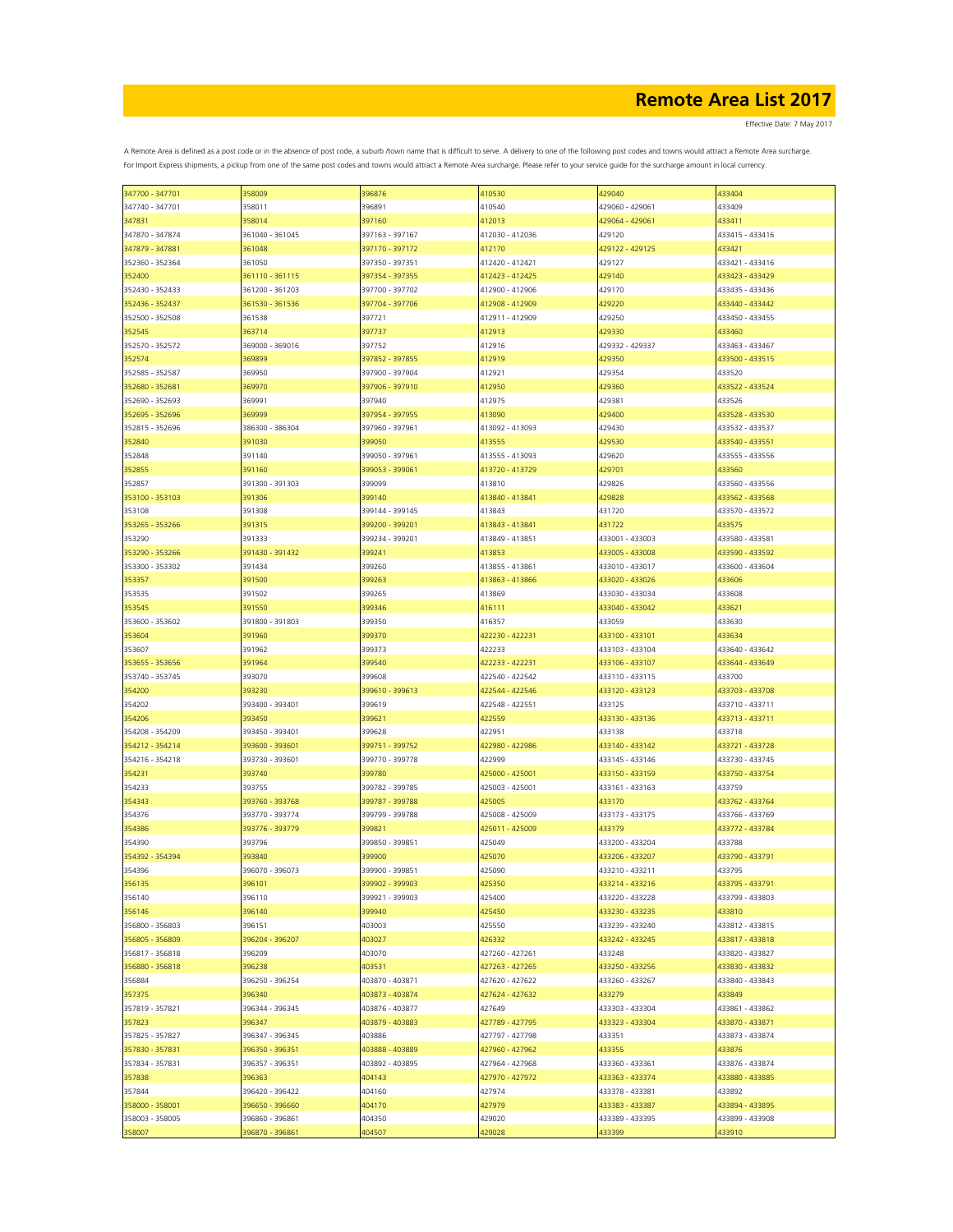Effective Date: 7 May 2017

| 433912 - 433917 | 452450 - 452453 | 461906          | 601659          | 612600          | 624015          |
|-----------------|-----------------|-----------------|-----------------|-----------------|-----------------|
| 433921          | 452455          | 462003          | 601751          | 612605 - 612607 | 624021          |
| 433930 - 433938 | 452459          | 462270 - 462271 | 601753          | 613000          | 624030 - 624031 |
| 433940          | 452600 - 452603 | 462274 - 462275 | 601755 - 601756 | 613022          | 624052 - 624031 |
|                 |                 |                 |                 |                 |                 |
| 433943 - 433945 | 452606 - 452607 | 462278          | 601758 - 601759 | 613030          | 624128          |
| 433948          | 452612 - 452616 | 462278 - 462275 | 601761          | 613037          | 624130 - 624140 |
| 433951 - 433952 | 452680 - 452681 | 462280 - 462281 | 601761 - 601759 | 613118          | 624142 - 624144 |
| 433973 - 433986 | 452683 - 452689 | 462630 - 462631 | 601764 - 601765 | 613123          | 624156          |
| 433991 - 433992 | 452695 - 452697 | 462633 - 462635 | 601768 - 601770 | 613150 - 613155 | 624158          |
|                 |                 |                 | 601772          |                 |                 |
| 439330 - 433992 | 452699          | 462800          |                 | 613159          | 624160          |
| 439334          | 452710 - 452711 | 462802 - 462803 | 601780 - 601782 | 613200          | 624162          |
| 442127 - 442128 | 452740          | 601010 - 462803 | 601784 - 601787 | 613400          | 624175          |
| 442150 - 442152 | 452740 - 452711 | 601012          | 601800          | 613411          | 624191 - 624192 |
| 442314          | 452750 - 452757 | 601021          | 601807          | 613413          | 624194          |
| 442320          | 452765 - 452766 | 601023          | 601809 - 601810 | 617000          | 624194 - 624192 |
| 442325          | 452774          | 601035          | 601820 - 601810 | 617005          | 624220 - 624223 |
|                 |                 |                 |                 |                 |                 |
| 442327          | 452774 - 452766 | 601103          | 601824          | 617120          | 624250          |
| 442329          | 452780 - 452781 | 601108          | 601828          | 617123          | 624260 - 624261 |
| 442345          | 452784          | 601110          | 601830          | 617140 - 617141 | 624264 - 624265 |
| 442370 - 442371 | 452784 - 452781 | 601112 - 601113 | 601836          | 617210          | 624285 - 624265 |
| 442439 - 442371 | 452799 - 452803 | 601116 - 601113 | 601900 - 601903 | 617210 - 617141 | 624300          |
| 442450          | 452806          | 601120          | 601906 - 601907 | 617470 - 617475 | 624330          |
|                 |                 |                 |                 |                 |                 |
| 442454          | 452829          | 601122          | 601909 - 601911 | 617744          | 624332          |
| 442458          | 452920          | 601125          | 601914 - 601916 | 617755          | 624350 - 624351 |
| 442500 - 442501 | 453300 - 453309 | 601127          | 601919          | 617760 - 617766 | 624400          |
| 442519 - 442501 | 453319          | 601130          | 601958          | 617769          | 624400 - 624351 |
| 442530          | 453360 - 453361 | 601134          | 601962          | 618200 - 618206 | 624440 - 624441 |
| 442532 - 442535 | 453400 - 453403 | 601140 - 601141 | 601965 - 601967 | 618215          | 624443 - 624450 |
|                 |                 |                 |                 |                 |                 |
| 442537          | 453405 - 453406 | 601143 - 601144 | 601969          | 618220          | 624465          |
| 442539          | 453430 - 453431 | 601232 - 601235 | 601971 - 601972 | 618232          | 624480          |
| 442542 - 442544 | 453433 - 453434 | 601263 - 601264 | 601977 - 601979 | 618236          | 624600 - 624607 |
| 442550          | 453830 - 453833 | 601289          | 602201 - 602205 | 618250          | 624690 - 624691 |
| 443012          | 453837 - 453840 | 601289 - 601264 | 602208 - 602210 | 618262          | 624800 - 624691 |
| 443526          | 453850 - 453854 | 601300 - 601301 | 602212 - 602215 | 618320          | 624804          |
|                 |                 |                 |                 |                 |                 |
| 443529          | 453856          | 601315          | 602220 - 602221 | 618350          | 624810          |
| 443531 - 443533 | 453889          | 601315 - 601301 | 602226 - 602221 | 618703          | 624860          |
| 443535          | 456007 - 456008 | 601331 - 601332 | 602240          | 618740          | 624930 - 624931 |
| 443539          | 456010 - 456011 | 601337 - 601338 | 602251 - 602257 | 618900          | 624980 - 624981 |
| 445146          | 456200          | 601340 - 601338 | 602262 - 602267 | 618903 - 618907 | 624983 - 624984 |
| 446100 - 446101 | 456200 - 456011 | 601361          | 602282          | 618909 - 618910 | 624989 - 624990 |
|                 |                 |                 |                 |                 |                 |
| 446103 - 446104 | 456203 - 456209 | 601370          | 602284          | 623080 - 623082 | 624992 - 624995 |
| 446110 - 446116 | 456211          | 601375          | 602353          | 623090          | 624997          |
| 446370          | 456216 - 456219 | 601385          | 606210          | 623270 - 623272 | 624999          |
| 446379          | 456221          | 601408          | 606570          | 623275          | 625058          |
| 446430 - 446433 | 456227 - 456228 | 601410 - 601411 | 606650 - 606654 | 623281          | 626109          |
| 446435 - 446436 | 456234 - 456228 | 601420 - 601422 | 606675          | 623300          | 626123          |
|                 |                 |                 |                 |                 |                 |
| 446441 - 446442 | 456238          | 601430          | 607010 - 607012 | 623388          | 626128          |
| 446449 - 446455 | 456293          | 601435          | 607014 - 607015 | 623462 - 623463 | 626147 - 626148 |
| 446459          | 456299 - 456300 | 601440 - 601443 | 607017 - 607018 | 623480          | 626150 - 626153 |
| 446540 - 446541 | 456302 - 456306 | 601445 - 601446 | 607031          | 623480 - 623463 | 626155 - 626159 |
| 446551 - 446552 | 456311          | 601480 - 601483 | 607031 - 607018 | 623487 - 623488 | 627010 - 627011 |
| 446600 - 446552 | 456313          | 601500 - 601501 | 607060 - 607063 | 623508          | 627013 - 627014 |
| 450514          | 456315 - 456318 | 601503          | 607065          | 623508 - 623488 | 627016 - 627018 |
|                 |                 |                 |                 |                 |                 |
| 452000 - 452002 | 456320          | 601503 - 601501 | 607067 - 607069 | 623530 - 623532 | 627140 - 627145 |
| 452004 - 452006 | 456323          | 601505 - 601508 | 607079          | 623534          | 628180 - 628181 |
| 452008 - 452009 | 456329          | 601520 - 601521 | 607100 - 607102 | 623550          | 628183          |
| 452017 - 452018 | 456770 - 456776 | 601524 - 601525 | 607180 - 607190 | 623640          | 628183 - 628181 |
| 452020 - 452018 | 457040          | 601530 - 601525 | 607220 - 607228 | 623710          | 628186 - 628187 |
| 452026          | 457100          | 601532          | 607230          | 623720          | 628189          |
|                 |                 |                 |                 |                 |                 |
| 452039 - 452040 | 461040 - 461050 | 601551          | 607232          | 623725          | 628189 - 628187 |
| 452120 - 452122 | 461059          | 601560          | 607264          | 623731 - 623732 | 628240 - 628242 |
| 452170 - 452175 | 461200 - 461202 | 601565 - 601566 | 607266          | 623748          | 628244          |
| 452200          | 461500 - 461501 | 601600 - 601566 | 607279          | 623748 - 623732 | 628260          |
| 452230 - 452231 | 461503 - 461505 | 601603          | 607320          | 623750 - 623753 | 628263 - 628264 |
| 452308          | 461541          | 601607          | 607328          | 623780          | 628280 - 628281 |
|                 |                 |                 |                 |                 |                 |
| 452308 - 452231 | 461602          | 601612          | 610901          | 623782 - 623785 | 628284 - 628285 |
| 452320 - 452323 | 461607          | 601641          | 612077          | 623794          | 628300 - 628301 |
| 452329          | 461630 - 461637 | 601650 - 601655 | 612080          | 623850 - 623852 | 628303          |
| 452410 - 452411 | 461900 - 461904 | 601657          | 612270          | 623854 - 623856 | 628303 - 628301 |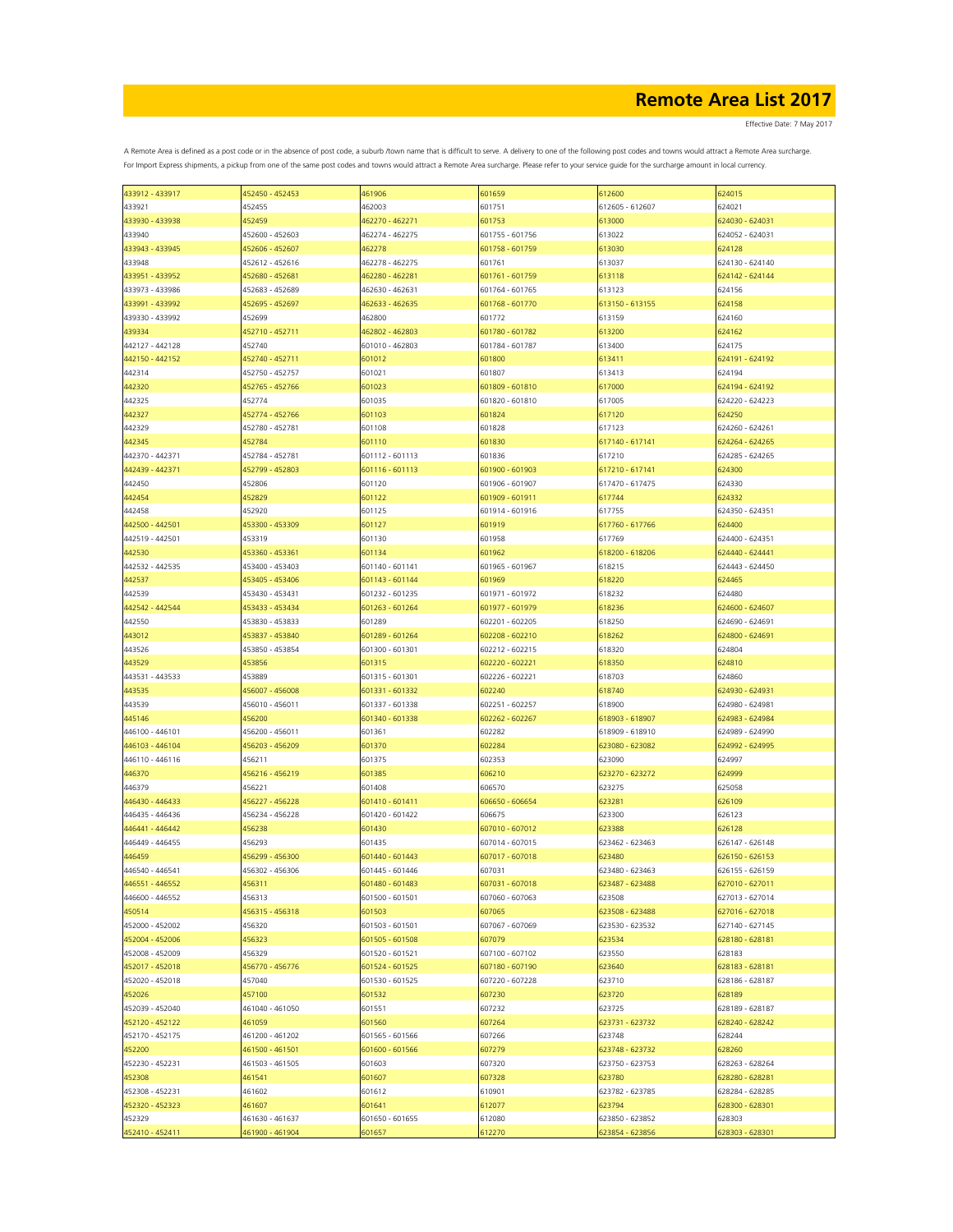Effective Date: 7 May 2017

| 628305 - 628307 | 652500          | 662161 - 662162 | 667000 - 667020 | 692555               | <b>Thies</b>               |
|-----------------|-----------------|-----------------|-----------------|----------------------|----------------------------|
| 628309 - 628312 | 652502          | 662165 - 662162 | 667899          | 692557               | Touba                      |
| 628319 - 628320 | 652507          | 662169          | 667961          | 692651               | Ziguinchor                 |
|                 |                 |                 |                 |                      |                            |
| 628380 - 628381 | 652509          | 662172          | 667965 - 667966 | 692850 - 692854      |                            |
| 628383 - 628384 | 652514 - 652515 | 662200 - 662206 | 667970 - 667966 | 692856               | <b>SERBIA, REPUBLIC OF</b> |
| 628386 - 628387 | 652517 - 652519 | 662250          | 667999          | 692858               | 12240                      |
|                 |                 |                 |                 | 692860 - 692861      |                            |
| 628389          | 652523          | 662305 - 662306 | 671052          |                      | 14210                      |
| 628389 - 628387 | 652563          | 662310 - 662315 | 671110          | 692864 - 692861      | 15318                      |
| 628460 - 628464 | 652599 - 652619 | 662541          | 671133          | 692871               | 15320                      |
| 628480 - 628486 | 652632          | 662543 - 662544 | 671160          | 692874               | 19250                      |
|                 |                 |                 |                 |                      |                            |
| 628670 - 628672 | 652642          | 662546 - 662549 | 671207          | 692976               | 19377                      |
| 629600 - 629604 | 652644 - 652645 | 662566          | 671247          | 694050 - 694051      | 21227                      |
| 629830 - 629832 | 652699 - 652729 | 662970 - 662980 | 671251          | 694450 - 694051      | 21230                      |
| 629850 - 629851 | 652840          | 663180 - 663185 | 671253 - 671254 | 694452               | 21246                      |
|                 |                 |                 |                 |                      |                            |
| 633235 - 629851 | 652842          | 663325          | 671260 - 671254 | 694620               | 21311                      |
| 634878          | 652845          | 663330          | 671281          | 694626 - 694627      | 21314                      |
| 636780          | 652849          | 663332 - 663333 | 671310          | 694689 - 694627      | 21426                      |
| 636782 - 636783 | 652861 - 652862 | 663340 - 663341 | 671320          |                      | 21428                      |
|                 |                 |                 |                 |                      |                            |
| 636785 - 636783 | 652870 - 652871 | 663600 - 663602 | 671340          | <b>RWANDA</b>        | 23202                      |
| 636789          | 652873 - 652875 | 663604 - 663606 | 671346          | Byumba               | 23207                      |
| 641200          | 652877 - 652878 | 663609 - 663615 | 672535          | Kibungo              | 24331                      |
| 641230          | 652880 - 652882 | 663619          | 673300          | Kibuye               | 25270                      |
|                 |                 |                 |                 |                      |                            |
| 641232          | 652884          | 663690 - 663694 | 673310 - 673311 | Rwamagana            | 26204 - 26205              |
| 641870 - 641871 | 652887 - 652889 | 663800 - 663801 | 673370 - 673311 | Umutara              | 31250 - 26205              |
| 641875 - 641879 | 654245          | 663980 - 663981 | 673460          |                      | 31253                      |
| 641881 - 641884 | 655600          | 664500 - 663981 | 673732          | <b>SAMOA</b>         | 31256 - 31257              |
|                 |                 |                 |                 |                      |                            |
| 641886          | 655602 - 655603 | 664518          | 674054          | Savaii               | 31300 - 31257              |
| 644508          | 655619 - 655603 | 664520          | 674520          |                      | 31305                      |
| 644517 - 644518 | 655700          | 664528          | 674600          | <b>SAUDI ARABIA</b>  | 31310 - 31311              |
|                 |                 |                 |                 |                      |                            |
| 644524 - 644518 | 655735          | 665000 - 665004 | 674650 - 674651 | Abqaiq               | 31313 - 31315              |
| 644543          | 655750          | 665006          | 674673 - 674651 | Abu Arish            | 31317 - 31320              |
| 644547          | 658130 - 658131 | 665008 - 665010 | 675828          | Aflaj                | 31322                      |
| 646040          | 658133          | 665101 - 665104 | 676010 - 676011 | Ahad Masarah         | 31325                      |
|                 |                 |                 |                 |                      |                            |
| 646050          | 658133 - 658131 | 665106          | 676014 - 676011 | Ahad Rofaidah        | 31330                      |
| 646052          | 658135 - 658138 | 665250 - 665254 | 676260          | Al Ghat              | 31337                      |
| 646063          | 658200 - 658201 | 665257          | 676264          | Al Jouf              | 32304                      |
| 646177 - 646178 | 658204          | 665259 - 665261 | 676280          | Al Lith Town         | 32314                      |
|                 |                 |                 |                 |                      |                            |
| 646612 - 646178 | 658204 - 658201 | 665263 - 665264 | 676282 - 676283 | Al Namass            | 34207                      |
| 646615          | 658206 - 658210 | 665268          | 676285 - 676283 | Al Ola               | 34310                      |
| 646700          | 658212 - 658214 | 665268 - 665264 | 676287          | Arar                 | 36354                      |
| 646800          | 658218 - 658220 | 665450 - 665453 | 676290          | Artawiah             |                            |
|                 |                 |                 |                 |                      |                            |
| 646809 - 646812 | 658222 - 658225 | 665457 - 665463 | 676295 - 676296 | Ballasmar            | <b>SIERRA LEONE</b>        |
| 646860          | 658227          | 665466 - 665467 | 676450          | <b>Bani Ammr</b>     | Bo                         |
| 646880          | 658229          | 665470 - 665467 | 676450 - 676296 | Beish                | Gloucester                 |
| 646884          | 659100          | 665479          | 676845 - 676846 | Darb                 | <b>Hastings Village</b>    |
|                 |                 |                 |                 |                      |                            |
| 646886          | 659102 - 659104 | 665492          | 676850          | Duba                 | Kenema                     |
| 646893          | 659106 - 659107 | 665520          | 676850 - 676846 | Gurayat              |                            |
| 646970          | 659159          | 665653          | 676852 - 676856 | Hafar Al Batin       | <b>SLOVAKIA</b>            |
| 646973 - 646974 | 659159 - 659107 | 665682 - 665684 | 676859 - 676860 | <b>Halat Ammar</b>   | 013 56                     |
|                 |                 |                 |                 |                      |                            |
| 646978          | 659300 - 659306 | 665737          | 676862 - 676865 | Haql                 | 018 12 - 018 13            |
| 646978 - 646974 | 659308 - 659309 | 665770 - 665772 | 676869          | <b>Hawdat Sudair</b> | 018 16 - 018 13            |
| 646986 - 646987 | 659311          | 665780          | 678141 - 678142 | Hawdat Tamim         | 018 22                     |
| 646992 - 646987 | 659311 - 659309 | 665814          | 678144 - 678145 | Khabra               | 018 31 - 018 32            |
|                 |                 |                 |                 |                      |                            |
| 647000          | 659314 - 659316 | 665818          | 678149          | Khaibar              | 018 35                     |
| 647501 - 647506 | 659318 - 659323 | 665854          | 678149 - 678145 | Manifa               | 018 35 - 018 32            |
| 649000          | 659325 - 659326 | 665900          | 679000 - 679002 | Quwayiah             | 020 54 - 020 55            |
| 649002          | 659328 - 659330 | 665902 - 665904 | 679005 - 679006 | Sabtalaia            | 020 63 - 020 64            |
|                 |                 |                 |                 |                      |                            |
| 649006 - 649007 | 659332 - 659336 | 665911          | 679011          | Sabya                | 020 72                     |
| 649100 - 649007 | 659399          | 665916 - 665917 | 679011 - 679006 | Samtah               | 020 72 - 020 64            |
| 652120          | 660816          | 665930 - 665917 | 679013 - 679017 | Sharurah             | 023 04 - 023 05            |
| 652420 - 652423 | 660861          | 666505          | 679801          | Sulayyil             | 023 11 - 023 05            |
|                 |                 |                 |                 |                      |                            |
| 652425          | 662060 - 662063 | 666510          | 679950          | Taymah               | 023 14                     |
| 652427          | 662066          | 666535          | 680509          | Turaif               | 023 21                     |
| 652431          | 662100          | 666762 - 666763 | 682640          |                      | 023 55                     |
| 652470 - 652477 | 662105          | 666765 - 666763 | 684000 - 684001 | <b>SENEGAL</b>       | 027 13                     |
|                 |                 |                 |                 |                      |                            |
| 652479 - 652480 | 662110          | 666771          | 684004 - 684007 | Kaolack              | 027 32                     |
| 652484 - 652480 | 662150          | 666773          | 684039          | Mbour                | 029 42 - 029 47            |
| 652486          | 662152 - 662153 | 666775          | 685918          | Saint Louis          | 029 53 - 029 56            |
| 652488          | 662155 - 662156 | 666778          | 692539          | 5aly                 | 029 62 - 029 63            |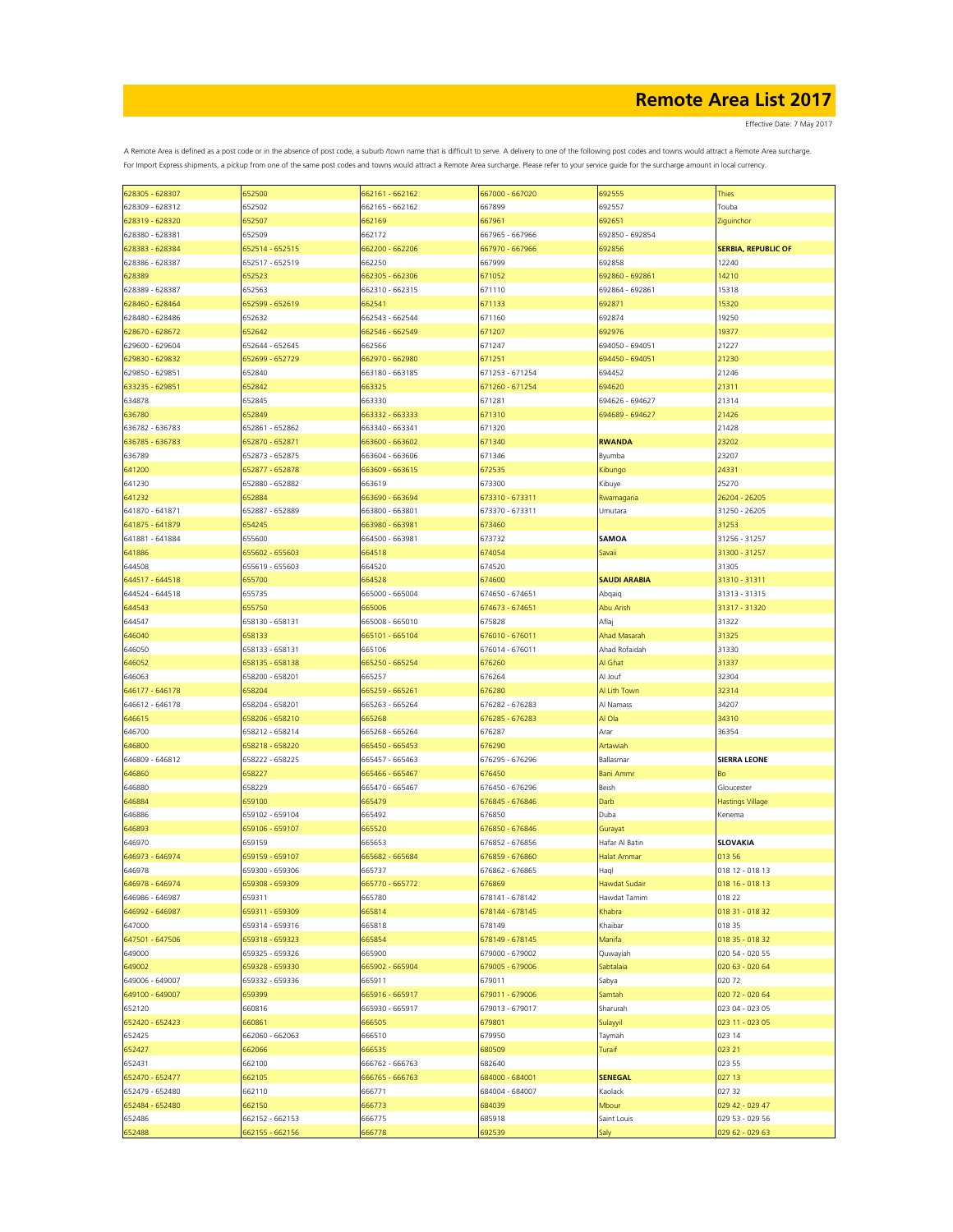Effective Date: 7 May 2017

| 032 42          | 916 16          | 980 31 - 980 34 | 3240 - 3241            | 0068          | 0701 - 0703   |
|-----------------|-----------------|-----------------|------------------------|---------------|---------------|
| 032 42 - 029 63 | 91901           | 980 42 - 980 44 | 3250                   | 0090          | 0705 - 0711   |
|                 |                 |                 |                        |               |               |
| 034 72 - 034 75 | 919 04 - 919 05 | 980 50          | 3250 - 3241            | 0112          | $0713 - 0715$ |
| 038 31          | 919 25 - 919 05 | 980 54          | 3252 - 3257            | 0120          | 0717 - 0726   |
| 038 46 - 038 48 | 919 31          | 982 51          | 3260 - 3264            | 0152          | 0728 - 0734   |
|                 |                 |                 |                        |               |               |
| 044 25 - 044 26 | 919 51 - 919 55 | 982 62          | 3271                   | 0160          | 0736 - 0741   |
| 044 46 - 044 47 | 91961           | 985 03          | 3273                   | 0164          | 0743 - 0744   |
|                 |                 |                 |                        |               |               |
| 049 01 - 044 47 | 919 65          | 985 06 - 985 07 | 3302                   | 0189          | 0746          |
| 049 14          | 920 55          | 985 13 - 985 07 | 3326                   | $0191 - 0198$ | 0746 - 0744   |
|                 |                 |                 |                        |               |               |
| 049 16          | 920 61 - 920 63 | 985 23          | 3330 - 3335            | 0203 - 0204   | 0748 - 0749   |
| 049 18          | 920 65 - 920 66 | 985 26          | 3341 - 3342            | $0207 - 0208$ | 0751 - 0758   |
|                 |                 |                 |                        |               |               |
| 049 25 - 049 26 | 922 04 - 922 05 | 985 31          | 4201 - 3342            | $0210 - 0213$ | 0760 - 0786   |
| 049 34 - 049 35 | 925 41 - 925 42 | 991 06          | 4206                   | 0215          | 0788 - 0799   |
| 049 71 - 049 35 | 925 53 - 925 54 | 991 22 - 991 23 | 4223 - 4226            | 0217          | 0801 - 0806   |
|                 |                 |                 |                        |               |               |
| 053 34          | 925 71 - 925 54 | 991 25 - 991 28 | 4229                   | 0219 - 0220   | 0808 - 0832   |
| 053 71 - 053 75 | 925 82          |                 | 4247                   | 0251 - 0253   | 0834 - 0844   |
|                 |                 |                 |                        |               |               |
| 055 52          | 93031           | <b>SLOVENIA</b> | 4263 - 4265            | 0255          | 0846 - 0849   |
| 055 63 - 055 64 | 935 35          | 1219            | 4267                   | 0257 - 0259   | 0854 - 0855   |
|                 |                 |                 |                        |               |               |
| 059 06 - 055 64 | 935 37          | 1221 - 1223     | 4280 - 4283            | $0263 - 0268$ | 0857 - 0866   |
| 059 55          | 935 41          | 1225            | 5214 - 5215            | 0270 - 0271   | 0868          |
|                 |                 |                 |                        |               |               |
| 059 78 - 059 79 | 935 55 - 935 57 | 1242            | 5223                   | $0273 - 0275$ | 0870 - 0873   |
| 065 22 - 059 79 | 935 61 - 935 69 | 1251 - 1252     | 5223 - 5215            | 0277          | 0875 - 0881   |
|                 |                 |                 |                        |               |               |
| 065 31          | 935 71          | 1270            | 5231 - 5232            | 0285 - 0287   | 0883 - 0886   |
| 065 33 - 065 34 | 935 74 - 935 75 | 1270 - 1252     | 5242 - 5243            | 0304          | 0889 - 0891   |
|                 |                 |                 |                        |               |               |
| 065 41 - 065 45 | 935 82 - 935 75 | 1272 - 1276     | 5251 - 5253            | 0306 - 0307   | 0893 - 0899   |
| 065 48          | 941 01          | 1281 - 1282     | 5273 - 5274            | 0310 - 0313   | 0902 - 0903   |
|                 | 941 03 - 941 05 |                 |                        |               |               |
| 067 04          |                 | 1301 - 1282     | 5283                   | 0315          | 0905 - 0907   |
| 067 11          | 941 08 - 941 09 | 1303            | 5283 - 5274            | 0318 - 0322   | 0910          |
|                 |                 |                 |                        | 0328 - 0332   |               |
| 067 13          | 941 22          | 1312 - 1314     | 5294 - 5296            |               | 0912 - 0914   |
| 067 16          | 941 22 - 941 09 | 1316 - 1319     | 6216 - 6217            | 0334          | 0916 - 0919   |
| 067 22          | 941 32 - 941 34 | 1331 - 1332     | 6219                   | 0336 - 0338   | 0921          |
|                 |                 |                 |                        |               |               |
| 067 33 - 067 35 | 941 36 - 941 37 | 1336 - 1338     | 6219 - 6217            | 0341 - 0342   | 0923          |
| 067 52          | 941 41 - 941 43 | 1352 - 1355     | $6221 - 6223$          | 0351          | 0925 - 0928   |
|                 |                 |                 |                        |               |               |
| 067 61          | 941 48 - 941 51 | 1373            | 6232                   | 0351 - 0342   | 0930 - 0933   |
| 067 66 - 067 68 | 943 04          | 1382            | 6253 - 6256            | 0353 - 0360   | 0935          |
|                 |                 |                 |                        |               |               |
| 067 71 - 067 72 | 943 41          | 1385            | 6258                   | 0362 - 0366   | 0937          |
| 067 74 - 067 72 | 943 52          | 1411            | 6272 - 6274            | 0369 - 0381   | 0939          |
|                 |                 |                 |                        |               |               |
| 06777           | 943 54 - 943 55 | 1413 - 1414     | 8213                   | 0383 - 0387   | 0941 - 0944   |
| 072 63 - 072 64 | 943 57 - 943 61 | 1423            | 8220                   | 0389 - 0391   | 0946 - 0949   |
|                 |                 |                 |                        |               |               |
| 076 02 - 072 64 | 943 65 - 943 66 | 1423 - 1414     | 8230 - 8232            | 0393 - 0394   | 0951 - 0953   |
| 076 05          | 946 02 - 943 66 | 1432 - 1434     | 8253 - 8259            | 0396 - 0400   | 0955 - 0964   |
|                 |                 |                 |                        |               |               |
| 076 31 - 076 36 | 946 19          | 2201            | 8261                   | 0402 - 0406   | 0968 - 0978   |
| 086 35 - 086 37 | 946 21          | 2205 - 2206     | 8272                   | 0408 - 0418   | 0980 - 0981   |
|                 |                 |                 |                        |               |               |
| 086 42 - 086 44 | 946 31 - 946 37 | 2208            | 8274 - 8276            | 0420 - 0438   | 0983 - 0992   |
| 090 21          | 946 39          | 2208 - 2206     | 8281 - 8282            | 0440 - 0445   | 0994 - 1000   |
| 090 24          | 946 51          | 2213 - 2215     | 8292 - 8293            | 0447 - 0460   | $1002 - 1005$ |
|                 |                 |                 |                        |               |               |
| 090 31 - 090 34 | 946 55 - 946 57 | 2221 - 2223     | 8295 - 8297            | 0462          | $1007 - 1008$ |
| 090 41          | 951 31 - 951 33 | 2232 - 2236     | 8321                   | 0464 - 0475   | 1020 - 1027   |
|                 |                 |                 |                        |               |               |
| 094 05 - 094 07 | 95185           | 2242            | 8323                   | 0477 - 0480   | 1030          |
| 094 12          | 956 14          | 2252 - 2259     | 8331 - 8332            | 0482 - 0483   | 1036 - 1037   |
|                 |                 |                 |                        |               |               |
| 094 14 - 094 15 | 956 37          | 2270            | 8341 - 8344            | 0485 - 0508   | 1039 - 1037   |
| 094 33 - 094 15 | 956 42          | 2272 - 2277     | 8361 - 8362            | 0510          | 1043          |
|                 |                 | 2282 - 2289     | 9201 - 9208            |               |               |
| 900 65          | 958 45          |                 |                        | 0513 - 0515   | 1045 - 1048   |
| 906 02 - 906 03 | 962 43 - 962 44 | 2315 - 2319     | 9220 - 9227            | 0530 - 0533   | 1069          |
| 906 05 - 906 03 | 962 52 - 962 44 | 2321 - 2326     | 9231 - 9233            | 0536 - 0537   | 1071          |
|                 |                 |                 |                        |               |               |
| 906 07          | 962 55          | 2331            | 9241 - 9246            | 0539 - 0537   | 1073 - 1078   |
| 906 12          | 962 67          | 2343 - 2344     | 9250                   | 0541          | 1080 - 1082   |
|                 |                 |                 |                        |               |               |
| 906 15          | 966 74          | 2352 - 2353     | 9253                   | 0555 - 0557   | 1090          |
| 906 21          | 966 78          | 2360 - 2367     | 9261 - 9265            | 0560 - 0562   | 1095 - 1098   |
|                 |                 |                 |                        |               |               |
| 906 32          | 96973           | 2370 - 2372     |                        | 0580          | $1101 - 1102$ |
| 906 34 - 906 38 | 969 75          | 2381            | <b>SOLOMON ISLANDS</b> | $0600 - 0613$ | 1110 - 1112   |
|                 |                 |                 |                        |               |               |
| 908 42 - 908 44 | 972 29          | 2393 - 2394     | Guadalcanal Island     | 0615 - 0624   | 1120          |
| 908 46 - 908 47 | 972 46          | 3201            |                        | 0626          | 1122 - 1124   |
|                 |                 |                 |                        |               |               |
| 908 64 - 908 47 | 976 71          | 3201 - 2394     | <b>SOUTH AFRICA</b>    | 0628 - 0640   | 1126 - 1133   |
| 908 71          | 97673           | 3203 - 3206     | 0022                   | 0642 - 0648   | 1151 - 1153   |
|                 |                 |                 |                        |               |               |
| 908 75 - 908 80 | 980 03 - 980 04 | 3213            | 0024                   | 0650 - 0652   | 1160          |
| 91308           | 980 22          | 3215            | 0026                   | 0654          | 1170          |
| 913 36          | 980 22 - 980 04 | 3223 - 3225     | 0035                   | 0658 - 0660   | 1185          |
|                 |                 |                 |                        |               |               |
| 914 43          | 980 25 - 980 26 | 3231 - 3233     | 0056                   | 0690          | 1190          |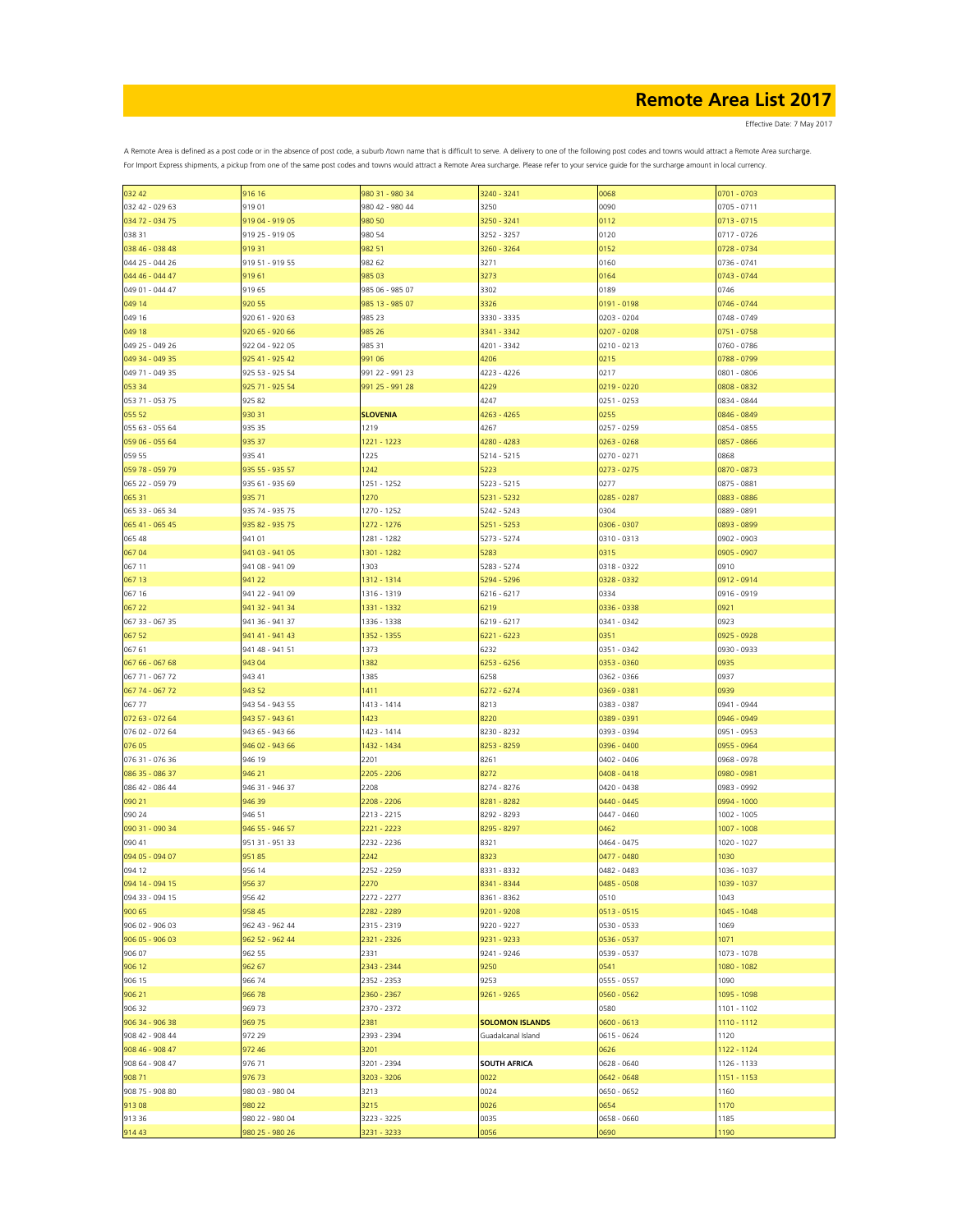Effective Date: 7 May 2017

| 1192 - 1194 | 1827 - 1831         | 2622 - 2625                | 3241 - 3244 | 4822          | 5616        |
|-------------|---------------------|----------------------------|-------------|---------------|-------------|
| 1220        | 1833                | 2627                       | 3246 - 3252 | 4824 - 4825   | 5619 - 5620 |
| 1222 - 1223 | 1841                | 2630                       | 3255 - 3259 | 4828 - 4829   | 5630 - 5620 |
| 1227        | 1852 - 1853         | 2640                       | 3261 - 3262 | 4930 - 4829   | 5640        |
| 1227 - 1223 | 1862 - 1863         | 2650                       | 3267 - 3262 | 4932          | 5662 - 5664 |
| 1246 - 1258 | 1866 - 1863         | 2660 - 2662                | 3269        | 4950          | 5670        |
|             |                     |                            |             |               |             |
| 1260        | 1868                | 2680                       | 3271 - 3272 | 4961 - 4964   | 5680        |
| 1270 - 1271 | 1870                | $2710 - 2712$              | 3275 - 3277 | 4968          | 5685 - 5686 |
| 1273 - 1274 | 1902                | $2715 - 2716$              | 3280 - 3283 | 4990 - 4992   | 5688        |
| 1280 - 1290 | 1908                | 2718                       | 3286 - 3288 | 5000          | 5688 - 5686 |
| 1295        | 1914                | 2718 - 2716                | 3298        | $5002 - 5008$ | 5705 - 5707 |
| 1300 - 1304 | 1928                | 2725 - 2730                | 3301 - 3304 | 5010 - 5019   | 5820        |
|             |                     |                            |             |               |             |
| 1307        | 1932                | 2732                       | 3308 - 3310 | 5021          | 5920        |
| 1309        | 1940                | 2736 - 2739                | 3312 - 3314 | 5035          | 5950        |
| 1330 - 1337 | 1945 - 1946         | 2741 - 2744                | 3325        | 5040 - 5043   | 6115        |
| 1340 - 1367 | 1950 - 1946         | 2746 - 2747                | 3330        | 5050 - 5051   | 6130        |
| 1369 - 1372 | 1983                | 2749 - 2752                | 3340 - 3343 | 5053 - 5056   | 6141        |
| 1374 - 1375 | 1995                | 2755 - 2763                | 3351        | 5058          | 6146        |
|             |                     |                            |             |               |             |
| 1377 - 1378 | 2036                | 2765 - 2783                | 3354        | 5070          | 6150        |
| 1380 - 1378 | 2053                | 2785 - 2789                | 3360        | 5080 - 5091   | 6166        |
| 1382        | 2189                | 2835 - 2836                | 3373 - 3374 | 5093 - 5098   | 6172        |
| 1384        | 2200                | 2838 - 2849                | 3377 - 3378 | 5100          | 6175        |
| 1389 - 1398 | 2213                | 2851 - 2852                | 3382 - 3384 | 5103 - 5109   | 6186 - 6191 |
| 1402        | 2225 - 2226         | 2854 - 2855                | 3500        | 5120          | 6203        |
|             |                     |                            |             |               |             |
| 1411        | 2230                | 2857 - 2861                | 3653        | 5130          | 6205        |
| 1415        | 2230 - 2226         | 2865                       | 3780        | 5170          | 6237        |
| 1426        | 2232 - 2233         | 2867 - 2874                | 3800 - 3801 | 5173 - 5174   | 6242        |
| 1431        | 2250                | 2876                       | 3815        | 5180          | 6250        |
| 1434 - 1435 | 2250 - 2233         | 2880 - 2891                | 3815 - 3801 | 5180 - 5174   | 6255        |
| 1440 - 1441 | 2265 - 2266         | 2900                       | 3817 - 3818 | 5182 - 5190   | 6265        |
|             |                     |                            |             |               |             |
| 1458 - 1441 | 2271 - 2272         | 2920 - 2922                | 3820 - 3818 | $5221 - 5222$ | 6302        |
| 1464        | 2284 - 2285         | 2930 - 2931                | 3835        | 5259 - 5222   | 6304 - 6305 |
| 1475        | 2310 - 2311         | 2945                       | 3855 - 3859 | 5265          | 6308 - 6305 |
| 1489 - 1492 | 2315 - 2311         | 2945 - 2931                | 3865 - 3867 | 5272          | 6310        |
| 1496        | 2320                | 2950 - 2953                | 3871        | 5275          | 6312 - 6313 |
| 1504        | 2329 - 2330         | 2955                       | 3882 - 3883 | 5280          | 6331 - 6332 |
|             |                     |                            |             |               |             |
| 1509        | 2332 - 2337         | 2957                       | 3905 - 3883 | 5284          | 6335 - 6332 |
| 1512        | 2339                | 2959                       | 3915        | 5288          | 6350        |
| 1516 - 1517 | 2341                | 2980                       | 3925        | 5292          | 6360        |
| 1520 - 1522 | 2351 - 2352         | 3000                       | 3930        | 5310 - 5311   | 6370        |
| 1540        | 2355 - 2357         | 3004 - 3007                | 3934 - 3942 | 5321 - 5323   | 6375        |
|             |                     |                            |             |               |             |
| 1550 - 1551 | 2370                | 3010 - 3011                | 3950 - 3953 | 5325 - 5331   | 6410        |
| 1554        | 2375                | 3017                       | 3960        | 5341          | 6446        |
| 1554 - 1551 | 2380                | 3017 - 3011                | 3965 - 3970 | 5360 - 5365   | 6467        |
| 1564 - 1565 | 2383 - 2388         | 3019 - 3020                | 3972 - 3994 | 5370          | 6504        |
| 1575 - 1576 | 2410                | 3022 - 3024                | 3996        | 5375 - 5377   | 6507        |
| 1632        | 2429 - 2430         | 3083                       | 4011        | 5380 - 5382   | 6535        |
|             |                     |                            | 4034        | 5384          | 6537        |
| 1632 - 1576 | 2432 - 2436<br>2465 | 3100 - 3103<br>3105 - 3107 | 4065        | 5400          | 6544        |
| 1636 - 1637 |                     |                            |             |               |             |
| 1693 - 1637 | 2471                | 3111 - 3112                | 4153        | 5402          | 6576        |
| 1698        | 2490 - 2491         | 3114 - 3112                | 4170        | 5404 - 5405   | 6604 - 6605 |
| 1714 - 1715 | 2496 - 2491         | 3135                       | 4180        | 5410 - 5412   | 6631 - 6632 |
| 1717 - 1715 | 2501                | 3137 - 3138                | 4184 - 4185 | 5414 - 5416   | 6634 - 6632 |
| 1723        | 2503                | 3145                       | 4240 - 4185 | 5418          | 6651        |
| 1729        | 2511                | 3145 - 3138                | 4252        | 5420          | 6655 - 6656 |
|             |                     |                            |             |               |             |
| 1747        | 2513                | 3150 - 3151                | 4275        | 5425          | 6660        |
| 1779 - 1780 | 2516 - 2517         | 3160                       | 4277        | 5435 - 5437   | 6660 - 6656 |
| 1782        | 2519                | 3160 - 3151                | 4380        | 5445 - 5446   | 6665 - 6667 |
| 1782 - 1780 | 2519 - 2517         | 3170 - 3171                | 4449        | 5455 - 5446   | 6674        |
| 1784 - 1785 | 2528 - 2529         | 3180                       | 4492 - 4493 | 5460          | 6676        |
| 1788 - 1785 | 2532 - 2534         | 3180 - 3171                | 4680 - 4493 | 5470          | 6690        |
|             |                     |                            |             |               |             |
| 1790        | 2552 - 2554         | 3182 - 3185                | 4700        | 5472          | 6695 - 6696 |
| 1801        | 2556                | 3199                       | 4720        | 5480 - 5481   | 6740 - 6696 |
| 1807        | 2574 - 2575         | 3211                       | 4730 - 4731 | 5483          | 6742        |
| 1809        | 2577 - 2578         | 3214 - 3215                | 4735 - 4731 | 5483 - 5481   | 6810        |
| 1811        | 2600 - 2578         | 3218                       | 4770        | 5500 - 5501   | 6812        |
| 1813        | 2610                | 3218 - 3215                | 4800        | 5606 - 5607   | 6820 - 6821 |
|             |                     |                            |             |               |             |
| 1818        | 2615                | 3220 - 3228                | 4810        | 5610 - 5612   | 6830        |
| 1821 - 1823 | 2620                | 3230 - 3238                | 4820        | 5614          | 6830 - 6821 |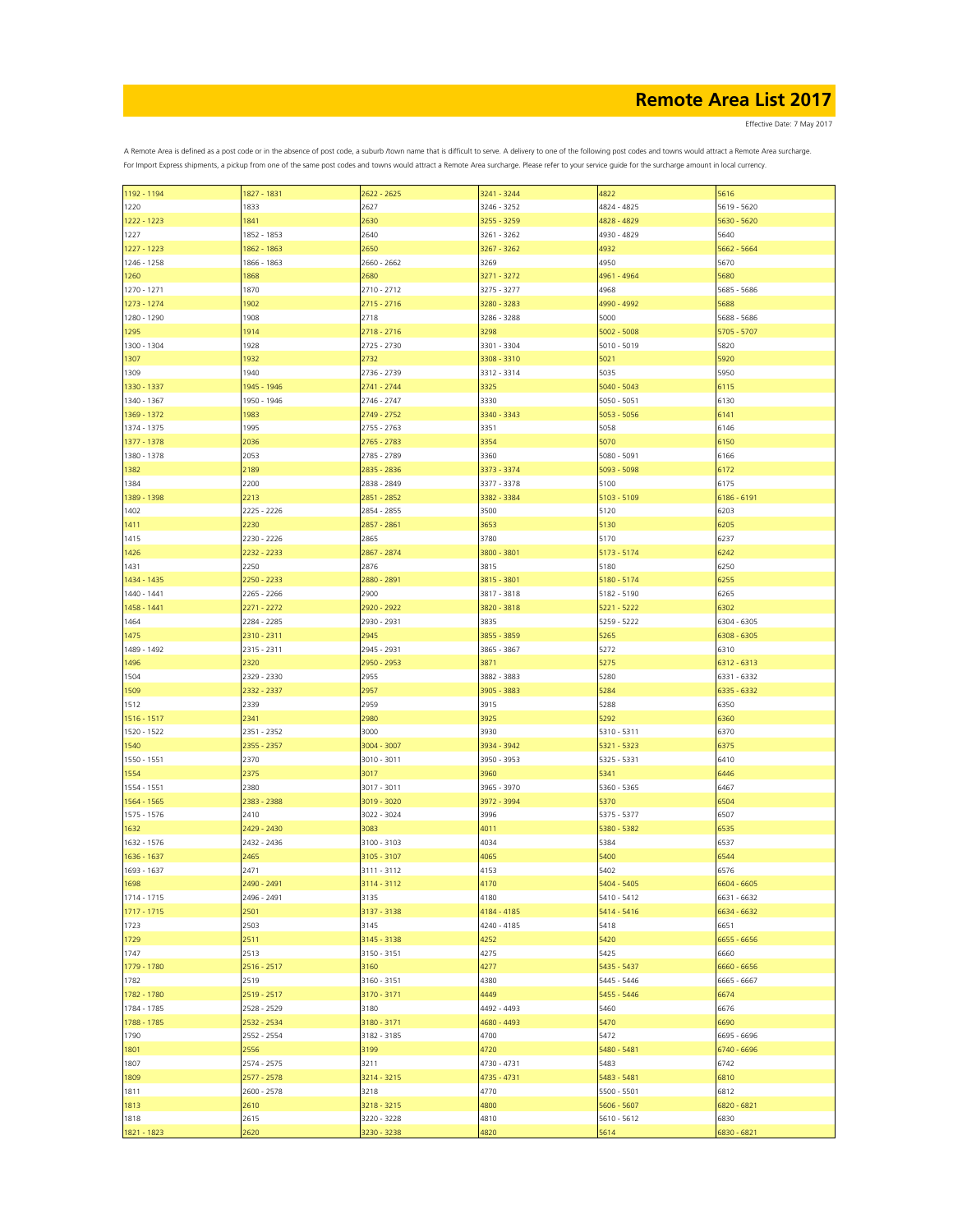Effective Date: 7 May 2017

| 6835 - 6836         | 8135 - 8122  | 8617         | 9540                  | 01117 - 01118                  | 02536                  |
|---------------------|--------------|--------------|-----------------------|--------------------------------|------------------------|
| 6848                | 8138         | 8620         | 9580                  | 01120                          | 02610 - 02612          |
|                     |              |              |                       |                                |                        |
| 6848 - 6836         | 8147         | 8622         | 9595                  | 01120 - 01118                  | 02614                  |
| 6853 - 6854         | 8160         | 8624         | 9600                  | 01128 - 01129                  | 02620                  |
| 6857 - 6854         | 8165         | 8627         | 9602                  | 01138 - 01139                  | 02636 - 02639          |
|                     |              |              |                       |                                |                        |
| 6870                | 8170         | 8700 - 8701  | 9610                  | 01160 - 01139                  | 02650 - 02653          |
| 6875                | 8180         | 8710 - 8701  | 9630                  | 01165                          | 02690 - 02696          |
|                     |              |              |                       |                                |                        |
| 6880                | 8185         | 8720         | 9640                  | 01169                          | 03108 - 03109          |
| 6900 - 6901         | 8190         | 8730 - 8731  | 9650                  | 01192 - 01193                  | 03115 - 03109          |
| 6920 - 6901         | 8193         | 8735 - 8731  | 9660 - 9661           | 01206 - 01208                  | 03138                  |
|                     |              |              |                       |                                |                        |
| 6932                | 8200 - 8201  | 8745         | 9663 - 9664           | 01211 - 01212                  | 03149                  |
| 6960                | 8204 - 8205  | 8750         | 9670 - 9664           | 01216 - 01212                  | 03159                  |
|                     |              |              |                       |                                |                        |
| 6970                | 8207         | 8805         | 9680                  | 01220                          | 03179                  |
| 6995                | 8207 - 8205  | 8807 - 8811  | 9682                  | 01251                          | 03186                  |
| 7005                | 8221 - 8222  | 8813 - 8816  | 9725                  | 01260                          | 03188                  |
|                     |              |              |                       |                                |                        |
| 7070                | 8240 - 8242  | 8818         | 9730                  | 01321 - 01322                  | 03191                  |
| 7131                | 8244 - 8247  | 8822         | 9735                  | 01330                          | 03294                  |
|                     |              |              |                       |                                |                        |
| 7137                | 8249         | 8824         | 9740                  | 01330 - 01322                  | 03310 - 03313          |
| 7144                | 8251 - 8252  | 8850 - 8851  | 9742                  | 01408 - 01409                  | 03315                  |
| 7160                | 8260 - 8261  | 8860 - 8862  | 9744 - 9747           | 01420 - 01409                  | 03317                  |
|                     |              |              |                       |                                |                        |
| 7171                | 8265 - 8261  | 8870         | 9750                  | 01423                          | 03339                  |
| 7180                | 8270         | 8874         | 9754 - 9755           | 01426 - 01428                  | 03348                  |
|                     |              |              |                       |                                |                        |
| 7185                | 8280         | 8890 - 8893  | 9760 - 9755           | 01430                          | 03369 - 03370          |
| 7195 - 7196         | 8282 - 8283  | 8900         | 9762                  | 01439                          | 03380 - 03370          |
| 7200 - 7202         | 8290 - 8283  | 8920         | 9780                  | 01449 - 01450                  | 03390                  |
|                     |              |              |                       |                                |                        |
| 7210                | 8292         | 8922         | 9782 - 9790           | 01474                          | 03459                  |
| 7220                | 8294         | 8925         | 9795                  | 01474 - 01450                  | 03469                  |
|                     |              |              |                       |                                |                        |
| 7230                | 8309         | 8930         | 9797 - 9798           | 01476 - 01478                  | 03516 - 03520          |
| 7232 - 7234         | 8315         | 8940         | 9800 - 9798           | 01520                          | 03569                  |
| 7250 - 7252         | 8350         | 8943         | 9810                  | 02049                          | 03578 - 03579          |
|                     |              |              |                       |                                |                        |
| 7270 - 7272         | 8365         | 9307         | 9820                  | 02110                          | 03589 - 03579          |
| 7280 - 7283         | 8375         | 9311         | 9830                  | 02120                          | 03620                  |
|                     |              |              |                       |                                |                        |
| 7285                | 8377         | 9323         | 9835                  | 02124 - 02125                  | 03638 - 03639          |
| 7287                | 8405         | 9326 - 9328  | 9840                  | 02127                          | 03649                  |
| 7302 - 7306         | 8420         | 9331         | 9850                  | 02127 - 02125                  | 03649 - 03639          |
|                     |              |              |                       |                                |                        |
| 7308                | 8423         | 9333 - 9334  | 9860                  | 02129 - 02130                  | 03657 - 03659          |
| 7310                | 8445         | 9338 - 9334  | 9868 - 9870           | 02136 - 02137                  | 03668 - 03669          |
|                     |              |              |                       |                                |                        |
| 7312                | 8447         | 9348         | 9872 - 9878           | 02139 - 02142                  | 03679                  |
| 7320 - 7322         | 8450         | 9356         | 9904                  | 02150 - 02156                  | 03679 - 03669          |
| 7324                | 8460         | 9358         | 9908                  | 02160 - 02162                  | 03688 - 03689          |
|                     |              |              |                       |                                |                        |
| 7335                | 8466 - 8467  | 9364         | 9913                  | 02200                          | 03699 - 03689          |
| 7340                | 8470         | 9380         | 9917                  | 02210 - 02215                  | 03728                  |
|                     |              |              |                       |                                |                        |
| 7345                | 8470 - 8467  | 9392         | 9922                  | 02220                          | 03737 - 03739          |
| 7350 - 7355         | 8476 - 8482  | 9400 - 9401  | 9928                  | 02230                          | 03759                  |
| 7357 - 7358         | 8491         | 9410 - 9401  | 9932                  | 02240                          | 03769 - 03770          |
|                     |              |              |                       |                                |                        |
| 7365 - 7358         | 8505         | 9414         | 9940                  | 02246 - 02253                  | 03779                  |
| 7375                | 8510         | 9420         | 9944 - 9945           | 02260                          | 03779 - 03770          |
|                     |              |              |                       |                                |                        |
| 7380 - 7382         | 8530         | 9430 - 9432  | 9951 - 9945           | 02270                          | 03786 - 03789          |
| 7390                | 8534         | 9437 - 9438  | 9958                  | 02300                          | 03791 - 03795          |
| 7395                | 8537         | 9445 - 9438  | 9966                  | 02310 - 02316                  | 03810 - 03816          |
|                     |              |              |                       |                                |                        |
| 7400                | 8550         | 9450         | 9970                  | 02320                          | 03819                  |
| 7437                | 8553         | 9459 - 9460  | 9974                  | 02326 - 02329                  | 03827 - 03829          |
| 7455                | 8561         | 9463 - 9464  | 9978                  | 02340                          | 03839 - 03841          |
|                     |              |              |                       |                                |                        |
| 7539 - 7540         | 8565 - 8570  | 9468         | 9982                  | 02350                          | 03850                  |
| 7680 - 7540         | 8575 - 8577  | 9468 - 9464  | 9986 - 9987           | 02359 - 02360                  | 03860                  |
|                     |              |              |                       |                                |                        |
| 7752                | 8580         | 9470 - 9471  | 9992 - 9987           | 02409 - 02410                  | 03870                  |
| 7756                | 8582 - 8583  | 9475 - 9477  | <b>SOUTH SUDAN</b>    | 02420                          | 04113 - 04116          |
| 7784 - 7785         | 8586 - 8587  | 9479 - 9480  | Abyei                 | 02420 - 02410                  | 04118 - 04119          |
|                     |              |              |                       |                                |                        |
| 7794 - 7785         | 8589         | 9482 - 9480  | Aweil                 | 02434 - 02440                  | 04131                  |
| 7798                | 8589 - 8587  | 9484         | Jonglei               | 02448 - 02450                  | 04131 - 04119          |
|                     |              |              |                       |                                |                        |
| 7905                | 8591 - 8594  | 9486 - 9487  | Malakal               | 02459 - 02462                  | 04149 - 04151          |
| 7941                | 8596 - 8599  | 9489 - 9490  | Rumbek                | 02480                          | 04160                  |
| 7978                | 8601 - 8602  | 9499         | Torit                 | 02484 - 02487                  | 04210 - 04213          |
|                     |              |              |                       |                                |                        |
| 8007                | 8604         | 9499 - 9490  | Unity                 | 02489 - 02490                  | 04259 - 04260          |
| 8018                | 8604 - 8602  | 9502 - 9503  | Wau                   | 02499                          | 04270 - 04271          |
| 8100                |              |              |                       |                                |                        |
|                     |              |              |                       |                                |                        |
|                     | 8607 - 8609  | 9505 - 9503  | Yambio                | 02499 - 02490                  | 04274 - 04280          |
| 8105                | 8611         | 9515         | Yei                   | 02510 - 02513                  | 04288 - 04289          |
|                     |              |              |                       |                                |                        |
| 8115<br>8121 - 8122 | 8613<br>8615 | 9520<br>9535 | <b>SPAIN</b><br>01110 | 02529 - 02530<br>02534 - 02530 | 04400 - 04289<br>04409 |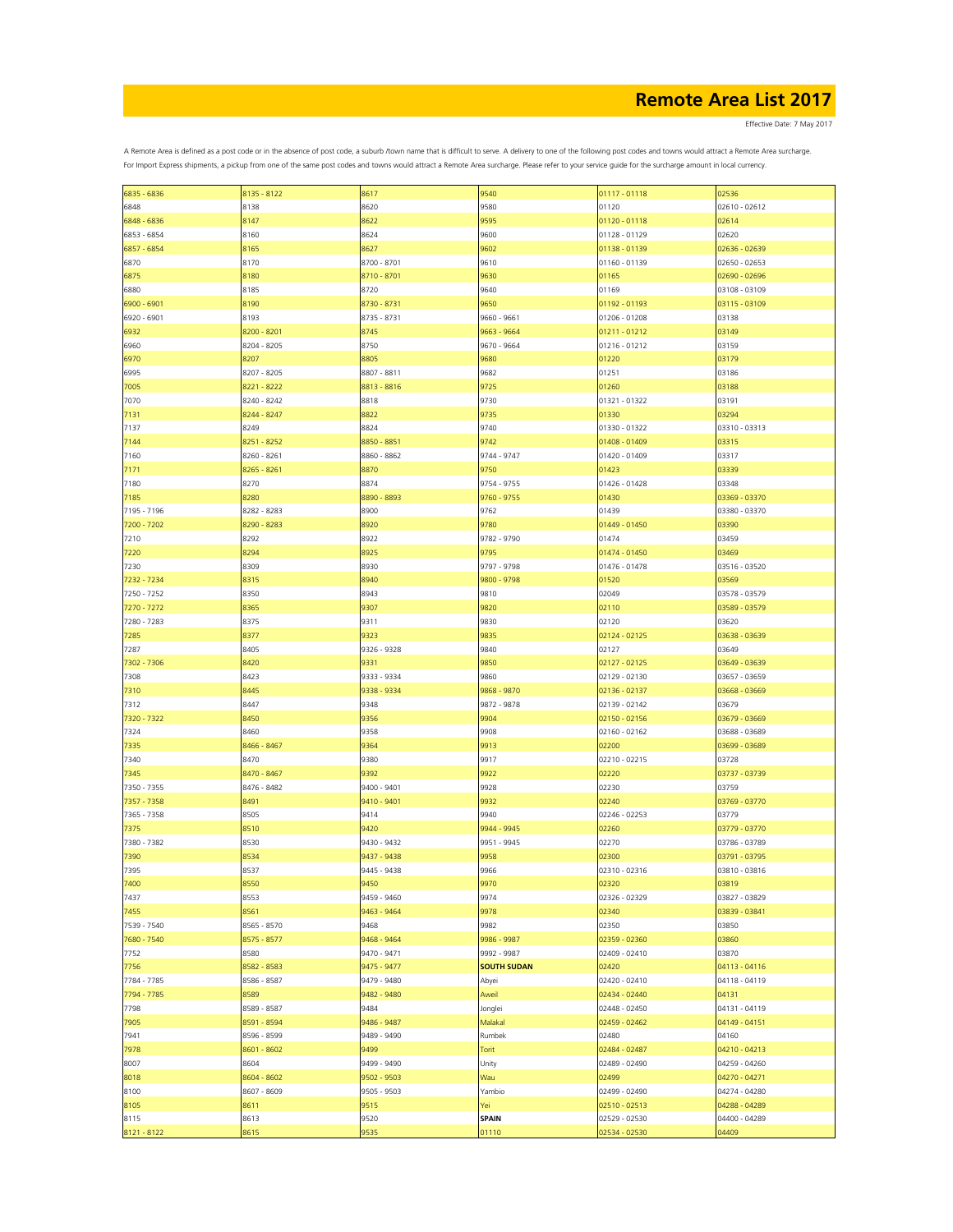Effective Date: 7 May 2017

| 04420         | 05296         | 07260         | 08416         | 09585 - 09589 | 10739 - 10740 |
|---------------|---------------|---------------|---------------|---------------|---------------|
| 04430 - 04431 | 05298 - 05300 | 07310 - 07316 | 08445         | 09591 - 09594 | 10748 - 10750 |
|               |               |               |               |               |               |
| 04440 - 04431 | 05309 - 05310 | 07320         | 08455         | 09600         | 10759         |
| 04450         | 05320 - 05310 | 07330         | 08476         | 09610 - 09615 | 10800         |
| 04458 - 04460 | 05350         | 07340         | 08518         | 09620         | 10810 - 10818 |
|               |               |               |               |               |               |
| 04470         | 05357 - 05358 | 07349 - 07350 | 08569         | 09640         | 10820         |
| 04479 - 04480 | 05370 - 05358 | 07360 - 07350 | 08571         | 09650 - 09651 | 10828 - 10830 |
| 04500 - 04480 | 05380         | 07369         | 08573         | 09660 - 09651 | 10839         |
|               |               |               |               |               |               |
| 04510         | 05410         | 07408 - 07410 | 08593         | 09670         | 10848 - 10850 |
| 04520         | 05412 - 05420 | 07430         | 08611 - 08613 | 09679 - 09680 | 10857 - 10860 |
| 04530 - 04533 | 05427 - 05430 | 07440         | 08619         | 09690 - 09693 | 10864 - 10870 |
|               |               |               |               |               |               |
| 04540         | 05440         | 07450         | 08679 - 08680 | 10108 - 10110 | 10879 - 10883 |
| 04549 - 04550 | 05450         | 07459 - 07460 | 08693 - 08696 | 10120         | 10890 - 10896 |
| 04558 - 04559 | 05460 - 05461 | 07469         | 08698 - 08699 | 10129 - 10137 | 10900         |
|               |               |               |               |               |               |
| 04567 - 04569 | 05470 - 05461 | 07469 - 07460 | 08710 - 08699 | 10140         | 10920         |
| 04600         | 05480         | 07509 - 07511 | 08712         | 10150         | 10930         |
| 04616 - 04619 | 05489 - 05492 | 07518 - 07520 | 08719         | 10160 - 10164 | 10940         |
| 04628 - 04629 | 05500         | 07529 - 07530 | 08733         | 10170         | 10950         |
|               |               |               |               |               |               |
| 04639         | 05510         | 07540 - 07530 | 08736 - 08738 | 10180 - 10187 | 10960         |
| 04639 - 04629 | 05514 - 05516 | 07550         | 08779         | 10189 - 10194 | 10970         |
| 04647 - 04650 | 05520         | 07559         | 08782         | 10198 - 10199 | 10980         |
|               |               |               |               |               |               |
| 04660 - 04662 | 05530         | 07570         | 08793         | 10210 - 10199 | 10989 - 10991 |
| 04690 - 04694 | 05540         | 07579 - 07580 | 09107 - 09110 | 10220         | 11120         |
| 04712 - 04713 | 05560         | 07589 - 07580 | 09119         | 10230         | 11158         |
|               |               |               |               |               |               |
| 04715 - 04713 | 05571         | 07599         | 09123 - 09129 | 10240         | 11170         |
| 04721         | 05580         | 07608 - 07609 | 09131         | 10250 - 10252 | 11178 - 11180 |
| 04729 - 04730 | 05582         | 07629         | 09133         | 10260 - 10263 | 11190         |
|               |               |               |               |               |               |
| 04739         | 05591 - 05593 | 07629 - 07609 | 09135 - 09136 | 10269 - 10271 | 11320         |
| 04739 - 04730 | 05600         | 07638 - 07640 | 09139         | 10280         | 11339 - 11340 |
| 04741 - 04743 | 05610         | 07650         | 09139 - 09136 | 10290 - 10292 | 11349 - 11351 |
|               | 05619 - 05621 | 07659 - 07660 | 09141 - 09146 | 10317 - 10320 | 11390 - 11392 |
| 04750         |               |               |               |               |               |
| 04760         | 05630 - 05631 | 07669 - 07660 | 09150         | 10328 - 10335 | 11549         |
| 04768 - 04769 | 05633 - 05635 | 07680         | 09159         | 10340 - 10341 | 11560         |
|               | 05690 - 05697 | 07687 - 07691 | 09190 - 09194 | 10350         | 11570         |
| 04778 - 04779 |               |               |               |               |               |
| 04810 - 04815 | 06100         | 07710 - 07713 | 09196 - 09199 | 10350 - 10341 | 11579 - 11580 |
| 04820         | 06105 - 06110 | 07720         | 09210 - 09219 | 10359 - 10360 | 11589 - 11597 |
| 04825 - 04830 | 06129 - 06134 | 07730         | 09226 - 09230 | 10370 - 10374 | 11610 - 11612 |
|               |               |               |               |               |               |
| 04838 - 04839 | 06140         | 07740         | 09233         | 10380         | 11620         |
| 04850         | 06160         | 07748 - 07750 | 09239         | 10390 - 10396 | 11638 - 11640 |
| 04850 - 04839 | 06170 - 06174 | 07769         | 09244 - 09249 | 10410 - 10414 | 11648 - 11649 |
|               |               |               |               |               |               |
| 04857 - 04860 | 06180 - 06187 | 07810 - 07812 | 09257 - 09259 | 10420         | 11659 - 11660 |
| 04867 - 04870 | 06190 - 06194 | 07814 - 07815 | 09267 - 09272 | 10430         | 11670         |
| 04877 - 04880 | 06196 - 06197 | 07818 - 07819 | 09280         | 10440         | 11670 - 11660 |
|               |               |               |               |               |               |
| 04887 - 04890 | 06486 - 06488 | 07828 - 07830 | 09285         | 10450         | 11679 - 11680 |
| 04897 - 04899 | 06500         | 07839         | 09290         | 10459 - 10460 | 11687 - 11689 |
| 05110 - 05111 | 06509 - 06510 | 07849         | 09292 - 09294 | 10470 - 10460 | 11691 - 11693 |
| 05113 - 05115 | 06518 - 06519 | 07860         | 09310 - 09312 | 10480         | 12118 - 12127 |
|               |               |               |               |               |               |
| 05120         | 06820 - 06519 | 07870         | 09314 - 09318 | 10490 - 10493 | 12131 - 12134 |
| 05122 - 05123 | 06891         | 07872         | 09330         | 10509 - 10520 | 12140         |
| 05130 - 05134 | 06894         | 08104         | 09339         | 10528 - 10530 | 12150         |
|               |               |               |               |               |               |
| 05140 - 05141 | 07101         | 08106         | 09341 - 09350 | 10540         | 12159 - 12165 |
| 05143         | 07108 - 07110 | 08146         | 09360         | 10550         | 12170         |
| 05143 - 05141 | 07119 - 07121 | 08148         | 09370         | 10560         | 12179 - 12186 |
| 05145 - 05154 | 07130         | 08183         | 09390 - 09391 | 10570         | 12193 - 12194 |
|               |               |               |               |               |               |
| 05160         | 07140         | 08188 - 08189 | 09410 - 09391 | 10580         | 12220 - 12225 |
| 05162 - 05165 | 07142 - 07144 | 08194 - 08189 | 09430         | 10590 - 10593 | 12230 - 12232 |
| 05190 - 05193 | 07150         | 08199         | 09440 - 09441 | 10610 - 10617 | 12300         |
| 05195 - 05198 | 07159         | 08212         | 09443         | 10620         |               |
|               |               |               |               |               | 12310 - 12319 |
| 05210 - 05213 | 07170         | 08254         | 09443 - 09441 | 10623 - 10630 | 12330         |
| 05215 - 05217 | 07179         | 08259         | 09450 - 09454 | 10638 - 10640 | 12340         |
| 05220         | 07183 - 07184 | 08262 - 08263 | 09460 - 09462 | 10649 - 10650 | 12350         |
|               |               |               |               |               |               |
| 05229 - 05230 | 07191 - 07192 | 08269 - 08263 | 09471         | 10660 - 10668 | 12360         |
| 05239 - 05240 | 07194 - 07196 | 08273         | 09490 - 09493 | 10670 - 10672 | 12370         |
| 05250 - 05240 | 07198 - 07200 | 08281         | 09510 - 09515 | 10680         | 12410         |
|               |               |               |               |               |               |
| 05260         | 07208 - 07210 | 08294         | 09549         | 10690 - 10697 | 12412 - 12415 |
| 05267 - 05270 | 07220         | 08298 - 08299 | 09551         | 10700         | 12420         |
| 05278 - 05280 | 07230         | 08359 - 08299 | 09553 - 09560 | 10710 - 10712 | 12428 - 12431 |
|               |               |               |               |               |               |
| 05289 - 05292 | 07240         | 08393         | 09566 - 09575 | 10720         | 12440         |
| 05294         | 07250         | 08398         | 09580         | 10728 - 10730 | 12447 - 12450 |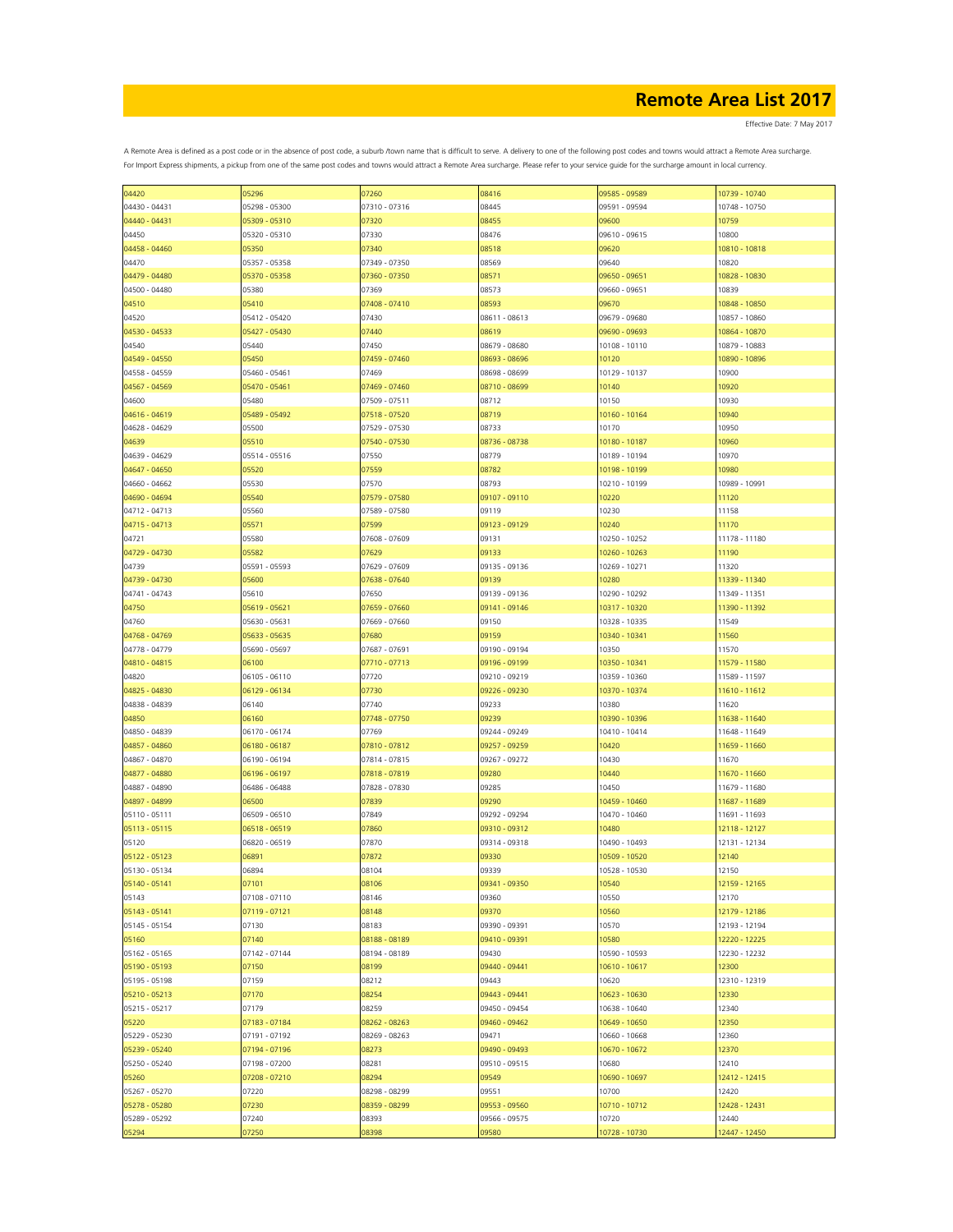Effective Date: 7 May 2017

| 12460         | 14280         | 15281 - 15284 | 15981 - 15985 | 16812 - 16813 | 18829 - 18830 |
|---------------|---------------|---------------|---------------|---------------|---------------|
| 12469 - 12470 | 14290         | 15286 - 15299 | 15990 - 15999 | 16840 - 16843 | 18840         |
|               | 14297 - 14300 | 15301         | 16100         |               |               |
| 12480         |               |               |               | 16850 - 16857 | 18840 - 18830 |
| 12480 - 12470 | 14310         | 15306         | 16111 - 16114 | 16860         | 18849 - 18850 |
| 12489 - 12490 | 14320         | 15309         | 16118         | 16870         | 18858 - 18860 |
| 12499         | 14330         | 15313 - 15318 | 16120         | 16878 - 16879 | 18870         |
|               |               |               |               |               |               |
| 12499 - 12490 | 14340         | 15324 - 15327 | 16122 - 16123 | 16890 - 16893 | 18879 - 18880 |
| 12510 - 12513 | 14350         | 15329 - 15330 | 16140 - 16147 | 17527         | 18890 - 18891 |
| 12526 - 12529 | 14410         | 15332         | 16150         | 17531         | 19100         |
| 12570         | 14412 - 14413 | 15332 - 15330 | 16152         | 17537 - 17539 | 19100 - 18891 |
|               |               |               |               |               |               |
| 12578         | 14430         | 15336 - 15341 | 16160 - 16162 | 17811 - 17812 | 19110 - 19120 |
| 12590 - 12592 | 14430 - 14413 | 15347         | 16190 - 16196 | 17861 - 17863 | 19125 - 19135 |
| 12595 - 12597 | 14439 - 14440 | 15349 - 15350 | 16210 - 16216 | 17865         | 19140 - 19145 |
|               |               | 15357 - 15360 |               | 17868 - 17869 | 19150 - 19153 |
| 12599         | 14445 - 14450 |               | 16220         |               |               |
| 12609         | 14460         | 15366 - 15370 | 16230         | 18120         | 19160 - 19163 |
| 13100         | 14470         | 15374         | 16235 - 16240 | 18120 - 17869 | 19174         |
| 13107 - 13110 | 14480         | 15379 - 15380 | 16250 - 16251 | 18126 - 18132 | 19182         |
|               |               |               |               |               |               |
| 13114 - 13118 | 14490 - 14491 | 15386 - 15392 | 16260         | 18152         | 19184 - 19187 |
| 13120         | 14511 - 14512 | 15424         | 16260 - 16251 | 18160         | 19190         |
| 13128 - 13130 | 14546 - 14549 | 15485         | 16269 - 16270 | 18170         | 19192 - 19193 |
| 13180         | 14600         | 15494         | 16280 - 16270 | 18179 - 18184 | 19196 - 19198 |
|               |               |               |               |               |               |
| 13189         | 14620         | 15509 - 15510 | 16290         | 18192         | 19209 - 19210 |
| 13192 - 13194 | 14630         | 15515 - 15510 | 16311 - 16313 | 18195         | 19219 - 19220 |
| 13210         | 14640         | 15518         | 16315 - 16318 | 18247 - 18250 | 19222 - 19227 |
|               |               |               |               |               |               |
| 13220         | 14650         | 15520         | 16320 - 16321 | 18270         | 19229 - 19230 |
| 13247 - 13249 | 14659 - 14660 | 15526 - 15528 | 16330         | 18280         | 19237 - 19240 |
| 13310         | 14670         | 15530         | 16330 - 16321 | 18290 - 18293 | 19242 - 19249 |
| 13320         | 14670 - 14660 | 15541 - 15543 | 16336 - 16340 | 18295         | 19260 - 19270 |
|               |               |               |               |               |               |
| 13326 - 13333 | 14709 - 14711 | 15549 - 15557 | 16350         | 18310 - 18314 | 19274 - 19278 |
| 13340 - 13345 | 14719         | 15561 - 15569 | 16360         | 18327 - 18329 | 19280 - 19281 |
| 13350         | 14729 - 14730 | 15576 - 15577 | 16370 - 16373 | 18339         | 19283         |
|               |               |               |               |               |               |
| 13360         | 14739 - 14740 | 15579 - 15580 | 16390         | 18350         | 19283 - 19281 |
| 13379 - 13380 | 14749         | 15582 - 15580 | 16392 - 16393 | 18369 - 18370 | 19285 - 19287 |
| 13390 - 13391 | 14749 - 14740 | 15585         | 16410 - 16415 | 18380 - 18381 | 19290         |
| 13410 - 13415 | 14810 - 14817 | 15587         | 16417         | 18400         | 19292         |
|               |               |               |               |               |               |
| 13427 - 13432 | 14820         | 15590 - 15598 | 16420 - 16423 | 18400 - 18381 | 19294 - 19295 |
| 13450         | 14830         | 15608 - 15619 | 16430 - 16435 | 18410 - 18418 | 19300         |
| 13459 - 13460 | 14840         | 15621 - 15627 | 16440 - 16442 | 18430         | 19300 - 19295 |
|               |               |               |               |               |               |
| 13470 - 13473 | 14857 - 14859 | 15630         | 16444         | 18438 - 18440 | 19310 - 19315 |
| 13480         | 14870         | 15635         | 16452         | 18448 - 18452 | 19320         |
| 13490         | 14880         | 15637 - 15639 | 16460 - 16461 | 18460         | 19323 - 19328 |
| 13499         | 14910 - 14915 | 15659         | 16463 - 16465 | 18470         | 19331 - 19334 |
|               |               |               |               |               |               |
| 13590 - 13598 | 14920         | 15668 - 15670 | 16470         | 18480         | 19336 - 19346 |
| 13619 - 13620 | 14930         | 15681         | 16500         | 18490 - 18492 | 19350 - 19357 |
| 13629 - 13620 | 14950         | 15683 - 15692 | 16510         | 18494 - 18495 | 19360 - 19363 |
| 13650         | 14970         | 15806 - 15810 | 16512         | 18510 - 18520 | 19390 - 19392 |
|               |               |               |               |               |               |
| 13660         | 14978 - 14979 | 15813 - 15819 | 16520 - 16522 | 18530         | 19400         |
| 13679 - 13680 | 15101 - 14979 | 15821 - 15826 | 16531 - 16532 | 18538 - 18540 | 19411 - 19413 |
| 13690 - 13680 | 15105         | 15837 - 15839 | 16535 - 16532 | 18550         | 19420         |
| 13710         | 15107 - 15120 | 15841         | 16537         | 18560 - 18565 | 19429         |
|               |               |               |               |               |               |
| 13720         | 15122 - 15130 | 15845 - 15848 | 16540 - 16542 | 18567 - 18568 | 19431 - 19432 |
| 13738 - 13740 | 15135         | 15850 - 15851 | 16550         | 18570         | 19441 - 19445 |
| 13750         | 15137 - 15139 | 15855 - 15863 | 16555         | 18570 - 18568 | 19450         |
|               |               |               | 16600         |               |               |
| 13760         | 15144 - 15155 | 15865 - 15866 |               | 18610 - 18612 | 19458 - 19463 |
| 13768         | 15161         | 15870 - 15874 | 16610 - 16612 | 18614         | 19490 - 19493 |
| 13770         | 15167         | 15877         | 16620 - 16623 | 18616         | 19495         |
| 13779         | 15169         | 15883         | 16630         | 18656 - 18660 | 20128         |
|               |               |               |               |               |               |
| 14110 - 14113 | 15175 - 15178 | 15885         | 16638 - 16640 | 18670         | 20211         |
| 14115         | 15182 - 15187 | 15887 - 15889 | 16646 - 16650 | 18698 - 18700 | 20214 - 20215 |
| 14129 - 14130 | 15191 - 15192 | 15892 - 15894 | 16660         | 18708 - 18711 | 20217 - 20218 |
| 14140 - 14130 | 15196         | 15896 - 15899 | 16670         | 18713         | 20220         |
|               |               |               |               |               |               |
| 14150         | 15196 - 15192 | 15910 - 15917 | 16700         | 18720         | 20220 - 20218 |
| 14190         | 15198 - 15199 | 15928 - 15929 | 16707 - 16710 | 18730         | 20247 - 20249 |
| 14192 - 14193 | 15210 - 15217 | 15937 - 15939 | 16720         | 18740         | 20259 - 20260 |
| 14206 - 14210 | 15228 - 15230 | 15947 - 15950 | 16738 - 16740 | 18750         | 20267 - 20260 |
|               |               |               |               |               |               |
| 14220         | 15236 - 15240 | 15957 - 15959 | 16760         | 18760         | 20269         |
| 14230         | 15250         | 15964 - 15968 | 16770 - 16771 | 18770         | 20490         |
| 14248 - 14250 | 15256 - 15259 | 15970         | 16779 - 16781 | 18810 - 18816 | 20492 - 20496 |
|               |               |               |               |               |               |
| 14260         | 15279         | 15978 - 15979 | 16800         | 18818 - 18820 | 20509         |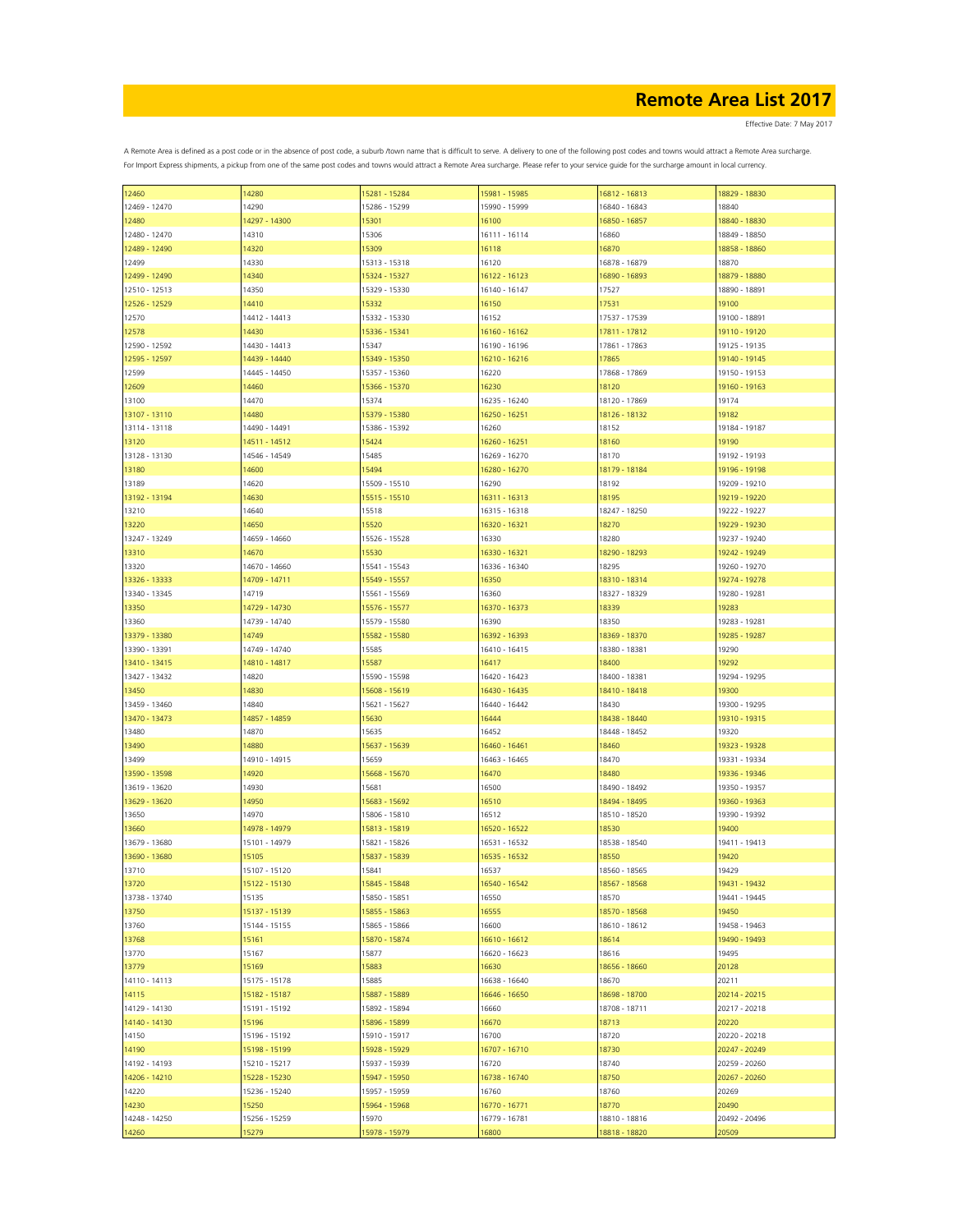Effective Date: 7 May 2017

| 20530         | 22141         | 23310 - 23315 | 24323 - 24330 | 25580         | 27527 - 27533 |
|---------------|---------------|---------------|---------------|---------------|---------------|
| 20568 - 20569 | 22144 - 22149 | 23320         | 24339 - 24347 | 25586 - 25599 | 27540         |
| 20710         | 22210         | 23330         | 24350         | 25610 - 25617 | 27543 - 27550 |
|               |               |               |               |               |               |
| 20710 - 20569 | 22212 - 22216 | 23337 - 23340 | 24356 - 24360 | 25620         | 27554 - 27560 |
| 20737 - 20740 | 22220 - 22223 | 23350         | 24367 - 24370 | 25630 - 25640 | 27568 - 27570 |
| 20809         | 22230 - 22234 | 23359 - 23360 | 24374 - 24380 | 25650 - 25658 | 27576 - 27579 |
|               | 22250 - 22253 | 23369 - 23370 | 24384 - 24398 | 25691 - 25693 | 27590 - 27596 |
| 20830         |               |               |               |               |               |
| 20860         | 22267 - 22269 | 23379 - 23380 | 24413 - 24417 | 25710 - 25727 | 27610 - 27620 |
| 21130         | 22312 - 22315 | 23386         | 24420         | 25788         | 27623 - 27628 |
| 21200         | 22320         | 23386 - 23380 | 24428 - 24430 | 25791 - 25799 | 27630 - 27640 |
|               |               | 23390 - 23393 |               |               | 27646 - 27668 |
| 21207 - 21210 | 22330         |               | 24433 - 24448 | 26110 - 26111 |               |
| 21220         | 22336 - 22340 | 23410 - 23413 | 24450         | 26122 - 26127 | 27670 - 27673 |
| 21230         | 22347 - 22351 | 23420         | 24457 - 24460 | 26131 - 26135 | 27675 - 27680 |
| 21239 - 21240 | 22360 - 22367 | 23430         | 24469 - 24470 | 26145 - 26148 | 27685 - 27699 |
| 21250 - 21240 | 22370 - 22378 | 23450         | 24478 - 24480 |               | 27710 - 27715 |
|               |               |               |               | 26212         |               |
| 21260         | 22390 - 22395 | 23468 - 23470 | 24488 - 24498 | 26216         | 27720 - 27730 |
| 21270         | 22415 - 22417 | 23476 - 23480 | 24500         | 26224         | 27737 - 27740 |
| 21280         | 22421 - 22424 | 23485 - 23489 | 24510 - 24517 | 26226         | 27742 - 27745 |
|               | 22430         | 23499 - 23500 | 24520 - 24526 | 26228         | 27747 - 27752 |
| 21290 - 21292 |               |               |               |               |               |
| 21300         | 22435 - 22440 | 23509 - 23510 | 24530         | 26270         | 27760         |
| 21309 - 21310 | 22449 - 22452 | 23519 - 23520 | 24540         | 26291 - 26292 | 27765 - 27768 |
| 21319 - 21320 | 22460 - 22474 | 23526         | 24544 - 24550 | 26321 - 26322 | 27773 - 27779 |
|               |               |               |               | 26325 - 26322 |               |
| 21330 - 21320 | 22480 - 22487 | 23526 - 23520 | 24565 - 24569 |               | 27785 - 27798 |
| 21340         | 22513 - 22514 | 23528 - 23530 | 24600         | 26329         | 27810 - 27818 |
| 21342         | 22528 - 22529 | 23537 - 23540 | 24607 - 24610 | 26339         | 27820 - 27826 |
| 21350         | 22549         | 23550         | 24620         | 26526 - 26533 | 27830         |
|               | 22549 - 22529 | 23560         |               | 26585 - 26587 | 27832 - 27837 |
| 21359 - 21360 |               |               | 24630         |               |               |
| 21380         | 22569 - 22572 | 23568 - 23569 | 24640         | 27100         | 27839 - 27845 |
| 21380 - 21360 | 22580         | 23590 - 23592 | 24648 - 24650 | 27110 - 27120 | 27849         |
| 21386 - 21388 | 22583 - 22592 | 23610 - 23616 | 24660         | 27122 - 27136 | 27860 - 27861 |
|               |               |               |               |               |               |
| 21390         | 22609 - 22613 | 23628 - 23630 | 24670         | 27140 - 27146 | 27863         |
| 21409         | 22620 - 22625 | 23638 - 23640 | 24680         | 27151 - 27153 | 27863 - 27861 |
| 21420         | 22630         | 23649         | 24687 - 24690 | 27155 - 27157 | 27865 - 27870 |
| 21430         | 22636 - 22640 | 23657 - 23659 | 24699         | 27161 - 27166 | 27876 - 27879 |
|               |               |               |               |               |               |
| 21449         | 22650         | 23669 - 23670 | 24710 - 24724 | 27168         | 27888 - 27889 |
| 21459         | 22660 - 22666 | 23678         | 24730 - 24736 | 27170         | 27891 - 27893 |
| 21500         | 22709 - 22715 | 23678 - 23670 | 24738         | 27177 - 27188 | 28119         |
| 21510         | 22720         | 23684 - 23693 | 24740 - 24746 | 27190 - 27192 | 28149 - 28150 |
|               |               |               |               |               |               |
| 21520         | 22728 - 22732 | 23697         | 24760 - 24769 | 27200         | 28160 - 28150 |
| 21530         | 22740         | 23711 - 23713 | 24790 - 24797 | 27203 - 27217 | 28170         |
| 21540         | 22750 - 22753 | 23720         | 24810 - 24816 | 27220         | 28180         |
| 21550         | 22760 - 22761 | 23730         | 24820         | 27226 - 27235 | 28189 - 28196 |
|               |               |               |               |               |               |
| 21559 - 21560 | 22770 - 22773 | 23746 - 23750 | 24830         | 27241 - 27248 | 28209         |
| 21570 - 21560 | 22790 - 22792 | 23760         | 24836 - 24840 | 27250         | 28211 - 28214 |
| 21580         | 22807         | 23770         | 24843 - 24850 | 27256 - 27260 | 28219         |
| 21590 - 21595 | 22820 - 22822 | 23780         | 24852 - 24860 | 27266 - 27280 | 28248         |
|               |               |               |               |               |               |
| 21609         | 22830         | 24100         | 24869 - 24870 | 27282 - 27283 | 28279         |
| 21620         | 22860         | 24110 - 24114 | 24877 - 24880 | 27285 - 27287 | 28292 - 28297 |
| 21630         | 22870         | 24120 - 24127 | 24882 - 24893 | 27289         | 28311 - 28312 |
| 21639 - 21640 | 22880         | 24130 - 24156 | 24900         | 27294         | 28339 - 28312 |
|               |               |               |               |               |               |
| 21647         | 22888 - 22889 | 24160 - 24166 | 24911 - 24918 | 27296 - 27300 | 28359         |
| 21647 - 21640 | 23110 - 22889 | 24170 - 24172 | 24920         | 27305 - 27310 | 28380         |
| 21649 - 21650 | 23120         | 24174 - 24175 | 24930         | 27317 - 27318 | 28390 - 28391 |
| 21660         | 23130         | 24191 - 24175 | 24940         | 27320         | 28409 - 28391 |
|               | 23140         | 24193         | 24950         |               | 28413         |
| 21660 - 21650 |               |               |               | 27320 - 27318 |               |
| 21668 - 21670 | 23150         | 24195 - 24197 | 24960         | 27324 - 27336 | 28419         |
| 21720         | 23159 - 23160 | 24205 - 24210 | 24970         | 27338 - 27350 | 28439         |
| 21740         | 23170 - 23160 | 24217 - 24227 | 24980         | 27359 - 27360 | 28459         |
| 21750         | 23180         | 24230         | 24989 - 24991 | 27362 - 27369 | 28470         |
|               |               |               |               |               |               |
| 21760         | 23190 - 23196 | 24232 - 24239 | 24994 - 24996 | 27372 - 27380 | 28478 - 28480 |
| 21819 - 21820 | 23211 - 23215 | 24248 - 24253 | 25280 - 25290 | 27388 - 27392 | 28491 - 28492 |
| 21830 - 21820 | 23230         | 24257         | 25500         | 27410 - 27425 | 28499         |
| 21850         | 23239 - 23240 | 24260         | 25510 - 25518 | 27430         | 28499 - 28492 |
|               |               |               |               |               |               |
| 21860         | 23250 - 23240 | 24270 - 24277 | 25526         | 27437 - 27440 | 28511 - 28513 |
| 21870         | 23260         | 24280 - 24285 | 25528 - 25530 | 27450         | 28515         |
| 21880         | 23264 - 23270 | 24287 - 24288 | 25537 - 25540 | 27460         | 28520         |
| 21890 - 21891 | 23280         | 24290 - 24294 | 25548 - 25556 | 27466         | 28530         |
|               |               |               |               |               |               |
| 22126 - 21891 | 23289 - 23298 | 24300         | 25560         | 27468 - 27470 | 28540         |
| 22131         | 23300         | 24310 - 24319 | 25566 - 25577 | 27510 - 27520 | 28550         |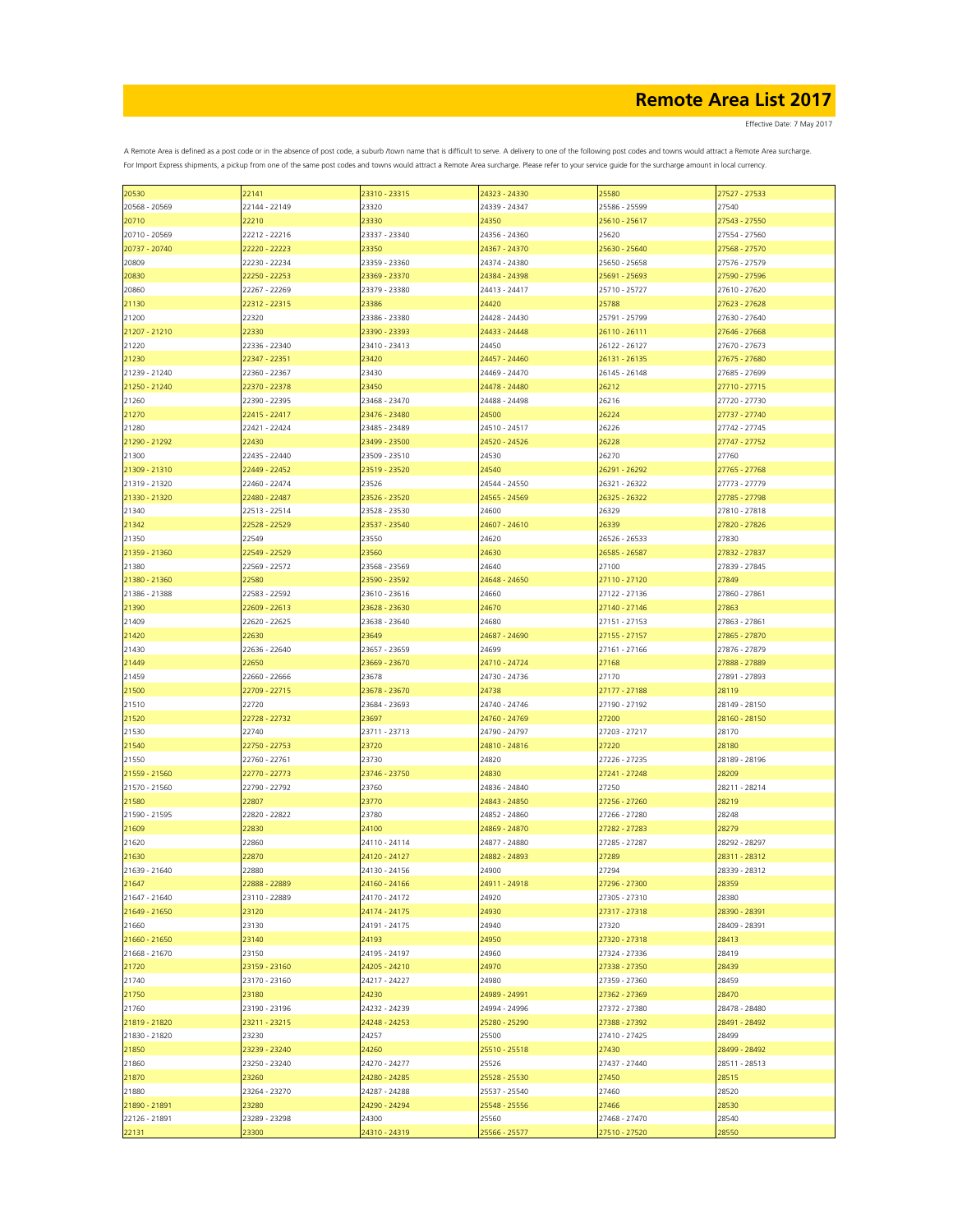| 28560         | 30149         | 31290 - 31293 | 32336 - 32340 | 33154 - 33163 | 33936 - 33937 |
|---------------|---------------|---------------|---------------|---------------|---------------|
| 28570         | 30151         | 31310 - 31315 | 32348 - 32349 | 33170 - 33174 | 33940 - 33937 |
| 28580         | 30153 - 30157 | 31349         | 32356 - 32358 | 33183         | 33950         |
|               |               |               |               |               |               |
| 28594 - 28599 | 30164 - 30167 | 31360         | 32360         | 33186 - 33187 | 33957 - 33960 |
| 28620         | 30176 - 30179 | 31381 - 31383 | 32365 - 32366 | 33189 - 33191 | 33969 - 33970 |
| 28640         | 30189 - 30196 | 31391 - 31398 | 32368 - 32375 | 33193 - 33196 | 33979         |
| 28648 - 28650 | 30290         | 31409 - 31418 | 32400         | 33299         | 33979 - 33970 |
|               |               |               |               |               |               |
| 28695 - 28696 | 30329         | 31420 - 31422 | 32410 - 32420 | 33310 - 33318 | 33986 - 33997 |
| 28720 - 28723 | 30331 - 30335 | 31438 - 31440 | 32425 - 32437 | 33320         | 34100         |
| 28729 - 28730 | 30338         | 31448 - 31454 | 32440         | 33324 - 33330 | 34110 - 34117 |
| 28737 - 28743 | 30351         | 31460         | 32448 - 32450 | 33340 - 33347 | 34120         |
|               |               |               |               |               |               |
| 28749         | 30359         | 31470 - 31473 | 32452 - 32457 | 33350         | 34126 - 34132 |
| 28751 - 28756 | 30364 - 30369 | 31480 - 31485 | 32459         | 33390 - 33391 | 34149         |
| 28780         | 30378 - 30379 | 31487         | 32510 - 32512 | 33410 - 33412 | 34159 - 34160 |
| 28790         | 30381 - 30384 | 31490 - 31496 | 32514 - 32516 | 33414         | 34170         |
| 28792 - 28794 |               |               |               |               |               |
|               | 30386         | 31510 - 31511 | 32519 - 32523 | 33418         | 34170 - 34160 |
| 28798         | 30391         | 31514 - 31515 | 32525 - 32527 | 33423         | 34191 - 34192 |
| 28811         | 30393 - 30394 | 31521 - 31523 | 32530         | 33425         | 34208 - 34209 |
| 28817 - 28819 | 30396 - 30398 | 31550         | 32534 - 32540 | 33430         | 34218 - 34220 |
|               |               |               |               |               |               |
| 28861 - 28862 | 30410 - 30414 | 31579         | 32545 - 32560 | 33439 - 33440 | 34230         |
| 28865 - 28862 | 30420         | 31588 - 31589 | 32562 - 32563 | 33448 - 33449 | 34239 - 34240 |
| 28978         | 30438 - 30439 | 31593 - 31594 | 32570         | 33456 - 33460 | 34246 - 34250 |
| 29180         | 30441 - 30442 | 31630         | 32570 - 32563 | 33490 - 33492 | 34257 - 34260 |
|               |               |               |               |               |               |
| 29191 - 29195 | 30508 - 30509 | 31630 - 31594 | 32572 - 32575 | 33507 - 33509 | 34300         |
| 29210         | 30528 - 30529 | 31638 - 31640 | 32577 - 32579 | 33520         | 34305 - 34307 |
| 29220         | 30540 - 30529 | 31650         | 32591         | 33525         | 34309 - 34310 |
| 29230         | 30550         | 31660         | 32610 - 32622 | 33527         | 34320         |
|               |               |               |               |               |               |
| 29239         | 30558 - 30559 | 31669 - 31671 | 32624 - 32626 | 33529 - 33530 | 34320 - 34310 |
| 29250         | 30561 - 30559 | 31680         | 32631 - 32637 | 33534 - 33540 | 34337 - 34338 |
| 29260         | 30563         | 31689 - 31699 | 32640 - 32641 | 33546 - 33549 | 34340 - 34338 |
| 29300         | 30566         | 31710 - 31715 | 32643 - 32648 | 33554 - 33560 | 34347         |
|               |               |               |               |               |               |
| 29311 - 29315 | 30579 - 30580 | 31720         | 32650 - 32655 | 33566 - 33570 | 34349         |
| 29327 - 29330 | 30589 - 30590 | 31730         | 32664 - 32671 | 33576 - 33579 | 34400         |
| 29340         | 30592 - 30590 | 31740         | 32678 - 32680 | 33581 - 33583 | 34405 - 34410 |
|               |               |               |               |               |               |
| 29350         | 30594         | 31744 - 31754 | 32688 - 32699 | 33585 - 33599 | 34419 - 34420 |
| 29360         | 30609 - 30613 | 31760         | 32701 - 32708 | 33610 - 33620 | 34429 - 34430 |
| 29370         | 30626 - 30630 | 31789 - 31796 | 32711         | 33627 - 33630 | 34439 - 34440 |
| 29380         | 30648 - 30649 | 31798 - 31799 | 32720         | 33637 - 33640 | 34447         |
| 29391 - 29395 | 30659         |               |               |               | 34447 - 34440 |
|               |               | 31809 - 31810 | 32730         | 33650         |               |
| 29410         | 30659 - 30649 | 31820 - 31810 | 32740         | 33660         | 34449 - 34450 |
| 29420         | 30708 - 30709 | 31829         | 32747 - 32751 | 33669 - 33670 | 34460         |
| 29430         | 30715 - 30709 | 31839 - 31840 | 32760         | 33673         | 34460 - 34450 |
| 29440         | 30729         | 31849 - 31850 | 32764 - 32770 | 33673 - 33670 |               |
|               |               |               |               |               | 34468 - 34470 |
| 29450 - 29452 | 30810 - 30816 | 31866 - 31869 | 32774         | 33675 - 33681 | 34473         |
| 29460 - 29462 | 30830 - 30832 | 31876 - 31880 | 32778 - 32791 | 33683 - 33688 | 34475         |
| 29470 - 29471 | 30834 - 30837 | 31890 - 31892 | 32793 - 32795 | 33690         | 34477 - 34478 |
|               |               |               |               |               |               |
| 29480         | 30848 - 30849 | 32100 - 32103 | 32798         | 33692 - 33697 | 34480         |
| 29480 - 29471 | 30858 - 30859 | 32110 - 32112 | 32810 - 32817 | 33707 - 33708 | 34480 - 34478 |
| 29490 - 29494 | 30868 - 30869 | 32120         | 32820 - 32830 | 33716 - 33718 | 34485 - 34487 |
| 29520         | 30876 - 30879 | 32130         | 32838 - 32840 | 33720         | 34489 - 34492 |
| 29530 - 29533 | 30889         | 32133 - 32141 | 32845 - 32850 | 33724 - 33740 | 34810 - 34813 |
|               |               |               |               |               |               |
| 29550 - 29553 | 30891 - 30893 | 32150 - 32153 | 32858 - 32860 | 33746 - 33749 | 34815         |
| 29566 - 29567 | 31109         | 32160 - 32164 | 32868 - 32870 | 33756 - 33760 | 34820         |
| 29593 - 29567 | 31120         | 32170 - 32172 | 32879 - 32880 | 33768 - 33770 | 34828 - 34830 |
| 29611         | 31130 - 31131 | 32200         | 32890 - 32899 | 33774 - 33780 | 34839 - 34840 |
|               |               |               |               |               |               |
| 29689         | 31133 - 31131 | 32202         | 32907         | 33782 - 33799 | 34842         |
| 29693         | 31140         | 32211 - 32213 | 32920         | 33810 - 33820 | 34842 - 34840 |
| 29710 - 29716 | 31150 - 31154 | 32216         | 32930         | 33825 - 33830 | 34844 - 34850 |
| 29718 - 29719 | 31172 - 31179 | 32220         | 32940 - 32941 | 33836 - 33846 | 34858 - 34860 |
|               |               |               |               |               |               |
| 29749         | 31193         | 32225 - 32229 | 32950 - 32941 | 33850         | 34869 - 34870 |
| 29749 - 29719 | 31208 - 31210 | 32231 - 32233 | 32960         | 33857 - 33860 | 34878 - 34879 |
| 29752 - 29755 | 31219 - 31220 | 32235 - 32236 | 32970 - 32971 | 33866 - 33870 | 34886 - 34889 |
| 29760         | 31227 - 31229 | 32243         | 32980 - 32982 | 33873 - 33880 | 36100         |
|               |               |               |               |               |               |
| 29770         | 31239 - 31243 | 32243 - 32236 | 32990         | 33885 - 33892 | 36110         |
| 29787         | 31250 - 31254 | 32310 - 32318 | 33111 - 33112 | 33910         | 36116 - 36121 |
| 29789         | 31260 - 31261 | 32320         | 33114 - 33119 | 33912         | 36130         |
| 29791 - 29792 | 31263 - 31264 | 32329 - 32330 | 33125 - 33130 | 33919         | 36139         |
|               |               |               |               |               |               |
| 30107 - 30109 | 31270 - 31272 | 32334         | 33138 - 33140 | 33928         | 36141 - 36142 |
| 30139         | 31281 - 31284 | 32334 - 32330 | 33150         | 33934         | 36150 - 36154 |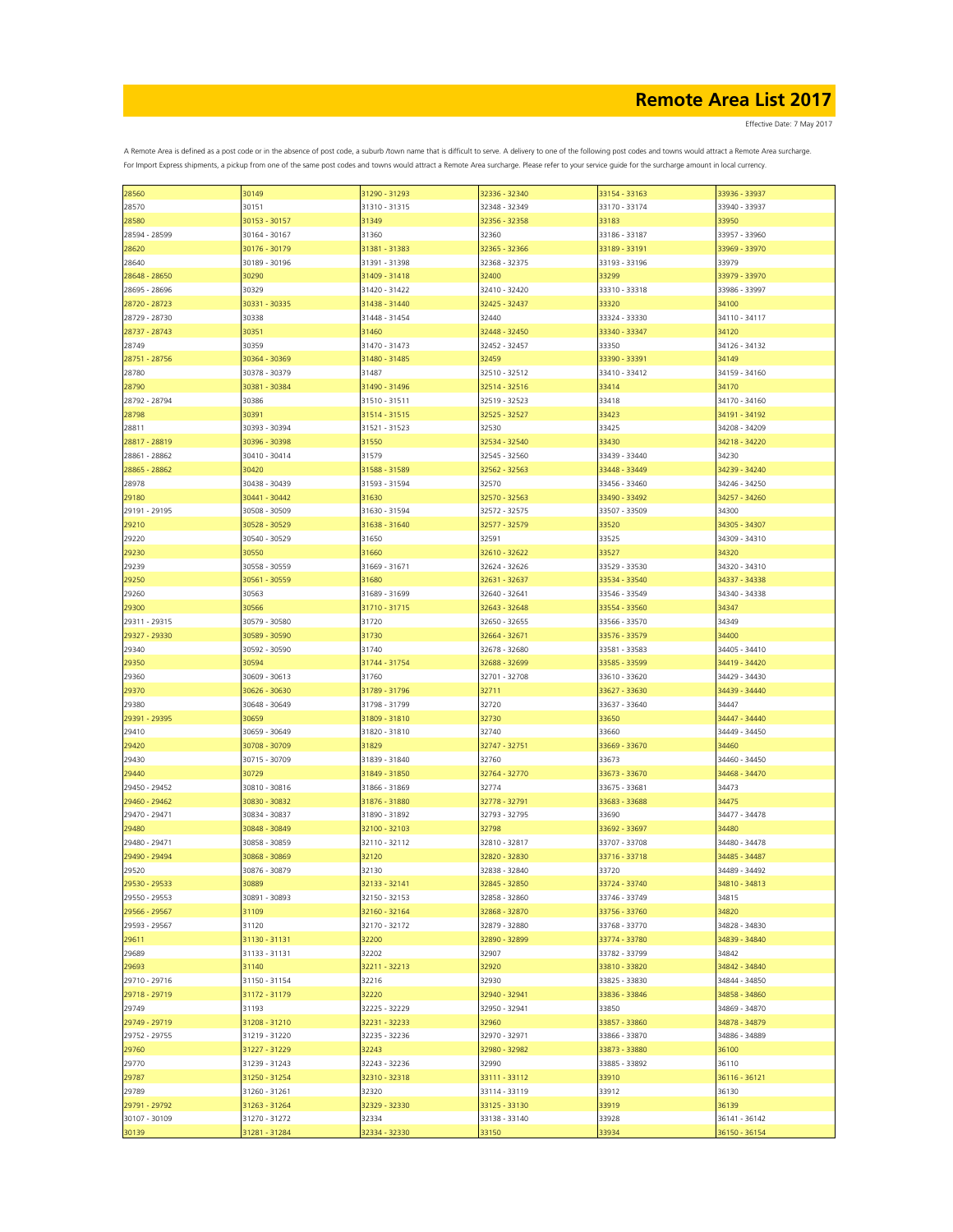Effective Date: 7 May 2017

| 36156         | 37116 - 37114 | 37727         | 39591 - 39595 | 41599         | 43459         |
|---------------|---------------|---------------|---------------|---------------|---------------|
| 36158         | 37120         | 37729 - 37730 | 39613         | 41610         | 43510 - 43514 |
|               |               | 37740         |               |               |               |
| 36160 - 36164 | 37129 - 37130 |               | 39618 - 39619 | 41630         | 43518         |
| 36190 - 36194 | 37139 - 37140 | 37740 - 37730 | 39626 - 39627 | 41650         | 43529         |
| 36340         | 37147 - 37150 | 37748 - 37756 | 39630         | 41657 - 41661 | 43594 - 43597 |
| 36350         | 37159 - 37160 | 37759 - 37760 | 39630 - 39627 | 41670         | 43729         |
|               |               |               |               |               |               |
| 36360         | 37169 - 37176 | 37762 - 37768 | 39638 - 39640 | 41719         | 43736 - 43739 |
| 36378 - 36380 | 37181 - 37183 | 37770         | 39649         | 41727 - 41729 | 43746 - 43749 |
| 36388 - 36393 | 37185 - 37187 | 37774 - 37780 | 39660         | 41749 - 41750 | 43774 - 43777 |
|               |               |               |               |               |               |
| 36411 - 36414 | 37189 - 37194 | 37785 - 37800 | 39670         | 41760 - 41750 | 43781 - 43787 |
| 36419 - 36420 | 37197 - 37198 | 37810         | 39680 - 39683 | 41770         | 43792         |
| 36428 - 36430 | 37200         | 37820         | 39685 - 39692 | 41780         | 43815 - 43816 |
| 36435 - 36440 | 37200 - 37198 | 37830         | 39694         | 41860         | 43891 - 43816 |
|               |               |               |               |               |               |
| 36446 - 36450 | 37207 - 37210 | 37840         | 39696 - 39699 | 41870         | 44100         |
| 36455 - 36460 | 37214         | 37850         | 39706 - 39708 | 41880         | 44110 - 44115 |
| 36470 - 36471 | 37216 - 37217 | 37860 - 37865 | 39715 - 39720 | 41888 - 41890 | 44120 - 44126 |
| 36473 - 36474 | 37219 - 37220 | 37870 - 37871 | 39722 - 39725 | 41897 - 41899 | 44130 - 44134 |
|               |               |               |               |               |               |
| 36490 - 36494 | 37229 - 37230 | 37873 - 37874 | 39727 - 39728 | 41989         | 44140 - 44147 |
| 36511         | 37240         | 37881 - 37882 | 39730         | 42107 - 42108 | 44150         |
| 36514 - 36518 | 37240 - 37230 | 37890 - 37893 | 39730 - 39728 | 42112 - 42113 | 44155 - 44169 |
|               |               |               |               |               |               |
| 36520         | 37246 - 37248 | 39120         | 39738 - 39739 | 42126 - 42128 | 44190 - 44194 |
| 36524 - 36530 | 37250 - 37251 | 39140         | 39749         | 42130         | 44210 - 44213 |
| 36537 - 36540 | 37253 - 37260 | 39150         | 39749 - 39739 | 42132         | 44220 - 44223 |
| 36542 - 36550 | 37267         | 39160         | 39761 - 39762 | 42134         | 44230 - 44233 |
|               |               |               |               |               |               |
| 36555 - 36560 | 37269 - 37271 | 39170         | 39764 - 39762 | 42137 - 42138 | 44310 - 44315 |
| 36567 - 36570 | 37273         | 39180         | 39766         | 42140 - 42142 | 44320         |
| 36579 - 36590 | 37281         | 39191         | 39776 - 39780 | 42145 - 42150 | 44330         |
|               |               |               |               | 42153 - 42154 |               |
| 36596 - 36599 | 37290 - 37292 | 39193         | 39787 - 39788 |               | 44340         |
| 36610 - 36614 | 37300         | 39195         | 39790 - 39791 | 42156 - 42159 | 44350         |
| 36616 - 36619 | 37310 - 37320 | 39197         | 39793 - 39796 | 42161 - 42162 | 44357 - 44360 |
| 36626 - 36629 | 37329 - 37330 | 39211 - 39213 | 39798         | 42164 - 42167 | 44366 - 44369 |
|               |               |               |               |               |               |
| 36633 - 36635 | 37337 - 37340 | 39220         | 39800         | 42169         | 44380 - 44382 |
| 36637 - 36640 | 37350         | 39229 - 39232 | 39805 - 39809 | 42172 - 42175 | 44390 - 44397 |
| 36645 - 36649 | 37400         | 39248 - 39250 | 39812 - 39813 | 42180 - 42181 | 44400         |
|               |               |               |               |               |               |
| 36653 - 36660 | 37405 - 37406 | 39290 - 39294 | 39815 - 39813 | 42189 - 42193 | 44409 - 44415 |
| 36667 - 36670 | 37408 - 37410 | 39310         | 39820         | 42210 - 42214 | 44420 - 44424 |
| 36676 - 36679 | 37418 - 37420 | 39313 - 39315 | 39849 - 39850 | 42216 - 42218 | 44430 - 44433 |
| 36681 - 36693 | 37427 - 37430 | 39318         | 39860 - 39850 | 42220         | 44440 - 44442 |
|               |               |               |               |               |               |
| 36710 - 36715 | 37439 - 37440 | 39320         | 39880         | 42222 - 42223 | 44450         |
| 36720         | 37447 - 37455 | 39329 - 39330 | 39890         | 42225 - 42223 | 44459 - 44460 |
| 36729 - 36730 | 37458         | 39350 - 39330 | 40238 - 40239 | 42230         | 44470         |
| 36739 - 36740 | 37460         | 39360         | 40313 - 40315 |               | 44470 - 44460 |
|               |               |               |               | 42240         |               |
| 36746 - 36750 | 37465 - 37468 | 39407 - 39408 | 40510         | 42248         | 44477 - 44480 |
| 36760         | 37470         | 39410         | 40512         | 42250         | 44490 - 44496 |
| 36770         | 37478 - 37481 | 39410 - 39408 | 40532 - 40533 | 42257 - 42260 | 44509 - 44511 |
|               |               |               |               |               |               |
| 36778 - 36779 | 37488         | 39416 - 39420 | 40540 - 40542 | 42269         | 44520         |
| 36788 - 36792 | 37490 - 37497 | 39430         | 40554         | 42290 - 42291 | 44530         |
| 36794         | 37510         | 39438         | 41130         | 42294         | 44540         |
| 36810 - 36818 | 37515 - 37516 | 39450 - 39451 | 41150         | 42294 - 42291 | 44547 - 44550 |
|               |               |               |               |               |               |
| 36820         | 37520 - 37524 | 39460         | 41200         | 42310 - 42311 | 44556 - 44566 |
| 36826 - 36830 | 37530 - 37532 | 39460 - 39451 | 41209 - 41210 | 42313         | 44570         |
| 36835 - 36859 | 37540 - 37542 | 39477 - 39479 | 41218 - 41220 | 42313 - 42311 | 44579 - 44580 |
| 36861 - 36870 | 37550 - 37556 | 39490 - 39491 | 41230         | 42315 - 42318 | 44586 - 44597 |
|               |               |               |               |               |               |
| 36872 - 36880 | 37590 - 37594 | 39507         | 41240         | 42320         | 44610         |
| 36883 - 36893 | 37600         | 39507 - 39491 | 41250         | 42328 - 42330 | 44620 - 44624 |
| 36895         | 37606 - 37610 | 39509 - 39511 | 41318 - 41319 | 42340 - 42342 | 44630         |
| 36910 - 36915 | 37617 - 37619 | 39513         | 41329 - 41330 | 42344 - 42345 | 44640 - 44643 |
|               |               |               |               |               |               |
| 36920         | 37621         | 39517         | 41339 - 41330 | 42350 - 42351 | 44650 - 44653 |
| 36930         | 37624         | 39520         | 41350         | 42360         | 44660 - 44661 |
| 36937 - 36939 | 37630         | 39525 - 39528 | 41359 - 41360 | 42360 - 42351 | 44700         |
|               |               |               |               |               |               |
| 36945 - 36949 | 37638 - 37640 | 39530         | 41370 - 41360 | 42366 - 42368 | 44700 - 44661 |
| 36954         | 37650         | 39538 - 39540 | 41380         | 42391         | 44706 - 44712 |
| 36957 - 36959 | 37656 - 37660 | 39547 - 39551 | 41388 - 41390 | 43320 - 43321 | 44720 - 44721 |
| 36966 - 36969 | 37670 - 37671 | 39553 - 39559 | 41409         | 43360 - 43364 | 44730         |
|               |               |               |               |               |               |
| 36979         | 37680 - 37684 | 39569 - 39575 | 41450         | 43370 - 43376 | 44730 - 44721 |
| 36988 - 36995 | 37690         | 39577         | 41460         | 43379         | 44740 - 44742 |
| 37100         | 37710 - 37718 | 39580         | 41470         | 43427 - 43428 | 44750         |
|               |               |               |               |               |               |
| 37110 - 37111 | 37720         | 39582 - 39584 | 41540         | 43439 - 43428 | 44760 - 44761 |
| 37113 - 37114 | 37724         | 39586 - 39589 | 41568 - 41570 | 43449         | 44769 - 44770 |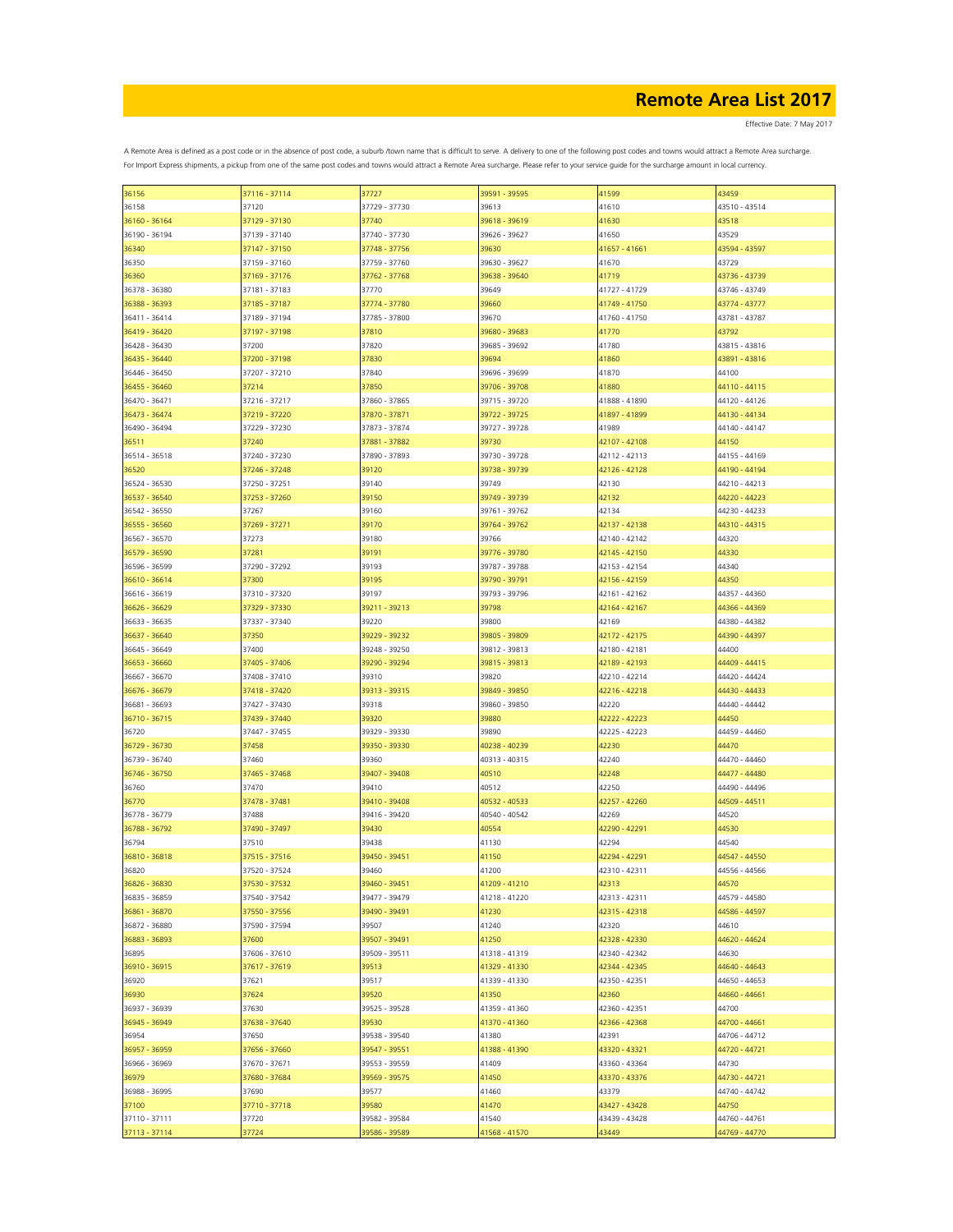| 44779 - 44780 | 45900         | 47510         | 49750 - 49751 | 50709 - 50710    | Anamaduwa              |
|---------------|---------------|---------------|---------------|------------------|------------------------|
| 44790 - 44793 | 45908 - 45910 | 47512 - 47513 | 49760 - 49751 | 50750 - 50710    | Anangoda               |
|               |               |               |               |                  |                        |
| 45109         | 45917 - 45920 | 47529 - 47530 | 49770         | 50760            | Andigama               |
| 45111         | 45960         | 47672 - 47530 | 49780 - 49783 | 50770            | Andiyagala             |
| 45113 - 45114 |               |               |               | 50780 - 50786    |                        |
|               | 46112         | 47674         | 49810         |                  | Angamuwa               |
| 45121 - 45128 | 46114         | 47680         | 49820         | 50790 - 50795    | Angulugaha             |
| 45130         | 46116         | 47686 - 47687 | 49830 - 49836 | 50810            | Angunakolapelessa      |
|               |               |               |               |                  |                        |
| 45138 - 45140 | 46118         | 47689 - 47687 | 49840         | 50850            | Angunakolawewa         |
| 45150         | 46127 - 46129 | 47832         | 49850         | 51004 - 51005    | Angunawila             |
|               |               |               |               |                  |                        |
| 45159 - 45160 | 46140 - 46150 | 47851         | 49860         | 52003 - 51005    | Anguruwatota           |
| 45162 - 45165 | 46162 - 46179 | 47880         | 49870 - 49871 |                  | <b>Anhandiya</b>       |
| 45170         | 46191         | 47882         | 49880 - 49882 | <b>SRI LANKA</b> | Anhettigama            |
|               |               |               |               |                  |                        |
| 45179 - 45182 | 46193 - 46199 | 48190 - 48191 | 50108 - 50109 | Addalaichenai    | Ankumbura              |
| 45191         | 46225         | 48891 - 48191 | 50120         | Adippala         | Anukkane               |
|               |               |               |               |                  |                        |
| 45211 - 45216 | 46229         | 48895         | 50120 - 50109 | Agalawatta       | Anuradhapura           |
| 45221 - 45222 | 46249         | 49100         | 50131 - 50144 | Agaliya          | Aparekka               |
|               |               |               |               |                  |                        |
| 45230 - 45222 | 46266 - 46269 | 49110         | 50150 - 50156 | Agarapathana     | Aragoda                |
| 45240         | 46292         | 49120 - 49137 | 50160 - 50164 | Agbopura         | Araipattai             |
| 45260         | 46294 - 46295 | 49140 - 49167 | 50170         | Ahangama         | <b>Aralaganwila</b>    |
|               |               |               |               |                  |                        |
| 45270         | 46310 - 46314 | 49170 - 49174 | 50173 - 50176 | Ahungalla        | Aranayaka              |
| 45291         | 46316 - 46318 | 49176 - 49178 | 50178         | Akaragama        | Arawa                  |
|               |               |               |               |                  |                        |
| 45310 - 45314 | 46320 - 46321 | 49180 - 49183 | 50192 - 50195 | Akarawita        | Arawakumbura           |
| 45340         | 46330 - 46321 | 49190 - 49191 | 50210 - 50217 | Akarella         | <b>Arawatta</b>        |
|               |               |               |               |                  |                        |
| 45360         | 46339         | 49193 - 49191 | 50219 - 50220 | Akkaraipattu     | Aruggammana            |
| 45370         | 46350 - 46357 | 49200         | 50227 - 50230 | Akkarasiyaya     | Aselapura              |
| 45379         | 46367 - 46369 | 49210 - 49216 | 50236 - 50240 | Akuramboda       | Atabage                |
|               |               |               |               |                  |                        |
| 45410         | 46388         | 49220         | 50247 - 50249 | Akurana          | Atakalanpanna          |
| 45420         | 46390 - 46393 | 49230 - 49232 | 50257 - 50260 | Akuressa         | Atakiriya              |
|               |               |               |               |                  |                        |
| 45430         | 46408 - 46409 | 49240         | 50266 - 50270 | Alahengama       | Atale                  |
| 45440         | 46417 - 46418 | 49250 - 49255 | 50280         | Alahitiyawa      | Ataragalla             |
|               |               |               |               |                  |                        |
| 45450         | 46511 - 46512 | 49260         | 50291 - 50297 | Alapaladeniya    | <b>Ataragallewa</b>    |
| 45460         | 46590 - 46593 | 49270 - 49272 | 50299         | Alawala          | Athuraliya             |
|               |               |               |               |                  |                        |
| 45479 - 45480 | 46611 - 46614 | 49280 - 49281 | 50310 - 50316 | Alawatugoda      | Attanakadawala         |
| 45489 - 45490 | 46621 - 46625 | 49290 - 49281 | 50320 - 50326 | Alawatura        | Attawilluwa            |
| 45511         | 46635 - 46639 | 49300         | 50330 - 50336 | Alawatuwala      | Awukana                |
|               |               |               |               |                  |                        |
| 45511 - 45490 | 46649         | 49310         | 50340 - 50348 | Algama           | Awulegama              |
| 45513 - 45515 | 46659 - 46660 | 49317 - 49327 | 50350         | Aludeniya        | Ayagama                |
|               |               |               |               |                  |                        |
| 45517 - 45519 | 46666 - 46670 | 49330 - 49337 | 50360         | Aluketiyawa      | Ayithiyamalai          |
| 45521 - 45526 | 46687 - 46689 | 49340 - 49350 | 50366 - 50376 | Aluthgama        | Ayiwela                |
|               |               |               |               |                  |                        |
| 45529 - 45534 | 46692         | 49352         | 50390 - 50391 | Aluthwala        | Badalkumbura           |
| 45540 - 45544 | 46714 - 46717 | 49357 - 49363 | 50408 - 50409 | Alutnuwara       | Baddegama              |
|               |               |               |               |                  |                        |
| 45560         | 46721         | 49390 - 49396 | 50411 - 50409 | Aluttaramma      | Badulla                |
| 45566 - 45578 | 46723         | 49400         | 50440         | Alutwewa         | <b>Baduluoya</b>       |
|               |               |               | 50460 - 50461 |                  | <b>Baduluwela</b>      |
| 45580         | 46725 - 46726 | 49410         |               | Alwatta          |                        |
| 45588 - 45590 | 46728         | 49419 - 49420 | 50470         | Ambadandegama    | <b>Baduraliya</b>      |
| 45592 - 45594 | 46728 - 46726 | 49430 - 49420 | 50470 - 50461 | Ambagahapelessa  | Bakamuna               |
|               |               |               |               |                  |                        |
| 45610 - 45614 | 46749 - 46750 | 49440         | 50480 - 50482 | Ambagahawatta    | <b>Bakiella</b>        |
| 45620 - 45622 | 46758 - 46759 | 49450         | 50490 - 50491 | Ambagamuwa       | Bakinigahawela         |
|               | 46789 - 46759 |               |               |                  |                        |
| 45630 - 45638 |               | 49500         | 50510 - 50515 | Ambagasdowa      | <b>Bakmitiyawa</b>     |
| 45640 - 45646 | 46792         | 49510 - 49525 | 50520         | Ambagaspitiya    | Balaharuwa             |
| 45650 - 45654 | 46811         | 49530         | 50529 - 50530 | Ambakandawila    | Balalla                |
|               |               |               |               |                  |                        |
| 45660 - 45664 | 46813 - 46814 | 49539 - 49543 | 50546 - 50550 | Ambakote         | Balana                 |
| 45670 - 45678 | 46816 - 46817 | 49550         | 50560 - 50562 | Ambalakanda      | <b>Balangoda</b>       |
|               |               |               |               |                  |                        |
| 45680 - 45687 | 46820 - 46817 | 49559 - 49564 | 50570         | Ambalangoda      | Balapitiya             |
| 45690 - 45695 | 46822         | 49570 - 49574 | 50580 - 50584 | Ambalantota      | <b>Ballaketuwa</b>     |
| 45700         | 46824 - 46825 | 49580 - 49583 | 50590 - 50592 | Ambana           | Bambaragahaela         |
|               |               |               |               |                  |                        |
| 45710         | 46837 - 46844 | 49590 - 49594 | 50596         | Ambanpola        | Bambaragaswewa         |
| 45720         | 46868         | 49610         | 50610 - 50612 | Ambatalawa       | Bambarapana            |
|               |               |               |               |                  |                        |
| 45730         | 46891         | 49618 - 49630 | 50614 - 50617 | Ambatenna        | <b>Bamunukotuwa</b>    |
| 45749 - 45750 | 46894         | 49638 - 49640 | 50619         | Ambewela         | Banagala               |
|               |               |               |               |                  |                        |
| 45760 - 45750 | 47110         | 49650         | 50629         | Ambulugala       | Bandagiriya            |
| 45770         | 47166         | 49660         | 50637 - 50638 | Amitirigala      | Bandara Koswatta       |
|               | 47210         | 49670         | 50640 - 50641 | Ampagala         | Bandarawela            |
| 45789         |               |               |               |                  |                        |
| 45810         | 47219         | 49680         | 50650         | Ampara           | Banduragoda            |
| 45830         | 47310         | 49690 - 49700 | 50650 - 50641 | Ampegama         | <b>Bangadeniya</b>     |
|               |               |               |               |                  |                        |
| 45840         | 47312         | 49706 - 49710 | 50668 - 50670 | Ampilanthurai    | Baranankattuwa         |
| 45850         | 47318         | 49714 - 49722 | 50678 - 50680 | Ampitiya         | Barawakumbuka          |
|               |               |               |               |                  |                        |
| 45870         | 47470         | 49730 - 49731 | 50682 - 50689 | Amugoda          | Barawardhana Oya       |
| 45890         | 47494         | 49740 - 49743 | 50691 - 50696 | Amunumulla       | <b>Batagolladeniya</b> |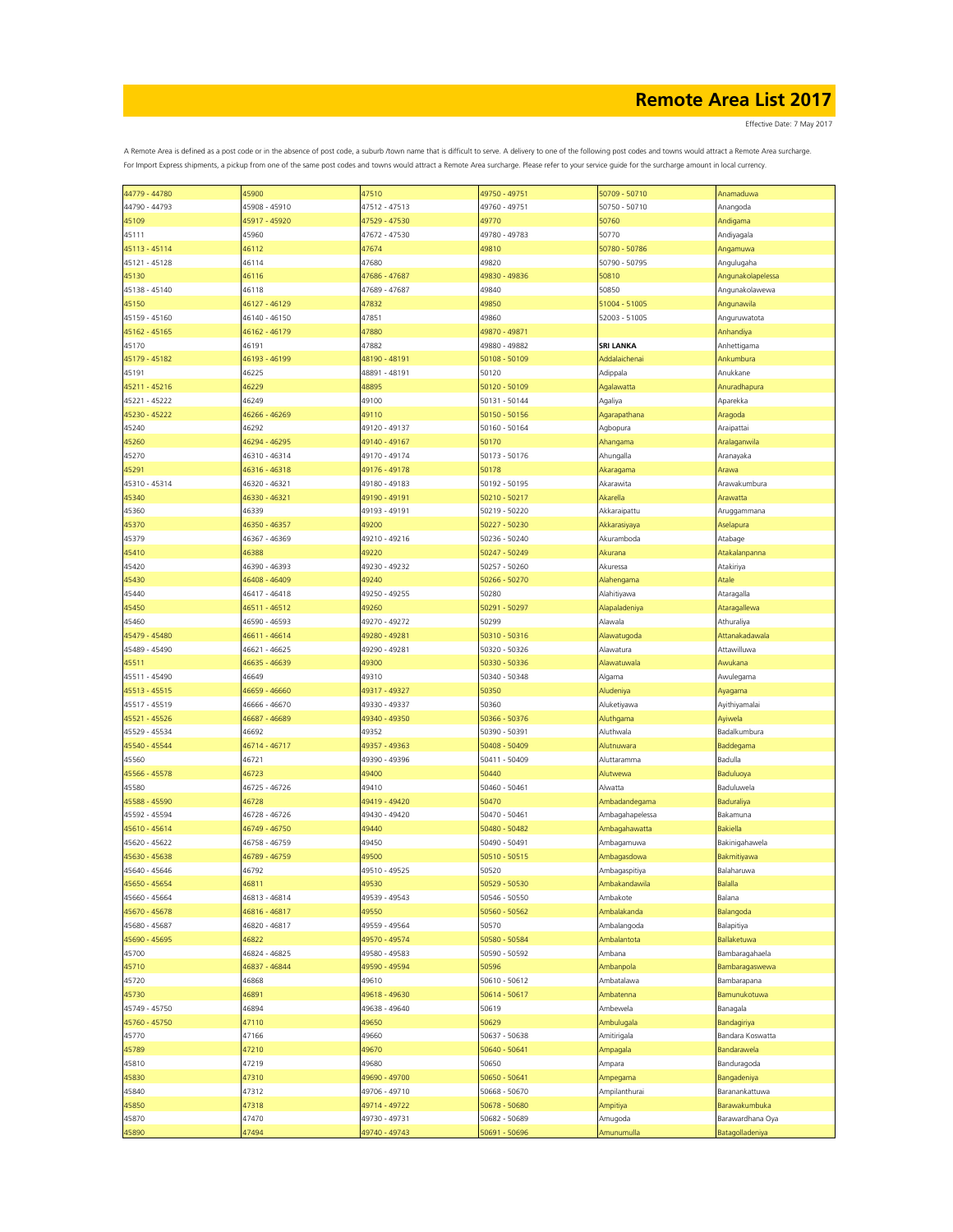Effective Date: 7 May 2017

| Batapola             | Dagonna             | Dimbulagala        | Eratna                  | Gnanikulama       | Hatangala         |
|----------------------|---------------------|--------------------|-------------------------|-------------------|-------------------|
| Batatota             | Dalukana            | Dimbulana          | Eravur                  | Goda Koggalla     | Hatarabage        |
| Batawala             | Damana              | Divulankadawala    | <b>Erawula Junction</b> | Godagampola       | Hataraliyadda     |
|                      |                     | Divulapelessa      |                         |                   |                   |
| Batticaloa           | Damanewela          |                    | Erepola                 | Godahena          | Hatton            |
| Battuluoya           | Dambagalla          | Divulapitiya       | Essella                 | Godakawela        | Hattota Amuna     |
| Batugampola          | Dambana             | Divuldamana        | Etanawala               | Godamunna         | Hawpe             |
| Batugoda             | Dambulla            | Divuldeniya        | Etawatunuwewa           | Godapitiya        | Hebarawa          |
| Batumulla            | Dambuluwana         | Divullegoda        | Etaweeragollewa         | Godunna           | Hedigalla         |
| Batuwita             | Damminna            | Diwalakada         | Ethimalewewa            | Gokaralla         | Hedunuwewa        |
|                      |                     |                    |                         |                   |                   |
| Bawlana              | Dampahala           | Diyabeduma         | Ethkandura              | Gomagoda          | Heeloya           |
| Beliatta             | Damunupola          | Diyagaha           | Ettale                  | Gomarankadawala   | Helahalpe         |
| Beligala(sab)        | Danawalathiniyawala | Diyakobala         | Ettampitiya             | Gomilamawarala    | Helamada          |
| Beligamuwa           | Dankanda            | Diyalape           | Ettiliwewa              | Gonagala          | Helapupula        |
| Belihuloya           | Dankotuwa           | Diyasenpura        | Etulgama                | Gonagalpura       | Hemmatagama       |
|                      | Danowita            |                    |                         |                   |                   |
| Bellana              |                     | Diyatalawa         | Etungahakotuwa          | Gonagamuwauduwila | Henegama          |
| Bemmulla             | Daraluwa            | Dodampe            | Gabbela                 | Gonagantenna      | Hengamuwa         |
| Bengamuwa            | Daugala             | Dodangaslanda      | Galabedda               | Gonagolla         | Hettimulla        |
| Bentota              | Dayagama Bazaar     | Dodangoda          | Galaboda                | Gonahaddenawa     | Hettipola         |
| Beragama             | Debahera            | Dolapihilla        | Galadivulwewa           | Gonakele          | Hewadiwela        |
|                      |                     |                    |                         |                   |                   |
| Beralapanathara      | Debathgama          | Dolosbage          | Galagedara              | Gonamulla         | Hewaheta          |
| Beralihela           | Dedigamuwa          | Doloswalakanda     | Galaha                  | Gonapinuwala      | Hewainna          |
| Beramada             | Dedugala            | Doluwa             | Galamuna                | Gonawalapatana    | Hewanakumbura     |
| Berannawa            | Dedunupitiya        | Dombagahawela      | Galapitagala            | Gonawila          | Hidellana         |
| Beruwela             | Deegala Llenama     | Dombagoda          | Galapitamada            | Gonnoruwa         | Hidogama          |
| <b>Bibile</b>        | Deegalla            | Dombemada          | Galatara                | Govinna           | Hikkaduwa         |
|                      |                     |                    |                         |                   |                   |
| Bibilegama           | Deegawapiya         | Dompe              | Galauda                 | Gunnepana         | Hilogama          |
| Bingiriya            | Deewala Pallegama   | Doragala           | Galedanda               | Gurubewilagama    | Hindagolla        |
| Bogahakumbura        | Dehiattakandiya     | Doragamuwa         | Galenbindunuwewa        | Gurulubadda       | Hinduma           |
| Bogahawewa           | Dehiowita           | Dorakumbura        | Galewela                | Gurutalawa        | Hingula           |
| Bogamulla            | Dehiwatte           | Doratiyawa         | Galgamuwa               | Habarana          | Hingurakdamana    |
|                      |                     |                    |                         |                   |                   |
| Bogawantalawa        | Deiyandara          | Dorawaka           | Galhinna                | Haburugala        | Hingurakgoda      |
| Bokalagama           | Dekinda             | Dulgolla           | Galigamuwa Town         | Haggala           | Hinguralakanda    |
| Bolossagama          | Dela                | Dullewa            | Galkadawala             | Hakahinna         | Hingurana         |
| Bolthumbe            | Deldeniya           | Dumbara Manana     | Galkiriyagama           | Hakbellawaka      | Hingurukaduwa     |
| Bombuwala            | Dellawa             | Dummalasuriya      | Galkulama               | Hakmana           | Hiniduma          |
|                      |                     |                    |                         |                   |                   |
| Bomluwageaina        | Delmella            | Dunkannawa         | Gallella                | Hakuruwela        | Hiramadagama      |
| Boosa                | Deloluwa            | Dunkolawatta       | Gallellagama            | Haldummulla       | Hiripitya         |
| Bopagama             | Deltota             | Dunukedeniya       | Gallewa                 | Halgranoya        | Hiriwadunna       |
| Bopagoda             | Delwagura           | Dunumadalawa       | Galmetiyawa             | Hali Ela          | Hiriyala Lenawa   |
| Bopana               | Delwala             | Dunumala           | Galmuruwa               | Halkandawila      | Hiruwalpola       |
|                      |                     |                    |                         |                   |                   |
| Bopattalawa          | Delwite             | Dunuwila           | Galnewa                 | Halmillawa        | Hiswella          |
| Bope                 | Demalagama          | Dunuwilapitiya     | Galoya Junction         | Halmillawetiya    | Hitigegama        |
| <b>Bopitiya</b>      | Demataluwa          | Dutuwewa           | Galpatha                | Halmillawewa      | Hiyare            |
| Boragas              | Dematawewa          | Echchilampattai    | Galpatha(sab)           | Halpe             | Hondiyadeniya     |
| Boralanda            | Demodara            | Egodawela          | Galporuyaya             | Haltota           | Hopton            |
|                      |                     |                    |                         |                   |                   |
| Boralankada          | Demuwatha           | Eheliyagoda        | Gamagoda                | Halvitigala       | Horagala          |
| Boralugoda           | Denagama            | Ehetuwewa          | Gambirigaswewa          | Halwala           | Horambawa         |
| Boraluwewa           | Denipitiya          | Ekamutugama        | Gamewela                | Halwatura         | Horampella        |
| <b>Bossella</b>      | Deniyaya            | Ekiriya            | Gammaduwa               | Halwinna          | Horapawita        |
| Bowalagama           | Derangala           | Ekiriyankumbura    | Gampola                 | Hambantota        | Horawpatana       |
| Bowela               | Deraniyagala        | Elahera            | Gandara                 | Hambegamuwa       | Horewelagoda      |
|                      |                     |                    |                         |                   |                   |
| Buckmigama           | Devagiriya          | Elamulla           | Ganegoda                | Handaganawa       | Horiwila          |
| <b>Buddama</b>       | Devalahinda         | Elapatha           | Ganewalpola             | Handagiriya       | Hulandawa         |
| Bujjampola           | Devinuwara          | Elayapattuwa       | Gangala                 | Handapangoda      | Hulannuge         |
| Bujjomuwa            | Dewagala            | Elibichchiya       | Gangeyaya               | Handawalapitiya   | Hulogedara        |
| Bulathkohupitiya     | Dewahuwa            | Elkaduwa           | Gangulandeniya          | Handessa          | Hulugalla         |
| <b>Bulathsinhala</b> | Dewalapola          | Ella               | Gantuna                 | Handugala         | Hungama           |
|                      |                     |                    |                         |                   |                   |
| Bulutota             | Dewalegama          | Ella Tanabaddegama | Gawaragiriya            | Handungamuwa      | Hunnasgiriya      |
| <b>Buluwala</b>      | Dewanagala          | Ellagala           | Gawarawela              | Hangarapitiya     | Hunumulla         |
| Bundala              | Dharga Town         | Ellagawa           | Gemunupura              | Hangunnawa        | Hunupola          |
| <b>Buthpitiya</b>    | Dickoya             | Ellakkala          | Getahetta               | Hanguranketha     | Hurigaswewa       |
| Buttala              | Diddeniya           | Ellaulla           | Getalawa                | Hansayapalama     | Hurulunikawewa    |
|                      |                     |                    |                         |                   |                   |
| Central Camp         | Digamadulla         | Ellawala           | Getamanna               | Hapugastalawa     | Ibbagamuwa        |
| Cheddipalayam        | Digana              | Ellewewa           | Gillimale               | Hapugastenna      | Idalgashinna      |
| Chenkaladi           | Diganatenna         | Elpitiya           | Ginigathena             | Haputale          | Ihala Beligala    |
| Chilaw               | Digannewa           | Eluwankulama       | Ginimellagaha           | Harangalagama     | hala Gomugomuwa   |
| Chinabay             | Dikkapitiya         | Embilipitiya       | Girandurukotte          | Harankahawa       | hala Halmillewa   |
|                      |                     |                    |                         |                   |                   |
| Dadayamtalawa        | Dikkumbura          | Embogama           | Girathalana             | Harasbedda        | Ihala Katugampala |
| Dagampitiya          | Dikwella            | Eppawala           | Giritale                | Hasalaka          | hala Kobbekaduwa  |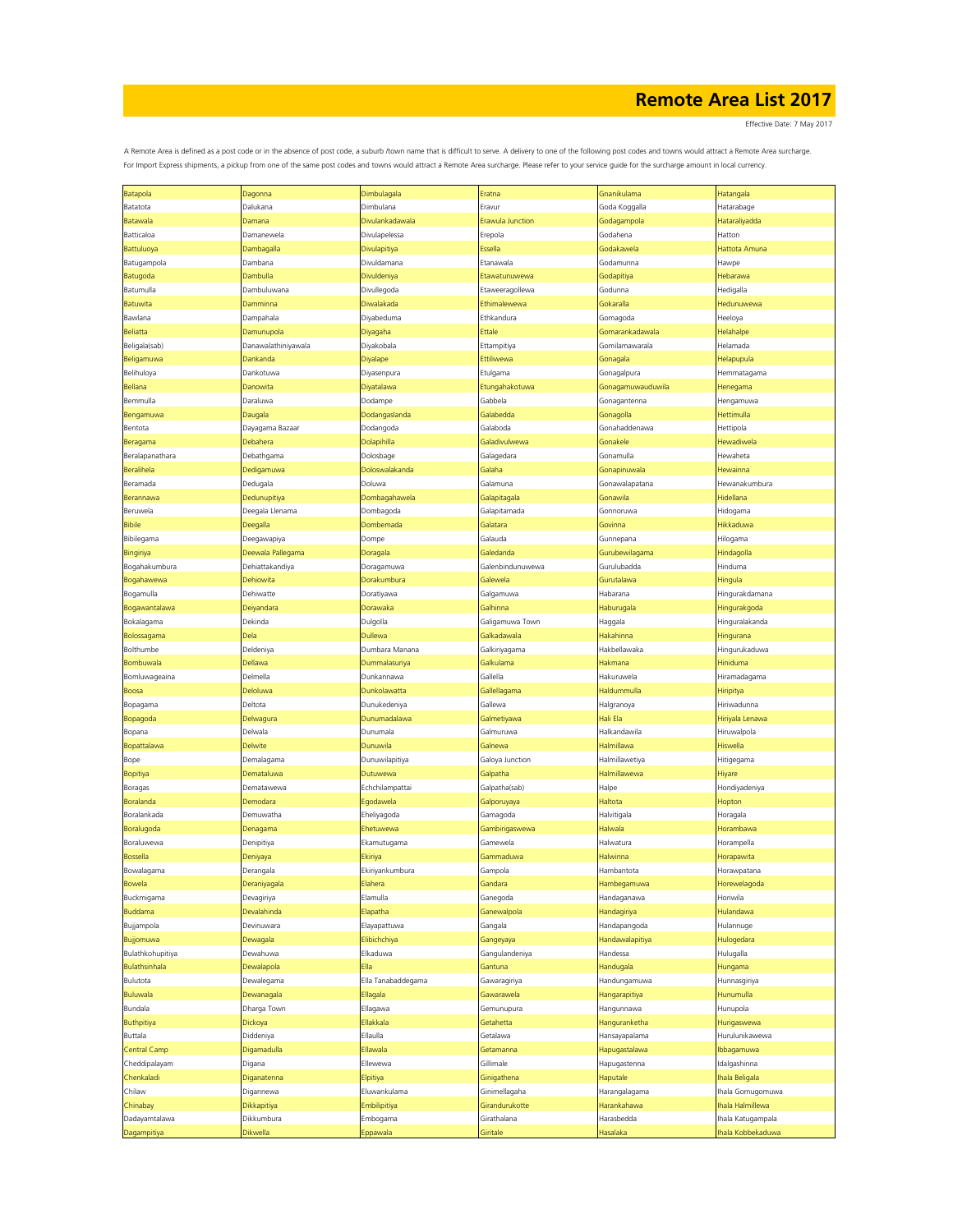Effective Date: 7 May 2017

| hala Kottaramulla     | Kalmunai             | Lunugamwehera      | Makulewa             | Medirigiriya        | Palamunai          |
|-----------------------|----------------------|--------------------|----------------------|---------------------|--------------------|
|                       |                      |                    |                      |                     |                    |
| hala Madampella       | Kalpitiya            | Lunuketiya Maditta | Makulpotha           | Mediripitiya        | Palapathwela       |
| hala Puliyankulama    | Kaltota              | Lunuwatta          | Makulwewa            | Medivawa            | Palatuwa           |
| hala Walpola          | Kaluaggala           | Lunuwila           | Malagane             | Meegahakiula        | Palaviya           |
| halagama              | Kalubowitiyana       | Mabodale           | Malalpola            | Meegahatenna        | Pallebedda         |
| Ihalahewessa          | Kalubululanda        | Madahapola         | Maldeniya            | Meegalawa           | Pallebowala        |
| lippadeniya           | Kalugahakandura      | Madakumburumulla   | Malgalla Talangalla  | Meegama             | Pallekanda         |
| Illagolla             |                      | Madalagama         |                      |                     | Pallekiruwa        |
|                       | Kalugala             |                    | Malgoda              | Meegaswewa          |                    |
| llukkumbura           | Kalukele Badanagala  | Madampe            | Maliboda             | Meetalawa           | Pallekotuwa        |
| lukhena               | Kalundawa            | Madatugama         | Maliduwa             | Meetanwala          | Pallepola          |
| maduwa                | Kalupahana           | Madawala           | Maliyadda            | Meetiyagoda         | Pallewela          |
| mbulana               | Kalutara             | Madawala Bazaar    | Mallikativu          | Meewellawa          | Palliwasalturai    |
| mbulgasdeniya         | Kaluwanchikudi       | Madawalalanda      | Malmaduwa            | Megoda Kalugamuwa   | Palugasdamana      |
| Imbulgoda             | Kaluwankemy          | Madipola           | Malwala Junction     | Megodawewa          | Palugaswewa        |
| mbulgolla             | <b>Kamburupitiya</b> | Madugalla          | Malwanagama          | Melipitiya          | Palukadawala       |
| mbulpe                | Kanadeniyawala       | Madulkele          | Malwatta             | Mellawagedara       | Pambagolla         |
| mkkamam               |                      | Madulla            | Mamadala             | Melsiripura         | Pamunuwatta        |
|                       | Kananke Bazaaı       |                    |                      |                     |                    |
| namaluwa              | Kananwila            | Madulsima          | Mampitiya            | Menikdiwela         | Panadaragama       |
| Indulgodakanda        | Kanattewewa          | Maduragoda         | Mampuri              | Menikhinna          | Panagamuwa         |
| Induruwa              | Kandaketya           | Madurankuliya      | Mananwatta           | Metigahatenna       | Panaliya           |
| Inginimitiya          | Kandakuliya          | Maduruoya          | Mandapola            | Metihakka           | Panama             |
| Inginiyagala          | Kandalama            | Maeliya            | Mandaram Nuwara      | Metikumbura         | Panamura           |
| ngiriya               | Kandanagama          | Magama             | Mandawala            | Middeniya           | Panangala          |
| nguruwatta            | Kandapola            | Magedara           | Mandur               | Miella              | Panapitiya         |
| pologama              | Kandaudapanguwa      | Maggona            | Maneruwa             | Migahajandur        | Panapola           |
| Iriyagolla            | Kandawinna           | Magulagama         | Mangalaeliya         | Monaragala          | Panawala           |
|                       |                      | Maha Elagamuwa     |                      | Mullativu           | Pandukabayapura    |
| smailpuram            | Kandegedara          |                    | Mangalagama          |                     |                    |
| thanawatta            | Kandepuhulpola       | Mahaambagaswewa    | Mankemi              | Nanu Oya            | Pandulagama        |
| ttademaliya           | Kannakipuram         | Mahabage           | Mannar               | Nawalapitiya        | Pangura            |
| ttakanda              | Kannankudah          | Mahabulankulama    | Mapakadawewa         | Neboda              | Panichankemi       |
| ttapana               | Kannattota           | Mahadivulwewa      | Mapakanda            | Nivitigala          | Panirendawa        |
| Jaffna                | Kanniya              | Mahadoraliyadda    | Mapalagama           | Norwood             | Pankudavely        |
| lambugahapitiya       | Kantalai             | Mahagalkadawala    | Mapalagama Central   | Nuwara Eliya        | Pankulam           |
| Jangulla              | Kantalaisugarfactory | Mahagalwewa        | Maradankadawala      | Obbegoda            | Panliyadda         |
| layanthipura          | Kapugallawa          | Mahagama           | Maradankalla         | Oddamavadi          | Pannalagama        |
|                       |                      |                    |                      |                     |                    |
| layasiripura          | Kapugoda             | Mahagama Colony    | Maraka               | Ohiya               | Pannila            |
| <b>Julampitiya</b>    | Kapuliyadde          | Mahagirilla        | Maramba              | Okkampitiya         | Pannimullaanagoda  |
| Kabagamuwa            | Karadiyanaru         | Mahailluppallama   | Marandagahamula      | Oluvil              | Pansiyagama        |
| Kaddaiparichchan      | Karagahagedara       | Mahakalupahana     | Marapana             | Omalpe              | Panvila            |
| Kadigawa              | Karagahawewa         | Mahakanadarawa     | Marassana            | Onegama             | Panwilatenna       |
| Kadugannawa           | Karagahinna          | Mahakumbukkadawala | Marathamune          | Opalgala            | Paradeka           |
| Kagama                | Karagoda             | Mahamedagama       | Marawa               | Opanayaka           | Paragahakele       |
| Kahaduwa              | Karambe              | Mahamukalanyaya    | Marawila             | Opatha              | Paragala           |
| Kahandamodara         | Karandagolla         | Mahanagapura       | Mariarawa            | Ovilikanda          | Paragastota        |
|                       |                      |                    |                      |                     |                    |
| Kahangama             | Kataragama           | Mahananneriya      | Marymount Colony     | Padagoda            | Paragoda           |
| Kahapathwala          | Kegalle              | Mahaoya            | Maskeliya            | Padalangala         | Paraigama          |
| Kahatagasdigiliya     | Kilinochchi          | Mahapallegama      | Maspanna             | Padavi Arakramapura | Parakaduwa         |
| Kahatagollewa         | Kotagala             | Mahapothana        | Maspotha             | Padavi Maithripura  | Parakramasamudraya |
| Kahataliyadda         | Labbala              | Maharachchimulla   | Maswela              | Padavi Sripura      | Parakumpura        |
| Kahataruppa           | Labukele             | Maharangalla       | Matale               | Padavi Sritissapura | Paranathanayamgoda |
| Kahatowita            | Labunoruwa           | Maharugiramam      | Mattaka              | Padaviya            | Parangiyawadiya    |
| Kahawa                | Laggala Pallegama    | Mahasenpura        | Matugama             | Padawkema           | Parapamulla        |
| Kahawala              | Lakshauyana          | Mahatalakolawewa   | Maturata             | Padeniya            | Parape             |
| Kahawatta             | Landewela            | Mahauswewa         | Matuwagalagama       | Padikaramaduwa      | Parasangahawewa    |
| Kaikawala             | Lankagama            | Mahawalatenna      | Maussagolla          | Padiwela            | Pasbage            |
|                       |                      |                    |                      |                     |                    |
| Kakkapalliya          | Lankapatuna          | Mahawela           | Mawadichenai         | Padiyapelella       | Pasgoda            |
| Kalaganwatta          | Laxapana             | Mahawela Sinhapura | Mawanagama           | Padiyatalawa        | Passara            |
| Kalakarambewa         | Leemagahakotuwa      | Mahawewa           | Mawanella            | Pahala Andarawewa   | Pasyala            |
| Kalankuttiya          | Leliambe             | Mahawilachchiya    | Mawatura             | Pahala Halmillewa   | Patana             |
| Kalaoya               | Lellopitiya          | Mahiyanganaya      | Medagalatur          | Pahala Maragahawe   | Pathanewatta       |
| Kalatuwawa            | Lenadora             | Maho               | Medagana             | Pahala Millawa      | Pattampitiya       |
| Kalawana              | Lewangama            | Mailagaswewa       | Meda-keembiya        | Pahalagama          | Pattitalawa        |
| Kalawedi Ulpotha      | Lihiriyagama         | Mailapitiya        | Medamahanuwara       | Pahalagiribawa      | Pattiyagedara      |
| Kalawila Kiranthidiya | Lindula              | Makandura          | Medamulana           | Pahalahewessa       | Pebotuwa           |
| Kalingaela            | Liyangahawela        | Makandura Sabara   | Medawachchiya        | Pahalalanda         | Pelagahatenna      |
|                       |                      |                    |                      |                     |                    |
| Kalkudah              | Lonahettiya          | Makehelwala        | Medawalaharispattuwa | Pahalarathkinda     | Pelanda            |
| Kalladiya             | Lunama               | Makkanigama        | Medawela Udukinda    | Pahamune            | Pelatiyawa         |
| Kallanchiya           | Lunugala             | Makuldeniya        | Medawelagama         | Paiyagala           | Pelawatta          |
| Kallar                | Lunugama             | Makulella          | Meddekanda           | Palagala            | Pelmadulla         |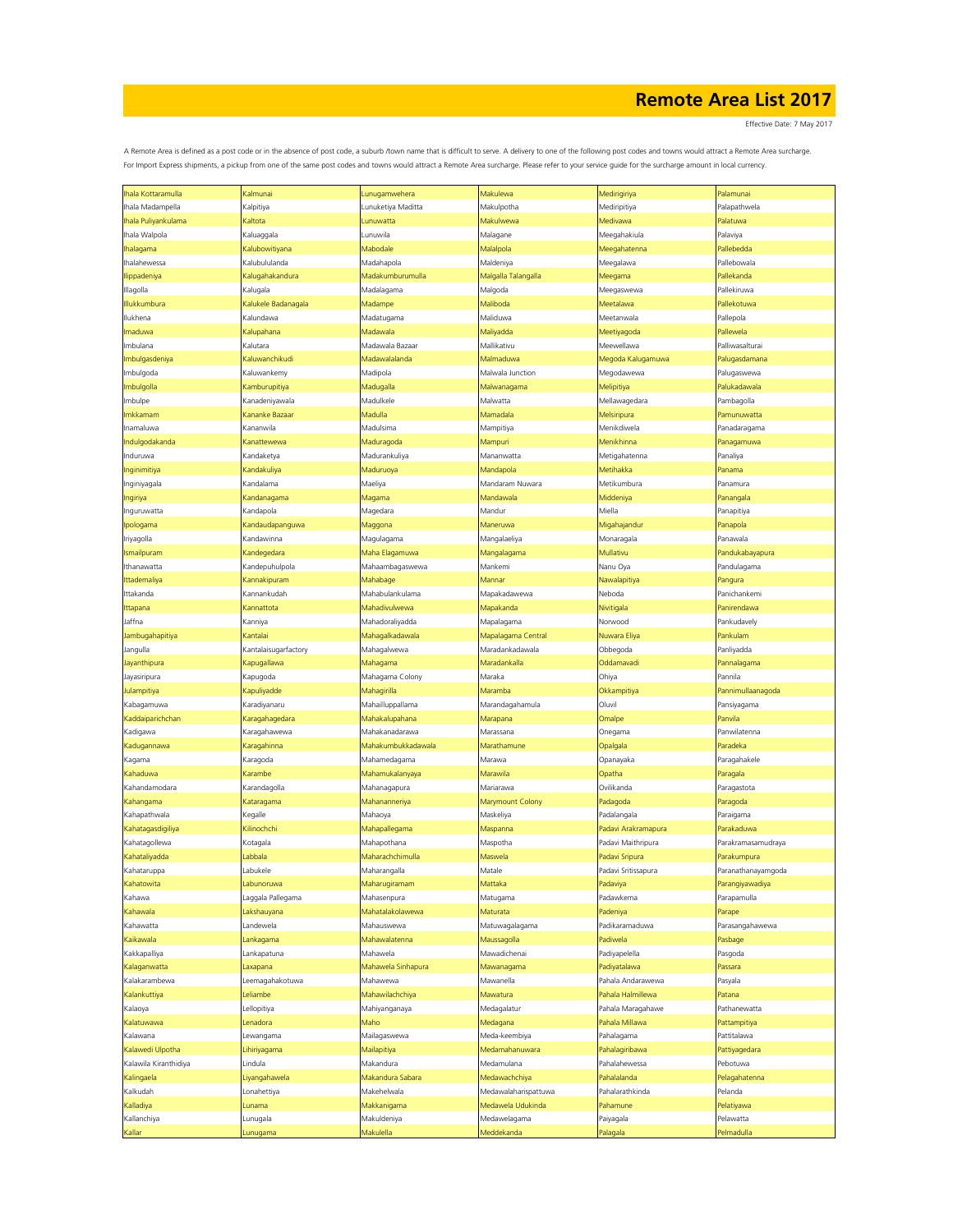Effective Date: 7 May 2017

| Pemaduwa           | Rampathwila      | Sivalakulama          | Thikkodai           | Urapola            | Waralla            |
|--------------------|------------------|-----------------------|---------------------|--------------------|--------------------|
| Penetiyana         | Ranakeliya       | Siyambalagashene      | Thimbiriyawa        | Uridyawa           | Warawewa           |
| Pepiliyawala       | Ranamuregama     | Siyambalagoda         | Thirupalugamam      | Urubokka           | Wariyapola         |
|                    |                  |                       |                     |                    |                    |
| Perakanatta        | Randeniya        | Siyambalagune         | Tholangamuwa        | Urugamuwa          | Warukandeniya      |
| Perawella          | Rangala          | <b>Siyambalanduwa</b> | Thotawella          | Urumutta           | Warunagama         |
| Perimiyankulama    | Ranmuduwewa      | Siyambalangamuwa      | Thuraineelavanai    | Ussapitiya         | Waskaduwa          |
| Periyakadneluwa    | Ranna            | siyambalawewa         | Timbirigaspitiya    | Uswewa             | Watagoda           |
| Periyaneelavanai   | Ranorawa         | Siyambalewa           | Tiranagama          | Uttimaduwa         | Watapotha          |
|                    |                  |                       |                     |                    |                    |
| Periyaporativu     | Ransegoda        | Solepura              | Tirappane           | Utumgama           | Watawala           |
| Periyapullumalai   | Rantembe         | Solewewa              | Tiriyayi            | Uva Deegalla       | Wathurugama        |
| Pihimbiya Ratmale  | Rantotuwila      | Somapura              | <b>Tirukovil</b>    | Uva Gangodagama    | Watinapaha         |
| Pihimbiyagolewa    | Ranwala          | Sooriyawewa           | Tisogama            | Uva Karandagolla   | Wattappola         |
| Pihimbuwa          | Rassagala        | Sorabora Colony       | Tissamaharama       | Uva Kudaoya        | Wattegama          |
| Pilawala           | Ratgama          | Soragune              | Tittagonewa         | Uva Mawelagama     | Watugahamulla      |
|                    |                  |                       |                     |                    |                    |
| Pillaiyaradi       | Rathmalgahawewa  | Soranatota            | Tittapattara        | Uva Pelawatta      | Watugedara         |
| Pimbura            | Rathnapura       | Spring Valley         | Toduwawa            | Uva Tenna          | Watura             |
| Pimburattewa       | Rathukohodigala  | Sravasthipura         | Toppur              | Uva Tissapura      | Waturawa           |
| Pinnawala          | Ratkarawwa       | Sri Palabaddala       | Torayaya            | Uva Uduwara        | Watuwatta          |
| Pitagaldeniya      | Ratmale          | Sudagala              | Trincomalee         | Uvaparanagama      | Weboda             |
|                    |                  |                       |                     |                    |                    |
| Pitakumbura        | Ratmalwala       | Sultanagoda           | Tunkama             | Vakaneri           | Wedikumbura        |
| Pitamaruwa         | Ratna Hangamuwa  | Sunandapura           | Tuntota             | Vakarai            | Weeoya             |
| Pitapola           | Rattota          | Sungavila             | Tuttiripitigama     | Valaichenai        | Weeraketiya        |
| Pitawala           | Remunagoda       | Suriara               | <b>Jda Gomadiya</b> | Vanathawilluwa     | Weerapokuna        |
| Pitigala           | Ridibendiella    | Tabbowa               | Uda Peradeniya      | Vantharumoolai     | Weerawila          |
|                    |                  |                       |                     |                    |                    |
| Poddala            | Ridigama         | Talaawakele           | Udagaldeniya        | Vavuniya           | Weerawila New      |
| Poholiyadda        | Ridimaliyadda    | Talagampola           | Udaha Hawupe        | Veddagala          | Weligalla          |
| Polgampola         | Rikillagaskada   | Talagoda              | Udahentenna         | Velamboda          | Welimada           |
| Polonnaruwa        | Rilpola          | Talakiriyagama        | Udahingulwala       | Vellamanal         | Wellawaya          |
| Polpithimukulana   | Rottawewa        | Talakolahinna         | Udakarawita         | Vellavely          | Yagirala           |
|                    |                  |                       |                     |                    |                    |
| Polpitigama        | Rotumba          | Talatuoya             | Udalamatta          | Veyangalla         | Yahalatenna        |
| Polwaga Janapadaya | Rozella          | Talawa                | Udamadura           | Veyangoda          | Yakkalamulla       |
| Porawagama         | Ru/ridiyagama    | Talawattegedara       | Udamattala          | Viharahena         | Yakwila            |
| Pothdeniya         | Ruggahawila      | Talawila              | Udaniriella         | Viharapalugama     | Yalagamuwa         |
| Pothukoladeniya    | Rukmale          | Taldena               | Udapotha            | Vijeriya           | Yalwela            |
|                    |                  |                       |                     |                    |                    |
| Pothupitiya        | Rupaha           | Talgaspe              | <b>Jdappuwa</b>     | Vijithapura        | Yapahuwa           |
| Pothuwatawana      | Ruwalwela        | Talgaspitiya          | Udapussallawa       | Vitharandeniya     | Yatadolawatta      |
| Pottuvil           | Ruwaneliya       | Talgaswela            | Udasgiriya          | Wadakada           | Yatagama           |
| Pubbiliya          | Ruwanwella       | Talpotha              | Udatalawinna        | Wadduwa            | Yatalamatta        |
| Pubbogama          | Sainthamaruthu   | Tamankaduwa           | Udatenna            | Wadinagala         | Yatapana           |
|                    |                  | Tambala               |                     |                    |                    |
| Puhulpola          | Saliya Asokapura |                       | Udathuthiripitiya   | Wadumunnegedara    | Yatawara           |
| Puhulwella         | Saliyapura       | Tambutta              | Udawalawe           | Waga               | Yatawatta          |
| Pujapitiya         | Saliyawewa       | Tambuttegama          | Udawatta            | Wahacotte          | Yatigala           |
| Pulastigama        | Samanalawewa     | Tammennawa            | Udispattuwa         | Wahakula           | Yatigaloluwa       |
| Pulmoddai          | Samanthurai      | Tampalakamam          | Udubaddawa          | Wahalkada          | Yatihalagala       |
|                    |                  | Tanamalwila           | Ududumbara          |                    |                    |
| Punanai            | Sampaltivu       |                       |                     | Wahamalgollewa     | Yatiyana           |
| Pundalu Oya        | Sampur           | Tangalla              | Udugama             | Waharaka           | Yatiyantota        |
| Punewa             | Sandalankawa     | Tangalle              | Uduhawara           | Waikkal            | Yattogoda          |
| Pupuressa          | Sangarajapura    | Tanjantenna           | Udumulla            | Walagambahuwa      | Yodaela            |
| Pussellawa         | Santhipura       | Tantirimale           | Udunuwara Colony    | Walagedara         | Yogiyana           |
| Puswelitenna       | Seaforth Colony  | Tawalama              | Uduwa               | Walahaviddawewa    | Yudaganawa         |
|                    |                  |                       |                     |                    |                    |
| Puthukudiyiruppu   | Seeppukulama     | Tawalantenna          | Uduwahinna          | Walakanda          |                    |
| Puttalam           | Selagama         | Tebuwana              | Uduwara             | Walakumburumulla   | <b>ST. MAARTEN</b> |
| Putuhapuwa         | Sella Kataragama | Teldeniya             | Uggalboda           | Walallawita        | Saba               |
| Radawadunna        | Senapura         | Telhiriyawa           | Uhana               | Walapane           |                    |
| Radawana           | Senarathwela     | Teligama              | Ukuwela             | Walasgala          | <b>ST. VINCENT</b> |
| Radawela           | Serankada        |                       | Ulapane             | Walasmulla         | Battowia Island    |
|                    |                  | Telijjawila           |                     |                    |                    |
| Ragala             | Serukele         | Tempitiya             | Ullinduwawa         | Walawela           | Bequia             |
| Rajagalatenna      | Serunuwara       | Tennepanguwa          | Ulpotha Pallekele   | Waleboda           | Canouan            |
| Rajakadaluwa       | Seruwila         | Teppanawa             | Ulpothagama         | Walgammulla        | Mayreau            |
| Rajanganaya        | Sevanapitiya     | Teripeha              | Uluvitike           | Walpita            | Mustique           |
| Rajawaka           | Sewanagala       | Thalahitimulla        | Unagalavehera       | Wanagamuwa         | Palm Island        |
|                    |                  |                       |                     |                    |                    |
| Rajawella          | Sigiriya         | Thalakolawewa         | Undugoda            | Wanaluwewa         | Petit Nevis        |
| Rakwana            | Silmiyapura      | Thalwita              | Unenwitiya          | Wanduramba         | Petit St Vincent   |
| Rambewa            | Sinhagama        | Thambagalla           | Unnichchai          | Wanela             | Union Island       |
| Ramboda            | Sirajnagar       | Thambiluvil           | Unuwinna            | Wannigama          |                    |
| Rambukkana         |                  | Thannamunai           |                     | Wannikudawewa      | <b>SUDAN</b>       |
|                    | Sirambiadiya     |                       | Upuldeniya          |                    |                    |
| Rambukpitiya       | Sirimalgoda      | Tharana Udawela       | Uragaha             | Wannilhalagama     | Al Fashir          |
| Rambukwella        | Siripura         | Thettativu            | Uragasmanhandiya    | Wannirasnayakapura | Gennaina           |
| Rammalawarapitiya  | Sirisetagama     | Thihagoda             | <b>Jraniya</b>      | Warakapola         | <b>Nayala</b>      |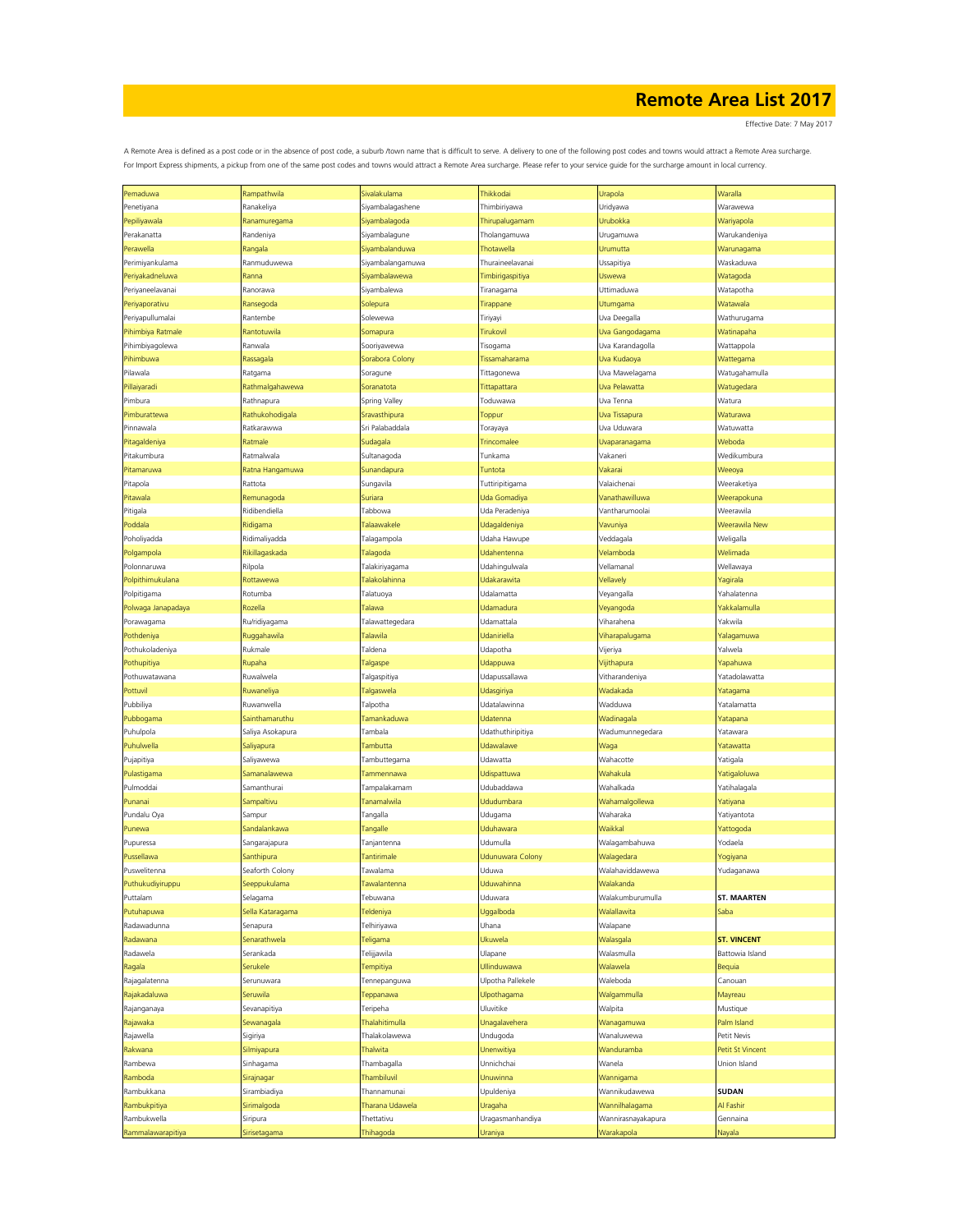Effective Date: 7 May 2017

| Port Sudan       | 15371           | 295 74          | 370 30 - 370 23 | 452 83          | 471 90 - 471 92 |
|------------------|-----------------|-----------------|-----------------|-----------------|-----------------|
| Wadi Madani      | 153 91 - 153 96 | 295 94          | 370 33          | 452 90 - 452 97 | 471 96 - 471 98 |
|                  | 155 80 - 155 81 | 29791           | 370 42 - 370 45 | 453 91 - 453 93 | 472 91 - 472 92 |
|                  |                 |                 |                 |                 |                 |
| <b>SWAZILAND</b> | 155 91 - 155 94 | 298 93          | 372 62 - 372 63 | 455 41          | 472 98          |
| H108             | 178 91 - 178 92 | 305 78          | 380 40 - 380 42 | 455 61          | 472 98 - 472 92 |
| H110             | 179 95 - 179 98 | 305 92 - 305 93 | 380 44          | 455 83          | 474 31 - 474 32 |
|                  |                 |                 |                 |                 | 474 70 - 474 71 |
| H111             | 184 95 - 184 97 | 305 96 - 305 97 | 380 52 - 380 53 | 455 91 - 455 93 |                 |
| H116             | 184 99          | 311 51 - 311 52 | 382 90 - 382 94 | 455 95 - 455 98 | 474 74          |
| L300             | 185 41          | 311 61 - 311 63 | 382 96 - 382 97 | 456 31 - 456 34 | 474 74 - 474 71 |
| L301             | 185 82          | 311 90          | 383 30 - 383 39 | 456 42 - 456 44 | 474 91 - 474 96 |
|                  |                 |                 |                 |                 |                 |
| L303             | 185 91 - 185 92 | 31193           | 383 91 - 383 92 | 456 47          | 475 31 - 475 32 |
| L305             | 185 99          | 31195           | 384 30 - 384 31 | 456 50 - 456 51 | 475 35 - 475 37 |
| L307             | 185 99 - 185 92 | 311 99          | 384 40          | 456 55          | 475 40 - 475 42 |
| L308             | 225 91 - 225 94 | 312 40          | 384 40 - 384 31 | 456 55 - 456 51 | 475 45          |
|                  |                 |                 |                 |                 |                 |
| L309             | 23791           | 312 51 - 312 53 | 384 91 - 384 93 | 456 60 - 456 62 | 475 50 - 475 53 |
| L310             | 241 64 - 241 65 | 312 91 - 312 98 | 385 40          | 456 80 - 456 81 | 475 80          |
| L311             | 241 71 - 241 72 | 313 31          | 385 50 - 385 51 | 456 91 - 456 94 | 504 78          |
|                  |                 |                 |                 |                 |                 |
| L312             | 241 74 - 241 75 | 313 91 - 313 92 | 385 91 - 385 95 | 457 30 - 457 32 | 504 91 - 504 93 |
| L313             | 241 91 - 241 95 | 313 95 - 313 97 | 385 97 - 385 99 | 457 40 - 457 43 | 504 96 - 504 97 |
| M206             | 242 91 - 242 98 | 314 51          | 386 50 - 386 51 | 457 45 - 457 48 | 511 68 - 504 97 |
| M209             | 243 91 - 243 97 | 314 91 - 314 94 | 386 60 - 386 64 | 457 50 - 457 51 | 51174           |
|                  |                 |                 |                 |                 |                 |
| M211             | 244 71          | 314 96          | 386 92 - 386 96 | 457 55 - 457 56 | 511 91 - 511 98 |
| M213             | 244 91          | 314 98          | 387 31          | 457 60 - 457 61 | 512 60 - 512 65 |
| M214             | 244 93 - 244 95 | 330 18          | 387 36          | 457 72 - 457 73 | 512 76 - 512 77 |
|                  |                 |                 |                 |                 |                 |
| M215             | 245 91 - 245 93 | 330 26          | 387 50          | 457 81 - 457 82 | 51284           |
| M216             | 247 45          | 331 91 - 331 98 | 387 52          | 457 91 - 457 82 | 512 84 - 512 77 |
| <b>S400</b>      | 247 91 - 247 92 | 332 91 - 332 92 | 387 70 - 387 74 | 45793           | 512 90 - 512 95 |
| S401             | 247 94 - 247 99 | 333 91 - 333 93 | 387 90 - 387 96 | 457 95 - 457 97 | 513 91 - 513 97 |
|                  |                 |                 |                 |                 |                 |
| <b>S410</b>      | 260 13          | 334 91          | 388 30 - 388 32 | 458 30 - 458 32 | 514 43 - 514 44 |
|                  | 261 93 - 261 94 | 335 91          | 388 40 - 388 41 | 458 40          | 514 52 - 514 53 |
| <b>SWEDEN</b>    | 262 91 - 262 95 | 335 93 - 335 94 | 388 50          | 45870           | 514 55          |
| 130 25           | 263 94          | 340 10          |                 | 458 80 - 458 81 | 514 55 - 514 53 |
|                  |                 |                 | 388 50 - 388 41 |                 |                 |
| 130 33 - 130 34  | 264 53 - 264 54 | 340 10 - 335 94 | 388 91 - 388 99 | 458 91 - 458 94 | 514 60 - 514 63 |
| 130 36           | 264 91 - 264 94 | 340 12 - 340 13 | 395 93 - 395 95 | 458 96 - 458 97 | 514 83 - 514 84 |
| 130 36 - 130 34  | 265 90          | 340 32          | 395 97 - 395 98 | 459 91          | 514 91          |
|                  |                 |                 |                 |                 |                 |
| 130 38 - 130 39  | 266 91 - 266 95 | 340 32 - 340 13 | 424 70 - 424 72 | 459 91 - 458 97 | 514 91 - 514 84 |
| 130 41 - 130 45  | 266 97 - 266 98 | 341 76 - 341 77 | 424 90 - 424 91 | 459 93 - 459 94 | 514 93 - 514 95 |
| 130 55 - 130 56  | 268 90          | 34191           | 430 80 - 430 85 | 461 77 - 461 79 | 51591           |
| 130 61           | 268 90 - 266 98 | 341 91 - 341 77 | 432 69          | 461 91 - 461 99 | 515 93          |
|                  |                 |                 |                 |                 |                 |
| 130 61 - 130 56  | 269 91 - 269 96 | 341 93 - 341 94 | 432 98 - 432 99 | 462 69          | 516 50          |
| 134 60 - 134 67  | 270 21          | 341 96          | 438 95 - 438 97 | 462 91          | 51692           |
| 134 69           | 270 31          | 341 96 - 341 94 | 44170           | 462 93 - 462 97 | 516 94 - 516 96 |
| 137 70 - 137 71  | 271 91 - 271 99 | 342 50 - 342 53 | 441 91 - 441 96 | 463 93          | 51770           |
|                  |                 |                 |                 |                 |                 |
| 137 91 - 137 97  | 272 91 - 272 92 | 342 64          | 442 65 - 442 67 | 463 97          | 517 93 - 517 94 |
| 139 30 - 139 36  | 272 94 - 272 95 | 342 90 - 342 92 | 442 70 - 442 75 | 464 30 - 464 34 | 519 30 - 519 31 |
| 139 40 - 139 41  | 273 50          | 342 94 - 342 95 | 442 77          | 464 40          | 51981           |
|                  |                 |                 |                 |                 |                 |
| 139 50 - 139 56  | 273 50 - 272 95 | 343 93 - 343 97 | 442 90 - 442 98 | 464 50          | 519 81 - 519 31 |
| 139 60           | 273 55 - 273 57 | 355 91 - 355 97 | 443 45          | 464 61 - 464 66 | 519 90 - 519 97 |
| 139 70 - 139 75  | 274 56          | 360 10          | 443 70 - 443 74 | 464 71 - 464 72 | 520 11          |
| 139 90           | 274 60 - 274 63 | 360 13          | 444 73          | 464 80          | 520 26          |
|                  |                 |                 |                 |                 |                 |
| 141 91           | 274 91 - 274 94 | 360 23 - 360 24 | 444 91 - 444 97 | 464 80 - 464 72 | 521 70 - 521 71 |
| 141 99           | 275 70 - 275 72 | 360 32          | 445 74          | 464 91 - 464 95 | 52175           |
| 142 91           | 27575           | 360 32 - 360 24 | 44675           | 465 30 - 465 31 | 521 75 - 521 71 |
| 147 91 - 147 92  | 275 91 - 275 96 | 360 43 - 360 44 | 446 93 - 446 97 | 465 80 - 465 82 | 521 95 - 521 98 |
|                  |                 |                 |                 |                 |                 |
| 148 60           | 277 36          | 360 47 - 360 44 | 447 91 - 447 95 | 465 91          | 523 60 - 523 61 |
| 148 60 - 147 92  | 28072           | 360 50          | 448 91 - 448 92 | 465 93 - 465 98 | 523 74          |
| 148 70 - 148 71  | 281 91 - 281 93 | 360 52 - 360 53 | 448 95 - 448 96 | 46680           | 523 74 - 523 61 |
| 148 80           | 28195           | 360 60 - 360 53 | 449 50 - 449 51 | 467 30 - 467 32 | 523 93 - 523 99 |
|                  |                 |                 |                 |                 |                 |
| 148 80 - 148 71  | 282 91 - 282 95 | 360 65          | 449 80          | 467 35          | 524 41 - 524 42 |
| 148 91 - 148 93  | 283 91          | 360 74 - 360 77 | 449 80 - 449 51 | 467 40          | 524 80          |
| 148 95 - 148 97  | 283 95          | 361 91 - 361 92 | 451 78 - 451 79 | 467 80 - 467 81 | 524 80 - 524 42 |
|                  | 284 91 - 284 92 |                 |                 |                 | 524 91 - 524 93 |
| 149 91 - 149 92  |                 | 36195           | 451 91 - 451 98 | 46784           |                 |
| 149 95 - 149 92  | 285 91 - 284 92 | 361 95 - 361 92 | 452 04 - 452 05 | 467 84 - 467 81 | 524 95 - 524 96 |
| 151 50           | 285 93          | 362 50 - 362 53 | 452 30 - 452 38 | 467 91 - 467 96 | 530 30 - 524 96 |
| 151 96           | 286 91 - 286 92 | 363 33 - 363 35 | 452 40          | 468 90          | 530 32          |
|                  |                 |                 |                 |                 |                 |
| 152 95           | 287 91 - 287 93 | 364 30 - 364 31 | 452 50 - 452 52 | 471 43 - 471 44 | 53175           |
| 152 97           | 28893           | 364 33 - 364 31 | 452 60          | 471 51 - 471 44 | 531 91 - 531 99 |
| 153 38           | 290 37 - 290 38 | 370 17          | 452 70 - 452 71 | 471 62          | 53273           |
| 153 60           | 294 91 - 294 95 | 370 22 - 370 23 | 452 80 - 452 71 | 471 70 - 471 73 | 532 93 - 532 96 |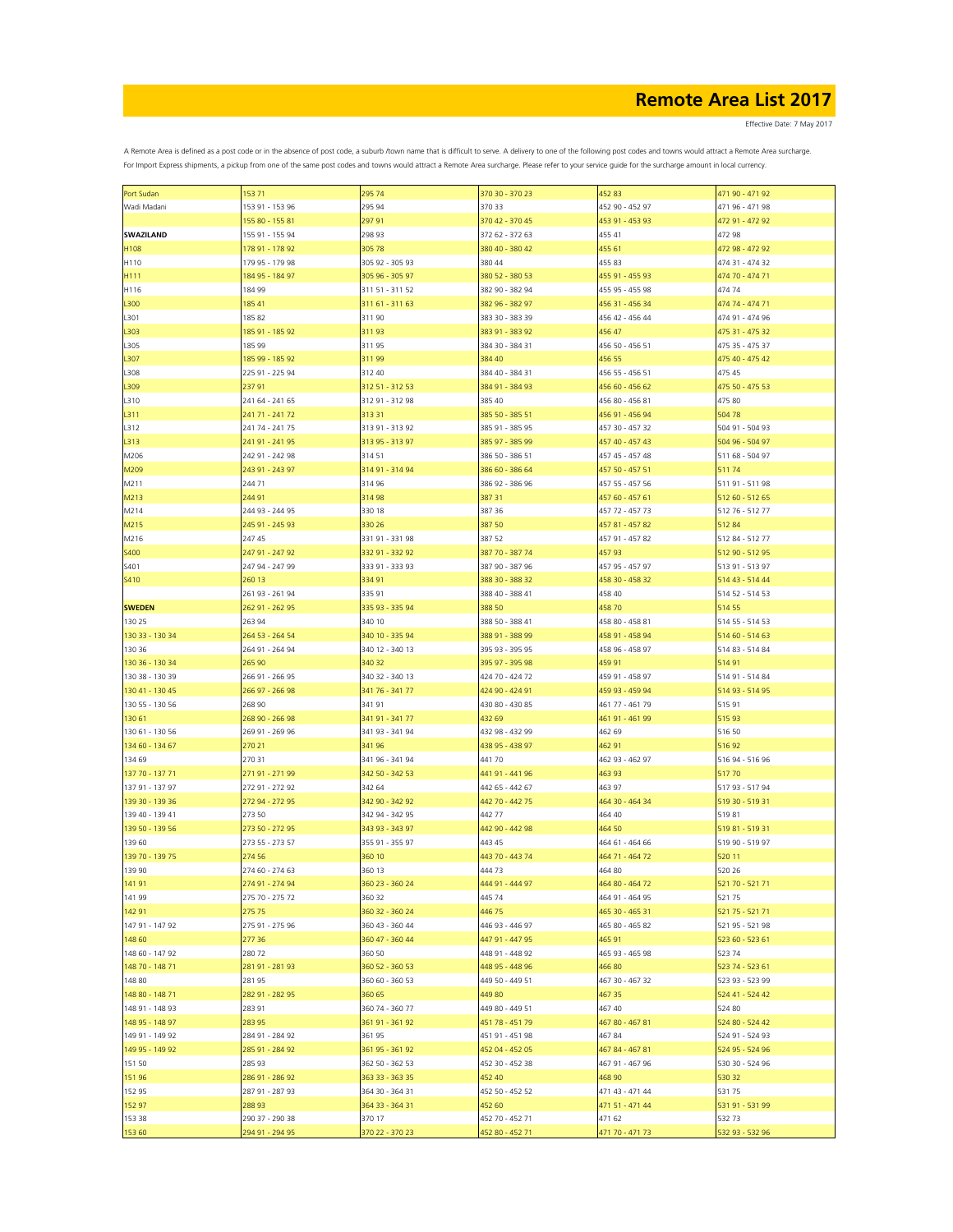Effective Date: 7 May 2017

| 53372           | 578 91 - 578 95 | 622 36          | 662 30 - 662 37 | 69370           | 813 40          |
|-----------------|-----------------|-----------------|-----------------|-----------------|-----------------|
| 533 74          | 579 30 - 579 33 | 622 38          | 662 50          | 693 91 - 693 95 | 813 94 - 813 96 |
| 533 92          | 579 40          | 622 40          | 662 91          | 69472           | 816 30 - 816 31 |
| 533 94 - 533 97 | 579 80          | 622 42          | 662 95 - 662 98 | 694 93 - 694 95 | 81680           |
| 534 60 - 534 62 | 579 90 - 579 93 | 622 44          | 664 30 - 664 34 | 694 97 - 694 99 | 816 80 - 816 31 |
|                 |                 |                 |                 |                 |                 |
| 53473           | 583 60          | 622 46          | 664 40          | 695 91 - 695 97 | 816 90 - 816 95 |
| 534 84          | 585 61 - 585 65 | 622 48          | 66480           | 696 73 - 696 76 | 81730           |
| 534 92 - 534 96 | 585 91 - 585 99 | 622 50          | 664 91 - 664 92 | 696 80 - 696 81 | 817 40          |
| 535 30          | 589 64          | 622 52          | 664 95          | 696 91 - 696 97 | 817 91 - 817 94 |
| 535 91 - 535 93 | 590 22          | 622 54          | 664 95 - 664 92 | 697 91 - 697 94 | 820 42 - 820 43 |
| 540 16 - 540 17 | 590 34          | 622 56          | 665 30 - 665 35 | 703 85          | 820 46          |
| 540 66          | 590 36 - 590 39 | 622 58 - 622 61 | 665 91 - 665 94 | 705 96 - 705 98 | 820 46 - 820 43 |
| 540 66 - 540 17 | 590 42 - 590 46 | 622 65 - 622 66 | 666 30 - 666 32 | 711 91 - 711 94 | 820 50 - 820 51 |
| 541 76 - 541 78 | 590 52 - 590 53 | 622 70          | 666 40          | 711 96 - 711 98 | 820 62 - 820 51 |
| 541 91 - 541 94 |                 |                 |                 |                 |                 |
|                 | 590 76 - 590 78 | 622 70 - 622 66 | 666 91 - 666 93 | 71291           | 82078           |
| 541 96          | 590 92          | 622 75 - 622 76 | 667 30 - 667 34 | 712 93 - 712 95 | 827 40          |
| 541 98          | 590 95          | 623 30 - 623 33 | 66791           | 713 91 - 713 94 | 82795           |
| 542 91 - 542 95 | 590 98          | 623 35 - 623 38 | 668 30 - 668 32 | 714 91 - 714 94 | 828 93          |
| 543 91 - 543 95 | 591 97 - 591 99 | 623 40 - 623 44 | 668 40          | 715 31 - 715 32 | 828 95          |
| 544 93          | 592 93          | 623 46 - 623 57 | 668 88          | 71572           | 830 01 - 830 02 |
| 545 90 - 545 93 | 59373           | 623 59 - 623 72 | 668 91 - 668 95 | 715 72 - 715 32 | 830 04 - 830 05 |
| 546 30 - 546 34 | 593 76          | 623 74 - 623 79 | 669 30 - 669 32 | 715 91 - 715 96 | 830 10          |
| 546 72 - 546 73 | 593 91 - 593 93 | 624 30          | 669 91 - 669 92 | 716 91 - 716 94 | 830 10 - 830 05 |
|                 | 593 95 - 593 97 |                 |                 |                 |                 |
| 546 81 - 546 82 |                 | 624 32          | 670 10 - 669 92 | 718 91 - 718 97 | 830 12 - 830 13 |
| 546 91 - 546 95 | 594 91 - 594 94 | 624 34          | 670 20          | 719 91 - 719 95 | 830 15 - 830 13 |
| 547 91 - 547 93 | 597 94          | 624 36          | 670 35          | 731 91 - 731 98 | 830 19          |
| 548 73 - 548 74 | 597 96 - 597 97 | 624 38          | 670 40 - 670 41 | 733 75          | 830 21 - 830 24 |
| 548 93 - 548 74 | 598 30 - 598 32 | 624 40          | 670 43          | 733 99          | 830 47          |
| 549 31          | 598 34 - 598 40 | 624 42          | 670 43 - 670 41 | 740 45          | 830 51          |
| 549 41          | 598 80 - 598 81 | 624 44          | 671 30 - 671 34 | 742 03          | 830 60          |
| 549 91 - 549 93 | 598 84 - 598 86 | 624 46          | 671 40 - 671 42 | 742 41 - 742 43 | 830 67          |
| 560 13          | 598 91 - 598 98 | 624 48 - 624 50 | 671 50 - 671 52 | 742 91 - 742 94 | 830 70          |
| 560 34          | 599 31 - 599 33 | 624 52 - 624 56 | 671 60          | 742 96 - 742 97 | 830 76          |
|                 |                 |                 |                 |                 |                 |
| 561 95 - 561 96 | 599 80          | 624 58          | 67170           | 749 50 - 749 52 | 830 80 - 830 81 |
| 562 50 - 561 96 | 599 91 - 599 94 | 624 60          | 671 80 - 671 82 | 749 60 - 749 63 | 830 86 - 830 81 |
| 562 91          | 605 96          | 624 62          | 671 91 - 671 96 | 749 70 - 749 72 | 830 90          |
| 565 94          | 610 11 - 610 12 | 624 64 - 624 67 | 672 30 - 672 32 | 760 15          | 830 93          |
| 566 93          | 610 14          | 62470           | 672 91 - 672 95 | 760 17 - 760 19 | 831 30 - 831 38 |
| 570 01 - 570 02 | 610 14 - 610 12 | 635 17          | 673 31 - 673 32 | 760 21          | 831 40 - 831 43 |
| 570 10          | 610 24 - 610 33 | 640 10          | 673 91 - 673 93 | 761 72 - 761 76 | 831 45 - 831 48 |
| 570 10 - 570 02 | 610 41 - 610 42 | 640 20          | 680 51 - 680 52 | 761 91          | 831 51 - 831 52 |
| 570 12 - 570 13 | 610 74 - 610 75 | 640 24          | 680 60 - 680 61 | 761 93 - 761 94 | 831 55          |
| 570 15 - 570 16 | 61170           | 640 31          | 680 63 - 680 61 | 764 30 - 764 31 | 831 55 - 831 52 |
| 570 19 - 570 16 | 611 70 - 610 75 |                 |                 |                 | 831 61 - 831 62 |
|                 |                 | 640 33          | 680 65          | 764 53 - 764 54 |                 |
| 570 21          | 611 73 - 611 74 | 640 43          | 680 96          | 764 56 - 764 57 | 831 71 - 831 77 |
| 570 23          | 61176           | 641 61 - 641 62 | 681 91 - 681 96 | 764 91 - 764 93 | 831 80 - 831 84 |
| 570 31 - 570 32 | 611 76 - 611 74 | 641 91 - 641 97 | 682 91 - 682 93 | 772 94          | 831 86 - 831 92 |
| 570 34          | 611 90 - 611 91 | 642 60 - 642 61 | 683 30 - 683 34 | 780 64          | 831 96          |
| 570 34 - 570 32 | 611 93 - 611 96 | 642 91 - 642 96 | 683 40          | 780 67 - 780 69 | 83199           |
| 570 60 - 570 63 | 611 98 - 611 99 | 643 60          | 683 60 - 683 62 | 782 75          | 832 41 - 832 47 |
| 57072           | 612 95 - 612 96 | 643 93 - 643 98 | 68380           | 782 90 - 782 91 | 832 51          |
| 570 75 - 570 76 | 614 90          | 646 50 - 646 51 | 683 85          | 790 70          | 832 53 - 832 55 |
| 570 80 - 570 84 | 614 90 - 612 96 | 646 80          | 683 91 - 683 95 | 790 70 - 782 91 | 832 80 - 832 81 |
| 570 90 - 570 91 | 614 92 - 614 99 | 646 80 - 646 51 | 684 30 - 684 32 | 790 90 - 790 91 | 832 93 - 832 94 |
|                 |                 | 646 91 - 646 96 |                 |                 |                 |
| 571 61 - 571 67 | 615 91 - 615 95 |                 | 684 91 - 684 93 | 792 75 - 790 91 | 832 96          |
| 57173           | 61691           | 648 30 - 648 31 | 684 95          | 792 77          | 832 96 - 832 94 |
| 57175           | 61893           | 649 30 - 648 31 | 685 30          | 792 90          | 833 31 - 833 36 |
| 572 91 - 572 93 | 61992           | 649 91          | 685 32 - 685 34 | 792 93          | 833 80 - 833 86 |
| 573 61          | 621 37 - 621 47 | 655 91 - 655 94 | 68580           | 792 96 - 792 97 | 833 92 - 833 96 |
| 57373           | 621 49 - 621 58 | 660 10 - 660 11 | 685 91 - 685 94 | 794 90 - 794 93 | 834 31 - 834 34 |
| 57391           | 621 67          | 660 40 - 660 11 | 68597           | 794 95          | 834 97 - 834 98 |
| 573 93 - 573 99 | 621 70 - 621 71 | 660 50          | 686 30 - 686 31 | 794 98          | 835 31 - 835 33 |
| 574 50          | 621 73 - 621 85 | 660 52          | 686 33 - 686 35 | 795 96          | 835 40 - 835 41 |
| 57474           | 621 87 - 621 88 | 660 57          | 686 80          | 796 30 - 796 31 | 835 80          |
| 574 91 - 574 98 | 621 91 - 621 96 | 660 60          | 686 91 - 686 98 | 796 90 - 796 91 |                 |
|                 |                 |                 |                 |                 | 835 80 - 835 41 |
| 577 30 - 577 39 | 62199           | 661 30 - 661 33 | 688 91 - 688 92 | 796 99          | 835 91 - 835 95 |
| 577 50 - 577 51 | 622 30          | 661 40 - 661 43 | 691 91 - 691 94 | 796 99 - 796 91 | 836 31          |
| 577 90 - 577 94 | 622 32          | 661 80 - 661 81 | 692 91          | 810 20 - 810 22 | 836 91 - 836 95 |
| 578 74 - 578 75 | 622 34          | 661 91 - 661 96 | 692 93          | 810 40          | 838 26 - 838 27 |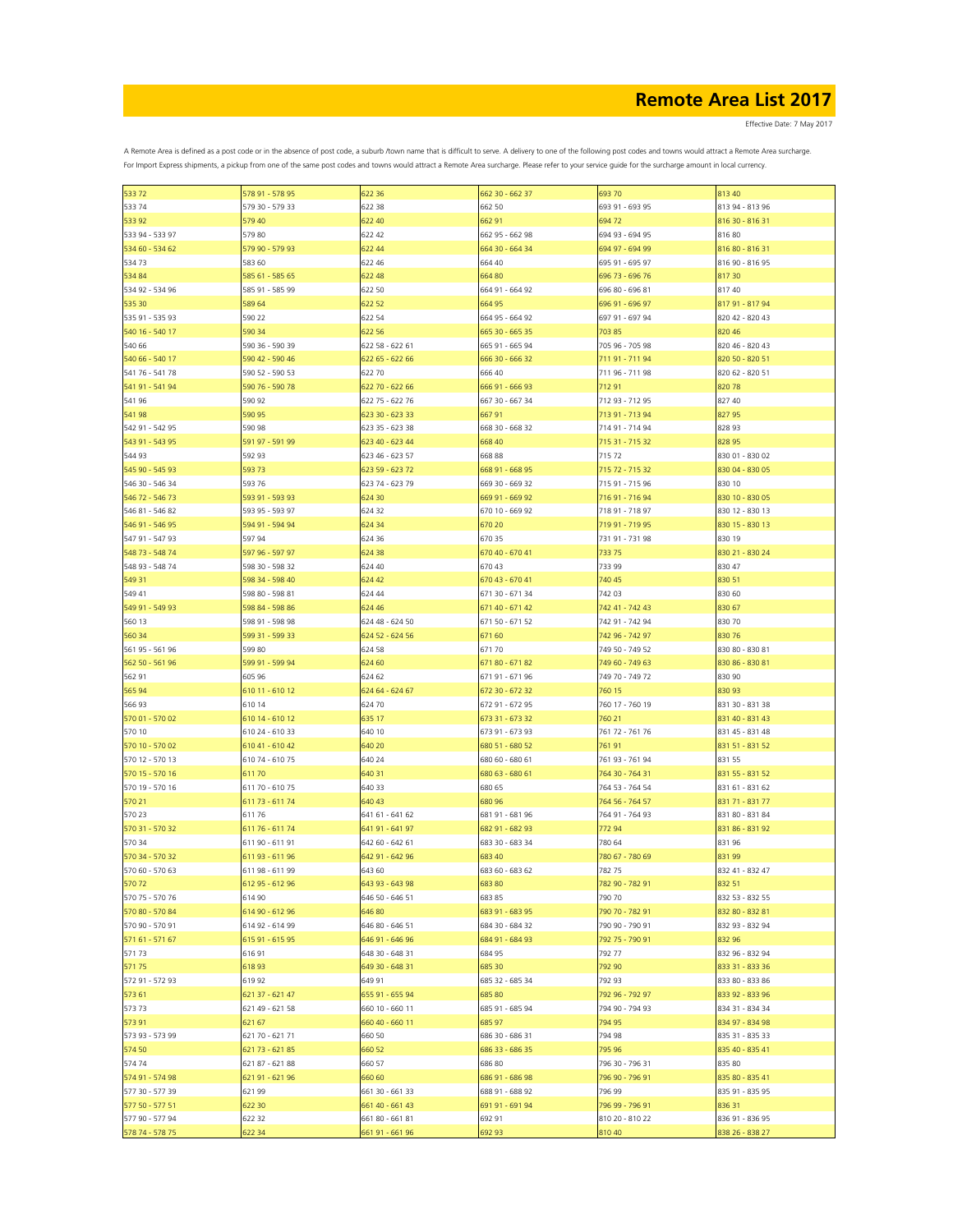| 838 71 - 838 83                    | 891 55          | 911 30 - 911 36  | 930 61                             | 950 42                             | 976 36              |
|------------------------------------|-----------------|------------------|------------------------------------|------------------------------------|---------------------|
| 839 80 - 839 81                    | 891 55 - 891 51 | 911 81 - 911 82  | 930 70 - 930 72                    | 952 04                             | 977 51 - 977 55     |
| 839 84 - 839 89                    | 891 60 - 891 61 | 911 91 - 911 94  | 930 81 - 930 82                    | 952 31 - 952 36                    | 977 75              |
| 840 10                             | 891 77 - 891 78 | 912 31 - 912 34  | 930 85 - 930 89                    | 952 41 - 952 44                    | 980 10              |
| 840 12 - 840 13                    | 891 80 - 891 78 | 91281            | 930 91                             | 952 50 - 952 51                    | 980 13 - 980 14     |
| 840 24                             | 89182           | 912 90 - 912 95  | 931 30 - 931 42                    | 952 61 - 952 63                    | 980 16 - 980 14     |
|                                    |                 |                  |                                    |                                    |                     |
| 840 24 - 840 13                    | 891 85 - 891 86 | 912 97 - 912 99  | 931 44 - 931 46                    | 952 70 - 952 72                    | 980 20              |
| 840 30 - 840 32                    | 891 88 - 891 90 | 913 31 - 913 35  | 931 48 - 931 58                    | 952 81 - 952 83                    | 980 41 - 980 42     |
| 840 34 - 840 35                    | 89192           | 913 41 - 913 42  | 931 61 - 931 65                    | 952 91 - 952 97                    | 980 45              |
| 840 40 - 840 35                    | 891 95 - 891 96 | 91380            | 93170                              | 953 31 - 953 37                    | 980 45 - 980 42     |
| 840 50                             | 892 30 - 892 34 | 913 80 - 913 42  | 931 76 - 931 78                    | 953 85                             | 980 60 - 980 63     |
| 840 58                             | 892 40 - 892 43 | 914 31 - 914 33  | 931 80                             | 953 91 - 953 95                    | 980 65              |
|                                    | 892 50 - 892 51 | 91441            |                                    | 954 31 - 954 35                    |                     |
| 840 60                             |                 |                  | 931 85 - 931 87                    |                                    | 981 07              |
| 840 64                             | 892 92 - 892 51 | 91481            | 931 91 - 931 99                    | 954 41 - 954 42                    | 981 31 - 981 47     |
| 840 67                             | 893 01          | 914 90 - 914 97  | 932 31 - 932 37                    | 955 31 - 955 32                    | 981 80 - 981 82     |
| 840 70                             | 893 30 - 893 31 | 915 31 - 915 32  | 932 51 - 932 52                    | 955 91 - 955 92                    | 981 84 - 981 87     |
| 84073                              | 893 40 - 893 31 | 915 34 - 915 32  | 932 81 - 932 82                    | 955 95 - 955 96                    | 981 91 - 981 95     |
| 840 80                             | 893 80          | 91581            | 932 91                             | 955 99                             | 981 99              |
| 840 85                             | 893 91 - 893 92 | 915 91 - 915 98  | 932 91 - 932 82                    | 955 99 - 955 96                    | 982 03 - 982 07     |
| 840 90 - 840 98                    | 893 95 - 893 96 | 91631            | 933 31 - 933 34                    | 956 31 - 956 32                    | 982 31 - 982 32     |
|                                    |                 |                  |                                    |                                    |                     |
| 841 31 - 841 34                    | 893 99          | 91681            | 933 81 - 933 83                    | 956 81 - 956 32                    | 982 34 - 982 39     |
| 841 44                             | 893 99 - 893 96 | 916 91 - 916 93  | 933 91                             | 956 85                             | 982 41              |
| 84181                              | 894 30 - 894 31 | 91695            | 933 99                             | 956 91 - 956 93                    | 982 60              |
| 841 91 - 841 94                    | 894 35          | 917 02 - 917 04  | 934 31 - 934 32                    | 956 98 - 956 99                    | 982 81 - 982 82     |
| 841 96 - 841 97                    | 894 35 - 894 31 | 917 31 - 917 32  | 934 41                             | 957 23                             | 982 91 - 982 92     |
| 842 31 - 842 33                    | 894 40 - 894 41 | 91781 - 91782    | 934 41 - 934 32                    | 957 23 - 956 99                    | 982 99 - 982 92     |
| 842 80                             | 894 91 - 894 41 | 917 87 - 917 82  | 934 81 - 934 82                    | 957 31 - 957 32                    | 983 03              |
| 842 91 - 842 94                    | 894 93          | 91791            | 934 91 - 934 96                    | 95785                              | 983 31 - 983 36     |
|                                    |                 |                  |                                    |                                    |                     |
| 842 99                             | 894 95          | 917 93 - 917 95  | 935 31 - 935 32                    | 957 85 - 957 32                    | 983 41              |
| 870 10 - 870 11                    | 895 30          | 91799            | 935 81                             | 957 91 - 957 95                    | 983 81              |
| 870 15 - 870 16                    | 895 40          | 91803            | 935 81 - 935 32                    | 957 99                             | 984 31 - 984 32     |
| 870 30 - 870 33                    | 895 80          | 918 31 - 918 32  | 935 91 - 935 93                    | 960 24                             | 984 85              |
| 870 52                             | 895 91 - 895 93 | 918 91 - 918 92  | 936 31 - 936 32                    | 960 30                             | 984 85 - 984 32     |
| 87194                              | 895 95          | 919 31 - 919 32  | 936 51 - 936 32                    | 960 32 - 960 33                    | 984 91 - 984 92     |
| 872 30 - 872 36                    | 895 97 - 895 99 | 91985            | 93681                              | 961 31 - 961 40                    | 984 94 - 984 95     |
|                                    |                 |                  |                                    |                                    |                     |
| 872 43                             | 896 31 - 896 32 | 919 85 - 919 32  | 936 91 - 936 95                    | 961 42 - 961 51                    | 984 99 - 984 95     |
| 872 63 - 872 64                    | 896 80 - 896 32 | 919 91 - 919 95  | 937 31 - 937 33                    | 961 61 - 961 62                    |                     |
| 872 75 - 872 64                    | 896 91          | 920 34           | 93780                              | 961 64                             | SWITZERLAND         |
| 872 80                             | 896 93          | 920 38 - 920 42  | 937 91 - 937 96                    | 961 64 - 961 62                    | 1043                |
| 872 91 - 872 98                    | 901 30 - 901 33 | 920 51           | 938 31 - 938 32                    | 961 67 - 961 68                    | 1055                |
| 873 30                             | 901 37          | 920 64           | 93881                              | 961 73 - 961 77                    | 1058                |
| 873 40                             | 901 70          | 920 66           | 938 81 - 938 32                    | 96186                              | 1061                |
| 873 50                             | 901 73 - 901 89 | 921 29           | 938 92 - 938 96                    | 961 91 - 961 98                    | 1063                |
|                                    |                 |                  |                                    |                                    |                     |
| 873 80 - 873 81                    | 903 20 - 903 23 | 921 31 - 921 37  | 941 31 - 941 43                    | 962 02 - 962 03                    | 1085                |
| 873 91 - 873 92                    | 903 25 - 903 34 | 921 41 - 921 42  | 941 46 - 941 48                    | 962 05                             | 1144                |
| 880 30 - 873 92                    | 903 36 - 903 40 | 921 45 - 921 46  | 941 50 - 941 53                    | 962 05 - 962 03                    | 1148 - 1149         |
| 880 37                             | 903 42 - 903 47 | 921 81 - 921 82  | 941 61 - 941 66                    | 962 31 - 962 33                    | 1174 - 1149         |
| 880 40 - 880 41                    | 903 51 - 903 55 | 921 91 - 921 95  | 94180                              | 962 80                             | 1176                |
| 880 50 - 880 51                    |                 |                  |                                    |                                    |                     |
| 881 04                             | 903 60 - 903 65 | 92199            | 941 85 - 941 87                    | 962 85                             | 1186                |
|                                    |                 |                  |                                    |                                    |                     |
|                                    | 904 20 - 904 22 | 922 31 - 922 32  | 941 91 - 941 92                    | 962 98 - 962 99                    | 1188                |
| 881 04 - 880 51                    | 904 26          | 922 61 - 922 63  | 941 99                             | 971 70 - 971 74                    | 1264                |
| 881 30 - 881 35                    | 904 31 - 904 36 | 922 66 - 922 67  | 941 99 - 941 92                    | 971 76 - 971 77                    | 1322 - 1323         |
| 881 40 - 881 41                    | 904 40 - 904 41 | 92273            | 942 03 - 942 05                    | 971 79 - 971 83                    | 1404 - 1405         |
| 881 50 - 881 52                    | 905 31 - 905 32 | 922 73 - 922 67  | 942 31 - 942 36                    | 971 85 - 971 90                    | 1407 - 1408         |
| 881 60                             | 905 71 - 905 72 | 922 75 - 922 78  | 942 81 - 942 82                    | 972 31 - 972 36                    | 1412 - 1413         |
| 881 80 - 881 81                    | 905 80 - 905 83 | 922 81 - 922 82  | 942 85                             | 972 38 - 972 39                    | 1415 - 1416         |
| 881 85 - 881 86                    | 905 86 - 905 88 | 922 91 - 922 95  | 942 85 - 942 82                    | 972 41 - 972 42                    | 1432 - 1416         |
|                                    |                 |                  |                                    |                                    |                     |
| 881 91 - 881 95                    | 905 91 - 905 96 | 923 31 - 923 32  | 942 91 - 942 95                    | 972 45                             | 1434                |
| 882 30                             | 906 20 - 906 22 | 923 41 - 923 32  | 943 31 - 943 33                    | 972 45 - 972 42                    | 1436                |
| 882 40                             | 906 24 - 906 29 | 92381            | 943 35 - 943 36                    | 972 51 - 972 54                    | 1443                |
| 882 50                             | 906 37 - 906 38 | 923 94 - 923 99  | 944 31 - 944 32                    | 973 31 - 973 35                    | 1446                |
| 882 91                             | 906 40 - 906 43 | 924 31 - 924 32  | 944 71 - 944 73                    | 973 41 - 973 47                    | 1452                |
| 882 93                             | 906 50 - 906 55 | 924 81           | 944 91 - 944 94                    | 974 32 - 974 39                    | 1464                |
| 882 95                             | 906 60          | 924 81 - 924 32  | 945 31 - 945 34                    | 974 41 - 974 44                    | 1468                |
|                                    |                 | 924 92 - 924 95  |                                    |                                    |                     |
| 890 50 - 890 51                    | 907 28 - 907 43 |                  | 945 91 - 945 93                    | 974 51 - 974 55                    | 1535                |
| 890 54                             | 907 46          | 930 10           | 946 31                             | 974 99                             | 1584 - 1585         |
| 890 54 - 890 51                    | 907 49 - 907 53 | 930 27           | 946 40                             | 975 61                             | 1587 - 1588         |
| 891 30 - 891 43<br>891 50 - 891 51 | 90788<br>91088  | 930 47<br>930 52 | 946 91 - 946 92<br>946 99 - 946 92 | 975 91 - 975 98<br>976 31 - 976 34 | 1595 - 1588<br>1609 |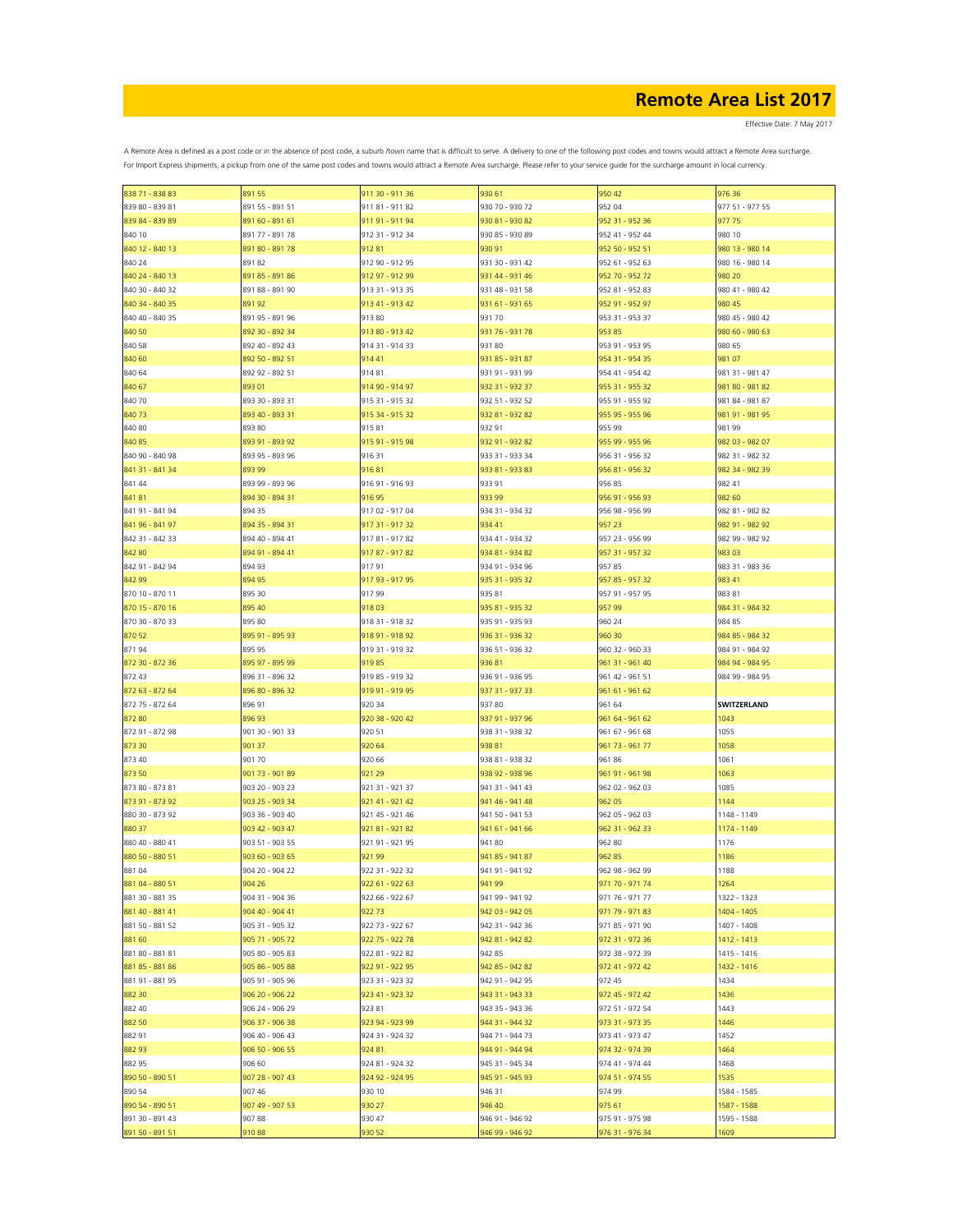Effective Date: 7 May 2017

| $1611 - 1612$ | 3266 - 3268 | 5237        | 6974        | 8846                  | 30595         |
|---------------|-------------|-------------|-------------|-----------------------|---------------|
| 1624 - 1612   | 3271 - 3272 | 5237 - 5225 | 6978 - 6981 | 8849                  | 30597 - 30599 |
|               |             | 5272 - 5273 |             | 8857 - 8858           |               |
| 1638          | 3274 - 3272 |             | 6984        |                       | 306           |
| 1652 - 1653   | 3284        | 5275 - 5277 | 6986        | 8873 - 8858           | 30641 - 30649 |
| 1675 - 1653   | 3298        | 6013        | 6989        | 8878                  | 307           |
| 1679          | 3317        | 6067 - 6068 | 6991 - 6994 | 8882                  | 30740 - 30746 |
|               |             |             |             |                       |               |
| 1683          | 3412 - 3413 | 6073 - 6074 | 6996 - 6999 | 8884 - 8886           | 308           |
| 1689          | 3425 - 3413 | 6078        | 7014        | 8894 - 8898           | 30841 - 30845 |
| 1691 - 1692   | 3429        | 6078 - 6074 | 7016 - 7017 | 9057                  | 31051 - 31052 |
| 1694 - 1692   | 3433 - 3434 | 6083 - 6086 | 7028        | 9105                  | 31063 - 31065 |
|               |             |             |             |                       |               |
| 1697          | 3439 - 3434 | 6125        | 7028 - 7017 | 9107 - 9108           | 312           |
| 1699          | 3453        | 6132 - 6133 | 7031 - 7032 | 9633 - 9108           | 31241 - 31244 |
| 1713          | 3457        | 6166 - 6167 | 7058 - 7032 | 9650                  | 314           |
| 1716 - 1719   | 3472 - 3476 | 6173 - 6174 | 7062        | 9652                  | 31441 - 31444 |
|               |             |             |             |                       |               |
| 1731          | 3538        | 6182 - 6174 | 7064        | 9655 - 9658           | 315           |
| 1734 - 1736   | 3551        | 6192        | 7075        |                       | 31541 - 31543 |
| 1738          | 3553        | 6196 - 6197 | 7077 - 7078 | <b>SYRIA</b>          | 32544         |
| 1741 - 1742   | 3556 - 3557 | 6356 - 6197 | 7132 - 7133 | Adra                  | 32547         |
|               |             |             |             |                       |               |
| 1744 - 1748   | 3614 - 3619 | 5383        | 7137 - 7138 | Al Tall               | 32650         |
| 1772 - 1775   | 3622 - 3625 | 6387 - 6388 | 7143 - 7138 | Al Zara               | 32652         |
| 1783          | 3628        | 6433 - 6434 | 7145        | Alhafeh               | 32669         |
|               |             |             | 7166        |                       |               |
| 1787          | 3631 - 3632 | 6436 - 6434 |             | Bait Sawa             | 32743 - 32747 |
| 1789          | 3635 - 3636 | 6441        | 7188        | <b>Banias</b>         | 33551         |
| 1792          | 3638 - 3636 | 6452        | 7213        | Dair Ali              | 33558 - 33560 |
| 1795 - 1796   | 3647        | 6461        | 7220        | Damascus Highway Area | 336           |
|               |             |             |             |                       |               |
| 1856 - 1796   | 3655 - 3657 | 6464 - 6466 | 7231        | Daraa                 | 33641 - 33644 |
| 1862          | 3663 - 3665 | 6473 - 6476 | 7240        | Der Ezzor             | 35043         |
| 1865 - 1866   | 3671 - 3674 | 6482        | 7242        | Dimas                 | 35046 - 35047 |
| 1871 - 1872   | 3702 - 3704 | 6484 - 6485 | 7249        | Douma                 | 35049 - 35050 |
|               |             |             |             |                       |               |
| 1875 - 1872   | 3715 - 3718 | 6487        | 7265        | Edleb                 | 35054 - 35055 |
| 1896          | 3722 - 3723 | 6487 - 6485 | 7272        | Erben                 | 35057 - 35055 |
| 1898          | 3725        | 6490 - 6491 | 7276        | Fairouza              | 351           |
| 1911          | 3725 - 3723 | 6493        | 7278        | Hama                  | 35142         |
|               |             |             |             |                       |               |
| 1914          | 3753 - 3758 | 6493 - 6491 | 7314 - 7315 | Hassakeh              | 35144         |
| 1922 - 1923   | 3762 - 3766 | 6515 - 6516 | 7317 - 7315 | Khan Sheh             | 35146         |
| 1925          | 3770 - 3773 | 6538        | 7405        | Lat - Wata Baslis     | 35148         |
| 1925 - 1923   | 3775 - 3778 | 6538 - 6516 | 7411 - 7412 | Nabek                 | 35151 - 35154 |
|               |             |             |             |                       |               |
| 1927 - 1929   | 3781 - 3785 | 6540 - 6549 | 7415 - 7412 | Qamishli              | 35156         |
| 1932 - 1934   | 3803 - 3807 | 6556 - 6558 | 7417        | Qattina               | 35159 - 35163 |
| 1936 - 1938   | 3812 - 3816 | 6562 - 6563 | 7421        | Raka                  | 352           |
| 1941 - 1948   | 3818        | 6565 - 6563 | 7430        | Saboura               | 35241 - 35244 |
|               |             |             |             |                       |               |
| 1965 - 1966   | 3822 - 3826 | 6571        | 7432        | Safita                | 354           |
| 1968 - 1969   | 3852 - 3858 | 6573 - 6579 | 7453        | Saqba                 | 35441 - 35443 |
| 1971 - 1974   | 3860        | 6582 - 6584 | 7457        | Shinshar              | 356           |
|               |             |             |             |                       |               |
| 1976 - 1978   | 3862 - 3864 | 6597        | 7460        | Sweida                | 35641 - 35670 |
| 1981 - 1988   | 3900        | 6599        | 7494        | Tal                   | 357           |
| 1991 - 1993   | 3902 - 3906 | 6613 - 6614 | 7502        |                       | 35741 - 35750 |
| 1996 - 1997   | 3908        | 6618 - 6614 | 7505        | TAIWAN                | 358           |
| 2065 - 1997   | 3910 - 3914 | 6622        | 7512 - 7516 | 23152 - 23153         | 35841 - 35879 |
|               |             |             |             |                       |               |
| 2067          | 3916 - 3920 | 6631 - 6637 | 7522 - 7523 | 24442 - 23153         | 360           |
| 2126          | 3922 - 3930 | 6646 - 6647 | 7525 - 7523 | 30067                 | 36001 - 36003 |
| 2325          | 3932 - 3935 | 6656 - 6659 | 7530        | 30251                 | 36041 - 36063 |
| 2554          | 3937 - 3940 | 6661 - 6664 | 7536 - 7537 | 30262 - 30263         | 361           |
|               |             |             |             |                       |               |
| 2576          | 3942 - 3949 | 6673 - 6678 | 7551 - 7537 | 30266 - 30267         | 36141 - 36144 |
| 3034 - 3036   | 3951 - 3957 | 6682 - 6685 | 7554        | 30282 - 30267         | 362           |
| 3042 - 3045   | 3960 - 3961 | 6690        | 7603        | 30285                 | 36241 - 36244 |
| 3077          | 3963        | 6692 - 6696 | 7608        | 30287                 | 363           |
|               |             |             |             |                       |               |
| 3082          | 3963 - 3961 | 6742        | 7610        | 303                   | 36341 - 36348 |
| 3087 - 3089   | 3967 - 3968 | 6744        | 7742 - 7744 | 30301                 | 36350         |
| 3099          | 3970 - 3975 | 6746 - 6749 | 7746        | 30341 - 30350         | 364           |
| 3124          | 3978        | 6760        | 7748        | 30371 - 30372         | 36441 - 36447 |
|               |             |             |             |                       |               |
| 3152 - 3153   | 3982 - 3989 | 6763 - 6764 | 8751        | 30441                 | 366           |
| 3155 - 3159   | 3991 - 3999 | 6772 - 6777 | 8766 - 8767 | 30441 - 30372         | 36641 - 36643 |
| 3182 - 3183   | 4522 - 4525 | 6780        | 8772 - 8773 | 30446 - 30447         | 36645 - 36647 |
| 3207 - 3208   | 4534 - 4535 | 6832        | 8775 - 8773 | 30472 - 30473         | 367           |
|               |             |             |             |                       |               |
| 3233 - 3208   | 4585 - 4535 | 6854        | 8777        | 305                   | 36741 - 36745 |
| 3236          | 4588        | 6865 - 6867 | 8782 - 8784 | 305 - 30473           | 368           |
| 3254          | 5085        | 6927        | 8840        | 30541 - 30548         | 36841 - 36843 |
| 3263 - 3264   | 5224 - 5225 | 5935 - 6939 | 8842 - 8844 | 30550                 | 369           |
|               |             |             |             |                       |               |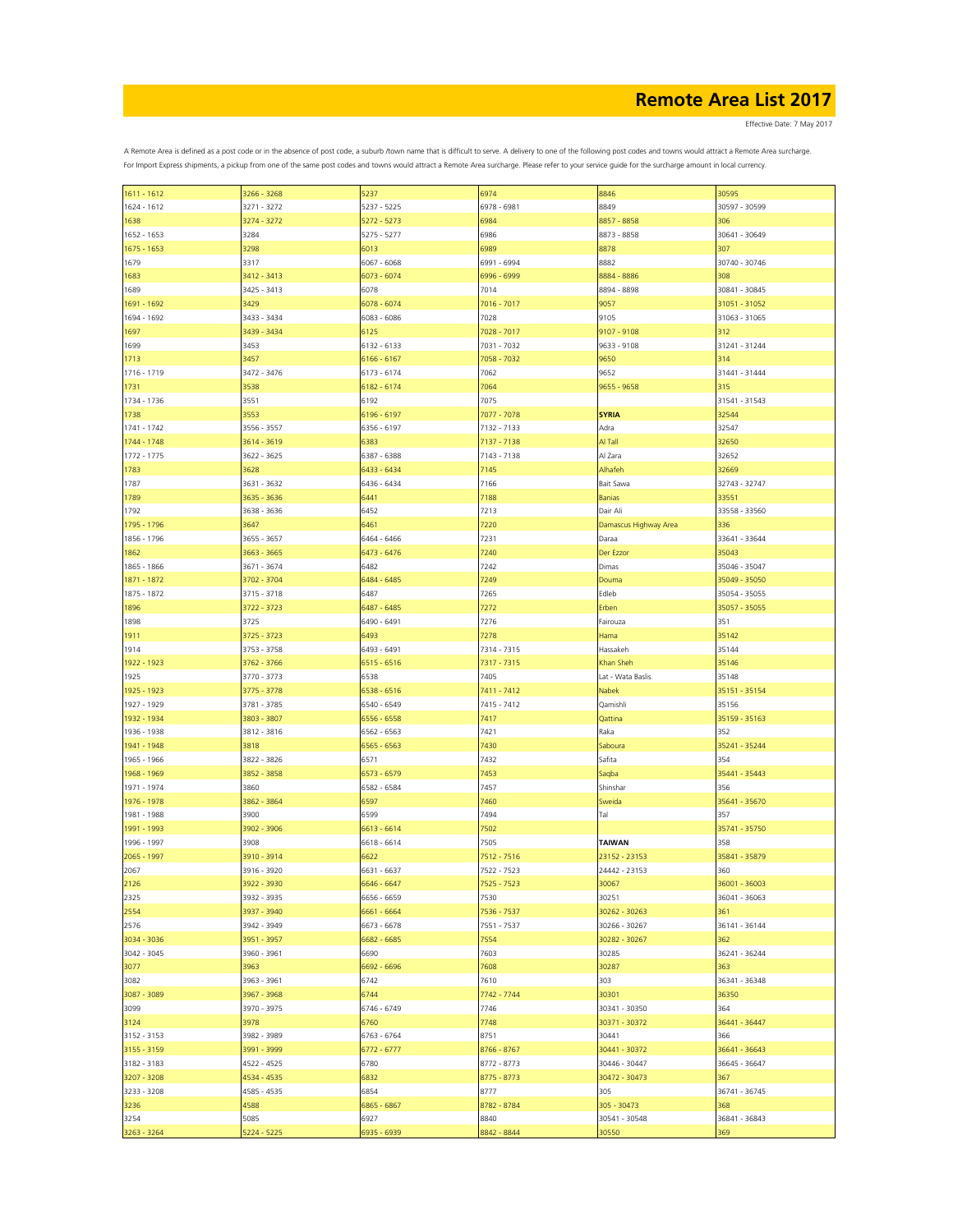Effective Date: 7 May 2017

| 36941 - 36945 | 52651 - 52658 | 70960 - 70961     | <b>TANZANIA</b> |                            | 4030          |
|---------------|---------------|-------------------|-----------------|----------------------------|---------------|
|               |               |                   |                 | Kpalime                    |               |
| 36951         | 52662 - 52663 | 70966 - 70961     | Amani           | Mango                      | 4032          |
| 40644         | 52665 - 52666 | 70970             | Bariadi         | Sokode                     | $4040 - 4041$ |
| 40663         | 527           | 71105             | Bukoba          | Tsevie                     | 4070 - 4041   |
| 40846         | 527 - 52666   | 71150             | <b>Bumbuli</b>  |                            | 4110          |
| 41149 - 41150 | 52742 - 52748 | 712               | Chalinze        | <b>TONGA</b>               | 4115 - 4116   |
|               | 52751 - 52756 |                   |                 |                            |               |
| 41173         |               | 71241 - 71251     | Dodoma          | Eua                        | 4122 - 4116   |
| 41173 - 41150 | 52761 - 52767 | 713               | Geita           | Haapai                     | 4126          |
| 41350 - 41351 | 52771 - 52775 | 71341 - 71342     | Hai             | Niuafoou                   | 4135 - 4136   |
| 41360         | 528           | 714               | Handeni         | Niuatoputapu               | 4146 - 4136   |
| 41360 - 41351 | 52851         | 714 - 71342       | Hydom           | Vavau                      | 4151          |
| 41362 - 41363 | 52858 - 52865 | 71441 - 71446     | Igunga          |                            | 4155 - 4156   |
|               | 530           | 71451             |                 | <b>TRINIDAD AND TOBAGO</b> | 4176 - 4156   |
| 41450 - 41456 |               |                   | Iringa          |                            |               |
| 42075         | 53041 - 53044 | 715               | Karatu          | Galeota                    | 4181          |
| 42157         | 54241         | 71541 - 71544     | Katavi          | Gran Couva                 | 4185 - 4186   |
| 422           | 54244 - 54245 | 71551             | Kibaya          | Manzanilla                 | 4191 - 4192   |
| 42241 - 42243 | 54247 - 54251 | 716               | Kigoma          | Palo Seco                  | 4199 - 4192   |
| 42251 - 42255 | 54253         | 71641 - 71642     | Kisarawe        | Rio Claro                  | 4223          |
| 42261 - 42266 | 54257         | 71651 - 71652     | Lindi           | Tobago                     | 4233          |
|               |               |                   |                 |                            |               |
| 42271 - 42275 | 544           | 71842 - 71844     | Loliondo        | Valencia                   | 4260          |
| 423           | 54441 - 54448 | 71846             | Lushoto         |                            | 4283          |
| 42341 - 42345 | 545           | 71848             | Magu            | <b>TUNISIA</b>             | 5010          |
| 42347 - 42349 | 54541 - 54561 | 719               | Makuyuni        | 1210                       | 5012 - 5014   |
| 42352 - 42354 | 54568         | 71941 - 71942     | Manyara         | 1220 - 1223                | 5020          |
| 426           | 551           | 72041             | Mara (musoma)   | 1220 - 1223                | $5022 - 5023$ |
|               |               |                   |                 |                            |               |
| 42641 - 42647 | 55141 - 55148 | 72041 - 71942     | Masasi          | 1240                       | 5034 - 5035   |
| 42661         | 55151 - 55153 | 72044 - 72045     | Maswa           | 1250                       | $5042 - 5043$ |
| 42691         | 557           | 72047 - 72045     | Mbeya           | 1270                       | 5050 - 5043   |
| 43641         | 55741 - 55784 | 72081             | Mbinga          | 2110                       | 5052          |
| 502           | 55791 - 55795 | 724               | Mbulu           | 2113                       | 5080          |
| 50241 - 50245 | 602           | 72441 - 72454     | Meru            | 2116                       | 5089          |
|               |               |                   |                 |                            |               |
| 50441 - 50444 | 60241 - 60247 | 725               | Misungwi        | 2120 - 2121                | 5099          |
| 50446 - 50448 | 603           | 72541 - 72550     | Momba           | 2125 - 2121                | 5112          |
| 50742         | 60341 - 60349 | 726               | Mombo           | 2130                       | 5114          |
| 50744         | 60391         | 72641             | Monduli         | 2212                       | 5116          |
| 509           | 614           | 72643             | Morogoro        | 2223                       | 5120          |
|               | 61441 - 61453 | 72645             |                 | 2240                       | 5123          |
| 50941         |               |                   | Moshi Vijijini  |                            |               |
| 50951 - 50956 | 625           | 72647             | Mto Wa Mbu      | 3011                       | 5126          |
| 50971         | 62541 - 62549 | 72649             | Mtwara          | 3014 - 3015                | 5130          |
| 511           | 635           | 72651             | Muheza          | 3021 - 3015                | 5146          |
| 51141         | 63541 - 63545 | 72653             | Mwanga          | 3024                       | 5189          |
| 51143         | 63551 - 63555 | 727               | Ngorongoro      | 3030                       | 6013          |
|               |               |                   |                 |                            | 6016          |
| 51145         | 63561 - 63563 | 72742             | Oldean          | 3033                       |               |
| 51147         | 63565         | 72744             | Pangani         | 3041                       | 6021          |
| 51149         | 63575         | 72746             | Rukwa           | 3045                       | 6035 - 6036   |
| 51151         | 636           | 732               | Same            | 3050                       | 6045 - 6046   |
| 51153         | 63641 - 63643 | 73241 - 73242     | Sengerema       | 3052                       | 6055 - 6056   |
| 51155         | 63646 - 63648 | 73251 - 73259     | Shinyanga       | 3061                       | 6080 - 6056   |
| 512           | 63651 - 63683 | 733               | Singida         | 3066                       | 6110          |
|               |               |                   |                 |                            |               |
| 51241 - 51247 | 637           | 73343             | Sinoni          | 3070                       | $6112 - 6115$ |
| 520           | 63741 - 63747 | 73349 - 73354     | Songea          | 3110                       | 6150          |
| 52041 - 52049 | 63843         | 742               | Sumbawanga      | 3114 - 3115                | 6180          |
| 521           | 63845 - 63846 | 74242 - 74258     | Tabora          | 3121 - 3115                | 7010          |
| 52141 - 52149 | 63849         | 743               | Tanga           | 3126                       | 7013          |
| 522           | 63849 - 63846 | 74341             | Tarime          | 3130                       | 7020 - 7021   |
|               |               |                   |                 |                            |               |
| 52241 - 52245 | 63851 - 63852 | 822               | Tunduma         | 3132                       | 7024 - 7025   |
| 52249 - 52250 | 63854 - 63860 | 82241 - 82248     | Tunduru         | 3160                       | 7030          |
| 523           | 63863         | 852               |                 | 3170                       | 7030 - 7025   |
| 523 - 52250   | 63867         | 85241 - 85245     | <b>THAILAND</b> | 3180                       | 7032 - 7034   |
| 52341 - 52345 | 646           | 85291             | 20190           | 3212 - 3213                | 7042 - 7043   |
| 52350         | 64641 - 64650 | 932               | 30140           | 3223 - 3213                | 7050 - 7043   |
|               |               |                   |                 |                            |               |
| 52391         | 649           | 93241 - 93249     | 30170           | 3240                       | 7060          |
| 524           | 64941 - 64946 |                   |                 | 3264                       | 7070          |
| 52441 - 52447 | 653           | <b>TAJIKISTAN</b> | <b>TOGO</b>     | 3286                       | 7111 - 7112   |
| 525           | 65341 - 65346 | 735610            | Aneho           | 4010                       | 7114 - 7116   |
| 52541 - 52558 | 654           | 735690 - 735700   | Atakpame        | 4012 - 4013                | 7120          |
| 526           | 65441 - 65447 | 735715 - 735731   | Cinkasse        | 4016 - 4013                | 7150 - 7151   |
|               |               |                   |                 |                            |               |
| 52601         | 70947         | 735900            | Dapaong         | 4020                       | 7170 - 7151   |
| 52641 - 52642 | 70955         | 735920            | Kara            | 4022                       | 8014          |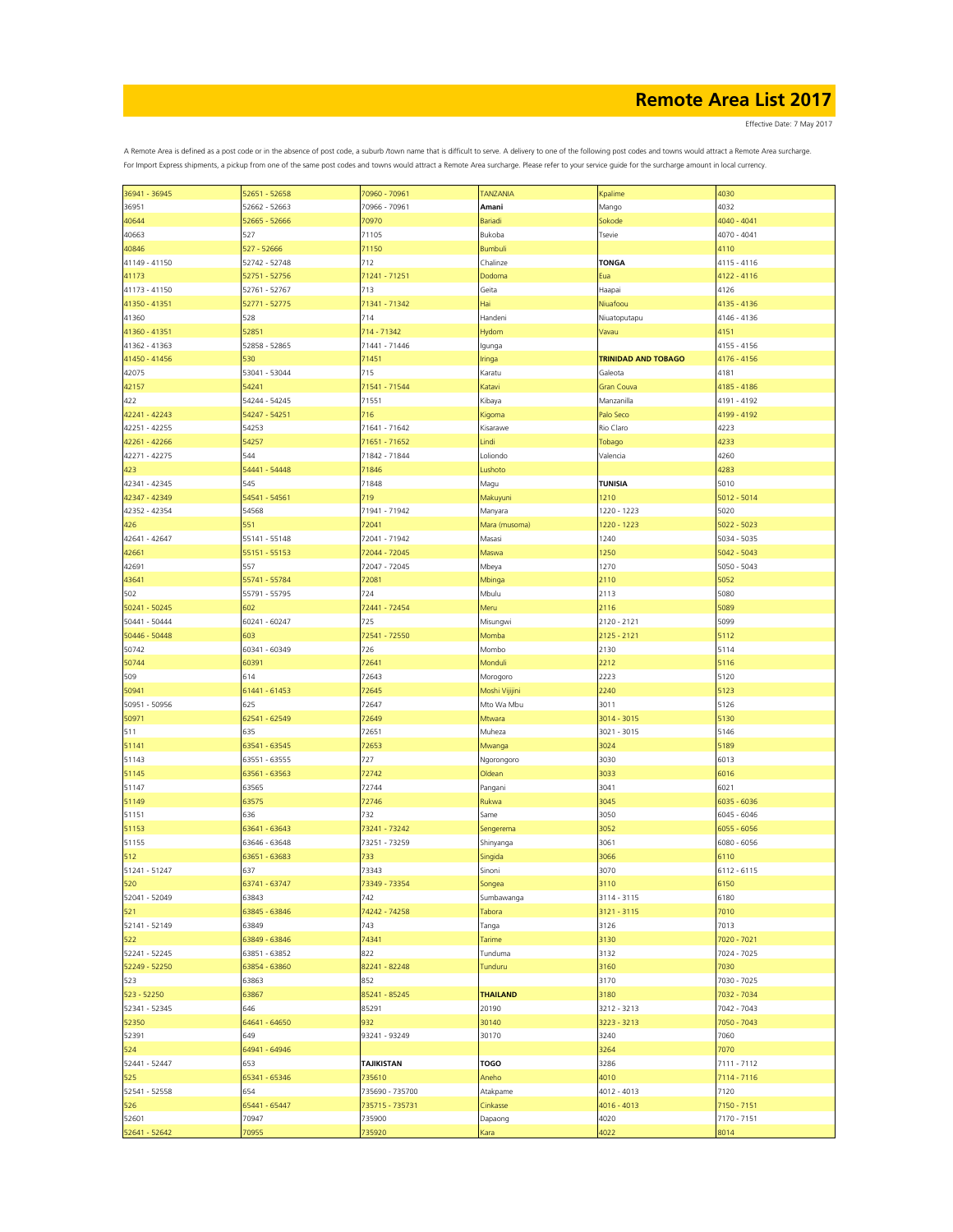Effective Date: 7 May 2017

| 8020 - 8021                    |                                |                                 |                  |                                            |                |
|--------------------------------|--------------------------------|---------------------------------|------------------|--------------------------------------------|----------------|
|                                | 10095 - 10099                  | 45750 - 45899                   | Butaleja         | Ntungamo                                   | AB34 5         |
| 8023 - 8024                    | 10140 - 10199                  | 45930 - 46029                   | Butambala        | Nwoya                                      | AB35 5         |
|                                |                                |                                 |                  |                                            |                |
| 8026                           | 10245 - 10999                  | 46090 - 46099                   | Buvuma           | Otuke                                      | AB368          |
| 8026 - 8024                    | 11130 - 11299                  | 46110 - 46119                   | Buyende          | Oyam                                       | AB379          |
| 8030 - 8031                    | 11460 - 11799                  | 46130 - 46149                   | Dokolo           | Pader                                      | AB387          |
|                                |                                |                                 |                  |                                            |                |
| 8034 - 8035                    | 12000 - 14299                  | 46160 - 48399                   | Gomba            | Pallisa                                    | AB389          |
| 8040 - 8041                    | 14610 - 15999                  | 48401 - 48419                   | Gulu             | Rakai                                      | AB441          |
| 8043                           | 16500 - 16579                  | 48440 - 48469                   | Hoima            | Rubirizi                                   | AB45 1         |
|                                |                                |                                 |                  |                                            |                |
| $8043 - 8041$                  | 16740 - 16799                  | 48483 - 48959                   | Ibanda           | Rukungiri                                  | AB45 2         |
| 8052 - 8053                    | 16860 - 16939                  | 48970 - 48989                   | Iganga           | Sembabule                                  | AB453          |
| 8060                           | 16980 - 16999                  | 49000 - 50399                   | Isingiro         | Serere                                     | AB534          |
|                                |                                |                                 |                  |                                            |                |
| 8060 - 8053                    | 17550 - 19029                  | 50600 - 50839                   | Kaabong          | Sheema                                     | AB535          |
| 8064 - 8065                    | 19060 - 19099                  | 50900 - 53999                   | Kabale           | Sironko                                    | AB536          |
| 8070 - 8065                    |                                |                                 |                  |                                            | AB538          |
|                                | 19300 - 19999                  | 54055 - 54199                   | Kabarole         | Soroti                                     |                |
| 8080                           | 20240 - 20299                  | 54210 - 54299                   | Kaberamaido      | Tororo                                     | AB539          |
| 8110                           | 20310 - 20329                  | 54405 - 54579                   | Kalangala        | Wakiso                                     | AB544          |
|                                |                                |                                 |                  |                                            |                |
| 8116                           | 20350 - 20459                  | 54600 - 55019                   | Kaliro           | Yumbe                                      | AB546          |
| 8126                           | 20480 - 25999                  | 55090 - 55099                   | Kalungu          | Zombo                                      | AB547          |
| 8140                           | 26004 - 26009                  | 55200 - 55329                   | Kamuli           |                                            | AB548          |
|                                |                                |                                 |                  |                                            |                |
| 8170                           | 26550 - 26669                  | 55400 - 59499                   | Kamwenge         | <b>UKRAINE</b>                             | AB549          |
| $9012 - 9014$                  | 26700 - 27009                  | 59510 - 59529                   | Kanungu          | 07100 - 07199                              | AB554          |
| 9022                           | 27220 - 27299                  | 59560 - 59699                   | Kapchorwa        | 17500 - 17515                              | AB55 5         |
|                                |                                |                                 |                  |                                            |                |
| 9024                           | 27410 - 27469                  | 59800 - 59849                   | Kasese           | 34600                                      | AB556          |
| 9040                           | 27610 - 27629                  | 60000 - 60999                   | Katakwi          | 35000                                      | AB561          |
| 9060 - 9061                    | 27650 - 31026                  | 61170 - 61179                   | Kayunga          | 35313 - 35314                              | AB564          |
| 9070 - 9061                    | 31060 - 31069                  | 61195 - 61219                   | Kibaale          | 35350 - 35314                              | AB565          |
|                                |                                |                                 |                  |                                            |                |
| 9110                           | 31080 - 31140                  | 61230 - 61249                   | Kiboga           | 35400                                      | <b>DG34</b>    |
| 9113                           | 31175 - 31179                  | 61270 - 61289                   | Kibuku           | 35700                                      | DG3 5          |
| 9115                           | 31190 - 31195                  | 61380 - 61899                   | Kiruhura         | 37500 - 37506                              | <b>DG46</b>    |
|                                |                                | 61940 - 62999                   |                  | 37600 - 37609                              | DG64           |
| 9140                           | 31225 - 31229                  |                                 | Kiryandongo      |                                            |                |
| 9150                           | 31240 - 31299                  | 63400 - 63799                   | Kisoro           | 39800 - 39890                              | <b>DG71</b>    |
| 9170                           | 31350 - 31819                  | 63900 - 63999                   | Kitgum           | 53200 - 53239                              | DG7 2          |
| 9180                           | 31825 - 31899                  | 64420 - 68099                   | Koboko Di Strict | 77300 - 77309                              | <b>DG73</b>    |
|                                |                                |                                 |                  |                                            |                |
|                                | 31960 - 32999                  | 68105 - 68199                   | Kole             | 79495                                      | DG80           |
| <b>TURKEY</b>                  | 33080 - 33099                  | 68220 - 70099                   | Kotido           | 80100                                      | <b>DG86</b>    |
| 01355 - 01357                  | 33110 - 33119                  | 70110 - 70199                   | Kumi             | 80356                                      | <b>DG87</b>    |
|                                |                                |                                 |                  |                                            |                |
| 01365 - 01379                  | 33200 - 33399                  | 70400 - 77199                   | Kween            | 80383                                      | <b>DG88</b>    |
| 01410 - 01429                  | 33580 - 33999                  | 77201 - 77599                   | Kyankwanzi       | 81083                                      | DG89           |
| 01460 - 02999                  | 34825 - 34829                  | 77601 - 81619                   | Kyegegwa         | 81085                                      | <b>DG90</b>    |
| 03060 - 03099                  | 34990 - 34999                  | 81630 - 81699                   | Kyenjojo         | 81600                                      | DG97           |
|                                |                                |                                 |                  |                                            |                |
| 03103 - 03199                  | 35310 - 35319                  | 81950 - 81999                   | Lamwo            | 82100                                      | <b>DG98</b>    |
| 03204 - 03749                  | 35430 - 35469                  |                                 | Lira             | 82400 - 82410                              | DG99           |
| 03752 - 05999                  |                                | <b>TURKS AND CAICOS ISLANDS</b> |                  | 89421                                      |                |
|                                |                                |                                 |                  |                                            |                |
| 06263 - 06286                  | 35472 - 35474                  |                                 | Lugazi           |                                            | <b>FK188</b>   |
|                                | 35478                          | Grand Turk                      | Luuka            | 89424                                      | FK198          |
| 06288 - 06289                  | 35480 - 35529                  |                                 | Luwero           | 89600 - 89619                              | <b>FK208</b>   |
| 06360 - 06369                  | 35665 - 35673                  | <b>UGANDA</b>                   | Lwengo           |                                            | <b>FK218</b>   |
|                                |                                |                                 |                  |                                            |                |
| 06710 - 06749                  | 35676 - 35729                  | Abim                            | Lyantonde        | <b>UNITED ARAB EMIRATES</b>                | G630           |
| 06760 - 06789                  | 35750 - 35859                  | Adjumani                        | Manafwa          | Al Dhafra                                  | G639           |
| 06815 - 06819                  | 35890 - 35919                  | Agago                           | Maracha          | Al Dhafra Ab                               | <b>HS12</b>    |
| 06840 - 06929                  | 35930 - 37999                  | Alebtong                        | Masaka           | Al Markaz Industrial Park, Abu Dhabi HS2 0 |                |
|                                |                                |                                 |                  |                                            |                |
| 06946 - 06948                  | 38100 - 38109                  | Amolatar-                       | Masindi          | Bada Zayed, Abu Dhabi                      | <b>HS29</b>    |
| 06950 - 06969                  | 38160 - 38179                  | Amudat                          | Mayuge           | Baraka, Abu Dhabi                          | HS3 3          |
| 07112 - 07129                  | 38220 - 38349                  | Amuria                          | Mbale            | Ghayathi                                   | <b>HS43</b>    |
|                                |                                |                                 |                  |                                            |                |
| 07150 - 07159                  | 38400 - 39769                  | Amuru                           | Mitooma          | Ghuwaifat                                  | HS53           |
| 07210 - 07219                  | 40000 - 41029                  | Apac                            | Mityana          | Hamim, Abu Dhabi                           | <b>HS65</b>    |
| 07330 - 08999                  | 41060 - 41099                  | Arua                            | Moroto           | Jebel Dhanna                               | <b>HS75</b>    |
| 09110 - 09119                  | 41110 - 41139                  | <b>Budaka</b>                   |                  | Mirfa                                      | <b>HS85</b>    |
|                                |                                |                                 | Moyo             |                                            |                |
| 09170 - 09199                  | 41190 - 41244                  | Bududa-                         | Mpigi            | Ruwais, Abu Dhabi                          | HS9 5          |
| 09220 - 09229                  | 41275 - 41284                  | Bugiri                          | Mubende          | Sila                                       | IV137          |
| 09250 - 09259                  | 41295 - 41299                  | Buhweju                         | Mukono           | Sweihan, Abu Dhabi                         | IV212          |
|                                |                                |                                 |                  |                                            |                |
| 09270 - 09329                  | 41500 - 41779                  | Buikwe                          | Nakapiripirit    | Tarif                                      | <b>IV222</b>   |
| 09350 - 09399                  | 41800 - 41999                  | Bukedea                         | Nakaseke         |                                            | IV23 2         |
| 09460 - 09469                  | 42005 - 42009                  | Bukomansimbi                    | Nakasongola      | <b>UNITED KINGDOM</b>                      | IV243          |
| 09500 - 09569                  | 42208 - 42249                  | Bukwo                           | Namayingo        | AB314                                      | IV253          |
|                                |                                |                                 |                  |                                            |                |
| 09610 - 09629                  | 42280 - 42999                  | Bulambuli                       | Namutumba        | AB31 5                                     | IV26 2         |
| 09670 - 09699                  | 43210 - 44109                  | Bulisa                          | Napak            | AB316                                      | IV274          |
| 09710 - 09799                  | 44120 - 44999                  | Bundibugyo                      | Nebbi            | AB319                                      | IV283          |
|                                |                                |                                 |                  |                                            |                |
| 09870 - 09999<br>10043 - 10049 | 45420 - 45499<br>45580 - 45599 | Bushenyi<br><b>Busia</b>        | Ngora<br>Ntoroko | AB338<br>AB344                             | IV408<br>IV418 |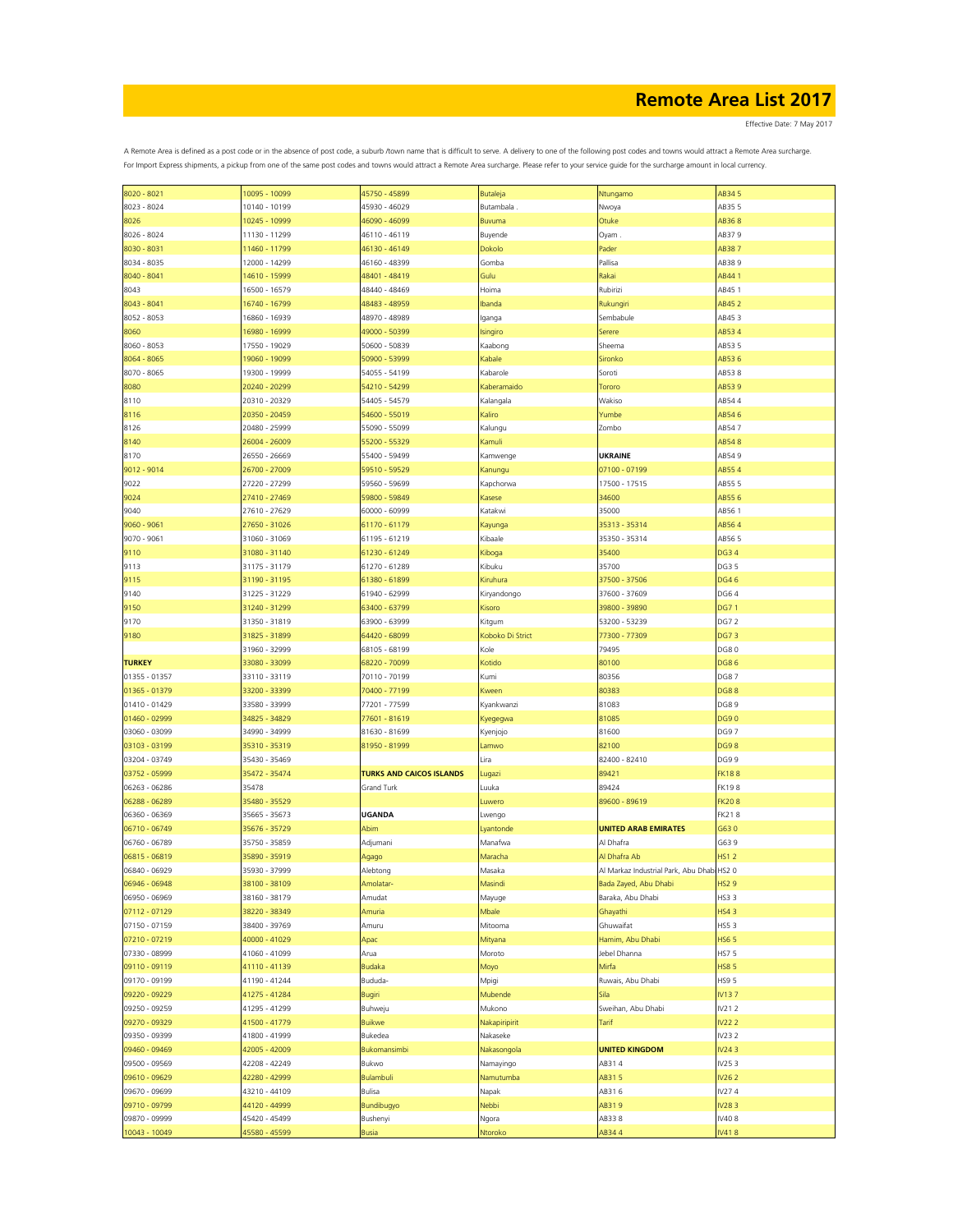Effective Date: 7 May 2017

| <b>IV428</b>   | PA607                 | <b>Banado De Medina</b>           | <b>Ismael Cortinas</b>       | Pine Park                | <b>Villa Rodriguez</b>     |
|----------------|-----------------------|-----------------------------------|------------------------------|--------------------------|----------------------------|
| IV438          | PA617                 | Barker                            | Ituzaingo                    | Pinera                   | Young                      |
| <b>IV448</b>   | PA62 6                | Barra Del Chuy                    | Javier De Viana              | Pintado                  | Zapican                    |
| IV458          | PA636                 | Beisso                            | Joanico                      | Piraraja                 |                            |
| IV468          | PA646                 | Belen                             | Jose Batlle Y Ordonez        | Placido Rosas            | <b>UZBEKISTAN</b>          |
| IV478          | PA65 6                | Bella Union                       | Jose Enrique Rodo            | Playa Fomento            | 120100 - 120106            |
| <b>IV488</b>   | PA66 6                | Bellaco                           | Jose Pedro Varela            | Playa Pascual            | 130100 - 130117            |
| IV499          | PA676                 | Bernabe Rivera                    | Juan Lacaze                  | Polanco Del Yi           | 140100 - 140164            |
| IV519          | PA686                 | Biassini                          | Juan Soler                   | Polanco Norte            | 150100 - 150120            |
|                |                       |                                   |                              |                          |                            |
| IV528          | PA696                 | Blanquillo                        | Kiyu - Ordeig                | Porvenir                 | 160100 - 160141            |
| <b>IV538</b>   | PA706                 | Calpica Itacumbu                  | La Aguada - Costa Azul       | Ppandule                 | 170100 - 170138            |
| IV548          | PA716                 | Campo Militar                     | La Coronilla                 | Progreso                 | 180100 - 180120            |
| <b>IV558</b>   | PA726                 | Canada Nieto                      | La Cruz                      | Punta Del Diablo         | 190100 - 190115            |
| IV568          | PA736                 | Canelon Grande Represa            | La Escobilla                 | Puntas De Maciel         | 200100 - 200130            |
| IV636          | PA746                 | Canelones                         | La Estanzuela                | <b>Puntas De Valdes</b>  | 210100 - 210109            |
| IV637          | PA756                 | Capilla Del Sauce                 | La Paloma                    | Puntas De Valentin       | 220100 - 220110            |
| <b>KA278</b>   | PA766                 | Cardal                            | La Paz                       | Quebracho                | 230100 - 230118            |
| KA280          | PA776                 | Cardona                           | La Pedrera                   | Rafael Perazza           |                            |
| <b>KW14</b>    | PA786                 | Cardoso                           | Lagomar                      | Reboledo                 | <b>VANUATU</b>             |
| KW15           | PH17 2                | Carlos Reyles                     | Lapuente                     | Riachuelo                | Ambae                      |
| KW106          | PH185                 | Carmelo                           | <b>Las Piedras</b>           | Rincon De La Bolsa       | Aneityum                   |
| KW116          | PH19 1                | Castellanos                       | Las Toscas                   | Rio Branco               | Aniwa                      |
| KW126          | <b>PH201</b>          | Castillos                         | Lascano                      | Risso                    | Efate                      |
| KW136          | PH211                 | Casupa                            | Laureles                     | Rivera                   | Epi                        |
| <b>KW147</b>   | <b>PH221</b>          | Cebollati                         | Libertad                     | Rocha                    | Erromango                  |
| KW148          | PH233                 | Centenario                        | Lomas De Solymar             | Rosario                  | Futuna                     |
| KW151          | PH243                 | Cerro Chato                       | Lorenzo Geyres               | Salinas                  | Gaua                       |
| KW159          | PH253                 | Cerro Colorado                    | Los Cerrillos                | Salto                    | Lenakel                    |
| KW163          | PH263                 | Cerro De Las Cuentas              | Los Pinos                    | San Antonio              | uganville                  |
| KW172          | PH304                 | Cerro De Vera                     | Mal Abrigo                   | San Bautista             | Malekula                   |
|                |                       |                                   | Maria Albina                 |                          |                            |
| <b>KW26</b>    | PH314                 | Chamizo                           |                              | San Gregorio De Polanco  | Pentecost                  |
| KW36           | PH32 4                | Chapicuy                          | Marindia                     | San Javier               | Santo                      |
| <b>KW56</b>    | PH33 6                | Chuy                              | Mariscala                    | San Jose De Carrasco     | Tanna                      |
| KW6 6          | PH337                 | Colonia                           | Masoller                     | San Jose De Mayo         |                            |
| <b>KW76</b>    | PH344                 | Colonia Itapebi                   | Medanos De Solymar           | San Luis Al Medio        | <b>VENEZUELA</b>           |
| <b>KW86</b>    | PH354                 | Colonia Palma                     | Melo                         | San Ramon                | Acarigua                   |
| <b>KW96</b>    | PH364                 | Colonia Treinta Y Tres Orientales | Menafra                      | Santa Ana                | Anaco                      |
| PA200          | PH374                 | Colonia Valdense                  | Mendoza Chico                | Santa Bernardina         | Araure                     |
|                |                       |                                   |                              |                          |                            |
| PA209          | <b>PH384</b>          | Conchillas                        | Mendoza Grande               | Santa Catalina           | Barcelona                  |
| PA212          | PH39 4                | Constitucion                      | Mercedes                     | Santa Clara De Olimar    | Barquisimeto               |
| <b>PA223</b>   | PH404                 | Cuaro                             | <b>Merinos</b>               | Santa Lucia              | Cabimas                    |
| PA237          | PH412                 | Cuchilla De Peralta               | Miguelete                    | Santa Rosa               | Cabudare                   |
| <b>PA238</b>   | PH414                 | Cuchilla Del Perdido              | Minas                        | Sarandi De Navarro       | Cagua                      |
| PA248          | PH42 4                | Cufre                             | Minas De Corrales            | Sarandi Del Arapey       | Caraballeda                |
| <b>PA258</b>   | PH43 4                | Curtina                           | Minuano                      | Sarandi Del Yi           | Caracas                    |
|                |                       |                                   | Monte Coral                  | Sarandi Grande           | Caribe                     |
| PA268          | PH44 4                | Delta Del Tigre                   |                              |                          |                            |
| <b>PA278</b>   | PH494                 | <b>Dolores</b>                    | Neptunia                     | Sauce                    | Carrizal                   |
| PA286<br>PA296 | PH504<br><b>ZE10</b>  | Durazno<br><b>Ecilda Paullier</b> | Nico Perez<br>Nueva Helvecia | Saucedo                  | Catia La Mar<br>Charallave |
|                |                       |                                   |                              | Sequeira                 |                            |
| PA308          | ZE19                  | Egana                             | Nueva Palmira                | Shangrila                | Ciudad Bolivar             |
| PA318          | <b>ZE29</b>           | El Bosque                         | Nuevo Berlin                 | Solis De Mataojo         | Ciudad Ojeda               |
| PA319          | ZE3 9                 | El Dorado                         | Ombues De Lavalle            | Solymar                  | Coro                       |
| PA328          |                       | El Fortin De Santa Rosa           | Palmar                       | Tambores                 | Criogenico De Jose         |
| PA33 1         | <b>URUGUAY</b>        | El Pinar                          | Palmitas                     | Tarariras                | El Tigre                   |
| PA344          | 18 De Julio           | <b>Estacion Solis</b>             | Palo Solo                    | <b>Termas Del Arapey</b> | El Tigrito                 |
| PA34 5         | 19 De Abril           | Eucaliptus                        | Palomas                      | Tomas Gomensoro          | Guacara                    |
| PA351          | 25 De Agosto          | Feliciano                         | Paraje San Juan              | Tranqueras               | Guanare                    |
| PA364          | 25 De Mayo            | Florencio Sanchez                 | Parque Carrasco              | Treinta Y Tres           | Guanta                     |
| PA371          | Acegua                | Florida                           | Paso Bonilla                 | Trinidad                 | Guarenas                   |
| PA384          | Achar                 | Fraile Muerto                     | Paso Campamento              | Tupambae                 | Guatire                    |
| PA417          | Agraciada             | <b>Fray Bentos</b>                | Paso De Los Mellizos         | Valentines               | La Guaira                  |
| PA42 7         | Aguas Corrientes      | Fray Marcos                       | Paso De Los Toros            | Valle Eden               | La Victoria                |
| PA437          | <b>Aguas Dulces</b>   | Gallinal                          | Paso De Pache                | Velazquez                | Lecherias                  |
| PA447          | Algorta               | Goni                              | Paso Del Bote                | Vergara                  | Los Guayos                 |
| PA457          | Andresito             | Guichon                           | Paso Del Cerro               | Vichadero                | Los Robles                 |
| PA467          | Ansina                | Illescas                          | Paysandu                     | Villa Darwin             | Los Salias                 |
| PA477          |                       | Independencia                     | Piedra Sola                  | Villa De Soriano         | Los Teques                 |
| PA487          | Artigas<br>Artilleros | Isidoro Noblia                    | Piedras Coloradas            | Villa Del Mar            | Macuto                     |